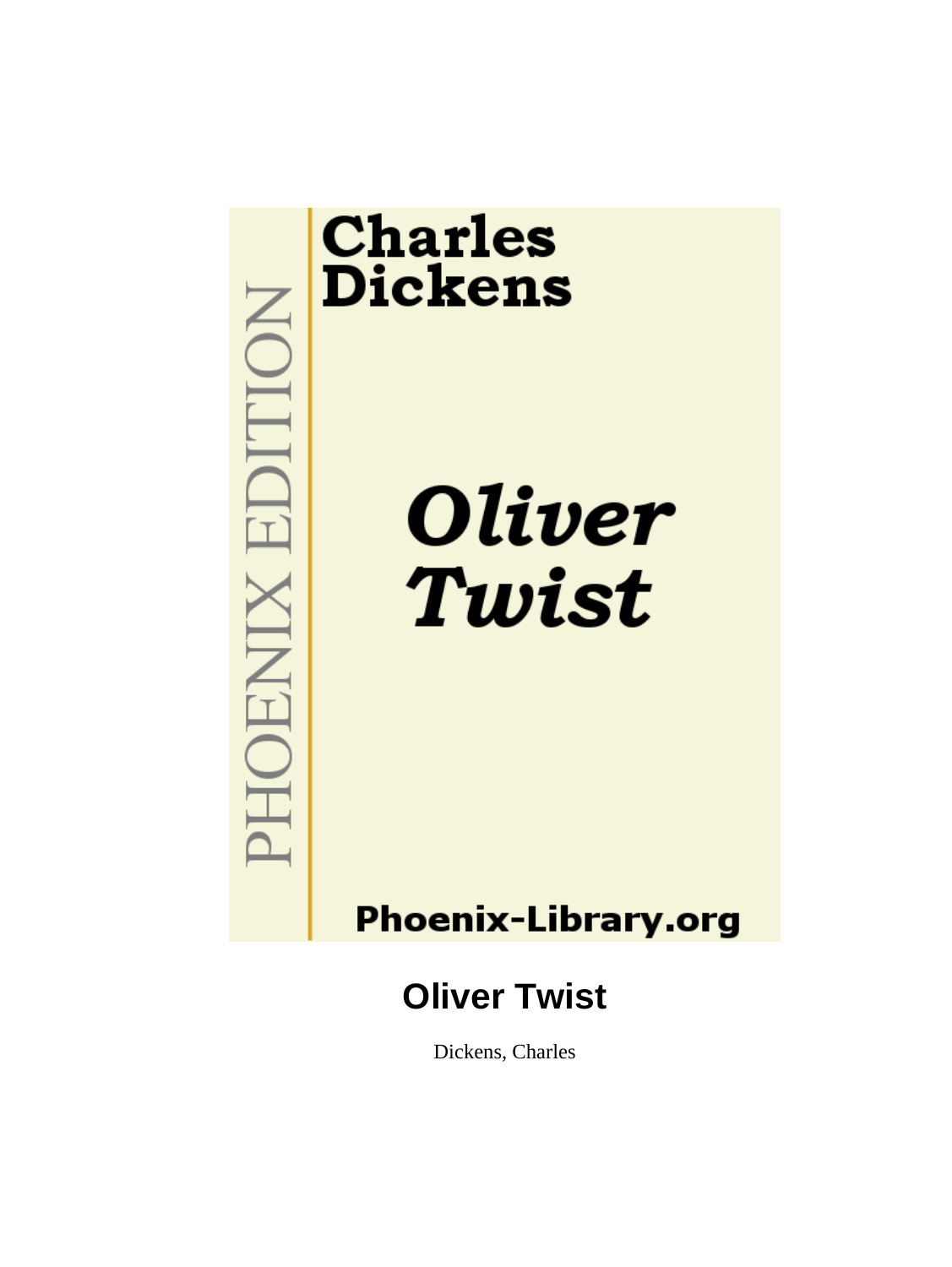[Table Of Content](#page-393-0) [About Phoenix−Edition](#page-397-0) **[Copyright](#page-400-0)**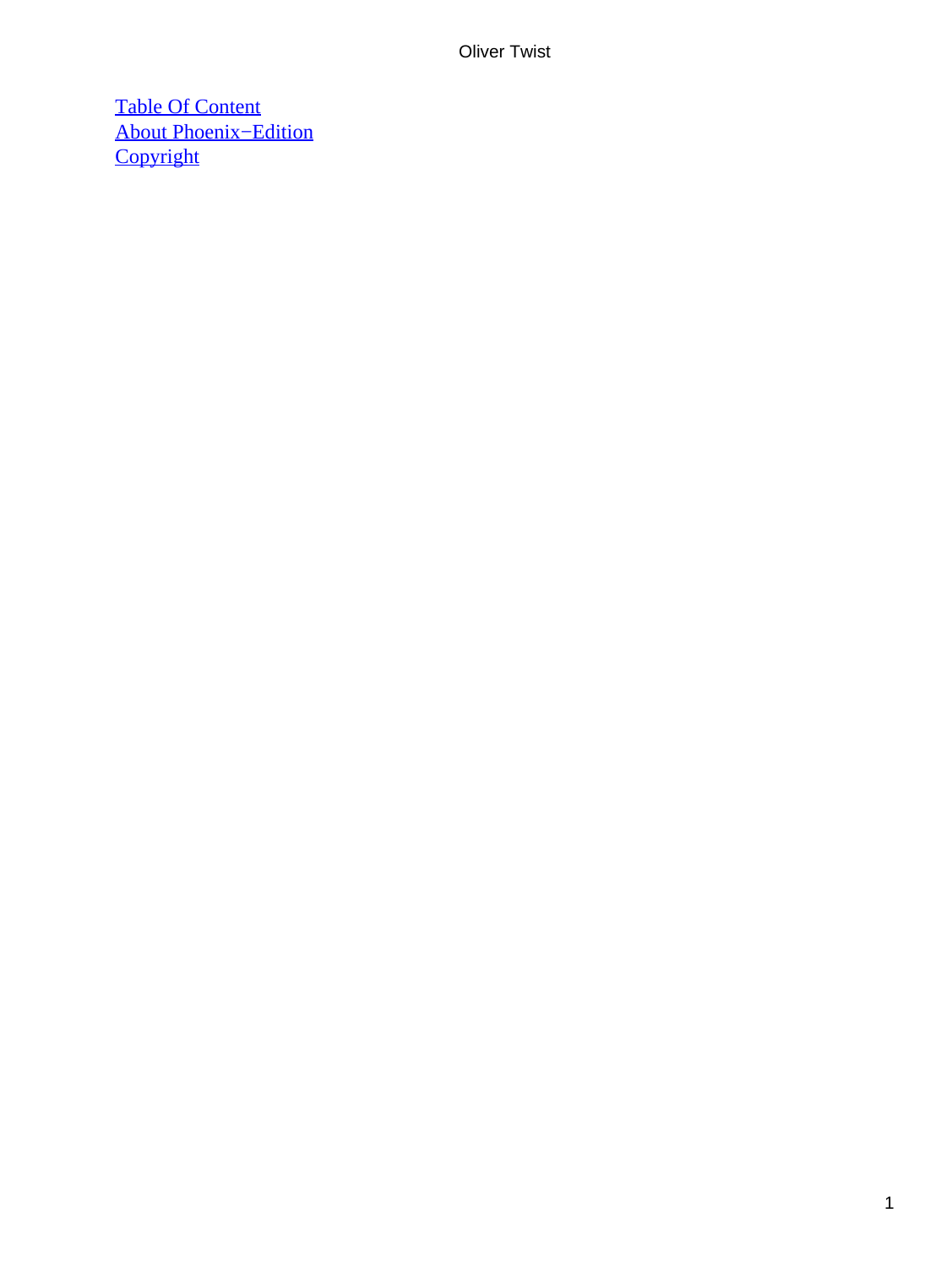## *O*LIVER **Twist or the parish** BOY'S **Progress by charles dickens**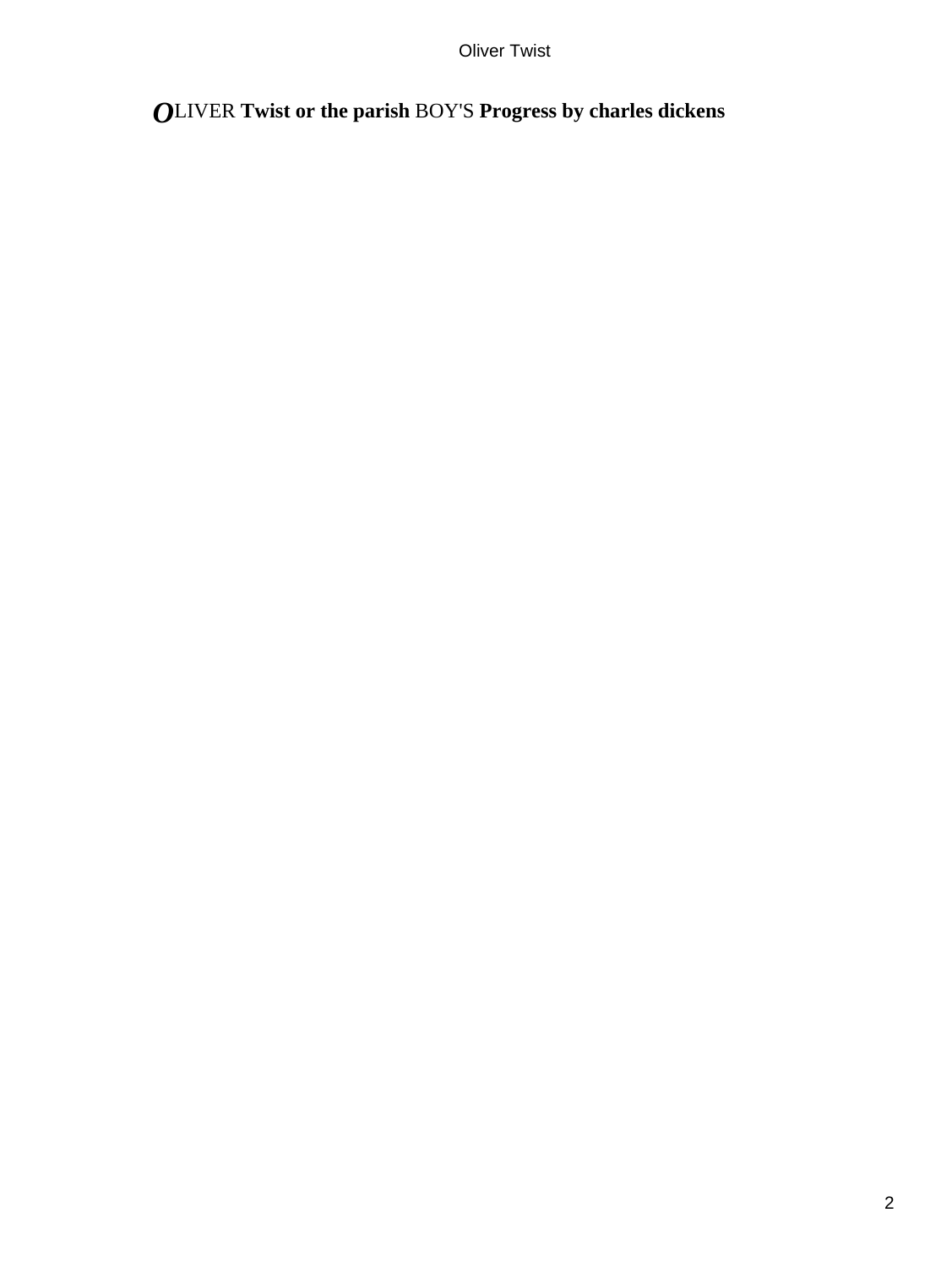## **CHAPTER I - TREATS Of the place where oliver twist was born [and of the circumstances attending his BIRTH](#page-393-0)**

*A*mong other public buildings in a certain town, which for many reasons it will be prudent to refrain from mentioning, and to which I will assign no fictitious name, there is one anciently common to most towns, great or small: to wit, a workhouse; and in this workhouse was born; on a day and date which I need not trouble myself to repeat, inasmuch as it can be of no possible consequence to the reader, in this stage of the business at all events; the item of mortality whose name is prefixed to the head of this chapter.

 For a long time after it was ushered into this world of sorrow and trouble, by the parish surgeon, it remained a matter of considerable doubt whether the child would survive to bear any name at all; in which case it is somewhat more than probable that these memoirs would never have appeared; or, if they had, that being comprised within a couple of pages, they would have possessed the inestimable merit of being the most concise and faithful specimen of biography, extant in the literature of any age or country.

 Although I am not disposed to maintain that the being born in a workhouse, is in itself the most fortunate and enviable circumstance that can possibly befall a human being, I do mean to say that in this particular instance, it was the best thing for Oliver Twist that could by possibility have occurred. The fact is, that there was considerable difficulty in inducing Oliver to take upon himself the office of respiration, – a troublesome practice, but one which custom has rendered necessary to our easy existence; and for some time he lay gasping on a little flock mattress, rather unequally poised between this world and the next: the balance being decidedly in favour of the latter. Now, if, during this brief period, Oliver had been surrounded by careful grandmothers, anxious aunts, experienced nurses, and doctors of profound wisdom, he would most inevitably and indubitably have been killed in no time. There being nobody by, however, but a pauper old woman, who was rendered rather misty by an unwonted allowance of beer; and a parish surgeon who did such matters by contract; Oliver and Nature fought out the point between them. The result was, that, after a few struggles, Oliver breathed, sneezed, and proceeded to advertise to the inmates of the workhouse the fact of a new burden having been imposed upon the parish, by setting up as loud a cry as could reasonably have been expected from a male infant who had not been possessed of that very useful appendage, a voice, for a much longer space of time than three minutes and a quarter.

 As Oliver gave this first proof of the free and proper action of his lungs, the patchwork coverlet which was carelessly flung over the iron bedstead, rustled; the pale face of a young woman was raised feebly from the pillow; and a faint voice imperfectly articulated the words, 'Let me see the child, and die.'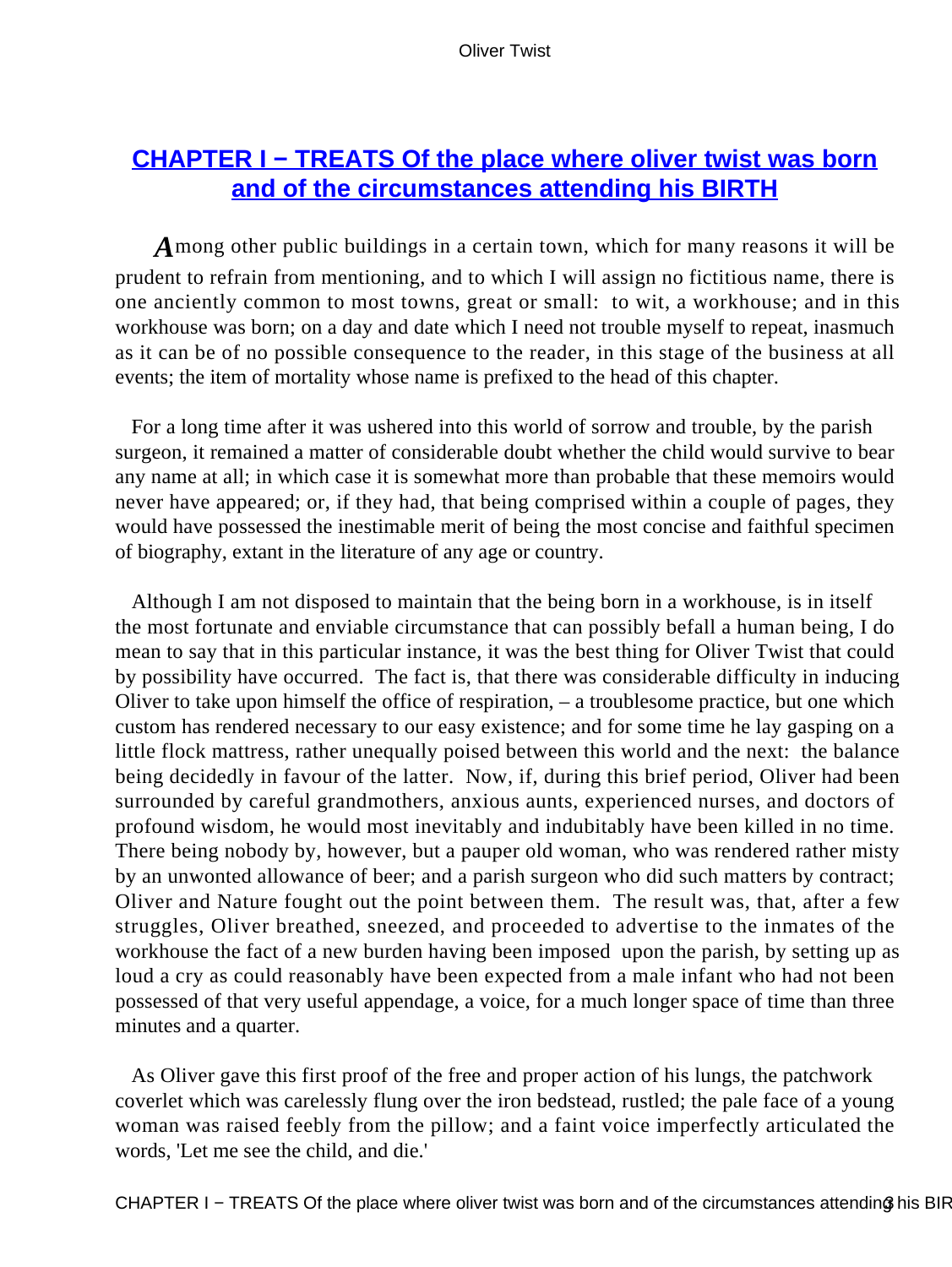The surgeon had been sitting with his face turned towards the fire: giving the palms of his hands a warm and a rub alternately. As the young woman spoke, he rose, and advancing to the bed's head, said, with more kindness than might have been expected of him:

'Oh, you must not talk about dying yet.'

 'Lor bless her dear heart, no!' interposed the nurse, hastily depositing in her pocket a green glass bottle, the contents of which she had been tasting in a corner with evident satisfaction.

 'Lor bless her dear heart, when she has lived as long as I have, sir, and had thirteen children of her own, and all on 'em dead except two, and them in the wurkus with me, she'll know better than to take on in that way, bless her dear heart! Think what it is to be a mother, there's a dear young lamb do.'

 Apparently this consolatory perspective of a mother's prospects failed in producing its due effect. The patient shook her head, and stretched out her hand towards the child.

 The surgeon deposited it in her arms. She imprinted her cold white lips passionately on its forehead; passed her hands over her face; gazed wildly round; shuddered; fell back – and died. They chafed her breast, hands, and temples; but the blood had stopped forever. They talked of hope and comfort. They had been strangers too long.

'It's all over, Mrs. Thingummy!' said the surgeon at last.

 'Ah, poor dear, so it is!' said the nurse, picking up the cork of the green bottle, which had fallen out on the pillow, as she stooped to take up the child. 'Poor dear!'

 'You needn't mind sending up to me, if the child cries, nurse,' said the surgeon, putting on his gloves with great deliberation. 'It's very likely it **Will** be troublesome. Give it a little gruel if it is.' He put on his hat, and, pausing by the bed−side on his way to the door, added, 'She was a good−looking girl, too; where did she come from?'

 'She was brought here last night,' replied the old woman, 'by the overseer's order. She was found lying in the street. She had walked some distance, for her shoes were worn to pieces; but where she came from, or where she was going to, nobody knows.'

 The surgeon leaned over the body, and raised the left hand. 'The old story,' he said, shaking his head: 'no wedding−ring, I see. Ah! Good−night!'

 The medical gentleman walked away to dinner; and the nurse, having once more applied herself to the green bottle, sat down on a low chair before the fire, and proceeded to dress the infant.

CHAPTER I – TREATS Of the place where oliver twist was born and of the circumstances attending his BIR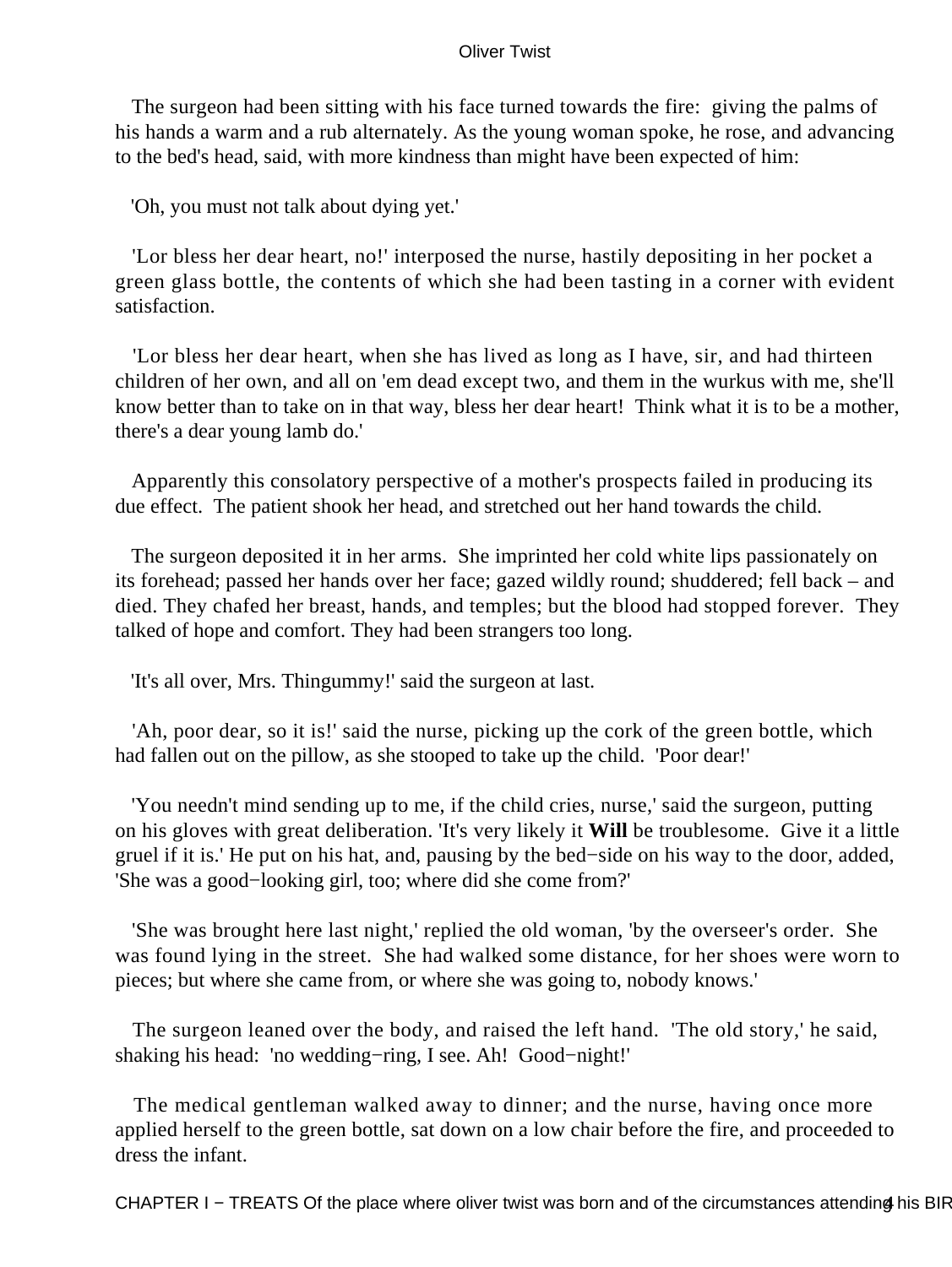What an excellent example of the power of dress, young Oliver Twist was! Wrapped in the blanket which had hitherto formed his only covering, he might have been the child of a nobleman or a beggar; it would have been hard for the haughtiest stranger to have assigned him his proper station in society. But now that he was enveloped in the old calico robes which had grown yellow in the same service, he was badged and ticketed, and fell into his place at once – a parish child – the orphan of a workhouse – the humble, half−starved drudge – to be cuffed and buffeted through the world – despised by all, and pitied by none.

 Oliver cried lustily. If he could have known that he was an orphan, left to the tender mercies of church−wardens and overseers, perhaps he would have cried the louder.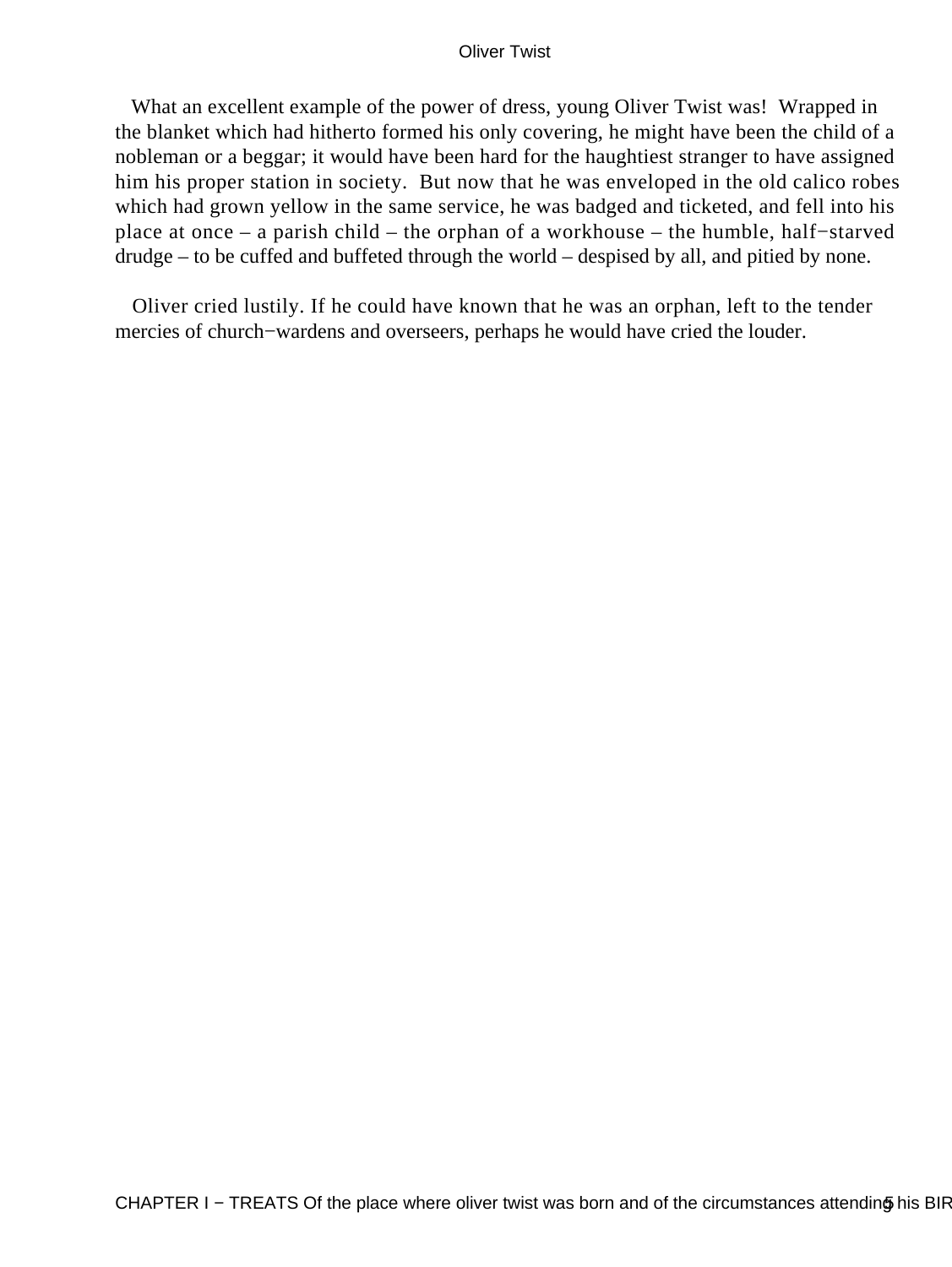## **CHAPTER II - Treats Of oliver TWIST'S Growth, Education, AND [BOARD](#page-393-0)**

For the next eight or ten months, Oliver was the victim of a systematic course of treachery and deception. He was brought up by hand. The hungry and destitute situation of the infant orphan was duly reported by the workhouse authorities to the parish authorities. The parish authorities inquired with dignity of the workhouse authorities, whether there was no female then domiciled in 'the house' who was in a situation to impart to Oliver Twist, the consolation and nourishment of which he stood in need. The workhouse authorities replied with humility, that there was not. Upon this, the parish authorities magnanimously and humanely resolved, that Oliver should be 'farmed,' or, in other words, that he should be dispatched to a branch−workhouse some three miles off, where twenty or thirty other juvenile offenders against the poor−laws, rolled about the floor all day, without the inconvenience of too much food or too much clothing, under the parental superintendence of an elderly female, who received the culprits at and for the consideration of sevenpence−halfpenny per small head per week. Sevenpence−halfpenny's worth per week is a good round diet for a child; a great deal may be got for sevenpence−halfpenny, quite enough to overload its stomach, and make it uncomfortable. The elderly female was a woman of wisdom and experience; she knew what was good for children; and she had a very accurate perception of what was good for herself. So, she appropriated the greater part of the weekly stipend to her own use, and consigned the rising parochial generation to even a shorter allowance than was originally provided for them. Thereby finding in the lowest depth a deeper still; and proving herself a very great experimental philosopher.

 Everybody knows the story of another experimental philosopher who had a great theory about a horse being able to live without eating, and who demonstrated it so well, that he had got his own horse down to a straw a day, and would unquestionably have rendered him a very spirited and rampacious animal on nothing at all, if he had not died, four−and−twenty hours before he was to have had his first comfortable bait of air. Unfortunately for, the experimenal philosophy of the female to whose protecting care Oliver Twist was delivered over, a similar result usually attended the operation of HER system; for at the very moment when the child had contrived to exist upon the smallest possible portion of the weakest possible food, it did perversely happen in eight and a half cases out of ten, either that it sickened from want and cold, or fell into the fire from neglect, or got half−smothered by accident; in any one of which cases, the miserable little being was usually summoned into another world, and there gathered to the fathers it had never known in this.

 Occasionally, when there was some more than usually interesting inquest upon a parish child who had been overlooked in turning up a bedstead, or inadvertently scalded to death when there happened to be a washing – though the latter accident was very scarce, anything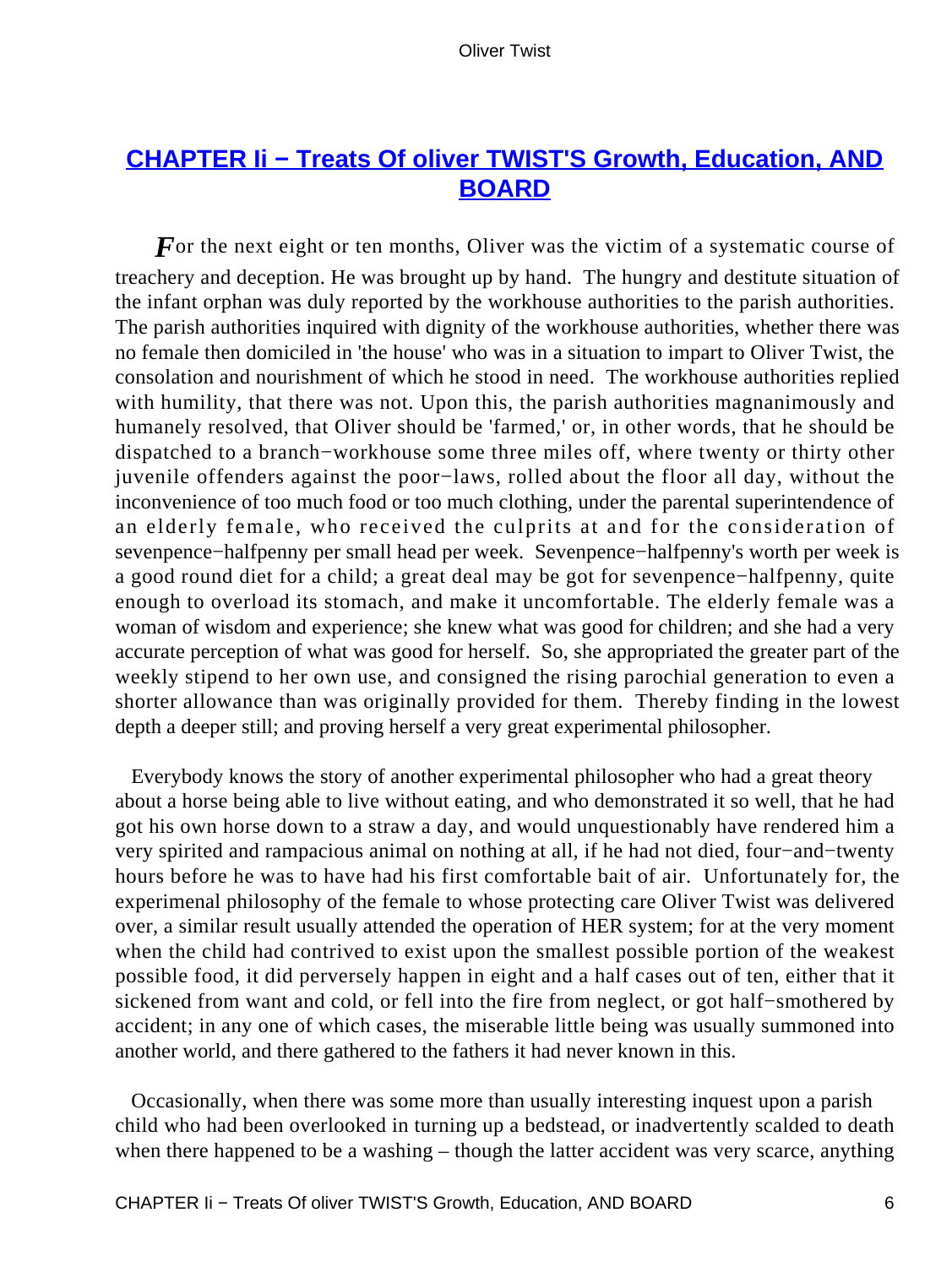approaching to a washing being of rare occurance in the farm – the jury would take it into their heads to ask troublesome questions, or the parishioners would rebelliously affix their signatures to a remonstrance. But these impertinences were speedily checked by the evidence of the surgeon, and the testimony of the beadle; the former of whom had always opened the body and found nothing inside (which was very probable indeed), and the latter of whom invariably swore whatever the parish wanted; which was very self−devotional. Besides, the board made periodical pilgrimages to the farm, and always sent the beadle the day before, to say they were going. The children were neat and clean to behold, when **They** went; and what more would the people have!

 It cannot be expected that this system of farming would produce any very extraordinary or luxuriant crop. Oliver Twist's ninth birthday found him a pale thin child, somewhat diminutive in stature, and decidely small in circumference. But nature or inheritance had implanted a good sturdy spirit in Oliver's breast. It had had plenty of room to expand, thanks to the spare diet of the establishment; and perhaps to this circumstance may be attributed his having any ninth birth−day at all. Be this as it may, however, it was his ninth birthday; and he was keeping it in the coal−cellar with a select party of two other young gentleman, who, after participating with him in a sound thrashing, had been locked up for atrociously presuming to be hungry, when Mrs. Mann, the good lady of the house, was unexpectedly startled by the apparition of Mr. Bumble, the beadle, striving to undo the wicket of the garden−gate.

 'Goodness gracious! Is that you, Mr. Bumble, sir?' said Mrs. Mann, thrusting her head out of the window in well−affected ecstasies of joy. '(Susan, take Oliver and them two brats upstairs, and wash 'em directly.) – My heart alive! Mr. Bumble, how glad I am to see you, sure−ly!'

 Now, Mr. Bumble was a fat man, and a choleric; so, instead of responding to this open−hearted salutation in a kindred spirit, he gave the little wicket a tremendous shake, and then bestowed upon it a kick which could have emanated from no leg but a beadle's.

 'Lor, only think,' said Mrs. Mann, running out, – for the three boys had been removed by this time, – 'only think of that! That I should have forgotten that the gate was bolted on the inside, on account of them dear children! Walk in sir; walk in, pray, Mr. Bumble, do, sir.'

 Although this invitation was accompanied with a curtsey that might have softened the heart of a church−warden, it by no means mollified the beadle.

 'Do you think this respectful or proper conduct, Mrs. Mann,' inquired Mr. Bumble, grasping his cane, 'to keep the parish officers a waiting at your garden−gate, when they come here upon porochial business with the porochial orphans? Are you aweer, Mrs. Mann, that you are, as I may say, a porochial delegate, and a stipendiary?'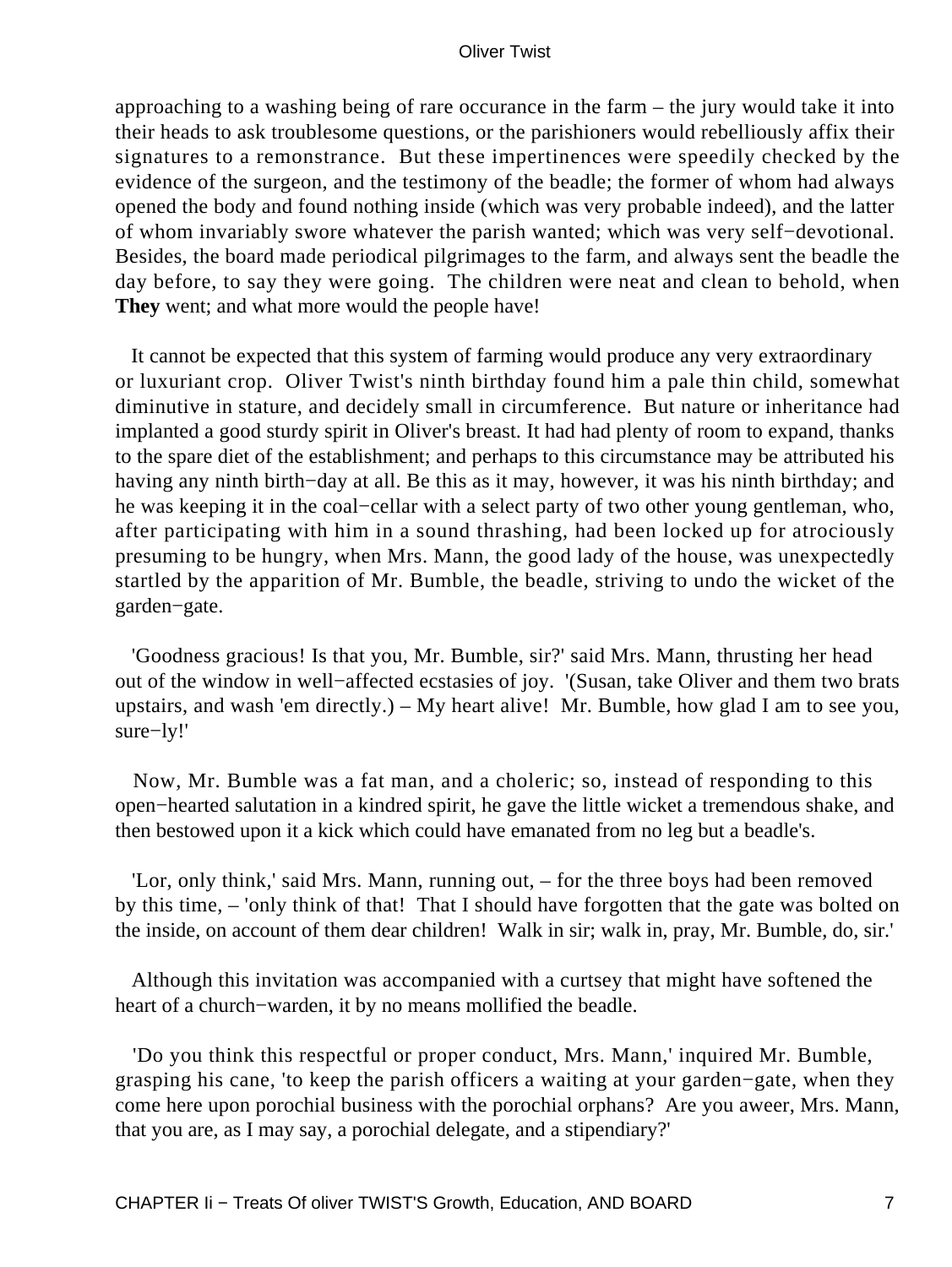'I'm sure Mr. Bumble, that I was only a telling one or two of the dear children as is so fond of you, that it was you a coming,' replied Mrs. Mann with great humility.

 Mr. Bumble had a great idea of his oratorical powers and his importance. He had displayed the one, and vindicated the other. He relaxed.

 'Well, well, Mrs. Mann,' he replied in a calmer tone; 'it may be as you say; it may be. Lead the way in, Mrs. Mann, for I come on business, and have something to say.'

 Mrs. Mann ushered the beadle into a small parlour with a brick floor; placed a seat for him; and officiously deposited his cocked hat and can on the table before him. Mr. Bumble wiped from his forehead the perspiration which his walk had engendered, glanced complacently at the cocked hat, and smiled. Yes, he smiled. Beadles are but men: and Mr. Bumble smiled.

 'Now don't you be offended at what I'm a going to say,' observed Mrs. Mann, with captivating sweetness. 'You've had a long walk, you know, or I wouldn't mention it. Now, will you take a little drop of somethink, Mr. Bumble?'

 'Not a drop. Nor a drop,' said Mr. Bumble, waving his right hand in a dignified, but placid manner.

 'I think you will,' said Mrs. Mann, who had noticed the tone of the refusal, and the gesture that had accompanied it. 'Just a leetle drop, with a little cold water, and a lump of sugar.'

Mr. Bumble coughed.

'Now, just a leetle drop,' said Mrs. Mann persuasively.

'What is it?' inquired the beadle.

 'Why, it's what I'm obliged to keep a little of in the house, to put into the blessed infants' Daffy, when they ain't well, Mr. Bumble,' replied Mrs. Mann as she opened a corner cupboard, and took down a bottle and glass. 'It's gin. I'll not deceive you, Mr. B. It's gin.'

 'Do you give the children Daffy, Mrs. Mann?' inquired Bumble, following with this eyes the interesting process of mixing.

 'Ah, bless 'em, that I do, dear as it is,' replied the nurse. 'I couldn't see 'em suffer before my very eyes, you know sir.'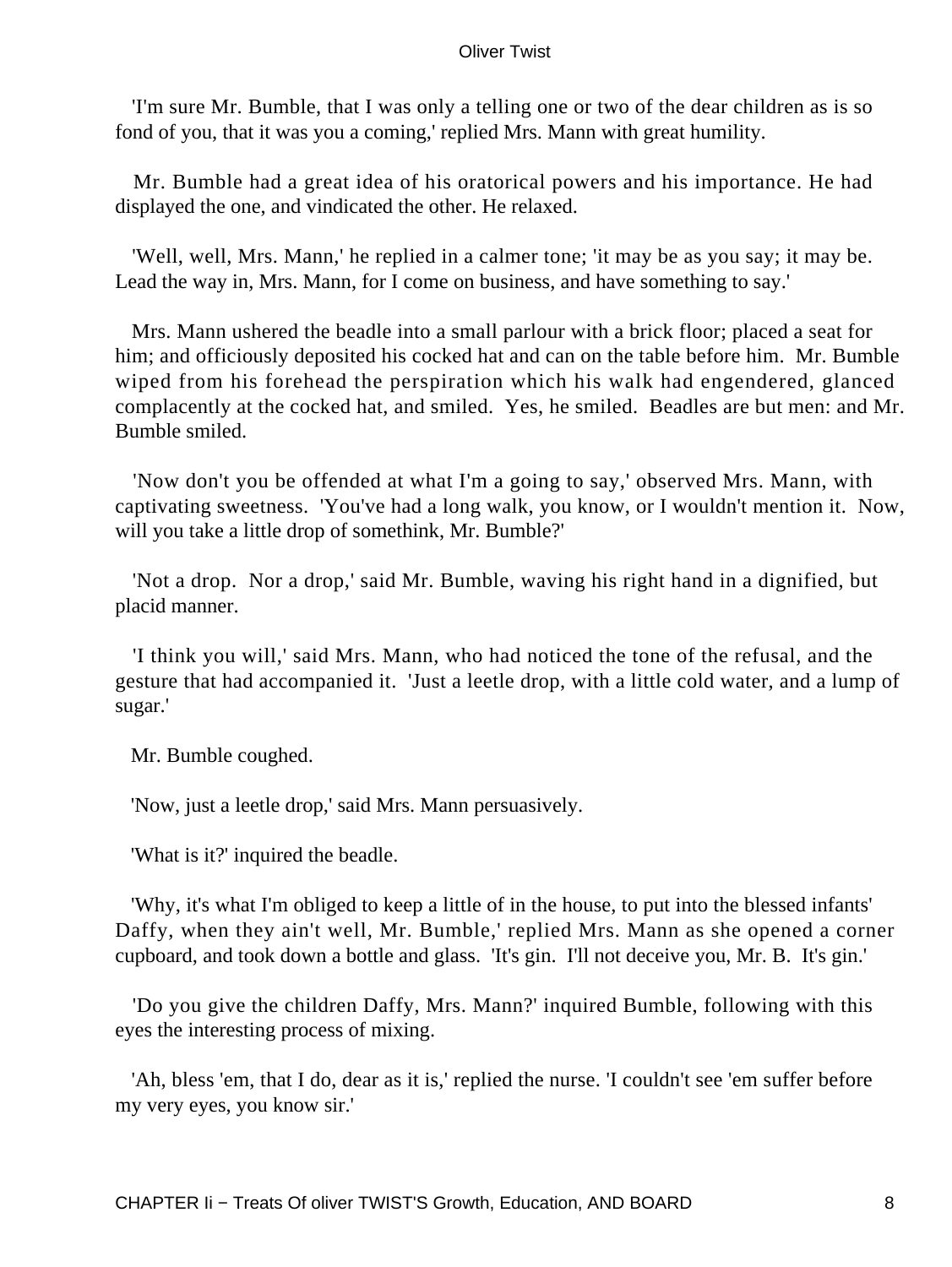'No'; said Mr. Bumble approvingly; 'no, you could not. You are a humane woman, Mrs. Mann.' (Here she set down the glass.) 'I shall take a early opportunity of mentioning it to the board, Mrs. Mann.' (He drew it towards him.) 'You feel as a mother, Mrs. Mann.' (He stirred the gin−and−water.) 'I – I drink your health with cheerfulness, Mrs. Mann'; and he swallowed half of it.

 'And now about business,' said the beadle, taking out a leathern pocket−book. 'The child that was half−baptized Oliver Twist, is nine year old to−day.;

'Bless him!' interposed Mrs. Mann, inflaming her left eye with the corner of her apron.

 'And notwithstanding a offered reward of ten pound, which was afterwards increased to twenty pound. Notwithstanding the most superlative, and, I may say, supernat'ral exertions on the part of this parish,' said Bumble, 'we have never been able to discover who is his father, or what was his mother's settlement, name, or con – dition.'

 Mrs Mann raised her hands in astonishment; but added, after a moment's reflection, 'How comes he to have any name at all, then?'

The beadle drew himself up with great pride, and said, 'I inwented it.'

'You, Mr. Bumble!'

 'I, Mrs. Mann. We name our fondlings in alphabetical order. The last was a S, – Swubble, I named him. This was a T, – Twist, I named HIM. The next one comes will be Unwin, and the next Vilkins. I have got names ready made to the end of the alphabet, and all the way through it again, when we come to Z.'

'Why, you're quite a literary character, sir!' said Mrs. Mann.

 'Well, well,' said the beadle, evidently gratified with the compliment; 'perhaps I may be. Perhaps I may be, Mrs. Mann.' He finished the gin−and−water, and added, 'Oliver being now too old to remain here, the board have determined to have him back into the house. I have come out myself to take him there. So let me see him at once.'

 'I'll fetch him directly,' said Mrs. Mann, leaving the room for that purpose. Oliver, having had by this time as much of the outer coat of dirt which encrusted his face and hands, removed, as could be scrubbed off in one washing, was led into the room by his benevolent protectress.

'Make a bow to the gentleman, Oliver,' said Mrs. Mann.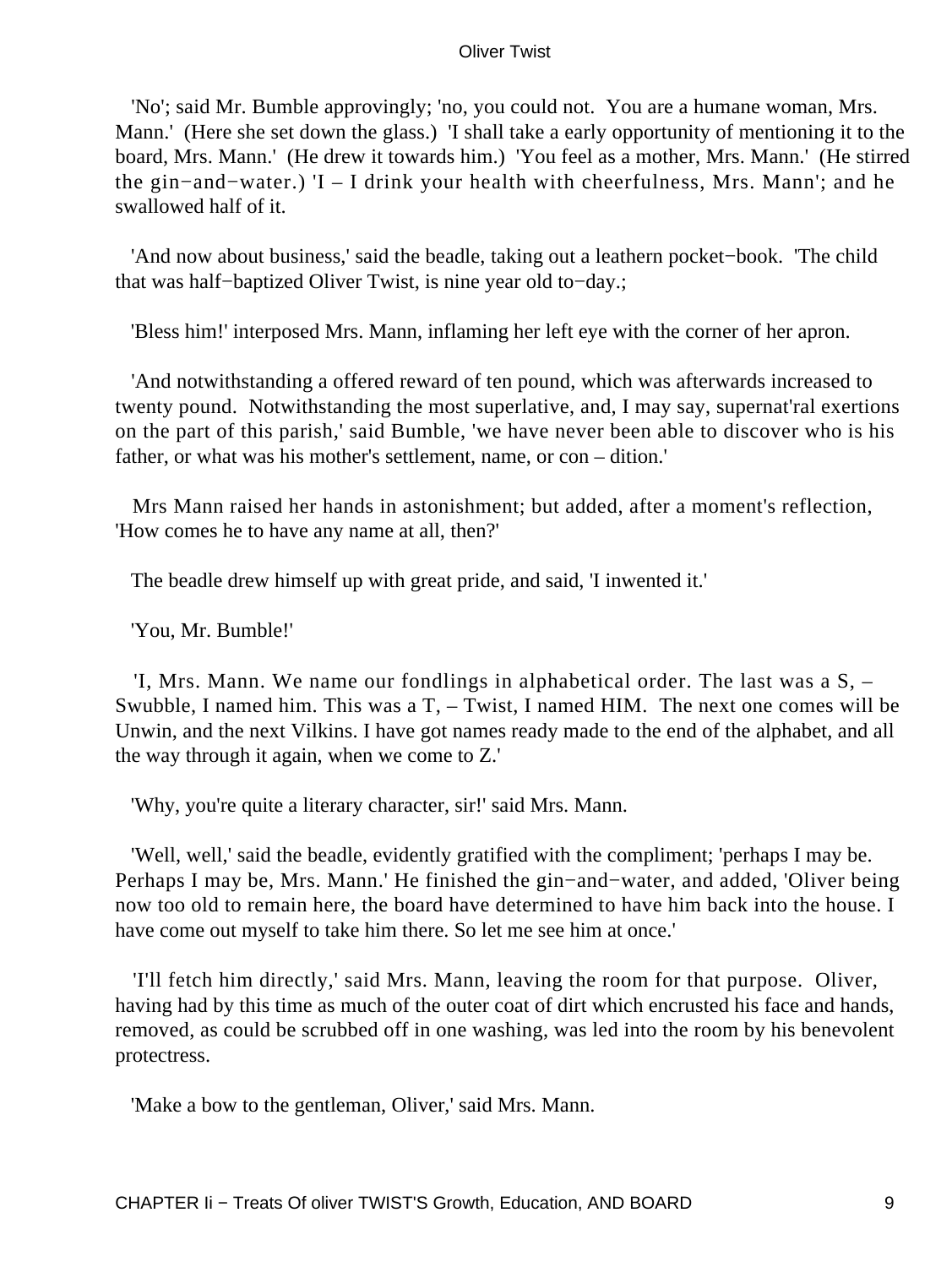Oliver made a bow, which was divided between the beadle on the chair, and the cocked hat on the table.

'Will you go along with me, Oliver?' said Mr. Bumble, in a majestic voice.

 Oliver was about to say that he would go along with anybody with great readiness, when, glancing upward, he caught sight of Mrs. Mann, who had got behind the beadle's chair, and was shaking her fist at him with a furious countenance. He took the hint at once, for the fist had been too often impressed upon his body not to be deeply impressed upon his recollection.

'Will she go with me?' inquired poor Oliver.

'No, she can't,' replied Mr. Bumble. 'But she'll come and see you sometimes.'

 This was no very great consolation to the child. Young as he was, however, he had sense enough to make a feint of feeling great regret at going away. It was no very difficult matter for the boy to call tears into his eyes. Hunger and recent ill−usage are great assistants if you want to cry; and Oliver cried very naturally indeed. Mrs. Mann gave him a thousand embraces, and what Oliver wanted a great deal more, a piece of bread and butter, less he should seem too hungry when he got to the workhouse. With the slice of bread in his hand, and the little brown−cloth parish cap on his head, Oliver was then led away by Mr. Bumble from the wretched home where one kind word or look had never lighted the gloom of his infant years. And yet he burst into an agony of childish grief, as the cottage−gate closed after him. Wretched as were the little companions in misery he was leaving behind, they were the only friends he had ever known; and a sense of his loneliness in the great wide world, sank into the child's heart for the first time.

 Mr. Bumble walked on with long strides; little Oliver, firmly grasping his gold−laced cuff, trotted beside him, inquiring at the end of every quarter of a mile whether they were 'nearly there.' To these interrogations Mr. Bumble returned very brief and snappish replies; for the temporary blandness which gin−and−water awakens in some bosoms had by this time evaporated; and he was once again a beadle.

 Oliver had not been within the walls of the workhouse a quarter of an hour, and had scarcely completed the demolition of a second slice of bread, when Mr. Bumble, who had handed him over to the care of an old woman, returned; and, telling him it was a board night, informed him that the board had said he was to appear before it forthwith.

 Not having a very clearly defined notion of what a live board was, Oliver was rather astounded by this intelligence, and was not quite certain whether he ought to laugh or cry. He had no time to think about the matter, however; for Mr. Bumble gave him a tap on the head, with his cane, to wake him up: and another on the back to make him lively: and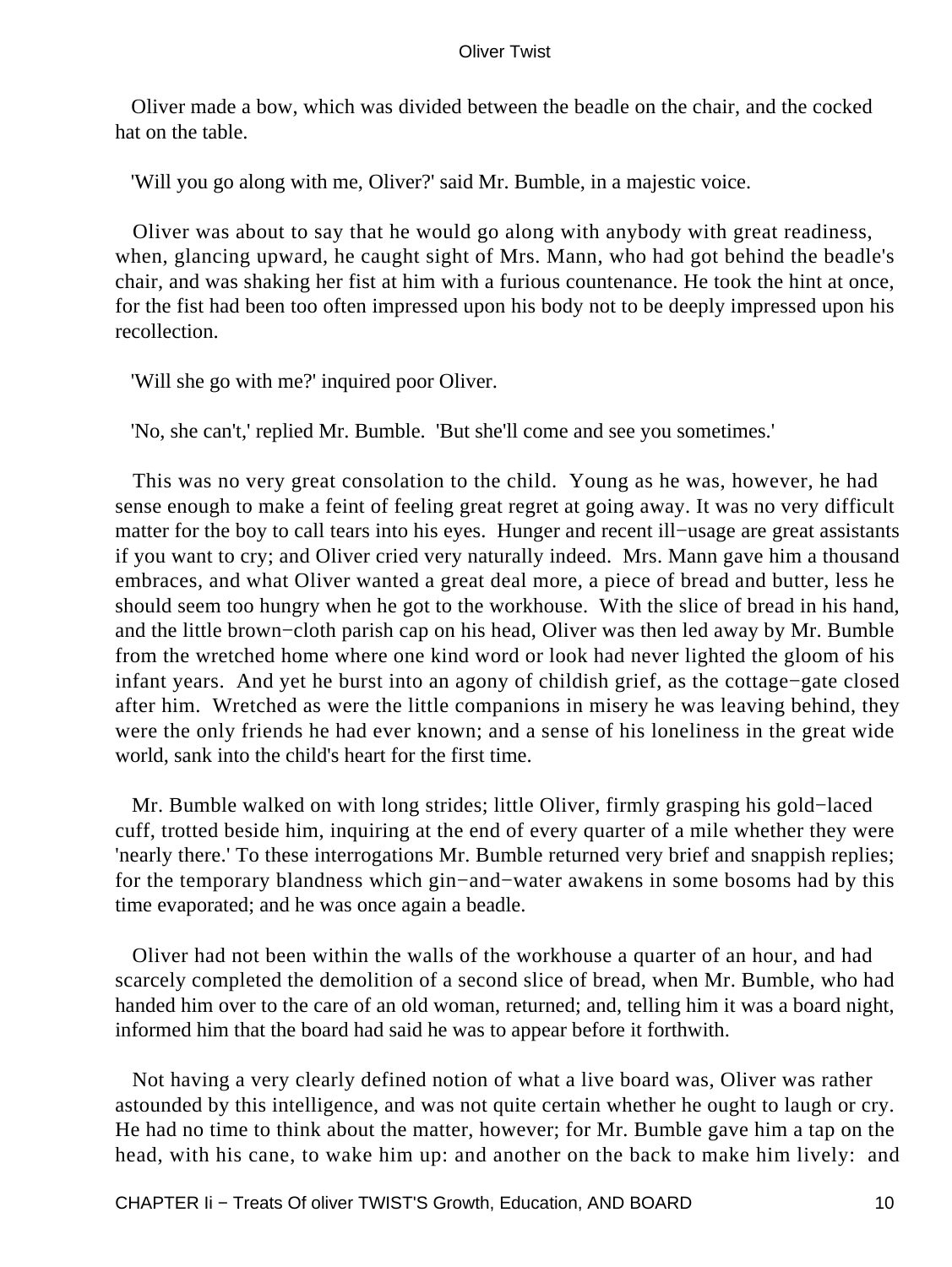bidding him to follow, conducted him into a large white−washed room, where eight or ten fat gentlemen were sitting round a table. At the top of the table, seated in an arm−chair rather higher than the rest, was a particularly fat gentleman with a very round, red face.

 'Bow to the board,' said Bumble. Oliver brushed away two or three tears that were lingering in his eyes; and seeing no board but the table, fortunately bowed to that.

'What's your name, boy?' said the gentleman in the high chair.

 Oliver was frightened at the sight of so many gentlemen, which made him tremble: and the beadle gave him another tap behind, which made him cry. These two causes made him answer in a very low and hesitating voice; whereupon a gentleman in a white waistcoat said he was a fool. Which was a capital way of raising his spirits, and putting him quite at his ease.

 'Boy,' said the gentleman in the high chair, 'listen to me. You know you're an orphan, I suppose?'

'What's that, sir?' inquired poor Oliver.

'The boy **Is a** fool – I thought he was,' said the gentleman in the white waistcoat.

 'Hush!' said the gentleman who had spoken first. 'You know you've got no father or mother, and that you were brought up by the parish, don't you?'

'Yes, sir,' replied Oliver, weeping bitterly.

 'What are you crying for?' inquired the gentleman in the white waistcoat. And to be sure it was very extraordinary. What **Could** the boy be crying for?

 'I hope you say your prayers every night,' said another gentleman in a gruff voice; 'and pray for the people who feed you, and take care of you – like a Christian.'

 'Yes, sir,' stammered the boy. The gentleman who spoke last was unconsciously right. It would have been very like a Christian, and a marvellously good Christian too, if Oliver had prayed for the people who fed and took care of HIM. But he hadn't, because nobody had taught him.

 'Well! You have come here to be educated, and taught a useful trade,' said the red−faced gentleman in the high chair.

 'So you'll begin to pick oakum to−morrow morning at six o'clock,' added the surly one in the white waistcoat.

CHAPTER Ii − Treats Of oliver TWIST'S Growth, Education, AND BOARD 11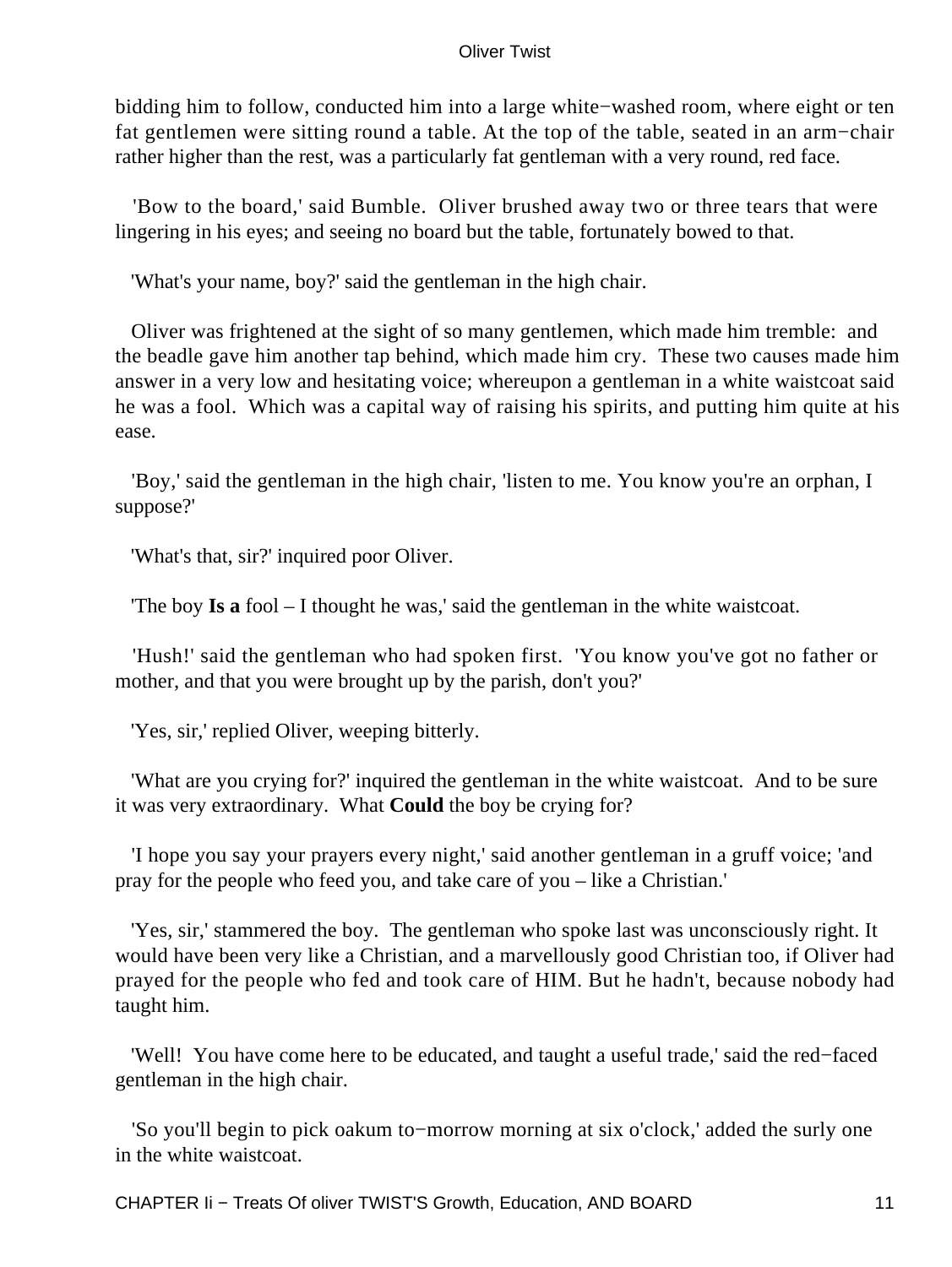For the combination of both these blessings in the one simple process of picking oakum, Oliver bowed low by the direction of the beadle, and was then hurried away to a large ward; where, on a rough, hard bed, he sobbed himself to sleep. What a novel illustration of the tender laws of England! They let the paupers go to sleep!

 Poor Oliver! He little thought, as he lay sleeping in happy unconsciousness of all around him, that the board had that very day arrived at a decision which would exercise the most material influence over all his future fortunes. But they had. And this was it:

 The members of this board were very sage, deep, philosophical men; and when they came to turn their attention to the workhouse, they found out at once, what ordinary folks would nver have discovered – the poor people liked it! It was a regular place of public entertainment for the poorer classes; a tavern where there was nothing to pay; a public breakfast, dinner, tea, and supper all the year round; a brick and mortar elysium, where it was all play and no work. 'Oho!' said the board, looking very knowing; 'we are the fellows to set this to rights; we'll stop it all, in no time.' So, they established the rule, that all poor people should have the alternative (for they would compel nobody, not they), of being starved by a gradual process in the house, or by a quick one out of it. With this view, they contracted with the water−works to lay on an unlimited supply of water; and with a corn−factor to supply periodically small quantities of oatmeal; and issued three meals of thin gruel a day, with an onion twice a week, and half a roll of Sundays. They made a great many other wise and humane regulations, having reference to the ladies, which it is not necessary to repeat; kindly undertook to divorce poor married people, in consequence of the great expense of a suit in Doctors' Commons; and, instead of compelling a man to support his family, as they had theretofore done, took his family away from him, and made him a bachelor! There is no saying how many applicants for relief, under these last two heads, might have started up in all classes of society, if it had not been coupled with the workhouse; but the board were long−headed men, and had provided for this difficulty. The relief was inseparable from the workhouse and the gruel; and that frightened people.

 For the first six months after Oliver Twist was removed, the system was in full operation. It was rather expensive at first, in consequence of the increase in the undertaker's bill, and the necessity of taking in the clothes of all the paupers, which fluttered loosely on their wasted, shrunken forms, after a week or two's gruel. But the number of workhouse inmates got thin as well as the paupers; and the board were in ecstasies.

 The room in which the boys were fed, was a large stone hall, with a copper at one end: out of which the master, dressed in an apron for the purpose, and assisted by one or two women, ladled the gruel at mealtimes. Of this festive composition each boy had one porringer, and no more – except on occasions of great public rejoicing, when he had two ounces and a quarter of bread besides.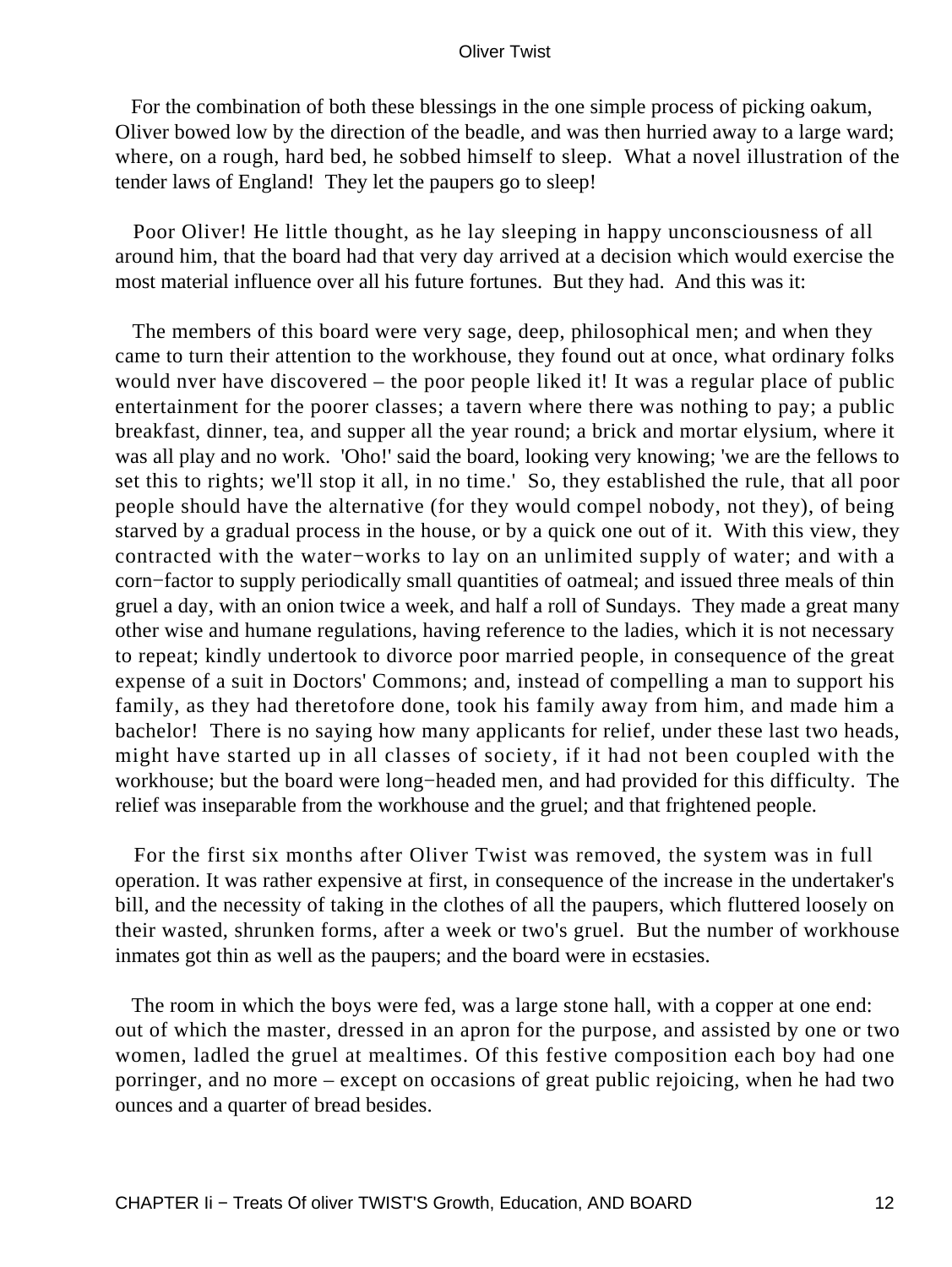The bowls never wanted washing. The boys polished them with their spoons till they shone again; and when they had performed this operation (which never took very long, the spoons being nearly as large as the bowls), they would sit staring at the copper, with such eager eyes, as if they could have devoured the very bricks of which it was composed; employing themselves, meanwhile, in sucking their fingers most assiduously, with the view of catching up any stray splashes of gruel that might have been cast thereon. Boys have generally excellent appetites. Oliver Twist and his companions suffered the tortures of slow starvation for three months: at last they got so voracious and wild with hunger, that one boy, who was tall for his age, and hadn't been used to that sort of thing (for his father had kept a small cook–shop), hinted darkly to his companions, that unless he had another basin of gruel per diem, he was afraid he might some night happen to eat the boy who slept next him, who happened to be a weakly youth of tender age. He had a wild, hungry eye; and they implicitly believed him. A council was held; lots were cast who should walk up to the master after supper that evening, and ask for more; and it fell to Oliver Twist.

 The evening arrived; the boys took their places. The master, in his cook's uniform, stationed himself at the copper; his pauper assistants ranged themselves behind him; the gruel was served out; and a long grace was said over the short commons. The gruel disappeared; the boys whispered each other, and winked at Oliver; while his next neighbours nudged him. Child as he was, he was desperate with hunger, and reckless with misery. He rose from the table; and advancing to the master, basin and spoon in hand, said: somewhat alarmed at his own temerity:

'Please, sir, I want some more.'

 The master was a fat, healthy man; but he turned very pale. He gazed in stupified astonishment on the small rebel for some seconds, and then clung for support to the copper. The assistants were paralysed with wonder; the boys with fear.

'What!' said the master at length, in a faint voice.

'Please, sir,' replied Oliver, 'I want some more.'

 The master aimed a blow at Oliver's head with the ladle; pinioned him in his arm; and shrieked aloud for the beadle.

 The board were sitting in solemn conclave, when Mr. Bumble rushed into the room in great excitement, and addressing the gentleman in the high chair, said,

'Mr. Limbkins, I beg your pardon, sir! Oliver Twist has asked for more!'

There was a general start. Horror was depicted on every countenance.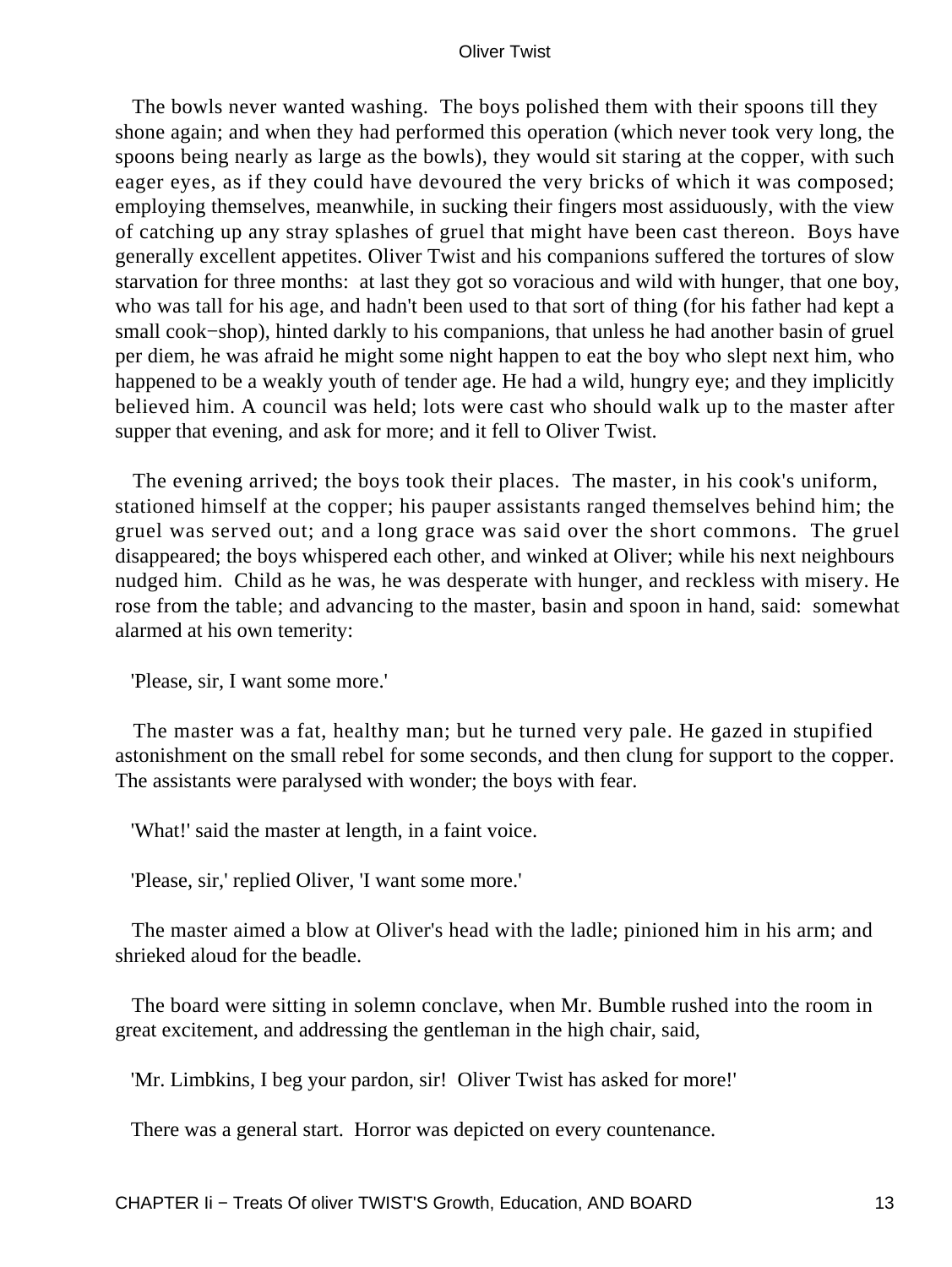'For MORE!' said Mr. Limbkins. 'Compose yourself, Bumble, and answer me distinctly. Do I understand that he asked for more, after he had eaten the supper allotted by the dietary?'

'He did, sir,' replied Bumble.

 'That boy will be hung,' said the gentleman in the white waistcoat. 'I know that boy will be hung.'

 Nobody controverted the prophetic gentleman's opinion. An animated discussion took place. Oliver was ordered into instant confinement; and a bill was next morning pasted on the outside of the gate, offering a reward of five pounds to anybody who would take Oliver Twist off the hands of the parish. In other words, five pounds and Oliver Twist were offered to any man or woman who wanted an apprentice to any trade, business, or calling.

 'I never was more convinced of anything in my life,' said the gentleman in the white waistcoat, as he knocked at the gate and read the bill next morning: 'I never was more convinced of anything in my life, than I am that that boy will come to be hung.'

 As I purpose to show in the sequel whether the white waistcoated gentleman was right or not, I should perhaps mar the interest of this narrative (supposing it to possess any at all), if I ventured to hint just yet, whether the life of Oliver Twist had this violent termination or no.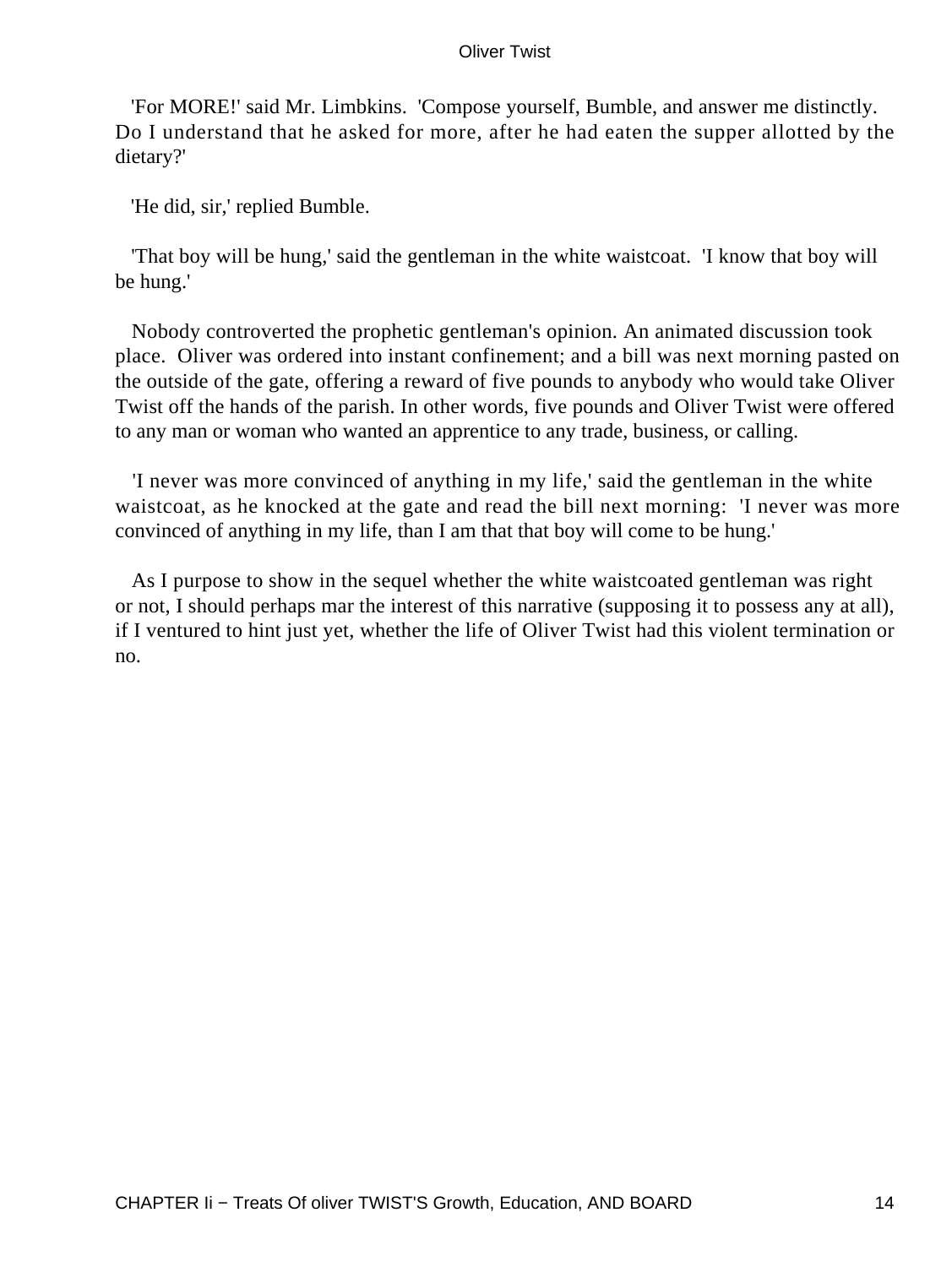### **[CHAPTER Iii − Relates How oliver twist was very near getting a](#page-393-0) [place which would not have been a SINECURE](#page-393-0)**

For a week after the commission of the impious and profane offence of asking for more, Oliver remained a close prisoner in the dark and solitary room to which he had been consigned by the wisdom and mercy of the board. It appears, at first sight not unreasonable to suppose, that, if he had entertained a becoming feeling of respect for the prediction of the gentleman in the white waistcoat, he would have established that sage individual's prophetic character, once and for ever, by tying one end of his pocket−handkerchief to a hook in the wall, and attaching himself to the other. To the performance of this feat, however, there was one obstacle: namely, that pocket−handkerchiefs being decided articles of luxury, had been, for all future times and ages, removed from the noses of paupers by the express order of the board, in council assembled: solemnly given and pronounced under their hands and seals. There was a still greater obstacle in Oliver's youth and childishness. He only cried bitterly all day; and, when the long, dismal night came on, spread his little hands before his eyes to shut out the darkness, and crouching in the corner, tried to sleep: ever and anon waking with a start and tremble, and drawing himself closer and closer to the wall, as if to feel even its cold hard surface were a protection in the gloom and loneliness which surrounded him.

 Let it not be supposed by the enemies of 'the system,' that, during the period of his solitary incarceration, Oliver was denied the benefit of exercise, the pleasure of society, or the advantages of religious consolation. As for exercise, it was nice cold weather, and he was allowed to perform his ablutions every morning under the pump, in a stone yard, in the presence of Mr. Bumble, who prevented his catching cold, and caused a tingling sensation to pervade his frame, by repeated applications of the cane. As for society, he was carried every other day into the hall where the boys dined, and there sociably flogged as a public warning and example. And so for from being denied the advantages of religious consolation, he was kicked into the same apartment every evening at prayer−time, and there permitted to listen to, and console his mind with, a general supplication of the boys, containing a special clause, therein inserted by authority of the board, in which they entreated to be made good, virtuous, contented, and obedient, and to be guarded from the sins and vices of Oliver Twist: whom the supplication distinctly set forth to be under the exclusive patronage and protection of the powers of wickedness, and an article direct from the manufactory of the very Devil himself.

 It chanced one morning, while Oliver's affairs were in this auspicious and confortable state, that Mr. Gamfield, chimney−sweep, went his way down the High Street, deeply cogitating in his mind his ways and means of paying certain arrears of rent, for which his landlord had become rather pressing. Mr. Gamfield's most sanguine estimate of his finances could not raise them within full five pounds of the desired amount; and, in a species of arthimetical desperation, he was alternately cudgelling his brains and his donkey, when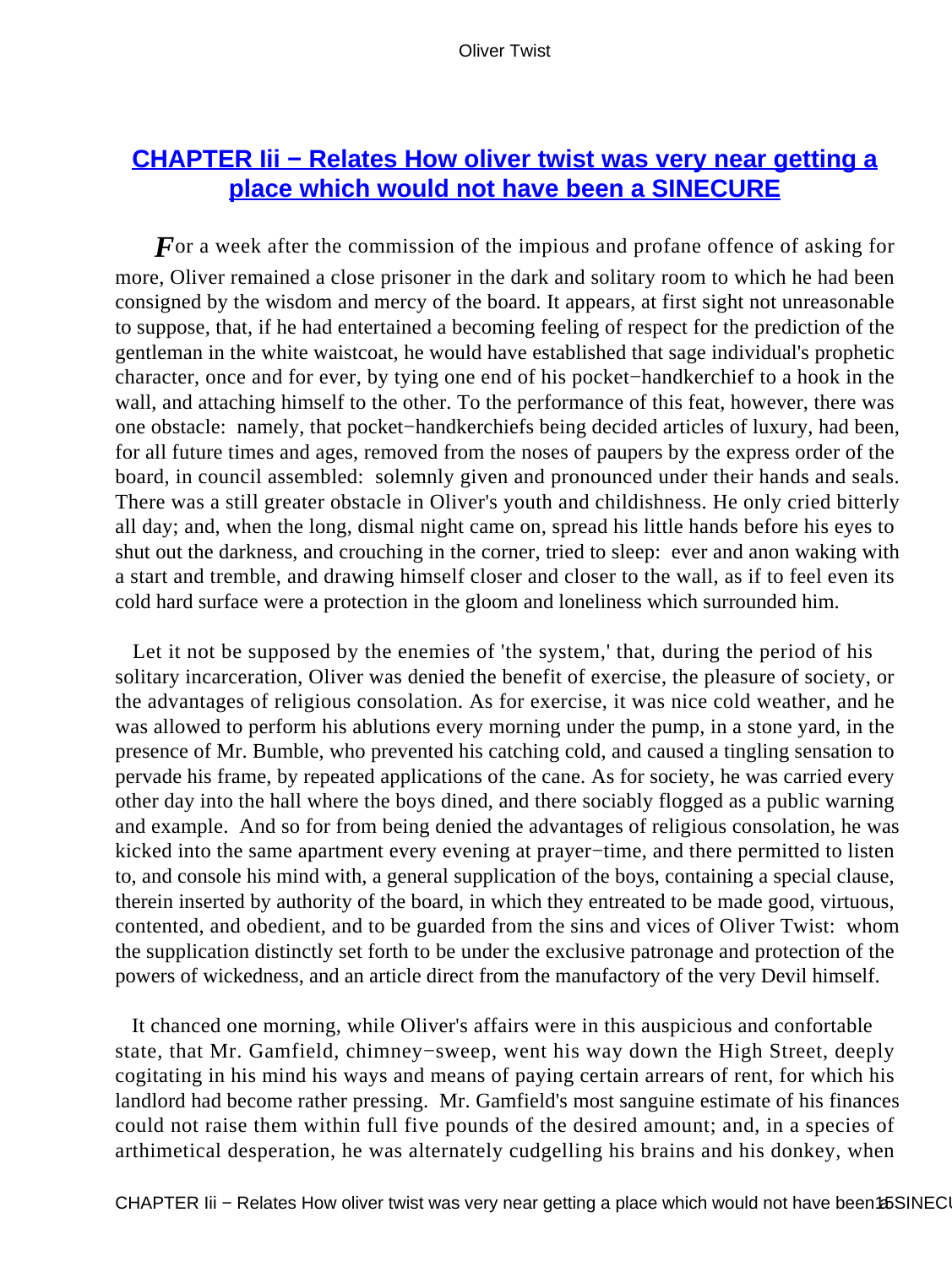passing the workhouse, his eyes encountered the bill on the gate.

'Wo – o!' said Mr. Gamfield to the donkey.

 The donkey was in a state of profound abstraction: wondering, probably, whether he was destined to be regaled with a cabbage−stalk or two when he had disposed of the two sacks of soot with which the little cart was laden; so, without noticing the word of command, he jogged onward.

 Mr. Gamfield growled a fierce imprecation on the donkey generally, but more particularly on his eyes; and, running after him, bestowed a blow on his head, which would inevitably have beaten in any skull but a donkey's. Then, catching hold of the bridle, he gave his jaw a sharp wrench, by way of gentle reminder that he was not his own master; and by these means turned him round. He then gave him another blow on the head, just to stun him till he came back again. Having completed these arrangements, he walked up to the gate, to read the bill.

 The gentleman with the white waistcoat was standing at the gate with his hands behind him, after having delivered himself of some profound sentiments in the board−room. Having witnessed the little dispute between Mr. Gamfield and the donkey, he smiled joyously when that person came up to read the bill, for he saw at once that Mr. Gamfield was exactly the sort of master Oliver Twist wanted. Mr. Gamfield smiled, too, as he perused the document; for five pounds was just the sum he had been wishing for; and, as to the boy with which it was encumbered, Mr. Gamfield, knowing what the dietary of the workhouse was, well knew he would be a nice small pattern, just the very thing for register stoves. So, he spelt the bill through again, from beginning to end; and then, touching his fur cap in token of humility, accosted the gentleman in the white waistcoat.

'This here boy, sir, wot the parish wants to 'prentis,' said Mr. Gamfield.

 'Ay, my man,' said the gentleman in the white waistcoat, with a condescending smile. 'What of him?'

 'If the parish vould like him to learn a right pleasant trade, in a good 'spectable chimbley−sweepin' bisness,' said Mr. Gamfield, 'I wants a 'prentis, and I am ready to take him.'

 'Walk in,' said the gentleman in the white waistcoat. Mr. Gamfield having lingered behind, to give the donkey another blow on the head, and another wrench of the jaw, as a caution not to run away in his absence, followed the gentleman with the white waistcoat into the room where Oliver had first seen him.

'It's a nasty trade,' said Mr. Limbkins, when Gamfield had again stated his wish.

CHAPTER Iii – Relates How oliver twist was very near getting a place which would not have been to SINEC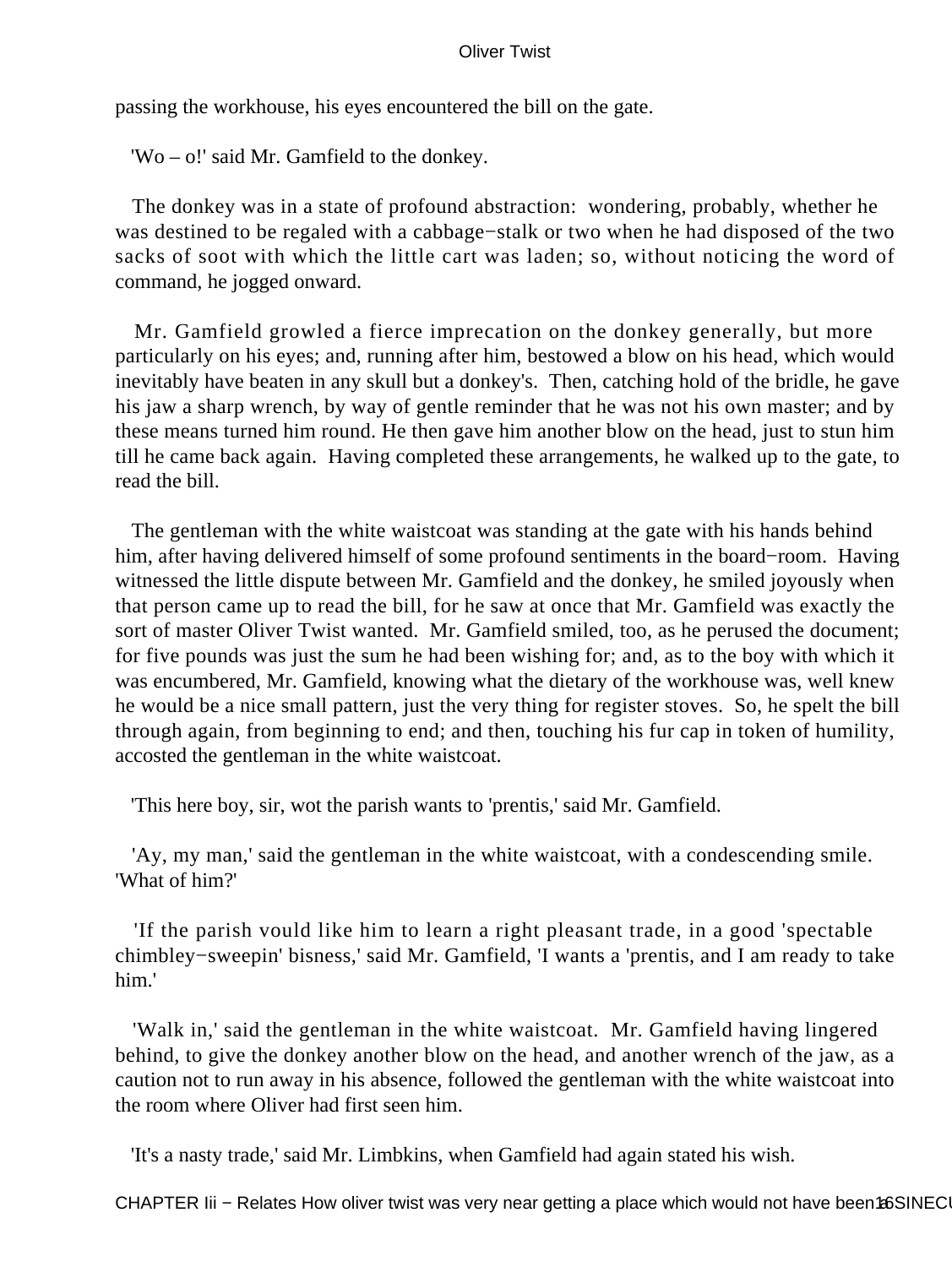'Young boys have been smothered in chimneys before now,' said another gentleman.

 'That's acause they damped the straw afore they lit it in the chimbley to make 'em come down again,' said Gamfield; 'that's all smoke, and no blaze; vereas smoke ain't o' no use at all in making a boy come down, for it only sinds him to sleep, and that's wot he likes. Boys is wery obstinit, and wery lazy, Gen'l'men, and there's nothink like a good hot blaze to make 'em come down vith a run. It's humane too, gen'l'men, acause, even if they've stuck in the chimbley, roasting their feet makes 'em struggle to hextricate theirselves.'

 The gentleman in the white waistcoat appeared very much amused by this explanation; but his mirth was speedily checked by a look from Mr. Limbkins. The board then procedded to converse among themselves for a few minutes, but in so low a tone, that the words 'saving of expenditure,' 'looked well in the accounts,' 'have a printed report published,' were alone audible. These only chanced to be heard, indeed, or account of their being very frequently repeated with great emphasis.

 At length the whispering ceased; and the members of the board, having resumed their seats and their solemnity, Mr. Limbkins said:

'We have considered your proposition, and we don't approve of it.'

'Not at all,' said the gentleman in the white waistcoat.

'Decidedly not,' added the other members.

 As Mr. Gamfield did happen to labour under the slight imputation of having bruised three or four boys to death already, it occurred to him that the board had, perhaps, in some unaccountable freak, taken it into their heads that this extraneous circumstance ought to influence their proceedings. It was very unlike their general mode of doing business, if they had; but still, as he had no particular wish to revive the rumour, he twisted his cap in his hands, and walked slowly from the table.

'So you won't let me have him, gen'l'men?' said Mr. Gamfield, pausing near the door.

 'No,' replied Mr. Limbkins; 'at least, as it's a nasty business, we think you ought to take something less than the premium we offered.'

 Mr. Gamfield's countenance brightened, as, with a quick step, he returned to the table, and said,

 'What'll you give, gen'l'men? Come! Don't be too hard on a poor man. What'll you give?'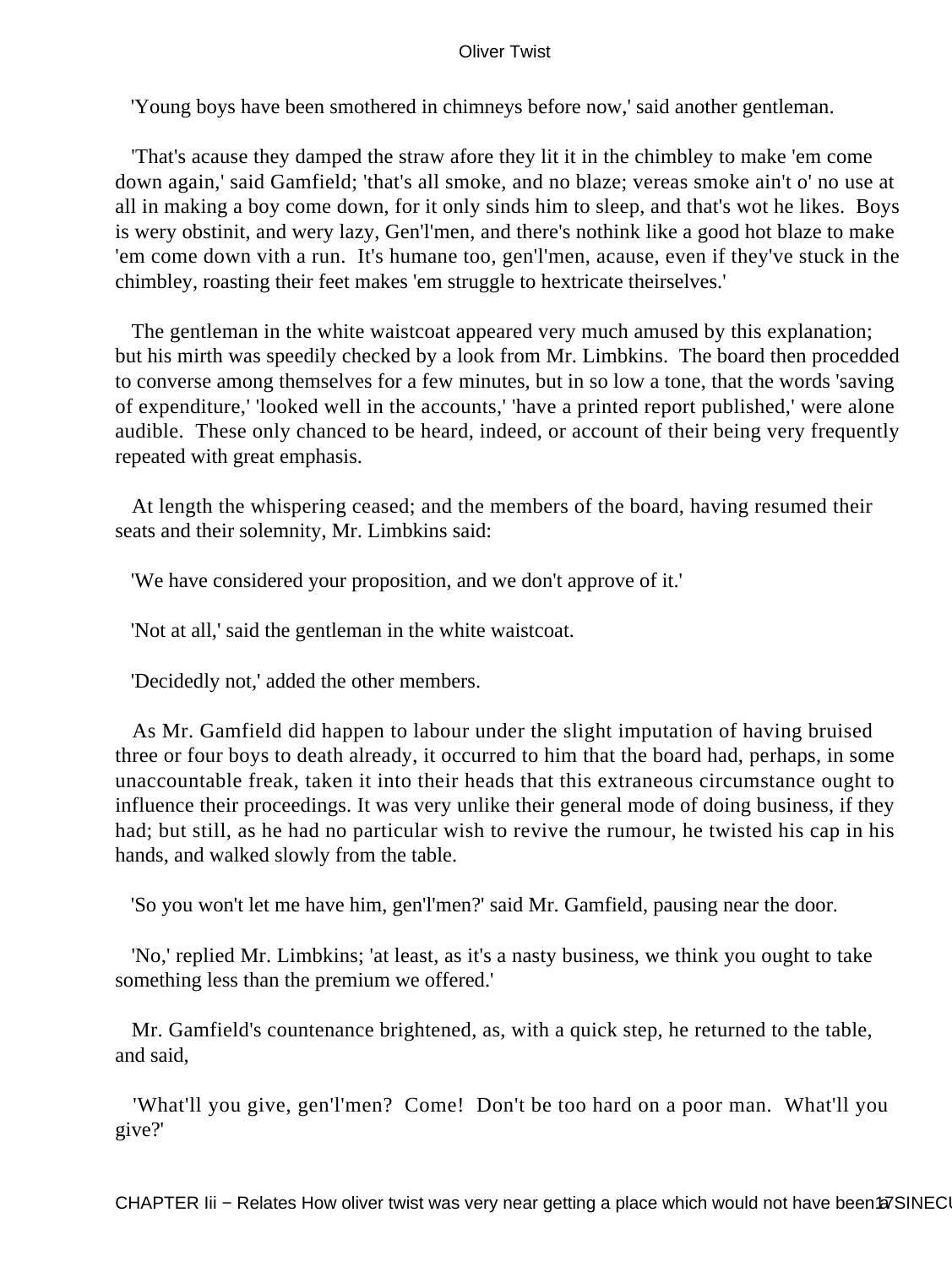'I should say, three pound ten was plenty,' said Mr. Limbkins.

'Ten shillings too much,' said the gentleman in the white waistcoat.

 'Come!' said Gamfield; 'say four pound, gen'l'men. Say four pound, and you've got rid of him for good and all. There!'

'Three pound ten,' repeated Mr. Limbkins, firmly.

'Come! I'll split the diff'erence, gen'l'men, urged Gamfield. 'Three pound fifteen.'

'Not a farthing more,' was the firm reply of Mr. Limbkins.

'You're desperate hard upon me, gen'l'men, said Gamfield, wavering.

 'Pooh! pooh! nonsense!' said the gentleman in the white waistcoat. 'He'd be cheap with nothing at all, as a premium. Take him, you silly fellow! He's just the boy for you. He wants the stick, now and then: it'll do him good; and his board needn't come very expensive, for he hasn't been overfed since he was born. Ha! ha! ha!'

 Mr. Gamfield gave an arch look at the faces round the table, and, observing a smile on all of them, gradually broke into a smile himself. The bargain was made. Mr. Bumble, was at once instructed that Oliver Twist and his indentures were to be conveyed before the magistrate, for signature and approval, that very afternoon.

 In pursuance of this determination, little Oliver, to his excessive astonishment, was released from bondage, and ordered to put himself into a clean shirt. He had hardly achieved this very unusual gymnastic performance, when Mr. Bumble brought him, with his own hands, a basin of gruel, and the holiday allowance of two ounces and a quarter of bread. At this tremendous sight, Oliver began to cry very piteously: thinking, not unaturally, that the board must have determined to kill him for some useful purpose, or they never would have begun to fatten him up in that way.

 'Don't make your eyes red, Oliver, but eat your food and be thankful,' said Mr. Bumble, in a tone of impressive pomposity. 'You're a going to be made a 'prentice of, Oliver.'

'A prentice, sir!' said the child, trembling.

 'Yes, Oliver,' said Mr. Bumble. 'The kind and blessed gentleman which is so amny parents to you, Oliver, when you have none of your own: are a going to 'prentice you: and to set you up in life, and make a man of you: although the expense to the parish is three pound ten! – three pound ten, Oliver! – seventy shillins – one hundred and forty sixpences! – and all for a naughty orphan which noboday can't love.'

CHAPTER Iii – Relates How oliver twist was very near getting a place which would not have been t& SINEC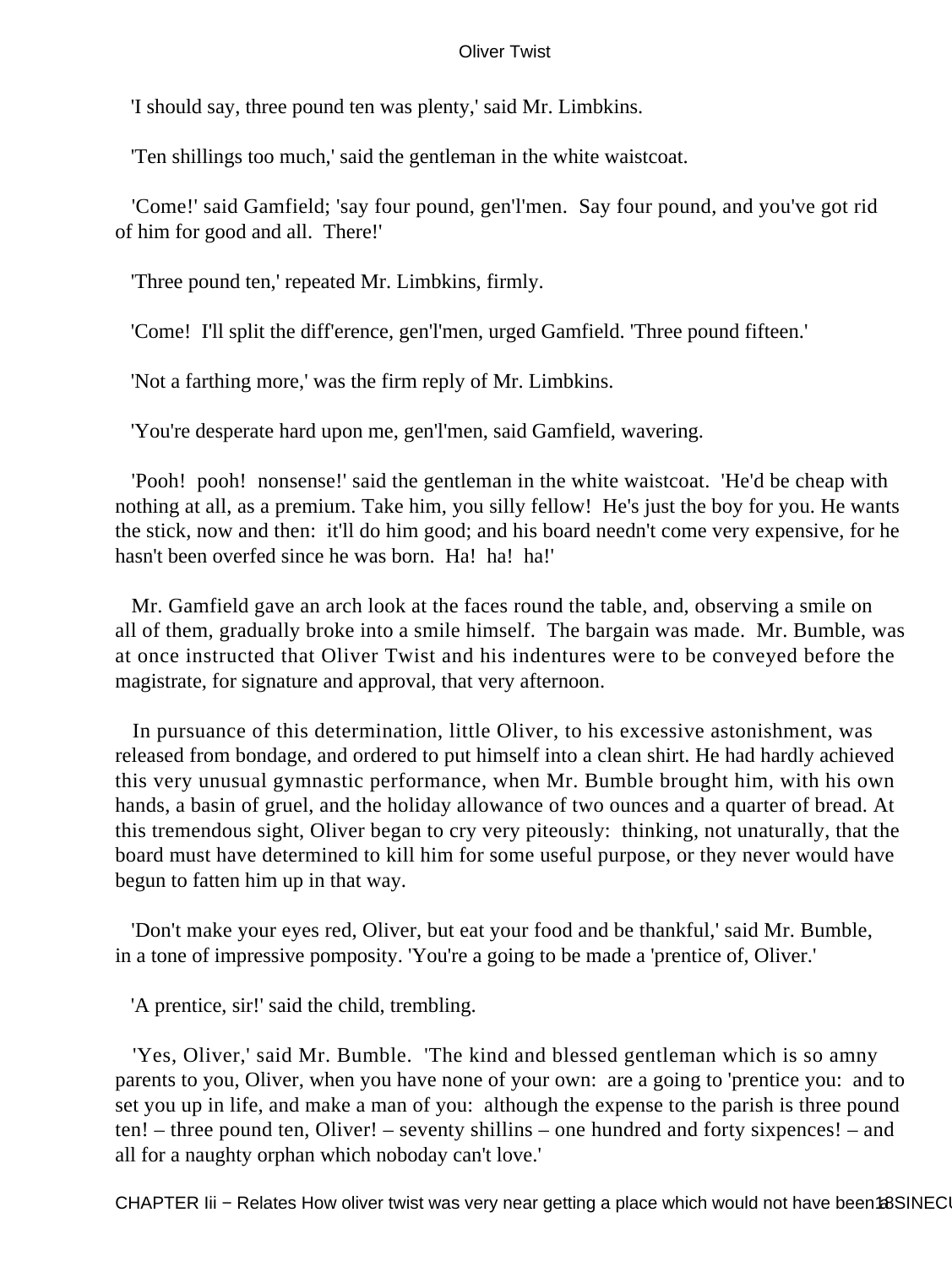As Mr. Bumble paused to take breath, after delivering this address in an awful voice, the tears rolled down the poor child's face, and he sobbed bitterly.

 'Come,' said Mr. Bumble, somewhat less pompously, for it was gratifying to his feelings to observe the effect his eloquence had produced; 'Come, Oliver! Wipe your eyes with the cuffs of your jacket, and don't cry into your gruel; that's a very foolish action, Oliver.' It certainly was, for there was quite enough water in it already.

 On their way to the magistrate, Mr. Bumble instructed Oliver that all he would have to do, would be to look very happy, and say, when the gentleman asked him if he wanted to be apprenticed, that he should like it very much indeed; both of which injunctions Oliver promised to obey: the rather as Mr. Bumble threw in a gentle hint, that if he failed in either particular, there was no telling what would be done to him. When they arrived at the office, he was shut up in a little room by himself, and admonished by Mr. Bumble to stay there, until he came back to fetch him.

 There the boy remained, with a palpitating heart, for half an hour. At the expiration of which time Mr. Bumble thrust in his head, unadorned with the cocked hat, and said aloud:

 'Now, Oliver, my dear, come to the gentleman.' As Mr. Bumble said this, he put on a grim and threatening look, and added, in a low voice, 'Mind what I told you, you young rascal!'

 Oliver stared innocently in Mr. Bumble's face at this somewhat contradictory style of address; but that gentleman prevented his offering any remark thereupon, by leading him at once into an adjoining room: the door of which was open. It was a large room, with a great window. Behind a desk, sat two old gentleman with powdered heads: one of whom was reading the newspaper; while the other was perusing, with the aid of a pair of tortoise−shell spectacles, a small piece of parchment which lay before him. Mr. Limbkins was standing in front of the desk on one side; and Mr. Gamfield, with a partially washed face, on the other; while two or three bluff−looking men, in top−boots, were lounging about.

 The old gentleman with the spectacles gradually dozed off, over the little bit of parchment; and there was a short pause, after Oliver had been stationed by Mr. Bumble in front of the desk.

'This is the boy, your worship,' said Mr. Bumble.

 The old gentleman who was reading the newspaper raised his head for a moment, and pulled the other old gentleman by the sleeve; whereupon, the last−mentioned old gentleman woke up.

'Oh, is this the boy?' said the old gentleman.

CHAPTER Iii – Relates How oliver twist was very near getting a place which would not have been ta SINEC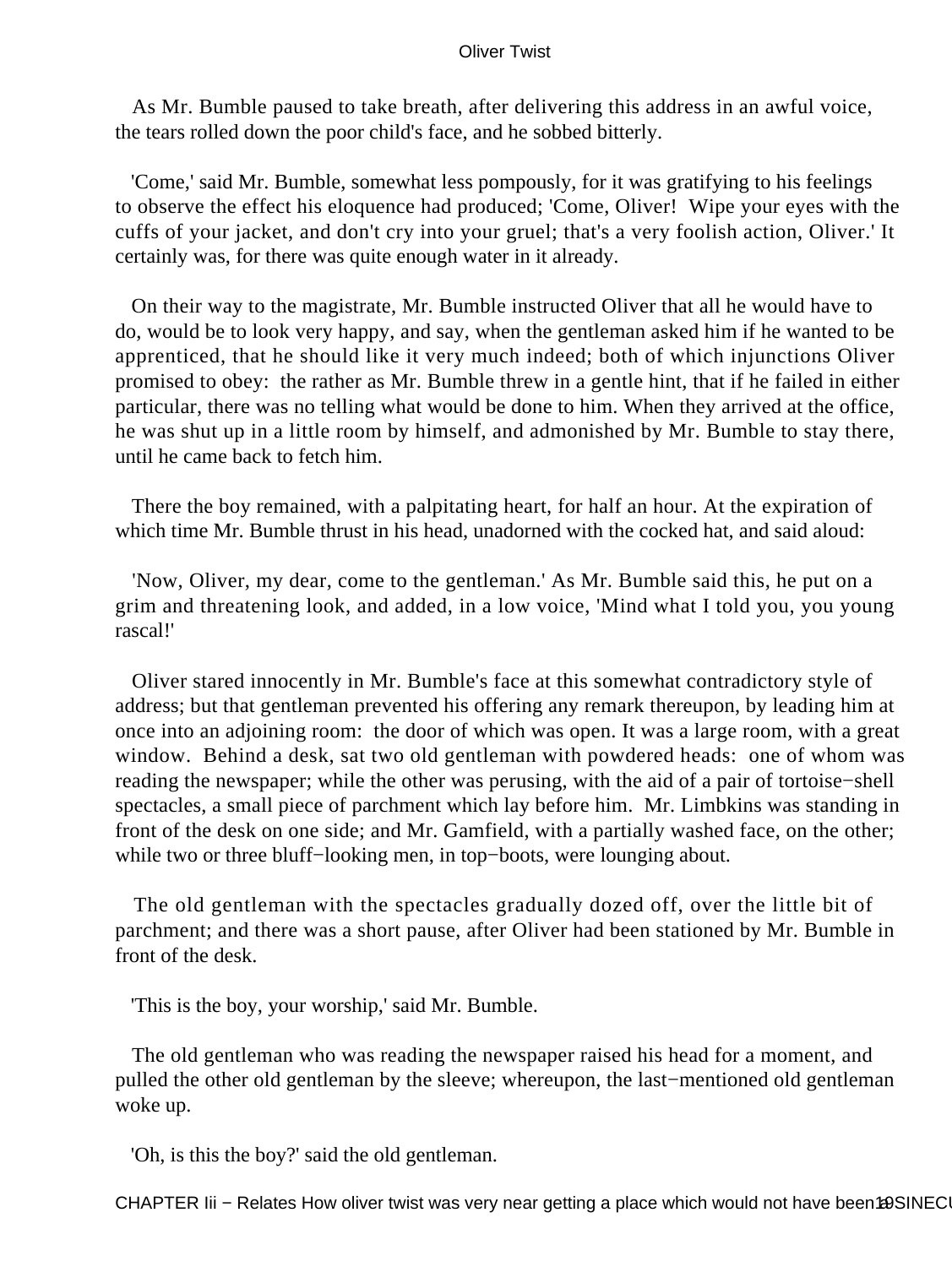'This is him, sir,' replied Mr. Bumble. 'Bow to the magistrate, my dear.'

 Oliver roused himself, and made his best obeisance. He had been wondering, with his eyes fixed on the magistrates' powder, whether all boards were born with that white stuff on their heads, and were boards from thenceforth on that account.

'Well,' said the old gentleman, 'I suppose he's fond of chimney−sweeping?'

 'He doats on it, your worship,' replied Bumble; giving Oliver a sly pinch, to intimate that he had better not say he didn't.

'And he **Will** be a sweep, will he?' inquired the old gentleman.

 'If we was to bind him to any other trade to−morrow, he'd run away simultaneous, your worship,' replied Bumble.

 'And this man that's to be his master – you, sir – you'll treat him well, and feed him, and do all that sort of thing, will you?' said the old gentleman.

'When I says I will, I means I will,' replied Mr. Gamfield doggedly.

 'You're a rough speaker, my friend, but you look an honest, open−hearted man,' said the old gentleman: turning his spectacles in the direction of the candidate for Oliver's premium, whose villainous countenance was a regular stamped receipt for cruelty. But the magistrate was half blind and half childish, so he couldn't reasonably be expected to discern what other people did.

'I hope I am, sir,' said Mr. Gamfield, with an ugly leer.

 'I have no doubt you are, my friend,' replied the old gentleman: fixing his spectacles more firmly on his nose, and looking about him for the inkstand.

 It was the critical moment of Oliver's fate. If the inkstand had been where the old gentleman though it was, he would have dipped his pen into it, and signed the indentures, and Oliver would have been straightway hurried off. But, as it chanced to be immediately under his nose, it followed, as a matter of course, that he looked all over his desk for it, without finding it; and happening in the course of his search to look straight before him, his gaze encountered the pale and terrified face of Oliver Twist: who, despite all the admonitory looks and pinches of Bumble, was regarding the repulsive countenance of his future master, with a mingled expression of horror and fear, too palpable to be mistaken, even by a half−blind magistrate.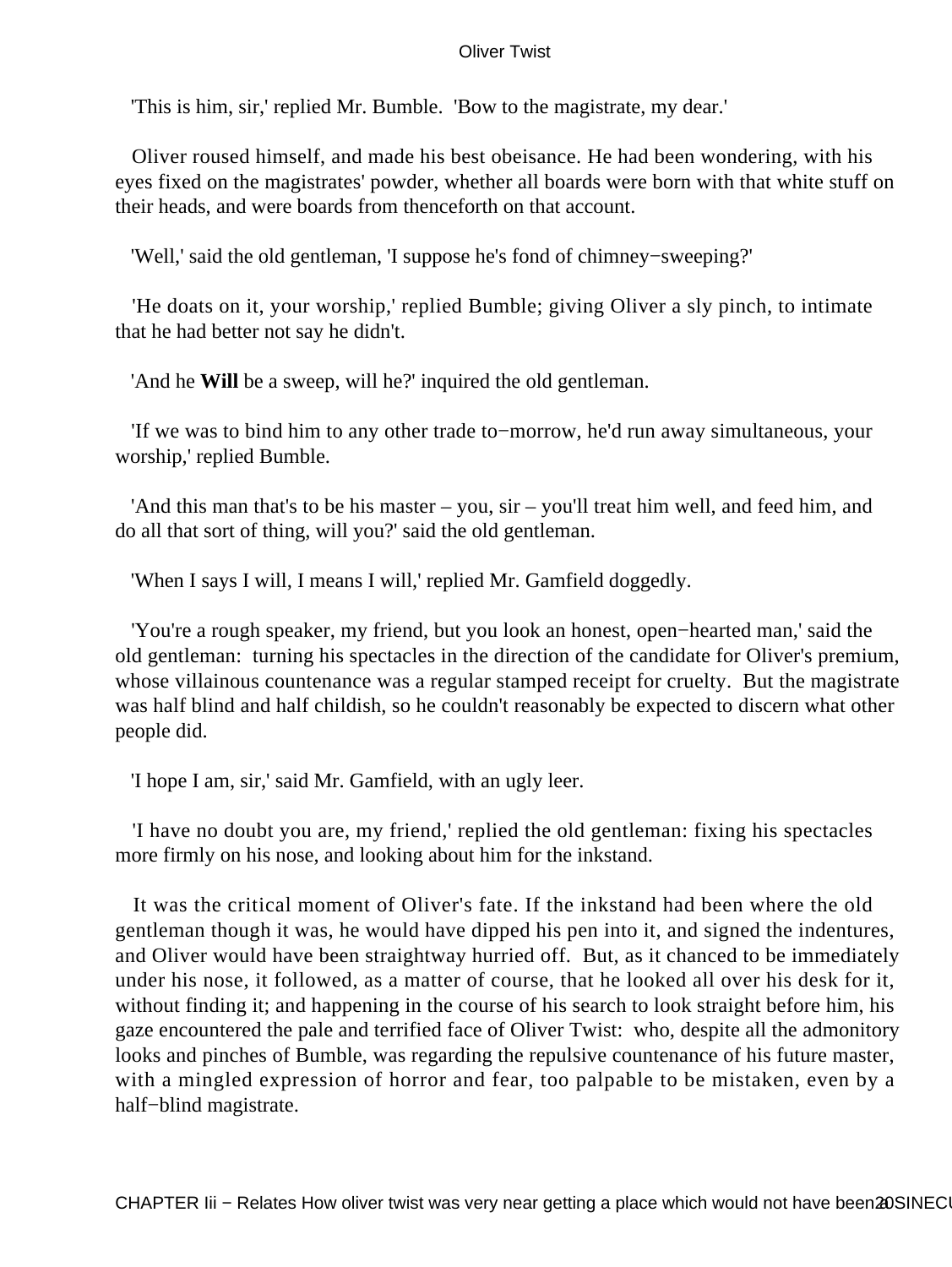The old gentleman stopped, laid down his pen, and looked from Oliver to Mr. Limbkins; who attempted to take snuff with a cheerful and unconcerned aspect.

'My boy!' said the old gentleman, 'you look pale and alarmed. What is the matter?'

 'Stand a little away from him, Beadle,' said the other magistrate: laying aside the paper, and leaning forward with an expression of interest. 'Now, boy, tell us what's the matter: don't be afraid.'

 Oliver fell on his knees, and clasping his hands together, prayed that they would order him back to the dark room – that they would starve him – beat him – kill him if they pleased – rather than send him away with that dreadful man.

 'Well!' said Mr. Bumble, raising his hands and eyes with most impressive solemnite. 'Well! of all the artful and designing orphans that ever I see, Oliver, you are one of the most bare−facedest.'

 'Hold your tongue, Beadle,' said the second old gentleman, when Mr. Bumble had given vent to this compound adjective.

 'I beg your worship's pardon,' said Mr. Bumble, incredulous of having heard aright. 'Did your worship speak to me?'

'Yes. Hold your tongue.'

 Mr. Bumble was stupefied with astonishment. A beadle ordered to hold his tongue! A moral revolution!

 The old gentleman in the tortoise−shell spectacles looked at his companion, he nodded significantly.

'We refuse to sanction these indentures,' said the old gentleman:

tossing aside the piece of parchment as he spoke.

 'I hope,' stammered Mr. Limbkins: 'I hope the magistrates will not form the opinion that the authorities have been guilty of any improper conduct, on the unsupported testimony of a child.'

 'The magistrates are not called upon to pronounce any opinion on the matter,' said the second old gentleman sharply. 'Take the boy back to the workhouse, and treat him kindly. He seems to want it.'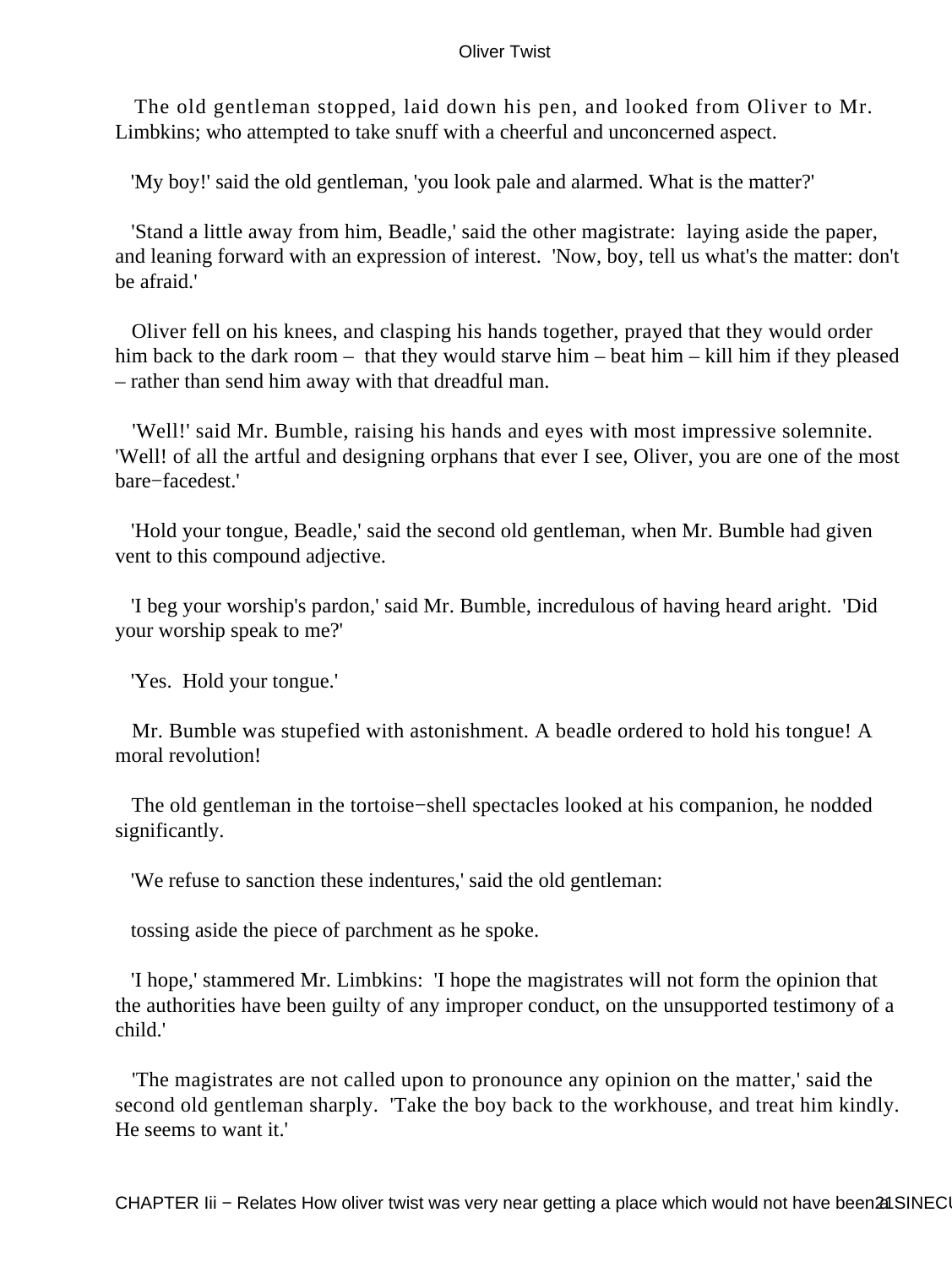That same evening, the gentleman in the white waistcoat most positively and decidedly affirmed, not only that Oliver would be hung, but that he would be drawn and quartered into the bargain. Mr. Bumble shook his head with gloomy mystery, and said he wished he might come to good; whereunto Mr. Gamfield replied, that he wished he might come to him; which, although he agreed with the beadle in most matters, would seem to be a wish of a totaly opposite description.

 The next morning, the public were once informed that Oliver Twist was again To Let, and that five pounds would be paid to anybody who would take possession of him.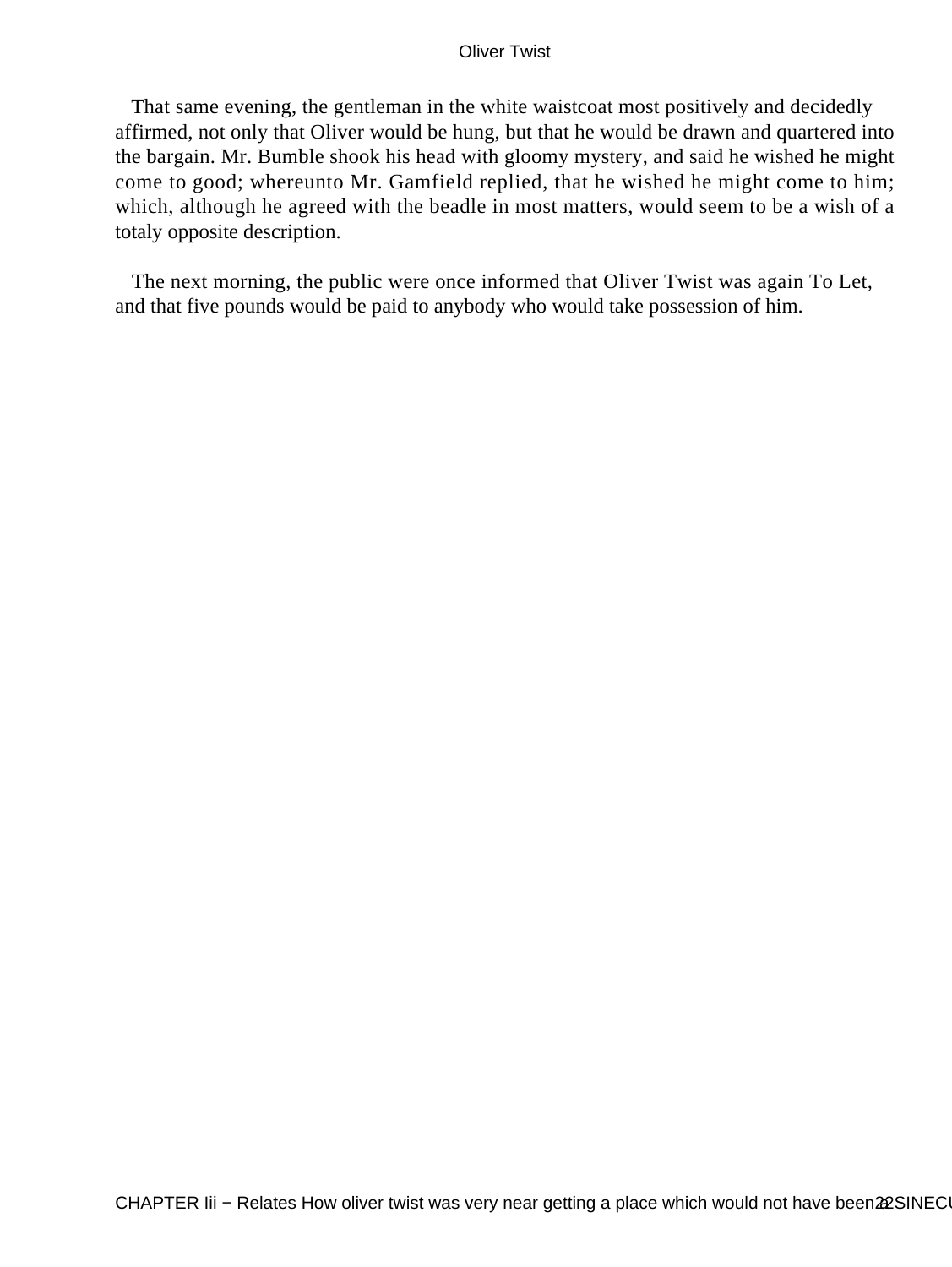## **[CHAPTER Iv − Oliver, Being offered another place, Makes His](#page-393-0) [first entry into public LIFE](#page-393-0)**

*I*n great families, when an advantageous place cannot be obtained, either in possession, reversion, remainder, or expectancy, for the young man who is growing up, it is a very general custom to send him to sea. The board, in imitation of so wise and salutary an example, took counsel together on the expediency of shipping off Oliver Twist, in some small trading vessel bound to a good unhealthy port. This suggested itself as the very best thing that could possibly be done with him: the probability being, that the skipper would flog him to death, in a playful mood, some day after dinner, or would knock his brains out with an iron bar; both pastimes being, as is pretty generally known, very favourite and common recreations among gentleman of that class. The more the case presented itself to the board, in this point of view, the more manifold the advantages of the step appeared; so, they came to the conclusion that the only way of providing for Oliver effectually, was to send him to sea without delay.

 Mr. Bumble had been despatched to make various preliminary inquiries, with the view of finding out some captain or other who wanted a cabin−boy without any friends; and was returning to the workhouse to communicate the result of his mission; when he encountered at the gate, no less a person than Mr. Sowerberry, the parochial undertaker.

 Mr. Sowerberry was a tall gaunt, large−jointed man, attired in a suit of threadbare black, with darned cotton stockings of the same colour, and shoes to answer. His features were not naturally intended to wear a smiling aspect, but he was in general rather given to professional jocosity. His step was elastic, and his face betokened inward pleasantry, as he advanced to Mr. Bumble, and shook him cordially by the hand.

 'I have taken the measure of the two women that died last night, Mr. Bumble,' said the undertaker.

 'You'll make your fortune, Mr. Sowerberry,' said the beadle, as he thrust his thumb and forefinger into the proferred snuff−box of the undertaker: which was an ingenious little model of a patent coffin. 'I say you'll make your fortune, Mr. Sowerberry,' repeated Mr. Bumble, tapping the undertaker on the shoulder, in a friendly manner, with his cane.

 'Think so?' said the undertaker in a tone which half admitted and half disputed the probability of the event. 'The prices allowed by the board are very small, Mr. Bumble.'

 'So are the coffins,' replied the beadle: with precisely as near an approach to a laugh as a great official ought to indulge in.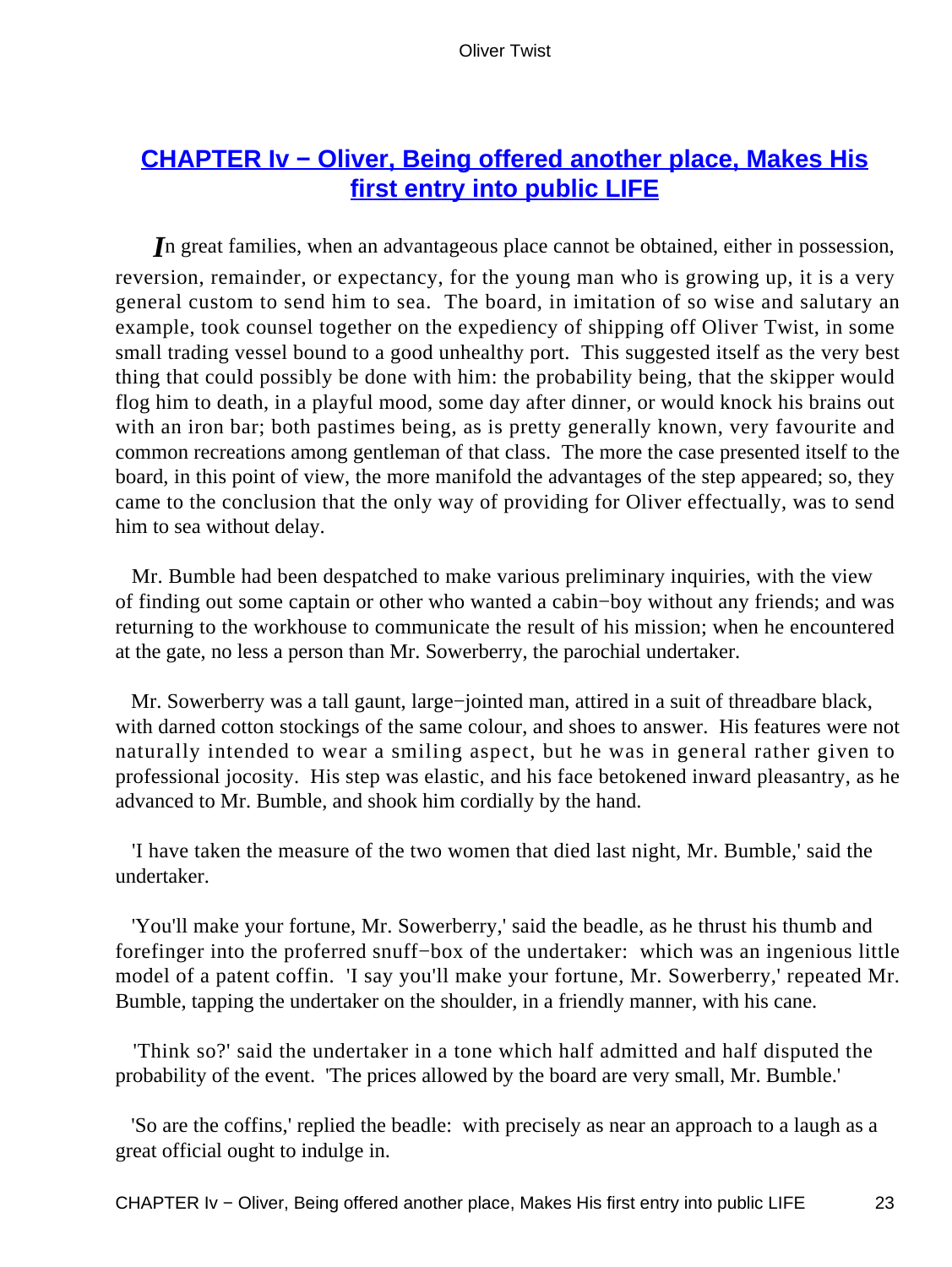Mr. Sowerberry was much tickled at this: as of course he ought to be; and laughed a long time without cessation. 'Well, well, Mr. Bumble,' he said at length, 'there's no denying that, since the new system of feeding has come in, the coffins are something narrower and more shallow than they used to be; but we must have some profit, Mr. Bumble. Well−seasoned timber is an expensive article, sir; and all the iron handles come, by canal, from Birmingham.'

 'Well, well,' said Mr. Bumble, 'every trade has its drawbacks. A fair profit is, of course, allowable.'

 'Of course, of course,' replied the undertaker; 'and if I don't get a profit upon this or that particular article, why, I make it up in the long−run, you see – he! he! he!'

'Just so,' said Mr. Bumble.

 'Though I must say,' continued the undertaker, resuming the current of observations which the beadle had interrupted: 'though I must say, Mr. Bumble, that I have to contend against one very great disadvantage: which is, that all the stout people go off the quickest. The people who have been better off, and have paid rates for many years, are the first to sink when they come into the house; and let me tell you, Mr. Bumble, that three or four inches over one's calculation makes a great hole in one's profits: especially when one has a family to provide for, sir.'

 As Mr. Sowerberry said this, with the becoming indignation of an ill−used man; and as Mr. Bumble felt that it rather tended to convey a reflection on the honour of the parish; the latter gentleman thought it advisable to change the subject. Oliver Twist being uppermost in his mind, he made him his theme.

 'By the bye,' said Mr. Bumble, 'you don't know anybody who wants a boy, do you? A porochial 'prentis, who is at present a dead−weight; a millstone, as I may say, round the porochial throat? Liberal terms, Mr. Sowerberry, liberal terms?' As Mr. Bumble spoke, he raised his cane to the bill above him, and gave three distinct raps upon the words 'five pounds': which were printed thereon in Roman capitals of gigantic size.

 'Gadso!' said the undertaker: taking Mr. Bumble by the gilt−edged lappel of his official coat; 'that's just the very thing I wanted to speak to you about. You know – dear me, what a very elegant button this is, Mr. Bumble! I never noticed it before.'

 'Yes, I think it rather pretty,' said the beadle, glancing proudly downwards at the large brass buttons which embellished his coat. 'The die is the same as the porochial seal – the Good Samaritan healing the sick and bruised man. The board presented it to me on Newyear's morning, Mr. Sowerberry. I put it on, I remember, for the first time, to attend the inquest on that reduced tradesman, who died in a doorway at midnight.'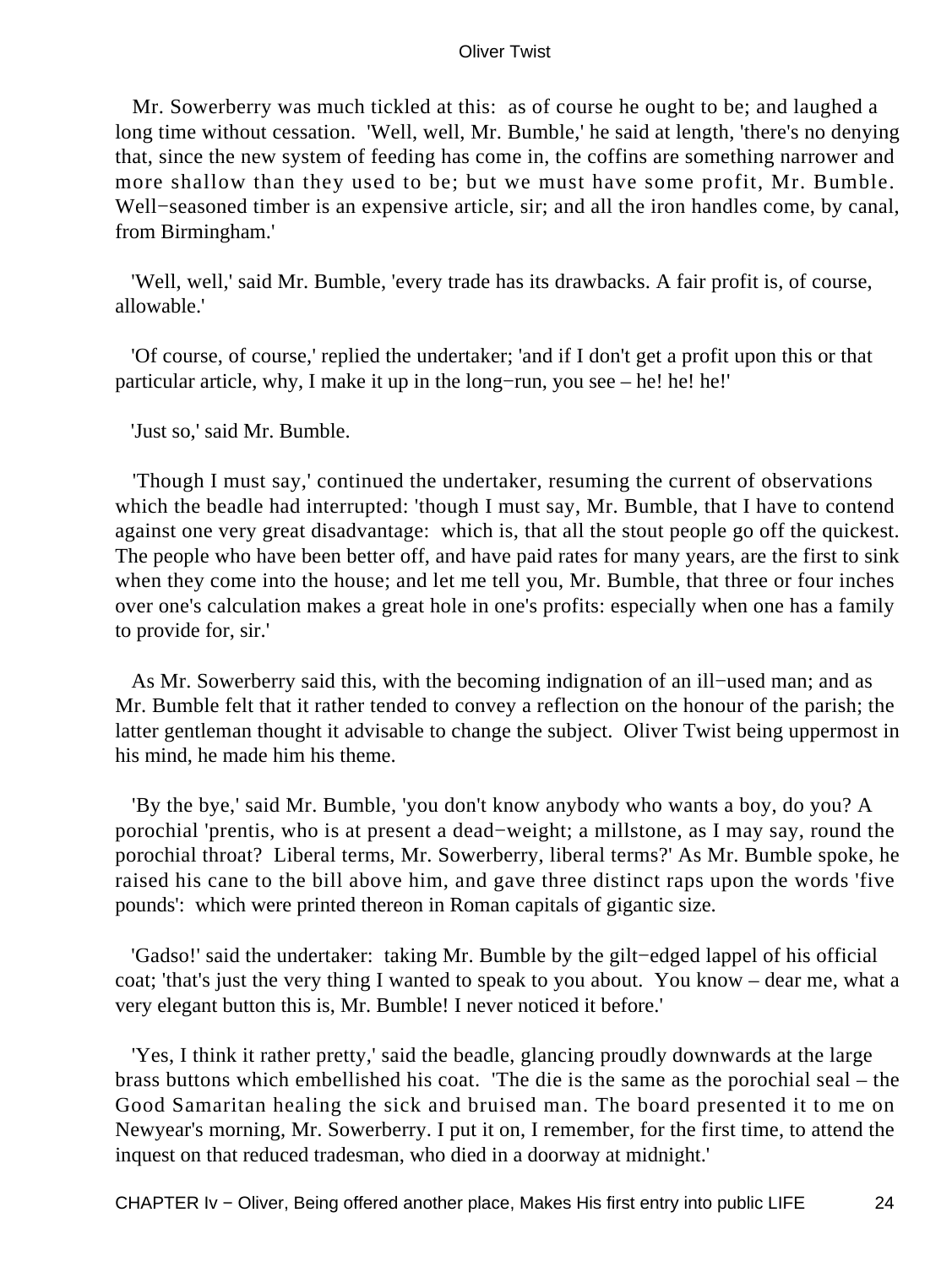'I recollect,' said the undertaker. 'The jury brought it in, «Died from exposure to the cold, and want of the common necessaries of life,» didn't they?'

Mr. Bumble nodded.

 'And they made it a special verdict, I think,' said the undertaker, 'by adding some words to the effect, that if the relieving officer had – '

 'Tush! Foolery!' interposed the beadle. 'If the board attended to all the nonsense that ignorant jurymen talk, they'd have enough to do.'

'Very true,' said the undertaker; 'they would indeed.'

 'Juries,' said Mr. Bumble, grasping his cane tightly, as was his wont when working into a passion: 'juries is ineddicated, vulgar, grovelling wretches.'

'So they are,' said the undertaker.

 'They haven't no more philosophy nor political economy about 'em than that,' said the beadle, snapping his fingers contemptuously.

'No more they have,' acquiesced the undertaker.

'I despise 'em,' said the beadle, growing very red in the face.

'So do I,' rejoined the undertaker.

 'And I only wish we'd a jury of the independent sort, in the house for a week or two,' said the beadle; 'the rules and regulations of the board would soon bring their spirit down for 'em.'

 'Let 'em alone for that,' replied the undertaker. So saying, he smiled, approvingly: to calm the rising wrath of the indignant parish officer.

 Mr Bumble lifted off his cocked hat; took a handkerchief from the inside of the crown; wiped from his forehead the perspiration which his rage had engendered; fixed the cocked hat on again; and, turning to the undertaker, said in a calmer voice:

'Well; what about the boy?'

 'Oh!' replied the undertaker; why, you know, Mr. Bumble, I pay a good deal towards the poor's rates.'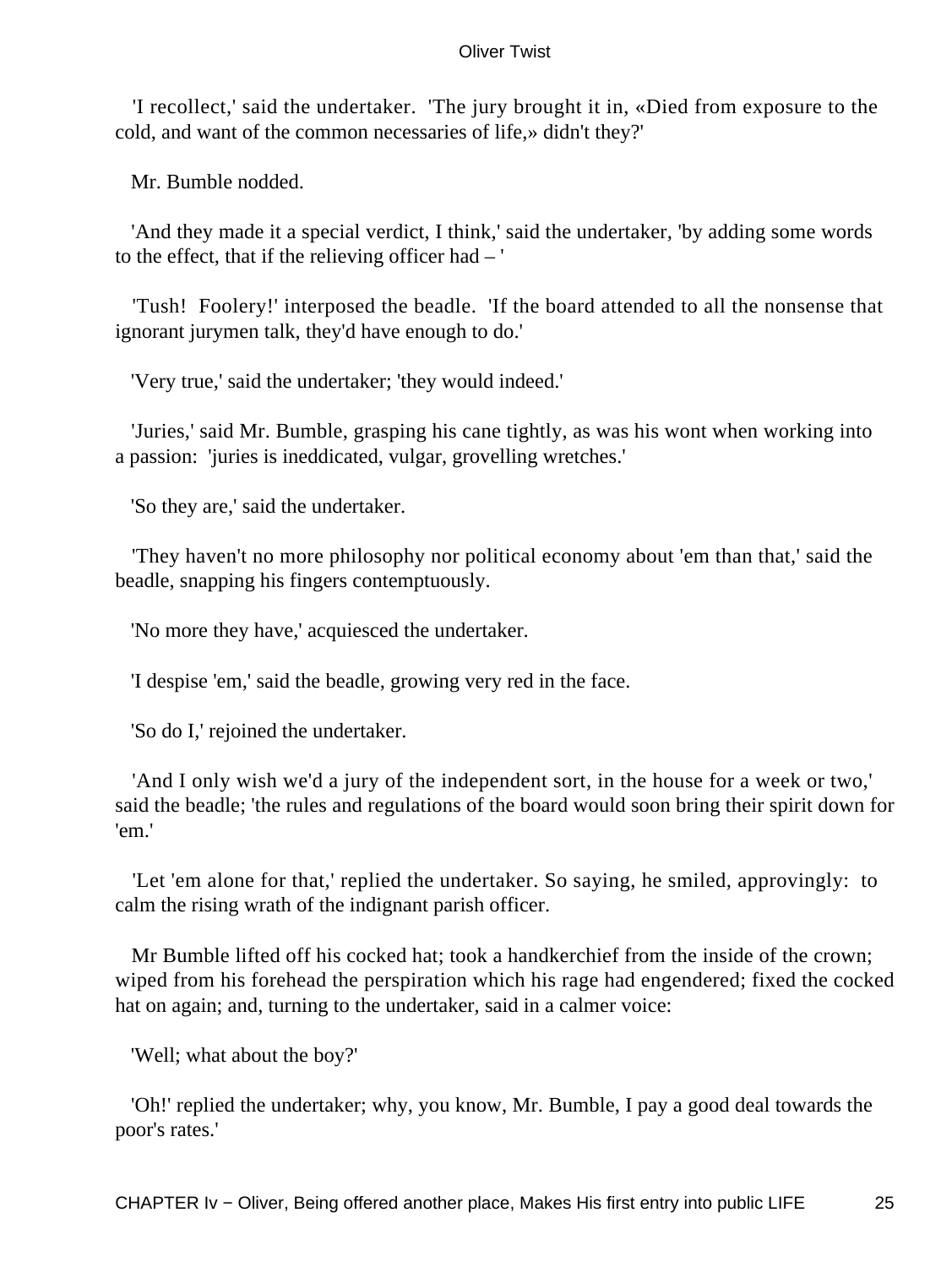'Hem!' said Mr. Bumble. 'Well?'

 'Well,' replied the undertaker, 'I was thinking that if I pay so much towards 'em, I've a right to get as much out of 'em as I can, Mr. Bumble; and so – I think I'll take the boy myself.'

 Mr. Bumble grasped the undertaker by the arm, and led him into the building. Mr. Sowerberry was closeted with the board for five minutes; and it was arranged that Oliver should go to him that evening 'upon liking' – a phrase which means, in the case of a parish apprentice, that if the master find, upon a short trial, that he can get enough work out of a boy without putting too much food into him, he shall have him for a term of years, to do what he likes with.

 When little Oliver was taken before 'the gentlemen' that evening; and informed that he was to go, that night, as general house−lad to a coffin−maker's; and that if he complained of his situation, or ever came back to the parish again, he would be sent to sea, there to be drowned, or knocked on the head, as the case might be, he evinced so little emotion, that they by common consent pronounced him a hardened young rascal, and orered Mr. Bumble to remove him forthwith.

 Now, although it was very natural that the board, of all people in the world, should feel in a great state of virtuous astonishment and horror at the smallest tokens of want of feeling on the part of anybody, they were rather out, in this particular instance. The simple fact was, that Oliver, instead of possessing too little feeling, possessed rather too much; and was in a fair way of being reduced, for life, to a state of brutal stupidity and sullenness by the ill usage he had received. He heard the news of his destination, in perfect silence; and, having had his luggage put into his hand – which was not very difficult to carry, inasmuch as it was all comprised within the limits of a brown paper parcel, about half a foot square by three inches deep – he pulled his cap over his eyes; and once more attaching himself to Mr. Bumble's coat cuff, was led away by that dignitary to a new scene of suffering.

 For some time, Mr. Bumble drew Oliver along, without notice or remark; for the beadle carried his head very erect, as a beadle always should: and, it being a windy day, little Oliver was completely enshrouded by the skirts of Mr. Bumble's coat as they blew open, and disclosed to great advantage his flapped waistcoat and drab plush knee−breeches. As they drew near to their destination, however, Mr. Bumble thought it expedient to look down, and see that the boy was in good order for inspection by his new master: which he accordingly did, with a fit and becoming air of gracious patronage.

'Oliver!' said Mr. Bumble.

'Yes, sir,' replied Oliver, in a low, tremulous voice.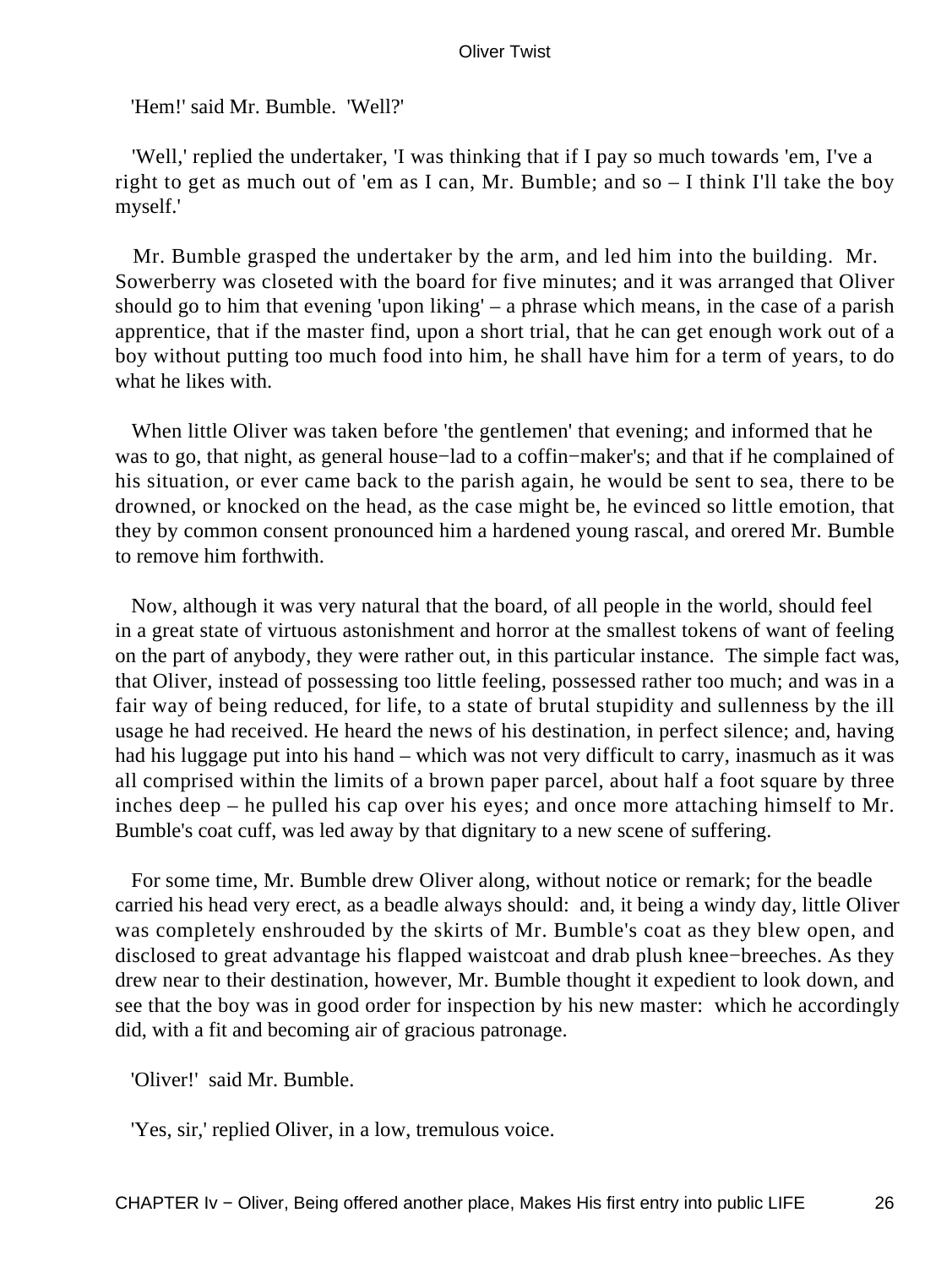'Pull that cap off your eyes, and hold up your head, sir.'

 Although Oliver did as he was desired, at once; and passed the back of his unoccupied hand briskly across his eyes, he left a tear in them when he looked up at his conductor. As Mr. Bumble gazed sternly upon him, it rolled down his cheek. It was followed by another, and another. The child made a strong effort, but it was an unsuccessful one. Withdrawing his other hand from Mr. Bumble's he covered his face with both; and wept until the tears sprung out from between his chin and bony fingers.

 'Well!' exclaimed Mr. Bumble, stopping short, and darting at his little charge a look of intense malignity. 'Well! Of ALL the ungratefullest, and worst−disposed boys as ever I see, Oliver, you are the  $-$ 

 'No, no, sir,' sobbed Oliver, clinging to the hand which held the well−known cane; 'no, no, sir; I will be good indeed; indeed, indeed I will, sir! I am a very little boy, sir; and it is so  $-$  so  $\prime$ 

'So what?' inquired Mr. Bumble in amazement.

 'So lonely, sir! So very lonely!' cried the child. 'Everybody hates me. Oh! sir, don't, don't pray be cross to me!' The child beat his hand upon his heart; and looked in his companion's face, with tears of real agony.

 Mr. Bumble regarded Oliver's piteous and helpless look, with some astonishment, for a few seconds; hemmed three or four times in a husky manner; and after muttering something about 'that troublesome cough,' bade Oliver dry his eyes and be a good boy. Then once more taking his hand, he walked on with him in silence.

 The undertaker, who had just putup the shutters of his shop, was making some entries in his day−book by the light of a most appropriate dismal candle, when Mr. Bumble entered.

 'Aha!' said the undertaker; looking up from the book, and pausing in the middle of a word; 'is that you, Bumble?'

 'No one else, Mr. Sowerberry,' replied the beadle. 'Here! I've brought the boy.' Oliver made a bow.

 'Oh! that's the boy, is it?' said the undertaker: raising the candle above his head, to get a better view of Oliver. 'Mrs. Sowerberry, will you have the goodness to come here a moment, my dear?'

 Mrs. Sowerberry emerged from a little room behind the shop, and presented the form of a short, then, squeezed−up woman, with a vixenish countenance.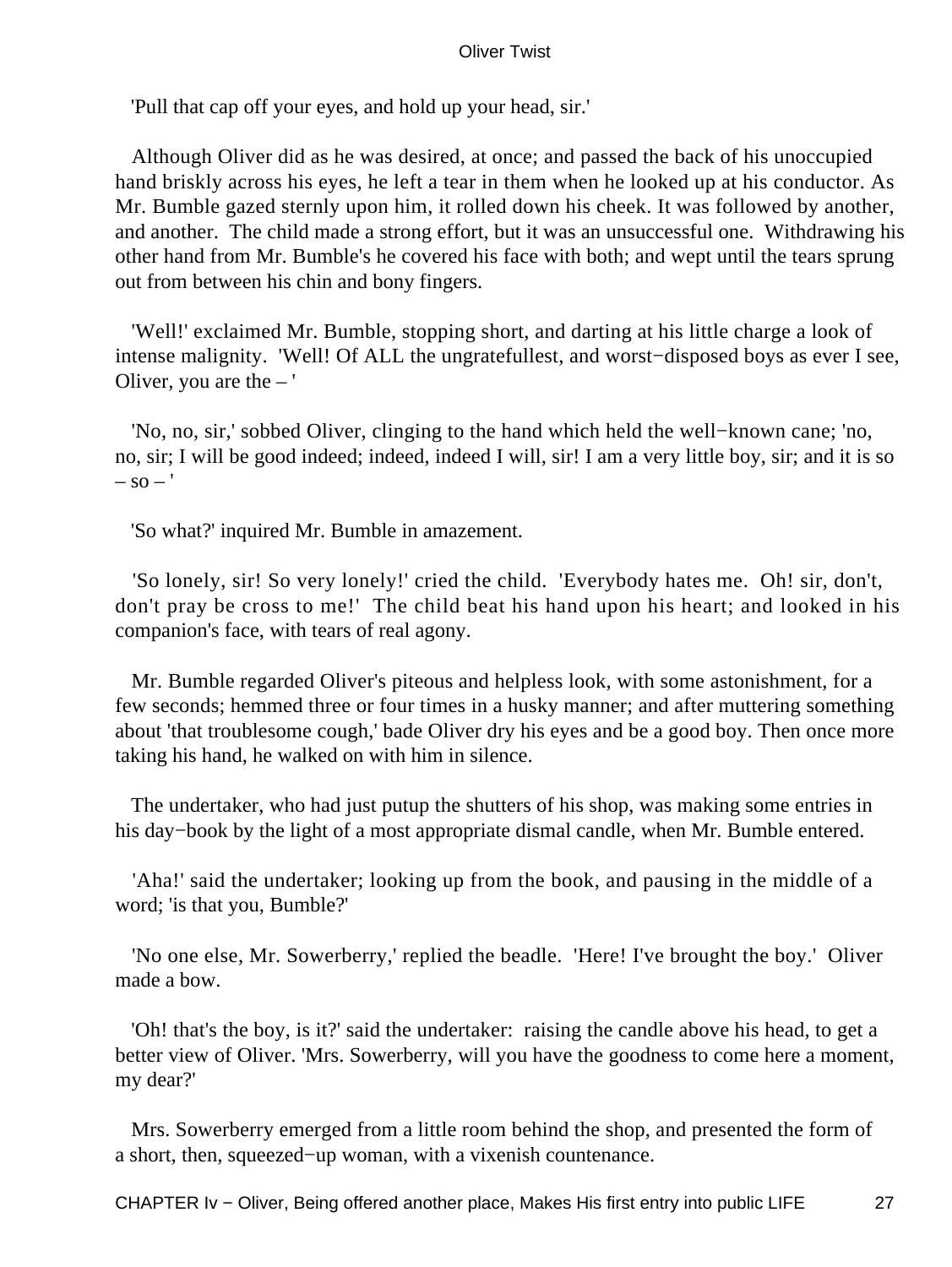'My dear,' said Mr. Sowerberry, deferentially, 'this is the boy from the workhouse that I told you of.' Oliver bowed again.

'Dear me!' said the undertaker's wife, 'he's very small.'

 'Why, he IS rather small,' replied Mr. Bumble: looking at Oliver as if it were his fault that he was no bigger; 'he is small. There's no denying it. But he'll grow, Mrs. Sowerberry – he'll grow.'

 'Ah! I dare say he will,' replied the lady pettishly, 'on our victuals and our drink. I see no saving in parish children, not I; for they always cost more to keep, than they're worth. However, men always think they know best. There! Get downstairs, little bag o' bones.' With this, the undertaker's wife opened a side door, and pushed Oliver down a steep flight of stairs into a stone cell, damp and dark: forming the ante−room to the coal−cellar, and denominated 'kitchen'; wherein sat a slatternly girl, in shoes down at heel, and blue worsted stockings very much out of repair.

 'Here, Charlotte,' said Mr. Sowerberry, who had followed Oliver down, 'give this boy some of the cold bits that were put by for Trip. He hasn't come home since the morning, so he may go without 'em. I dare say the boy isn't too dainty to eat 'em – are you, boy?'

 Oliver, whose eyes had glistened at the mention of meat, and who was trembling with eagerness to devour it, replied in the negative; and a plateful of coarse broken victuals was set before him.

 I wish some well−fed philosopher, whose meat and drink turn to gall within him; whose blood is ice, whose heart is iron; could have seen Oliver Twist clutching at the dainty viands that the dog had neglected. I wish he could have witnessed the horrible avidity with which Oliver tore the bits asunder with all the ferocity of famine. There is only one thing I should like better; and that would be to see the Philosopher making the same sort of meal himself, with the same relish.

 'Well,' said the undertaker's wife, when Oliver had finished his supper: which she had regarded in silent horror, and with fearful auguries of his future appetite: 'have you done?'

There being nothing eatable within his reach, Oliver replied in the affirmative.

 'Then come with me,' said Mrs. Sowerberry: taking up a dim and dirty lamp, and leading the way upstairs; 'your bed's under the counter. You don't mind sleeping among the coffins, I suppose? But it doesn't much matter whether you do or don't, for you can't sleep anywhere else. Come; don't keep me here all night!'

Oliver lingered no longer, but meekly followed his new mistress.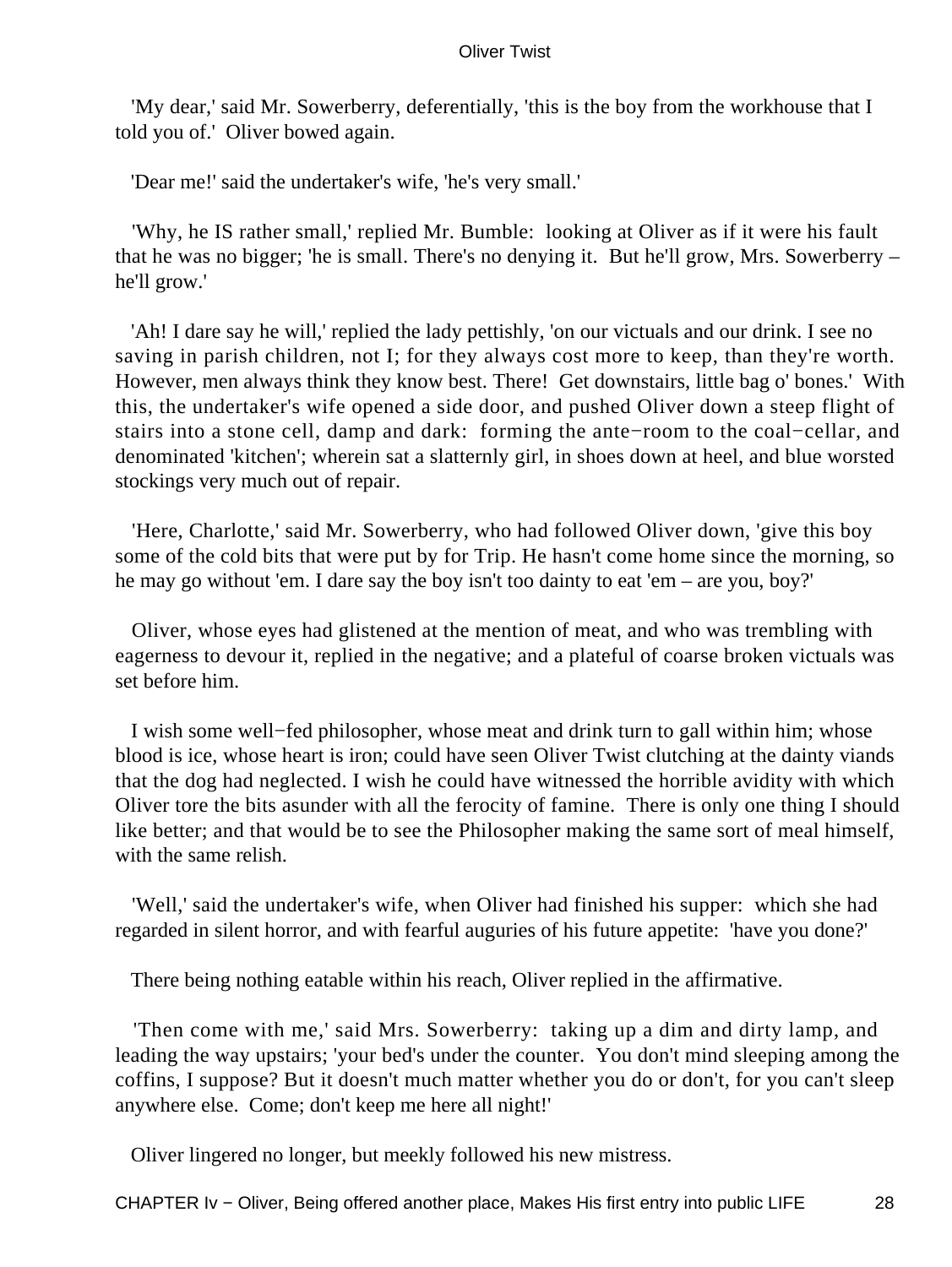## **[CHAPTER V − OLIVER Mingles with new associates. Going To a](#page-393-0) [funeral for the first time, HE Forms an unfavourable notion of](#page-393-0) [his MASTER'S BUSINESS](#page-393-0)**

*Oliver*, being left to himself in the undertaker's shop, set the lamp down on a workman's bench, and gazed timidly about him with a feeling of awe and dread, which many people a good deal older than he will be at no loss to understand. An unfinished coffin on black tressels, which stood in the middle of the shop, looked so gloomy and death−like that a cold tremble came over him, every time his eyes wandered in the direction of the dismal object: from which he almost expected to see some frightful form slowly rear its head, to drive him mad with terror. Against the wall were ranged, in regular array, a long row of elm boards cut in the same shape: looking in the dim light, like high−shouldered ghosts with their hands in their breeches pockets. Coffin−plates, elm−chips, bright−headed nails, and shreds of black cloth, lay scattered on the floor; and the wall behind the counter was ornamented with a lively representation of two mutes in very stiff neckcloths, on duty at a large private door, with a hearse drawn by four black steeds, approaching in the distance. The shop was close and hot. The atmosphere seemed tainted with the smell of coffins. The recess beneath the counter in which his flock mattress was thrust, looked like a grave.

 Nor were these the only dismal feelings which depressed Oliver. He was alone in a strange place; and we all know how chilled and desolate the best of us will sometimes feel in such a situation. The boy had no friends to care for, or to care for him. The regret of no recent separation was fresh in his mind; the absence of no loved and well−remembered face sank heavily into his heart.

 But his heart was heavy, notwithstanding; and he wished, as he crept into his narrow bed, that that were his coffin, and that he could be lain in a calm and lasting sleep in the churchyard ground, with the tall grass waving gently above his head, and the sound of the old deep bell to soothe him in his sleep.

 Oliver was awakened in the morning, by a loud kicking at the outside of the shop−door: which, before he could huddle on his clothes, was repeated, in an angry and impetuous manner, about twenty−five times. When he began to undo the chain, the legs desisted, and a voice began.

 'Open the door, will yer?' cried the voice which belonged to the legs which had kicked at the door.

'I will, directly, sir,' replied Oliver: undoing the chain, and turning the key.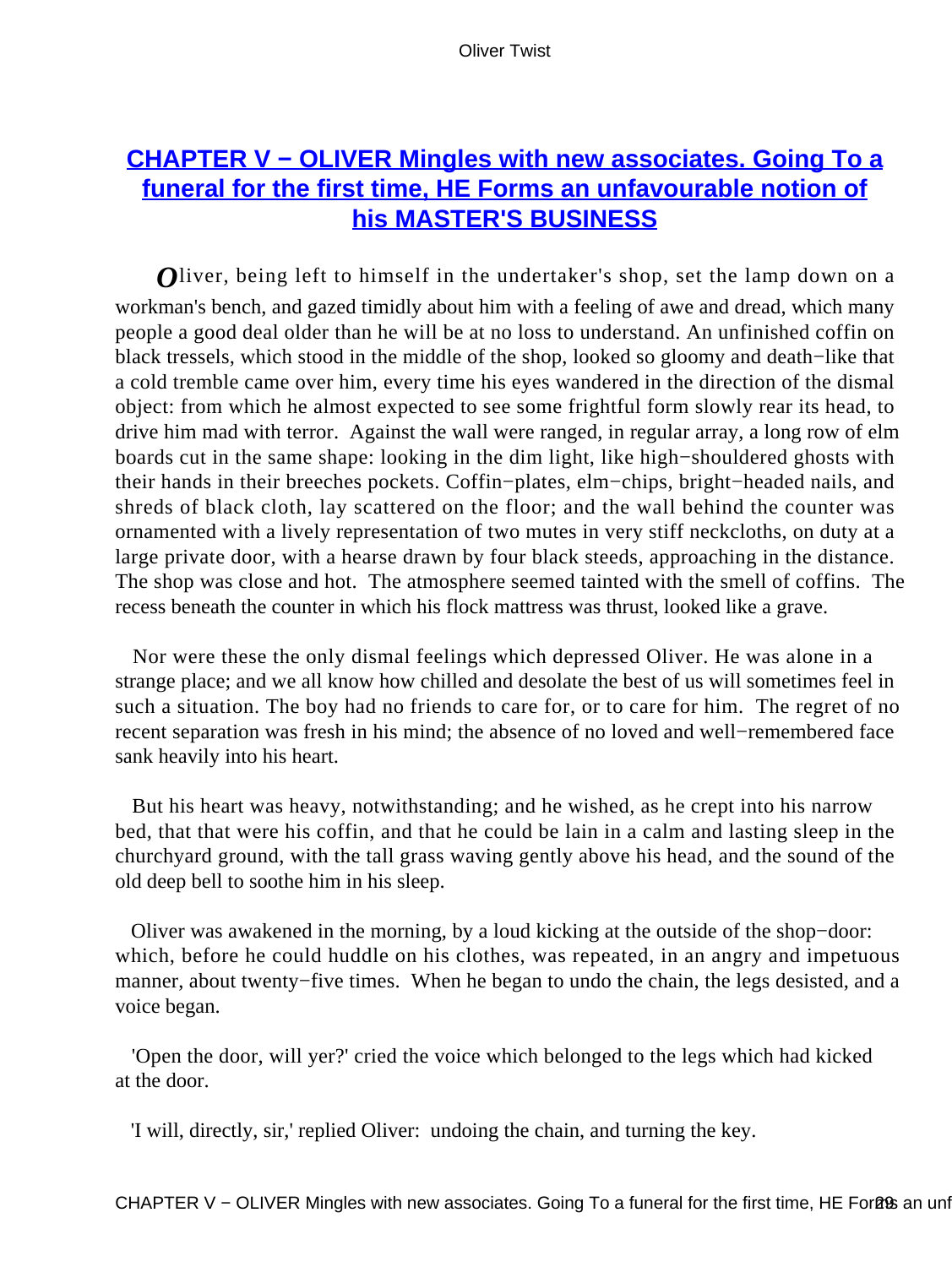'I suppose yer the new boy, ain't yer?' said the voice through the key−hole.

'Yes, sir,' replied Oliver.

'How old are yer?' inquired the voice.

'Ten, sir,' replied Oliver.

 'Then I'll whop yer when I get in,' said the voice; 'you just see if I don't, that's all, my work'us brat!' and having made this obliging promise, the voice began to whistle.

 Oliver had been too often subjected to the process to which the very expressive monosyllable just recorded bears reference, to entertain the smallest doubt that the owner of the voice, whoever he might be, would redeem his pledge, most honourably. He drew back the bolts with a trembling hand, and opened the door.

 For a second or two, Oliver glanced up the street, and down the street, and over the way: impressed with the belief that the unknown, who had addressed him through the key−hole, had walked a few paces off, to warm himself; for nobody did he see but a big charity−boy, sitting on a post in front of the house, eating a slice of bread and butter: which he cut into wedges, the size of his mouth, with a clasp−knife, and then consumed with great dexterity.

 'I beg your pardon, sir,' said Oliver at length: seeing that no other visitor made his appearance; 'did you knock?'

'I kicked,' replied the charity−boy.

'Did you want a coffin, sir?' inquired Oliver, innocently.

 At this, the charity−boy looked monstrous fierce; and said that Oliver would want one before long, if he cut jokes with his superiors in that way.

 'Yer don't know who I am, I suppose, Work'us?' said the charity−boy, in continuation: descending from the top of the post, meanwhile, with edifying gravity.

'No, sir,' rejoined Oliver.

 'I'm Mister Noah Claypole,' said the charity−boy, 'and you're under me. Take down the shutters, yer idle young ruffian!' With this, Mr. Claypole administered a kick to Oliver, and entered the shop with a dignified air, which did him great credit. It is difficult for a large−headed, small−eyed youth, of lumbering make and heavy countenance, to look dignified under any circumstances; but it is more especially so, when superadded to these

CHAPTER V – OLIVER Mingles with new associates. Going To a funeral for the first time, HE Forot and unfa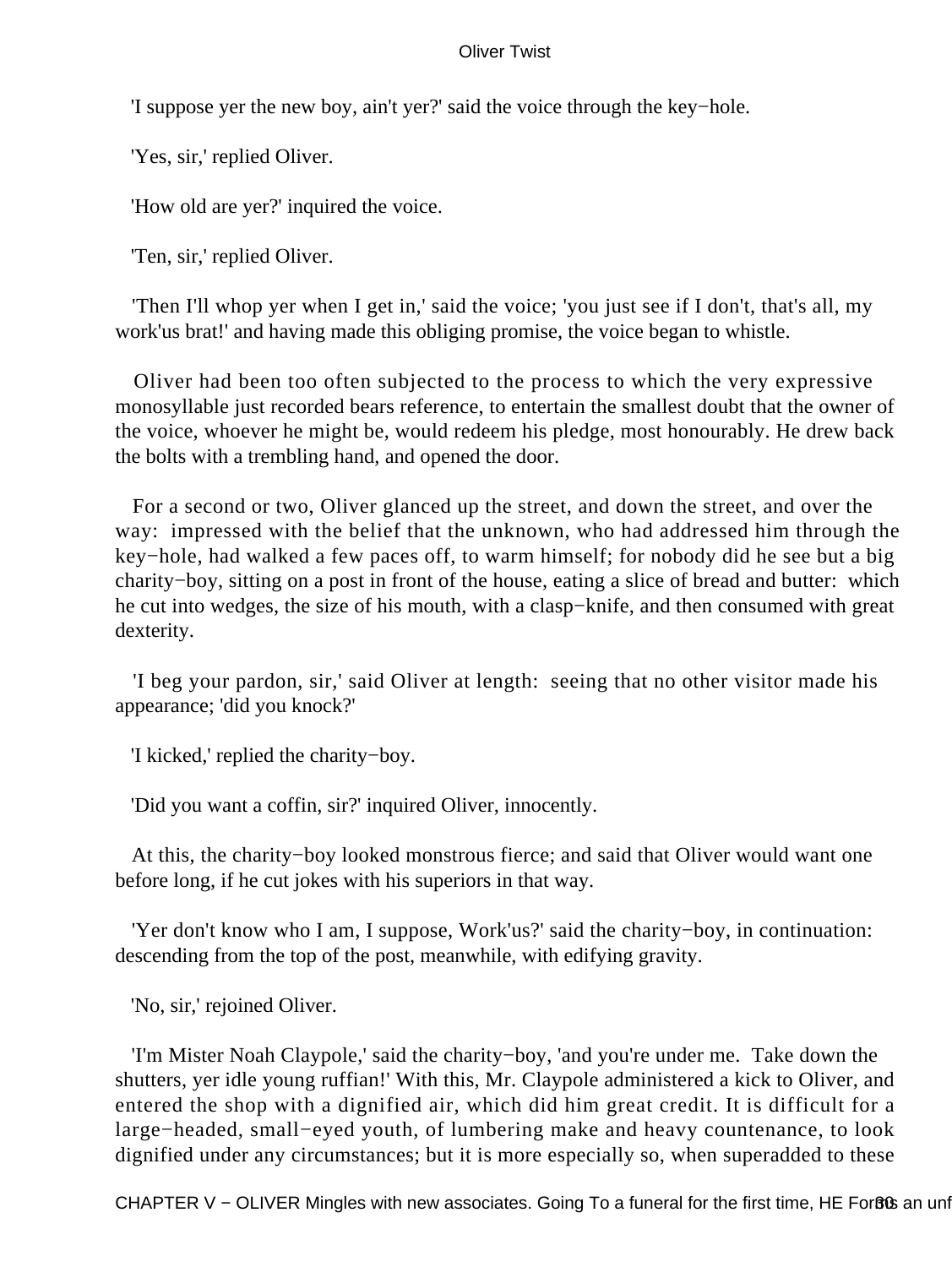personal attractions are a red nose and yellow smalls.

 Oliver, having taken down the shutters, and broken a pane of glass in his effort to stagger away beneath the weight of the first one to a small court at the side of the house in which they were kept during the day, was graciously assisted by Noah: who having consoled him with the assurance that 'he'd catch it,' condescended to help him. Mr. Sowerberry came down soon after. Shortly afterwards, Mrs. Sowerberry appeared. Oliver having 'caught it,' in fulfilment of Noah's prediction, followed that young gentleman down the stairs to breakfast.

 'Come near the fire, Noah,' said Charlotte. 'I saved a nice little bit of bacon for you from master's breakfast. Oliver, shut that door at Mister Noah's back, and take them bits that I've put out on the cover of the bread−pan. There's your tea; take it away to that box, and drink it there, and make haste, for they'll want you to mind the shop. D'ye hear?'

'D'ye hear, Work'us?' said Noah Claypole.

 'Lor, Noah!' said Charlotte, 'what a rum creature you are! Why don't you let the boy alone?'

 'Let him alone!' said Noah. 'Why everybody lets him alone enough, for the matter of that. Neither his father nor his mother will ever interfere with him. All his relations let him have his own way pretty well. Eh, Charlotte? He! he!'

 'Oh, you queer soul!' said Charlotte, bursting into a hearty laugh, in which she was joined by Noah; after which they both looked scornfully at poor Oliver Twist, as he sat shivering on the box in the coldest corner of the room, and ate the stale pieces which had been specially reserved for him.

 Noah was a charity−boy, but not a workhouse orphan. No chance−child was he, for he could trace his genealogy all the way back to his parents, who lived hard by; his mother being a washerwoman, and his father a drunken soldier, discharged with a wooden leg, and a diurnal pension of twopence−halfpenny and an unstateable fraction. The shop−boys in the neighbourhood had long been in the habit of branding Noah in the public streets, with the ignominious epithets of 'leathers,' 'charity,' and the like; and Noah had bourne them without reply. But, now that fortune had cast in his way a nameless orphan, at whom even the meanest could point the finger of scorn, he retorted on him with interest. This affords charming food for contemplation. It shows us what a beautiful thing human nature may be made to be; and how impartially the same amiable qualities are developed in the finest lord and the dirtiest charity−boy.

 Oliver had been sojourning at the undertaker's some three weeks or a month. Mr. and Mrs. Sowerberry – the shop being shut up – were taking their supper in the little back−parlour, when Mr. Sowerberry, after several deferential glances at his wife, said,

CHAPTER V – OLIVER Mingles with new associates. Going To a funeral for the first time, HE Form's an unfa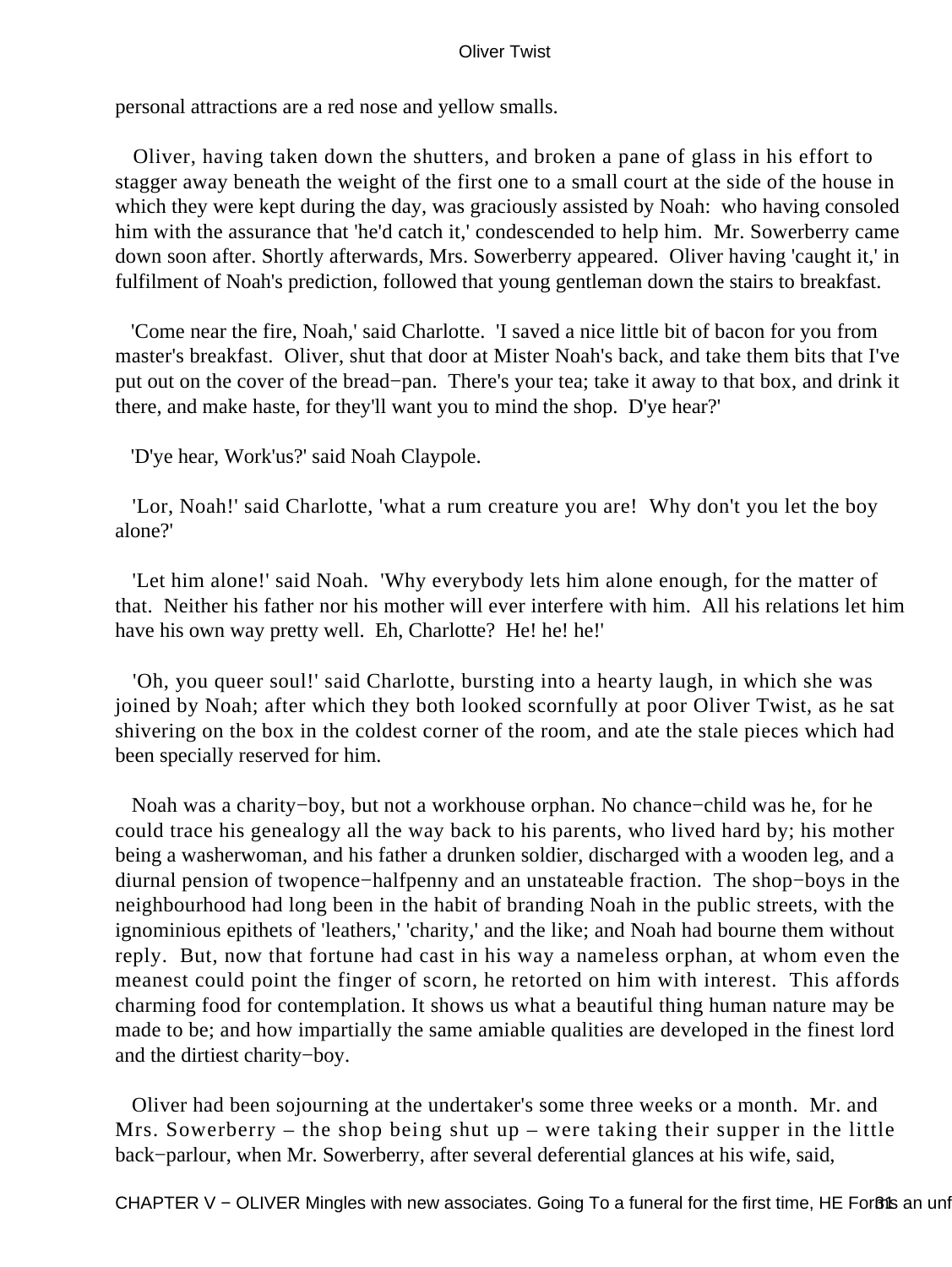'My dear – ' He was going to say more; but, Mrs. Sowerberry looking up, with a peculiarly unpropitious aspect, he stopped short.

'Well,' said Mrs. Sowerberry, sharply.

'Nothing, my dear, nothing,' said Mr. Sowerberry.

'Ugh, you brute!' said Mrs. Sowerberry.

 'Not at all, my dear,' said Mr. Sowerberry humbly. 'I thought you didn't want to hear, my dear. I was only going to say – '

 'Oh, don't tell me what you were going to say,' interposed Mrs. Sowerberry. 'I am nobody; don't consult me, pray. *I* don't want to intrude upon your secrets.' As Mrs. Sowerberry said this, she gave an hysterical laugh, which threatened violent consequences.

'But, my dear,' said Sowerberry, 'I want to ask your advice.'

 'No, no, don't ask mine,' replied Mrs. Sowerberry, in an affecting manner: 'ask somebody else's.' Here, there was another hysterical laugh, which frightened Mr. Sowerberry very much. This is a very common and much−approved matrimonial course of treatment, which is often very effective It at once reduced Mr. Sowerberry to begging, as a special favour, to be allowed to say what Mrs. Sowerberry was most curious to hear. After a short duration, the permission was most graciously conceded.

 'It's only about young Twist, my dear,' said Mr. Sowerberry. 'A very good−looking boy, that, my dear.'

'He need be, for he eats enough,' observed the lady.

 'There's an expression of melancholy in his face, my dear,' resumed Mr. Sowerberry, 'which is very interesting. He would make a delightful mute, my love.'

 Mrs. Sowerberry looked up with an expression of considerable wonderment. Mr. Sowerberry remarked it and, without allowing time for any observation on the good lady's part, proceeded.

 'I don't mean a regular mute to attend grown−up people, my dear, but only for children's practice. It would be very new to have a mute in proportion, my dear. You may depend upon it, it would have a superb effect.'

 Mrs. Sowerberry, who had a good deal of taste in the undertaking way, was much struck by the novelty of this idea; but, as it would have been compromising her dignity to have said

CHAPTER V – OLIVER Mingles with new associates. Going To a funeral for the first time, HE Forß 26 an unfa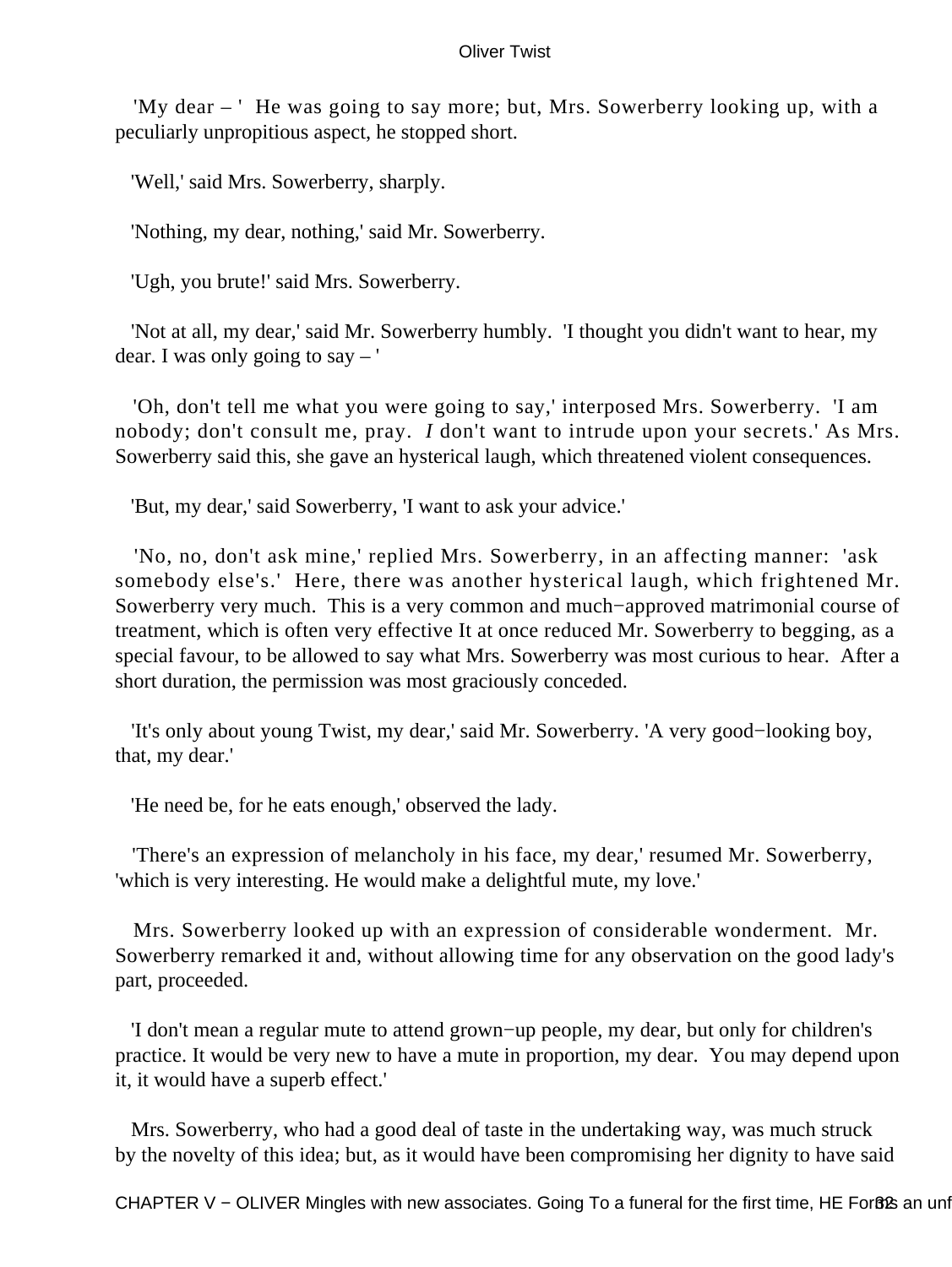so, under existing circumstances, she merely inquired, with much sharpness, why such an obvious suggestion had not presented itself to her husband's mind before? Mr. Sowerberry rightly construed this, as an acquiescence in his proposition; it was speedily determined, therefore, that Oliver should be at once initiated into the mysteries of the trade; and, with this view, that he should accompany his master on the very next occasion of his services being required.

 The occasion was not long in coming. Half an hour after breakfast next morning, Mr. Bumble entered the shop; and supporting his cane against the counter, drew forth his large leathern pocket−book: from which he selected a small scrap of paper, which he handed over to Sowerberry.

 'Aha!' said the undertaker, glancing over it with a lively countenance; 'an order for a coffin, eh?'

 'For a coffin first, and a porochial funeral afterwards,' replied Mr. Bumble, fastening the strap of the leathern pocket−book: which, like himself, was very corpulent.

 'Bayton,' said the undertaker, looking from the scrap of paper to Mr. Bumble. 'I never heard the name before.'

 Bumble shook his head, as he replied, 'Obstinate people, Mr. Sowerberry; very obstinate. Proud, too, I'm afraid, sir.'

'Proud, eh?' exclaimed Mr. Sowerberry with a sneer. 'Come, that's too much.'

'Oh, it's sickening,' replied the beadle. 'Antimonial, Mr. Sowerberry!'

'So it is,' asquiesced the undertaker.

 'We only heard of the family the night before last,' said the beadle; 'and we shouldn't have known anything about them, then, only a woman who lodges in the same house made an application to the porochial committee for them to send the porochial surgeon to see a woman as was very bad. He had gone out to dinner; but his 'prentice (which is a very clever lad) sent 'em some medicine in a blacking−bottle, offhand.'

'Ah, there's promptness,' said the undertaker.

 'Promptness, indeed!' replied the beadle. 'But what's the consequence; what's the ungrateful behaviour of these rebels, sir? Why, the husband sends back word that the medicine won't suit his wife's complaint, and so she shan't take it – says she shan't take it, sir! Good, strong, wholesome medicine, as was given with great success to two Irish labourers and a coal−heaver, ony a week before – sent 'em for nothing, with a

CHAPTER V – OLIVER Mingles with new associates. Going To a funeral for the first time, HE Forß 36 an unfa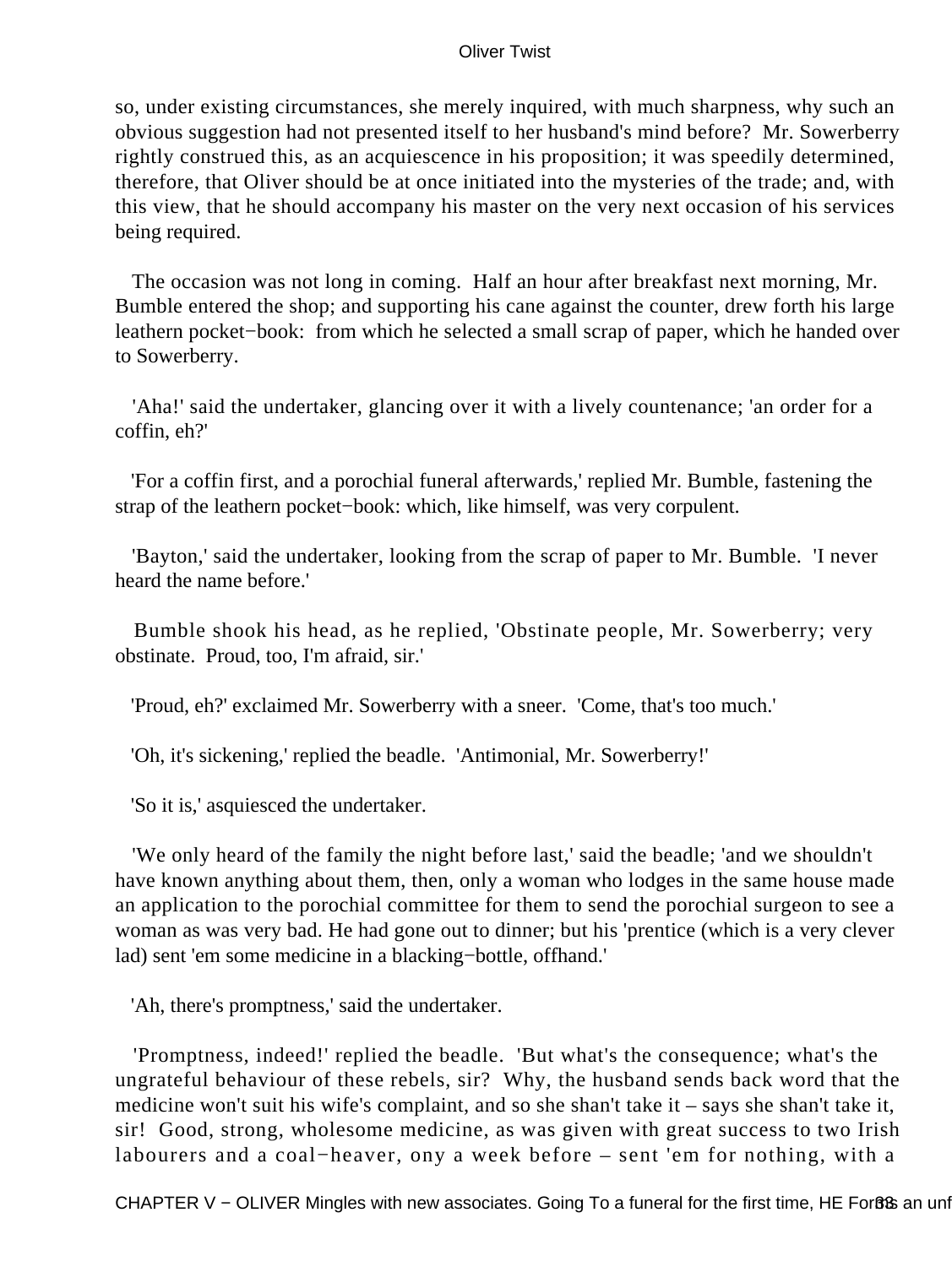blackin'−bottle in, – and he sends back word that she shan't take it, sir!'

 As the atrocity presented itself to Mr. Bumble's mind in full force, he struck the counter sharply with his cane, and became flushed with indignation.

'Well,' said the undertaker, 'I ne – ver – did – '

 'Never did, sir!' ejaculated the beadle. 'No, nor nobody never did; but now she's dead, we've got to bury her; and that's the direction; and the sooner it's done, the better.'

 Thus saying, Mr. Bumble put on his cocked hat wrong side first, in a fever of parochial excietment; and flounced out of the shop.

 'Why, he was so angry, Oliver, that he forgot even to ask after you!' said Mr. Sowerberry, looking after the beadle as he strode down the street.

 'Yes, sir,' replied Oliver, who had carefully kept himself out of sight, during the interview; and who was shaking from head to foot at the mere recollection of the sound of Mr. Bumble's voice.

 He needn't haven taken the trouble to shrink from Mr. Bumble's glance, however; for that functionary, on whom the prediction of the gentleman in the white waistcoat had made a very strong impression, thought that now the undertaker had got Oliver upon trial the subject was better avoided, until such time as he should be firmly bound for seven years, and all danger of his being returned upon the hands of the parish should be thus effectually and legally overcome.

 'Well,' said Mr. Sowerberry, taking up his hat. 'the sooner this job is done, the better. Noah, look after the shop. Oliver, put on your cap, and come with me.' Oliver obeyed, and followed his master on his professional mission.

 They walked on, for some time, through the most crowded and densely inhabited part of the town; and then, striking down a narrow street more dirty and miserable than any they had yet passed through, paused to look for the house which was the object of their search. The houses on either side were high and large, but very old, and tenanted by people of the poorest class: as their neglected appearance would have sufficiently dentoed, without the concurrent testimony afforded by the squalid looks of the few men and women who, with folded arms and bodies half doubled, occasionally skulked along. A great many of the tenements had shop−fronts; but these were fast closed, and mouldering away; only the upper rooms being inhabited. Some houses which had become insecure from age and decay, were prevented from falling into the street, by huge beams of wood reared against the walls, and firmly planted in the road; but even these crazy dens seemed to have been selected as the nightly haunts of some houseless wretches, for many of the rough boards which supplied the

CHAPTER V – OLIVER Mingles with new associates. Going To a funeral for the first time, HE For<sub>8</sub> an unfa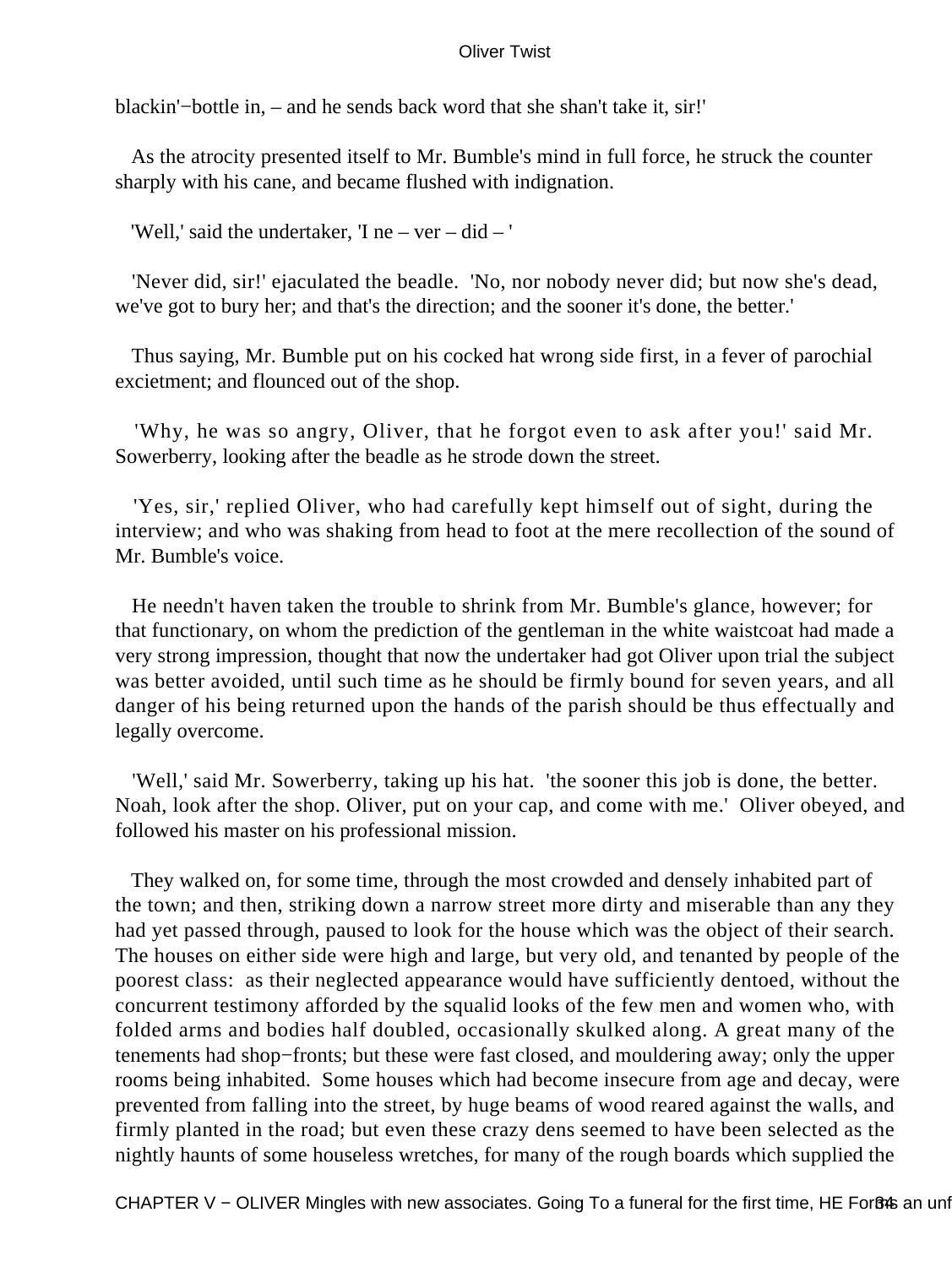place of door and window, were wrenched from their positions, to afford an aperture wide enough for the passage of a human body. The kennel was stagnant and filthy. The very rats, which here and there lay putrefying in its rottenness, were hideous with famine.

 There was neither knocker nor bell−handle at the open door where Oliver and his master stopped; so, groping his way cautiously through the dark passage, and bidding Oliver keep close to him and not be afraid the undertaker mounted to the top of the first flight of stairs. Stumbling against a door on the landing, he rapped at it with his knuckles.

 It was opened by a young girl of thirteen or fourteen. The undertaker at once saw enough of what the room contained, to know it was the apartment to which he had been directed. He stepped in; Oliver followed him.

 There was no fire in the room; but a man was crouching, mechanically, over the empty stove. An old woman, too, had drawn a low stool to the cold hearth, and was sitting beside him. There were some ragged children in another corner; and in a small recess, opposite the door, there lay upon the ground, something covered with an old blanket. Oliver shuddered as he cast his eyes toward the place, and crept involuntarily closer to his master; for though it was covered up, the boy felt that it was a corpse.

 The man's face was thin and very pale; his hair and beard were grizzly; his eyes were blookshot. The old woman's face was wrinkled; her two remaining teeth protruded over her under lip; and her eyes were bright and piercing. Oliver was afriad to look at either her or the man. They seemed so like the rats he had seen outside.

 'Nobody shall go near her,' said the man, starting fiercely up, as the undertaker approached the recess. 'Keep back! Damn you, keep back, if you've a life to lose!'

 'Nonsense, my good man,' said the undertaker, who was pretty well used to misery in all its shapes. 'Nonsense!'

 'I tell you,' said the man: clenching his hands, and stamping furiously on the floor, – 'I tell you I won't have her put into the ground. She couldn't rest there. The worms would worry her – not eat her – she is so worn away.'

 The undertaker offered no reply to this raving; but producing a tape from his pocket, knelt down for a moment by the side of the body.

 'Ah!' said the man: bursting into tears, and sinking on his knees at the feet of the dead woman; 'kneel down, kneel down – kneel round her, every one of you, and mark my words! I say she was starved to death. I never knew how bad she was, till the fever came upon her; and then her bones were starting through the skin. There was neither fire nor candle; she died in the dark – in the dark! She couldn't even see her children's faces, though we heard

CHAPTER V – OLIVER Mingles with new associates. Going To a funeral for the first time, HE Forßt an unfat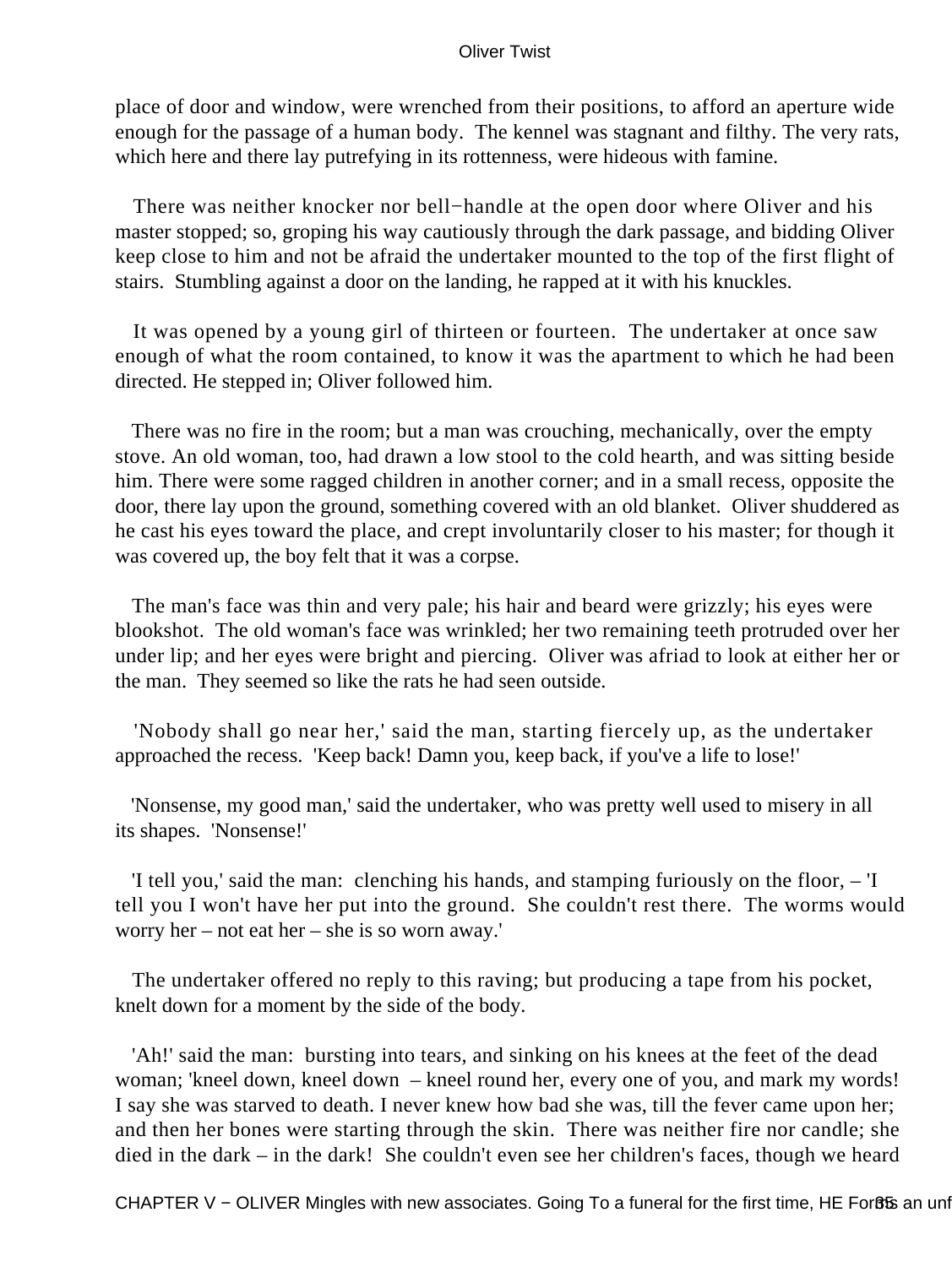her gasping out their names. I begged for her in the streets: and they sent me to prison. When I came back, she was dying; and all the blood in my heart has dried up, for they starved her to death. I swear it before the God that saw it! They starved her!' He twined his hands in his hair; and, with a loud scream, rolled grovelling upon the floor: his eyes fixed, and the foam covering his lips.

 The terrified children cried bitterly; but the old woman, who had hitherto remained as quiet as if she had been wholly deaf to all that passed, menaced them into silence. Having unloosened the cravat of the man who still remained extended on the ground, she tottered towards the undertaker.

 'She was my daughter,' said the old woman, nodding her head in the direction of the corpse; and speaking with an idiotic leer, more ghastly than even the presence of death in such a place. 'Lord, Lord! Well, it IS strange that I who gave birth to her, and was a woman then, should be alive and merry now, and she lying ther: so cold and stiff! Lord, Lord! – to think of it; it's as good as a play – as good as a play!'

 As the wretched creature mumbled and chuckled in her hideous merriment, the undertaker turned to go away.

 'Stop, stop!' said the old woman in a loud whisper. 'Will she be buried to−morrow, or next day, or to−night? I laid her out; and I must walk, you know. Send me a large cloak: a good warm one: for it is bitter cold. We should have cake and wine, too, before we go! Never mind; send some bread – only a loaf of bread and a cup of water. Shall we have some bread, dear?' she said eagerly:

catching at the undertaker's coat, as he once more moved towards the door.

 'Yes, yes,' said the undertaker,'of course. Anything you like!' He disengaged himself from the old woman's grasp; and, drawing Oliver after him, hurried away.

 The next day, (the family having been meanwhile relieved with a half−quartern loaf and a piece of cheese, left with them by Mr. Bumble himself,) Oliver and his master returned to the miserable abode; where Mr. Bumble had already arrived, accompanied by four men from the workhouse, who were to act as bearers. An old black cloak had been thrown over the rags of the old woman and the man; and the bare coffin having been screwed down, was hoisted on the shoulders of the bearers, and carried into the street.

 'Now, you must put your best leg foremost, old lady!' whispered Sowerberry in the old woman's ear; 'we are rather late; and it won't do, to keep the clergyman waiting. Move on, my men, – as quick as you like!'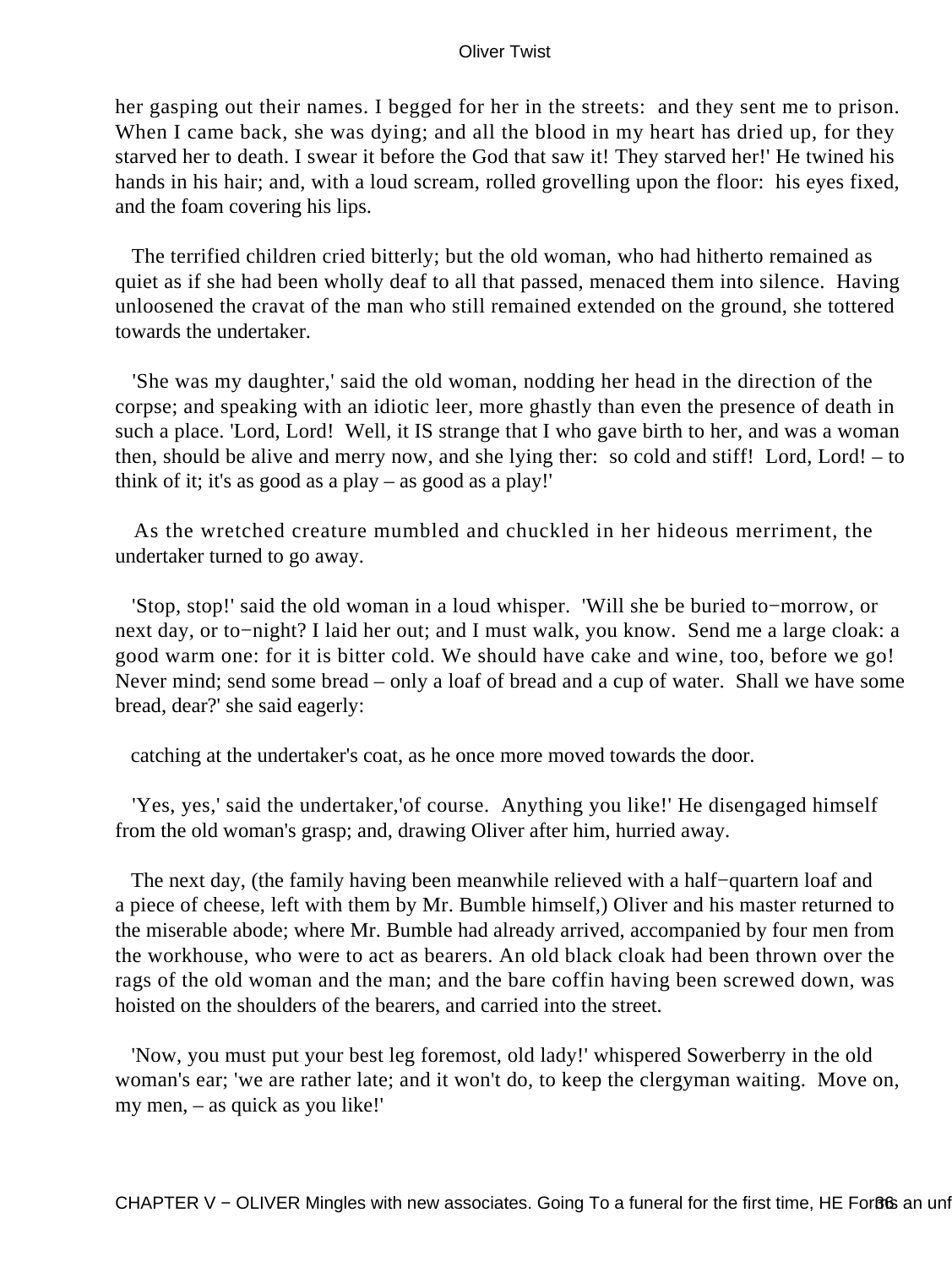Thus directed, the bearers trotted on under their light burden; and the two mourners kept as near them, as they could. Mr. Bumble and Sowerberry walked at a good smart pace in front; and Oliver, whose legs were not so long as his master's, ran by the side.

 There was not so great a necessity for hurrying as Mr. Sowerberry had anticipated, however; for when they reached the obscure corner of the churchyard in which the nettles grew, and where the parish graves were made, the clergyman had not arrived; and the clerk, who was sitting by the vestry−room fire, seemed to think it by no means improbable that it might be an hour or so, before he came. So, they put the bier on the brink of the grave; and the two mourners waited patiently in the damp clay, with a cold rain drizzling down, while the ragged boys whom the spectacle had attracted into the churchyard played a noisy game at hide−and−seek among the tombstones, or varied their amusements by jumping backwards and forwards over the coffin. Mr. Sowerberry and Bumble, being personal friends of the clerk, sat by the fire with him, and read the paper.

 At length, after a lapse of something more than an hour, Mr. Bumble, and Sowerberry, and the clerk, were seen running towards the grave. Immediately afterwards, the clergyman appeared: putting on his surplice as he came along. Mr. Bumble then thrashed a boy or two, to keep up appearances; and the reverend gentleman, having read as much of the burial service as could be compressed into four minutes, gave his surplice to the clerk, and walked away again.

'Now, Bill!' said Sowerberry to the grave−digger. 'Fill up!'

 It was no very difficult task, for the grave was so full, that the uppermost coffin was within a few feet of the surface. The grave−digger shovelled in the earth; stamped it loosely down with his feet: shouldered his spade; and walked off, followed by the boys, who murmured very loud complaints at the fun being over so soon.

'Come, my good fellow!' said Bumble, tapping the man on the back.

'They want to shut up the yard.'

 The man who had never once moved, since he had taken his station by the grave side, started, raised his head, stared at the person who had addressed him, walked forward for a few paces; and fell down in a swoon. The crazy old woman was too much occupied in bewailing the loss of her cloak (which the undertaker had taken off), to pay him any attention; so they threw a can of cold water over him; and when he came to, saw him safely out of the churchyard, locked the gate, and departed on their different ways.

'Well, Oliver,' said Sowerberry, as they walked home, 'how do you like it?'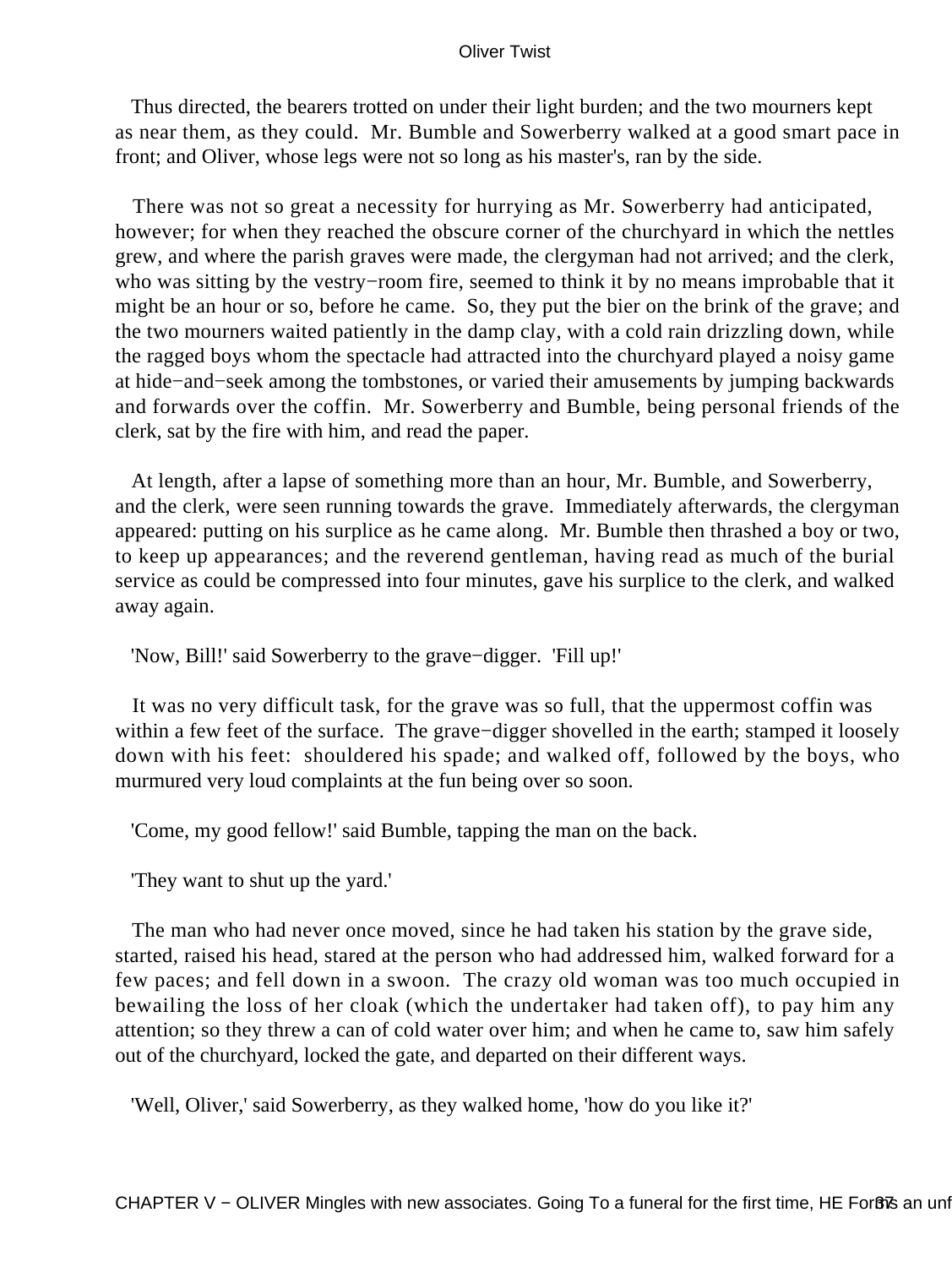'Pretty well, thank you, sir' replied Oliver, with considerable hesitation. 'Not very much, sir.'

 'Ah, you'll get used to it in time, Oliver,' said Sowerberry. 'Nothing when you ARE used to it, my boy.'

 Oliver wondered, in his own mind, whether it had taken a very long time to get Mr. Sowerberry used to it. But he thought it better not to ask the question; and walked back to the shop: thinking over all he had seen and heard.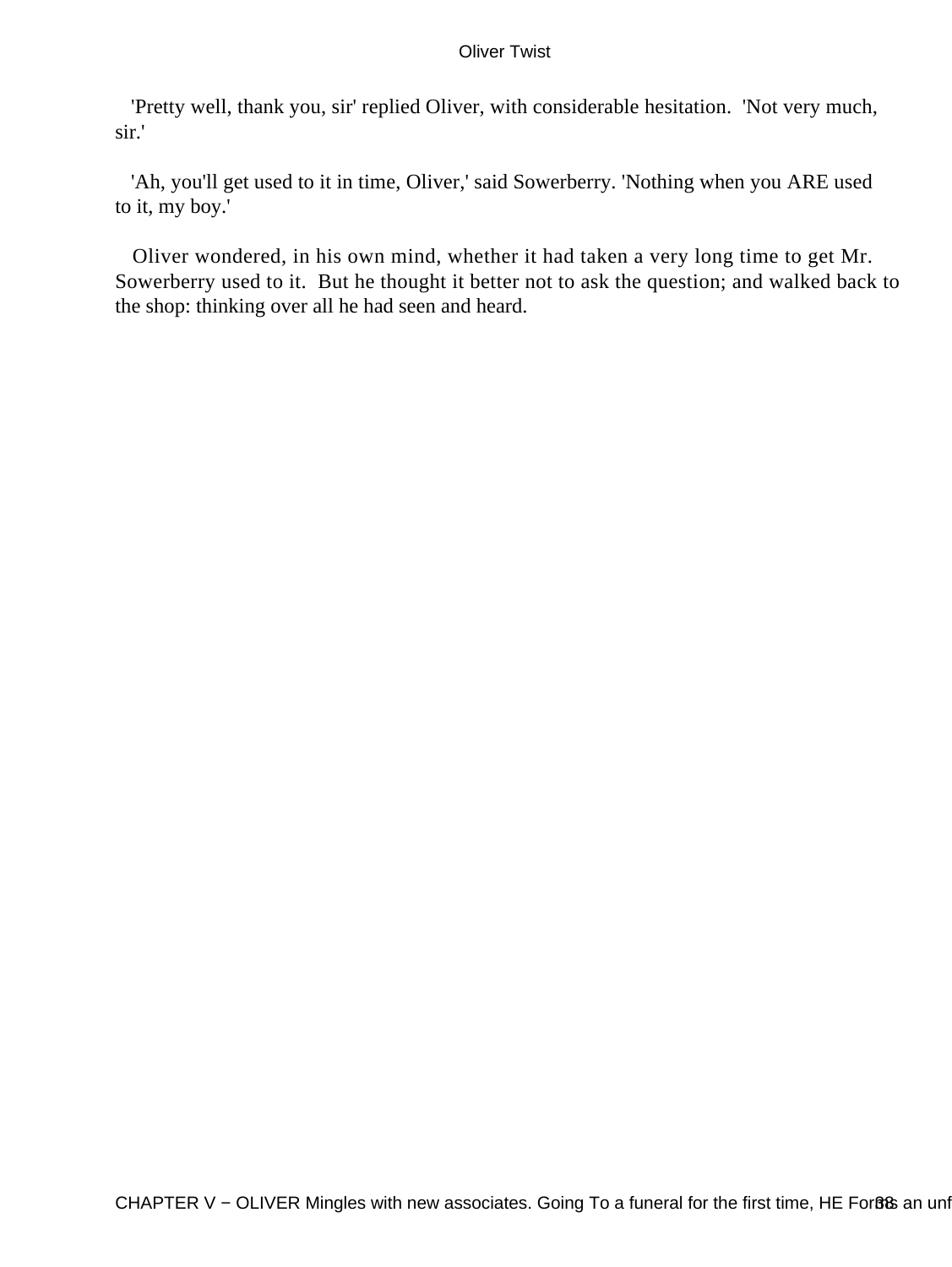## **[CHAPTER Vi − Oliver, Being goaded by the taunts of](#page-393-0) [noah, Rouses Into action, AND Rather astonishes HIM](#page-393-0)**

**The month's trial over, Oliver was formally apprenticed. It was a nice sickly season just** at this time. In commercial phrase, coffins were looking up; and, in the course of a few weeks, Oliver acquired a great deal of experience. The success of Mr. Sowerberry's ingenious speculation, exceeded even his most sanguine hopes. The oldest inhabitants recollected no period at which measles had been so prevalent, or so fatal to infant existence; and many were the mournful processions which little Oliver headed, in a hat−band reaching down to his knees, to the indescribable admiration and emotion of all the mothers in the town. As Oliver accompanied his master in most of his adult expeditions too, in order that he might acquire that equanimity of demeanour and full command of nerve which was essential to a finished undertaker, he had many opportunities of observing the beautiful resignation and fortitude with which some strong−minded people bear their trials and losses.

 For instance; when Sowerberry had an order for the burial of some rich old lady or gentleman, who was surrounded by a great number of nephews and nieces, who had been perfectly inconsolable during the previous illness, and whose grief had been wholly irrepressible even on the most public occasions, they would be as happy among themselves as need be – quite cheerful and contented – conversing together with as much freedom and gaiety, as if nothing whatever had happened to disturb them. Husbands, too, bore the loss of their wives with the most heroic calmness. Wives, again, put on weeds for their husbands, as if, so far from grieving in the garb of sorrow, they had made up their minds to render it as becoming and attractive as possible. It was observable, too, that ladies and gentlemen who were in passions of anguish during the ceremony of interment, recovered almost as soon as they reached home, and became quite composed before the tea−drinking was over. All this was very pleasant and improving to see; and Oliver beheld it with great admiration.

 That Oliver Twist was moved to resignation by the example of these good people, I cannot, although I am his biographer, undertake to affirm with any degree of confidence; but I can most distinctly say, that for many months he continued meekly to submit to the domination and ill−treatment of Noah Claypole: who used him far worse than before, now that his jealousy was roused by seeing the new boy promoted to the black stick and hatband, while he, the old one, remained stationary in the muffin−cap and leathers. Charlotte treated him ill, because Noah did; and Mrs. Sowerberry was his decided enemy, because Mr. Sowerberry was disposed to be his friend; so, between these three on one side, and a glut of funerals on the other, Oliver was not altogether as comfortable as the hungry pig was, when he was shut up, by mistake, in the grain department of a brewery.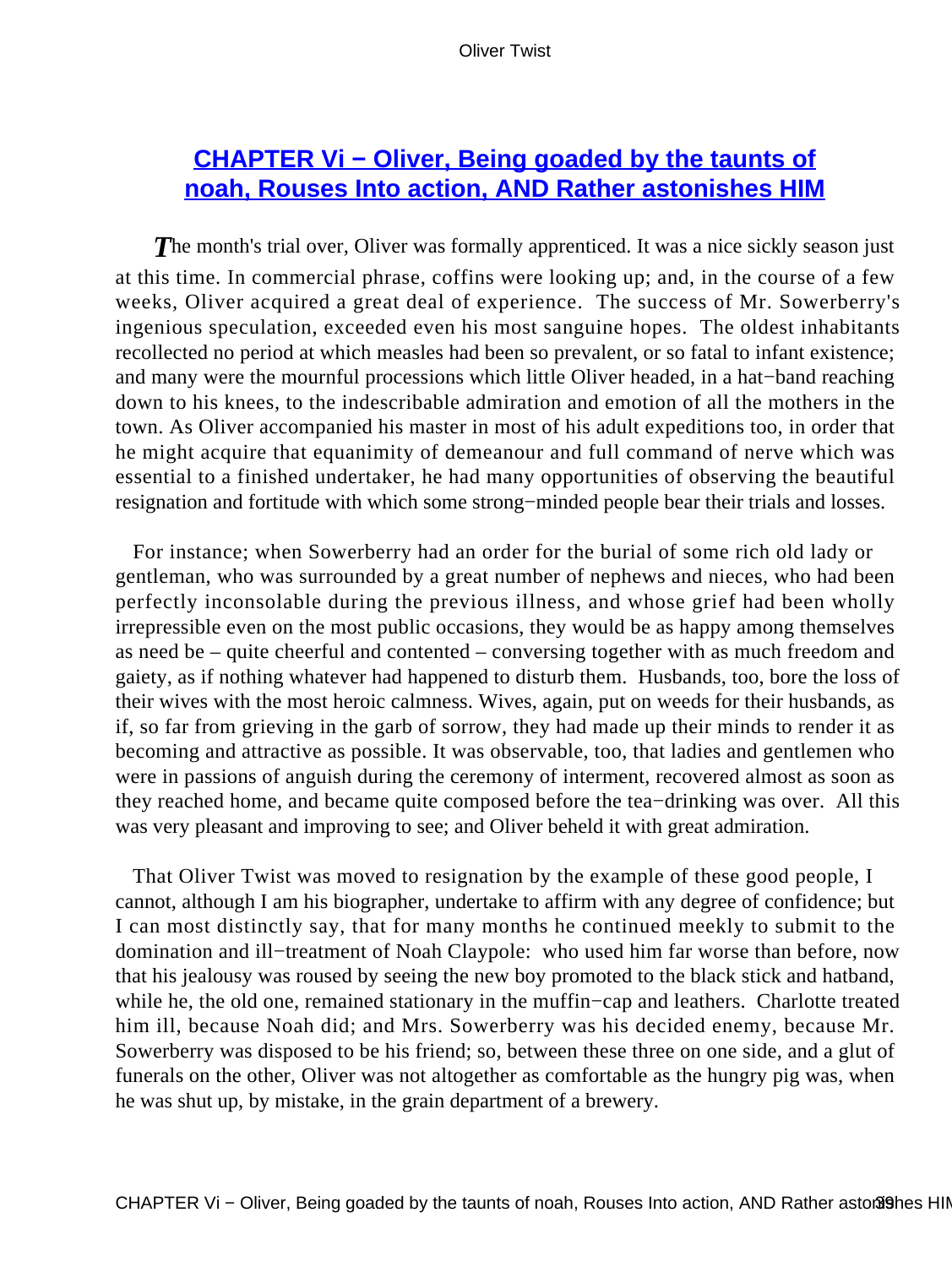And now, I come to a very important passage in Oliver's history; for I have to record an act, slight and unimportant perhaps in appearance, but which indirectly produced a material change in all his future prospects and proceedings.

 One day, Oliver and Noah had descended into the kitchen at the usual dinner−hour, to banquet upon a small joint of mutton  $-$  a pound and a half of the worst end of the neck  $$ when Charlotte being called out of the way, there ensued a brief interval of time, which Noah Claypole, being hungry and vicious, considered he could not possibly devote to a worthier purpose than aggravating and tantalising young Oliver Twist.

 Intent upon this innocent amusement, Noah put his feet on the table−cloth; and pulled Oliver's hair; and twitched his ears; and expressed his opinion that he was a 'sneak'; and furthermore announced his intention of coming to see him hanged, whenever that desirable event should take place; and entered upon various topics of petty annoyance, like a malicious and ill−conditioned charity−boy as he was. But, making Oliver cry, Noah attempted to be more facetious still; and in his attempt, did what many sometimes do to this day, when they want to be funny. He got rather personal.

'Work'us,' said Noah, 'how's your mother?'

'She's dead,' replied Oliver; 'don't you say anything about her to me!'

 Oliver's colour rose as he said this; he breathed quickly; and there was a curious working of the mouth and nostrils, which Mr. Claypole thought must be the immediate precursor of a violent fit of crying. Under this impression he returned to the charge.

'What did she die of, Work'us?' said Noah.

 'Of a broken heart, some of our old nurses told me,' replied Oliver: more as if he were talking to himself, than answering Noah. 'I think I know what it must be to die of that!'

 'Tol de rol lol lol, right fol lairy, Work'us,' said Noah, as a tear rolled down Oliver's cheek. 'What's set you a snivelling now?'

 'Not YOU,' replied Oliver, sharply. 'There; that's enough. Don't say anything more to me about her; you'd better not!'

 'Better not!' exclaimed Noah. 'Well! Better not! Work'us, don't be impudent. Your mother, too! She was a nice 'un she was. Oh, Lor!' And here, Noah nodded his head expressively; and curled up as much of his small red nose as muscular action could collect together, for the occasion.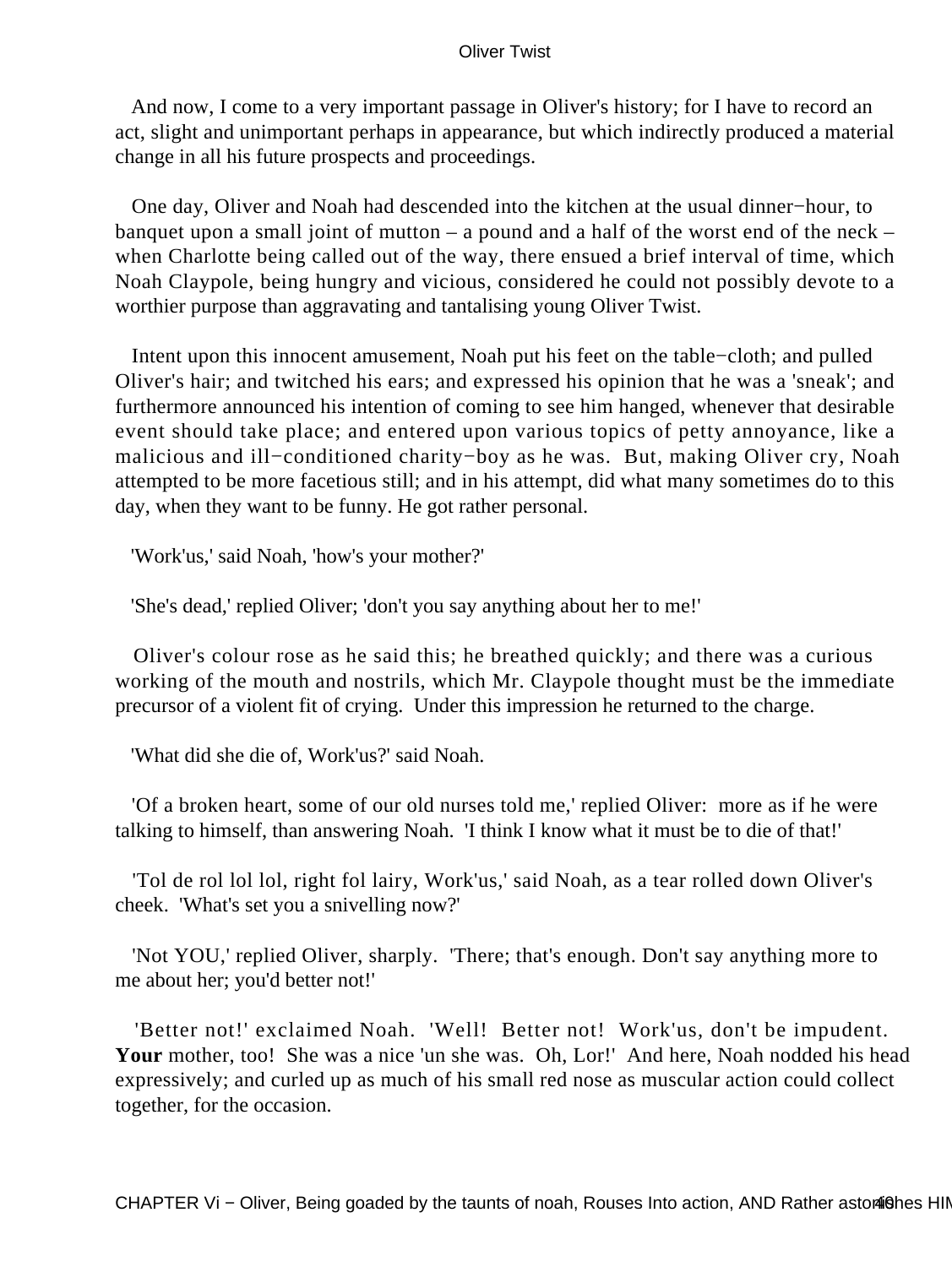'Yer know, Work'us,' continued Noah, emboldened by Oliver's silence, and speaking in a jeering tone of affected pity: of all tones the most annoying: 'Yer know, Work'us, it can't be helped now; and of course yer couldn't help it then; and I am very sorry for it; and I'm sure we all are, and pity yer very much. But yer must know, Work'us, yer mother was a regular right−down bad 'un.'

'What did you say?' inquired Oliver, looking up very quickly.

 'A regular right−down bad 'un, Work'us,' replied Noah, coolly. 'And it's a great deal better, Work'us, that she died when she did, or else she'd have been hard labouring in Bridewell, or transported, or hung; which is more likely than either, isn't it?'

 Crimson with fury, Oliver started up; overthrew the chair and table; seized Noah by the throat; shook him, in the violence of his rage, till his teeth chattered in his head; and collecting his whole force into one heavy blow, felled him to the ground.

 A minute ago, the boy had looked the quiet child, mild, dejected creature that harsh treatment had made him. But his spirit was roused at last; the cruel insult to his dead mother had set his blood on fire. His breast heaved; his attitude was erect; his eye bright and vivid; his whole person changed, as he stood glaring over the cowardly tormentor who now lay crouching at his feet; and defied him with an energy he had never known before.

 'He'll murder me!' blubbered Noah. 'Charlotte! missis! Here's the new boy a murdering of me! Help! help! Oliver's gone mad! Char – lotte!'

 Noah's shouts were responded to, by a loud scream from Charlotte, and a louder from Mrs. Sowerberry; the former of whom rushed into the kitchen by a side−door, while the latter paused on the staircase till she was quite certain that it was consistent with the preservation of human life, to come further down.

 'Oh, you little wretch!' screamed Charlotte: seizing Oliver with her utmost force, which was about equal to that of a moderately strong man in particularly good training. 'Oh, you little un−grate−ful, mur−de−rous, hor−rid villain!' And between every syllable, Charlotte gave Oliver a blow with all her might: accompanying it with a scream, for the benefit of society.

 Charlotte's fist was by no means a light one; but, lest it should not be effectual in calming Oliver's wrath, Mrs. Sowerberry plunged into the kitchen, and assisted to hold him with one hand, while she scratched his face with the other. In this favourable position of affairs, Noah rose from the ground, and pommelled him behind.

 This was rather too violent exercise to last long. When they were all wearied out, and could tear and beat no longer, they dragged Oliver, struggling and shouting, but nothing

CHAPTER Vi – Oliver, Being goaded by the taunts of noah, Rouses Into action, AND Rather astor is HIM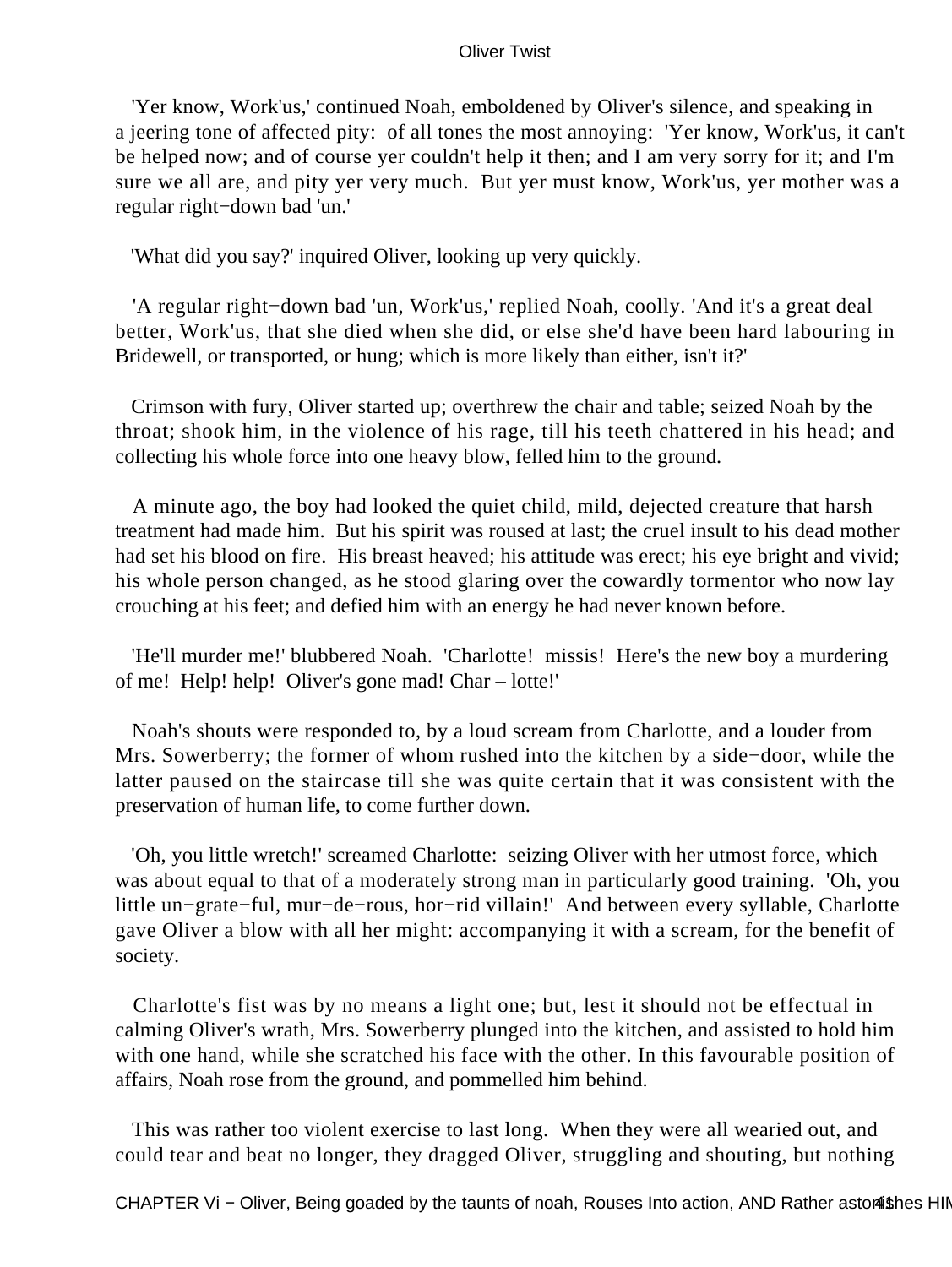daunted, into the dust−cellar, and there locked him up. This being done, Mrs. Sowerberry sunk into a chair, and burst into tears.

'Bless her, she's going off!' said Charlotte. 'A glass of water, Noah, dear. Make haste!'

 'Oh! Charlotte,' said Mrs. Sowerberry: speaking as well as she could, through a deficiency of breath, and a sufficiency of cold water, which Noah had poured over her head and shoulders. 'Oh! Charlotte, what a mercy we have not all been murdered in our beds!'

 'Ah! mercy indeed, ma'am,' was the reply. I only hope this'll teach master not to have any more of these dreadful creatures, that are born to be murderers and robbers from their very cradle.

Poor Noah! He was all but killed, ma'am, when I come in.'

'Poor fellow!' said Mrs. Sowerberry: looking piteously on the charity−boy.

 Noah, whose top waistcoat−button might have been somewhere on a level with the crown of Oliver's head, rubbed his eyes with the inside of his wrists while this commiseration was bestowed upon him, and performed some affecting tears and sniffs.

 'What's to be done!' exclaimed Mrs. Sowerberry. 'Your master's not at home; there's not a man in the house, and he'll kick that door down in ten minutes.' Oliver's vigorous plunges against the bit of timber in question, rendered this occurance highly probable.

 'Dear, dear! I don't know, ma'am,' said Charlotte, 'unless we send for the police−officers.'

'Or the millingtary,' suggested Mr. Claypole.

 'No, no,' said Mrs. Sowerberry: bethinking herself of Oliver's old friend. 'Run to Mr. Bumble, Noah, and tell him to come here directly, and not to lose a minute; never mind your cap! Make haste! You can hold a knife to that black eye, as you run along.

It'll keep the swelling down.'

 Noah stopped to make no reply, but started off at his fullest speed; and very much it astonished the people who were out walking, to see a charity−boy tearing through the streets pell−mell, with no cap on his head, and a clasp−knife at his eye.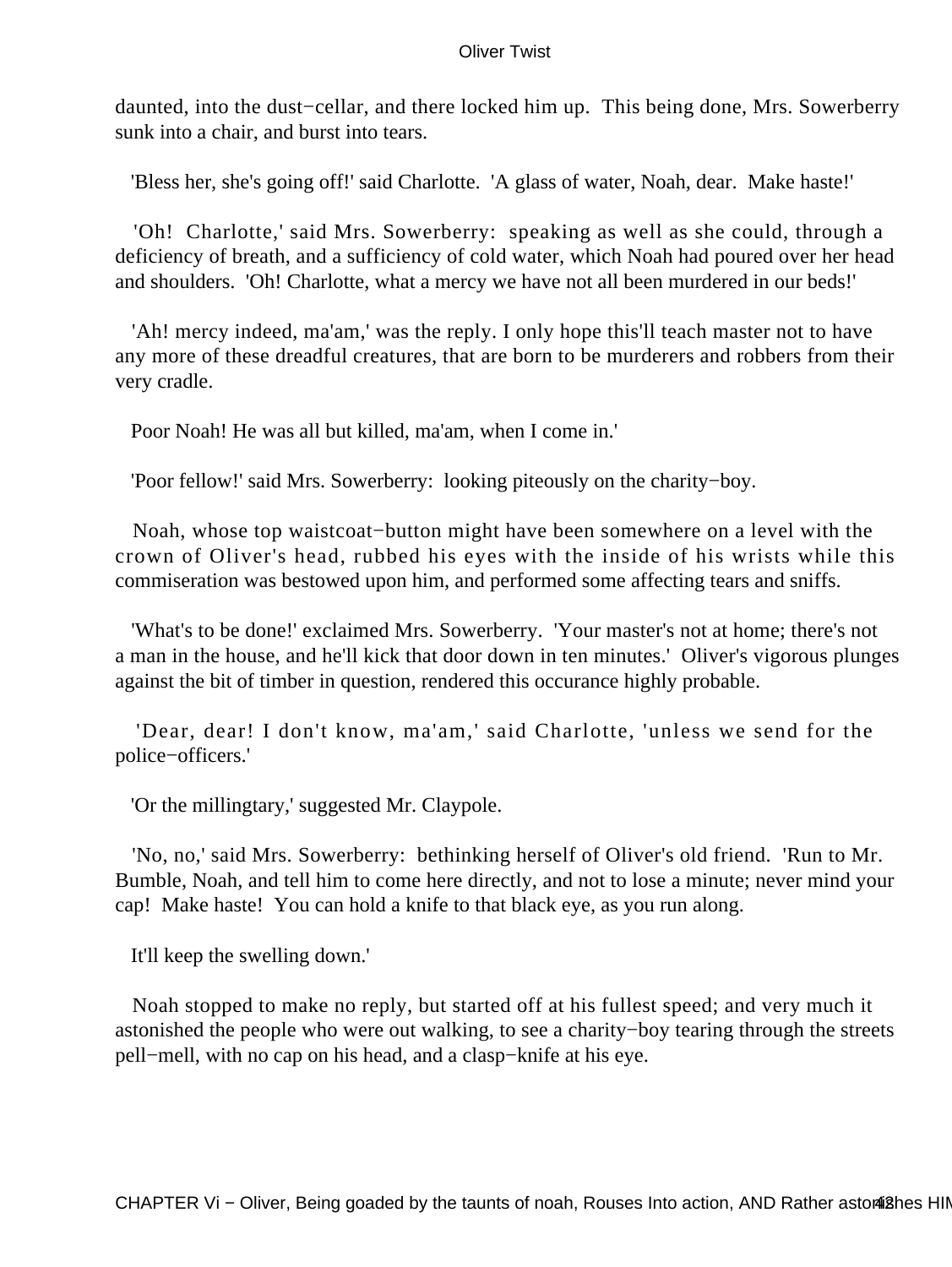# **[CHAPTER Vii − Oliver Continues REFRACTORY](#page-393-0)**

*N*oah Claypole ran along the streets at his swiftest pace, and paused not once for breath, until he reached the workhouse−gate. Having rested here, for a minute or so, to collect a good burst of sobs and an imposing show of tears and terror, he knocked loudly at the wicket; and presented such a rueful face to the aged pauper who opened it, that even he, who saw nothing but rueful faces about him at the best of times, started back in astonishment.

'Why, what's the matter with the boy!' said the old pauper.

 'Mr. Bumble! Mr. Bumble!' cried Noah, wit well−affected dismay: and in tones so loud and agitated, that they not only caught the ear of Mr. Bumble himself, who happened to be hard by, but alarmed him so much that he rushed into the yard without his cocked hat, which is a very curious and remarkable circumstance: as showing that even a beadle, acted upon a sudden and powerful impulse, may be afflicted with a momentary visitation of loss of self−possession, and forgetfulness of personal dignity.

'Oh, Mr. Bumble, sir!' said Noah: 'Oliver, sir, – Oliver has – '

 'What? What?' interposed Mr. Bumble: with a gleam of pleasure in his metallic eyes. 'Not run away; he hasn't run away, has he, Noah?'

 'No, sir, no. Not run away, sir, but he's turned wicious,' replied Noah. 'He tried to murder me, sir; and then he tried to murder Charlotte; and then missis. Oh! what dreadful pain it is!

 Such agony, please, sir!' And here, Noah writhed and twisted his body into an extensive variety of eel−like positions; thereby giving Mr. Bumble to understand that, from the violent and sanguinary onset of Oliver Twist, he had sustained severe internal injury and damage, from which he was at that moment suffering the acutest torture.

 When Noah saw that the intelligence he communicated perfectly paralysed Mr. Bumble, he imparted additional effect thereunto, by bewailing his dreadful wounds ten times louder than before; and when he observed a gentleman in a white waistcoat crossing the yard, he was more tragic in his lamentations than ever: rightly conceiving it highly expedient to attract the notice, and rouse the indignation, of the gentleman aforesaid.

 The gentleman's notice was very soon attracted; for he had not walked three paces, when he turned angrily round, and inquired what that young cur was howling for, and why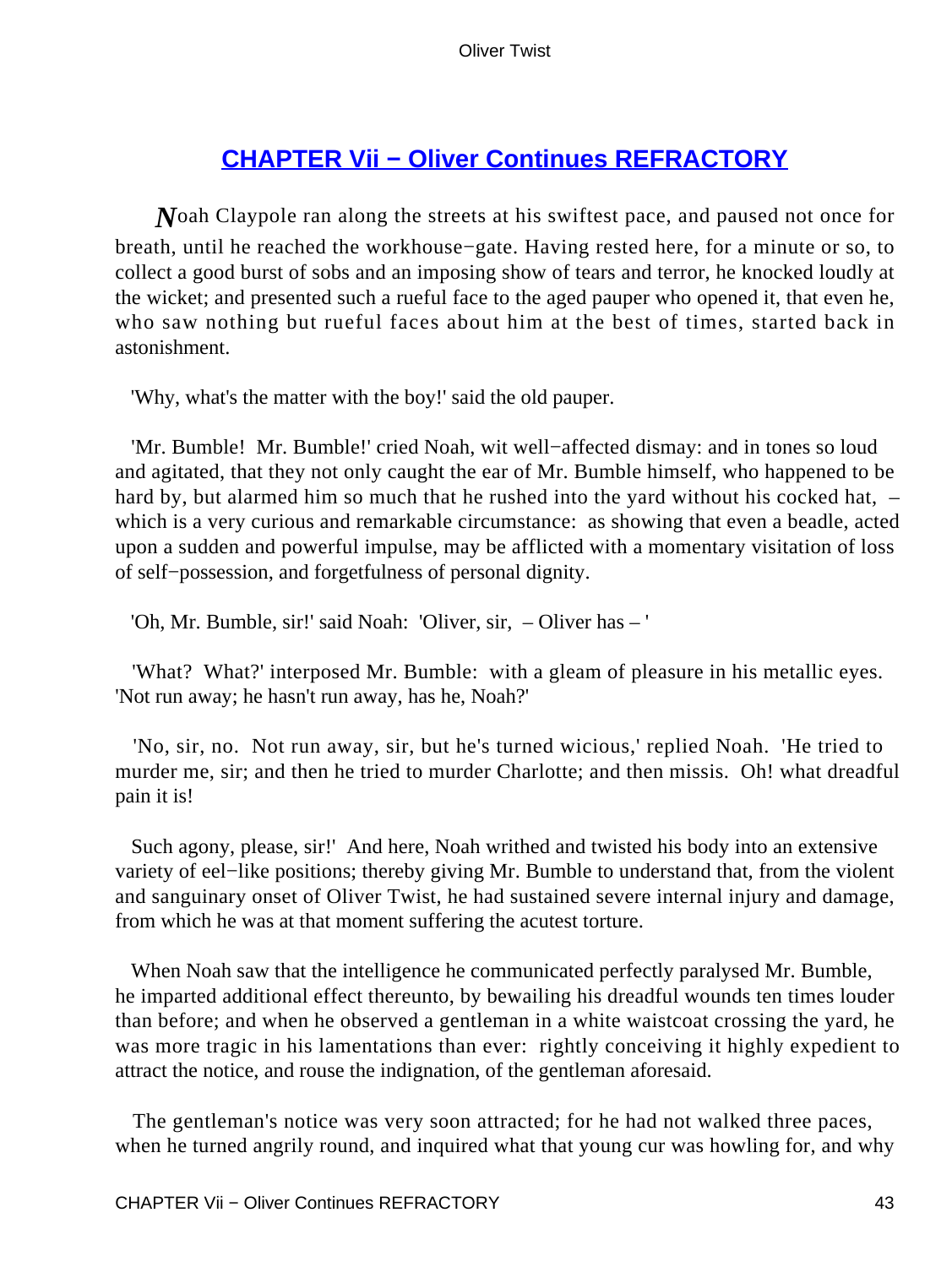Mr. Bumble did not favour him with something which would render the series of vocular exclamations so designated, an involuntary process?

 'It's a poor boy from the free−school, sir,' replied Mr. Bumble, 'who has been nearly murdered – all but murdered, sir, – by young Twist.'

 'By Jove!' exclaimed the gentleman in the white waistcoat, stopping short. 'I knew it! I felt a strange presentiment from the very first, that that audacious young savage would come to be hung!'

 'He has likewise attempted, sir, to murder the female servant,' said Mr. Bumble, with a face of ashy paleness.

'And his missis,' interposed Mr. Claypole.

'And his master, too, I think you said, Noah?' added Mr. Bumble.

'No! he's out, or he would have murdered him,' replied Noah. 'He said he wanted to.'

'Ah! Said he wanted to, did he, my boy?' inquired the gentleman in the white waistcoat.

 'Yes, sir,' replied Noah. 'And please, sir, missis wants to know whether Mr. Bumble can spare time to step up there, directly, and flog him – 'cause master's out.'

 'Certainly, my boy; certainly,' said the gentleman in the white waistcoat: smiling benignly, and patting Noah's head, which was about three inches higher than his own. 'You're a good boy – a very good boy. Here's a penny for you. Bumble, just step up to Sowerberry's with your cane, and seed what's best to be done. Don't spare him, Bumble.'

 'No, I will not, sir,' replied the beadle. And the cocked hat and cane having been, by this time, adjusted to their owner's satisfaction, Mr. Bumble and Noah Claypole betook themselves with all speed to the undertaker's shop.

 Here the position of affairs had not at all improved. Sowerberry had not yet returned, and Oliver continued to kick, with undiminished vigour, at the cellar−door. The accounts of his ferocity as related by Mrs. Sowerberry and Charlotte, were of so startling a nature, that Mr. Bumble judged it prudent to parley, before opening the door. With this view he gave a kick at the outside, by way of prelude; and, then, applying his mouth to the keyhole, said, in a deep and impressive tone:

'Oliver!'

'Come; you let me out!' replied Oliver, from the inside.

CHAPTER Vii − Oliver Continues REFRACTORY 44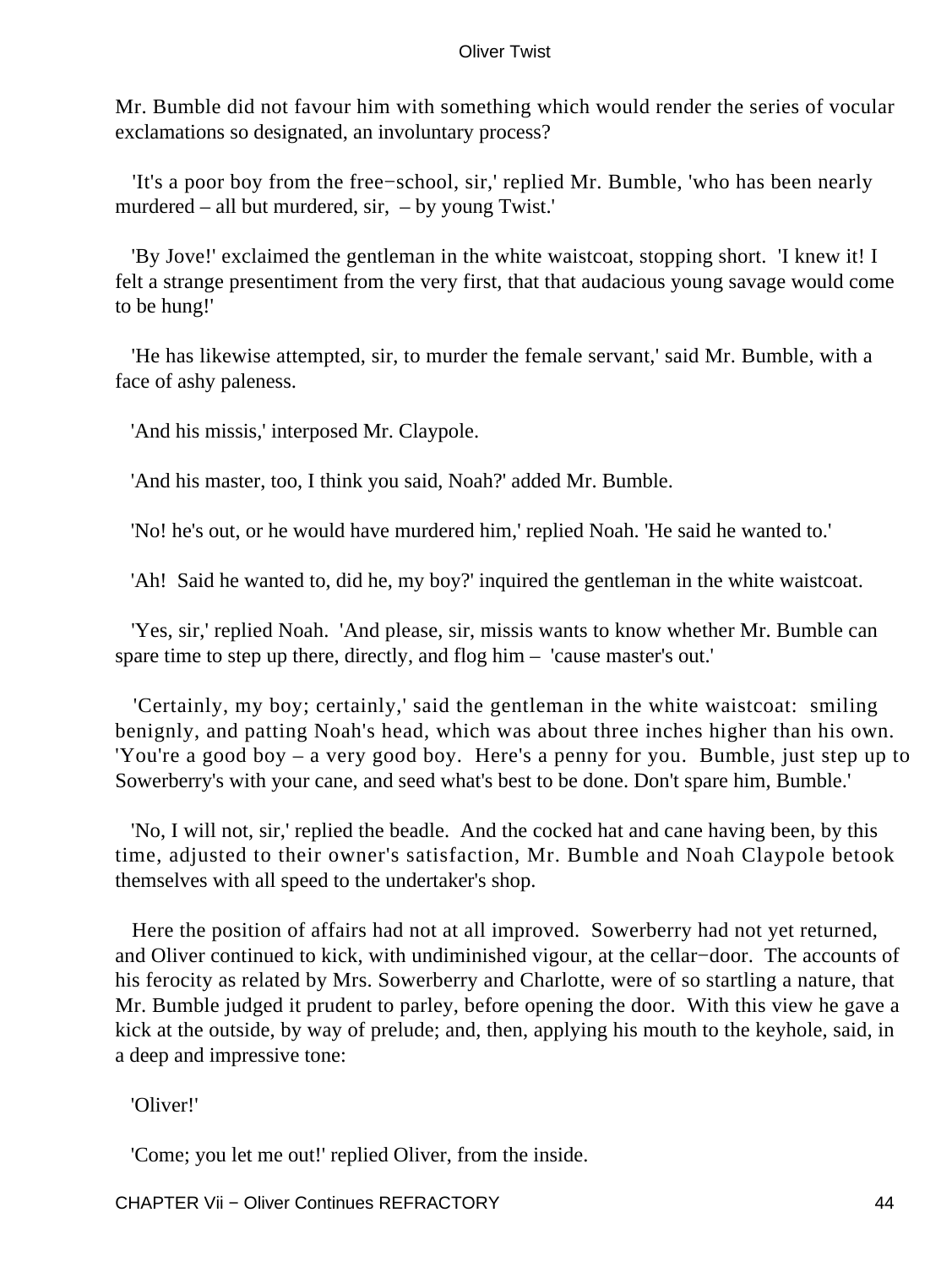'Do you know this here voice, Oliver?' said Mr. Bumble.

'Yes,' replied Oliver.

'Ain't you afraid of it, sir? Ain't you a−trembling while I speak, sir?' said Mr. Bumble.

'No!' replied Oliver, boldly.

 An answer so different from the one he had expected to elicit, and was in the habit of receiving, staggered Mr. Bumble not a little. He stepped back from the keyhole; drew himself up to his full height; and looked from one to another of the three bystanders, in mute astonishment.

'Oh, you know, Mr. Bumble, he must be mad,' said Mrs. Sowerberry.

'No boy in half his senses could venture to speak so to you.'

 'It's not Madness, ma'am,' replied Mr. Bumble, after a few moments of deep meditation. 'It's Meat.'

'What?' exclaimed Mrs. Sowerberry.

 'Meat, ma'am, meat,' replied Bumble, with stern emphasis. 'You've over−fed him, ma'am. You've raised a artificial soul and spirit in him, ma'am unbecoming a person of his condition: as the board, Mrs. Sowerberry, who are practical philosophers, will tell you. What have paupers to do with soul or spirit? It's quite enough that we let 'em have live bodies. If you had kept the boy on gruel, ma'am, this would never have happened.'

 'Dear, dear!' ejaculated Mrs. Sowerberry, piously raising her eyes to the kitchen ceiling: 'this comes of being liberal!'

 The liberality of Mrs. Sowerberry to Oliver, had consisted of a profuse bestowal upon him of all the dirty odds and ends which nobody else would eat; so there was a great deal of meekness and self−devotion in her voluntarily remaining under Mr. Bumble's heavy accusation. Of which, to do her justice, she was wholly innocent, in thought, word, or deed.

 'Ah!' said Mr. Bumble, when the lady brought her eyes down to earth again; 'the only thing that can be done now, that I know of, is to leave him in the cellar for a day or so, till he's a little starved down; and then to take him out, and keep him on gruel all through the apprenticeship. He comes of a bad family. Excitable natures, Mrs. Sowerberry! Both the nurse and doctor said, that that mother of his made her way here, against difficulties and pain that would have killed any well−disposed woman, weeks before.'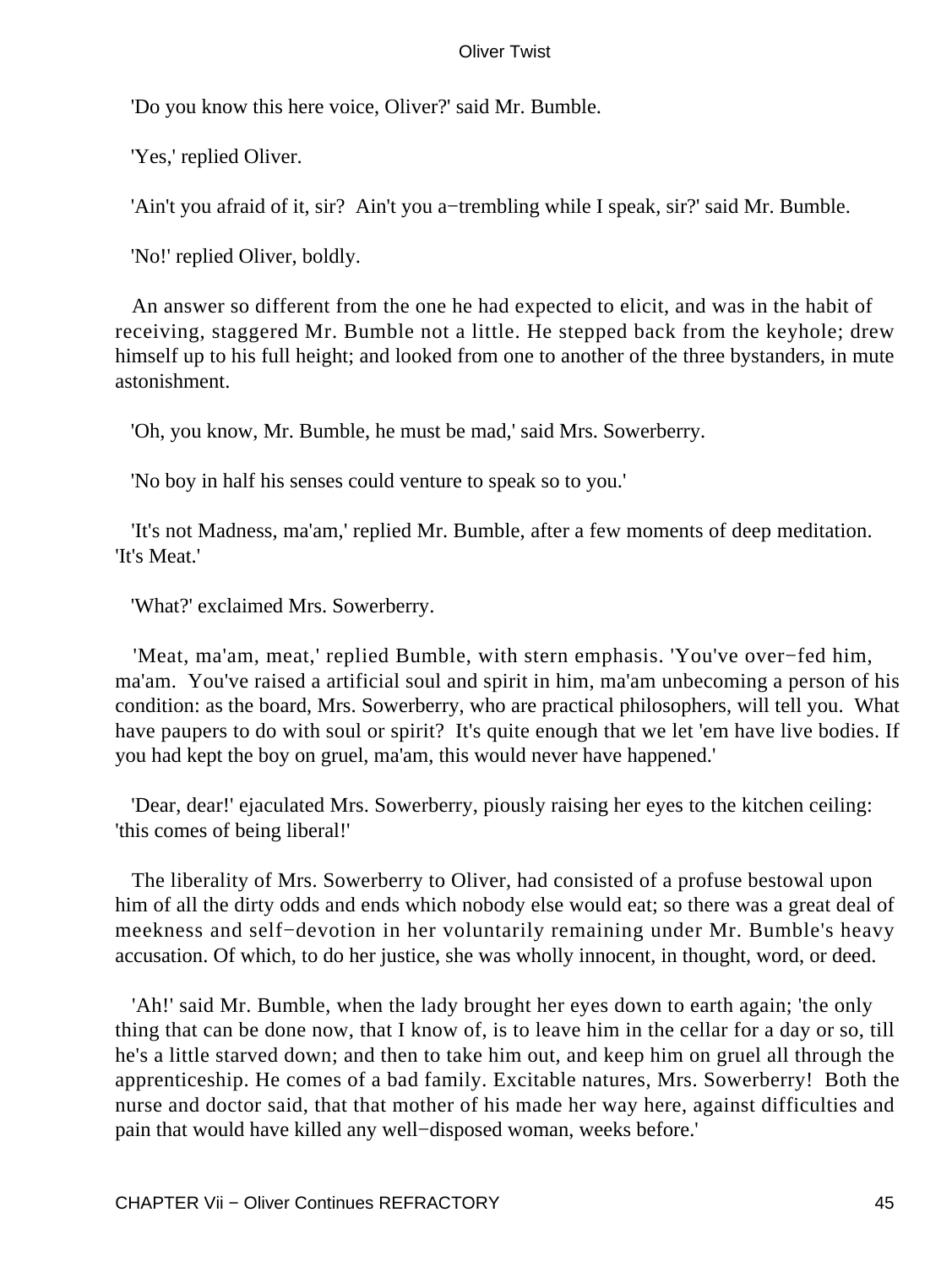At this point of Mr. Bumble's discourse, Oliver, just hearing enough to know that some allusion was being made to his mother, recommenced kicking, with a violence that rendered every other sound inaudible. Sowerberry returned at this juncture. Oliver's offence having been explained to him, with such exaggerations as the ladies thought best calculated to rouse his ire, he unlocked the cellar−door in a twinkling, and dragged his rebellious apprentice out, by the collar.

 Oliver's clothes had been torn in the beating he had received; his face was bruised and scratched; and his hair scattered over his forehead. The angry flush had not disappeared, however; and when he was pulled out of his prison, he scowled boldly on Noah, and looked quite undismayed.

 'Now, you are a nice young fellow, ain't you?' said Sowerberry; giving Oliver a shake, and a box on the ear.

'He called my mother names,' replied Oliver.

 'Well, and what if he did, you little ungrateful wretch?' said Mrs. Sowerberry. 'She deserved what he said, and worse.'

'She didn't' said Oliver.

'She did,' said Mrs. Sowerberry.

'It's a lie!' said Oliver.

Mrs. Sowerberry burst into a flood of tears.

 This flood of tears left Mr. Sowerberry no alternative. If he had hesitated for one instant to punish Oliver most severely, it must be quite clear to every experienced reader that he would have been, according to all precedents in disputes of matrimony established, a brute, an unnatural husband, an insulting creature, a base imitation of a man, and various other agreeable characters too numerous for recital within the limits of this chapter. To do him justice, he was, as far as his power went – it was not very extensive – kindly disposed towards the boy; perhaps, because it was his interest to be so; perhaps, because his wife disliked him. The flood of tears, however, left him no resource; so he at once gave him a drubbing, which satisfied even Mrs. Sowerberry herself, and rendered Mr. Bumble's subsequent application of the parochial cane, rather unnecessary. For the rest of the day, he was shut up in the back kitchen, in company with a pump and a slice of bread; and at night, Mrs. Sowerberry, after making various remarks outside the door, by no means complimentary to the memory of his mother, looked into the room, and, amidst the jeers and pointings of Noah and Charlotte, ordered him upstairs to his dismal bed.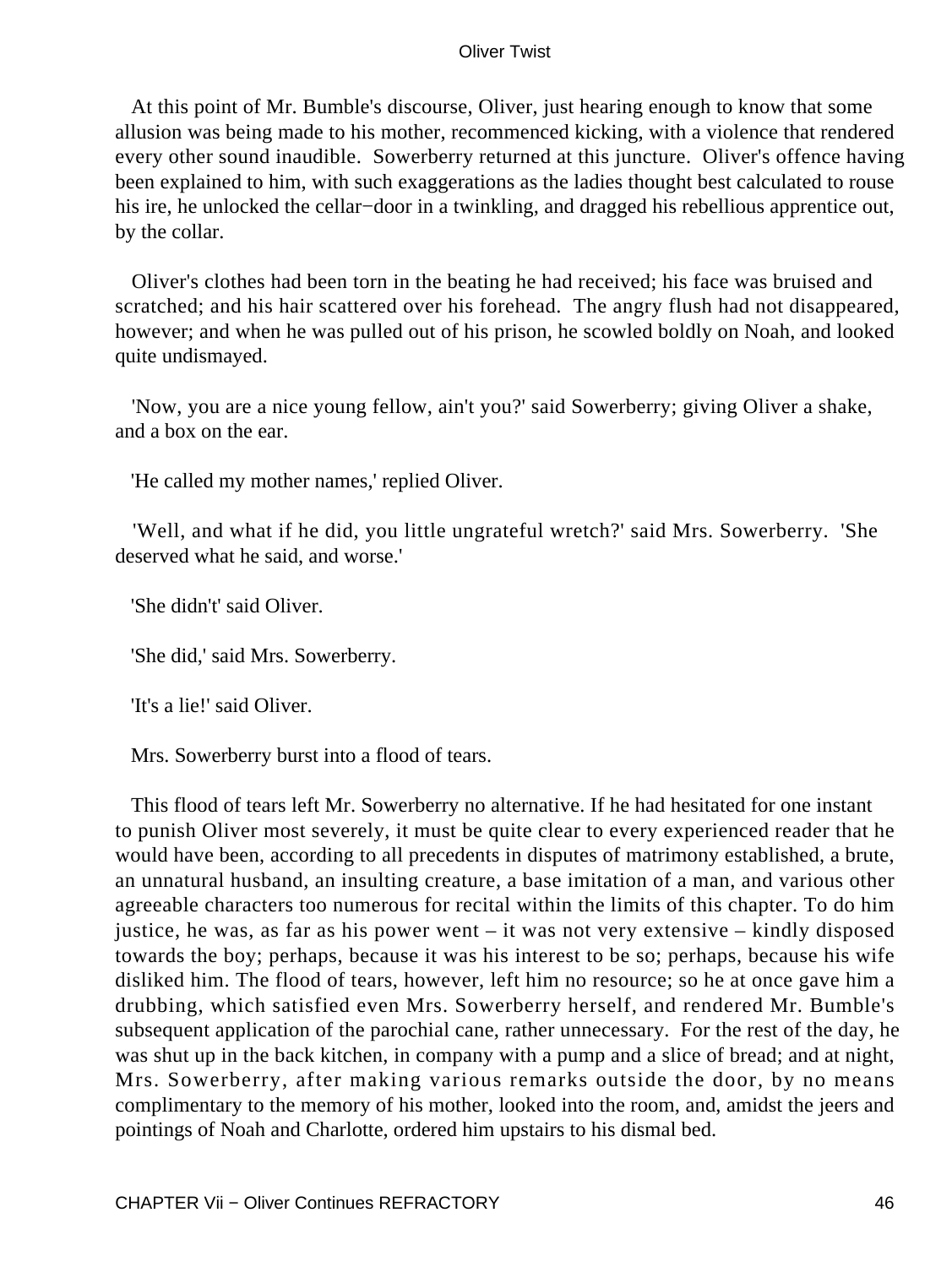It was not until he was left alone in the silence and stillness of the gloomy workshop of the undertaker, that Oliver gave way to the feelings which the day's treatment may be supposed likely to have awakened in a mere child. He had listened to their taunts with a look of contempt; he had borne the lash without a cry: for he felt that pride swelling in his heart which would have kept down a shriek to the last, though they had roasted him alive. But now, when there were none to see or hear him, he fell upon his knees on the floor; and, hiding his face in his hands, wept such tears as, God send for the credit of our nature, few so young may ever have cause to pour out before him!

 For a long time, Oliver remained motionless in this attitude. The candle was burning low in the socket when he rose to his feet. Having gazed cautiously round him, and listened intently, he gently undid the fastenings of the door, and looked abroad.

 It was a cold, dark night. The stars seemed, to the boy's eyes, farther from the earth than he had ever seen them before; there was no wind; and the sombre shadows thrown by the trees upon the ground, looked sepulchral and death−like, from being so still. He softly reclosed the door. Having availed himself of the expiring light of the candle to tie up in a handkerchief the few articles of wearing apparel he had, sat himself down upon a bench, to wait for morning.

 With the first ray of light that struggled through the crevices in the shutters, Oliver arose, and again unbarred the door. One timid look around – one moment's pause of hesitation – he had closed it behind him, and was in the open street.

He looked to the right and to the left, uncertain whither to fly.

 He remembered to have seen the waggons, as they went out, toiling up the hill. He took the same route; and arriving at a footpath across the fields: which he knew, after some distance, led out again into the road; struck into it, and walked quickly on.

 Along this same footpath, Oliver well−remembered he had trotted beside Mr. Bumble, when he first carried him to the workhouse from the farm. His way lay directly in front of the cottage. His heart beat quickly when he bethought himself of this; and he half resolved to turn back. He had come a long way though, and should lose a great deal of time by doing so. Besides, it was so early that there was very little fear of his being seen; so he walked on.

 He reached the house. There was no appearance of its inmates stirring at that early hour. Oliver stopped, and peeped into the garden. A child was weeding one of the little beds; as he stopped, he raised his pale face and disclosed the features of one of his former companions. Oliver felt glad to see him, before he went; for, though younger than himself, he had been his little friend and playmate. They had been beaten, and starved, and shut up together, many and many a time.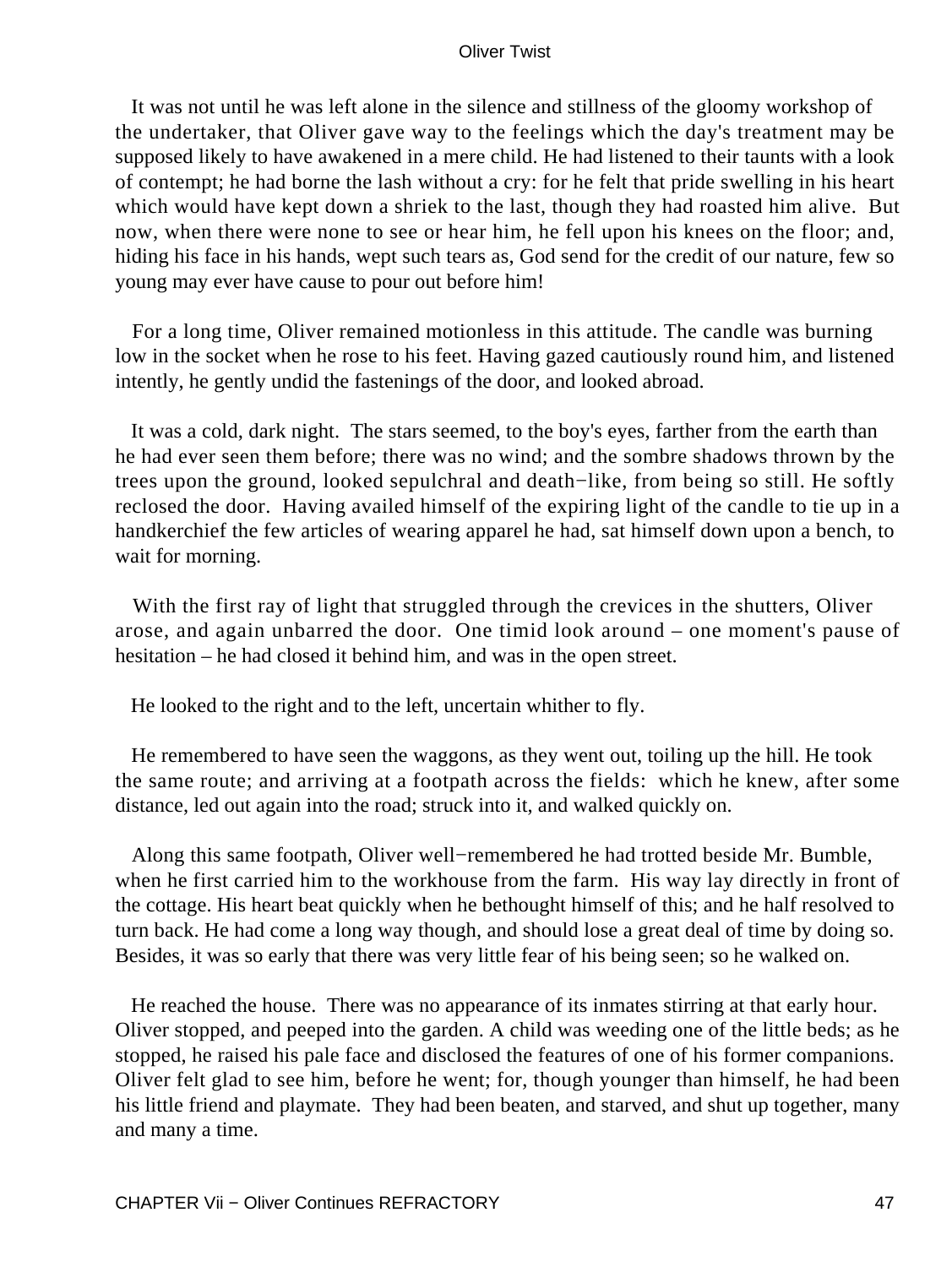'Hush, Dick!' said Oliver, as the boy ran to the gate, and thrust his thin arm between the rails to greet him. 'Is any one up?'

'Nobody but me,' replied the child.

 'You musn't say you saw me, Dick,' said Oliver. 'I am running away. They beat and ill−use me, Dick; and I am going to seek my fortune, some long way off. I don't know where. How pale you are!'

 'I heard the doctor tell them I was dying,' replied the child with a faint smile. 'I am very glad to see you, dear; but don't stop, don't stop!'

 'Yes, yes, I will, to say good−b'ye to you,' replied Oliver. 'I shall see you again, Dick. I know I shall! You will be well and happy!'

 'I hope so,' replied the child. 'After I am dead, but not before. I know the doctor must be right, Oliver, because I dream so much of Heaven, and Angels, and kind faces that I never see when I am awake. Kiss me,' said the child, climbing up the low gate, and flinging his little arms round Oliver's neck. 'Good−b'ye, dear! God bless you!'

 The blessing was from a young child's lips, but it was the first that Oliver had ever heard invoked upon his head; and through the struggles and sufferings, and troubles and changes, of his after life, he never once forgot it.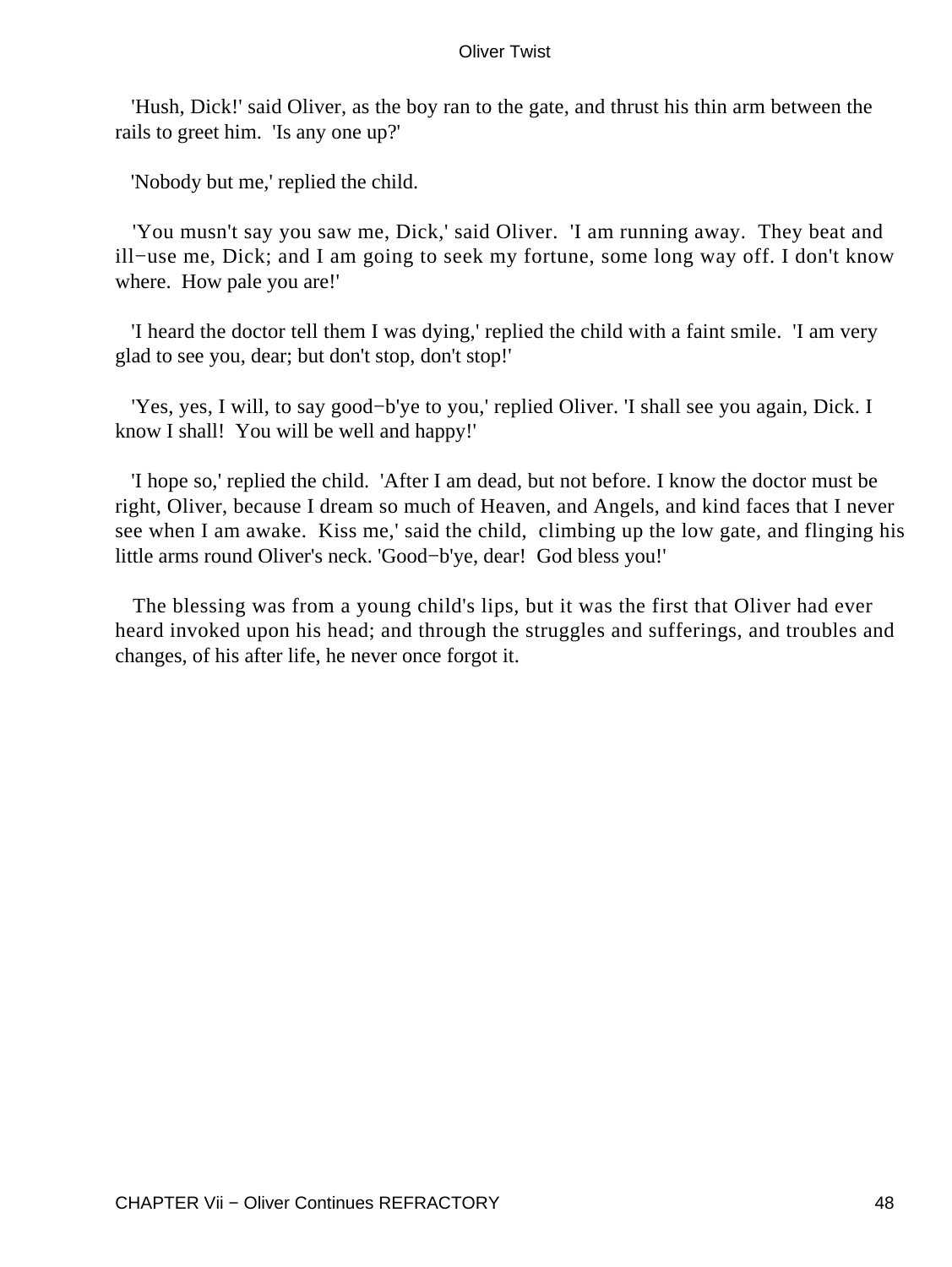## **[CHAPTER Viii − Oliver Walks to london. He encounters on the](#page-393-0) [road a strange sort of young GENTLEMAN](#page-393-0)**

*O*liver reached the stile at which the by–path terminated; and once more gained the high−road. It was eight o'clock now. Though he was nearly five miles away from the town, he ran, and hid behind the hedges, by turns, till noon: fearing that he might be pursued and overtaken. Then he sat down to rest by the side of the milestone, and began to think, for the first time, where he had better go and try to live.

 The stone by which he was seated, bore, in large characters, an intimation that it was just seventy miles from that spot to London. The name awakened a new train of ideas in the boy's mind.

 London! – that great place! – nobody – not even Mr. Bumble – could ever find him there! He had often heard the old men in the workhouse, too, say that no lad of spirit need want in London; and that there were ways of living in that vast city, which those who had been bred up in country parts had no idea of. It was the very place for a homeless boy, who must die in the streets unless some one helped him. As these things passed through his thoughts, he jumped upon his feet, and again walked forward.

 He had diminished the distance between himself and London by full four miles more, before he recollected how much he must undergo ere he could hope to reach his place of destination. As this consideration forced itself upon him, he slackened his pace a little, and meditated upon his means of getting there. He had a crust of bread, a coarse shirt, and two pairs of stockings, in his bundle. He had a penny too – a gift of Sowerberry's after some funeral in which he had acquitted himself more than ordinarily well – in his pocket. 'A clean shirt,' thought Oliver, 'is a very comfortable thing; and so are two pairs of darned stockings; and so is a penny; but they small helps to a sixty−five miles' walk in winter time.' But Oliver's thoughts, like those of most other people, although they were extremely ready and active to point out his difficulties, were wholly at a loss to suggest any feasible mode of surmounting them; so, after a good deal of thinking to no particular purpose, he changed his little bundle over to the other shoulder, and trudged on.

 Oliver walked twenty miles that day; and all that time tasted nothing but the crust of dry bread, and a few draughts of water, which he begged at the cottage−doors by the road−side. When the night came, he turned into a meadow; and, creeping close under a hay−rick, determined to lie there, till morning. He felt frightened at first, for the wind moaned dismally over the empty fields: and he was cold and hungry, and more alone than he had ever felt before. Being very tired with his walk, however, he soon fell asleep and forgot his troubles.

CHAPTER Viii – Oliver Walks to london. He encounters on the road a strange sort of young GENT49 EMAN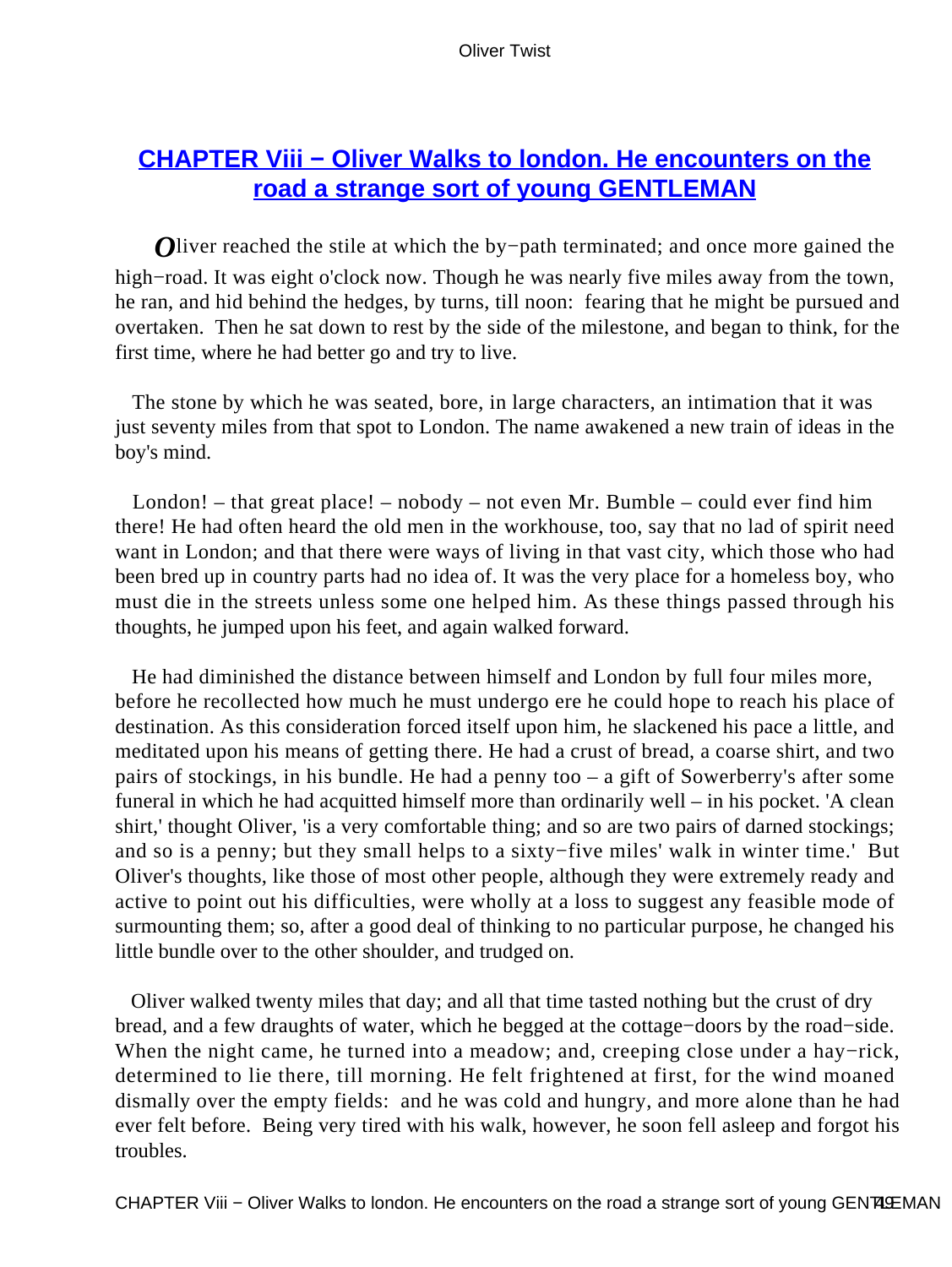He felt cold and stiff, when he got up next morning, and so hungry that he was obliged to exchange the penny for a small loaf, in the very first village through which he passed. He had walked no more than twelve miles, when night closed in again. His feet were sore, and his legs so weak that they trembled beneath him. Another night passed in the bleak damp air, made him worse; when he set forward on his journey next morning he could hardly crawl along.

 He waited at the bottom of a steep hill till a stage−coach came up, and then begged of the outside passengers; but there were very few who took any notice of him: and even those told him to wait till they got to the top of the hill, and then let them see how far he could run for a halfpenny. Poor Oliver tried to keep up with the coach a little way, but was unable to do it, by reason of his fatigue and sore feet. When the outsides saw this, they put their halfpence back into their pockets again, declaring that he was an idle young dog, and didn't deserve anything; and the coach rattled away and left only a cloud of dust behind.

 In some villages, large painted boards were fixed up: warning all persons who begged within the district, that they would be sent to jail. This frightened Oliver very much, and made him glad to get out of those villages with all possible expedition. In others, he would stand about the inn−yards, and look mournfully at every one who passed: a proceeding which generally terminated in the landlady's ordering one of the post−boys who were lounging about, to drive that strange boy out of the place, for she was sure he had come to steal something. If he begged at a farmer's house, ten to one but they threatened to set the dog on him; and when he showed his nose in a shop, they talked about the beadle – which brought Oliver's heart into his mouth, – very often the only thing he had there, for many hours together.

 In fact, if it had not been for a good−hearted turnpike−man, and a benevolent old lady, Oliver's troubles would have been shortened by the very same process which had put an end to his mother's; in other words, he would most assuredly have fallen dead upon the king's highway. But the turnpike−man gave him a meal of bread and cheese; and the old lady, who had a shipwrecked grandson wandering barefoot in some distant part of the earth, took pity upon the poor orphan, and gave him what little she could afford – and more – with such kind and gently words, and such tears of sympathy and compassion, that they sank deeper into Oliver's soul, than all the sufferings he had ever undergone.

 Early on the seventh morning after he had left his native place, Oliver limped slowly into the little town of Barnet. The window−shutters were closed; the street was empty; not a soul had awakened to the business of the day. The sun was rising in all its splendid beauty; but the light only served to show the boy his own lonesomeness and desolation, as he sat, with bleeding feet and covered with dust, upon a door−step.

 By degrees, the shutters were opened; the window−blinds were drawn up; and people began passing to and fro. Some few stopped to gaze at Oliver for a moment or two, or turned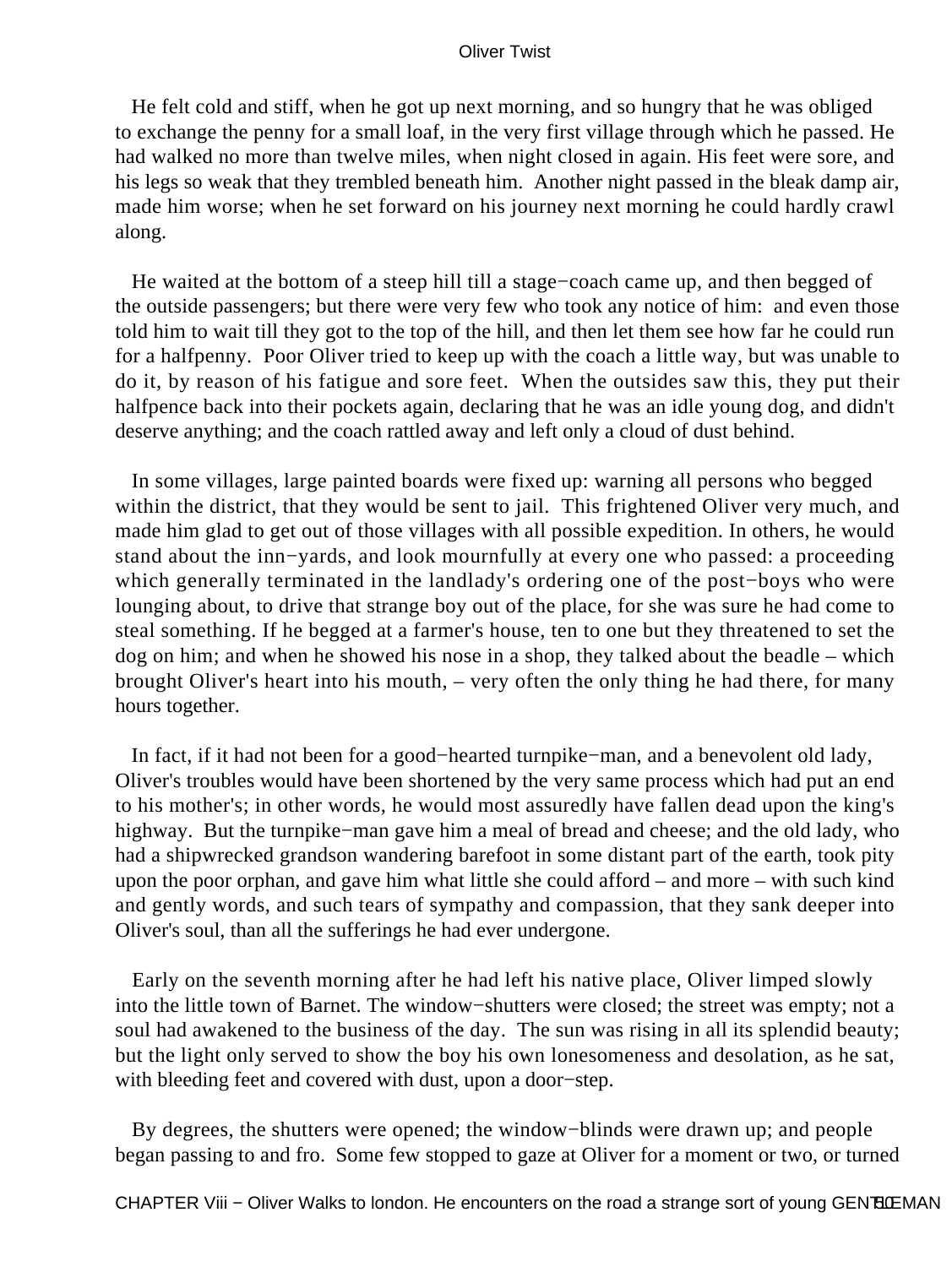round to stare at him as they hurried by; but none relieved him, or troubled themselves to inquire how he came there. He had no heart to beg. And there he sat.

 He had been crouching on the step for some time: wondering at the great number of public−houses (every other house in Barnet was a tavern, large or small), gazing listlessly at the coaches as they passed through, and thinking how strange it seemed that they could do, with ease, in a few hours, what it had taken him a whole week of courage and determination beyond his years to accomplish: when he was roused by observing that a boy, who had passed him carelessly some minutes before, had returned, and was now surveying him most earnestly from the opposite side of the way. He took little heed of this at first; but the boy remained in the same attitude of close observation so long, that Oliver raised his head, and returned his steady look. Upon this, the boy crossed over; and walking close up to Oliver, said

'Hullo, my covey! What's the row?'

 The boy who addressed this inquiry to the young wayfarer, was about his own age: but one of the queerest looking boys that Oliver had even seen. He was a snub−nosed, flat−browed, common−faced boy enough; and as dirty a juvenile as one would wish to see; but he had about him all the airs and manners of a man. He was short of his age: with rather bow−legs, and little, sharp, ugly eyes. His hat was stuck on the top of his head so lightly, that it threatened to fall off every moment – and would have done so, very often, if the wearer had not had a knack of every now and then giving his head a sudden twitch, which brought it back to its old place again. He wore a man's coat, which reached nearly to his heels. He had turned the cuffs back, half–way up his arm, to get his hands out of the sleeves: apparently with the ultimated view of thrusting them into the pockets of his corduroy trousers; for there he kept them. He was, altogether, as roystering and swaggering a young gentleman as ever stood four feet six, or something less, in the bluchers.

'Hullo, my covey! What's the row?' said this strange young gentleman to Oliver.

 'I am very hungry and tired,' replied Oliver: the tears standing in his eyes as he spoke. 'I have walked a long way. I have been walking these seven days.'

 'Walking for sivin days!' said the young gentleman. 'Oh, I see. Beak's order, eh? But,' he added, noticing Oliver's look of surprise, 'I suppose you don't know what a beak is, my flash com−pan−i−on.'

 Oliver mildly replied, that he had always heard a bird's mouth described by the term in question.

 'My eyes, how green!' exclaimed the young gentleman. 'Why, a beak's a madgst'rate; and when you walk by a beak's order, it's not straight forerd, but always agoing up, and niver

CHAPTER Viii – Oliver Walks to london. He encounters on the road a strange sort of young GENTLEMAN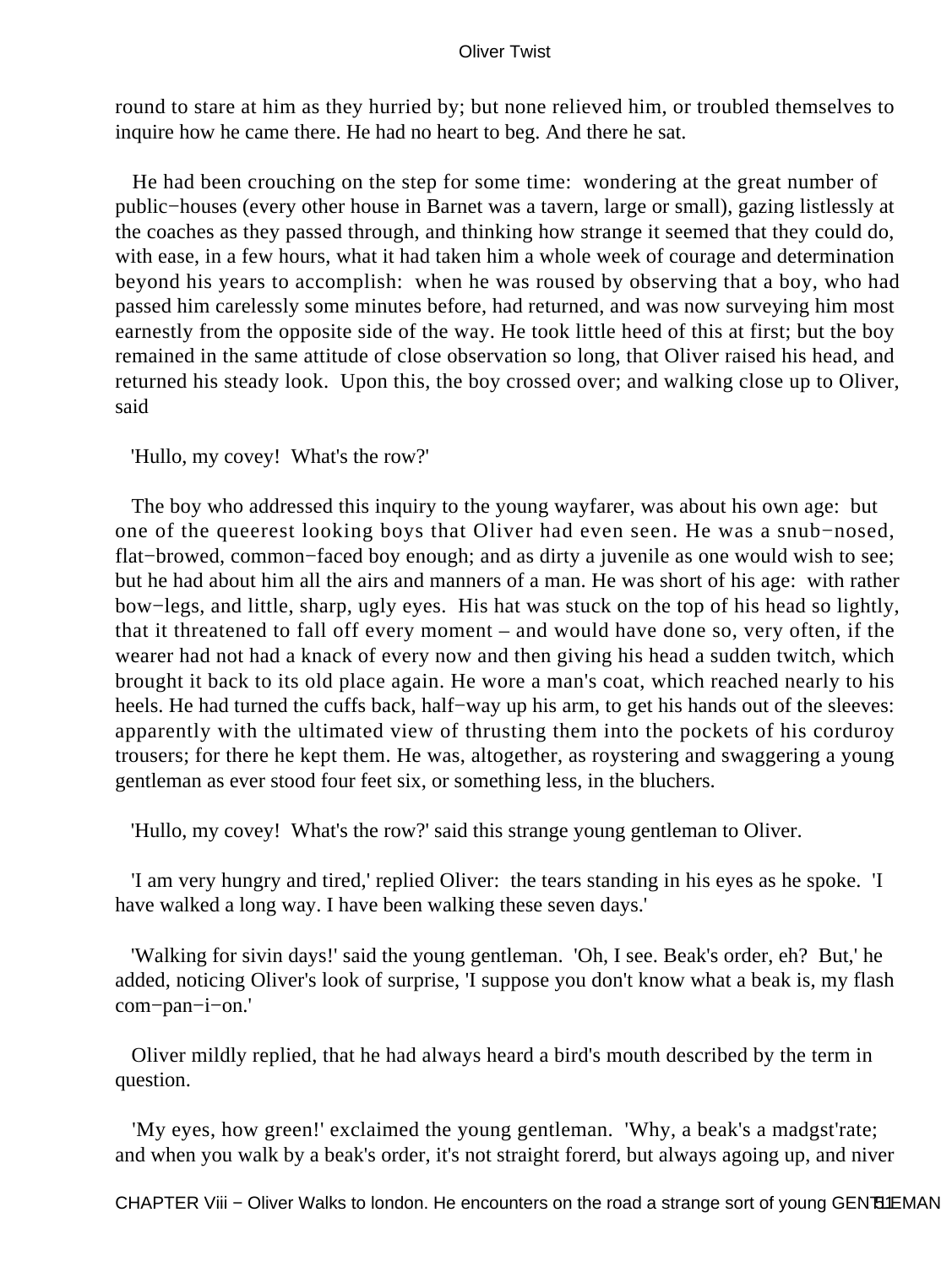a coming down agin. Was you never on the mill?'

'What mill?' inquired Oliver.

 'What mill! Why, THE mill – the mill as takes up so little room that it'll work inside a Stone Jug; and always goes better when the wind's low with people, than when it's high; acos then they can't get workmen. But come,' said the young gentleman; 'you want grub, and you shall have it. I'm at low−water−mark myself – only one bob and a magpie; but, as far as it goes, I'll fork out and stump. Up with you on your pins. There! Now then!

Morrice!'

 Assisting Oliver to rise, the young gentleman took him to an adjacent chandler's shop, where he purchased a sufficiency of ready−dressed ham and a half−quartern loaf, or, as he himself expressed it, 'a fourpenny bran!' the ham being kept clean and preserved from dust, by the ingenious expedient of making a hole in the loaf by pulling out a portion of the crumb, and stuffing it therein. Taking the bread under his arm, the young gentlman turned into a small public−house, and led the way to a tap−room in the rear of the premises. Here, a pot of beer was brought in, by direction of the mysterious youth; and Oliver, falling to, at his new friend's bidding, made a long and hearty meal, during the progress of which the strange boy eyed him from time to time with great attention.

'Going to London?' said the strange boy, when Oliver had at length concluded.

'Yes.'

'Got any lodgings?'

'No.'

'Money?'

'No.'

 The strange boy whistled; and put his arms into his pockets, as far as the big coat−sleeves would let them go.

'Do you live in London?' inquired Oliver.

 'Yes. I do, when I'm at home,' replied the boy. 'I suppose you want some place to sleep in to−night, don't you?'

'I do, indeed,' answered Oliver. 'I have not slept under a roof since I left the country.'

CHAPTER Viii – Oliver Walks to london. He encounters on the road a strange sort of young GENTLEMAN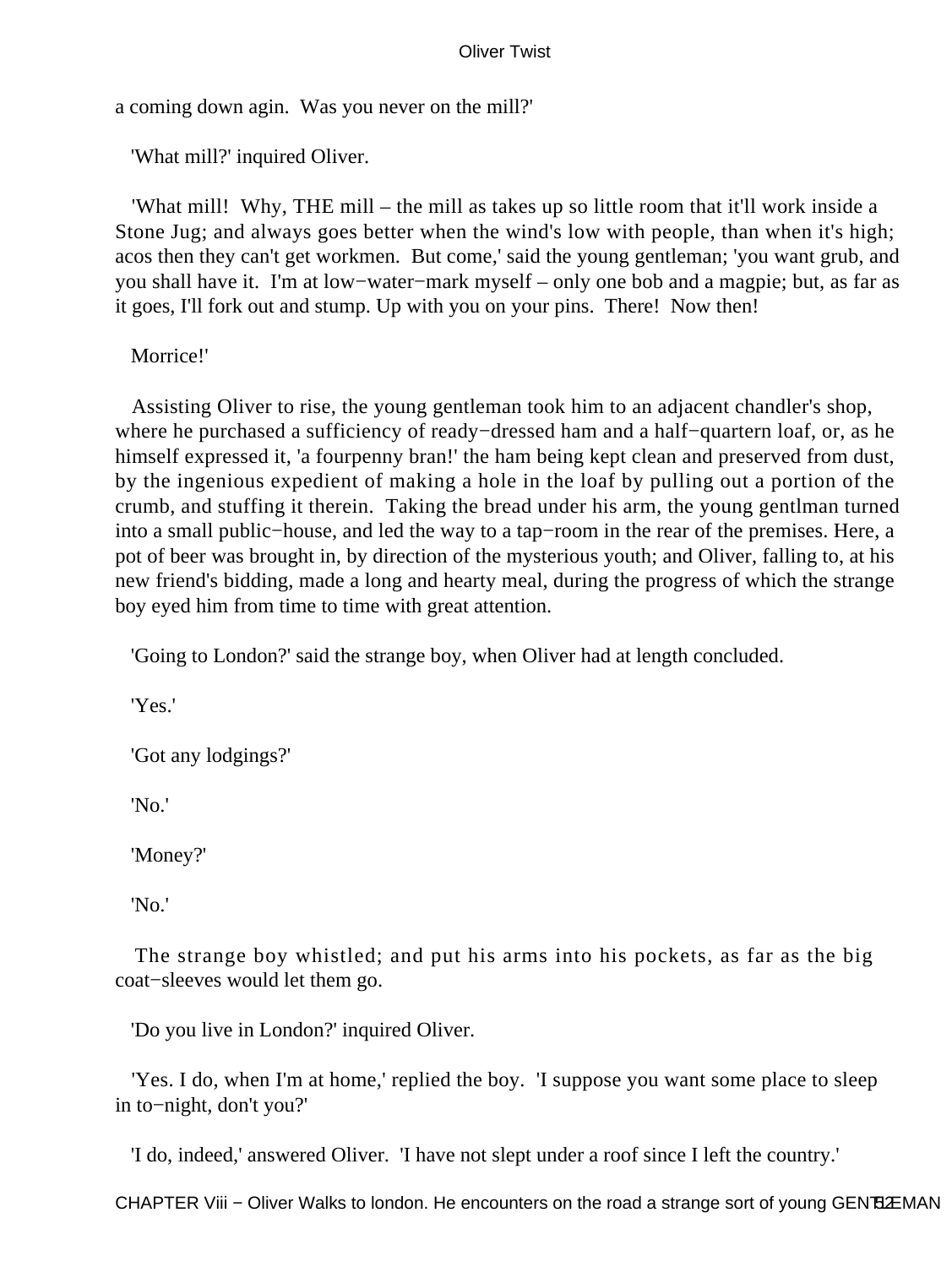'Don't fret your eyelids on that score.' said the young gentleman. 'I've got to be in London to−night; and I know a 'spectable old gentleman as lives there, wot'll give you lodgings for nothink, and never ask for the change – that is, if any genelman he knows interduces you. And don't he know me? Oh, no!

Not in the least! By no means. Certainly not!'

 The young gentelman smiled, as if to intimate that the latter fragments of discourse were playfully ironical; and finished the beer as he did so.

 This unexpected offer of shelter was too tempting to be resisted; especially as it was immediately followed up, by the assurance that the old gentleman referred to, would doubtless provide Oliver with a comfortable place, without loss of time. This led to a more friendly and confidential dialogue; from which Oliver discovered that his friend's name was Jack Dawkins, and that he was a peculiar pet and protege of the elderly gentleman before mentioned.

 Mr. Dawkin's appearance did not say a vast deal in favour of the comforts which his patron's interest obtained for those whom he took under his protection; but, as he had a rather flightly and dissolute mode of conversing, and furthermore avowed that among his intimate friends he was better known by the sobriquet of 'The Artful Dodger,' Oliver concluded that, being of a dissipated and careless turn, the moral precepts of his benefactor had hitherto been thrown away upon him. Under this impression, he secretly resolved to cultivate the good opinion of the old gentleman as quickly as possible; and, if he found the Dodger incorrigible, as he more than half suspected he should, to decline the honour of his farther acquaintance.

 As John Dawkins objected to their entering London before nightfall, it was nearly eleven o'clock when they reached the turnpike at Islington. They crossed from the Angel into St. John's Road; struck down the small street which terminates at Sadler's Wells Theatre; through Exmouth Street and Coppice Row; down the little court by the side of the workhouse; across the classic ground which once bore the name of Hockley−in−the−Hole; thence into Little Saffron Hill; and so into Saffron Hill the Great: along which the Dodger scudded at a rapid pace, directing Oliver to follow close at his heels.

 Although Oliver had enough to occupy his attention in keeping sight of his leader, he could not help bestowing a few hasty glances on either side of the way, as he passed along. A dirtier or more wretched place he had never seen. The street was very narrow and muddy, and the air was impregnated with filthy odours.

 There were a good many small shops; but the only stock in trade appeared to be heaps of children, who, even at that time of night, were crawling in and out at the doors, or screaming from the inside. The sole places that seemed to prosper amid the general blight of

CHAPTER Viii – Oliver Walks to london. He encounters on the road a strange sort of young GENTLEMAN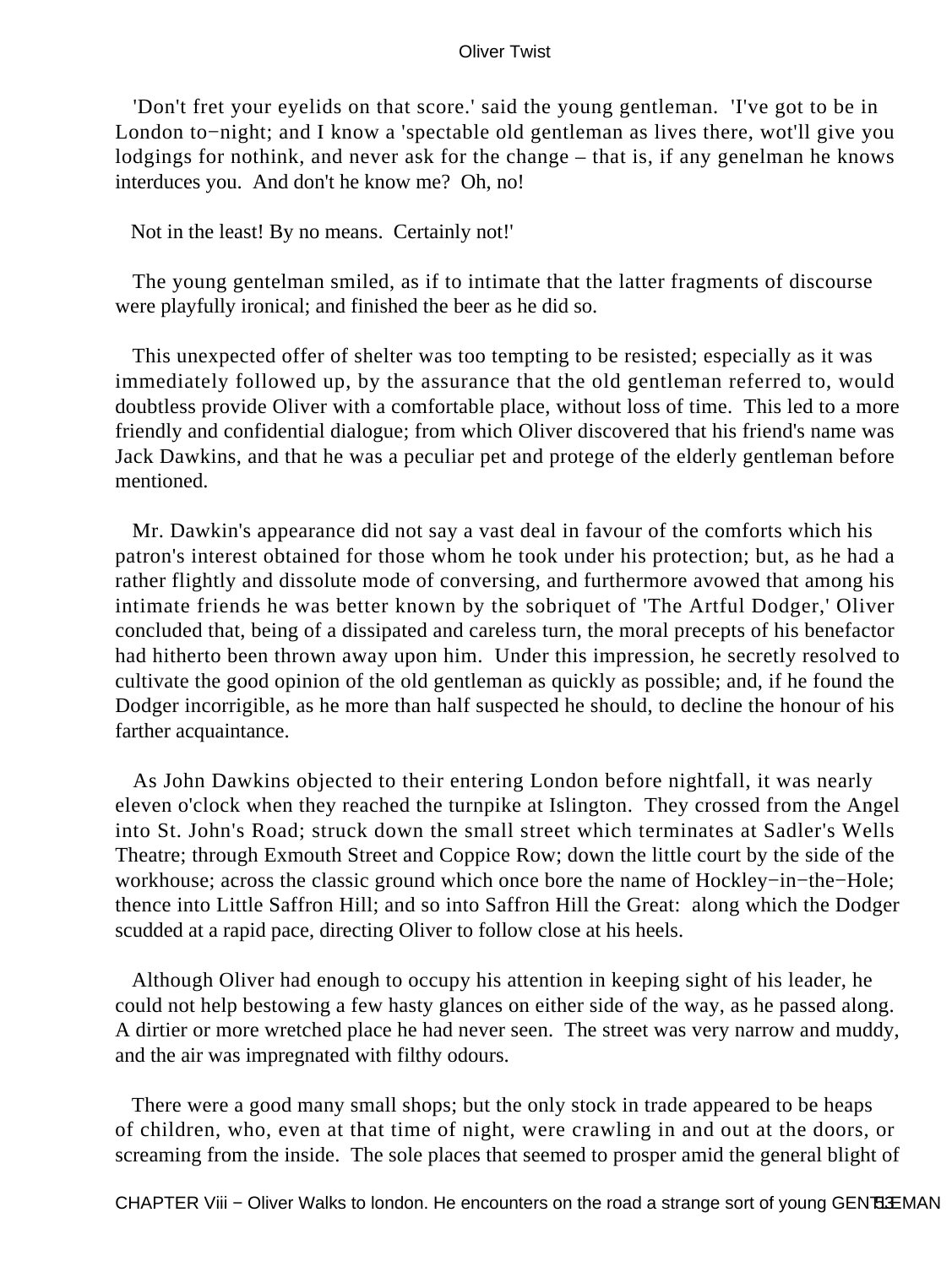the place, were the public−houses; and in them, the lowest orders of Irish were wrangling with might and main. Covered ways and yards, which here and there diverged from the main street, disclosed little knots of houses, where drunken men and women were positively wallowing in filth; and from several of the door−ways, great ill−looking fellows were cautiously emerging, bound, to all appearance, on no very well−disposed or harmless errands.

 Oliver was just considering whether he hadn't better run away, when they reached the bottom of the hill. His conductor, catching him by the arm, pushed open the door of a house near Field Lane; and drawing him into the passage, closed it behind them.

'Now, then!' cried a voice from below, in reply to a whistle from the Dodger.

'Plummy and slam!' was the reply.

 This seemed to be some watchword or signal that all was right; for the light of a feeble candle gleamed on the wall at the remote end of the passage; and a man's face peeped out, from where a balustrade of the old kitchen staircase had been broken away.

 'There's two on you,' said the man, thrusting the candle farther out, and shielding his eyes with his hand. 'Who's the t'other one?'

'A new pal,' replied Jack Dawkins, pulling Oliver forward.

'Where did he come from?'

'Greenland. Is Fagin upstairs?'

 'Yes, he's a sortin' the wipes. Up with you!' The candle was drawn back, and the face disappeared.

 Oliver, groping his way with one hand, and having the other firmly grasped by his companion, ascended with much difficulty the dark and broken stairs: which his conductor mounted with an ease and expedition that showed he was well acquainted with them.

He threw open the door of a back−room, and drew Oliver in after him.

 The walls and ceiling of the room were perfectly black with age and dirt. There was a deal table before the fire: upon which were a candle, stuck in a ginger−beer bottle, two or three pewter pots, a loaf and butter, and a plate. In a frying−pan, which was on the fire, and which was secured to the mantelshelf by a string, some sausages were cooking; and standing over them, with a toasting−fork in his hand, was a very old shrivelled Jew, whose villainous−looking and repulsive face was obscured by a quantity of matted red hair. He was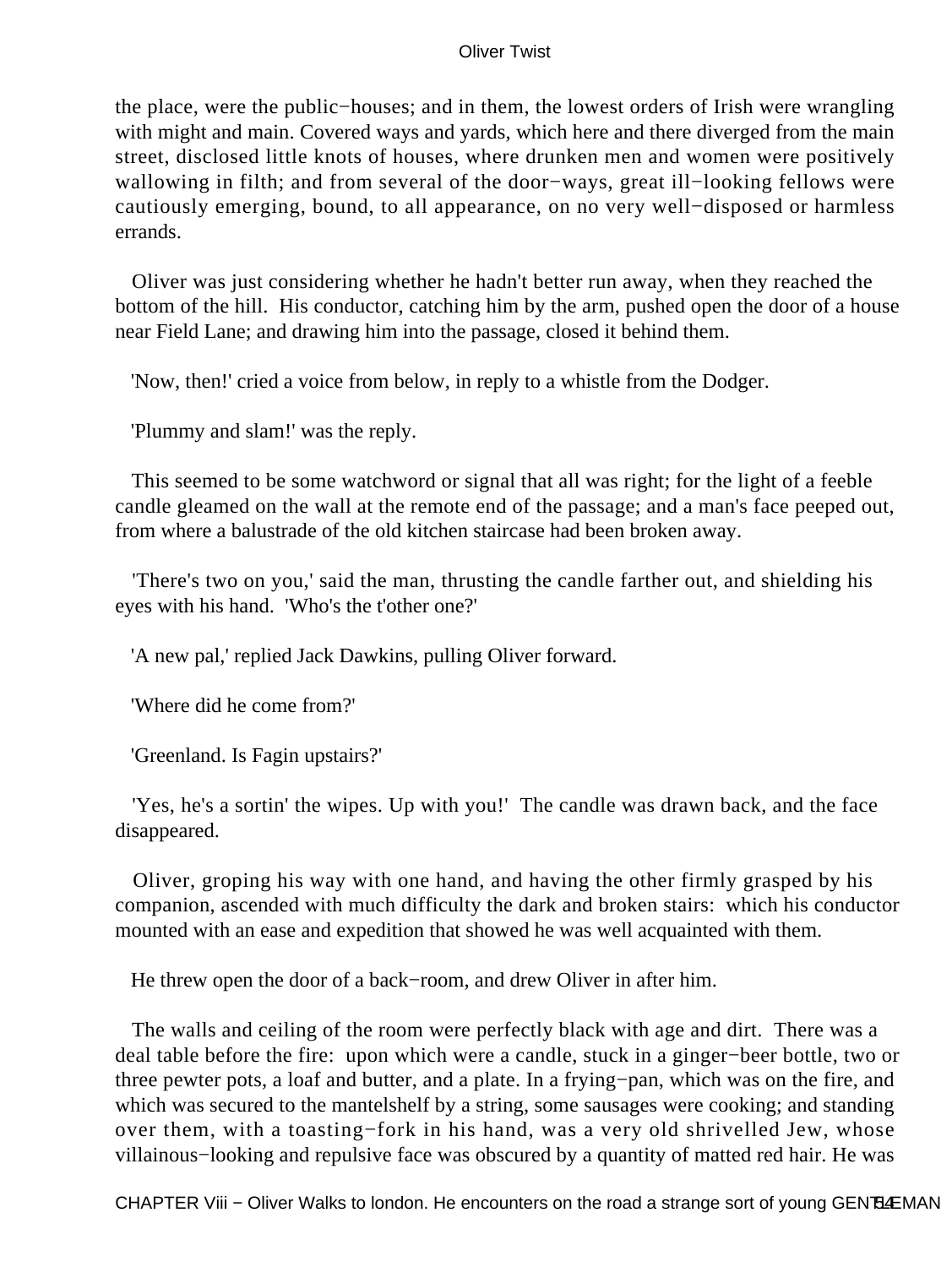dressed in a greasy flannel gown, with his throat bare; and seemed to be dividing his attention between the frying−pan and the clothes−horse, over which a great number of silk handkerchiefsl were hanging. Several rough beds made of old sacks, were huddled side by side on the floor. Seated round the table were four or five boys, none older than the Dodger, smoking long clay pipes, and drinking spirits with the air of middle−aged men. These all crowded about their associate as he whispered a few words to the Jew; and then turned round and grinned at Oliver. So did the Jew himself, toasting−fork in hand.

'This is him, Fagin,' said Jack Dawkins; 'my friend Oliver Twist.'

 The Jew grinned; and, making a low obeisance to Oliver, took him by the hand, and hoped he should have the honour of his intimate acquaintance. Upon this, the young gentleman with the pipes came round him, and shook both his hands very hard – especially the one in which he held his little bundle. One young gentleman was very anxious to hang up his cap for him; and another was so obliging as to put his hands in his pockets, in order that, as he was very tired, he might not have the trouble of emptying them, himself, when he went to bed. These civilities would probably be extended much farther, but for a liberal exercise of the Jew's toasting−fork on the heads and shoulders of the affectionate youths who offered them.

 'We are very glad to see you, Oliver, very,' said the Jew. 'Dodger, take off the sausages; and draw a tub near the fire for Oliver. Ah, you're a−staring at the pocket−handkerchiefs! eh, my dear. There are a good many of 'em, ain't there? We've just looked 'em out, ready for the wash; that's all, Oliver; that's all. Ha! ha! ha!'

 The latter part of this speech, was hailed by a boisterous shout from all the hopeful pupils of the merry old gentleman. In the midst of which they went to supper.

 Oliver ate his share, and the Jew then mixed him a glass of hot gin−and−water: telling him he must drink it off directly, because another gentleman wanted the tumbler. Oliver did as he was desired. Immediately afterwards he felt himself gently lifted on to one of the sacks; and then he sunk into a deep sleep.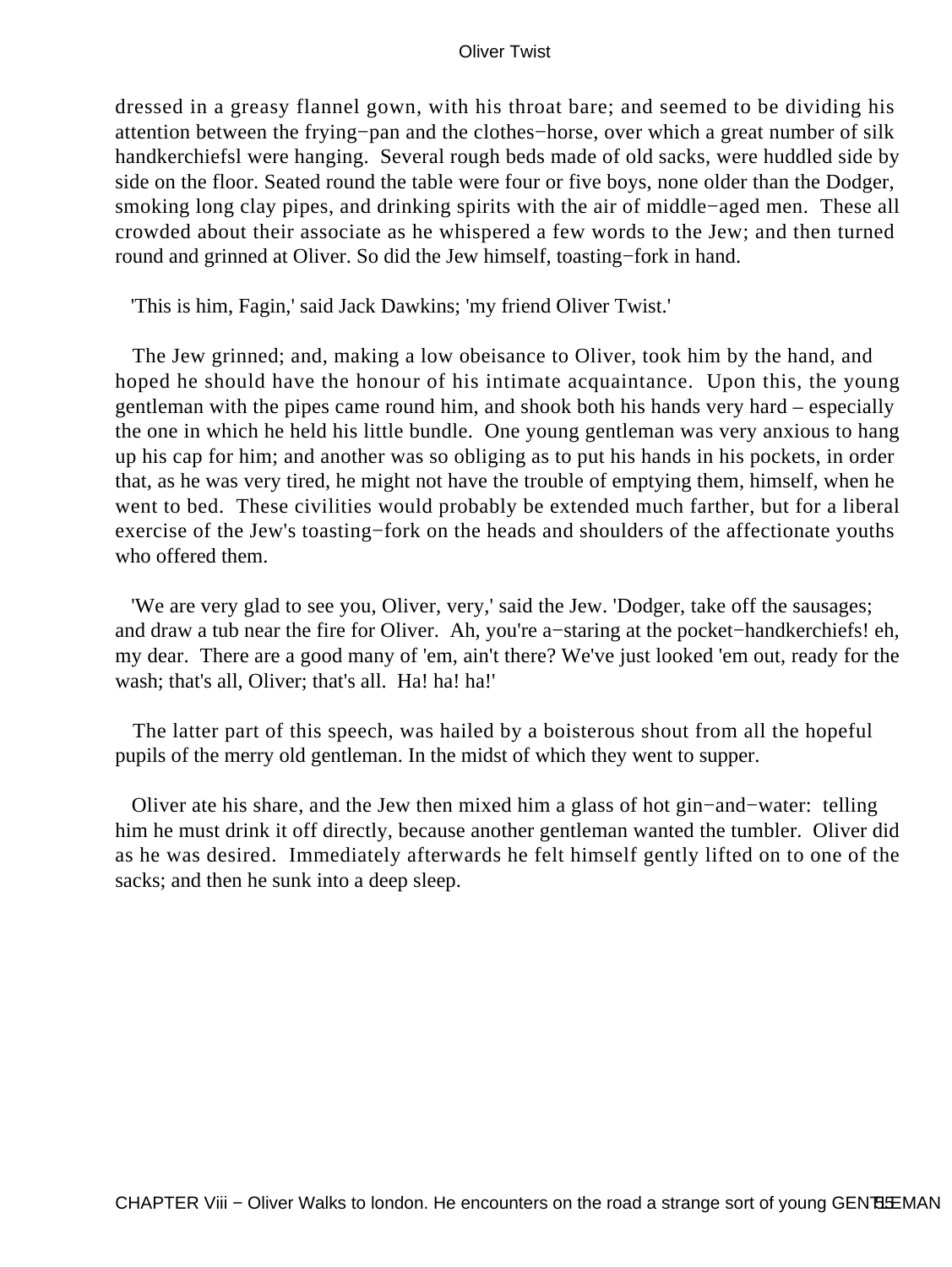# **[CHAPTER Ix − Containing Further particulars concerning the](#page-393-0) [pleasant old gentleman, AND His hopeful PUPILS](#page-393-0)**

*I*t was late next morning when Oliver awoke, from a sound, long sleep. There was no other person in the room but the old Jew, who was boiling some coffee in a saucepan for breakfast, and whistling softly to himself as he stirred it round and round, with an iron spoon. He would stop every now and then to listen when there was the least noise below: and when he had satistified himself, he would go on whistling and stirring again, as before.

 Although Oliver had roused himself from sleep, he was not thoroughly awake. There is a drowsy state, between sleeping and waking, when you dream more in five minutes with your eyes half open, and yourself half conscious of everything that is passing around you, than you would in five nights with your eyes fast closed, and your senses wrapt in perfect unconsciousness. At such time, a mortal knows just enough of what his mind is doing, to form some glimmering conception of its mighty powers, its bounding from earth and spurning time and space, when freed from the restraint of its corporeal associate.

 Oliver was precisely in this condition. He saw the Jew with his half−closed eyes; heard his low whistling; and recognised the sound of the spoon grating against the saucepan's sides: and yet the self−same senses were mentally engaged, at the same time, in busy action with almost everybody he had ever known.

 When the coffee was done, the Jew drew the saucepan to the hob. Standing, then in an irresolute attitude for a few minutes, as if he did not well know how to employ himself, he turned round and looked at Oliver, and called him by his name. He did not answer, and was to all appearances asleep.

 After satisfiying himself upon this head, the Jew stepped gently to the door: which he fastened. He then drew forth: as it seemed to Oliver, from some trap in the floor: a small box, which he placed carefully on the table. His eyes glistened as he raised the lid, and looked in. Dragging an old chair to the table, he sat down; and took from it a magnificent gold watch, sparkling with jewels.

 'Aha!' said the Jew, shrugging up his shoulders, and distorting every feature with a hideous grin. 'Clever dogs! Clever dogs! Staunch to the last! Never told the old parson where they were. Never poached upon old Fagin! And why should they? It wouldn't have loosened the knot, or kept the drop up, a minute longer. No, no, no! Fine fellows! Fine fellows!'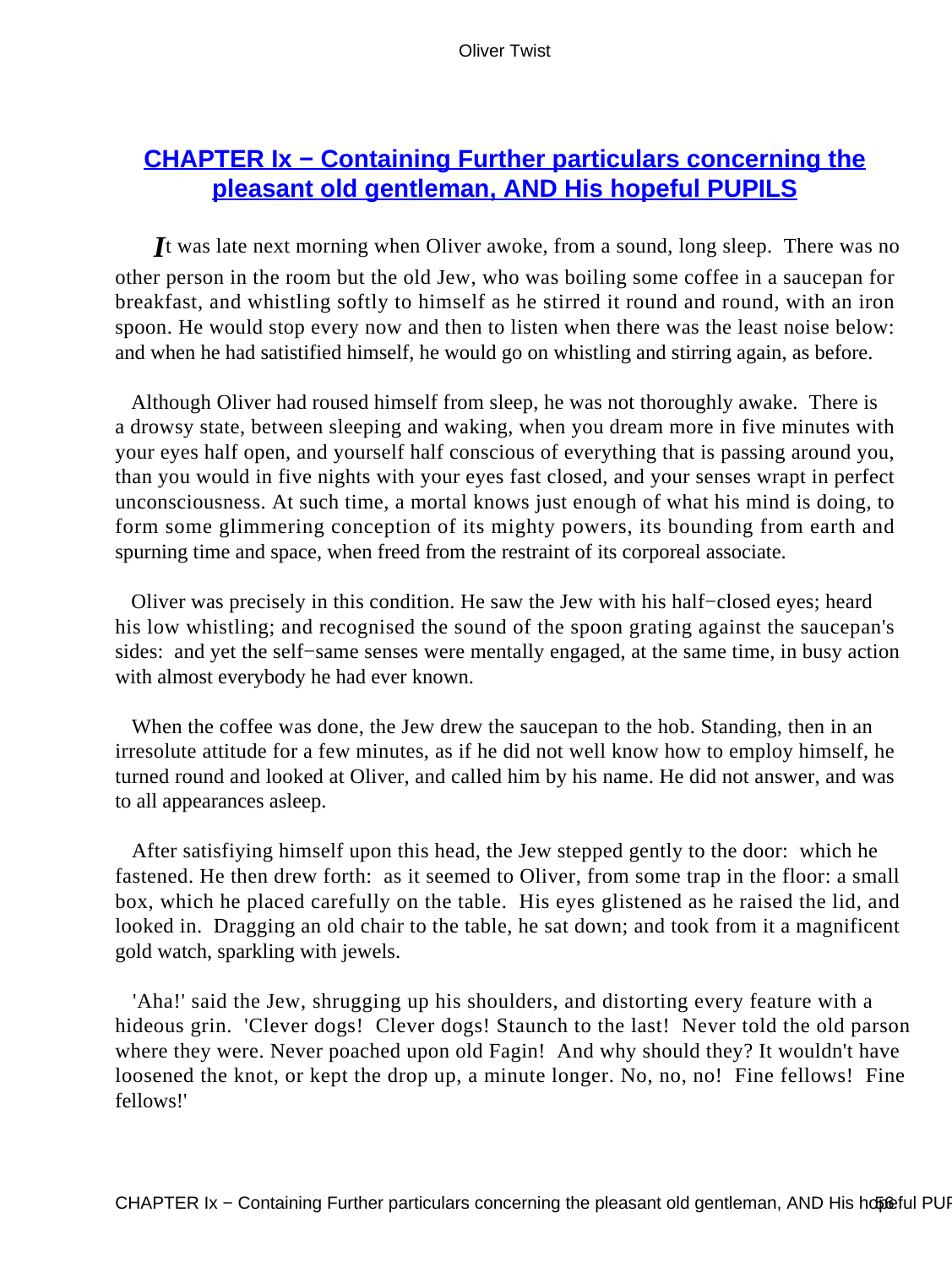With these, and other muttered reflections of the like nature, the Jew once more deposited the watch in its place of safety. At least half a dozen more were severally drawn forth from the same box, and surveyed with equal pleasure; besides rings, brooches, bracelet, and other articles of jewellery, of such magnificent materials, and costly workmanship, that Oliver had no idea, even of their names.

 Having replaced these trinkets, the Jew took out another: so small that it lay in the palm of his hand. There seemed to be some very minute inscription on it; for the Jew laid it flat upon the table, and shading it with his hand, pored over it, long and earnestly. At length he put it down, as if despairing of success; and, leaning back in his chair, muttered:

 'What a fine thing capital punishment is! Dead men never repent; dead men never bring awkward stories to light. Ah, it's a fine thing for the trade! Five of 'em strung up in a row, and none left to play booty, or turn white−livered!'

 As the Jew uttered these words, his bright dark eyes, which had been staring vacantly before him, fell on Oliver's face; the boy's eyes were fixed on his in mute curiousity; and although the recognition was only for an instant – for the briefest space of time that can possibly be conceived – it was enough to show the old man that he had been observed.

 He closed the lid of the box with a loud crash; and, laying his hand on a bread knife which was on the table, started furiously up. He trembled very much though; for, even in his terror, Oliver could see that the knife quivered in the air.

 'What's that?' said the Jew. 'What do you watch me for? Why are you awake? What have you seen? Speak out, boy! Quick – quick! for your life.

'I wasn't able to sleep any longer, sir,' replied Oliver, meekly.

'I am very sorry if I have disturbed you, sir.'

'You were not awake an hour ago?' said the Jew, scowling fiercely on the boy.

'No! No, indeed!' replied Oliver.

 'Are you sure?' cried the Jew: with a still fiercer look than before: and a threatening attitude.

'Upon my word I was not, sir,' replied Oliver, earnestly. 'I was not, indeed, sir.'

 'Tush, tush, my dear!' said the Jew, abruptly resuming his old manner, and playing with the knife a little, before he laid it down; as if to induce the belief that he had caught it up, in mere sport. 'Of course I know that, my dear. I only tried to frighten you. You're a brave boy.

CHAPTER Ix - Containing Further particulars concerning the pleasant old gentleman, AND His hopeful PUP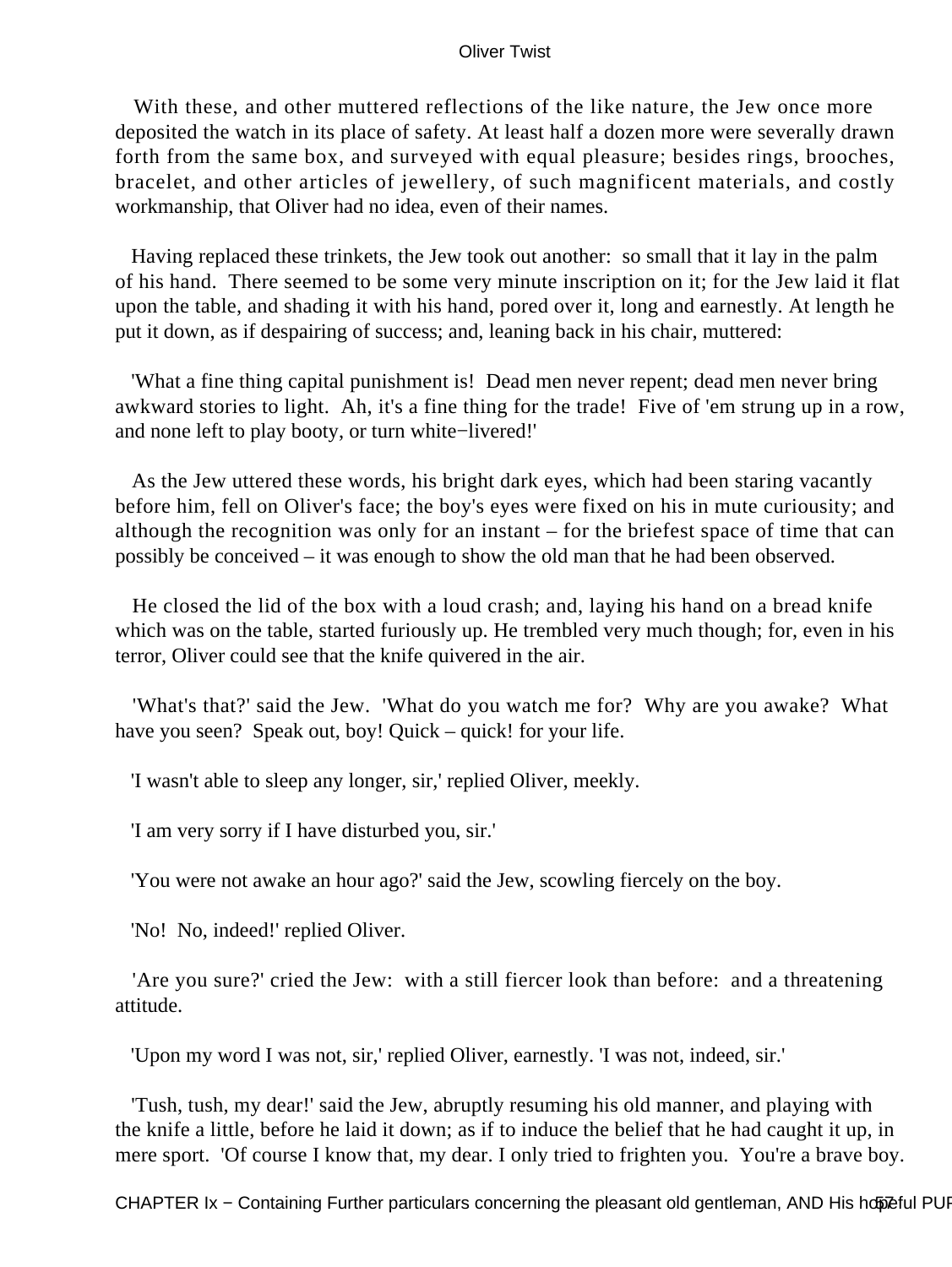Ha! ha! you're a brave boy, Oliver.' The Jew rubbed his hands with a chuckle, but glanced uneasily at the box, notwithstanding.

 'Did you see any of these pretty things, my dear?' said the Jew, laying his hand upon it after a short pause.

'Yes, sir,' replied Oliver.

 'Ah!' said the Jew, turning rather pale. 'They – they're mine, Oliver; my little property. All I have to live upon, in my old age. The folks call me a miser, my dear. Only a miser; that's all.'

 Oliver thought the old gentleman must be a decided miser to live in such a dirty place, with so many watches; but, thinking that perhaps his fondness for the Dodger and the other boys, cost him a good deal of money, he only cast a deferential look at the Jew, and asked if he might get up.

 'Certainly, my dear, certainly,' replied the old gentleman. 'Stay. There's a pitcher of water in the corner by the door. Bring it here; and I'll give you a basin to wash in, my dear.'

 Oliver got up; walked across the room; and stooped for an instant to raise the pitcher. When he turned his head, the box was gone.

 He had scarcely washed himself, and made everything tidy, by emptying the basin out of the window, agreeably to the Jew's directions, when the Dodger returned: accompanied by a very sprightly young friend, whom Oliver had seen smoking on the previous night, and who was now formally introduced to him as Charley Bates. The four sat down, to breakfast, on the coffee, and some hot rolls and ham which the Dodger had brought home in the crown of his hat.

 'Well,' said the Jew, glancing slyly at Oliver, and addressing himself to the Dodger, 'I hope you've been at work this morning, my dears?'

'Hard,' replied the Dodger.

'As nails,' added Charley Bates.

'Good boys, good boys!' said the Jew. 'What have you got, Dodger?'

'A couple of pocket−books,' replied that young gentlman.

'Lined?' inquired the Jew, with eagerness.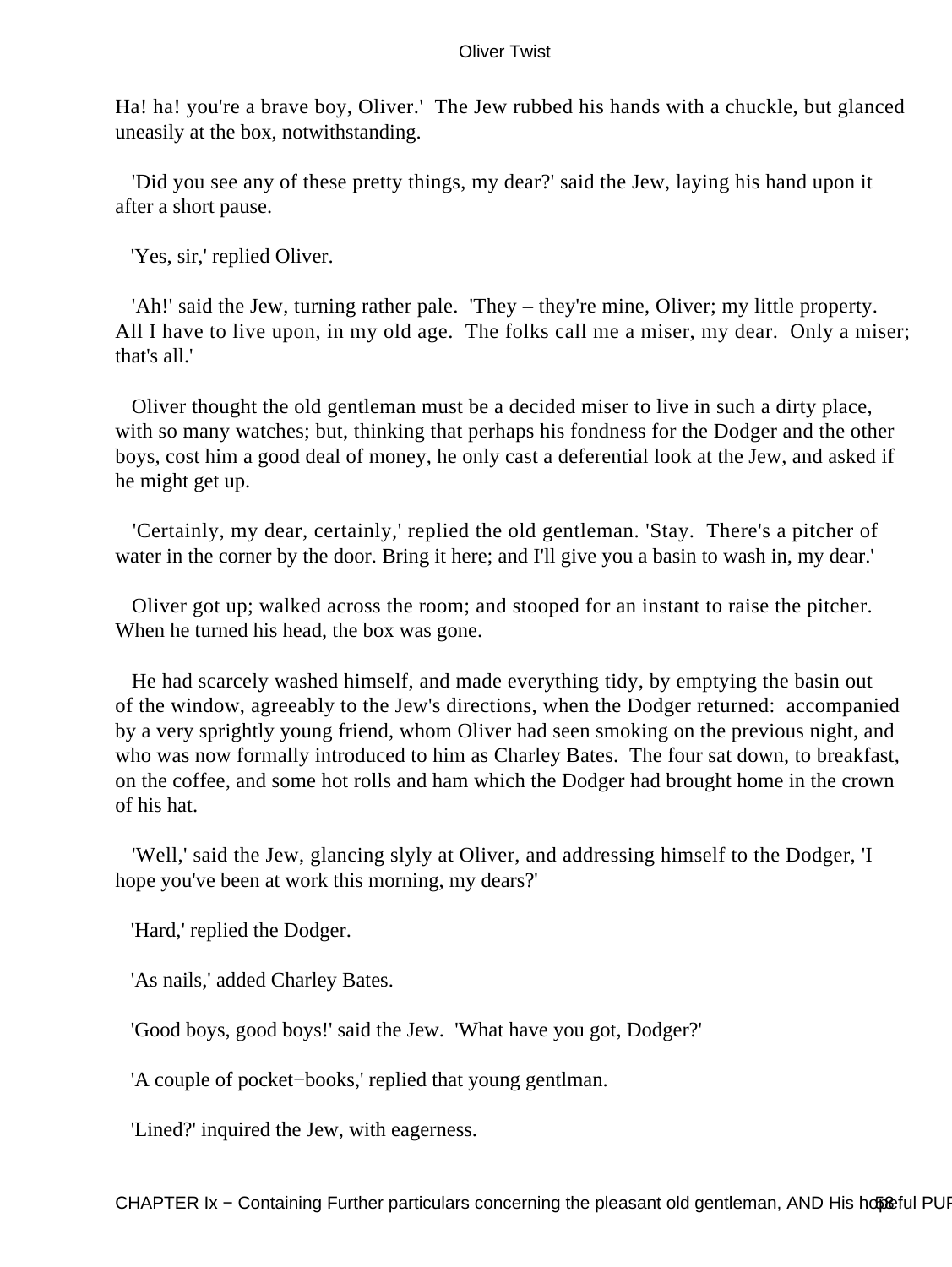'Pretty well,' replied the Dodger, producing two pocket−books; one green, and the other red.

 'Not so heavy as they might be,' said the Jew, after looking at the insides carefully; 'but very neat and nicely made. Ingenious workman, ain't he, Oliver?'

 'Very indeed, sir,' said Oliver. At which Mr. Charles Bates laughed uproariously; very much to the amazement of Oliver, who saw nothing to laugh at, in anything that had passed.

'And what have you got, my dear?' said Fagin to Charley Bates.

'Wipes,' replied Master Bates; at the same time producing four pocket−handkerchiefs.

 'Well,' said the Jew, inspecting them closely; 'they're very good ones, very. You haven't marked them well, though, Charley; so the marks shall be picked out with a needle, and we'll teach Oliver how to do it. Shall us, Oliver, eh? Ha! ha! ha!'

'If you please, sir,' said Oliver.

 'You'd like to be able to make pocket−handkerchiefs as easy as Charley Bates, wouldn't you, my dear?' said the Jew.

'Very much, indeed, if you'll teach me, sir,' replied Oliver.

 Master Bates saw something so exquisitely ludicrous in this reply, that he burst into another laugh; which laugh, meeting the coffee he was drinking, and carrying it down some wrong channel, very nearly terminated in his premature suffocation.

 'He is so jolly green!' said Charley when he recovered, as an apology to the company for his unpolite behaviour.

 The Dodger said nothing, but he smoothed Oliver's hair over his eyes, and said he'd know better, by and by; upon which the old gentleman, observing Oliver's colour mounting, changed the subject by asking whether there had been much of a crowd at the execution that morning? This made him wonder more and more; for it was plain from the replies of the two boys that they had both been there; and Oliver naturally wondered how they could possibly have found time to be so very industrious.

 When the breakfast was cleared away; the merry old gentlman and the two boys played at a very curious and uncommon game, which was performed in this way. The merry old gentleman, placing a snuff−box in one pocket of his trousers, a note−case in the other, and a watch in his waistcoat pocket, with a guard−chain round his neck, and sticking a mock diamond pin in his shirt: buttoned his coat tight round him, and putting his spectacle−case

CHAPTER Ix - Containing Further particulars concerning the pleasant old gentleman, AND His hopeful PUP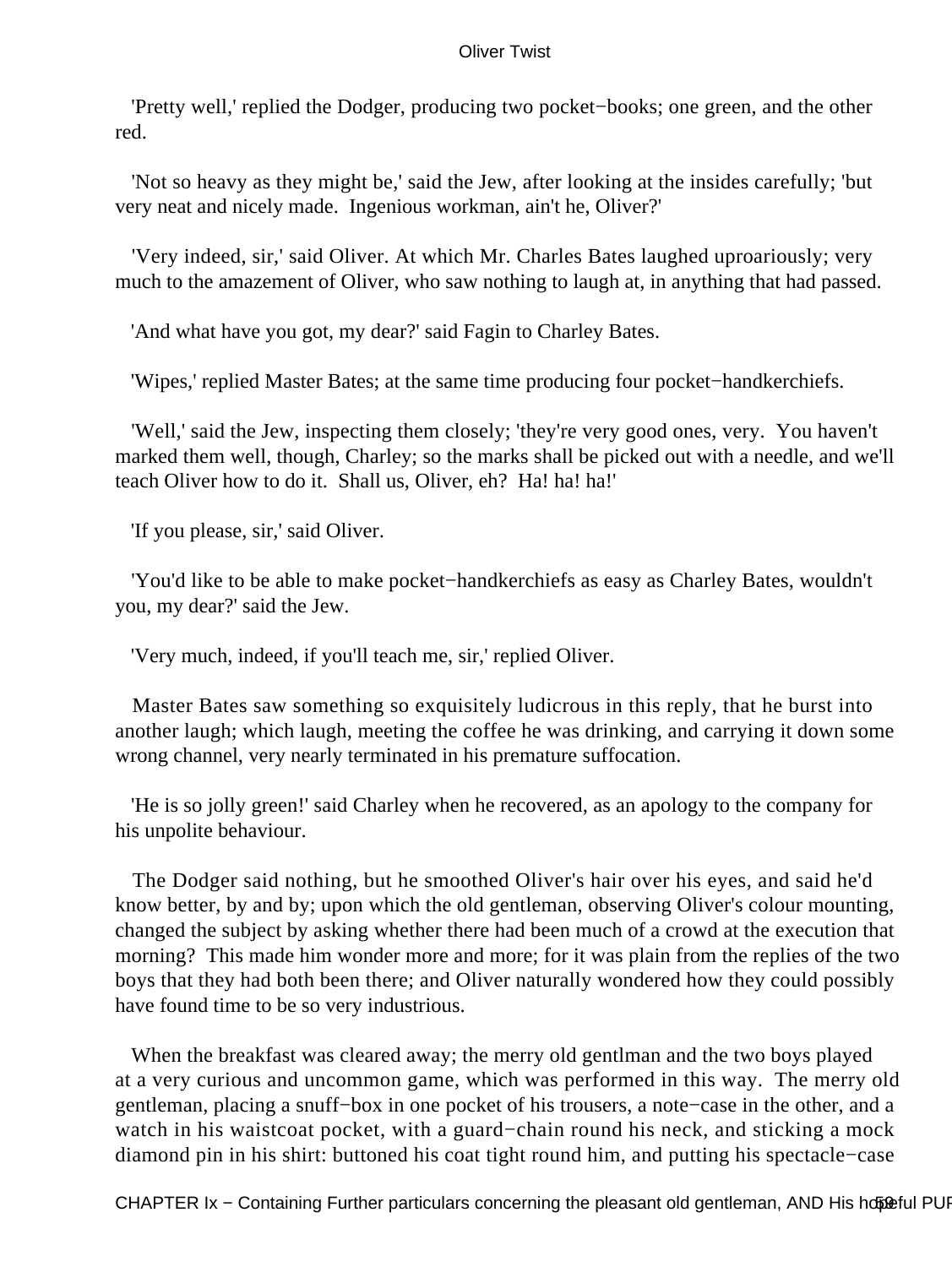and handkerchief in his pockets, trotted up and down the room with a stick, in imitation of the manner in which old gentlmen walk about the streets any hour in the day. Sometimes he stopped at the fire−place, and sometimes at the door, making believe that he was staring with all his might into shop−windows. At such times, he would look constantly round him, for fear of thieves, and would keep slapping all his pockets in turn, to see that he hadn't lost anything, in such a very funny and natural manner, that Oliver laughed till the tears ran down his face. All this time, the two boys followed him closely about: getting out of his sight, so nimbly, every time he turned round, that it was impossible to follow their motions. At last, the Dodger trod upon his toes, or ran upon his boot accidently, while Charley Bates stumbled up against him behind; and in that one moment they took from him, with the most extraordinary rapidity, snuff−box, note−case, watch−guard, chain, shirt−pin, pocket−handkerchief, even the spectacle−case. If the old gentlman felt a hand in any one of his pockets, he cried out where it was; and then the game began all over again.

 When this game had been played a great many times, a couple of young ladies called to see the young gentleman; one of whom was named Bet, and the other Nancy. They wore a good deal of hair, not very neatly turned up behind, and were rather untidy about the shoes and stockings. They were not exactly pretty, perhaps; but they had a great deal of colour in their faces, and looked quite stout and hearty. Being remarkably free and agreeable in their manners, Oliver thought them very nice girls indeed. As there is no doubt they were.

 The visitors stopped a long time. Spirits were produced, in consequence of one of the young ladies complaining of a coldness in her inside; and the conversation took a very convivial and improving turn. At length, Charley Bates expressed his opinion that it was time to pad the hoof. This, it occurred to Oliver, must be French for going out; for directly afterwards, the Dodger, and Charley, and the two young ladies, went away together, having been kindly furnished by the amiable old Jew with money to spend.

'There, my dear,' said Fagin. 'That's a pleasant life, isn't it?

They have gone out for the day.'

'Have they done work, sir?' inquired Oliver.

 'Yes,' said the Jew; 'that is, unless they should unexpectedly come across any, when they are out; and they won't neglect it, if they do, my dear, depend upon it. Make 'em your models, my dear.

 Make 'em your models,' tapping the fire−shovel on the hearth to add force to his words; 'do everything they bid you, and take their advice in all matters – especially the Dodger's, my dear. He'll be a great man himself, and will make you one too, if you take pattern by him. – Is my handkerchief hanging out of my pocket, my dear?' said the Jew, stopping short.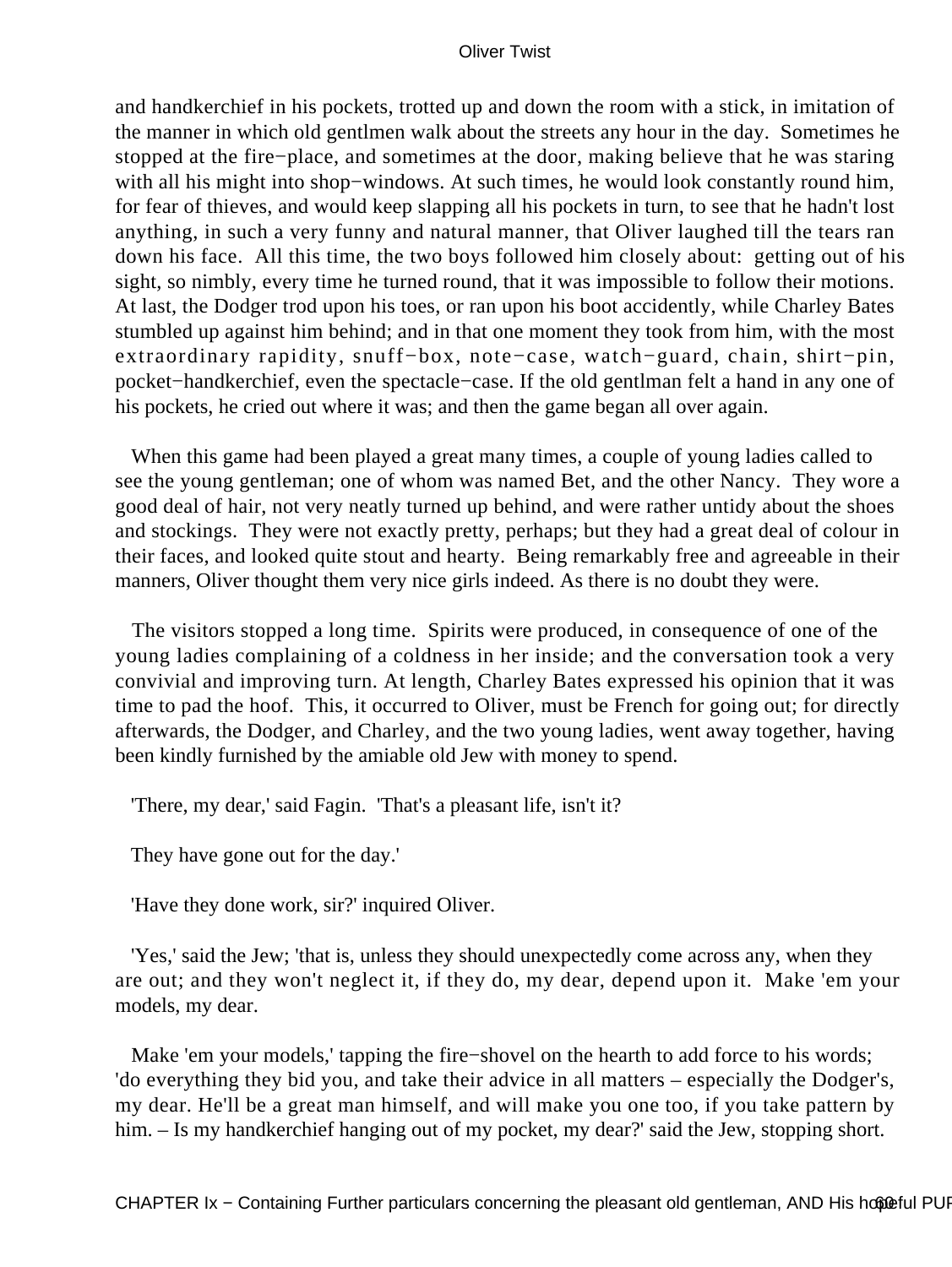'Yes, sir,' said Oliver.

 'See if you can take it out, without my feeling it; as you saw them do, when we were at play this morning.'

 Oliver held up the bottom of the pocket with one hand, as he had seen the Dodger hold it, and drew the handkerchief lighty out of it with the other.

'Is it gone?' cried the Jew.

'Here it is, sir,' said Oliver, showing it in his hand.

 'You're a clever boy, my dear,' said the playful old gentleman, patting Oliver on the head approvingly. 'I never saw a sharper lad. Here's a shilling for you. If you go on, in this way, you'll be the greatest man of the time. And now come here, and I'll show you how to take the marks out of the handkerchiefs.'

 Oliver wondered what picking the old gentleman's pocket in play, had to do with his chances of being a great man. But, thinking that the Jew, being so much his senior, must know best, he followed him quietly to the table, and was soon deeply involved in his new study.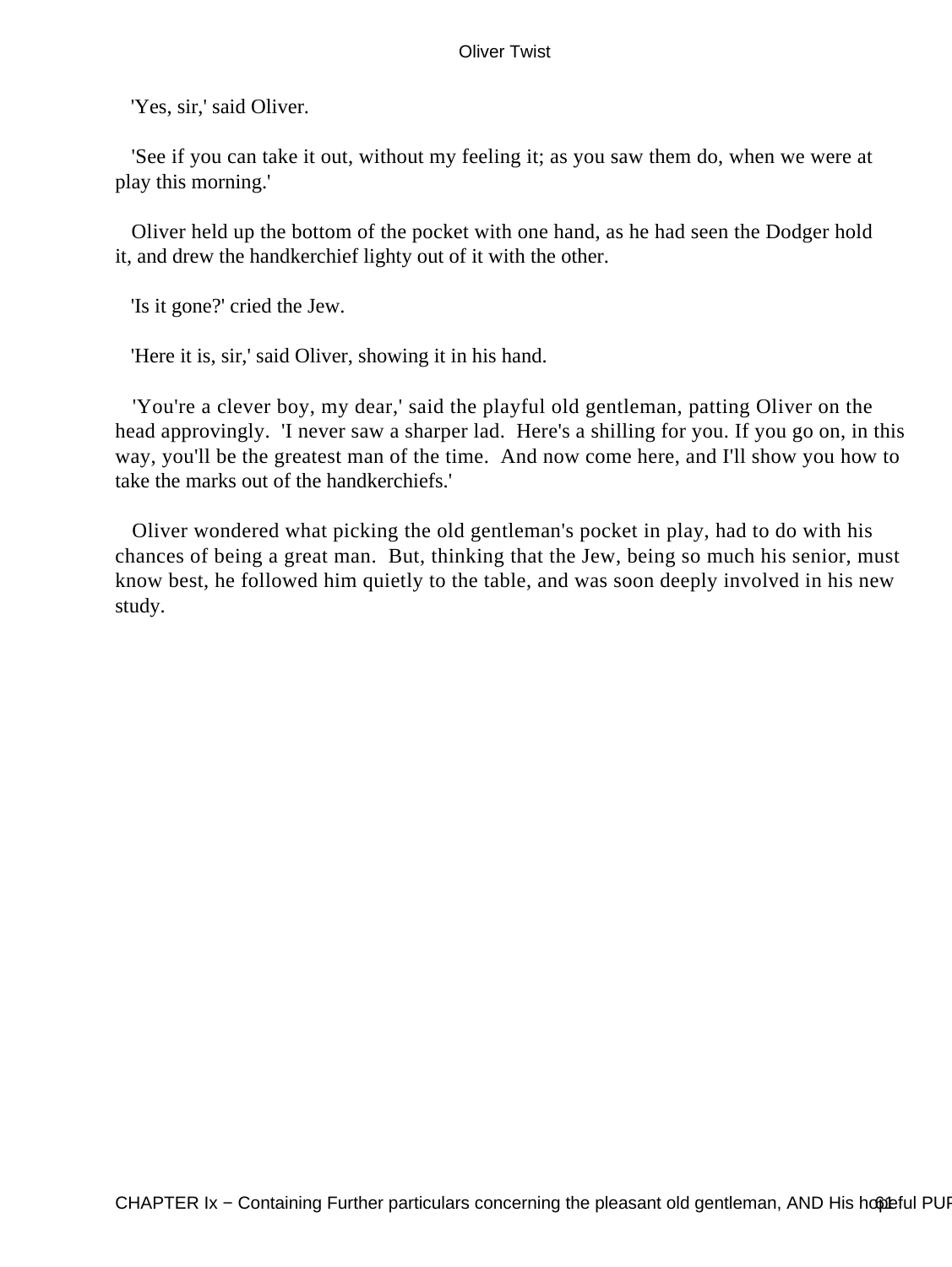# **CHAPTER X - OLIVER Becomes better acquainted with the [characters of his new associates; AND Purchases experience at](#page-393-0) [a high price. Being A short, BUT Very important chapter, IN](#page-393-0) [This HISTORY](#page-393-0)**

**F** or many days, Oliver remained in the Jew's room, picking the marks out of the pocket−handkerchief, (of which a great number were brought home,) and sometimes taking part in the game already described: which the two boys and the Jew played, regularly, every morning. At length, he began to languish for fresh air, and took many occasions of earnestly entreating the old gentleman to allow him to go out to work with his two companions.

 Oliver was rendered the more anxious to be actively employed, by what he had seen of the stern morality of the old gentleman's character. Whenever the Dodger or Charley Bates came home at night, empty−handed, he would expatiate with great vehemence on the misery of idle and lazy habits; and would enforce upon them the necessity of an active life, by sending them supperless to bed. On one occasion, indeed, he even went so far as to knock them both down a flight of stairs; but this was carrying out his virtuous precepts to an unusual extent.

 At length, one morning, Oliver obtained the permission he had so eagerly sought. There had been no handkerchiefs to work upon, for two or three days, and the dinners had been rather meagre. Perhaps these were reasons for the old gentleman's giving his assent; but, whether they were or no, he told Oliver he might go, and placed him under the joint guardianship of Charley Bates, and his friend the Dodger.

 The three boys sallied out; the Dodger with his coat−sleeves tucked up, and his hat cocked, as usual; Master Bates sauntering along with his hands in his pockets; and Oliver between them, wondering where they were going, and what branch of manufacture he would be instructed in, first.

 The pace at which they went, was such a very lazy, ill−looking saunter, that Oliver soon began to think his companions were going to deceive the old gentleman, by not going to work at all. The Dodger had a vicious propensity, too, of pulling the caps from the heads of small boys and tossing them down areas; while Charley Bates exhibited some very loose notions concerning the rights of property, by pilfering divers apples and onions from the stalls at the kennel sides, and thrusting them into pockets which were so surprisingly capacious, that they seemed to undermine his whole suit of clothes in every direction. These things looked so bad, that Oliver was on the point of declaring his intention of seeking his way back, in the best way he could; when his thoughts were suddenly directed into another channel, by a very mysterious change of behaviour on the part of the Dodger.

CHAPTER X – OLIVER Becomes better acquainted with the characters of his new associates; AND Purchases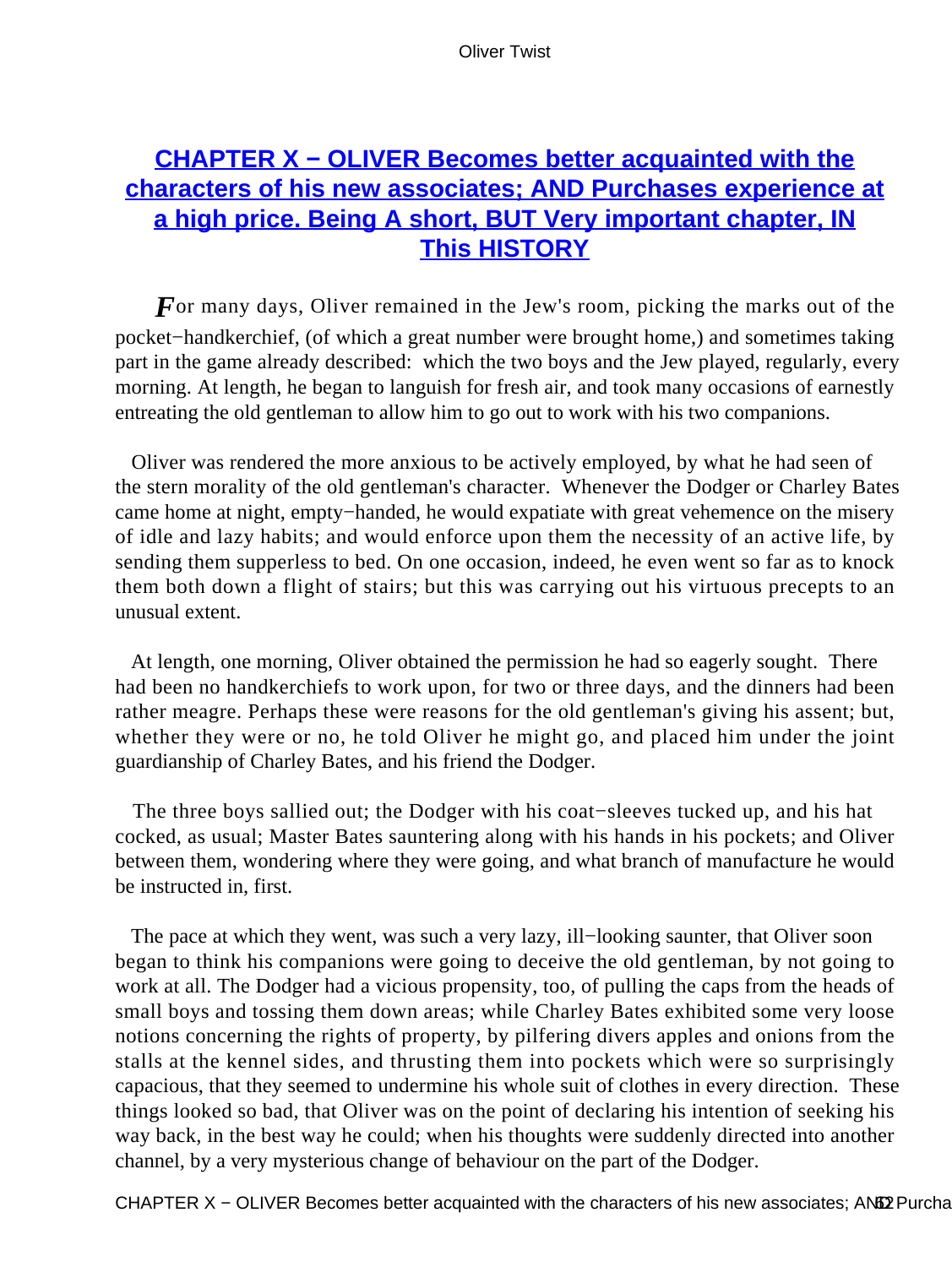They were just emerging from a narrow court not far from the open square in Clerkenwell, which is yet called, by some strange perversion of terms, 'The Green': when the Dodger made a sudden stop; and, laying his finger on his lip, drew his companions back again, with the greatest caution and circumspection.

'What's the matter?' demanded Oliver.

'Hush!' replied the Dodger. 'Do you see that old cove at the book−stall?'

'The old gentleman over the way?' said Oliver. 'Yes, I see him.'

'He'll do,' said the Doger.

'A prime plant,' observed Master Charley Bates.

 Oliver looked from one to the other, with the greatest surprise; but he was not permitted to make any inquiries; for the two boys walked stealthily across the road, and slunk close behind the old gentleman towards whom his attention had been directed. Oliver walked a few paces after them; and, not knowing whether to advance or retire, stood looking on in silent amazement.

 The old gentleman was a very respectable−looking personage, with a powdered head and gold spectacles. He was dressed in a bottle−green coat with a black velvet collar; wore white trousers; and carried a smart bamboo cane under his arm. He had taken up a book from the stall, and there he stood, reading away, as hard as if he were in his elbow−chair, in his own study. It is very possible that he fancied himself there, indeed; for it was plain, from his abstraction, that he saw not the book−stall, nor the street, nor the boys, nor, in short, anything but the book itself: which he was reading straight through: turning over the leaf when he got to the bottom of a page, beginning at the top line of the next one, and going regularly on, with the greatest interest and eagerness.

 What was Oliver's horror and alarm as he stood a few paces off, looking on with his eyelids as wide open as they would possibly go, to see the Dodger plunge his hand into the old gentleman's pocket, and draw from thence a handkerchief! To see him hand the same to Charley Bates; and finally to behold them, both running away round the corner at full speed!

 In an instant the whole mystery of the hankerchiefs, and the watches, and the jewels, and the Jew, rushed upon the boy's mind.

 He stood, for a moment, with the blood so tingling through all his veins from terror, that he felt as if he were in a burning fire; then, confused and frightened, he took to his heels; and, not knowing what he did, made off as fast as he could lay his feet to the ground.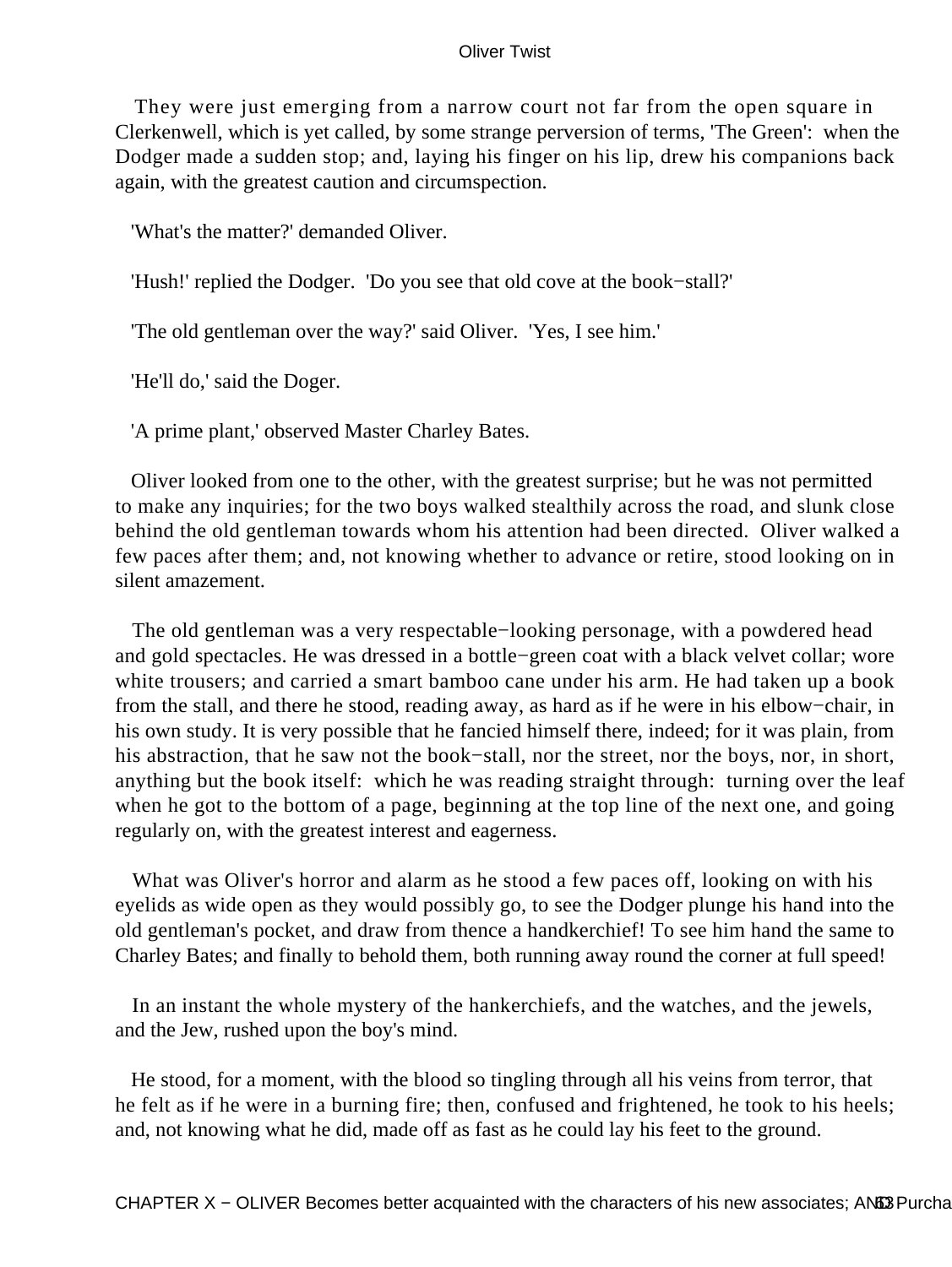This was all done in a minute's space. In the very instant when Oliver began to run, the old gentleman, putting his hand to his pocket, and missing his handkerchief, turned sharp round. Seeing the boy scudding away at such a rapid pace, he very naturally concluded him to be the depredator; and shouting 'Stop thief!' with all his might, made off after him, book in hand.

 But the old gentleman was not the only person who raised the hue−and−cry. The Dodger and Master Bates, unwilling to attract public attention by running down the open street, had merely retured into the very first doorway round the corner. They no sooner heard the cry, and saw Oliver running, than, guessing exactly how the matter stood, they issued forth with great promptitude; and, shouting 'Stop thief!' too, joined in the pursuit like good citizens.

 Although Oliver had been brought up by philosophers, he was not theoretically acquainted with the beautiful axiom that self−preservation is the first law of nature. If he had been, perhaps he would have been prepared for this. Not being prepared, however, it alarmed him the more; so away he went like the wind, with the old gentleman and the two boys roaring and shouting behind him.

 'Stop thief! Stop thief!' There is a magic in the sound. The tradesman leaves his counter, and the car−man his waggon; the butcher throws down his tray; the baker his basket; the milkman his pail; the errand−boy his parcels; the school−boy his marbles; the paviour his pickaxe; the child his battledore. Away they run, pell−mell, helter−skelter, slap−dash: tearing, yelling, screaming, knocking down the passengers as they turn the corners, rousing up the dogs, and astonishing the fowls: and streets, squares, and courts, re−echo with the sound.

 'Stop thief! Stop thief!' The cry is taken up by a hundred voices, and the crowd accumulate at every turning. Away they fly, splashing through the mud, and rattling along the pavements:

 up go the windows, out run the people, onward bear the mob, a whole audience desert Punch in the very thickest of the plot, and, joining the rushing throng, swell the shout, and lend fresh vigour to the cry, 'Stop thief! Stop thief!'

 'Stop thief! Stop thief!' There is a passion **For hunting something** deeply implanted in the human breast. One wretched breathless child, panting with exhaustion; terror in his looks; agaony in his eyes; large drops of perspiration streaming down his face; strains every nerve to make head upon his pursuers; and as they follow on his track, and gain upon him every instant, they hail his decreasing strength with joy. 'Stop thief!' Ay, stop him for God's sake, were it only in mercy!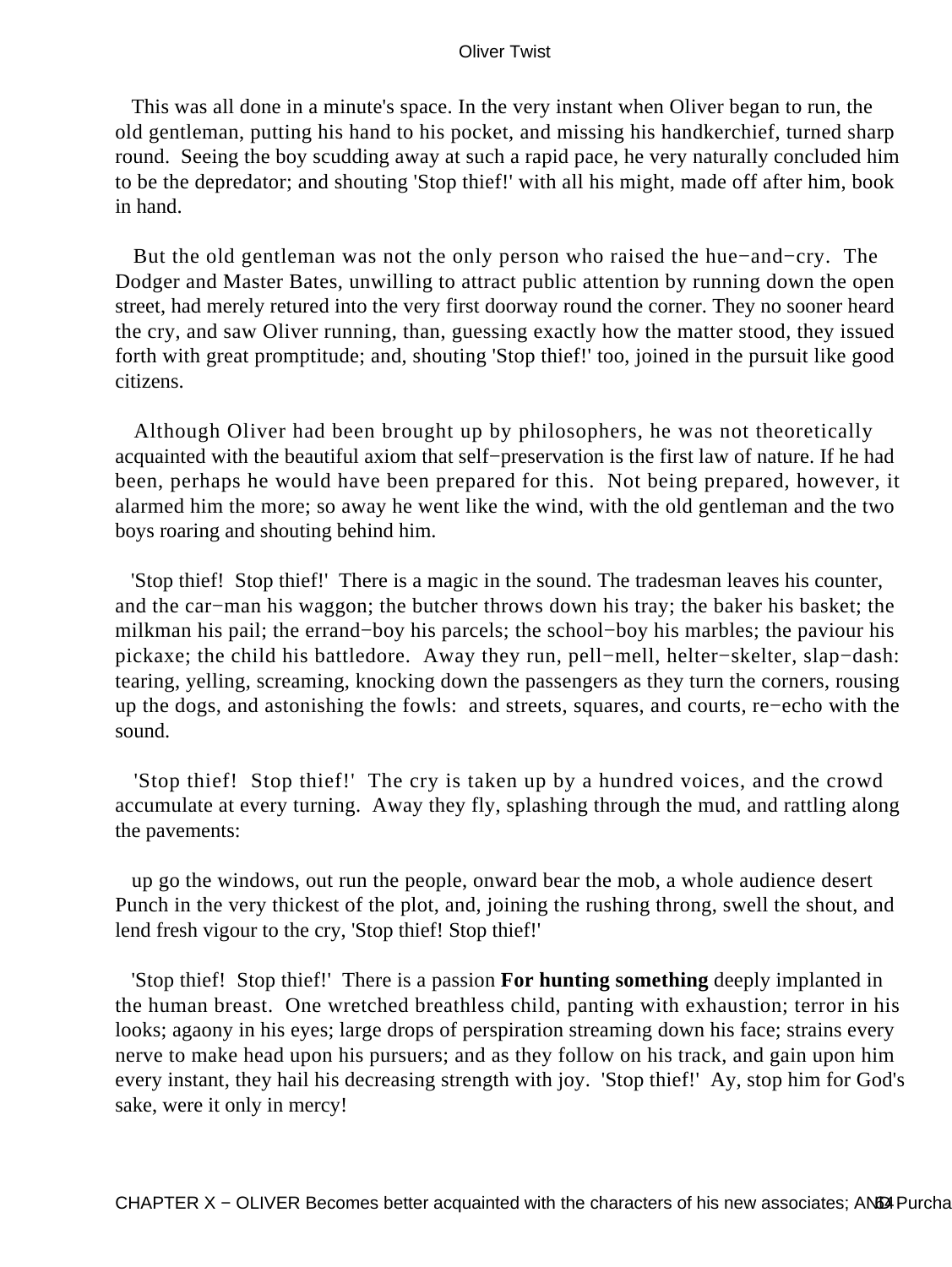Stopped at last! A clever blow. He is down upon the pavement; and the crowd eagerly gather round him: each new comer, jostling and struggling with the others to catch a glimpse. 'Stand aside!' 'Give him a little air!' 'Nonsense! he don't deserve it.' 'Where's the gentleman?' 'Here his is, coming down the street.' 'Make room there for the gentleman!' 'Is this the boy, sir!' 'Yes.'

 Oliver lay, covered with mud and dust, and bleeding from the mouth, looking wildly round upon the heap of faces that surrounded him, when the old gentleman was officiously dragged and pushed into the circle by the foremost of the pursuers.

'Yes,' said the gentleman, 'I am afraid it is the boy.'

'Afraid!' murmured the crowd. 'That's a good 'un!'

'Poor fellow!' said the gentleman, 'he has hurt himself.'

 '*I* did that, sir,' said a great lubberly fellow, stepping forward; 'and preciously I cut my knuckle agin' his mouth. I stopped him, sir.'

 The follow touched his hat with a grin, expecting something for his pains; but, the old gentleman, eyeing him with an expression of dislike, look anxiously round, as if he contemplated running away himself: which it is very possible he might have attempted to do, and thus have afforded another chase, had not a police officer (who is generally the last person to arrive in such cases) at that moment made his way through the crowd, and seized Oliver by the collar.

'Come, get up,' said the man, roughly.

 'It wasn't me indeed, sir. Indeed, indeed, it was two other boys,' said Oliver, clasping his hands passionately, and looking round. 'They are here somewhere.'

 'Oh no, they ain't,' said the officer. He meant this to be ironical, but it was true besides; for the Dodger and Charley Bates had filed off down the first convenient court they came to.

'Come, get up!'

'Don't hurt him,' said the old gentleman, compassionately.

 'Oh no, I won't hurt him,' replied the officer, tearing his jacket half off his back, in proof thereof. 'Come, I know you; it won't do. Will you stand upon your legs, you young devil?'

 Oliver, who could hardly stand, made a shift to raise himself on his feet, and was at once lugged along the streets by the jacket−collar, at a rapid pace. The gentleman walked on

CHAPTER X – OLIVER Becomes better acquainted with the characters of his new associates; AN55 Purcha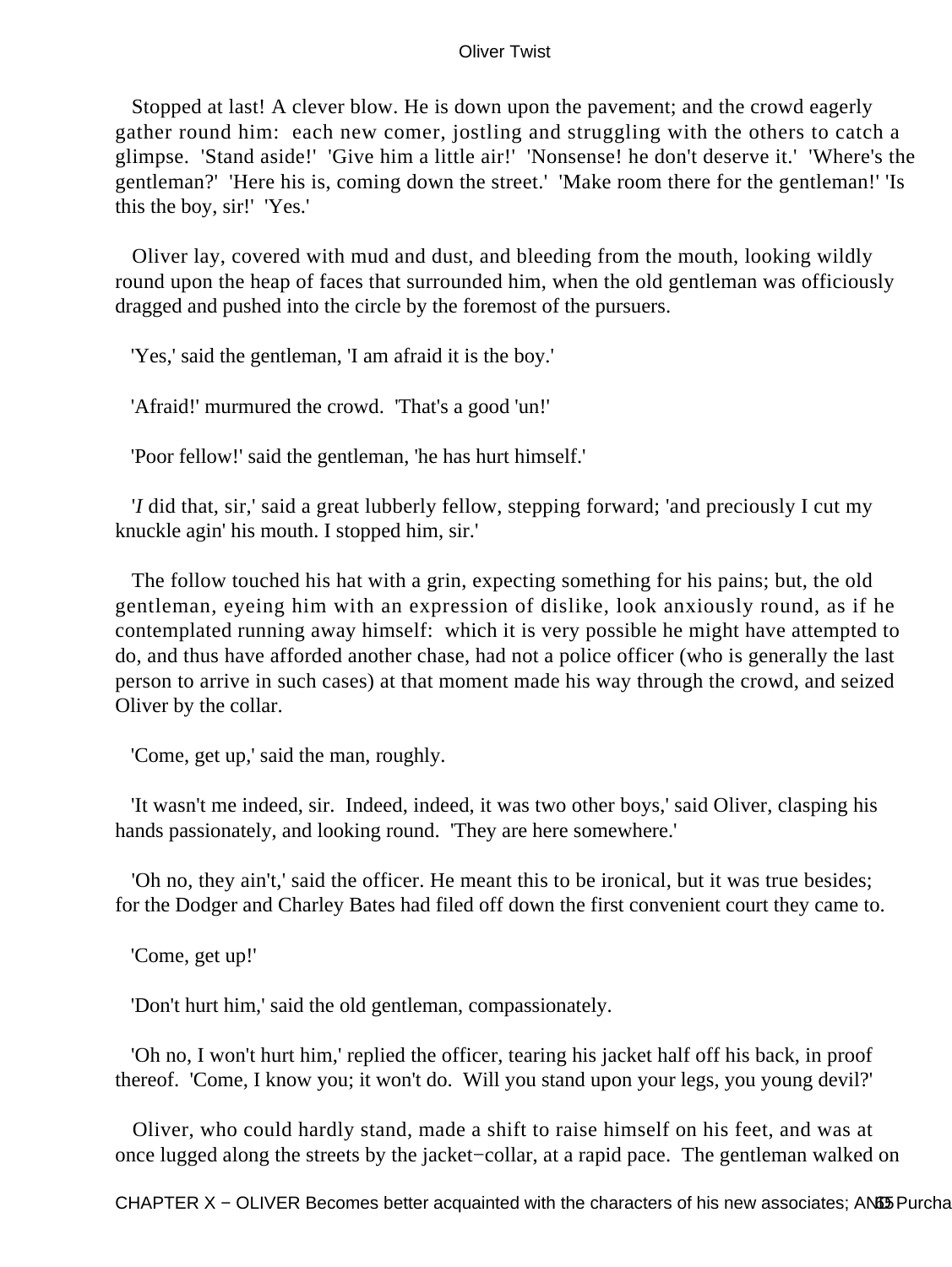with them by the officer's side; and as many of the crowd as could achieve the feat, got a little ahead, and stared back at Oliver from time to time. The boys shouted in triumph; and on they went.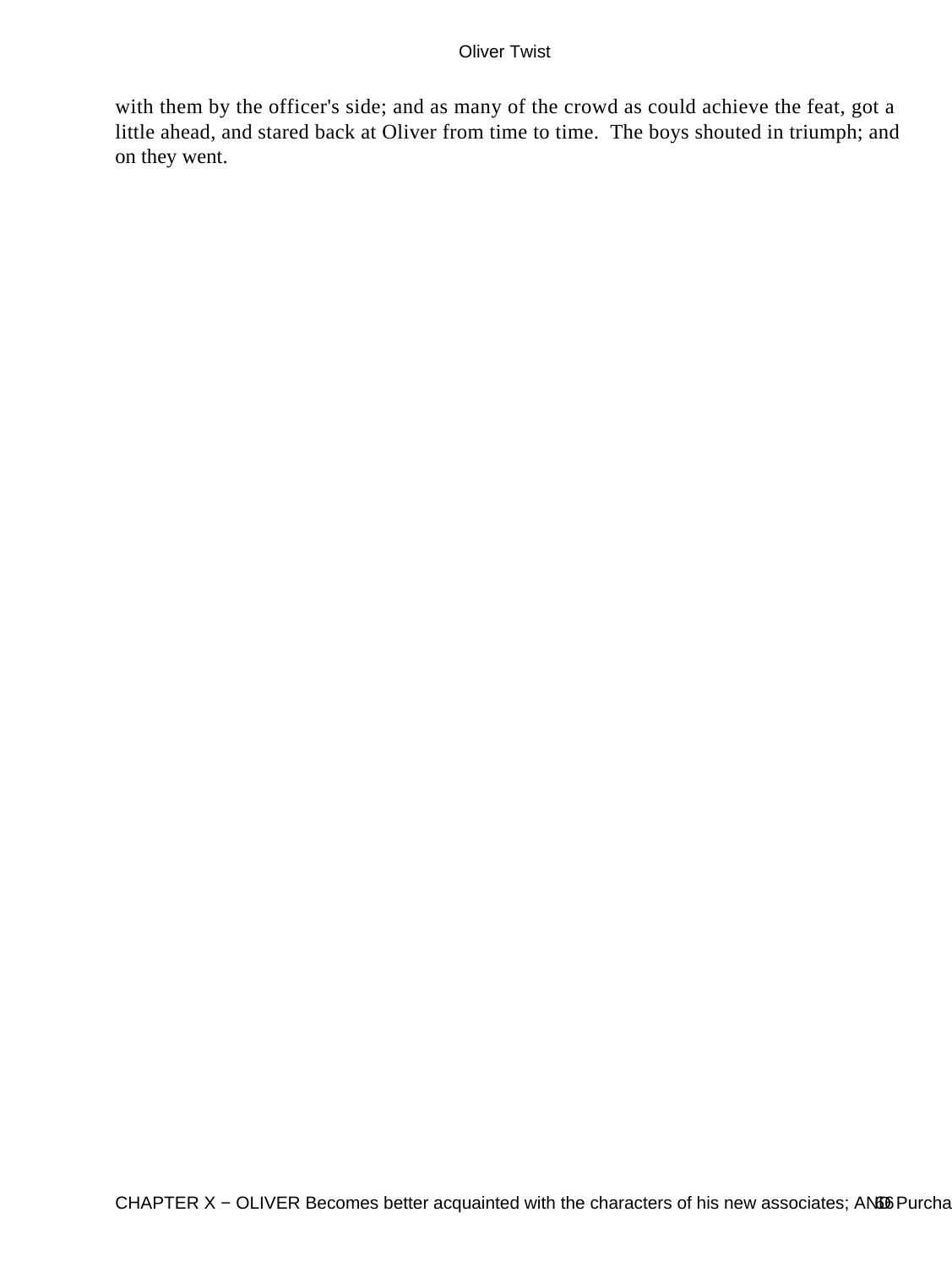# **CHAPTER Xi – Treats Of mr. Fang The police magistrate; AND [Furnishes a slight specimen of his mode of](#page-393-0) [administering JUSTICE](#page-393-0)**

**The offence had been committed within the district, and indeed in the immediate** neighborhood of, a very notorious metropolitan police office. The crowd had only the satisfaction of accompanying Oliver through two or three streets, and down a place called Mutton Hill, when he was led beneath a low archway, and up a dirty court, into this dispensary of summary justice, by the back way. It was a small paved yard into which they turned; and here they encountered a stout man with a bunch of whiskers on his face, and a bunch of keys in his hand.

'What's the matter now?' said the man carelessly.

'A young fogle−hunter,' replied the man who had Oliver in charge.

'Are you the party that's been robbed, sir?' inquired the man with the keys.

 'Yes, I am,' replied the old gentleman; 'but I am not sure that this boy actually took the handkerchief. I – I would rather not press the case.'

 'Must go before the magistrate now, sir,' replied the man. 'His worship will be disengaged in half a minute. Now, young gallows!'

 This was an invitation for Oliver to enter through a door which he unlocked as he spoke, and which led into a stone cell. Here he was searched; and nothing being found upon him, locked up.

 This cell was in shape and size something like an area cellar, only not so light. It was most intolably dirty; for it was Monday morning; and it had been tenanted by six drunken people, who had been locked up, elsewhere, since Saturday night. But this is little. In our station−houses, men and women are every night confined on the most trivial charges – the word is worth noting – in dungeons, compared with which, those in Newgate, occupied by the most atrocious felons, tried, found guilty, and under sentence of death, are palaces. Let any one who doubts this, compare the two.

 The old gentleman looked almost as rueful as Oliver when the key grated in the lock. He turned with a sigh to the book, which had been the innocent cause of all this disturbance.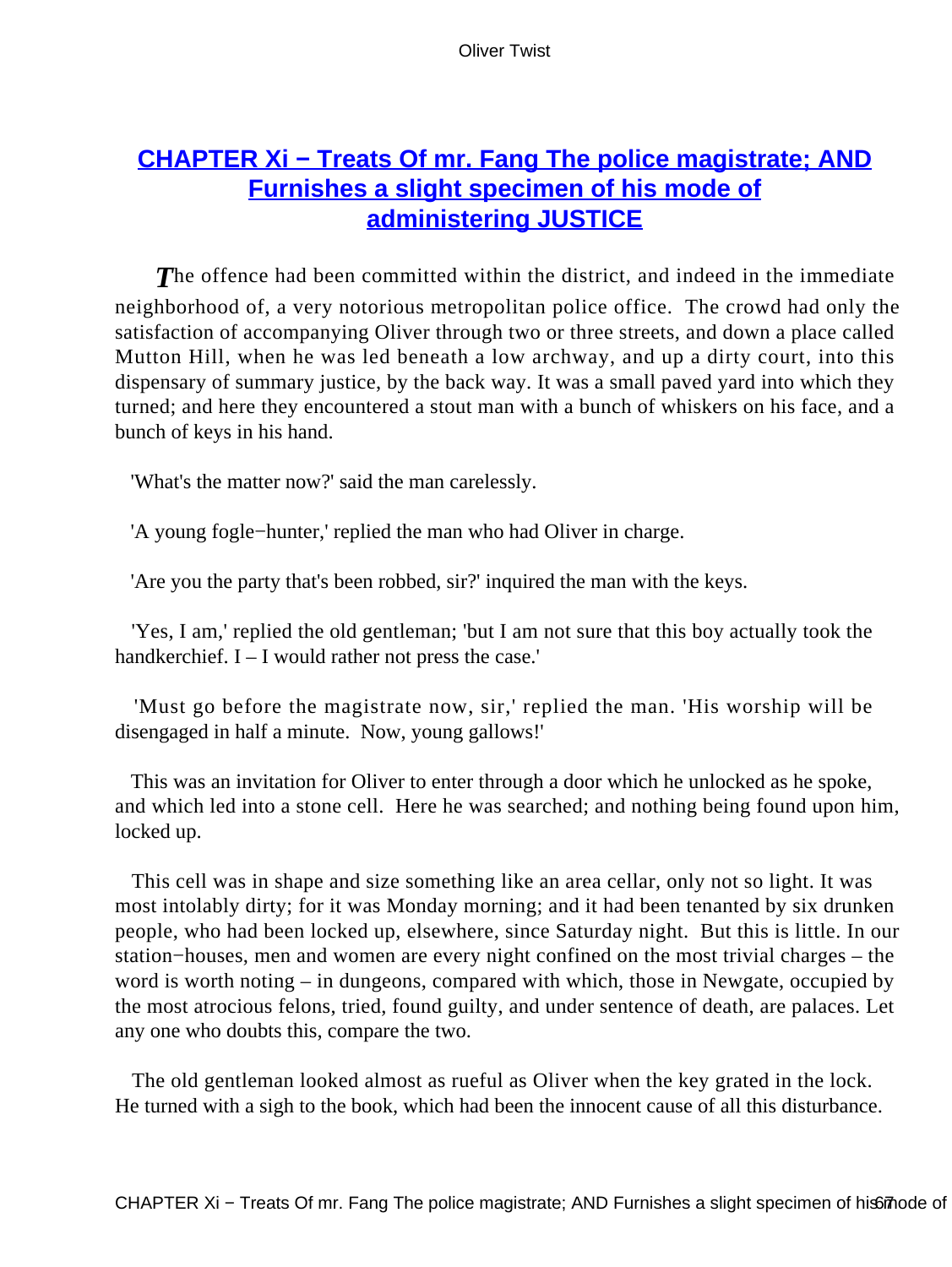'There is something in that boy's face,' said the old gentleman to himself as he walked slowly away, tapping his chin with the cover of the book, in a thoughtful manner; 'something that touches and interests me. CAN he be innocent? He looked like – Bye the bye,' exclaimed the old gentleman, halting very abruptly, and staring up into the sky, 'Bless my soul! – where have I seen something like that look before?'

 After musing for some minutes, the old gentleman walked, with the same meditative face, into a back anteroom opening from the yard; and there, retiring into a corner, called up before his mind's eye a vast amphitheatre of faces over which a dusky curtain had hung for many years. 'No,' said the old gentleman, shaking his head; 'it must be imagination.

 He wandered over them again. He had called them into view, and it was not easy to replace the shroud that had so long concealed them. There were the faces of friends, and foes, and of many that had been almost strangers peering intrusively from the crowd; there were the faces of young and blooming girls that were now old women; there were faces that the grave had changed and closed upon, but which the mind, superior to its power, still dressed in their old freshness and beauty, calling back the lustre of the eyes, the brightness of the smile, the beaming of the soul through its mask of clay, and whispering of beauty beyond the tomb, changed but to be heightened, and taken from earth only to be set up as a light, to shed a soft and gentle glow upon the path to Heaven.

 But the old gentleman could recall no one countenance of which Oliver's features bore a trace. So, he heaved a sigh over the recollections he awakened; and being, happily for himself, an absent old gentleman, buried them again in the pages of the musty book.

 He was roused by a touch on the shoulder, and a request from the man with the keys to follow him into the office. He closed his book hastily; and was at once ushered into the imposing presence of the renowned Mr. Fang.

 The office was a front parlour, with a panelled wall. Mr. Fang sat behind a bar, at the upper end; and on one side the door was a sort of wooden pen in which poor little Oliver was already deposited; trembling very much at the awfulness of the scene.

 Mr. Fang was a lean, long−backed, stiff−necked, middle−sized man, with no great quantity of hair, and what he had, growing on the back and sides of his head. His face was stern, and much flushed. If he were really not in the habit of drinking rather more than was exactly good for him, he might have brought action against his countenance for libel, and have recovered heavy damages.

 The old gentleman bowed respectfully; and advancing to the magistrate's desk, said suiting the action to the word, 'That is my name and address, sir.' He then withdrew a pace or two; and, with another polite and gentlemanly inclination of the head, waited to be questioned.

CHAPTER Xi – Treats Of mr. Fang The police magistrate; AND Furnishes a slight specimen of his68 node of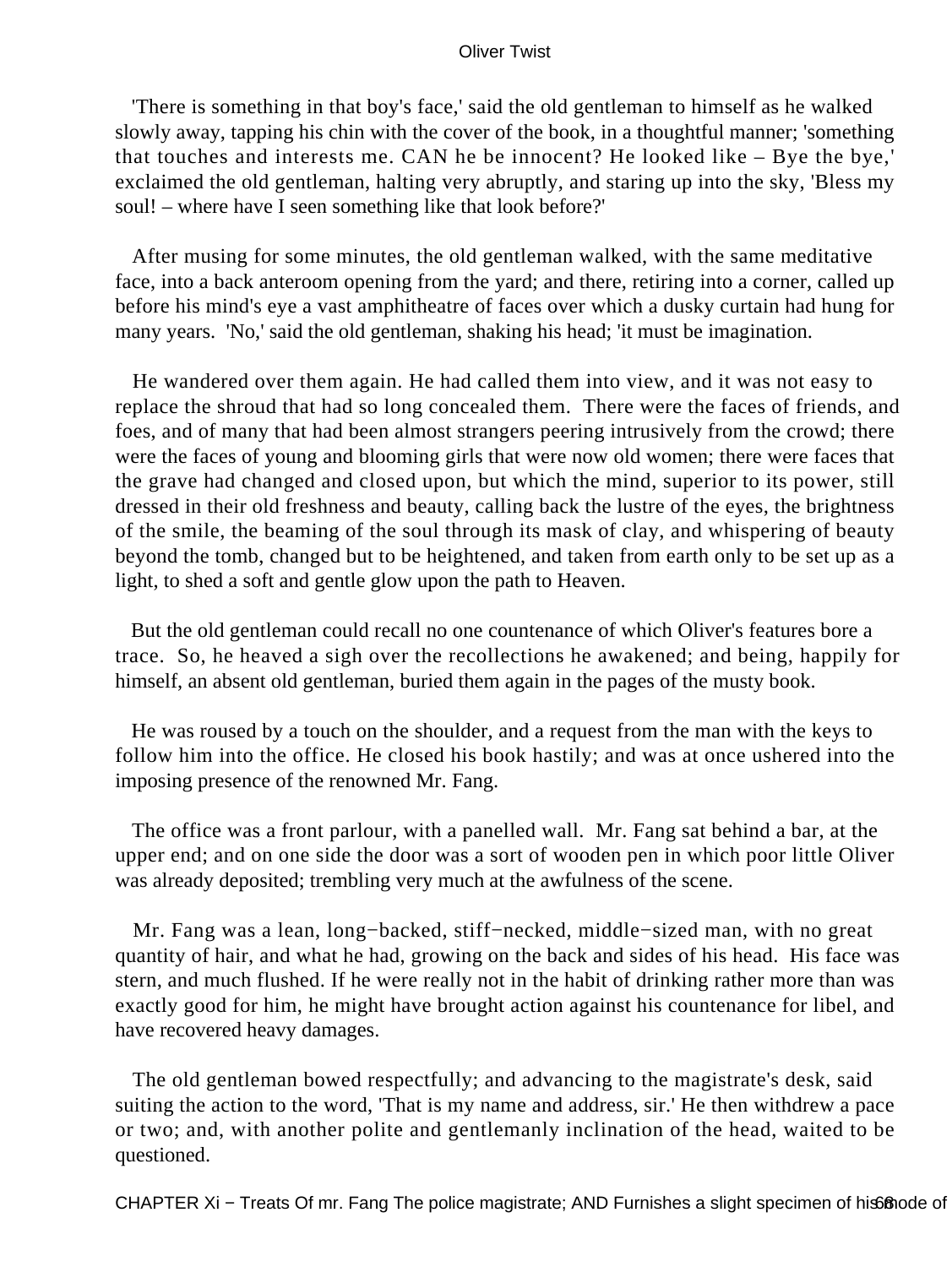Now, it so happened that Mr. Fang was at that moment perusing a leading article in a newspaper of the morning, adverting to some recent decision of his, and commending him, for the three hundred and fiftieth time, to the special and particular notice of the Secretary of State for the Home Department. He was out of temper; and he looked up with an angry scowl.

'Who are you?' said Mr. Fang.

The old gentleman pointed, with some surprise, to his card.

 'Officer!' said Mr. Fang, tossing the card contemptuously away with the newspaper. 'Who is this fellow?'

 'My name, sir,' said the old gentleman, speaking **Like a** gentleman, 'my name, sir, is Brownlow. Permit me to inquire the name of the magistrate who offers a gratuitous and unprovoked insult to a respectable person, under the protection of the bench.' Saying this, Mr. Brownlow looked around the office as if in search of some person who would afford him the required information.

 'Officer!' said Mr. Fang, throwing the paper on one side, 'what's this fellow charged with?'

 'He's not charged at all, your worship,' replied the officer. 'He appears against this boy, your worship.'

His worshp knew this perfectly well; but it was a good annoyance, and a safe one.

 'Appears against the boy, does he?' said Mr. Fang, surveying Mr. Brownlow contemptuously from head to foot. 'Swear him!'

 'Before I am sworn, I must beg to say one word,' said Mr. Brownlow; 'and that is, that I really never, without actual experience, could have believed – '

'Hold your tongue, sir!' said Mr. Fang, peremptorily.

'I will not, sir!' replied the old gentleman.

 'Hold your tongue this instant, or I'll have you turned out of the office!' said Mr. Fang. 'You're an insolent impertinent fellow. How dare you bully a magistrate!'

'What!' exclaimed the old gentleman, reddening.

'Swear this person!' said Fang to the clerk. 'I'll not hear another word. Swear him.'

CHAPTER Xi – Treats Of mr. Fang The police magistrate; AND Furnishes a slight specimen of his69node of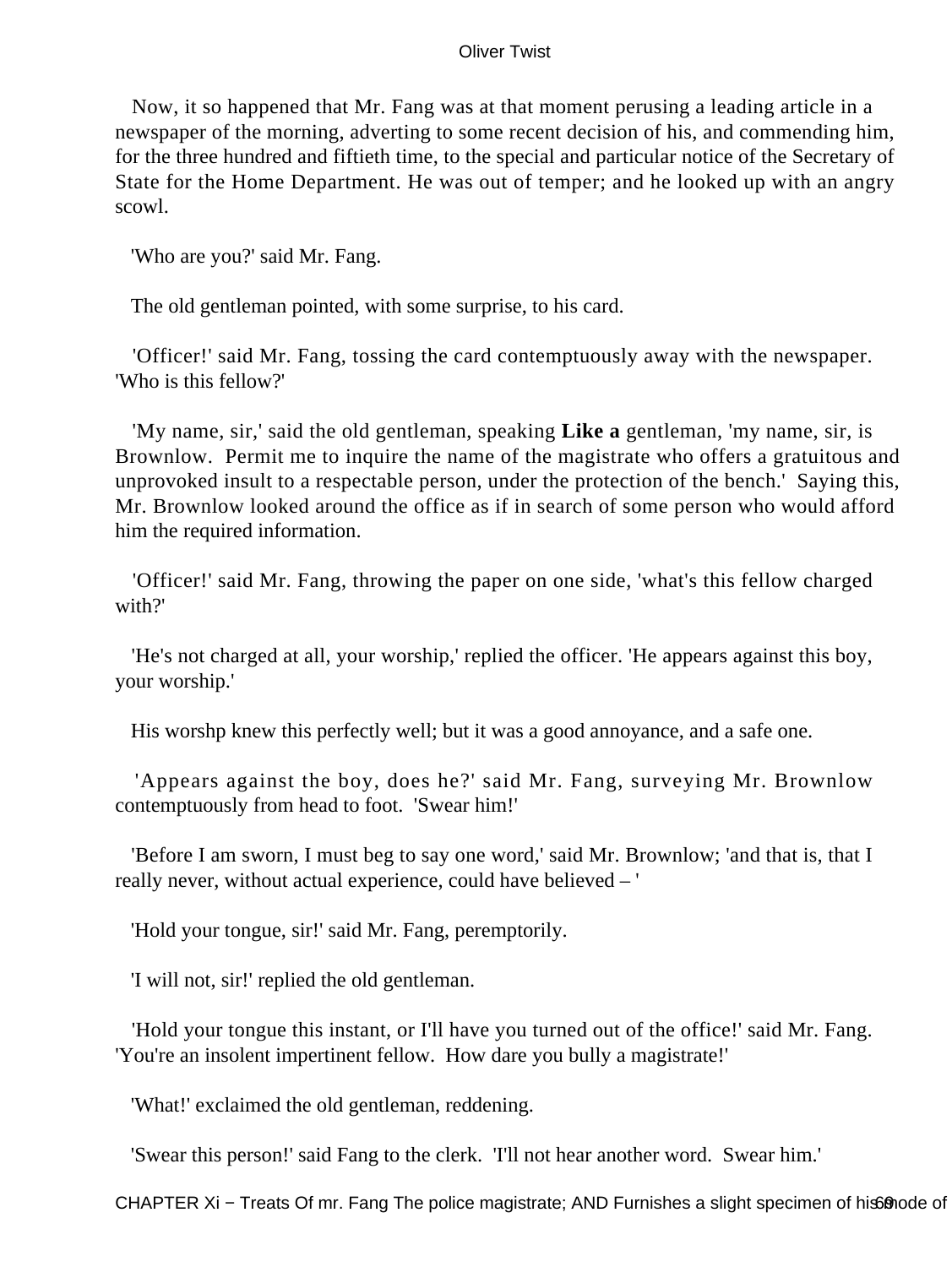Mr. Brownlow's indignaton was greatly roused; but reflecting perhaps, that he might only injure the boy by giving vent to it, he suppressed his feelings and submitted to be sworn at once.

'Now,' said Fang, 'what's the charge against this boy? What have you got to say, sir?'

'I was standing at a bookstall – ' Mr. Brownlow began.

 'Hold your tongue, sir,' said Mr. Fang. 'Policeman! Where's the policeman? Here, swear this policeman. Now, policeman, what is this?'

 The policeman, with becoming humility, related how he had taken the charge; how he had searched Oliver, and found nothing on his person; and how that was all he knew about it.

'Are there any witnesses?' inquired Mr. Fang.

'None, your worship,' replied the policeman.

 Mr. Fang sat silent for some minutes, and then, turning round to the prosecutor, said in a towering passion.

 'Do you mean to state what your complaint against this boy is, man, or do you not? You have been sworn. Now, if you stand there, refusing to give evidence, I'll punish you for disrespect to the bench; I will, by – '

 By what, or by whom, nobody knows, for the clerk and jailor coughed very loud, just at the right moment; and the former dropped a heavy book upon the floor, thus preventing the word from being heard – accidently, of course.

 With many interruptions, and repeated insults, Mr. Brownlow contrived to state his case; observing that, in the surprise of the moment, he had run after the boy because he had saw him running away; and expressing his hope that, if the magistrate should believe him, although not actually the thief, to be connected with the thieves, he would deal as leniently with him as justice would allow.

'He has been hurt already,' said the old gentleman in conclusion.

 'And I fear,' he added, with great energy, looking towards the bar, 'I really fear that he is ill.'

 'Oh! yes, I dare say!' said Mr. Fang, with a sneer. 'Come, none of your tricks here, you young vagabond; they won't do. What's your name?'

CHAPTER Xi – Treats Of mr. Fang The police magistrate; AND Furnishes a slight specimen of his mode of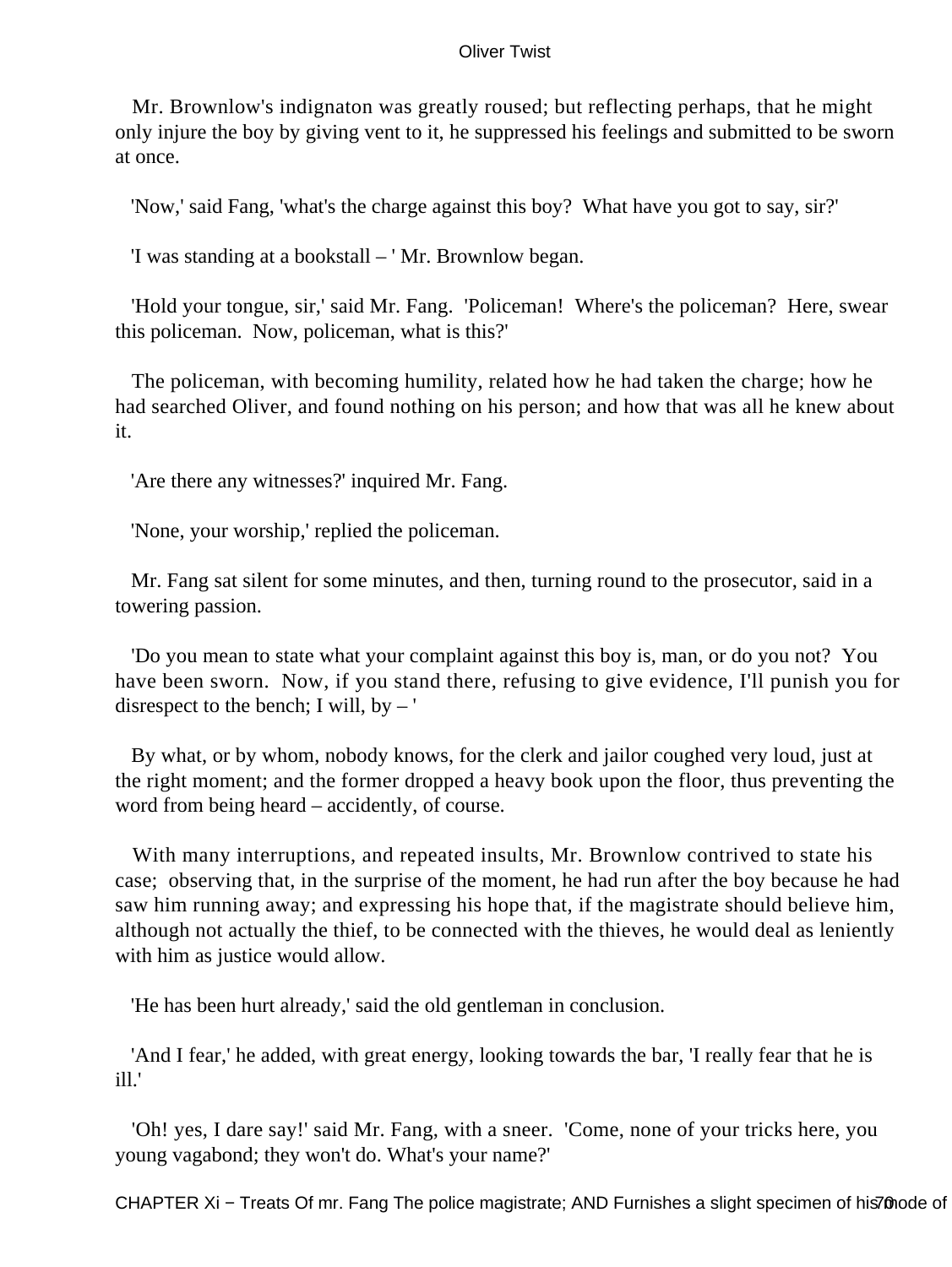Oliver tried to reply but his tongue failed him. He was deadly pale; and the whole place seemed turning round and round.

 'What's your name, you hardened scoundrel?' demanded Mr. Fang. 'Officer, what's his name?'

 This was addressed to a bluff old fellow, in a striped waistcoat, who was standing by the bar. He bent over Oliver, and repeated the inquiry; but finding him really incapable of understanding the question; and knowing that his not replying would only infuriate the magistrate the more, and add to the severity of his sentence; he hazarded a guess.

'He says his name's Tom White, your worship,' said the kind−hearted thief−taker.

 'Oh, he won't speak out, won't he?' said Fang. 'Very well, very well. Where does he live?'

 'Where he can, your worship,' replied the officer; again pretending to receive Oliver's answer.

'Has he any parents?' inquired Mr. Fang.

 'He says they died in his infancy, your worship,' replied the officer: hazarding the usual reply.

 At this point of the inquiry, Oliver raised his head; and, looking round with imploring eyes, murmured a feeble prayer for a draught of water.

'Stuff and nonsense!' said Mr. Fang: 'don't try to make a fool of me.'

'I think he really is ill, your worship,' remonstrated the officer.

'I know better,' said Mr. Fang.

 'Take care of him, officer,' said the old gentleman, raising his hands instinctively; 'he'll fall down.'

'Stand away, officer,' cried Fang; 'let him, if he likes.'

 Oliver availed himself of the kind permission, and fell to the floor in a fainting fit. The men in the office looked at each other, but no one dared to stir.

 'I knew he was shamming,' said Fang, as if this were incontestable proof of the fact. 'Let him lie there; he'll soon be tired of that.'

CHAPTER Xi – Treats Of mr. Fang The police magistrate; AND Furnishes a slight specimen of his7mode of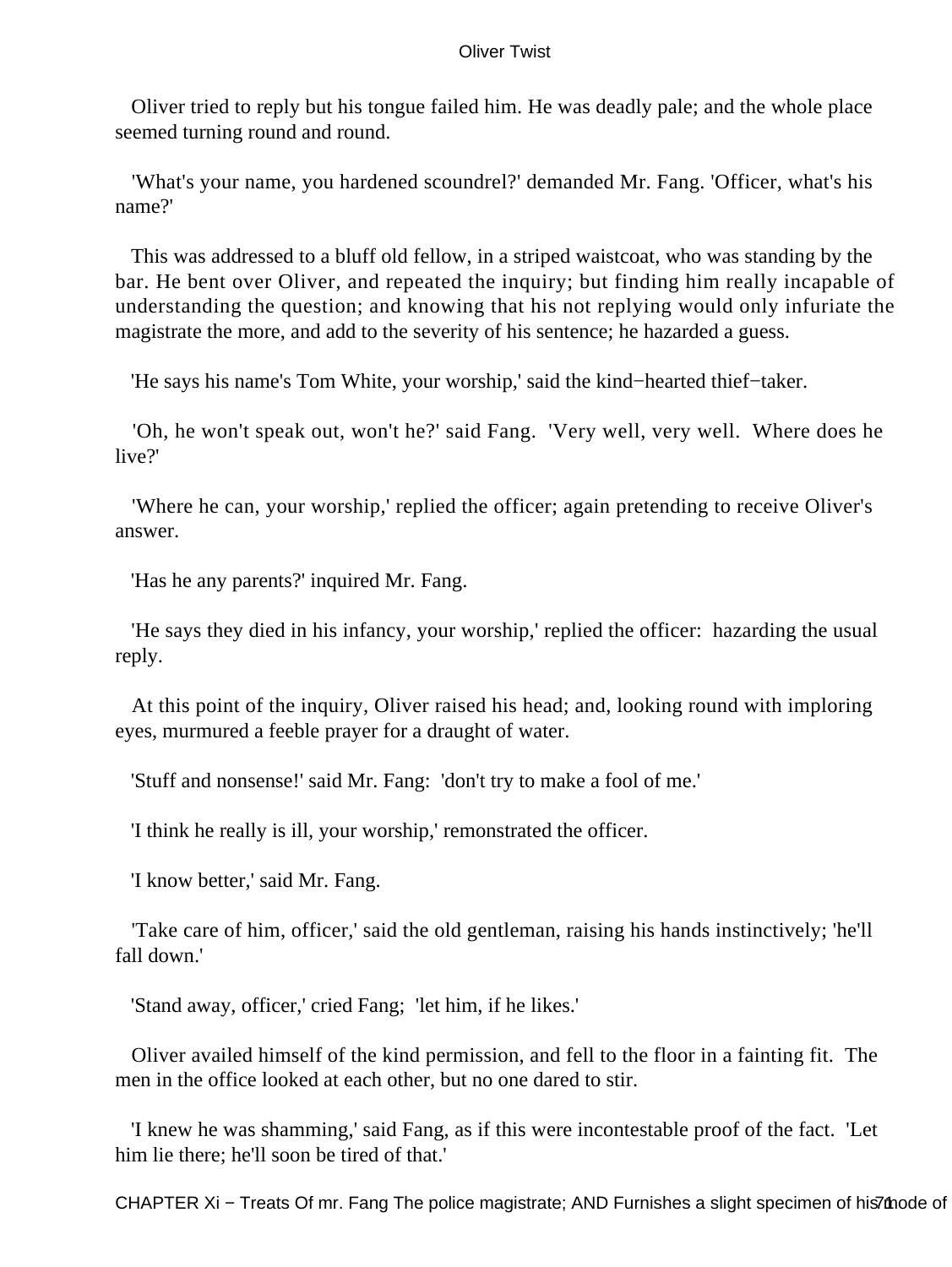'How do you propose to deal with the case, sir?' inquired the clerk in a low voice.

 'Summarily,' replied Mr. Fang. 'He stands committed for three months – hard labour of course. Clear the office.'

 The door was opened for this purpose, and a couple of men were preparing to carry the insensible boy to his cell; when an elderly man of decent but poor appearance, clad in an old suit of black, rushed hastily into the office, and advanced towards the bench.

 'Stop, stop! don't take him away! For Heaven's sake stop a moment!' cried the new comer, breathless with haste.

 Although the presiding Genii in such an office as this, exercise a summary and arbitrary power over the liberties, the good name, the character, almost the lives, of Her Majesty's subjects, expecially of the poorer class; and although, within such walls, enough fantastic tricks are daily played to make the angels blind with weeping; they are closed to the public, save through the medium of the daily press.(Footnote: Or were virtually, then.) Mr. Fang was consequently not a little indignant to see an unbidden guest enter in such irreverent disorder.

'What is this? Who is this? Turn this man out. Clear the office!' cried Mr. Fang.

 'I **Will** speak,' cried the man; 'I will not be turned out. I saw it all. I keep the book−stall. I demand to be sworn. I will not be put down. Mr. Fang, you must hear me. You must not refuse, sir.'

 The man was right. His manner was determined; and the matter was growing rather too serious to be hushed up.

 'Swear the man,' growled Mr. Fang. with a very ill grace. 'Now, man, what have you got to say?'

 'This,' said the man: 'I saw three boys: two others and the prisoner here: loitering on the opposite side of the way, when this gentleman was reading. The robbery was committed by another boy. I saw it done; and I saw that this boy was perfectly amazed and stupified by it.' Having by this time recovered a little breath, the worthy book−stall keeper proceeded to relate, in a more coherent manner the exact circumstances of the robbery.

'Why didn't you come here before?' said Fang, after a pause.

 'I hadn't a soul to mind the shop,' replied the man. 'Everybody who could have helped me, had joined in the pursuit. I could get nobody till five minutes ago; and I've run here all the way.'

CHAPTER Xi – Treats Of mr. Fang The police magistrate; AND Furnishes a slight specimen of his mode of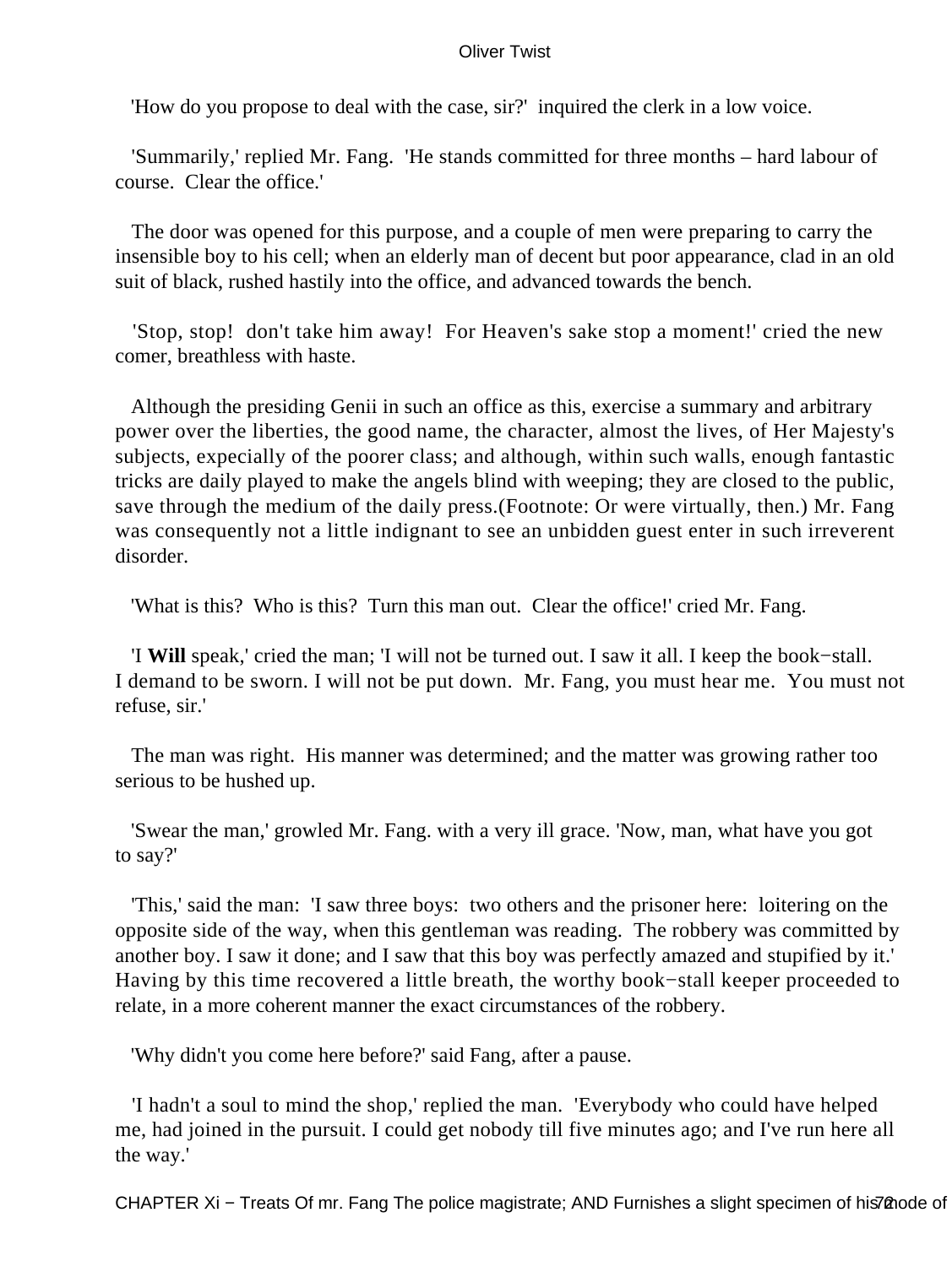'The prosecutor was reading, was he?' inquired Fang, after another pause.

'Yes,' replied the man. 'The very book he has in his hand.'

'Oh, that book, eh?' said Fang. 'Is it paid for?'

'No, it is not,' replied the man, with a smile.

'Dear me, I forgot all about it!' exclaimed the absent old gentleman, innocently.

 'A nice person to prefer a charge against a poor boy!' said Fang, with a comical effort to look humane. 'I consider, sir, that you have obtained possession of that book, under very suspicious and disreputable circumstances; and you may think yourself very fortunate that the owner of the property declines to prosecute. Let this be a lesson to you, my man, or the law will overtake you yet. The boy is discharged. Clear the office!'

 'D – n me!' cried the old gentleman, bursting out with the rage he had kept down so long,  $'d - n$  me!  $I'll - '$ 

'Clear the office!' said the magistrate. 'Officers, do you hear?

Clear the office!'

 The mandate was obeyed; and the indignant Mr. Brownlow was conveyed out, with the book in one hand, and the bamboo cane in the other: in a perfect phrenzy of rage and defiance. He reached the yard; and his passion vanished in a moment. Little Oliver Twist lay on his back on the pavement, with his shirt unbuttoned, and his temples bathed with water; his face a deadly white; and a cold tremble convulsing his whole frame.

 'Poor boy, poor boy!' said Mr. Brownlow, bending over him. 'Call a coach, somebody, pray. Directly!'

 A coach was obtained, and Oliver having been carefully laid on the seat, the old gentleman got in and sat himself on the other.

'May I accompany you?' said the book−stall keeper, looking in.

 'Bless me, yes, my dear sir,' said Mr. Brownlow quickly. 'I forgot you. Dear, dear! I have this unhappy book still! Jump in. Poor fellow! There's no time to lose.'

The book−stall keeper got into the coach; and away they drove.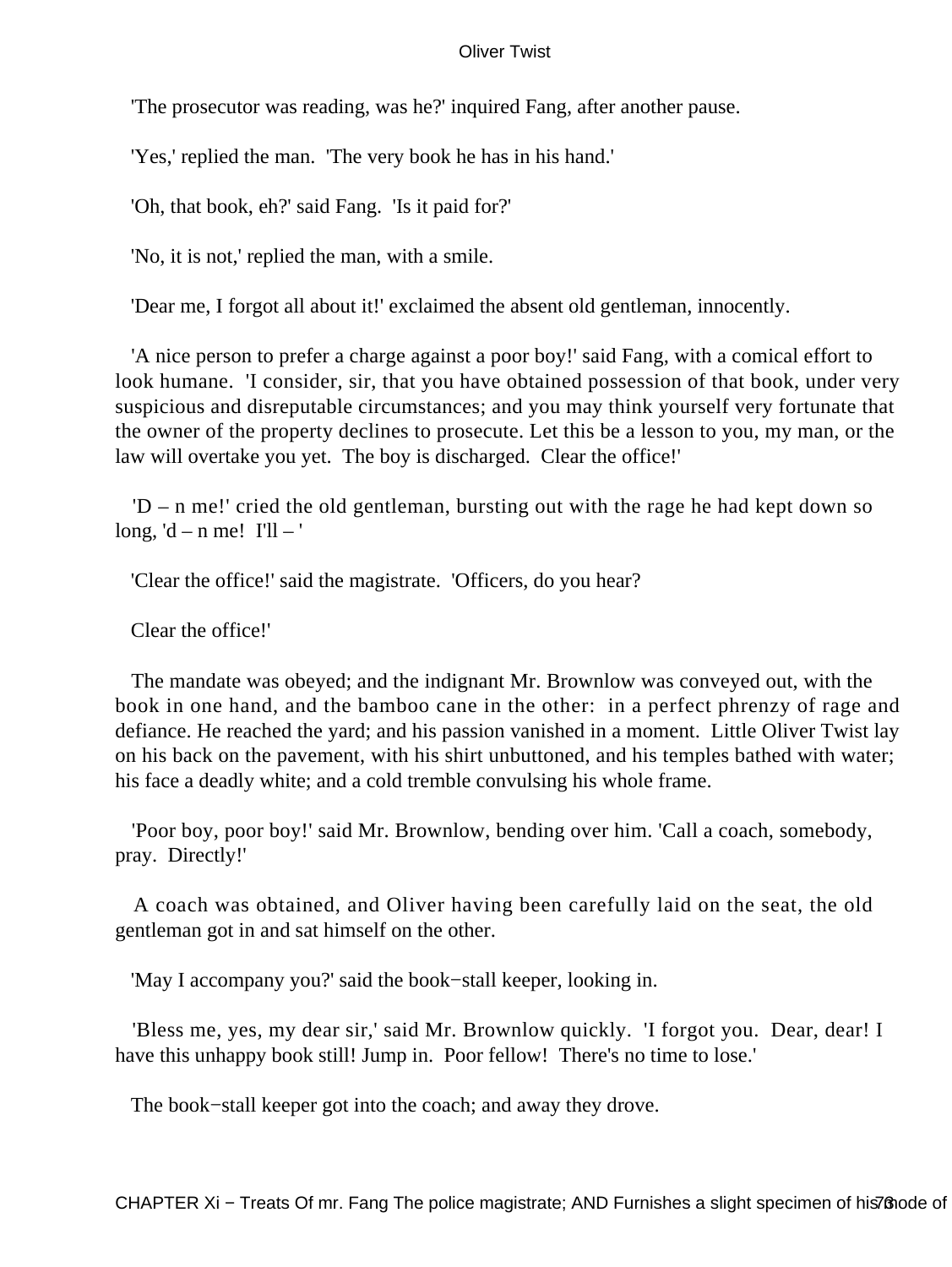# **[CHAPTER Xii − IN Which oliver is taken better care of than he](#page-393-0) [ever was before. AND In which the narrative reverts to the merry](#page-393-0) [old gentleman and his youthful FRIENDS.](#page-393-0)**

**The coach rattled away, over nearly the same ground as that which Oliver had traversed** when he first entered London in company with the Dodger; and, turning a different way when it reached the Angel at Islington, stopped at length before a neat house, in a quiet shady street near Pentonville. Here, a bed was prepared, without loss of time, in which Mr. Brownlow saw his young charge carefully and comfortably deposited; and here, he was tended with a kindness and solicitude that knew no bounds.

 But, for many days, Oliver remained insensible to all the goodness of his new friends. The sun rose and sank, and rose and sank again, and many times after that; and still the boy lay stretched on his uneasy bed, dwindling away beneath the dry and wasting heat of fever. The worm does not work more surely on the dead body, than does this slow creeping fire upon the living frame.

 Weak, and thin, and pallid, he awoke at last from what seemed to have been a long and troubled dream. Feebly raising himself in the bed, with his head resting on his trembling arm, he looked anxiously around.

 'What room is this? Where have I been brought to?' said Oliver. 'This is not the place I went to sleep in.'

 He uttered these words in a feeble voice, being very faint and weak; but they were overheard at once. The curtain at the bed's head was hastily drawn back, and a motherly old lady, very neatly and precisely dressed, rose as she undrew it, from an arm−chair close by, in which she had been sitting at needle−work.

 'Hush, my dear,' said the old lady softly. 'You must be very quiet, or you will be ill again; and you have been very bad, – as bad as bad could be, pretty nigh. Lie down again; there's a dear!' With those words, the old lady very gently placed Oliver's head upon the pillow; and, smoothing back his hair from his forehead, looked so kindly and loving in his face, that he could not help placing his little withered hand in hers, and drawing it round his neck.

 'Save us!' said the old lady, with tears in her eyes. 'What a grateful little dear it is. Pretty creetur! What would his mother feel if she had sat by him as I have, and could see him now!'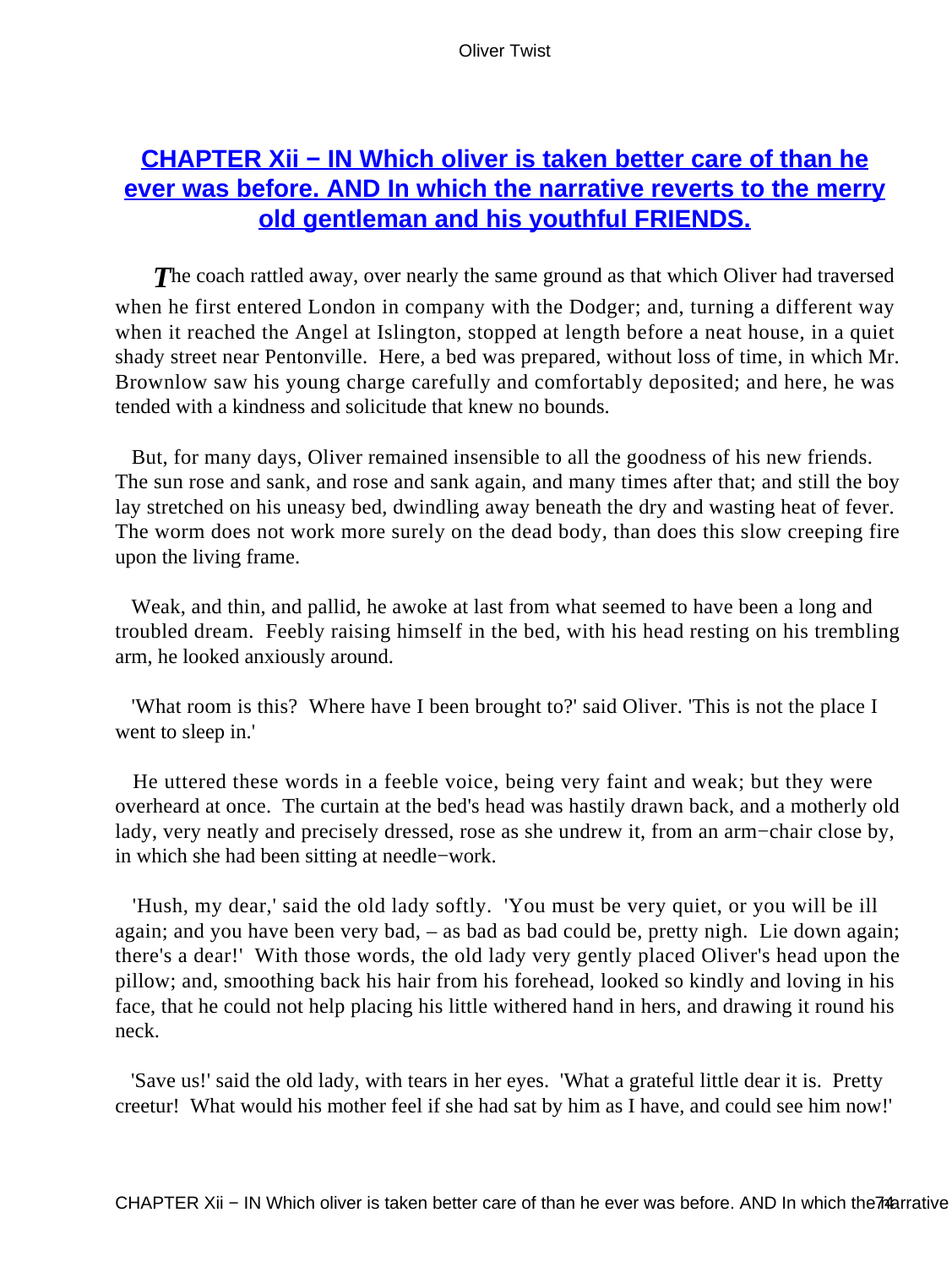'Perhaps she does see me,' whispered Oliver, folding his hands together; 'perhaps she has sat by me. I almost feel as if she had.'

'That was the fever, my dear,' said the old lady mildly.

 'I suppose it was,' replied Oliver, 'because heaven is a long way off; and they are too happy there, to come down to the bedside of a poor boy. But if she knew I was ill, she must have pitied me, even there; for she was very ill herself before she died. She can't know anything about me though,' added Oliver after a moment's silence. 'If she had seen me hurt, it would have made here sorrowful; and her face has always looked sweet and happy, when I have dreamed of her.'

 The old lady made no reply to this; but wiping her eyes first, and her spectacles, which lay on the counterpane, afterwards, as if they were part and parcel of those features, brought some cool stuff for Oliver to drink; and then, patting him on the cheek, told him he must lie very quiet, or he would be ill again.

 So, Oliver kept very still; partly because he was anxious to obey the kind old lady in all things; and partly, to tell the truth, because he was completely exhausted with what he had already said. He soon fell into a gentle doze, from which he was awakened by the light of a candle: which, being brought near the bed, showed him a gentleman with a very large and loud−ticking gold watch in his hand, who felt his pulse, and said he was a great deal better.

'You **Are a** great deal better, are you not, my dear?' said the gentleman.

'Yes, thank you, sir,' replied Oliver.

'Yes, I know you are,' said the gentleman: 'You're hungry too, an't you?'

'No, sir,' answered Oliver.

 'Hem!' said the gentleman. 'No, I know you're not. He is not hungry, Mrs. Bedwin,' said the gentleman: looking very wise.

 The old lady made a respectful inclination of the head, which seemed to say that she thought the doctor was a very clever man. The doctor appeared much of the same opinion himself.

'You feel sleepy, don't you, my dear?' said the doctor.

'No, sir,' replied Oliver.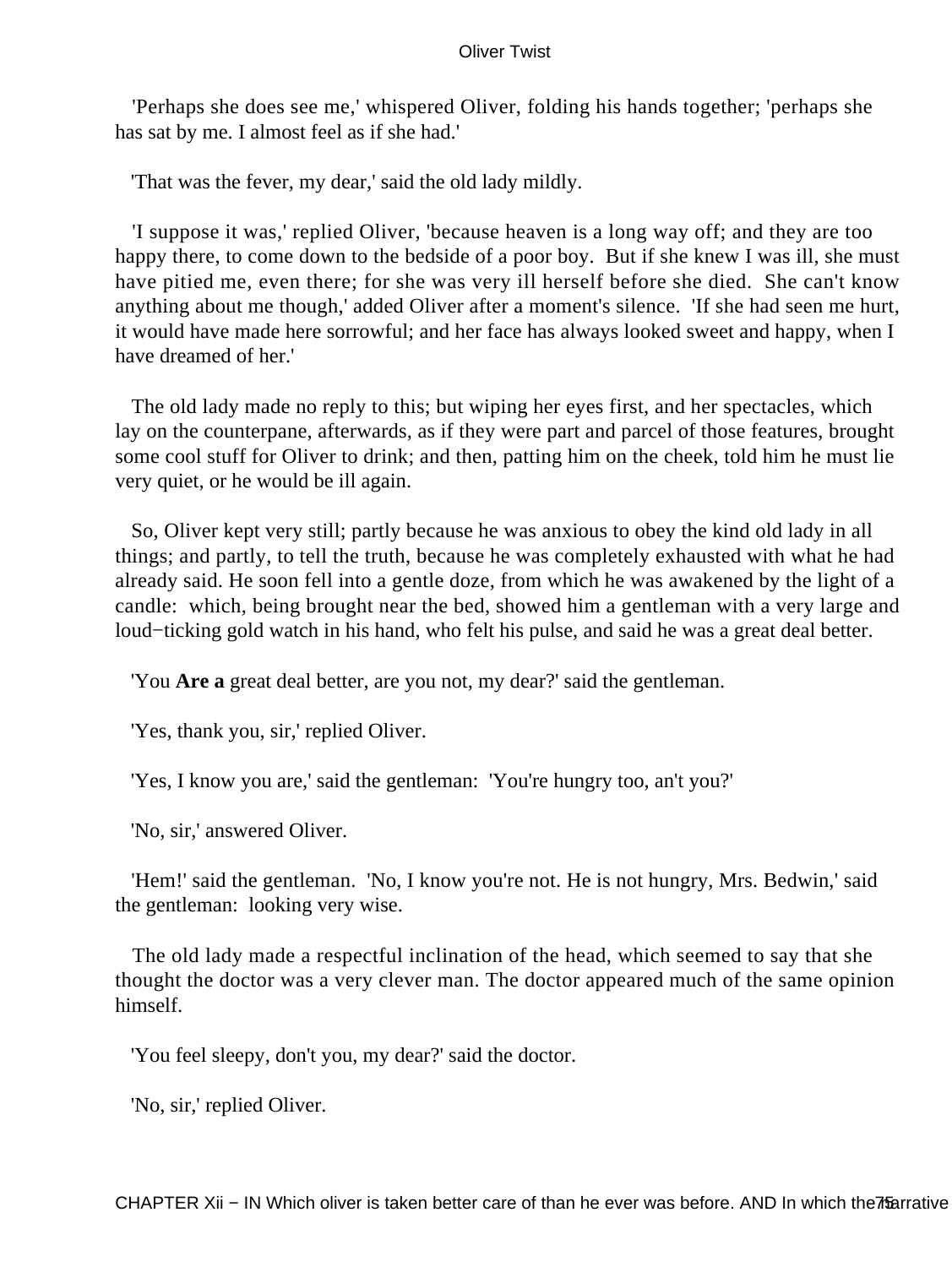'No,' said the doctor, with a very shrewd and satisfied look. 'You're not sleepy. Nor thirsty. Are you?'

'Yes, sir, rather thirsty,' answered Oliver.

 'Just as I expected, Mrs. Bedwin,' said the doctor. 'It's very natural that he should be thirsty. You may give him a little tea, ma'am, and some dry toast without any butter. Don't keep him too warm, ma'am; but be careful that you don't let him be too cold; will you have the goodness?'

 The old lady dropped a curtsey. The doctor, after tasting the cool stuff, and expressing a qualified approval of it, hurried away: his boots creaking in a very important and wealthy manner as he went downstairs.

 Oliver dozed off again, soon after this; when he awoke, it was nearly twelve o'clock. The old lady tenderly bade him good−night shortly afterwards, and left him in charge of a fat old woman who had just come: bringing with her, in a little bundle, a small Prayer Book and a large nightcap. Putting the latter on her head and the former on the table, the old woman, after telling Oliver that she had come to sit up with him, drew her chair close to the fire and went off into a series of short naps, chequered at frequent intervals with sundry tumblings forward, and divers moans and chokings. These, however, had no worse effect than causing her to rub her nose very hard, and then fall asleep again.

 And thus the night crept slowly on. Oliver lay awake for some time, counting the little circles of light which the reflection of the rushlight−shade threw upon the ceiling; or tracing with his languid eyes the intricate pattern of the paper on the wall. The darkness and the deep stillness of the room were very solemn; as they brought into the boy's mind the thought that death had been hovering there, for many days and nights, and might yet fill it with the gloom and dread of his awful presence, he turned his face upon the pillow, and fervently prayed to Heaven.

 Gradually, he fell into that deep tranquil sleep which ease from recent suffering alone imparts; that calm and peaceful rest which it is pain to wake from. Who, if this were death, would be roused again to all the struggles and turmoils of life; to all its cares for the present; its anxieties for the future; more than all, its weary recollections of the past!

 It had been bright day, for hours, when Oliver opened his eyes; he felt cheerful and happy. The crisis of the disease was safely past. He belonged to the world again.

 In three days' time he was able to sit in an easy−chair, well propped up with pillows; and, as he was still too weak to walk, Mrs. Bedwin had him carried downstairs into the little housekeeper's room, which belonged to her. Having him set, here, by the fire−side, the good old lady sat herself down too; and, being in a state of considerable delight at seeing him so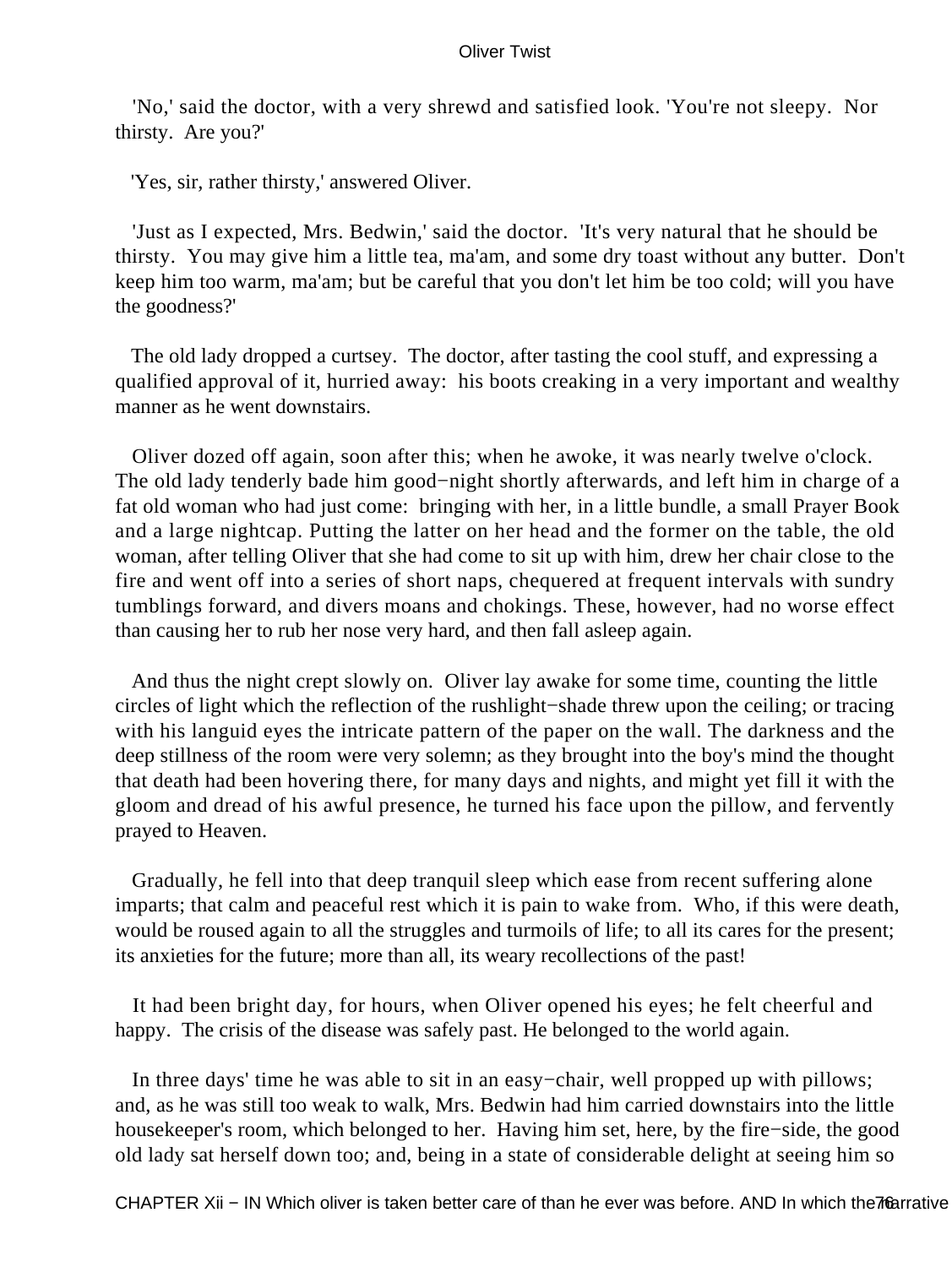much better, forthwith began to cry most violently.

 'Never mind me, my dear,' said the old lady; 'I'm only having a regular good cry. There; it's all over now; and I'm quite comfortable.'

'You're very, very kind to me, ma'am,' said Oliver.

 'Well, never you mind that, my dear,' said the old lady; 'that's got nothing to do with your broth; and it's full time you had it; for the doctor says Mr. Brownlow may come in to see you this morning; and we must get up our best looks, because the better we look, the more he'll be pleased.' And with this, the old lady applied herself to warming up, in a little saucepan, a basin full of broth: strong enough, Oliver thought, to furnish an ample dinner, when reduced to the regulation strength, for three hundred and fifty paupers, at the lowest computation.

 'Are you fond of pictures, dear?' inquired the old lady, seeing that Oliver had fixed his eyes, most intently, on a portrait which hung against the wall; just opposite his chair.

 'I don't quite know, ma'am,' said Oliver, without taking his eyes from the canvas; 'I have seen so few that I hardly know. What a beautiful, mild face that lady's is!'

 'Ah!' said the old lady, 'painters always make ladies out prettier than they are, or they wouldn't get any custom, child. The man that invented the machine for taking likenesses might have known that would never succeed; it's a deal too honest. A deal,' said the old lady, laughing very heartily at her own acuteness.

'Is – is that a likeness, ma'am?' said Oliver.

'Yes,' said the old lady, looking up for a moment from the broth; 'that's a portrait.'

'Whose, ma'am?' asked Oliver.

 'Why, really, my dear, I don't know,' answered the old lady in a good−humoured manner. 'It's not a likeness of anybody that you or I know, I expect. It seems to strike your fancy, dear.'

'It is so pretty,' replied Oliver.

 'Why, sure you're not afraid of it?' said the old lady: observing in great surprise, the look of awe with which the child regarded the painting.

 'Oh no, no,' returned Oliver quickly; 'but the eyes look so sorrowful; and where I sit, they seem fixed upon me. It makes my heart beat,' added Oliver in a low voice, 'as if it was

CHAPTER Xii – IN Which oliver is taken better care of than he ever was before. AND In which the *Trai* rrative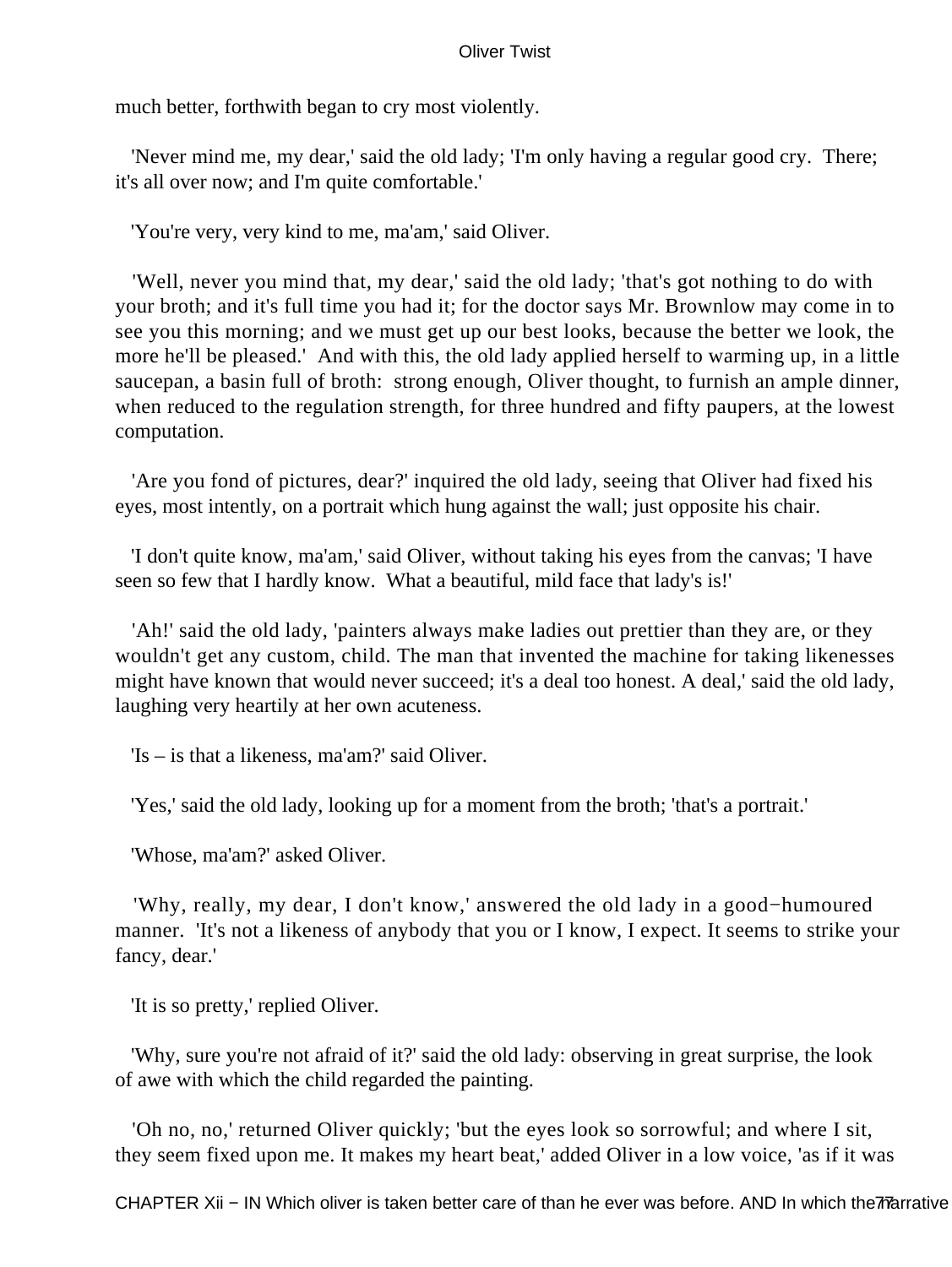alive, and wanted to speak to me, but couldn't.'

 'Lord save us!' exclaimed the old lady, starting; 'don't talk in that way, child. You're weak and nervous after your illness. Let me wheel your chair round to the other side; and then you won't see it. There!' said the old lady, suiting the action to the word; 'you don't see it now, at all events.'

 Oliver DID see it in his mind's eye as distinctly as if he had not altered his position; but he thought it better not to worry the kind old lady; so he smiled gently when she looked at him; and Mrs. Bedwin, satisfied that he felt more comfortable, salted and broke bits of toasted bread into the broth, with all the bustle befitting so solemn a preparation. Oliver got through it with extraordinary expedition. He had scarcely swallowed the last spoonful, when there came a soft rap at the door. 'Come in,' said the old lady; and in walked Mr. Brownlow.

 Now, the old gentleman came in as brisk as need be; but, he had no sooner raised his spectacles on his forehead, and thrust his hands behind the skirts of his dressing−gown to take a good long look at Oliver, than his countenance underwent a very great variety of odd contortions. Oliver looked very worn and shadowy from sickness, and made an ineffectual attempt to stand up, out of respect to his benefactor, which terminated in his sinking back into the chair again; and the fact is, if the truth must be told, that Mr. Brownlow's heart, being large enough for any six ordinary old gentlemen of humane disposition, forced a supply of tears into his eyes, by some hydraulic process which we are not sufficiently philosophical to be in a condition to explain.

 'Poor boy, poor boy!' said Mr. Brownlow, clearing his throat. 'I'm rather hoarse this morning, Mrs. Bedwin. I'm afraid I have caught cold.'

'I hope not, sir,' said Mrs. Bedwin. 'Everything you have had, has been well aired, sir.'

 'I don't know, Bedwin. I don't know,' said Mr. Brownlow; 'I rather think I had a damp napkin at dinner−time yesterday; but never mind that. How do you feel, my dear?'

 'Very happy, sir,' replied Oliver. 'And very grateful indeed, sir, for your goodness to me.'

 'Good by,' said Mr. Brownlow, stoutly. 'Have you given him any nourishment, Bedwin? Any slops, eh?'

 'He has just had a basin of beautiful strong broth, sir,' replied Mrs. Bedwin: drawing herself up slightly, and laying strong emphasis on the last word: to intimate that between slops, and broth will compounded, there existed no affinity or connection whatsoever.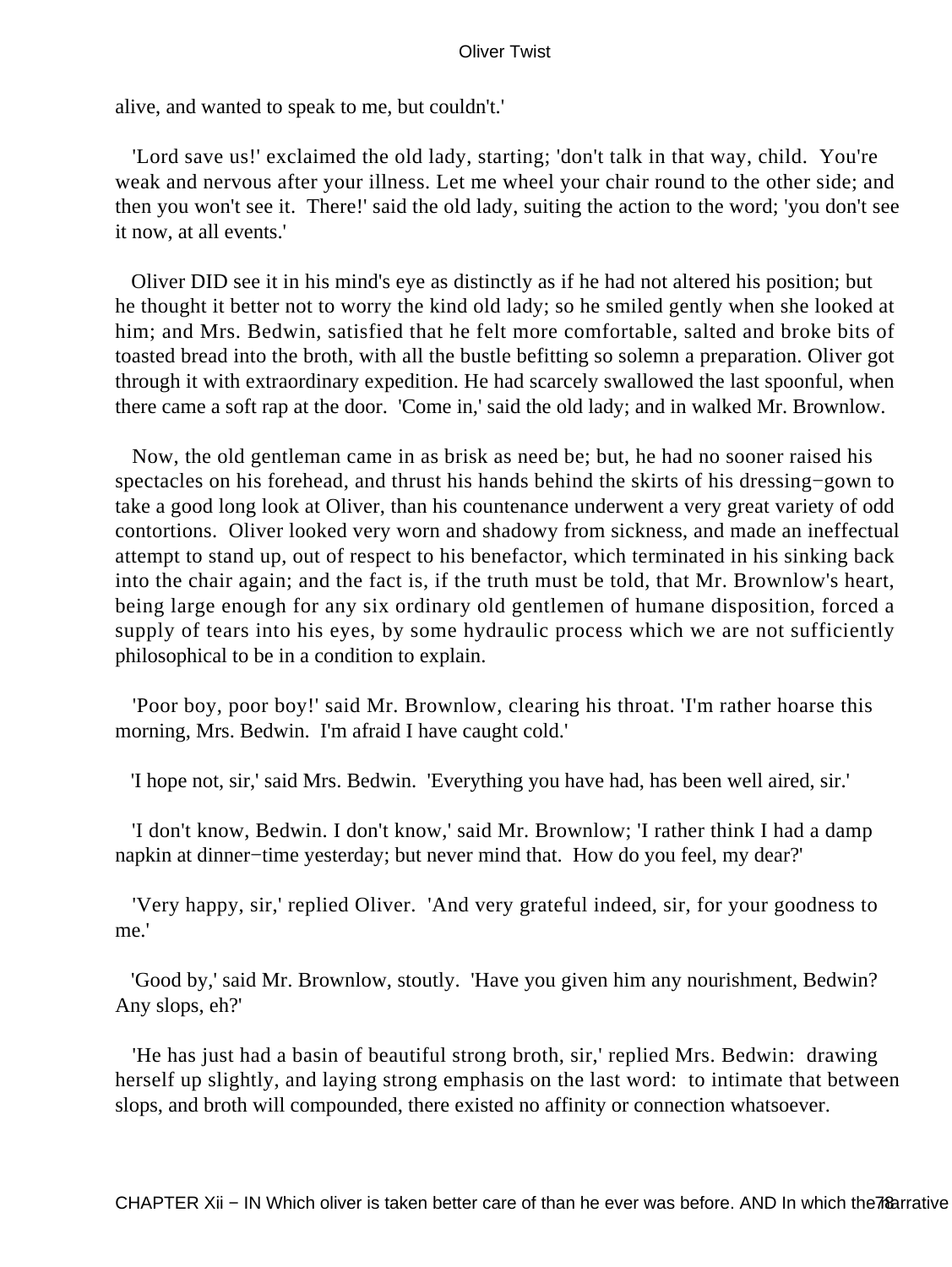'Ugh!' said Mr. Brownlow, with a slight shudder; 'a couple of glasses of port wine would have done him a great deal more good. Wouldn't they, Tom White, eh?'

'My name is Oliver, sir,' replied the little invalid: with a look of great astonishment.

'Oliver,' said Mr. Brownlow; 'Oliver what? Oliver White, eh?'

'No, sir, Twist, Oliver Twist.'

 'Queer name!' said the old gentleman. 'What made you tell the magistrate your name was White?'

'I never told him so, sir,' returned Oliver in amazement.

 This sounded so like a falsehood, that the old gentleman looked somewhat sternly in Oliver's face. It was impossible to doubt him; there was truth in every one of its thin and sharpened lineaments.

 'Some mistake,' said Mr. Brownlow. But, although his motive for looking steadily at Oliver no longer existed, the old idea of the resemblance between his features and some familiar face came upon him so strongly, that he could not withdraw his gaze.

'I hope you are not angry with me, sir?' said Oliver, raising his eyes beseechingly.

'No, no,' replied the old gentleman. 'Why! what's this? Bedwin, look there!'

 As he spoke, he pointed hastily to the picture over Oliver's head, and then to the boy's face. There was its living copy. The eyes, the head, the mouth; every feature was the same. The expression was, for the instant, so precisely alike, that the minutest line seemed copied with startling accuracy!

 Oliver knew not the cause of this sudden exclamation; for, not being strong enough to bear the start it gave him, he fainted away. A weakness on his part, which affords the narrative an opportunity of relieving the reader from suspense, in behalf of the two young pupils of the Merry Old Gentleman; and of recording –

 That when the Dodger, and his accomplished friend Master Bates, joined in the hue−and−cry which was raised at Oliver's heels, in consequence of their executing an illegal conveyance of Mr. Brownlow's personal property, as has been already described, they were actuated by a very laudable and becoming regard for themselves; and forasmuch as the freedom of the subject and the liberty of the individual are among the first and proudest boasts of a true−hearted Englishman, so, I need hardly beg the reader to observe, that this action should tend to exalt them in the opinion of all public and patriotic men, in almost as

CHAPTER Xii – IN Which oliver is taken better care of than he ever was before. AND In which the marrative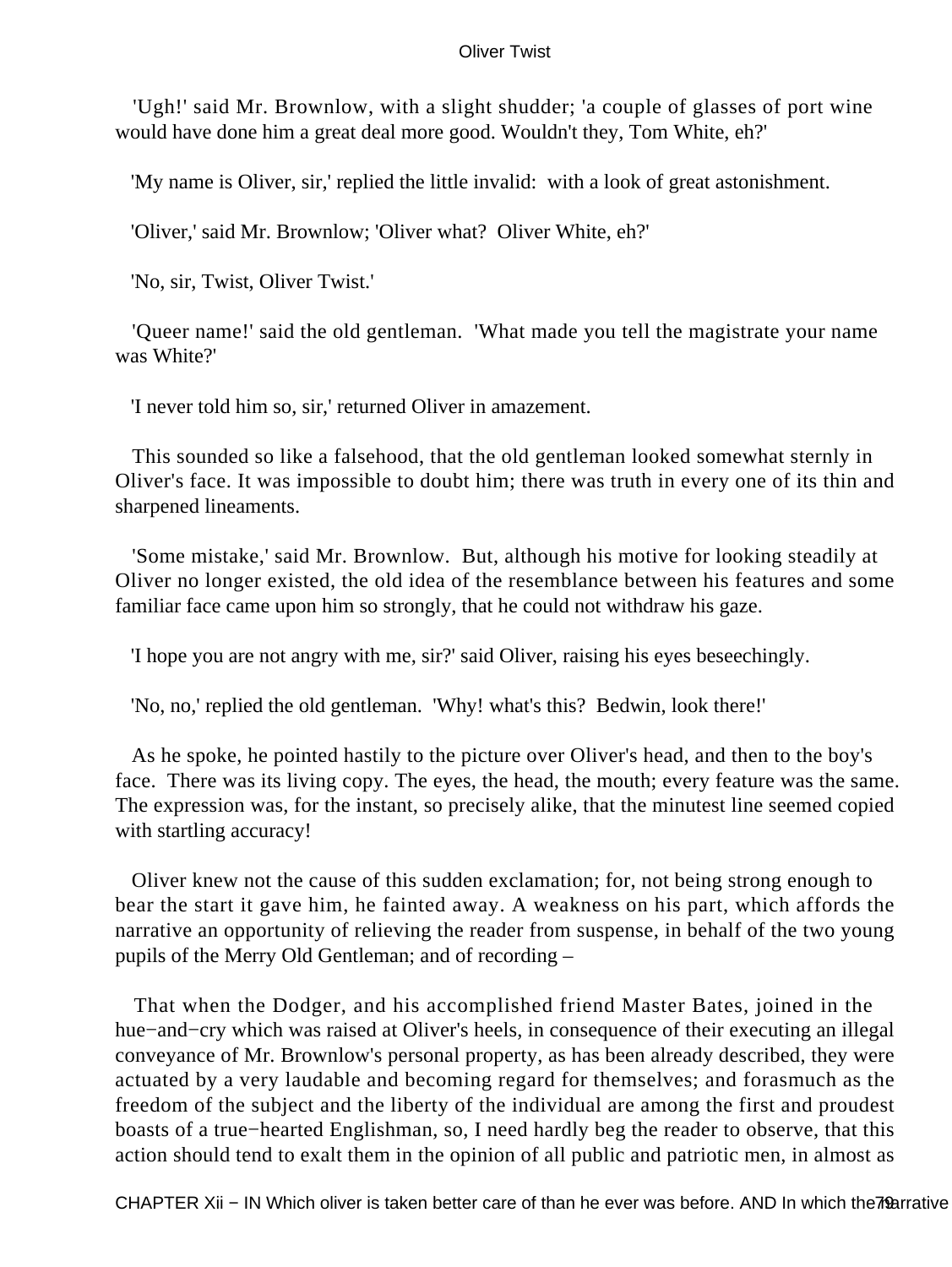great a degree as this strong proof of their anxiety for their own preservation and safety goes to corroborate and confirm the little code of laws which certain profound and sound−judging philosophers have laid down as the main−springs of all Nature's deeds and actions: the said philosophers very wisely reducing the good lady's proceedings to matters of maxim and theory: and, by a very neat and pretty compliment to her exalted wisdom and understanding, putting entirely out of sight any considerations of heart, or generous impulse and feeling. For, these are matters totally beneath a female who is acknowledged by universal admission to be far above the numerous little foibles and weaknesses of her sex.

 If I wanted any further proof of the strictly philosophical nature of the conduct of these young gentlemen in their very delicate predicament, I should at once find it in the fact (also recorded in a foregoing part of this narrative), of their quitting the pursuit, when the general attention was fixed upon Oliver; and making immediately for their home by the shortest possible cut. Although I do not mean to assert that it is usually the practice of renowned and learned sages, to shorten the road to any great conclusion (their course indeed being rather to lengthen the distance, by various circumlocations and discursive staggerings, like unto those in which drunken men under the pressure of a too mighty flow of ideas, are prone to indulge); still, I do mean to say, and do say distinctly, that it is the invariable practice of many mighty philosophers, in carrying out their theories, to evince great wisdom and foresight in providing against every possible contingency which can be supposed at all likely to affect themselves. Thus, to do a great right, you may do a little wrong; and you may take any means which the end to be attained, will justify; the amount of the right, or the amount of the wrong, or indeed the distinction between the two, being left entirely to the philosopher concerned, to be settled and determined by his clear, comprehensive, and impartial view of his own particular case.

 It was not until the two boys had scoured, with great rapidity, through a most intricate maze of narrow streets and courts, that they ventured to halt beneath a low and dark archway. Having remained silent here, just long enough to recover breath to speak, Master Bates uttered an exclamation of amusement and delight; and, bursting into an uncontrollable fit of laughter, flung himself upon a doorstep, and rolled thereon in a transport of mirth.

'What's the matter?' inquired the Dodger.

'Ha! ha! ha!' roared Charley Bates.

 'Hold your noise,' remonstrated the Dodger, looking cautiously round. 'Do you want to be grabbed, stupid?'

 'I can't help it,' said Charley, 'I can't help it! To see him splitting away at that pace, and cutting round the corners, and knocking up again' the posts, and starting on again as if he was made of iron as well as them, and me with the wipe in my pocket, singing out arter him – oh, my eye!' The vivid imagination of Master Bates presented the scene before him in too

CHAPTER Xii – IN Which oliver is taken better care of than he ever was before. AND In which the metal to the me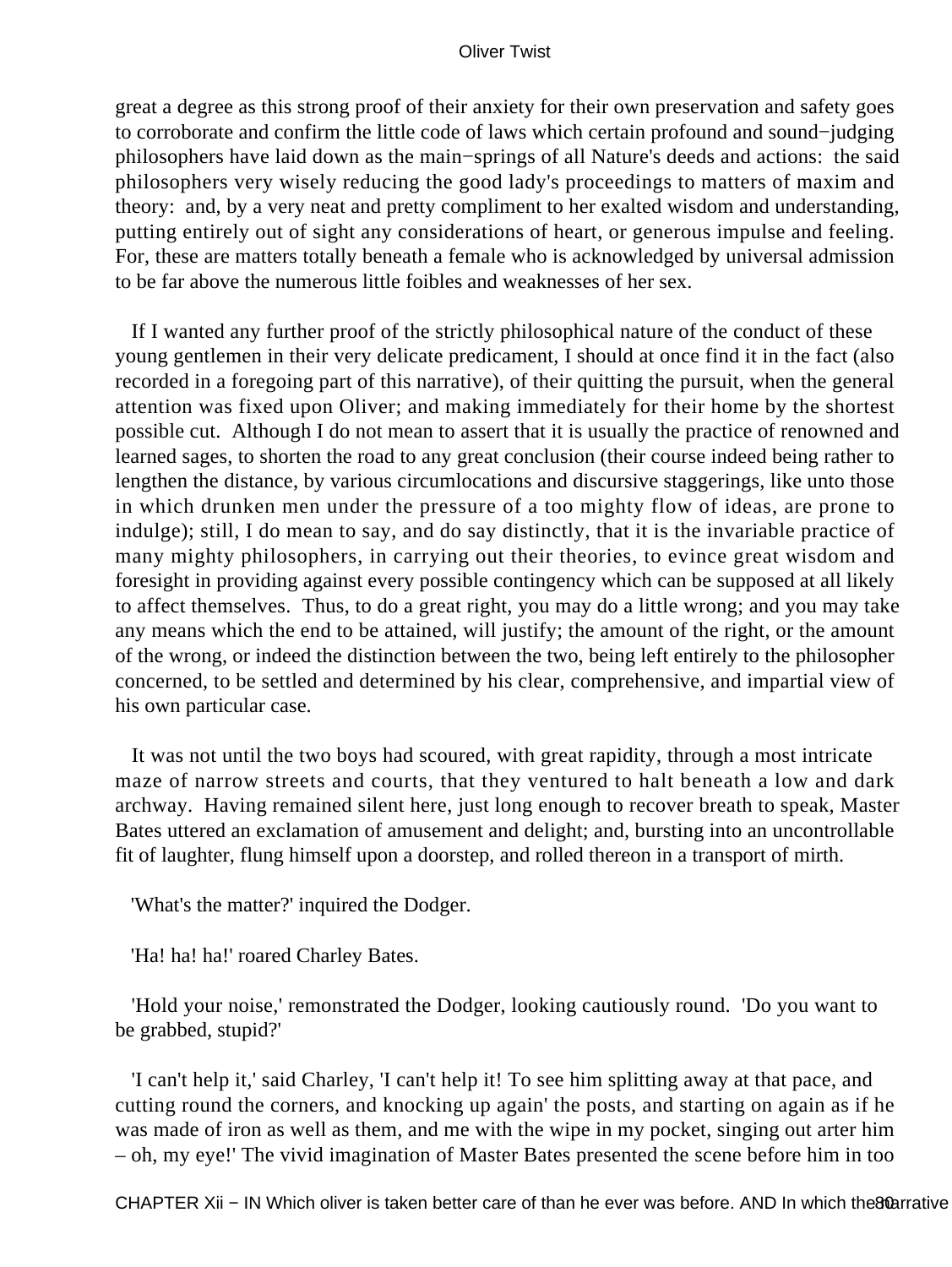strong colours. As he arrived at this apostrophe, he again rolled upon the door−step, and laughed louder than before.

 'What'll Fagin say?' inquired the Dodger; taking advantage of the next interval of breathlessness on the part of his friend to propound the question.

'What?' repeated Charley Bates.

'Ah, what?' said the Dodger.

 'Why, what should he say?' inquired Charley: stopping rather suddenly in his merriment; for the Dodger's manner was impressive. 'What should he say?'

 Mr. Dawkins whistled for a couple of minutes; then, taking off his hat, scratched his head, and nodded thrice.

'What do you mean?' said Charley.

 'Toor rul lol loo, gammon and spinnage, the frog he wouldn't, and high cockolorum,' said the Dodger: with a slight sneer on his intellectual countenance.

 This was explanatory, but not satisfactory. Master Bates felt it so; and again said, 'What do you mean?'

 The Dodger made no reply; but putting his hat on again, and gathering the skirts of his long−tailed coat under his arm, thrust his tongue into his cheek, slapped the bridge of his nose some half−dozen times in a familiar but expressive manner, and turning on his heel, slunk down the court. Master Bates followed, with a thoughtful countenance.

 The noise of footsteps on the creaking stairs, a few minutes after the occurrence of this conversation, roused the merry old gentleman as he sat over the fire with a saveloy and a small loaf in his hand; a pocket–knife in his right; and a pewter pot on the trivet. There was a rascally smile on his white face as he turned round, and looking sharply out from under his thick red eyebrows, bent his ear towards the door, and listened.

 'Why, how's this?' muttered the Jew: changing countenance; 'only two of 'em? Where's the third? They can't have got into trouble. Hark!'

 The footsteps approached nearer; they reached the landing. The door was slowly opened; and the Dodger and Charley Bates entered, closing it behind them.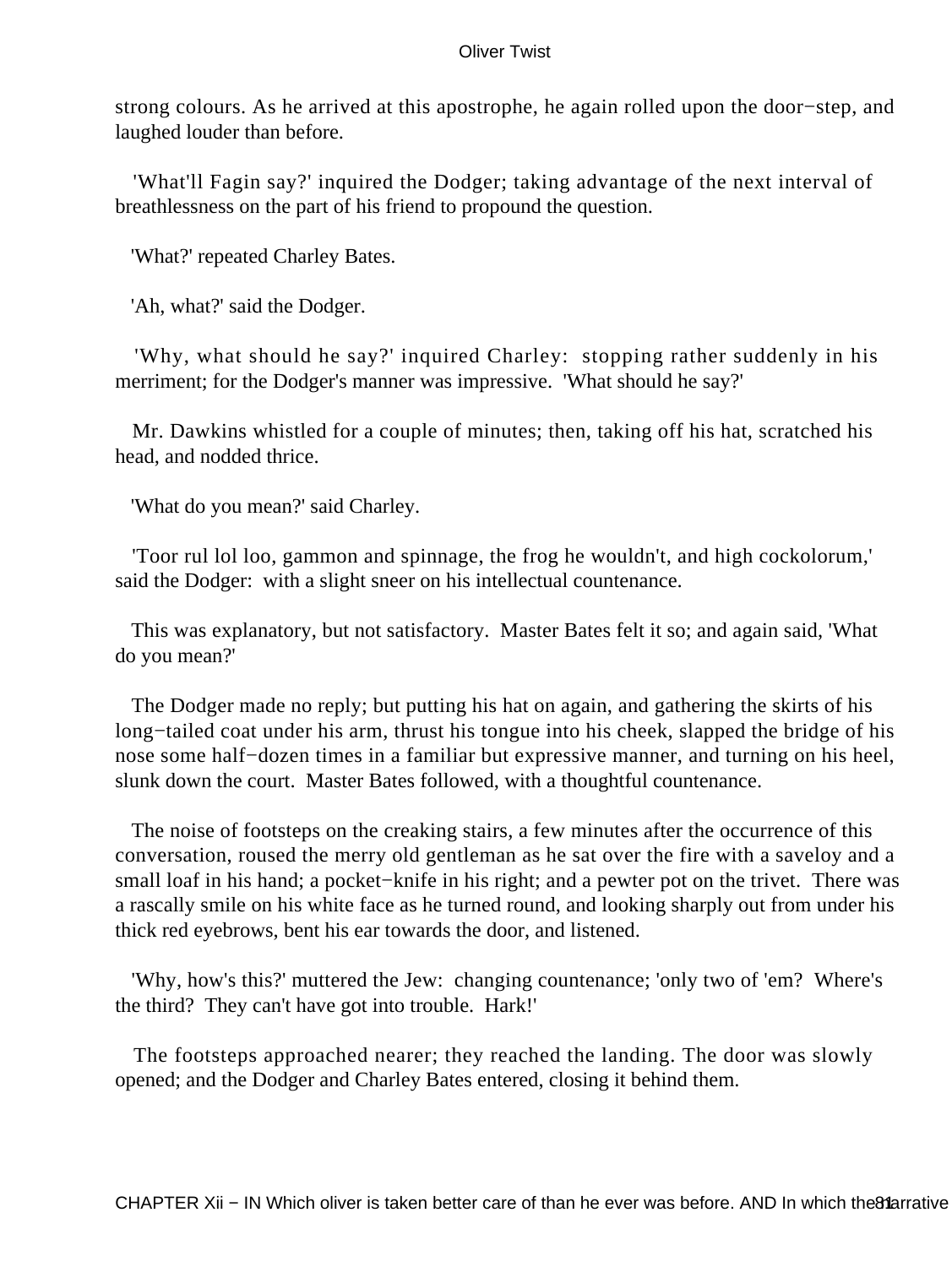# **CHAPTER Xiii – Some New acquaintances are introduced to the [intelligent reader, Connected With whom various pleasant](#page-394-0) [matters are related, Appertaining To this HISTORY](#page-394-0)**

*'W*here's Oliver?' said the Jew, rising with a menacing look. 'Where's the boy?'

 The young thieves eyed their preceptor as if they were alarmed at his violence; and looked uneasily at each other. But they made no reply.

 'What's become of the boy?' said the Jew, seizing the Dodger tightly by the collar, and threatening him with horrid imprecations. 'Speak out, or I'll throttle you!'

 Mr. Fagin looked so very much in earnest, that Charley Bates, who deemed it prudent in all cases to be on the safe side, and who conceived it by no means improbable that it might be his turn to be throttled second, dropped upon his knees, and raised a loud, well−sustained, and continuous roar – something between a mad bull and a speaking trumpet.

 'Will you speak?' thundered the Jew: shaking the Dodger so much that his keeping in the big coat at all, seemed perfectly miraculous.

 'Why, the traps have got him, and that's all about it,' said the Dodger, sullenly. 'Come, let go o' me, will you!' And, swinging himself, at one jerk, clean out of the big coat, which he left in the Jew's hands, the Dodger snatched up the toasting fork, and made a pass at the merry old gentleman's waistcoat; which, if it had taken effect, would have let a little more merriment out, than could have been easily replaced.

 The Jew stepped back in this emergency, with more agility than could have been anticipated in a man of his apparent decrepitude; and, seizing up the pot, prepared to hurl it at his assailant's head. But Charley Bates, at this moment, calling his attention by a perfectly terrific howl, he suddenly altered its destination, and flung it full at that young gentleman.

 'Why, what the blazes is in the wind now!' growled a deep voice. 'Who pitched that 'ere at me? It's well it's the beer, and not the pot, as hit me, or I'd have settled somebody. I might have know'd, as nobody but an infernal, rich, plundering, thundering old Jew could afford to throw away any drink but water – and not that, unless he done the River Company every quarter. Wot's it all about, Fagin? D – me, if my neck−handkercher an't lined with beer! Come in, you sneaking warmint; wot are you stopping outside for, as if you was ashamed of your master! Come in!'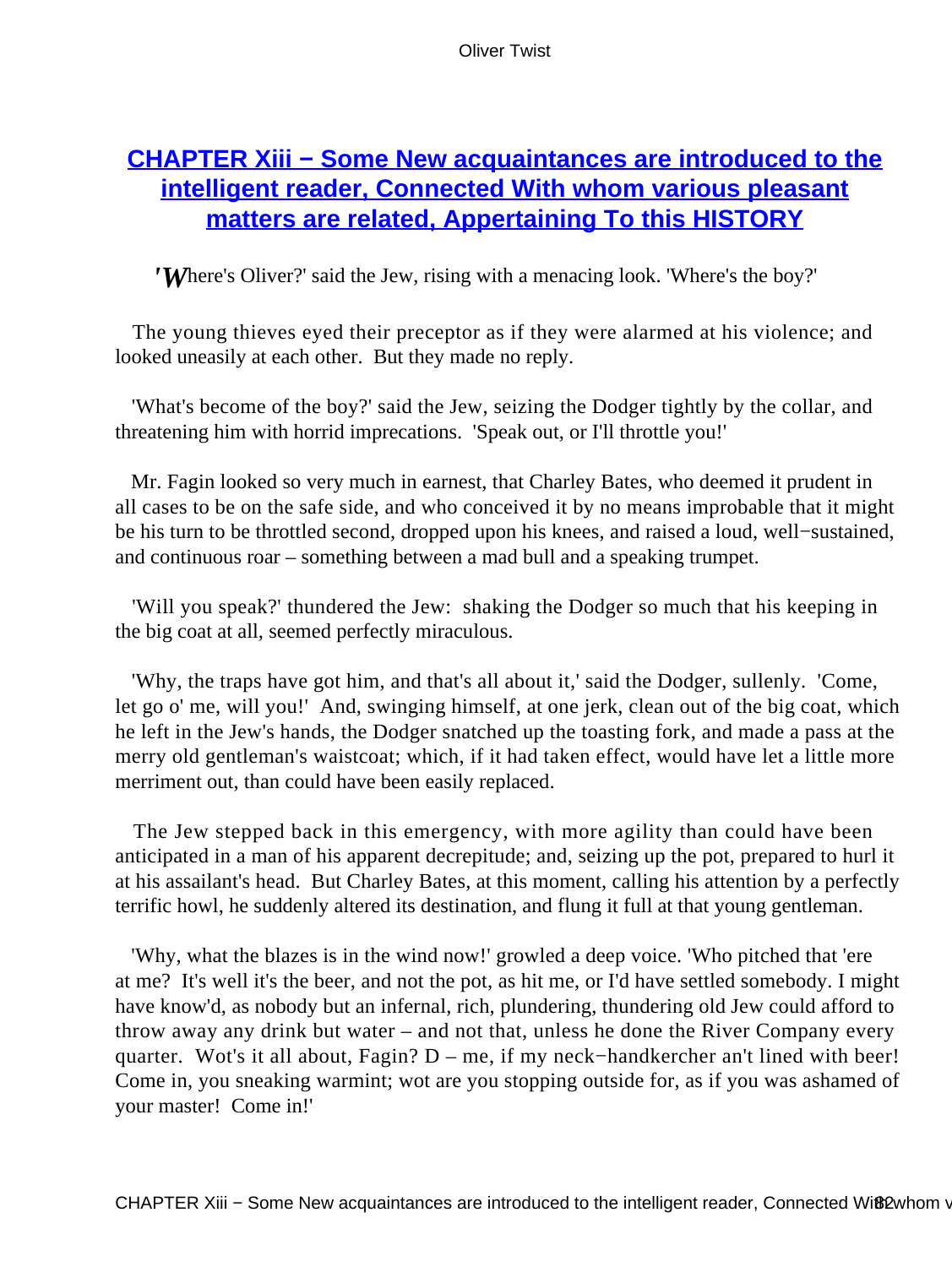The man who growled out these words, was a stoutly−built fellow of about five−and−thirty, in a black velveteen coat, very soiled drab breeches, lace−up half boots, and grey cotton stockings which inclosed a bulky pair of legs, with large swelling calves; – the kind of legs, which in such costume, always look in an unfinished and incomplete state without a set of fetters to garnish them. He had a brown hat on his head, and a dirty belcher handkerchief round his neck: with the long frayed ends of which he smeared the beer from his face as he spoke. He disclosed, when he had done so, a broad heavy countenance with a beard of three days' growth, and two scowling eyes; one of which displayed various parti−coloured symptoms of having been recently damaged by a blow.

'Come in, d'ye hear?' growled this engaging ruffian.

 A white shaggy dog, with his face scratched and torn in twenty different places, skulked into the room.

 'Why didn't you come in afore?' said the man. 'You're getting too proud to own me afore company, are you? Lie down!'

 This command was accompanied with a kick, which sent the animal to the other end of the room. He appeared well used to it, however; for he coiled himself up in a corner very quietly, without uttering a sound, and winking his very ill−looking eyes twenty times in a minute, appeared to occupy himself in taking a survey of the apartment.

 'What are you up to? Ill−treating the boys, you covetous, avaricious, in−sa−ti−a−ble old fence?' said the man, seating himself deliberately. 'I wonder they don't murder you! I would if I was them. If I'd been your 'prentice, I'd have done it long ago, and – no, I couldn't have sold you afterwards, for you're fit for nothing but keeping as a curiousity of ugliness in a glass bottle, and I suppose they don't blow glass bottles large enough.'

'Hush! hush! Mr. Sikes,' said the Jew, trembling; 'don't speak so loud!'

 'None of your mistering,' replied the ruffian; 'you always mean mischief when you come that. You know my name: out with it! I shan't disgrace it when the time comes.'

 'Well, well, then – Bill Sikes,' said the Jew, with abject humility. 'You seem out of humour, Bill.'

 'Perhaps I am,' replied Sikes; 'I should think you was rather out of sorts too, unless you mean as little harm when you throw pewter pots about, as you do when you blab and – '

 'Are you mad?' said the Jew, catching the man by the sleeve, and pointing towards the boys.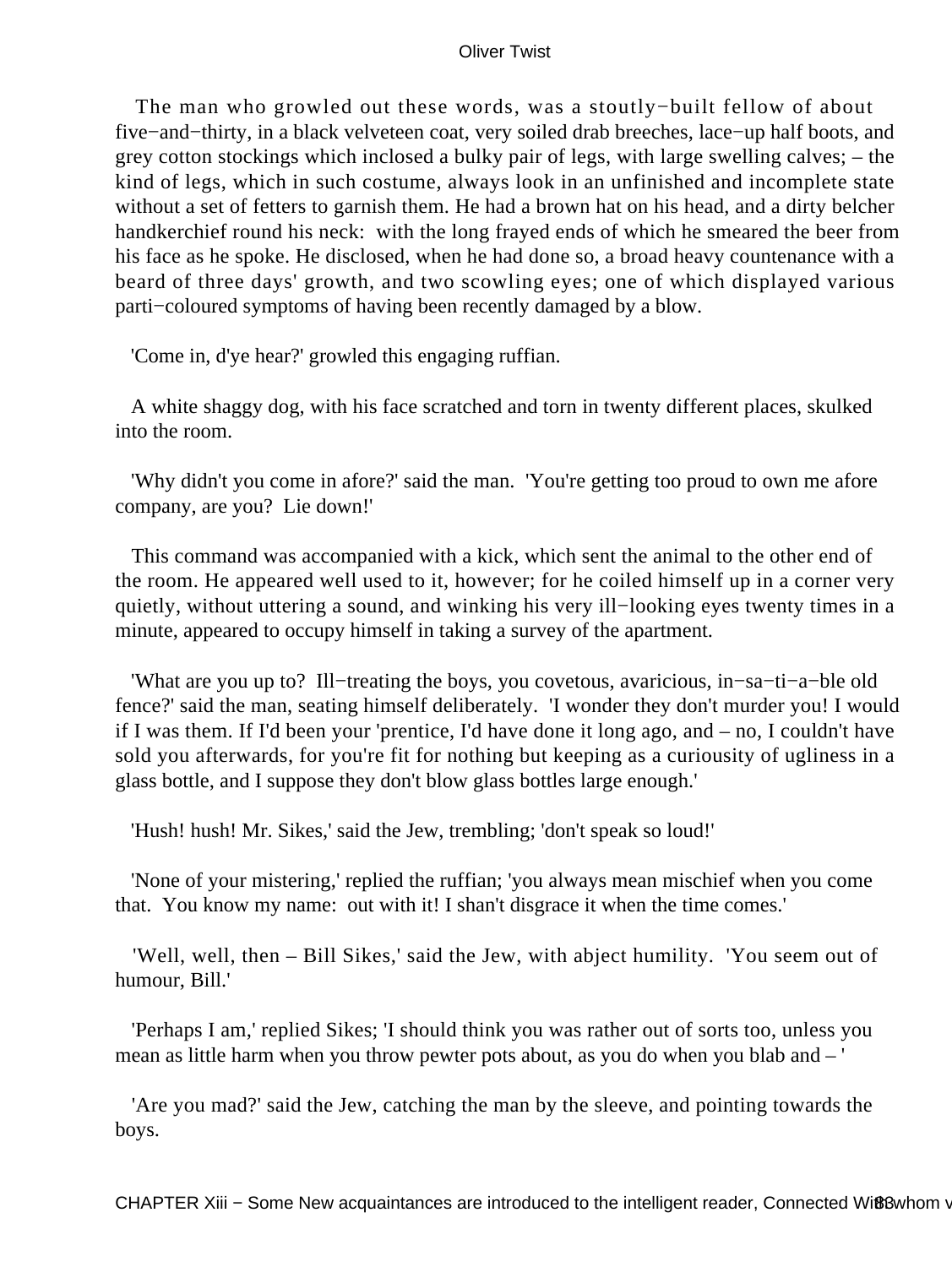Mr. Sikes contented himself with tying an imaginary knot under his left ear, and jerking his head over on the right shoulder; a piece of dumb show which the Jew appeared to understand perfectly. He then, in cant terms, with which his whole conversation was plentifully besprinkled, but which would be quite unintelligible if they were recorded here, demanded a glass of liquor.

'And mind you don't poison it,' said Mr. Sikes, laying his hat upon the table.

 This was said in jest; but if the speaker could have seen the evil leer with which the Jew bit his pale lip as he turned round to the cupboard, he might have thought the caution not wholly unnecessary, or the wish (at all events) to improve upon the distiller's ingenuity not very far from the old gentleman's merry heart.

 After swallowing two of three glasses of spirits, Mr. Sikes condescended to take some notice of the young gentlemen; which gracious act led to a conversation, in which the cause and manner of Oliver's capture were circumstantially detailed, with such alterations and improvements on the truth, as to the Dodger appeared most advisable under the circumstances.

'I'm afraid,' said the Jew, 'that he may say something which will get us into trouble.'

'That's very likely,' returned Sikes with a malicious grin. 'You're blowed upon, Fagin.'

 'And I'm afraid, you see, added the Jew, speaking as if he had not noticed the interruption; and regarding the other closely as he did so, – 'I'm afraid that, if the game was up with us, it might be up with a good many more, and that it would come out rather worse for you than it would for me, my dear.'

 The man started, and turned round upon the Jew. But the old gentleman's shoulders were shrugged up to his ears; and his eyes were vacantly staring on the opposite wall.

 There was a long pause. Every member of the respectable coterie appeared plunged in his own reflections; not excepting the dog, who by a certain malicious licking of his lips seemed to be meditating an attack upon the legs of the first gentleman or lady he might encounter in the streets when he went out.

 'Somebody must find out wot's been done at the office,' said Mr. Sikes in a much lower tone than he had taken since he came in.

The Jew nodded assent.

 'If he hasn't peached, and is committed, there's no fear till he comes out again,' said Mr. Sikes, 'and then he must be taken care on. You must get hold of him somehow.'

CHAPTER Xiii – Some New acquaintances are introduced to the intelligent reader, Connected Witterwhom various pleasant matters are related matters are related.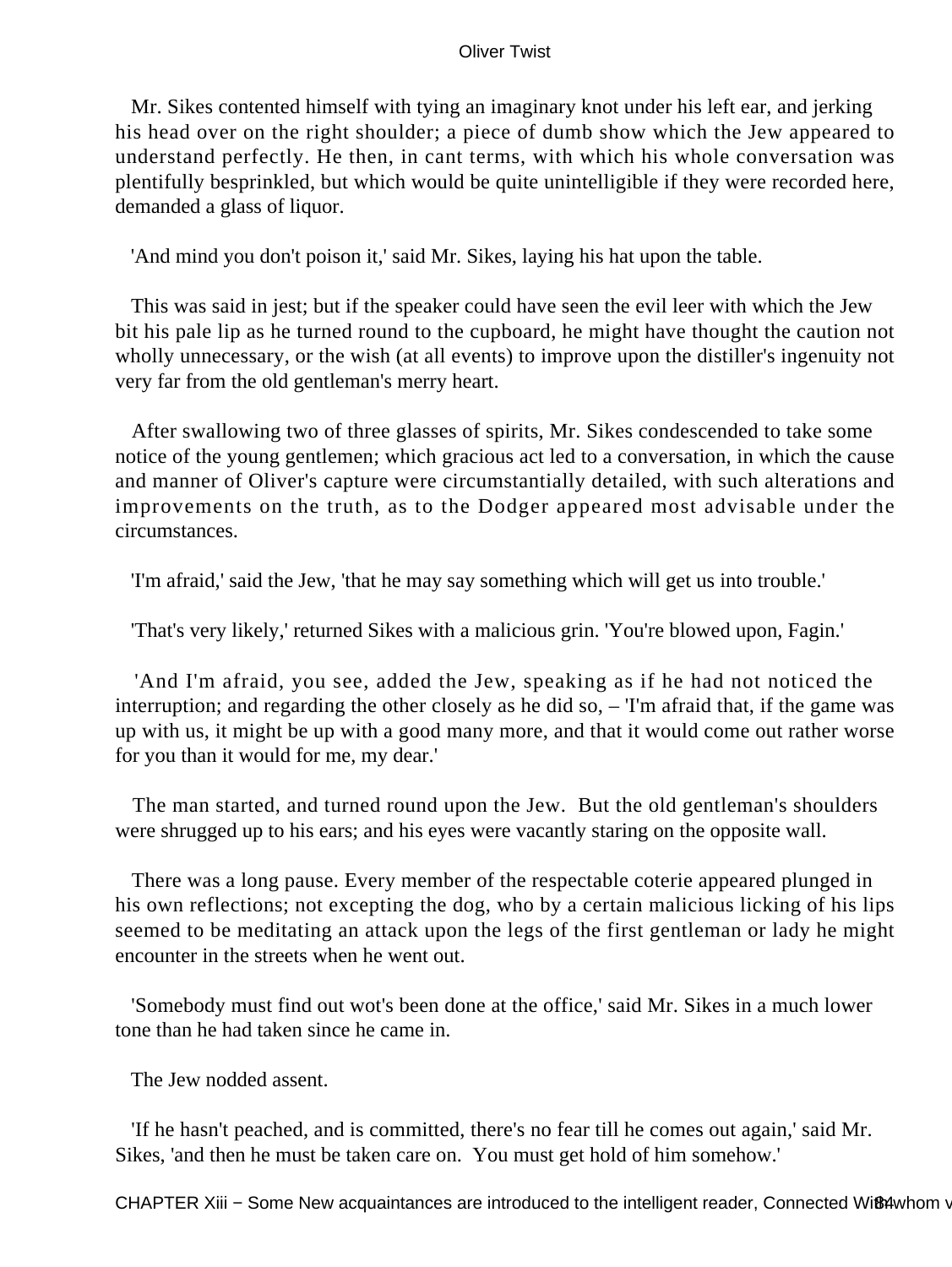Again the Jew nodded.

 The prudence of this line of action, indeed, was obvious; but, unfortunately, there was one very strong objection to its being adopted. This was, that the Dodger, and Charley Bates, and Fagin, and Mr. William Sikes, happened, one and all, to entertain a violent and deeply−rooted antipathy to going near a police−office on any ground or pretext whatever.

 How long they might have sat and looked at each other, in a state of uncertainty not the most pleasant of its kind, it is difficult to guess. It is not necessary to make any guesses on the subject, however; for the sudden entrance of the two young ladies whom Oliver had seen on a former occasion, caused the conversation to flow afresh.

'The very thing!' said the Jew. 'Bet will go; won't you, my dear?'

'Wheres?' inquired the young lady.

'Only just up to the office, my dear,' said the Jew coaxingly.

 It is due to the young lady to say that she did not positively affirm that she would not, but that she merely expressed an emphatic and earnest desire to be 'blessed' if she would; a polite and delicate evasion of the request, which shows the young lady to have been possessed of that natural good breeding which cannot bear to inflict upon a fellow−creature, the pain of a direct and pointed refusal.

 The Jew's countenance fell. He turned from this young lady, who was gaily, not to say gorgeously attired, in a red gown, green boots, and yellow curl−papers, to the other female.

'Nancy, my dear,' said the Jew in a soothing manner, 'what do YOU say?'

'That it won't do; so it's no use a−trying it on, Fagin,' replied Nancy.

'What do you mean by that?' said Mr. Sikes, looking up in a surly manner.

'What I say, Bill,' replied the lady collectedly.

 'Why, you're just the very person for it,' reasoned Mr. Sikes: 'nobody about here knows anything of you.'

 'And as I don't want 'em to, neither,' replied Nancy in the same composed manner, 'it's rather more no than yes with me, Bill.'

'She'll go, Fagin,' said Sikes.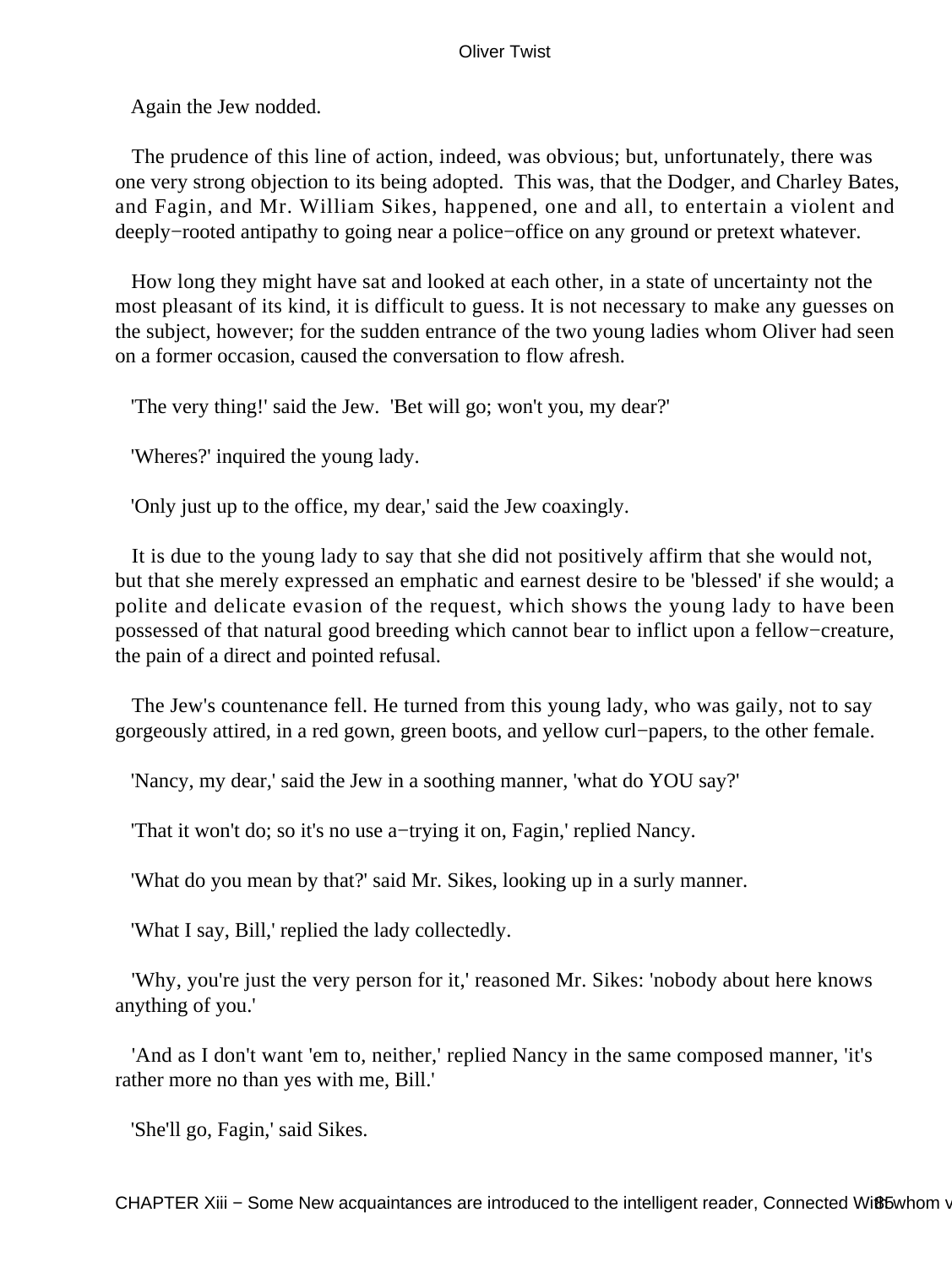'No, she won't, Fagin,' said Nancy.

'Yes, she will, Fagin,' said Sikes.

 And Mr. Sikes was right. By dint of alternate threats, promises, and bribes, the lady in question was ultimately prevailed upon to undertake the commission. She was not, indeed, withheld by the same considerations as her agreeable friend; for, having recently removed into the neighborhood of Field Lane from the remote but genteel suburb of Ratcliffe, she was not under the same apprehension of being recognised by any of her numerous acquaintance.

 Accordingly, with a clean white apron tied over her gown, and her curl−papers tucked up under a straw bonnet, – both articles of dress being provided from the Jew's inexhaustible stock, – Miss Nancy prepared to issue forth on her errand.

 'Stop a minute, my dear,' said the Jew, producing, a little covered basket. 'Carry that in one hand. It looks more respectable, my dear.'

 'Give her a door−key to carry in her t'other one, Fagin,' said Sikes; 'it looks real and genivine like.'

 'Yes, yes, my dear, so it does,' said the Jew, hanging a large street−door key on the forefinger of the young lady's right hand.

'There; very good! Very good indeed, my dear!' said the Jew, rubbing his hands.

 'Oh, my brother! My poor, dear, sweet, innocent little brother!' exclaimed Nancy, bursting into tears, and wringing the little basket and the street−door key in an agony of distress. 'What has become of him! Where have they taken him to! Oh, do have pity, and tell me what's been done with the dear boy, gentlemen; do, gentlemen, if you please, gentlemen!'

 Having uttered those words in a most lamentable and heart−broken tone: to the immeasurable delight of her hearers: Miss Nancy paused, winked to the company, nodded smilingly round, and disappeared.

 'Ah, she's a clever girl, my dears,' said the Jew, turning round to his young friends, and shaking his head gravely, as if in mute admonition to them to follow the bright example they had just beheld.

 'She's a honour to her sex,' said Mr. Sikes, filling his glass, and smiting the table with his enormous fist. 'Here's her health, and wishing they was all like her!'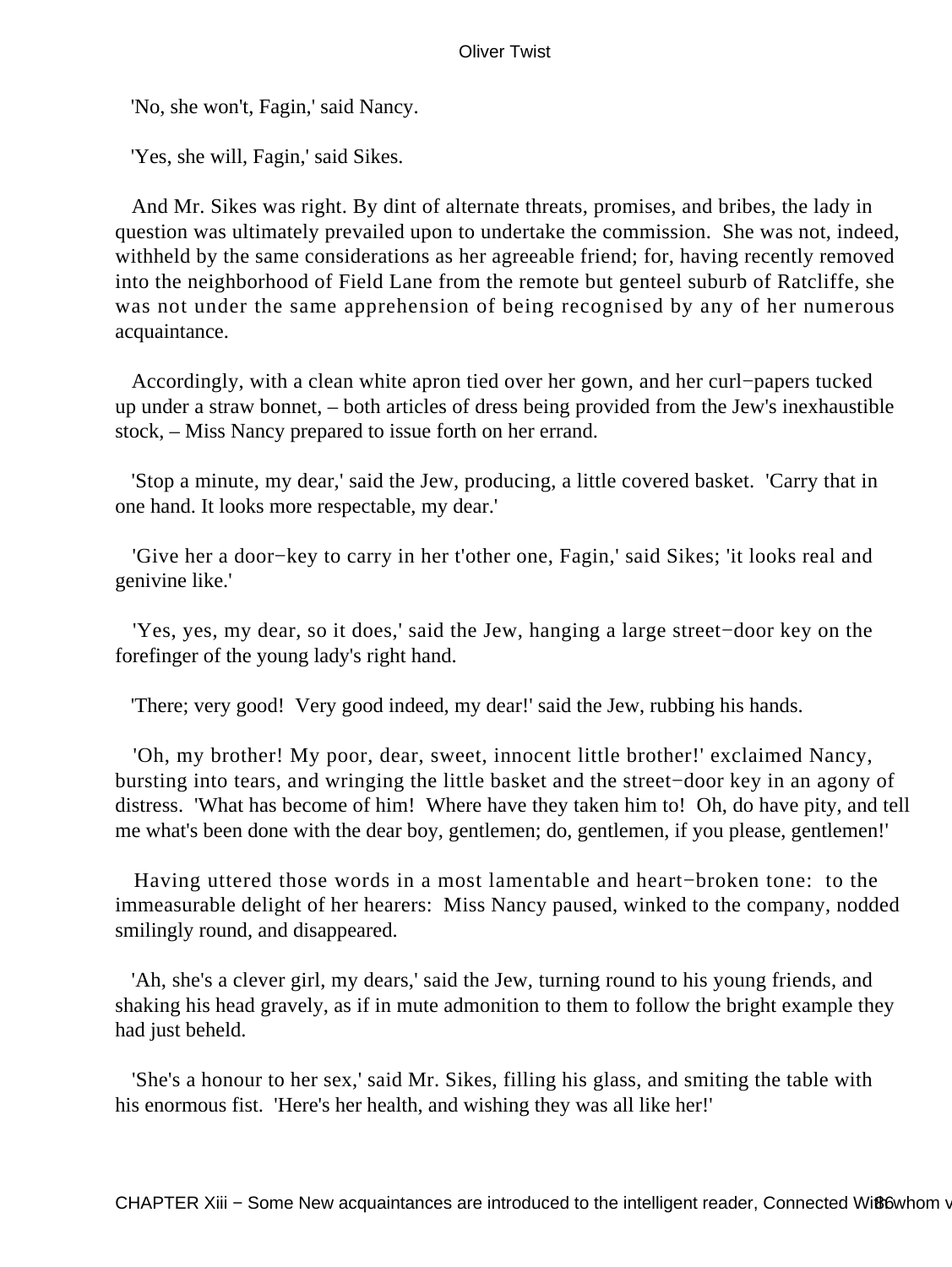While these, and many other encomiums, were being passed on the accomplished Nancy, that young lady made the best of her way to the police−office; whither, notwithstanding a little natural timidity consequent upon walking through the streets alone and unprotected, she arrived in perfect safety shortly afterwards.

 Entering by the back way, she tapped softly with the key at one of the cell−doors, and listened. There was no sound within: so she coughed and listened again. Still there was no reply: so she spoke.

'Nolly, dear?' murmured Nancy in a gentle voice; 'Nolly?'

 There was nobody inside but a miserable shoeless criminal, who had been taken up for playing the flute, and who, the offence against society having been clearly proved, had been very properly committed by Mr. Fang to the House of Correction for one month; with the appropriate and amusing remark that since he had so much breath to spare, it would be more wholesomely expended on the treadmill than in a musical instrument. He made no answer: being occupied mentally bewailing the loss of the flute, which had been confiscated for the use of the county: so Nancy passed on to the next cell, and knocked there.

'Well!' cried a faint and feeble voice.

'Is there a little boy here?' inquired Nancy, with a preliminary sob.

'No,' replied the voice; 'God forbid.'

This was a vagrant of sixty–five, who was going to prison for NOT playing the flute; or, in other words, for begging in the streets, and doing nothing for his livelihood. In the next cell was another man, who was going to the same prison for hawking tin saucepans without license; thereby doing something for his living, in defiance of the Stamp−office.

 But, as neither of these criminals answered to the name of Oliver, or knew anything about him, Nancy made straight up to the bluff officer in the striped waistcoat; and with the most piteous wailings and lamentations, rendered more piteous by a prompt and efficient use of the street−door key and the little basket, demanded her own dear brother.

'I haven't got him, my dear,' said the old man.

'Where is he?' screamed Nancy, in a distracted manner.

'Why, the gentleman's got him,' replied the officer.

'What gentleman! Oh, gracious heavens! What gentleman?' exclaimed Nancy.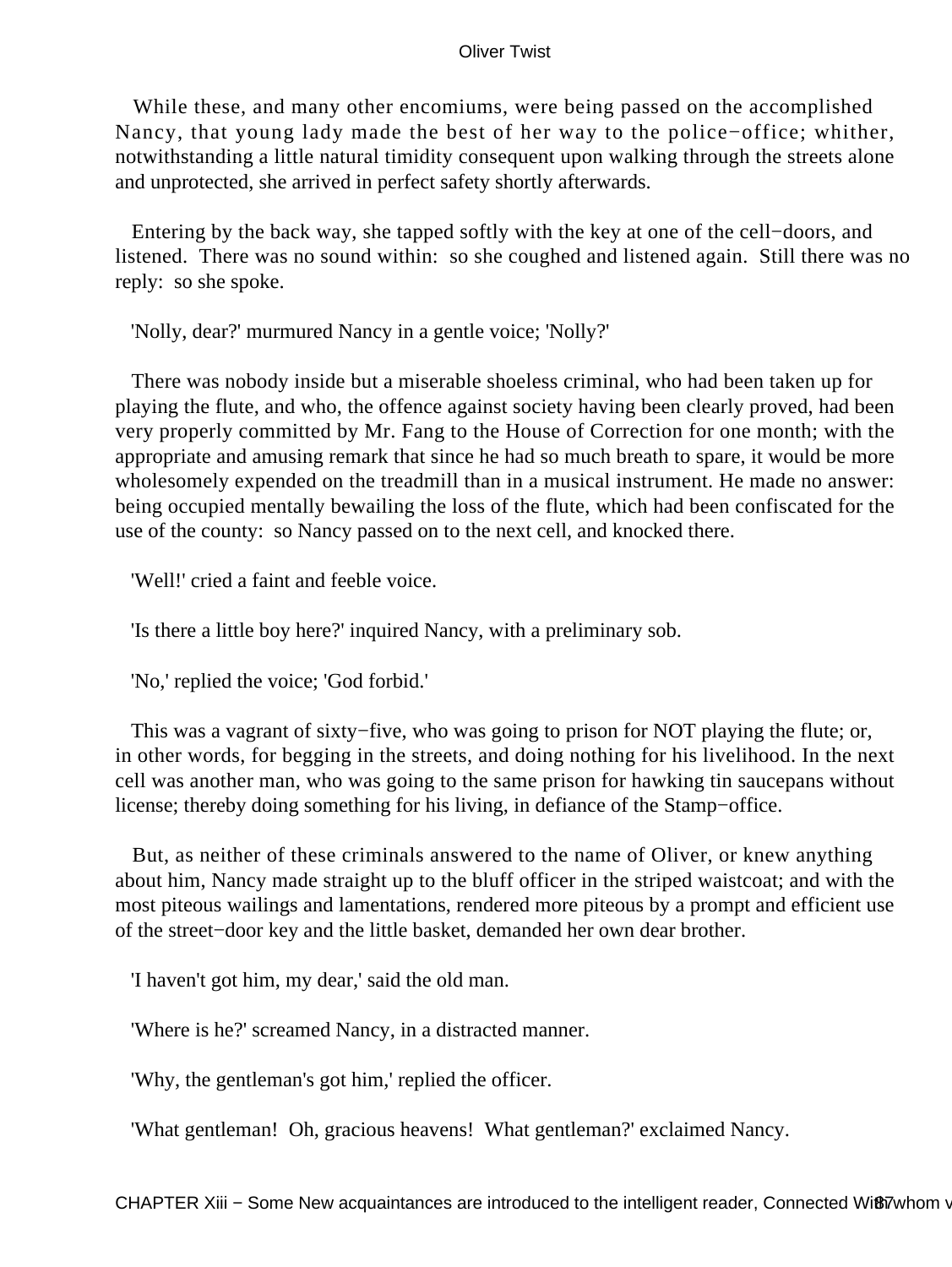In reply to this incoherent questioning, the old man informed the deeply affected sister that Oliver had been taken ill in the office, and discharged in consequence of a witness having proved the robbery to have been committed by another boy, not in custody; and that the prosecutor had carried him away, in an insensible condition, to his own residence: of and concerning which, all the informant knew was, that it was somewhere in Pentonville, he having heard that word mentioned in the directions to the coachman.

 In a dreadful state of doubt and uncertainty, the agonised young woman staggered to the gate, and then, exchanging her faltering walk for a swift run, returned by the most devious and complicated route she could think of, to the domicile of the Jew.

 Mr. Bill Sikes no sooner heard the account of the expedition delivered, than he very hastily called up the white dog, and, putting on his hat, expeditiously departed: without devoting any time to the formality of wishing the company good−morning.

 'We must know where he is, my dears; he must be found,' said the Jew greatly excited. 'Charley, do nothing but skulk about, till you bring home some news of him! Nancy, my dear, I must have him found. I trust to you, my dear, – to you and the Artful for everything! Stay, stay,' added the Jew, unlocking a drawer with a shaking hand; 'there's money, my dears. I shall shut up this shop to−night. You'll know where to find me! Don't stop here a minute. Not an instant, my dears!'

 With these words, he pushed them from the room: and carefully double−locking and barring the door behind them, drew from its place of concealment the box which he had unintentionally disclosed to Oliver. Then, he hastily proceeded to dispose the watches and jewellery beneath his clothing.

A rap at the door startled him in this occupation. 'Who's there?' he cried in a shrill tone.

'Me!' replied the voice of the Dodger, through the key−hole.

'What now?' cried the Jew impatiently.

'Is he to be kidnapped to the other ken, Nancy says?' inquired the Dodger.

 'Yes,' replied the Jew, 'wherever she lays hands on him. Find him, find him out, that's all. I shall know what to do next; never fear.'

The boy murmured a reply of intelligence: and hurried downstairs after his companions.

 'He has not peached so far,' said the Jew as he pursued his occupation. 'If he means to blab us among his new friends, we may stop his mouth yet.'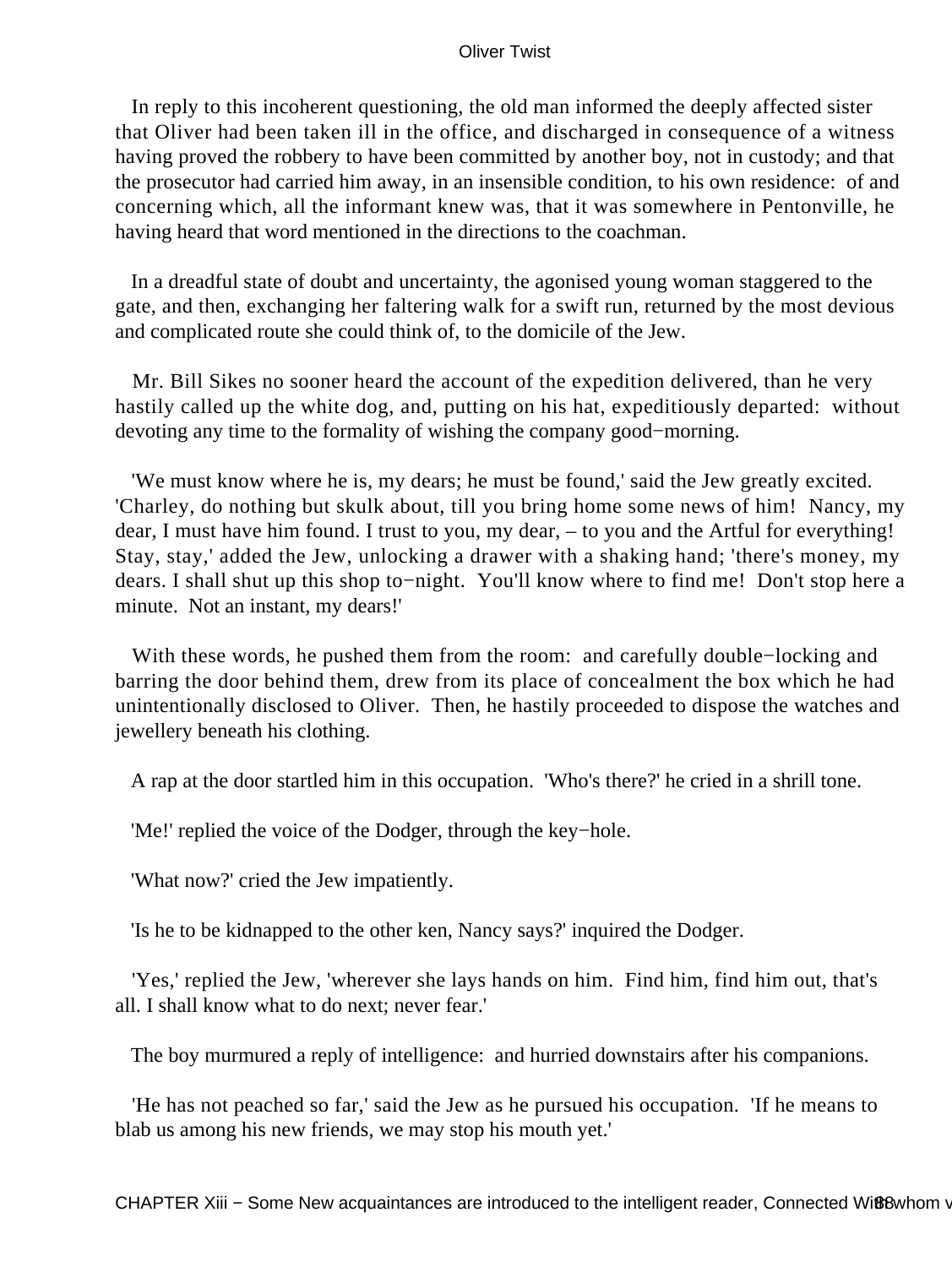# **[CHAPTER Xiv − Comprising Further particulars of OLIVER'S](#page-394-0) [Stay at mr. BROWNLOW'S, With the remarkable prediction which](#page-394-0) [one mr. Grimwig Uttered concerning him, When He went out on](#page-394-0) [an ERRAND](#page-394-0)**

*O*liver soon recovering from the fainting−fit into which Mr. Brownlow's abrupt exclamation had thrown him, the subject of the picture was carefully avoided, both by the old gentleman and Mrs. Bedwin, in the conversation that ensued: which indeed bore no reference to Oliver's history or prospects, but was confined to such topics as might amuse without exciting him. He was still too weak to get up to breakfast; but, when he came down into the housekeeper's room next day, his first act was to cast an eager glance at the wall, in the hope of again looking on the face of the beautiful lady. His expectations were disappointed, however, for the picture had been removed.

'Ah!' said the housekeeper, watching the direction of Oliver's eyes. 'It is gone, you see.'

'I see it is ma'am,' replied Oliver. 'Why have they taken it away?'

 'It has been taken down, child, because Mr. Brownlow said, that as it seemed to worry you, perhaps it might prevent your getting well, you know,' rejoined the old lady.

'Oh, no, indeed. It didn't worry me, ma'am,' said Oliver. 'I liked to see it. I quite loved it.'

 'Well, well!' said the old lady, good−humouredly; 'you get well as fast as ever you can, dear, and it shall be hung up again. There! I promise you that! Now, let us talk about something else.'

 This was all the information Oliver could obtain about the picture at that time. As the old lady had been so kind to him in his illness, he endeavoured to think no more of the subject just then; so he listened attentively to a great many stories she told him, about an amiable and handsome daughter of hers, who was married to an amiable and handsome man, and lived in the country; and about a son, who was clerk to a merchant in the West Indies; and who was, also, such a good young man, and wrote such dutiful letters home four times a−year, that it brought the tears into her eyes to talk about them. When the old lady had expatiated, a long time, on the excellences of her children, and the merits of her kind good husband besides, who had been dead and gone, poor dear soul! just six−and−twenty years, it was time to have tea. After tea she began to teach Oliver cribbage: which he learnt as quickly as she could teach: and at which game they played, with great interest and gravity, until it was time for the invalid to have some warm wine and water, with a slice of dry toast, and then to go cosily to bed.

CHAPTER Xiv – Comprising Further particulars of OLIVER'S Stay at mr. BROWNLOW'S, With th ® temarkable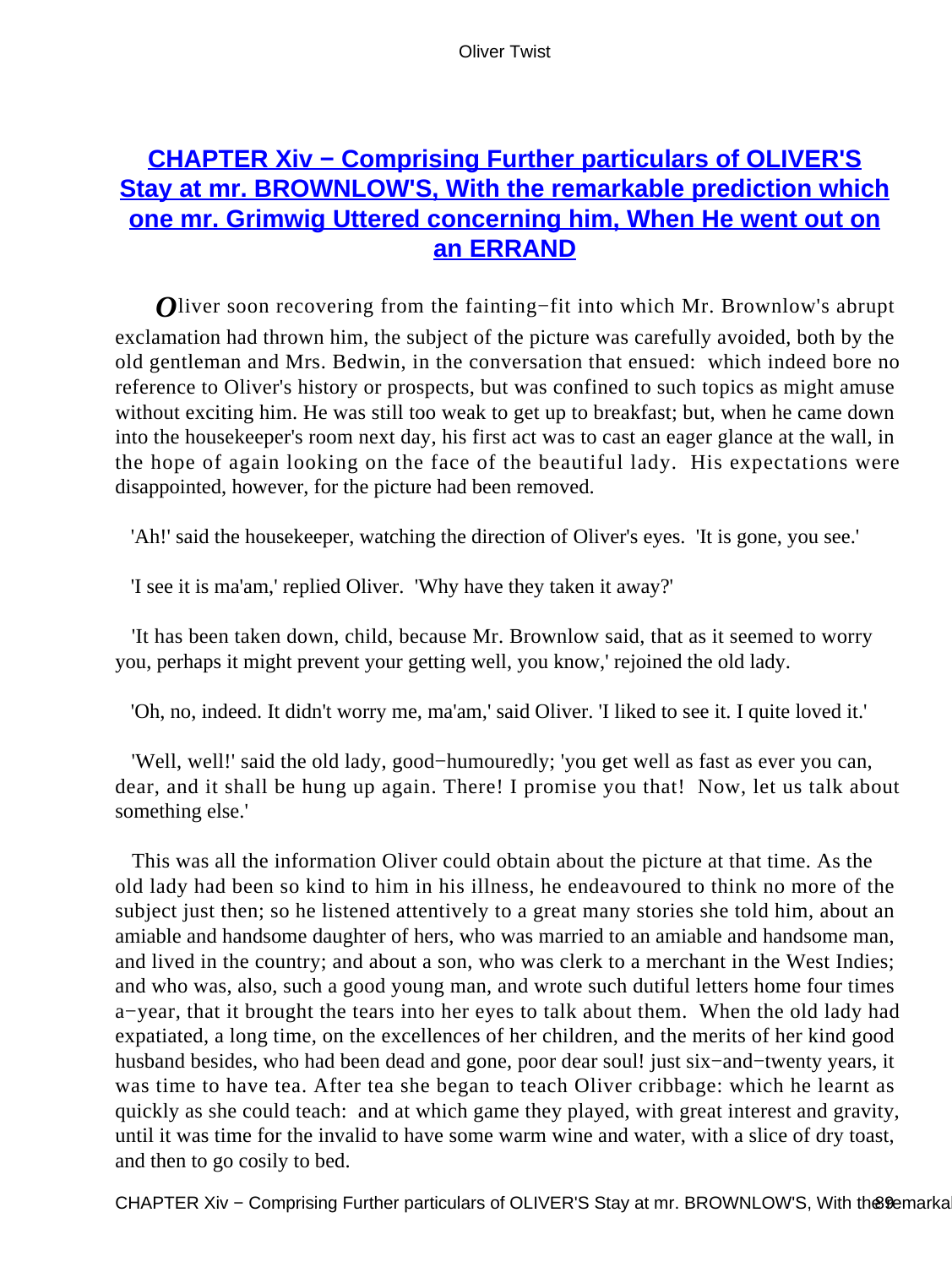They were happy days, those of Oliver's recovery. Everything was so quiet, and neat, and orderly; everybody so kind and gentle; that after the noise and turbulence in the midst of which he had always lived, it seemed like Heaven itself. He was no sooner strong enough to put his clothes on, properly, than Mr. Brownlow caused a complete new suit, and a new cap, and a new pair of shoes, to be provided for him. As Oliver was told that he might do what he liked with the old clothes, he gave them to a servant who had been very kind to him, and asked her to sell them to a Jew, and keep the money for herself. This she very readily did; and, as Oliver looked out of the parlour window, and saw the Jew roll them up in his bag and walk away, he felt quite delighted to think that they were safely gone, and that there was now no possible danger of his ever being able to wear them again. They were sad rags, to tell the truth; and Oliver had never had a new suit before.

 One evening, about a week after the affair of the picture, as he was sitting talking to Mrs. Bedwin, there came a message down from Mr. Brownlow, that if Oliver Twist felt pretty well, he should like to see him in his study, and talk to him a little while.

 'Bless us, and save us! Wash your hands, and let me part your hair nicely for you, child,' said Mrs. Bedwin. 'Dear heart alive! If we had known he would have asked for you, we would have put you a clean collar on, and made you as smart as sixpence!'

 Oliver did as the old lady bade him; and, although she lamented grievously, meanwhile, that there was not even time to crimp the little frill that bordered his shirt−collar; he looked so delicate and handsome, despite that important personal advantage, that she went so far as to say: looking at him with great complacency from head to foot, that she really didn't think it would have been possible, on the longest notice, to have made much difference in him for the better.

 Thus encouraged, Oliver tapped at the study door. On Mr. Brownlow calling to him to come in, he found himself in a little back room, quite full of books, with a window, looking into some pleasant little gardens. There was a table drawn up before the window, at which Mr. Brownlow was seated reading. When he saw Oliver, he pushed the book away from him, and told him to come near the table, and sit down. Oliver complied; marvelling where the people could be found to read such a great number of books as seemed to be written to make the world wiser. Which is still a marvel to more experienced people than Oliver Twist, every day of their lives.

 'There are a good many books, are there not, my boy?' said Mr. Brownlow, observing the curiosity with which Oliver surveyed the shelves that reached from the floor to the ceiling.

'A great number, sir,' replied Oliver. 'I never saw so many.'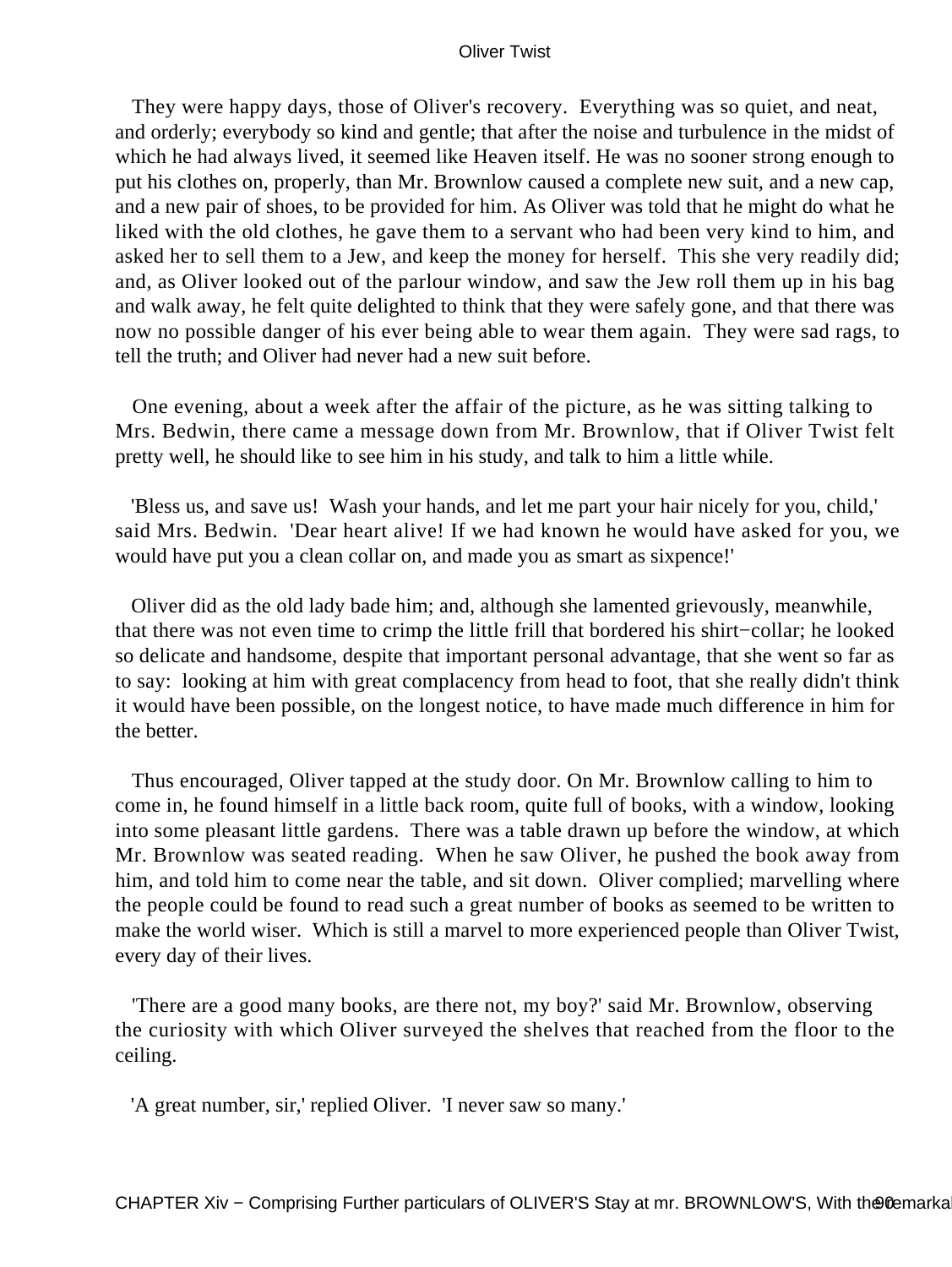'You shall read them, if you behave well,' said the old gentleman kindly; 'and you will like that, better than looking at the outsides, – that is, some cases; because there are books of which the backs and covers are by far the best parts.'

 'I suppose they are those heavy ones, sir,' said Oliver, pointing to some large quartos, with a good deal of gilding about the binding.

 'Not always those,' said the old gentleman, patting Oliver on the head, and smiling as he did so; 'there are other equally heavy ones, though of a much smaller size. How should you like to grow up a clever man, and write books, eh?'

'I think I would rather read them, sir,' replied Oliver.

'What! wouldn't you like to be a book−writer?' said the old gentleman.

 Oliver considered a little while; and at last said, he should think it would be a much better thing to be a book−seller; upon which the old gentleman laughed heartily, and declared he had said a very good thing. Which Oliver felt glad to have done, though he by no means knew what it was.

 'Well, well,' said the old gentleman, composing his features. 'Don't be afraid! We won't make an author of you, while there's an honest trade to be learnt, or brick−making to turn to.'

 'Thank you, sir,' said Oliver. At the earnest manner of his reply, the old gentleman laughed again; and said something about a curious instinct, which Oliver, not understanding, paid no very great attention to.

 'Now,' said Mr. Brownlow, speaking if possible in a kinder, but at the same time in a much more serious manner, than Oliver had ever known him assume yet, 'I want you to pay great attention, my boy, to what I am going to say. I shall talk to you without any reserve; because I am sure you are well able to understand me, as many older persons would be.'

 'Oh, don't tell you are going to send me away, sir, pray!' exclaimed Oliver, alarmed at the serious tone of the old gentleman's commencement! 'Don't turn me out of doors to wander in the streets again. Let me stay here, and be a servant. Don't send me back to the wretched place I came from. Have mercy upon a poor boy, sir!'

 'My dear child,' said the old gentleman, moved by the warmth of Oliver's sudden appeal; 'you need not be afraid of my deserting you, unless you give me cause.'

'I never, never will, sir,' interposed Oliver.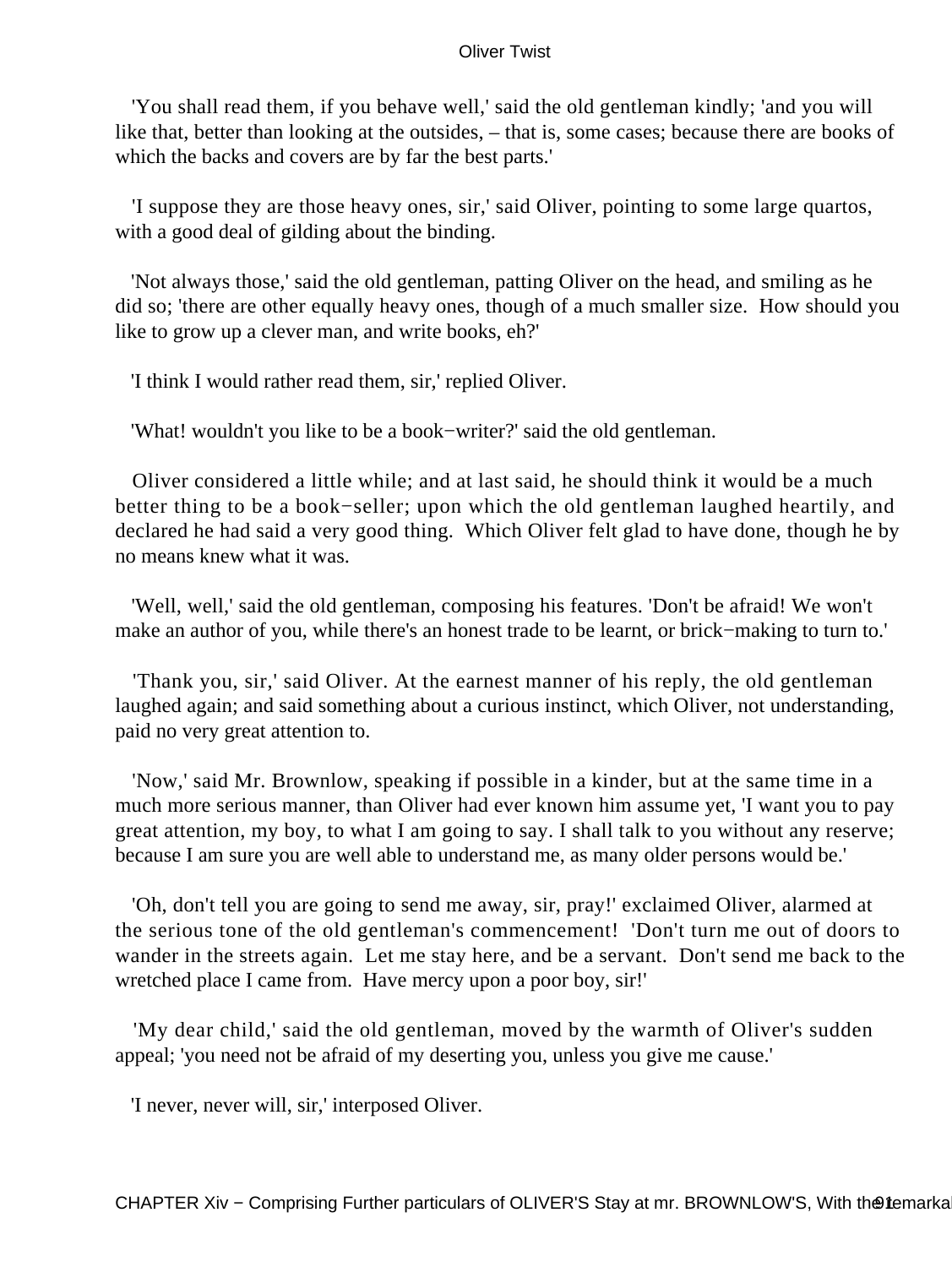'I hope not,' rejoined the old gentleman. 'I do not think you ever will. I have been deceived, before, in the objects whom I have endeavoured to benefit; but I feel strongly disposed to trust you, nevertheless; and I am more interested in your behalf than I can well account for, even to myself. The persons on whom I have bestowed my dearest love, lie deep in their graves; but, although the happiness and delight of my life lie buried there too, I have not made a coffin of my heart, and sealed it up, forever, on my best affections. Deep affliction has but strengthened and refined them.'

 As the old gentleman said this in a low voice: more to himself than to his companion: and as he remained silent for a short time afterwards: Oliver sat quite still.

 'Well, well!' said the old gentleman at length, in a more cheerful tone, 'I only say this, because you have a young heart; and knowing that I have suffered great pain and sorrow, you will be more careful, perhaps, not to wound me again. You say you are an orphan, without a friend in the world; all the inquiries I have been able to make, confirm the statement. Let me hear your story; where you come from; who brought you up; and how you got into the company in which I found you. Speak the truth, and you shall not be friendless while I live.'

 Oliver's sobs checked his utterance for some minutes; when he was on the point of beginning to relate how he had been brought up at the farm, and carried to the workhouse by Mr. Bumble, a peculiarly impatient little double−knock was heard at the street−door: and the servant, running upstairs, announced Mr. Grimwig.

'Is he coming up?' inquired Mr. Brownlow.

 'Yes, sir,' replied the servant. 'He asked if there were any muffins in the house; and, when I told him yes, he said he had come to tea.'

 Mr. Brownlow smiled; and, turning to Oliver, said that Mr. Grimwig was an old friend of his, and he must not mind his being a little rough in his manners; for he was a worthy creature at bottom, as he had reason to know.

'Shall I go downstairs, sir?' inquired Oliver.

'No,' replied Mr. Brownlow, 'I would rather you remained here.'

 At this moment, there walked into the room: supporting himself by a thick stick: a stout old gentleman, rather lame in one leg, who was dressed in a blue coat, striped waistcoat, nankeen breeches and gaiters, and a broad−brimmed white hat, with the sides turned up with green. A very small−plaited shirt frill stuck out from his waistcoat; and a very long steel watch−chain, with nothing but a key at the end, dangled loosely below it. The ends of his white neckerchief were twisted into a ball about the size of an orange; the variety of shapes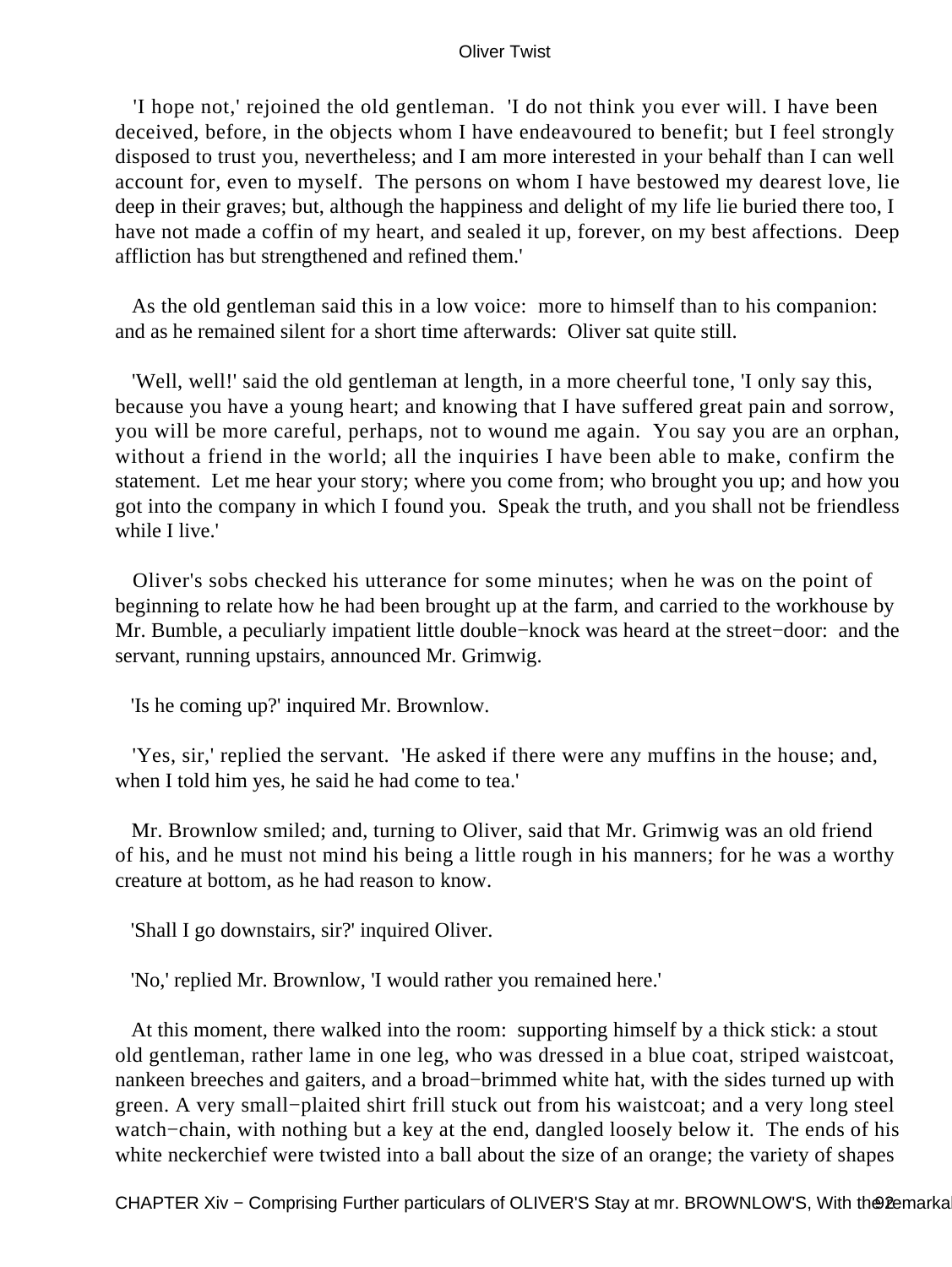into which his countenance was twisted, defy description. He had a manner of screwing his head on one side when he spoke; and of looking out of the corners of his eyes at the same time: which irresistibly reminded the beholder of a parrot. In this attitude, he fixed himself, the moment he made his appearance; and, holding out a small piece of orange−peel at arm's length, exclaimed, in a growling, discontented voice.

 'Look here! do you see this! Isn't it a most wonderful and extraordinary thing that I can't call at a man's house but I find a piece of this poor surgeon's friend on the staircase? I've been lamed with orange−peel once, and I know orange−peel will be my death, or I'll be content to eat my own head, sir!'

 This was the handsome offer with which Mr. Grimwig backed and confirmed nearly every assertion he made; and it was the more singular in his case, because, even admitting for the sake of argument, the possibility of scientific improvements being brought to that pass which will enable a gentleman to eat his own head in the event of his being so disposed, Mr. Grimwig's head was such a particularly large one, that the most sanguine man alive could hardly entertain a hope of being able to get through it at a sitting – to put entirely out of the question, a very thick coating of powder.

 'I'll eat my head, sir,' repeated Mr. Grimwig, striking his stick upon the ground. 'Hallo! what's that!' looking at Oliver, and retreating a pace or two.

'This is young Oliver Twist, whom we were speaking about,' said Mr. Brownlow.

Oliver bowed.

 'You don't mean to say that's the boy who had the fever, I hope?' said Mr. Grimwig, recoiling a little more. 'Wait a minute! Don't speak! Stop – ' continued Mr. Grimwig, abruptly, losing all dread of the fever in his triumph at the discovery; 'that's the boy who had the orange! If that's not the boy, sir, who had the orange, and threw this bit of peel upon the staircase, I'll eat my head, and his too.'

 'No, no, he has not had one,' said Mr. Brownlow, laughing. 'Come! Put down your hat; and speak to my young friend.'

 'I feel strongly on this subject, sir,' said the irritable old gentleman, drawing off his gloves. 'There's always more or less orange−peel on the pavement in our street; and **I know** it's put there by the surgeon's boy at the corner. A young woman stumbled over a bit last night, and fell against my garden−railings; directly she got up I saw her look towards his infernal red lamp with the pantomime−light. «Don't go to him,» I called out of the window, «he's an assassin! A man−trap!» So he is. If he is not – ' Here the irascible old gentleman gave a great knock on the ground with his stick; which was always understood, by his friends, to imply the customary offer, whenever it was not expressed in words. Then, still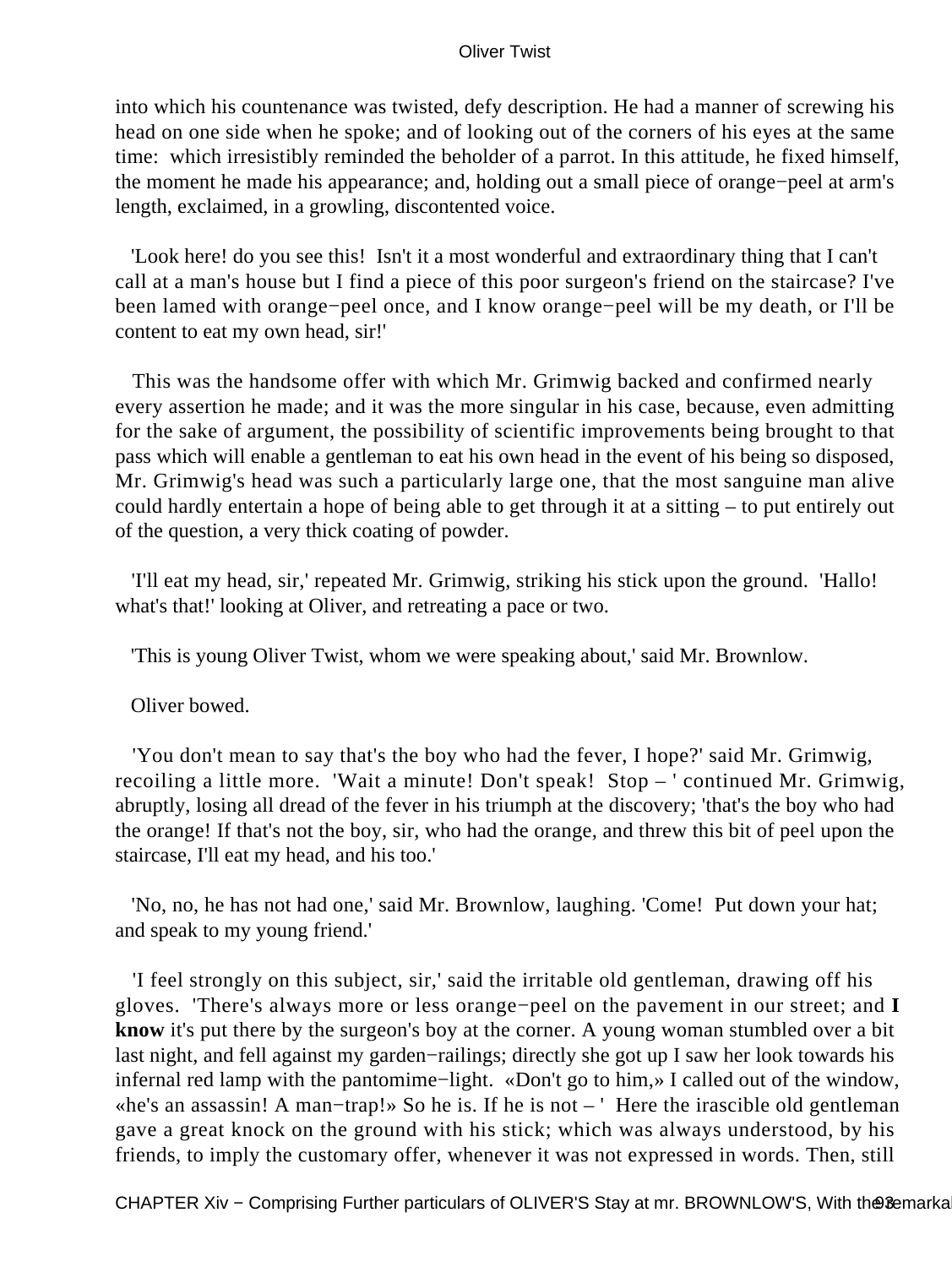keeping his stick in his hand, he sat down; and, opening a double eye−glass, which he wore attached to a broad black riband, took a view of Oliver: who, seeing that he was the object of inspection, coloured, and bowed again.

'That's the boy, is it?' said Mr. Grimwig, at length.

'That's the boy,' replied Mr. Brownlow.

'How are you, boy?' said Mr. Grimwig.

'A great deal better, thank you, sir,' replied Oliver.

 Mr Brownlow, seeming to apprehend that his singular friend was about to say something disagreeable, asked Oliver to step downstairs and tell Mrs. Bedwin they were ready for tea; which, as he did not half like the visitor's manner, he was very happy to do.

'He is a nice−looking boy, is he not?' inquired Mr. Brownlow.

'I don't know,' replied Mr. Grimwig, pettishly.

'Don't know?'

 'No. I don't know. I never see any difference in boys. I only knew two sort of boys. Mealy boys, and beef−faced boys.'

'And which is Oliver?'

 'Mealy. I know a friend who has a beef−faced boy; a fine boy, they call him; with a round head, and red cheeks, and glaring eyes; a horrid boy; with a body and limbs that appear to be swelling out of the seams of his blue clothes; with the voice of a pilot, and the appetite of a wolf. I know him! The wretch!'

 'Come,' said Mr. Brownlow, 'these are not the characteristics of young Oliver Twist; so he needn't excite your wrath.'

'They are not,' replied Mr. Grimwig. 'He may have worse.'

 Here, Mr. Brownlow coughed impatiently; which appeared to afford Mr. Grimwig the most exquisite delight.

 'He may have worse, I say,' repeated Mr. Grimwig. 'Where does he come from! Who is he? What is he? He has had a fever. What of that? Fevers are not peculiar to good peope; are they? Bad people have fevers sometimes; haven't they, eh? I knew a man who was hung in

CHAPTER Xiv – Comprising Further particulars of OLIVER'S Stay at mr. BROWNLOW'S, With th⊕ 4 emarka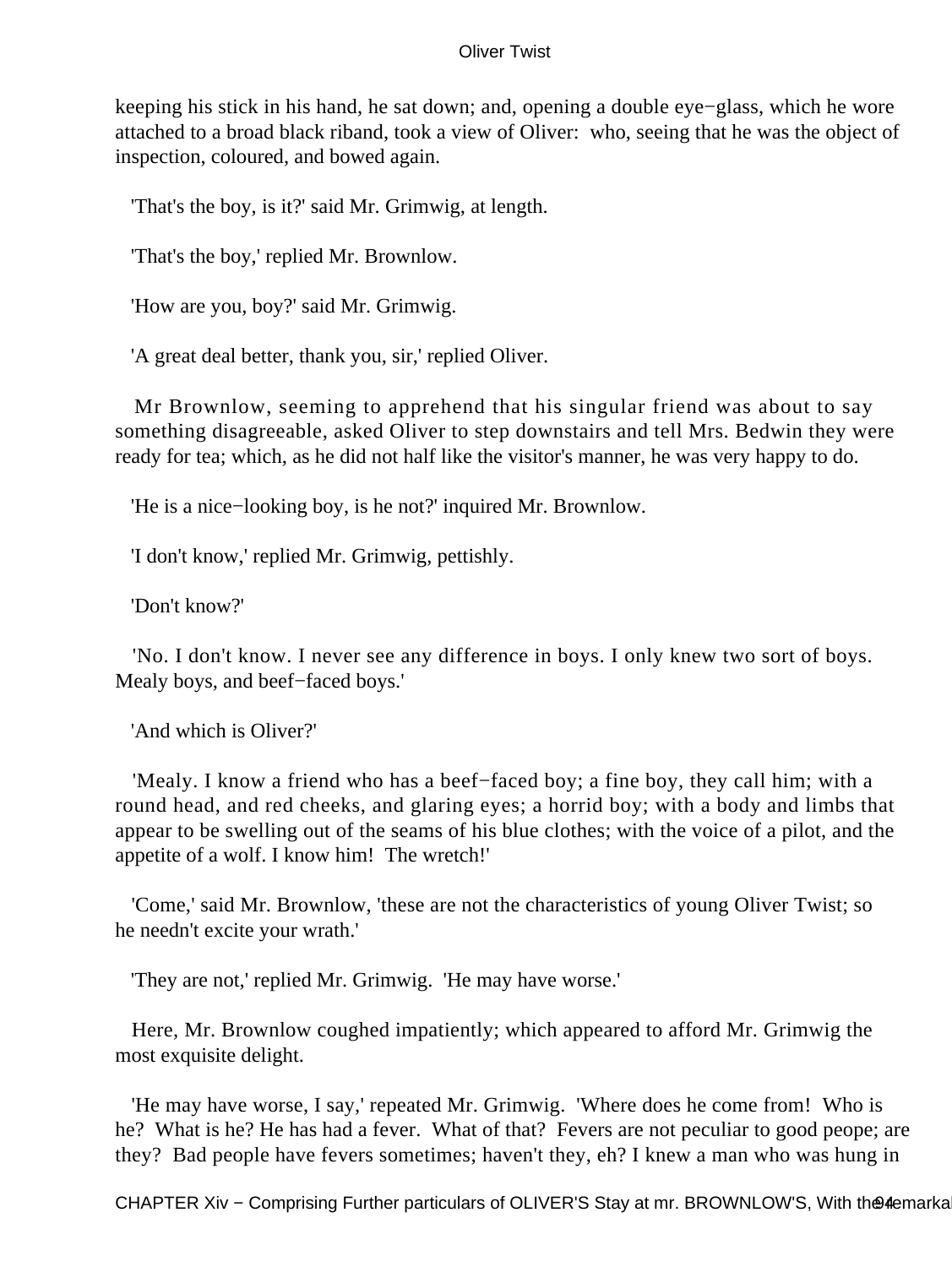Jamaica for murdering his master. He had had a fever six times; he wasn't recommended to mercy on that account. Pooh! nonsense!'

 Now, the fact was, that in the inmost recesses of his own heart, Mr. Grimwig was strongly disposed to admit that Oliver's appearance and manner were unusually prepossessing; but he had a strong appetite for contradiction, sharpened on this occasion by the finding of the orange−peel; and, inwardly determining that no man should dictate to him whether a boy was well−looking or not, he had resolved, from the first, to oppose his friend. When Mr. Brownlow admitted that on no one point of inquiry could he yet return a satisfactory answer; and that he had postponed any investigation into Oliver's previous history until he thought the boy was strong enough to hear it; Mr. Grimwig chuckled maliciously. And he demanded, with a sneer, whether the housekeeper was in the habit of counting the plate at night; because if she didn't find a table−spoon or two missing some sunshiny morning, why, he would be content to – and so forth.

 All this, Mr. Brownlow, although himself somewhat of an impetuous gentleman: knowing his friend's peculiarities, bore with great good humour; as Mr. Grimwig, at tea, was graciously pleased to express his entire approval of the muffins, matters went on very smoothly; and Oliver, who made one of the party, began to feel more at his ease than he had yet done in the fierce old gentleman's presence.

 'And when are you going to hear at full, true, and particular account of the life and adventures of Oliver Twist?' asked Grimwig of Mr. Brownlow, at the conclusion of the meal; looking sideways at Oliver, as he resumed his subject.

 'To−morrow morning,' replied Mr. Brownlow. 'I would rather he was alone with me at the time. Come up to me to−morrow morning at ten o'clock, my dear.'

 'Yes, sir,' replied Oliver. He answered with some hesitation, because he was confused by Mr. Grimwig's looking so hard at him.

 'I'll tell you what,' whispered that gentleman to Mr. Brownlow; 'he won't come up to you to−morrow morning. I saw him hesitate. He is deceiving you, my good friend.'

'I'll swear he is not,' replied Mr. Brownlow, warmly.

'If he is not,' said Mr. Grimwig, 'I'll – ' and down went the stick.

'I'll answer for that boy's truth with my life!' said Mr. Brownlow, knocking the table.

'And I for his falsehood with my head!' rejoined Mr. Grimwig, knocking the table also.

'We shall see,' said Mr. Brownlow, checking his rising anger.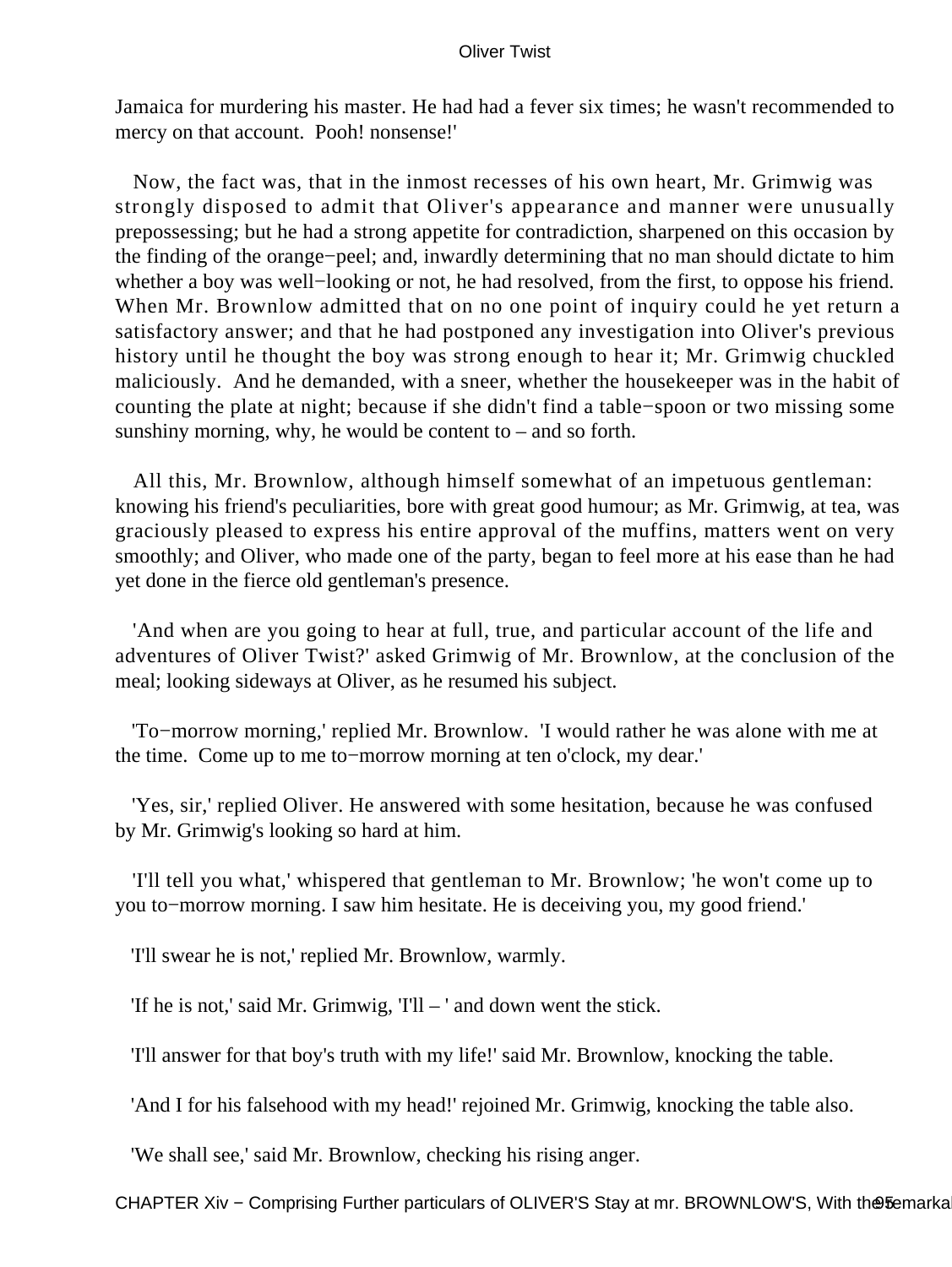'We will,' replied Mr. Grimwig, with a provoking smile; 'we will.'

 As fate would have it, Mrs. Bedwin chanced to bring in, at this moment, a small parcel of books, which Mr. Brownlow had that morning purchased of the identical bookstall−keeper, who has already figured in this history; having laid them on the table, she prepared to leave the room.

'Stop the boy, Mrs. Bedwin!' said Mr. Brownlow; 'there is something to go back.'

'He has gone, sir,' replied Mrs. Bedwin.

 'Call after him,' said Mr. Brownlow; 'it's particular. He is a poor man, and they are not paid for. There are some books to be taken back, too.'

 The street−door was opened. Oliver ran one way; and the girl ran another; and Mrs. Bedwin stood on the step and screamed for the boy; but there was no boy in sight. Oliver and the girl returned, in a breathless state, to report that there were no tidings of him.

 'Dear me, I am very sorry for that,' exclaimed Mr. Brownlow; 'I particularly wished those books to be returned to−night.'

 'Send Oliver with them,' said Mr. Grimwig, with an ironical smile; 'he will be sure to deliver them safely, you know.'

'Yes; do let me take them, if you please, sir,' said Oliver. 'I'll run all the way, sir.'

 The old gentleman was just going to say that Oliver should not go out on any account; when a most malicious cough from Mr. Grimwig determined him that he should; and that, by his prompt discharge of the commission, he should prove to him the injustice of his suspicions: on this head at least: at once.

 'You **Shall** go, my dear,' said the old gentleman. 'The books are on a chair by my table. Fetch them down.'

 Oliver, delighted to be of use, brought down the books under his arm in a great bustle; and waited, cap in hand, to hear what message he was to take.

 'You are to say,' said Mr. Brownlow, glancing steadily at Grimwig; 'you are to say that you have brought those books back; and that you have come to pay the four pound ten I owe him. This is a five−pound note, so you will have to bring me back, ten shillings change.'

 'I won't be ten minutes, sir,' said Oliver, eagerly. Having buttoned up the bank−note in his jacket pocket, and placed the books carefully under his arm, he made a respectful bow,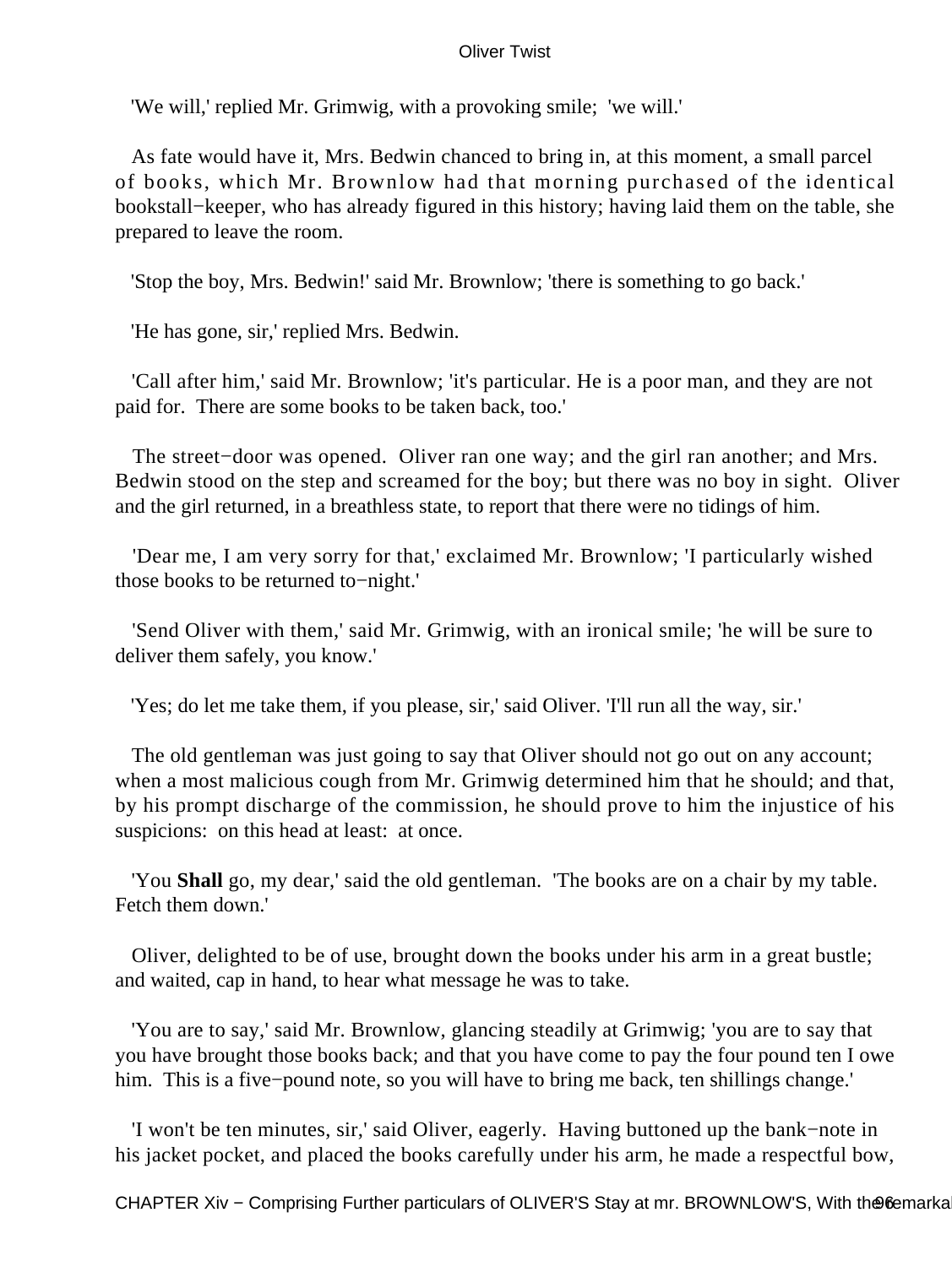and left the room. Mrs. Bedwin followed him to the street−door, giving him many directions about the nearest way, and the name of the bookseller, and the name of the street: all of which Oliver said he clearly understood. Having superadded many injunctions to be sure and not take cold, the old lady at length permitted him to depart.

 'Bless his sweet face!' said the old lady, looking after him. 'I can't bear, somehow, to let him go out of my sight.'

 At this moment, Oliver looked gaily round, and nodded before he turned the corner. The old lady smilingly returned his salutation, and, closing the door, went back, to her own room.

 'Let me see; he'll be back in twenty minutes, at the longest,' said Mr. Brownlow, pulling out his watch, and placing it on the table. 'It will be dark by that time.'

'Oh! you really expect him to come back, do you?' inquired Mr. Grimwig.

'Don't you?' asked Mr. Brownlow, smiling.

 The spirit of contradiction was strong in Mr. Grimwig's breast, at the moment; and it was rendered stronger by his friend's confident smile.

 'No,' he said, smiting the table with his fist, 'I do not. The boy has a new suit of clothes on his back, a set of valuable books under his arm, and a five−pound note in his pocket. He'll join his old friends the thieves, and laugh at you. If ever that boy returns to this house, sir, I'll eat my head.'

With these words he drew his chair closer to the table; and there the two friends sat, in silent expectation, with the watch between them.

 It is worthy of remark, as illustrating the importance we attach to our own judgments, and the pride with which we put forth our most rash and hasty conclusions, that, although Mr. Grimwig was not by any means a bad−hearted man, and though he would have been unfeignedly sorry to see his respected friend duped and deceived, he really did most earnestly and strongly hope at that moment, that Oliver Twist might not come back.

 It grew so dark, that the figures on the dial−plate were scarcely discernible; but there the two old gentlemen continued to sit, in silence, with the watch between them.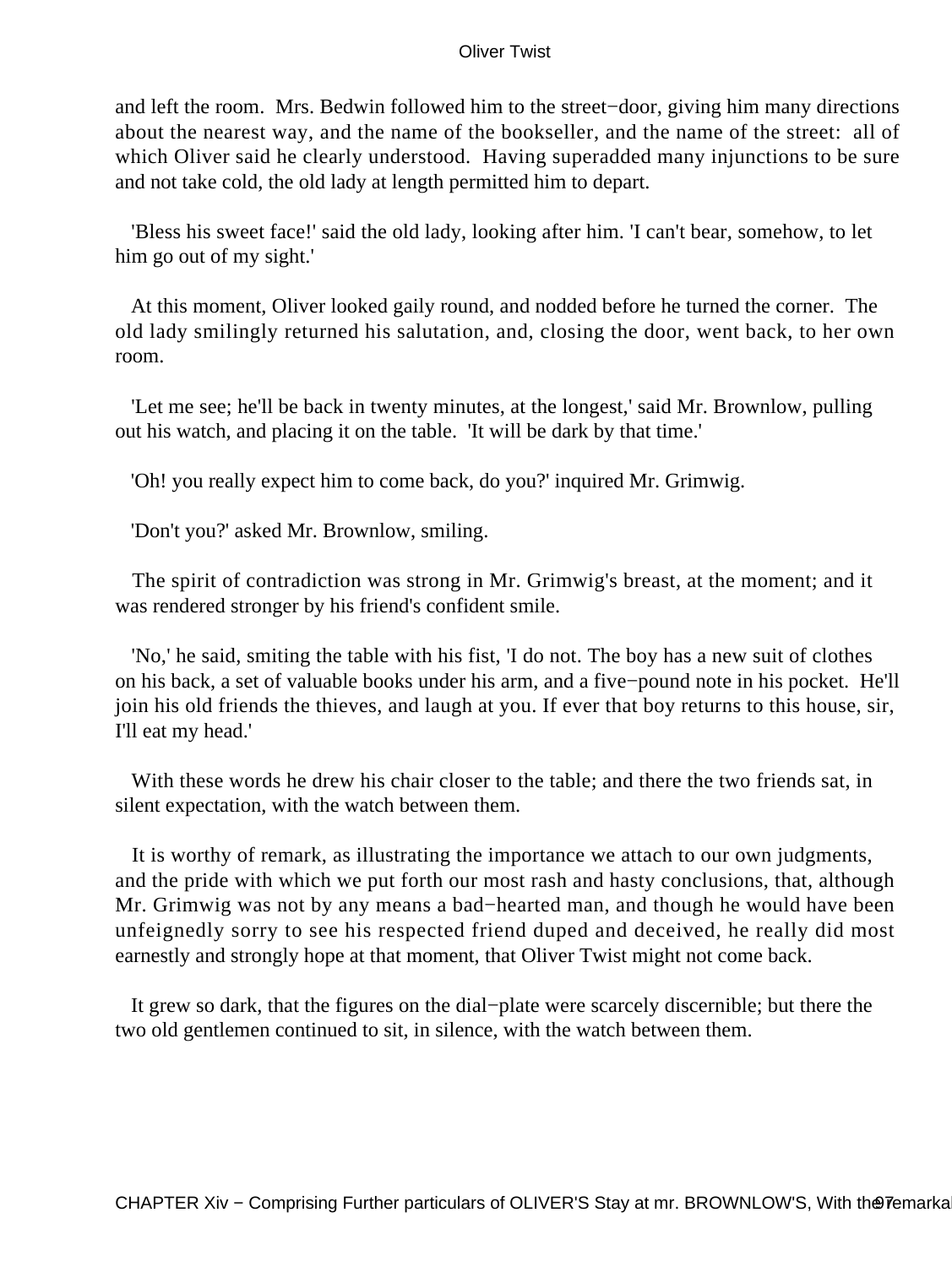# **[CHAPTER Xv − Showing How very fond of oliver twist, THE](#page-394-0) [Merry old jew and miss nancy WERE](#page-394-0)**

*I*n the obscure parlour of a low public−house, in the filthiest part of Little Saffron Hill; a dark and gloomy den, where a flaring gas−light burnt all day in the winter−time; and where no ray of sun ever shone in the summer: there sat, brooding over a little pewter measure and a small glass, strongly impregnated with the smell of liquor, a man in a velveteen coat, drab shorts, half−boots and stockings, whom even by that dim light no experienced agent of the police would have hesitated to recognise as Mr. William Sikes. At his feet, sat a white−coated, red−eyed dog; who occupied himself, alternately, in winking at his master with both eyes at the same time; and in licking a large, fresh cut on one side of his mouth, which appeared to be the result of some recent conflict.

 'Keep quiet, you warmint! Keep quiet!' said Mr. Sikes, suddenly breaking silence. Whether his meditations were so intense as to be disturbed by the dog's winking, or whether his feelings were so wrought upon by his reflections that they required all the relief derivable from kicking an unoffending animal to allay them, is matter for argument and consideration. Whatever was the cause, the effect was a kick and a curse, bestowed upon the dog simultaneously.

 Dogs are not generally apt to revenge injuries inflicted upon them by their masters; but Mr. Sikes's dog, having faults of temper in common with his owner, and labouring, perhaps, at this moment, under a powerful sense of injury, made no more ado but at once fixed his teeth in one of the half−boots. Having given in a hearty shake, he retired, growling, under a form; just escaping the pewter measure which Mr. Sikes levelled at his head.

 'You would, would you?' said Sikes, seizing the poker in one hand, and deliberately opening with the other a large clasp−knife, which he drew from his pocket. 'Come here, you born devil! Come here! D'ye hear?'

 The dog no doubt heard; because Mr. Sikes spoke in the very harshest key of a very harsh voice; but, appearing to entertain some unaccountable objection to having his throat cut, he remained where he was, and growled more fiercely than before: at the same time grasping the end of the poker between his teeth, and biting at it like a wild beast.

 This resistance only infuriated Mr. Sikes the more; who, dropping on his knees, began to assail the animal most furiously. The dog jumped from right to left, and from left to right; snapping, growling, and barking; the man thrust and swore, and struck and blasphemed; and the struggle was reaching a most critical point for one or other; when, the door suddenly opening, the dog darted out: leaving Bill Sikes with the poker and the clasp−knife in his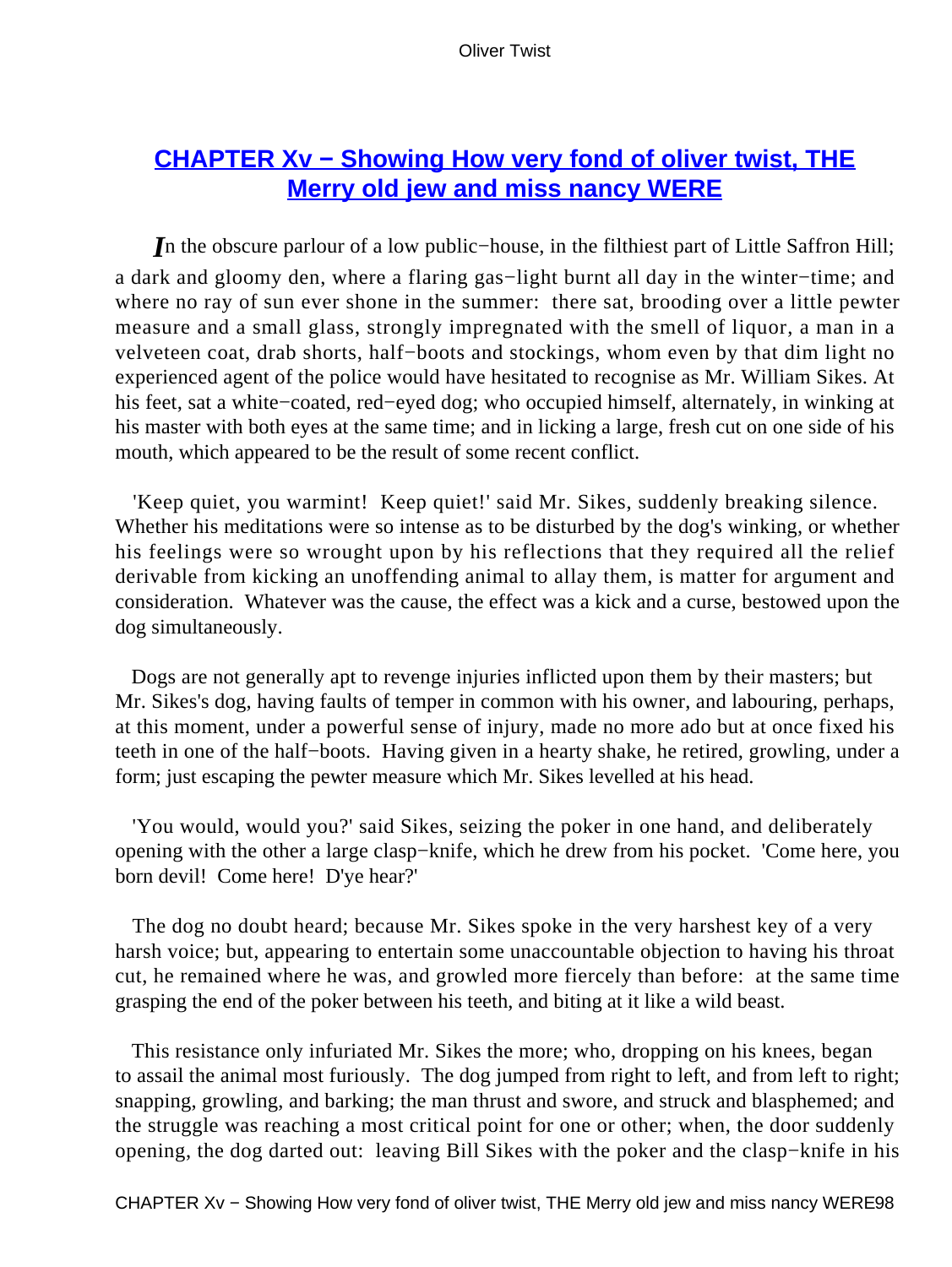hands.

 There must always be two parties to a quarrel, says the old adage. Mr. Sikes, being disappointed of the dog's participation, at once transferred his share in the quarrel to the new comer.

 'What the devil do you come in between me and my dog for?' said Sikes, with a fierce gesture.

 'I didn't know, my dear, I didn't know,' replied Fagin, humbly; for the Jew was the new comer.

'Didn't know, you white−livered thief!' growled Sikes. 'Couldn't you hear the noise?'

'Not a sound of it, as I'm a living man, Bill,' replied the Jew.

 'Oh no! You hear nothing, you don't,' retorted Sikes with a fierce sneer. 'Sneaking in and out, so as nobody hears how you come or go! I wish you had been the dog, Fagin, half a minute ago.'

'Why?' inquired the Jew with a forced smile.

 'Cause the government, as cares for the lives of such men as you, as haven't half the pluck of curs, lets a man kill a dog how he likes,' replied Sikes, shutting up the knife with a very expressive look; 'that's why.'

 The Jew rubbed his hands; and, sitting down at the table, affected to laugh at the pleasantry of his friend. He was obviously very ill at ease, however.

 'Grin away,' said Sikes, replacing the poker, and surveying him with savage contempt; 'grin away. You'll never have the laugh at me, though, unless it's behind a nightcap. I've got the upper hand over you, Fagin; and,  $d - me$ , I'll keep it. There! If I go, you go; so take care of me.'

 'Well, well, my dear,' said the Jew, 'I know all that; we – we – have a mutual interest, Bill, – a mutual interest.'

 'Humph,' said Sikes, as if he though the interest lay rather more on the Jew's side than on his. 'Well, what have you got to say to me?'

 'It's all passed safe through the melting−pot,' replied Fagin, 'and this is your share. It's rather more than it ought to be, my dear; but as I know you'll do me a good turn another time, and  $-$ '

CHAPTER Xv − Showing How very fond of oliver twist, THE Merry old jew and miss nancy WERE99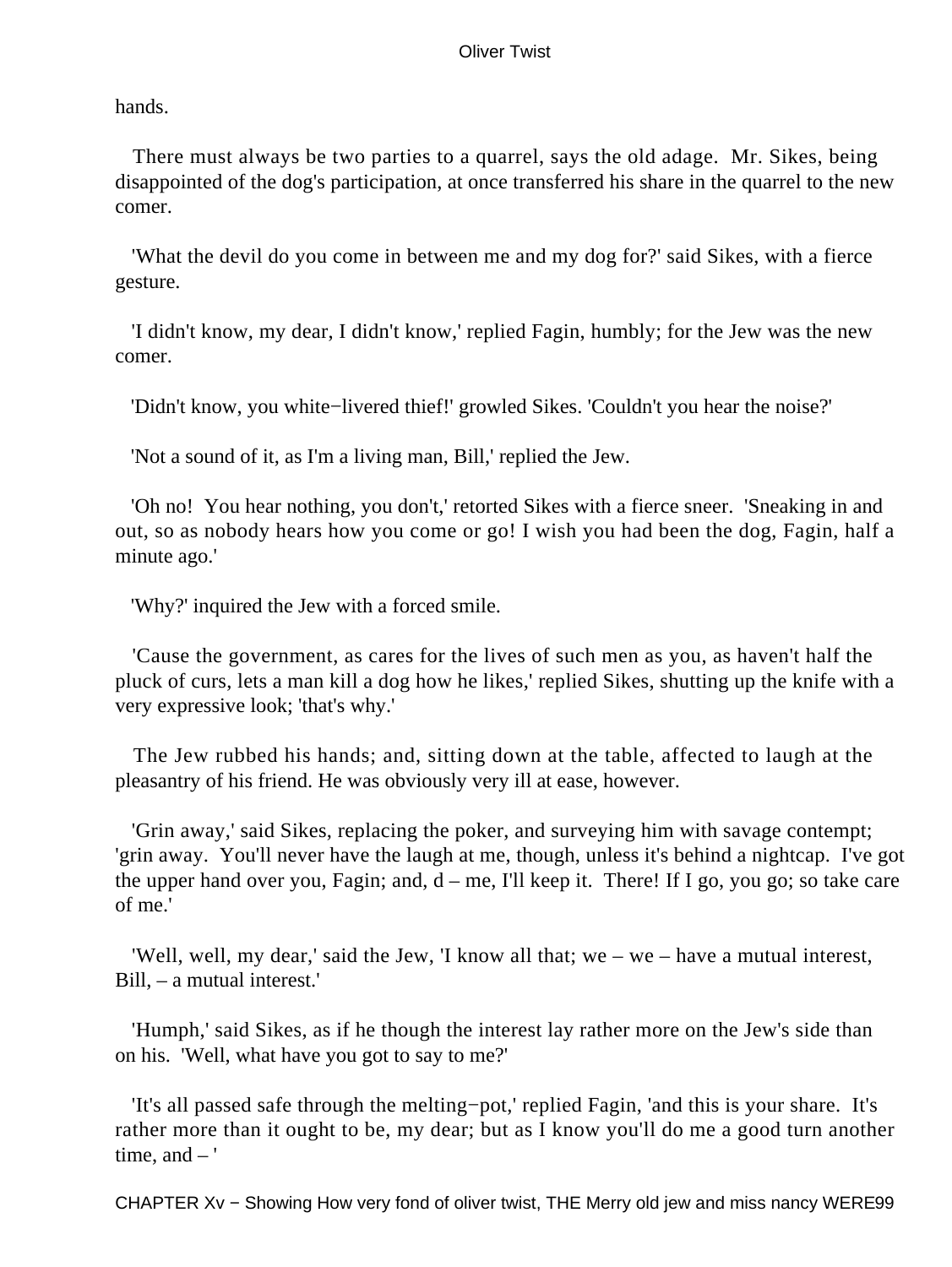'Stow that gammon,' interposed the robber, impatiently. 'Where is it? Hand over!'

 'Yes, yes, Bill; give me time, give me time,' replied the Jew, soothingly. 'Here it is! All safe!' As he spoke, he drew forth an old cotton handkerchief from his breast; and untying a large knot in one corner, produced a small brown−paper packet. Sikes, snatching it from him, hastily opened it; and proceeded to count the sovereigns it contained.

'This is all, is it?' inquired Sikes.

'All,' replied the Jew.

 'You haven't opened the parcel and swallowed one or two as you come along, have you?' inquired Sikes, suspiciously. 'Don't put on an injured look at the question; you've done it many a time. Jerk the tinkler.'

 These words, in plain English, conveyed an injunction to ring the bell. It was answered by another Jew: younger than Fagin, but nearly as vile and repulsive in appearance.

 Bill Sikes merely pointed to the empty measure. The Jew, perfectly understanding the hint, retired to fill it: previously exchanging a remarkable look with Fagin, who raised his eyes for an instant, as if in expectation of it, and shook his head in reply; so slightly that the action would have been almost imperceptible to an observant third person. It was lost upon Sikes, who was stooping at the moment to tie the boot−lace which the dog had torn. Possibly, if he had observed the brief interchange of signals, he might have thought that it boded no good to him.

 'Is anybody here, Barney?' inquired Fagin; speaking, now that that Sikes was looking on, without raising his eyes from the ground.

 'Dot a shoul,' replied Barney; whose words: whether they came from the heart or not: made their way through the nose.

 'Nobody?' inquired Fagin, in a tone of surprise: which perhaps might mean that Barney was at liberty to tell the truth.

'Dobody but Biss Dadsy,' replied Barney.

 'Nancy!' exclaimed Sikes. 'Where? Strike me blind, if I don't honour that 'ere girl, for her native talents.'

'She's bid havid a plate of boiled beef id the bar,' replied Barney.

'Send her here,' said Sikes, pouring out a glass of liquor. 'Send her here.'

CHAPTER Xv – Showing How very fond of oliver twist, THE Merry old jew and miss nancy WERE00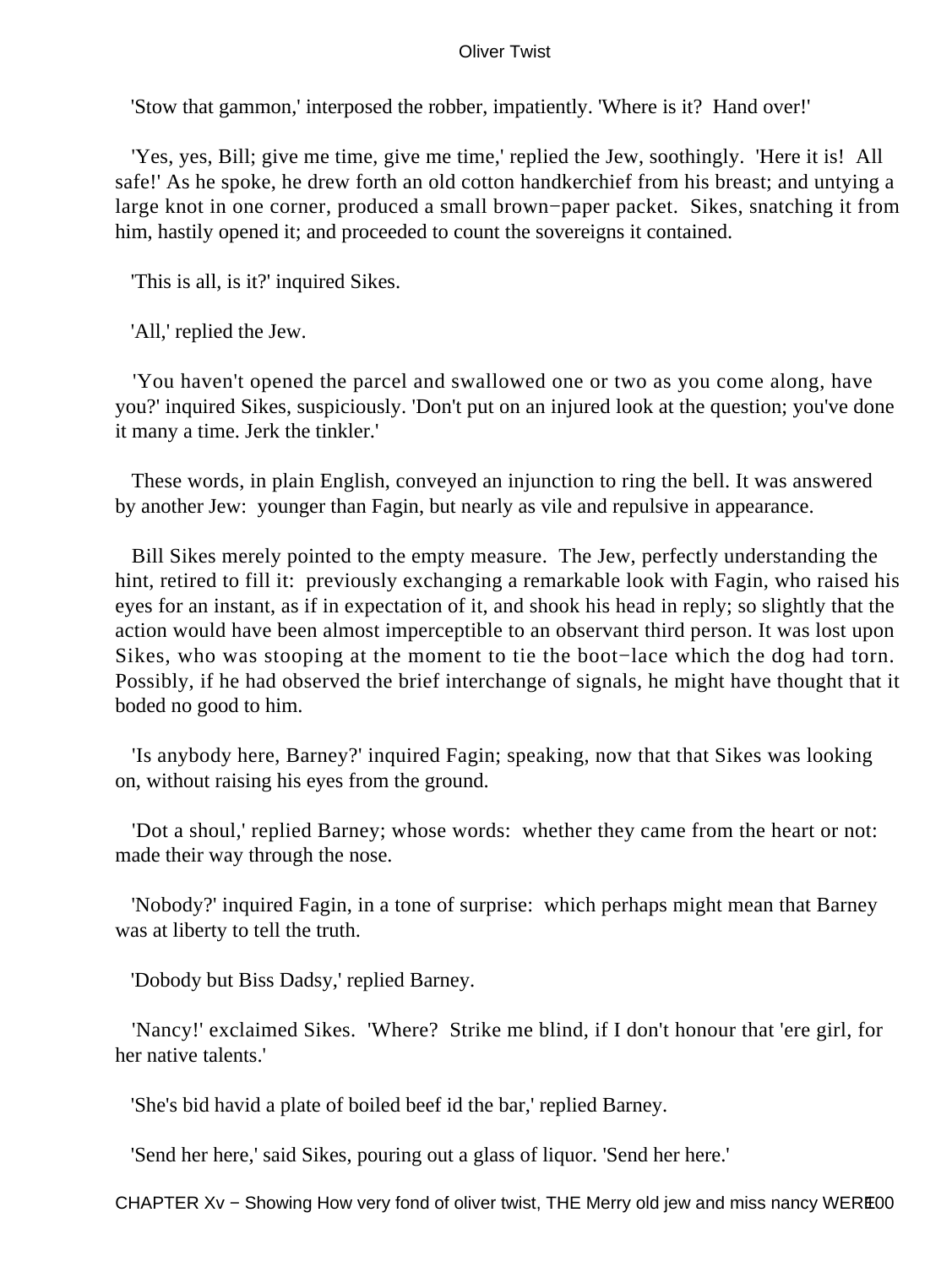Barney looked timidly at Fagin, as if for permission; the Jew reamining silent, and not lifting his eyes from the ground, he retired; and presently returned, ushering in Nancy; who was decorated with the bonnet, apron, basket, and street−door key, complete.

'You are on the scent, are you, Nancy?' inquired Sikes, proffering the glass.

 'Yes, I am, Bill,' replied the young lady, disposing of its contents; 'and tired enough of it I am, too. The young brat's been ill and confined to the crib; and – '

'Ah, Nancy, dear!' said Fagin, looking up.

 Now, whether a peculiar contraction of the Jew's red eye−brows, and a half closing of his deeply−set eyes, warned Miss Nancy that she was disposed to be too communicative, is not a matter of much importance. The fact is all we need care for here; and the fact is, that she suddenly checked herself, and with several gracious smiles upon Mr. Sikes, turned the conversation to other matters. In about ten minutes' time, Mr. Fagin was seized with a fit of coughing; upon which Nancy pulled her shawl over her shoulders, and declared it was time to go. Mr. Sikes, finding that he was walking a short part of her way himself, expressed his intention of accompanying her; they went away together, followed, at a little distant, by the dog, who slunk out of a back−yard as soon as his master was out of sight.

 The Jew thrust his head out of the room door when Sikes had left it; looked after him as we walked up the dark passage; shook his clenched fist; muttered a deep curse; and then, with a horrible grin, reseated himself at the table; where he was soon deeply absorbed in the interesting pages of the Hue−and−Cry.

 Meanwhile, Oliver Twist, little dreaming that he was within so very short a distance of the merry old gentleman, was on his way to the book−stall. When he got into Clerkenwell, he accidently turned down a by−street which was not exactly in his way; but not discovering his mistake until he had got half−way down it, and knowing it must lead in the right direction, he did not think it worth while to turn back; and so marched on, as quickly as he could, with the books under his arm.

 He was walking along, thinking how happy and contented he ought to feel; and how much he would give for only one look at poor little Dick, who, starved and beaten, might be weeping bitterly at that very moment; when he was startled by a young woman screaming out very loud. 'Oh, my dear brother!' And he had hardly looked up, to see what the matter was, when he was stopped by having a pair of arms thrown tight round his neck.

 'Don't,' cried Oliver, struggling. 'Let go of me. Who is it? What are you stopping me for?'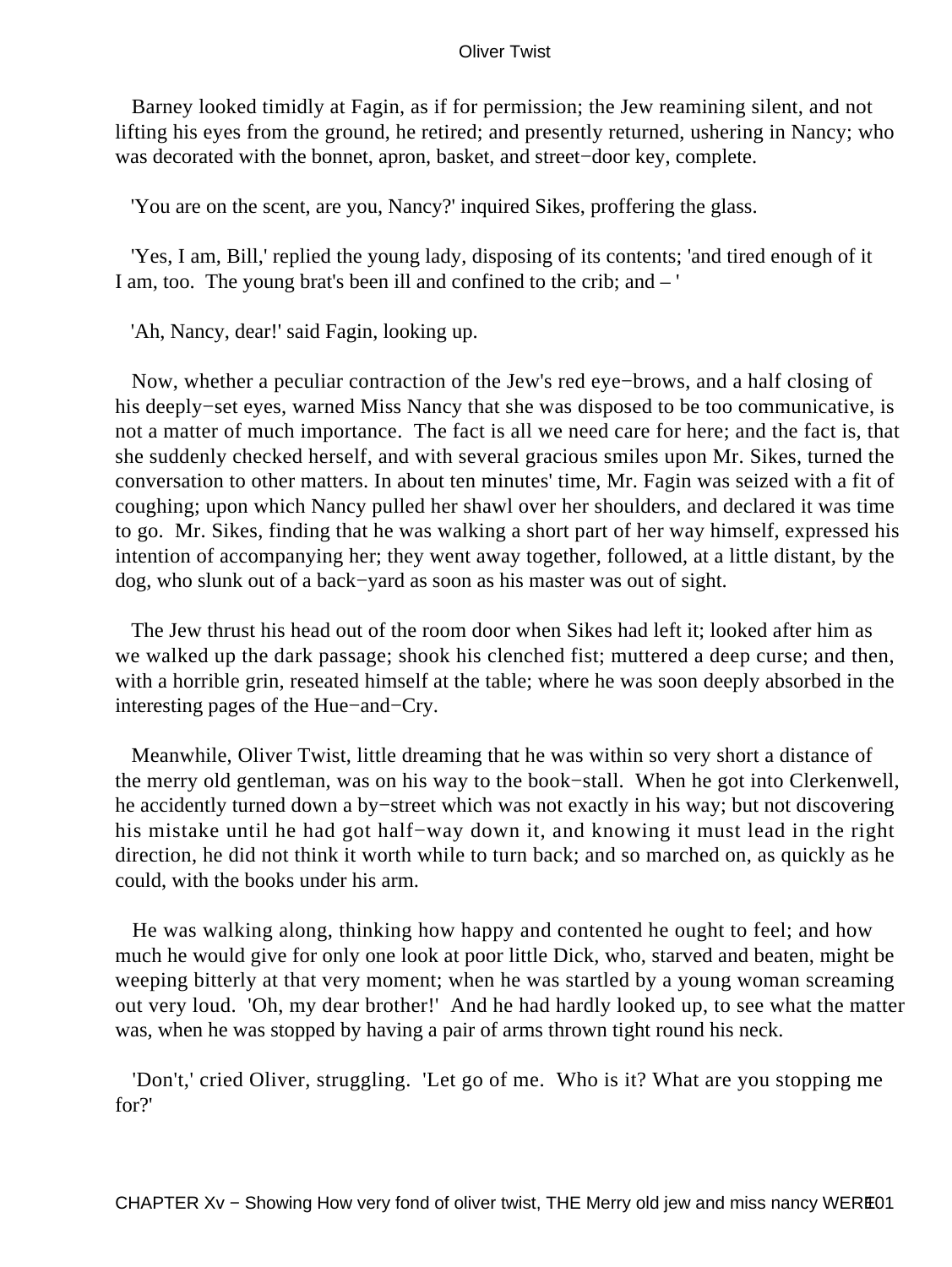The only reply to this, was a great number of loud lamentations from the young woman who had embraced him; and who had a little basket and a street−door key in her hand.

 'Oh my gracious!' said the young woman, 'I have found him! Oh! Oliver! Oliver! Oh you naughty boy, to make me suffer such distress on your account! Come home, dear, come. Oh, I've found him. Thank gracious goodness heavins, I've found him!' With these incoherent exclamations, the young woman burst into another fit of crying, and got so dreadfully hysterical, that a couple of women who came up at the moment asked a butcher's boy with a shiny head of hair anointed with suet, who was also looking on, whether he didn't think he had better run for the doctor. To which, the butcher's boy: who appeared of a lounging, not to say indolent disposition: replied, that he thought not.

 'Oh, no, no, never mind,' said the young woman, grasping Oliver's hand; 'I'm better now. Come home directly, you cruel boy! Come!'

 'Oh, ma'am,' replied the young woman, 'he ran away, near a month ago, from his parents, who are hard−working and respectable people; and went and joined a set of thieves and bad characters; and almost broke his mother's heart.'

'Young wretch!' said one woman.

'Go home, do, you little brute,' said the other.

 'I am not,' replied Oliver, greatly alarmed. 'I don't know her. I haven't any sister, or father and mother either. I'm an orphan; I live at Pentonville.'

'Only hear him, how he braves it out!' cried the young woman.

 'Why, it's Nancy!' exclaimed Oliver; who now saw her face for the first time; and started back, in irrepressible astonishment.

 'You see he knows me!' cried Nancy, appealing to the bystanders. 'He can't help himself. Make him come home, there's good people, or he'll kill his dear mother and father, and break my heart!'

 'What the devil's this?' said a man, bursting out of a beer−shop, with a white dog at his heels; 'young Oliver! Come home to your poor mother, you young dog! Come home directly.'

 'I don't belong to them. I don't know them. Help! help! cried Oliver, struggling in the man's powerful grasp.

'Help!' repeated the man. 'Yes; I'll help you, you young rascal!

CHAPTER Xv – Showing How very fond of oliver twist, THE Merry old jew and miss nancy WERE02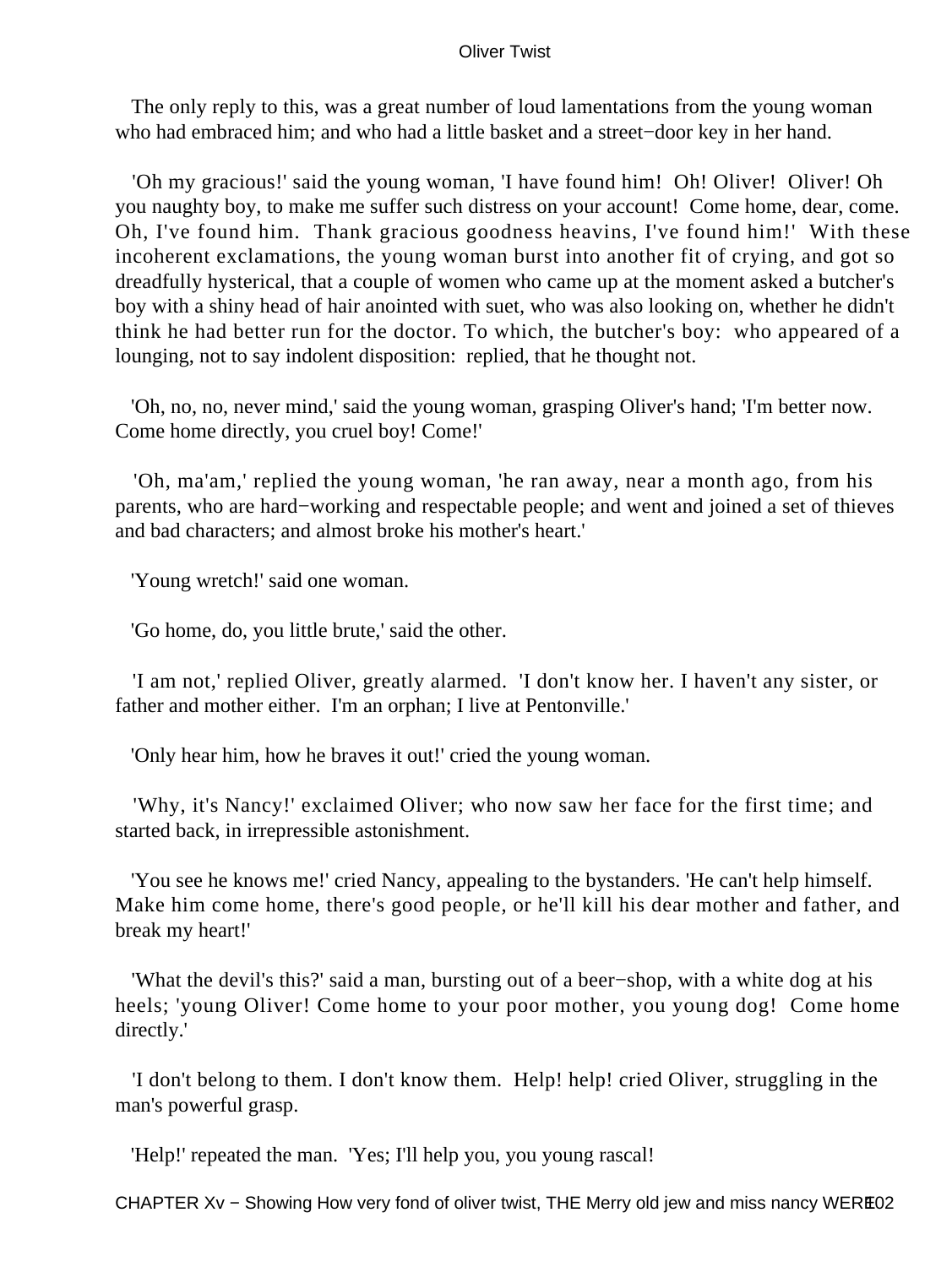What books are these? You've been a stealing 'em, have you? Give 'em here.' With these words, the man tore the volumes from his grasp, and struck him on the head.

 'That's right!' cried a looker−on, from a garret−window. 'That's the only way of bringing him to his senses!'

 'To be sure!' cried a sleepy−faced carpenter, casting an approving look at the garret−window.

'It'll do him good!' said the two women.

'And he shall have it, too!' rejoined the man, administering another blow, and seizing Oliver by the collar. 'Come on, you young villain! Here, Bull's−eye, mind him, boy! Mind him!'

Weak with recent illness; stupified by the blows and the suddenness of the attack; terrified by the fierce growling of the dog, and the brutality of the man; overpowered by the conviction of the bystanders that he really was the hardened little wretch he was described to be; what could one poor child do! Darkness had set in; it was a low neighborhood; no help was near; resistance was useless. In another moment he was dragged into a labyrinth of dark narrow courts, and was forced along them at a pace which rendered the few cries he dared to give utterance to, unintelligible. It was of little moment, indeed, whether they were intelligible or no; for there was nobody to care for them, had they been ever so plain.

\* **\*** \* \* \* \* \* \* \*

 The gas−lamps were lighted; Mrs. Bedwin was waiting anxiously at the open door; the servant had run up the street twenty times to see if there were any traces of Oliver; and still the two old gentlemen sat, perseveringly, in the dark parlour, with the watch between them.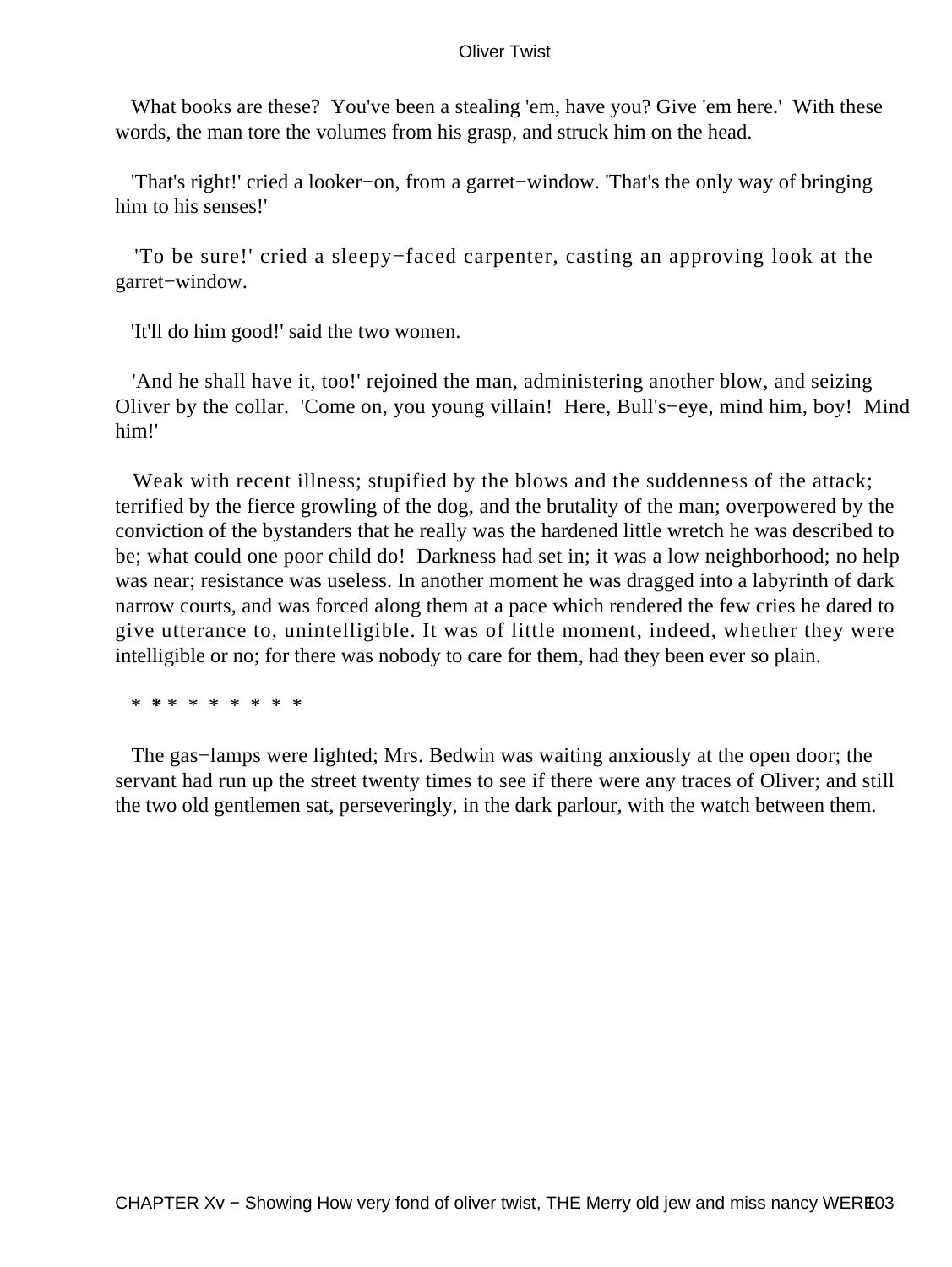# **CHAPTER Xvi - Relates What became of oliver twist, After He [had been claimed by NANCY](#page-394-0)**

The narrow streets and courts, at length, terminated in a large open space; scattered about which, were pens for beasts, and other indications of a cattle−market. Sikes slackened his pace when they reached this spot: the girl being quite unable to support any longer, the rapid rate at which they had hitherto walked. Turning to Oliver, he roughly commanded him to take hold of Nancy's hand.

'Do you hear?' growled Sikes, as Oliver hesitated, and looked round.

They were in a dark corner, quite out of the track of passengers.

 Oliver saw, but too plainly, that resistance would be of no avail. He held out his hand, which Nancy clasped tight in hers.

'Give me the other,' said Sikes, seizing Oliver's unoccupied hand. 'Here, Bull's−Eye!'

The dog looked up, and growled.

 'See here, boy!' said Sikes, putting his other hand to Oliver's throat; 'if he speaks ever so soft a word, hold him! D'ye mind!'

 The dog growled again; and licking his lips, eyed Oliver as if he were anxious to attach himself to his windpipe without delay.

 'He's as willing as a Christian, strike me blind if he isn't!' said Sikes, regarding the animal with a kind of grim and ferocious approval. 'Now, you know what you've got to expect, master, so call away as quick as you like; the dog will soon stop that game. Get on, young'un!'

 Bull's−eye wagged his tail in acknowledgment of this unusually endearing form of speech; and, giving vent to another admonitory growl for the benefit of Oliver, led the way onward.

 It was Smithfield that they were crossing, although it might have been Grosvenor Square, for anything Oliver knew to the contrary. The night was dark and foggy. The lights in the shops could scarecely struggle through the heavy mist, which thickened every moment and shrouded the streets and houses in gloom; rendering the strange place still stranger in Oliver's eyes; and making his uncertainty the more dismal and depressing.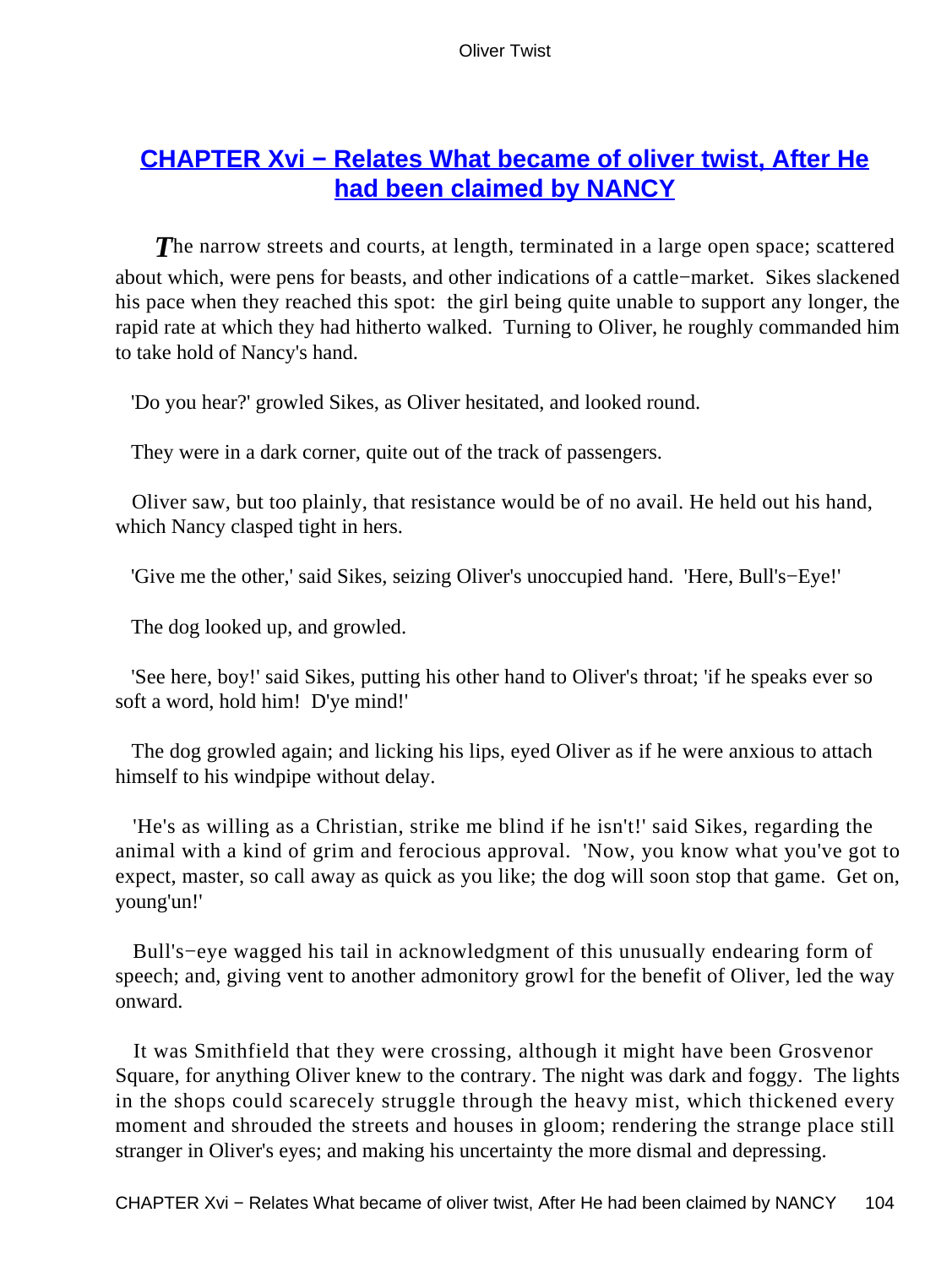They had hurried on a few paces, when a deep church−bell struck the hour. With its first stroke, his two conductors stopped, and turned their heads in the direction whence the sound proceeded.

'Eight o' clock, Bill,' said Nancy, when the bell ceased.

'What's the good of telling me that; I can hear it, can't I!' replied Sikes.

'I wonder whether **They** can hear it,' said Nancy.

 'Of course they can,' replied Sikes. 'It was Bartlemy time when I was shopped; and there warn't a penny trumpet in the fair, as I couldn't hear the squeaking on. Arter I was locked up for the night, the row and din outside made the thundering old jail so silent, that I could almost have beat my brains out against the iron plates of the door.'

 'Poor fellow!' said Nancy, who still had her face turned towards the quarter in which the bell had sounded. 'Oh, Bill, such fine young chaps as them!'

 'Yes; that's all you women think of,' answered Sikes. 'Fine young chaps! Well, they're as good as dead, so it don't much matter.'

 With this consolation, Mr. Sikes appeared to repress a rising tendency to jealousy, and, clasping Oliver's wrist more firmly, told him to step out again.

 'Wait a minute!' said the girl: 'I wouldn't hurry by, if it was you that was coming out to be hung, the next time eight o'clock struck, Bill. I'd walk round and round the place till I dropped, if the snow was on the ground, and I hadn't a shawl to cover me.'

 'And what good would that do?' inquired the unsentimental Mr. Sikes. 'Unless you could pitch over a file and twenty yards of good stout rope, you might as well be walking fifty mile off, or not walking at all, for all the good it would do me. Come on, and don't stand preaching there.'

 The girl burst into a laugh; drew her shawl more closely round her; and they walked away. But Oliver felt her hand tremble, and, looking up in her face as they passed a gas−lamp, saw that it had turned a deadly white.

 They walked on, by little−frequented and dirty ways, for a full half−hour: meeting very few people, and those appearing from their looks to hold much the same position in society as Mr. Sikes himself. At length they turned into a very filthy narrow street, nearly full of old−clothes shops; the dog running forward, as if conscious that there was no further occasion for his keeping on guard, stopped before the door of a shop that was closed and apparently untenanted; the house was in a ruinous condition, and on the door was nailed a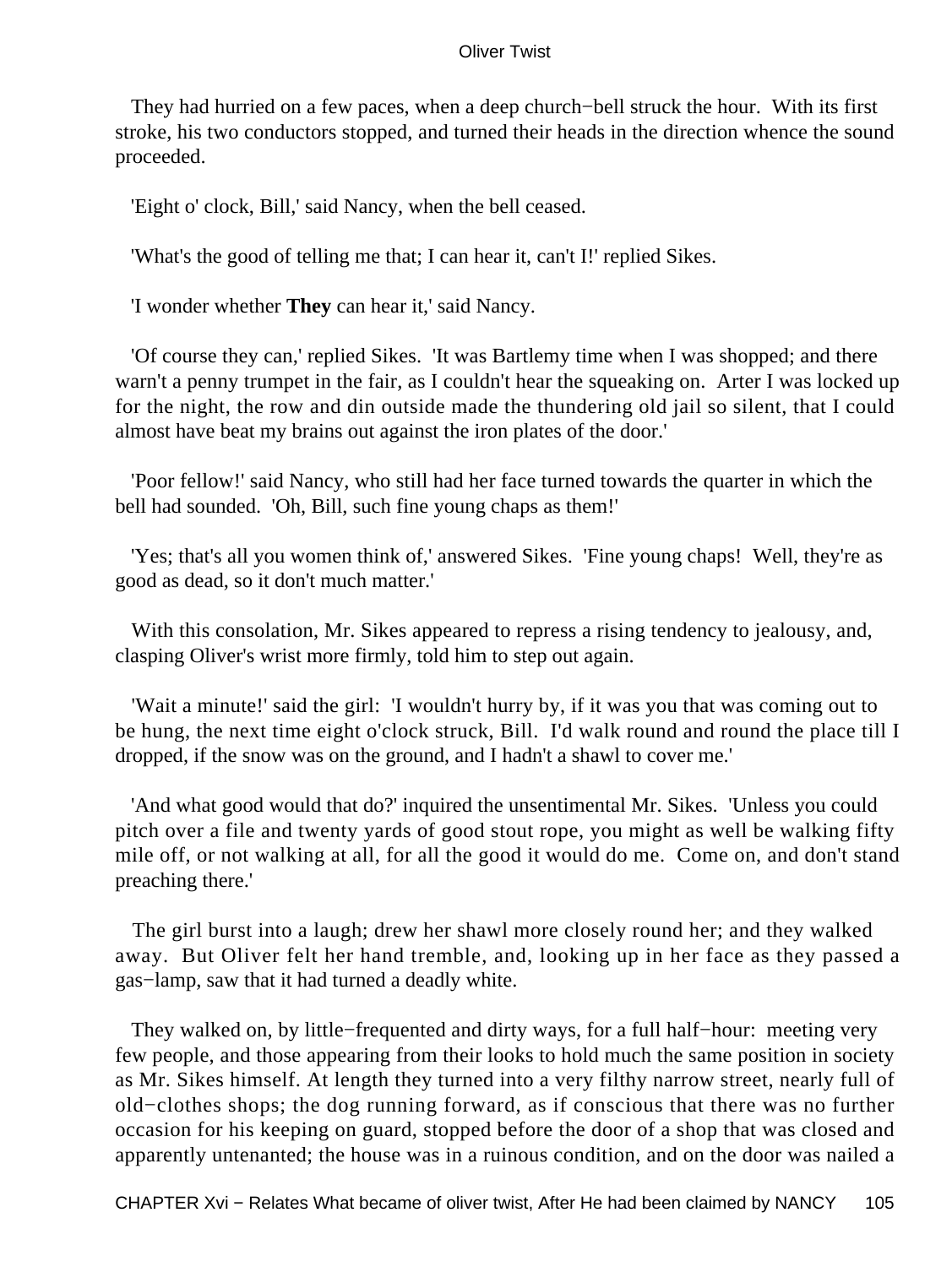board, intimating that it was to let: which looked as if it had hung there for many years.

'All right,' cried Sikes, glancing cautiously about.

 Nancy stooped below the shutters, and Oliver heard the sound of a bell. They crossed to the opposite side of the street, and stood for a few moments under a lamp. A noise, as if a sash window were gently raised, was heard; and soon afterwards the door softly opened. Mr. Sikes then seized the terrified boy by the collar with very little ceremony; and all three were quickly inside the house.

 The passage was perfectly dark. They waited, while the person who had let them in, chained and barred the door.

'Anybody here?' inquired Sikes.

'No,' replied a voice, which Oliver thought he had heard before.

'Is the old 'un here?' asked the robber.

 'Yes,' replied the voice, 'and precious down in the mouth he has been. Won't he be glad to see you? Oh, no!'

 The style of this reply, as well as the voice which delivered it, seemed familiar to Oliver's ears: but it was impossible to distinguish even the form of the speaker in the darkness.

 'Let's have a glim,' said Sikes, 'or we shall go breaking our necks, or treading on the dog. Look after your legs if you do!'

 'Stand still a moment, and I'll get you one,' replied the voice. The receding footsteps of the speaker were heard; and, in another minute, the form of Mr. John Dawkins, otherwise the Artful Dodger, appeared. He bore in his right hand a tallow candle stuck in the end of a cleft stick.

 The young gentleman did not stop to bestow any other mark of recognition upon Oliver than a humourous grin; but, turning away, beckoned the visitors to follow him down a flight of stairs. They crossed an empty kitchen; and, opening the door of a low earthy−smelling room, which seemed to have been built in a small back−yard, were received with a shout of laughter.

 'Oh, my wig, my wig!' cried Master Charles Bates, from whose lungs the laughter had proceeded: 'here he is! oh, cry, here he is! Oh, Fagin, look at him! Fagin, do look at him! I can't bear it; it is such a jolly game, I cant' bear it. Hold me, somebody, while I laugh it out.'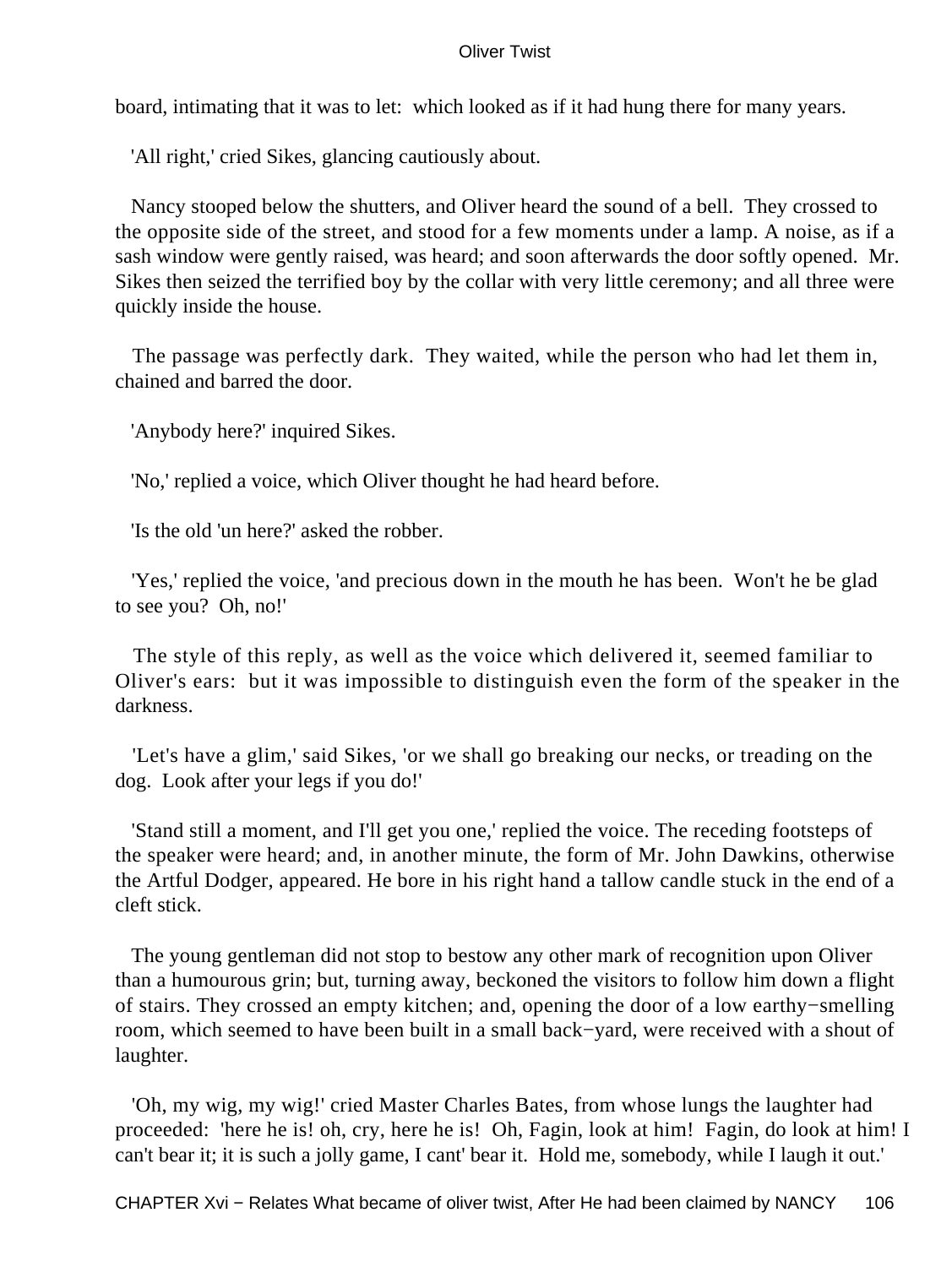With this irrepressible ebullition of mirth, Master Bates laid himself flat on the floor: and kicked convulsively for five minutes, in an ectasy of facetious joy. Then jumping to his feet, he snatched the cleft stick from the Dodger; and, advancing to Oliver, viewed him round and round; while the Jew, taking off his nightcap, made a great number of low bows to the bewildered boy. The Artful, meantime, who was of a rather saturnine disposition, and seldom gave way to merriment when it interfered with business, rifled Oliver's pockets with steady assiduity.

 'Look at his togs, Fagin!' said Charley, putting the light so close to his new jacket as nearly to set him on fire. 'Look at his togs! Superfine cloth, and the heavy swell cut! Oh, my eye, what a game! And his books, too! Nothing but a gentleman, Fagin!'

 'Delighted to see you looking so well, my dear,' said the Jew, bowing with mock humility. 'The Artful shall give you another suit, my dear, for fear you should spoil that Sunday one. Why didn't you write, my dear, and say you were coming? We'd have got something warm for supper.'

 At his, Master Bates roared again: so loud, that Fagin himself relaxed, and even the Dodger smiled; but as the Artful drew forth the five−pound note at that instant, it is doubtful whether the sally of the discovery awakened his merriment.

 'Hallo, what's that?' inquired Sikes, stepping forward as the Jew seized the note. 'That's mine, Fagin.'

'No, no, my dear,' said the Jew. 'Mine, Bill, mine. You shall have the books.'

 'If that ain't mine!' said Bill Sikes, putting on his hat with a determined air; 'mine and Nancy's that is; I'll take the boy back again.'

 The Jew started. Oliver started too, though from a very different cause; for he hoped that the dispute might really end in his being taken back.

'Come! Hand over, will you?' said Sikes.

'This is hardly fair, Bill; hardly fair, is it, Nancy?' inquired the Jew.

 'Fair, or not fair,' retorted Sikes, 'hand over, I tell you! Do you think Nancy and me has got nothing else to do with our precious time but to spend it in scouting arter, and kidnapping, every young boy as gets grabbed through you? Give it here, you avaricious old skeleton, give it here!'

 With this gentle remonstrance, Mr. Sikes plucked the note from between the Jew's finger and thumb; and looking the old man coolly in the face, folded it up small, and tied it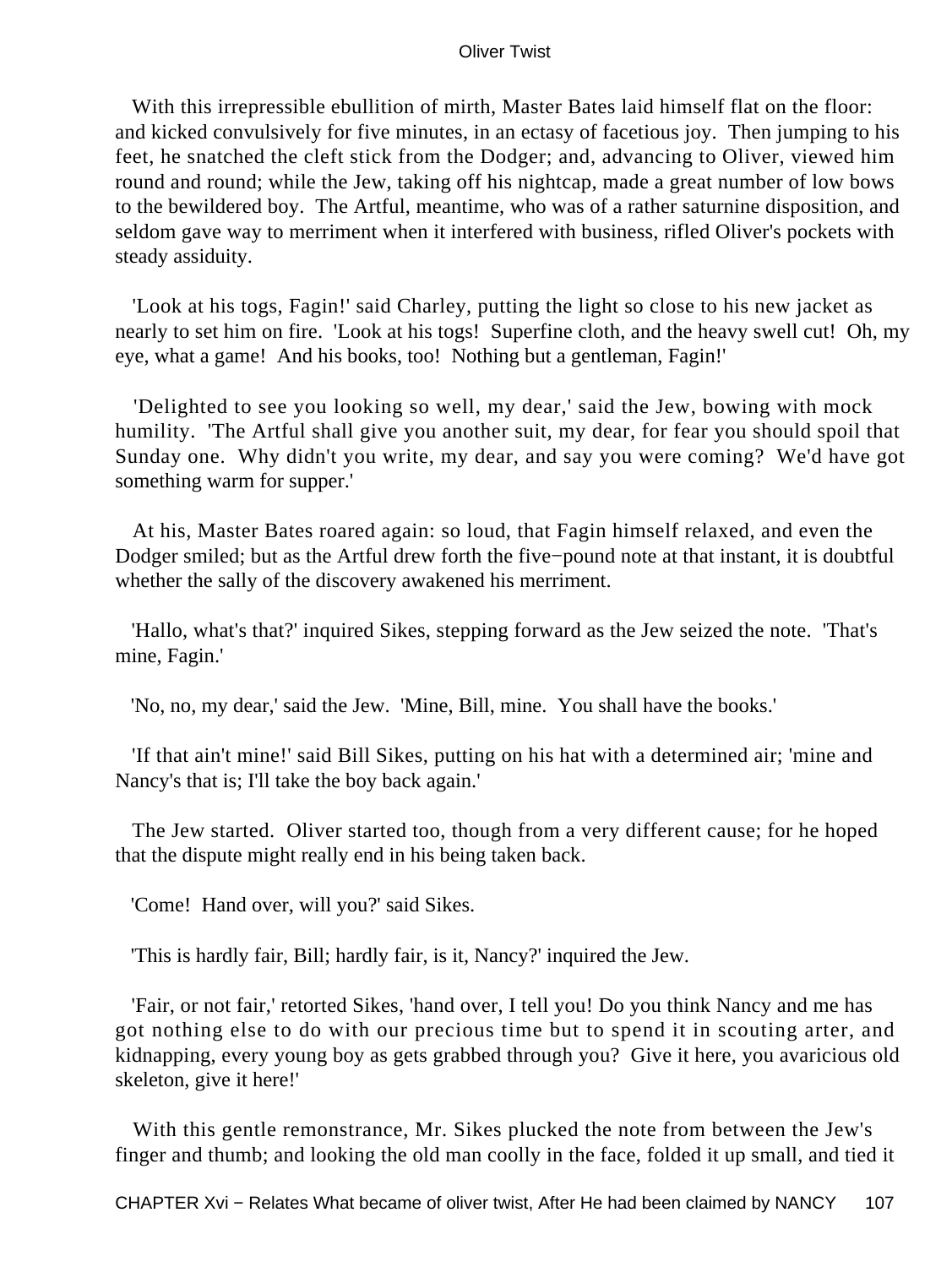in his neckerchief.

 'That's for our share of the trouble,' said Sikes; 'and not half enough, neither. You may keep the books, if you're fond of reading. If you ain't, sell 'em.'

 'They're very pretty,' said Charley Bates: who, with sundry grimaces, had been affecting to read one of the volumes in question; 'beautiful writing, isn't is, Oliver?' At sight of the dismayed look with which Oliver regarded his tormentors, Master Bates, who was blessed with a lively sense of the ludicrous, fell into another ectasy, more boisterous than the first.

 'They belong to the old gentleman,' said Oliver, wringing his hands; 'to the good, kind, old gentleman who took me into his house, and had me nursed, when I was near dying of the fever. Oh, pray send them back; send him back the books and money. Keep me here all my life long; but pray, pray send them back. He'll think I stole them; the old lady: all of them who were so kind to me: will think I stole them. Oh, do have mercy upon me, and send them back!'

 With these words, which were uttered with all the energy of passionate grief, Oliver fell upon his knees at the Jew's feet; and beat his hands together, in perfect desperation.

 'The boy's right,' remarked Fagin, looking covertly round, and knitting his shaggy eyebrows into a hard knot. 'You're right, Oliver, you're right; they **Will** think you have stolen 'em. Ha! ha!' chuckled the Jew, rubbing his hands, 'it couldn't have happened better, if we had chosen our time!'

 'Of course it couldn't,' replied Sikes; 'I know'd that, directly I see him coming through Clerkenwell, with the books under his arm. It's all right enough. They're soft−hearted psalm−singers, or they wouldn't have taken him in at all; and they'll ask no questions after him, fear they should be obliged to prosecute, and so get him lagged. He's safe enough.'

 Oliver had looked from one to the other, while these words were being spoken, as if he were bewildered, and could scarecely understand what passed; but when Bill Sikes concluded, he jumped suddenly to his feet, and tore wildly from the room: uttering shrieks for help, which made the bare old house echo to the roof.

 'Keep back the dog, Bill!' cried Nancy, springing before the door, and closing it, as the Jew and his two pupils darted out in pursuit. 'Keep back the dog; he'll tear the boy to pieces.'

 'Serve him right!' cried Sikes, struggling to disengage himself from the girl's grasp. 'Stand off from me, or I'll split your head against the wall.'

 'I don't care for that, Bill, I don't care for that,' screamed the girl, struggling violently with the man, 'the child shan't be torn down by the dog, unless you kill me first.'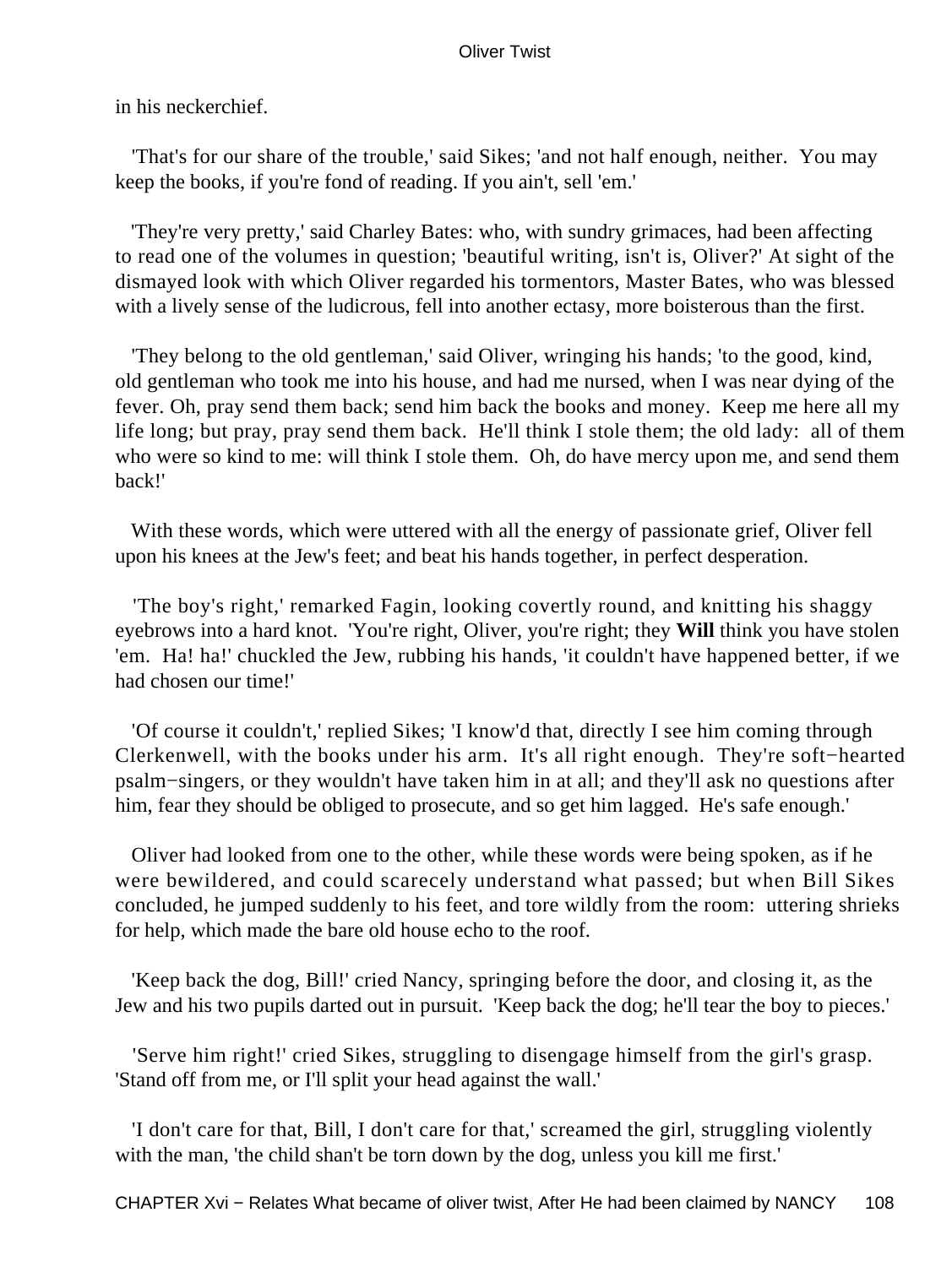'Shan't he!' said Sikes, setting his teeth. 'I'll soon do that, if you don't keep off.'

 The housebreaker flung the girl from him to the further end of the room, just as the Jew and the two boys returned, dragging Oliver among them.

'What's the matter here!' said Fagin, looking round.

'The girl's gone mad, I think,' replied Sikes, savagely.

 'No, she hasn't,' said Nancy, pale and breathless from the scuffle; 'no, she hasn't, Fagin; don't think it.'

'Then keep quiet, will you?' said the Jew, with a threatening look.

 'No, I won't do that, neither,' replied Nancy, speaking very loud. 'Come! What do you think of that?'

 Mr. Fagin was sufficiently well acquainted with the manners and customs of that particular species of humanity to which Nancy belonged, to feel tolerably certain that it would be rather unsafe to prolong any conversation with her, at present. With the view of diverting the attention of the company, he turned to Oliver.

 'So you wanted to get away, my dear, did you?' said the Jew, taking up a jagged and knotted club which law in a corner of the fireplace; 'eh?'

Oliver made no reply. But he watched the Jew's motions, and breathed quickly.

 'Wanted to get assistance; called for the police; did you?' sneered the Jew, catching the boy by the arm. 'We'll cure you of that, my young master.'

 The Jew inflicted a smart blow on Oliver's shoulders with the club; and was raising it for a second, when the girl, rushing forward, wrested it from his hand. She flung it into the fire, with a force that brought some of the glowing coals whirling out into the room.

 'I won't stand by and see it done, Fagin,' cried the girl. 'You've got the boy, and what more would you have?  $-$  Let him be  $-$  let him be  $-$  or I shall put that mark on some of you, that will bring me to the gallows before my time.'

 The girl stamped her foot violently on the floor as she vented this threat; and with her lips compressed, and her hands clenched, looked alternately at the Jew and the other robber: her face quite colourless from the passion of rage into which she had gradually worked herself.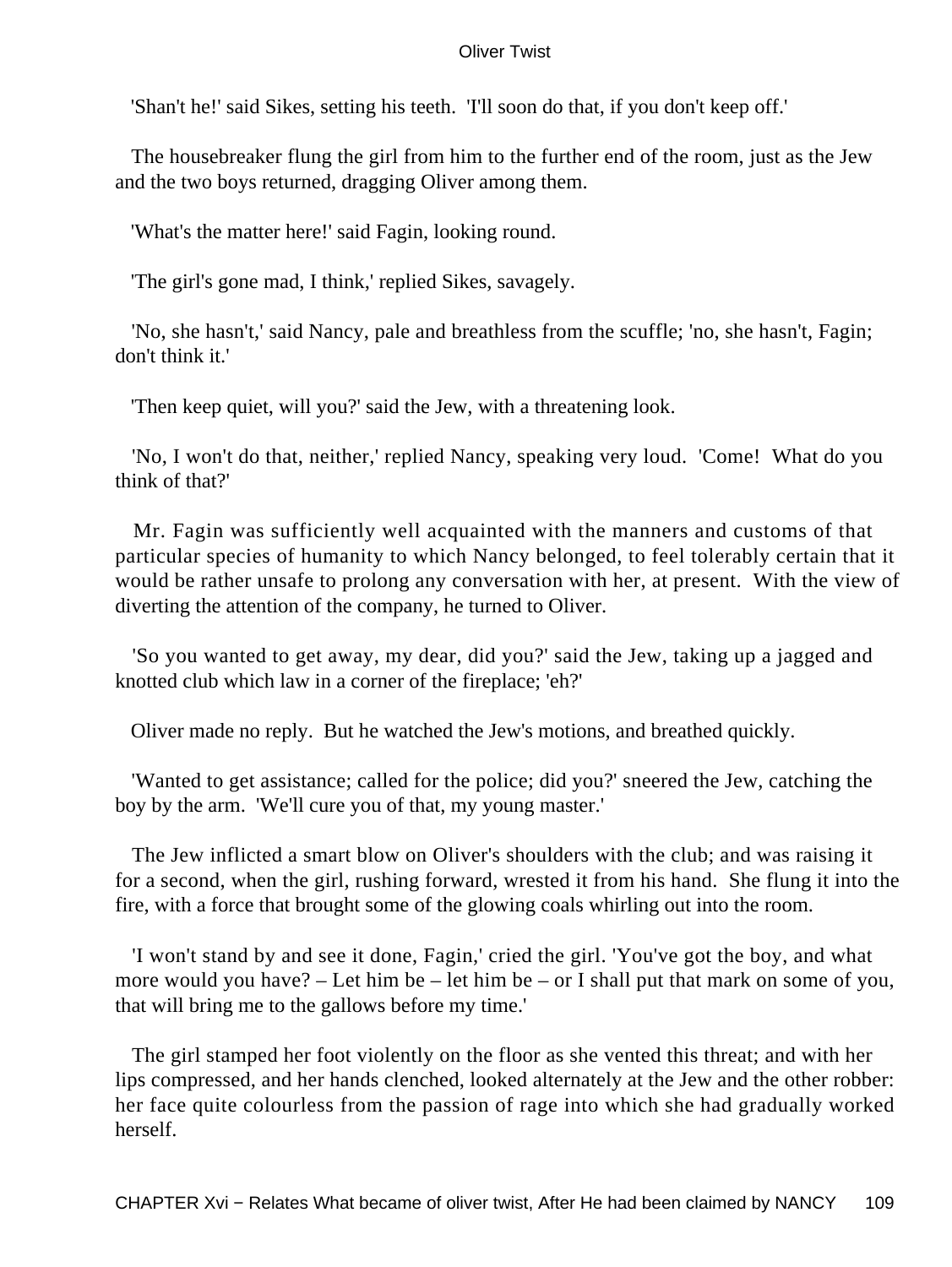'Why, Nancy!' said the Jew, in a soothing tone; after a pause, during which he and Mr. Sikes had stared at one another in a disconcerted manner; 'you, – you're more clever than ever to−night. Ha! ha! my dear, you are acting beautifully.'

 'Am I!' said the girl. 'Take care I don't overdo it. You will be the worse for it, Fagin, if I do; and so I tell you in good time to keep clear of me.'

 There is something about a roused woman: especially if she add to all her other strong passions, the fierce impulses of recklessness and despair; which few men like to provoke. The Jew saw that it would be hopeless to affect any further mistake regarding the reality of Miss Nancy's rage; and, shrinking involuntarily back a few paces, cast a glance, half imploring and half cowardly, at Sikes: as if to hint that he was the fittest person to pursue the dialogue.

 Mr. Sikes, thus mutely appealed to; and possibly feeling his personal pride and influence interested in the immediate reduction of Miss Nancy to reason; gave utterance to about a couple of score of curses and threats, the rapid production of which reflected great credit on the fertility of his invention. As they produced no visible effect on the object against whom they were discharged, however, he resorted to more tangible arguments.

 'What do you mean by this?' said Sikes; backing the inquiry with a very common imprecation concerning the most beautiful of human features: which, if it were heard above, only once out of every fifty thousand times that it is uttered below, would render blindness as common a disorder as measles: 'what do you mean by it? Burn my body! Do you know who you are, and what you are?'

 'Oh, yes, I know all about it,' replied the girl, laughing hysterically; and shaking her head from side to side, with a poor assumption of indifference.

 'Well, then, keep quiet,' rejoined Sikes, with a growl like that he was accustomed to use when addressing his dog, 'or I'll quiet you for a good long time to come.'

 The girl laughed again: even less composedly than before; and, darting a hasty look at Sikes, turned her face aside, and bit her lip till the blood came.

 'You're a nice one,' added Sikes, as he surveyed her with a contemptuous air, 'to take up the humane and gen – teel side! A pretty subject for the child, as you call him, to make a friend of!'

 'God Almighty help me, I am!' cried the girl passionately; 'and I wish I had been struck dead in the street, or had changed places with them we passed so near to−night, before I had lent a hand in bringing him here. He's a thief, a liar, a devil, all that's bad, from this night forth. Isn't that enough for the old wretch, without blows?'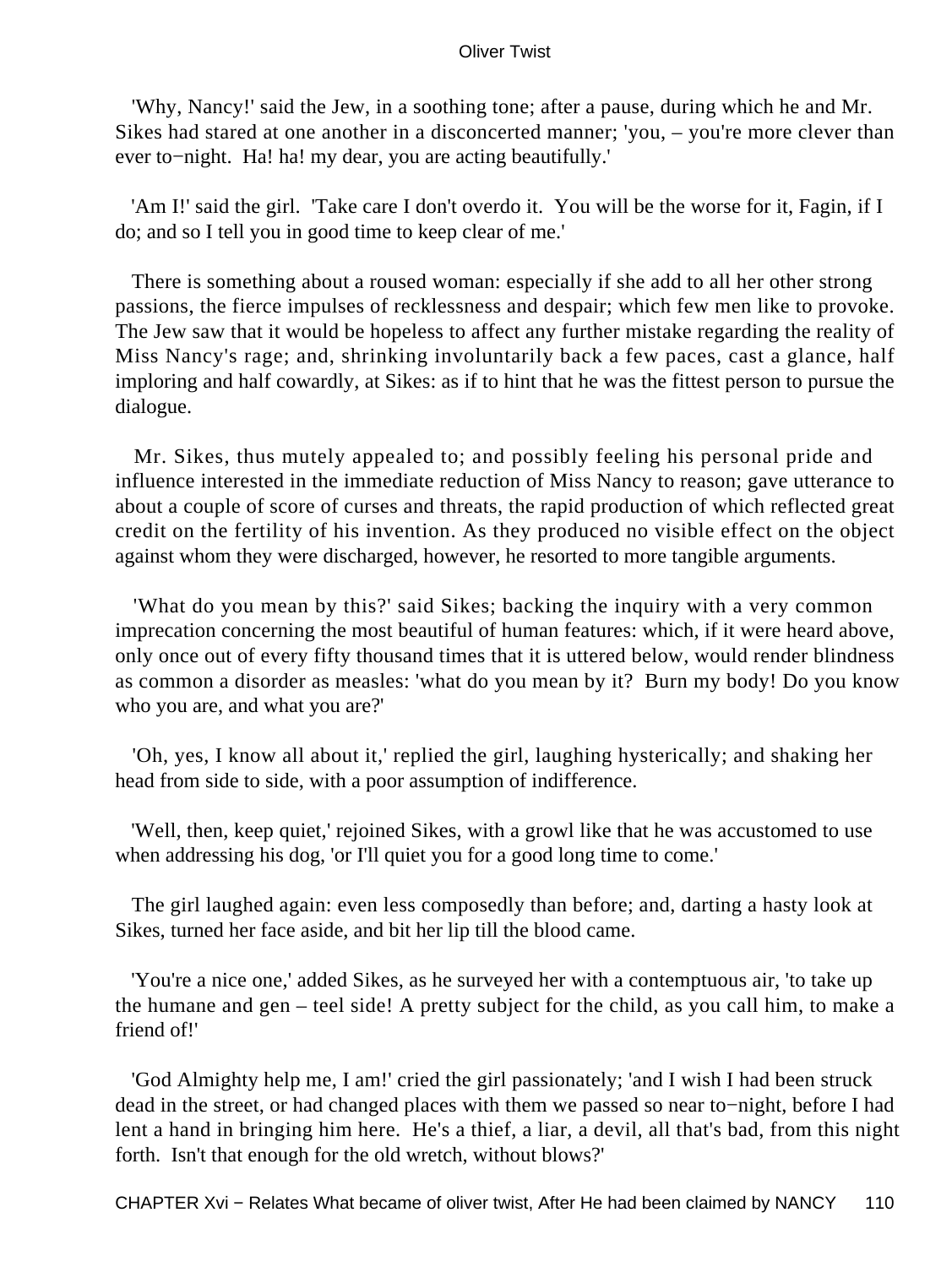'Come, come, Sikes,' said the Jew appealing to him in a remonstratory tone, and motioning towards the boys, who were eagerly attentive to all that passed; 'we must have civil words; civil words, Bill.'

 'Civil words!' cried the girl, whose passion was frightful to see. 'Civil words, you villain! Yes, you deserve 'em from me. I thieved for you when I was a child not half as old as this!' pointing to Oliver. 'I have been in the same trade, and in the same service, for twelve years since. Don't you know it? Speak out! Don't you know it?'

 'Well, well,' replied the Jew, with an attempt at pacification; 'and, if you have, it's your living!'

 'Aye, it is!' returned the girl; not speaking, but pouring out the words in one continuous and vehement scream. 'It is my living; and the cold, wet, dirty streets are my home; and you're the wretch that drove me to them long ago, and that'll keep me there, day and night, day and night, till I die!'

 'I shall do you a mischief!' interposed the Jew, goaded by these reproaches; 'a mischief worse than that, if you say much more!'

 The girl said nothing more; but, tearing her hair and dress in a transport of passion, made such a rush at the Jew as would probably have left signal marks of her revenge upon him, had not her wrists been seized by Sikes at the right moment; upon which, she made a few ineffectual struggles, and fainted.

 'She's all right now,' said Sikes, laying her down in a corner. 'She's uncommon strong in the arms, when she's up in this way.'

 The Jew wiped his forehead: and smiled, as if it were a relief to have the disturbance over; but neither he, nor Sikes, nor the dog, nor the boys, seemed to consider it in any other light than a common occurance incidental to business.

 'It's the worst of having to do with women,' said the Jew, replacing his club; 'but they're clever, and we can't get on, in our line, without 'em. Charley, show Oliver to bed.'

 'I suppose he'd better not wear his best clothes tomorrow, Fagin, had he?' inquired Charley Bates.

 'Certainly not,' replied the Jew, reciprocating the grin with which Charley put the question.

 Master Bates, apparently much delighted with his commission, took the cleft stick: and led Oliver into an adjacent kitchen, where there were two or three of the beds on which he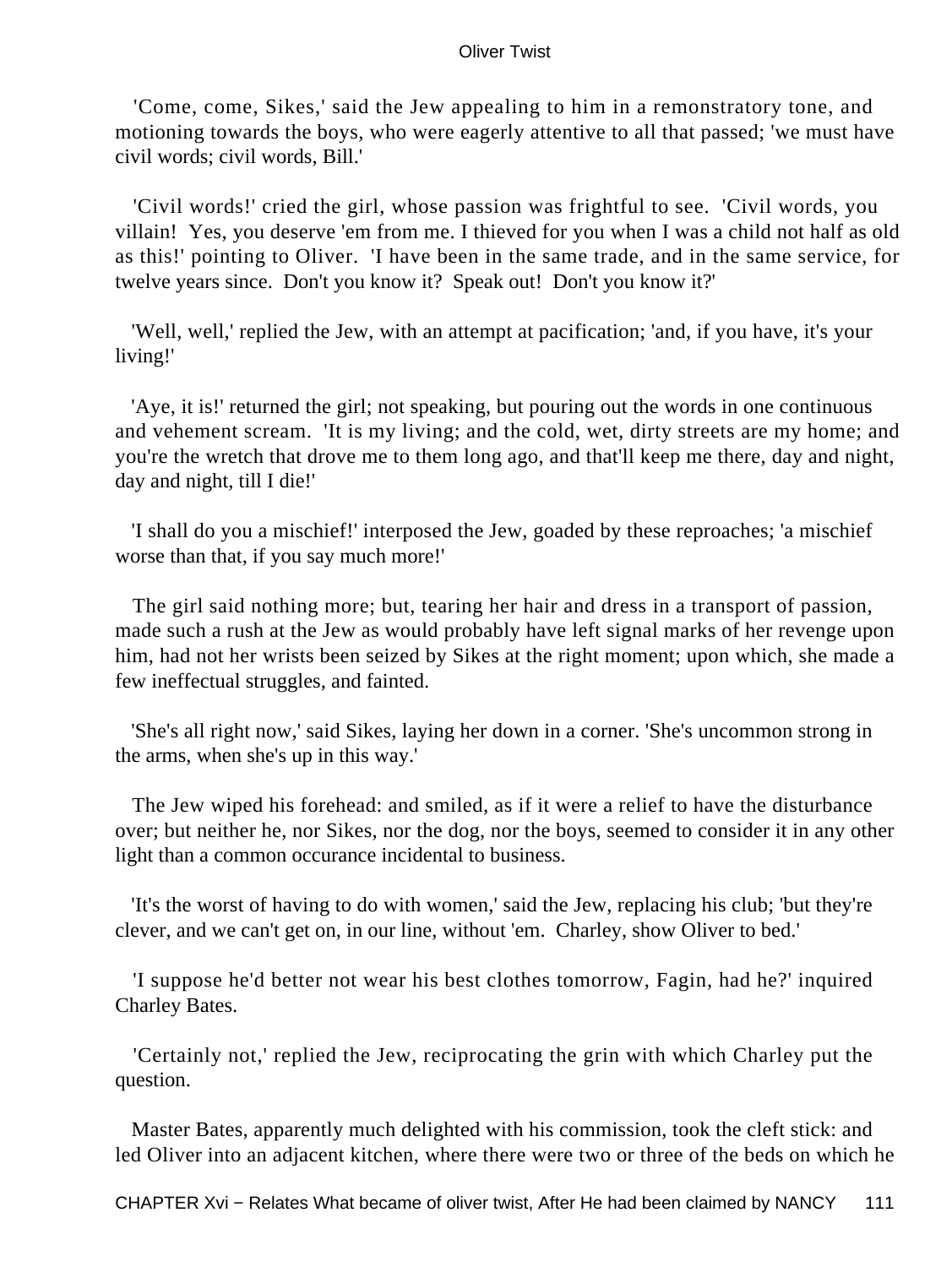had slept before; and here, with many uncontrollable bursts of laughter, he produced the identical old suit of clothes which Oliver had so much congratulated himself upon leaving off at Mr. Brownlow's; and the accidental display of which, to Fagin, by the Jew who purchased them, had been the very first clue received, of his whereabout.

 'Put off the smart ones,' said Charley, 'and I'll give 'em to Fagin to take care of. What fun it is!'

 Poor Oliver unwillingly complied. Master Bates rolling up the new clothes under his arm, departed from the room, leaving Oliver in the dark, and locking the door behind him.

 The noise of Charley's laughter, and the voice of Miss Betsy, who opportunely arrived to throw water over her friend, and perform other feminine offices for the promotion of her recovery, might have kept many people awake under more happy circumstances than those in which Oliver was placed. But he was sick and weary; and he soon fell sound asleep.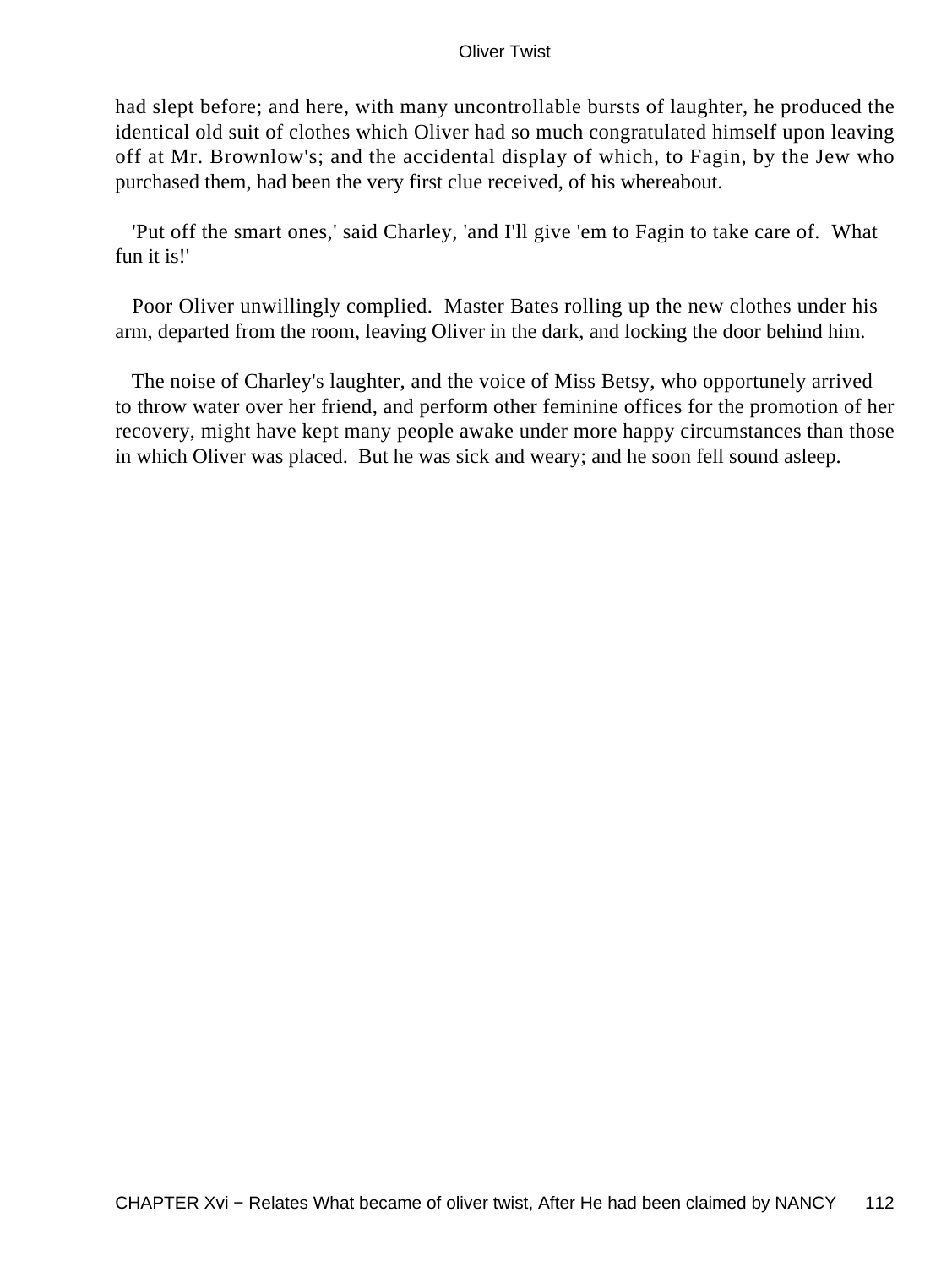# **[CHAPTER Xvii − OLIVER'S Destiny continuing](#page-394-0) [unpropitious, Brings A great man to london to injure](#page-394-0) [his REPUTATION](#page-394-0)**

*I*t is the custom on the stage, in all good murderous melodramas, to present the tragic and the comic scenes, in as regular alternation, as the layers of red and white in a side of streaky bacon. The hero sinks upon his straw bed, weighed down by fetters and misfortunes; in the next scene, his faithful but unconscious squire regales the audience with a comic song. We behold, with throbbing bosoms, the heroine in the grasp of a proud and ruthless baron: her virtue and her life alike in danger, drawing forth her dagger to preserve the one at the cost of the other; and just as our expectations are wrought up to the highest pitch, a whistle is heard, and we are straightway transported to the great hall of the castle; where a grey−headed seneschal sings a funny chorus with a funnier body of vassals, who are free of all sorts of places, from church vaults to palaces, and roam about in company, carolling perpetually.

 Such changes appear absurd; but they are not so unnatural as they would seem at first sight. The transitions in real life from well−spread boards to death−beds, and from mourning−weeds to holiday garments, are not a whit less startling; only, there, we are busy actors, instead of passive lookers−on, which makes a vast difference. The actors in the mimic life of the theatre, are blind to violent transitions and abrupt impulses of passion or feeling, which, presented before the eyes of mere spectators, are at once condemned as outrageous and preposterous.

 As sudden shiftings of the scene, and rapid changes of time and place, are not only sanctioned in books by long usage, but are by many considered as the great art of authorship: an author's skill in his craft being, by such critics, chiefly estimated with relation to the dilemmas in which he leaves his characters at the end of every chapter: this brief introduction to the present one may perhaps be deemed unnecessary. If so, let it be considered a delicate intimation on the part of the historian that he is going back to the town in which Oliver Twist was born; the reader taking it for granted that there are good and substantial reasons for making the journey, or he would not be invited to proceed upon such an expedition.

 Mr. Bumble emerged at early morning from the workhouse−gate, and walked with portly carriage and commanding steps, up the High Street. He was in the full bloom and pride of beadlehood; his cocked hat and coat were dazzling in the morning sun; he clutched his cane with the vigorous tenacity of health and power. Mr. Bumble always carried his head high; but this morning it was higher than usual. There was an abstraction in his eye, an elevation in his air, which might have warned an observant stranger that thoughts were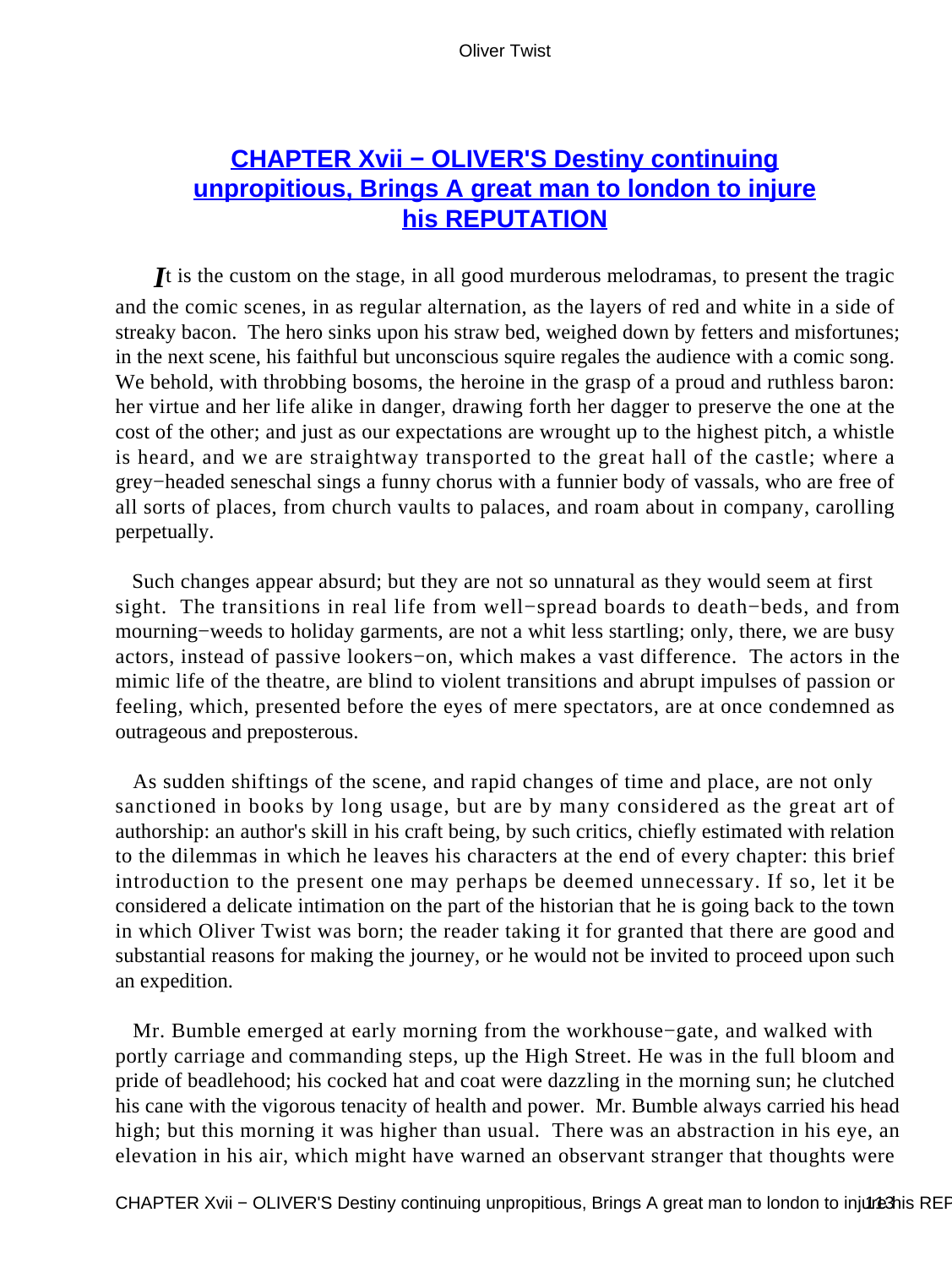passing in the beadle's mind, too great for utterance.

 Mr. Bumble stopped not to converse with the small shopkeepers and others who spoke to him, deferentially, as he passed along. He merely returned their salutations with a wave of his hand, and relaxed not in his dignified pace, until he reached the farm where Mrs. Mann tended the infant paupers with parochial care.

 'Drat that beadle!' said Mrs. Mann, hearing the well−known shaking at the garden−gate. 'If it isn't him at this time in the morning! Lauk, Mr. Bumble, only think of its being you! Well, dear me, it **Is a** pleasure, this is! Come into the parlour, sir, please.'

 The first sentence was addressed to Susan; and the exclamations of delight were uttered to Mr. Bumble: as the good lady unlocked the garden−gate: and showed him, with great attention and respect, into the house.

 'Mrs. Mann,' said Mr. Bumble; not sitting upon, or dropping himself into a seat, as any common jackanapes would: but letting himself gradually and slowly down into a chair; 'Mrs. Mann, ma'am, good morning.'

 'Well, and good morning to YOU, sir,' replied Mrs. Mann, with many smiles; 'and hoping you find yourself well, sir!'

 'So−so, Mrs. Mann,' replied the beadle. 'A porochial life is not a bed of roses, Mrs. Mann.'

 'Ah, that it isn't indeed, Mr. Bumble,' rejoined the lady. And all the infant paupers might have chorussed the rejoinder with great propriety, if they had heard it.

 'A porochial life, ma'am,' continued Mr. Bumble, striking the table with his cane, 'is a life of worrit, and vexation, and hardihood; but all public characters, as I may say, must suffer prosecution.'

 Mrs. Mann, not very well knowing what the beadle meant, raised her hands with a look of sympathy, and sighed.

'Ah! You may well sigh, Mrs. Mann!' said the beadle.

 Finding she had done right, Mrs. Mann sighed again: evidently to the satisfaction of the public character: who, repressing a complacent smile by looking sternly at his cocked hat, said,

'Mrs. Mann, I am going to London.'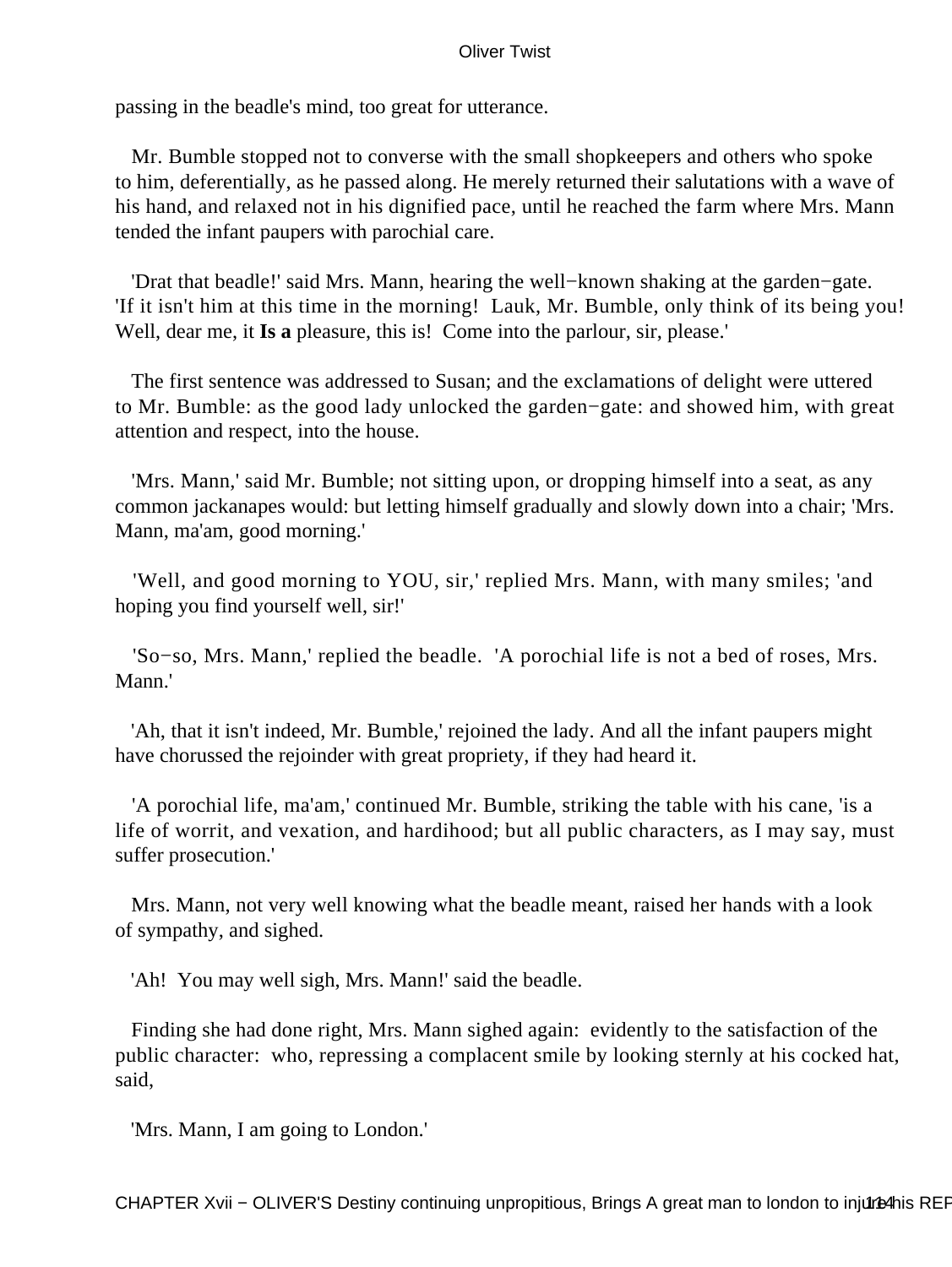'Lauk, Mr. Bumble!' cried Mrs. Mann, starting back.

 'To London, ma'am,' resumed the inflexible beadle, 'by coach. I and two paupers, Mrs. Mann! A legal action is a coming on, about a settlement; and the board has appointed me – me, Mrs. Mann – to dispose to the matter before the quarter−sessions at Clerkinwell.

 And I very much question,' added Mr. Bumble, drawing himself up, 'whether the Clerkinwell Sessions will not find themselves in the wrong box before they have done with me.'

'Oh! you mustn't be too hard upon them, sir,' said Mrs. Mann, coaxingly.

 'The Clerkinwell Sessions have brought it upon themselves, ma'am,' replied Mr. Bumble; 'and if the Clerkinwell Sessions find that they come off rather worse than they expected, the Clerkinwell Sessions have only themselves to thank.'

 There was so much determination and depth of purpose about the menacing manner in which Mr. Bumble delivered himself of these words, that Mrs. Mann appeared quite awed by them. At length she said,

'You're going by coach, sir? I thought it was always usual to send them paupers in carts.'

 'That's when they're ill, Mrs. Mann,' said the beadle. 'We put the sick paupers into open carts in the rainy weather, to prevent their taking cold.'

'Oh!' said Mrs. Mann.

 'The opposition coach contracts for these two; and takes them cheap,' said Mr. Bumble. 'They are both in a very low state, and we find it would come two pound cheaper to move 'em than to bury 'em – that is, if we can throw 'em upon another parish, which I think we shall be able to do, if they don't die upon the road to spite us. Ha! ha! ha!'

 When Mr. Bumble had laughed a little while, his eyes again encountered the cocked hat; and he became grave.

 'We are forgetting business, ma'am,' said the beadle; 'here is your porochial stipend for the month."

 Mr. Bumble produced some silver money rolled up in paper, from his pocket−book; and requested a receipt: which Mrs. Mann wrote.

 'It's very much blotted, sir,' said the farmer of infants; 'but it's formal enough, I dare say. Thank you, Mr. Bumble, sir, I am very much obliged to you, I'm sure.'

CHAPTER Xvii - OLIVER'S Destiny continuing unpropitious, Brings A great man to london to injure his REF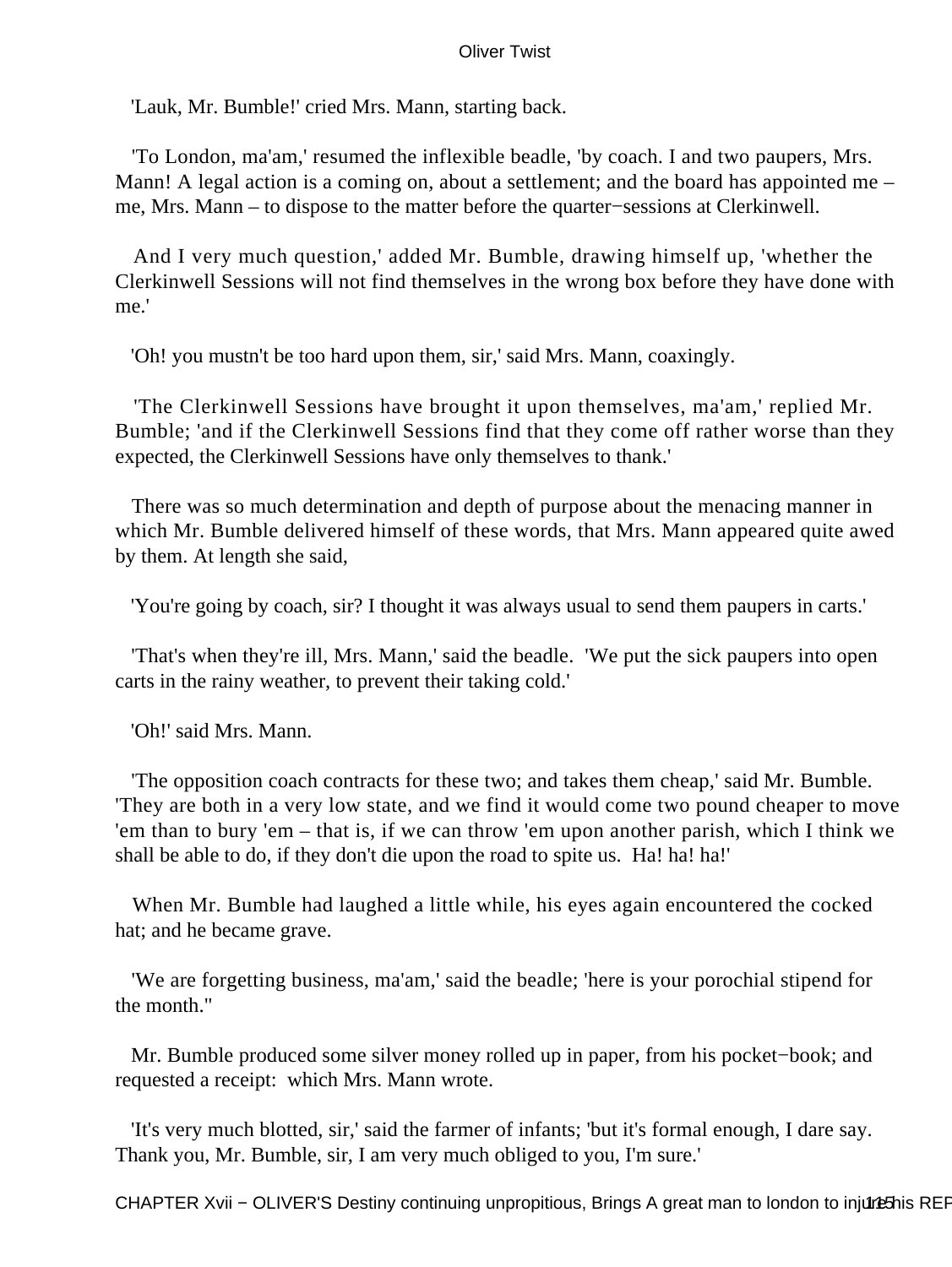Mr. Bumble nodded, blandly, in acknowledgment of Mrs. Mann's curtsey; and inquired how the children were.

 'Bless their dear little hearts!' said Mrs. Mann with emotion, 'they're as well as can be, the dears! Of course, except the two that died last week. And little Dick.'

'Isn't that boy no better?' inquired Mr. Bumble.

Mrs. Mann shook her head.

 'He's a ill−conditioned, wicious, bad−disposed porochial child that,' said Mr. Bumble angrily. 'Where is he?'

'I'll bring him to you in one minute, sir,' replied Mrs. Mann. 'Here, you Dick!'

 After some calling, Dick was discovered. Having had his face put under the pump, and dried upon Mrs. Mann's gown, he was led into the awful presence of Mr. Bumble, the beadle.

 The child was pale and thin; his cheeks were sunken; and his eyes large and bright. The scanty parish dress, the livery of his misery, hung loosely on his feeble body; and his young limbs had wasted away, like those of an old man.

 Such was the little being who stood trembling beneath Mr. Bumble's glance; not daring to lift his eyes from the floor; and dreading even to hear the beadle's voice.

'Can't you look at the gentleman, you obstinate boy?' said Mrs. Mann.

The child meekly raised his eyes, and encountered those of Mr. Bumble.

 'What's the matter with you, porochial Dick?' inquired Mr. Bumble, with well−timed jocularity.

'Nothing, sir,' replied the child faintly.

 'I should think not,' said Mrs. Mann, who had of course laughed very much at Mr. Bumble's humour.

'You want for nothing, I'm sure.'

'I should like – ' faltered the child.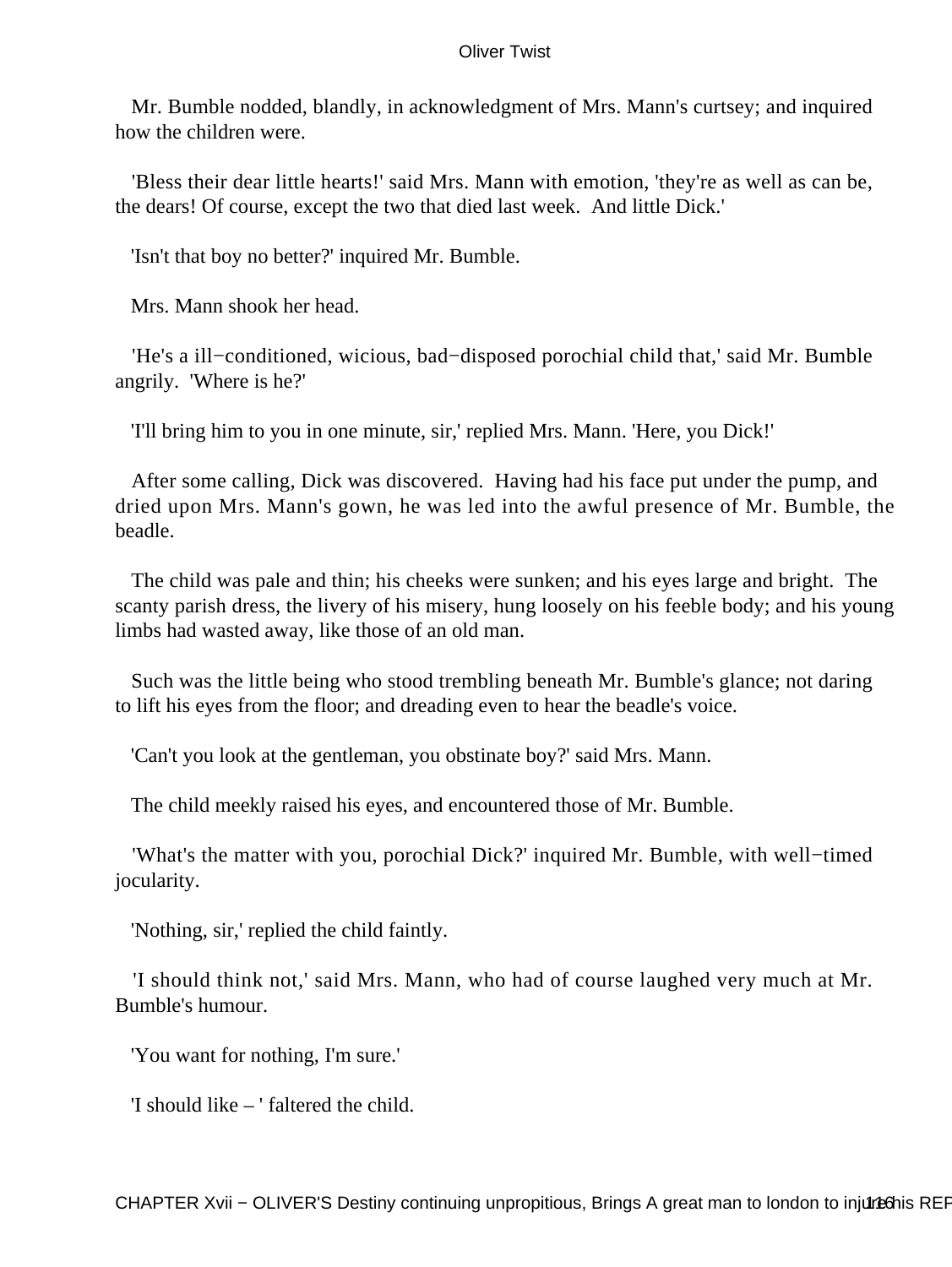'Hey−day!' interposed Mr. Mann, 'I suppose you're going to say that you DO want for something, now? Why, you little wretch – '

 'Stop, Mrs. Mann, stop!' said the beadle, raising his hand with a show of authority. 'Like what, sir, eh?'

 'I should like,' said the child, 'to leave my dear love to poor Oliver Twist; and to let him know how often I have sat by myself and cried to think of his wandering about in the dark nights with nobody to help him. And I should like to tell him,' said the child pressing his small hands together, and speaking with great fervour, 'that I was glad to die when I was very young; for, perhaps, if I had lived to be a man, and had grown old, my little sister who is in Heaven, might forget me, or be unlike me; and it would be so much happier if we were both children there together.'

 Mr. Bumble surveyed the little speaker, from head to foot, with indescribable astonishment; and, turning to his companion, said, 'They're all in one story, Mrs. Mann. That out−dacious Oliver had demogalized them all!'

 'I couldn't have believed it, sir' said Mrs Mann, holding up her hands, and looking malignantly at Dick. 'I never see such a hardened little wretch!'

 'Take him away, ma'am!' said Mr. Bumble imperiously. 'This must be stated to the board, Mrs. Mann.

 'I hope the gentleman will understand that it isn't my fault, sir?' said Mrs. Mann, whimpering pathetically.

 'They shall understand that, ma'am; they shall be acquainted with the true state of the case,' said Mr. Bumble. 'There; take him away, I can't bear the sight on him.'

 Dick was immediately taken away, and locked up in the coal−cellar. Mr. Bumble shortly afterwards took himself off, to prepare for his journey.

 At six o'clock next morning, Mr. Bumble: having exchanged his cocked hat for a round one, and encased his person in a blue great−coat with a cape to it: took his place on the outside of the coach, accompanied by the criminals whose settlement was disputed; with whom, in due course of time, he arrived in London.

 He experienced no other crosses on the way, than those which originated in the perverse behaviour of the two paupers, who persisted in shivering, and complaining of the cold, in a manner which, Mr. Bumble declared, caused his teeth to chatter in his head, and made him feel quite uncomfortable; although he had a great−coat on.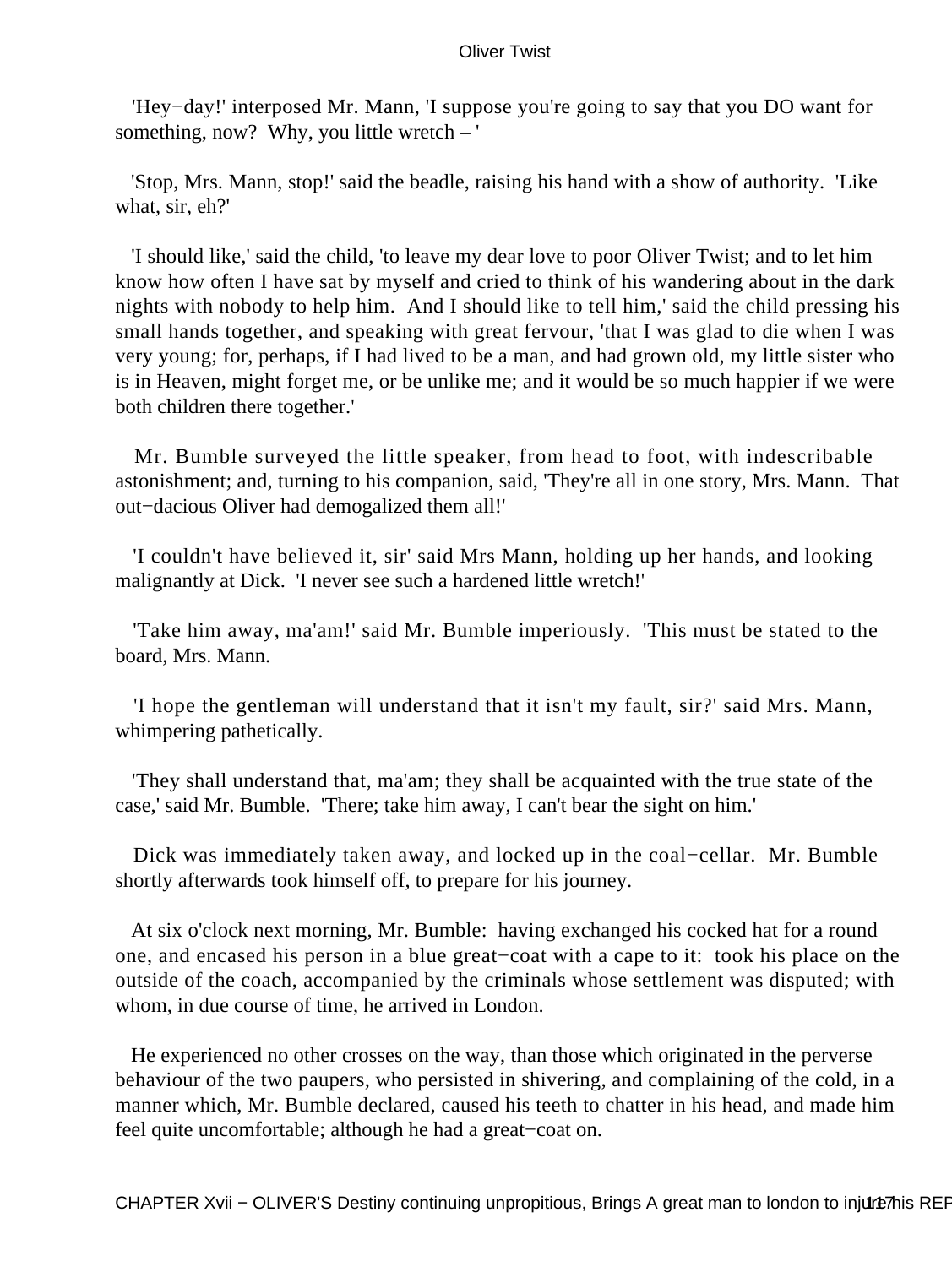Having disposed of these evil−minded persons for the night, Mr. Bumble sat himself down in the house at which the coach stopped; and took a temperate dinner of steaks, oyster sauce, and porter. Putting a glass of hot gin−and−water on the chimney−piece, he drew his chair to the fire; and, with sundry moral reflections on the too−prevalent sin of discontent and complaining, composed himself to read the paper.

 The very first paragraph upon which Mr. Bumble's eye rested, was the following advertisement.

# *'FIVE Guineas REWARD*

 'Whereas a young boy, named Oliver Twist, absconded, or was enticed, on Thursday evening last, from his home, at Pentonville; and has not since been heard of. The above reward will be paid to any person who will give such information as will lead to the discovery of the said Oliver Twist, or tend to throw any light upon his previous history, in which the advertiser is, for many reasons, warmly interested.'

 And then followed a full description of Oliver's dress, person, appearance, and disappearance: with the name and address of Mr. Brownlow at full length.

 Mr. Bumble opened his eyes; read the advertisement, slowly and carefully, three several times; and in something more than five minutes was on his way to Pentonville: having actually, in his excitement, left the glass of hot gin−and−water, untasted.

'Is Mr. Brownlow at home?' inquired Mr. Bumble of the girl who opened the door.

 To this inquiry the girl returned the not uncommon, but rather evasive reply of 'I don't know; where do you come from?'

 Mr. Bumble no sooner uttered Oliver's name, in explanation of his errand, than Mrs. Bedwin, who had been listening at the parlour door, hastened into the passage in a breathless state.

 'Come in, come in,' said the old lady: 'I knew we should hear of him. Poor dear! I knew we should! I was certain of it. Bless his heart! I said so all along.'

 Having heard this, the worthy old lady hurried back into the parlour again; and seating herself on a sofa, burst into tears. The girl, who was not quite so susceptible, had run upstairs meanwhile; and now returned with a request that Mr. Bumble would follow her immediately: which he did.

 He was shown into the little back study, where sat Mr. Brownlow and his friend Mr. Grimwig, with decanters and glasses before them. The latter gentleman at once burst into the

CHAPTER Xvii - OLIVER'S Destiny continuing unpropitious, Brings A great man to london to injure this REF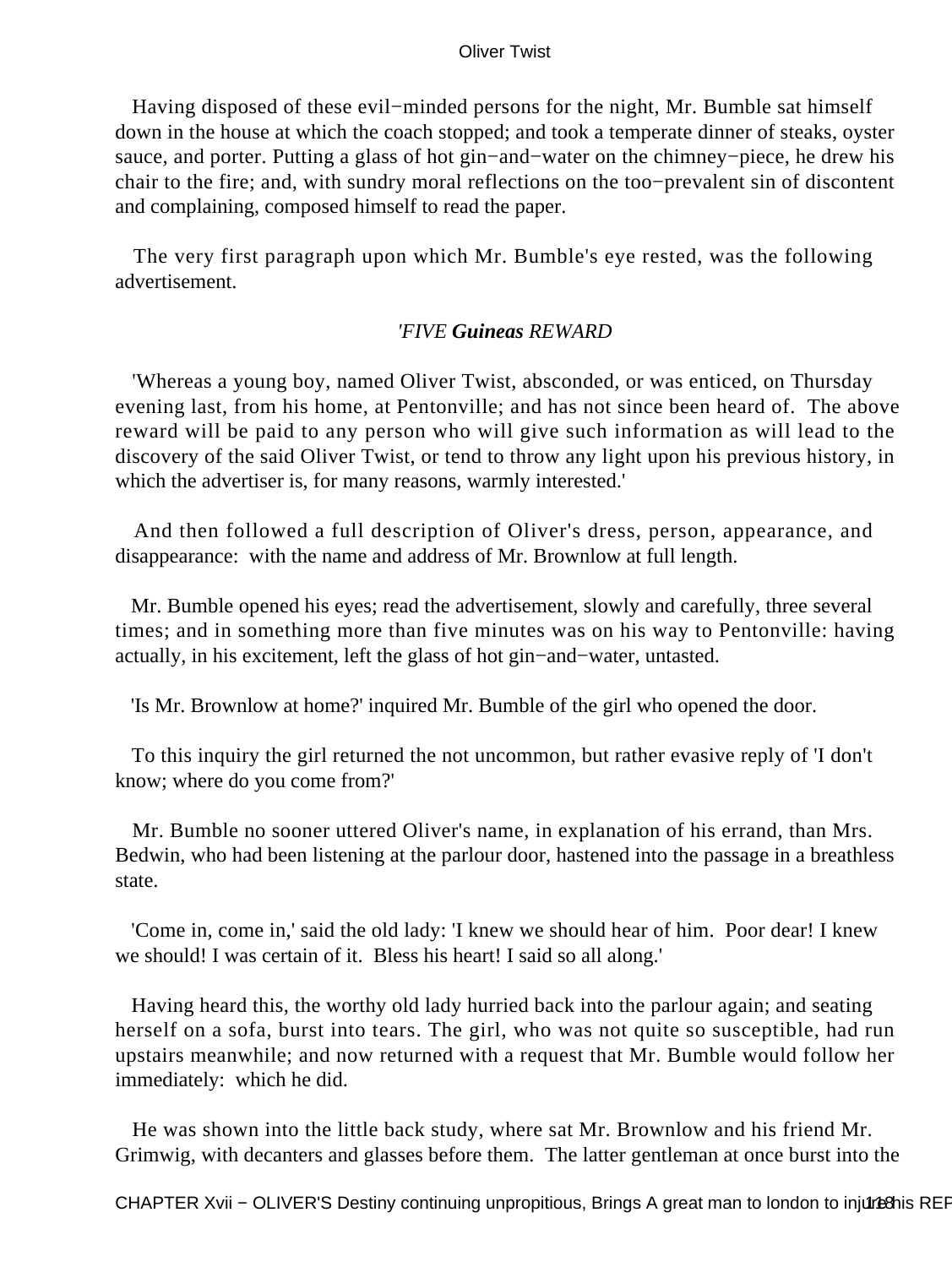exclamation:

'A beadle. A parish beadle, or I'll eat my head.'

'Pray don't interrupt just now,' said Mr. Brownlow. 'Take a seat, will you?'

 Mr. Bumble sat himself down; quite confounded by the oddity of Mr. Grimwig's manner. Mr. Brownlow moved the lamp, so as to obtain an uninterrupted view of the beadle's countenance; and said, with a little impatience,

'Now, sir, you come in consequence of having seen the advertisement?'

'Yes, sir,' said Mr. Bumble.

'And you **Are a** beadle, are you not?' inquired Mr. Grimwig.

'I am a porochial beadle, gentlemen,' rejoined Mr. Bumble proudly.

 'Of course,' observed Mr. Grimwig aside to his friend, 'I knew he was. A beadle all over!'

Mr. Brownlow gently shook his head to impose silence on his friend, and resumed:

'Do you know where this poor boy is now?'

'No more than nobody,' replied Mr. Bumble.

 'Well, what DO you know of him?' inquired the old gentleman. 'Speak out, my friend, if you have anything to say. What DO you know of him?'

 'You don't happen to know any good of him, do you?' said Mr. Grimwig, caustically; after an attentive perusal of Mr. Bumble's features.

 Mr. Bumble, catching at the inquiry very quickly, shook his head with portentous solemnity.

'You see?' said Mr. Grimwig, looking triumphantly at Mr. Brownlow.

 Mr. Brownlow looked apprehensively at Mr. Bumble's pursed−up countenance; and requested him to communicate what he knew regarding Oliver, in as few words as possible.

 Mr. Bumble put down his hat; unbuttoned his coat; folded his arms; inclined his head in a retrospective manner; and, after a few moments' reflection, commenced his story.

CHAPTER Xvii – OLIVER'S Destiny continuing unpropitious, Brings A great man to london to injurte9his REF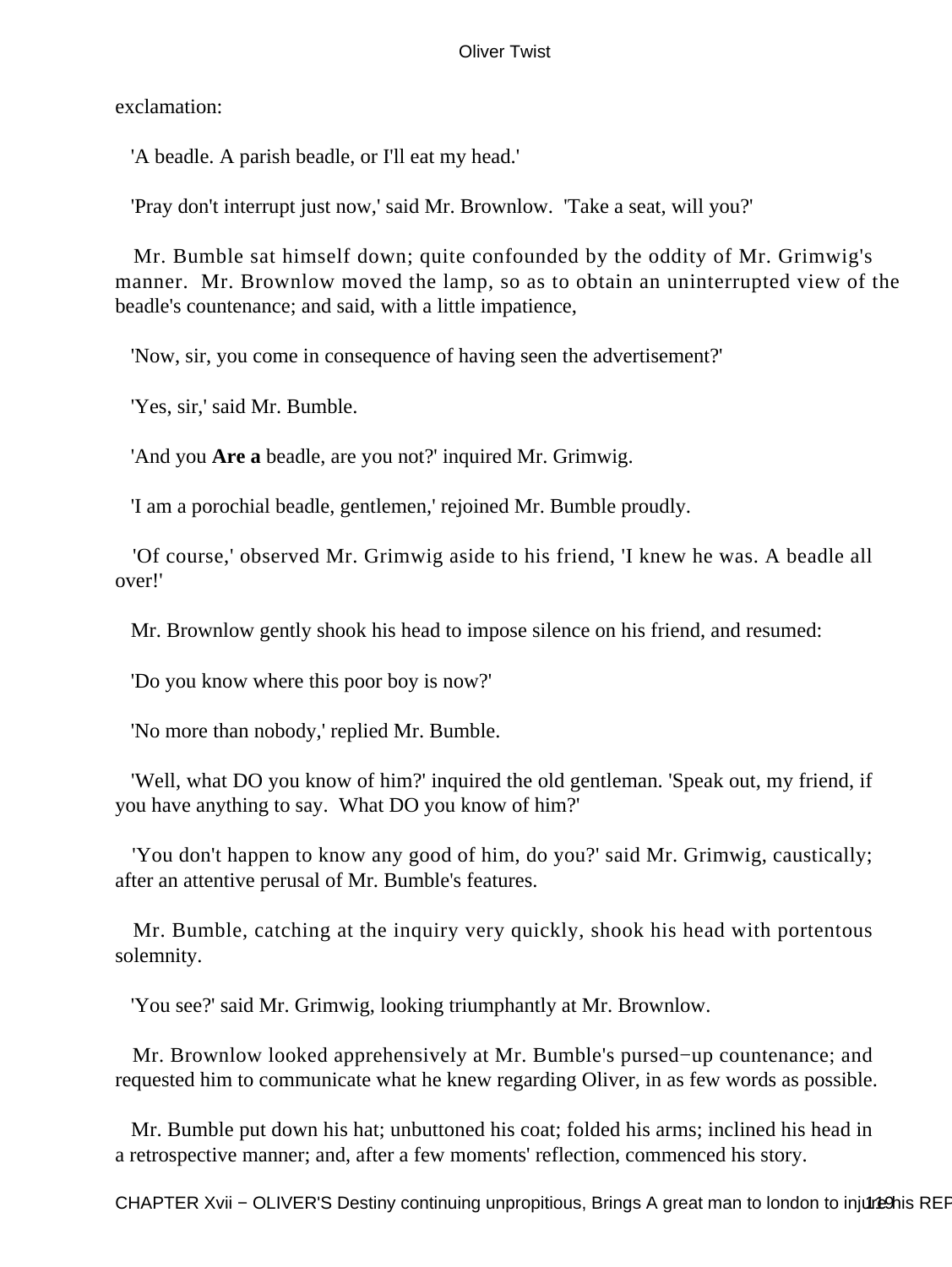It would be tedious if given in the beadle's words: occupying, as it did, some twenty minutes in the telling; but the sum and substance of it was, that Oliver was a foundling, born of low and vicious parents. That he had, from his birth, displayed no better qualities than treachery, ingratitude, and malice. That he had terminated his brief career in the place of his birth, by making a sanguinary and cowardly attack on an unoffending lad, and running away in the night−time from his master's house. In proof of his really being the person he represented himself, Mr. Bumble laid upon the table the papers he had brought to town. Folding his arms again, he then awaited Mr. Brownlow's observations.

 'I fear it is all too true,' said the old gentleman sorrowfully, after looking over the papers. 'This is not much for your intelligence; but I would gladly have given you treble the money, if it had been favourable to the boy.'

 It is not improbable that if Mr. Bumble had been possessed of this information at an earlier period of the interview, he might have imparted a very different colouring to his little history. It was too late to do it now, however; so he shook his head gravely, and, pocketing the five guineas, withdrew.

 Mr. Brownlow paced the room to and fro for some minutes; evidently so much disturbed by the beadle's tale, that even Mr. Grimwig forbore to vex him further.

At length he stopped, and rang the bell violently.

 'Mrs. Bedwin,' said Mr. Brownlow, when the housekeeper appeared; 'that boy, Oliver, is an imposter.'

'It can't be, sir. It cannot be,' said the old lady energetically.

 'I tell you he is,' retorted the old gentleman. 'What do you mean by can't be? We have just heard a full account of him from his birth; and he has been a thorough−paced little villain, all his life.'

'I never will believe it, sir,' replied the old lady, firmly. 'Never!'

 'You old women never believe anything but quack−doctors, and lying story−books,' growled Mr. Grimwig. 'I knew it all along. Why didn't you take my advise in the beginning; you would if he hadn't had a fever, I suppose, eh? He was interesting, wasn't he? Interesting! Bah!' And Mr. Grimwig poked the fire with a flourish.

 'He was a dear, grateful, gentle child, sir,' retorted Mrs. Bedwin, indignantly. 'I know what children are, sir; and have done these forty years; and people who can't say the same, shouldn't say anything about them. That's my opinion!'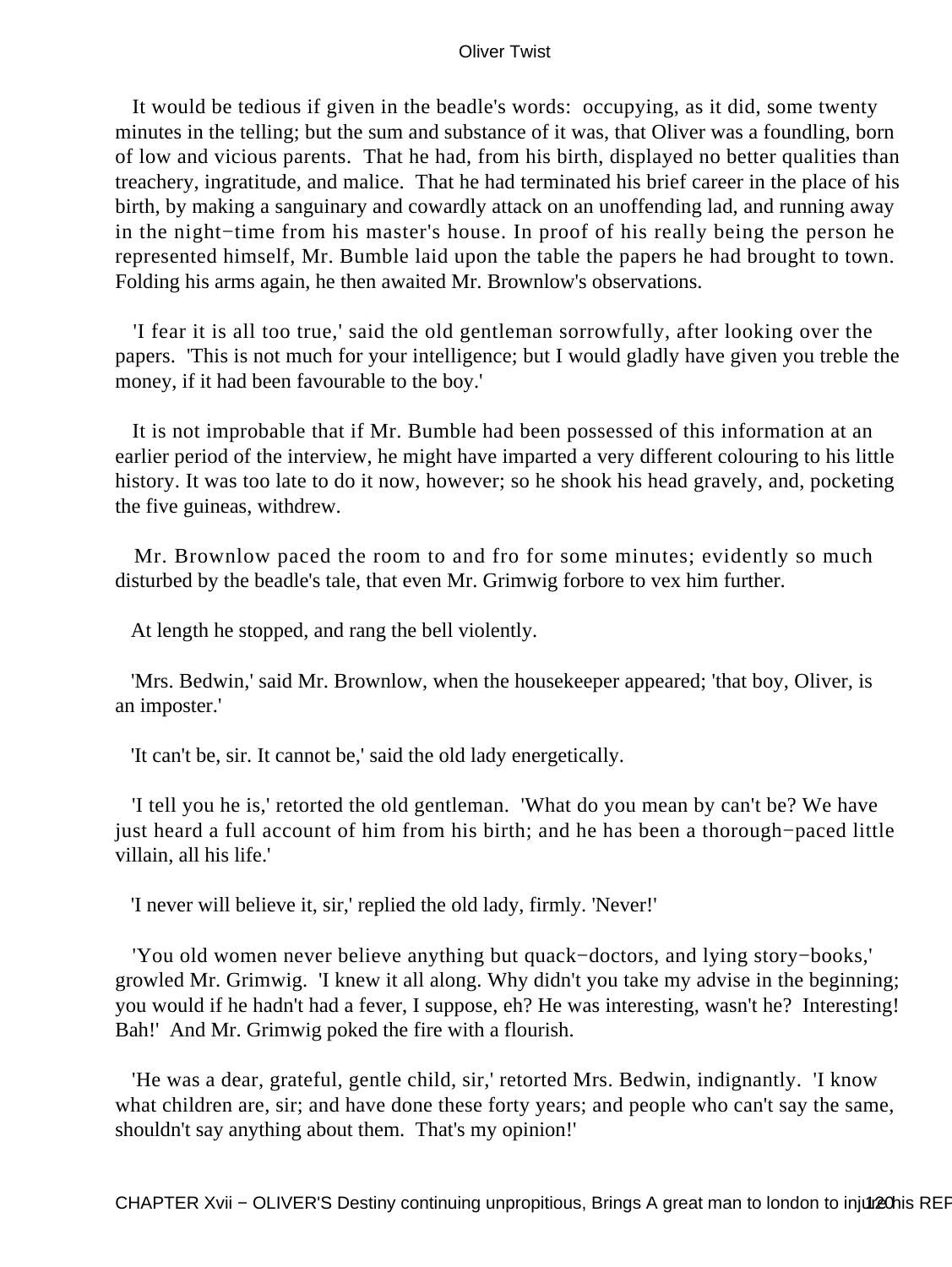This was a hard hit at Mr. Grimwig, who was a bachelor. As it extorted nothing from that gentleman but a smile, the old lady tossed her head, and smoothed down her apron preparatory to another speech, when she was stopped by Mr. Brownlow.

 'Silence!' said the old gentleman, feigning an anger he was far from feeling. 'Never let me hear the boy's name again. I rang to tell you that. Never. Never, on any pretence, mind! You may leave the room, Mrs. Bedwin. Remember! I am in earnest.'

There were sad hearts at Mr. Brownlow's that night.

 Oliver's heart sank within him, when he thought of his good friends; it was well for him that he could not know what they had heard, or it might have broken outright.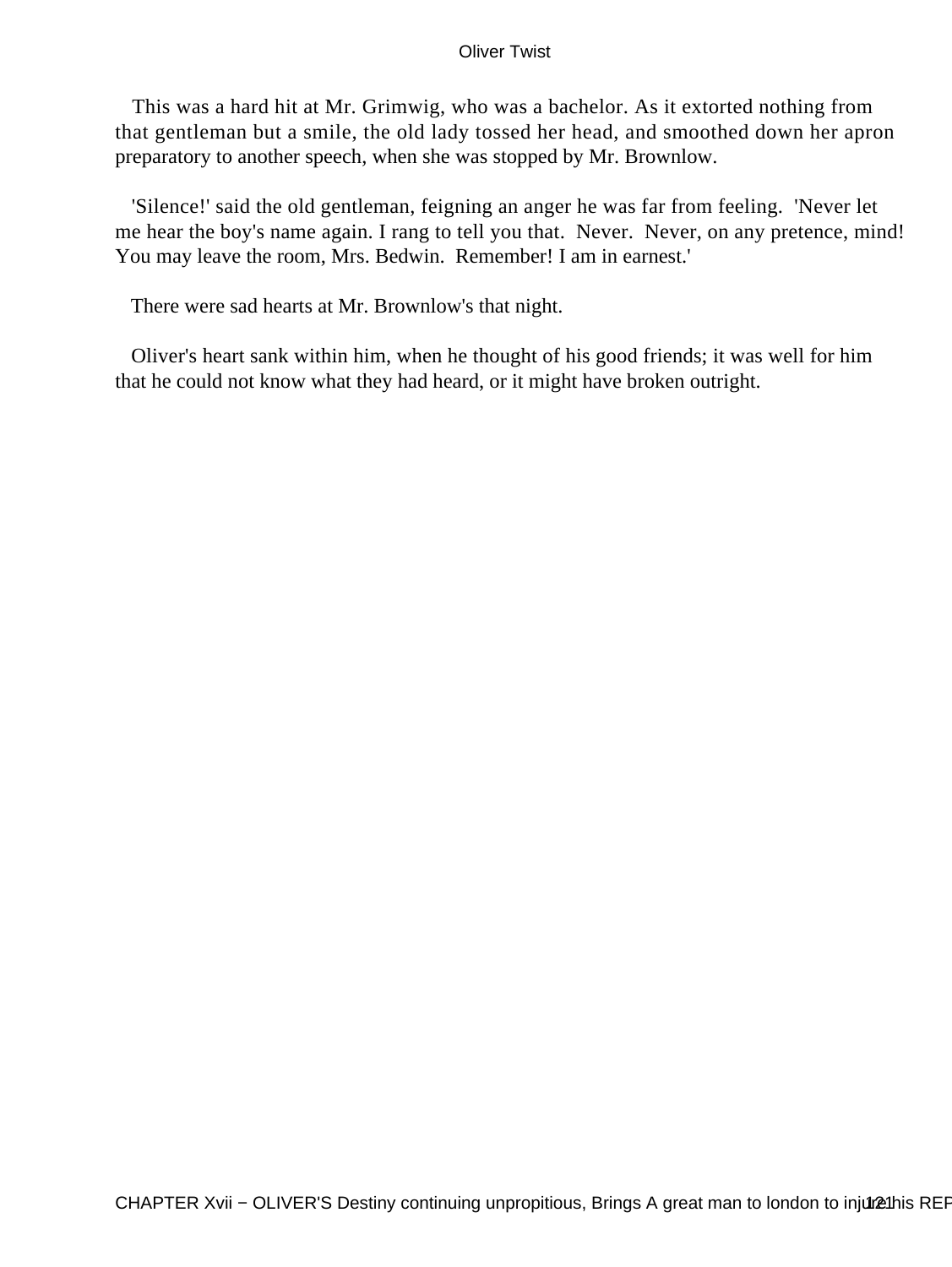# **CHAPTER Xviii – HOW Oliver passed his time in the improving [society of his reputable FRIENDS](#page-394-0)**

*A*bout noon next day, when the Dodger and Master Bates had gone out to pursue their customary avocations, Mr. Fagin took the opportunity of reading Oliver a long lecture on the crying sin of ingratitude; of which he clearly demonstrated he had been guilty, to no ordinary extent, in wilfully absenting himself from the society of his anxious friends; and, still more, in endeavouring to escape from them after so much trouble and expense had been incurred in his recovery. Mr. Fagin laid great stress on the fact of his having taken Oliver in, and cherished him, when, without his timely aid, he might have perished with hunger; and he related the dismal and affecting history of a young lad whom, in his philanthropy, he had succoured under parallel circumstances, but who, proving unworthy of his confidence and evincing a desire to communicate with the police, had unfortunately come to be hanged at the Old Bailey one morning. Mr. Fagin did not seek to conceal his share in the catastrophe, but lamented with tears in his eyes that the wrong−headed and treacherous behaviour of the young person in question, had rendered it necessary that he should become the victim of certain evidence for the crown: which, if it were not precisely true, was indispensably necessary for the safety of him (Mr. Fagin) and a few select friends. Mr. Fagin concluded by drawing a rather disagreeable picture of the discomforts of hanging; and, with great friendliness and politeness of manner, expressed his anxious hopes that he might never be obliged to submit Oliver Twist to that unpleasant operation.

 Little Oliver's blood ran cold, as he listened to the Jew's words, and imperfectly comprehended the dark threats conveyed in them. That it was possible even for justice itself to confound the innocent with the guilty when they were in accidental companionship, he knew already; and that deeply−laid plans for the destruction of inconveniently knowing or over−communicative persons, had been really devised and carried out by the Jew on more occasions than one, he thought by no means unlikely, when he recollected the general nature of the altercations between that gentleman and Mr. Sikes: which seemed to bear reference to some foregone conspiracy of the kind. As he glanced timidly up, and met the Jew's searching look, he felt that his pale face and trembling limbs were neither unnoticed nor unrelished by that wary old gentleman.

 The Jew, smiling hideously, patted Oliver on the head, and said, that if he kept himself quiet, and applied himself to business, he saw they would be very good friends yet. Then, taking his hat, and covering himself with an old patched great−coat, he went out, and locked the room−door behind him.

 And so Oliver remained all that day, and for the greater part of many subsequent days, seeing nobody, between early morning and midnight, and left during the long hours to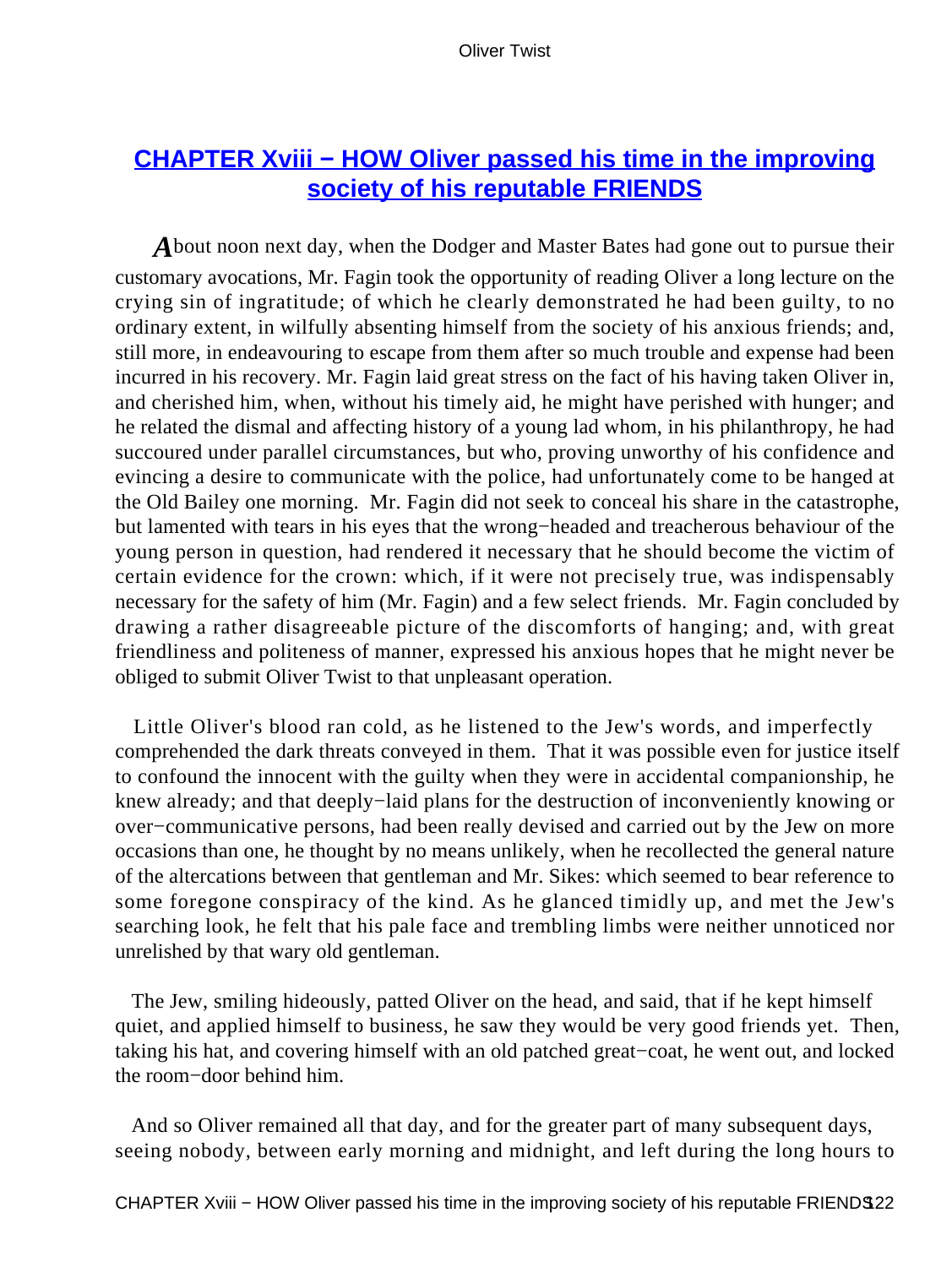commune with his own thoughts. Which, never failing to revert to his kind friends, and the opinion they must long ago have formed of him, were sad indeed.

 After the lapse of a week or so, the Jew left the room−door unlocked; and he was at liberty to wander about the house.

 It was a very dirty place. The rooms upstairs had great high wooden chimney−pieces and large doors, with panelled walls and cornices to the ceiling; which, although they were black with neglect and dust, were ornamented in various ways. From all of these tokens Oliver concluded that a long time ago, before the old Jew was born, it had belonged to better people, and had perhaps been quite gay and handsome: dismal and dreary as it looked now.

 Spiders had built their webs in the angles of the walls and ceilings; and sometimes, when Oliver walked softly into a room, the mice would scamper across the floor, and run back terrified to their holes. With these exceptions, there was neither sight nor sound of any living thing; and often, when it grew dark, and he was tired of wandering from room to room, he would crouch in the corner of the passage by the street−door, to be as near living people as he could; and would remain there, listening and counting the hours, until the Jew or the boys returned.

 In all the rooms, the mouldering shutters were fast closed: the bars which held them were screwed tight into the wood; the only light which was admitted, stealing its way through round holes at the top: which made the rooms more gloomy, and filled them with strange shadows. There was a back−garret window with rusty bars outside, which had no shutter; and out of this, Oliver often gazed with a melancholy face for hours together; but nothing was to be descried from it but a confused and crowded mass of housetops, blackened chimneys, and gable−ends. Sometimes, indeed, a grizzly head might be seen, peering over the parapet−wall of a distant house; but it was quickly withdrawn again; and as the window of Oliver's observatory was nailed down, and dimmed with the rain and smoke of years, it was as much as he could do to make out the forms of the different objects beyond, without making any attempt to be seen or heard, – which he had as much chance of being, as if he had lived inside the ball of St. Paul's Cathedral.

 One afternoon, the Dodger and Master Bates being engaged out that evening, the first−named young gentleman took it into his head to evince some anxiety regarding the decoration of his person (to do him justice, this was by no means an habitual weakness with him); and, with this end and aim, he condescendingly commanded Oliver to assist him in his toilet, straightway.

 Oliver was but too glad to make himself useful; too happy to have some faces, however bad, to look upon; too desirous to conciliate those about him when he could honestly do so; to throw any objection in the way of this proposal. So he at once expressed his readiness; and, kneeling on the floor, while the Dodger sat upon the table so that he could take his foot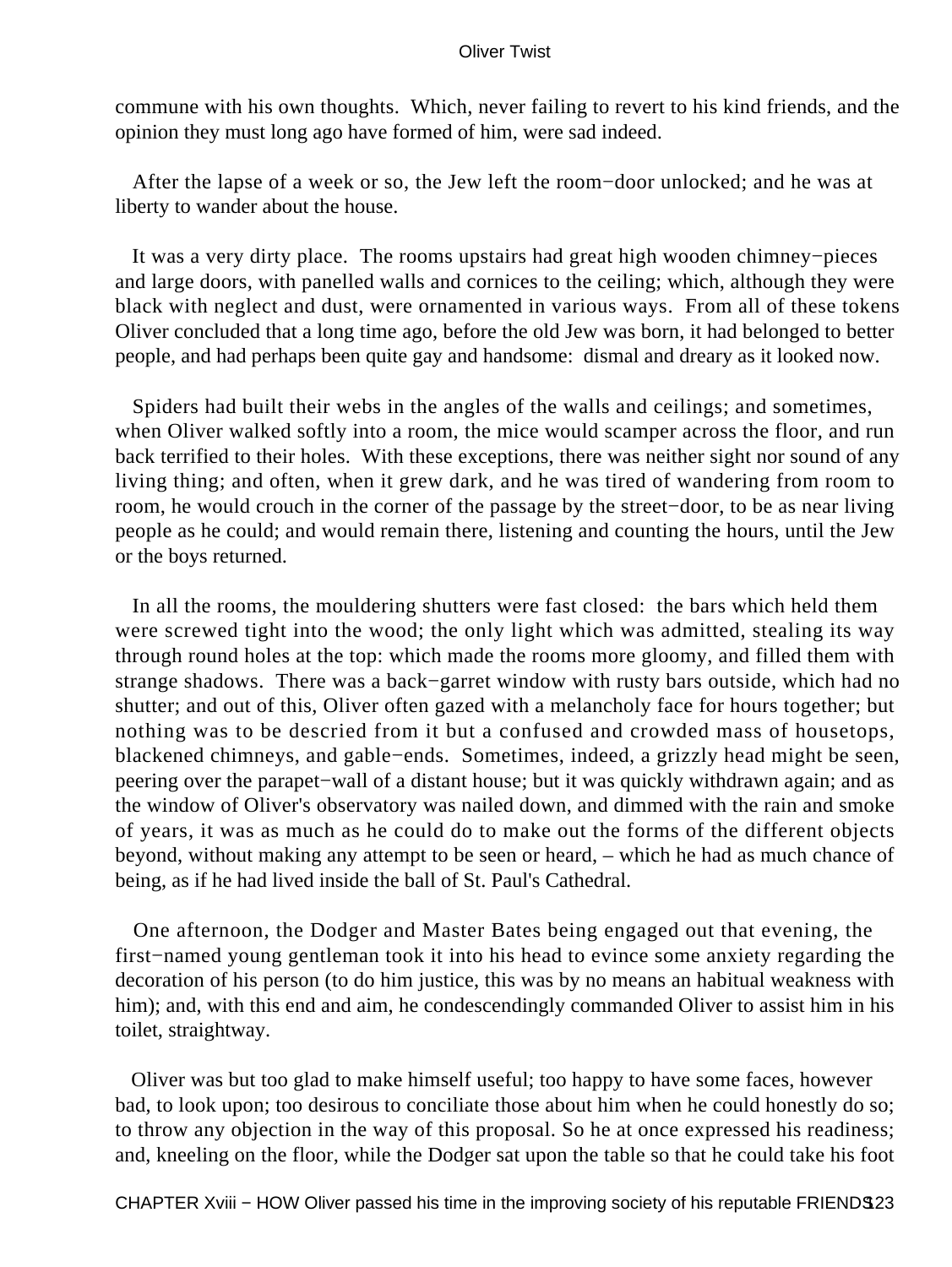in his laps, he applied himself to a process which Mr. Dawkins designated as 'japanning his trotter−cases.' The phrase, rendered into plain English, signifieth, cleaning his boots.

 Whether it was the sense of freedom and independence which a rational animal may be supposed to feel when he sits on a table in an easy attitude smoking a pipe, swinging one leg carelessly to and fro, and having his boots cleaned all the time, without even the past trouble of having taken them off, or the prospective misery of putting them on, to disturb his reflections; or whether it was the goodness of the tobacco that soothed the feelings of the Dodger, or the mildness of the beer that mollified his thoughts; he was evidently tinctured, for the nonce, with a spice of romance and enthusiasm, foreign to his general nature. He looked down on Oliver, with a thoughtful countenance, for a brief space; and then, raising his head, and heaving a gentle sign, said, half in abstraction, and half to Master Bates:

'What a pity it is he isn't a prig!'

'Ah!' said Master Charles Bates; 'he don't know what's good for him.'

 The Dodger sighed again, and resumed his pipe: as did Charley Bates. They both smoked, for some seconds, in silence.

'I suppose you don't even know what a prig is?' said the Dodger mournfully.

 'I think I know that,' replied Oliver, looking up. 'It's a the – ; you're one, are you not?' inquired Oliver, checking himself.

 'I am,' replied the Doger. 'I'd scorn to be anything else.' Mr. Dawkins gave his hat a ferocious cock, after delivering this sentiment, and looked at Master Bates, as if to denote that he would feel obliged by his saying anything to the contrary.

 'I am,' repeated the Dodger. 'So's Charley. So's Fagin. So's Sikes. So's Nancy. So's Bet. So we all are, down to the dog. And he's the downiest one of the lot!'

'And the least given to peaching,' added Charley Bates.

 'He wouldn't so much as bark in a witness−box, for fear of committing himself; no, not if you tied him up in one, and left him there without wittles for a fortnight,' said the Dodger.

'Not a bit of it,' observed Charley.

 'He's a rum dog. Don't he look fierce at any strange cove that laughs or sings when he's in company!' pursued the Dodger. 'Won't he growl at all, when he hears a fiddle playing! And don't he hate other dogs as ain't of his breed! Oh, no!'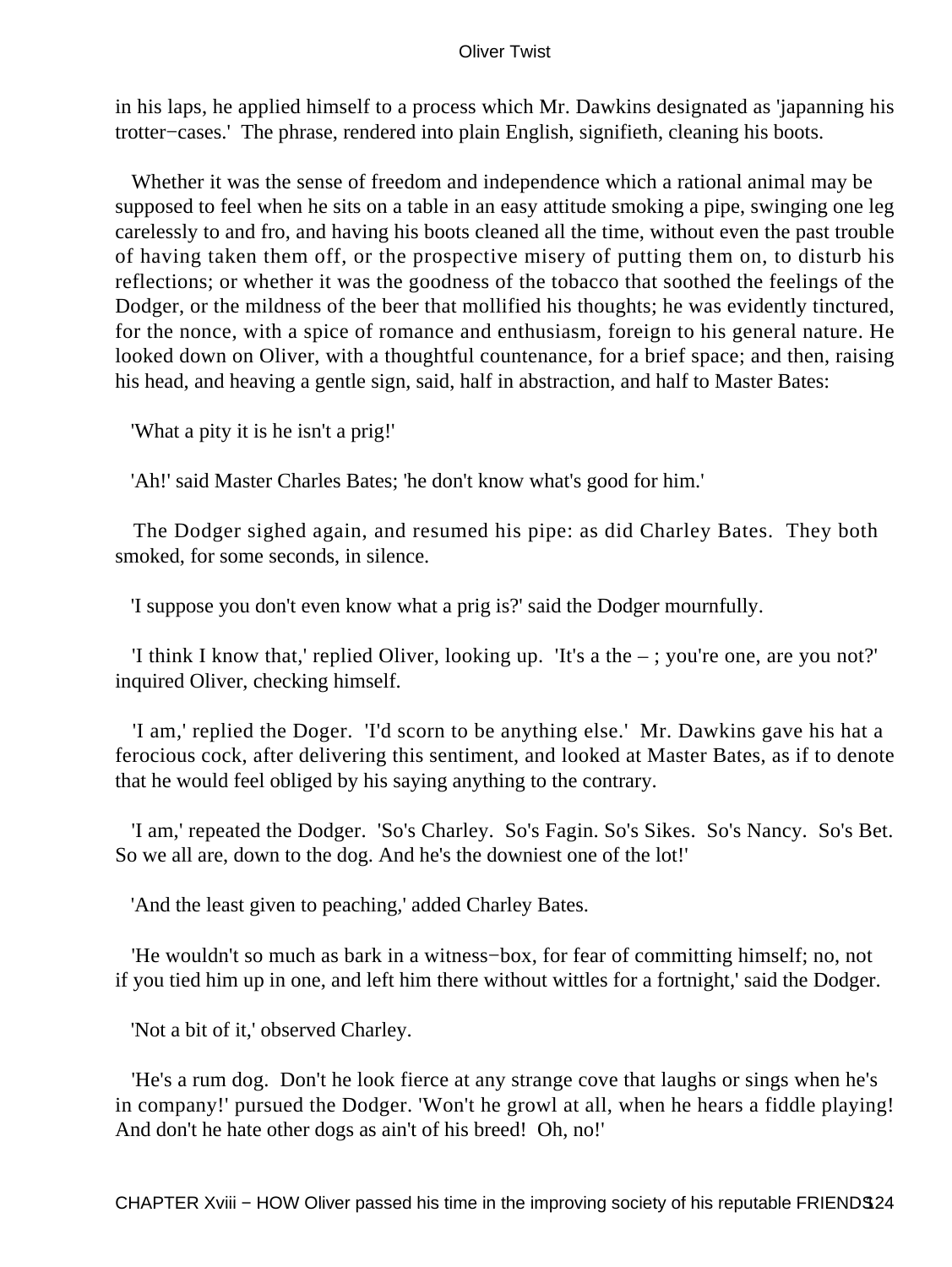'He's an out−and−out Christian,' said Charley.

 This was merely intended as a tribute to the animal's abilities, but it was an appropriate remark in another sense, if Master Bates had only known it; for there are a good many ladies and gentlemen, claiming to be out−and−out Christians, between whom, and Mr. Sikes' dog, there exist strong and singular points of resemblance.

 'Well, well,' said the Dodger, recurring to the point from which they had strayed: with that mindfulness of his profession which influenced all his proceedings. 'This hasn't go anything to do with young Green here.'

'No more it has,' said Charley. 'Why don't you put yourself under Fagin, Oliver?'

'And make your fortun' out of hand?' added the Dodger, with a grin.

 'And so be able to retire on your property, and do the gen−teel: as I mean to, in the very next leap−year but four that ever comes, and the forty−second Tuesday in Trinity−week,' said Charley Bates.

'I don't like it,' rejoined Oliver, timidly; 'I wish they would let me go.  $I - I -$  would rather go.'

'And Fagin would **Rather** not!' rejoined Charley.

 Oliver knew this too well; but thinking it might be dangerous to express his feelings more openly, he only sighed, and went on with his boot−cleaning.

 'Go!' exclaimed the Dodger. 'Why, where's your spirit?' Don't you take any pride out of yourself? Would you go and be dependent on your friends?'

 'Oh, blow that!' said Master Bates: drawing two or three silk handkerchiefs from his pocket, and tossing them into a cupboard, 'that's too mean; that is.'

'*I* couldn't do it,' said the Dodger, with an air of haughty disgust.

 'You can leave your friends, though,' said Oliver with a half smile; 'and let them be punished for what you did.'

 'That,' rejoined the Dodger, with a wave of his pipe, 'That was all out of consideration for Fagin, 'cause the traps know that we work together, and he might have got into trouble if we hadn't made our lucky; that was the move, wasn't it, Charley?'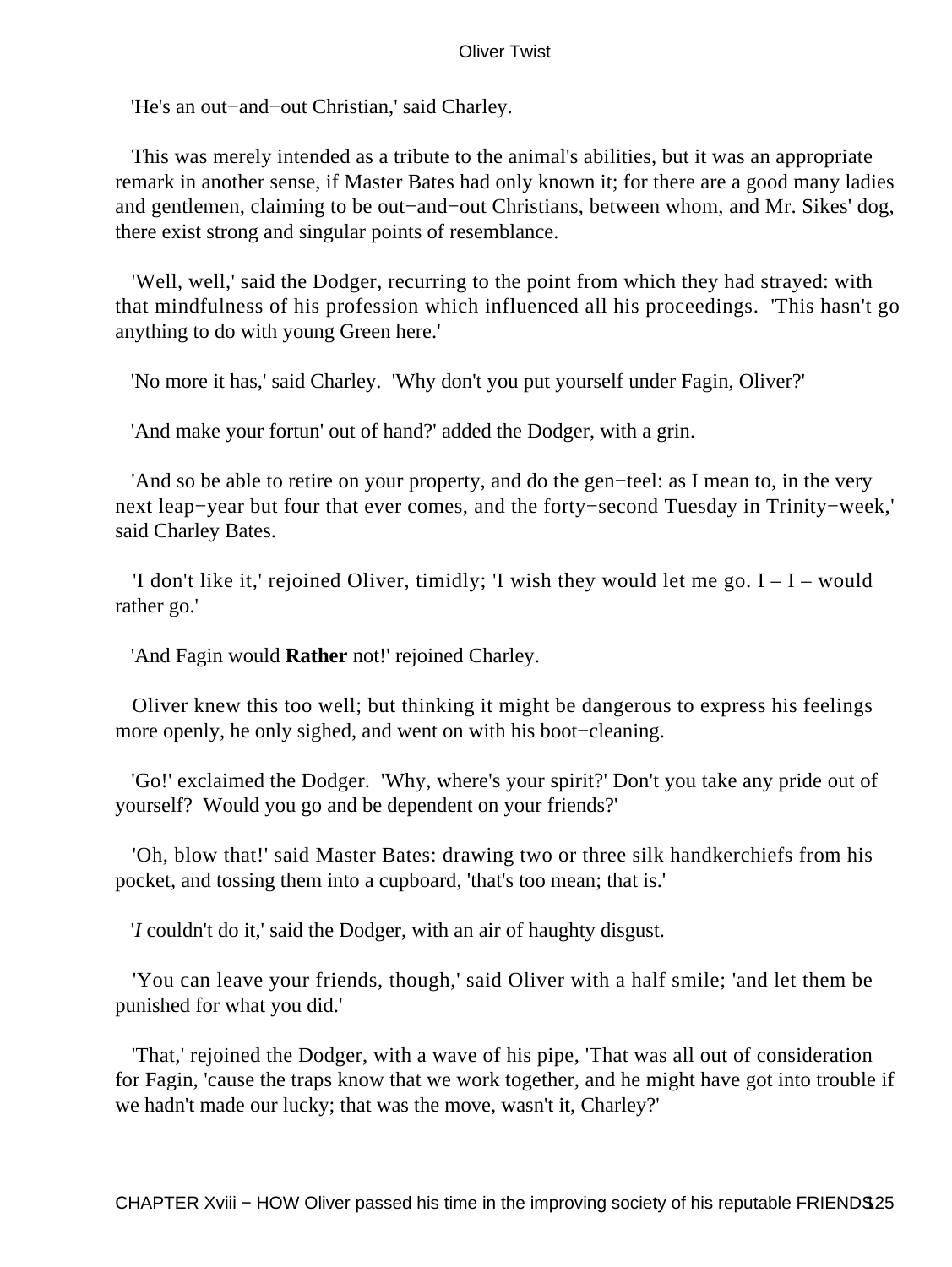Master Bates nodded assent, and would have spoken, but the recollection of Oliver's flight came so suddenly upon him, that the smoke he was inhaling got entagled with a laugh, and went up into his head, and down into his throat: and brought on a fit of coughing and stamping, about five minutes long.

 'Look here!' said the Dodger, drawing forth a handful of shillings and halfpence. 'Here's a jolly life! What's the odds where it comes from? Here, catch hold; there's plenty more where they were took from. You won't, won't you? Oh, you precious flat!'

 'It's naughty, ain't it, Oliver?' inquired Charley Bates. 'He'll come to be scragged, won't he?'

'I don't know what that means,' replied Oliver.

 'Something in this way, old feller,' said Charly. As he said it, Master Bates caught up an end of his neckerchief; and, holding it erect in the air, dropped his head on his shoulder, and jerked a curious sound through his teeth; thereby indicating, by a lively pantomimic representation, that scragging and hanging were one and the same thing.

'That's what it means,' said Charley. 'Look how he stares, Jack!

 I never did see such prime company as that 'ere boy; he'll be the death of me, I know he will.' Master Charley Bates, having laughed heartily again, resumed his pipe with tears in his eyes.

 'You've been brought up bad,' said the Dodger, surveying his boots with much satisfaction when Oliver had polished them. 'Fagin will make something of you, though, or you'll be the first he ever had that turned out unprofitable. You'd better begin at once; for you'll come to the trade long before you think of it; and you're only losing time, Oliver.'

 Master Bates backed this advice with sundry moral admonitions of his own: which, being exhausted, he and his friend Mr. Dawkins launched into a glowing description of the numerous pleasures incidental to the life they led, interspersed with a variety of hints to Oliver that the best thing he could do, would be to secure Fagin's favour without more delay, by the means which they themselves had employed to gain it.

 'And always put this in your pipe, Nolly,' said the Dodger, as the Jew was heard unlocking the door above, 'if you don't take fogels and tickers – '

 'What's the good of talking in that way?' interposed Master Bates; 'he don't know what you mean.'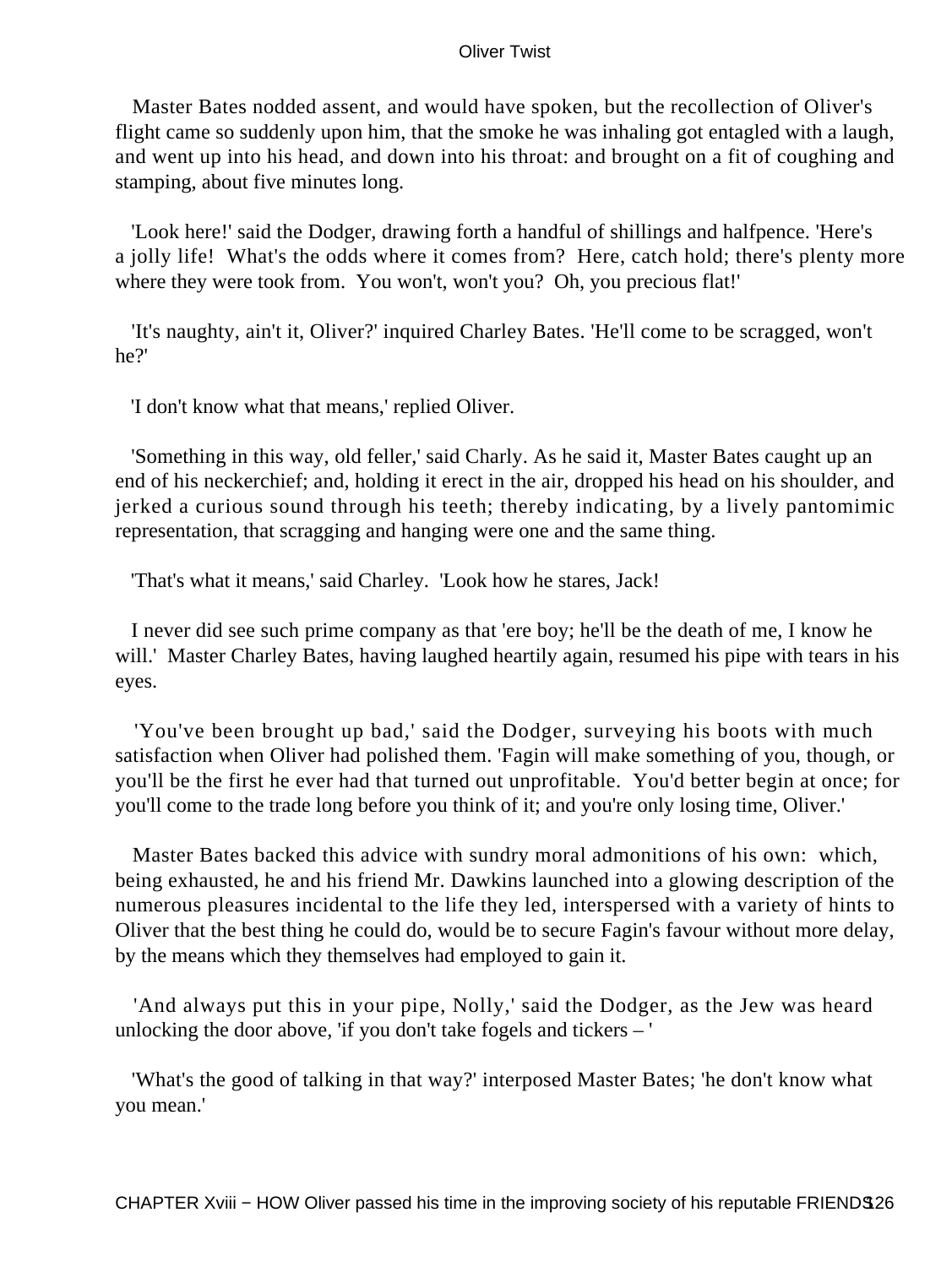'If you don't take pocket−handkechers and watches,' said the Dodger, reducing his conversation to the level of Oliver's capacity, 'some other cove will; so that the coves that lose 'em will be all the worse, and you'll be all the worse, too, and nobody half a ha'p'orth the better, except the chaps wot gets them – and you've just as good a right to them as they have.'

 'To be sure, to be sure!' said the Jew, who had entered unseen by Oliver. 'It all lies in a nutshell my dear; in a nutshell, take the Dodger's word for it. Ha! ha! ha! He understands the catechism of his trade.'

 The old man rubbed his hands gleefully together, as he corroborated the Dodger's reasoning in these terms; and chuckled with delight at his pupil's proficiency.

 The conversation proceeded no farther at this time, for the Jew had returned home accompanied by Miss Betsy, and a gentleman whom Oliver had never seen before, but who was accosted by the Dodger as Tom Chitling; and who, having lingered on the stairs to exchange a few gallantries with the lady, now made his appearance.

 Mr. Chitling was older in years than the Dodger: having perhaps numbered eighteen winters; but there was a degree of deference in his deportment towards that young gentleman which seemed to indicate that he felt himself conscious of a slight inferiority in point of genius and professional aquirements. He had small twinkling eyes, and a pock−marked face; wore a fur cap, a dark corduroy jacket, greasy fustian trousers, and an apron. His wardrobe was, in truth, rather out of repair; but he excused himself to the company by stating that his 'time' was only out an hour before; and that, in consequence of having worn the regimentals for six weeks past, he had not been able to bestow any attention on his private clothes. Mr. Chitling added, with strong marks of irritation, that the new way of fumigating clothes up yonder was infernal unconstitutional, for it burnt holes in them, and there was no remedy against the County. The same remark he considered to apply to the regulation mode of cutting the hair: which he held to be decidedly unlawful. Mr. Chitling wound up his observations by stating that he had not touched a drop of anything for forty−two moral long hard−working days; and that he 'wished he might be busted if he warn't as dry as a lime−basket.'

 'Where do you think the gentleman has come from, Oliver?' inquired the Jew, with a grin, as the other boys put a bottle of spirits on the table.

'I – I – don't know, sir,' replied Oliver.

'Who's that?' inquired Tom Chitling, casting a contemptuous look at Oliver.

'A young friend of mine, my dear,' replied the Jew.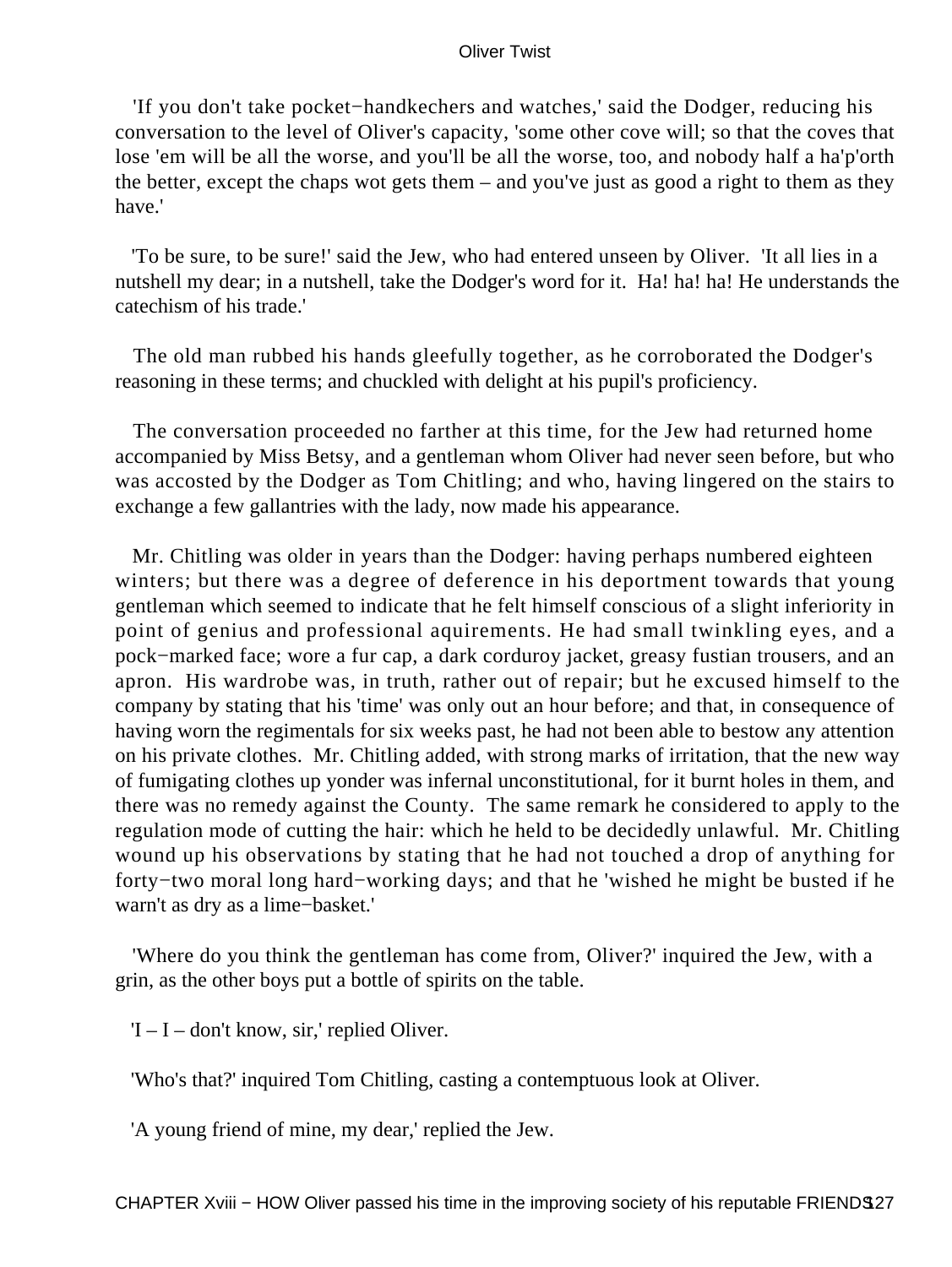'He's in luck, then,' said the young man, with a meaning look at Fagin. 'Never mind where I came from, young 'un; you'll find your way there, soon enough, I'll bet a crown!'

 At this sally, the boys laughed. After some more jokes on the same subject, they exchanged a few short whispers with Fagin; and withdrew.

 After some words apart between the last comer and Fagin, they drew their chairs towards the fire; and the Jew, telling Oliver to come and sit by him, led the conversation to the topics most calculated to interest his hearers. These were, the great advantages of the trade, the proficiency of the Dodger, the amiability of Charley Bates, and the liberality of the Jew himself. At length these subjects displayed signs of being thoroughly exhausted; and Mr. Chitling did the same: for the house of correction becomes fatiguing after a week or two. Miss Betsy accordingly withdrew; and left the party to their repose.

 From this day, Oliver was seldom left alone; but was placed in almost constant communication with the two boys, who played the old game with the Jew every day: whether for their own improvement or Oliver's, Mr. Fagin best knew. At other times the old man would tell them stories of robberies he had committed in his younger days: mixed up with so much that was droll and curious, that Oliver could not help laughing heartily, and showing that he was amused in spite of all his better feelings.

 In short, the wily old Jew had the boy in his toils. Having prepared his mind, by solitude and gloom, to prefer any society to the companionship of his own sad thoughts in such a dreary place, he was now slowly instilling into his soul the poison which he hoped would blacken it, and change its hue for ever.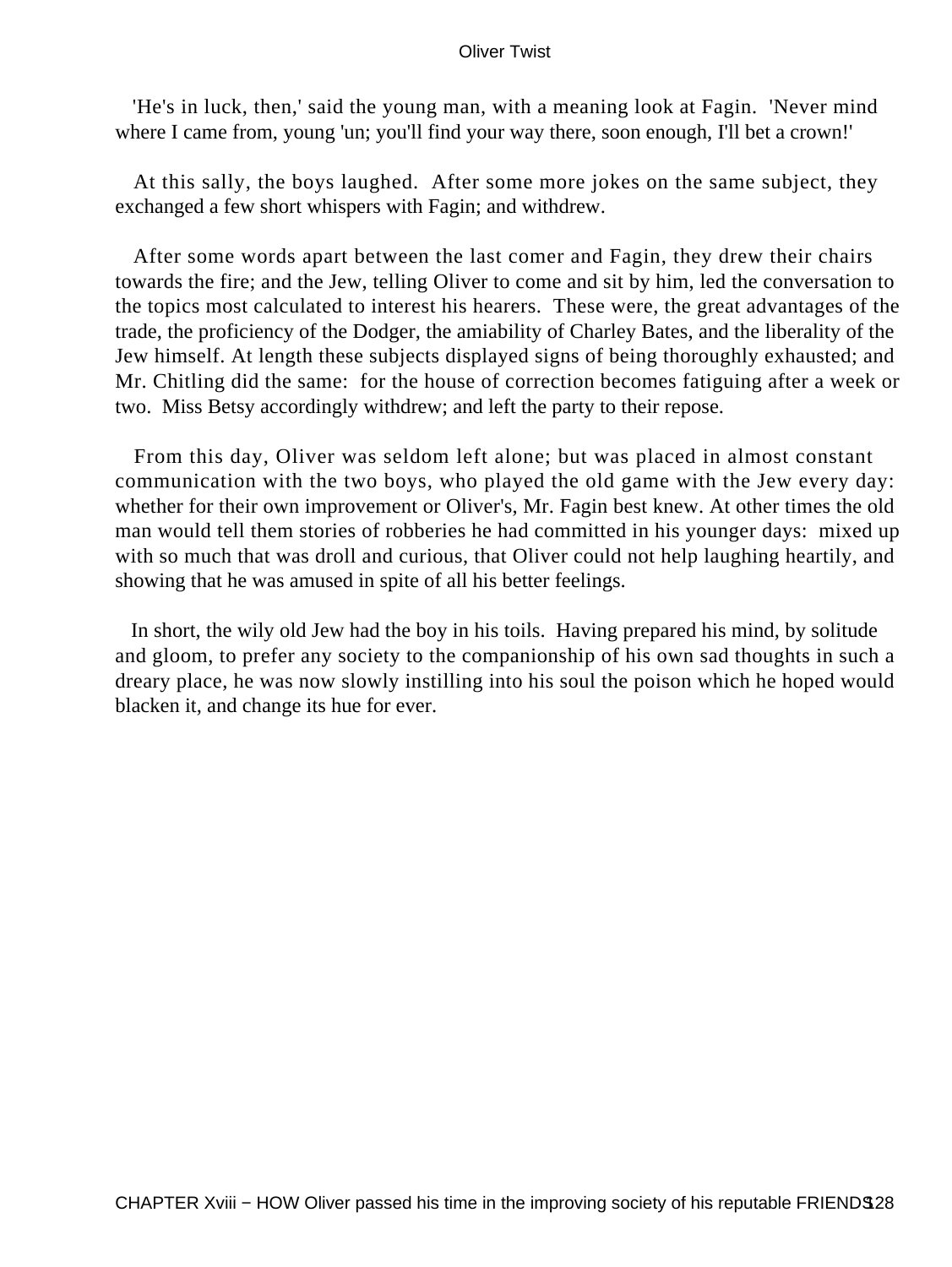# **[CHAPTER Xix − IN Which a notable plan is discussed and](#page-394-0) [determined ON](#page-394-0)**

*I*t was a chill, damp, windy night, when the Jew: buttoning his great–coat tight round his shrivelled body, and pulling the collar up over his ears so as completely to obscure the lower part of his face: emerged from his den. He paused on the step as the door was locked and chained behind him; and having listened while the boys made all secure, and until their retreating footsteps were no longer audible, slunk down the street as quickly as he could.

 The house to which Oliver had been conveyed, was in the neighborhood of Whitechapel. The Jew stopped for an instant at the corner of the street; and, glancing suspiciously round, crossed the road, and struck off in the direction of the Spitalfields.

 The mud lay thick upon the stones, and a black mist hung over the streets; the rain fell sluggishly down, and everything felt cold and clammy to the touch. It seemed just the night when it befitted such a being as the Jew to be abroad. As he glided stealthily along, creeping beneath the shelter of the walls and doorways, the hideous old man seemed like some loathsome reptile, engendered in the slime and darkness through which he moved: crawling forth, by night, in search of some rich offal for a meal.

 He kept on his course, through many winding and narrow ways, until he reached Bethnal Green; then, turning suddenly off to the left, he soon became involved in a maze of the mean and dirty streets which abound in that close and densely−populated quarter.

 The Jew was evidently too familiar with the ground he traversed to be at all bewildered, either by the darkness of the night, or the intricacies of the way. He hurried through several alleys and streets, and at length turned into one, lighted only by a single lamp at the farther end. At the door of a house in this street, he knocked; having exchanged a few muttered words with the person who opened it, he walked upstairs.

 A dog growled as he touched the handle of a room−door; and a man's voice demanded who was there.

'Only me, Bill; only me, my dear,' said the Jew looking in.

 'Bring in your body then,' said Sikes. 'Lie down, you stupid brute! Don't you know the devil when he's got a great−coat on?'

 Apparently, the dog had been somewhat deceived by Mr. Fagin's outer garment; for as the Jew unbuttoned it, and threw it over the back of a chair, he retired to the corner from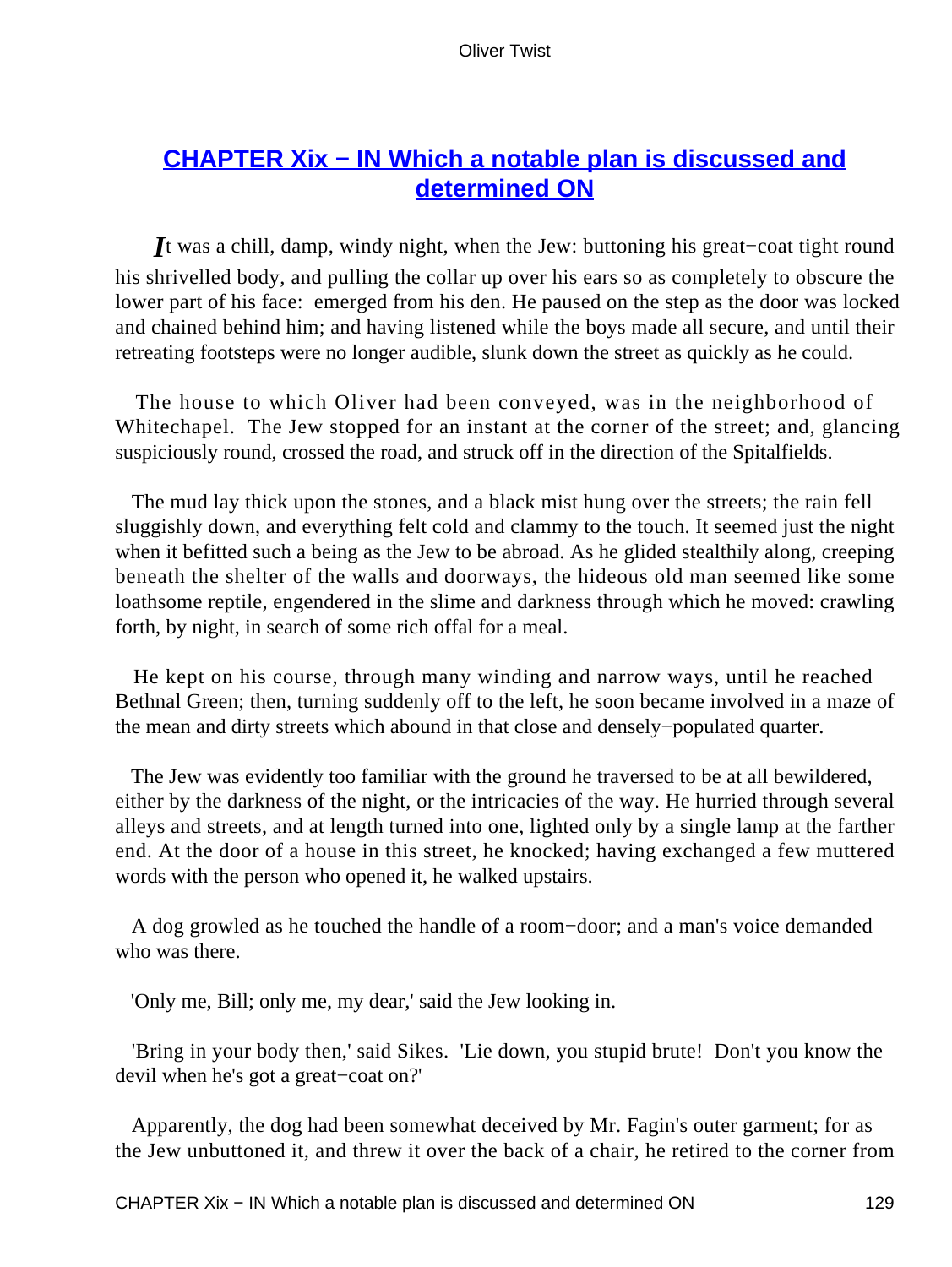which he had risen: wagging his tail as he went, to show that he was as well satisfied as it was in his nature to be.

'Well!' said Sikes.

'Well, my dear,' replied the Jew. – 'Ah! Nancy.'

 The latter recognition was uttered with just enough of embarrassment to imply a doubt of its reception; for Mr. Fagin and his young friend had not met, since she had interfered in behalf of Oliver. All doubts upon the subject, if he had any, were speedily removed by the young lady's behaviour. She took her feet off the fender, pushed back her chair, and bade Fagin draw up his, without saying more about it: for it was a cold night, and no mistake.

 'It is cold, Nancy dear,' said the Jew, as he warmed his skinny hands over the fire. 'It seems to go right through one,' added the old man, touching his side.

 'It must be a piercer, if it finds its way through your heart,' said Mr. Sikes. 'Give him something to drink, Nancy. Burn my body, make haste! It's enough to turn a man ill, to see his lean old carcase shivering in that way, like a ugly ghost just rose from the grave.'

 Nancy quickly brought a bottle from a cupboard, in which there were many: which, to judge from the diversity of their appearance, were filled with several kinds of liquids. Sikes pouring out a glass of brandy, bade the Jew drink it off.

 'Quite enough, quite, thankye, Bill,' replied the Jew, putting down the glass after just setting his lips to it.

 'What! You're afraid of our getting the better of you, are you?' inquired Sikes, fixing his eyes on the Jew. 'Ugh!'

 With a hoarse grunt of contempt, Mr. Sikes seized the glass, and threw the remainder of its contents into the ashes: as a preparatory ceremony to filling it again for himself: which he did at once.

 The Jew glanced round the room, as his companion tossed down the second glassful; not in curiousity, for he had seen it often before; but in a restless and suspicious manner habitual to him. It was a meanly furnished apartment, with nothing but the contents of the closet to induce the belief that its occupier was anything but a working man; and with no more suspicious articles displayed to view than two or three heavy bludgeons which stood in a corner, and a 'life−preserver' that hung over the chimney−piece.

'There,' said Sikes, smacking his lips. 'Now I'm ready.'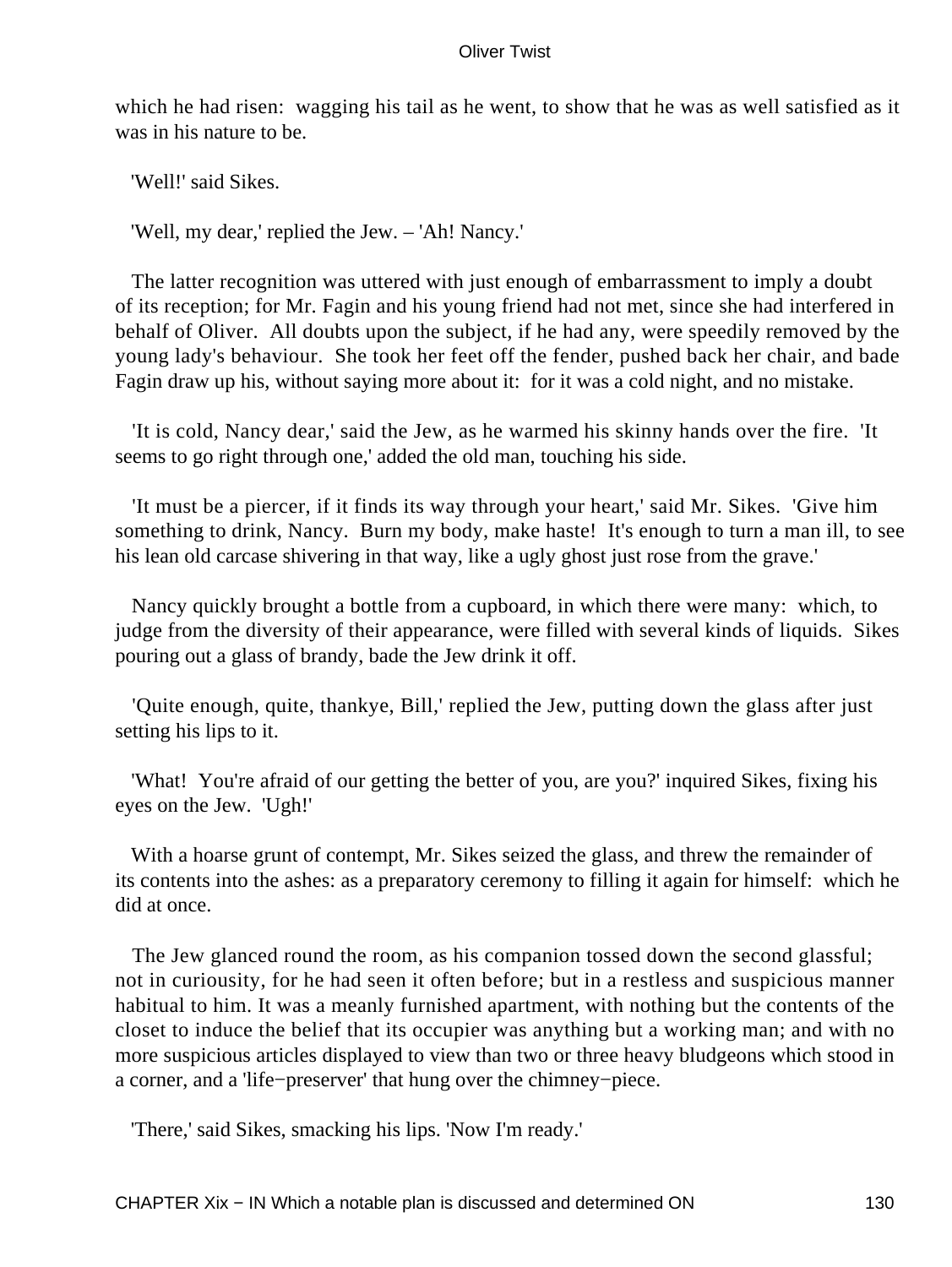'For business?' inquired the Jew.

'For business,' replied Sikes; 'so say what you've got to say.'

 'About the crib at Chertsey, Bill?' said the Jew, drawing his chair forward, and speaking in a very low voice.

'Yes. Wot about it?' inquired Sikes.

 'Ah! you know what I mean, my dear,' said the Jew. 'He knows what I mean, Nancy; don't he?'

 'No, he don't,' sneered Mr. Sikes. 'Or he won't, and that's the same thing. Speak out, and call things by their right names; don't sit there, winking and blinking, and talking to me in hints, as if you warn't the very first that thought about the robbery. Wot d'ye mean?'

 'Hush, Bill, hush!' said the Jew, who had in vain attempted to stop this burst of indignation; 'somebody will hear us, my dear. Somebody will hear us.'

 'Let 'em hear!' said Sikes; 'I don't care.' But as Mr. Sikes DID care, on reflection, he dropped his voice as he said the words, and grew calmer.

 'There, there,' said the Jew, coaxingly. 'It was only my caution, nothing more. Now, my dear, about that crib at Chertsey; when is it to be done, Bill, eh? When is it to be done? Such plate, my dear, such plate!' said the Jew: rubbing his hands, and elevating his eyebrows in a rapture of anticipation.

'Not at all,' replied Sikes coldly.

'Not to be done at all!' echoed the Jew, leaning back in his chair.

'No, not at all,' rejoined Sikes. 'At least it can't be a put−up job, as we expected.'

 'Then it hasn't been properly gone about,' said the Jew, turning pale with anger. 'Don't tell me!'

 'But I will tell you,' retorted Sikes. 'Who are you that's not to be told? I tell you that Toby Crackit has been hanging about the place for a fortnight, and he can't get one of the servants in line.'

 'Do you mean to tell me, Bill,' said the Jew: softening as the other grew heated: 'that neither of the two men in the house can be got over?'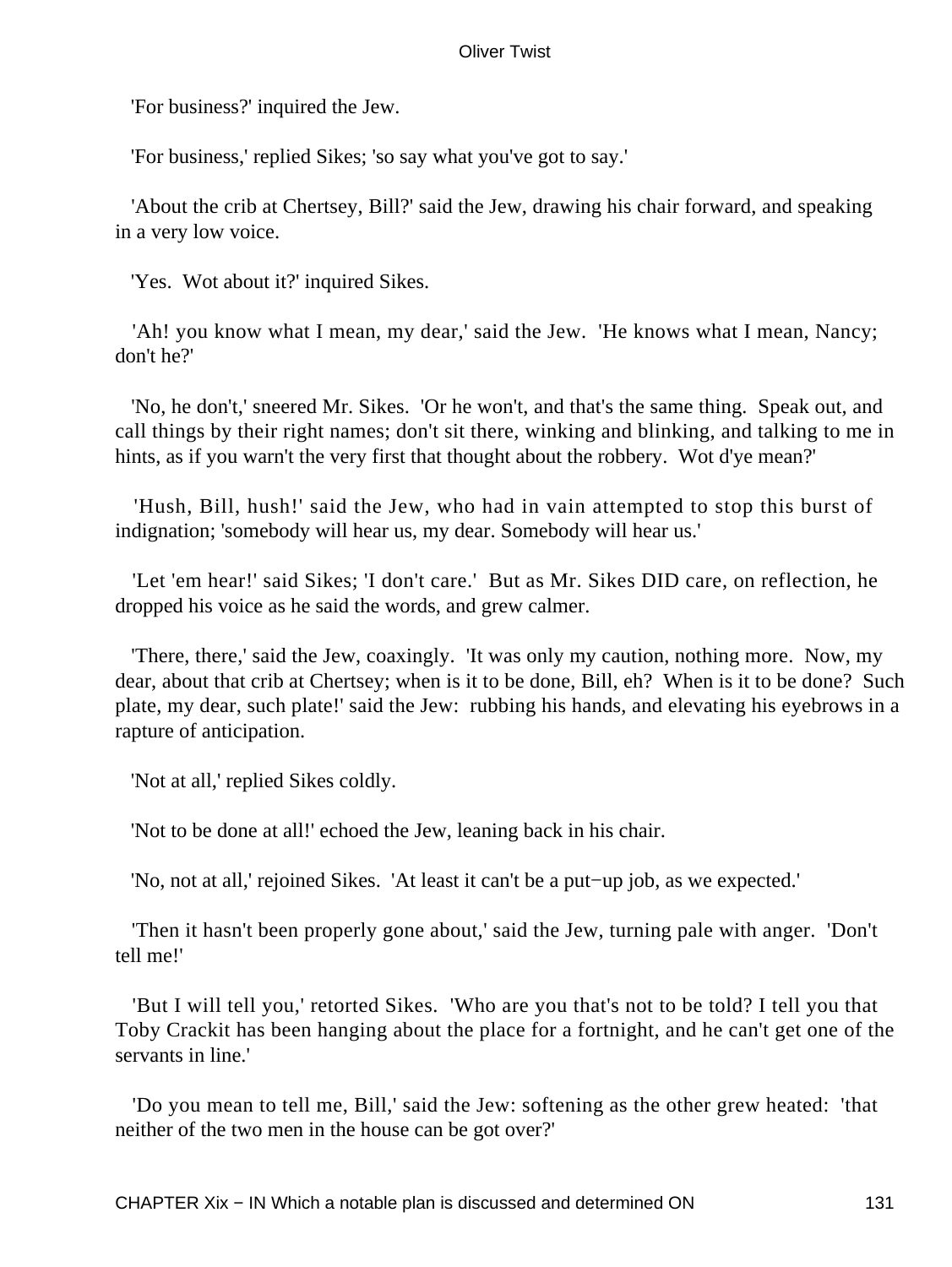'Yes, I do mean to tell you so,' replied Sikes. 'The old lady has had 'em these twenty years; and if you were to give 'em five hundred pound, they wouldn't be in it.'

 'But do you mean to say, my dear,' remonstrated the Jew, 'that the women can't be got over?'

'Not a bit of it,' replied Sikes.

'Not by flash Toby Crackit?' said the Jew incredulously. 'Think what women are, Bill,'

 'No; not even by flash Toby Crackit,' replied Sikes. 'He says he's worn sham whiskers, and a canary waistcoat, the whole blessed time he's been loitering down there, and it's all of no use.'

'He should have tried mustachios and a pair of military trousers, my dear,' said the Jew.

'So he did,' rejoined Sikes, 'and they warn't of no more use than the other plant.'

 The Jew looked blank at this information. After ruminating for some minutes with his chin sunk on his breast, he raised his head and said, with a deep sigh, that if flash Toby Crackit reported aright, he feared the game was up.

 'And yet,' said the old man, dropping his hands on his knees, 'it's a sad thing, my dear, to lose so much when we had set our hearts upon it.'

'So it is,' said Mr. Sikes. 'Worse luck!'

 A long silence ensued; during which the Jew was plunged in deep thought, with his face wrinkled into an expression of villainy perfectly demoniacal. Sikes eyed him furtively from time to time. Nancy, apparently fearful of irritating the housebreaker, sat with her eyes fixed upon the fire, as if she had been deaf to all that passed.

 'Fagin,' said Sikes, abruptly breaking the stillness that prevailed; 'is it worth fifty shiners extra, if it's safely done from the outside?'

'Yes,' said the Jew, as suddenly rousing himself.

'Is it a bargain?' inquired Sikes.

 'Yes, my dear, yes,' rejoined the Jew; his eyes glistening, and every muscle in his face working, with the excitement that the inquiry had awakened.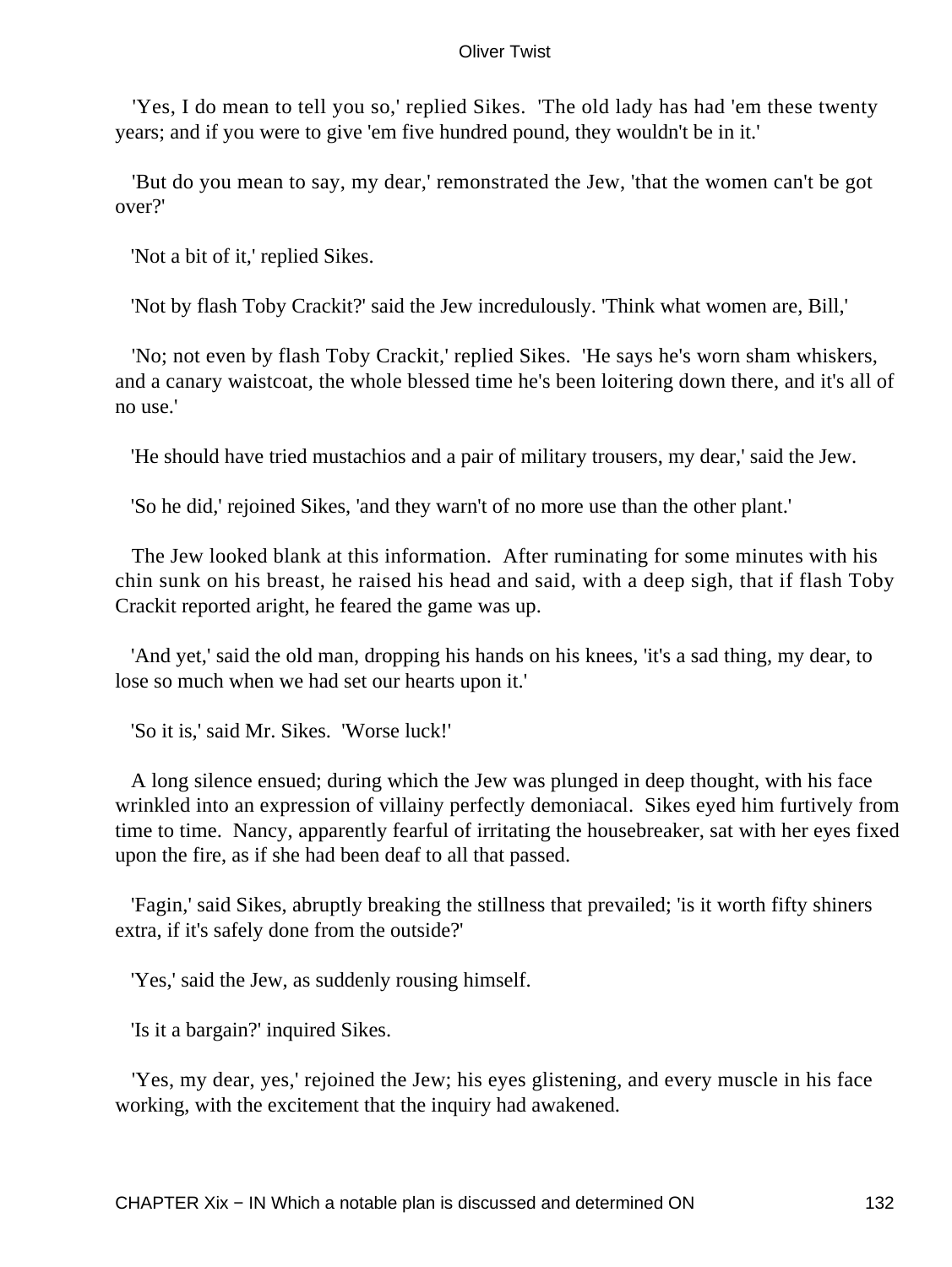'Then,' said Sikes, thrusting aside the Jew's hand, with some disdain, 'let it come off as soon as you like. Toby and me were over the garden−wall the night afore last, sounding the panels of the door and shutters. The crib's barred up at night like a jail; but there's one part we can crack, safe and softly.'

'Which is that, Bill?' asked the Jew eagerly.

'Why,' whispered Sikes, 'as you cross the lawn – '

'Yes?' said the Jew, bending his head forward, with his eyes almost starting out of it.

 'Umph!' cried Sikes, stopping short, as the girl, scarcely moving her head, looked suddenly round, and pointed for an instant to the Jew's face. 'Never mind which part it is. You can't do it without me, I know; but it's best to be on the safe side when one deals with you.'

 'As you like, my dear, as you like' replied the Jew. 'Is there no help wanted, but yours and Toby's?'

 'None,' said Sikes. 'Cept a centre−bit and a boy. The first we've both got; the second you must find us.'

'A boy!' exclaimed the Jew. 'Oh! then it's a panel, eh?'

 'Never mind wot it is!' replied Sikes. 'I want a boy, and he musn't be a big 'un. Lord!' said Mr. Sikes, reflectively, 'if I'd only got that young boy of Ned, the chimbley−sweeper's! He kept him small on purpose, and let him out by the job. But the father gets lagged; and then the Juvenile Delinquent Society comes, and takes the boy away from a trade where he was arning money, teaches him to read and write, and in time makes a 'prentice of him. And so they go on,' said Mr. Sikes, his wrath rising with the recollection of his wrongs, 'so they go on; and, if they'd got money enough (which it's a Providence they haven't,) we shouldn't have half a dozen boys left in the whole trade, in a year or two.'

 'No more we should,' acquiesed the Jew, who had been considering during this speech, and had only caught the last sentence. 'Bill!'

'What now?' inquired Sikes.

 The Jew nodded his head towards Nancy, who was still gazing at the fire; and intimated, by a sign, that he would have her told to leave the room. Sikes shrugged his shoulders impatiently, as if he thought the precaution unnecessary; but complied, nevertheless, by requesting Miss Nancy to fetch him a jug of beer.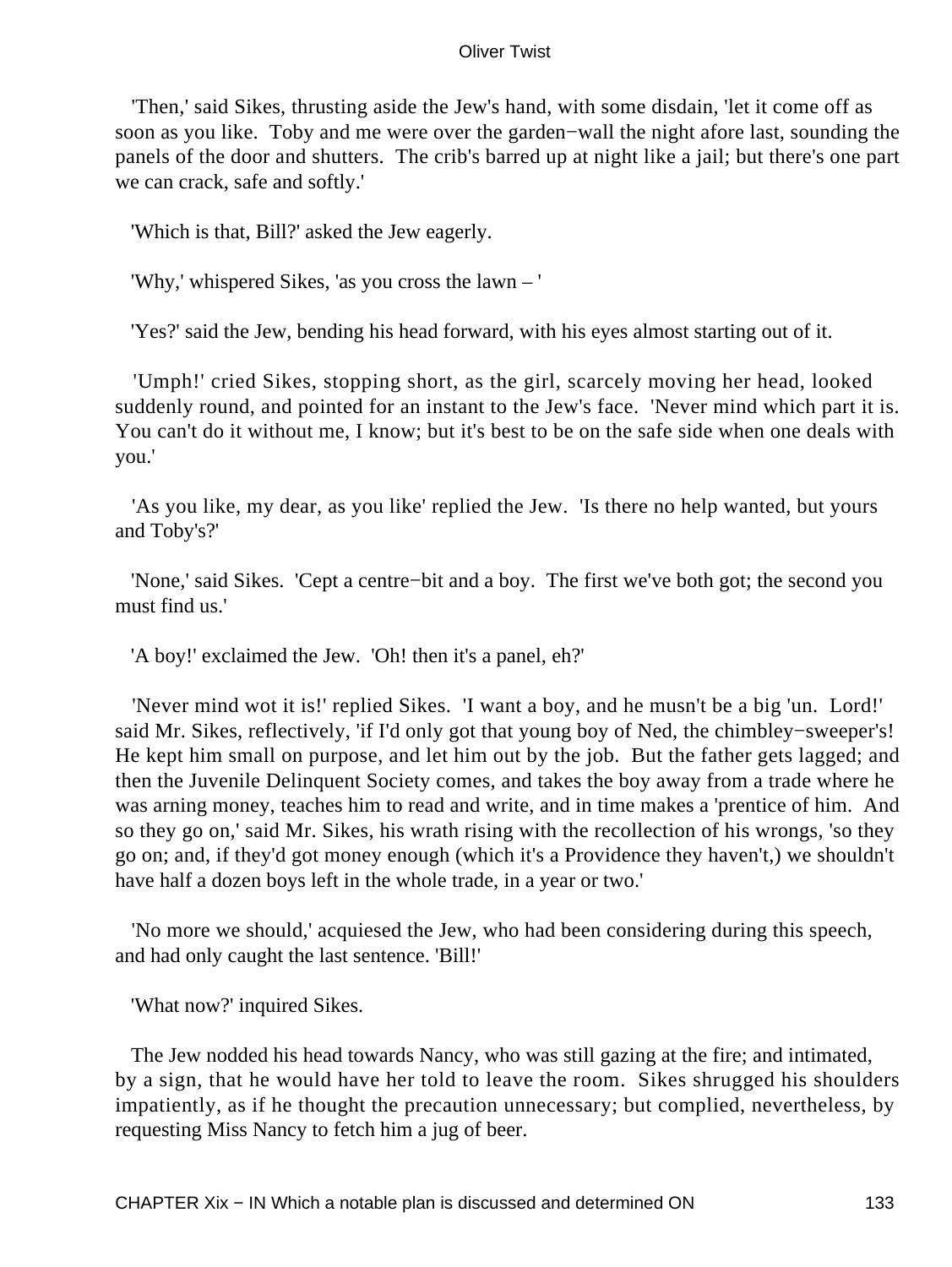'You don't want any beer,' said Nancy, folding her arms, and retaining her seat very composedly.

'I tell you I do!' replied Sikes.

 'Nonsense,' rejoined the girl coolly, 'Go on, Fagin. I know what he's going to say, Bill; he needn't mind me.'

The Jew still hesitated. Sikes looked from one to the other in some surprise.

 'Why, you don't mind the old girl, do you, Fagin?' he asked at length. 'You've known her long enough to trust her, or the Devil's in it. She ain't one to blab. Are you Nancy?'

 '*I* should think not!' replied the young lady: drawing her chair up to the table, and putting her elbows upon it.

'No, no, my dear, I know you're not,' said the Jew; 'but – ' and again the old man paused.

'But wot?' inquired Sikes.

 'I didn't know whether she mightn't p'r'aps be out of sorts, you know, my dear, as she was the other night,' replied the Jew.

 At this confession, Miss Nancy burst into a loud laugh; and, swallowing a glass of brandy, shook her head with an air of defiance, and burst into sundry exclamations of 'Keep the game a−going!' 'Never say die!' and the like. These seemed to have the effect of re−assuring both gentlemen; for the Jew nodded his head with a satisfied air, and resumed his seat: as did Mr. Sikes likewise.

'Now, Fagin,' said Nancy with a laugh. 'Tell Bill at once, about Oliver!'

 'Ha! you're a clever one, my dear: the sharpest girl I ever saw!' said the Jew, patting her on the neck. 'It WAS about Oliver I was going to speak, sure enough. Ha! ha! ha!'

'What about him?' demanded Sikes.

 'He's the boy for you, my dear,' replied the Jew in a hoarse whisper; laying his finger on the side of his nose, and grinning frightfully.

'He!' exclaimed. Sikes.

 'Have him, Bill!' said Nancy. 'I would, if I was in your place. He mayn't be so much up, as any of the others; but that's not what you want, if he's only to open a door for you.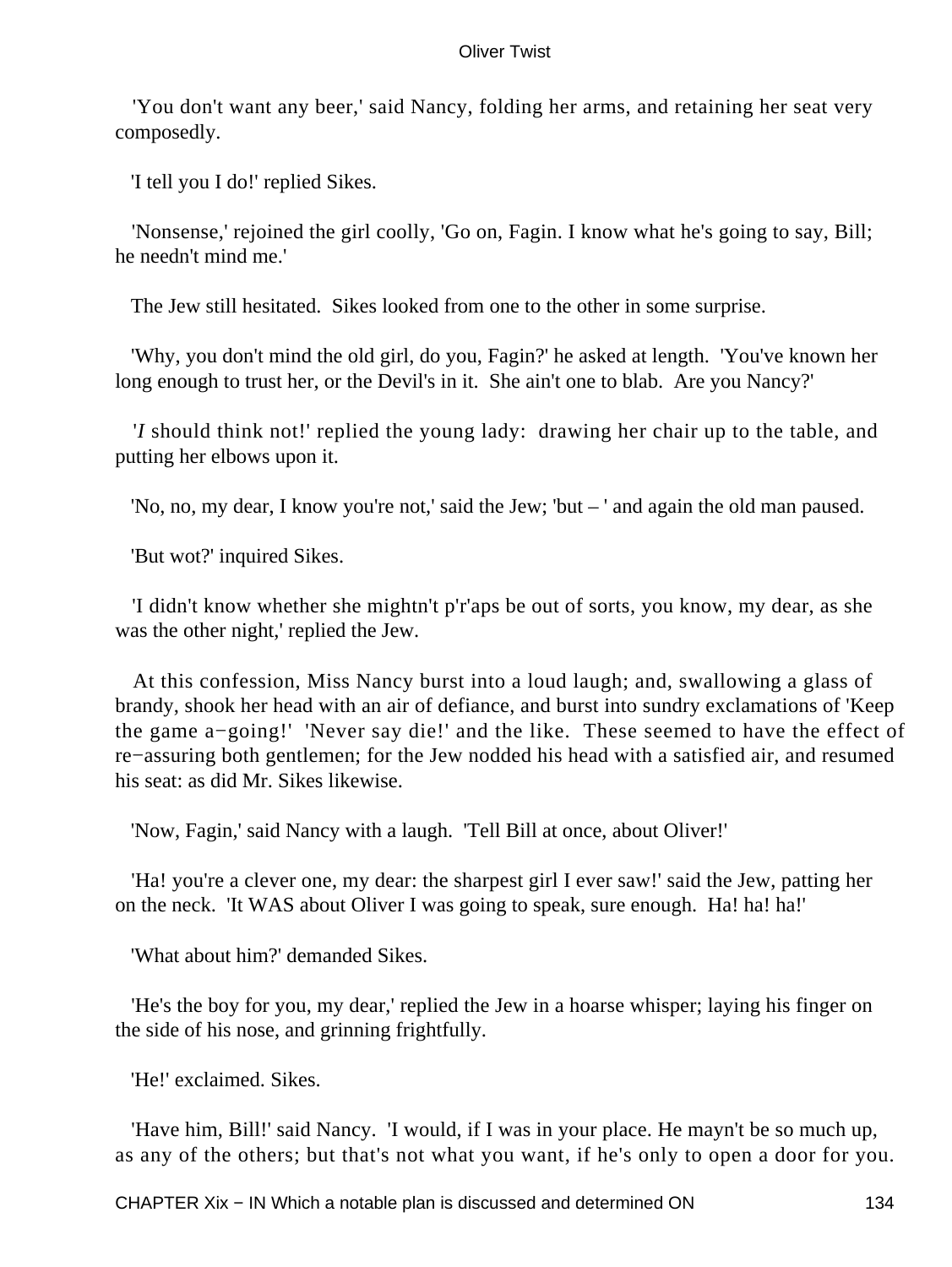Depend upon it he's a safe one, Bill.'

 'I know he is,' rejoined Fagin. 'He's been in good training these last few weeks, and it's time he began to work for his bread. Besides, the others are all too big.'

'Well, he is just the size I want,' said Mr. Sikes, ruminating.

 'And will do everything you want, Bill, my dear,' interposed the Jew; 'he can't help himself. That is, if you frighten him enough.'

 'Frighten him!' echoed Sikes. 'It'll be no sham frightening, mind you. If there's anything queer about him when we once get into the work; in for a penny, in for a pound. You won't see him alive again, Fagin. Think of that, before you send him. Mark my words!' said the robber, poising a crowbar, which he had drawn from under the bedstead.

 'I've thought of it all,' said the Jew with energy. 'I've – I've had my eye upon him, my dears, close – close. Once let him feel that he is one of us; once fill his mind with the idea that he has been a thief; and he's ours! Ours for his life. Oho! It couldn't have come about better! The old man crossed his arms upon his breast; and, drawing his head and shoulders into a heap, literally hugged himself for joy.

'Ours!' said Sikes. 'Yours, you mean.'

'Perhaps I do, my dear,' said the Jew, with a shrill chuckle. 'Mine, if you like, Bill.'

 'And wot,' said Sikes, scowling fiercely on his agreeable friend, 'wot makes you take so much pains about one chalk−faced kid, when you know there are fifty boys snoozing about Common Garden every night, as you might pick and choose from?'

 'Because they're of no use to me, my dear,' replied the Jew, with some confusion, 'not worth the taking. Their looks convict 'em when they get into trouble, and I lose 'em all. With this boy, properly managed, my dears, I could do what I couldn't with twenty of them. Besides,' said the Jew, recovering his self−possession, 'he has us now if he could only give us leg−bail again; and he must be in the same boat with us. Never mind how he came there; it's quite enough for my power over him that he was in a robbery; that's all I want. Now, how much better this is, than being obliged to put the poor leetle boy out of the way – which would be dangerous, and we should lose by it besides.'

 'When is it to be done?' asked Nancy, stopping some turbulent exclamation on the part of Mr. Sikes, expressive of the disgust with which he received Fagin's affectation of humanity.

'Ah, to be sure,' said the Jew; 'when is it to be done, Bill?'

CHAPTER Xix – IN Which a notable plan is discussed and determined ON 135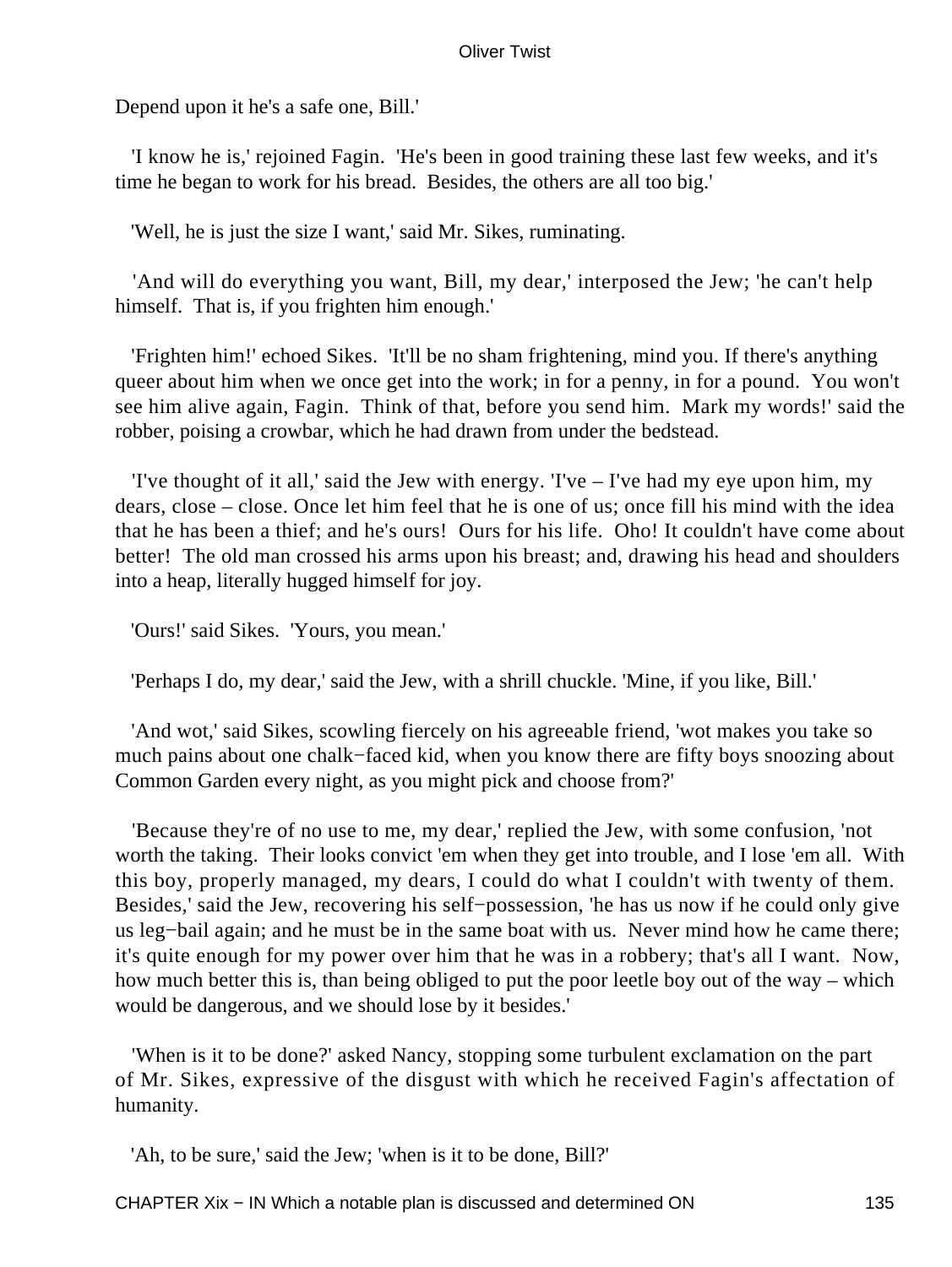'I planned with Toby, the night arter to−morrow,' rejoined Sikes in a surly voice, 'if he heerd nothing from me to the contrairy.'

'Good,' said the Jew; 'there's no moon.'

'No,' rejoined Sikes.

'It's all arranged about bringing off the swag, is it?' asked the Jew.

Sikes nodded.

'And about – '

 'Oh, ah, it's all planned,' rejoined Sikes, interrupting him. 'Never mind particulars. You'd better bring the boy here to−morrow night. I shall get off the stone an hour arter daybreak. Then you hold your tongue, and keep the melting−pot ready, and that's all you'll have to do.'

 After some discussion, in which all three took an active part, it was decided that Nancy should repair to the Jew's next evening when the night had set in, and bring Oliver away with her; Fagin craftily observing, that, if he evinced any disinclination to the task, he would be more willing to accompany the girl who had so recently interfered in his behalf, than anybody else. It was also solemnly arranged that poor Oliver should, for the purposes of the contemplated expedition, be unreservedly consigned to the care and custody of Mr. William Sikes; and further, that the said Sikes should deal with him as he thought fit; and should not be held responsible by the Jew for any mischance or evil that might be necessary to visit him: it being understood that, to render the compact in this respect binding, any representations made by Mr. Sikes on his return should be required to be confirmed and corroborated, in all important particulars, by the testimony of flash Toby Crackit.

 These preliminaries adjusted, Mr. Sikes proceeded to drink brandy at a furious rate, and to flourish the crowbar in an alarming manner; yelling forth, at the same time, most unmusical snatches of song, mingled with wild execrations. At length, in a fit of professional enthusiasm, he insisted upon producing his box of housebreaking tools: which he had no sooner stumbled in with, and opened for the purpose of explaining the nature and properties of the various implements it contained, and the peculiar beauties of their construction, than he fell over the box upon the floor, and went to sleep where he fell.

'Good−night, Nancy,' said the Jew, muffling himself up as before.

'Good−night.'

 Their eyes met, and the Jew scrutinised her, narrowly. There was no flinching about the girl. She was as true and earnest in the matter as Toby Crackit himself could be.

CHAPTER Xix – IN Which a notable plan is discussed and determined ON 136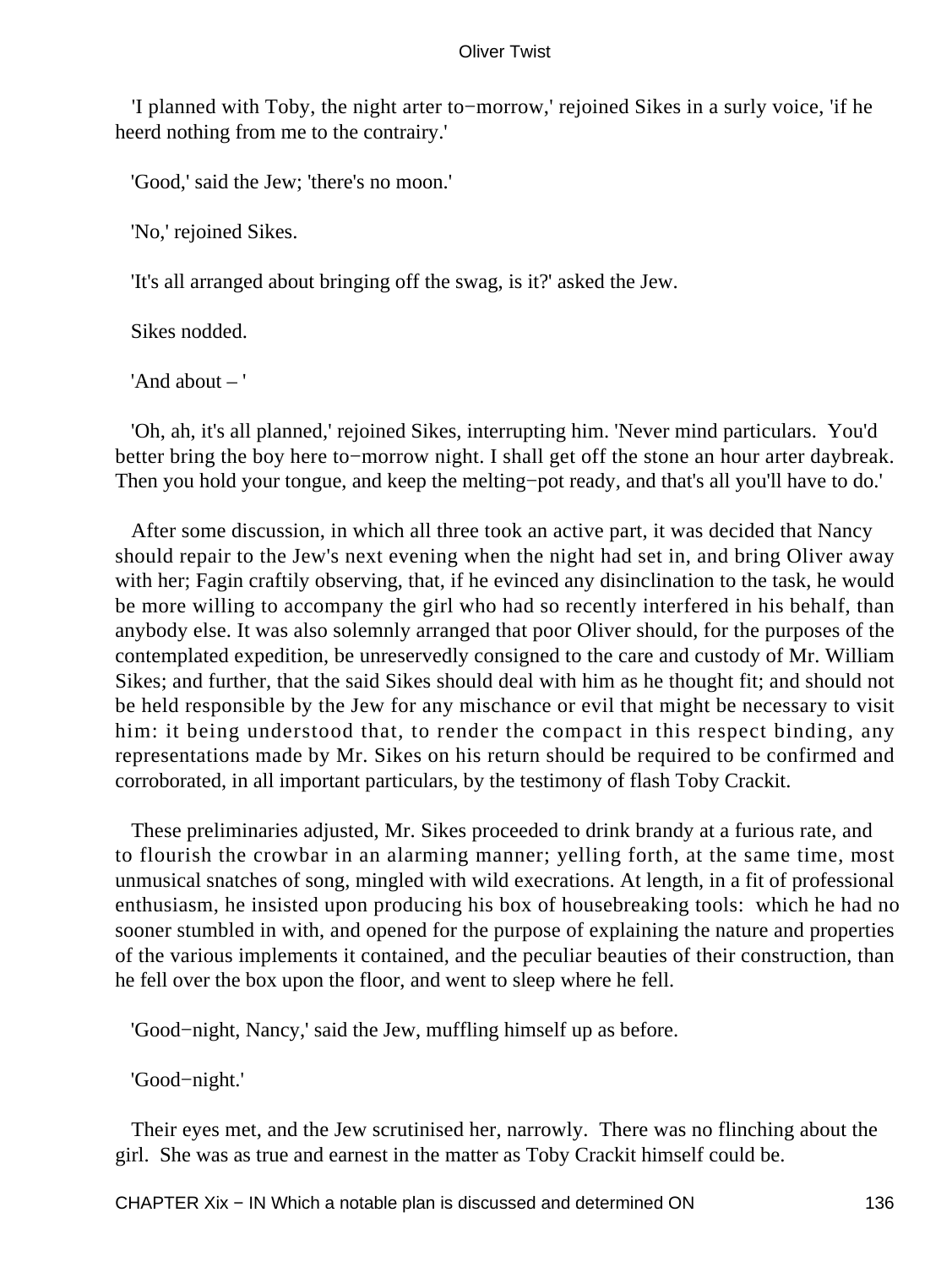The Jew again bade her good−night, and, bestowing a sly kick upon the prostrate form of Mr. Sikes while her back was turned, groped downstairs.

 'Always the way!' muttered the Jew to himself as he turned homeward. 'The worst of these women is, that a very little thing serves to call up some long−forgotten feeling; and, the best of them is, that it never lasts. Ha! ha! The man against the child, for a bag of gold!'

 Beguiling the time with these pleasant reflections, Mr. Fagin wended his way, through mud and mire, to his gloomy abode: where the Dodger was sitting up, impatiently awaiting his return.

 'Is Oliver a−bed? I want to speak to him,' was his first remark as they descended the stairs.

'Hours ago,' replied the Dodger, throwing open a door. 'Here he is!'

 The boy was lying, fast asleep, on a rude bed upon the floor; so pale with anxiety, and sadness, and the closeness of his prison, that he looked like death; not death as it shows in shroud and coffin, but in the guise it wears when life has just departed; when a young and gentle spirit has, but an instant, fled to Heaven, and the gross air of the world has not had time to breathe upon the changing dust it hallowed.

'Not now,' said the Jew, turning softly away. 'To−morrow. To−morrow.'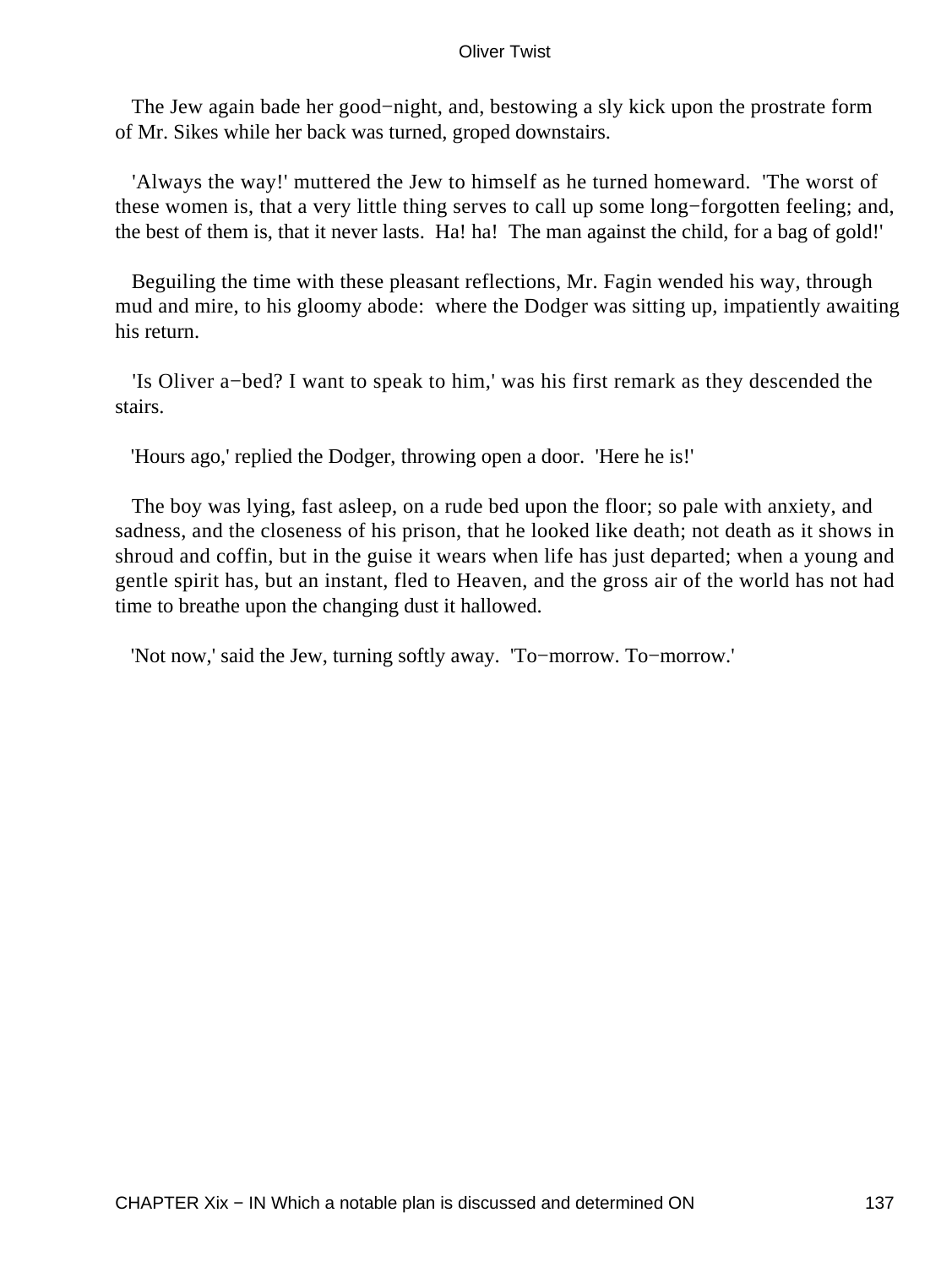# **[CHAPTER Xx − Wherein Olver is delivered over to](#page-394-0) [mr. William SIKES](#page-394-0)**

**When Oliver awoke in the morning, he was a good deal surprised to find that a new** pair of shoes, with strong thick soles, had been placed at his bedside; and that his old shoes had been removed. At first, he was pleased with the discovery: hoping that it might be the forerunner of his release; but such thoughts were quickly dispelled, on his sitting down to breakfast along with the Jew, who told him, in a tone and manner which increased his alarm, that he was to be taken to the residence of Bill Sikes that night.

'To – to – stop there, sir?' asked Oliver, anxiously.

 'No, no, my dear. Not to stop there,' replied the Jew. 'We shouldn't like to lose you. Don't be afraid, Oliver, you shall come back to us again. Ha! ha! ha! We won't be so cruel as to send you away, my dear. Oh no, no!'

 The old man, who was stooping over the fire toasting a piece of bread, looked round as he bantered Oliver thus; and chuckled as if to show that he knew he would still be very glad to get away if he could.

 'I suppose,' said the Jew, fixing his eyes on Oliver, 'you want to know what you're going to Bill's for – –eh, my dear?'

 Oliver coloured, involuntarily, to find that the old thief had been reading his thoughts; but boldly said, Yes, he did want to know.

'Why, do you think?' inquired Fagin, parrying the question.

'Indeed I don't know, sir,' replied Oliver.

 'Bah!' said the Jew, turning away with a disappointed countenance from a close perusal of the boy's face. 'Wait till Bill tells you, then.'

 The Jew seemed much vexed by Oliver's not expressing any greater curiosity on the subject; but the truth is, that, although Oliver felt very anxious, he was too much confused by the earnest cunning of Fagin's looks, and his own speculations, to make any further inquiries just then. He had no other opportunity: for the Jew remained very surly and silent till night: when he prepared to go abroad.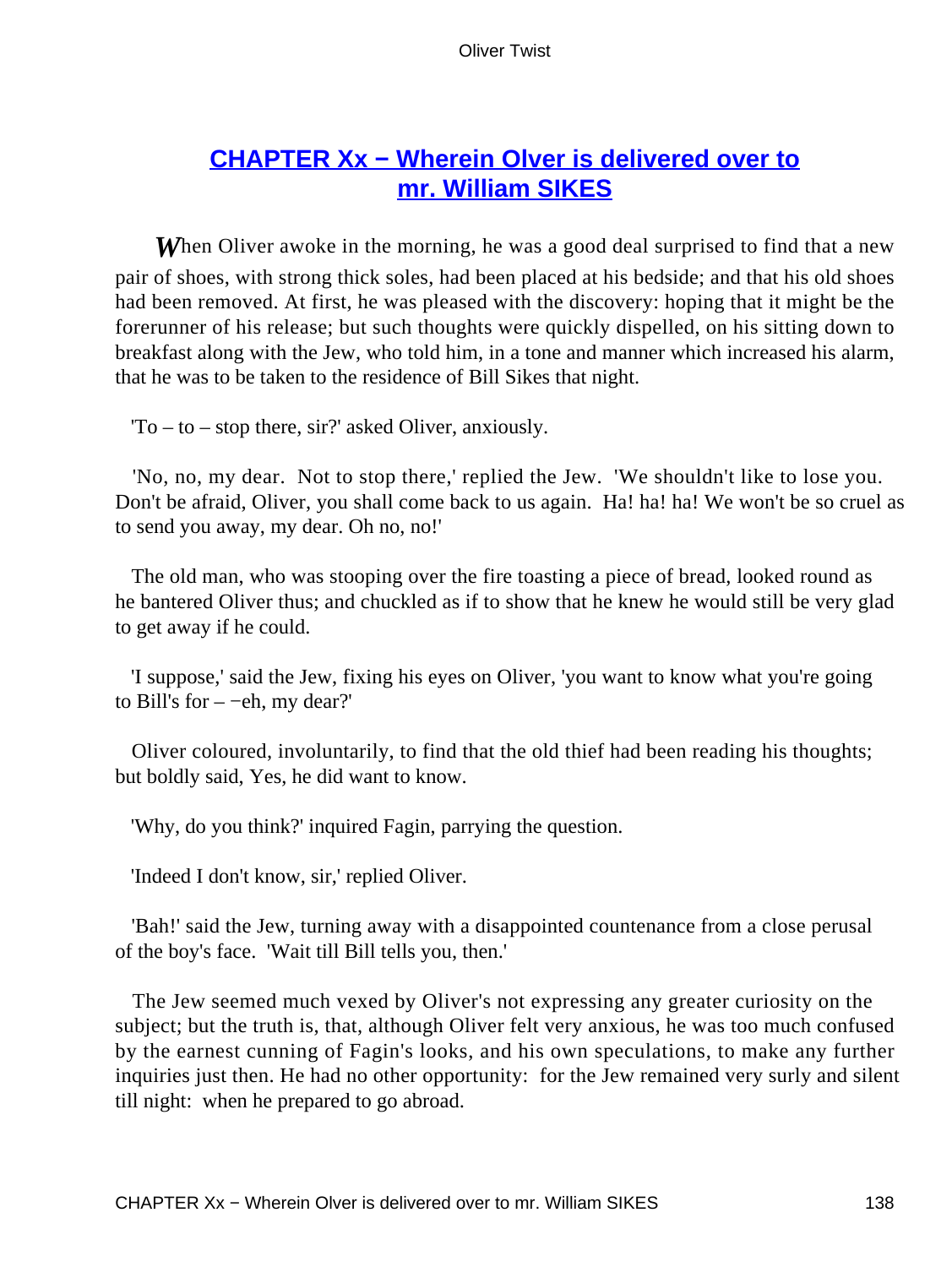'You may burn a candle,' said the Jew, putting one upon the table. 'And here's a book for you to read, till they come to fetch you. Good−night!'

'Good−night!' replied Oliver, softly.

 The Jew walked to the door: looking over his shoulder at the boy as he went. Suddenly stopping, he called him by his name.

 Oliver looked up; the Jew, pointing to the candle, motioned him to light it. He did so; and, as he placed the candlestick upon the table, saw that the Jew was gazing fixedly at him, with lowering and contracted brows, from the dark end of the room.

 'Take heed, Oliver! take heed!' said the old man, shaking his right hand before him in a warning manner. 'He's a rough man, and thinks nothing of blood when his own is up. W hatever falls out, say nothing; and do what he bids you. Mind!' Placing a strong emphasis on the last word, he suffered his features gradually to resolve themselves into a ghastly grin, and, nodding his head, left the room.

 Oliver leaned his head upon his hand when the old man disappeared, and pondered, with a trembling heart, on the words he had just heard. The more he thought of the Jew's admonition, the more he was at a loss to divine its real purpose and meaning.

 He could think of no bad object to be attained by sending him to Sikes, which would not be equally well answered by his remaining with Fagin; and after meditating for a long time, concluded that he had been selected to perform some ordinary menial offices for the housebreaker, until another boy, better suited for his purpose could be engaged. He was too well accustomed to suffering, and had suffered too much where he was, to bewail the prospect of change very severely. He remained lost in thought for some minutes; and then, with a heavy sigh, snuffed the candle, and, taking up the book which the Jew had left with him, began to read.

 He turned over the leaves. Carelessly at first; but, lighting on a passage which attracted his attention, he soon became intent upon the volume. It was a history of the lives and trials of great criminals; and the pages were soiled and thumbed with use. Here, he read of dreadful crimes that made the blood run cold; of secret murders that had been committed by the lonely wayside; of bodies hidden from the eye of man in deep pits and wells: which would not keep them down, deep as they were, but had yielded them up at last, after many years, and so maddened the murderers with the sight, that in their horror they had confessed their guilt, and yelled for the gibbet to end their agony. Here, too, he read of men who, lying in their beds at dead of night, had been tempted (so they said) and led on, by their own bad thoughts, to such dreadful bloodshed as it made the flesh creep, and the limbs quail, to think of. The terrible descriptions were so real and vivid, that the sallow pages seemed to turn red with gore; and the words upon them, to be sounded in his ears, as if they were whispered, in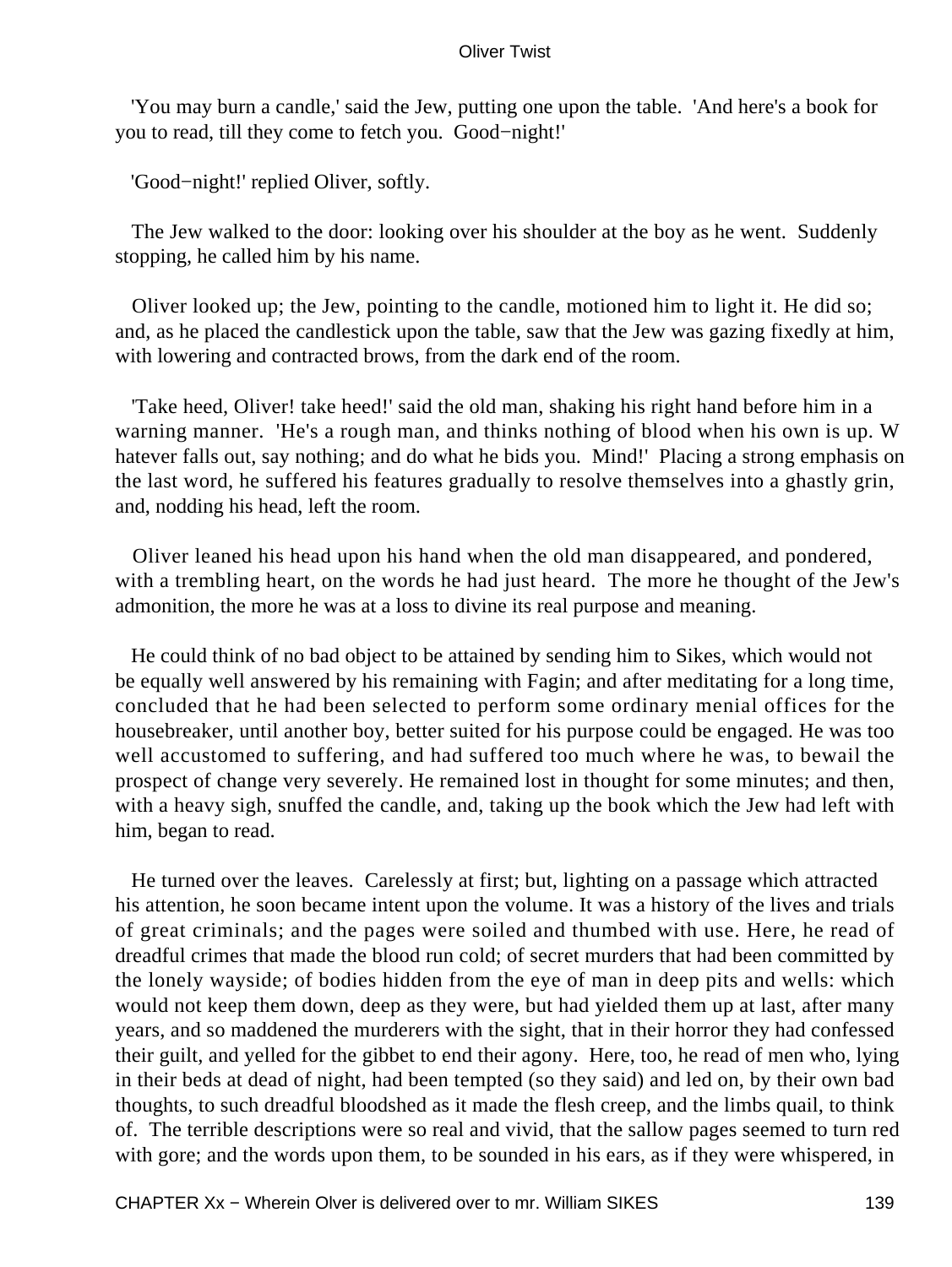hollow murmers, by the spirits of the dead.

 In a paroxysm of fear, the boy closed the book, and thrust it from him. Then, falling upon his knees, he prayed Heaven to spare him from such deeds; and rather to will that he should die at once, than be reserved for crimes, so fearful and appaling. By degrees, he grew more calm, and besought, in a low and broken voice, that he might be rescued from his present dangers; and that if any aid were to be raised up for a poor outcast boy who had never known the love of friends or kindred, it might come to him now, when, desolate and deserted, he stood alone in the midst of wickedness and guilt.

 He had concluded his prayer, but still remained with his head buried in his hands, when a rustling noise aroused him.

 'What's that!' he cried, starting up, and catching sight of a figure standing by the door. 'Who's there?'

'Me. Only me,' replied a tremulous voice.

Oliver raised the candle above his head: and looked towards the door. It was Nancy.

'Put down the light,' said the girl, turning away her head. 'It hurts my eyes.'

 Oliver saw that she was very pale, and gently inquired if she were ill. The girl threw herself into a chair, with her back towards him: and wrung her hands; but made no reply.

'God forgive me!' she cried after a while, 'I never thought of this.'

'Has anything happened?' asked Oliver. 'Can I help you? I will if I can. I will, indeed.'

 She rocked herself to and fro; caught her throat; and, uttering a gurgling sound, gasped for breath.

'Nancy!' cried Oliver, 'What is it?'

 The girl beat her hands upon her knees, and her feet upon the ground; and, suddenly stopping, drew her shawl close round her: and shivered with cold.

 Oliver stirred the fire. Drawing her chair close to it, she sat there, for a little time, without speaking; but at length she raised her head, and looked round.

 'I don't know what comes over me sometimes,' said she, affecting to busy herself in arranging her dress; 'it's this damp dirty room, I think. Now, Nolly, dear, are you ready?'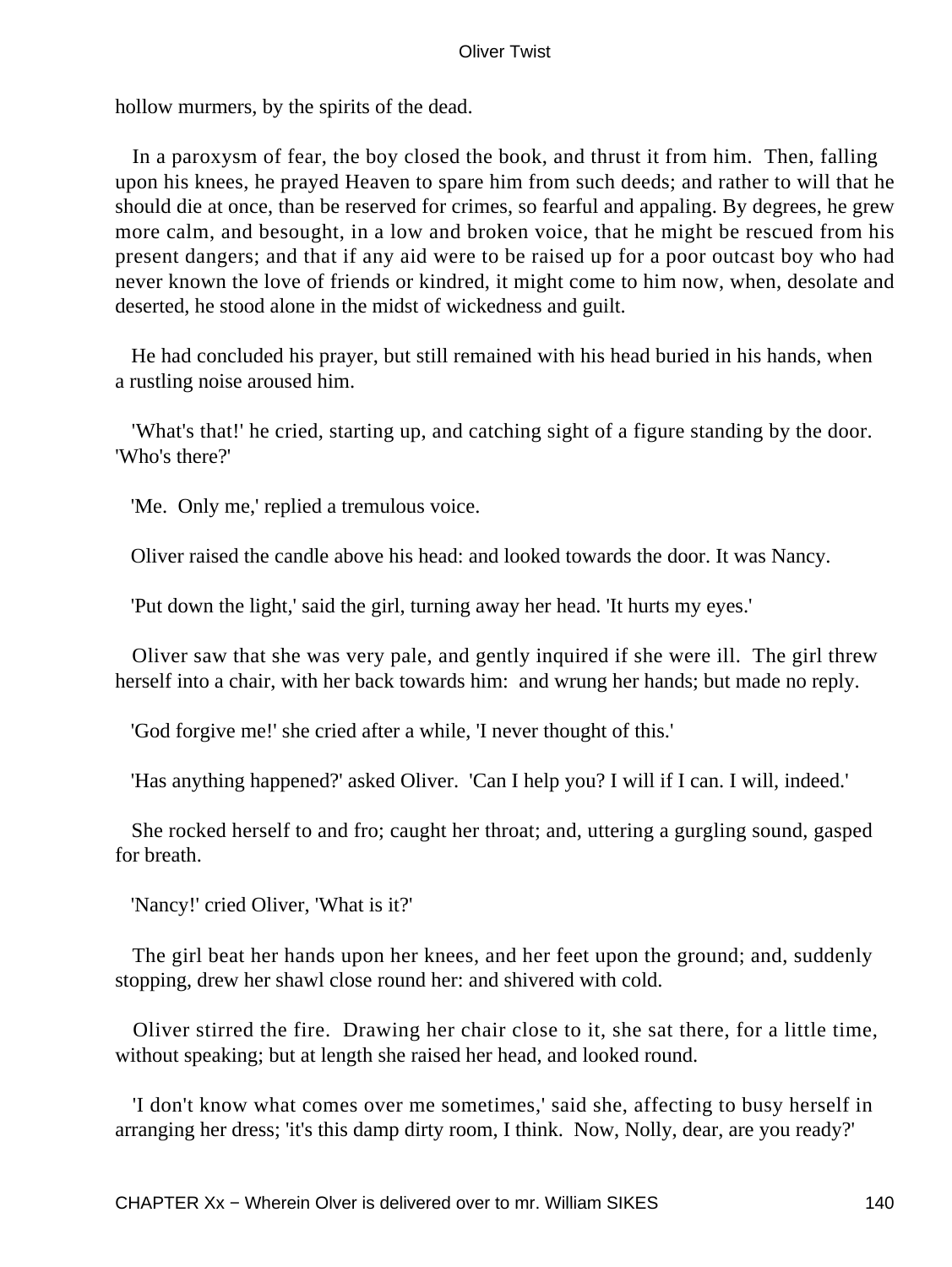'Am I to go with you?' asked Oliver.

'Yes. I have come from Bill,' replied the girl. 'You are to go with me.'

'What for?' asked Oliver, recoiling.

 'What for?' echoed the girl, raising her eyes, and averting them again, the moment they encountered the boy's face. 'Oh! For no harm.'

'I don't believe it,' said Oliver: who had watched her closely.

'Have it your own way,' rejoined the girl, affecting to laugh. 'For no good, then.'

 Oliver could see that he had some power over the girl's better feelings, and, for an instant, thought of appealing to her compassion for his helpless state. But, then, the thought darted across his mind that it was barely eleven o'clock; and that many people were still in the streets: of whom surely some might be found to give credence to his tale. As the reflection occured to him, he stepped forward: and said, somewhat hastily, that he was ready.

 Neither his brief consideration, nor its purport, was lost on his companion. She eyed him narrowly, while he spoke; and cast upon him a look of intelligence which sufficiently showed that she guessed what had been passing in his thoughts.

 'Hush!' said the girl, stooping over him, and pointing to the door as she looked cautiously round. 'You can't help yourself. I have tried hard for you, but all to no purpose. You are hedged round and round. If ever you are to get loose from here, this is not the time.'

 Struck by the energy of her manner, Oliver looked up in her face with great surprise. She seemed to speak the truth; her countenance was white and agitated; and she trembled with very earnestness.

 'I have saved you from being ill−used once, and I will again, and I do now,' continued the girl aloud; 'for those who would have fetched you, if I had not, would have been far more rough than me. I have promised for your being quiet and silent; if you are not, you will only do harm to yourself and me too, and perhaps be my death. See here! I have borne all this for you already, as true as God sees me show it.'

 She pointed, hastily, to some livid bruises on her neck and arms; and continued, with great rapidity:

 'Remember this! And don't let me suffer more for you, just now. If I could help you, I would; but I have not the power. They don't mean to harm you; whatever they make you do,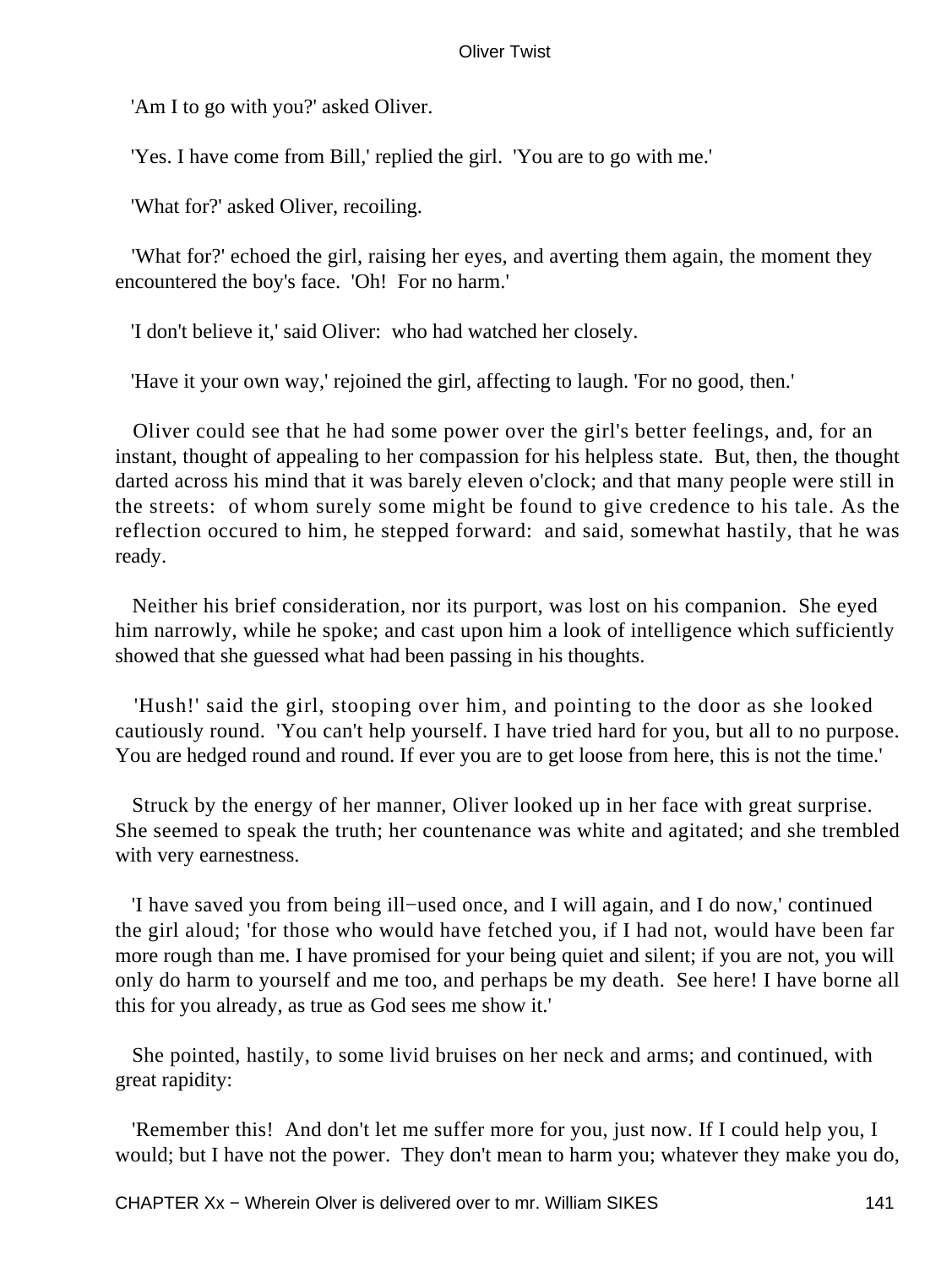is no fault of yours. Hush! Every word from you is a blow for me. Give me your hand. Make haste! Your hand!

 She caught the hand which Oliver instinctively placed in hers, and, blowing out the light, drew him after her up the stairs. The door was opened, quickly, by some one shrouded in the darkness, and was as quickly closed, when they had passed out. A hackney−cabriolet was in waiting; with the same vehemence which she had exhibited in addressing Oliver, the girl pulled him in with her, and drew the curtains close. The driver wanted no directions, but lashed his horse into full speed, without the delay of an instant.

 The girl still held Oliver fast by the hand, and continued to pour into his ear, the warnings and assurances she had already imparted. All was so quick and hurried, that he had scarcely time to recollect where he was, or how he came there, when to carriage stopped at the house to which the Jew's steps had been directed on the previous evening.

 For one brief moment, Oliver cast a hurried glance along the empty street, and a cry for help hung upon his lips. But the girl's voice was in his ear, beseeching him in such tones of agony to remember her, that he had not the heart to utter it. While he hesitated, the opportunity was gone; he was already in the house, and the door was shut.

'This way,' said the girl, releasing her hold for the first time.

'Bill!'

 'Hallo!' replied Sikes: appearing at the head of the stairs, with a candle. 'Oh! That's the time of day. Come on!'

 This was a very strong expression of approbation, an uncommonly hearty welcome, from a person of Mr. Sikes' temperament. Nancy, appearing much gratified thereby, saluted him cordially.

 'Bull's−eye's gone home with Tom,' observed Sikes, as he lighted them up. 'He'd have been in the way.'

'That's right,' rejoined Nancy.

 'So you've got the kid,' said Sikes when they had all reached the room: closing the door as he spoke.

'Yes, here he is,' replied Nancy.

'Did he come quiet?' inquired Sikes.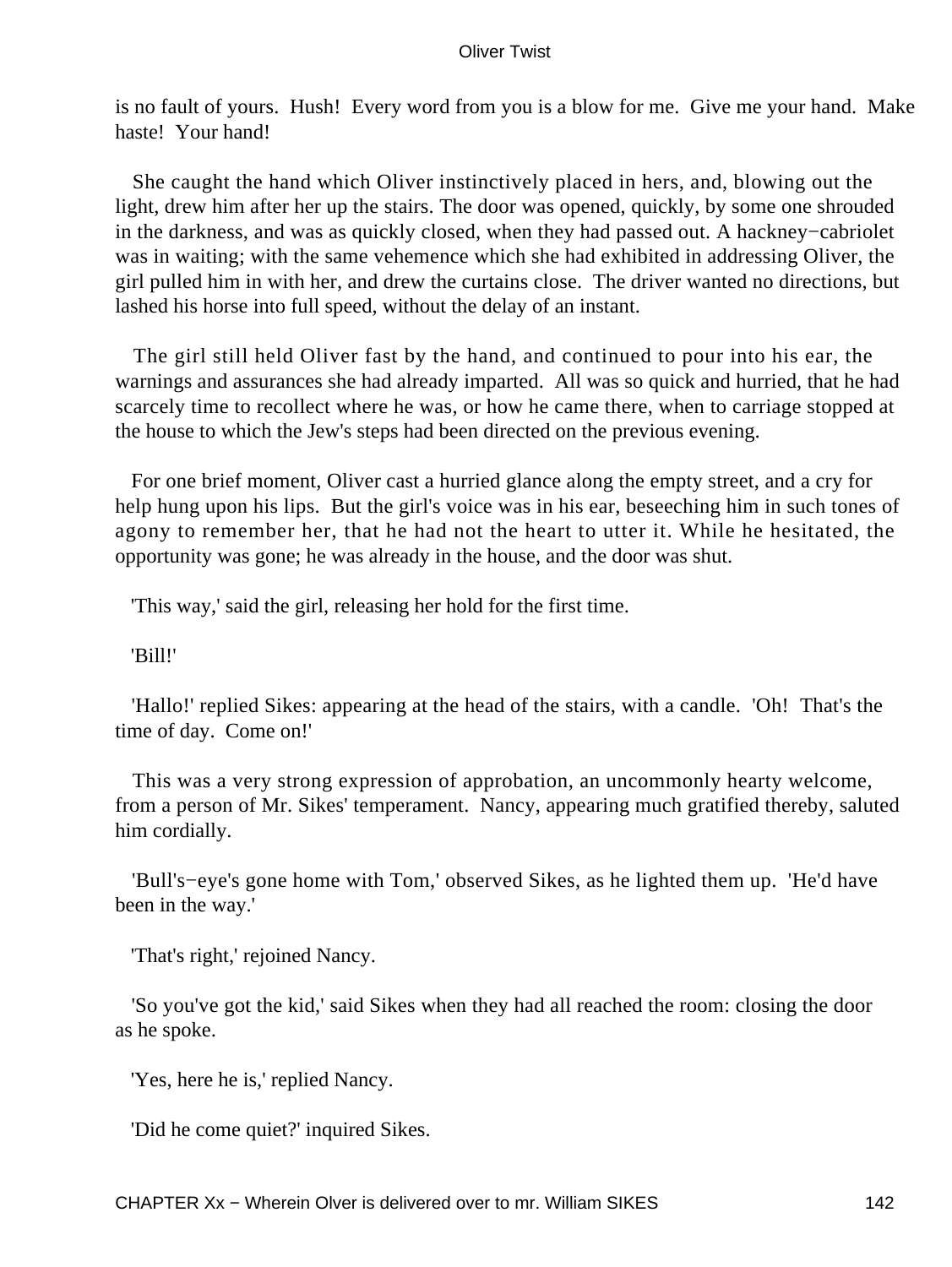'Like a lamb,' rejoined Nancy.

 'I'm glad to hear it,' said Sikes, looking grimly at Oliver; 'for the sake of his young carcase: as would otherways have suffered for it. Come here, young 'un; and let me read you a lectur', which is as well got over at once.'

 Thus addressing his new pupil, Mr. Sikes pulled off Oliver's cap and threw it into a corner; and then, taking him by the shoulder, sat himself down by the table, and stood the boy in front of him.

 'Now, first: do you know wot this is?' inquired Sikes, taking up a pocket−pistol which lay on the table.

Oliver replied in the affirmative.

 'Well, then, look here,' continued Sikes. 'This is powder; that 'ere's a bullet; and this is a little bit of a old hat for waddin'.'

 Oliver murmured his comprehension of the different bodies referred to; and Mr. Sikes proceeded to load the pistol, with great nicety and deliberation.

'Now it's loaded,' said Mr. Sikes, when he had finished.

'Yes, I see it is, sir,' replied Oliver.

 'Well,' said the robber, grasping Oliver's wrist, and putting the barrel so close to his temple that they touched; at which moment the boy could not repress a start; 'if you speak a word when you're out o' doors with me, except when I speak to you, that loading will be in your head without notice. So, if you DO make up your mind to speak without leave, say your prayers first.'

 Having bestowed a scowl upon the object of this warning, to increase its effect, Mr. Sikes continued.

 'As near as I know, there isn't anybody as would be asking very partickler arter you, if you WAS disposed of; so I needn't take this devil−and−all of trouble to explain matters to you, if it warn't for you own good. D'ye hear me?'

 'The short and the long of what you mean,' said Nancy: speaking very emphatically, and slightly frowning at Oliver as if to bespeak his serious attention to her words: 'is, that if you're crossed by him in this job you have on hand, you'll prevent his ever telling tales afterwards, by shooting him through the head, and will take your chance of swinging for it, as you do for a great many other things in the way of business, every month of your life.'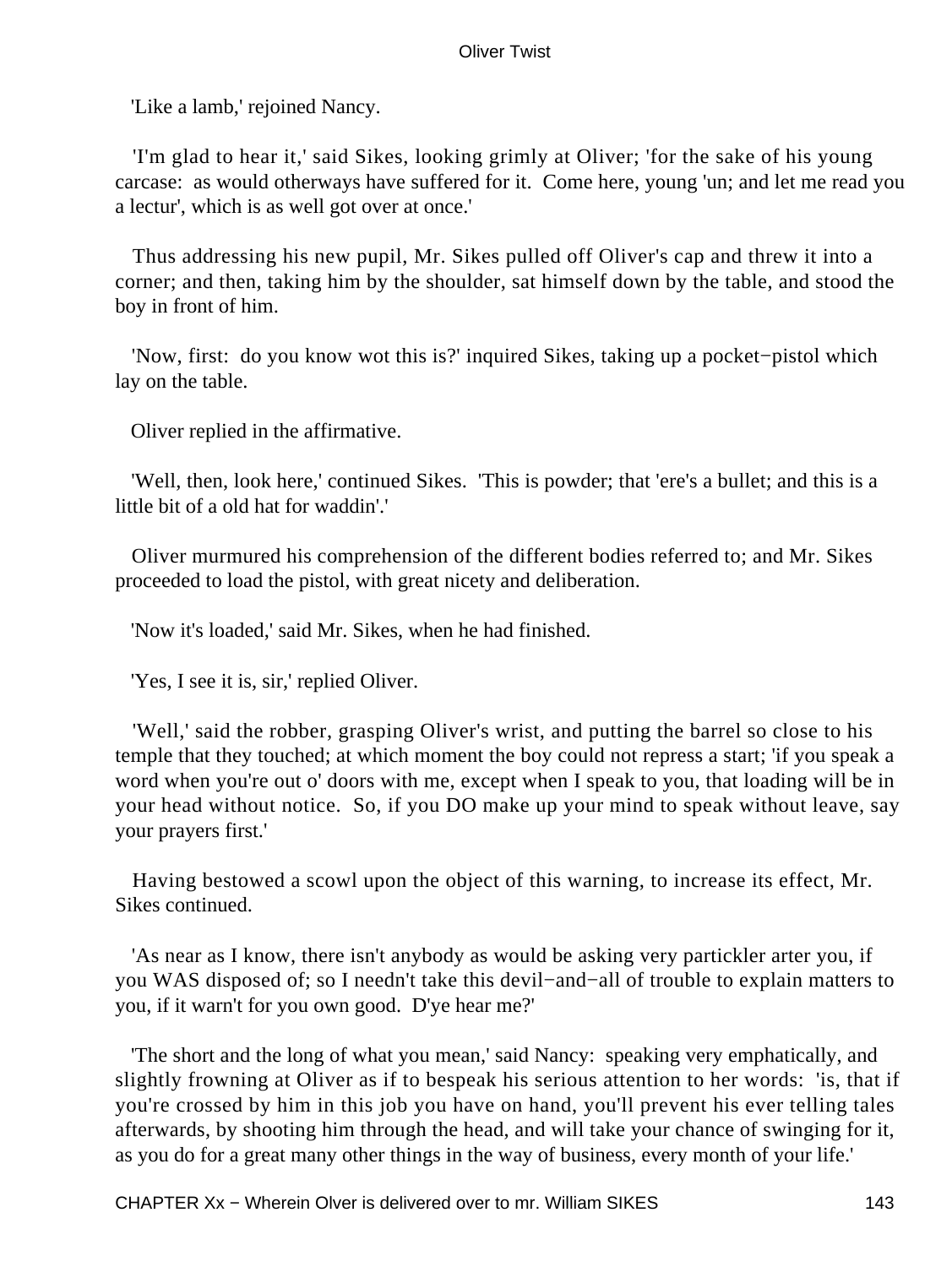'That's it!' observed Mr. Sikes, approvingly; 'women can always put things in fewest words. – Except when it's blowing up; and then they lengthens it out. And now that he's thoroughly up to it, let's have some supper, and get a snooze before starting.'

 In pursuance of this request, Nancy quickly laid the cloth; disappearing for a few minutes, she presently returned with a pot of porter and a dish of sheep's heads: which gave occasion to several pleasant witticisms on the part of Mr. Sikes, founded upon the singular coincidence of 'jemmies' being a can name, common to them, and also to an ingenious implement much used in his profession. Indeed, the worthy gentleman, stimulated perhaps by the immediate prospect of being on active service, was in great spirits and good humour; in proof whereof, it may be here remarked, that he humourously drank all the beer at a draught, and did not utter, on a rough calculation, more than four−score oaths during the whole progress of the meal.

 Supper being ended – it may be easily conceived that Oliver had no great appetite for it – Mr. Sikes disposed of a couple of glasses of spirits and water, and threw himself on the bed; ordering Nancy, with many imprecations in case of failure, to call him at five precisely. Oliver stretched himself in his clothes, by command of the same authority, on a mattress upon the floor; and the girl, mending the fire, sat before it, in readiness to rouse them at the appointed time.

 For a long time Oliver lay awake, thinking it not impossible that Nancy might seek that opportunity of whispering some further advice; but the girl sat brooding over the fire, without moving, save now and then to trim the light. Weary with watching and anxiety, he at length fell asleep.

 When he awoke, the table was covered with tea−things, and Sikes was thrusting various articles into the pockets of his great−coat, which hung over the back of a chair. Nancy was busily engaged in preparing breakfast. It was not yet daylight; for the candle was still burning, and it was quite dark outside. A sharp rain, too, was beating against the window−panes; and the sky looked black and cloudy.

 'Now, then!' growled Sikes, as Oliver started up; 'half−past five! Look sharp, or you'll get no breakfast; for it's late as it is.'

 Oliver was not long in making his toilet; having taken some breakfast, he replied to a surly inquiry from Sikes, by saying that he was quite ready.

 Nancy, scarcely looking at the boy, threw him a handkerchief to tie round his throat; Sikes gave him a large rough cape to button over his shoulders. Thus attired, he gave his hand to the robber, who, merely pausing to show him with a menacing gesture that he had that same pistol in a side−pocket of his great−coat, clasped it firmly in his, and, exchanging a farewell with Nancy, led him away.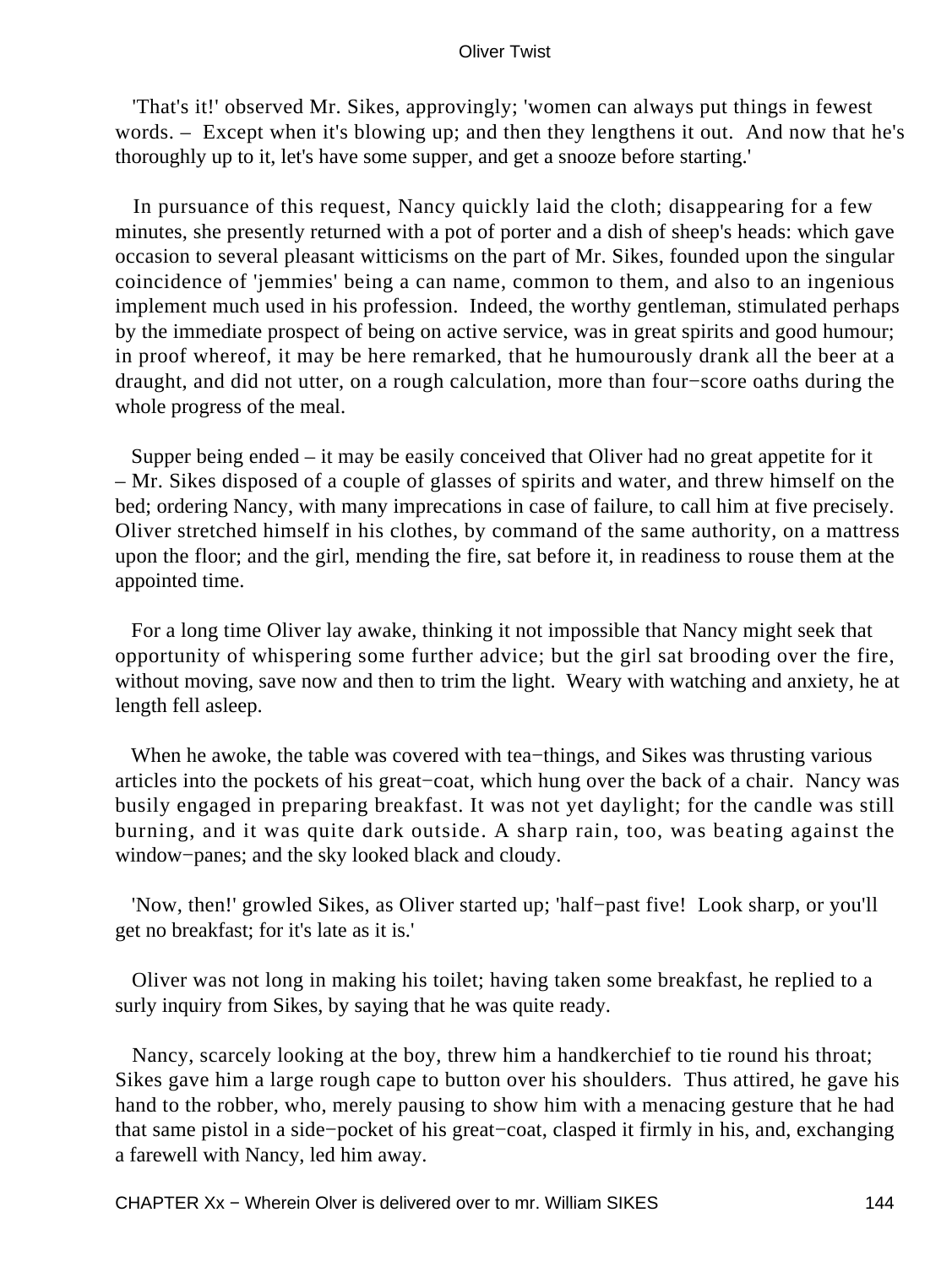Oliver turned, for an instant, when they reached the door, in the hope of meeting a look from the girl. But she had resumed her old seat in front of the fire, and sat, perfectly motionless before it.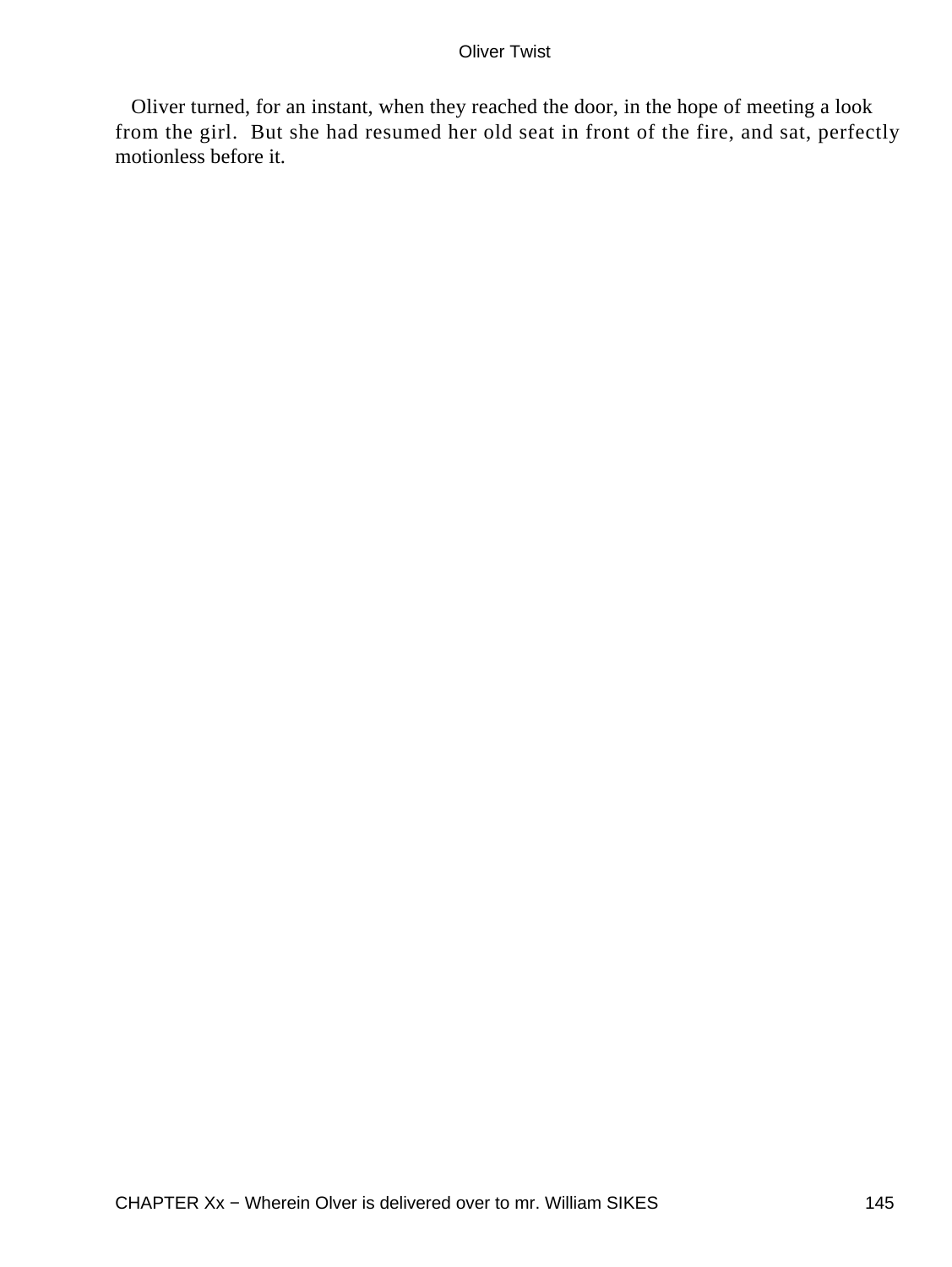## **[CHAPTER Xxi − THE EXPEDITION](#page-394-0)**

*I*t was a cheerless morning when they got into the street; blowing and raining hard; and the clouds looking dull and stormy. The night had been very wet: large pools of water had collected in the road: and the kennels were overflowing. There was a faint glimmering of the coming day in the sky; but it rather aggrevated than relieved the gloom of the scene: the sombre light only serving to pale that which the street lamps afforded, without shedding any warmer or brighter tints upon the wet house−tops, and dreary streets. There appeared to be nobody stirring in that quarter of the town; the windows of the houses were all closely shut; and the streets through which they passed, were noiseless and empty.

 By the time they had turned into the Bethnal Green Road, the day had fairly begun to break. Many of the lamps were already extinguished; a few country waggons were slowly toiling on, towards London; now and then, a stage−coach, covered with mud, rattled briskly by: the driver bestowing, as he passed, and admonitory lash upon the heavy waggoner who, by keeping on the wrong side of the road, had endangered his arriving at the office, a quarter of a minute after his time. The public−houses, with gas−lights burning inside, were already open. By degrees, other shops began to be unclosed, and a few scattered people were met with. Then, came straggling groups of labourers going to their work; then, men and women with fish−baskets on their heads; donkey−carts laden with vegetables; chaise−carts filled with live−stock or whole carcasses of meat; milk−women with pails; an unbroken concourse of people, trudging out with various supplies to the eastern suburbs of the town. As they approached the City, the noise and traffic gradually increased; when they threaded the streets between Shoreditch and Smithfield, it had swelled into a roar of sound and bustle. It was as light as it was likely to be, till night came on again, and the busy morning of half the London population had begun.

 Turning down Sun Street and Crown Street, and crossing Finsbury square, Mr. Sikes struck, by way of Chiswell Street, into Barbican: thence into Long Lane, and so into Smithfield; from which latter place arose a tumult of discordant sounds that filled Oliver Twist with amazement.

 It was market−morning. The ground was covered, nearly ankle−deep, with filth and mire; a thick steam, perpetually rising from the reeking bodies of the cattle, and mingling with the fog, which seemd to rest upon the chimney–tops, hung heavily above. All the pens in the centre of the large area, and as many temporary pens as could be crowded into the vacant space, were filled with sheep; tied up to posts by the gutter side were long lines of beasts and oxen, three or four deep. Countrymen, butchers, drovers, hawkers, boys, thieves, idlers, and vagabonds of every low grade, were mingled together in a mass; the whistling of drovers, the barking dogs, the bellowing and plunging of the oxen, the bleating of sheep, the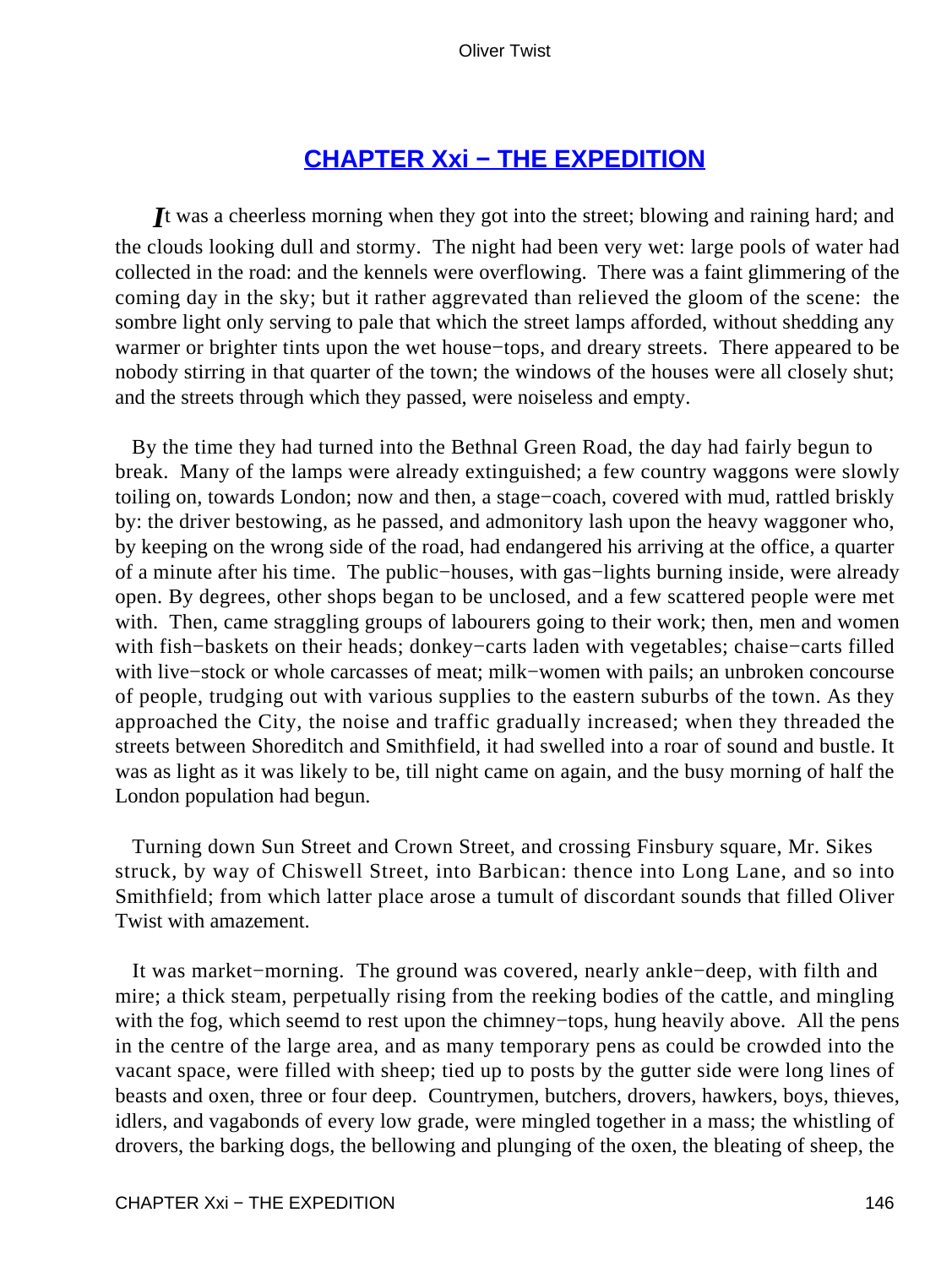grunting and squeaking of pigs, the cries of hawkers, the shouts, oaths, and quarrelling on all sides; the ringing of bells and roar of voices, that issued from every public−house; the crowding, pushing, driving, beating, whooping and yelling; the hideous and discordant dim that resounded from every corner of the market; and the unwashed, unshaven, squalid, and dirty figues constantly running to and fro, and bursting in and out of the throng; rendered it a stunning and bewildering scene, which quite confounded the senses.

 Mr. Sikes, dragging Oliver after him, elbowed his way through the thickest of the crowd, and bestowed very little attention on the numerous sights and sounds, which so astonished the boy. He nodded, twice or thrice, to a passing friend; and, resisting as many invitations to take a morning dram, pressed steadily onward, until they were clear of the turmoil, and had made their way through Hosier Lane into Holborn.

 'Now, young 'un!' said Sikes, looking up at the clock of St. Andrew's Church, 'hard upon seven! you must step out. Come, don't lag behind already, Lazy−legs!'

 Mr. Sikes accompanied this speech with a jerk at his little companion's wrist; Oliver, quickening his pace into a kind of trot between a fast walk and a run, kept up with the rapid strides of the house−breaker as well as he could.

 They held their course at this rate, until they had passed Hyde Park corner, and were on their way to Kensington: when Sikes relaxed his pace, until an empty cart which was at some little distance behind, came up. Seeing 'Hounslow' written on it, he asked the driver with as much civility as he could assume, if he would give them a lift as far as Isleworth.

'Jump up,' said the man. 'Is that your boy?'

 'Yes; he's my boy,' replied Sikes, looking hard at Oliver, and putting his hand abstractedly into the pocket where the pistol was.

 'Your father walks rather too quick for you, don't he, my man?' inquired the driver: seeing that Oliver was out of breath.

'Not a bit of it,' replied Sikes, interposing. 'He's used to it.

Here, take hold of my hand, Ned. In with you!'

 Thus addressing Oliver, he helped him into the cart; and the driver, pointing to a heap of sacks, told him to lie down there, and rest himself.

 As they passed the different mile−stones, Oliver wondered, more and more, where his companion meant to take him. Kensington, Hammersmith, Chiswick, Kew Bridge, Brentford, were all passed; and yet they went on as steadily as if they had only just begun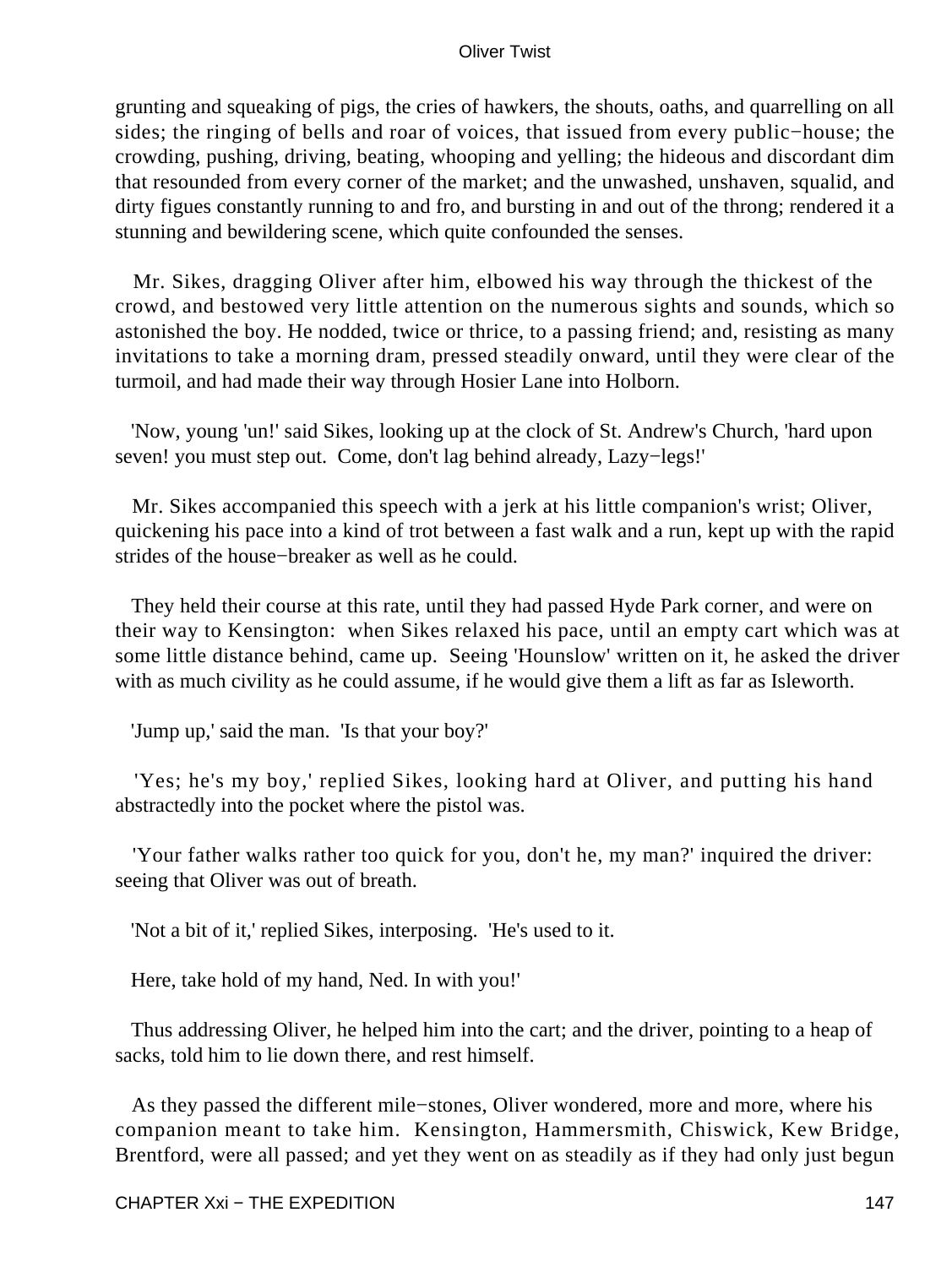their journey. At length, they came to a public−house called the Coach and Horses; a little way beyond which, another road appeared to run off. And here, the cart stopped.

 Sikes dismounted with great precipitation, holding Oliver by the hand all the while; and lifting him down directly, bestowed a furious look upon him, and rapped the side−pocket with his fist, in a significant manner.

'Good−bye, boy,' said the man.

 'He's sulky,' replied Sikes, giving him a shake; 'he's sulky. A young dog! Don't mind him.'

 'Not I!' rejoined the other, getting into his cart. 'It's a fine day, after all.' And he drove away.

 Sikes waited until he had fairly gone; and then, telling Oliver he might look about him if he wanted, once again led him onward on his journey.

 They turned round to the left, a short way past the public−house; and then, taking a right−hand road, walked on for a long time: passing many large gardens and gentlemen's houses on both sides of the way, and stopping for nothing but a little beer, until they reached a town. Here against the wall of a house, Oliver saw written up in pretty large letters, 'Hampton.' They lingered about, in the fields, for some hours. At length they came back into the town; and, turning into an old public−house with a defaced sign−board, ordered some dinner by the kitchen fire.

 The kitchen was an old, low−roofed room; with a great beam across the middle of the ceiling, and benches, with high backs to them, by the fire; on which were seated several rough men in smock−frocks, drinking and smoking. They took no notice of Oliver; and very little of Sikes; and, as Sikes took very little notice of the, he and his young comrade sat in a corner by themselves, without being much troubled by their company.

 They had some cold meat for dinner, and sat so long after it, while Mr. Sikes indulged himself with three or four pipes, that Oliver began to feel quite certain they were not going any further. Being much tired with the walk, and getting up so early, he dozed a little at first; then, quite overpowered by fatigue and the fumes of the tobacco, fell asleep.

 It was quite dark when he was awakened by a push from Sikes. Rousing himself sufficiently to sit up and look about him, he found that worthy in close fellowship and communication with a labouring man, over a pint of ale.

'So, you're going on to Lower Halliford, are you?' inquired Sikes.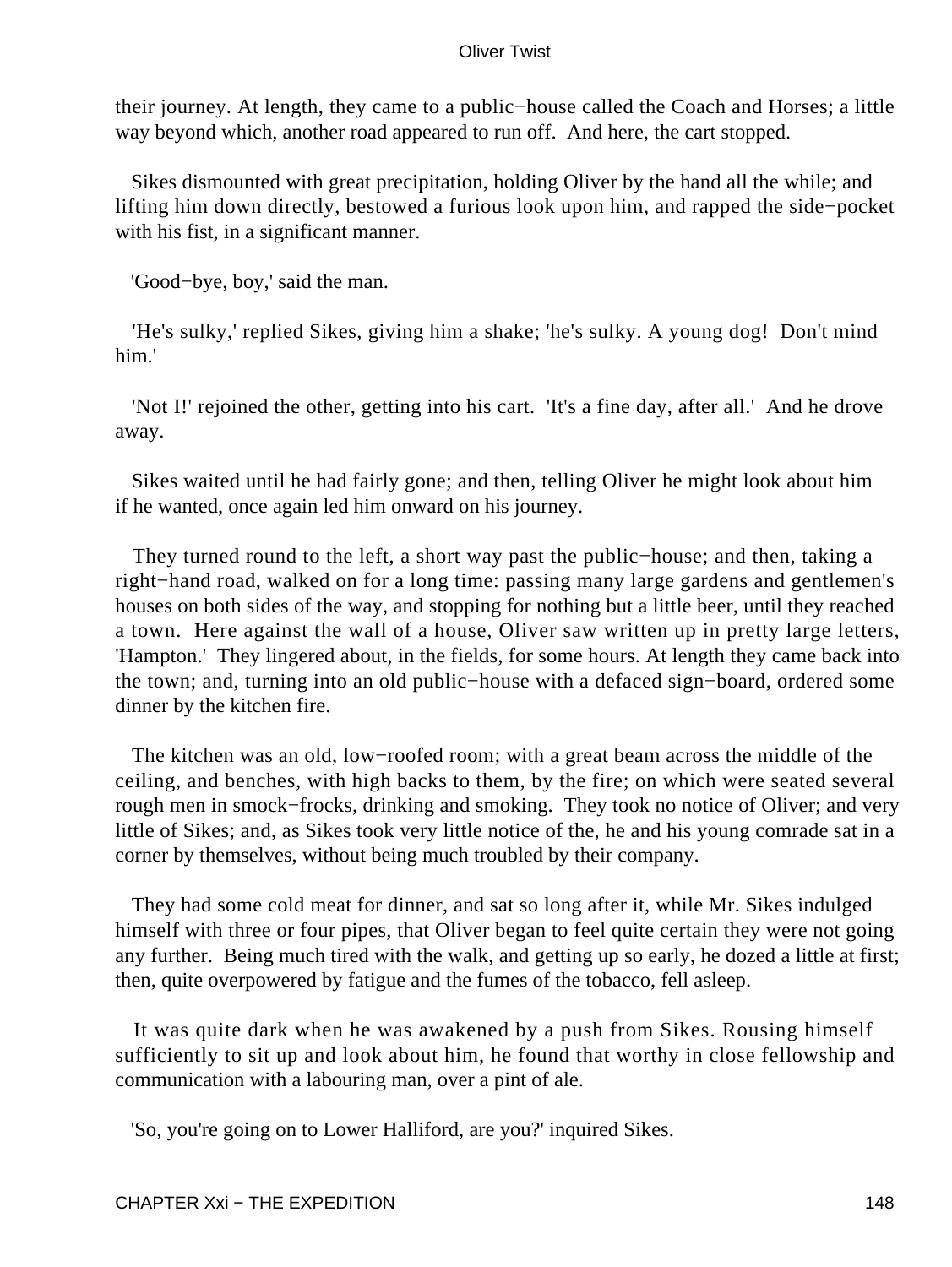'Yes, I am,' replied the man, who seemed a little the worse – or better, as the case might be – for drinking; 'and not slow about it neither. My horse hasn't got a load behind him going back, as he had coming up in the mornin'; and he won't be long a−doing of it. Here's luck to him. Ecod! he's a good 'un!'

 'Could you give my boy and me a lift as far as there?' demanded Sikes, pushing the ale towards his new friend.

 'If you're going directly, I can,' replied the man, looking out of the pot. 'Are you going to Halliford?'

'Going on to Shepperton,' replied Sikes.

'I'm your man, as far as I go,' replied the other. 'Is all paid, Becky?'

'Yes, the other gentleman's paid,' replied the girl.

'I say!' said the man, with tipsy gravity; 'that won't do, you know.'

 'Why not?' rejoined Sikes. 'You're a−going to accommodate us, and wot's to prevent my standing treat for a pint or so, in return?'

 The stranger reflected upon this argument, with a very profound face; having done so, he seized Sikes by the hand: and declared he was a real good fellow. To which Mr. Sikes replied, he was joking; as, if he had been sober, there would have been strong reason to suppose he was.

 After the exchange of a few more compliments, they bade the company good−night, and went out; the girl gathering up the pots and glasses as they did so, and lounging out to the door, with her hands full, to see the party start.

 The horse, whose health had been drunk in his absence, was standing outside: ready harnessed to the cart. Oliver and Sikes got in without any further ceremony; and the man to whom he belonged, having lingered for a minute or two 'to bear him up,' and to defy the hostler and the world to produce his equal, mounted also. Then, the hostler was told to give the horse his head; and, his head being given him, he made a very unpleasant use of it: tossing it into the air with great disdain, and running into the parlour windows over the way; after performing those feats, and supporting himself for a short time on his hind−legs, he started off at great speed, and rattled out of the town right gallantly.

 The night was very dark. A damp mist rose from the river, and the marshy ground about; and spread itself over the dreary fields. It was piercing cold, too; all was gloomy and black. Not a word was spoken; for the driver had grown sleepy; and Sikes was in no mood to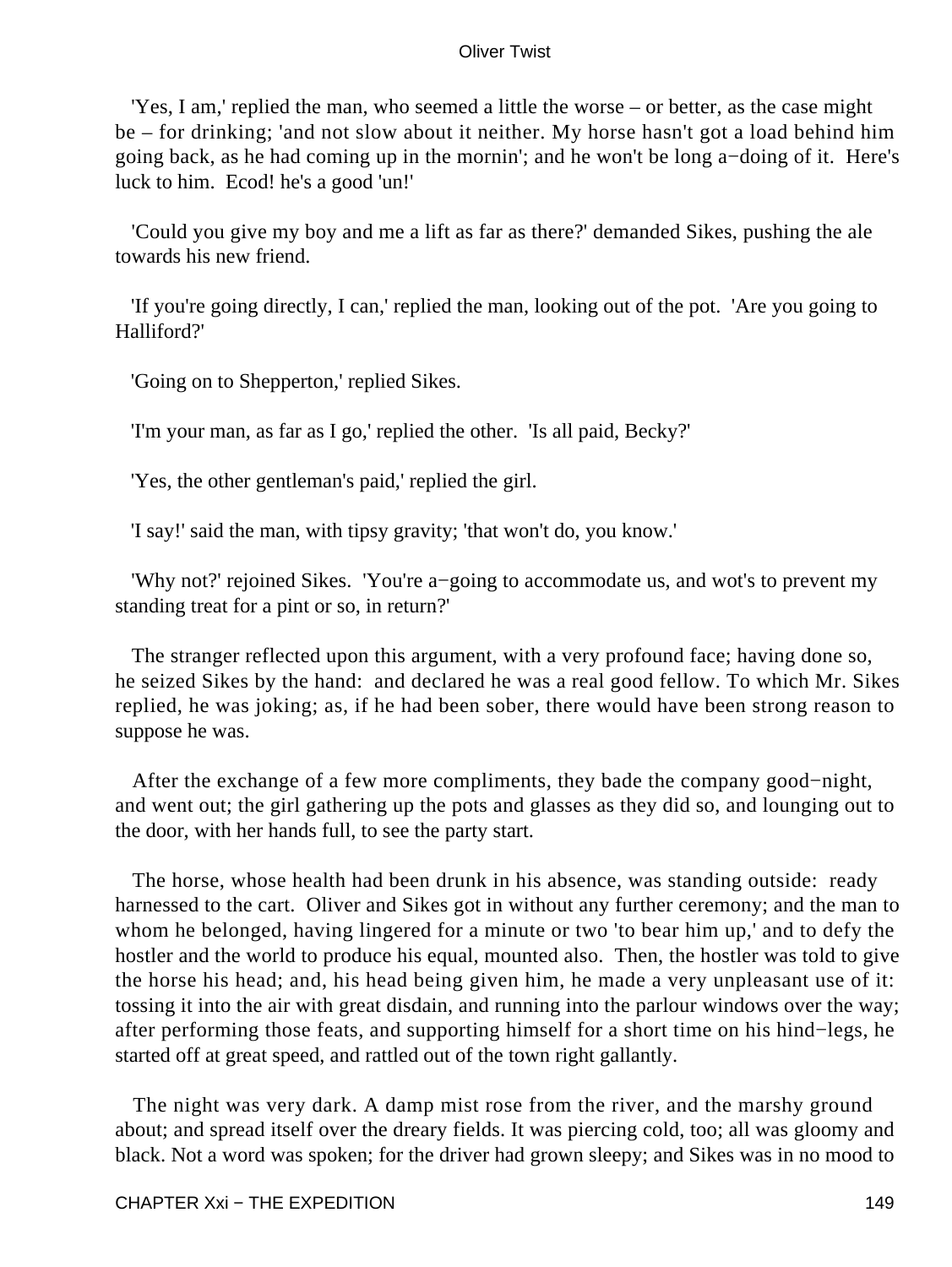lead him into conversation. Oliver sat huddled together, in a corner of the cart; bewildered with alarm and apprehension; and figuring strange objects in the gaunt trees, whose branches waved grimly to and fro, as if in some fantastic joy at the desolation of the scene.

 As they passed Sunbury Church, the clock struck seven. There was a light in the ferry−house window opposite: which streamed across the road, and threw into more sombre shadow a dark yew−tree with graves beneath it. There was a dull sound of falling water not far off; and the leaves of the old tree stirred gently in the night wind. It seemed like quiet music for the repose of the dead.

 Sunbury was passed through, and they came again into the lonely road. Two or three miles more, and the cart stopped. Sikes alighted, took Oliver by the hand, and they once again walked on.

 They turned into no house at Shepperton, as the weary boy had expected; but still kept walking on, in mud and darkness, through gloomy lanes and over cold open wastes, until they came within sight of the lights of a town at no great distance. On looking intently forward, Oliver saw that the water was just below them, and that they were coming to the foot of a bridge.

 Sikes kept straight on, until they were close upon the bridge; then turned suddenly down a bank upon the left.

 'The water!' thought Oliver, turning sick with fear. 'He has brought me to this lonely place to murder me!'

 He was about to throw himself on the ground, and make one struggle for his young life, when he saw that they stood before a solitary house: all ruinous and decayed. There was a window on each side of the dilapidated entrance; and one story above; but no light was visible. The house was dark, dismantled: and the all appearance, uninhabited.

 Sikes, with Oliver's hand still in his, softly approached the low porch, and raised the latch. The door yielded to the pressure, and they passed in together.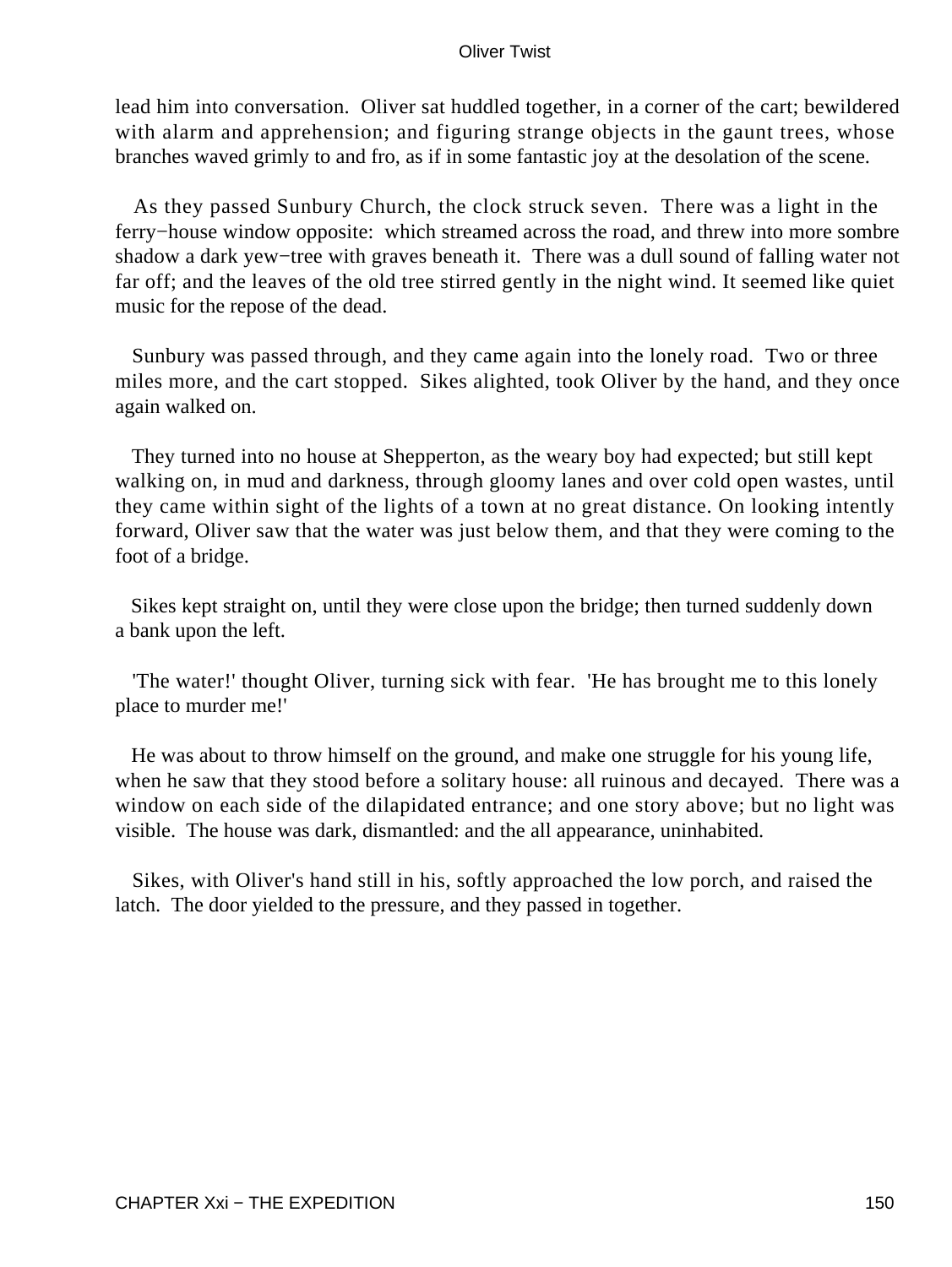## **[CHAPTER Xxii − THE BURGLARY](#page-394-0)**

*'H*allo!' cried a loud, hoarse voice, as soon as they set foot in the passage.

'Don't make such a row,' said Sikes, bolting the door. 'Show a glim, Toby.'

 'Aha! my pal!' cried the same voice. 'A glim, Barney, a glim! Show the gentleman in, Barney; wake up first, if convenient.'

 The speaker appeared to throw a boot−jack, or some such article, at the person he addressed, to rouse him from his slumbers: for the noise of a wooden body, falling violently, was heard; and then an indistinct muttering, as of a man between sleep and awake.

 'Do you hear?' cried the same voice. 'There's Bill Sikes in the passage with nobody to do the civil to him; and you sleeping there, as if you took laudanum with your meals, and nothing stronger. Are you any fresher now, or do you want the iron candlestick to wake you thoroughly?'

 A pair of slipshod feet shuffled, hastily, across the bare floor of the room, as this interrogatory was put; and there issued, from a door on the right hand; first, a feeble candle: and next, the form of the same individual who has been heretofore described as labouring under the infirmity of speaking through his nose, and officiating as waiter at the public−house on Saffron Hill.

'Bister Sikes!' exclaimed Barney, with real or counterfeit joy; 'cub id, sir; cub id.'

 'Here! you get on first,' said Sikes, putting Oliver in front of him. 'Quicker! or I shall tread upon your heels.'

 Muttering a curse upon his tardiness, Sikes pushed Oliver before him; and they entered a low dark room with a smoky fire, two or three broken chairs, a table, and a very old couch: on which, with his legs much higher than his head, a man was reposing at full length, smoking a long clay pipe. He was dressed in a smartly−cut snuff−coloured coat, with large brass buttons; an orange neckerchief; a coarse, staring, shawl−pattern waistcoat; and drab breeches. Mr. Crackit (for he it was) had no very great quantity of hair, either upon his head or face; but what he had, was of a reddish dye, and tortured into long corkscrew curls, through which he occasionally thrust some very dirty fingers, ornamented with large common rings. He was a trifle above the middle size, and apparently rather weak in the legs; but this circumstance by no means detracted from his own admiration of his top−boots, which he contemplated, in their elevated situation, with lively satisfaction.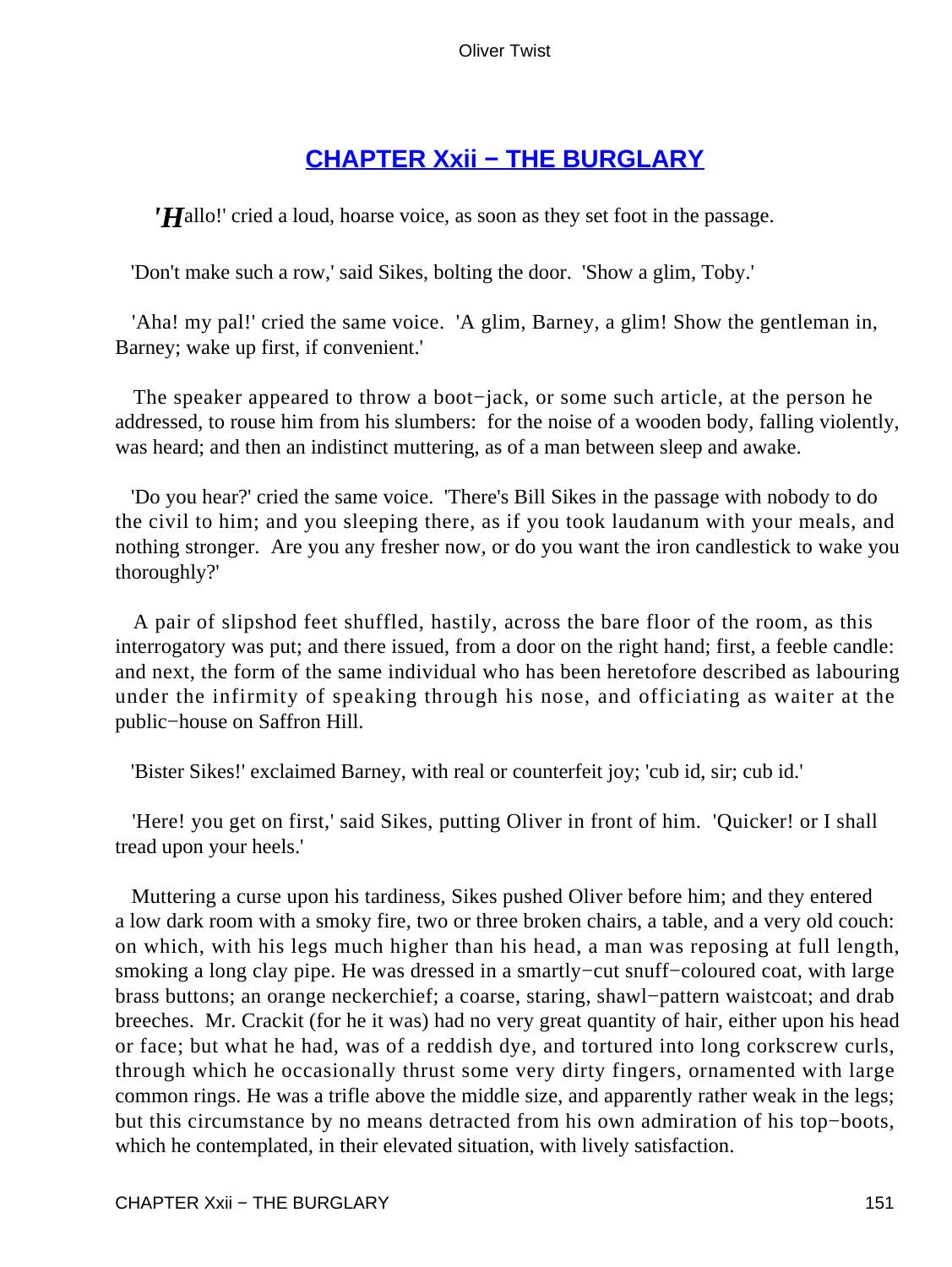'Bill, my boy!' said this figure, turning his head towards the door, 'I'm glad to see you. I was almost afraid you'd given it up: in which case I should have made a personal wentur. Hallo!'

 Uttering this exclamation in a tone of great surprise, as his eyes rested on Oliver, Mr. Toby Crackit brought himself into a sitting posture, and demanded who that was.

'The boy. Only the boy!' replied Sikes, drawing a chair towards the fire.

'Wud of Bister Fagid's lads,' exclaimed Barney, with a grin.

 'Fagin's, eh!' exclaimed Toby, looking at Oliver. 'Wot an inwalable boy that'll make, for the old ladies' pockets in chapels! His mug is a fortin' to him.'

 'There – there's enough of that,' interposed Sikes, impatiently; and stooping over his recumbant friend, he whispered a few words in his ear: at which Mr. Crackit laughed immensely, and honoured Oliver with a long stare of astonishment.

 'Now,' said Sikes, as he resumed his seat, 'if you'll give us something to eat and drink while we're waiting, you'll put some heart in us; or in me, at all events. Sit down by the fire, younker, and rest yourself; for you'll have to go out with us again to−night, though not very far off.'

 Oliver looked at Sikes, in mute and timid wonder; and drawing a stool to the fire, sat with his aching head upon his hands, scarecely knowing where he was, or what was passing around him.

 'Here,' said Toby, as the young Jew placed some fragments of food, and a bottle upon the table, 'Success to the crack!' He rose to honour the toast; and, carefully depositing his empty pipe in a corner, advanced to the table, filled a glass with spirits, and drank off its contents. Mr. Sikes did the same.

'A drain for the boy,' said Toby, half−filling a wine−glass. 'Down with it, innocence.'

'Indeed,' said Oliver, looking piteously up into the man's face; 'indeed, I – '

 'Down with it!' echoed Toby. 'Do you think I don't know what's good for you? Tell him to drink it, Bill.'

 'He had better!' said Sikes clapping his hand upon his pocket. 'Burn my body, if he isn't more trouble than a whole family of Dodgers. Drink it, you perwerse imp; drink it!'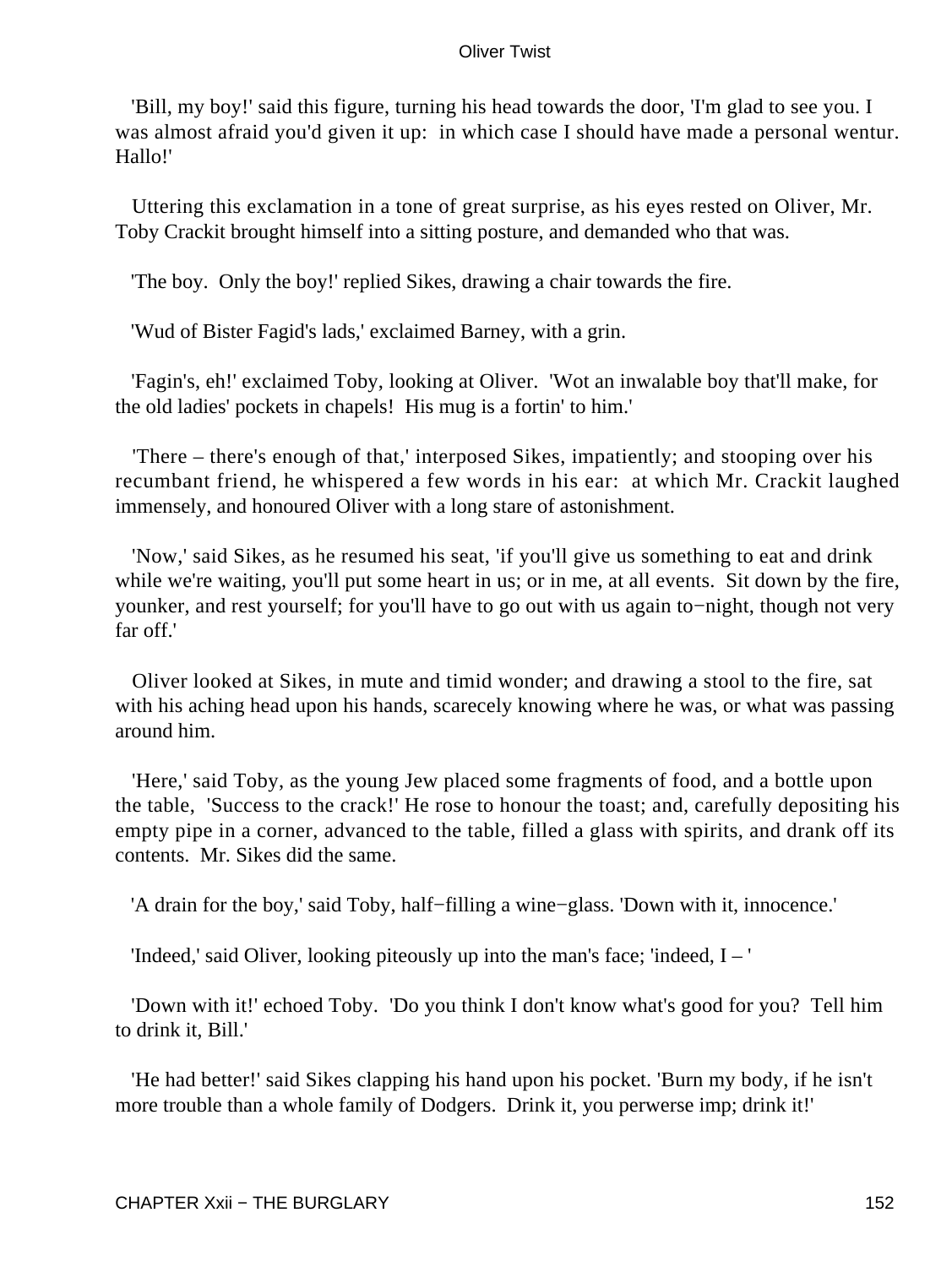Frightened by the menacing gestures of the two men, Oliver hastily swallowed the contents of the glass, and immediately fell into a violent fit of coughing: which delighted Toby Crackit and Barney, and even drew a smile from the surly Mr. Sikes.

 This done, and Sikes having satisfied his appetite (Oliver could eat nothing but a small crust of bread which they made him swallow), the two men laid themselves down on chairs for a short nap. Oliver retained his stool by the fire; Barney wrapped in a blanket, stretched himself on the floor: close outside the fender.

 They slept, or appeared to sleep, for some time; nobody stirring but Barney, who rose once or twice to throw coals on the fire. Oliver fell into a heavy doze: imagining himself straying along the gloomy lanes, or wandering about the dark churchyard, or retracing some one or other of the scenes of the past day: when he was roused by Toby Crackit jumping up and declaring it was half−past one.

 In an instant, the other two were on their legs, and all were actively engaged in busy preparation. Sikes and his companion enveloped their necks and chins in large dark shawls, and drew on their great−coats; Barney, opening a cupboard, brought forth several articles, which he hastily crammed into the pockets.

'Barkers for me, Barney,' said Toby Crackit.

'Here they are,' replied Barney, producing a pair of pistols. 'You loaded them yourself.'

'All right!' replied Toby, stowing them away. 'The persuaders?'

'I've got 'em,' replied Sikes.

 'Crape, keys, centre−bits, darkies – nothing forgotten?' inquired Toby: fastening a small crowbar to a loop inside the skirt of his coat.

 'All right,' rejoined his companion. 'Bring them bits of timber, Barney. That's the time of day.'

 With these words, he took a thick stick from Barney's hands, who, having delivered another to Toby, busied himself in fastening on Oliver's cape.

'Now then!' said Sikes, holding out his hand.

 Oliver: who was completely stupified by the unwonted exercise, and the air, and the drink which had been forced upon him: put his hand mechanically into that which Sikes extended for the purpose.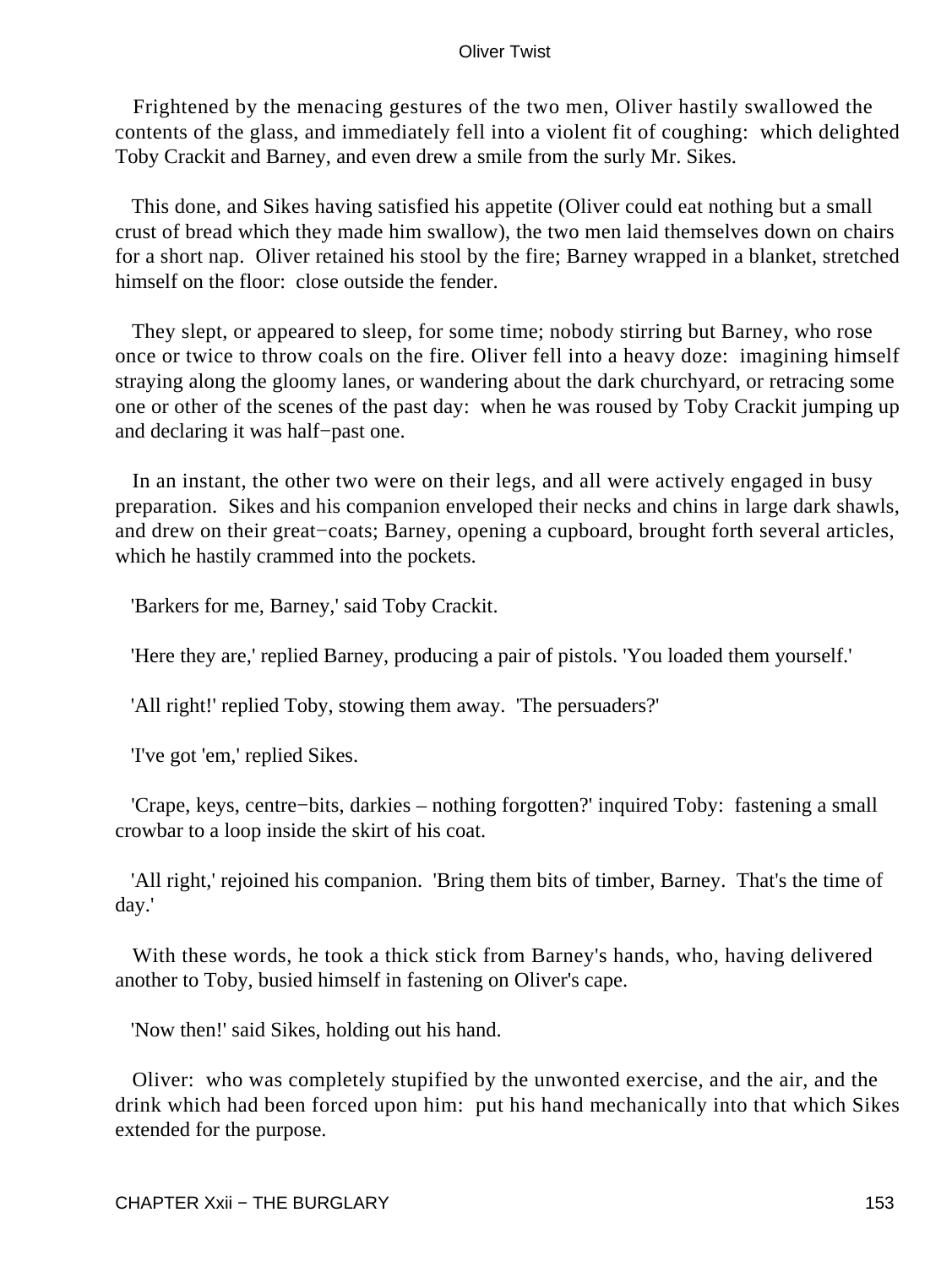'Take his other hand, Toby,' said Sikes. 'Look out, Barney.'

 The man went to the door, and returned to announce that all was quiet. The two robbers issued forth with Oliver between them. Barney, having made all fast, rolled himself up as before, and was soon asleep again.

 It was now intensely dark. The fog was much heavier than it had been in the early part of the night; and the atmosphere was so damp, that, although no rain fell, Oliver's hair and eyebrows, within a few minutes after leaving the house, had become stiff with the half–frozen moisture that was floating about. They crossed the bridge, and kept on towards the lights which he had seen before. They were at no great distance off; and, as they walked pretty briskly, they soon arrived at Chertsey.

 'Slap through the town,' whispered Sikes; 'there'll be nobody in the way, to−night, to see us.'

 Toby acquiesced; and they hurried through the main street of the little town, which at that late hour was wholly deserted. A dim light shone at intervals from some bed−room window; and the hoarse barking of dogs occasionally broke the silence of the night. But there was nobody abroad. They had cleared the town, as the church−bell struck two.

 Quickening their pace, they turned up a road upon the left hand. After walking about a quarter of a mile, they stopped before a detached house surrounded by a wall: to the top of which, Toby Crackit, scarcely pausing to take breath, climbed in a twinkling.

'The boy next,' said Toby. 'Hoist him up; I'll catch hold of him.'

 Before Oliver had time to look round, Sikes had caught him under the arms; and in three or four seconds he and Toby were lying on the grass on the other side. Sikes followed directly. And they stole cautiously towards the house.

 And now, for the first time, Oliver, well−nigh mad with grief and terror, saw that housebreaking and robbery, if not murder, were the objects of the expedition. He clasped his hands together, and involuntarily uttered a subdued exclamation of horror. A mist came before his eyes; the cold sweat stood upon his ashy face; his limbs failed him; and he sank upon his knees.

 'Get up!' murmured Sikes, trembling with rage, and drawing the pistol from his pocket; 'Get up, or I'll strew your brains upon the grass.'

 'Oh! for God's sake let me go!' cried Oliver; 'let me run away and die in the fields. I will never come near London; never, never! Oh! pray have mercy on me, and do not make me steal. For the love of all the bright Angels that rest in Heaven, have mercy upon me!'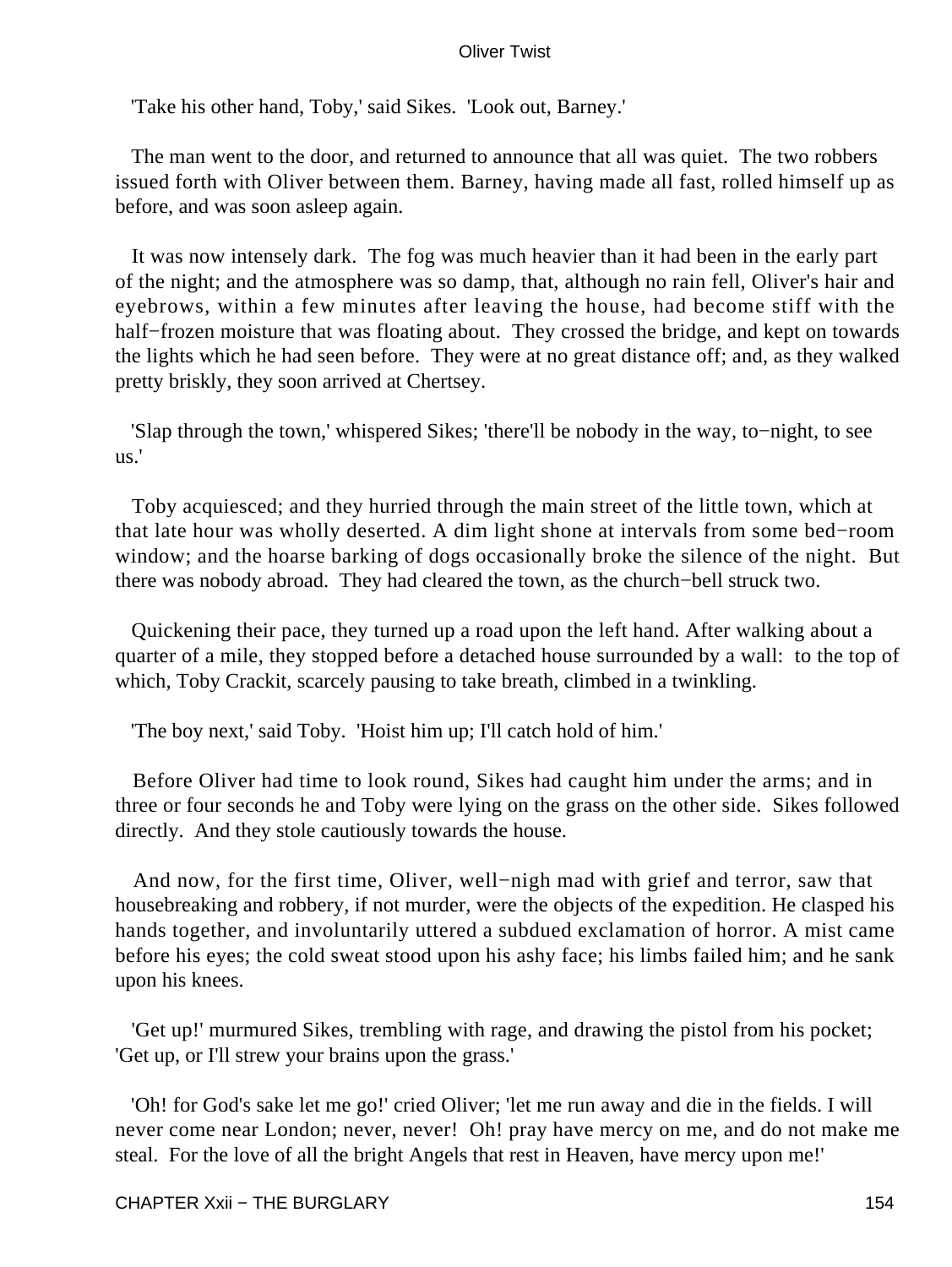The man to whom this appeal was made, swore a dreadful oath, and had cocked the pistol, when Toby, striking it from his grasp, placed his hand upon the boy's mouth, and dragged him to the house.

 'Hush!' cried the man; 'it won't answer here. Say another word, and I'll do your business myself with a crack on the head. That makes no noise, and is quite as certain, and more genteel. Here, Bill, wrench the shutter open. He's game enough now, I'll engage. I've seen older hands of his age took the same way, for a minute or two, on a cold night.'

 Sikes, invoking terrific imprecations upon Fagin's head for sending Oliver on such an errand, plied the crowbar vigorously, but with little noise. After some delay, and some assistance from Toby, the shutter to which he had referred, swung open on its hinges.

 It was a little lattice window, about five feet and a half above the ground, at the back of the house: which belonged to a scullery, or small brewing−place, at the end of the passage. The aperture was so small, that the inmates had probably not thought it worth while to defend it more securely; but it was large enough to admit a boy of Oliver's size, nevertheless. A very brief exercise of Mr. Sike's art, sufficed to overcome the fastening of the lattice; and it soon stood wide open also.

 'Now listen, you young limb,' whispered Sikes, drawing a dark lantern from his pocket, and throwing the glare full on Oliver's face; 'I'm a going to put you through there. Take this light; go softly up the steps straight afore you, and along the little hall, to the street door; unfasten it, and let us in.'

 'There's a bolt at the top, you won't be able to reach,' interposed Toby. 'Stand upon one of the hall chairs. There are three there, Bill, with a jolly large blue unicorn and gold pitchfork on 'em: which is the old lady's arms.'

 'Keep quiet, can't you?' replied Sikes, with a threatening look. 'The room−door is open, is it?'

 'Wide,' repied Toby, after peeping in to satisfy himself. 'The game of that is, that they always leave it open with a catch, so that the dog, who's got a bed in here, may walk up and down the passage when he feels wakeful. Ha! ha! Barney 'ticed him away to−night. So neat!'

 Although Mr. Crackit spoke in a scarcely audible whisper, and laughed without noise, Sikes imperiously commanded him to be silent, and to get to work. Toby complied, by first producing his lantern, and placing it on the ground; then by planting himself firmly with his head against the wall beneath the window, and his hands upon his knees, so as to make a step of his back. This was no sooner done, than Sikes, mounting upon him, put Oiver gently through the window with his feet first; and, without leaving hold of his collar, planted him safely on the floor inside.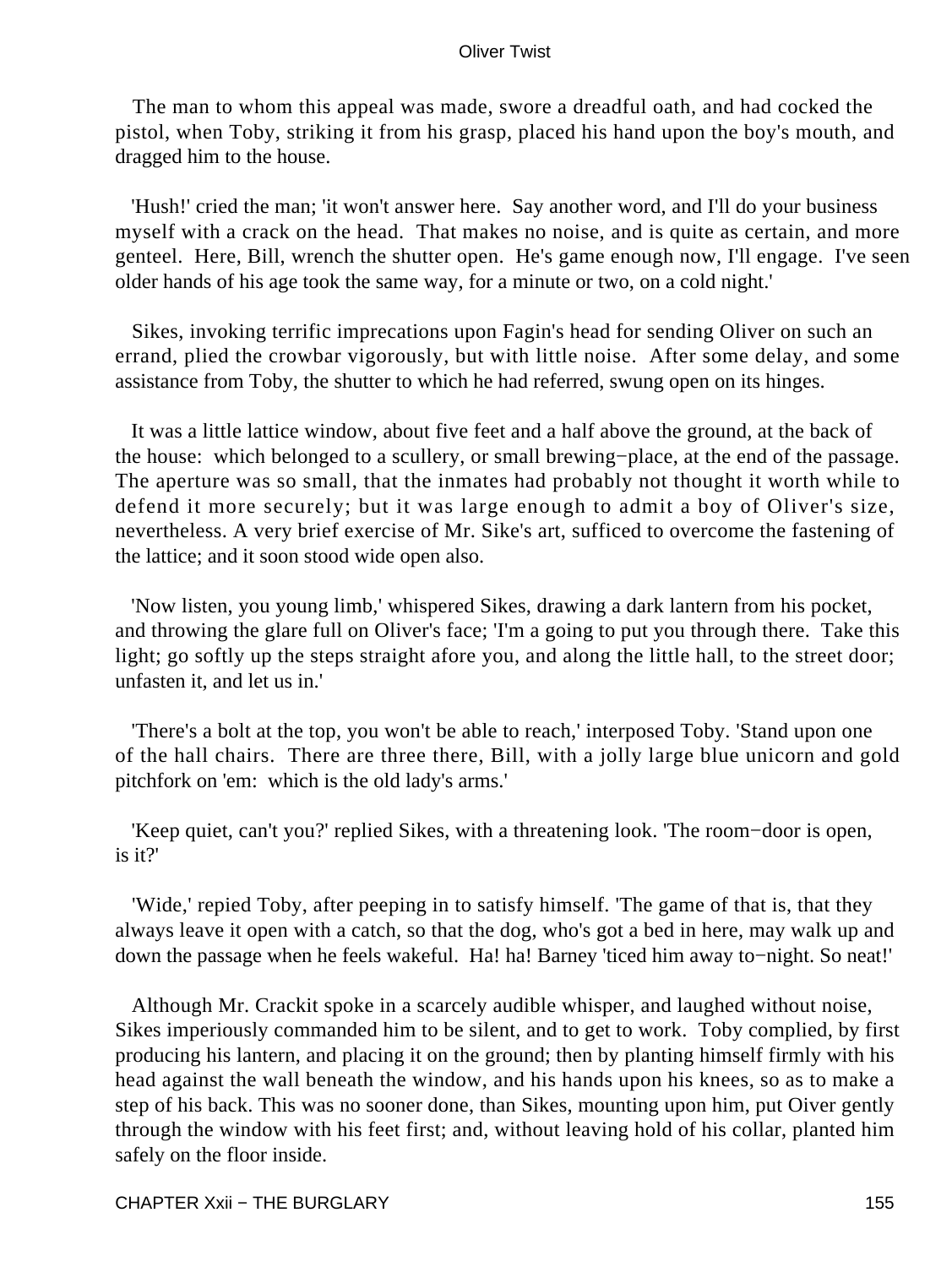'Take this lantern,' said Sikes, looking into the room. 'You see the stairs afore you?'

 Oliver, more dead than alive, gasped out, 'Yes.' Sikes, pointing to the street−door with the pistol−barrel, briefly advised him to take notice that he was within shot all the way; and that if he faltered, he would fall dead that instant.

 'It's done in a minute,' said Sikes, in the same low whisper. 'Directly I leave go of you, do your work. Hark!'

'What's that?' whispered the other man.

They listened intently.

'Nothing,' said Sikes, releasing his hold of Oliver. 'Now!'

 In the short time he had had to collect his senses, the boy had firmly resolved that, whether he died in the attempt or not, he would make one effort to dart upstairs from the hall, and alarm the family. Filled with this idea, he advanced at once, but stealthiy.

'Come back!' suddenly cried Sikes aloud. 'Back! back!'

 Scared by the sudden breaking of the dead stillness of the place, and by a loud cry which followed it, Oliver let his lantern fall, and knew not whether to advance or fly.

 The cry was repeated – a light appeared – a vision of two terrified half−dressed men at the top of the stairs swam before his eyes – a flash – a loud noise – a smoke – a crash somewhere, but where he knew not, – and he staggered back.

 Sikes had disappeared for an instant; but he was up again, and had him by the collar before the smoke had cleared away. He fired his own pistol after the men, who were already retreating; and dragged the boy up.

 'Clasp your arm tighter,' said Sikes, as he drew him through the window. 'Give me a shawl here. They've hit him. Quick! How the boy bleeds!'

 Then came the loud ringing of a bell, mingled with the noise of fire−arms, and the shouts of men, and the sensation of being carried over uneven ground at a rapid pace. And then, the noises grew confused in the distance; and a cold deadly feeling crept over the boy's heart; and he saw or heard no more.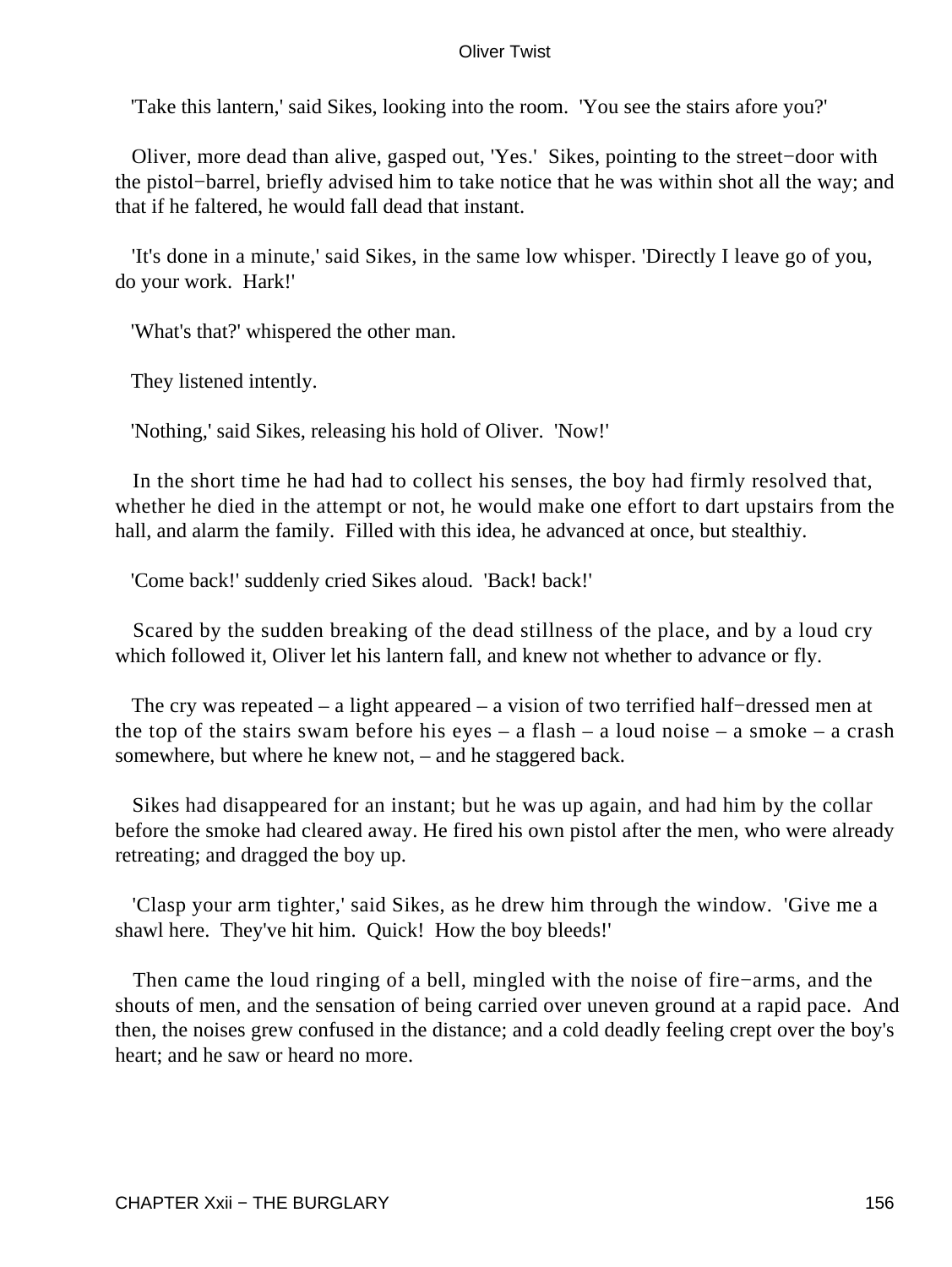# **CHAPTER Xxiii – Which Contains the substance of a pleasant [conversation between mr. Bumble And a lady; AND Shows that](#page-394-0) [even a beadle may be susceptible on some POINTS](#page-394-0)**

**The night was bitter cold.** The snow lay on the ground, frozen into a hard thick crust, so that only the heaps that had drifted into byways and corners were affected by the sharp wind that howled abroad: which, as if expending increased fury on such prey as it found, caught it savagely up in clouds, and, whirling it into a thousand misty eddies, scattered it in air. Bleak, dark, and piercing cold, it was a night for the well−housed and fed to draw round the bright fire and thank God they were at home; and for the homeless, starving wretch to lay him down and die. Many hunger−worn outcasts close their eyes in our bare streets, at such times, who, let their crimes have been what they may, can hardly open them in a more bitter world.

 Such was the aspect of out−of−doors affairs, when Mr. Corney, the matron of the workhouse to which our readers have been already introduced as the birthplace of Oliver Twist, sat herself down before a cheerful fire in her own little room, and glanced, with no small degree of complacency, at a small round table: on which stood a tray of corresponding size, furnished with all necessary materials for the most grateful meal that matrons enjoy. In fact, Mrs. Corney was about to solace herself with a cup of tea. As she glanced from the table to the fireplace, where the smallest of all possible kettles was singing a small song in a small voice, her inward satisfaction evidently increased, – so much so, indeed, that Mrs. Corney smiled.

 'Well!' said the matron, leaning her elbow on the table, and looking reflectively at the fire; 'I'm sure we have all on us a great deal to be grateful for! A great deal, if we did but know it. Ah!'

 Mrs. Corney shook her head mournfully, as if deploring the mental blindness of those paupers who did not know it; and thrusting a silver spoon (private property) into the inmost recesses of a two−ounce tin tea−caddy, proceeded to make the tea.

 How slight a thing will disturb the equanimity of our frail minds! The black teapot, being very small and easily filled, ran over while Mrs. Corney was moralising; and the water slightly scalded Mrs. Corney's hand.

 'Drat the pot!' said the worthy matron, setting it down very hastily on the hob; 'a little stupid thing, that only holds a couple of cups! What use is it of, to anybody! Except,' said Mrs. Corney, pausing, 'except to a poor desolate creature like me. Oh dear!'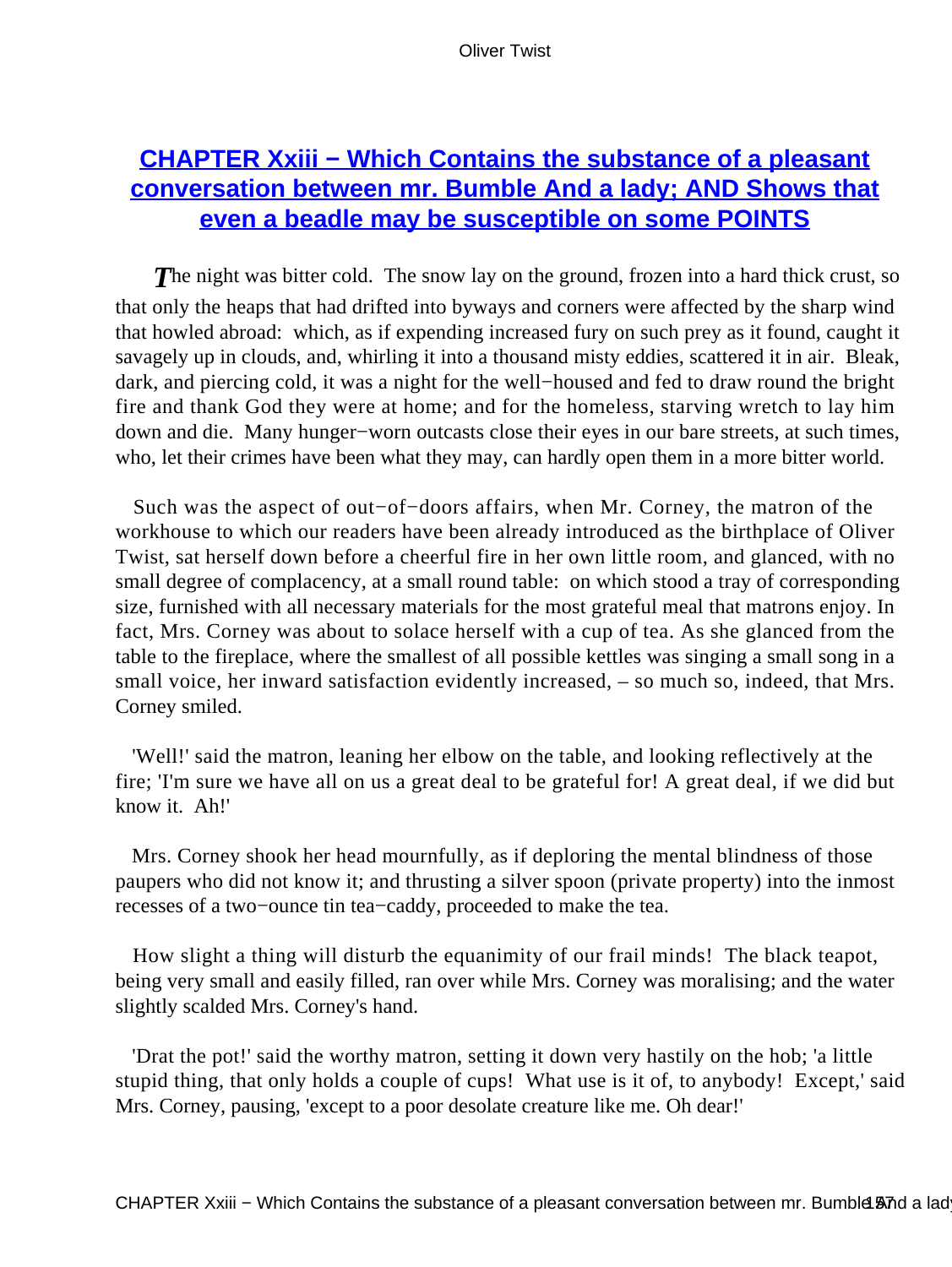With these words, the matron dropped into her chair, and, once more resting her elbow on the table, thought of her solitary fate. The small teapot, and the single cup, had awakened in her mind sad recollections of Mr. Corney (who had not been dead more than five−and−twenty years); and she was overpowered.

 'I shall never get another!' said Mrs. Corney, pettishly; 'I shall never get another – like him.'

 Whether this remark bore reference to the husband, or the teapot, is uncertain. It might have been the latter; for Mrs. Corney looked at it as she spoke; and took it up afterwards. She had just tasted her first cup, when she was disturbed by a soft tap at the room−door.

 'Oh, come in with you!' said Mrs. Corney, sharply. 'Some of the old women dying, I suppose. They always die when I'm at meals. Don't stand there, letting the cold air in, don't. What's amiss now, eh?'

'Nothing, ma'am, nothing,' replied a man's voice.

'Dear me!' exclaimed the matron, in a much sweeter tone, 'is that Mr. Bumble?'

 'At your service, ma'am,' said Mr. Bumble, who had been stopping outside to rub his shoes clean, and to shake the snow off his coat; and who now made his appearance, bearing the cocked hat in one hand and a bundle in the other. 'Shall I shut the door, ma'am?'

 The lady modestly hesitated to reply, lest there should be any impropriety in holding an interview with Mr. Bumble, with closed doors. Mr. Bumble taking advantage of the hesitation, and being very cold himself, shut it without permission.

'Hard weather, Mr. Bumble,' said the matron.

 'Hard, indeed, ma'am,' replied the beadle. 'Anti−porochial weather this, ma'am. We have given away, Mrs. Corney, we have given away a matter of twenty quartern loaves and a cheese and a half, this very blessed afternoon; and yet them paupers are not contented.'

'Of course not. When would they be, Mr. Bumble?' said the matron, sipping her tea.

 'When, indeed, ma'am!' rejoined Mr. Bumble. 'Why here's one man that, in consideraton of his wife and large family, has a quartern loaf and a good pound of cheese, full weight. Is he grateful, ma'am? Is he grateful? Not a copper farthing's worth of it! What does he do, ma'am, but ask for a few coals; if it's only a pocket handkerchief full, he says! Coals! What would he do with coals? Toast his cheese with 'em and then come back for more. That's the way with these people, ma'am; give 'em a apron full of coals to−day, and they'll come back for another, the day after to−morrow, as brazen as alabaster.'

CHAPTER Xxiii – Which Contains the substance of a pleasant conversation between mr. Bumble Bood a lad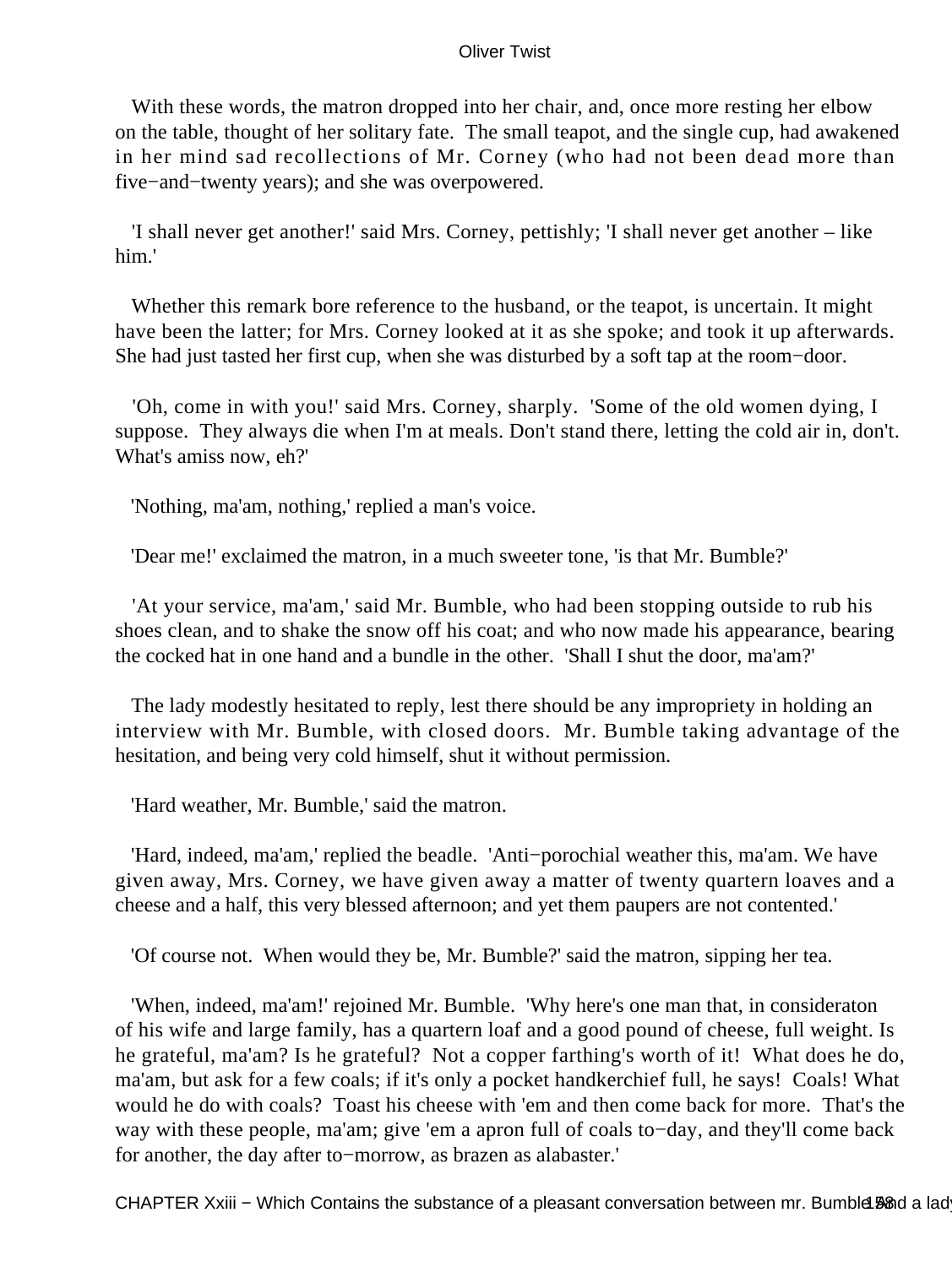The matron expressed her entire concurrence in this intelligible simile; and the beadle went on.

 'I never,' said Mr. Bumble, 'see anything like the pitch it's got to. The day afore yesterday, a man – you have been a married woman, ma'am, and I may mention it to you – a man, with hardly a rag upon his back (here Mrs. Corney looked at the floor), goes to our overseer's door when he has got company coming to dinner; and says, he must be relieved, Mrs. Corney. As he wouldn't go away, and shocked the company very much, our overseer sent him out a pound of potatoes and half a pint of oatmeal. «My heart!» says the ungrateful villain, «what's the use of **This** to me? You might as well give me a pair of iron spectacles!' »Very good,« says our overseer, taking 'em away again, »you won't get anything else here.« »Then I'll die in the streets!« says the vagrant. »Oh no, you won't," says our overseer.'

 'Ha! ha! That was very good! So like Mr. Grannett, wasn't it?' interposed the matron. 'Well, Mr. Bumble?'

 'Well, ma'am,' rejoined the beadle, 'he went away; and he DID die in the streets. There's a obstinate pauper for you!'

 'It beats anything I could have believed,' observed the matron emphatically. 'But don't you think out−of−door relief a very bad thing, any way, Mr. Bumble? You're a gentleman of experience, and ought to know. Come.'

 'Mrs. Corney,' said the beadle, smiling as men smile who are conscious of superior information, 'out−of−door relief, properly managed, ma'am: is the porochial safeguard. The great principle of out−of−door relief is, to give the paupers exactly what they don't want; and then they get tired of coming.'

'Dear me!' exclaimed Mrs. Corney. 'Well, that is a good one, too!'

 'Yes. Betwixt you and me, ma'am,' returned Mr. Bumble, 'that's the great principle; and that's the reason why, if you look at any cases that get into them owdacious newspapers, you'll always observe that sick families have been relieved with slices of cheese. That's the rule now, Mrs. Corney, all over the country. But, however,' said the beadle, stopping to unpack his bundle, 'these are official secrets, ma'am; not to be spoken of; except, as I may say, among the porochial officers, such as ourselves. This is the port wine, ma'am, that the board ordered for the infirmary; real, fresh, genuine port wine; only out of the cask this forenoon; clear as a bell, and no sediment!'

 Having held the first bottle up to the light, and shaken it well to test its excellence, Mr. Bumble placed them both on top of a chest of drawers; folded the handkerchief in which they had been wrapped; put it carefully in his pocket; and took up his hat, as if to go.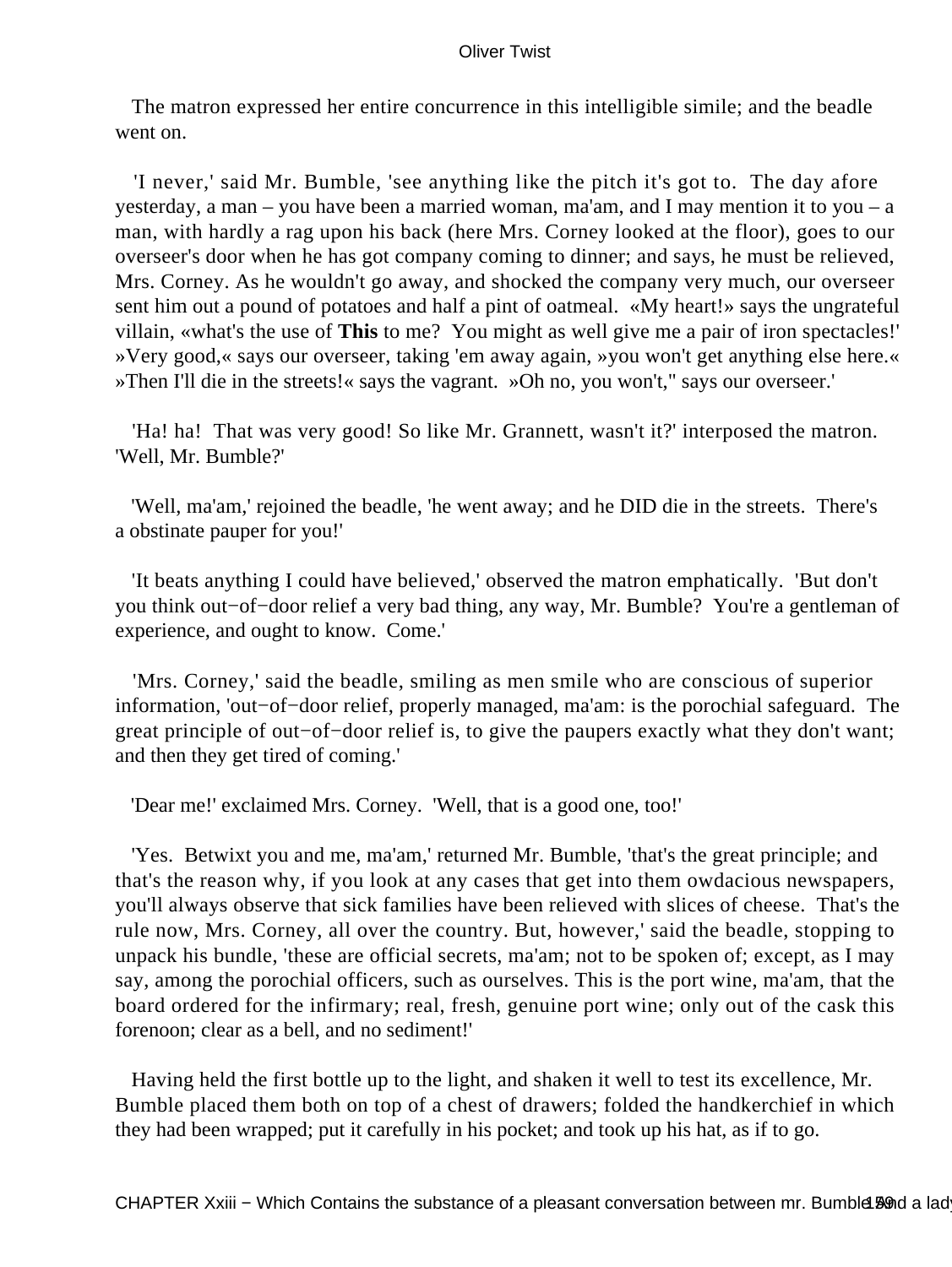'You'll have a very cold walk, Mr. Bumble,' said the matron.

 'It blows, ma'am,' replied Mr. Bumble, turning up his coat−collar, 'enough to cut one's ears off.'

 The matron looked, from the little kettle, to the beadle, who was moving towards the door; and as the beadle coughed, preparatory to bidding her good−night, bashfully inquired whether – whether he wouldn't take a cup of tea?

 Mr. Bumble instantaneously turned back his collar again; laid his hat and stick upon a chair; and drew another chair up to the table. As he slowly seated himself, he looked at the lady. She fixed her eyes upon the little teapot. Mr. Bumble coughed again, and slightly smiled.

 Mrs. Corney rose to get another cup and saucer from the closet. As she sat down, her eyes once again encountered those of the gallant beadle; she coloured, and applied herself to the task of making his tea. Again Mr. Bumble coughed – louder this time than he had coughed yet.

'Sweet? Mr. Bumble?' inquired the matron, taking up the sugar−basin.

 'Very sweet, indeed, ma'am,' replied Mr. Bumble. He fixed his eyes on Mrs. Corney as he said this; and if ever a beadle looked tender, Mr. Bumble was that beadle at that moment.

 The tea was made, and handed in silence. Mr. Bumble, having spread a handkerchief over his knees to prevent the crumbs from sullying the splendour of his shorts, began to eat and drink; varying these amusements, occasionally, by fetching a deep sigh; which, however, had no injurious effect upon his appetite, but, on the contrary, rather seemed to facilitate his operations in the tea and toast department.

 'You have a cat, ma'am, I see,' said Mr. Bumble, glancing at one who, in the centre of her family, was basking before the fire; 'and kittens too, I declare!'

 'I am so fond of them, Mr. Bumble,you can't think,' replied the matron. 'They're SO happy, SO frolicsome, and SO cheerful, that they are quite companions for me.'

'Very nice animals, ma'am,' replied Mr. Bumble, approvingly; 'so very domestic.'

 'Oh, yes!' rejoined the matron with enthusiasm; 'so fond of their home too, that it's quite a pleasure, I'm sure.'

 'Mrs. Corney, ma'am, said Mr. Bumble, slowly, and marking the time with his teaspoon, 'I mean to say this, ma'am; that any cat, or kitten, that could live with you, ma'am, and NOT

CHAPTER Xxiii – Which Contains the substance of a pleasant conversation between mr. Bumble **⊕** od a lad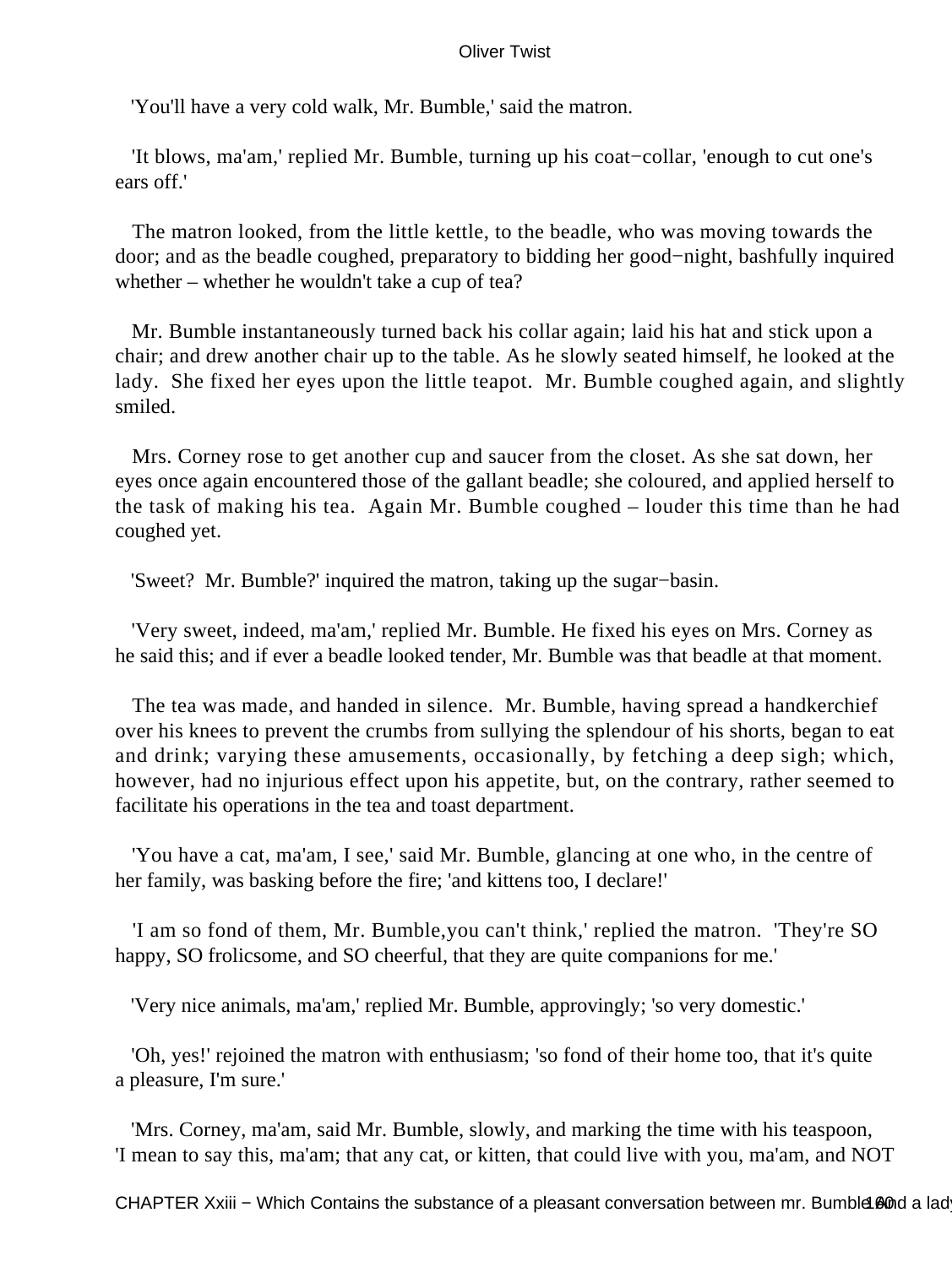be fond of its home, must be a ass, ma'am.'

'Oh, Mr. Bumble!' remonstrated Mrs. Corney.

 'It's of no use disguising facts, ma'am,' said Mr. Bumble, slowly flourishing the teaspoon with a kind of amorous dignity which made him doubly impressive; 'I would drown it myself, with pleasure.'

 'Then you're a cruel man,' said the matron vivaciously, as she held out her hand for the beadle's cup; 'and a very hard−hearted man besides.'

 'Hard−hearted, ma'am?' said Mr. Bumble. 'Hard?' Mr. Bumble resigned his cup without another word; squeezed Mrs. Corney's little finger as she took it; and inflicting two open−handed slaps upon his laced waistcoat, gave a mighty sigh, and hitched his chair a very little morsel farther from the fire.

 It was a round table; and as Mrs. Corney and Mr. Bumble had been sitting opposite each other, with no great space between them, and fronting the fire, it will be seen that Mr. Bumble, in receding from the fire, and still keeping at the table, increased the distance between himself and Mrs. Corney; which proceeding, some prudent readers will doubtless be disposed to admire, and to consider an act of great heroism on Mr. Bumble's part: he being in some sort tempted by time, place, and opportunity, to give utterance to certain soft nothings, which however well they may become the lips of the light and thoughtless, do seem immeasurably beneath the dignity of judges of the land, members of parliament, ministers of state, lord mayors, and other great public functionaries, but more particularly beneath the stateliness and gravity of a beadle: who (as is well known) should be the sternest and most inflexible among them all.

 Whatever were Mr. Bumble's intentions, however (and no doubt they were of the best): it unfortunately happened, as has been twice before remarked, that the table was a round one; consequently Mr. Bumble, moving his chair by little and little, soon began to diminish the distance between himself and the matron; and, continuing to travel round the outer edge of the circle, brought his chair, in time, close to that in which the matron was seated.

Indeed, the two chairs touched; and when they did so, Mr. Bumble stopped.

 Now, if the matron had moved her chair to the right, she would have been scorched by the fire; and if to the left, she must have fallen into Mr. Bumble's arms; so (being a discreet matron, and no doubt foreseeing these consequences at a glance) she remained where she was, and handed Mr. Bumble another cup of tea.

 'Hard−hearted, Mrs. Corney?' said Mr. Bumble, stirring his tea, and looking up into the matron's face; 'are YOU hard−hearted, Mrs. Corney?'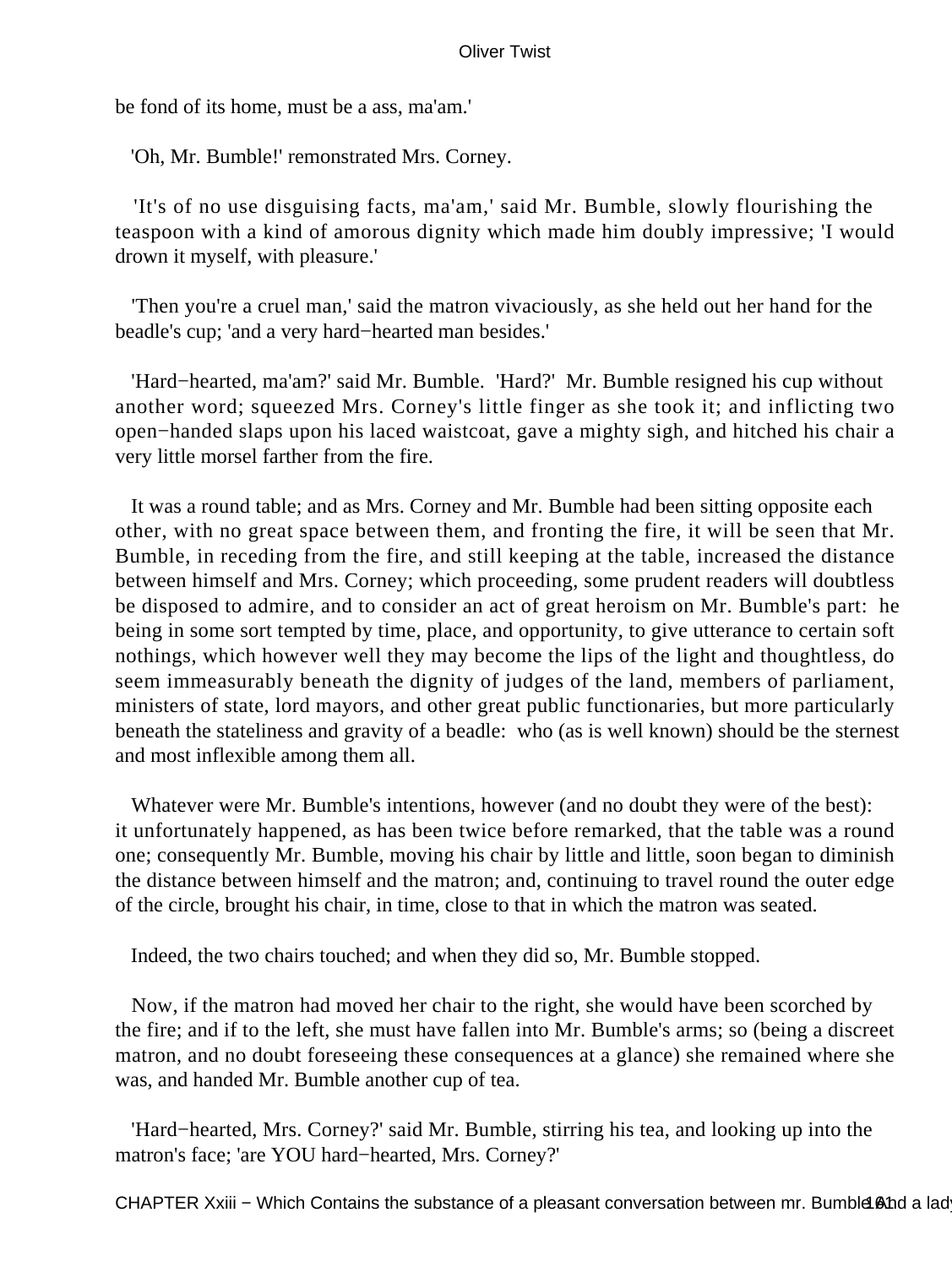'Dear me!' exclaimed the matron, 'what a very curious question from a single man. What can you want to know for, Mr. Bumble?'

 The beadle drank his tea to the last drop; finished a piece of toast; whisked the crumbs off his knees; wiped his lips; and deliberately kissed the matron.

 'Mr. Bumble!' cried that discreet lady in a whisper; for the fright was so great, that she had quite lost her voice, 'Mr. Bumble, I shall scream!' Mr. Bumble made no reply; but in a slow and dignified manner, put his arm round the matron's waist.

 As the lady had stated her intention of screaming, of course she would have screamed at this additional boldness, but that the exertion was rendered unnecessary by a hasty knocking at the door: which was no sooner heard, than Mr. Bumble darted, with much agility, to the wine bottles, and began dusting them with great violence: while the matron sharply demanded who was there.

 It is worthy of remark, as a curious physical instance of the efficacy of a sudden surprise in counteracting the effects of extreme fear, that her voice had quite recovered all its official asperity.

 'If you please, mistress,' said a withered old female pauper, hideously ugly: putting her head in at the door, 'Old Sally is a−going fast.'

'Well, what's that to me?' angrily demanded the matron. 'I can't keep her alive, can I?'

 'No, no, mistress,' replied the old woman, 'nobody can; she's far beyond the reach of help. I've seen a many people die; little babes and great strong men; and I know when death's a−coming, well enough. But she's troubled in her mind: and when the fits are not on her, – and that's not often, for she is dying very hard, – she says she has got something to tell, which you must hear. She'll never die quiet till you come, mistress.'

 At this intelligence, the worthy Mrs. Corney muttered a variety of invectives against old women who couldn't even die without purposely annoying their betters; and, muffling herself in a thick shawl which she hastily caught up, briefly requested Mr. Bumble to stay till she came back, lest anything particular should occur. Bidding the messenger walk fast, and not be all night hobbling up the stairs, she followed her from the room with a very ill grace, scolding all the way.

 Mr. Bumble's conduct on being left to himself, was rather inexplicable. He opened the closet, counted the teaspoons, weighed the sugar−tongs, closely inspected a silver milk−pot to ascertain that it was of the genuine metal, and, having satisfied his curiosity on these points, put on his cocked hat corner−wise, and danced with much gravity four distinct times round the table.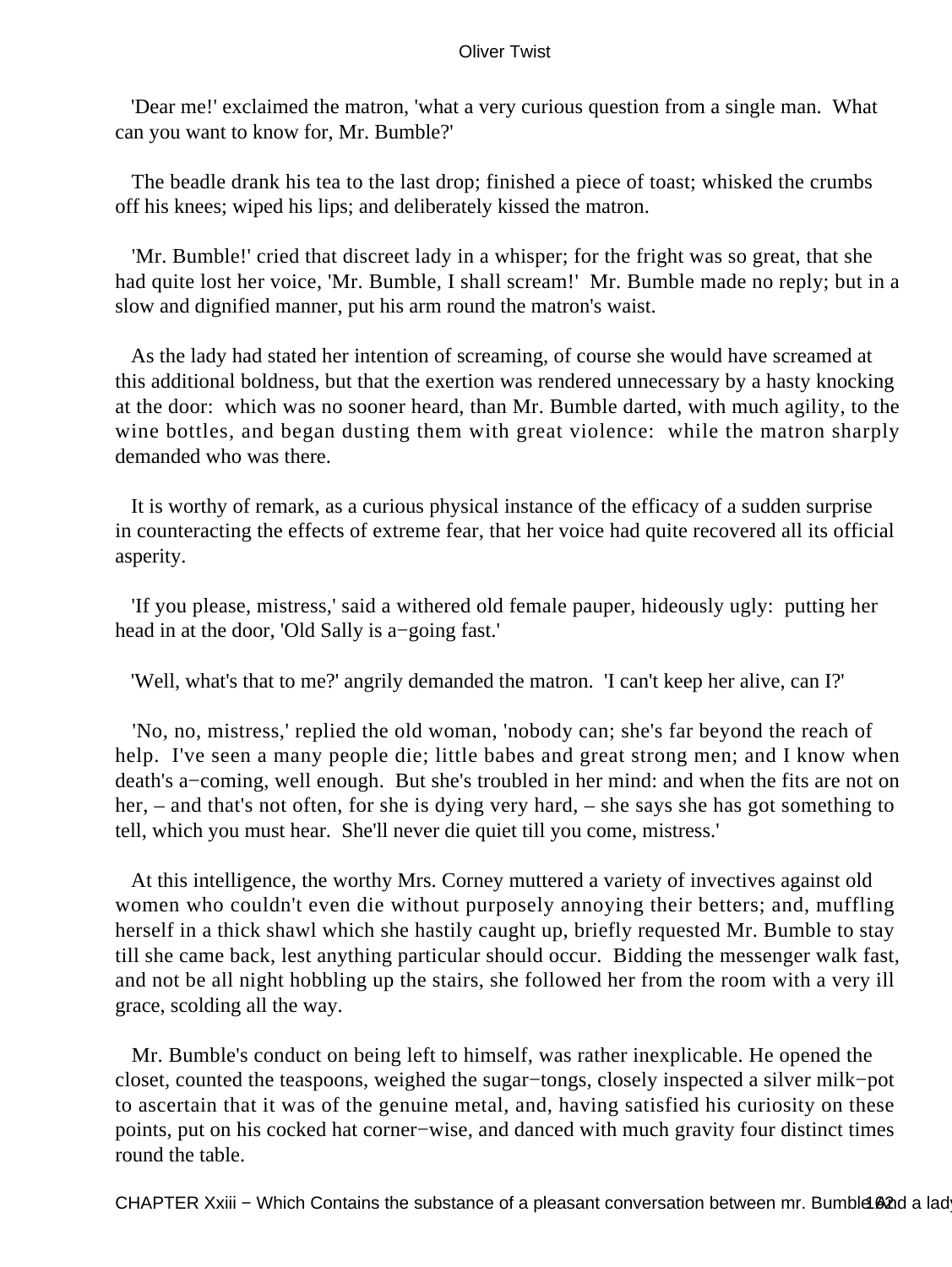Having gone through this very extraordinary performance, he took off the cocked hat again, and, spreading himself before the fire with his back towards it, seemed to be mentally engaged in taking an exact inventory of the furniture.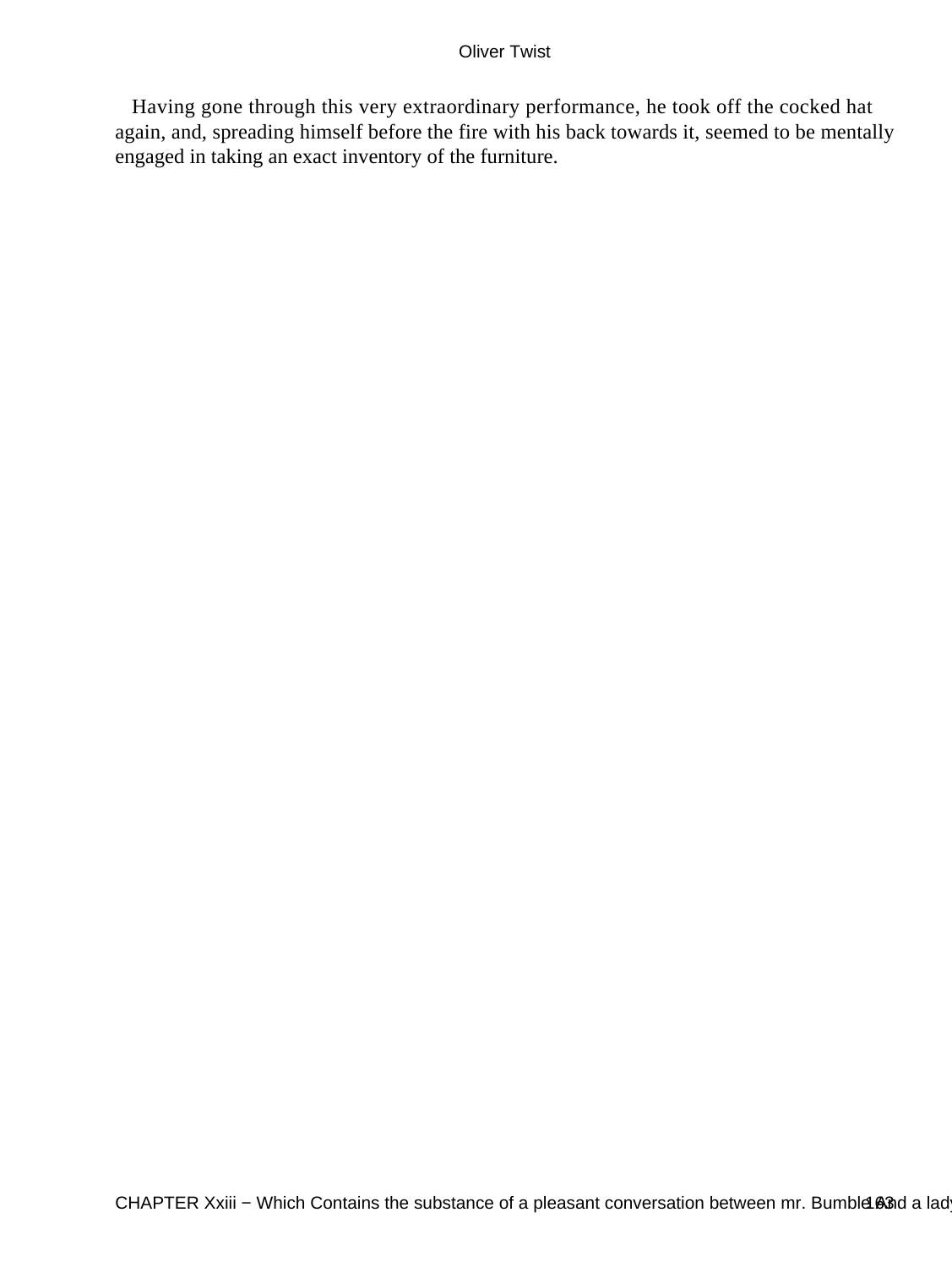# **CHAPTER Xxiv – Treats On a very poor subject. But is a short [one, AND May be found of importance in this HISTORY](#page-394-0)**

*I*t was no unfit messanger of death, who had disturbed the quiet of the matron's room. Her body was bent by age; her limbs trembled with palsy; her face, distorted into a mumbling leer, resembled more the grotesque shaping of some wild pencil, than the work of Nature's hand.

 Alas! How few of Nature's faces are left alone to gladden us with their beauty! The cares, and sorrows, and hungerings, of the world, change them as they change hearts; and it is only when those passions sleep, and have lost their hold for ever, that the troubled clouds pass off, and leave Heaven's surface clear. It is a common thing for the countenances of the dead, even in that fixed and rigid state, to subside into the long−forgotten expression of sleeping infancy, and settle into the very look of early life; so calm, so peaceful, do they grow again, that those who knew them in their happy childhood, kneel by the coffin's side in awe, and see the Angel even upon earth.

 The old crone tottered alone the passages, and up the stairs, muttering some indistinct answers to the chidings of her companion; being at length compelled to pause for breath, she gave the light into her hand, and remained behind to follow as she might: while the more nimble superior made her way to the room where the sick woman lay.

 It was a bare garret−room, with a dim light burning at the farther end. There was another old woman watching by the bed; the parish apothecary's apprentice was standing by the fire, making a toothpick out of a quill.

'Cold night, Mrs. Corney,' said this young gentleman, as the matron entered.

 'Very cold, indeed, sir,' replied the mistress, in her most civil tones, and dropping a curtsey as she spoke.

 'You should get better coals out of your contractors,' said the apothecary's deputy, breaking a lump on the top of the fire with the rusty poker; 'these are not at all the sort of thing for a cold night.'

 'They're the board's choosing, sir,' returned the matron. 'The least they could do, would be to keep us pretty warm: for our places are hard enough.'

The conversation was here interrupted by a moan from the sick woman.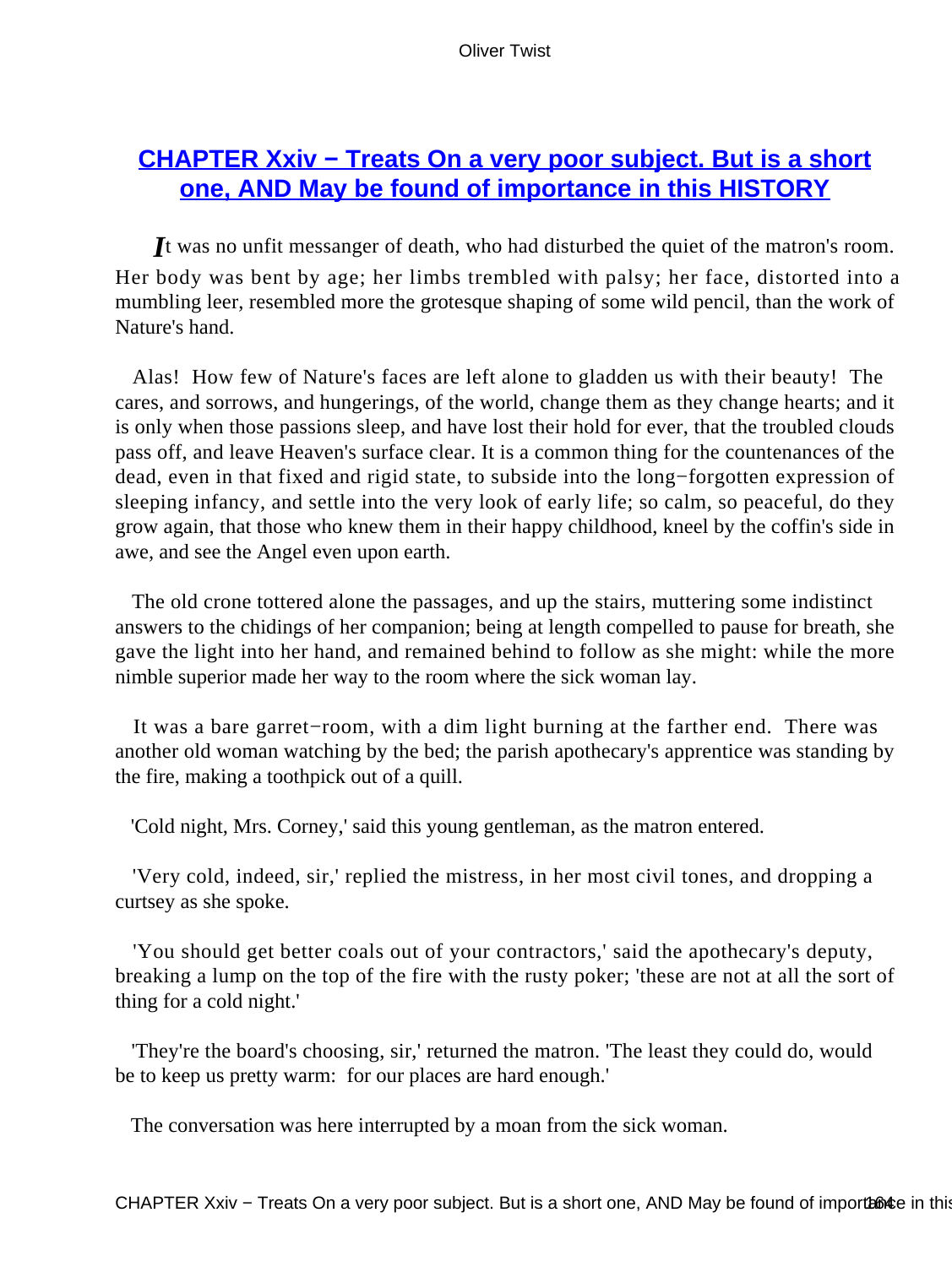'Oh!' said the young mag, turning his face towards the bed, as if he had previously quite forgotten the patient, 'it's all U.P. there, Mrs. Corney.'

'It is, is it, sir?' asked the matron.

 'If she lasts a couple of hours, I shall be surprised.' said the apothecary's apprentice, intent upon the toothpick's point. 'It's a break−up of the system altogether. Is she dozing, old lady?'

The attendant stooped over the bed, to ascertain; and nodded in the affirmative.

 'Then perhaps she'll go off in that way, if you don't make a row,' said the young man. 'Put the light on the floor. She won't see it there.'

 The attendant did as she was told: shaking her head meanwhile, to intimate that the woman would not die so easily; having done so, she resumed her seat by the side of the other nurse, who had by this time returned. The mistress, with an expression of impatience, wrapped herself in her shawl, and sat at the foot of the bed.

 The apothecary's apprentice, having completed the manufacture of the toothpick, planted himself in front of the fire and made good use of it for ten minutes or so: when apparently growing rather dull, he wished Mrs. Corney joy of her job, and took himself off on tiptoe.

 When they had sat in silence for some time, the two old women rose from the bed, and crouching over the fire, held out their withered hands to catch the heat. The flame threw a ghastly light on their shrivelled faces, and made their ugliness appear terrible, as, in this position, they began to converse in a low voice.

'Did she say any more, Anny dear, while I was gone?' inquired the messenger.

 'Not a word,' replied the other. 'She plucked and tore at her arms for a little time; but I held her hands, and she soon dropped off. She hasn't much strength in her, so I easily kept her quiet. I ain't so weak for an old woman, although I am on parish allowance; no, no!'

'Did she drink the hot wine the doctor said she was to have?' demanded the first.

 'I tried to get it down,' rejoined the other. 'But her teeth were tight set, and she clenched the mug so hard that it was as much as I could do to get it back again. So I drank it; and it did me good!'

 Looking cautiously round, to ascertain that they were not overheard, the two hags cowered nearer to the fire, and chuckled heartily.

CHAPTER Xxiv – Treats On a very poor subject. But is a short one, AND May be found of importance in this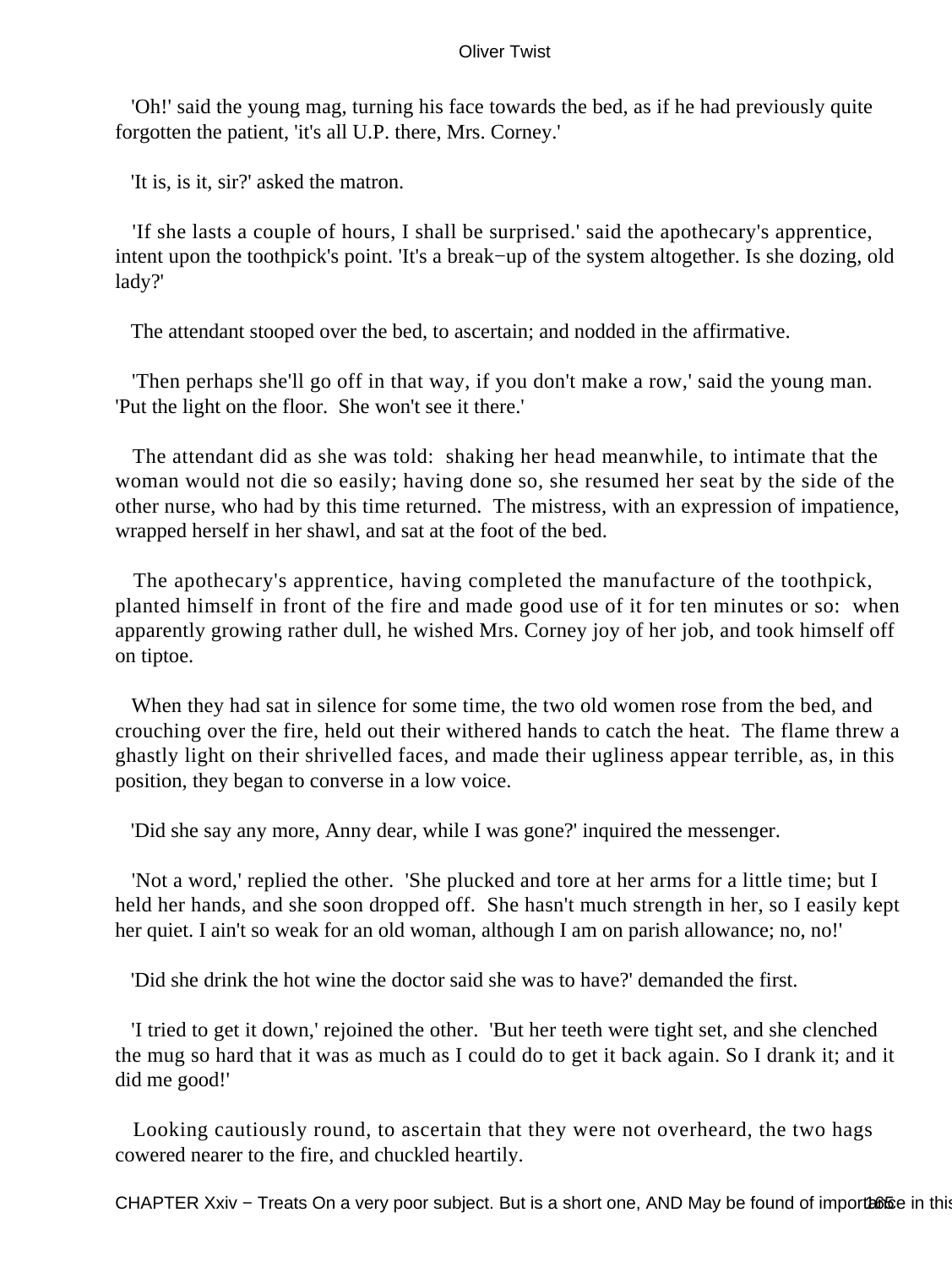'I mind the time,' said the first speaker, 'when she would have done the same, and made rare fun of it afterwards.'

'Ay, that she would,' rejoined the other; 'she had a merry heart.

 A many, many, beautiful corpses she laid out, as nice and neat as waxwork. My old eyes have seen them – ay, and those old hands touched them too; for I have helped her, scores of times.'

 Stretching forth her trembling fingers as she spoke, the old creature shook them exultingly before her face, and fumbling in her pocket, brought out an old time−discoloured tin snuff−box, from which she shook a few grains into the outstretched palm of her companion, and a few more into her own. While they were thus employed, the matron, who had been impatiently watching until the dying woman should awaken from her stupor, joined them by the fire, and sharply asked how long she was to wait?

 'Not long, mistress,' replied the second woman, looking up into her face. 'We have none of us long to wait for Death. Patience, patience! He'll be here soon enough for us all.'

 'Hold your tongue, you doting idiot!' said the matron sternly. 'You, Martha, tell me; has she been in this way before?'

'Often,' answered the first woman.

 'But will never be again,' added the second one; 'that is, she'll never wake again but once – and mind, mistress, that won't be for long!'

 'Long or short,' said the matron, snappishly, 'she won't find me here when she does wake; take care, both of you, how you worry me again for nothing. It's no part of my duty to see all the old women in the house die, and I won't – that's more. Mind that, you impudent old harridans. If you make a fool of me again, I'll soon cure you, I warrant you!'

 She was bouncing away, when a cry from the two women, who had turned towards the bed, caused her to look round. The patient had raised herself upright, and was stretching her arms towards them.

'Who's that?' she cried, in a hollow voice.

'Hush, hush!' said one of the women, stooping over her. 'Lie down, lie down!'

 'I'll never lie down again alive!' said the woman, struggling. 'I **Will** tell her! Come here! Nearer! Let me whisper in your ear.'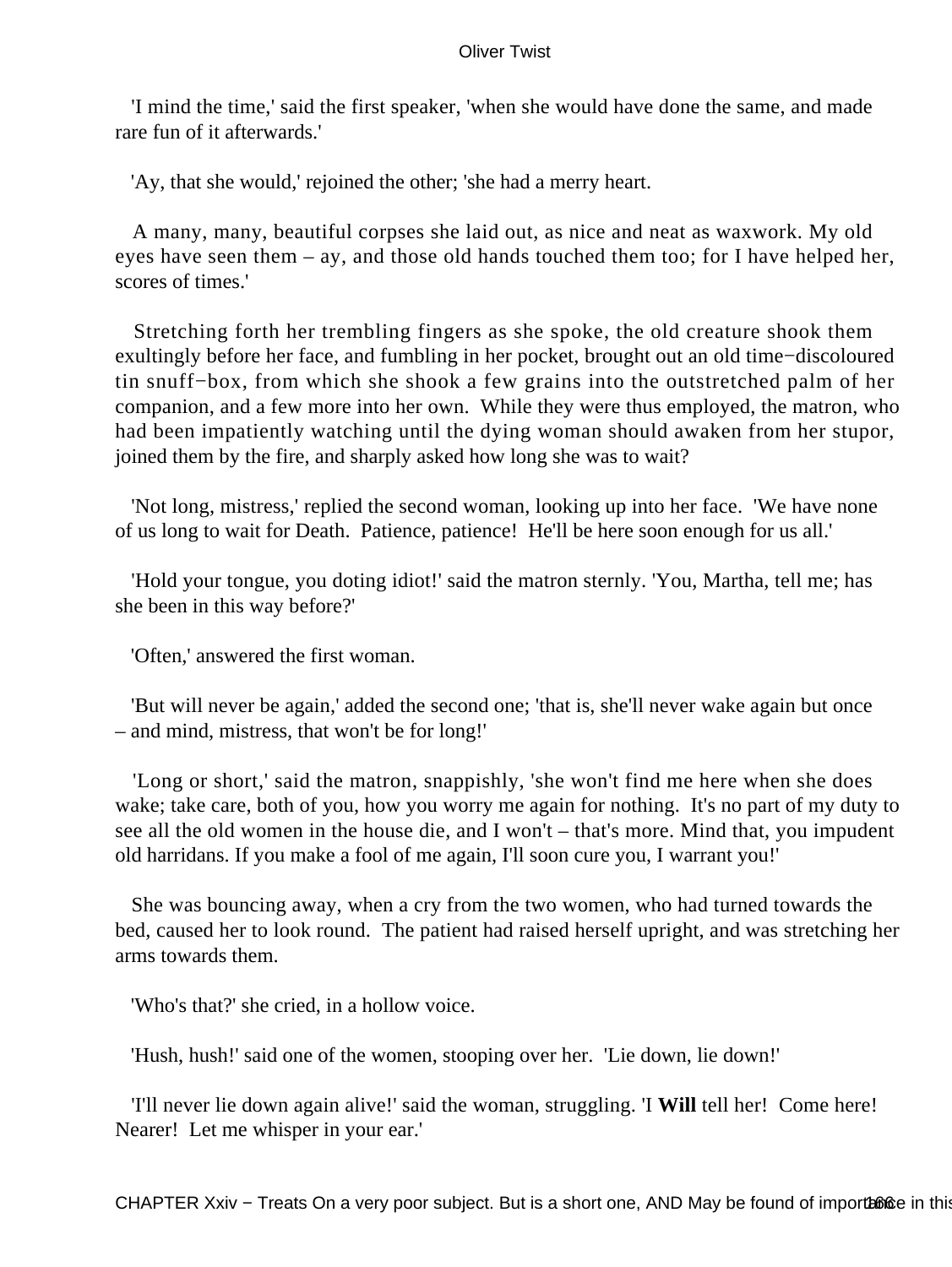She clutched the matron by the arm, and forcing her into a chair by the bedside, was about to speak, when looking round, she caught sight of the two old women bending forward in the attitude of eager listeners.

'Turn them away,' said the woman, drowsily; 'make haste! make haste!'

 The two old crones, chiming in together, began pouring out many piteous lamentations that the poor dear was too far gone to know her best friends; and were uttering sundry protestations that they would never leave her, when the superior pushed them from the room, closed the door, and returned to the bedside. On being excluded, the old ladies changed their tone, and cried through the keyhole that old Sally was drunk; which, indeed, was not unlikely; since, in addition to a moderate dose of opium prescribed by the apothecary, she was labouring under the effects of a final taste of gin−and−water which had been privily administered, in the openness of their hearts, by the worthy old ladies themselves.

 'Now listen to me,' said the dying woman aloud, as if making a great effort to revive one latent spark of energy. 'In this very room – in this very bed – I once nursed a pretty young creetur', that was brought into the house with her feet cut and bruised with walking, and all soiled with dust and blood. She gave birth to a boy, and died. Let me think – what was the year again!'

'Never mind the year,' said the impatient auditor; 'what about her?'

 'Ay,' murmured the sick woman, relapsing into her former drowsy state, 'what about her? – what about – I know!' she cried, jumping fiercely up: her face flushed, and her eyes starting from her head – 'I robbed her, so I did! She wasn't cold – I tell you she wasn't cold, when I stole it!'

 'Stole what, for God's sake?' cried the matron, with a gesture as if she would call for help.

 'IT!' replied the woman, laying her hand over the other's mouth. 'The only thing she had. She wanted clothes to keep her warm, and food to eat; but she had kept it safe, and had it in her bosom. It was gold, I tell you! Rich gold, that might have saved her life!'

 'Gold!' echoed the matron, bending eagerly over the woman as she fell back. 'Go on, go on – yest – what of it? Who was the mother?

When was it?'

 'She charge me to keep it safe,' replied the woman with a groan, 'and trusted me as the only woman about her. I stole it in my heart when she first showed it me hanging round her

CHAPTER Xxiv – Treats On a very poor subject. But is a short one, AND May be found of importtoned in this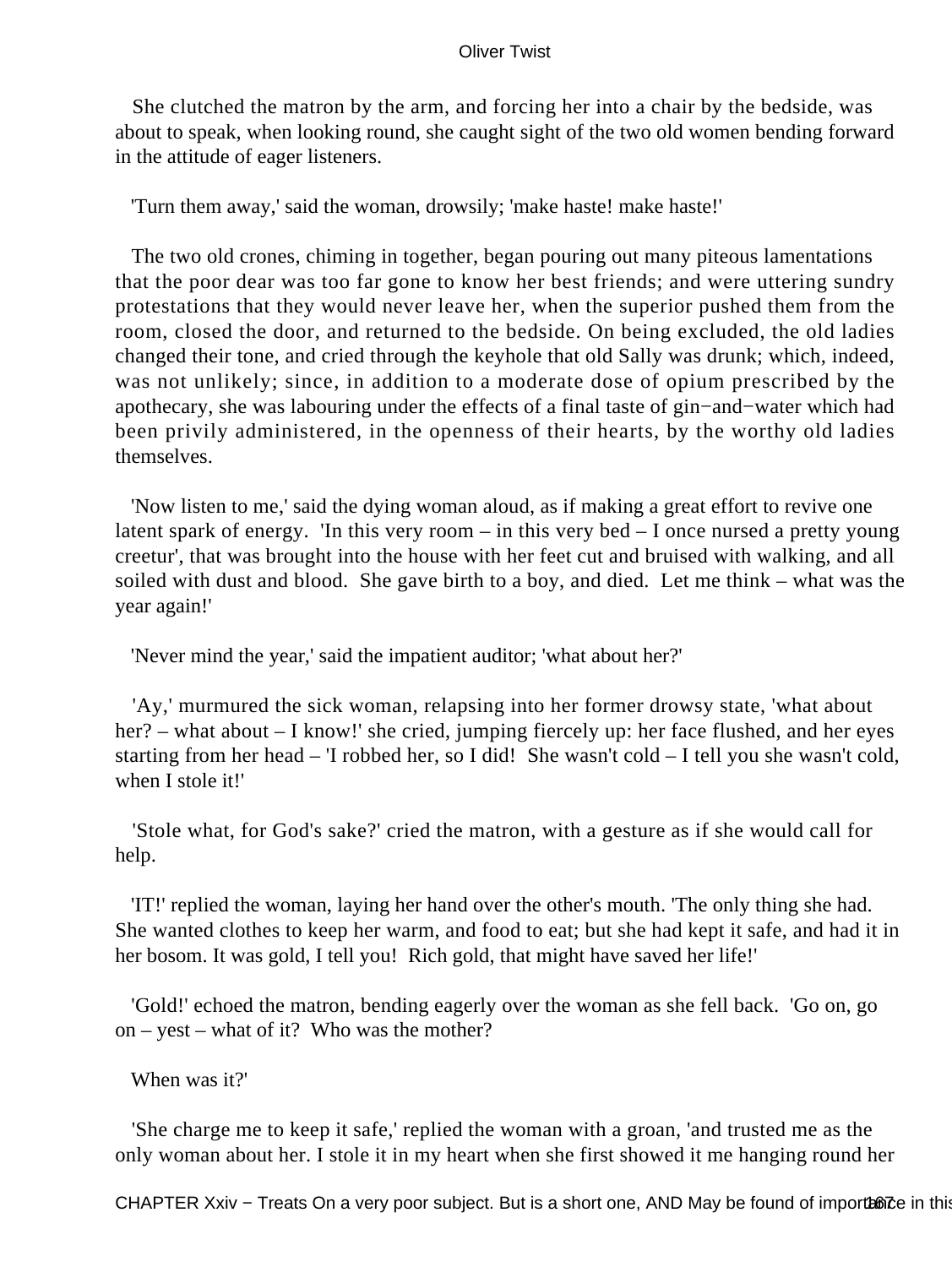neck; and the child's death, perhaps, is on me besides! They would have treated him better, if they had known it all!'

'Known what?' asked the other. 'Speak!'

 'The boy grew so like his mother,' said the woman, rambling on, and not heeding the question, 'that I could never forget it when I saw his face. Poor girl! poor girl! She was so young, too! Such a gentle lamb! Wait; there's more to tell. I have not told you all, have I?'

 'No, no,' replied the matron, inclining her head to catch the words, as they came more faintly from the dying woman. 'Be quick, or it may be too late!'

 'The mother,' said the woman, making a more violent effort than before; 'the mother, when the pains of death first came upon her, whispered in my ear that if her baby was born alive, and thrived, the day might come when it would not feel so much disgraced to hear its poor young mother named. «And oh, kind Heaven!» she said, folding her thin hands together, «whether it be boy or girl, raise up some friends for it in this troubled world, and take pity upon a lonely desolate child, abandoned to its mercy!»'

'The boy's name?' demanded the matron.

'They **Called** him Oliver,' replied the woman, feebly. 'The gold I stole was – '

'Yes, yes – what?' cried the other.

 She was bending eagerly over the woman to hear her reply; but drew back, instinctively, as she once again rose, slowly and stiffly, into a sitting posture; then, clutching the coverlid with both hands, muttered some indistinct sounds in her throat, and fell lifeless on the bed.

\* **\* \* \* \* \* \***

'Stone dead!' said one of the old women, hurrying in as soon as the door was opened.

'And nothing to tell, after all,' rejoined the matron, walking carelessly away.

 The two crones, to all appearance, too busily occupied in the preparations for their dreadful duties to make any reply, were left alone, hovering about the body.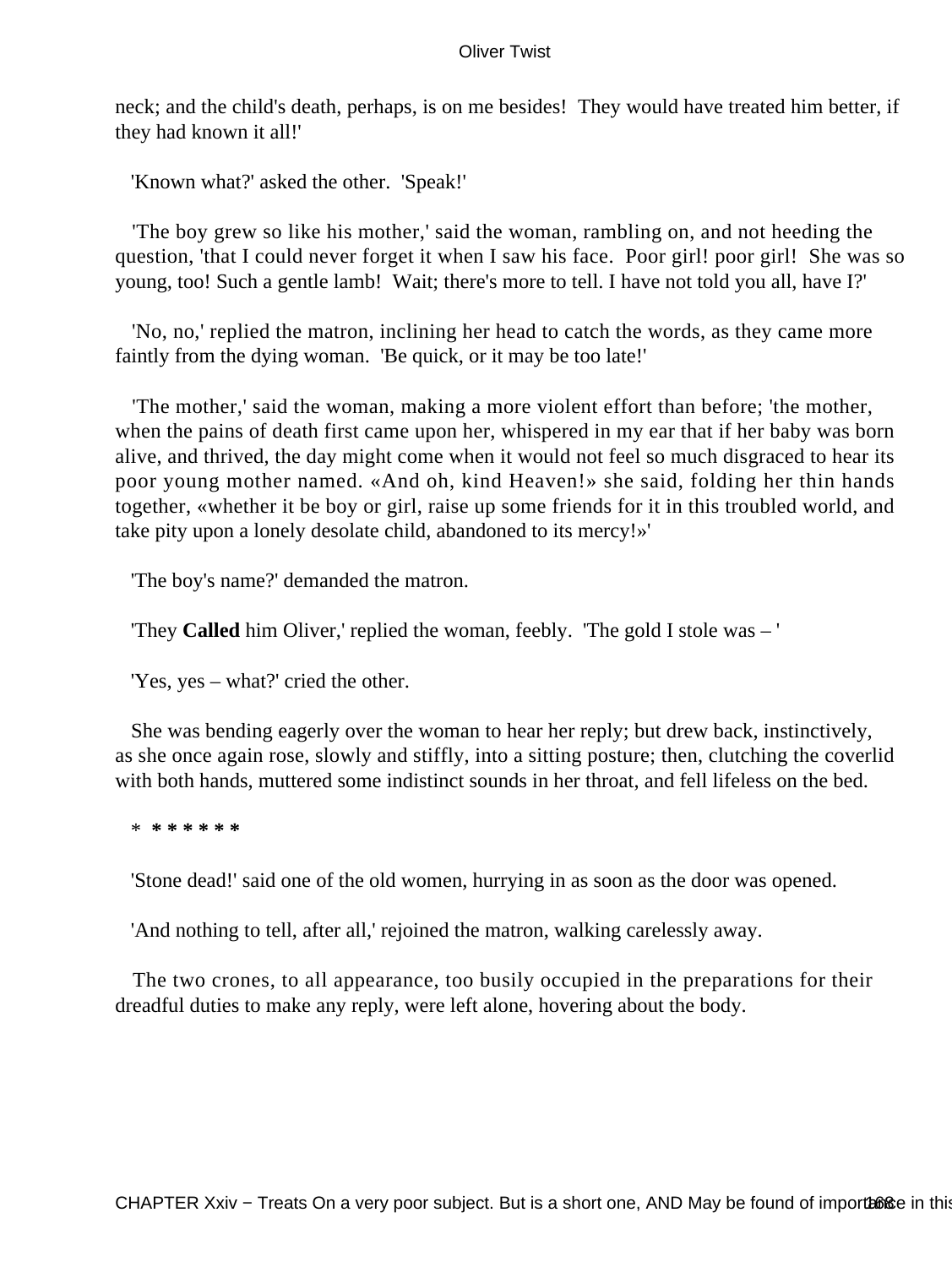# **CHAPTER Xxv – Wherein This history reverts to mr. Fagin [and COMPANY](#page-394-0)**

*While these things were passing in the country workhouse, Mr. Fagin sat in the old den* – the same from which Oliver had been removed by the girl – brooding over a dull, smoky fire. He held a pair of bellows upon his knee, with which he had apparently been endeavouring to rouse it into more cheerful action; but he had fallen into deep thought; and with his arms folded on them, and his chin resting on his thumbs, fixed his eyes, abstractedly, on the rusty bars.

 At a table behind him sat the Artful Dodger, Master Charles Bates, and Mr. Chitling: all intent upon a game of whist; the Artful taking dummy against Master Bates and Mr. Chitling. The countenance of the first−named gentleman, peculiarly intelligent at all times, acquired great additional interest from his close observance of the game, and his attentive perusal of Mr. Chitling's hand; upon which, from time to time, as occasion served, he bestowed a variety of earnest glances: wisely regulating his own play by the result of his observations upon his neighbour's cards. It being a cold night, the Dodger wore his hat, as, indeed, was often his custom within doors. He also sustained a clay pipe between his teeth, which he only removed for a brief space when he deemed it necessary to apply for refreshment to a quart pot upon the table, which stood ready filled with gin−and−water for the accommodation of the company.

 Master Bates was also attentive to the play; but being of a more excitable nature than his accomplished friend, it was observable that he more frequently applied himself to the gin−and−water, and moreover indulged in many jests and irrelevant remarks, all highly unbecoming a scientific rubber. Indeed, the Artful, presuming upon their close attachment, more than once took occasion to reason gravely with his companion upon these improprieties; all of which remonstrances, Master Bates received in extremely good part; merely requesting his friend to be 'blowed,' or to insert his head in a sack, or replying with some other neatly−turned witticism of a similar kind, the happy application of which, excited considerable admiration in the mind of Mr. Chitling. It was remarkable that the latter gentleman and his partner invariably lost; and that the circumstance, so far from angering Master Bates, appeared to afford him the highest amusement, inasmuch as he laughed most uproariously at the end of every deal, and protested that he had never seen such a jolly game in all his born days.

 'That's two doubles and the rub,' said Mr. Chitling, with a very long face, as he drew half−a−crown from his waistcoat−pocket. 'I never see such a feller as you, Jack; you win everything. Even when we've good cards, Charley and I can't make nothing of 'em.'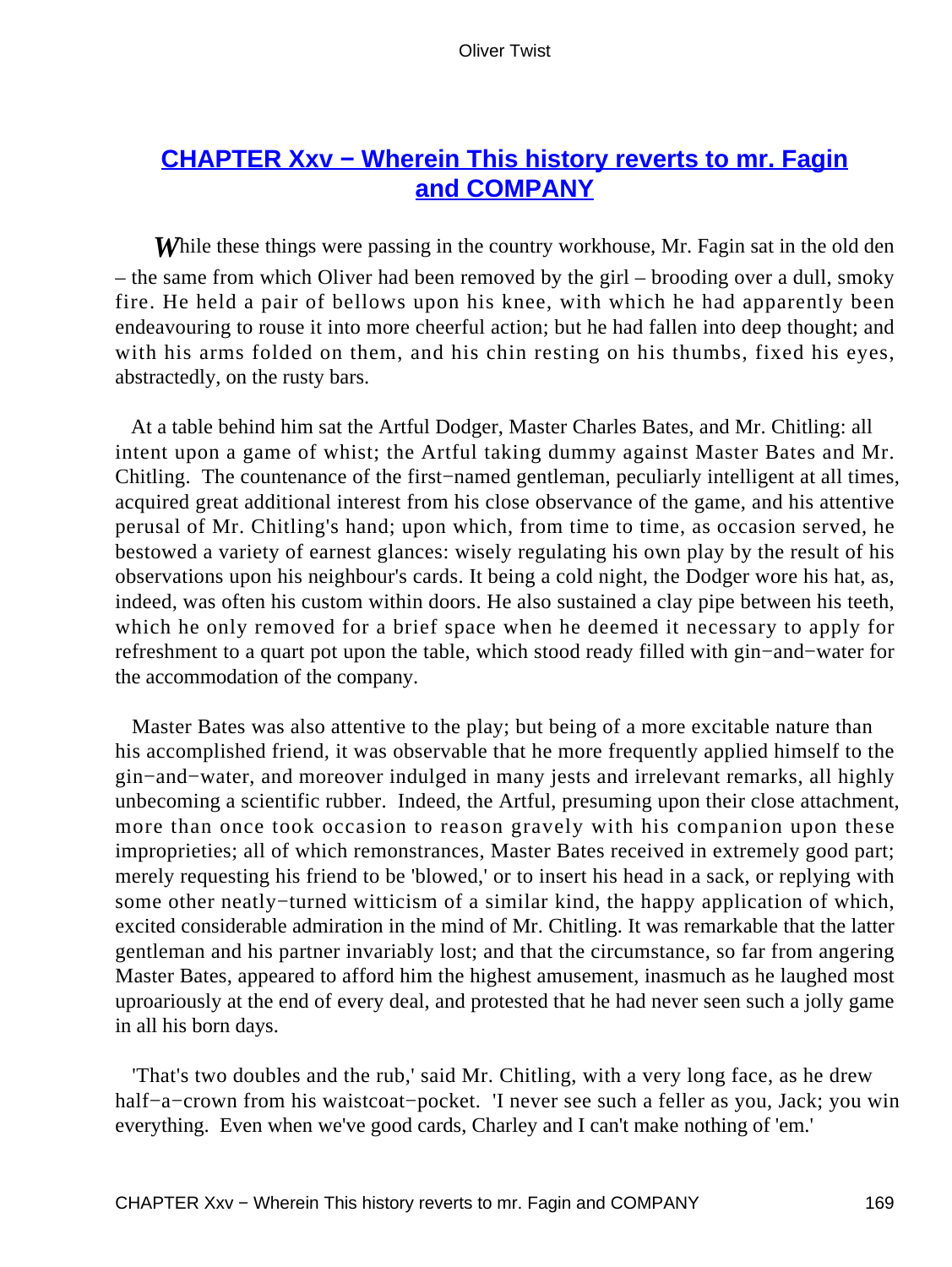Either the master or the manner of this remark, which was made very ruefully, delighted Charley Bates so much, that his consequent shout of laughter roused the Jew from his reverie, and induced him to inquire what was the matter.

 'Matter, Fagin!' cried Charley. 'I wish you had watched the play. Tommy Chitling hasn't won a point; and I went partners with him against the Artfull and dumb.'

 'Ay, ay!' said the Jew, with a grin, which sufficiently demonstrated that he was at no loss to understand the reason. 'Try 'em again, Tom; try 'em again.'

 'No more of it for me, thank 'ee, Fagin,' replied Mr. Chitling; 'I've had enough. That 'ere Dodger has such a run of luck that there's no standing again' him.'

 'Ha! ha! my dear,' replied the Jew, 'you must get up very early in the morning, to win against the Dodger.'

 'Morning!' said Charley Bates; 'you must put your boots on over−night, and have a telescope at each eye, and a opera−glass between your shoulders, if you want to come over him.'

 Mr. Dawkins received these handsome compliments with much philosophy, and offered to cut any gentleman in company, for the first picture−card, at a shilling at a time. Nobody accepting the challenge, and his pipe being by this time smoked out, he proceeded to amuse himself by sketching a ground−plan of Newgate on the table with the piece of chalk which had served him in lieu of counters; whistling, meantime, with peculiar shrillness.

 'How precious dull you are, Tommy!' said the Dodger, stopping short when there had been a long silence; and addressing Mr. Chitling. 'What do you think he's thinking of, Fagin?'

 'How should I know, my dear?' replied the Jew, looking round as he plied the bellows. 'About his losses, maybe; or the little retirement in the country that he's just left, eh? Ha! ha! Is that it, my dear?'

 'Not a bit of it,' replied the Dodger, stopping the subject of discourse as Mr. Chitling was about to reply. 'What do YOU say, Charley?'

 '*I* should say,' replied Master Bates, with a grin, 'that he was uncommon sweet upon Betsy. See how he's a−blushing! Oh, my eye! here's a merry−go−rounder! Tommy Chitling's in love! Oh, Fagin, Fagin! what a spree!'

 Thoroughly overpowered with the notion of Mr. Chitling being the victim of the tender passion, Master Bates threw himself back in his chair with such violence, that he lost his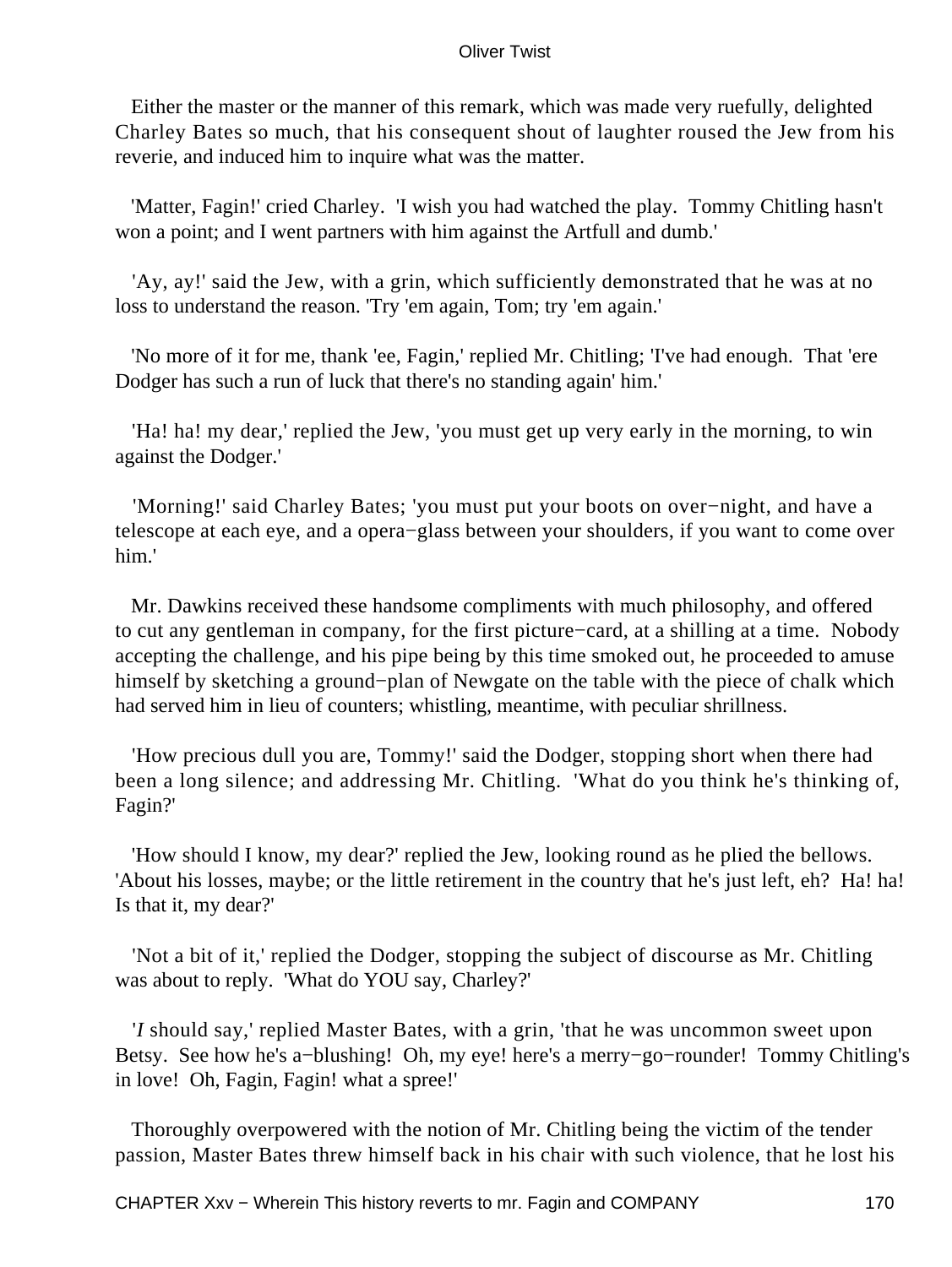balance, and pitched over upon the floor; where (the accident abating nothing of his merriment) he lay at full length until his laugh was over, when he resumed his former position, and began another laugh.

 'Never mind him, my dear,' said the Jew, winking at Mr. Dawkins, and giving Master Bates a reproving tap with the nozzle of the bellows. 'Betsy's a fine girl. Stick up to her, Tom. Stick up to her.'

 'What I mean to say, Fagin,' replied Mr. Chitling, very red in the face, 'is, that that isn't anything to anybody here.'

 'No more it is,' replied the Jew; 'Charley will talk. Don't mind him, my dear; don't mind him. Betsy's a fine girl. Do as she bids you, Tom, and you will make your fortune.'

 'So **I do** do as she bids me,' replied Mr. Chitling; 'I shouldn't have been milled, if it hadn't been for her advice. But it turned out a good job for you; didn't it, Fagin! And what's six weeks of it? It must come, some time or another, and why not in the winter time when you don't want to go out a−walking so much; eh, Fagin?'

'Ah, to be sure, my dear,' replied the Jew.

 'You wouldn't mind it again, Tom, would you,' asked the Dodger, winking upon Charley and the Jew, 'if Bet was all right?'

 'I mean to say that I shouldn't,' replied Tom, angrily. 'There, now. Ah! Who'll say as much as that, I should like to know; eh, Fagin?'

 'Nobody, my dear,' replied the Jew; 'not a soul, Tom. I don't know one of 'em that would do it besides you; not one of 'em, my dear.'

 'I might have got clear off, if I'd split upon her; mightn't I, Fagin?' angrily pursued the poor half−witted dupe. 'A word from me would have done it; wouldn't it, Fagin?'

'To be sure it would, my dear,' replied the Jew.

 'But I didn't blab it; did I, Fagin?' demanded Tom, pouring question upon question with great volubility.

 'No, no, to be sure,' replied the Jew; 'you were too stout−hearted for that. A deal too stout, my dear!'

 'Perhaps I was,' rejoined Tom, looking round; 'and if I was, what's to laugh at, in that; eh, Fagin?'

CHAPTER Xxv – Wherein This history reverts to mr. Fagin and COMPANY 171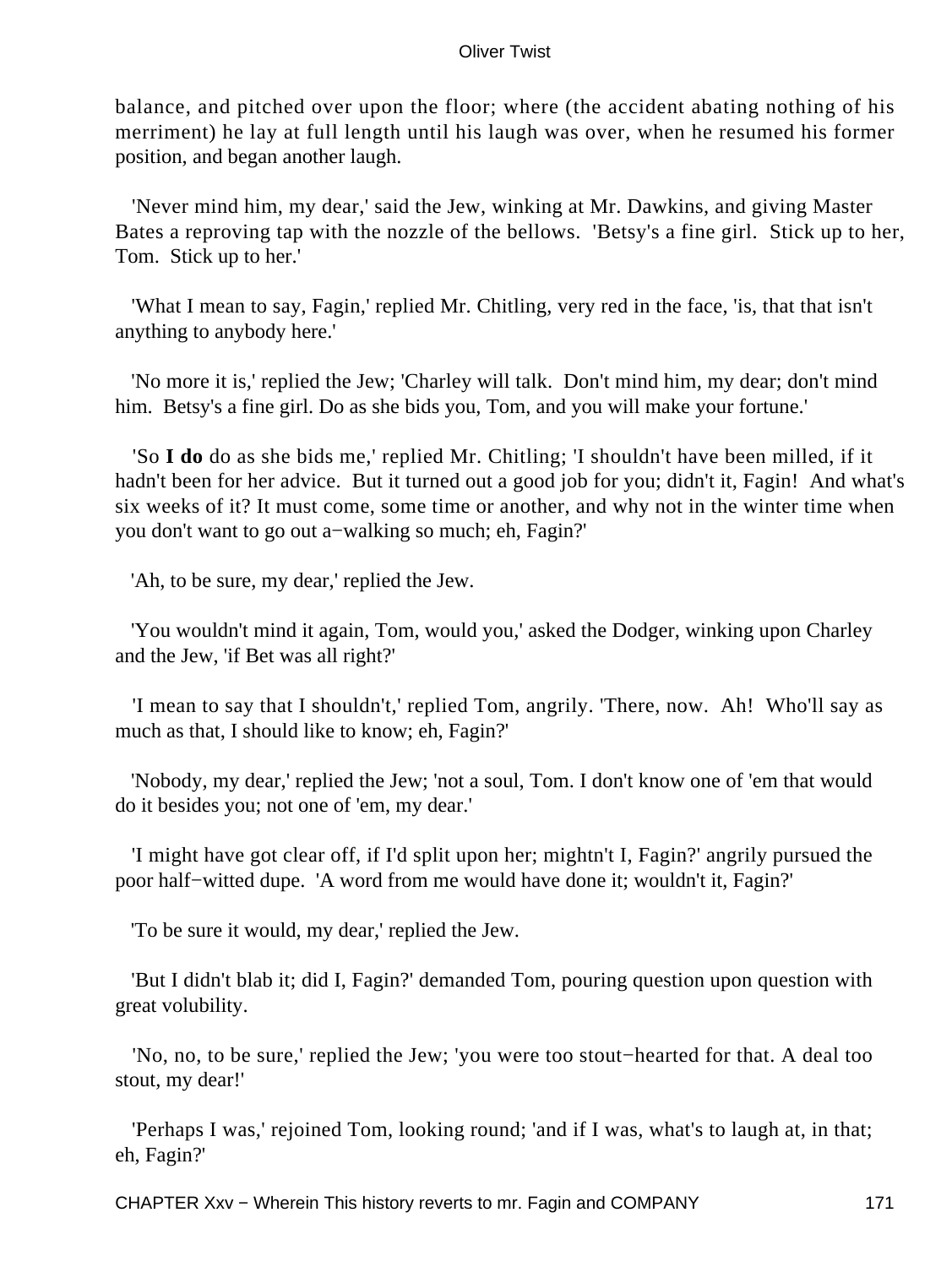The Jew, perceiving that Mr. Chitling was considerably roused, hastened to assure him that nobody was laughing; and to prove the gravity of the company, appealed to Master Bates, the principal offender. But, unfortunately, Charley, in opening his mouth to reply that he was never more serious in his life, was unable to prevent the escape of such a violent roar, that the abused Mr. Chitling, without any preliminary ceremonies, rushed across the room and aimed a blow at the offender; who, being skilful in evading pursuit, ducked to avoid it, and chose his time so well that it lighted on the chest of the merry old gentleman, and caused him to stagger to the wall, where he stood panting for breath, while Mr. Chitling looked on in intense dismay.

 'Hark!' cried the Dodger at this moment, 'I heard the tinkler.' Catching up the light, he crept softly upstairs.

 The bell was rung again, with some impatience, while the party were in darkness. After a short pause, the Dodger reappeared, and whispered Fagin mysteriously.

'What!' cried the Jew, 'alone?'

 The Dodger nodded in the affirmative, and, shading the flame of the candle with his hand, gave Charley Bates a private intimation, in dumb show, that he had better not be funny just then. Having performed this friendly office, he fixed his eyes on the Jew's face, and awaited his directions.

 The old man bit his yellow fingers, and meditated for some seconds; his face working with agitation the while, as if he dreaded something, and feared to know the worst. At length he raised his head.

'Where is he?' he asked.

The Dodger pointed to the floor above, and made a gesture, as if to leave the room.

'Yes,' said the Jew, answering the mute inquiry; 'bring him down.

Hush! Quiet, Charley! Gently, Tom! Scarce, scarce!'

 This brief direction to Charley Bates, and his recent antagonist, was softly and immediately obeyed. There was no sound of their whereabout, when the Dodger descended the stairs, bearing the light in his hand, and followed by a man in a coarse smock−frock; who, after casting a hurried glance round the room, pulled off a large wrapper which had concealed the lower portion of his face, and disclosed: all haggard, unwashed, and unshorn: the features of flash Toby Crackit.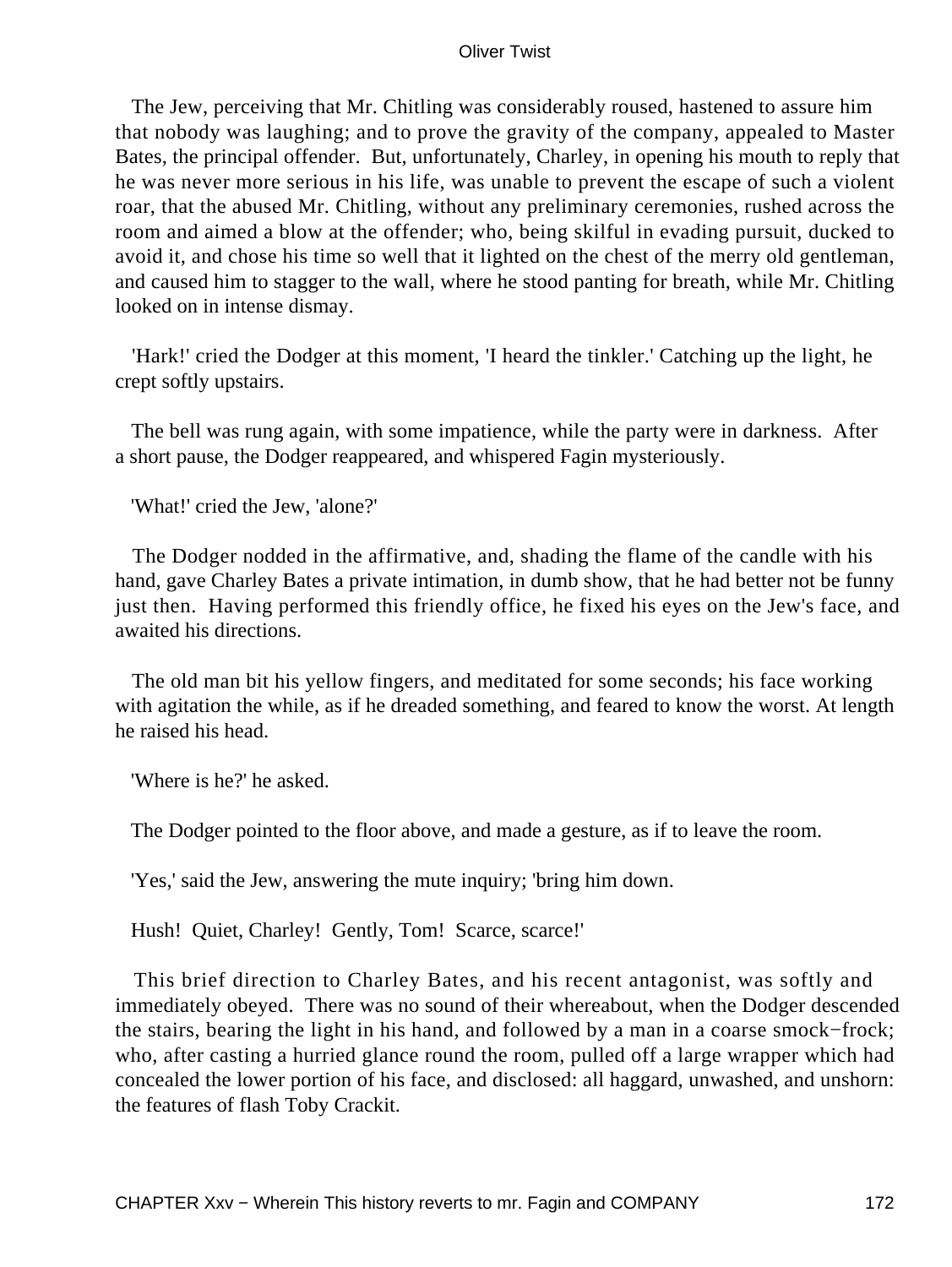'How are you, Faguey?' said this worthy, nodding to the Jew. 'Pop that shawl away in my castor, Dodger, so that I may know where to find it when I cut; that's the time of day! You'll be a fine young cracksman afore the old file now.'

 With these words he pulled up the smock−frock; and, winding it round his middle, drew a chair to the fire, and placed his feet upon the hob.

 'See there, Faguey,' he said, pointing disconsolately to his top boots; 'not a drop of Day and Martin since you know when; not a bubble of blacking, by Jove! But don't look at me in that way, man. All in good time. I can't talk about business till I've eat and drank; so produce the sustainance, and let's have a quiet fill−out for the first time these three days!'

 The Jew motioned to the Dodger to place what eatables there were, upon the table; and, seating himself opposite the housebreaker, waited his leisure.

 To judge from appearances, Toby was by no means in a hurry to open the conversation. At first, the Jew contented himself with patiently watching his countenance, as if to gain from its expression some clue to the intelligence he brought; but in vain.

 He looked tired and worn, but there was the same complacent repose upon his features that they always wore: and through dirt, and beard, and whisker, there still shone, unimpaired, the self−satisfied smirk of flash Toby Crackit. Then the Jew, in an agony of impatience, watched every morsel he put into his mouth; pacing up and down the room, meanwhile, in irrepressible excitement. It was all of no use. Toby continued to eat with the utmost outward indifference, until he could eat no more; then, ordering the Dodger out, he closed the door, mixed a glass of spirits and water, and composed himself for talking.

'First and foremost, Faguey,' said Toby.

'Yes, yes!' interposed the Jew, drawing up his chair.

 Mr. Crackit stopped to take a draught of spirits and water, and to declare that the gin was excellent; then placing his feet against the low mantelpiece, so as to bring his boots to about the level of his eye, he quietly resumed.

'First and foremost, Faguey,' said the housebreaker, 'how's Bill?'

'What!' screamed the Jew, starting from his seat.

'Why, you don't mean to say – ' began Toby, turning pale.

 'Mean!' cried the Jew, stamping furiously on the ground. 'Where are they? Sikes and the boy! Where are they? Where have they been? Where are they hiding? Why have they not

CHAPTER Xxv – Wherein This history reverts to mr. Fagin and COMPANY 173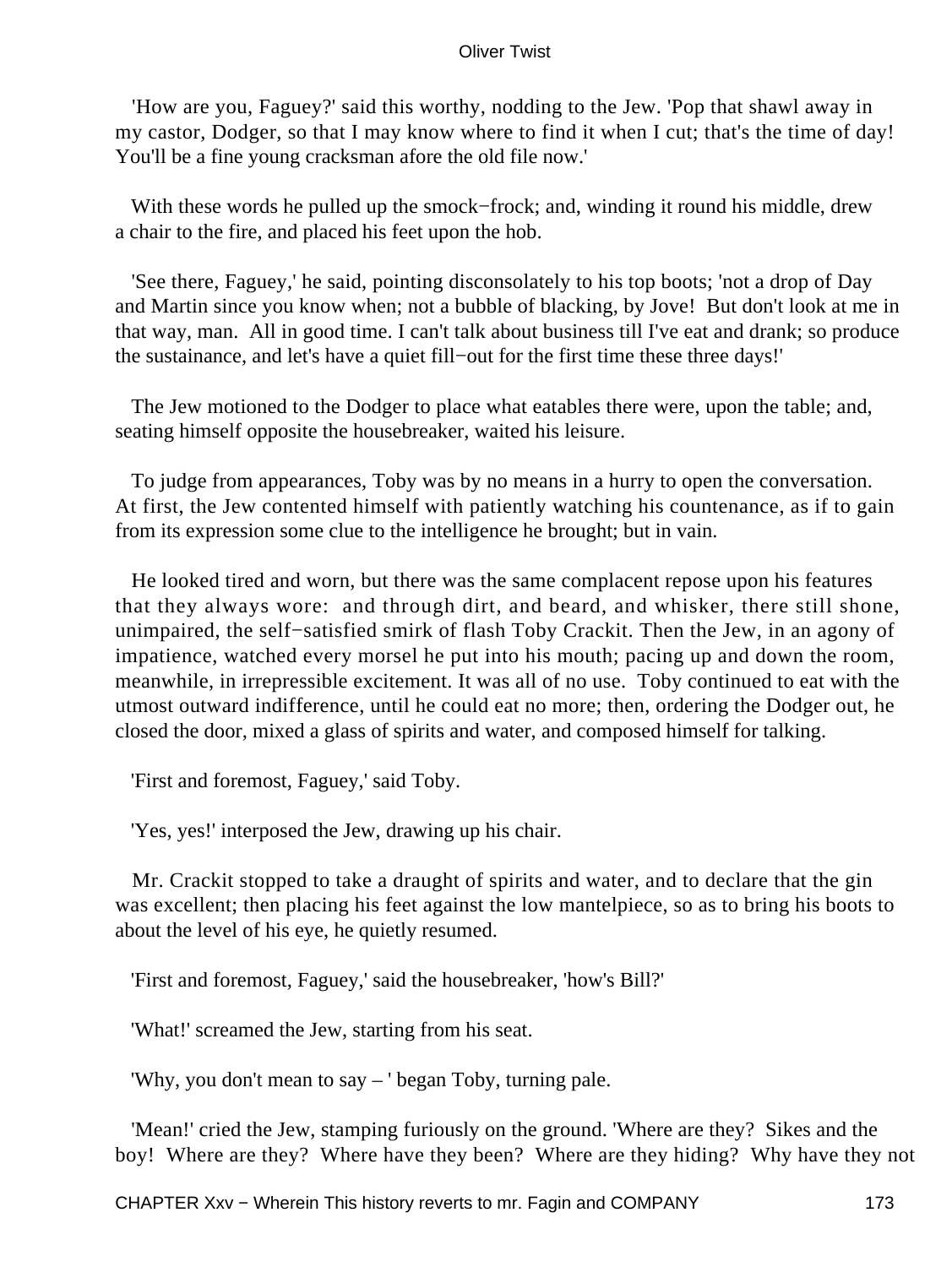been here?'

'The crack failed,' said Toby faintly.

 'I know it,' replied the Jew, tearing a newspaper from his pocket and pointing to it. 'What more?'

 'They fired and hit the boy. We cut over the fields at the back, with him between us – straight as the crow flies – through hedge and ditch. They gave chase. Damme! the whole country was awake, and the dogs upon us.'

'The boy!'

 'Bill had him on his back, and scudded like the wind. We stopped to take him between us; his head hung down, and he was cold. They were close upon our heels; every man for himself, and each from the gallows! We parted company, and left the youngster lying in a ditch. Alive or dead, that's all I know about him.'

 The Jew stopped to hear no more; but uttering a loud yell, and twining his hands in his hair, rushed from the room, and from the house.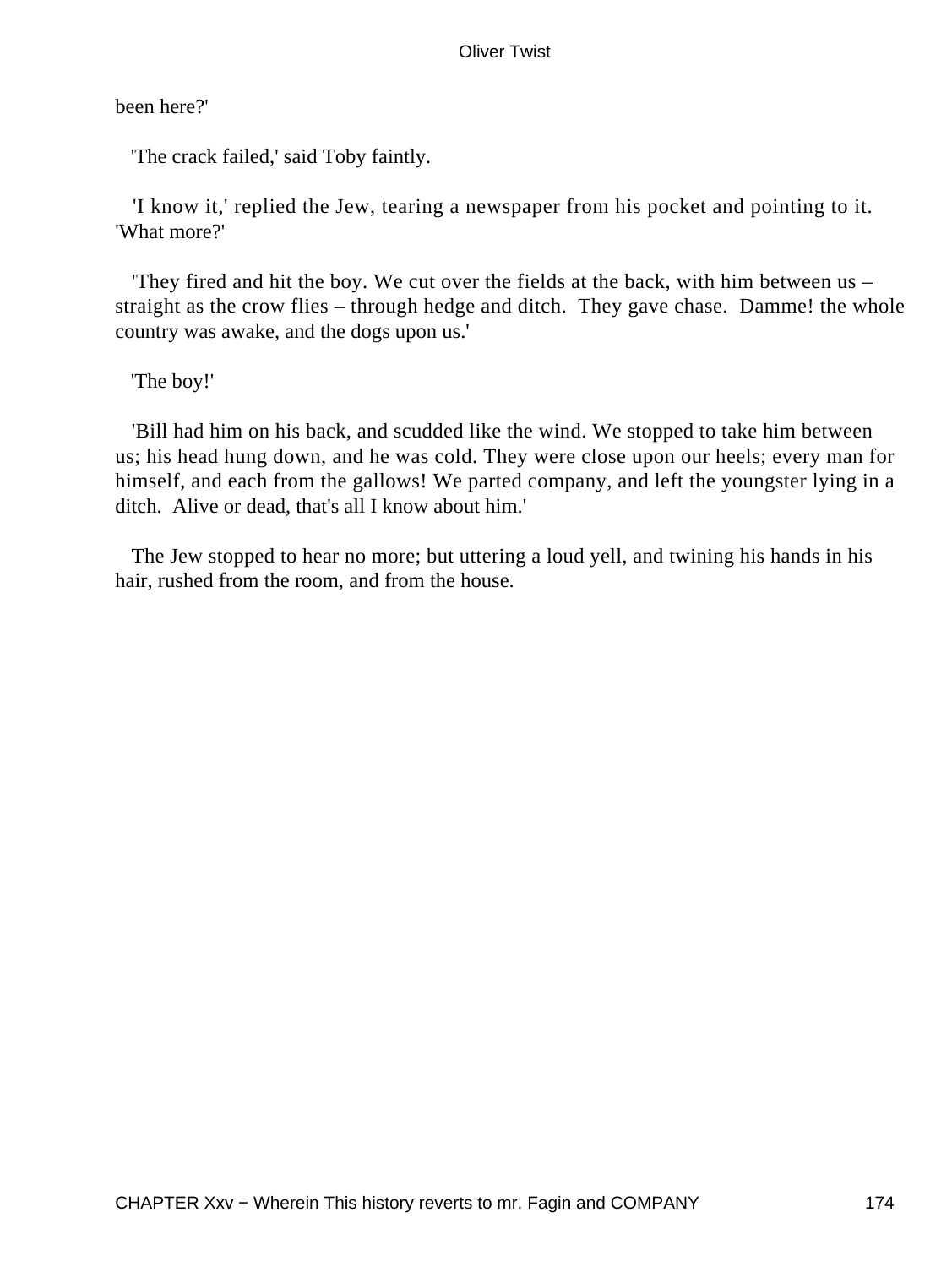# **CHAPTER Xxvi – IN Which a mysterious character appears upon [the scene; AND Many things, Inseparable From this history, ARE](#page-394-0) [Done and PERFORMED](#page-394-0)**

**The old man had gained the street corner, before he began to recover the effect of Toby** Crackit's intelligence. He had relaxed nothing of his unusual speed; but was still pressing onward, in the same wild and disordered manner, when the sudden dashing past of a carriage: and a boisterous cry from the foot passengers, who saw his danger: drove him back upon the pavement. Avoiding, as much as was possible, all the main streets, and skulking only through the by−ways and alleys, he at length emerged on Snow Hill. Here he walked even faster than before; nor did he linger until he had again turned into a court; when, as if conscious that he was now in his proper element, he fell into his usual shuffling pace, and seemed to breathe more freely.

 Near to the spot on which Snow Hill and Holborn Hill meet, opens, upon the right hand as you come out of the City, a narrow and dismal alley, leading to Saffron Hill. In its filthy shops are exposed for sale huge bunches of second−hand silk handkerchiefs, of all sizes and patterns; for here reside the traders who purchase them from pick−pockets. Hundreds of these handkerchiefs hang dangling from pegs outside the windows or flaunting from the door−posts; and the shelves, within, are piled with them. Confined as the limits of Field Lane are, it has its barber, its coffee−shop, its beer−shop, and its fried−fish warehouse. It is a commercial colony of itself: the emporium of petty larceny: visited at early morning, and setting−in of dusk, by silent merchants, who traffic in dark back−parlours, and who go as strangely as they come. Here, the clothesman, the shoe−vamper, and the rag−merchant, display their goods, as sign−boards to the petty thief; here, stores of old iron and bones, and heaps of mildewy fragments of woollen−stuff and linen, rust and rot in the grimy cellars.

 It was into this place that the Jew turned. He was well known to the sallow denizens of the lane; for such of them as were on the look−out to buy or sell, nodded, familiarly, as he passed along. He replied to their salutations in the same way; but bestowed no closer recognition until he reached the further end of the alley; when he stopped, to address a salesman of small stature, who had squeezed as much of his person into a child's chair as the chair would hold, and was smoking a pipe at his warehouse door.

 'Why, the sight of you, Mr. Fagin, would cure the hoptalymy!' said this respectable trader, in acknowledgment of the Jew's inquiry after his health.

 'The neighbourhood was a little too hot, Lively,' said Fagin, elevating his eyebrows, and crossing his hands upon his shoulders.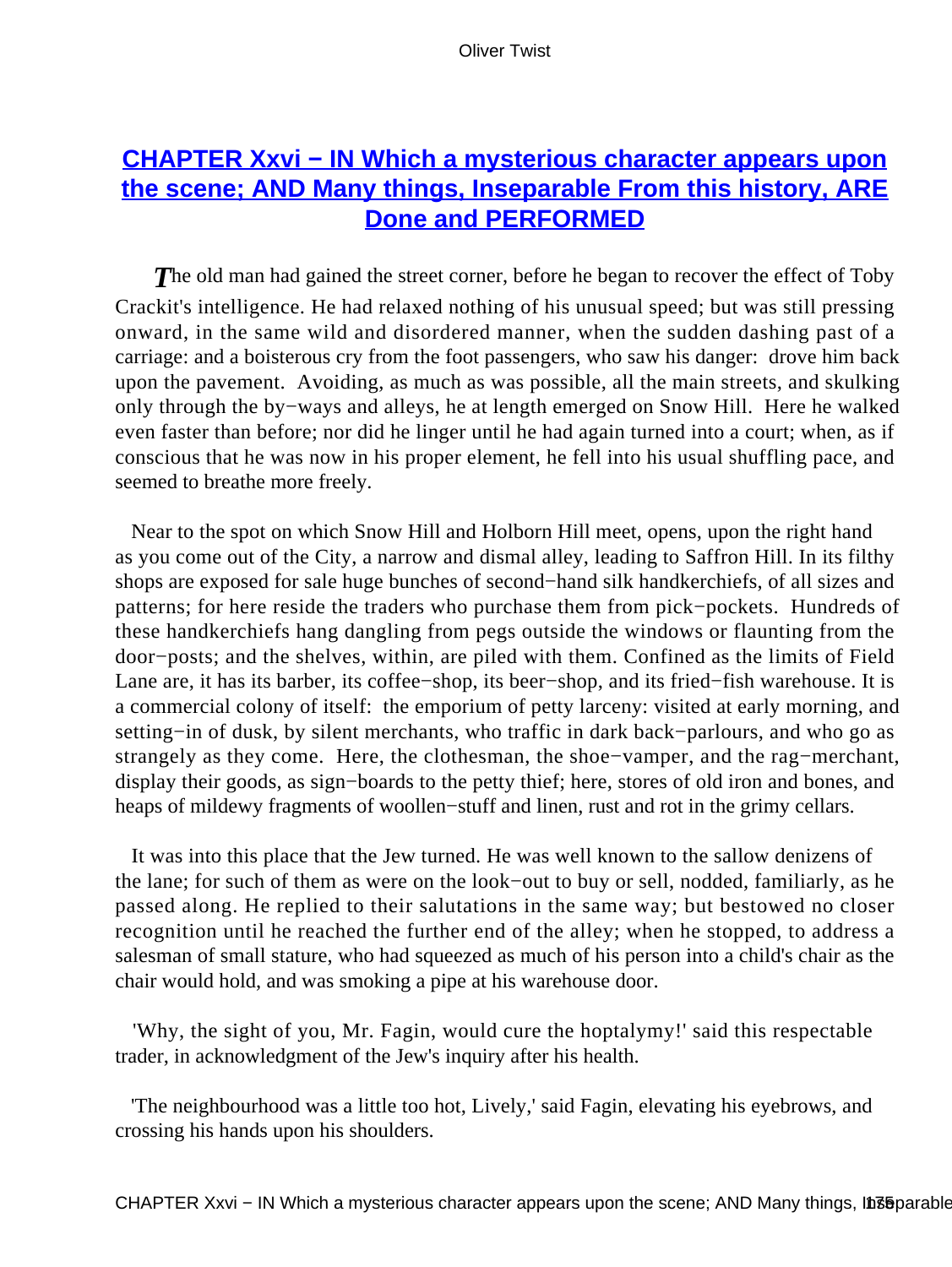'Well, I've heerd that complaint of it, once or twice before,' replied the trader; 'but it soon cools down again; don't you find it so?'

 Fagin nodded in the affirmative. Pointing in the direction of Saffron Hill, he inquired whether any one was up yonder to−night.

'At the Cripples?' inquired the man.

The Jew nodded.

'Let me see,' pursued the merchant, reflecting.

 'Yes, there's some half−dozen of 'em gone in, that I knows. I don't think your friend's there.'

'Sikes is not, I suppose?' inquired the Jew, with a disappointed countenance.

 'Non istwentus, as the lawyers say,' replied the little man, shaking his head, and looking amazingly sly. 'Have you got anything in my line to−night?'

'Nothing to−night,' said the Jew, turning away.

 'Are you going up to the Cripples, Fagin?' cried the little man, calling after him. 'Stop! I don't mind if I have a drop there with you!'

 But as the Jew, looking back, waved his hand to intimate that he preferred being alone; and, moreover, as the little man could not very easily disengage himself from the chair; the sign of the Cripples was, for a time, bereft of the advantage of Mr. Lively's presence. By the time he had got upon his legs, the Jew had disappeared; so Mr. Lively, after ineffectually standing on tiptoe, in the hope of catching sight of him, again forced himself into the little chair, and, exchanging a shake of the head with a lady in the opposite shop, in which doubt and mistrust were plainly mingled, resumed his pipe with a grave demeanour.

 The Three Cripples, or rather the Cripples; which was the sign by which the establishment was familiarly known to its patrons: was the public−house in which Mr. Sikes and his dog have already figured. Merely making a sign to a man at the bar, Fagin walked straight upstairs, and opening the door of a room, and softly insinuating himself into the chamber, looked anxiously about: shading his eyes with his hand, as if in search of some particular person.

 The room was illuminated by two gas−lights; the glare of which was prevented by the barred shutters, and closely−drawn curtains of faded red, from being visible outside. The ceiling was blackened, to prevent its colour from being injured by the flaring of the lamps;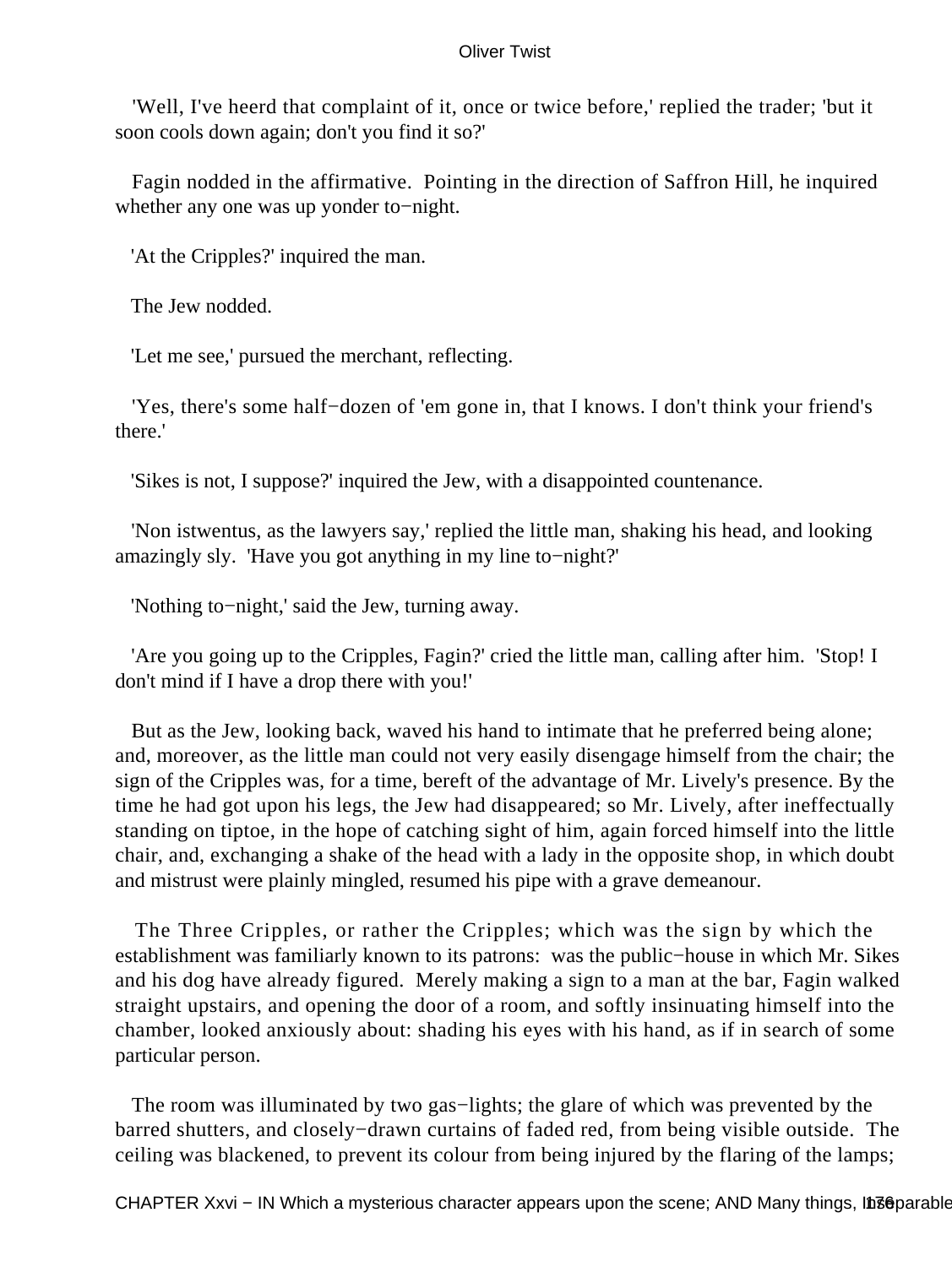and the place was so full of dense tobacco smoke, that at first it was scarcely possible to discern anything more. By degrees, however, as some of it cleared away through the open door, an assemblage of heads, as confused as the noises that greeted the ear, might be made out; and as the eye grew more accustomed to the scene, the spectator gradually became aware of the presence of a numerous company, male and female, crowded round a long table: at the upper end of which, sat a chairman with a hammer of office in his hand; while a professional gentleman with a bluish nose, and his face tied up for the benefit of a toothache, presided at a jingling piano in a remote corner.

 As Fagin stepped softly in, the professional gentleman, running over the keys by way of prelude, occasioned a general cry of order for a song; which having subsided, a young lady proceeded to entertain the company with a ballad in four verses, between each of which the accompanyist played the melody all through, as loud as he could. When this was over, the chairman gave a sentiment, after which, the professional gentleman on the chairman's right and left volunteered a duet, and sang it, with great applause.

 It was curious to observe some faces which stood out prominently from among the group. There was the chairman himself, (the landlord of the house,) a coarse, rough, heavy built fellow, who, while the songs were proceeding, rolled his eyes hither and thither, and, seeming to give himself up to joviality, had an eye for everything that was done, and an ear for everything that was said – and sharp ones, too. Near him were the singers: receiving, with professional indifference, the compliments of the company, and applying themselves, in turn, to a dozen proffered glasses of spirits and water, tendered by their more boisterous admirers; whose countenances, expressive of almost every vice in almost every grade, irresistibly attracted the attention, by their very repulsiveness. Cunning, ferocity, and drunkeness in all its stages, were there, in their strongest aspect; and women:

 some with the last lingering tinge of their early freshness almost fading as you looked: others with every mark and stamp of their sex utterly beaten out, and presenting but one loathsome blank of profligacy and crime; some mere girls, others but young women, and none past the prime of life; formed the darkest and saddest portion of this dreary picture.

 Fagin, troubled by no grave emotions, looked eagerly from face to face while these proceedings were in progress; but apparently without meeting that of which he was in search. Succeeding, at length, in catching the eye of the man who occupied the chair, he beckoned to him slightly, and left the room, as quietly as he had entered it.

 'What can I do for you, Mr. Fagin?' inquired the man, as he followed him out to the landing. 'Won't you join us? They'll be delighted, every one of 'em.'

The Jew shook his head impatiently, and said in a whisper, 'Is HE here?'

'No,' replied the man.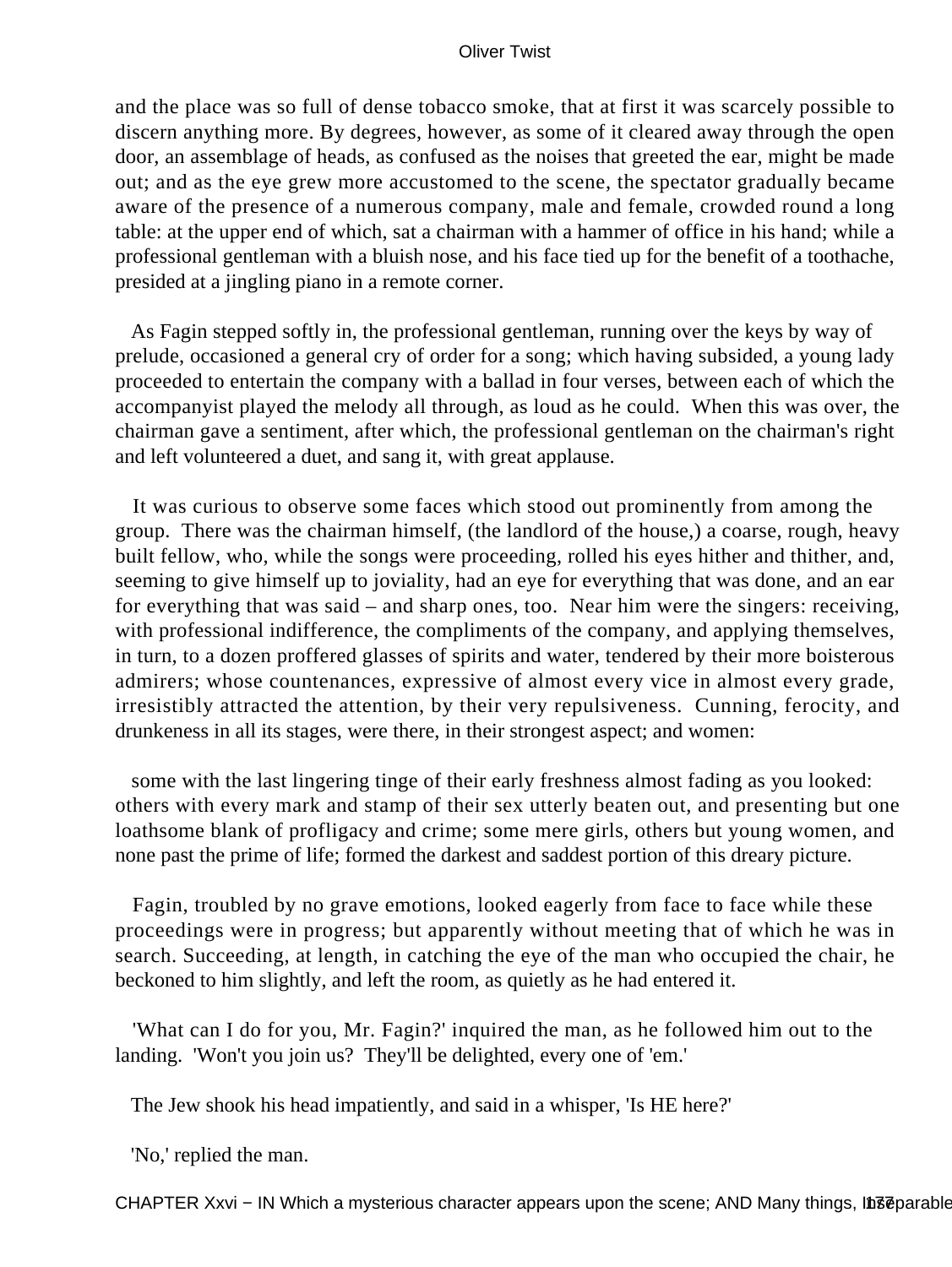'And no news of Barney?' inquired Fagin.

 'None,' replied the landlord of the Cripples; for it was he. 'He won't stir till it's all safe. Depend on it, they're on the scent down there; and that if he moved, he'd blow upon the thing at once. He's all right enough, Barney is, else I should have heard of him. I'll pound it, that Barney's managing properly. Let him alone for that.'

 'Will HE be here to−night?' asked the Jew, laying the same emphasis on the pronoun as before.

'Monks, do you mean?' inquired the landlord, hesitating.

'Hush!' said the Jew. 'Yes.'

 'Certain,' replied the man, drawing a gold watch from his fob; 'I expected him here before now. If you'll wait ten minutes, he'll be – '

 'No, no,' said the Jew, hastily; as though, however desirous he might be to see the person in question, he was nevertheless relieved by his absence. 'Tell him I came here to see him; and that he must come to me to−night. No, say to−morrow. As he is not here, to−morrow will be time enough.'

'Good!' said the man. 'Nothing more?'

'Not a word now,' said the Jew, descending the stairs.

 'I say,' said the other, looking over the rails, and speaking in a hoarse whisper; 'what a time this would be for a sell! I've got Phil Barker here: so drunk, that a boy might take him!'

'Ah! But it's not Phil Barker's time,' said the Jew, looking up.

 'Phil has something more to do, before we can afford to part with him; so go back to the company, my dear, and tell them to lead merry lives – **While they last.** Ha! ha! ha!'

 The landlord reciprocated the old man's laugh; and returned to his guests. The Jew was no sooner alone, than his countenance resumed its former expression of anxiety and thought. After a brief reflection, he called a hack−cabriolet, and bade the man drive towards Bethnal Green. He dismissed him within some quarter of a mile of Mr. Sikes's residence, and performed the short remainder of the distance, on foot.

 'Now,' muttered the Jew, as he knocked at the door, 'if there is any deep play here, I shall have it out of you, my girl, cunning as you are.'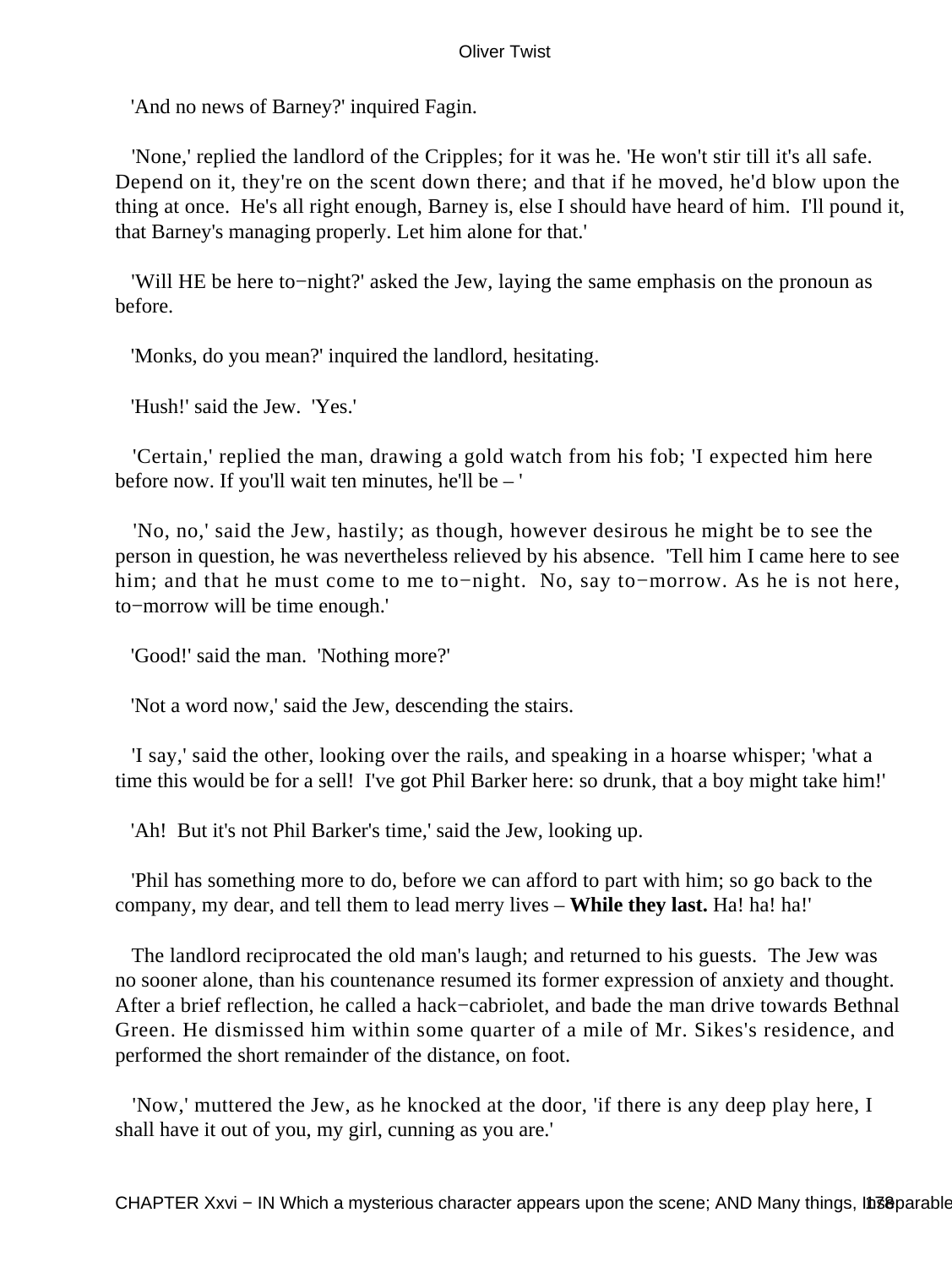She was in her room, the woman said. Fagin crept softly upstairs, and entered it without any previous ceremony. The girl was alone; lying with her head upon the table, and her hair straggling over it.

'She has been drinking,' thought the Jew, cooly, 'or perhaps she is only miserable.'

 The old man turned to close the door, as he made this reflection; the noise thus occasioned, roused the girl. She eyed his crafty face narrowly, as she inquired to his recital of Toby Crackit's story. When it was concluded, she sank into her former attitude, but spoke not a word. She pushed the candle impatiently away; and once or twice as she feverishly changed her position, shuffled her feet upon the ground; but this was all.

 During the silence, the Jew looked restlessly about the room, as if to assure himself that there were no appearances of Sikes having covertly returned. Apparently satisfied with his inspection, he coughed twice or thrice, and made as many efforts to open a conversation; but the girl heeded him no more than if he had been made of stone. At length he made another attempt; and rubbing his hands together, said, in his most concilitory tone,

'And where should you think Bill was now, my dear?'

 The girl moaned out some half intelligible reply, that she could not tell; and seemed, from the smothered noise that escaped her, to be crying.

 'And the boy, too,' said the Jew, straining his eyes to catch a glimpse of her face. 'Poor leetle child! Left in a ditch, Nance; only think!'

 'The child,' said the girl, suddenly looking up, 'is better where he is, than among us; and if no harm comes to Bill from it, I hope he lies dead in the ditch and that his young bones may rot there.'

'What!' cried the Jew, in amazement.

 'Ay, I do,' returned the girl, meeting his gaze. 'I shall be glad to have him away from my eyes, and to know that the worst is over. I can't bear to have him about me. The sight of him turns me against myself, and all of you.'

'Pooh!' said the Jew, scornfully. 'You're drunk.'

 'Am I?' cried the girl bitterly. 'It's no fault of yours, if I am not! You'd never have me anything else, if you had your will, except now; – the humour doesn't suit you, doesn't it?'

'No!' rejoined the Jew, furiously. 'It does not.'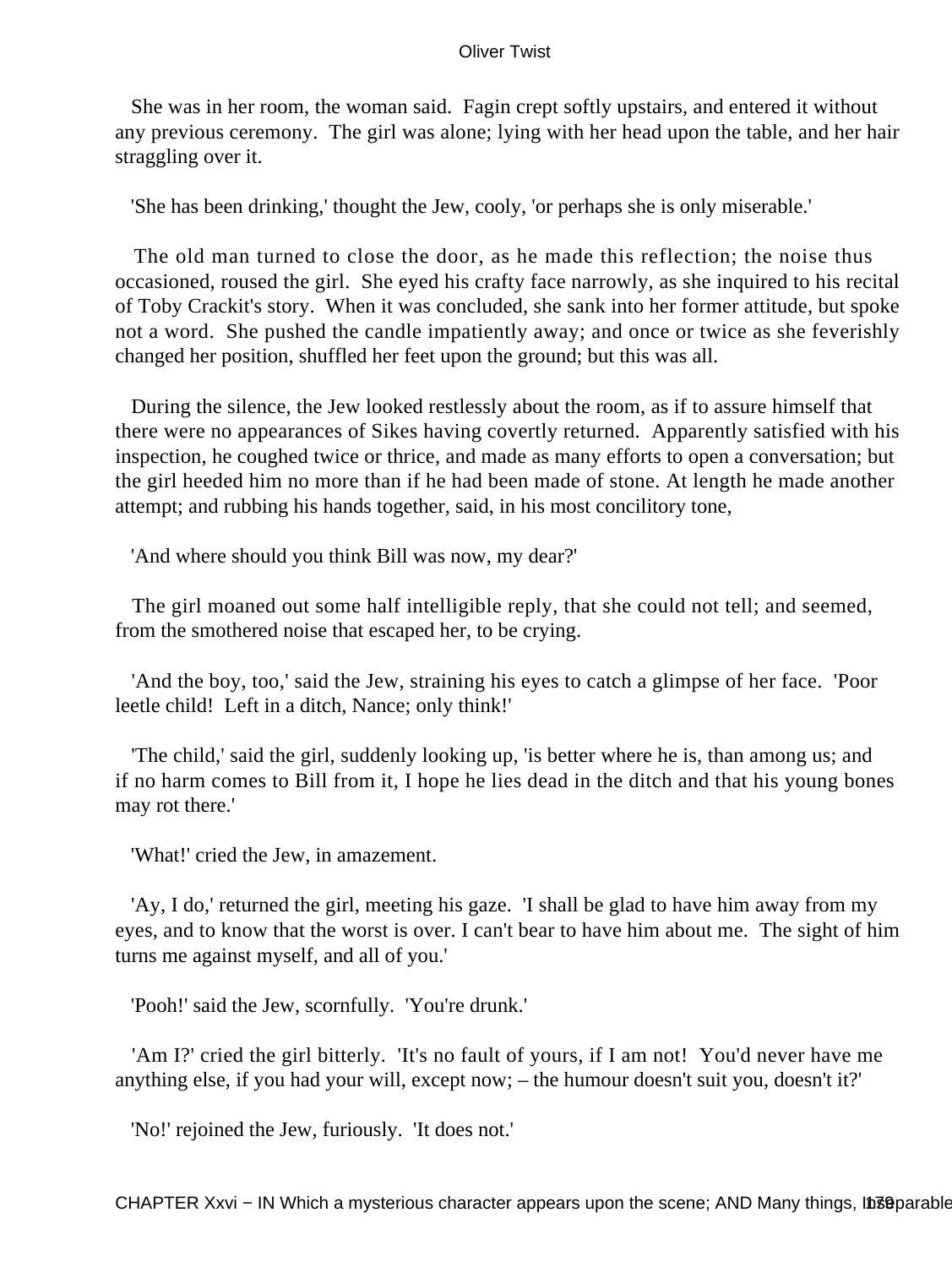'Change it, then!' responded the girl, with a laugh.

 'Change it!' exclaimed the Jew, exasperated beyond all bounds by his companion's unexpected obstinacy, and the vexation of the night, 'I **Will** change it! Listen to me, you drab. Listen to me, who with six words, can strangle Sikes as surely as if I had his bull's throat between my fingers now. If he comes back, and leaves the boy behind him; if he gets off free, and dead or alive, fails to restore him to me; murder him yourself if you would have him escape Jack Ketch. And do it the moment he sets foot in this room, or mind me, it will be too late!'

'What is all this?' cried the girl involuntarily.

 'What is it?' pursued Fagin, mad with rage. 'When the boy's worth hundreds of pounds to me, am I to lose what chance threw me in the way of getting safely, through the whims of a drunken gang that I could whistle away the lives of! And me bound, too, to a born devil that only wants the will, and has the power to, to  $-$ 

 Panting for breath, the old man stammered for a word; and in that instant checked the torrent of his wrath, and changed his whole demeanour. A moment before, his clenched hands had grasped the air; his eyes had dilated; and his face grown livid with passion; but now, he shrunk into a chair, and, cowering together, trembled with the apprehension of having himself disclosed some hidden villainy. After a short silence, he ventured to look round at his companion. He appeared somewhat reassured, on beholding her in the same listless attitude from which he had first roused her.

'Nancy, dear!' croaked the Jew, in his usual voice. 'Did you mind me, dear?'

 'Don't worry me now, Fagin!' replied the girl, raising her head languidly. 'If Bill has not done it this time, he will another. He has done many a good job for you, and will do many more when he can; and when he can't he won't; so no more about that.'

 'Regarding this boy, my dear?' said the Jew, rubbing the palms of his hands nervously together.

 'The boy must take his chance with the rest,' interrupted Nancy, hastily; 'and I say again, I hope he is dead, and out of harm's way, and out of yours, – that is, if Bill comes to no harm. And if Toby got clear off, Bill's pretty sure to be safe; for Bill's worth two of Toby any time.'

 'And about what I was saying, my dear?' observed the Jew, keeping his glistening eye steadily upon her.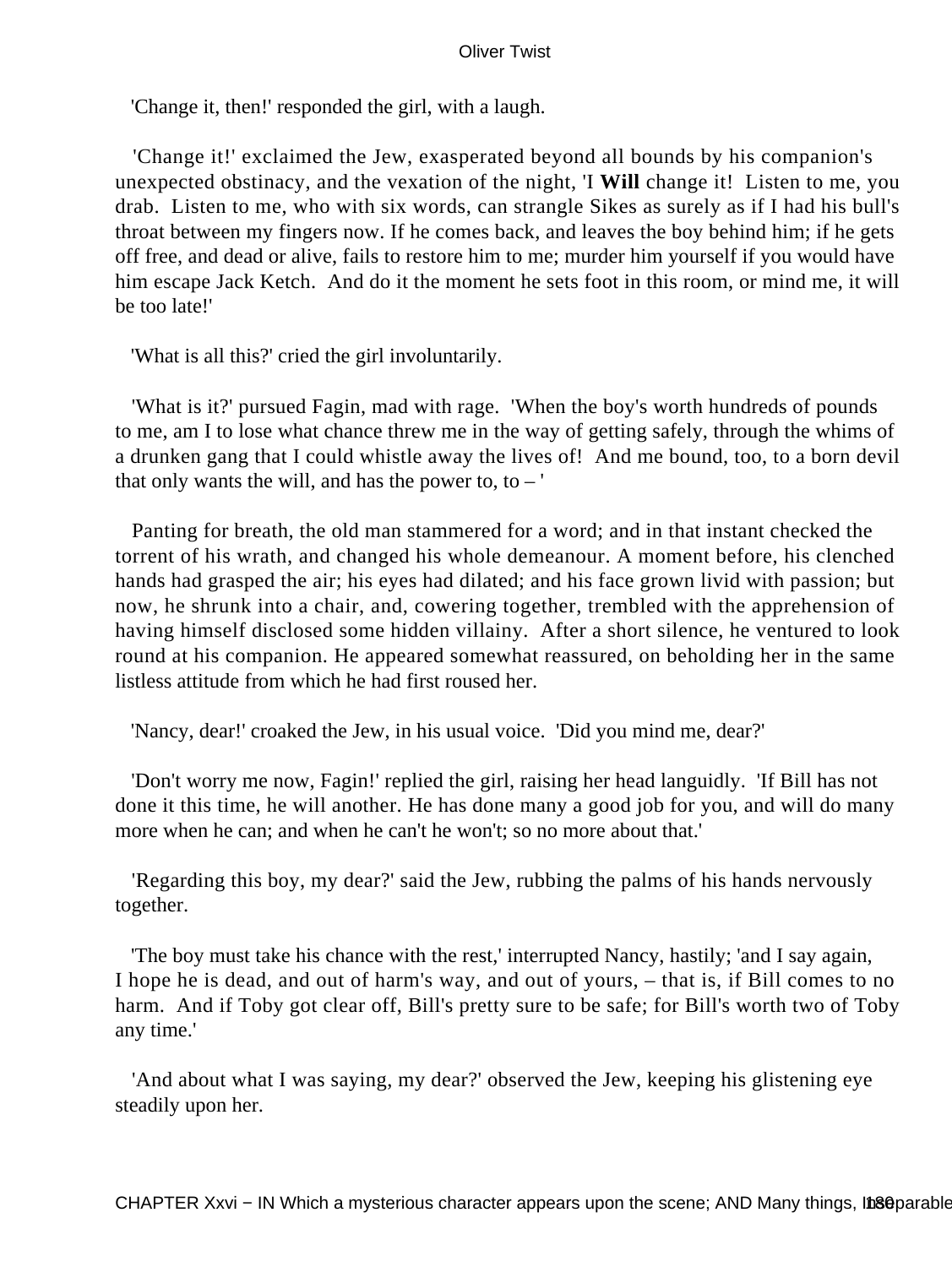'Your must say it all over again, if it's anything you want me to do,' rejoined Nancy; 'and if it is, you had better wait till to−morrow. You put me up for a minute; but now I'm stupid again.'

 Fagin put several other questions: all with the same drift of ascertaining whether the girl had profited by his unguarded hints; but, she answered them so readily, and was withal so utterly unmoved by his searching looks, that his original impression of her being more than a trifle in liquor, was confirmed. Nancy, indeed, was not exempt from a failing which was very common among the Jew's female pupils; and in which, in their tenderer years, they were rather encouraged than checked. Her disordered appearance, and a wholesale perfume of Geneva which pervaded the apartment, afforded stong confirmatory evidence of the justice of the Jew's supposition; and when, after indulging in the temporary display of violence above described, she subsided, first into dullness, and afterwards into a compound of feelings: under the influence of which she shed tears one minute, and in the next gave utterance to various exclamations of 'Never say die!' and divers calculations as to what might be the amount of the odds so long as a lady or gentleman was happy, Mr. Fagin, who had had considerable experience of such matters in his time, saw, with great satisfaction, that she was very far gone indeed.

 Having eased his mind by this discovery; and having accomplished his twofold object of imparting to the girl what he had, that night, heard, and of ascertaining, with his own eyes, that Sikes had not returned, Mr. Fagin again turned his face homeward: leaving his young friend asleep, with her head upon the table.

 It was within an hour of midnight. The weather being dark, and piercing cold, he had no great temptation to loiter. The sharp wind that scoured the streets, seemed to have cleared them of passengers, as of dust and mud, for few people were abroad, and they were to all appearance hastening fast home. It blew from the right quarter for the Jew, however, and straight before it he went: trembling, and shivering, as every fresh gust drove him rudely on his way.

 He had reached the corner of his own street, and was already fumbling in his pocket for the door−key, when a dark figure emerged from a projecting entrance which lay in deep shadow, and, crossing the road, glided up to him unperceived.

'Fagin!' whispered a voice close to his ear.

'Ah!' said the Jew, turning quickly round, 'is that – '

 'Yes!' interrupted the stranger. 'I have been lingering here these two hours. Where the devil have you been?'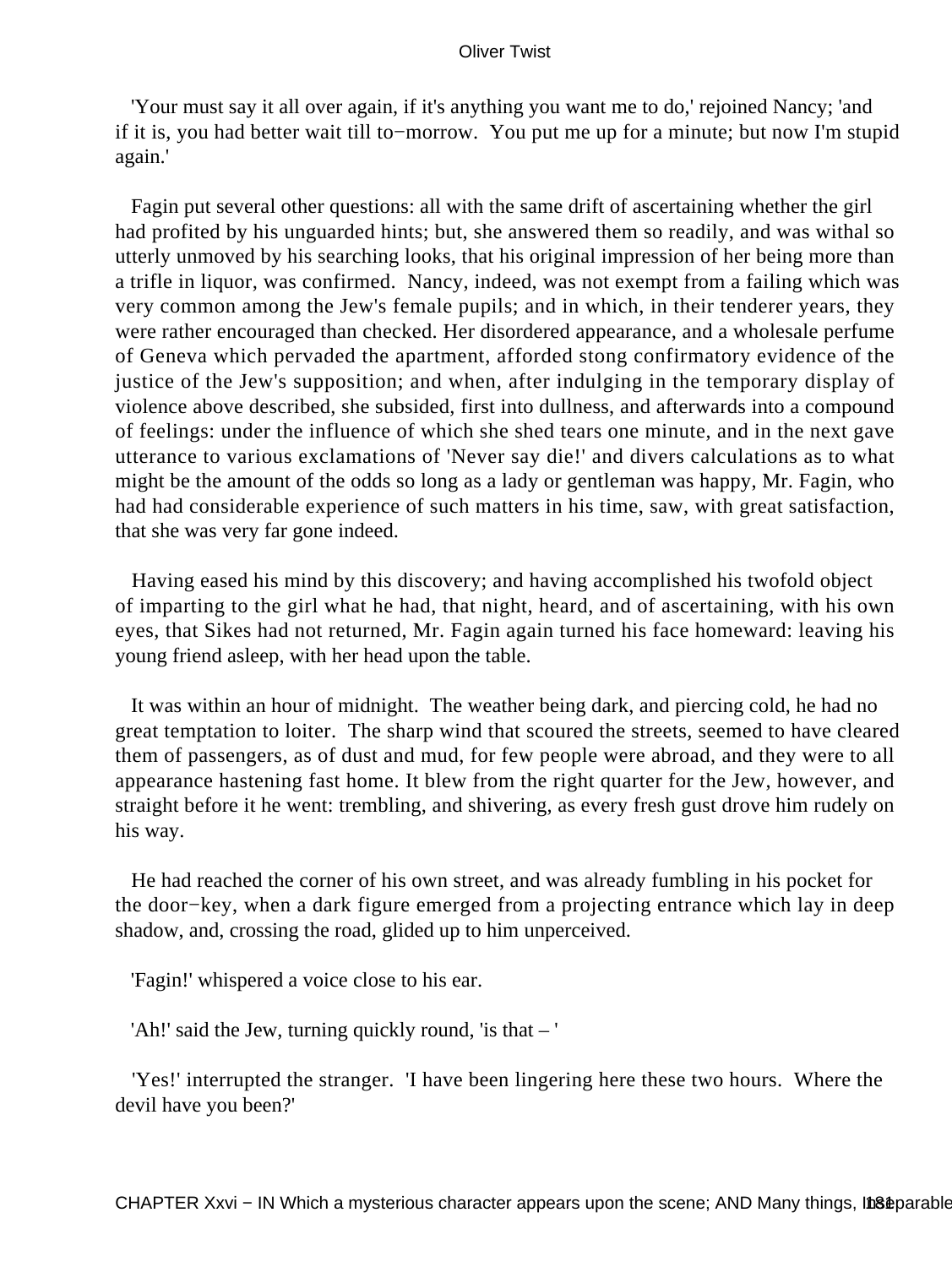'On your business, my dear,' replied the Jew, glancing uneasily at his companion, and slackening his pace as he spoke. 'On your business all night.'

'Oh, of course!' said the stranger, with a sneer. 'Well; and what's come of it?'

'Nothing good,' said the Jew.

 'Nothing bad, I hope?' said the stranger, stopping short, and turning a startled look on his companion.

 The Jew shook his head, and was about to reply, when the stranger, interrupting him, motioned to the house, before which they had by this time arrived: remarking, that he had better say what he had got to say, under cover: for his blood was chilled with standing about so long, and the wind blew through him.

 Fagin looked as if he could have willingly excused himself from taking home a visitor at that unseasonable hour; and, indeed, muttered something about having no fire; but his companion repeating his request in a peremptory manner, he unlocked the door, and requested him to close it softly, while he got a light.

'It's as dark as the grave,' said the man, groping forward a few steps. 'Make haste!'

 'Shut the door,' whispered Fagin from the end of the passage. As he spoke, it closed with a loud noise.

 'That wasn't my doing,' said the other man, feeling his way. 'The wind blew it to, or it shut of its own accord: one or the other. Look sharp with the light, or I shall knock my brains out against something in this confounded hole.'

 Fagin stealthily descended the kitchen stairs. After a short absence, he returned with a lighted candle, and the intelligence that Toby Crackit was asleep in the back room below, and that the boys were in the front one. Beckoning the man to follow him, he led the way upstairs.

 'We can say the few words we've got to say in here, my dear,' said the Jew, throwing open a door on the first floor; 'and as there are holes in the shutters, and we never show lights to our neighbours, we'll set the candle on the stairs. There!'

 With those words, the Jew, stooping down, placed the candle on an upper flight of stairs, exactly opposite to the room door. This done, he led the way into the apartment; which was destitute of all movables save a broken arm−chair, and an old couch or sofa without covering, which stood behind the door. Upon this piece of furniture, the stranger sat himself with the air of a weary man; and the Jew, drawing up the arm−chair opposite, they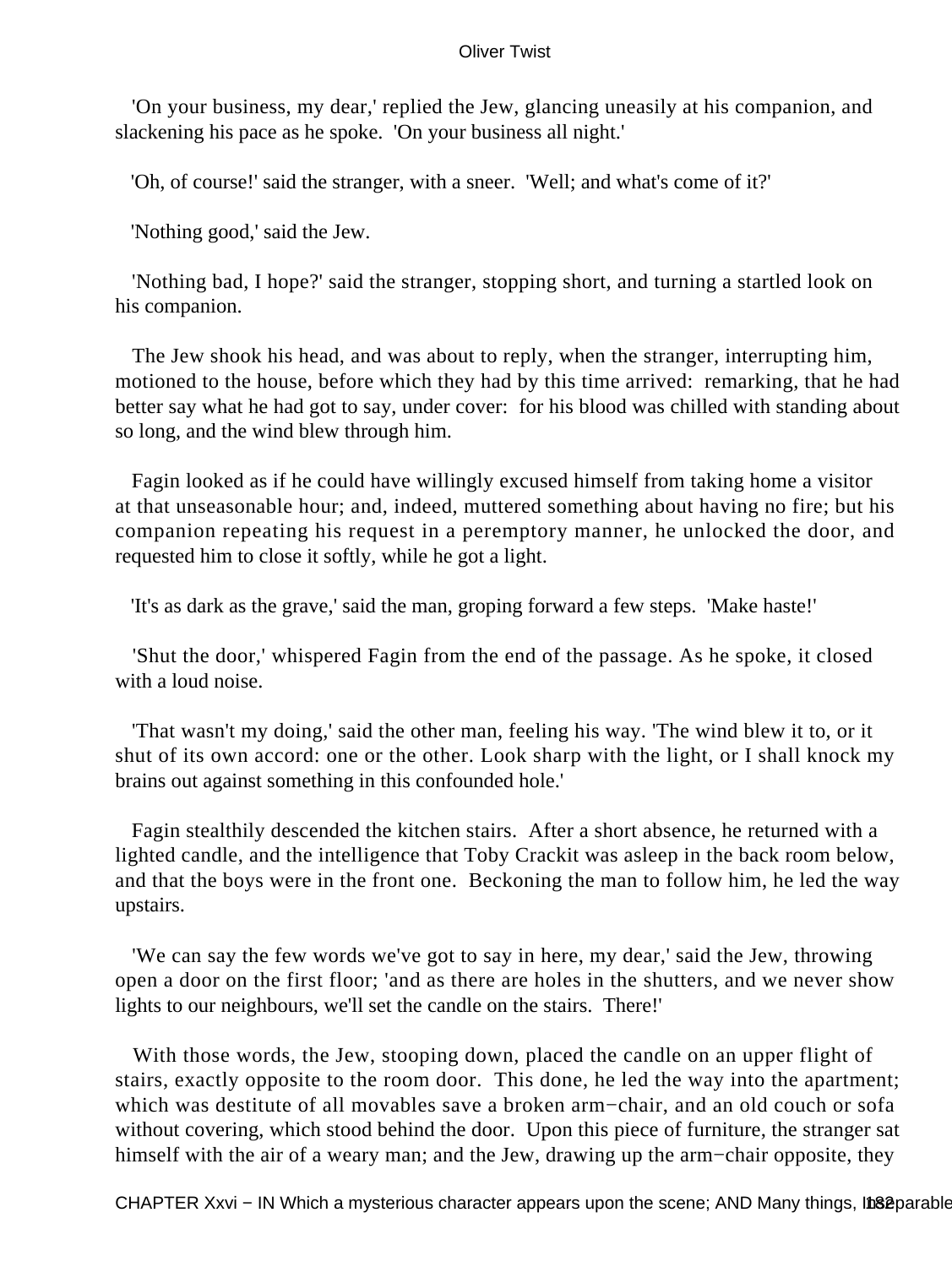sat face to face. It was not quite dark; the door was partially open; and the candle outside, threw a feeble reflection on the opposite wall.

 They conversed for some time in whispers. Though nothing of the conversation was distinguishable beyond a few disjointed words here and there, a listener might easily have perceived that Fagin appeared to be defending himself against some remarks of the stranger; and that the latter was in a state of considerable irritation. They might have been talking, thus, for a quarter of an hour or more, when Monks – by which name the Jew had designated the strange man several times in the course of their colloquy – said, raising his voice a little,

 'I tell you again, it was badly planned. Why not have kept him here among the rest, and made a sneaking, snivelling pickpocket of him at once?'

'Only hear him!' exclaimed the Jew, shrugging his shoulders.

 'Why, do you mean to say you couldn't have done it, if you had chosen?' demanded Monks, sternly. 'Haven't you done it, with other boys, scores of times? If you had had patience for a twelvemonth, at most, couldn't you have got him convicted, and sent safely out of the kingdom; perhaps for life?'

'Whose turn would that have served, my dear?' inquired the Jew humbly.

'Mine,' replied Monks.

 'But not mine,' said the Jew, submissively. 'He might have become of use to me. When there are two parties to a bargain, it is only reasonable that the interests of both should be consulted; is it, my good friend?'

'What then?' demanded Monks.

 'I saw it was not easy to train him to the business,' replied the Jew; 'he was not like other boys in the same circumstances.'

'Curse him, no!' muttered the man, 'or he would have been a thief, long ago.'

 'I had no hold upon him to make him worse,' pursued the Jew, anxiously watching the countenance of his companion. 'His hand was not in. I had nothing to frighten him with; which we always must have in the beginning, or we labour in vain. What could I do? Send him out with the Dodger and Charley? We had enough of that, at first, my dear; I trembled for us all.'

'THAT was not my doing,' observed Monks.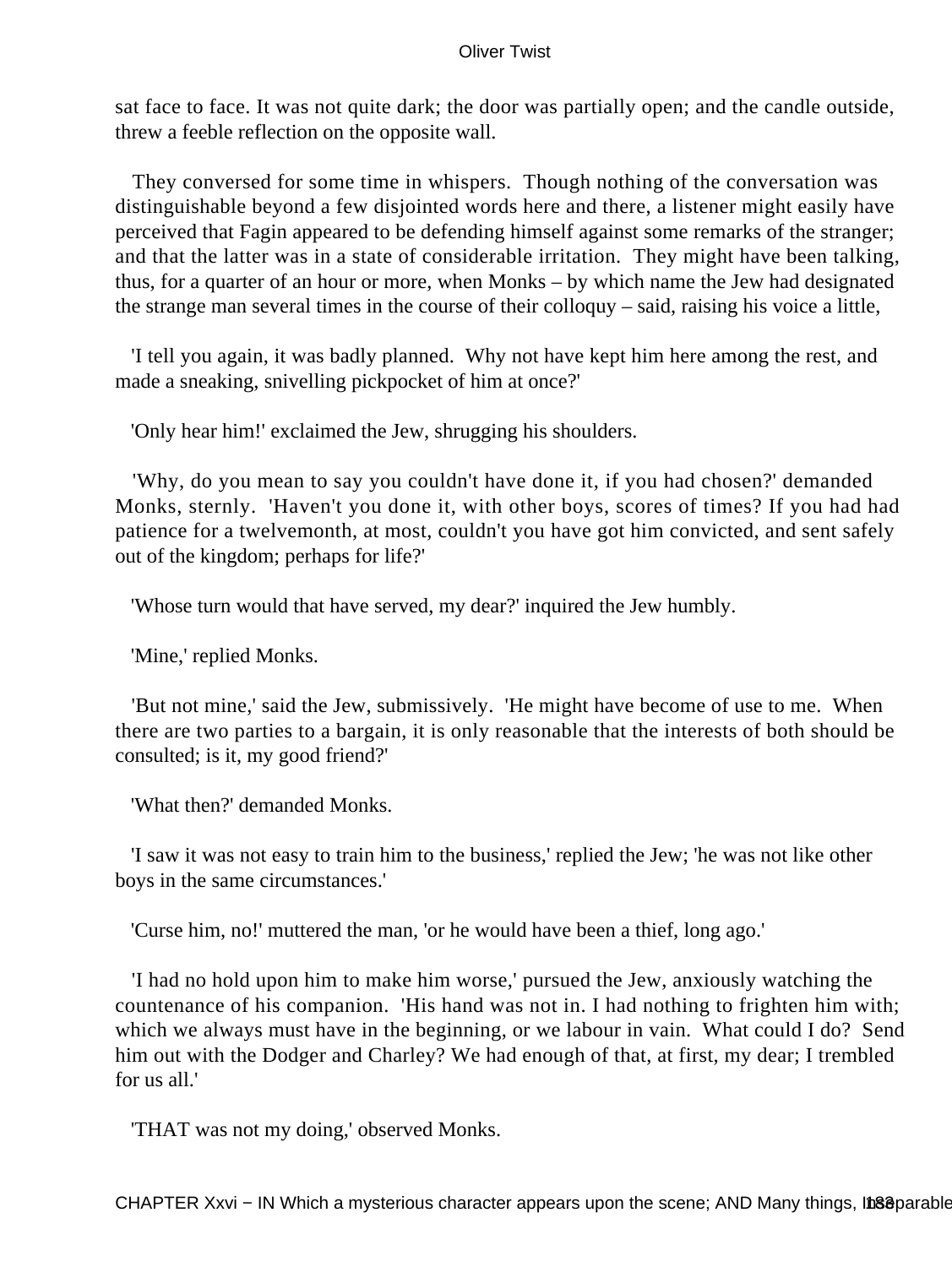'No, no, my dear!' renewed the Jew. 'And I don't quarrel with it now; because, if it had never happened, you might never have clapped eyes on the boy to notice him, and so led to the discovery that it was him you were looking for. Well! I got him back for you by means of the girl; and then SHE begins to favour him.'

'Throttle the girl!' said Monks, impatiently.

 'Why, we can't afford to do that just now, my dear,' replied the Jew, smiling; 'and, besides, that sort of thing is not in our way; or, one of these days, I might be glad to have it done. I know what these girls are, Monks, well. As soon as the boy begins to harden, she'll care no more for him, than for a block of wood. You want him made a thief. If he is alive, I can make him one from this time; and, if  $-$  if  $-$  ' said the Jew, drawing nearer to the other,  $-$ 'it's not likely, mind, – but if the worst comes to the worst, and he is dead – '

 'It's no fault of mine if he is!' interposed the other man, with a look of terror, and clasping the Jew's arm with trembling hands. 'Mind that. Fagin! I had no hand in it. Anything but his death, I told you from the first. I won't shed blood; it's always found out, and haunts a man besides. If they shot him dead, I was not the cause; do you hear me? Fire this infernal den! What's that?'

 'What!' cried the Jew, grasping the coward round the body, with both arms, as he sprung to his feet. 'Where?'

 'Yonder! replied the man, glaring at the opposite wall. 'The shadow! I saw the shadow of a woman, in a cloak and bonnet, pass along the wainscot like a breath!'

 The Jew released his hold, and they rushed tumultuously from the room. The candle, wasted by the draught, was standing where it had been placed. It showed them only the empty staircase, and their own white faces. They listened intently: a profound silence reigned throughout the house.

'It's your fancy,' said the Jew, taking up the light and turning to his companion.

 'I'll swear I saw it!' replied Monks, trembling. 'It was bending forward when I saw it first; and when I spoke, it darted away.'

 The Jew glanced contemptuously at the pale face of his associate, and, telling him he could follow, if he pleased, ascended the stairs. They looked into all the rooms; they were cold, bare, and empty. They descended into the passage, and thence into the cellars below. The green damp hung upon the low walls; the tracks of the snail and slug glistened in the light of the candle; but all was still as death.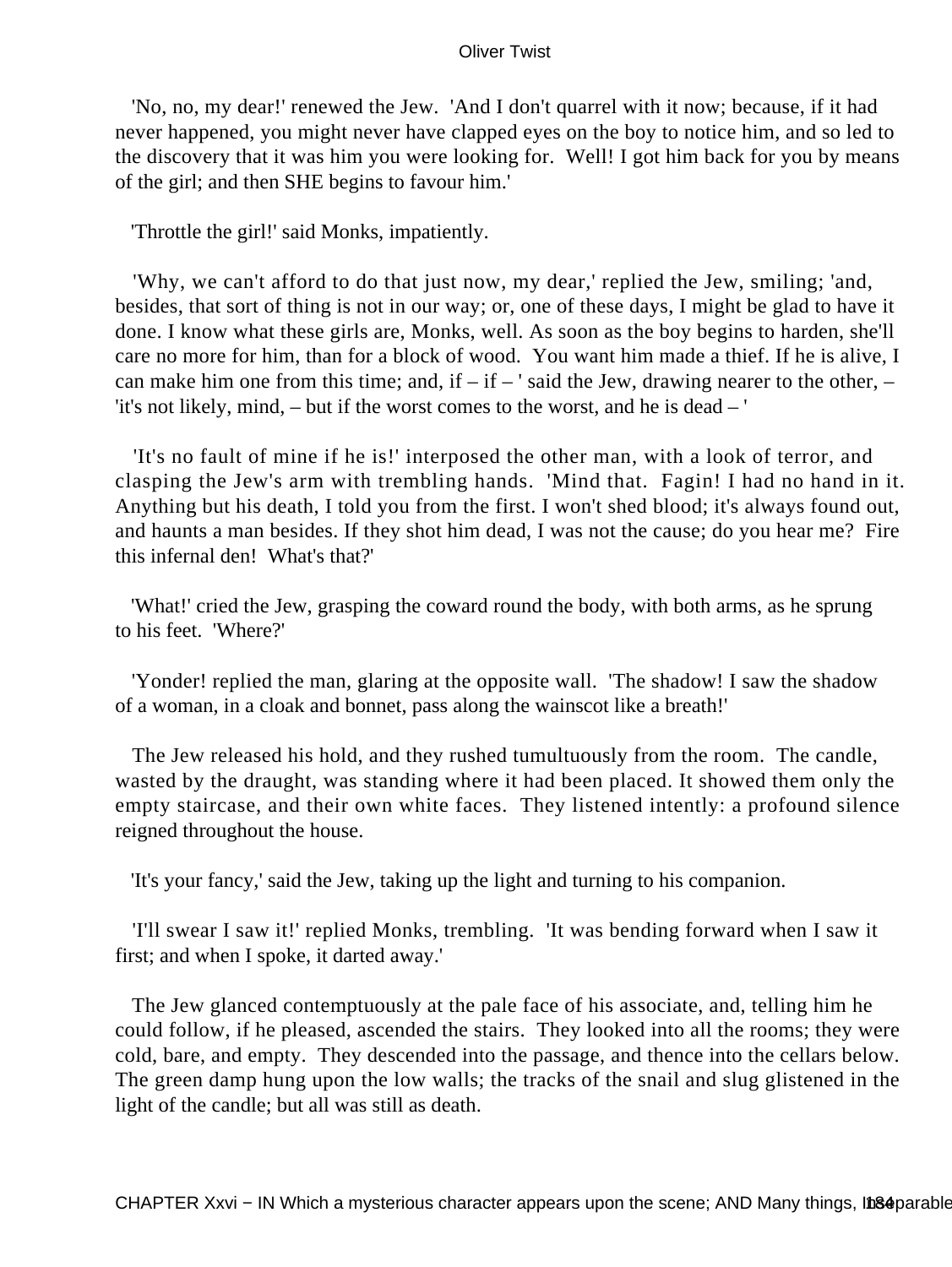'What do you think now?' said the Jew, when they had regained the passage. 'Besides ourselves, there's not a creature in the house except Toby and the boys; and they're safe enough. See here!'

 As a proof of the fact, the Jew drew forth two keys from his pocket; and explained, that when he first went downstairs, he had locked them in, to prevent any intrusion on the conference.

 This accumulated testimony effectually staggered Mr. Monks. His protestations had gradually become less and less vehement as they proceeded in their search without making any discovery; and, now, he gave vent to several very grim laughs, and confessed it could only have been his excited imagination. He declined any renewal of the conversation, however, for that night: suddenly remembering that it was past one o'clock. And so the amiable couple parted.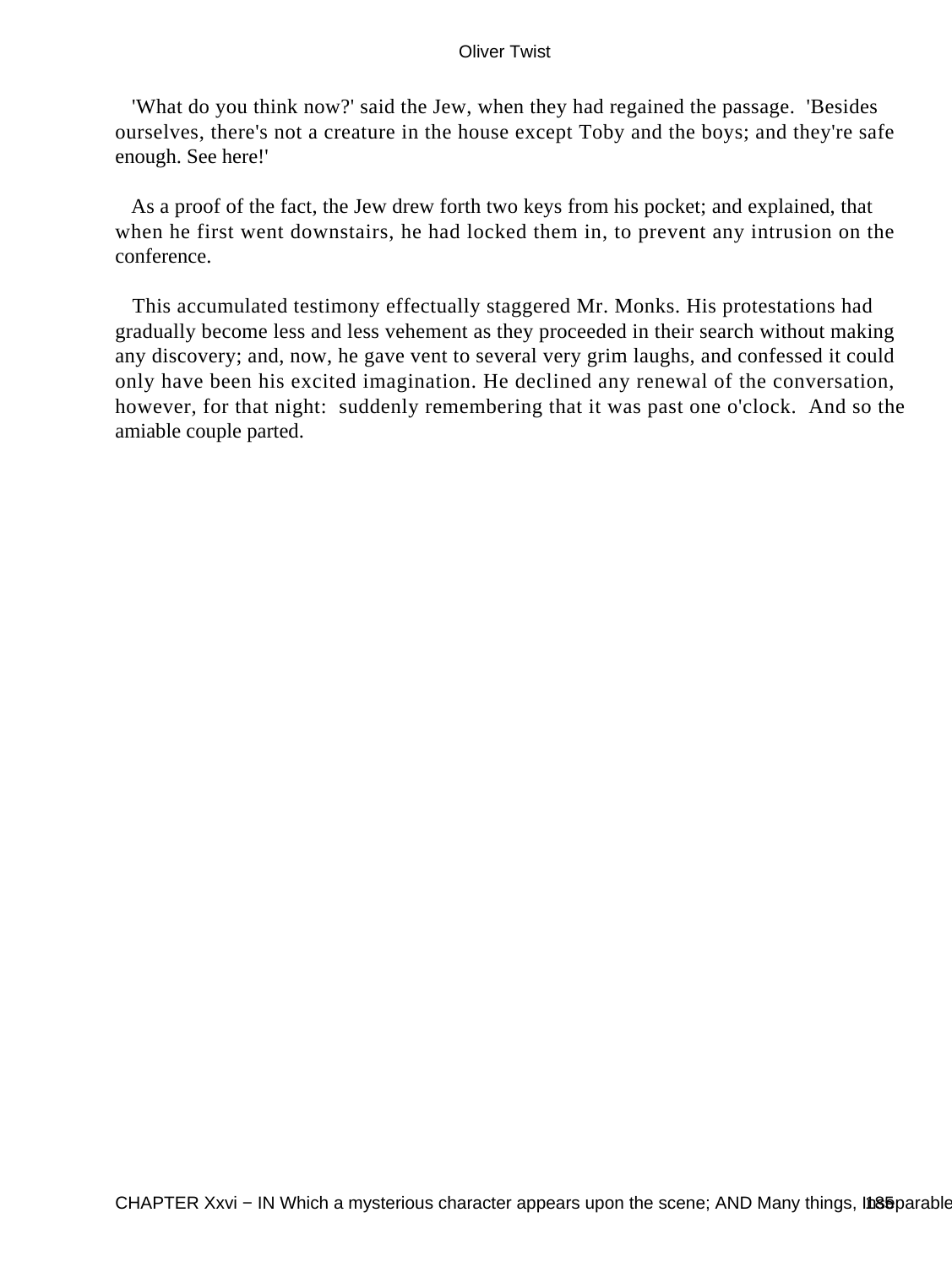# **[CHAPTER Xxvii − Atones For the unpoliteness of a former](#page-395-0) [chapter; Which Deserted a lady, Most UNCEREMONIOUSLY](#page-395-0)**

As it would be, by no means, seemly in a humble author to keep so mighty a personage as a beadle waiting, with his back to the fire, and the skirts of his coat gathered up under his arms, until such time as it might suit his pleasure to relieve him; and as it would still less become his station, or his gallentry to involve in the same neglect a lady on whom that beadle had looked with an eye of tenderness and affection, and in whose ear he had whispered sweet words, which, coming from such a quarter, might well thrill the bosom of maid or matron of whatsoever degree; the historian whose pen traces these words – trusting that he knows his place, and that he entertains a becoming reverence for those upon earth to whom high and important authority is delegated – hastens to pay them that respect which their position demands, and to treat them with all that duteous ceremony which their exalted rank, and (by consequence) great virtues, imperatively claim at his hands. Towards this end, indeed, he had purposed to introduce, in this place, a dissertation touching the divine right of beadles, and elucidative of the position, that a beadle can do no wrong: which could not fail to have been both pleasurable and profitable to the right−minded reader but which he is unfortunately compelled, by want of time and space, to postpone to some more convenient and fitting opportunity; on the arrival of which, he will be prepared to show, that a beadle properly constituted: that is to say, a parochial beadle, attached to a parochail workhouse, and attending in his official capacity the parochial church: is, in right and virtue of his office, possessed of all the excellences and best qualities of humanity; and that to none of those excellences, can mere companies' beadles, or court−of−law beadles, or even chapel−of−ease beadles (save the last, and they in a very lowly and inferior degree), lay the remotest sustainable claim.

 Mr. Bumble had re−counted the teaspoons, re−weighed the sugar−tongs, made a closer inspection of the milk−pot, and ascertained to a nicety the exact condition of the furniture, down to the very horse−hair seats of the chairs; and had repeated each process full half a dozen times; before he began to think that it was time for Mrs. Corney to return. Thinking begets thinking; as there were no sounds of Mrs. Corney's approach, it occured to Mr. Bumble that it would be an innocent and virtuous way of spending the time, if he were further to allay his curiousity by a cursory glance at the interior of Mrs. Corney's chest of drawers.

 Having listened at the keyhole, to assure himself that nobody was approaching the chamber, Mr. Bumble, beginning at the bottom, proceeded to make himself acquainted with the contents of the three long drawers: which, being filled with various garments of good fashion and texture, carefully preserved between two layers of old newspapers, speckled with dried lavender: seemed to yield him exceeding satisfaction. Arriving, in course of time,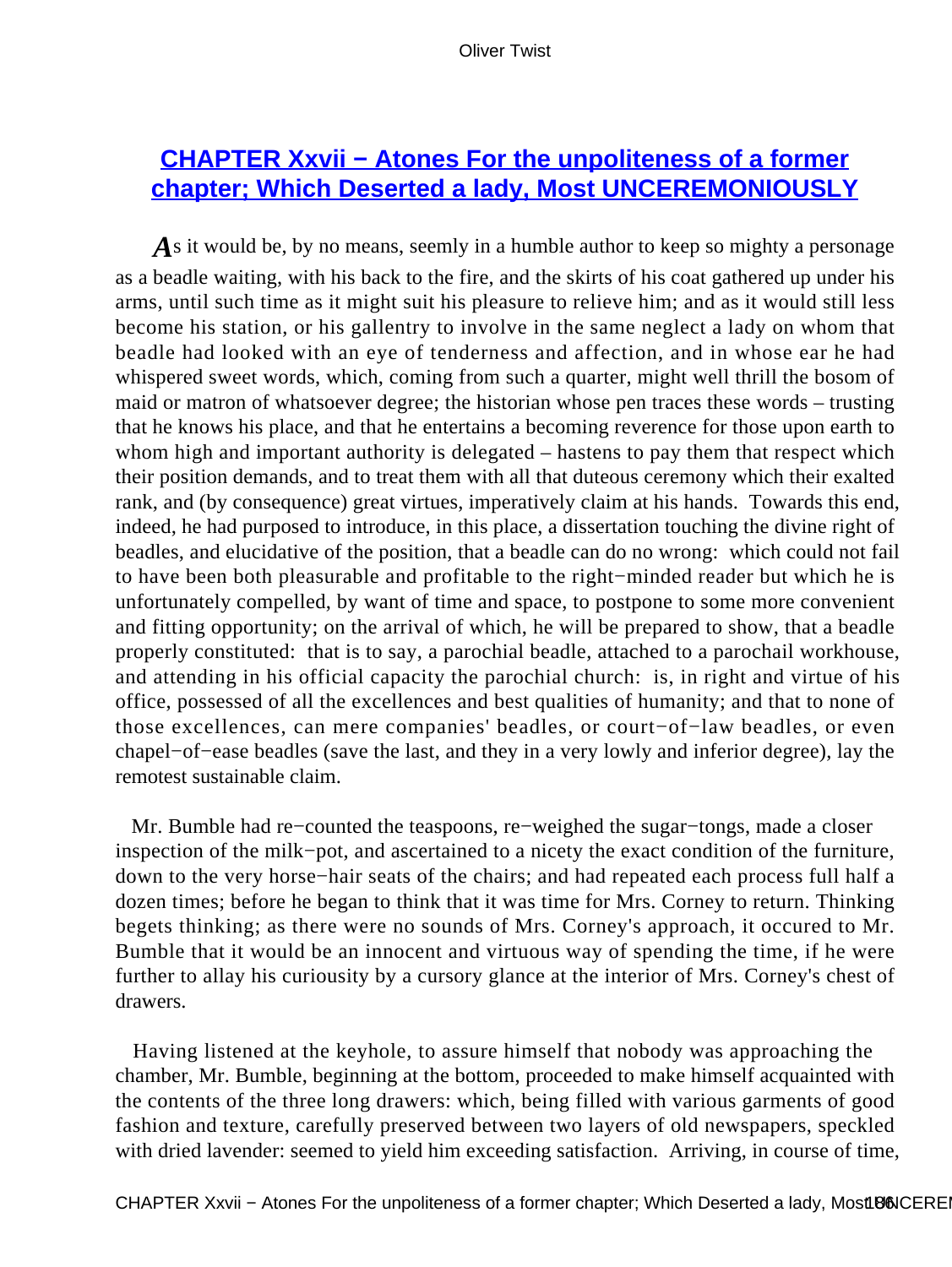at the right−hand corner drawer (in which was the key), and beholding therein a small padlocked box, which, being shaken, gave forth a pleasant sound, as of the chinking of coin, Mr. Bumble returned with a stately walk to the fireplace; and, resuming his old attitude, said, with a grave and determined air, 'I'll do it!' He followed up this remarkable declaration, by shaking his head in a waggish manner for ten minutes, as though he were remonstrating with himself for being such a pleasant dog; and then, he took a view of his legs in profile, with much seeming pleasure and interest.

 He was still placidly engaged in this latter survey, when Mrs. Corney, hurrying into the room, threw herself, in a breathless state, on a chair by the fireside, and covering her eyes with one hand, placed the other over her heart, and gasped for breath.

 'Mrs. Corney,' said Mr. Bumble, stooping over the matron, 'what is this, ma'am? Has anything happened, ma'am? Pray answer me: I'm on – on – ' Mr. Bumble, in his alarm, could not immediately think of the word 'tenterhooks,' so he said 'broken bottles.'

'Oh, Mr. Bumble!' cried the lady, 'I have been so dreadfully put out!'

'Put out, ma'am!' exclaimed Mr. Bumble: 'who has dared to  $-$  ? I know!' said Mr. Bumble, checking himself, with native majesty, 'this is them wicious paupers!'

'It's dreadful to think of!' said the lady, shuddering.

'Then DON'T think of it, ma'am,' rejoined Mr. Bumble.

'I can't help it,' whimpered the lady.

'Then take something, ma'am,' said Mr. Bumble soothingly. 'A little of the wine?'

 'Not for the world!' replied Mrs. Corney. 'I couldn't, – oh! The top shelf in the right−hand corner – oh!' Uttering these words, the good lady pointed, distractedly, to the cupboard, and underwent a convulsion from internal spasms. Mr. Bumble rushed to the closet; and, snatching a pint green−glass bottle from the shelf thus incoherently indicated, filled a tea−cup with its contents, and held it to the lady's lips.

'I'm better now,' said Mrs. Corney, falling back, after drinking half of it.

 Mr. Bumble raised his eyes piously to the ceiling in thankfulness; and, bringing them down again to the brim of the cup, lifted it to his nose.

 'Peppermint,' exclaimed Mrs. Corney, in a faint voice, smiling gently on the beadle as she spoke. 'Try it! There's a little – a little something else in it.'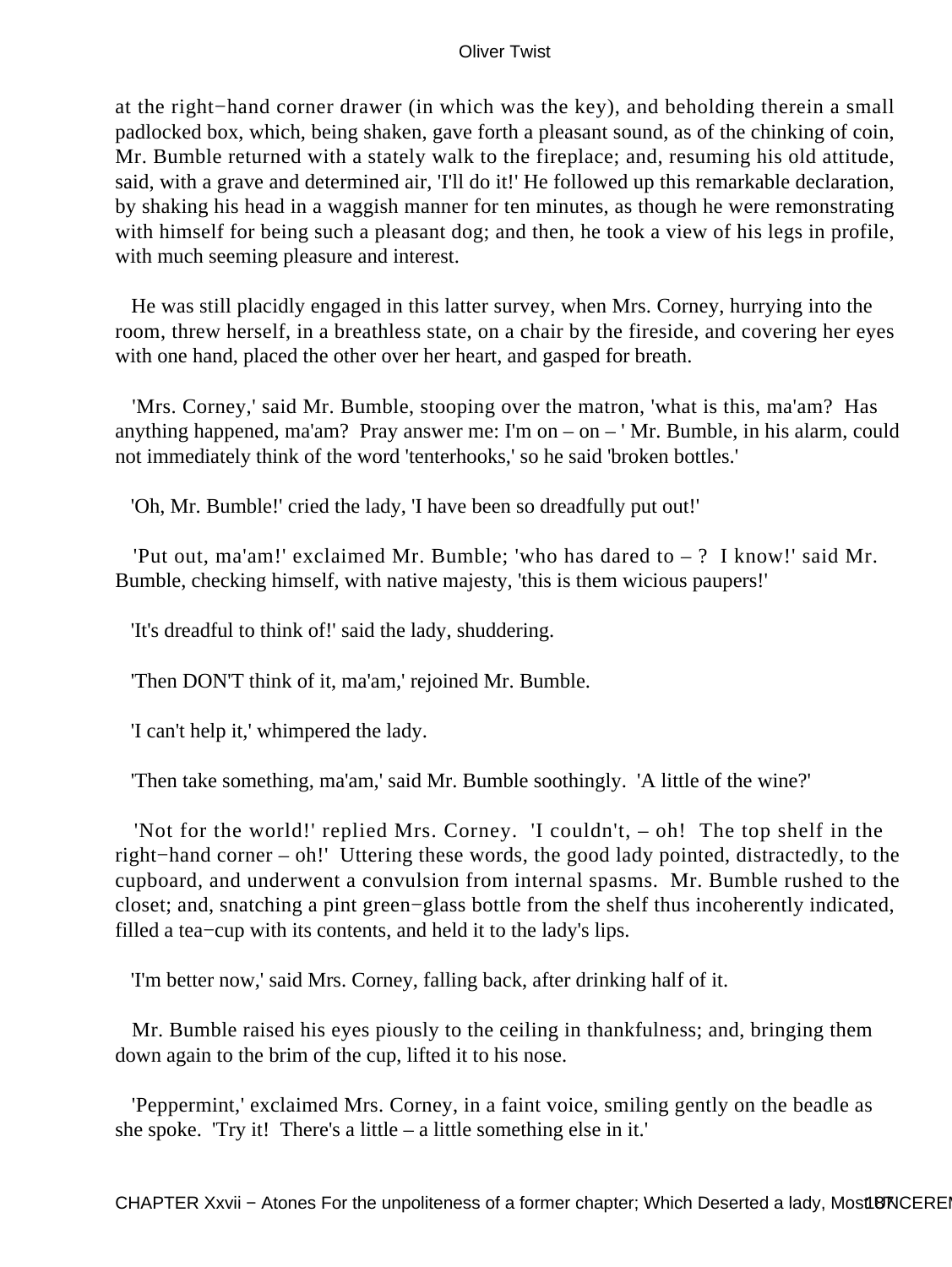Mr. Bumble tasted the medicine with a doubtful look; smacked his lips; took another taste; and put the cup down empty.

'It's very comforting,' said Mrs. Corney.

 'Very much so indeed, ma'am,' said the beadle. As he spoke, he drew a chair beside the matron, and tenderly inquired what had happened to distress her.

'Nothing,' replied Mrs. Corney. 'I am a foolish, excitable, weak creetur.'

 'Not weak, ma'am,' retorted Mr. Bumble, drawing his chair a little closer. 'Are you a weak creetur, Mrs. Corney?'

'We are all weak creeturs,' said Mrs. Corney, laying down a general principle.

'So we are,' said the beadle.

 Nothing was said on either side, for a minute or two afterwards. By the expiration of that time, Mr. Bumble had illustrated the position by removing his left arm from the back of Mrs. Corney's chair, where it had previously rested, to Mrs. Corney's aprong−string, round which is gradually became entwined.

'We are all weak creeturs,' said Mr. Bumble.

Mrs. Corney sighed.

'Don't sigh, Mrs. Corney,' said Mr. Bumble.

'I can't help it,' said Mrs. Corney. And she sighed again.

 'This is a very comfortable room, ma'am,' said Mr. Bumble looking round. 'Another room, and this, ma'am, would be a complete thing.'

'It would be too much for one,' murmured the lady.

'But not for two, ma'am,' rejoined Mr. Bumble, in soft accents. 'Eh, Mrs. Corney?'

 Mrs. Corney drooped her head, when the beadle said this; the beadle drooped his, to get a view of Mrs. Corney's face. Mrs. Corney, with great propriety, turned her head away, and released her hand to get at her pocket−handkerchief; but insensibly replaced it in that of Mr. Bumble.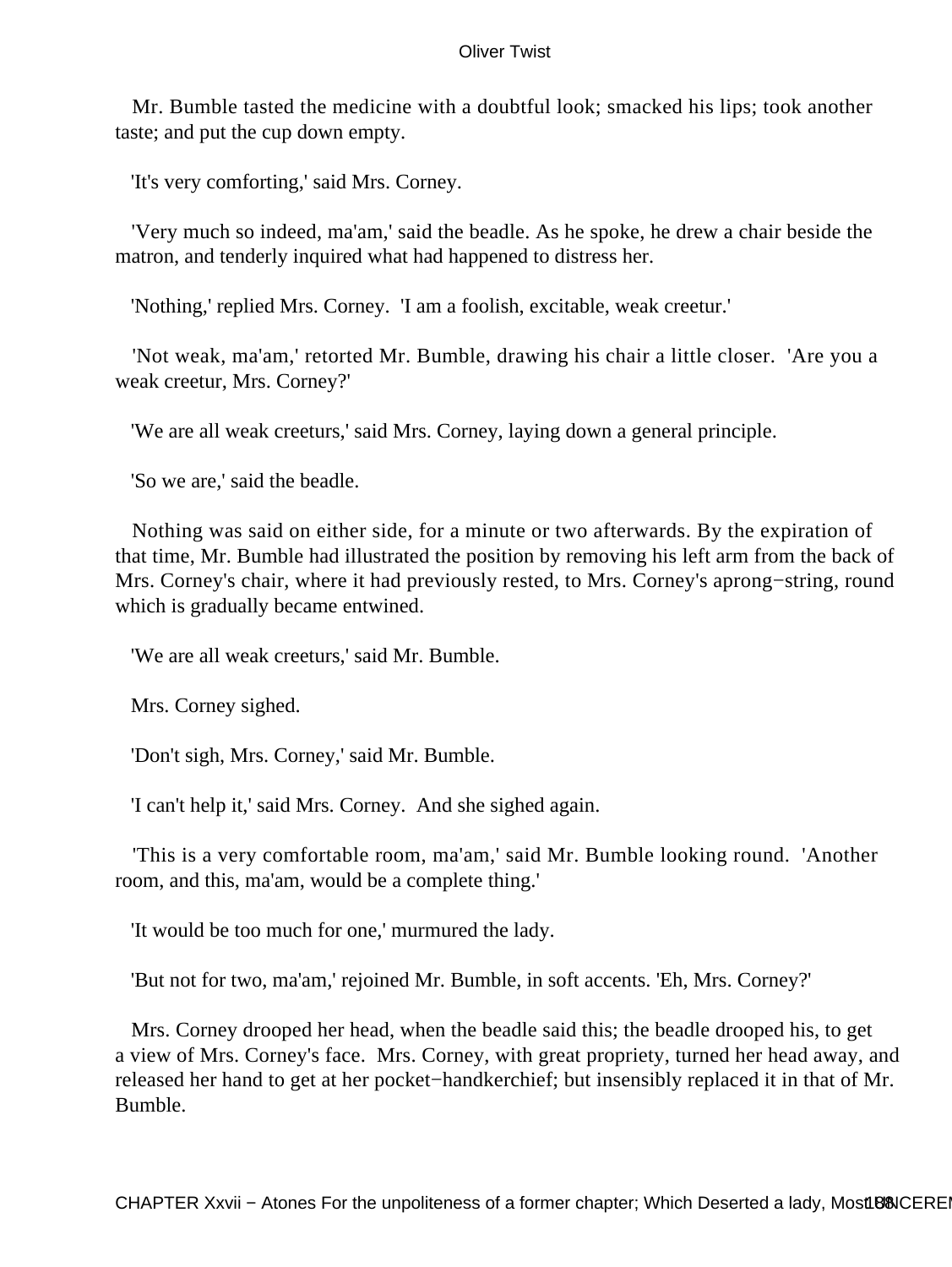'The board allows you coals, don't they, Mrs. Corney?' inquired the beadle, affectionately pressing her hand.

'And candles,' replied Mrs. Corney, slightly returning the pressure.

 'Coals, candles, and house−rent free,' said Mr. Bumble. 'Oh, Mrs. Corney, what an Angel you are!'

 The lady was not proof against this burst of feeling. She sank into Mr. Bumble's arms; and that gentleman in his agitation, imprinted a passionate kiss upon her chaste nose.

 'Such porochial perfection!' exclaimed Mr. Bumble, rapturously. 'You know that Mr. Slout is worse to−night, my fascinator?'

'Yes,' replied Mrs. Corney, bashfully.

 'He can't live a week, the doctor says,' pursued Mr. Bumble. 'He is the master of this establishment; his death will cause a wacancy; that wacancy must be filled up. Oh, Mrs. Corney, what a prospect this opens! What a opportunity for a jining of hearts and housekeepings!'

Mrs. Corney sobbed.

 'The little word?' said Mr. Bumble, bending over the bashful beauty. 'The one little, little, little word, my blessed Corney?'

 $'Ye - ye - yes'$  sighed out the matron.

 'One more,' pursued the beadle; 'compose your darling feelings for only one more. When is it to come off?'

 Mrs. Corney twice essayed to speak: and twice failed. At length summoning up courage, she threw her arms around Mr. Bumble's neck, and said, it might be as soon as ever he pleased, and that he was 'a irresistible duck.'

 Matters being thus amicably and satisfactorily arranged, the contract was solemnly ratified in another teacupful of the peppermint mixture; which was rendered the more necessary, by the flutter and agitation of the lady's spirits. While it was being disposed of, she acquainted Mr. Bumble with the old woman's decease.

 'Very good,' said that gentleman, sipping his peppermint; 'I'll call at Sowerberry's as I go home, and tell him to send to−morrow morning. Was it that as frightened you, love?'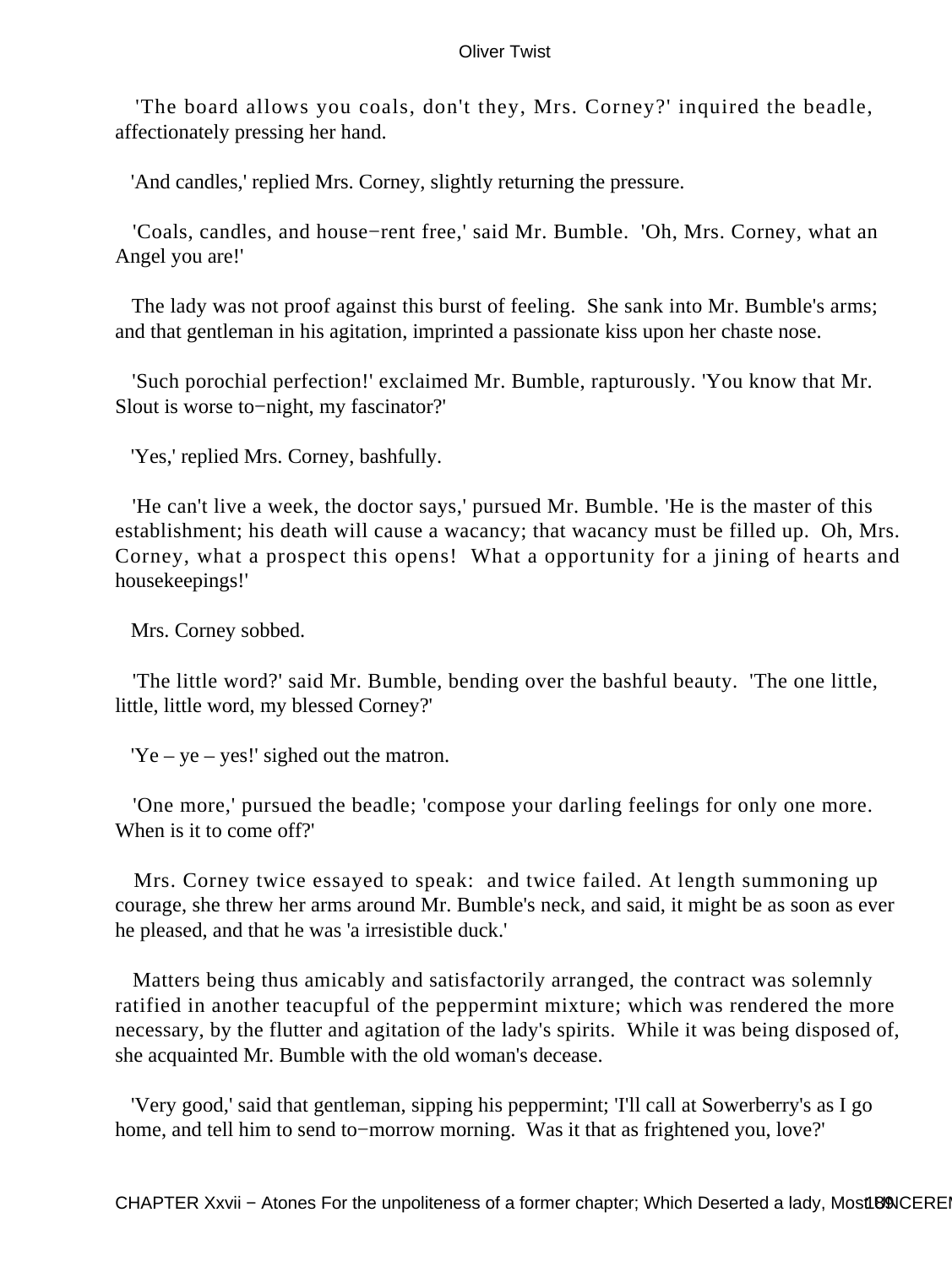'It wasn't anything particular, dear,' said the lady evasively.

'It must have been something, love,' urged Mr. Bumble. 'Won't you tell your own B.?'

'Not now,' rejoined the lady; 'one of these days. After we're married, dear.'

 'After we're married!' exclaimed Mr. Bumble. 'It wasn't any impudence from any of them male paupers as  $-$ '

'No, no, love!' interposed the lady, hastily.

 'If I thought it was,' continued Mr. Bumble; 'if I thought as any one of 'em had dared to lift his wulgar eyes to that lovely countenance – '

'They wouldn't have dared to do it, love,' responded the lady.

 'They had better not!' said Mr. Bumble, clenching his fist. 'Let me see any man, porochial or extra−porochial, as would presume to do it; and I can tell him that he wouldn't do it a second time!'

 Unembellished by any violence of gesticulation, this might have seemed no very high compliment to the lady's charms; but, as Mr. Bumble accompanied the threat with many warlike gestures, she was much touched with this proof of his devotion, and protested, with great admiration, that he was indeed a dove.

The dove then turned up his coat–collar, and put on his cocked hat; and, having exchanged a long and affectionate embrace with his future partner, once again braved the cold wind of the night: merely pausing, for a few minutes, in the male paupers' ward, to abuse them a little, with the view of satisfying himself that he could fill the office of workhouse−master with needful acerbity. Assured of his qualifications, Mr. Bumble left the building with a light heart, and bright visions of his future promotion: which served to occupy his mind until he reached the shop of the undertaker.

 Now, Mr. and Mrs. Sowerberry having gone out to tea and supper: and Noah Claypole not being at any time disposed to take upon himself a greater amount of physical exertion than is necessary to a convenient performance of the two functions of eating and drinking, the shop was not closed, although it was past the usual hour of shutting−up. Mr. Bumble tapped with his cane on the counter several times; but, attracting no attention, and beholding a light shining through the glass−window of the little parlour at the back of the shop, he made bold to peep in and see what was going forward; and when he saw what was going forward, he was not a little surprised.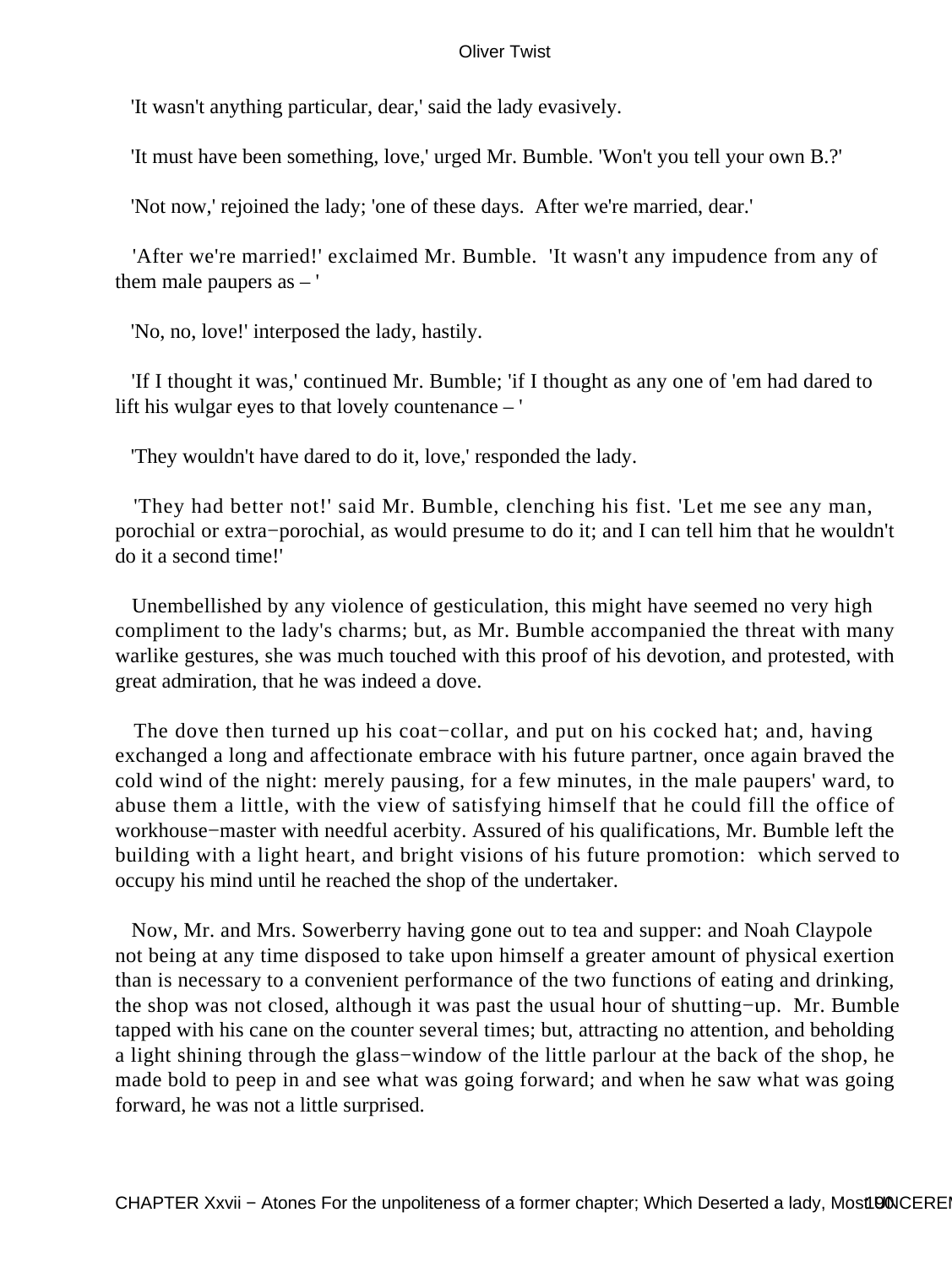The cloth was laid for supper; the table was covered with bread and butter, plates and glasses; a porter−pot and a wine−bottle. At the upper end of the table, Mr. Noah Claypole lolled negligently in an easy−chair, with his legs thrown over one of the arms: an open clasp−knife in one hand, and a mass of buttered bread in the other. Close beside him stood Charlotte, opening oysters from a barrel: which Mr. Claypole condescended to swallow, with remarkable avidity. A more than ordinary redness in the region of the young gentleman's nose, and a kind of fixed wink in his right eye, denoted that he was in a slight degree intoxicated; these symptoms were confirmed by the intense relish with which he took his oysters, for which nothing but a strong appreciation of their cooling properties, in cases of internal fever, could have sufficiently accounted.

'Here's a delicious fat one, Noah, dear!' said Charlotte; 'try him, do; only this one.'

 'What a delicious thing is a oyster!' remarked Mr. Claypole, after he had swallowed it. 'What a pity it is, a number of 'em should ever make you feel uncomfortable; isn't it, Charlotte?'

'It's quite a cruelty,' said Charlotte.

'So it is,' acquiesced Mr. Claypole. 'An't yer fond of oysters?'

 'Not overmuch,' replied Charlotte. 'I like to see you eat 'em, Noah dear, better than eating 'em myself.'

'Lor!' said Noah, reflectively; 'how queer!'

'Have another,' said Charlotte. 'Here's one with such a beautiful, delicate beard!'

 'I can't manage any more,' said Noah. 'I'm very sorry. Come here, Charlotte, and I'll kiss yer.'

'What!' said Mr. Bumble, bursting into the room. 'Say that again, sir.'

 Charlotte uttered a scream, and hid her face in her apron. Mr. Claypole, without making any further change in his position than suffering his legs to reach the ground, gazed at the beadle in drunken terror.

 'Say it again, you wile, owdacious fellow!' said Mr. Bumble. 'How dare you mention such a thing, sir? And how dare you encourage him, you insolent minx? Kiss her!' exclaimed Mr. Bumble, in strong indignation. 'Faugh!'

 'I didn't mean to do it!' said Noah, blubbering. 'She's always a−kissing of me, whether I like it, or not.'

CHAPTER Xxvii - Atones For the unpoliteness of a former chapter; Which Deserted a lady, Most10NCEREI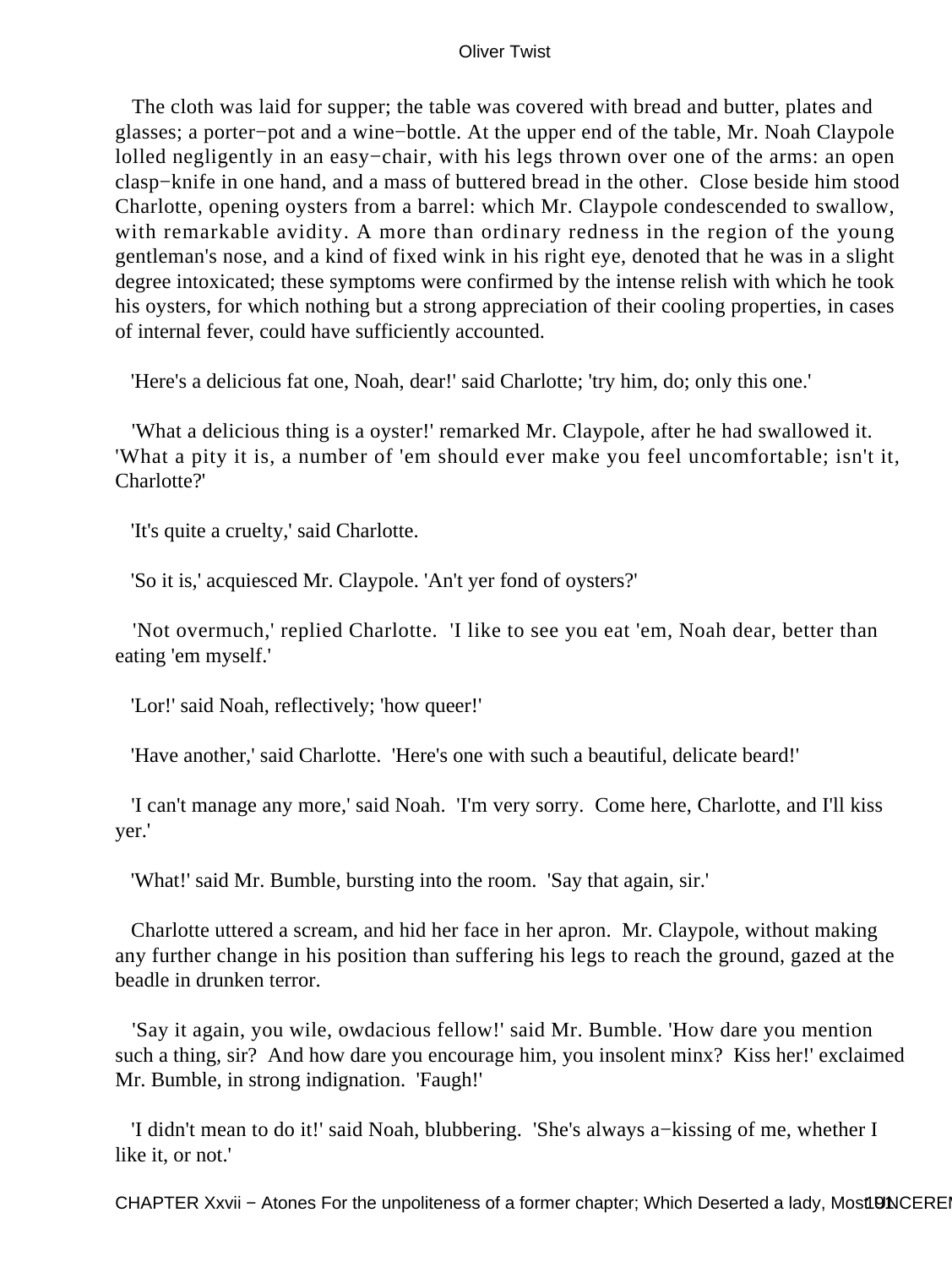'Oh, Noah,' cried Charlotte, reproachfully.

 'Yer are; yer know yer are!' retorted Noah. 'She's always a−doin' of it, Mr. Bumble, sir; she chucks me under the chin, please, sir; and makes all manner of love!'

 'Silence!' cried Mr. Bumble, sternly. 'Take yourself downstairs, ma'am. Noah, you shut up the shop; say another word till your master comes home, at your peril; and, when he does come home, tell him that Mr. Bumble said he was to send a old woman's shell after breakfast to−morrow morning. Do you hear sir? Kissing!' cried Mr. Bumble, holding up his hands. 'The sin and wickedness of the lower orders in this porochial district is frightful! If Parliament don't take their abominable courses under consideration, this country's ruined, and the character of the peasantry gone for ever!' With these words, the beadle strode, with a lofty and gloomy air, from the undertaker's premises.

 And now that we have accompanied him so far on his road home, and have made all necessary preparations for the old woman's funeral, let us set on foot a few inquires after young Oliver Twist, and ascertain whether he be still lying in the ditch where Toby Crackit left him.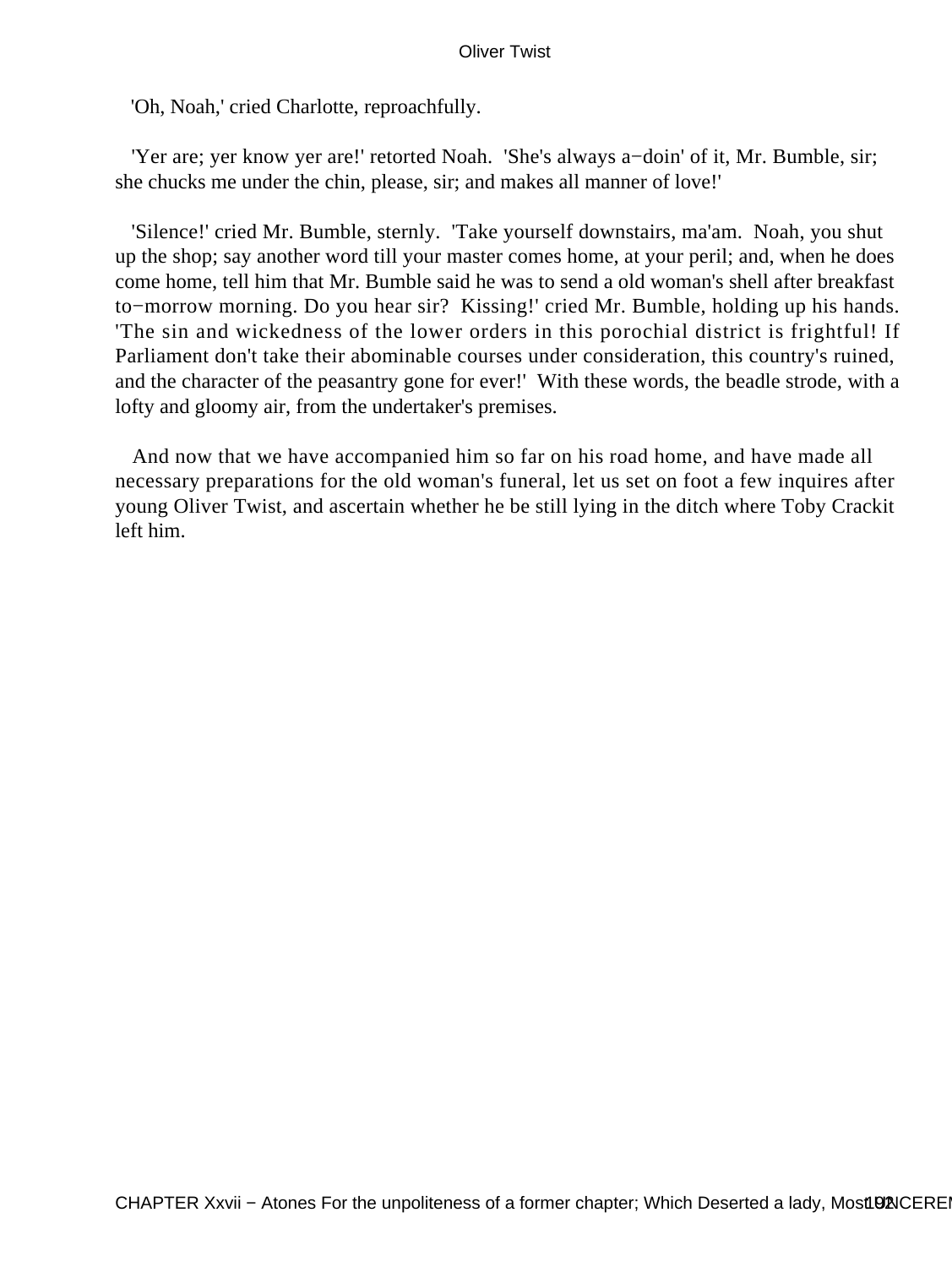# **CHAPTER Xxviii – Looks After oliver, AND Proceeds with [his ADVENTURES](#page-395-0)**

*'W*olves tear your throats!' muttered Sikes, grinding his teeth. 'I wish I was among some of you; you'd howl the hoarser for it.'

 As Sikes growled forth this imprecation, with the most desperate ferocity that his desperate nature was capable of, he rested the body of the wounded boy across his bended knee; and turned his head, for an instant, to look back at his pursuers.

 There was little to be made out, in the mist and darkness; but the loud shouting of men vibrated through the air, and the barking of the neighbouring dogs, roused by the sound of the alarm bell, resounded in every direction.

 'Stop, you white−livered hound!' cried the robber, shouting after Toby Crackit, who, making the best use of his long legs, was already ahead. 'Stop!'

 The repetition of the word, brought Toby to a dead stand−still. For he was not quite satisfied that he was beyond the range of pistol−shot; and Sikes was in no mood to be played with.

 'Bear a hand with the boy,' cried Sikes, beckoning furiously to his confederate. 'Come back!'

 Toby made a show of returning; but ventured, in a low voice, broken for want of breath, to intimate considerable reluctance as he came slowly along.

 'Quicker!' cried Sikes, laying the boy in a dry ditch at his feet, and drawing a pistol from his pocket. 'Don't play booty with me.'

 At this moment the noise grew louder. Sikes, again looking round, could discern that the men who had given chase were already climbing the gate of the field in which he stood; and that a couple of dogs were some paces in advance of them.

 'It's all up, Bill!' cried Toby; 'drop the kid, and show 'em your heels.' With this parting advice, Mr. Crackit, preferring the chance of being shot by his friend, to the certainty of being taken by his enemies, fairly turned tail, and darted off at full speed. Sikes clenched his teeth; took one look around; threw over the prostrate form of Oliver, the cape in which he had been hurriedly muffled; ran along the front of the hedge, as if to distract the attention of those behind, from the spot where the boy lay; paused, for a second, before another hedge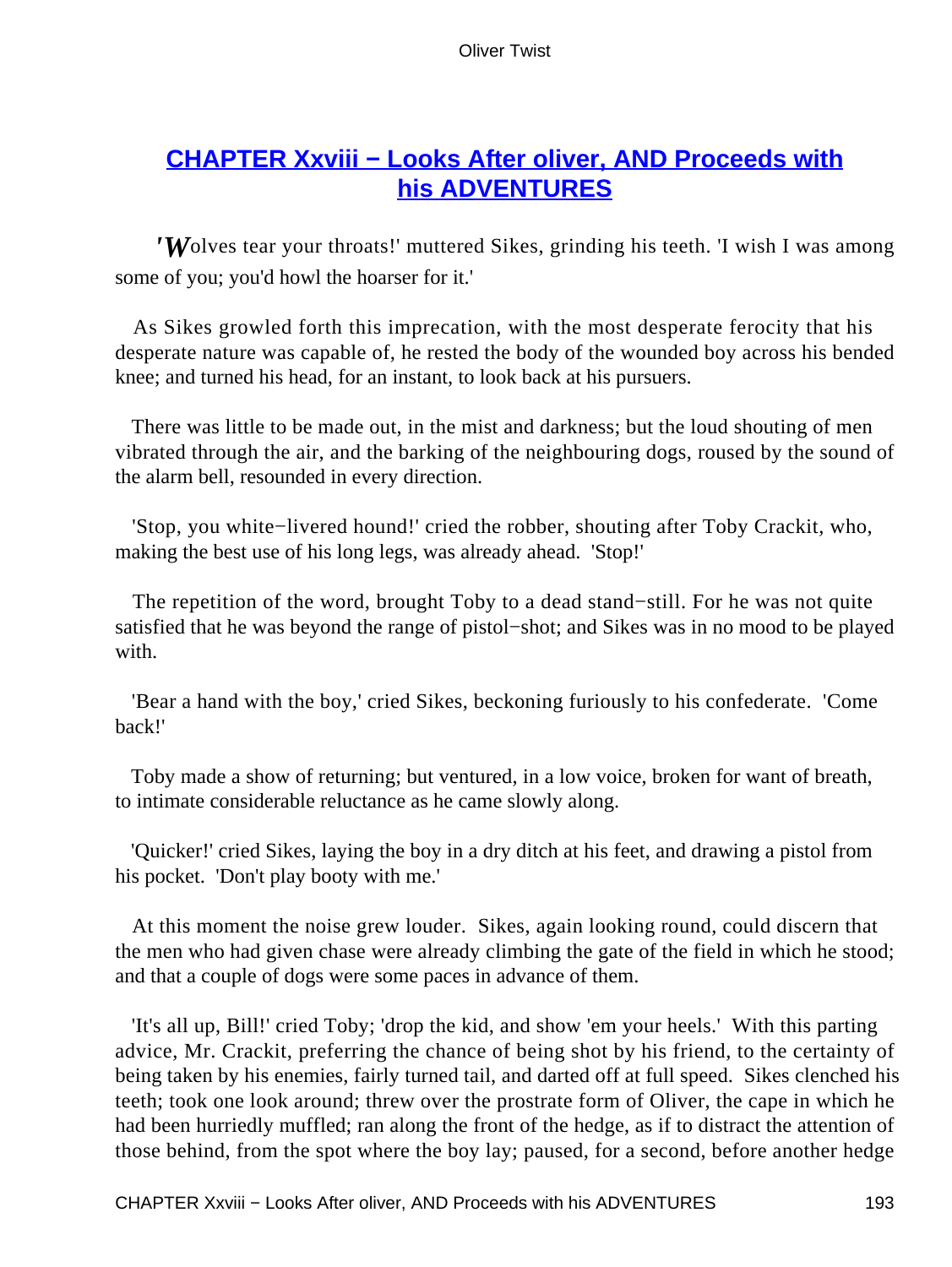which met it at right angles; and whirling his pistol high into the air, cleared it at a bound, and was gone.

 'Ho, ho, there!' cried a tremulous voice in the rear. 'Pincher! Neptune! Come here, come here!'

 The dogs, who, in common with their masters, seemed to have no particular relish for the sport in which they were engaged, readily answered to the command. Three men, who had by this time advanced some distance into the field, stopped to take counsel together.

 'My advice, or, leastways, I should say, my **Orders,** is,' said the fattest man of the party, 'that we 'mediately go home again.'

 'I am agreeable to anything which is agreeable to Mr. Giles,' said a shorter man; who was by no means of a slim figure, and who was very pale in the face, and very polite: as frightened men frequently are.

 'I shouldn't wish to appear ill−mannered, gentlemen,' said the third, who had called the dogs back, 'Mr. Giles ought to know.'

 'Certainly,' replied the shorter man; 'and whatever Mr. Giles says, it isn't our place to contradict him. No, no, I know my sitiwation! Thank my stars, I know my sitiwation.' To tell the truth, the little man DID seem to know his situation, and to know perfectly well that it was by no means a desirable one; for his teeth chattered in his head as he spoke.

'You are afraid, Brittles,' said Mr. Giles.

'I an't,' said Brittles.

'You are,' said Giles.

'You're a falsehood, Mr. Giles,' said Brittles.

'You're a lie, Brittles,' said Mr. Giles.

 Now, these four retorts arose from Mr. Giles's taunt; and Mr. Giles's taunt had arisen from his indignation at having the responsibility of going home again, imposed upon himself under cover of a compliment. The third man brought the dispute to a close, most philosophically.

'I'll tell you what it is, gentlemen,' said he, 'we're all afraid.'

'Speak for yourself, sir,' said Mr. Giles, who was the palest of the party.

CHAPTER Xxviii – Looks After oliver, AND Proceeds with his ADVENTURES 194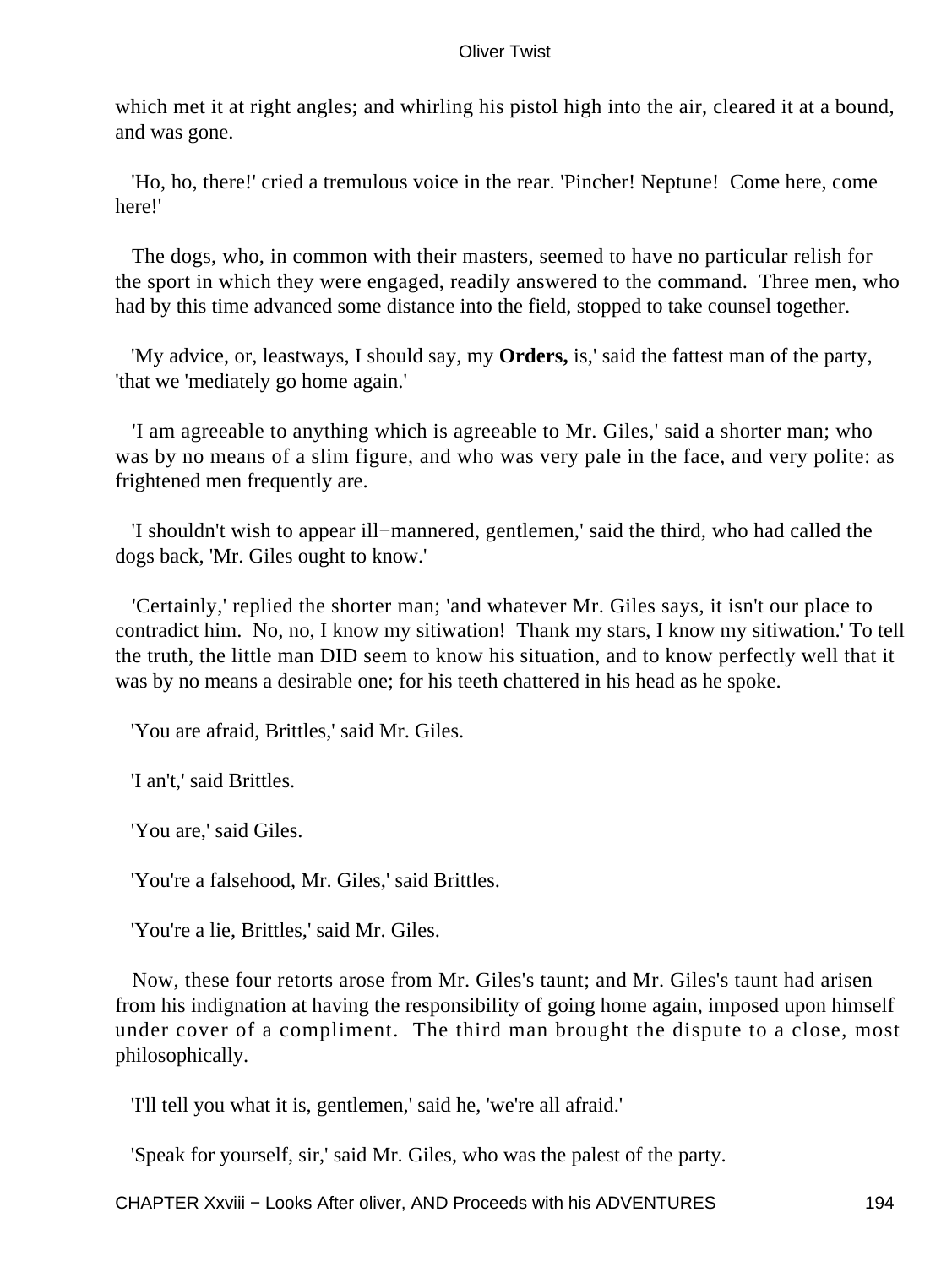'So I do,' replied the man. 'It's natural and proper to be afraid, under such circumstances. I am.'

'So am I,' said Brittles; 'only there's no call to tell a man he is, so bounceably.'

 These frank admissions softened Mr. Giles, who at once owned that HE was afraid; upon which, they all three faced about, and ran back again with the completest unanimity, until Mr. Giles (who had the shortest wind of the party, as was encumbered with a pitchfork) most handsomely insisted on stopping, to make an apology for his hastiness of speech.

 'But it's wonderful,' said Mr. Giles, when he had explained, 'what a man will do, when his blood is up. I should have committed murder – I know I should – if we'd caught one of them rascals.'

 As the other two were impressed with a similar presentiment; and as their blood, like his, had all gone down again; some speculation ensued upon the cause of this sudden change in their temperament.

'I know what it was,' said Mr. Giles; 'it was the gate.'

'I shouldn't wonder if it was,' exclaimed Brittles, catching at the idea.

 'You may depend upon it,' said Giles, 'that that gate stopped the flow of the excitement. I felt all mine suddenly going away, as I was climbing over it.'

 By a remarkable coincidence, the other two had been visited with the same unpleasant sensation at that precise moment. It was quite obvious, therefore, that it was the gate; especially as there was no doubt regarding the time at which the change had taken place, because all three remembered that they had come in sight of the robbers at the instant of its occurance.

 This dialogue was held between the two men who had surprised the burglars, and a travelling tinker who had been sleeping in an outhouse, and who had been roused, together with his two mongrel curs, to join in the pursuit. Mr. Giles acted in the double capacity of butler and steward to the old lady of the mansion; Brittles was a lad of all−work: who, having entered her service a mere child, was treated as a promising young boy still, though he was something past thirty.

 Encouraging each other with such converse as this; but, keeping very close together, notwithstanding, and looking apprehensively round, whenever a fresh gust rattled through the boughs; the three men hurried back to a tree, behind which they had left their lantern, lest its light should inform the thieves in what direction to fire. Catching up the light, they made the best of their way home, at a good round trot; and long after their dusky forms had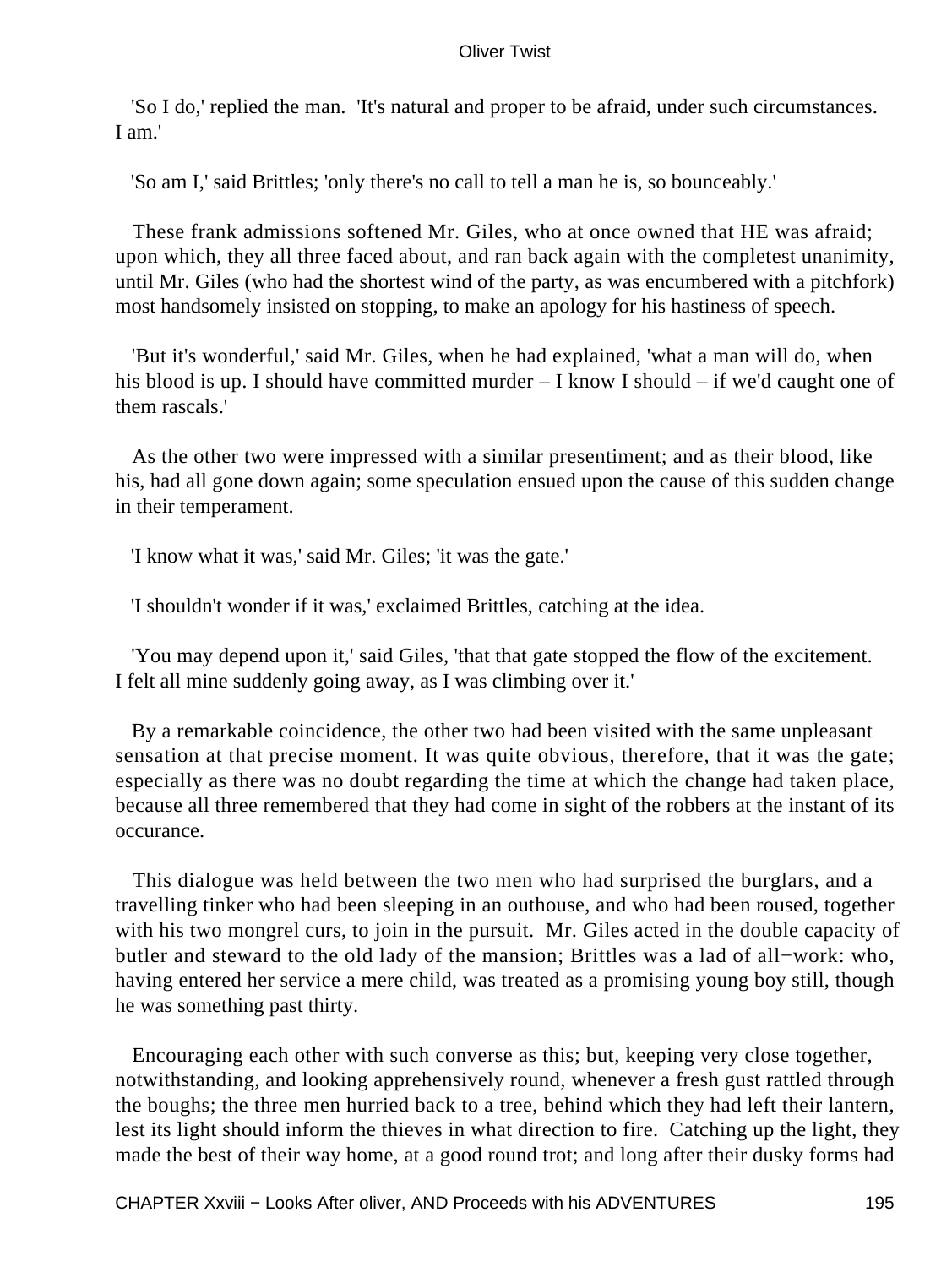ceased to be discernible, the light might have been seen twinkling and dancing in the distance, like some exhalation of the damp and gloomy atmosphere through which it was swiftly borne.

 The air grew colder, as day came slowly on; and the mist rolled along the ground like a dense cloud of smoke. The grass was wet; the pathways, and low places, were all mire and water; the damp breath of an unwholesome wind went languidly by, with a hollow moaning. Still, Oliver lay motionless and insensible on the spot where Sikes had left him.

Morning drew on apace. The air become more sharp and piercing, as its first dull hue – the death of night, rather than the birth of day – glimmered faintly in the sky. The objects which had looked dim and terrible in the darkness, grew more and more defined, and gradually resolved into their familiar shapes. The rain came down, thick and fast, and pattered noisily among the leafless bushes. But, Oliver felt it not, as it beat against him; for he still lay stretched, helpless and unconscious, on his bed of clay.

 At length, a low cry of pain broke the stillness that prevailed; and uttering it, the boy awoke. His left arm, rudely bandaged in a shawl, hung heavy and useless at his side; the bandage was saturated with blood. He was so weak, that he could scarcely raise himself into a sitting posture; when he had done so, he looked feebly round for help, and groaned with pain. Trembling in every joint, from cold and exhaustion, he made an effort to stand upright; but, shuddering from head to foot, fell prostrate on the ground.

 After a short return of the stupor in which he had been so long plunged, Oliver: urged by a creeping sickness at his heart, which seemed to warn him that if he lay there, he must surely die: got upon his feet, and essayed to walk. His head was dizzy, and he staggered to and from like a drunken man. But he kept up, nevertheless, and, with his head drooping languidly on his breast, went stumbling onward, he knew not whither.

 And now, hosts of bewildering and confused ideas came crowding on his mind. He seemed to be still walking between Sikes and Crackit, who were angrily disputing – for the very words they said, sounded in his ears; and when he caught his own attention, as it were, by making some violent effort to save himself from falling, he found that he was talking to them. Then, he was alone with Sikes, plodding on as on the previous day; and as shadowy people passed them, he felt the robber's grasp upon his wrist. Suddenly, he started back at the report of firearms; there rose into the air, loud cries and shouts; lights gleamed before his eyes; all was noise and tumult, as some unseen hand bore him hurriedly away. Through all these rapid visions, there ran an undefined, uneasy conscious of pain, which wearied and tormented him incessantly.

 Thus he staggered on, creeping, almost mechanically, between the bars of gates, or through hedge−gaps as they came in his way, until he reached a road. Here the rain began to fall so heavily, that it roused him.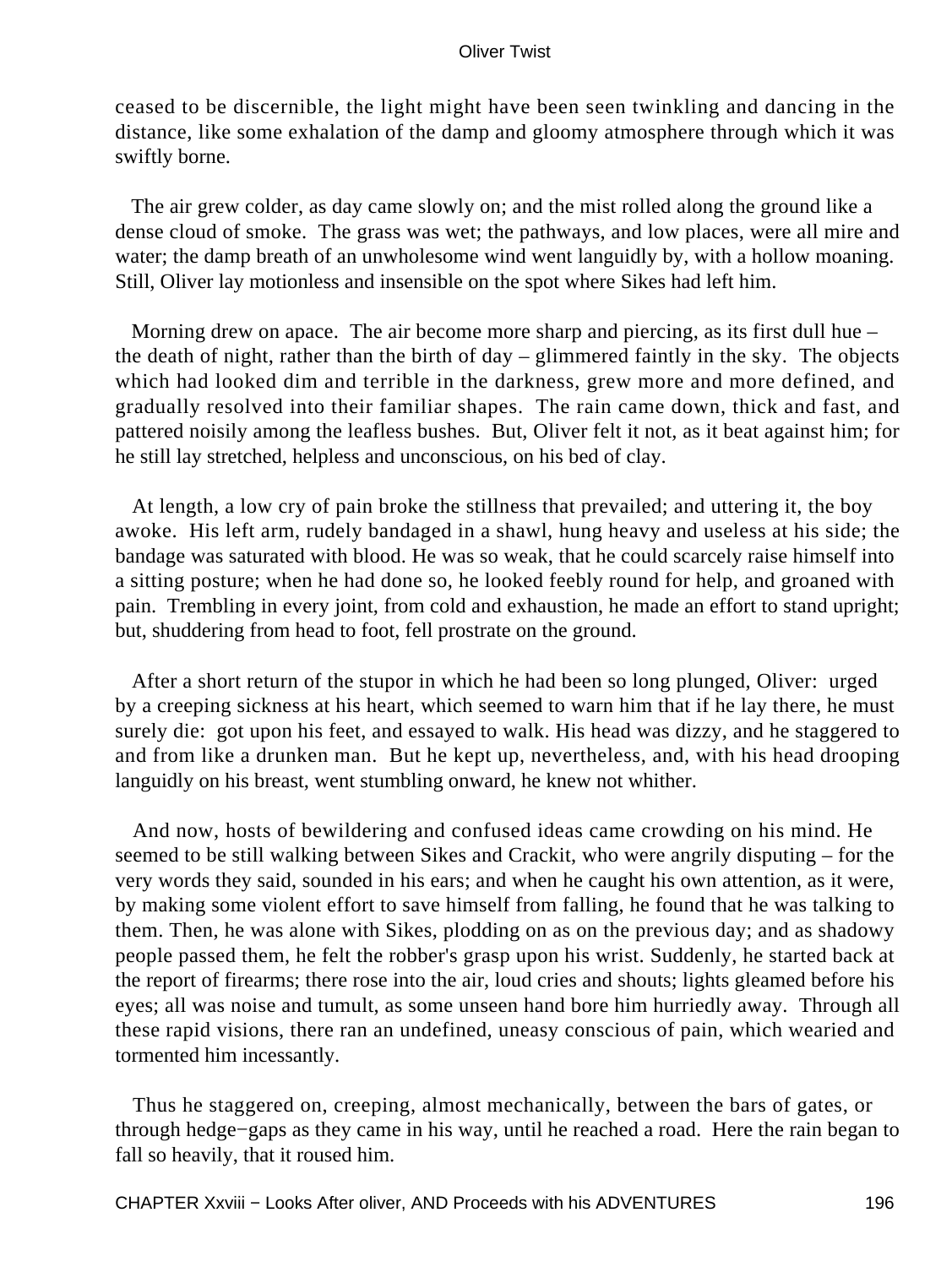He looked about, and saw that at no great distance there was a house, which perhaps he could reach. Pitying his condition, they might have compassion on him; and if they did not, it would be better, he thought, to die near human beings, than in the lonely open fields. He summoned up all his strength for one last trial, and bent his faltering steps towards it.

 As he drew nearer to this house, a feeling come over him that he had seen it before. He remembered nothing of its details; but the shape and aspect of the building seemed familiar to him.

 That garden wall! On the grass inside, he had fallen on his knees last night, and prayed the two men's mercy. It was the very house they had attempted to rob.

 Oliver felt such fear come over him when he recognised the place, that, for the instant, he forgot the agony of his wound, and thought only of flight. Flight! He could scarcely stand: and if he were in full possession of all the best powers of his slight and youthful frame, whither could he fly? He pushed against the garden−gate; it was unlocked, and swung open on its hinges. He tottered across the lawn; climbed the steps; knocked faintly at the door; and, his whole strength failing him, sunk down against one of the pillars of the little portico.

 It happened that about this time, Mr. Giles, Brittles, and the tinker, were recruiting themselves, after the fatigues and terrors of the night, with tea and sundries, in the kitchen. Not that it was Mr. Giles's habit to admit to too great familiarity the humbler servants: towards whom it was rather his wont to deport himself with a lofty affability, which, while it gratified, could not fail to remind them of his superior position in society. But, death, fires, and burglary, make all men equals; so Mr. Giles sat with his legs stretched out before the kitchen fender, leaning his left arm on the table, while, with his right, he illustrated a circumstantial and minute account of the robbery, to which his bearers (but especially the cook and housemaid, who were of the party) listened with breathless interest.

 'It was about half−past tow,' said Mr. Giles, 'or I wouldn't swear that it mightn't have been a little nearer three, when I woke up, and, turning round in my bed, as it might be so, (here Mr. Giles turned round in his chair, and pulled the corner of the table−cloth over him to imitate bed−clothes,) I fancied I heerd a noise.'

 At this point of the narrative the cook turned pale, and asked the housemaid to shut the door: who asked Brittles, who asked the tinker, who pretended not to hear.

 ' – Heerd a noise,' continued Mr. Giles. 'I says, at first, «This is illusion»; and was composing myself off to sleep, when I heerd the noise again, distinct.'

'What sort of a noise?' asked the cook.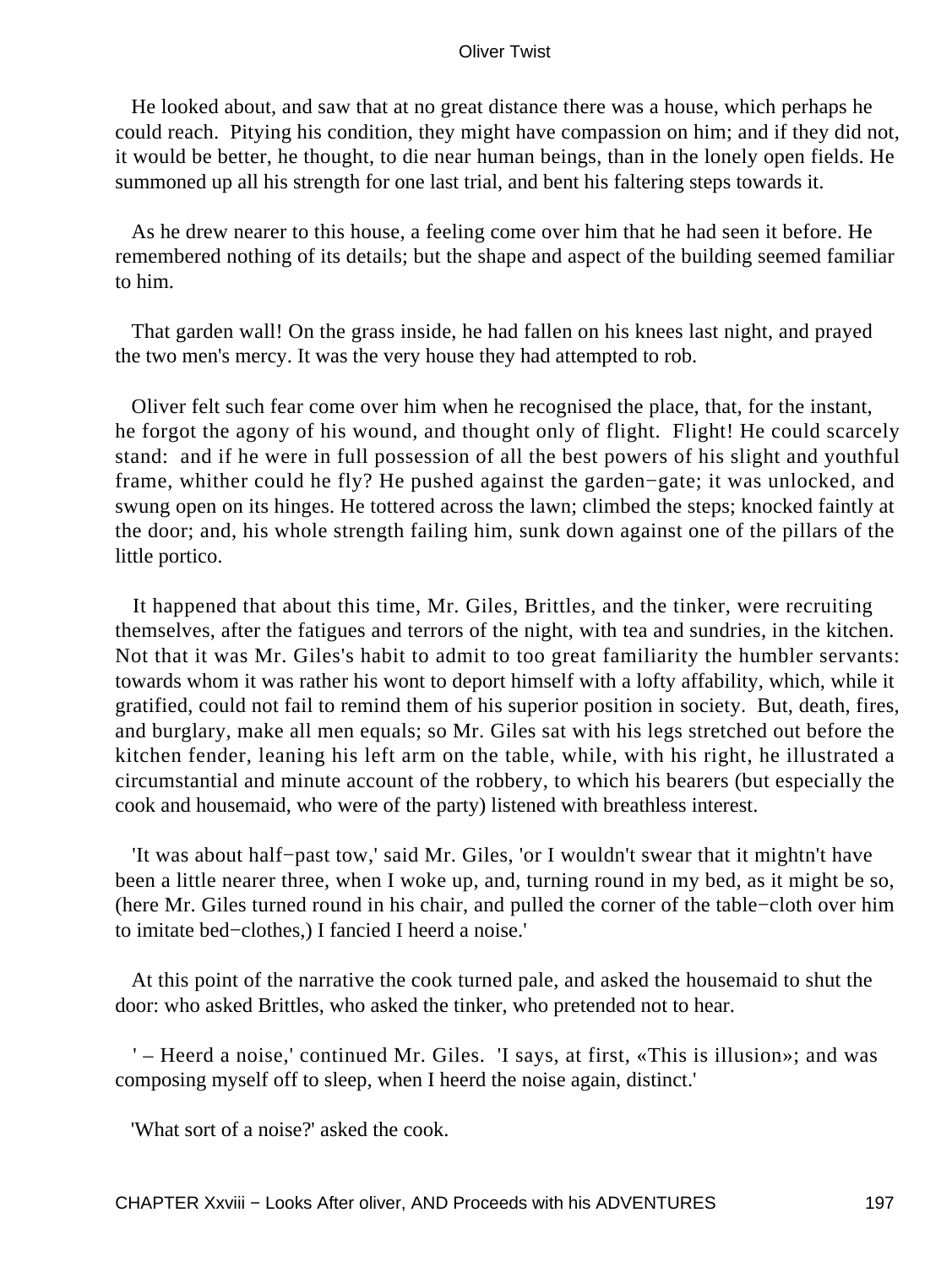'A kind of a busting noise,' replied Mr. Giles, looking round him.

'More like the noise of powdering a iron bar on a nutmeg−grater,' suggested Brittles.

 'It was, when you **Heerd** it, sir,' rejoined Mr. Giles; 'but, at this time, it had a busting sound. I turned down the clothes'; continued Giles, rolling back the table−cloth, 'sat up in bed; and listened.'

 The cook and housemaid simultaneously ejaculated 'Lor!' and drew their chairs closer together.

 'I heerd it now, quite apparent,' resumed Mr. Giles. '«Somebody,» I says, «is forcing of a door, or window; what's to be done? I'll call up that poor lad, Brittles, and save him from being murdered in his bed; or his throat,» I says, «may be cut from his right ear to his left, without his ever knowing it.»'

 Here, all eyes were turned upon Brittles, who fixed his upon the speaker, and stared at him, with his mouth wide open, and his face expressive of the most unmitigated horror.

 'I tossed off the clothes,' said Giles, throwing away the table−cloth, and looking very hard at the cook and housemaid, 'got softly out of bed; drew on a pair of – '

'Ladies present, Mr. Giles,' murmured the tinker.

 ' – Of SHOES, sir,' said Giles, turning upon him, and laying great emphasis on the word; 'seized the loaded pistol that always goes upstairs with the plate−basket; and walked on tiptoes to his room. «Brittles,» I says, when I had woke him, «don't be frightened!»'

'So you did,' observed Brittles, in a low voice.

'«We're dead men, I think, Brittles,» I says,' continued Giles; '«but don't be frightened.»'

'WAS he frightened?' asked the cook.

'Not a bit of it,' replied Mr. Giles. 'He was as firm – ah! pretty near as firm as I was.'

'I should have died at once, I'm sure, if it had been me,' observed the housemaid.

'You're a woman,' retorted Brittles, plucking up a little.

 'Brittles is right,' said Mr. Giles, nodding his head, approvingly; 'from a woman, nothing else was to be expected. We, being men, took a dark lantern that was standing on Brittle's hob, and groped our way downstairs in the pitch dark, – as it might be so.'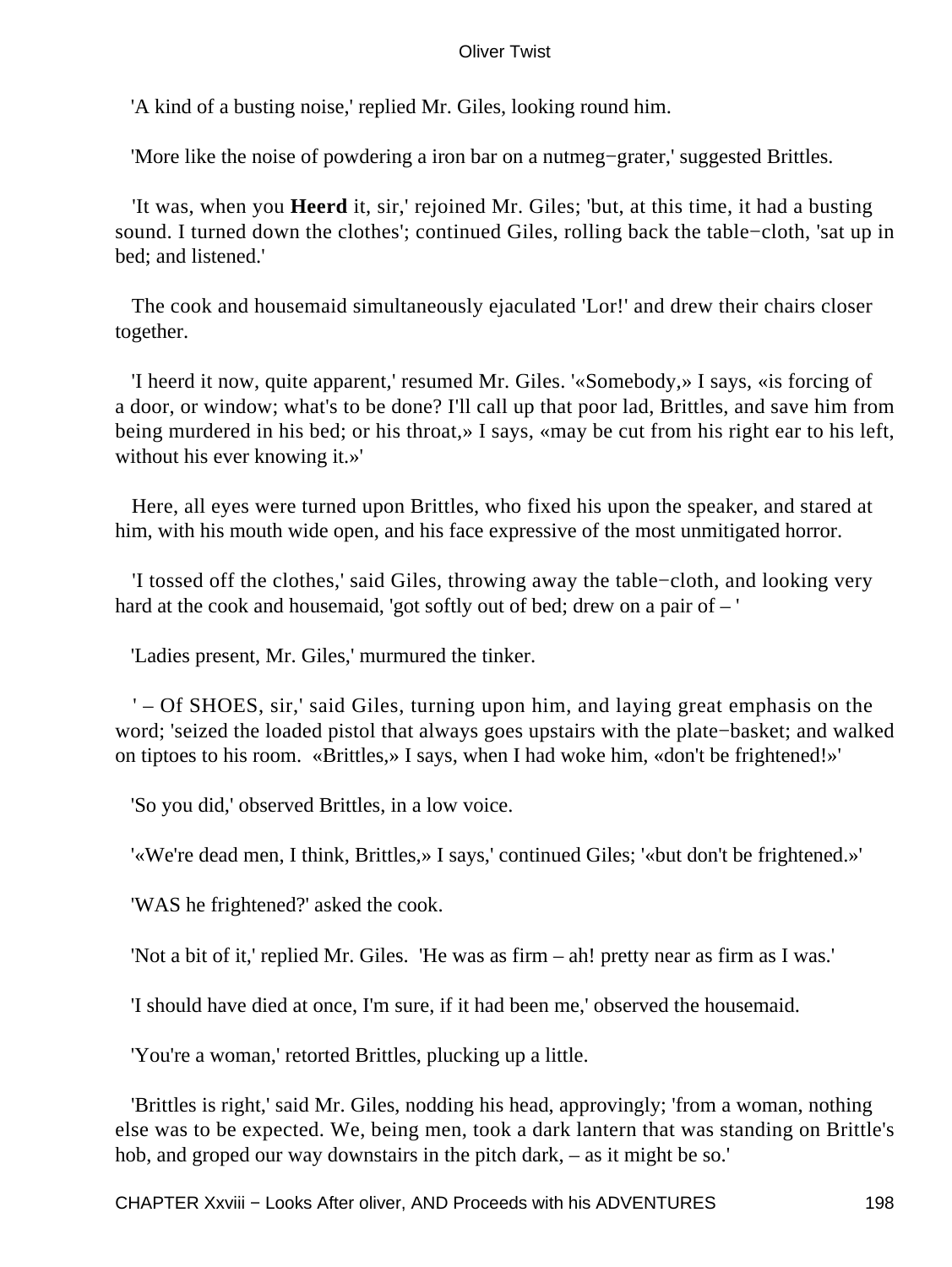Mr. Giles had risen from his seat, and taken two steps with his eyes shut, to accompany his description with appropriate action, when he started violently, in common with the rest of the company, and hurried back to his chair. The cook and housemaid screamed.

'It was a knock,' said Mr. Giles, assuming perfect serenity. 'Open the door, somebody.'

Nobody moved.

 'It seems a strange sort of a thing, a knock coming at such a time in the morning,' said Mr. Giles, surveying the pale faces which surrounded him, and looking very blank himself; 'but the door must be opened. Do you hear, somebody?'

 Mr. Giles, as he spoke, looked at Brittles; but that young man, being naturally modest, probably considered himself nobody, and so held that the inquiry could not have any application to him; at all events, he tendered no reply. Mr. Giles directed an appealing glance at the tinker; but he had suddenly fallen asleep. The women were out of the question.

 'If Brittles would rather open the door, in the presence of witnesses,' said Mr. Giles, after a short silence, 'I am ready to make one.'

'So am I,' said the tinker, waking up, as suddenly as he had fallen asleep.

 Brittles capitualated on these terms; and the party being somewhat re−assured by the discovery (made on throwing open the shutters) that it was now broad day, took their way upstairs; with the dogs in front. The two women, who were afraid to stay below, brought up the rear. By the advice of Mr. Giles, they all talked very loud, to warn any evil−disposed person outside, that they were strong in numbers; and by a master−stoke of policy, originating in the brain of the same ingenious gentleman, the dogs' tails were well pinched, in the hall, to make them bark savagely.

 These precautions having been taken, Mr. Giles held on fast by the tinker's arm (to prevent his running away, as he pleasantly said), and gave the word of command to open the door. Brittles obeyed; the group, peeping timourously over each other's shoulders, beheld no more formidable object than poor little Oliver Twist, speechless and exhausted, who raised his heavy eyes, and mutely solicited their compassion.

 'A boy!' exclaimed Mr. Giles, valiantly, pushing the tinker into the background. 'What's the matter with the  $-$  eh?  $-$  Why  $-$  Brittles  $-$  look here  $-$  don't you know?'

 Brittles, who had got behind the door to open it, no sooner saw Oliver, than he uttered a loud cry. Mr. Giles, seizing the boy by one leg and one arm (fortunately not the broken limb) lugged him straight into the hall, and deposited him at full length on the floor thereof.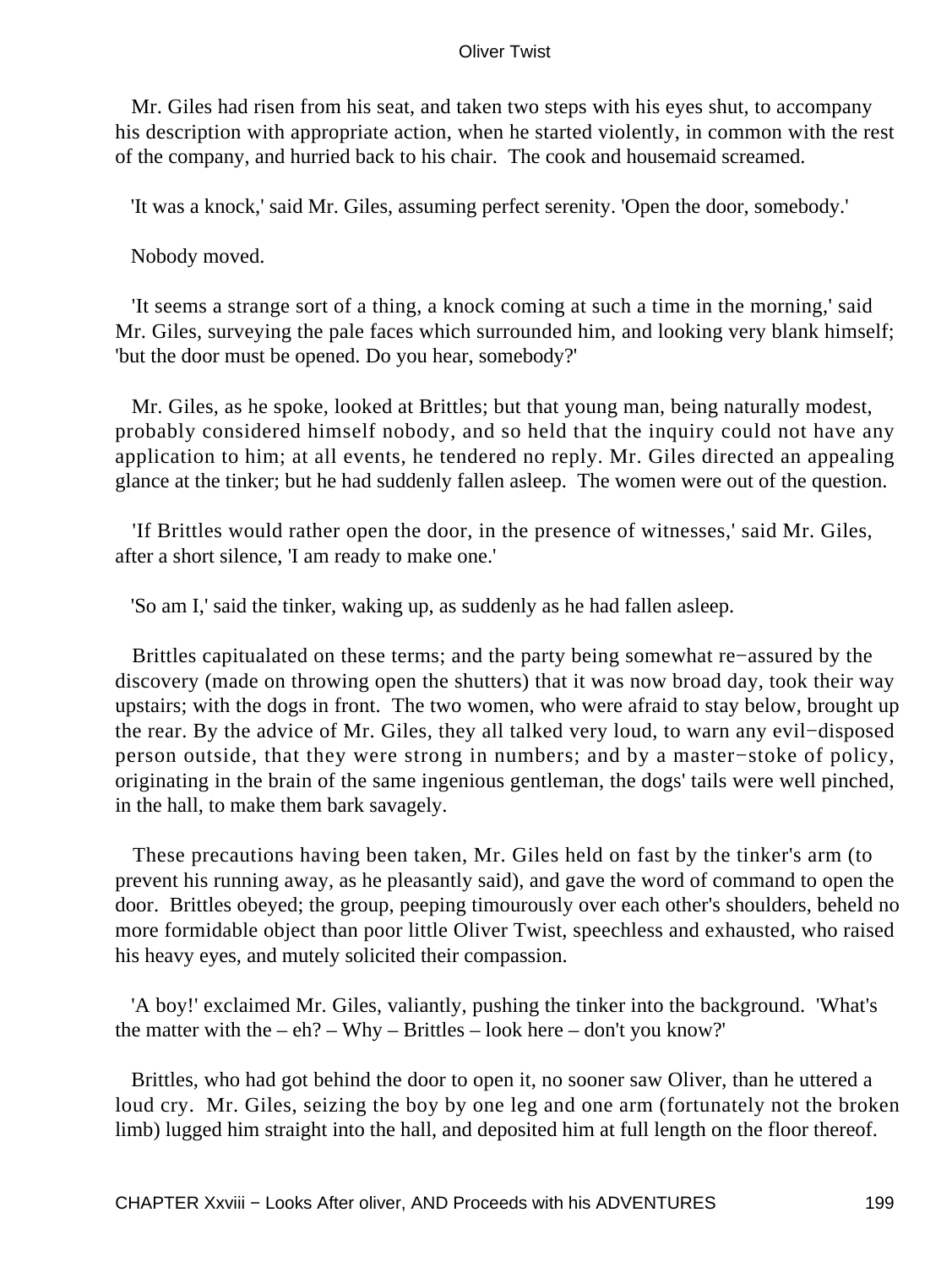'Here he is!' bawled Giles, calling in a state of great excitement, up the staircase; 'here's one of the thieves, ma'am! Here's a thief, miss! Wounded, miss! I shot him, miss; and Brittles held the light.'

 ' – In a lantern, miss,' cried Brittles, applying one hand to the side of his mouth, so that his voice might travel the better.

 The two women−servants ran upstairs to carry the intelligence that Mr. Giles had captured a robber; and the tinker busied himself in endeavouring to restore Oliver, lest he should die before he could be hanged. In the midst of all this noise and commotion, there was heard a sweet female voice, which quelled it in an instant.

'Giles!' whispered the voice from the stair−head.

 'I'm here, miss,' replied Mr. Giles. 'Don't be frightened, miss; I ain't much injured. He didn't make a very desperate resistance, miss! I was soon too many for him.'

 'Hush!' replied the young lady; 'you frighten my aunt as much as the thieves did. Is the poor creature much hurt?'

'Wounded desperate, miss,' replied Giles, with indescribable complacency.

 'He looks as if he was a−going, miss,' bawled Brittles, in the same manner as before. 'Wouldn't you like to come and look at him, miss, in case he should?'

 'Hush, pray; there's a good man!' rejoined the lady. 'Wait quietly only one instant, while I speak to aunt.'

 With a footstep as soft and gentle as the voice, the speaker tripped away. She soon returned, with the direction that the wounded person was to be carried, carefully, upstairs to Mr. Giles's room; and that Brittles was to saddle the pony and betake himself instantly to Chertsey: from which place, he was to despatch, with all speed, a constable and doctor.

 'But won't you take one look at him, first, miss?' asked Mr. Giles, with as much pride as if Oliver were some bird of rare plumage, that he had skilfully brought down. 'Not one little peep, miss?'

 'Not now, for the world,' replied the young lady. 'Poor fellow! Oh! treat him kindly, Giles for my sake!'

 The old servant looked up at the speaker, as she turned away, with a glance as proud and admiring as if she had been his own child. Then, bending over Oliver, he helped to carry him upstairs, with the care and solicitude of a woman.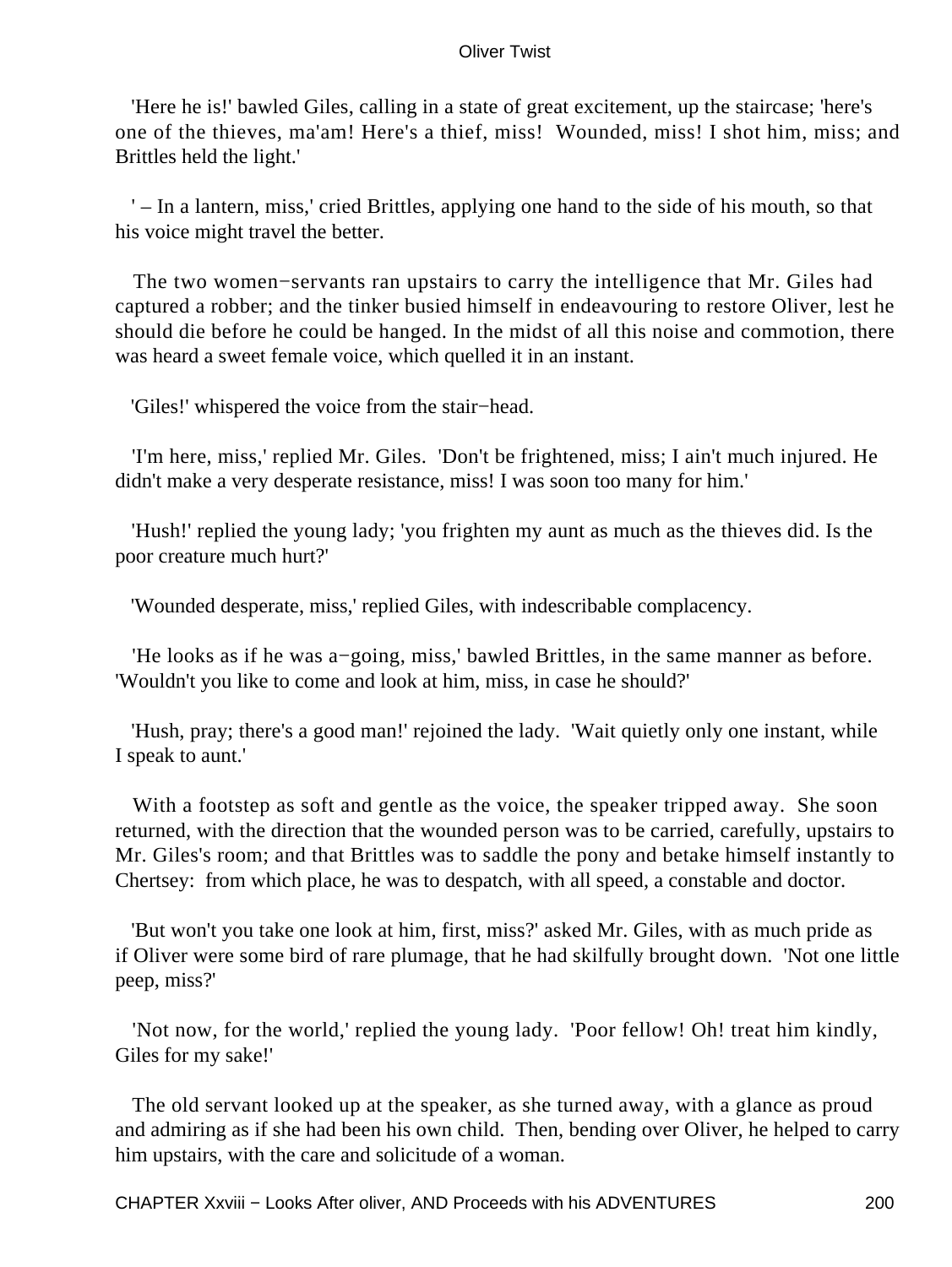# **CHAPTER Xxix – HAS An introductory account of the inmates of [the house, TO Which oliver RESORTED](#page-395-0)**

*I*n a handsome room: though its furniture had rather the air of old−fashioned comfort, than of modern elegance: there sat two ladies at a well−spread breakfast−table. Mr. Giles, dressed with scrupulous care in a full suit of black, was in attendance upon them. He had taken his station some half−way between the side−board and the breakfast−table; and, with his body drawn up to its full height, his head thrown back, and inclined the merest trifle on one side, his left leg advanced, and his right hand thrust into his waist−coat, while his left hung down by his side, grasping a waiter, looked like one who laboured under a very agreeable sense of his own merits and importance.

 Of the two ladies, one was well advanced in years; but the high−backed oaken chair in which she sat, was not more upright than she. Dressed with the utmost nicety and precision, in a quaint mixture of by−gone costume, with some slight concessions to the prevailing taste, which rather served to point the old style pleasantly than to impair its effect, she sat, in a stately manner, with her hands folded on the table before her. Her eyes (and age had dimmed but little of their brightness) were attentively upon her young companion.

The younger lady was in the lovely bloom and spring–time of womanhood; at that age, when, if ever angels be for God's good purposes enthroned in mortal forms, they may be, without impiety, supposed to abide in such as hers.

 She was not past seventeen. Cast in so slight and exquisite a mould; so mild and gentle; so pure and beautiful; that earth seemed not her element, nor its rough creatures her fit companions. The very intelligence that shone in her deep blue eye, and was stamped upon her noble head, seemed scarcely of her age, or of the world; and yet the changing expression of sweetness and good humour, the thousand lights that played about the face, and left no shadow there; above all, the smile, the cheerful, happy smile, were made for Home, and fireside peace and happiness.

 She was busily engaged in the little offices of the table. Chancing to raise her eyes as the elder lady was regarding her, she playfully put back her hair, which was simply braided on her forehead; and threw into her beaming look, such an expression of affection and artless loveliness, that blessed spirits might have smiled to look upon her.

 'And Brittles has been gone upwards of an hour, has he?' asked the old lady, after a pause.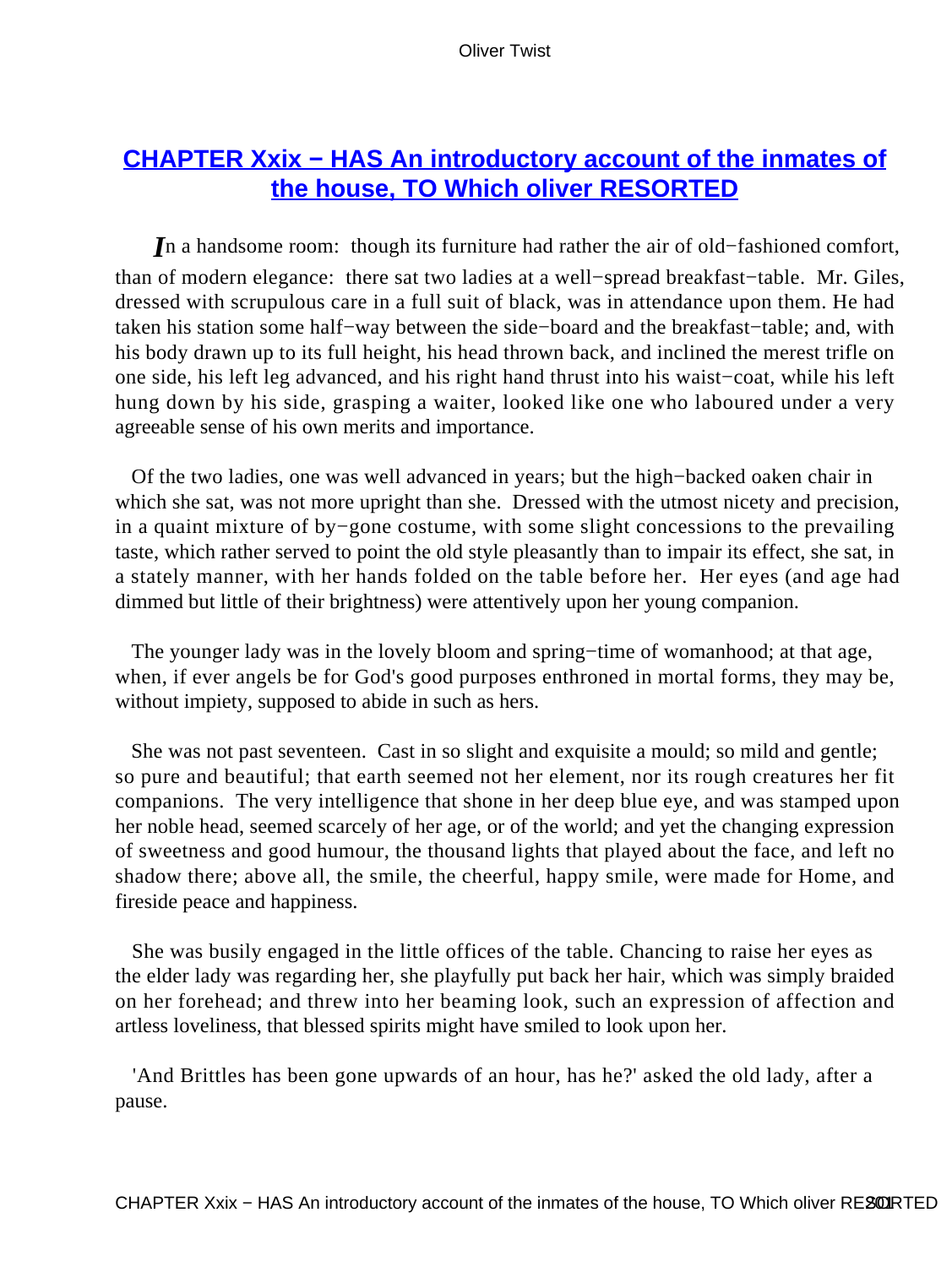'An hour and twelve minutes, ma'am,' replied Mr. Giles, referring to a silver watch, which he drew forth by a black ribbon.

'He is always slow,' remarked the old lady.

 'Brittles always was a slow boy, ma'am,' replied the attendant. And seeing, by the bye, that Brittles had been a slow boy for upwards of thirty years, there appeared no great probability of his ever being a fast one.

'He gets worse instead of better, I think,' said the elder lady.

 'It is very inexcusable in him if he stops to play with any other boys,' said the young lady, smiling.

 Mr. Giles was apparently considering the propriety of indulging in a respectful smile himself, when a gig drove up to the garden−gate: out of which there jumped a fat gentleman, who ran straight up to the door: and who, getting quickly into the house by some mysterious process, burst into the room, and nearly overturned Mr. Giles and the breakfast−table together.

 'I never heard of such a thing!' exclaimed the fat gentleman. 'My dear Mrs. Maylie – bless my soul – in the silence of the night, too – **I never** heard of such a thing!'

 With these expressions of condolence, the fat gentleman shook hands with both ladies, and drawing up a chair, inquired how they found themselves.

 'You ought to be dead; positively dead with the fright,' said the fat gentleman. 'Why didn't you send? Bless me, my man should have come in a minute; and so would I; and my assistant would have been delighted; or anybody, I'm sure, under such circumstances. Dear, dear! So unexpected! In the silence of the night, too!'

 The doctor seemed expecially troubled by the fact of the robbery having been unexpected, and attempted in the night−time; as if it were the established custom of gentlemen in the housebreaking way to transact business at noon, and to make an appointment, by post, a day or two previous.

'And you, Miss Rose,' said the doctor, turning to the young lady, 'I – '

 'Oh! very much so, indeed,' said Rose, interrupting him; 'but there is a poor creature upstairs, whom aunt wishes you to see.'

 'Ah! to be sure,' replied the doctor, 'so there is. That was your handiwork, Giles, I understand.'

CHAPTER Xxix – HAS An introductory account of the inmates of the house, TO Which oliver RESORTED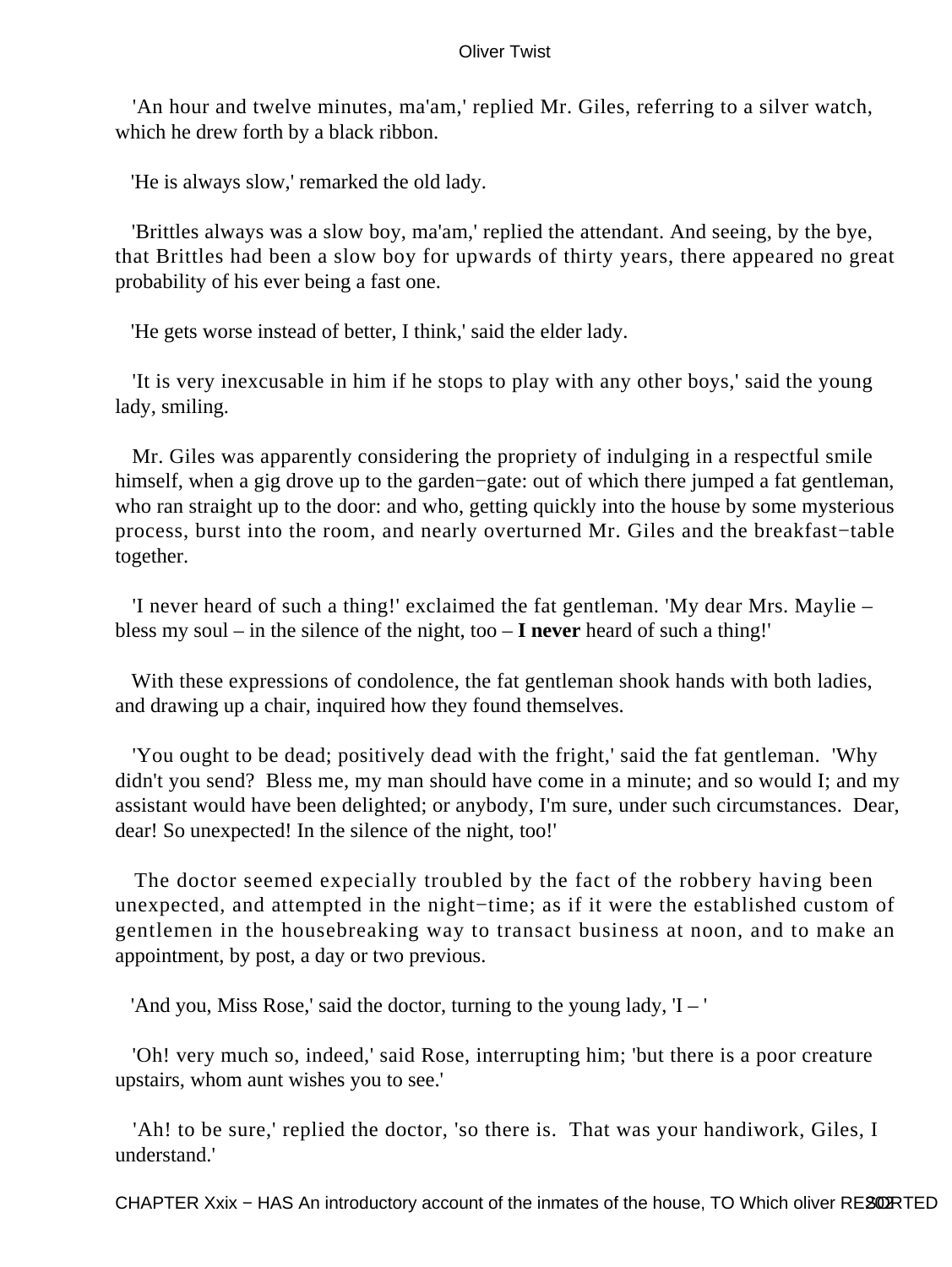Mr. Giles, who had been feverishly putting the tea−cups to rights, blushed very red, and said that he had had that honour.

 'Honour, eh?' said the doctor; 'well, I don't know; perhaps it's as honourable to hit a thief in a back kitchen, as to hit your man at twelve paces. Fancy that he fired in the air, and you've fought a duel, Giles.'

 Mr. Giles, who thought this light treatment of the matter an unjust attempt at diminishing his glory, answered respectfully, that it was not for the like of him to judge about that; but he rather thought it was no joke to the opposite party.

 'Gad, that's true!' said the doctor. 'Where is he? Show me the way. I'll look in again, as I come down, Mrs. Maylie. That's the little window that he got in at, eh? Well, I couldn't have believed it!'

 Talking all the way, he followed Mr. Giles upstairs; and while he is going upstairs, the reader may be informed, that Mr. Losberne, a surgeon in the neighbourhood, known through a circuit of ten miles round as 'the doctor,' had grown fat, more from good−humour than from good living: and was as kind and hearty, and withal as eccentric an old bachelor, as will be found in five times that space, by any explorer alive.

 The doctor was absent, much longer than either he or the ladies had anticipated. A large flat box was fetched out of the gig; and a bedroom bell was rung very often; and the servants ran up and down stairs perpetually; from which tokens it was justly concluded that something important was going on above. At length he returned; and in reply to an anxious inquiry after his patient; looked very mysterious, and closed the door, carefully.

 'This is a very extraordinary thing, Mrs. Maylie,' said the doctor, standing with his back to the door, as if to keep it shut.

'He is not in danger, I hope?' said the old lady.

 'Why, that would NOT be an extraordinary thing, under the circumstances,' replied the doctor; 'though I don't think he is. Have you seen the thief?'

'No,' rejoined the old lady.

'Nor heard anything about him?'

'No.'

 'I beg your pardon, ma'am, interposed Mr. Giles; 'but I was going to tell you about him when Doctor Losberne came in.'

CHAPTER Xxix – HAS An introductory account of the inmates of the house, TO Which oliver RESOBRTED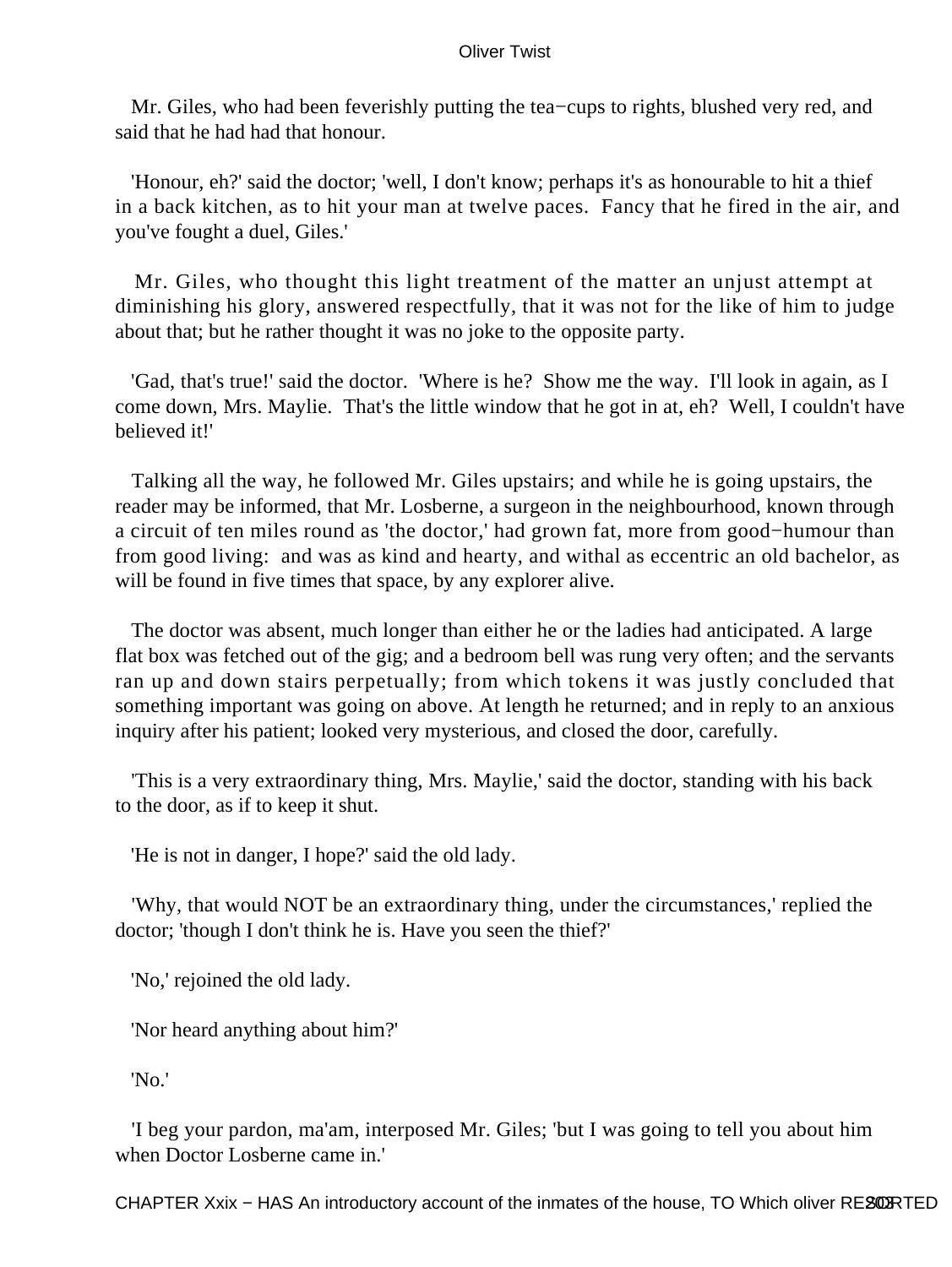The fact was, that Mr. Giles had not, at first, been able to bring his mind to the avowal, that he had only shot a boy. Such commendations had been bestowed upon his bravery, that he could not, for the life of him, help postponing the explanation for a few delicious minutes; during which he had flourished, in the very zenith of a brief reputation for undaunted courage.

'Rose wished to see the man,' said Mrs. Maylie, 'but I wouldn't hear of it.'

 'Humph!' rejoined the doctor. 'There is nothing very alarming in his appearance. Have you any objection to see him in my presence?'

'If it be necessary,' replied the old lady, 'certainly not.'

 'Then I think it is necessary,' said the doctor; 'at all events, I am quite sure that you would deeply regret not having done so, if you postponed it. He is perfectly quiet and comfortable now. Allow me – Miss Rose, will you permit me? Not the slightest fear, I pledge you my honour!'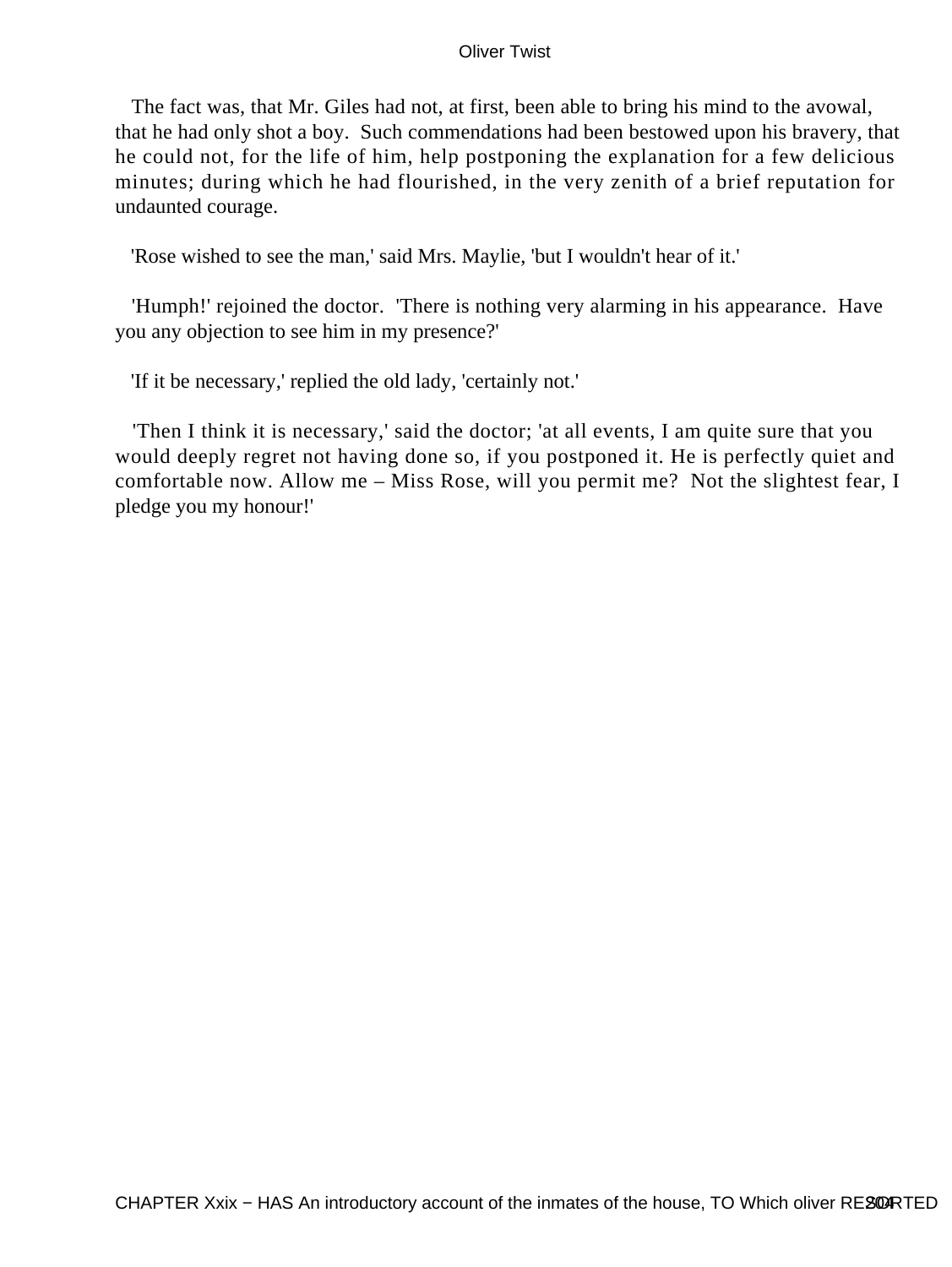# **[CHAPTER Xxx − Relates What OLIVER'S New visitors thought](#page-395-0) [of HIM](#page-395-0)**

**W**ith many loquacious assurances that they would be agreeably surprised in the aspect of the criminal, the doctor drew the young lady's arm through one of him; and offering his disengaged hand to Mrs. Maylie, led them, with much ceremony and stateliness, upstairs.

 'Now,' said the doctor, in a whisper, as he softly turned the handle of a bedroom−door, 'let us hear what you think of him. He has not been shaved very recently, but he don't look at all ferocious notwithstanding. Stop, though! Let me first see that he is in visiting order.'

 Stepping before them, he looked into the room. Motioning them to advance, he closed the door when they had entered; and gently drew back the curtains of the bed. Upon it, in lieu of the dogged, black−visaged ruffian they had expected to behold, there lay a mere child: worn with pain and exhaustion, and sunk into a deep sleep. His wounded arm, bound and splintered up, was crossed upon his breast; his head reclined upon the other arm, which was half hidden by his long hair, as it streamed over the pillow.

 The honest gentleman held the curtain in his hand, and looked on, for a minute or so, in silence. Whilst he was watching the patient thus, the younger lady glided softly past, and seating herself in a chair by the bedside, gathered Oliver's hair from his face. As she stooped over him, her tears fell upon his forehead.

 The boy stirred, and smiled in his sleep, as though these marks of pity and compassion had awakened some pleasant dream of a love and affection he had never known. Thus, a strain of gentle music, or the rippling of water in a silent place, or the odour of a flower, or the mention of a familiar word, will sometimes call up sudden dim remembrances of scenes that never were, in this life; which vanish like a breath; which some brief memory of a happier existence, long gone by, would seem to have awakened; which no voluntary exertion of the mind can ever recall.

 'What can this mean?' exclaimed the elder lady. 'This poor child can never have been the pupil of robbers!'

 'Vice,' said the surgeon, replacing the curtain, 'takes up her abode in many temples; and who can say that a fair outside shell not enshrine her?'

'But at so early an age!' urged Rose.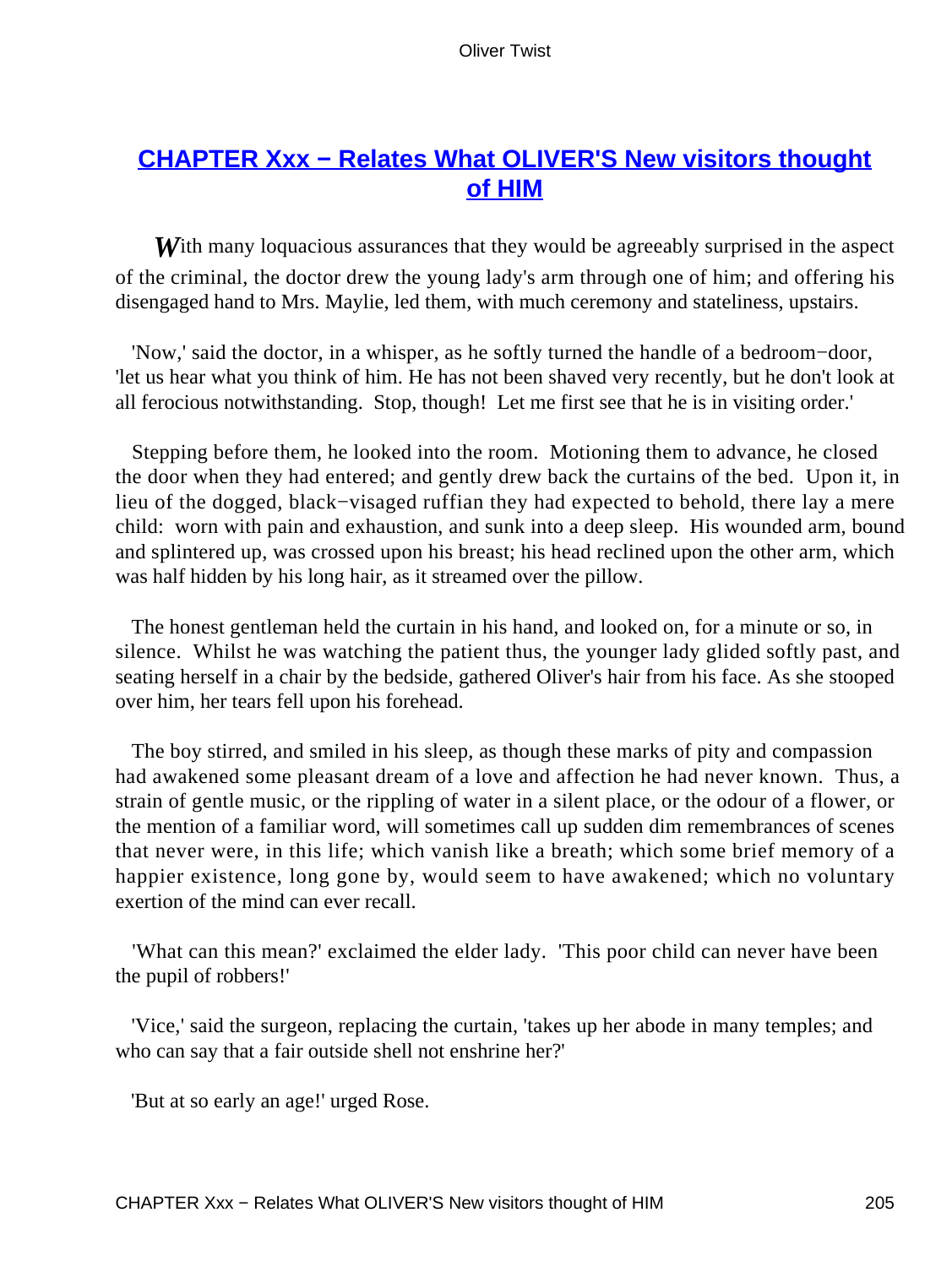'My dear young lady,' rejoined the surgeon, mournfully shaking his head; 'crime, like death, is not confined to the old and withered alone. The youngest and fairest are too often its chosen victims.'

 'But, can you – oh! can you really believe that this delicate boy has been the voluntary associate of the worst outcasts of society?' said Rose.

 The surgeon shook his head, in a manner which intimated that he feared it was very possible; and observing that they might disturb the patient, led the way into an adjoining apartment.

 'But even if he has been wicked,' pursued Rose, 'think how young he is; think that he may never have known a mother's love, or the comfort of a home; that ill−usage and blows, or the want of bread, may have driven him to herd with men who have forced him to guilt. Aunt, dear aunt, for mercy's sake, think of this, before you let them drag this sick child to a prison, which in any case must be the grave of all his chances of amendment. Oh! as you love me, and know that I have never felt the want of parents in your goodness and affection, but that I might have done so, and might have been equally helpless and unprotected with this poor child, have pity upon him before it is too late!'

 'My dear love,' said the elder lady, as she folded the weeping girl to her bosom, 'do you think I would harm a hair of his head?'

'Oh, no!' replied Rose, eagerly.

 'No, surely,' said the old lady; 'my days are drawing to their close: and may mercy be shown to me as I show it to others! What can I do to save him, sir?'

'Let me think, ma'am,' said the doctor; 'let me think.'

 Mr. Losberne thrust his hands into his pockets, and took several turns up and down the room; often stopping, and balancing himself on his toes, and frowning frightfully. After various exclamations of 'I've got it now' and 'no, I haven't,' and as many renewals of the walking and frowning, he at length made a dead halt, and spoke as follows:

 'I think if you give me a full and unlimited commission to bully Giles, and that little boy, Brittles, I can manage it. Giles is a faithful fellow and an old servant, I know; but you can make it up to him in a thousand ways, and reward him for being such a good shot besides. You don't object to that?'

'Unless there is some other way of preserving the child,' replied Mrs. Maylie.

'There is no other,' said the doctor. 'No other, take my word for it.'

CHAPTER Xxx – Relates What OLIVER'S New visitors thought of HIM 206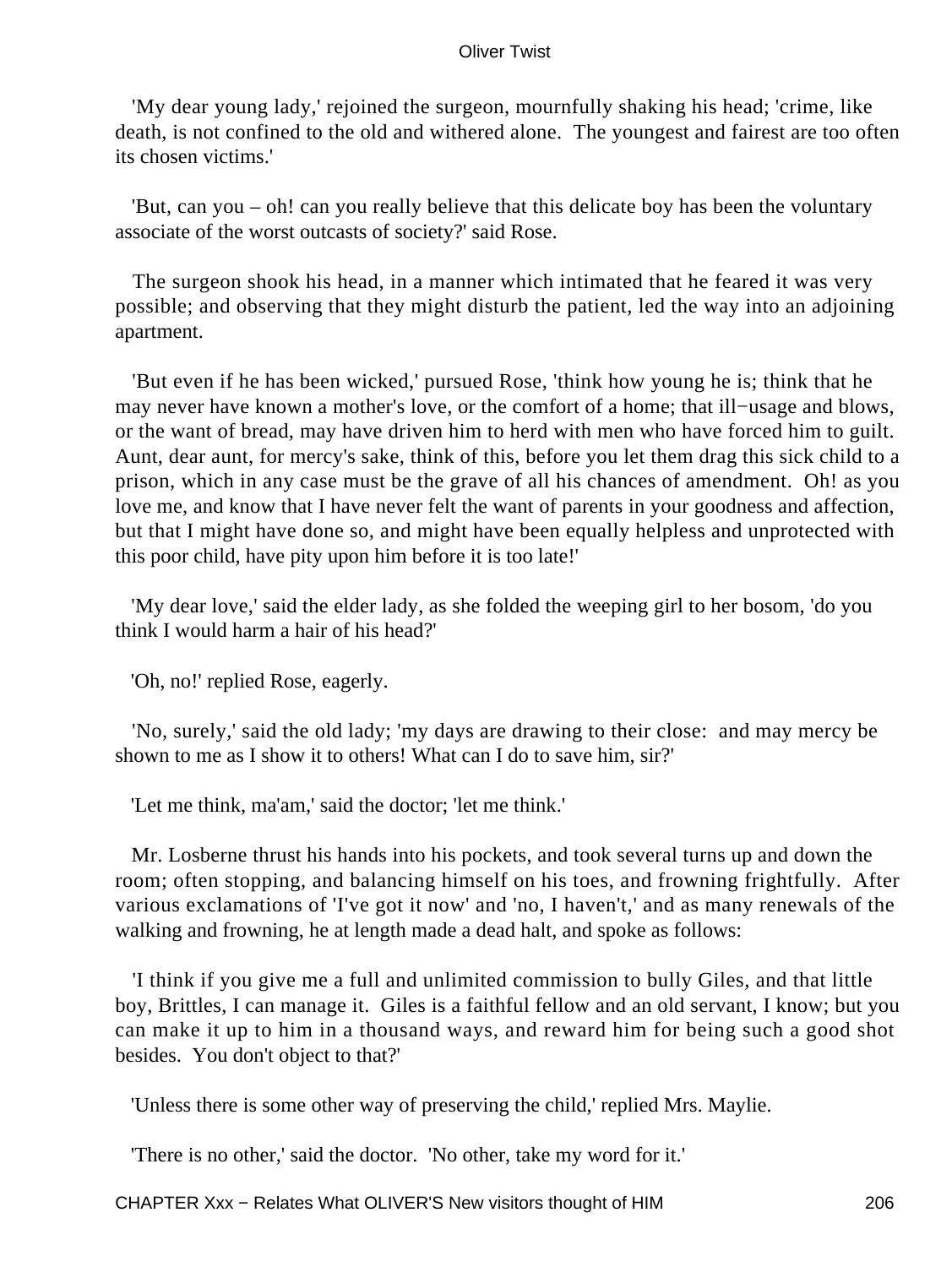'Then my aunt invests you with full power,' said Rose, smiling through her tears; 'but pray don't be harder upon the poor fellows than is indispensably necessary.'

 'You seem to think,' retorted the doctor, 'that everybody is disposed to be hard−hearted to−day, except yourself, Miss Rose. I only hope, for the sake of the rising male sex generally, that you may be found in as vulnerable and soft−hearted a mood by the first eligible young fellow who appeals to your compassion; and I wish I were a young fellow, that I might avail myself, on the spot, of such a favourable opportunity for doing so, as the present.'

'You are as great a boy as poor Brittles himself,' returned Rose, blushing.

 'Well,' said the doctor, laughing heartily, 'that is no very difficult matter. But to return to this boy. The great point of our agreement is yet to come. He will wake in an hour or so, I dare say; and although I have told that thick−headed constable−fellow downstairs that he musn't be moved or spoken to, on peril of his life, I think we may converse with him without danger. Now I make this stipulation – that I shall examine him in your presence, and that, if, from what he says, we judge, and I can show to the satisfaction of your cool reason, that he is a real and thorough bad one (which is more than possible), he shall be left to his fate, without any farther interference on my part, at all events.'

'Oh no, aunt!' entreated Rose.

'Oh yes, aunt!' said the doctor. 'Is is a bargain?;

'He cannot be hardened in vice,' said Rose; 'It is impossible.'

 'Very good,' retorted the doctor; 'then so much the more reason for acceding to my proposition.'

 Finally the treaty was entered into; and the parties thereunto sat down to wait, with some impatience, until Oliver should awake.

 The patience of the two ladies was destined to undergo a longer trial than Mr. Losberne had led them to expect; for hour after hour passed on, and still Oliver slumbered heavily. It was evening, indeed, before the kind−hearted doctor brought them the intelligence, that he was at length sufficiently restored to be spoken to. The boy was very ill, he said, and weak from the loss of blood; but his mind was so troubled with anxiety to disclose something, that he deemed it better to give him the opportunity, than to insist upon his remaining quiet until next morning: which he should otherwise have done.

 The conference was a long one. Oliver told them all his simple history, and was often compelled to stop, by pain and want of strength. It was a solemn thing, to hear, in the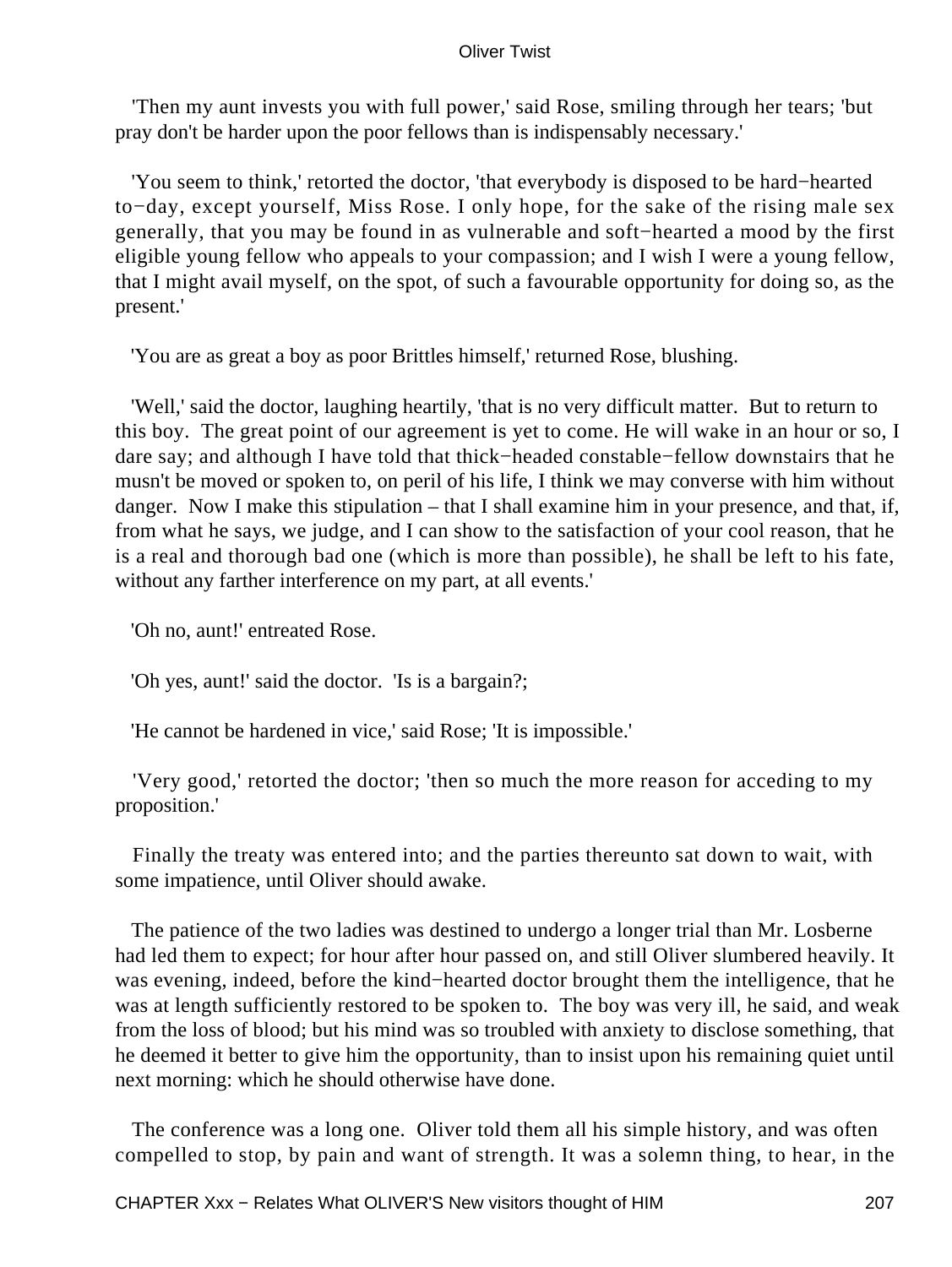darkened room, the feeble voice of the sick child recounting a weary catalogue of evils and calamities which hard men had brought upon him. Oh! if when we oppress and grind our fellow−creatures, we bestowed but one thought on the dark evidences of human error, which, like dense and heavy clouds, are rising, slowly it is true, but not less surely, to Heaven, to pour their after−vengeance on our heads; if we heard but one instant, in imagination, the deep testimony of dead men's voices, which no power can stifle, and no pride shut out; where would be the injury and injustice, the suffering, misery, cruelty, and wrong, that each day's life brings with it!

 Oliver's pillow was smoothed by gentle hands that night; and loveliness and virtue watched him as he slept. He felt calm and happy, and could have died without a murmur.

 The momentous interview was no sooner concluded, and Oliver composed to rest again, than the doctor, after wiping his eyes, and condemning them for being weak all at once, betook himself downstairs to open upon Mr. Giles. And finding nobody about the parlours, it occurred to him, that he could perhaps originate the proceedings with better effect in the kitchen; so into the kitchen he went.

 There were assembled, in that lower house of the domestic parliament, the women−servants, Mr. Brittles, Mr. Giles, the tinker (who had received a special invitation to regale himself for the remainder of the day, in consideration of his services), and the constable. The latter gentleman had a large staff, a large head, large features, and large half−boots; and he looked as if he had been taking a proportionate allowance of ale – as indeed he had.

 The adventures of the previous night were still under discussion; for Mr. Giles was expatiating upon his presence of mind, when the doctor entered; Mr. Brittles, with a mug of ale in his hand, was corroborating everything, before his superior said it.

'Sit still!' said the doctor, waving his hand.

 'Thank you, sir, said Mr. Giles. 'Misses wished some ale to be given out, sir; and as I felt no ways inclined for my own little room, sir, and was disposed for company, I am taking mine among 'em here.'

 Brittles headed a low murmur, by which the ladies and gentlemen generally were understood to express the gratification they derived from Mr. Giles's condescension. Mr. Giles looked round with a patronising air, as much as to say that so long as they behaved properly, he would never desert them.

'How is the patient to−night, sir?' asked Giles.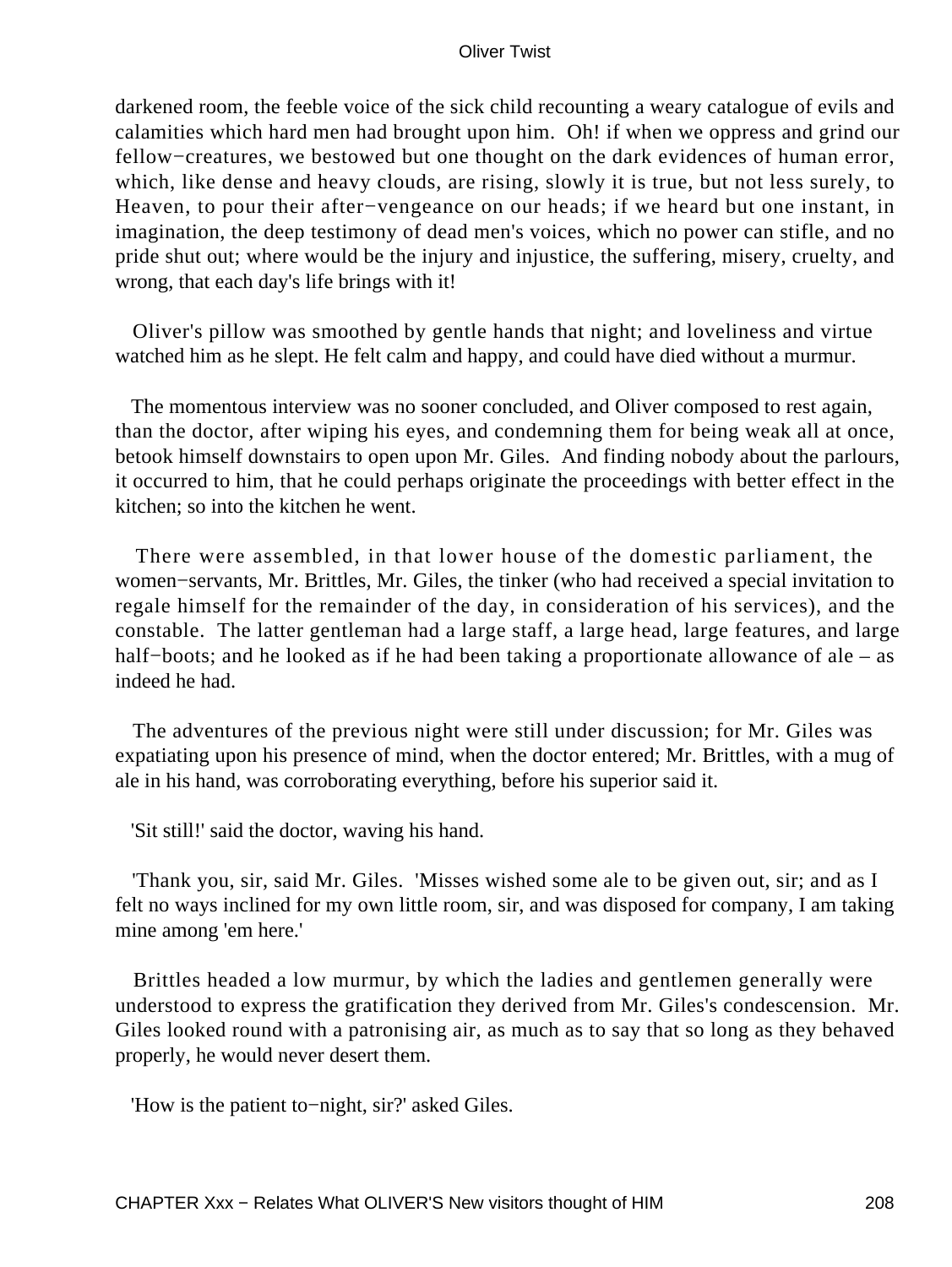'So−so'; returned the doctor. 'I am afraid you have got yourself into a scrape there, Mr. Giles.'

 'I hope you don't mean to say, sir,' said Mr. Giles, trembling, 'that he's going to die. If I thought it, I should never be happy again. I wouldn't cut a boy off: no, not even Brittles here; not for all the plate in the county, sir.'

'That's not the point,' said the doctor, mysteriously. 'Mr. Giles, are you a Protestant?'

'Yes, sir, I hope so,' faltered Mr. Giles, who had turned very pale.

'And what are YOU, boy?' said the doctor, turning sharply upon Brittles.

'Lord bless me, sir!' replied Brittles, starting violently; 'I'm the same as Mr. Giles, sir.'

 'Then tell me this,' said the doctor, 'both of you, both of you! Are you going to take upon yourselves to swear, that that boy upstairs is the boy that was put through the little window last night? Out with it! Come! We are prepared for you!'

 The doctor, who was universally considered one of the best−tempered creatures on earth, made this demand in such a dreadful tone of anger, that Giles and Brittles, who were considerably muddled by ale and excitement, stared at each other in a state of stupefaction.

 'Pay attention to the reply, constable, will you?' said the doctor, shaking his forefinger with great solemnity of manner, and tapping the bridge of his nose with it, to bespeak the exercise of that worthy's utmost acuteness. 'Something may come of this before long.'

 The constable looked as wise as he could, and took up his staff of office: which had been recling indolently in the chimney−corner.

'It's a simple question of identity, you will observe,' said the doctor.

 'That's what it is, sir,' replied the constable, coughing with great violence; for he had finished his ale in a hurry, and some of it had gone the wrong way.

 'Here's the house broken into,' said the doctor, 'and a couple of men catch one moment's glimpse of a boy, in the midst of gunpowder smoke, and in all the distraction of alarm and darkness. Here's a boy comes to that very same house, next morning, and because he happens to have his arm tied up, these men lay violent hands upon him – by doing which, they place his life in great danger – and swear he is the thief. Now, the question is, whether these men are justified by the fact; if not, in what situation do they place themselves?'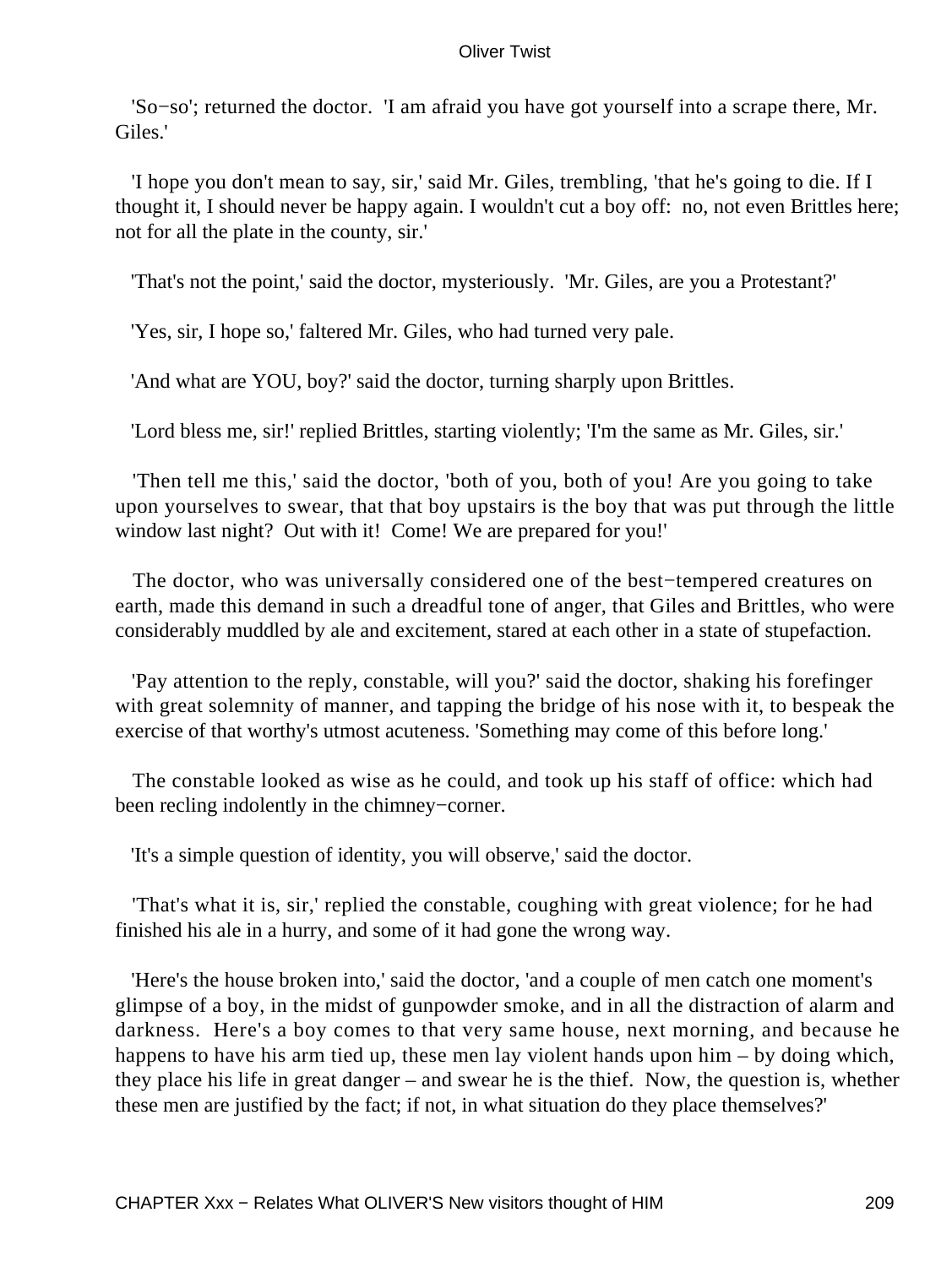The constable nodded profoundly. He said, if that wasn't law, he would be glad to know what was.

 'I ask you again,' thundered the doctor, 'are you, on your solemn oaths, able to identify that boy?'

 Brittles looked doubtfully at Mr. Giles; Mr. Giles looked doubtfully at Brittles; the constable put his hand behind his ear, to catch the reply; the two women and the tinker leaned forward to listen; the doctor glanced keenly round; when a ring was heard at the gate, and at the same moment, the sound of wheels.

'It's the runners!' cried Brittles, to all appearance much relieved.

'The what?' exclaimed the doctor, aghast in his turn.

 'The Bow Street officers, sir,' replied Brittles, taking up a candle; 'me and Mr. Giles sent for 'em this morning.'

'What?' cried the doctor.

 'Yes,' replied Brittles; 'I sent a message up by the coachman, and I only wonder they weren't here before, sir.'

 'You did, did you? Then confound your – slow coaches down here; that's all,' said the doctor, walking away.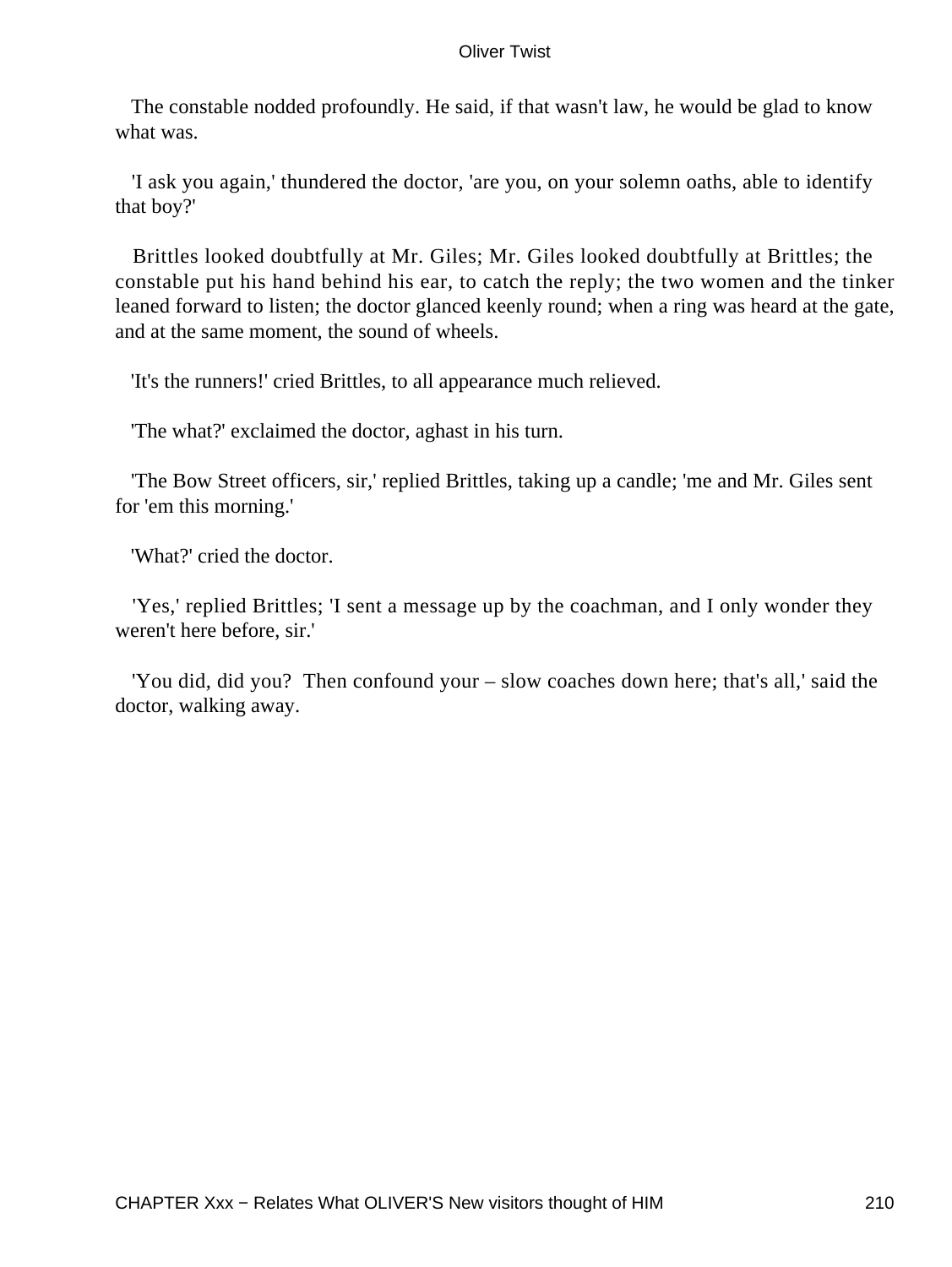# **[CHAPTER Xxxi − Involves A critical POSITION](#page-395-0)**

*'W*ho's that?' inquired Brittles, opening the door a little way, with the chain up, and peeping out, shading the candle with his hand.

 'Open the door,' replied a man outside; 'it's the officers from Bow Street, as was sent to to−day.'

 Much comforted by this assurance, Brittles opened the door to its full width, and confronted a portly man in a great−coat; who walked in, without saying anything more, and wiped his shoes on the mat, as coolly as if he lived there.

 'Just send somebody out to relieve my mate, will you, young man?' said the officer; 'he's in the gig, a−minding the prad. Have you got a coach 'us here, that you could put it up in, for five or ten minutes?'

 Brittles replying in the affirmative, and pointing out the building, the portly man stepped back to the garden−gate, and helped his companion to put up the gig: while Brittles lighted them, in a state of great admiration. This done, they returned to the house, and, being shown into a parlour, took off their great−coats and hats, and showed like what they were.

 The man who had knocked at the door, was a stout personage of middle height, aged about fifty: with shiny black hair, cropped pretty close; half−whiskers, a round face, and sharp eyes. The other was a red−headed, bony man, in top−boots; with a rather ill−favoured countenance, and a turned−up sinister−looking nose.

 'Tell your governor that Blathers and Duff is here, will you?' said the stouter man, smoothing down his hair, and laying a pair of handcuffs on the table. 'Oh! Good−evening, master. Can I have a word or two with you in private, if you please?'

 This was addressed to Mr. Losberne, who now made his appearance; that gentleman, motioning Brittles to retire, brought in the two ladies, and shut the door.

'This is the lady of the house,' said Mr. Losberne, motioning towards Mrs. Maylie.

 Mr. Blathers made a bow. Being desired to sit down, he put his hat on the floor, and taking a chair, motioned to Duff to do the same. The latter gentleman, who did not appear quite so much accustomed to good society, or quite so much at his ease in it – one of the two – seated himself, after undergoing several muscular affections of the limbs, and the head of his stick into his mouth, with some embarrassment.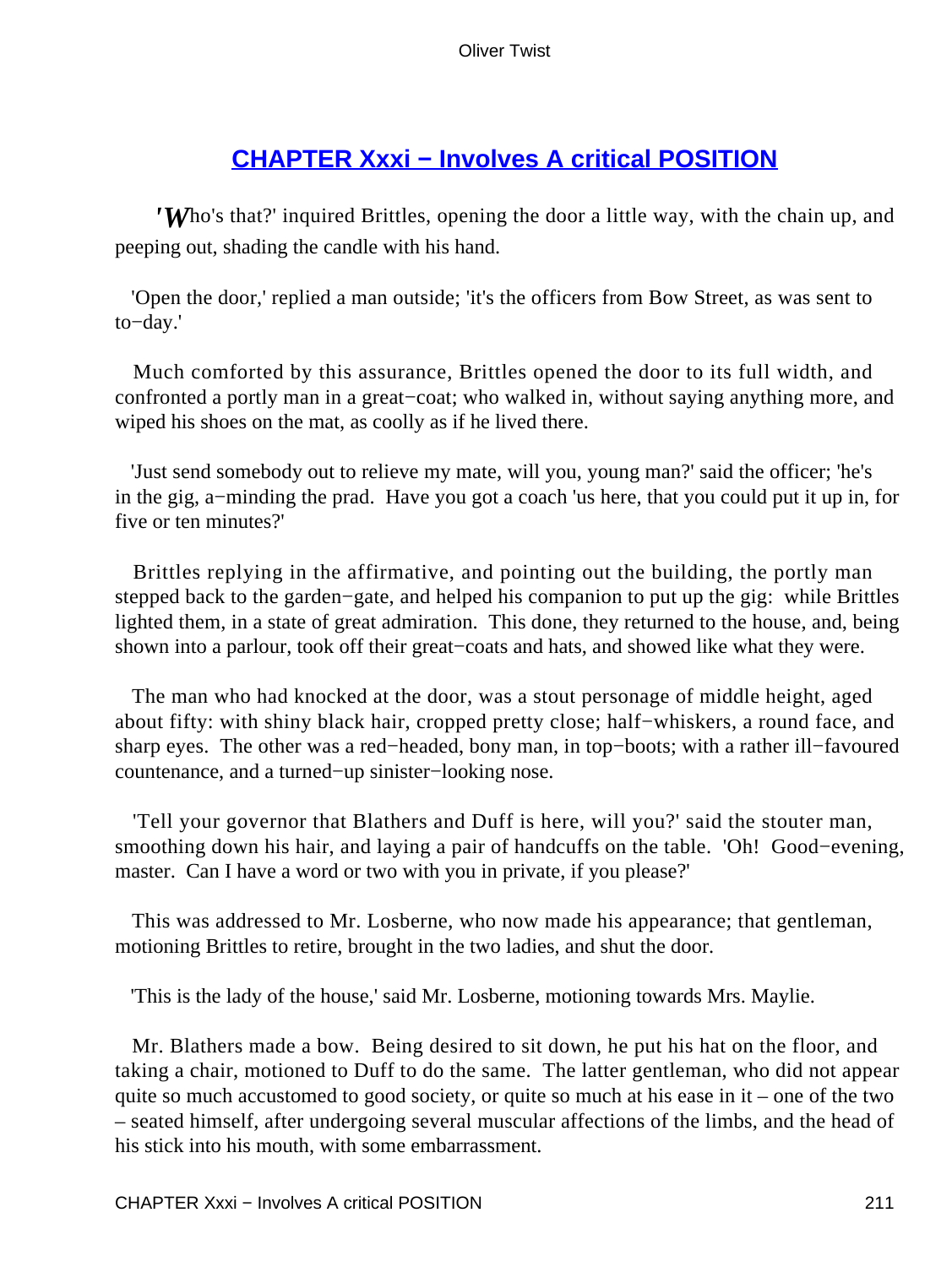'Now, with regard to this here robbery, master,' said Blathers. 'What are the circumstances?'

 Mr. Losberne, who appeared desirous of gaining time, recounted them at great length, and with much circumlocution. Messrs. Blathers and Duff looked very knowing meanwhile, and occasionally exchanged a nod.

 'I can't say, for certain, till I see the work, of course,' said Blathers; 'but my opinion at once is, – I don't mind committing myself to that extent, – that this wasn't done by a yokel; eh, Duff?'

'Certainly not,' replied Duff.

 'And, translating the word yokel for the benefit of the ladies, I apprehend your meaning to be, that this attempt was not made by a countryman?' said Mr. Losberne, with a smile.

'That's it, master,' replied Blathers. 'This is all about the robbery, is it?'

'All,' replied the doctor.

'Now, what is this, about this here boy that the servants are a−talking on?' said Blathers.

 'Nothing at all,' replied the doctor. 'One of the frightened servants chose to take it into his head, that he had something to do with this attempt to break into the house; but it's nonsense: sheer absurdity.'

'Wery easy disposed of, if it is,' remarked Duff.

 'What he says is quite correct,' observed Blathers, nodding his head in a confirmatory way, and playing carelessly with the handcuffs, as if they were a pair of castanets. 'Who is the boy?

What account does he give of himself? Where did he come from? He didn't drop out of the clouds, did he, master?'

 'Of course not,' replied the doctor, with a nervous glance at the two ladies. 'I know his whole history: but we can talk about that presently. You would like, first, to see the place where the thieves made their attempt, I suppose?'

 'Certainly,' rejoined Mr. Blathers. 'We had better inspect the premises first, and examine the servants afterwards. That's the usual way of doing business.'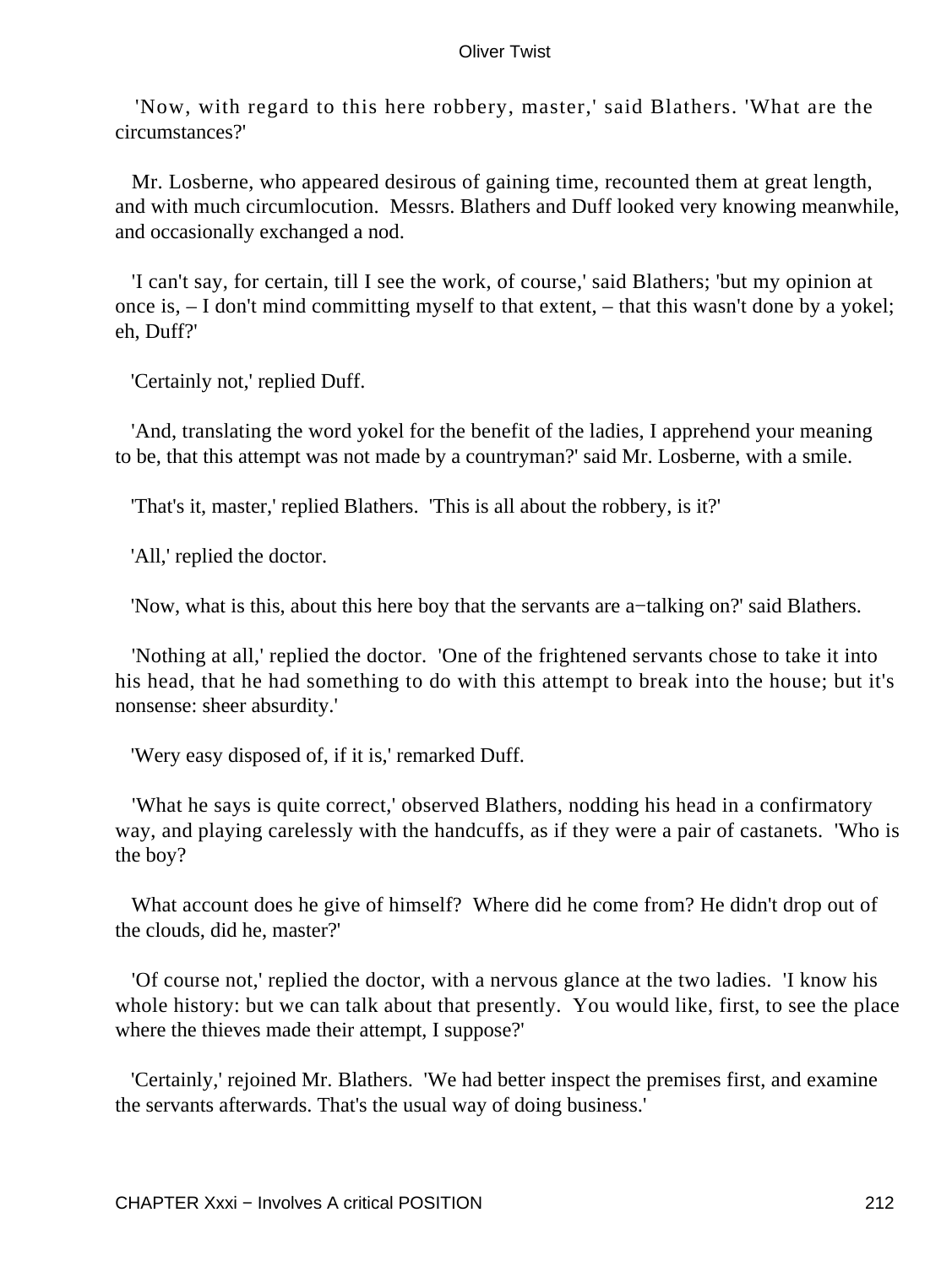Lights were then procured; and Messrs. Blathers and Duff, attended by the native constable, Brittles, Giles, and everybody else in short, went into the little room at the end of the passage and looked out at the window; and afterwards went round by way of the lawn, and looked in at the window; and after that, had a candle handed out to inspect the shutter with; and after that, a lantern to trace the footsteps with; and after that, a pitchfork to poke the bushes with. This done, amidst the breathless interest of all beholders, they came in again; and Mr. Giles and Brittles were put through a melodramatic representation of their share in the previous night's adventures: which they performed some six times over: contradiction each other, in not more than one important respect, the first time, and in not more than a dozen the last. This consummation being arrived at, Blathers and Duff cleared the room, and held a long council together, compared with which, for secrecy and solemnity, a consultation of great doctors on the knottiest point in medicine, would be mere child's play.

 Meanwhile, the doctor walked up and down the next room in a very uneasy state; and Mrs. Maylie and Rose looked on, with anxious faces.

 'Upon my word,' he said, making a halt, after a great number of very rapid turns, 'I hardly know what to do.'

 'Surely,' said Rose, 'the poor child's story, faithfully repeated to these men, will be sufficient to exonerate him.'

 'I doubt it, my dear young lady,' said the doctor, shaking his head. 'I don't think it would exonerate him, either with them, or with legal functionaries of a higher grade. What is he, after all, they would say? A runaway. Judged by mere worldly considerations and probabilities, his story is a very doubtful one.'

'You believe it, surely?' interrupted Rose.

 '*I* believe it, strange as it is; and perhaps I may be an old fool for doing so,' rejoined the doctor; 'but I don't think it is exactly the tale for a practical police−officer, nevertheless.'

'Why not?' demanded Rose.

 'Because, my pretty cross−examiner,' replied the doctor: 'because, viewed with their eyes, there are many ugly points about it; he can only prove the parts that look ill, and none of those that look well. Confound the fellows, they **Will** have the way and the wherefore, and will take nothing for granted. On his own showing, you see, he has been the companion of thieves for some time past; he has been carried to a police−officer, on a charge of picking a gentleman's pocket; he has been taken away, forcibly, from that gentleman's house, to a place which he cannot describe or point out, and of the situation of which he has not the remotest idea. He is brought down to Chertsey, by men who seem to have taken a violent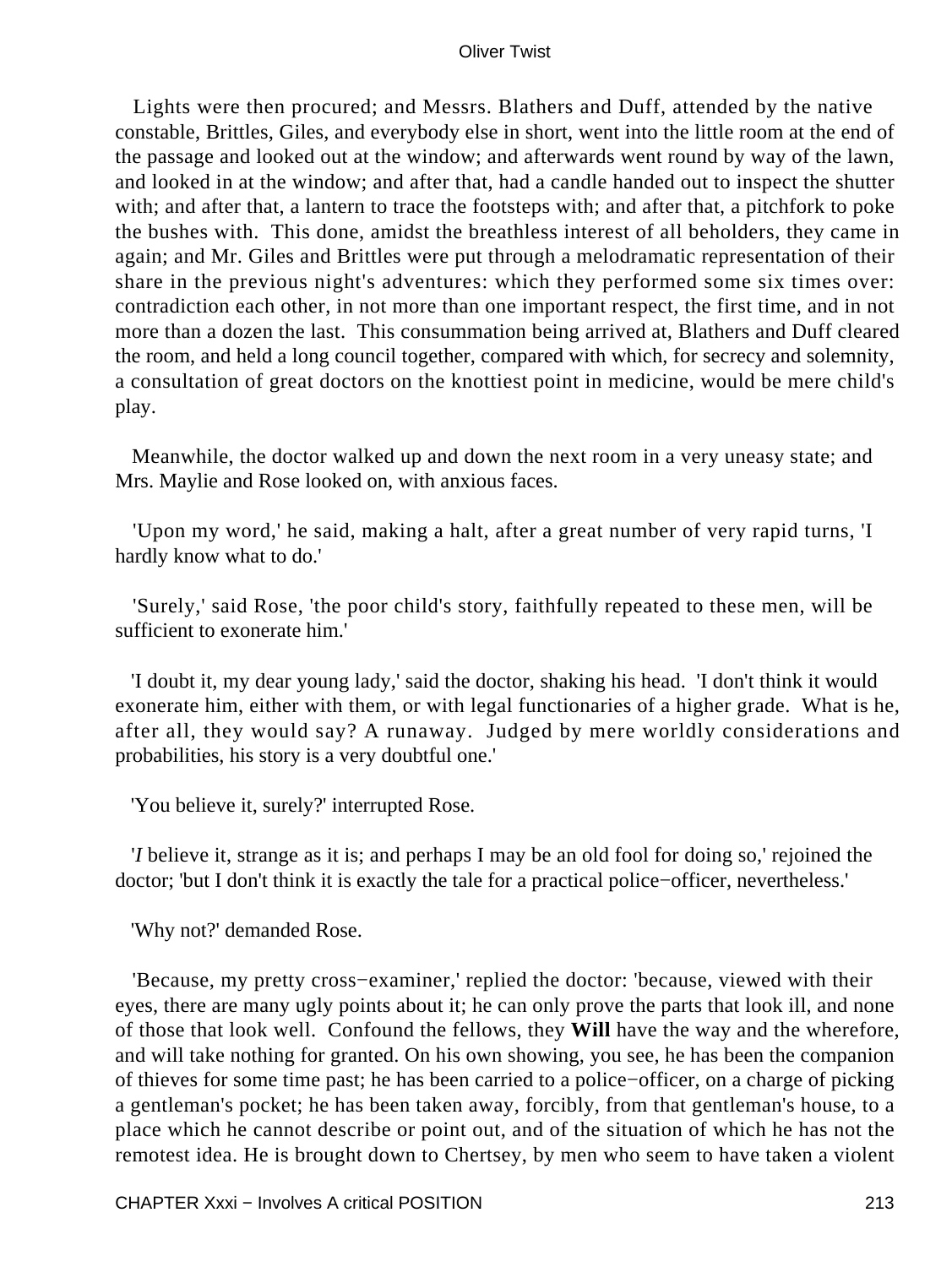fancy to him, whether he will or no; and is put through a window to rob a house; and then, just at the very moment when he is going to alarm the inmates, and so do the very thing that would set him all to rights, there rushes into the way, a blundering dog of a half−bred butler, and shoots him! As if on purpose to prevent his doing any good for himself! Don't you see all this?'

 'I see it, of course,' replied Rose, smiling at the doctor's impetuosity; 'but still I do not see anything in it, to criminate the poor child.'

 'No,' replied the doctor; 'of course not! Bless the bright eyes of your sex! They never see, whether for good or bad, more than one side of any question; and that is, always, the one which first presents itself to them.'

 Having given vent to this result of experience, the doctor put his hands into his pockets, and walked up and down the room with even greater rapidity than before.

 'The more I think of it,' said the doctor, 'the more I see that it will occasion endless trouble and difficulty if we put these men in possession of the boy's real story. I am certain it will not be believed; and even if they can do nothing to him in the end, still the dragging it forward, and giving publicity to all the doubts that will be cast upon it, must interfere, materially, with your benevolent plan of rescuing him from misery.'

'Oh! what is to be done?' cried Rose. 'Dear, dear! whyddid they send for these people?'

'Why, indeed!' exclaimed Mrs. Maylie. 'I would not have had them here, for the world.'

 'All I know is,' said Mr. Losberne, at last: sitting down with a kind of desperate calmness, 'that we must try and carry it off with a bold face. The object is a good one, and that must be our excuse. The boy has strong symptoms of fever upon him, and is in no condition to be talked to any more; that's one comfort. We must make the best of it; and if bad be the best, it is no fault of ours. Come in!'

 'Well, master,' said Blathers, entering the room followed by his colleague, and making the door fast, before he said any more. 'This warn't a put−up thing.'

'And what the devil's a put−up thing?' demanded the doctor, impatiently.

 'We call it a put−up robbery, ladies,' said Blathers, turning to them, as if he pitied their ignorance, but had a contempt for the doctor's, 'when the servants is in it.'

'Nobody suspected them, in this case,' said Mrs. Maylie.

'Wery likely not, ma'am,' replied Blathers; 'but they might have been in it, for all that.'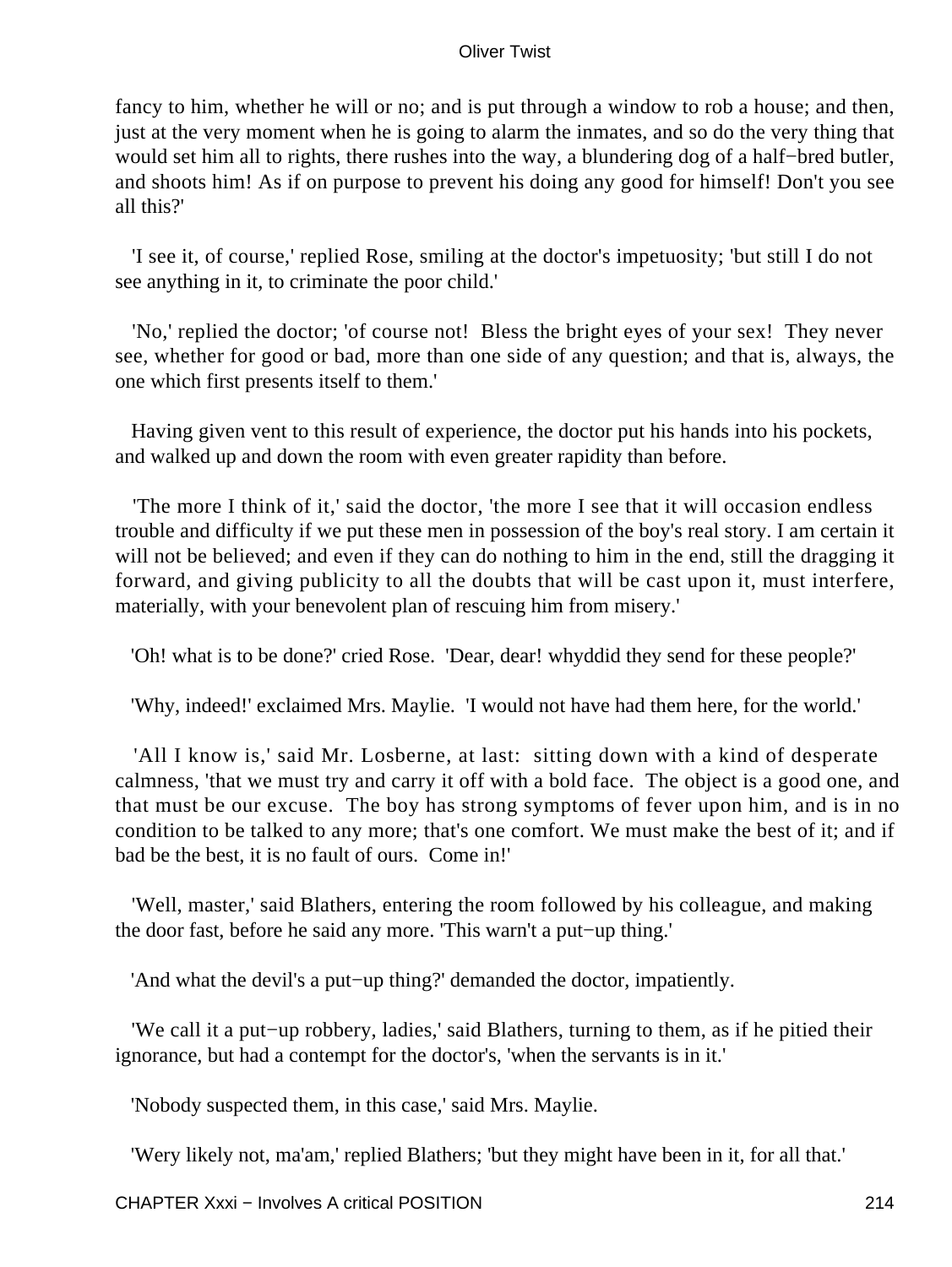'More likely on that wery account,' said Duff.

 'We find it was a town hand,' said Blathers, continuing his report; 'for the style of work is first−rate.'

'Wery pretty indeed it is,' remarked Duff, in an undertone.

 'There was two of 'em in it,' continued Blathers; 'and they had a boy with 'em; that's plain from the size of the window. That's all to be said at present. We'll see this lad that you've got upstairs at once, if you please.'

 'Perhaps they will take something to drink first, Mrs. Maylie?' said the doctor: his face brightening, as if some new thought had occurred to him.

'Oh! to be sure!' exclaimed Rose, eagerly. 'You shall have it immediately, if you will.'

 'Why, thank you, miss!' said Blathers, drawing his coat−sleeve across his mouth; 'it's dry work, this sort of duty. Anythink that's handy, miss; don't put yourself out of the way, on our accounts.'

'What shall it be?' asked the doctor, following the young lady to the sideboard.

 'A little drop of spirits, master, if it's all the same,' replied Blathers. 'It's a cold ride from London, ma'am; and I always find that spirits comes home warmer to the feelings.'

 This interesting communication was addressed to Mrs. Maylie, who received it very graciously. While it was being conveyed to her, the doctor slipped out of the room.

 'Ah!' said Mr. Blathers: not holding his wine−glass by the stem, but grasping the bottom between the thumb and forefinger of his left hand: and placing it in front of his chest; 'I have seen a good many pieces of business like this, in my time, ladies.'

 'That crack down in the back lane at Edmonton, Blathers,' said Mr. Duff, assisting his colleague's memory.

 'That was something in this way, warn't it?' rejoined Mr. Blathers; 'that was done by Conkey Chickweed, that was.'

 'You always gave that to him' replied Duff. 'It was the Family Pet, I tell you. Conkey hadn't any more to do with it than I had.'

 'Get out!' retorted Mr. Blathers; 'I know better. Do you mind that time when Conkey was robbed of his money, though? What a start that was! Better than any novel−book *I* ever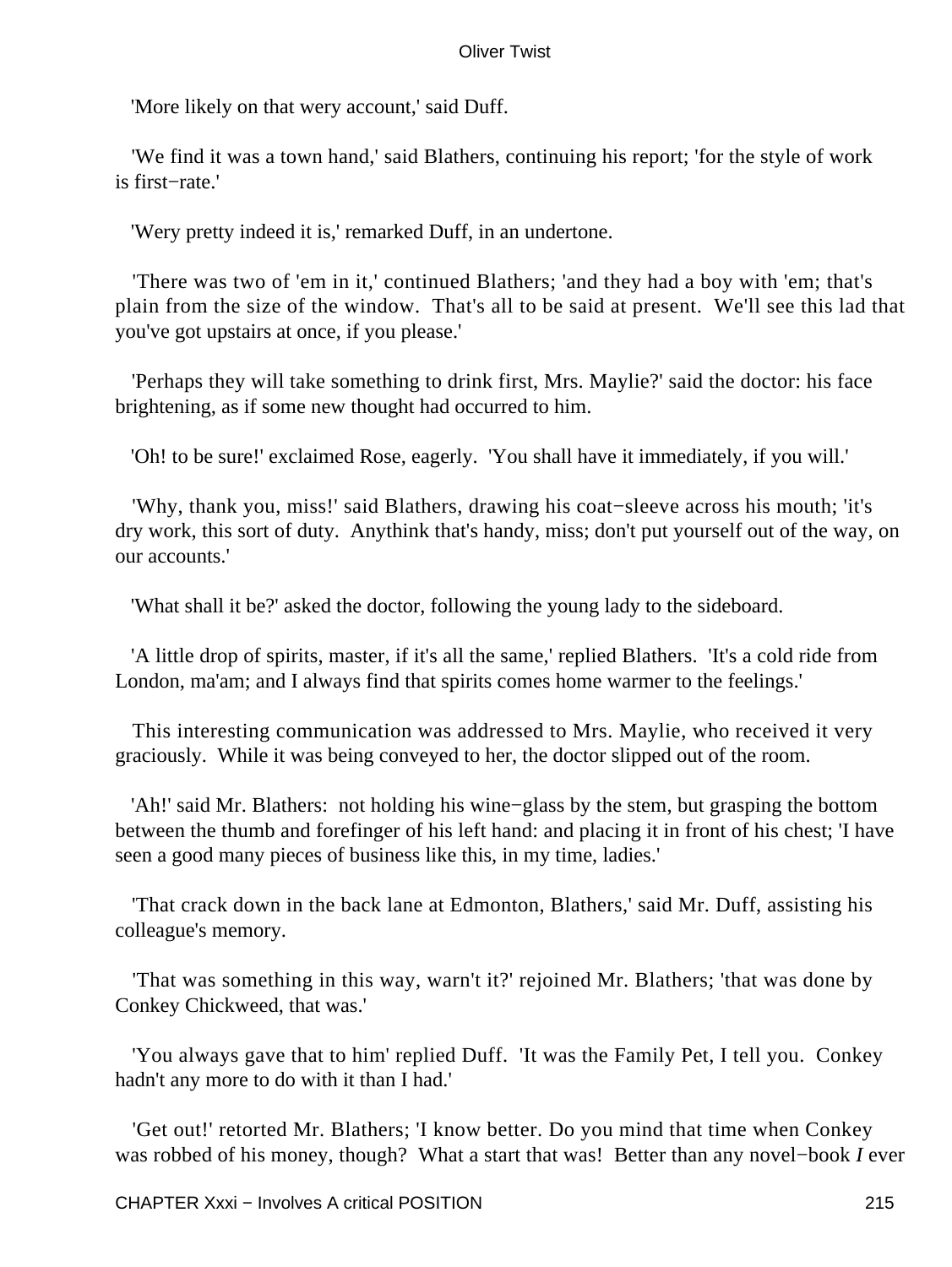see!'

 'What was that?' inquired Rose: anxious to encourage any symptoms of good−humour in the unwelcome visitors.

 'It was a robbery, miss, that hardly anybody would have been down upon,' said Blathers. 'This here Conkey Chickweed – '

'Conkey means Nosey, ma'am,' interposed Duff.

 'Of course the lady knows that, don't she?' demanded Mr. Blathers. 'Always interrupting, you are, partner! This here Conkey Chickweed, miss, kept a public−house over Battlebridge way, and he had a cellar, where a good many young lords went to see cock−fighting, and badger−drawing, and that; and a wery intellectural manner the sports was conducted in, for I've seen 'em off'en. He warn't one of the family, at that time; and one night he was robbed of three hundred and twenty−seven guineas in a canvas bag, that was stole out of his bedrrom in the dead of night, by a tall man with a black patch over his eye, who had concealed himself under the bed, and after committing the robbery, jumped slap out of window: which was only a story high.

 He was wery quick about it. But Conkey was quick, too; for he fired a blunderbuss arter him, and roused the neighbourhood. They set up a hue−and−cry, directly, and when they came to look about 'em, found that Conkey had hit the robber; for there was traces of blood, all the way to some palings a good distance off; and there they lost 'em. However, he had made off with the blunt; and, consequently, the name of Mr. Chickweed, licensed witler, appeared in the Gazette among the other bankrupts; and all manner of benefits and subscriptions, and I don't know what all, was got up for the poor man, who was in a wery low state of mind about his loss, and went up and down the streets, for three or four days, a pulling his hair off in such a desperate manner that many people was afraid he might be going to make away with himself. One day he came up to the office, all in a hurry, and had a private interview with the magistrate, who, after a deal of talk, rings the bell, and orders Jem Spyers in (Jem was a active officer), and tells him to go and assist Mr. Chickweed in apprehending the man as robbed his house. «I see him, Spyers,» said Chickweed, «pass my house yesterday morning,» «Why didn't you up, and collar him!» says Spyers. «I was so struck all of a heap, that you might have fractured my skull with a toothpick,» says the poor man; «but we're sure to have him; for between ten and eleven o'clock at night he passed again.» Spyers no sooner heard this, than he put some clean linen and a comb, in his pocket, in case he should have to stop a day or two; and away he goes, and sets himself down at one of the public−house windows behind the little red curtain, with his hat on, all ready to bolt out, at a moment's notice. He was smoking his pipe here, late at night, when all of a sudden Chickweed roars out, «Here he is! Stop thief! Murder!» Jem Spyers dashes out; and there he sees Chickweed, a−tearing down the street full cry. Away goes Spyers; on goes Chickweed; round turns the people; everybody roars out, «Thieves!» and Chickweed himself keeps on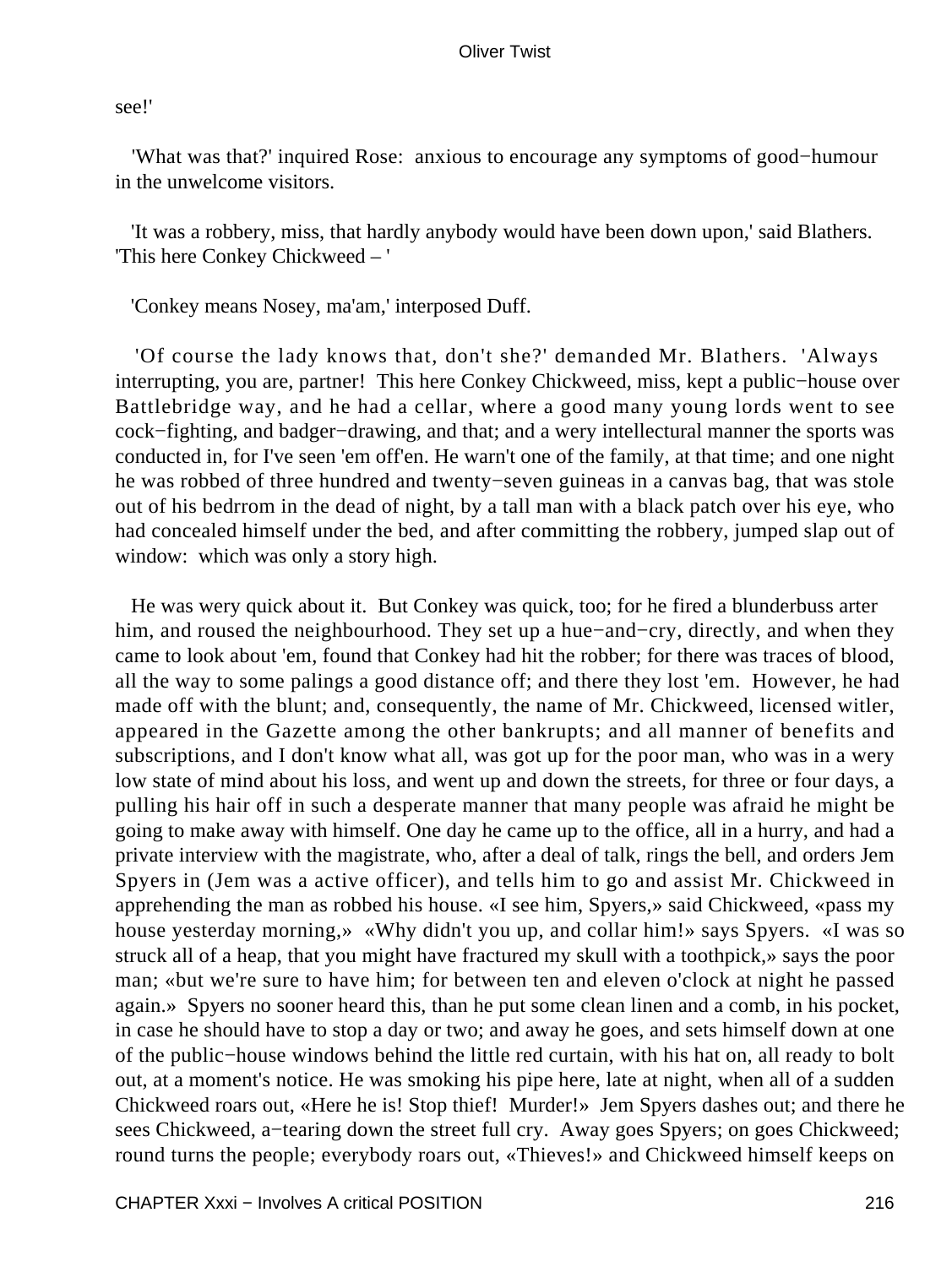shouting, all the time, like mad. Spyers loses sight of him a minute as he turns a corner; shoots round; sees a little crowd; dives in; «Which is the man?» «D – me!» says Chickweed, «I've lost him again!» It was a remarkable occurrence, but he warn't to be seen nowhere, so they went back to the public−house. Next morning, Spyers took his old place, and looked out, from behind the curtain, for a tall man with a black patch over his eye, till his own two eyes ached again. At last, he couldn't help shutting 'em, to ease 'em a minute; and the very moment he did so, he hears Chickweed a−roaring out, «Here he is!» Off he starts once more, with Chickweed half−way down the street ahead of him; and after twice as long a run as the yesterday's one, the man's lost again! This was done, once or twice more, till one−half the neighbours gave out that Mr. Chickweed had been robbed by the devil, who was playing tricks with him arterwards; and the other half, that poor Mr. Chickweed had gone mad with grief.'

 'What did Jem Spyers say?' inquired the doctor; who had returned to the room shortly after the commencement of the story.

 'Jem Spyers,' resumed the officer, 'for a long time said nothing at all, and listened to everything without seeming to, which showed he understood his business. But, one morning, he walked into the bar, and taking out his snuffbox, says «Chickweed, I've found out who done this here robbery.» «Have you?» said Chickweed. «Oh, my dear Spyers, only let me have wengeance, and I shall die contented! Oh, my dear Spyers, where is the villain!» «Come!» said Spyers, offering him a pinch of snuff, «none of that gammon! You did it yourself.» So he had; and a good bit of money he had made by it, too; and nobody would never have found it out, if he hadn't been so precious anxious to keep up appearances!' said Mr. Blathers, putting down his wine−glass, and clinking the handcuffs together.

'Very curious, indeed,' observed the doctor. 'Now, if you please, you can walk upstairs.'

 'If YOU please, sir,' returned Mr. Blathers. Closely following Mr. Losberne, the two officers ascended to Oliver's bedroom; Mr. Giles preceding the party, with a lighted candle.

 Oliver had been dozing; but looked worse, and was more feverish than he had appeared yet. Being assisted by the doctor, he managed to sit up in bed for a minute or so; and looked at the strangers without at all understanding what was going forward – in fact, without seeming to recollect where he was, or what had been passing.

 'This,' said Mr. Losberne, speaking softly, but with great vehemence notwithstanding, 'this is the lad, who, being accidently wounded by a spring−gun in some boyish trespass on Mr. What−d' ye−call−him's grounds, at the back here, comes to the house for assistance this morning, and is immediately laid hold of and maltreated, by that ingenious gentleman with the candle in his hand: who has placed his life in considerable danger, as I can professionally certify.'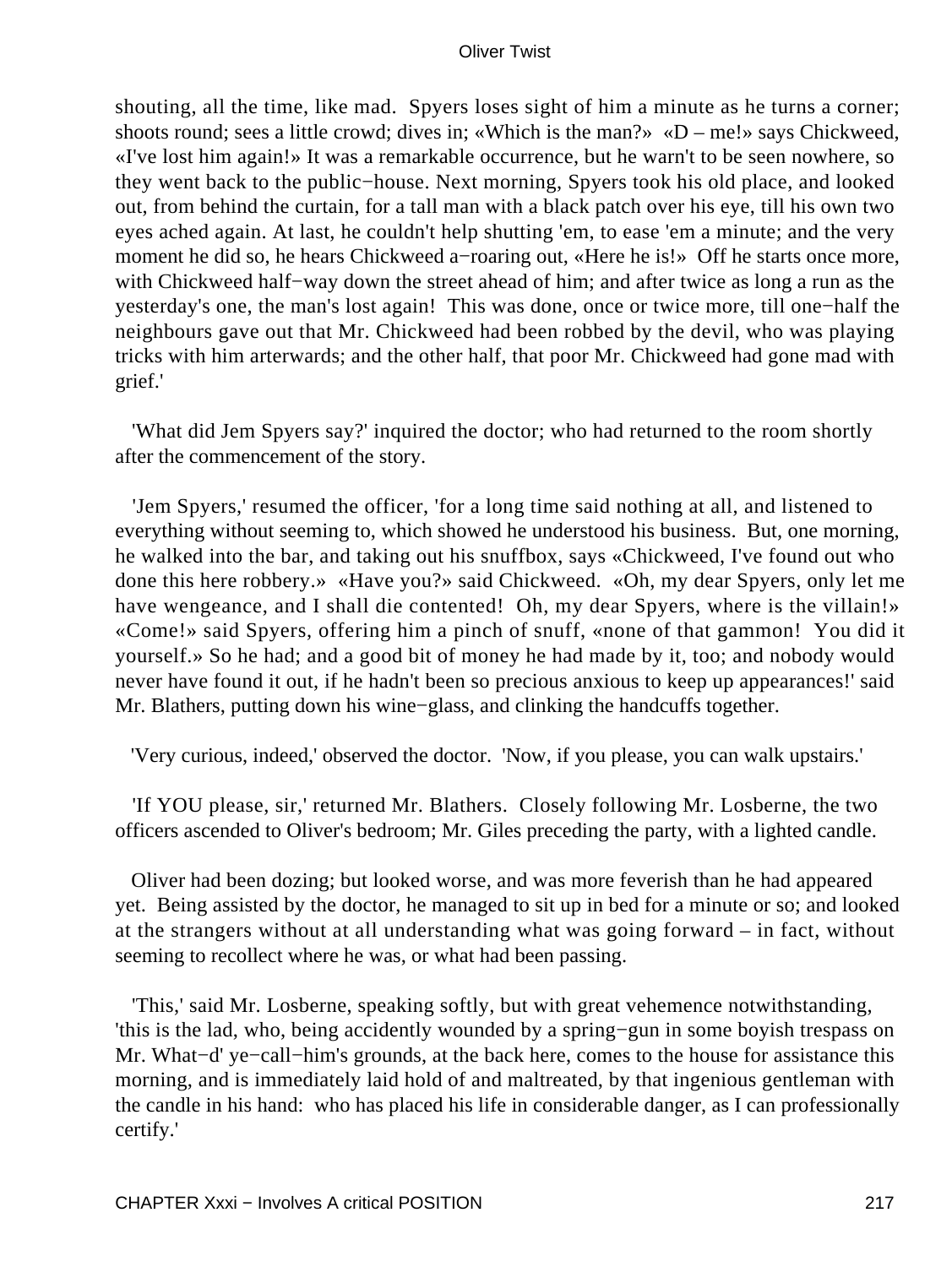Messrs. Blathers and Duff looked at Mr. Giles, as he was thus recommended to their notice. The bewildered butler gazed from them towards Oliver, and from Oliver towards Mr. Losberne, with a most ludicrous mixture of fear and perplexity.

 'You don't mean to deny that, I suppose?' said the doctor, laying Oliver gently down again.

 'It was all done for the – for the best, sir,' answered Giles. 'I am sure I thought it was the boy, or I wouldn't have meddled with him. I am not of an inhuman disposition, sir.'

'Thought it was what boy?' inquired the senior officer.

'The housebreaker's boy, sir!' replied Giles. 'They – they certainly had a boy.'

'Well? Do you think so now?' inquired Blathers.

'Think what, now?' replied Giles, looking vacantly at his questioner.

'Think it's the same boy, Stupid−head?' rejoined Blathers, impatiently.

 'I don't know; I really don't know,' said Giles, with a rueful countenance. 'I couldn't swear to him.'

'What do you think?' asked Mr. Blathers.

 'I don't know what to think,' replied poor Giles. 'I don't think it is the boy; indeed, I'm almost certain that it isn't. You know it can't be.'

'Has this man been a−drinking, sir?' inquired Blathers, turning to the doctor.

 'What a precious muddle−headed chap you are!' said Duff, addressing Mr. Giles, with supreme contempt.

 Mr. Losberne had been feeling the patient's pulse during this short dialogue; but he now rose from the chair by the bedside, and remarked, that if the officers had any doubts upon the subject, they would perhaps like to step into the next room, and have Brittles before them.

 Acting upon this suggestion, they adjourned to a neighbouring apartment, where Mr. Brittles, being called in, involved himself and his respected superior in such a wonderful maze of fresh contradictions and impossibilities, as tended to throw no particular light on anything, but the fact of his own strong mystification; except, indeed, his declarations that he shouldn't know the real boy, if he were put before him that instant; that he had only taken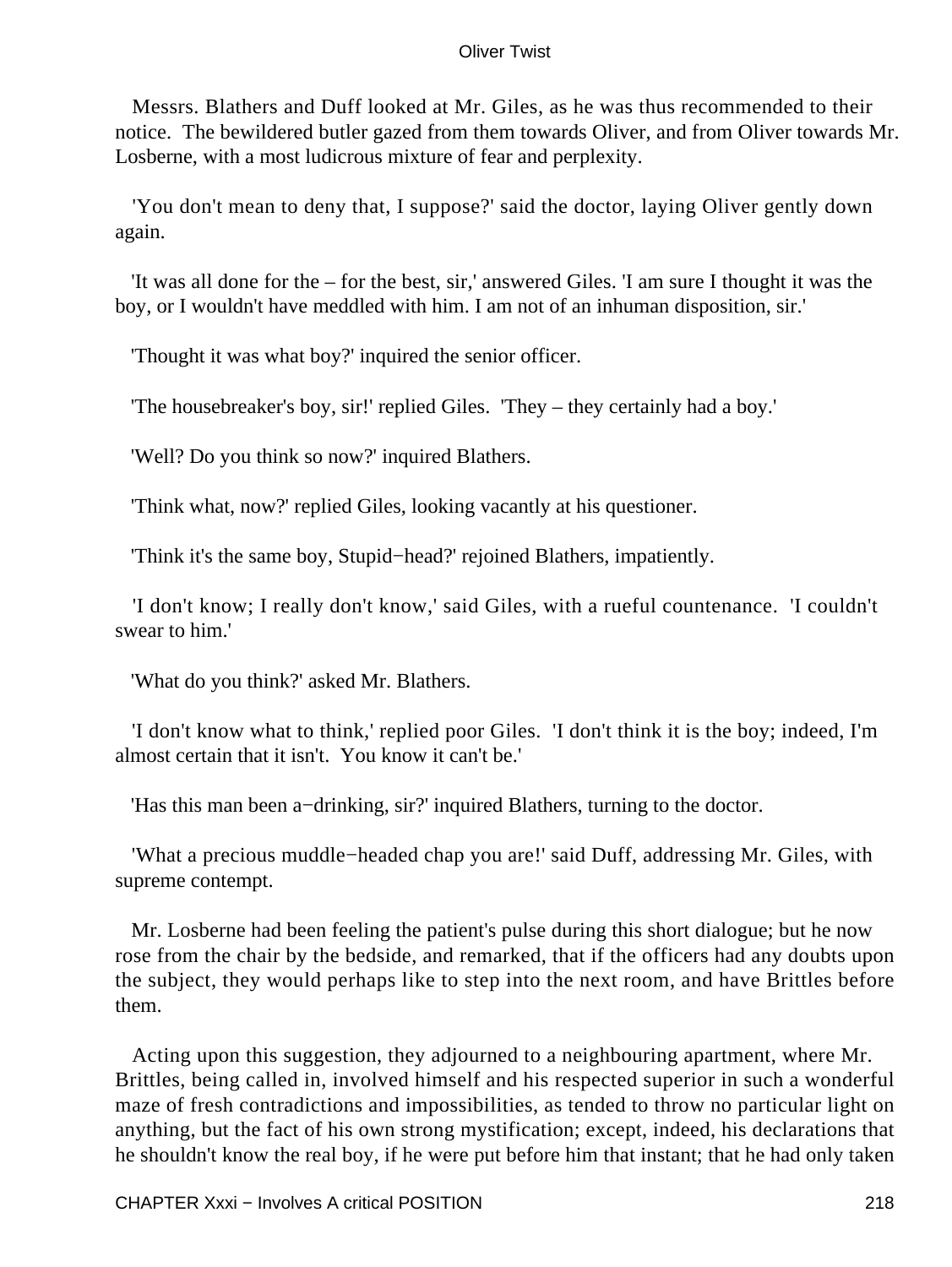Oliver to be he, because Mr. Giles had said he was; and that Mr. Giles had, five minutes previously, admitted in the kitchen, that he begain to be very much afraid he had been a little too hasty.

 Among other ingenious surmises, the question was then raised, whether Mr. Giles had really hit anybody; and upon examination of the fellow pistol to that which he had fired, it turned out to have no more destructive loading than gunpowder and brown paper: a discovery which made a considerable impression on everybody but the doctor, who had drawn the ball about ten minutes before. Upon no one, however, did it make a greater impression than on Mr. Giles himself; who, after labouring, for some hours, under the fear of having mortally wounded a fellow−creature, eagerly caught at this new idea, and favoured it to the utmost. Finally, the officers, without troubling themselves very much about Oliver, left the Chertsey constable in the house, and took up their rest for that night in the town; promising to return the next morning.

 With the next morning, there came a rumour, that two men and a boy were in the cage at Kingston, who had been apprehended over night under suspicious circumstances; and to Kingston Messrs. Blathers and Duff journeyed accordingly. The suspicious circumstances, however, resolving themselves, on investigation, into the one fact, that they had been discovered sleeping under a haystack; which, although a great crime, is only punishable by imprisonment, and is, in the merciful eye of the English law, and its comprehensive love of all the King's subjects, held to be no satisfactory proof, in the absence of all other evidence, that the sleeper, or sleepers, have committed burglary accompanied with violence, and have therefore rendered themselves liable to the punishment of death; Messrs. Blathers and Duff came back again, as wise as they went.

 In short, after some more examination, and a great deal more conversation, a neighbouring magistrate was readily induced to take the joint bail of Mrs. Maylie and Mr. Losberne for Oliver's appearance if he should ever be called upon; and Blathers and Duff, being rewarded with a couple of guineas, returned to town with divided opinions on the subject of their expedition: the latter gentleman on a mature consideration of all the circumstances, inclining to the belief that the burglarious attempt had originated with the Family Pet; and the former being equally disposed to concede the full merit of it to the great Mr. Conkey Chickweed.

 Meanwhile, Oliver gradually throve and prospered under the united care of Mrs. Maylie, Rose, and the kind−hearted Mr. Losberne. If fervent prayers, gushing from hearts overcharged with gratitude, be heard in heaven – and if they be not, what prayers are! – the blessings which the orphan child called down upon them, sunk into their souls, diffusing peace and happiness.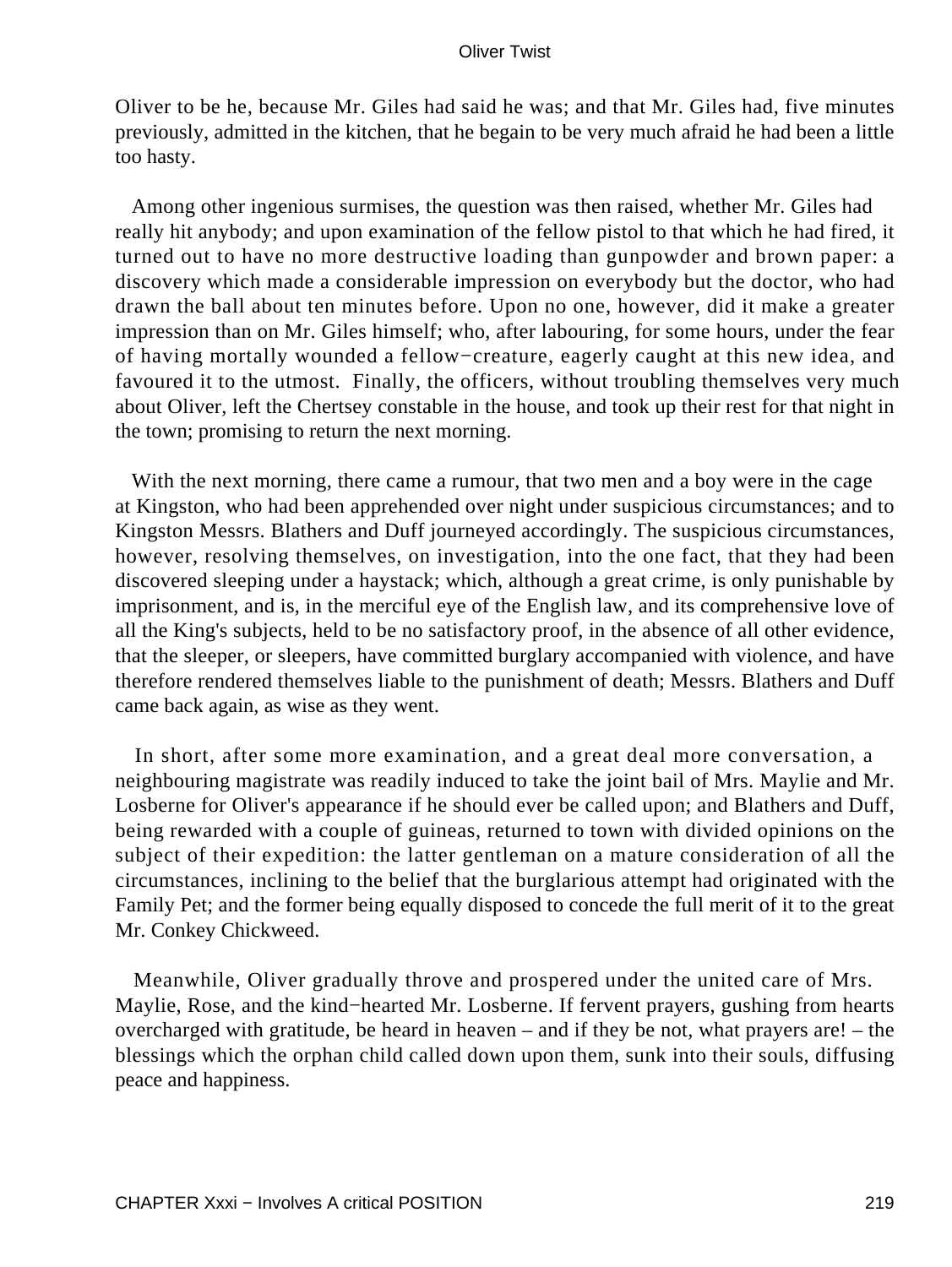# **CHAPTER Xxxii – OF The happy life oliver began to lead with his [kind FRIENDS](#page-395-0)**

*Oliver's ailings were neither slight nor few. In addition to the pain and delay attendant* on a broken limb, his exposure to the wet and cold had brought on fever and ague: which hung about him for many weeks, and reduced him sadly. But, at length, he began, by slow degrees, to get better, and to be able to say sometimes, in a few tearful words, how deeply he felt the goodness of the two sweet ladies, and how ardently he hoped that when he grew strong and well again, he could do something to show his gratitude; only something, which would let them see the love and duty with which his breast was full; something, however slight, which would prove to them that their gentle kindness had not been cast away; but that the poor boy whom their charity had rescued from misery, or death, was eager to serve them with his whole heart and soul.

 'Poor fellow!' said Rose, when Oliver had been one day feebly endeavouring to utter the words of thankfulness that rose to his pale lips; 'you shall have many opportunities of serving us, if you will. We are going into the country, and my aunt intends that you shall accompany us. The quiet place, the pure air, and all the pleasure and beauties of spring, will restore you in a few days. We will employ you in a hundred ways, when you can bear the trouble.'

 'The trouble!' cried Oliver. 'Oh! dear lady, if I could but work for you; if I could only give you pleasure by watering your flowers, or watching your birds, or running up and down the whole day long, to make you happy; what would I give to do it!'

 'You shall give nothing at all,' said Miss Maylie, smiling; 'for, as I told you before, we shall employ you in a hundred ways; and if you only take half the trouble to please us, that you promise now, you will make me very happy indeed.'

'Happy, ma'am!' cried Oliver; 'how kind of you to say so!'

 'You will make me happier than I can tell you,' replied the young lady. 'To think that my dear good aunt should have been the means of rescuing any one from such sad misery as you have described to us, would be an unspeakable pleasure to me; but to know that the object of her goodness and compassion was sincerely grateful and attached, in consequence, would delight me, more than you can well imagine. Do you understand me?' she inquired, watching Oliver's thoughtful face.

 'Oh yes, ma'am, yes!' replied Oliver eagerly; 'but I was thinking that I am ungrateful now.'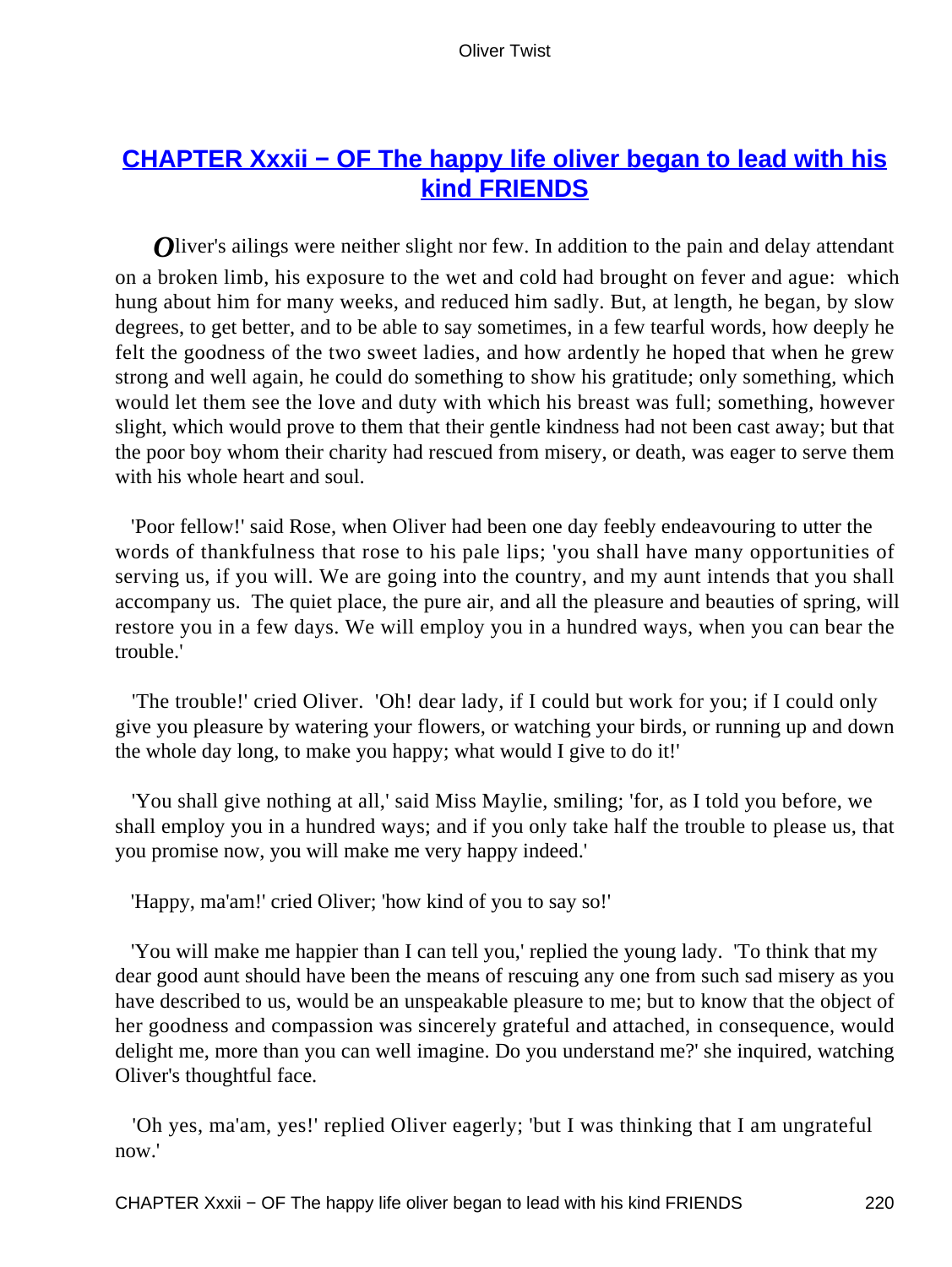'To whom?' inquired the young lady.

 'To the kind gentleman, and the dear old nurse, who took so much care of me before,' rejoined Oliver. 'If they knew how happy I am, they would be pleased, I am sure.'

 'I am sure they would,' rejoined Oliver's benefactress; 'and Mr. Losberne has already been kind enough to promise that when you are well enough to bear the journey, he will carry you to see them.'

 'Has he, ma'am?' cried Oliver, his face brightening with pleasure. 'I don't know what I shall do for joy when I see their kind faces once again!'

 In a short time Oliver was sufficiently recovered to undergo the fatigue of this expedition. One morning he and Mr. Losberne set out, accordingly, in a little carriage which belonged to Mrs. Maylie. When they came to Chertsey Bridge, Oliver turned very pale, and uttered a loud exclamation.

 'What's the matter with the boy?' cried the doctor, as usual, all in a bustle. 'Do you see anything – hear anything – feel anything – eh?'

'That, sir,' cried Oliver, pointing out of the carriage window. 'That house!'

 'Yes; well, what of it? Stop coachman. Pull up here,' cried the doctor. 'What of the house, my man; eh?'

'The thieves – the house they took me to!' whispered Oliver.

'The devil it is!' cried the doctor. 'Hallo, there! let me out!'

 But, before the coachman could dismount from his box, he had tumbled out of the coach, by some means or other; and, running down to the deserted tenement, began kicking at the door like a madman.

 'Halloa?' said a little ugly hump−backed man: opening the door so suddenly, that the doctor, from the very impetus of his last kick, nearly fell forward into the passage. 'What's the matter here?'

 'Matter!' exclaimed the other, collaring him, without a moment's reflection. 'A good deal. Robbery is the matter.'

 'There'll be Murder the matter, too,' replied the hump−backed man, coolly, 'if you don't take your hands off. Do you hear me?'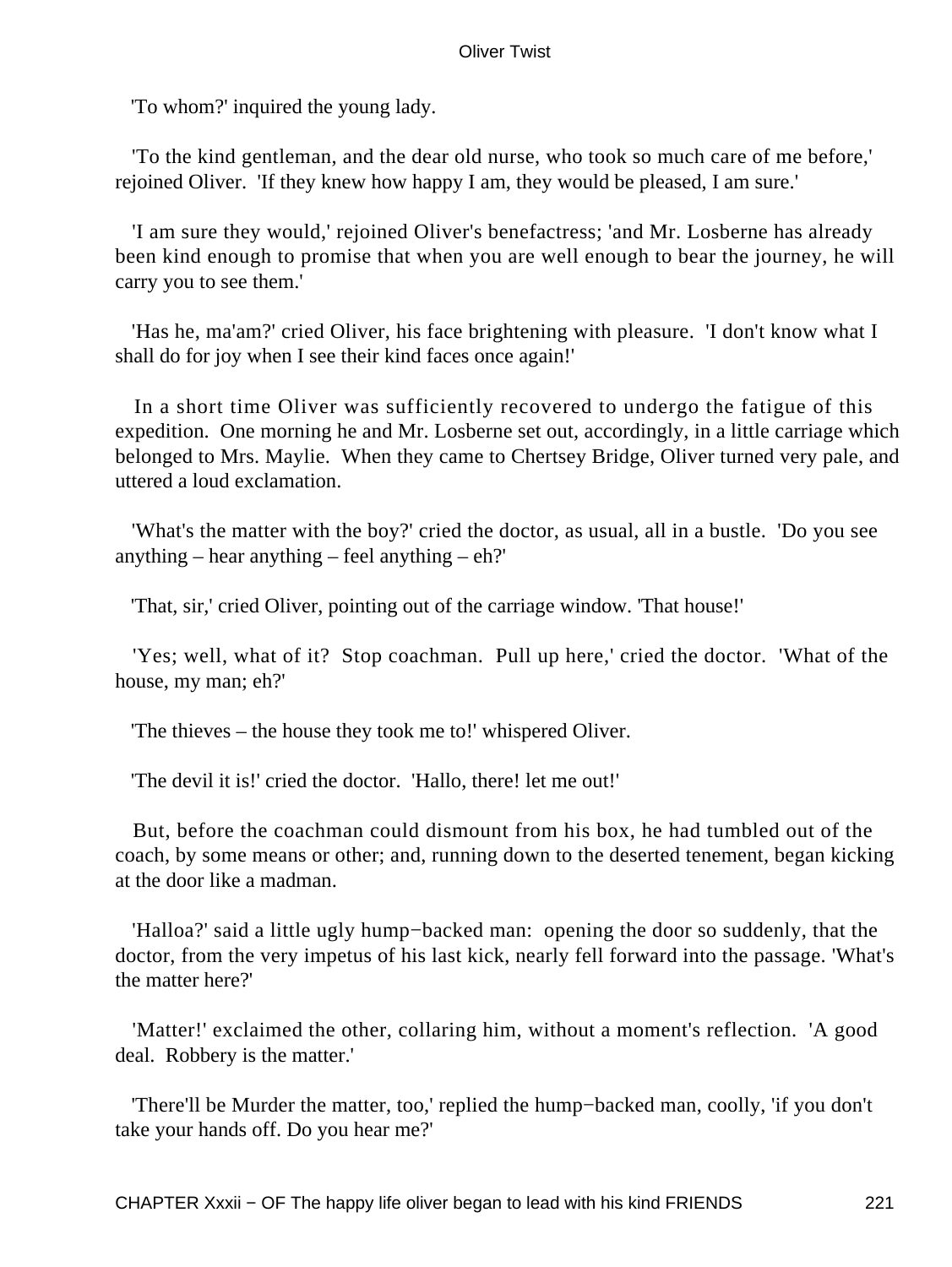'I hear you,' said the doctor, giving his captive a hearty shake.

 'Where's – confound the fellow, what's his rascally name – Sikes; that's it. Where's Sikes, you thief?'

The hump–backed man stared, as if in excess of amazement and indignation; then, twisting himself, dexterously, from the doctor's grasp, growled forth a volley of horrid oaths, and retired into the house. Before he could shut the door, however, the doctor had passed into the parlour, without a word of parley.

 He looked anxiously round; not an article of furniture; not a vestige of anything, animate or inanimate; not even the position of the cupboards; answered Oliver's description!

 'Now!' said the hump−backed man, who had watched him keenly, 'what do you mean by coming into my house, in this violent way? Do you want to rob me, or to murder me? Which is it?'

 'Did you ever know a man come out to do either, in a chariot and a pair, you ridiculous old vampire?' said the irritable doctor.

 'What do you want, then?' demanded the hunchback. 'Will you take yourself off, before I do you a mischief? Curse you!'

 'As soon as I think proper,' said Mr. Losberne, looking into the other parlour; which, like the first, bore no resemblance whatever to Oliver's account of it. 'I shall find you out, some day, my friend.'

 'Will you?' sneered the ill−favoured cripple. 'If you ever want me, I'm here. I haven't lived here mad and all alone, for five−and−twenty years, to be scared by you. You shall pay for this; you shall pay for this.' And so saying, the mis−shapen little demon set up a yell, and danced upon the ground, as if wild with rage.

 'Stupid enough, this,' muttered the doctor to himself; 'the boy must have made a mistake. Here! Put that in your pocket, and shut yourself up again.' With these words he flung the hunchback a piece of money, and returned to the carriage.

 The man followed to the chariot door, uttering the wildest imprecations and curses all the way; but as Mr. Losberne turned to speak to the driver, he looked into the carriage, and eyed Oliver for an instant with a glance so sharp and fierce and at the same time so furious and vindictive, that, waking or sleeping, he could not forget it for months afterwards. He continued to utter the most fearful imprecations, until the driver had resumed his seat; and when they were once more on their way, they could see him some distance behind: beating his feet upon the ground, and tearing his hair, in transports of real or pretended rage.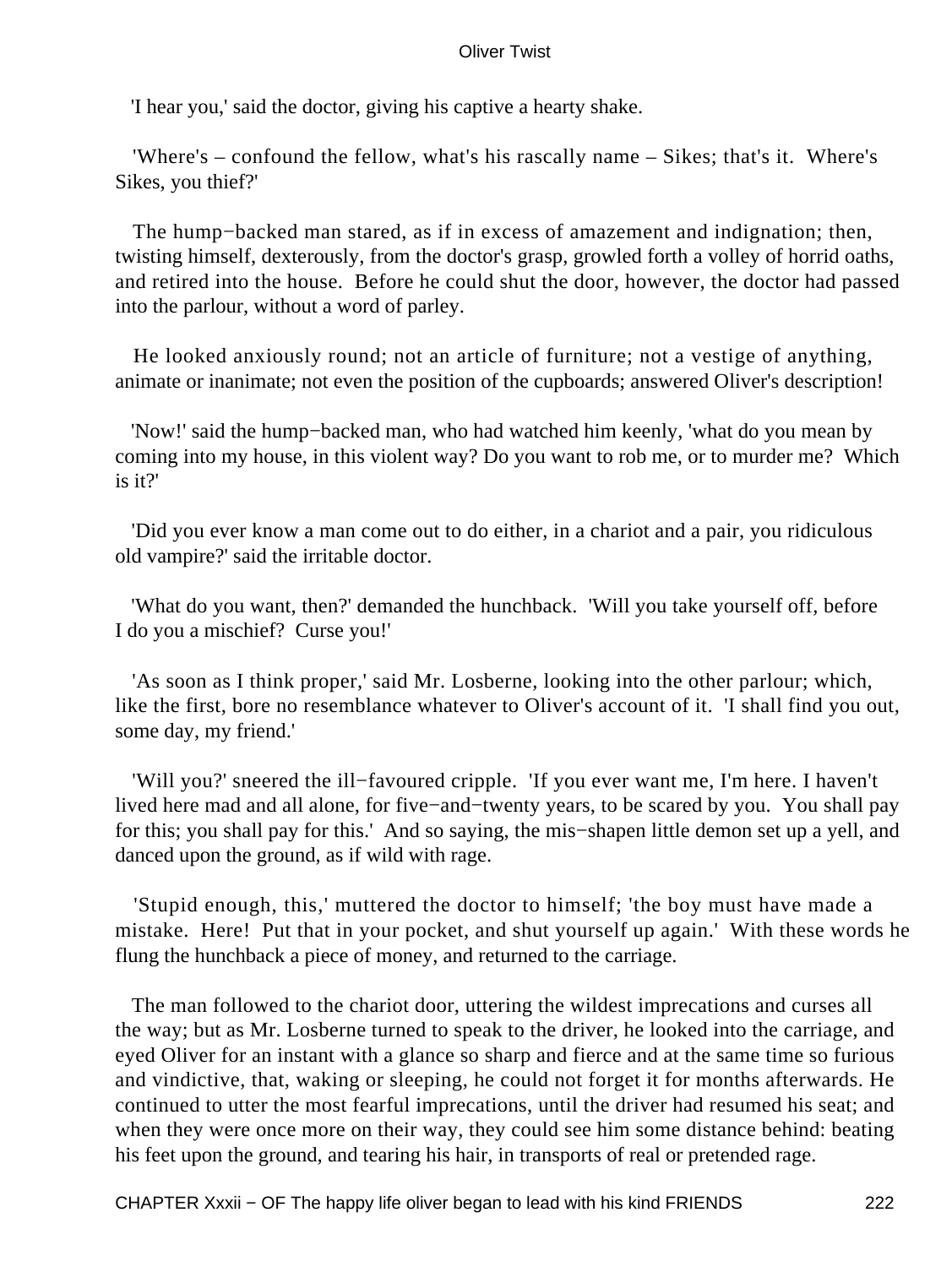'I am an ass!' said the doctor, after a long silence. 'Did you know that before, Oliver?'

'No, sir.'

'Then don't forget it another time.'

 'An ass,' said the doctor again, after a further silence of some minutes. 'Even if it had been the right place, and the right fellows had been there, what could I have done, single−handed? And if I had had assistance, I see no good that I should have done, except leading to my own exposure, and an unavoidable statement of the manner in which I have hushed up this business. That would have served me right, though. I am always involving myself in some scrape or other, by acting on impulse. It might have done me good.'

 Now, the fact was that the excellent doctor had never acted upon anything but impulse all through his life, and if was no bad compliment to the nature of the impulses which governed him, that so far from being involved in any peculiar troubles or misfortunes, he had the warmest respect and esteem of all who knew him. If the truth must be told, he was a little out of temper, for a minute or two, at being disappointed in procuring corroborative evidence of Oliver's story on the very first occasion on which he had a chance of obtaining any. He soon came round again, however; and finding that Oliver's replies to his questions, were still as straightforward and consistent, and still delivered with as much apparent sincerity and truth, as they had ever been, he made up his mind to attach full credence to them, from that time forth.

 As Oliver knew the name of the street in which Mr. Brownlow resided, they were enabled to drive straight thither. When the coach turned into it, his heart beat so violently, that he could scarcely draw his breath.

'Now, my boy, which house is it?' inquired Mr. Losberne.

 'That! That!' replied Oliver, pointing eagerly out of the window. 'The white house. Oh! make haste! Pray make haste! I feel as if I should die: it makes me tremble so.'

 'Come, come!' said the good doctor, patting him on the shoulder. 'You will see them directly, and they will be overjoyed to find you safe and well.'

'Oh! I hope so!' cried Oliver. 'They were so good to me; so very, very good to me.'

 The coach rolled on. It stopped. No; that was the wrong house; the next door. It went on a few paces, and stopped again. Oliver looked up at the windows, with tears of happy expectation coursing down his face.

Alas! the white house was empty, and there was a bill in the window. 'To Let.'

CHAPTER Xxxii – OF The happy life oliver began to lead with his kind FRIENDS 223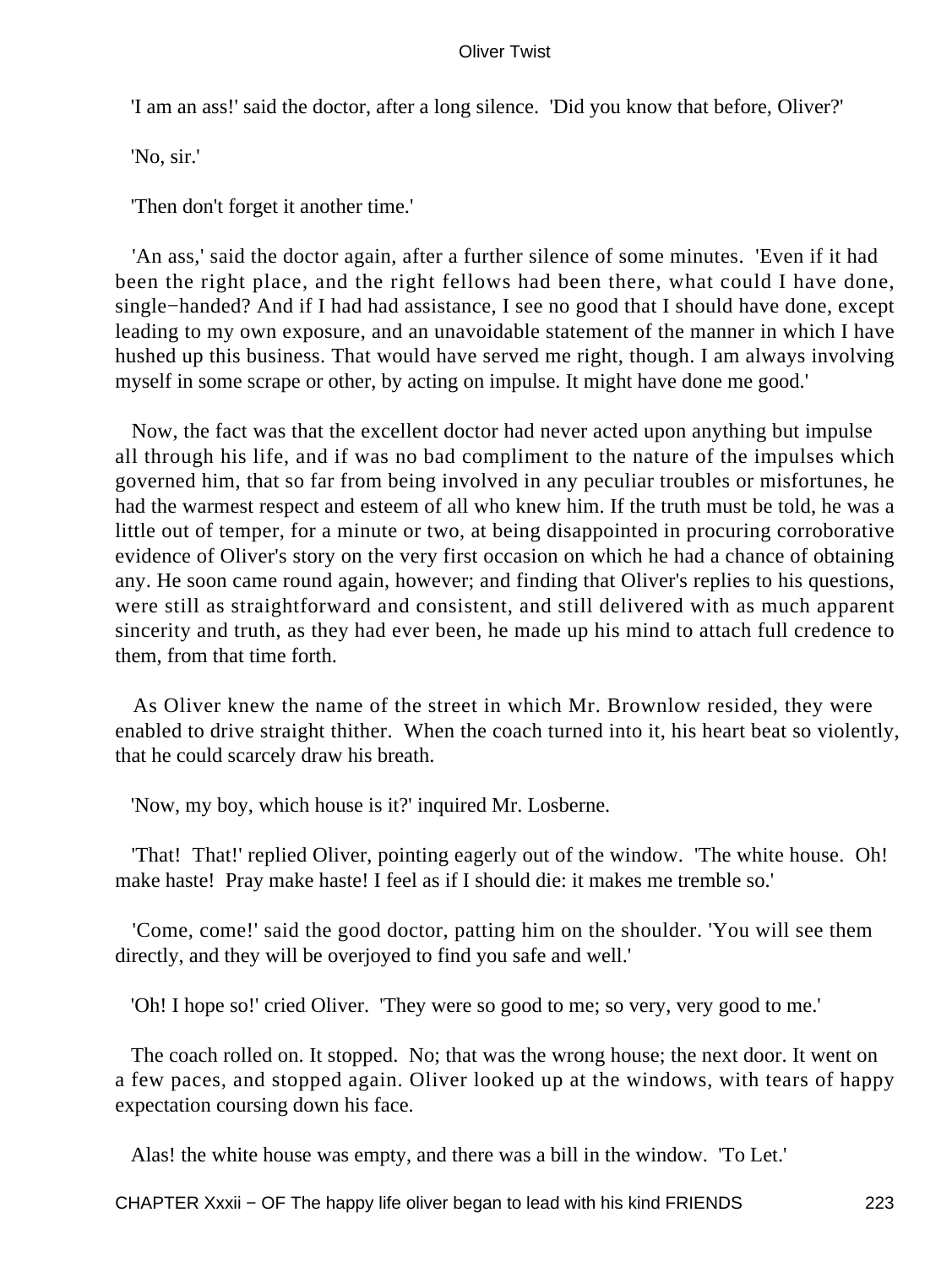'Knock at the next door,' cried Mr. Losberne, taking Oliver's arm in his. 'What has become of Mr. Brownlow, who used to live in the adjoining house, do you know?'

 The servant did not know; but would go and inquire. She presently returned, and said, that Mr. Brownlow had sold off his goods, and gone to the West Indies, six weeks before. Oliver clasped his hands, and sank feebly backward.

'Has his housekeeper gone too?' inquired Mr. Losberne, after a moment's pause.

 'Yes, sir'; replied the servant. 'The old gentleman, the housekeeper, and a gentleman who was a friend of Mr. Brownlow's, all went together.

 'Then turn towards home again,' said Mr. Losberne to the driver; 'and don't stop to bait the horses, till you get out of this confounded London!'

 'The book−stall keeper, sir?' said Oliver. 'I know the way there. See him, pray, sir! Do see him!'

 'My poor boy, this is disappointment enough for one day,' said the doctor. 'Quite enough for both of us. If we go to the book−stall keeper's, we shall certainly find that he is dead, or has set his house on fire, or run away. No; home again straight!' And in obedience to the doctor's impulse, home they went.

 This bitter disappointment caused Oliver much sorrow and grief, even in the midst of his happiness; for he had pleased himself, many times during his illness, with thinking of all that Mr. Brownlow and Mrs. Bedwin would say to him: and what delight it would be to tell them how many long days and nights he had passed in reflecting on what they had done for him, and in bewailing his cruel separation from them. The hope of eventually clearing himself with them, too, and explaining how he had been forced away, had buoyed him up, and sustained him, under many of his recent trials; and now, the idea that they should have gone so far, and carried with them the belief that the was an impostor and a robber – a belief which might remain uncontradicted to his dying day – was almost more than he could bear.

 The circumstance occasioned no alteration, however, in the behaviour of his benefactors. After another fortnight, when the fine warm weather had fairly begun, and every tree and flower was putting forth its young leaves and rich blossoms, they made preparations for quitting the house at Chertsey, for some months.

 Sending the plate, which had so excited Fagin's cupidity, to the banker's; and leaving Giles and another servant in care of the house, they departed to a cottage at some distance in the country, and took Oliver with them.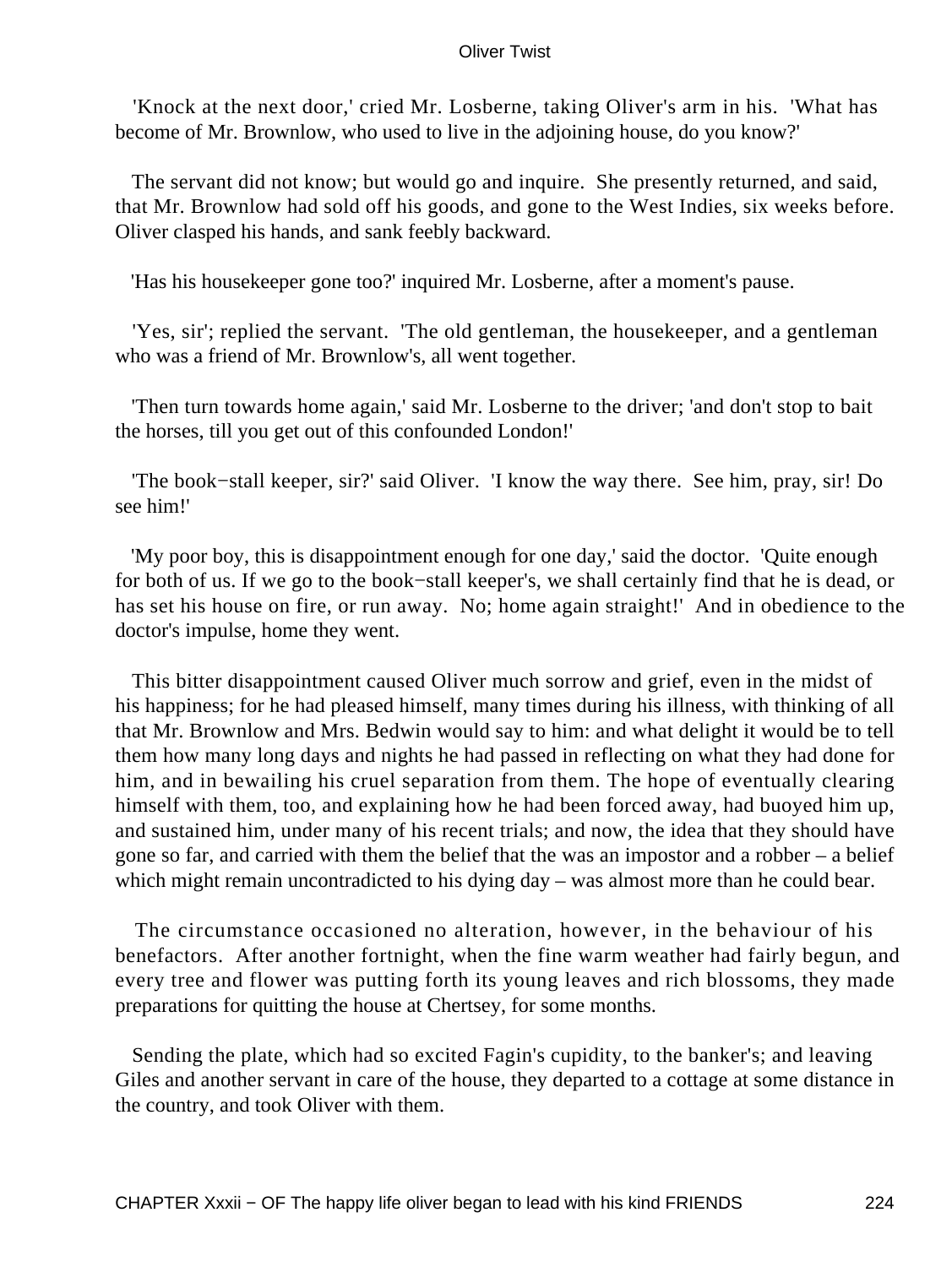Who can describe the pleasure and delight, the peace of mind and soft tranquillity, the sickly boy felt in the balmy air, and among the green hills and rich woods, of an inland village! Who can tell how scenes of peace and quietude sink into the minds of pain−worn dwellers in close and noisy places, and carry their own freshness, deep into their jaded hearts! Men who have lived in crowded, pent−up streets, through lives of toil, and who have never wished for change; men, to whom custom has indeed been second nature, and who have come almost to love each brick and stone that formed the narrow boundaries of their daily walks; even they, with the hand of death upon them, have been known to yearn at last for one short glimpse of Nature's face; and, carried far from the scenes of their old pains and pleasures, have seemed to pass at once into a new state of being. Crawling forth, from day to day, to some green sunny spot, they have had such memories wakened up within them by the sight of the sky, and hill and plain, and glistening water, that a foretaste of heaven itself has soothed their quick decline, and they have sunk into their tombs, as peacefully as the sun whose setting they watched from their lonely chamber window but a few hours before, faded from their dim and feeble sight! The memories which peaceful country scenes call up, are not of this world, nor of its thoughts and hopes. Their gentle influence may teach us how to weave fresh garlands for the graves of those we loved: may purify our thoughts, and bear down before it old enmity and hatred; but beneath all this, there lingers, in the least reflective mind, a vague and half−formed consciousness of having held such feelings long before, in some remote and distant time, which calls up solemn thoughts of distant times to come, and bends down pride and worldliness beneath it.

 It was a lovely spot to which they repaired. Oliver, whose days had been spent among squalid crowds, and in the midst of noise and brawling, seemed to enter on a new existence there. The rose and honeysuckle clung to the cottage walls; the ivy crept round the trunks of the trees; and the garden−flowers perfumed the air with delicious odours. Hard by, was a little churchyard; not crowded with tall unsightly gravestones, but full of humble mounds, covered with fresh turf and moss: beneath which, the old people of the village lay at rest. Oliver often wandered here; and, thinking of the wretched grave in which his mother lay, would sometimes sit him down and sob unseen; but, when he raised his eyes to the deep sky overhead, he would cease to think of her as lying in the ground, and would weep for her, sadly, but without pain.

 It was a happy time. The days were peaceful and serene; the nights brought with them neither fear nor care; no languishing in a wretched prison, or associating with wretched men; nothing but pleasant and happy thoughts. Every morning he went to a white−headed old gentleman, who lived near the little church: who taught him to read better, and to write: and who spoke so kindly, and took such pains, that Oliver could never try enough to please him. Then, he would walk with Mrs. Maylie and Rose, and hear them talk of books; or perhaps sit near them, in some shady place, and listen whilst the young lady read: which he could have done, until it grew too dark to see the letters. Then, he had his own lesson for the next day to prepare; and at this, he would work hard, in a little room which looked into the garden, till evening came slowly on, when the ladies would walk out again, and he with them: listening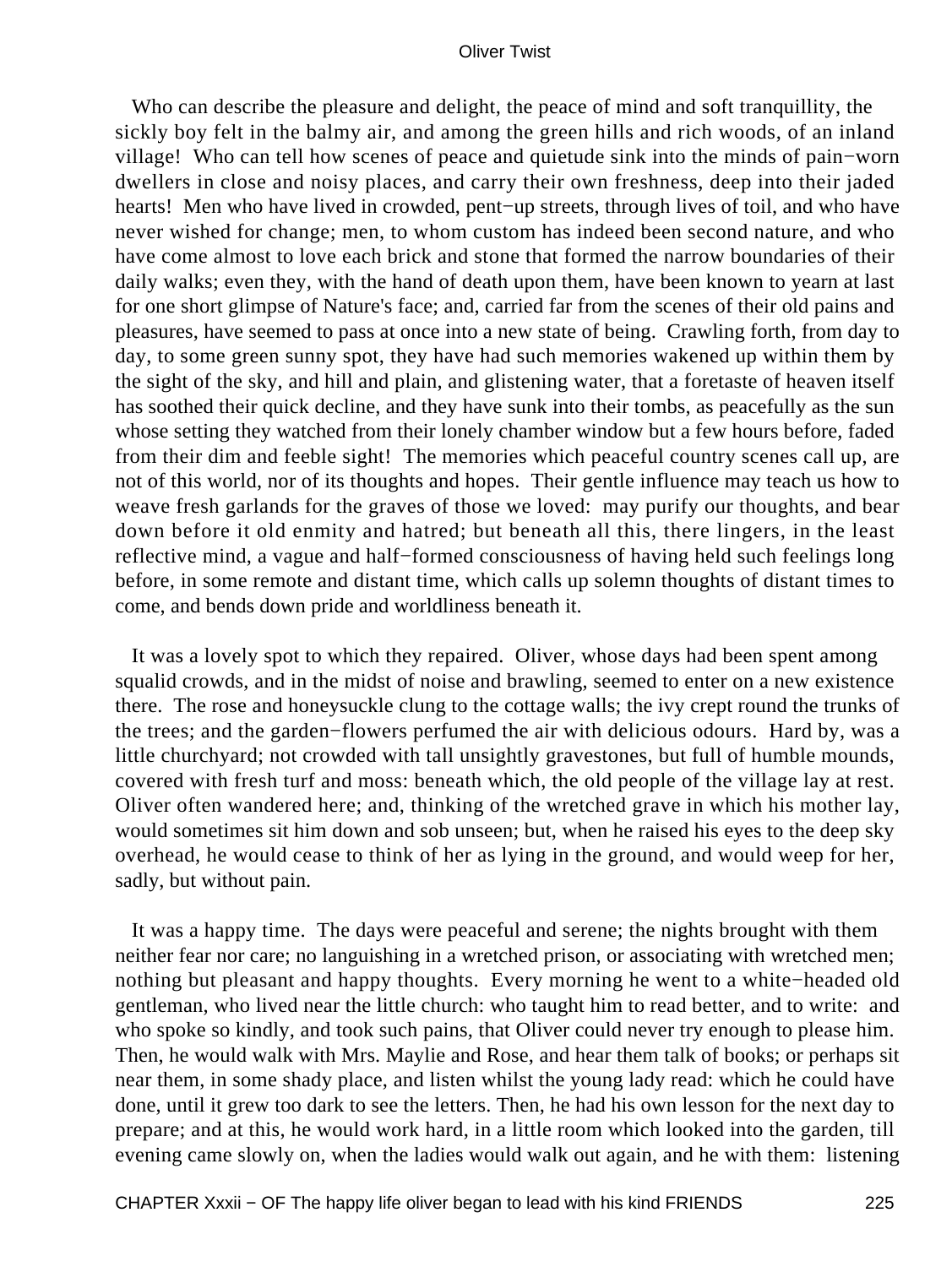with such pleasure to all they said: and so happy if they wanted a flower that he could climb to reach, or had forgotten anything he could run to fetch: that he could never be quick enought about it. When it became quite dark, and they returned home, the young lady would sit down to the piano, and play some pleasant air, or sing, in a low and gentle voice, some old song which it pleased her aunt to hear. There would be no candles lighted at such times as these; and Oliver would sit by one of the windows, listening to the sweet music, in a perfect rapture.

 And when Sunday came, how differently the day was spent, from any way in which he had ever spent it yet! and how happily too; like all the other days in that most happy time! There was the little church, in the morning, with the green leaves fluttering at the windows: the birds singing without: and the sweet−smelling air stealing in at the low porch, and filling the homely building with its fragrance. The poor people were so neat and clean, and knelt so reverently in prayer, that it seemed a pleasure, not a tedious duty, their assembling there together; and though the singing might be rude, it was real, and sounded more musical (to Oliver's ears at least) than any he had ever heard in church before. Then, there were the walks as usual, and many calls at the clean houses of the labouring men; and at night, Oliver read a chapter or two from the Bible, which he had been studying all the week, and in the performance of which duty he felt more proud and pleased, than if he had been the clergyman himself.

 In the morning, Oliver would be a−foot by six o'clock, roaming the fields, and plundering the hedges, far and wide, for nosegays of wild flowers, with which he would return laden, home; and which it took great care and consideration to arrange, to the best advantage, for the embellishment of the breakfast−table. There was fresh groundsel, too, for Miss Maylie's birds, with which Oliver, who had been studying the subject under the able tuition of the village clerk, would decorate the cages, in the most approved taste. When the birds were made all spruce and smart for the day, there was usually some little commission of charity to execute in the village; or, failing that, there was rare cricket−playing, sometimes, on the green; or, failing that, there was always something to do in the garden, or about the plants, to which Oliver (who had studied this science also, under the same master, who was a gardener by trade,) applied himself with hearty good−will, until Miss Rose made her appearance: when there were a thousand commendations to be bestowed on all he had done.

 So three months glided away; three months which, in the life of the most blessed and favoured of mortals, might have been unmingled happiness, and which, in Oliver's were true felicity. With the purest and most amiable generousity on one side; and the truest, warmest, soul−felt gratitude on the other; it is no wonder that, by the end of that short time, Oliver Twist had become completely domesticated with the old lady and her niece, and that the fervent attachment of his young and sensitive heart, was repaid by their pride in, and attachment to, himself.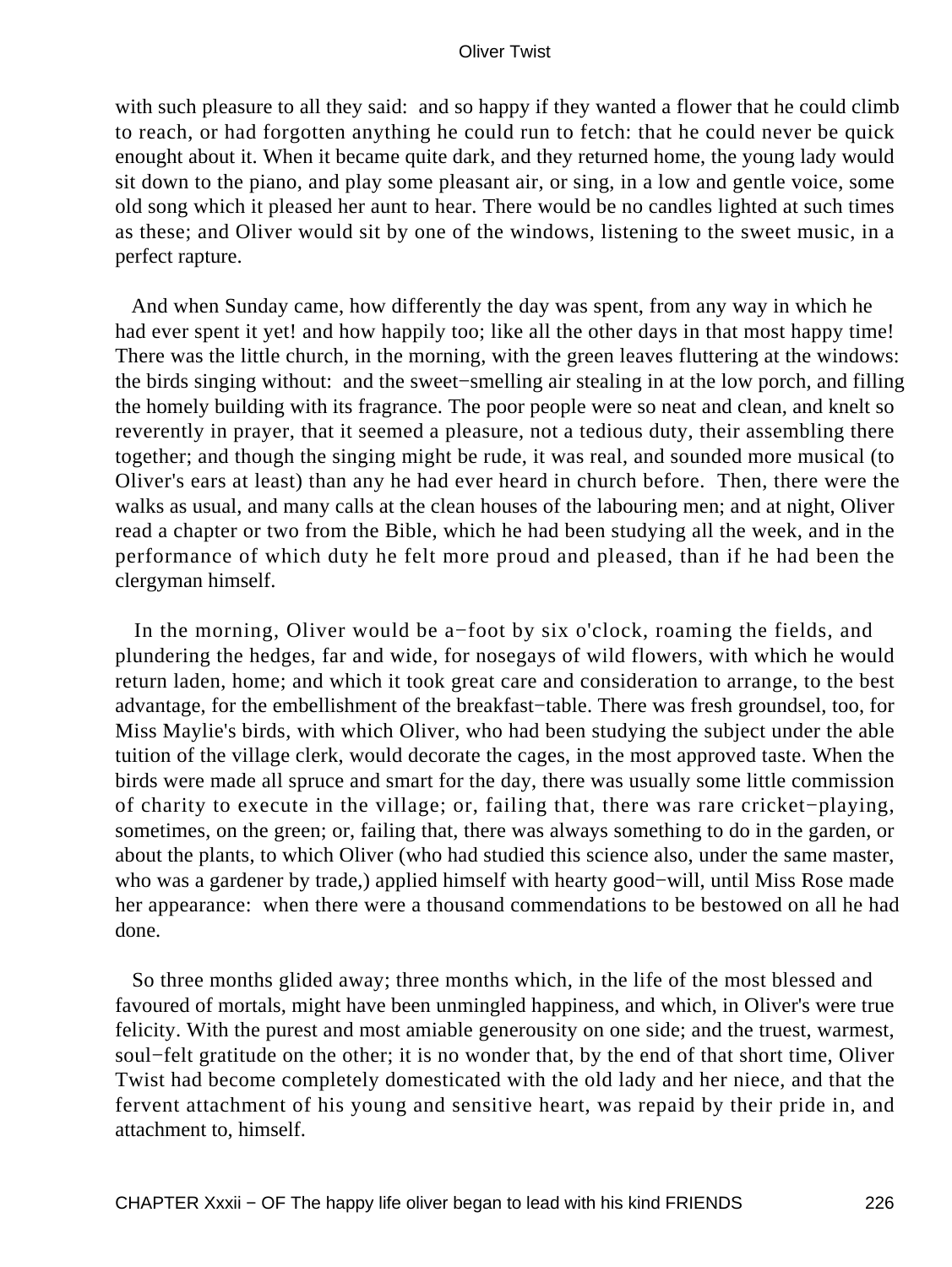# **CHAPTER Xxxiii – Wherein The happiness of oliver and his [friends, Experiences A sudden CHECK](#page-395-0)**

*S*pring flew swiftly by, and summer came. If the village had been beautiful at first it was now in the full glow and luxuriance of its richness. The great trees, which had looked shrunken and bare in the earlier months, had now burst into strong life and health; and stretching forth their green arms over the thirsty ground, converted open and naked spots into choice nooks, where was a deep and pleasant shade from which to look upon the wide prospect, steeped in sunshine, which lay stretched beyond. The earth had donned her mantle of brightest green; and shed her richest perfumes abroad. It was the prime and vigour of the year; all things were glad and flourishing.

 Still, the same quiet life went on at the little cottage, and the same cheerful serenity prevailed among its inmates. Oliver had long since grown stout and healthy; but health or sickness made no difference in his warm feelings of a great many people. He was still the same gentle, attached, affectionate creature that he had been when pain and suffering had wasted his strength, and when he was dependent for every slight attention, and comfort on those who tended him.

 One beautiful night, when they had taken a longer walk than was customary with them: for the day had been unusually warm, and there was a brilliant moon, and a light wind had sprung up, which was unusually refreshing. Rose had been in high spirits, too, and they had walked on, in merry conversation, until they had far exceeded their ordinary bounds. Mrs. Maylie being fatigued, they returned more slowly home. The young lady merely throwing off her simple bonnet, sat down to the piano as usual. After running abstractedly over the keys for a few minutes, she fell into a low and very solemn air; and as she played it, they heard a sound as if she were weeping.

'Rose, my dear!' said the elder lady.

 Rose made no reply, but played a little quicker, as though the words had roused her from some painful thoughts.

 'Rose, my love!' cried Mrs. Maylie, rising hastily, and bending over her. 'What is this? In tears! My dear child, what distresses you?'

 'Nothing, aunt; nothing,' replied the young lady. 'I don't know what it is; I can't describe it; but I feel  $-$ '

'Not ill, my love?' interposed Mrs. Maylie.

CHAPTER Xxxiii – Wherein The happiness of oliver and his friends, Experiences A sudden CHECK7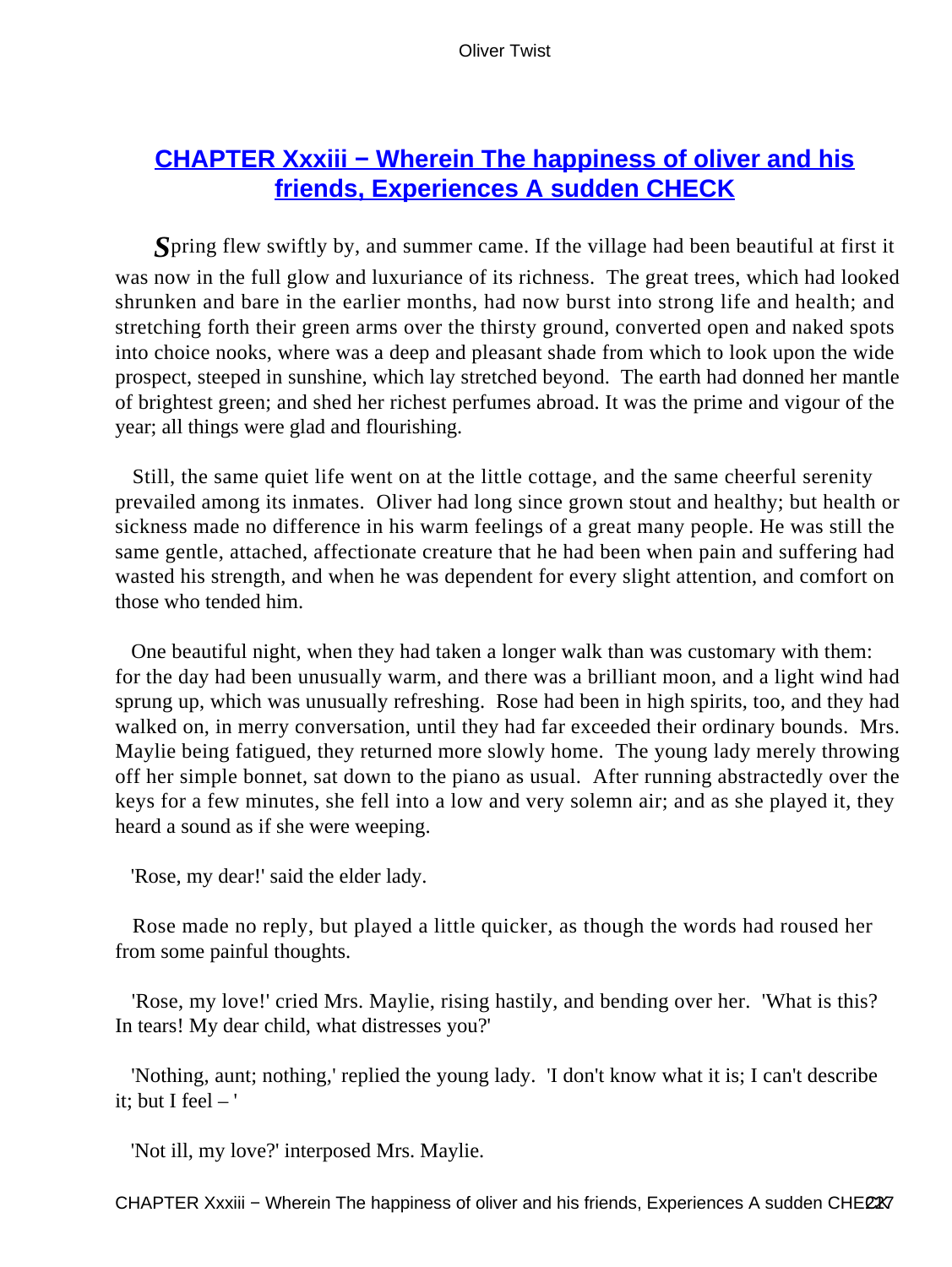'No, no! Oh, not ill!' replied Rose: shuddering as though some deadly chillness were passing over her, while she spoke; 'I shall be better presently. Close the window, pray!'

 Oliver hastened to comply with her request. The young lady, making an effort to recover her cheerfulness, strove to play some livelier tune; but her fingers dropped powerless over the keys. Covering her face with her hands, she sank upon a sofa, and gave vent to the tears which she was now unable to repress.

'My child!' said the elderly lady, folding her arms about her, 'I never saw you so before.'

 'I would not alarm you if I could avoid it,' rejoined Rose; 'but indeed I have tried very hard, and cannot help this. I fear **I am** ill, aunt.'

 She was, indeed; for, when candles were brought, they saw that in the very short time which had elapsed since their return home, the hue of her countenance had changed to a marble whiteness. Its expression had lost nothing of its beauty; but it was changed; and there was an anxious haggard look about the gentle face, which it had never worn before. Another minute, and it was suffused with a crimson flush: and a heavy wildness came over the soft blue eye. Again this disappeared, like the shadow thrown by a passing cloud; and she was once more deadly pale.

 Oliver, who watched the old lady anxiously, observed that she was alarmed by these appearances; and so in truth, was he; but seeing that she affected to make light of them, he endeavoured to do the same, and they so far succeeded, that when Rose was persuaded by her aunt to retire for the night, she was in better spirits; and appeared even in better health: assuring them that she felt certain she should rise in the morning, quite well.

 'I hope,' said Oliver, when Mrs. Maylie returned, 'that nothing is the matter? She don't look well to−night, but – '

 The old lady motioned to him not to speak; and sitting herself down in a dark corner of the room, remained silent for some time.

At length, she said, in a trembling voice:

 'I hope not, Oliver. I have been very happy with her for some years: too happy, perhaps. It may be time that I should meet with some misfortune; but I hope it is not this.'

'What?' inquired Oliver.

 'The heavy blow,' said the old lady, 'of losing the dear girl who has so long been my comfort and happiness.'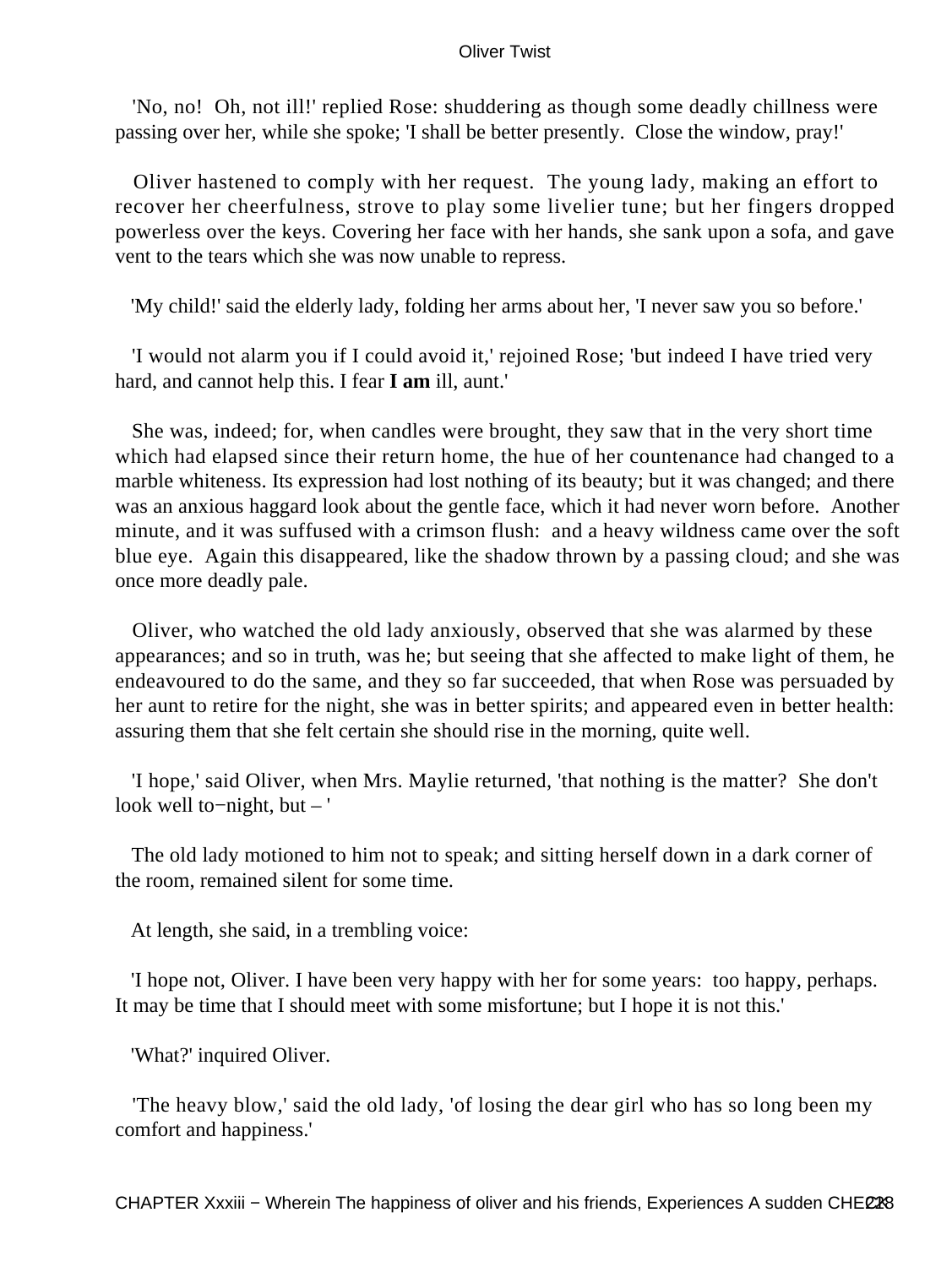'Oh! God forbid!' exclaimed Oliver, hastily.

'Amen to that, my child!' said the old lady, wringing her hands.

'Surely there is no danger of anything so dreadful?' said Oliver.

'Two hours ago, she was quite well.'

 'She is very ill now,' rejoined Mrs. Maylies; 'and will be worse, I am sure. My dear, dear Rose! Oh, what shall I do without her!'

 She gave way to such great grief, that Oliver, suppressing his own emotion, ventured to remonstrate with her; and to beg, earnestly, that, for the sake of the dear young lady herself, she would be more calm.

 'And consider, ma'am,' said Oliver, as the tears forced themselves into his eyes, despite of his efforts to the contrary.

 'Oh! consider how young and good she is, and what pleasure and comfort she gives to all about her. I am sure – certain – quite certain – that, for your sake, who are so good yourself; and for her own; and for the sake of all she makes so happy; she will not die. Heaven will never let her die so young.'

 'Hush!' said Mrs. Maylie, laying her hand on Oliver's head. 'You think like a child, poor boy. But you teach me my duty, notwithstanding. I had forgotten it for a moment, Oliver, but I hope I may be pardoned, for I am old, and have seen enough of illness and death to know the agony of separation from the objects of our love. I have seen enough, too, to know that it is not always the youngest and best who are spared to those that love them; but this should give us comfort in our sorrow; for Heaven is just; and such things teach us, impressively, that there is a brighter world than this; and that the passage to it is speedy. God's will be done! I love her; and He know how well!'

 Oliver was surprised to see that as Mrs. Maylie said these words, she checked her lamentations as though by one effort; and drawing herself up as she spoke, became composed and firm. He was still more astonished to find that this firmness lasted; and that, under all the care and watching which ensued, Mrs. Maylie was every ready and collected: performing all the duties which had devolved upon her, steadily, and, to all external appearances, even cheerfully. But he was young, and did not know what strong minds are capable of, under trying circumstances. How should he, when their possessors so seldom know themselves?

 An anxious night ensued. When morning came, Mrs. Maylie's predictions were but too well verified. Rose was in the first stage of a high and dangerous fever.

CHAPTER Xxxiii – Wherein The happiness of oliver and his friends, Experiences A sudden CHEC29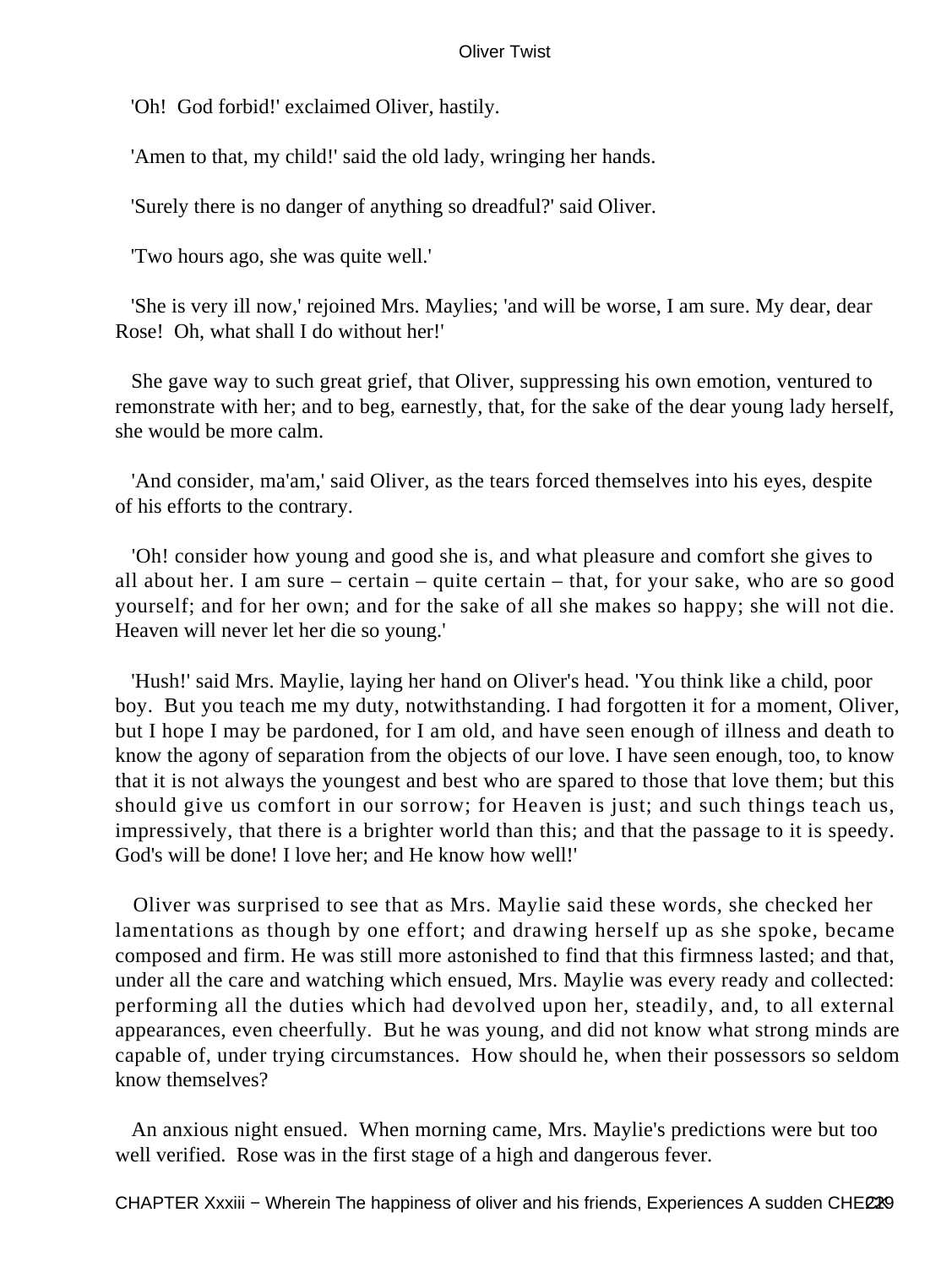'We must be active, Oliver, and not give way to useless grief,' said Mrs. Maylie, laying her finger on her lip, as she looked steadily into his face; 'this letter must be sent, with all possible expedition, to Mr. Losberne. It must be carried to the market−town: which is not more than four miles off, by the footpath across the field: and thence dispatched, by an express on horseback, straight to Chertsey. The people at the inn will undertake to do this: and I can trust to you to see it done, I know.'

Oliver could make no reply, but looked his anxiety to be gone at once.

 'Here is another letter,' said Mrs. Maylie, pausing to reflect; 'but whether to send it now, or wait until I see how Rose goes on, I scarcely know. I would not forward it, unless I feared the worst.'

 'Is it for Chertsey, too, ma'am?' inquired Oliver; impatient to execute his commission, and holding out his trembling hand for the letter.

 'No,' replied the old lady, giving it to him mechanically. Oliver glanced at it, and saw that it was directed to Harry Maylie, Esquire, at some great lord's house in the country; where, he could not make out.

'Shall it go, ma'am?' asked Oliver, looking up, impatiently.

'I think not,' replied Mrs. Maylie, taking it back. 'I will wait until to−morrow.'

 With these words, she gave Oliver her purse, and he started off, without more delay, at the greatest speed he could muster.

 Swiftly he ran across the fields, and down the little lanes which sometimes divided them: now almost hidden by the high corn on either side, and now emerging on an open field, where the mowers and haymakers were busy at their work: nor did he stop once, save now and then, for a few seconds, to recover breath, until he came, in a great heat, and covered with dust, on the little market−place of the market−town.

 Here he paused, and looked about for the inn. There were a white bank, and a red brewery, and a yellow town−hall; and in one corner there was a large house, with all the wood about it painted green: before which was the sign of 'The George.' To this he hastened, as soon as it caught his eye.

 He spoke to a postboy who was dozing under the gateway; and who, after hearing what he wanted, referred him to the ostler; who after hearing all he had to say again, referred him to the landlord; who was a tall gentleman in a blue neckcloth, a white hat, drab breeches, and boots with tops to match, leaning against a pump by the stable−door, picking his teeth with a silver toothpick.

CHAPTER Xxxiii – Wherein The happiness of oliver and his friends, Experiences A sudden CHEC30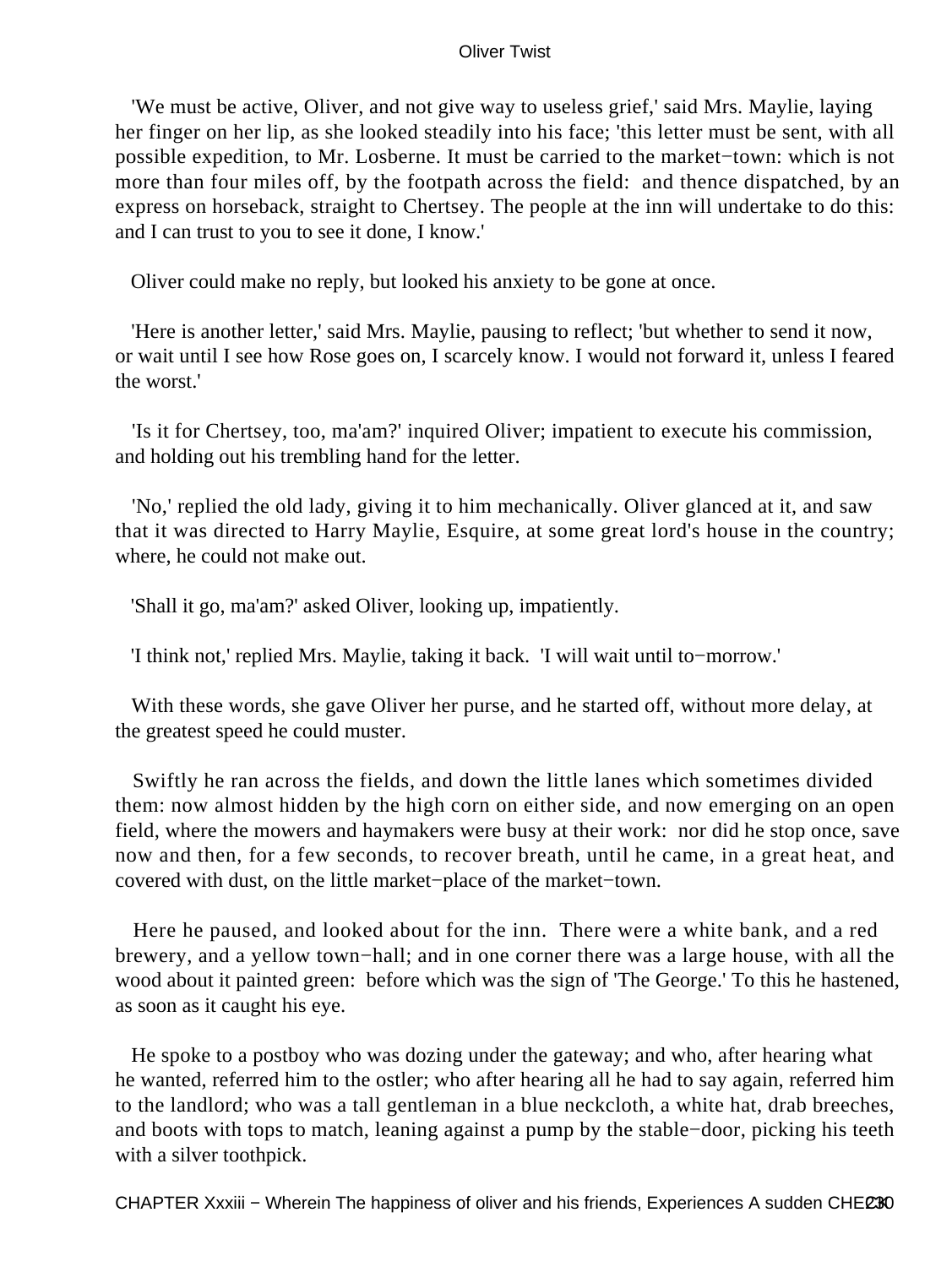This gentleman walked with much deliberation into the bar to make out the bill: which took a long time making out: and after it was ready, and paid, a horse had to be saddled, and a man to be dressed, which took up ten good minutes more. Meanwhile Oliver was in such a desperate state of impatience and anxiety, that he felt as if he could have jumped upon the horse himself, and galloped away, full tear, to the next stage. At length, all was ready; and the little parcel having been handed up, with many injunctions and entreaties for its speedy delivery, the man set spurs to his horse, and rattling over the uneven paving of the market−place, was out of the town, and galloping along the turnpike−road, in a couple of minutes.

 As it was something to feel certain that assistance was sent for, and that no time had been lost, Oliver hurried up the inn−yard, with a somewhat lighter heart. He was turning out of the gateway when he accidently stumbled against a tall man wrapped in a cloak, who was at that moment coming out of the inn door.

 'Hah!' cried the man, fixing his eyes on Oliver, and suddenly recoiling. 'What the devil's this?'

 'I beg your pardon, sir,' said Oliver; 'I was in a great hurry to get home, and didn't see you were coming.'

 'Death!' muttered the man to himself, glaring at the boy with his large dark eyes. 'Who would have thought it! Grind him to ashes!

He'd start up from a stone coffin, to come in my way!'

 'I am sorry,' stammered Oliver, confused by the strange man's wild look. 'I hope I have not hurt you!'

 'Rot you!' murmured the man, in a horrible passion; between his clenched teeth; 'if I had only had the courage to say the word, I might have been free of you in a night. Curses on your head, and black death on your heart, you imp! What are you doing here?'

 The man shook his fist, as he uttered these words incoherently. He advanced towards Oliver, as if with the intention of aiming a blow at him, but fell violently on the ground: writhing and foaming, in a fit.

 Oliver gazed, for a moment, at the struggles of the madman (for such he supposed him to be); and then darted into the house for help. Having seen him safely carried into the hotel, he turned his face homewards, running as fast as he could, to make up for lost time: and recalling with a great deal of astonishment and some fear, the extraordinary behaviour of the person from whom he had just parted.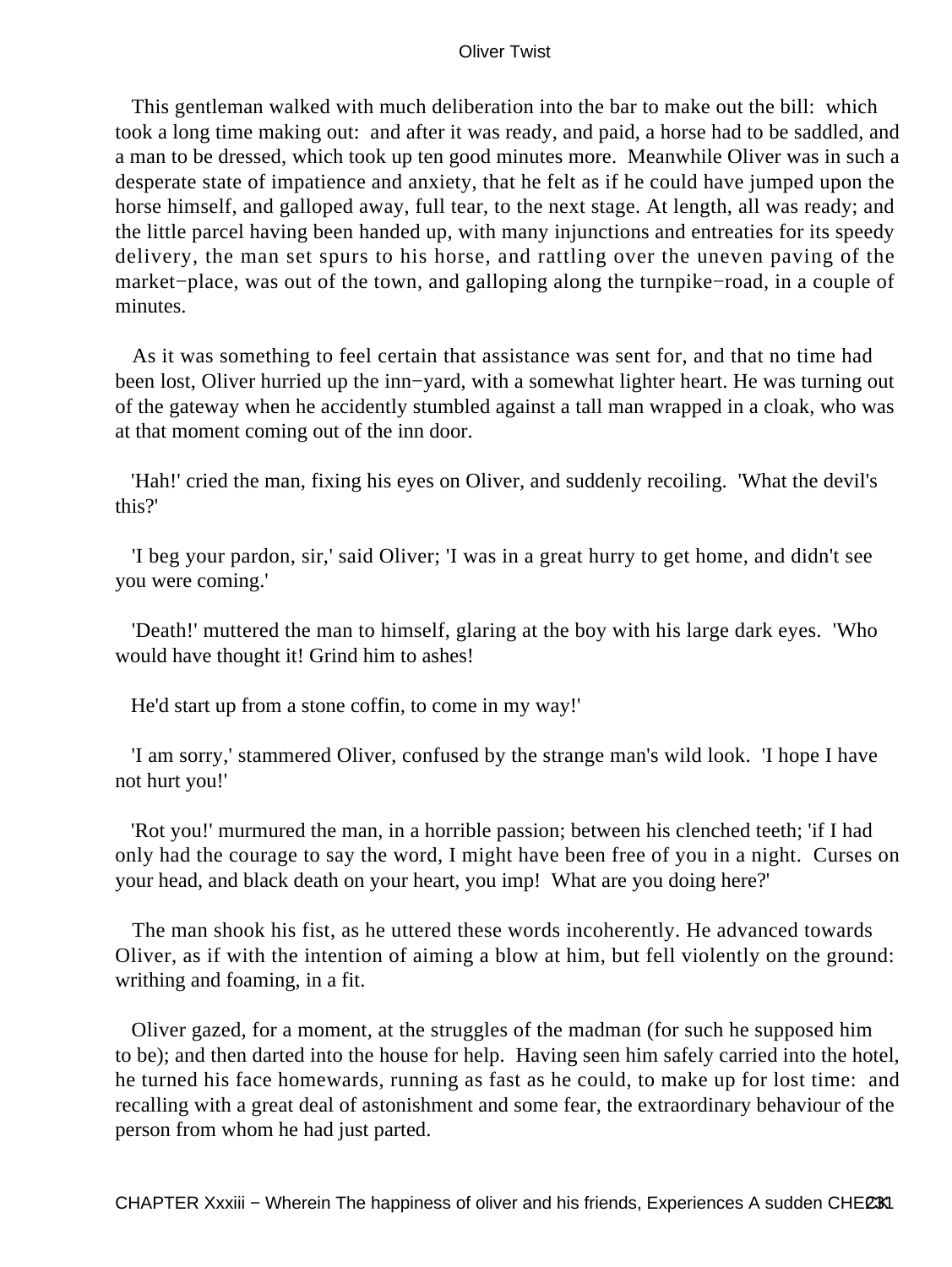The circumstance did not dwell in his recollection long, however:

 for when he reached the cottage, there was enough to occupy his mind, and to drive all considerations of self completely from his memory.

 Rose Maylie had rapidly grown worse; before mid−night she was delirious. A medical practitioner, who resided on the spot, was in constant attendance upon her; and after first seeing the patient, he had taken Mrs. Maylie aside, and pronounced her disorder to be one of a most alarming nature. 'In fact,' he said, 'it would be little short of a miracle, if she recovered.'

 How often did Oliver start from his bed that night, and stealing out, with noiseless footstep, to the staircase, listen for the slightest sound from the sick chamber! How often did a tremble shake his frame, and cold drops of terror start upon his brow, when a sudden trampling of feet caused him to fear that something too dreadful to think of, had even then occurred! And what had been the fervency of all the prayers he had ever muttered, compared with those he poured forth, now, in the agony and passion of his supplication for the life and health of the gentle creature, who was tottering on the deep grave's verge!

 Oh! the suspense, the fearful, acute suspense, of standing idly by while the life of one we dearly love, is trembling in the balance! Oh! the racking thoughts that crowd upon the mind, and make the heart beat violently, and the breath come thick, by the force of the images they conjure up before it; the **Desperate anxiety to be doing something** to relieve the pain, or lessen the danger, which we have no power to alleviate; the sinking of soul and spirit, which the sad remembrance of our helplessness produces; what tortures can equal these; what reflections or endeavours can, in the full tide and fever of the time, allay them!

 Morning came; and the little cottage was lonely and still. People spoke in whispers; anxious faces appeared at the gate, from time to time; women and children went away in tears. All the livelong day, and for hours after it had grown dark, Oliver paced softly up and down the garden, raising his eyes every instant to the sick chamber, and shuddering to see the darkened window, looking as if death lay stretched inside. Late that night, Mr. Losberne arrived. 'It is hard,' said the good doctor, turning away as he spoke; 'so young; so much beloved; but there is very little hope.'

 Another morning. The sun shone brightly; as brightly as if it looked upon no misery or care; and, with every leaf and flower in full bloom about her; with life, and health, and sounds and sights of joy, surrounding her on every side: the fair young creature lay, wasting fast. Oliver crept away to the old churchyard, and sitting down on one of the green mounds, wept and prayed for her, in silence.

 There was such peace and beauty in the scene; so much of brightness and mirth in the sunny landscape; such blithesome music in the songs of the summer birds; such freedom in

CHAPTER Xxxiii – Wherein The happiness of oliver and his friends, Experiences A sudden CHEC32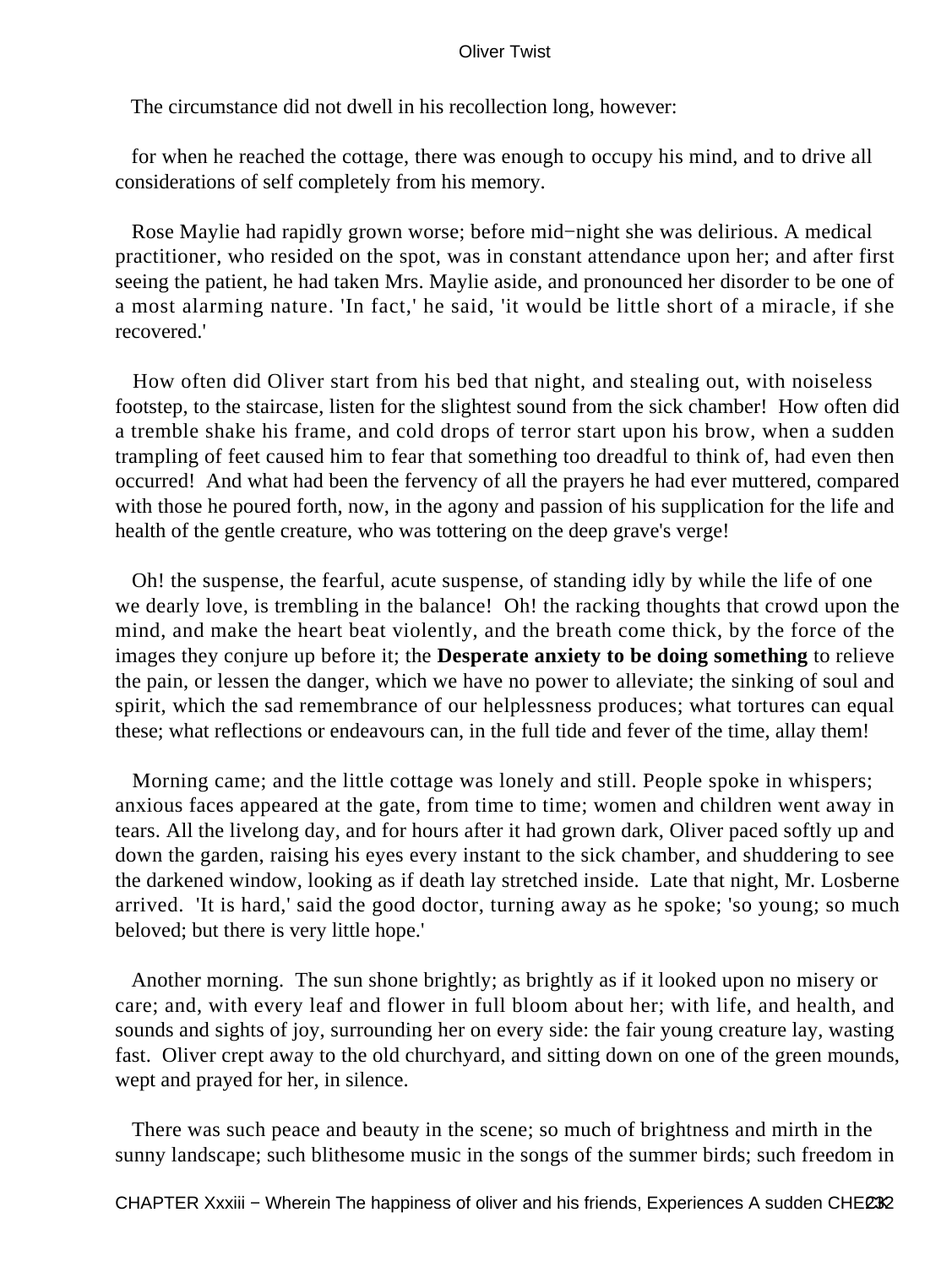the rapid flight of the rook, careering overhead; so much of life and joyousness in all; that, when the boy raised his aching eyes, and looked about, the thought instinctively occurred to him, that this was not a time for death; that Rose could surely never die when humbler things were all so glad and gay; that graves were for cold and cheerless winter: not for sunlight and fragrance. He almost thought that shrouds were for the old and shrunken; and that they never wrapped the young and graceful form in their ghastly folds.

 A knell from the church bell broke harshly on these youthful thoughts. Another! Again! It was tolling for the funeral service. A group of humble mourners entered the gate: wearing white favours; for the corpse was young. They stood uncovered by a grave; and there was a mother – a mother once – among the weeping train. But the sun shone brightly, and the birds sang on.

 Oliver turned homeward, thinking on the many kindnesses he had received from the young lady, and wishing that the time could come again, that he might never cease showing her how grateful and attached he was. He had no cause for self−reproach on the score of neglect, or want of thought, for he had been devoted to her service; and yet a hundred little occasions rose up before him, on which he fancied he might have been more zealous, and more earnest, and wished he had been. We need be careful how we deal with those about us, when every death carries to some small circle of survivors, thoughts of so much omitted, and so little done – of so many things forgotten, and so many more which might have been repaired! There is no remorse so deep as that which is unavailing; if we would be spared its tortures, let us remember this, in time.

 When he reached home Mrs. Maylie was sitting in the little parlour. Oliver's heart sand at sight of her; for she had never left the bedside of her niece; and he trembled to think what change could have driven her away. He learnt that she had fallen into a deep sleep, from which she would waken, either to recovery and life, or to bid them farewell, and die.

 They sat, listening, and afraid to speak, for hours. The untasted meal was removed, with looks which showed that their thoughts were elsewhere, they watched the sun as he sank lower and lower, and, at length, cast over sky and earth those brilliant hues which herald his departure. Their quick ears caught the sound of an approaching footstep. They both involuntarily darted to the door, as Mr. Losberne entered.

 'What of Rose?' cried the old lady. 'Tell me at once! I can bear it; anything but suspense! Oh!, tell me! in the name of Heaven!'

 'You must compose yourself,' said the doctor supporting her. 'Be calm, my dear ma'am, pray.'

'Let me go, in God's name! My dear child! She is dead! She is dying!'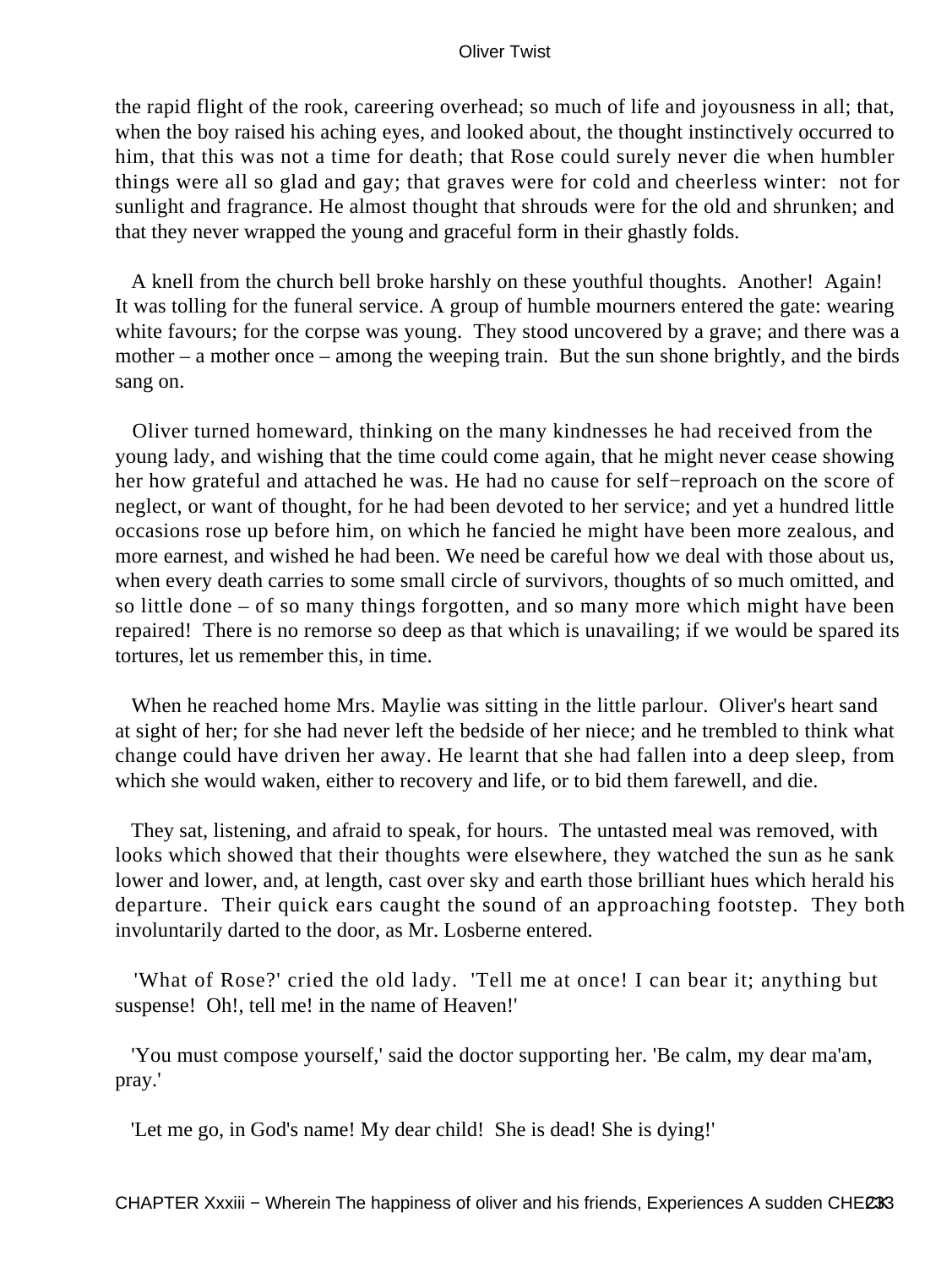'No!' cried the doctor, passionately. 'As He is good and merciful, she will live to bless us all, for years to come.'

 The lady fell upon her knees, and tried to fold her hands together; but the energy which had supported her so long, fled up to Heaven with her first thanksgiving; and she sank into the friendly arms which were extended to receive her.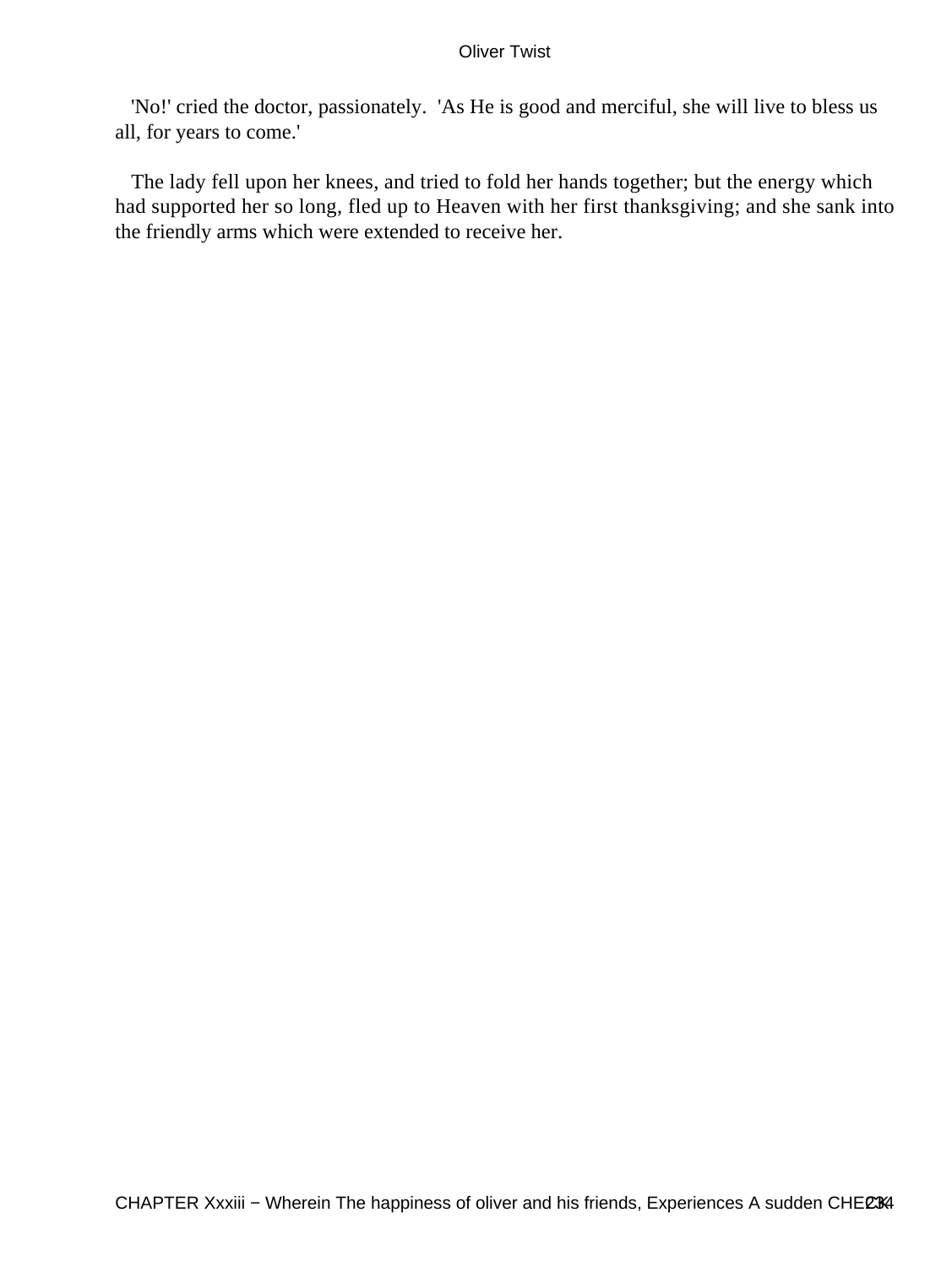# **CHAPTER Xxiv – Contains Some introductory particulars relative [to a young gentleman who now arrives upon the scene; AND A](#page-395-0) [new adventure which happened to OLIVER](#page-395-0)**

*I*t was almost too much happiness to bear. Oliver felt stunned and stupefied by the unexpected intelligence; he could not weep, or speak, or rest. He had scarcely the power of understanding anything that had passed, until, after a long ramble in the quiet evening air, a burst of tears came to his relief, and he seemed to awaken, all at once, to a full sense of the joyful change that had occurred, and the almost insupportable load of anguish which had been taken from his breast.

 The night was fast closing in, when he returned homeward: laden with flowers which he had culled, with peculiar care, for the adornment of the sick chamber. As he walked briskly along the road, he heard behind him, the noise of some vehicle, approaching at a furious pace. Looking round, he saw that it was a post−chaise, driven at great speed; and as the horses were galloping, and the road was narrow, he stood leaning against a gate until it should have passed him.

 As it dashed on, Oliver caught a glimpse of a man in a white nitecap, whose face seemed familiar to him, although his view was so brief that he could not identify the person. In another second or two, the nightcap was thrust out of the chaise−window, and a stentorian voice bellowed to the driver to stop: which he did, as soon as he could pull up his horses. Then, the nightcap once again appeared: and the same voice called Oliver by his name.

'Here!' cried the voice. 'Oliver, what's the news? Miss Rose! Master O−li−ver!'

'Is is you, Giles?' cried Oliver, running up to the chaise−door.

 Giles popped out his nightcap again, preparatory to making some reply, when he was suddenly pulled back by a young gentleman who occupied the other corner of the chaise, and who eagerly demanded what was the news.

'In a word!' cried the gentleman, 'Better or worse?'

'Better – much better!' replied Oliver, hastily.

'Thank Heaven!' exclaimed the gentleman. 'You are sure?'

 'Quite, sir,' replied Oliver. 'The change took place only a few hours ago; and Mr. Losberne says, that all danger is at an end.'

CHAPTER Xxiv – Contains Some introductory particulars relative to a young gentleman who now 285 a upon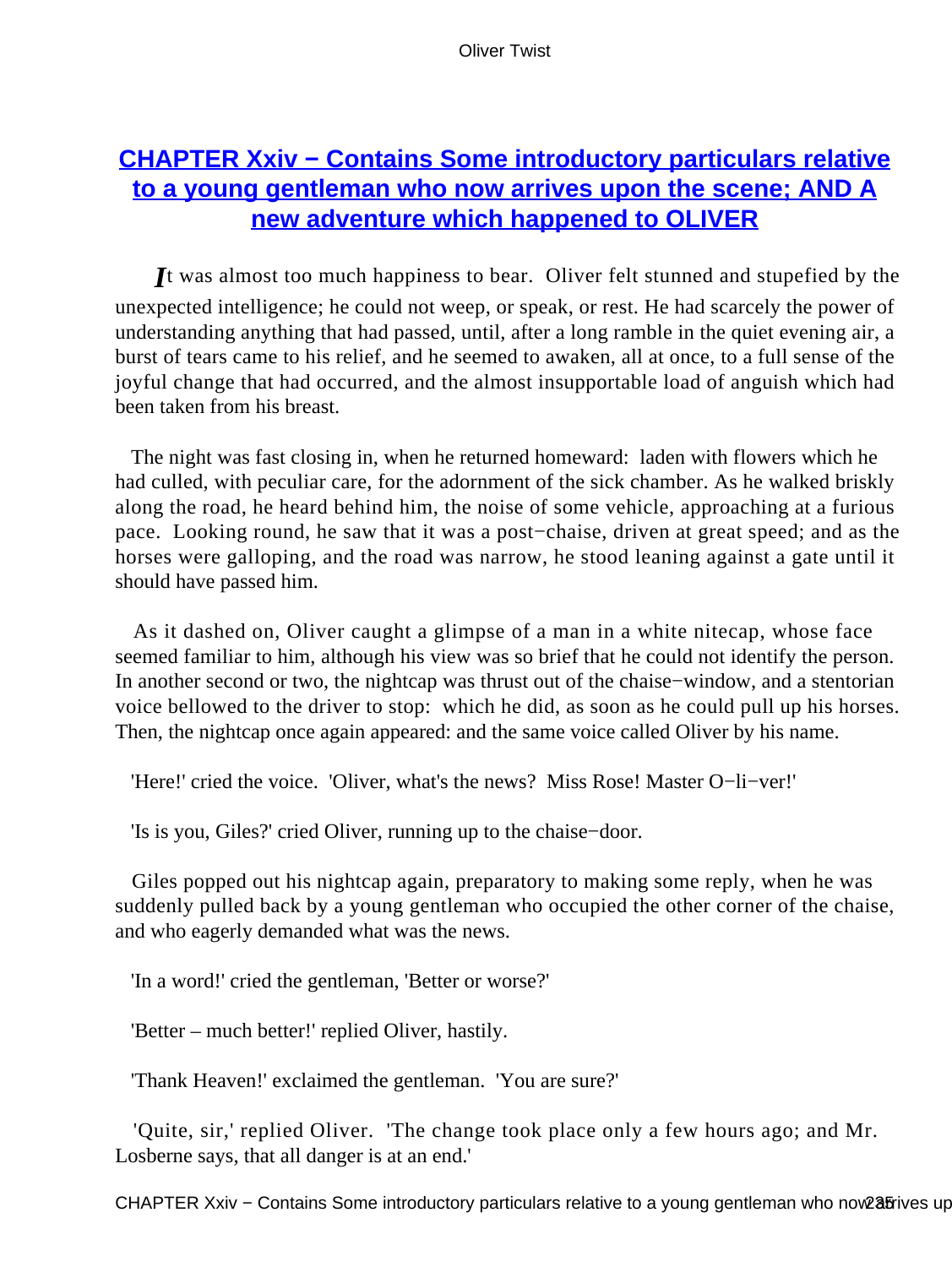The gentleman said not another word, but, opening the chaise−door, leaped out, and taking Oliver hurriedly by the arm, led him aside.

 'You are quite certain? There is no possibility of any mistake on your part, my boy, is there?' demanded the gentleman in a tremulous voice. 'Do not deceive me, by awakening hopes that are not to be fulfilled.'

 'I would not for the world, sir,' replied Oliver. 'Indeed you may believe me. Mr. Losberne's words were, that she would live to bless us all for many years to come. I heard him say so.'

 The tears stood in Oliver's eyes as he recalled the scene which was the beginning of so much happiness; and the gentleman turned his face away, and remained silent, for some minutes. Oliver thought he heard him sob, more than once; but he feared to interrupt him by any fresh remark – for he could well guess what his feelings were – and so stood apart, feigning to be occupied with his nosegay.

 All this time, Mr. Giles, with the white nightcap on, had been sitting on the steps of the chaise, supporting an elbow on each knee, and wiping his eyes with a blue cotton pocket−handkerchief dotted with white spots. That the honest fellow had not been feigning emotion, was abundently demonstrated by the very red eyes with which he regarded the young gentleman, when he turned round and addressed him.

 'I think you had better go on to my mother's in the chaise, Giles,' said he. 'I would rather walk slowly on, so as to gain a little time before I see her. You can say I am coming.'

 'I beg your pardon, Mr. Harry,' said Giles: giving a final polish to his ruffled countenance with the handkerchief; 'but if you would leave the postboy to say that, I should be very much obliged to you. It wouldn't be proper for the maids to see me in this state, sir; I should never have any more authority with them if they did.'

 'Well,' rejoined Harry Maylie, smiling, 'you can do as you like. Let him go on with the luggage, if you wish it, and do you follow with us. Only first exchange that nightcap for some more appropriate covering, or we shall be taken for madmen.'

 Mr. Giles, reminded of his unbecoming costume, snatched off and pocketed his nightcap; and substituted a hat, of grave and sober shape, which he took out of the chaise. This done, the postboy drove off; Giles, Mr. Maylie, and Oliver, followed at their leisure.

 As they walked along, Oliver glanced from time to time with much interest and curiosity at the new comer. He seemed about five−and−twenty years of age, and was of the middle height; his countenance was frank and handsome; and his demeanor easy and prepossessing. Notwithstanding the difference between youth and age, he bore so strong a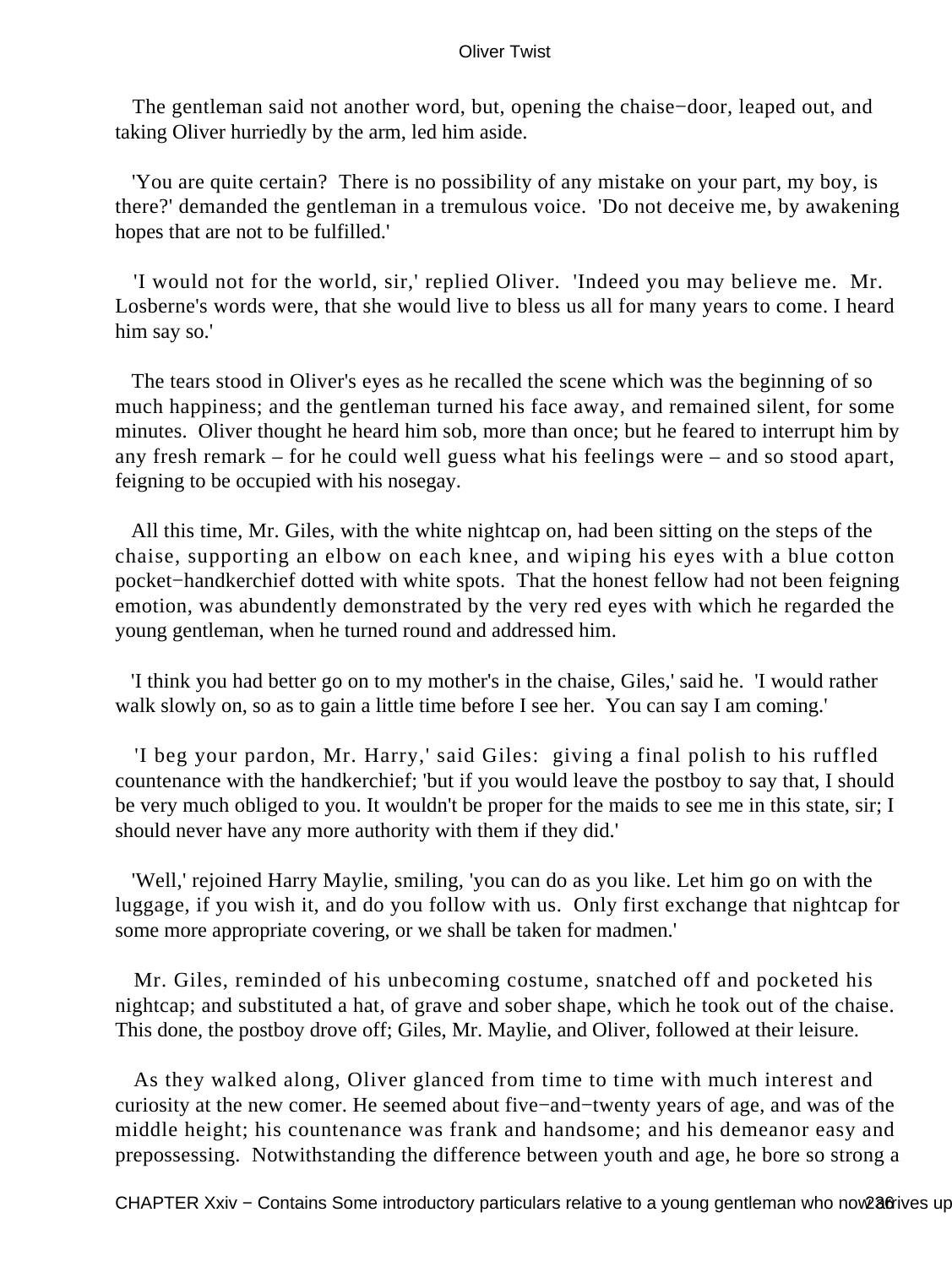likeness to the old lady, that Oliver would have had no great difficulty in imagining their relationship, if he had not already spoken of her as his mother.

 Mrs. Maylie was anxiously waiting to receive her son when he reached the cottage. The meeting did not take place without great emotion on both sides.

'Mother!' whispered the young man; 'why did you not write before?'

 'I did,' replied Mrs. Maylie; 'but, on reflection, I determined to keep back the letter until I had heard Mr. Losberne's opinion.'

 'But why,' said the young man, 'why run the chance of that occurring which so nearly happened? If Rose had – I cannot utter that word now – if this illness had terminated differently, how could you ever have forgiven yourself! How could I ever have know happiness again!'

 'If that HAD been the case, Harry,' said Mrs. Maylie, 'I fear your happiness would have been effectually blighted, and that your arrival here, a day sooner or a day later, would have been of very, very little import.'

 'And who can wonder if it be so, mother?' rejoined the young man; 'or why should I say, IF? – It is – it is – you know it, mother – you must know it!'

 'I know that she deserves the best and purest love the heart of man can offer,' said Mrs. Maylie; 'I know that the devotion and affection of her nature require no ordinary return, but one that shall be deep and lasting. If I did not feel this, and know, besides, that a changed behaviour in one she loved would break her heart, I should not feel my task so difficult of performance, or have to encounter so many struggles in my own bosom, when I take what seems to me to be the strict line of duty.'

 'This is unkind, mother,' said Harry. 'Do you still suppose that I am a boy ignorant of my own mind, and mistaking the impulses of my own soul?'

 'I think, my dear son,' returned Mrs. Maylie, laying her hand upon his shoulder, 'that youth has many generous impulses which do not last; and that among them are some, which, being gratified, become only the more fleeting. Above all, I think' said the lady, fixing her eyes on her son's face, 'that if an enthusiastic, ardent, and ambitious man marry a wife on whose name there is a stain, which, though it originate in no fault of hers, may be visited by cold and sordid people upon her, and upon his children also: and, in exact proportion to his success in the world, be cast in his teeth, and made the subject of sneers against him: he may, no matter how generous and good his nature, one day repent of the connection he formed in early life. And she may have the pain of knowing that he does so.'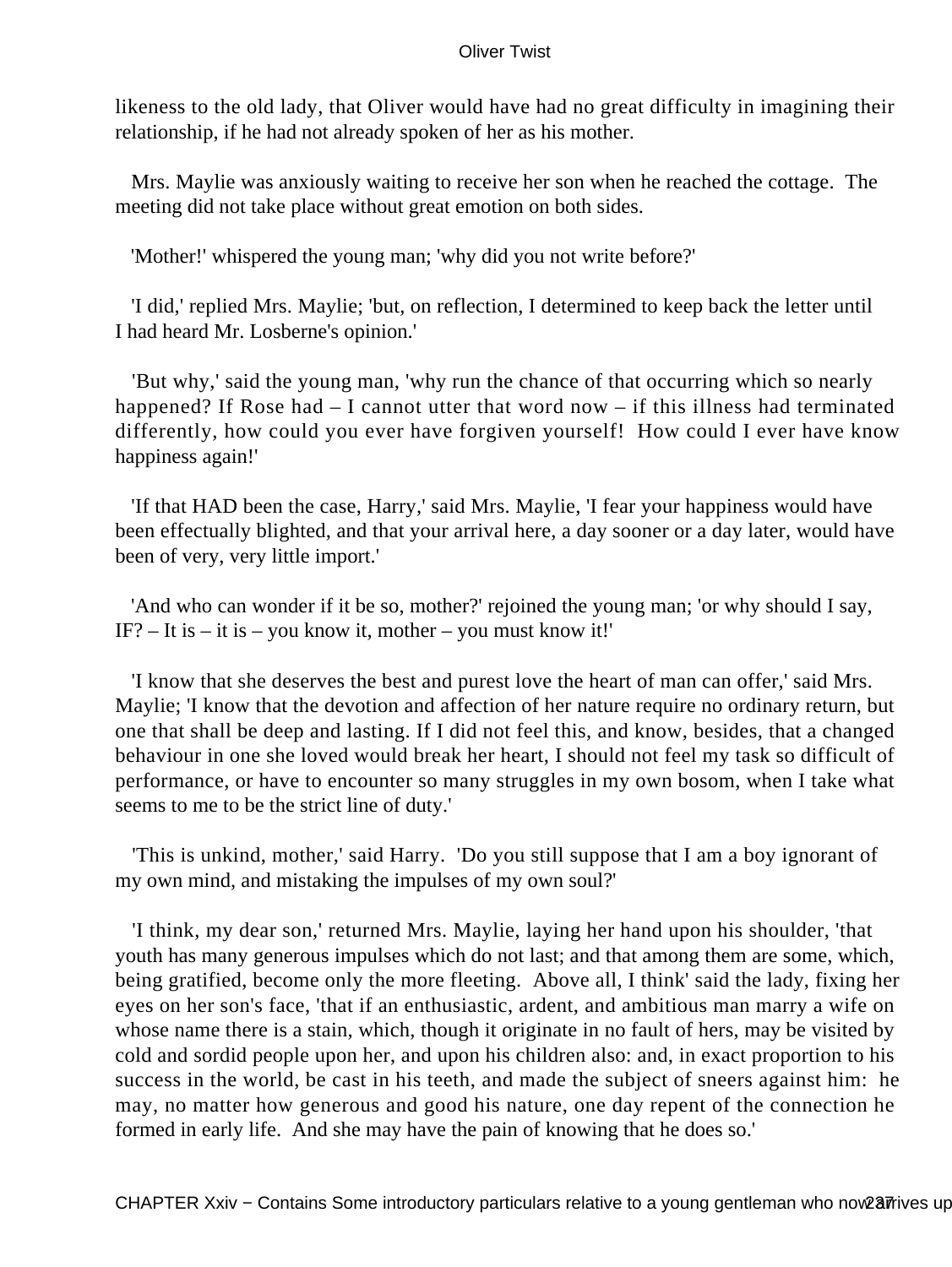'Mother,' said the young man, impatiently, 'he would be a selfish brute, unworthy alike of the name of man and of the woman you describe, who acted thus.'

'You think so now, Harry,' replied his mother.

 'And ever will!' said the young man. 'The mental agony I have suffered, during the last two days, wrings from me the avowal to you of a passion which, as you well know, is not one of yesterday, nor one I have lightly formed. On Rose, sweet, gentle girl! my heart is set, as firmly as ever heart of man was set on woman. I have no thought, no view, no hope in life, beyond her; and if you oppose me in this great stake, you take my peace and happiness in your hands, and cast them to the wind. Mother, think better of this, and of me, and do not disregard the happiness of which you seem to think so little.'

 'Harry,' said Mrs. Maylie, 'it is because I think so much of warm and sensitive hearts, that I would spare them from being wounded.

But we have said enough, and more than enough, on this matter, just now.'

 'Let it rest with Rose, then,' interposed Harry. 'You will not press these overstrained opinions of yours, so far, as to throw any obstacle in my way?'

'I will not,' rejoined Mrs. Maylie; 'but I would have you consider – '

 'I **Have** considered!' was the impatient reply; 'Mother, I have considered, years and years. I have considered, ever since I have been capable of serious reflection. My feelings remain unchanged, as they ever will; and why should I suffer the pain of a delay in giving them vent, which can be productive of no earthly good? No! Before I leave this place, Rose shall hear me.'

'She shall,' said Mrs. Maylie.

 'There is something in your manner, which would almost imply that she will hear me coldly, mother,' said the young man.

'Not coldly,' rejoined the old lady; 'far from it.'

'How then?' urged the young man. 'She has formed no other attachment?'

 'No, indeed,' replied his mother; 'you have, or I mistake, too strong a hold on her affections already. What I would say,' resumed the old lady, stopping her son as he was about to speak, 'is this. Before you stake your all on this chance; before you suffer yourself to be carried to the highest point of hope; reflect for a few moments, my dear child, on Rose's history, and consider what effect the knowledge of her doubtful birth may have on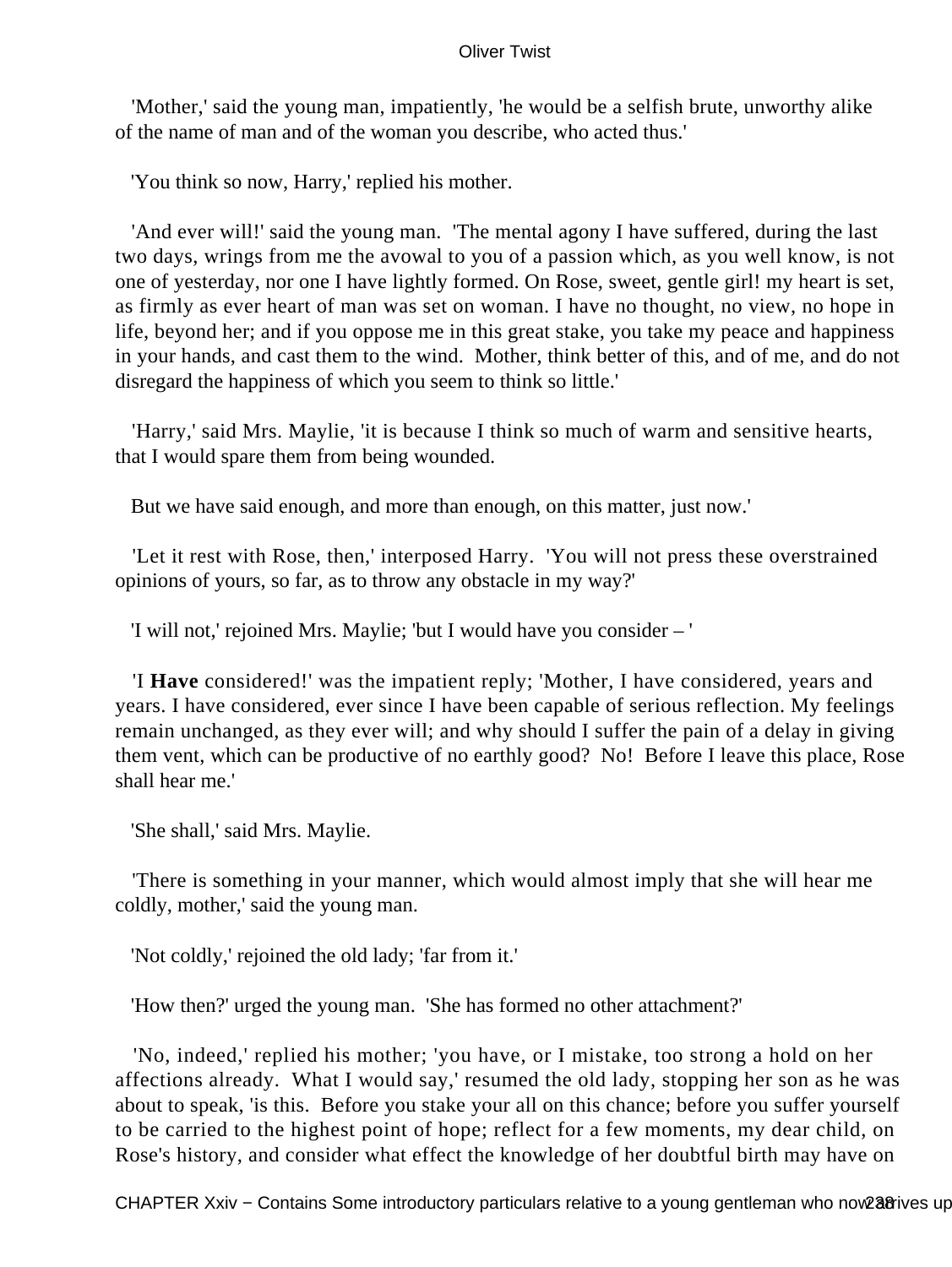her decision: devoted as she is to us, with all the intensity of her noble mind, and with that perfect sacrifice of self which, in all matters, great or trifling, has always been her characteristic.'

'What do you mean?'

 'That I leave you to discover,' replied Mrs. Maylie. 'I must go back to her. God bless you!'

'I shall see you again to−night?' said the young man, eagerly.

'By and by,' replied the lady; 'when I leave Rose.'

'You will tell her I am here?' said Harry.

'Of course,' replied Mrs. Maylie.

 'And say how anxious I have been, and how much I have suffered, and how I long to see her. You will not refuse to do this, mother?'

 'No,' said the old lady; 'I will tell her all.' And pressing her son's hand, affectionately, she hastened from the room.

 Mr. Losberne and Oliver had remained at another end of the apartment while this hurried conversation was proceeding. The former now held out his hand to Harry Maylie; and hearty salutations were exchanged between them. The doctor then communicated, in reply to multifarious questions from his young friend, a precise account of his patient's situation; which was quite as consolatory and full of promise, as Oliver's statement had encouraged him to hope; and to the whole of which, Mr. Giles, who affected to be busy about the luggage, listened with greedy ears.

 'Have you shot anything particular, lately, Giles?' inquired the doctor, when he had concluded.

'Nothing particular, sir,' replied Mr. Giles, colouring up to the eyes.

'Nor catching any thieves, nor identifying any house−breakers?' said the doctor.

'None at all, sir,' replied Mr. Giles, with much gravity.

 'Well,' said the doctor, 'I am sorry to hear it, because you do that sort of thing admirably. Pray, how is Brittles?'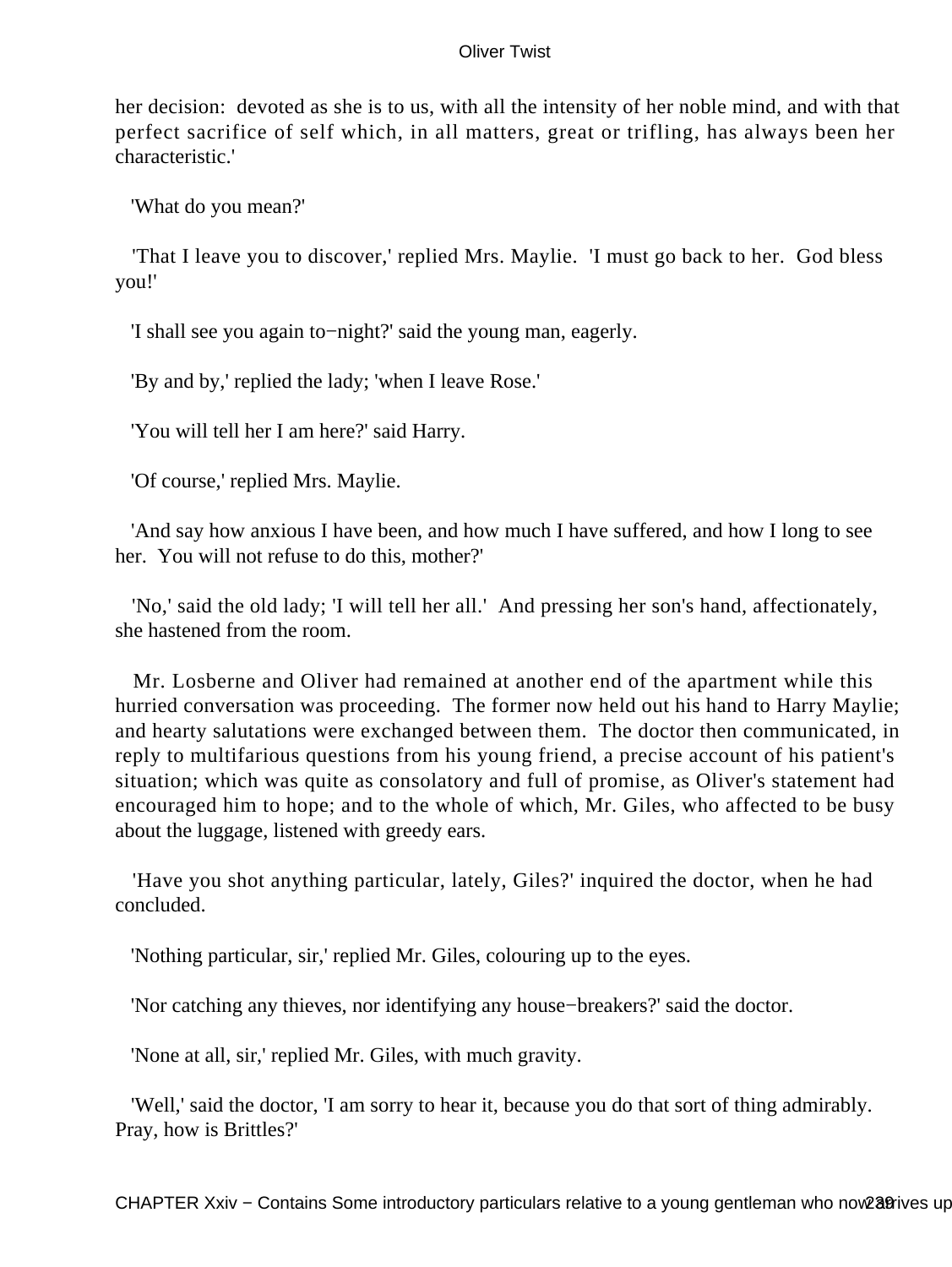'The boy is very well, sir,' said Mr. Giles, recovering his usual tone of patronage; 'and sends his respectful duty, sir.'

 'That's well,' said the doctor. 'Seeing you here, reminds me, Mr. Giles, that on the day before that on which I was called away so hurriedly, I executed, at the request of your good mistress, a small commission in your favour. Just step into this corner a moment, will you?'

 Mr. Giles walked into the corner with much importance, and some wonder, and was honoured with a short whispering conference with the doctor, on the termination of which, he made a great many bows, and retired with steps of unusual stateliness. The subject matter of this conference was not disclosed in the parlour, but the kitchen was speedily enlightened concerning it; for Mr. Giles walked straight thither, and having called for a mug of ale, announced, with an air of majesty, which was highly effective, that it had pleased his mistress, in consideration of his gallant behaviour on the occasion of that attempted robbery, to depost, in the local savings−bank, the sum of five−and−twenty pounds, for his sole use and benefit. At this, the two women−servants lifted up their hands and eyes, and supposed that Mr. Giles, pulling out his shirt−frill, replied, 'No, no'; and that if they observed that he was at all haughty to his inferiors, he would thank them to tell him so. And then he made a great many other remarks, no less illustrative of his humility, which were received with equal favour and applause, and were, withal, as original and as much to the purpose, as the remarks of great men commonly are.

 Above stairs, the remainder of the evening passed cheerfully away; for the doctor was in high spirits; and however fatigued or thoughtful Harry Maylie might have been at first, he was not proof against the worthy gentleman's good humour, which displayed itself in a great variety of sallies and professional recollections, and an abundance of small jokes, which struck Oliver as being the drollest things he had ever heard, and caused him to laugh proportionately; to the evident satisfaction of the doctor, who laughed immoderately at himself, and made Harry laugh almost as heartily, by the very force of sympathy. So, they were as pleasant a party as, under the circumstances, they could well have been; and it was late before they retired, with light and thankful hearts, to take that rest of which, after the doubt and suspense they had recently undergone, they stood much in need.

 Oliver rose next morning, in better heart, and went about his usual occupations, with more hope and pleasure than he had known for many days. The birds were once more hung out, to sing, in their old places; and the sweetest wild flowers that could be found, were once more gathered to gladden Rose with their beauty. The melancholy which had seemed to the sad eyes of the anxious boy to hang, for days past, over every object, beautiful as all were, was dispelled by magic. The dew seemed to sparkle more brightly on the green leaves; the air to rustle among them with a sweeter music; and the sky itself to look more blue and bright. Such is the influence which the condition of our own thoughts, exercise, even over the appearance of external objects. Men who look on nature, and their fellow−men, and cry that all is dark and gloomy, are in the right; but the sombre colours are reflections from their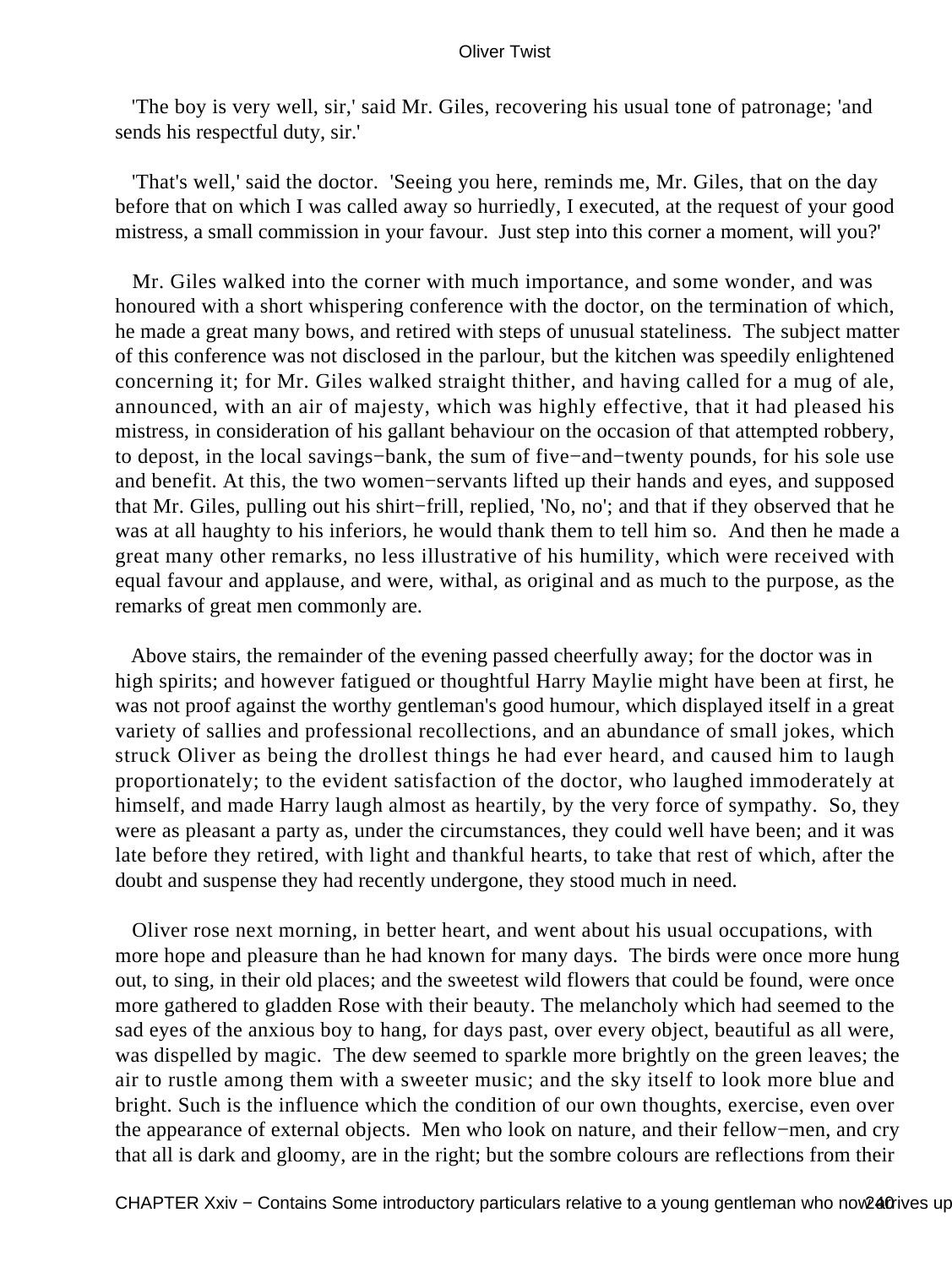own jaundiced eyes and hearts. The real hues are delicate, and need a clearer vision.

 It is worthy of remark, and Oliver did not fail to note it at the time, that his morning expeditions were no longer made alone. Harry Maylie, after the very first morning when he met Oliver coming laden home, was seized with such a passion for flowers, and displayed such a taste in their arrangement, as left his young companion far behind. If Oliver were behindhand in these respects, he knew where the best were to be found; and morning after morning they scoured the country together, and brought home the fairest that blossomed. The window of the young lady's chamber was opened now; for she loved to feel the rich summer air stream in, and revive her with its freshness; but there always stood in water, just inside the lattice, one particular little bunch, which was made up with great care, every morning. Oliver could not help noticing that the withered flowers were never thrown away, although the little vase was regularly replenished; nor, could he help observing, that whenever the doctor came into the garden, he invariably cast his eyes up to that particular corner, and nodded his head most expressively, as he set forth on his morning's walk. Pending these observations, the days were flying by; and Rose was rapidly recovering.

 Nor did Oliver's time hang heavy on his hands, although the young lady had not yet left her chamber, and there were no evening walks, save now and then, for a short distance, with Mrs. Maylie.

 He applied himself, with redoubled assiduity, to the instructions of the white−headed old gentleman, and laboured so hard that his quick progress surprised even himself. It was while he was engaged in this pursuit, that he was greatly startled and distressed by a most unexpected occurence.

 The little room in which he was accustomed to sit, when busy at his books, was on the ground−floor, at the back of the house. It was quite a cottage−room, with a lattice−window: around which were clusters of jessamine and honeysuckle, that crept over the casement, and filled the place with their delicious perfume. It looked into a garden, whence a wicket−gate opened into a small paddock; all beyond, was fine meadow−land and wood. There was no other dwelling near, in that direction; and the prospect it commanded was very extensive.

 One beautiful evening, when the first shades of twilight were beginning to settle upon the earth, Oliver sat at this window, intent upon his books. He had been poring over them for some time; and, as the day had been uncommonly sultry, and he had exerted himself a great deal, it it no disparagement to the authors, whoever they may have been, to say, that gradually and by slow degrees, he fell asleep.

 There is a kind of sleep that steals upon us sometimes, which, while it holds the body prisoner, does not free the mind from a sense of things about it, and enable it to ramble at its pleasure. So far as an overpowering heaviness, a prostration of strength, and an utter inability to control our thoughts or power of motion, can be called sleep, this is it; and yet,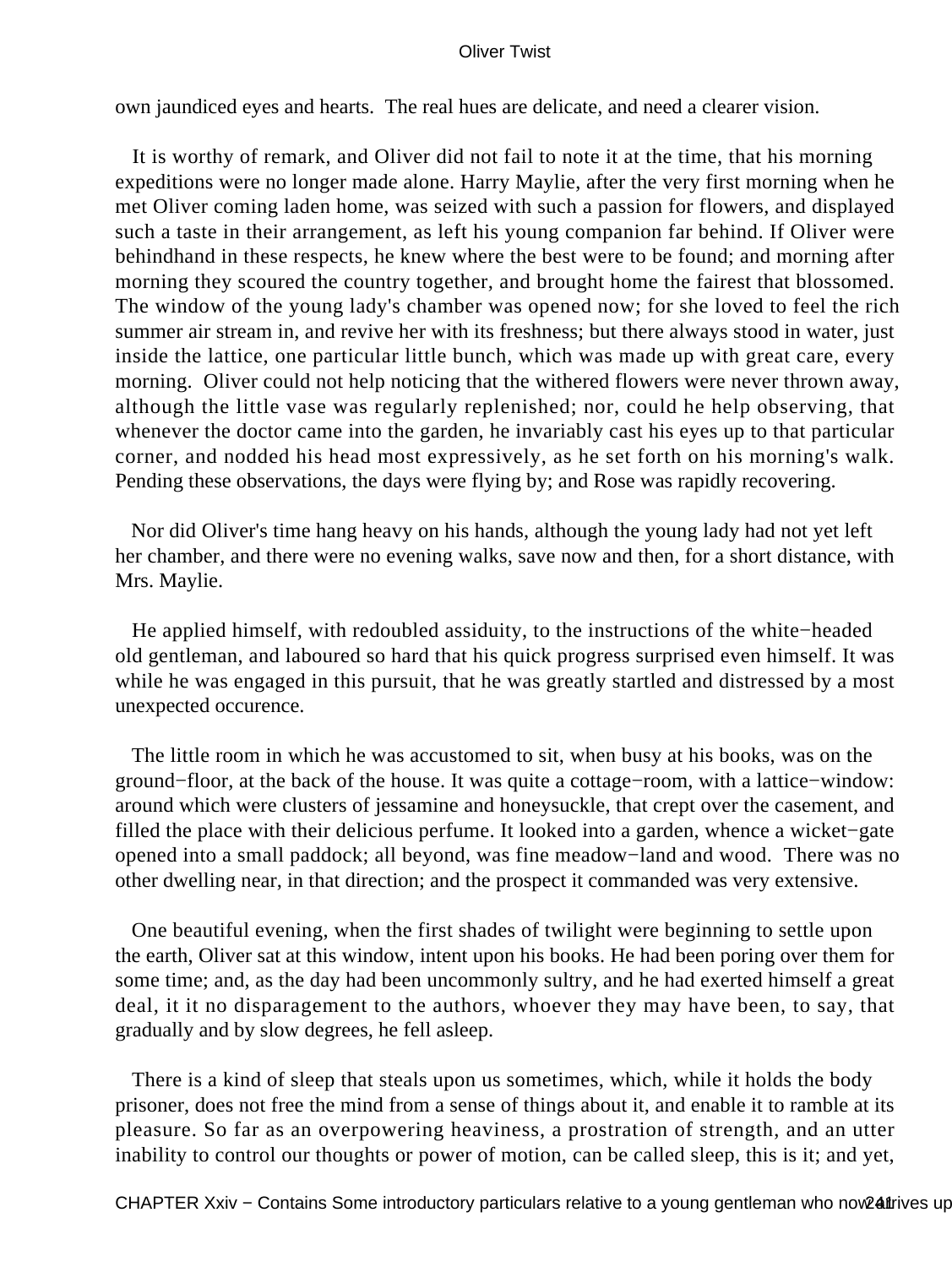we have a consciousness of all that is going on about us, and, if we dream at such a time, words which are really spoken, or sounds which really exist at the moment, accommodate themselves with surprising readiness to our visions, until reality and imagination become so strangely blended that it is afterwards almost matter of impossibility to separate the two. Nor is this, the most striking phenomenon indcidental to such a state. It is an undoubted fact, that although our senses of touch and sight be for the time dead, yet our sleeping thoughts, and the visionary scenes that pass before us, will be influenced and materially influenced, by the **Mere silent presence** of some external object; which may not have been near us when we closed our eyes: and of whose vicinity we have had no waking consciousness.

 Oliver knew, perfectly well, that he was in his own little room; that his books were lying on the table before him; that the sweet air was stirring among the creeping plants outside. And yet he was asleep. Suddenly, the scene changed; the air became close and confined; and he thought, with a glow of terror, that he was in the Jew's house again. There sat the hideous old man, in his accustomed corner, pointing at him, and whispering to another man, with his face averted, who sat beside him.

'Hush, my dear!' he thought he heard the Jew say; 'it is he, sure enough. Come away.'

 'He!' the other man seemed to answer; 'could I mistake him, think you? If a crowd of ghosts were to put themselves into his exact shape, and he stood amongst them, there is something that would tell me how to point him out. If you buried him fifty feet deep, and took me across his grave, I fancy I should know, if there wasn't a mark above it, that he lay buried there?'

 The man seemed to say this, with such dreadful hatred, that Oliver awoke with the fear, and started up.

 Good Heaven! what was that, which sent the blood tingling to his heart, and deprived him of his voice, and of power to move! There – there – at the window – close before him – so close, that he could have almost touched him before he started back: with his eyes peering into the room, and meeting his: there stood the Jew! And beside him, white with rage or fear, or both, were the scowling features of the man who had accosted him in the inn−yard.

 It was but an instant, a glance, a flash, before his eyes; and they were gone. But they had recognised him, and he them; and their look was as firmly impressed upon his memory, as if it had been deeply carved in stone, and set before him from his birth. He stood transfixed for a moment; then, leaping from the window into the garden, called loudly for help.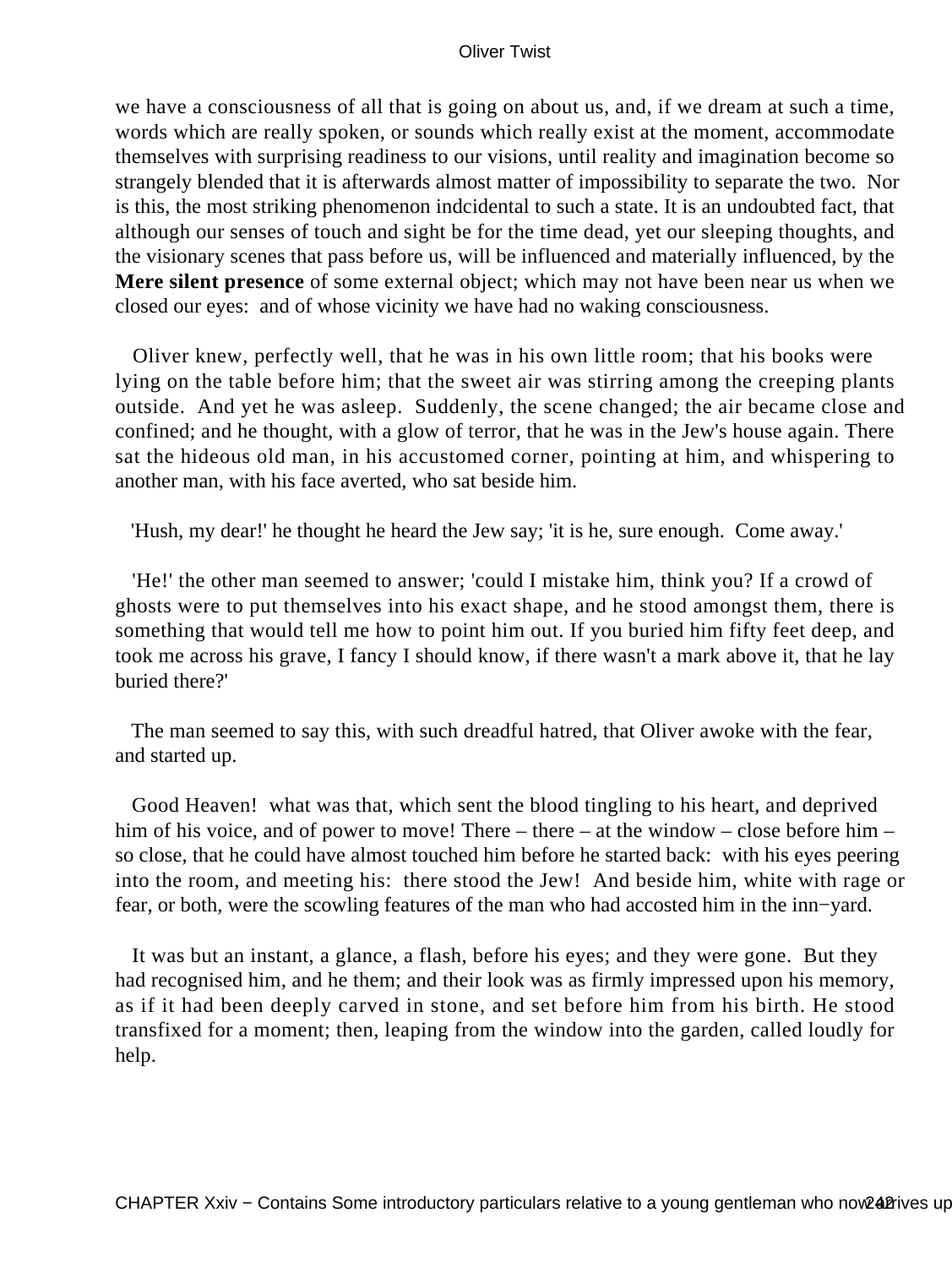# **CHAPTER Xxxv – Containing The unsatisfactory result [of OLIVER'S Adventure; AND A conversation of some](#page-395-0) [importance between harry maylie and ROSE](#page-395-0)**

**When the inmates of the house, attracted by Oliver's cries, hurried to the spot from** which they proceeded, they found him, pale and agitated, pointing in the direction of the meadows behind the house, and scarcely able to articulate the words, 'The Jew! the Jew!'

 Mr. Giles was at a loss to comprehend what this outcry meant; but Harry Maylie, whose perceptions were something quicker, and who had heard Oliver's history from his mother, understood it at once.

 'What direction did he take?' he asked, catching up a heavy stick which was standing in a corner.

 'That,' replied Oliver, pointing out the course the man had taken; 'I missed them in an instant.'

 'Then, they are in the ditch!' said Harry. 'Follow! And keep as near me, as you can.' So saying, he sprang over the hedge, and darted off with a speed which rendered it matter of exceeding difficulty for the others to keep near him.

 Giles followed as well as he could; and Oliver followed too; and in the course of a minute or two, Mr. Losberne, who had been out walking, and just then returned, tumbled over the hedge after them, and picking himself up with more agility than he could have been supposed to possess, struck into the same course at no contemptible speed, shouting all the while, most prodigiously, to know what was the matter.

 On they all went; nor stopped they once to breathe, until the leader, striking off into an angle of the field indicated by Oliver, began to search, narrowly, the ditch and hedge adjoining; which afforded time for the remainder of the party to come up; and for Oliver to communicate to Mr. Losberne the circumstances that had led to so vigorous a pursuit.

 The search was all in vain. There were not even the traces of recent footsteps, to be seen. They stood now, on the summit of a little hill, commanding the open fields in every direction for three or four miles. There was the village in the hollow on the left; but, in order to gain that, after pursuing the track Oliver had pointed out, the men must have made a circuit of open ground, which it was impossible they could have accomplished in so short a time. A thick wood skirted the meadow−land in another direction; but they could not have gained that covert for the same reason.

CHAPTER Xxxv – Containing The unsatisfactory result of OLIVER'S Adventure; AND A conversation of some importance between harry may and ROSE 2440 and ROSE 24440 and ROSE 2433446 2433 24346 24346 24346 24346 24346 24346 243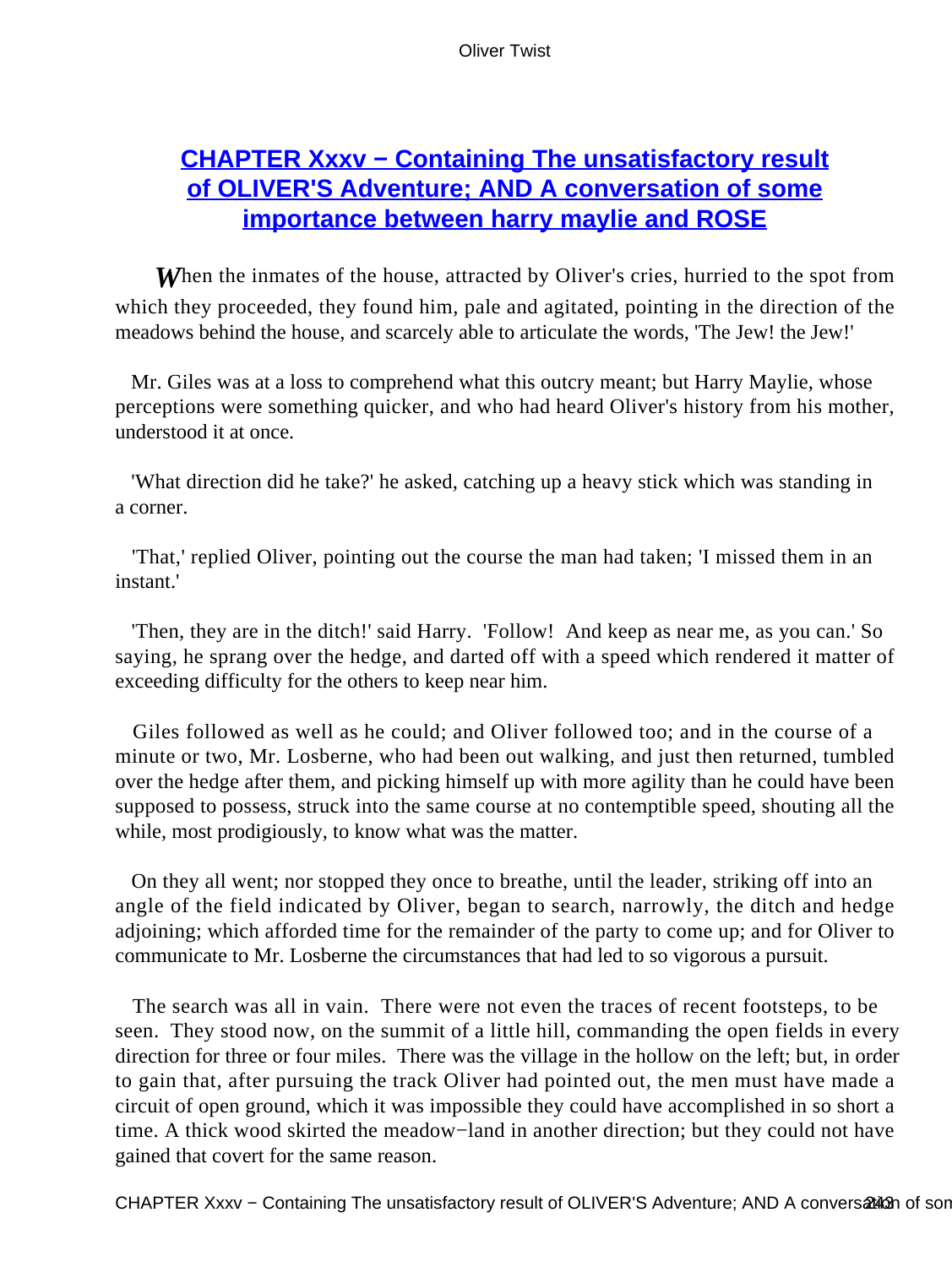'It must have been a dream, Oliver,' said Harry Maylie.

 'Oh no, indeed, sir,' replied Oliver, shuddering at the very recollection of the old wretch's countenance; 'I saw him too plainly for that. I saw them both, as plainly as I see you now.'

'Who was the other?' inquired Harry and Mr. Losberne, together.

 'The very same man I told you of, who came so suddenly upon me at the inn,' said Oliver. 'We had our eyes fixed full upon each other; and I could swear to him.'

'They took this way?' demanded Harry: 'are you sure?'

 'As I am that the men were at the window,' replied Oliver, pointing down, as he spoke, to the hedge which divided the cottage−garden from the meadow. 'The tall man leaped over, just there; and the Jew, running a few paces to the right, crept through that gap.'

 The two gentlemen watched Oliver's earnest face, as he spoke, and looking from him to each other, seemed to fell satisfied of the accuracy of what he said. Still, in no direction were there any appearances of the trampling of men in hurried flight. The grass was long; but it was trodden down nowhere, save where their own feet had crushed it. The sides and brinks of the ditches were of damp clay; but in no one place could they discern the print of men's shoes, or the slightest mark which would indicate that any feet had pressed the ground for hours before.

'This is strange!' said Harry.

'Strange?' echoed the doctor. 'Blathers and Duff, themselves, could make nothing of it.'

 Notwithstanding the evidently useless nature of their search, they did not desist until the coming on of night rendered its further prosecution hopeless; and even then, they gave it up with reluctance. Giles was dispatched to the different ale−houses in the village, furnished with the best description Oliver could give of the appearance and dress of the strangers. Of these, the Jew was, at all events, sufficiently remarkable to be remembered, supposing he had been seen drinking, or loitering about; but Giles returned without any intelligence, calculated to dispel or lessen the mystery.

 On the next day, fresh search was made, and the inquiries renewed; but with no better success. On the day following, Oliver and Mr. Maylie repaired to the market−town, in the hope of seeing or hearing something of the men there; but this effort was equally fruitless. After a few days, the affair began to be forgotten, as most affairs are, when wonder, having no fresh food to support it, dies away of itself.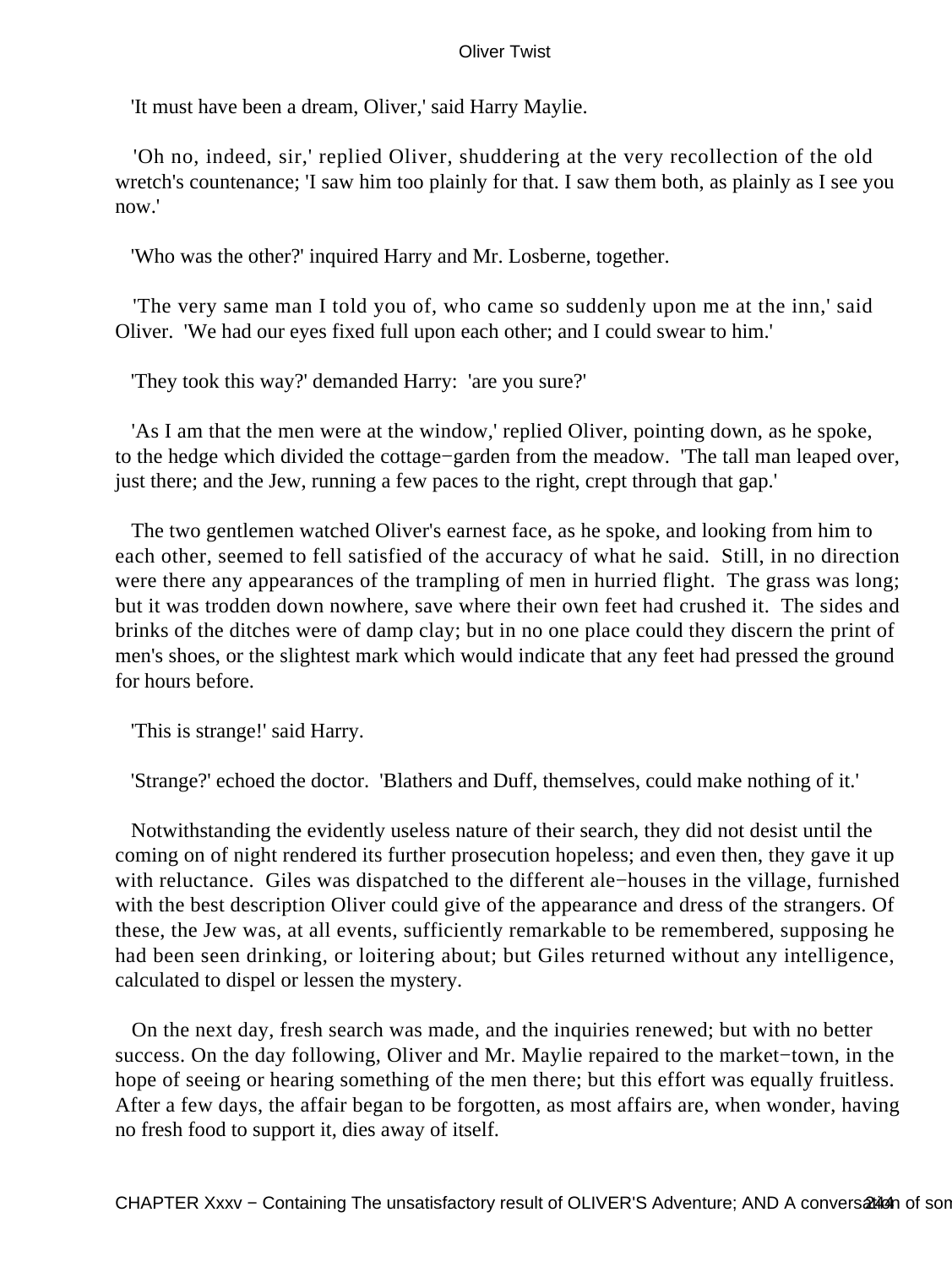Meanwhile, Rose was rapidly recovering. She had left her room: was able to go out; and mixing once more with the family, carried joy into the hearts of all.

 But, although this happy change had a visible effect on the little circle; and although cheerful voices and merry laughter were once more heard in the cottage; there was at times, an unwonted restraint upon some there: even upon Rose herself: which Oliver could not fail to remark. Mrs. Maylie and her son were often closeted together for a long time; and more than once Rose appeared with traces of tears upon her face. After Mr. Losberne had fixed a day for his departure to Chertsey, these symptoms increased; and it became evident that something was in progress which affected the peace of the young lady, and of somebody else besides.

 At length, one morning, when Rose was alone in the breakfast−parlour, Harry Maylie entered; and, with some hesitation, begged permission to speak with her for a few moments.

 'A few – a very few – will suffice, Rose,' said the young man, drawing his chair towards her. 'What I shall have to say, has already presented itself to your mind; the most cherished hopes of my heart are not unknown to you, though from my lips you have not heard them stated.'

 Rose had been very pale from the moment of his entrance; but that might have been the effect of her recent illness. She merely bowed; and bending over some plants that stood near, waited in silence for him to proceed.

 $I - I - \text{ought to have left here, before, 'said Harry.}$ 

'You should, indeed,' replied Rose. 'Forgive me for saying so, but I wish you had.'

 'I was brought here, by the most dreadful and agonising of all apprehensions,' said the young man; 'the fear of losing the one dear being on whom my every wish and hope are fixed. You had been dying; trembling between earth and heaven. We know that when the young, the beautiful, and good, are visited with sickness, their pure spirits insensibly turn towards their bright home of lasting rest; we know, Heaven help us! that the best and fairest of our kind, too often fade in blooming.'

 There were tears in the eyes of the gentle girl, as these words were spoken; and when one fell upon the flower over which she bent, and glistened brightly in its cup, making it more beautiful, it seemed as though the outpouring of her fresh young heart, claimed kindred naturally, with the loveliest things in nature.

 'A creature,' continued the young man, passionately, 'a creature as fair and innocent of guile as one of God's own angels, fluttered between life and death. Oh! who could hope, when the distant world to which she was akin, half opened to her view, that she would return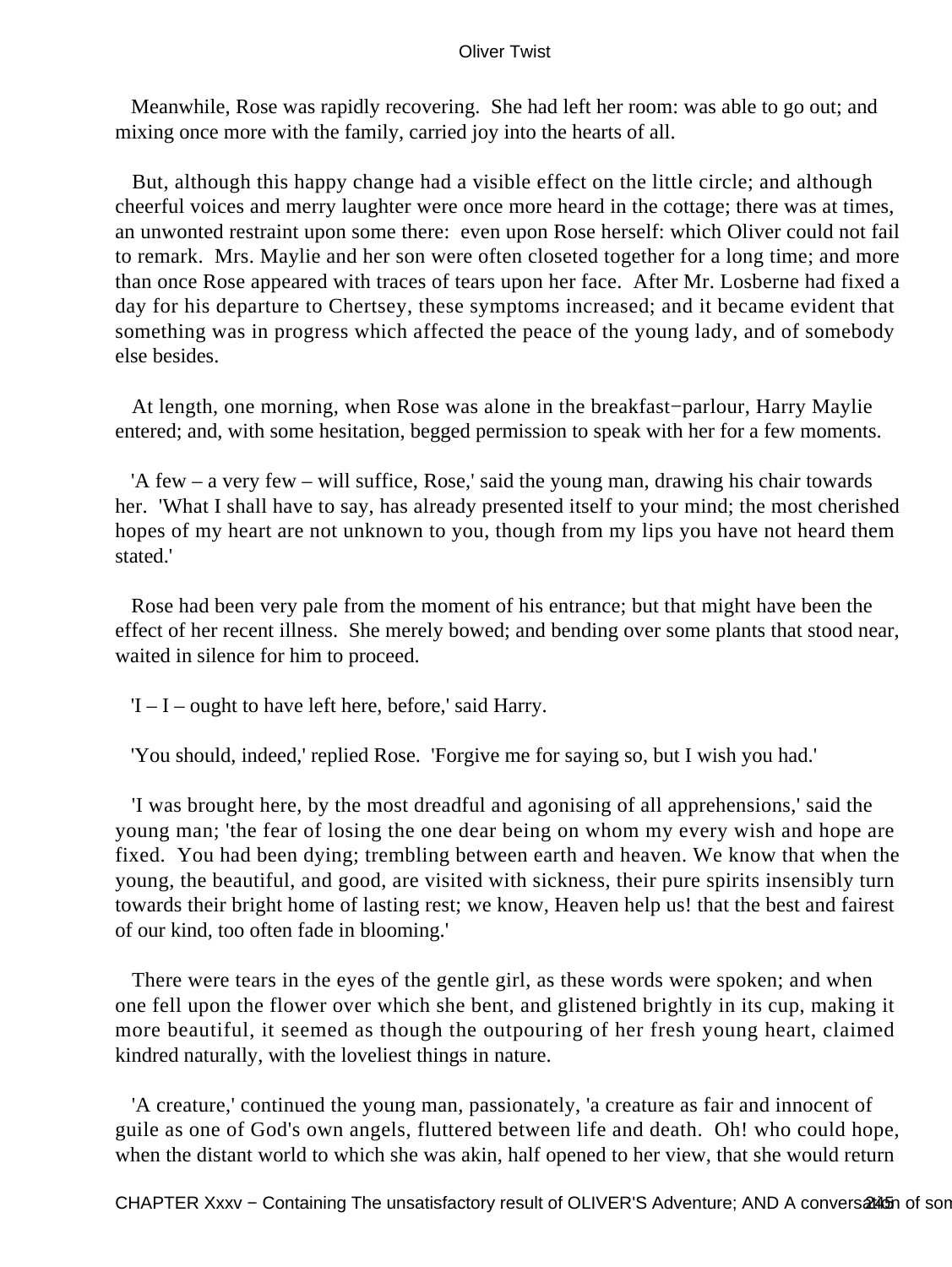to the sorrow and calamity of this! Rose, Rose, to know that you were passing away like some soft shadow, which a light from above, casts upon the earth; to have no hope that you would be spared to those who linger here; hardly to know a reason why you should be; to feel that you belonged to that bright sphere whither so many of the fairest and the best have winged their early flight; and yet to pray, amid all these consolations, that you might be restored to those who loved you – these were distractions almost too great to bear. They were mine, by day and night; and with them, came such a rushing torrent of fears, and apprehensions, and selfish regrets, lest you should die, and never know how devotedly I loved you, as almost bore down sense and reason in its course. You recovered. Day by day, and almost hour by hour, some drop of health came back, and mingling with the spent and feeble stream of life which circulated languidly within you, swelled it again to a high and rushing tide. I have watched you change almost from death, to life, with eyes that turned blind with their eagerness and deep affection. Do not tell me that you wish I had lost this; for it has softened my heart to all mankind.'

 'I did not mean that,' said Rose, weeping; 'I only wish you had left here, that you might have turned to high and noble pursuits again; to pursuits well worthy of you.'

 'There is no pursuit more worthy of me: more worthy of the highest nature that exists: than the struggle to win such a heart as yours,' said the young man, taking her hand. 'Rose, my own dear Rose! For years – for years – I have loved you; hoping to win my way to fame, and then come proudly home and tell you it had been pursued only for you to share; thinking, in my daydreams, how I would remind you, in that happy moment, of the many silent tokens I had given of a boy's attachment, and claim your hand, as in redemption of some old mute contract that had been sealed between us! That time has not arrived; but here, with not fame won, and no young vision realised, I offer you the heart so long your own, and stake my all upon the words with which you greet the offer.'

 'Your behaviour has ever been kind and noble.' said Rose, mastering the emotions by which she was agitated. 'As you believe that I am not insensible or ungrateful, so hear my answer.'

'It is, that I may endeavour to deserve you; it is, dear Rose?'

 'It is,' replied Rose, 'that you must endeavour to forget me; not as your old and dearly−attached companion, for that would wound me deeply; but, as the object of your love. Look into the world; think how many hearts you would be proud to gain, are there. Confide some other passion to me, if you will; I will be the truest, warmest, and most faithful friend you have.'

 There was a pause, during which, Rose, who had covered her face with one hand, gave free vent to her tears. Harry still retained the other.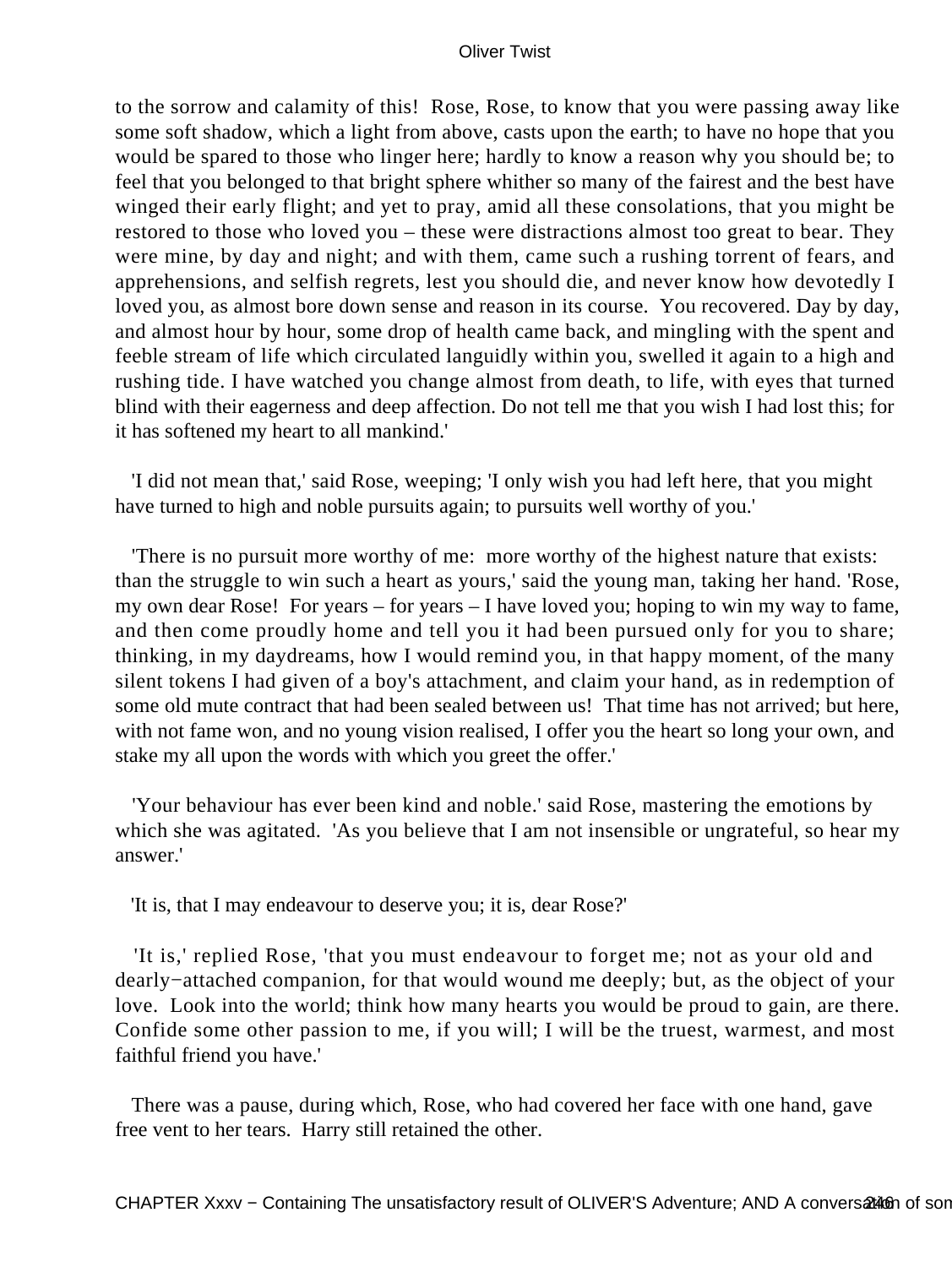'And your reasons, Rose,' he said, at length, in a low voice; 'your reasons for this decision?'

 'You have a right to know them,' rejoined Rose. 'You can say nothing to alter my resolution. It is a duty that I must perform. I owe it, alike to others, and to myself.'

'To yourself?'

 'Yes, Harry. I owe it to myself, that I, a friendless, portionless, girl, with a blight upon my name, should not give your friends reason to suspect that I had sordidly yielded to your first passion, and fastened myself, a clog, on all your hopes and projects. I owe it to you and yours, to prevent you from opposing, in the warmth of your generous nature, this great obstacle to your progress in the world.'

'If your inclinations chime with your sense of duty – ' Harry began.

'They do not,' replied Rose, colouring deeply.

 'Then you return my love?' said Harry. 'Say but that, dear Rose; say but that; and soften the bitterness of this hard disappointment!'

 'If I could have done so, without doing heavy wrong to him I loved,' rejoined Rose, 'I could have – '

 'Have received this declaration very differently?' said Harry. 'Do not conceal that from me, at least, Rose.'

 'I could,' said Rose. 'Stay!' she added, disengaging her hand, 'why should we prolong this painful interview? Most painful to me, and yet productive of lasting happiness, notwithstanding; for it **Will** be happiness to know that I once held the high place in your regard which I now occupy, and every triumph you achieve in life will animate me with new fortitude and firmness. Farewell, Harry! As we have met to−day, we meet no more; but in other relations than those in which this conversation have placed us, we may be long and happily entwined; and may every blessing that the prayers of a true and earnest heart can call down from the source of all truth and sincerity, cheer and prosper you!'

 'Another word, Rose,' said Harry. 'Your reason in your own words. From your own lips, let me hear it!'

 'The prospect before you,' answered Rose, firmly, 'is a brilliant one. All the honours to which great talents and powerful connections can help men in public life, are in store for you. But those connections are proud; and I will neither mingle with such as may hold in scorn the mother who gave me life; nor bring disgrace or failure on the son of her who has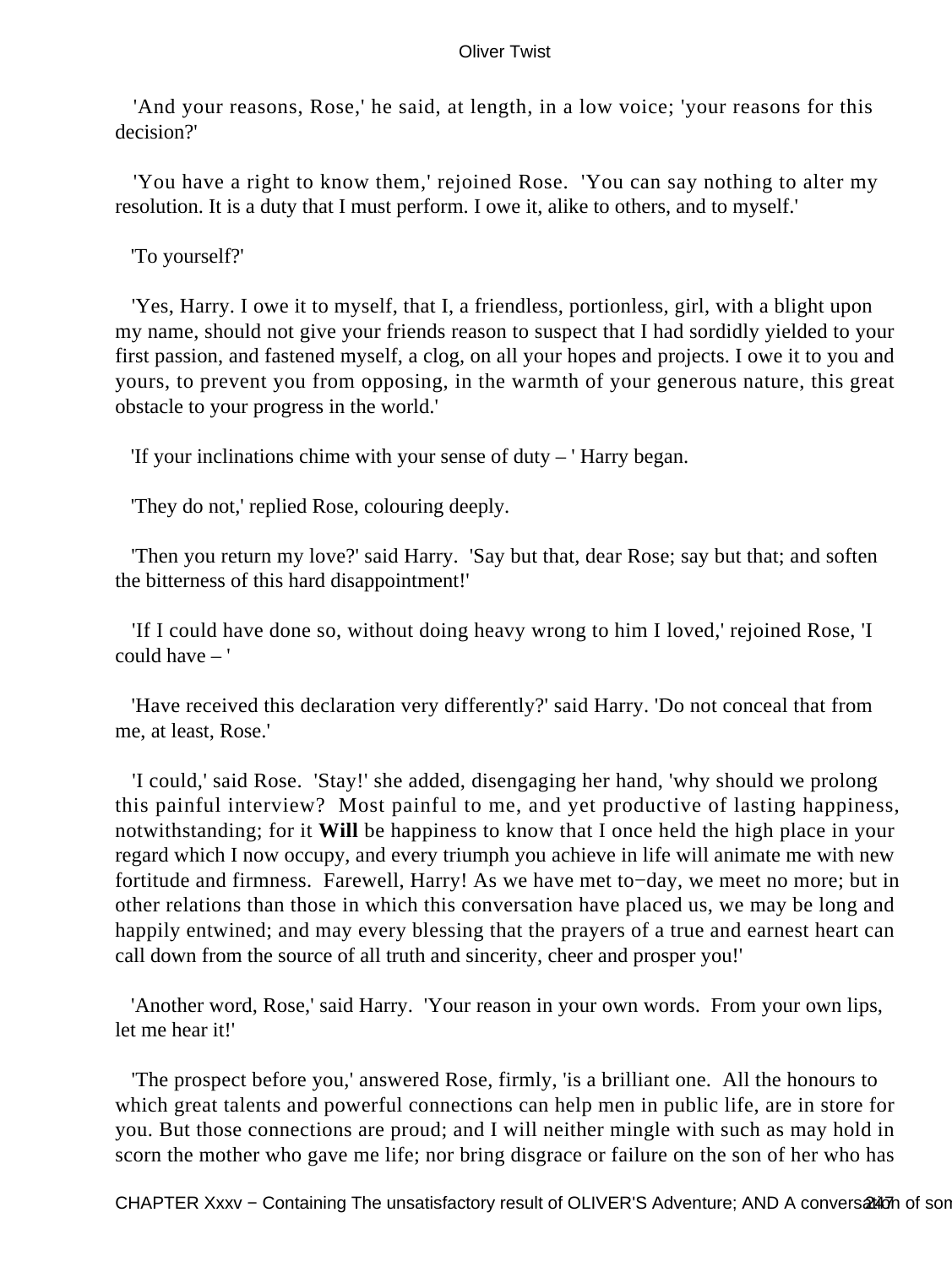so well supplied that mother's place. In a word,' said the young lady, turning away, as her temporary firmness forsook her, 'there is a stain upon my name, which the world visits on innocent heads. I will carry it into no blood but my own; and the reproach shall rest alone on me.'

 'One word more, Rose. Dearest Rose! one more!' cried Harry, throwing himself before her. 'If I had been less – less fortunate, the world would call it – if some obscure and peaceful life had been my destiny – if I had been poor, sick, helpless – would you have turned from me then? Or has my probable advancement to riches and honour, given this scruple birth?'

 'Do not press me to reply,' answered Rose. 'The question does not arise, and never will. It is unfair, almost unkind, to urge it.'

 'If your answer be what I almost dare to hope it is,' retorted Harry, 'it will shed a gleam of happiness upon my lonely way, and light the path before me. It is not an idle thing to do so much, by the utterance of a few brief words, for one who loves you beyond all else. Oh, Rose: in the name of my ardent and enduring attachment; in the name of all I have suffered for you, and all you doom me to undergo; answer me this one question!'

 'Then, if your lot had been differently cast,' rejoined Rose; 'if you had been even a little, but not so far, above me; if I could have been a help and comfort to you in any humble scene of peace and retirement, and not a blot and drawback in ambitious and distinguished crowds; I should have been spared this trial. I have every reason to be happy, very happy, now; but then, Harry, I own I should have been happier.'

 Busy recollections of old hopes, cherished as a girl, long ago, crowded into the mind of Rose, while making this avowal; but they brought tears with them, as old hopes will when they come back withered; and they relieved her.

 'I cannot help this weakness, and it makes my purpose stronger,' said Rose, extending her hand. 'I must leave you now, indeed.'

 'I ask one promise,' said Harry. 'Once, and only once more, – say within a year, but it may be much sooner, – I may speak to you again on this subject, for the last time.'

 'Not to press me to alter my right determination,' replied Rose, with a melancholy smile; 'it will be useless.'

 'No,' said Harry; 'to hear you repeat it, if you will – finally repeat it! I will lay at your feet, whatever of station of fortune I may possess; and if you still adhere to your present resolution, will not seek, by word or act, to change it.'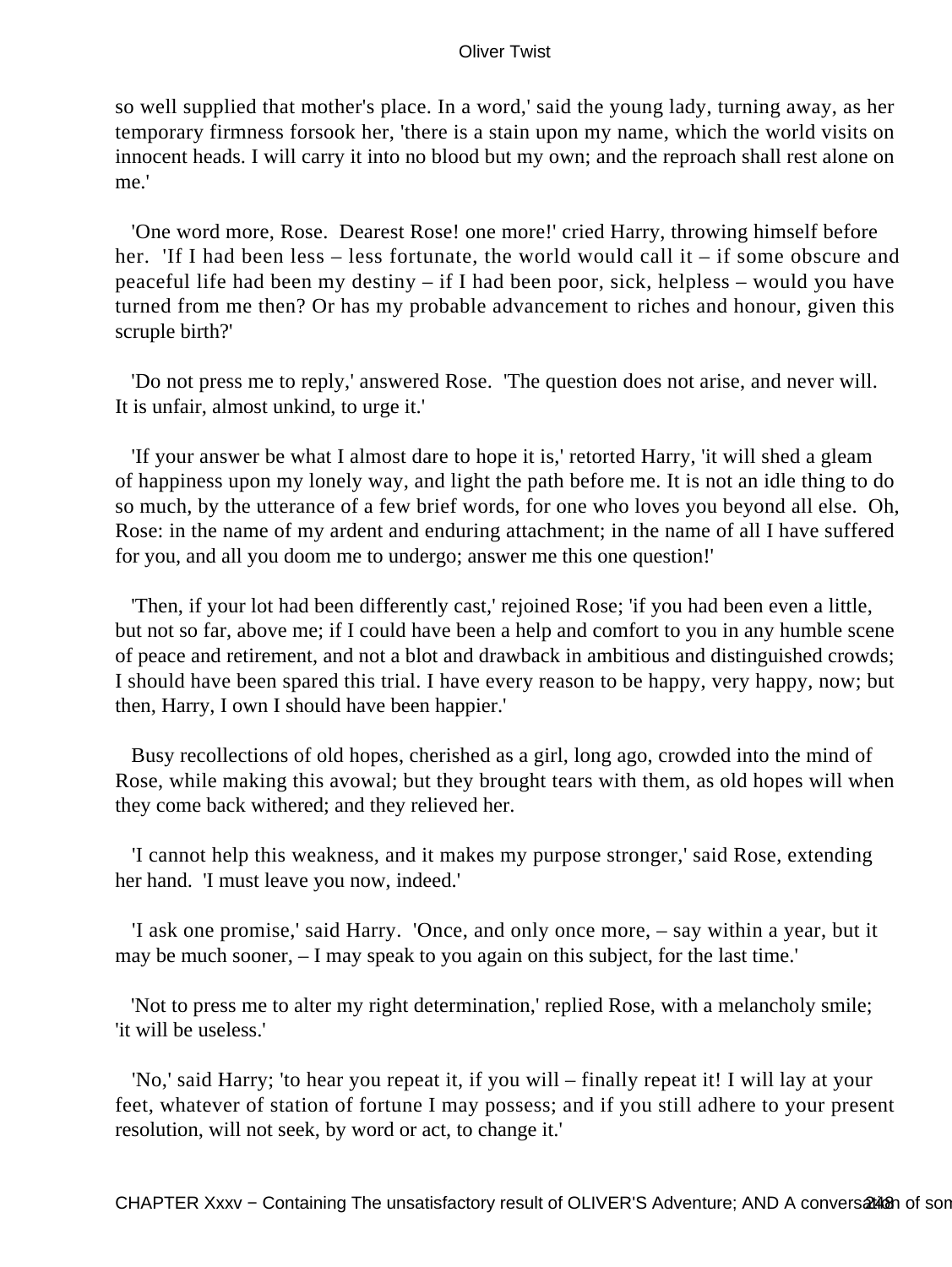'Then let it be so,' rejoined Rose; 'it is but one pang the more, and by that time I may be enabled to bear it better.'

 She extended her hand again. But the young man caught her to his bosom; and imprinting one kiss on her beautiful forehead, hurried from the room.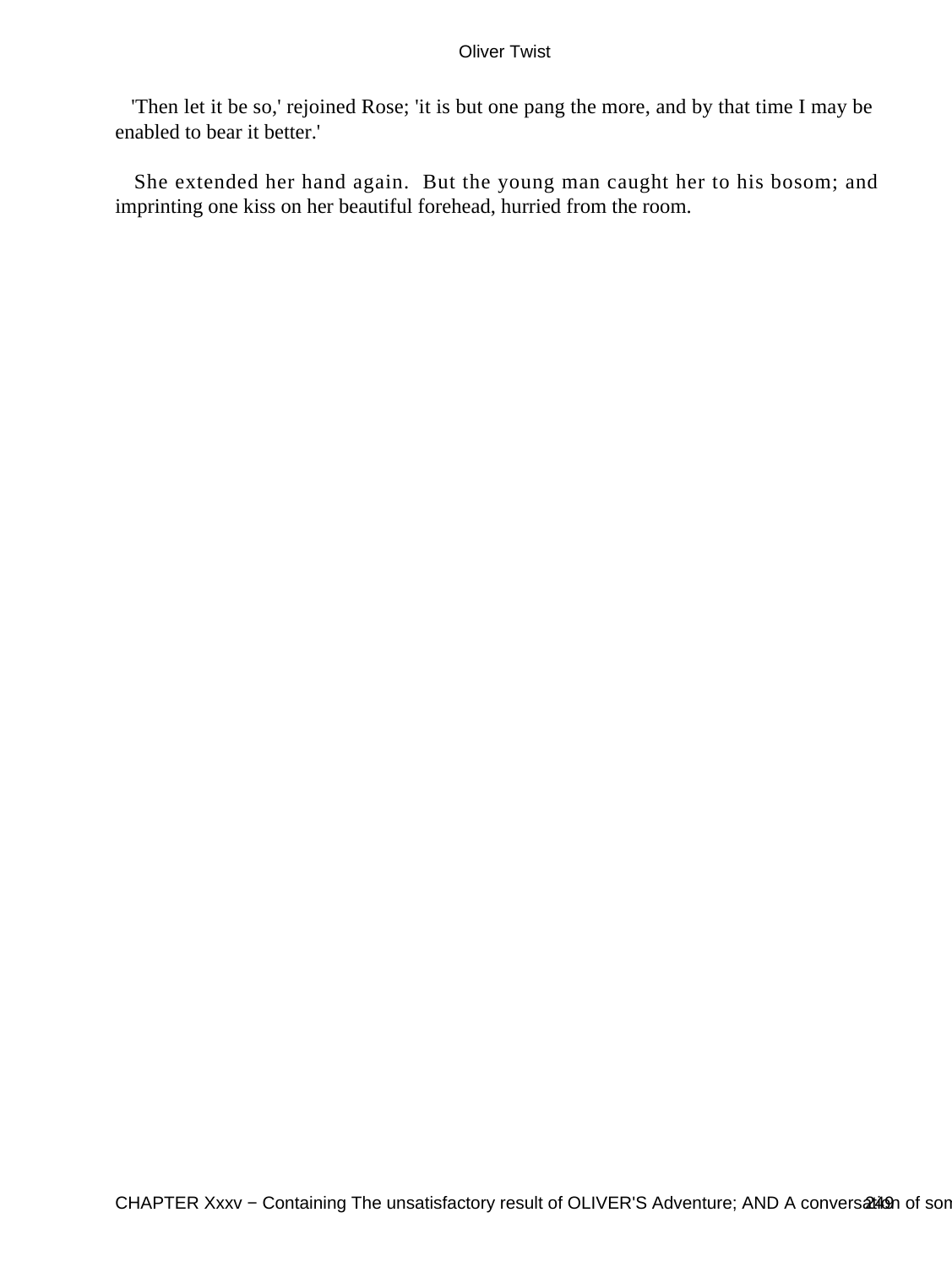# **[CHAPTER Xxxvi − IS A very short one, AND May appear of no](#page-395-0) [great importance in its place, BUT It should be read](#page-395-0) [notwithstanding, AS A sequel to the last, AND A key to one that](#page-395-0) [will follow when its time ARRIVES](#page-395-0)**

*'A*nd so you are resolved to be my travelling companion this morning; eh?' said the doctor, as Harry Maylie joined him and Oliver at the breakfast−table. 'Why, you are not in the same mind or intention two half−hours together!'

 'You will tell me a different tale one of these days,' said Harry, colouring without any perceptible reason.

 'I hope I may have good cause to do so,' replied Mr. Losberne; 'though I confess I don't think I shall. But yesterday morning you had made up your mind, in a great hurry, to stay here, and to accompany your mother, like a dutiful son, to the sea−side. Before noon, you announce that you are going to do me the honour of accompanying me as far as I go, on your road to London. And at night, you urge me, with great mystery, to start before the ladies are stirring; the consequence of which is, that young Oliver here is pinned down to his breakfast when he ought to be ranging the meadows after botanical phenomena of all kinds. Too bad, isn't it, Oliver?'

 'I should have been very sorry not to have been at home when you and Mr. Maylie went away, sir,' rejoined Oliver.

 'That's a fine fellow,' said the doctor; 'you shall come and see me when you return. But, to speak seriously, Harry; has any communication from the great nobs produced this sudden anxiety on your part to be gone?'

 'The great nobs,' replied Harry, 'under which designation, I presume, you include my most stately uncle, have not communicated with me at all, since I have been here; nor, at this time of the year, is it likely that anything would occur to render necessary my immediate attendance among them.'

 'Well,' said the doctor, 'you are a queer fellow. But of course they will get you into parliament at the election before Christmas, and these sudden shiftings and changes are no bad preparation for political life. There's something in that. Good training is always desirable, whether the race be for place, cup, or sweepstakes.'

 Harry Maylie looked as if he could have followed up this short dialogue by one or two remarks that would have staggered the doctor not a little; but he contented himself with

CHAPTER Xxxvi – IS A very short one, AND May appear of no great importance in its place, BUZ50 should be i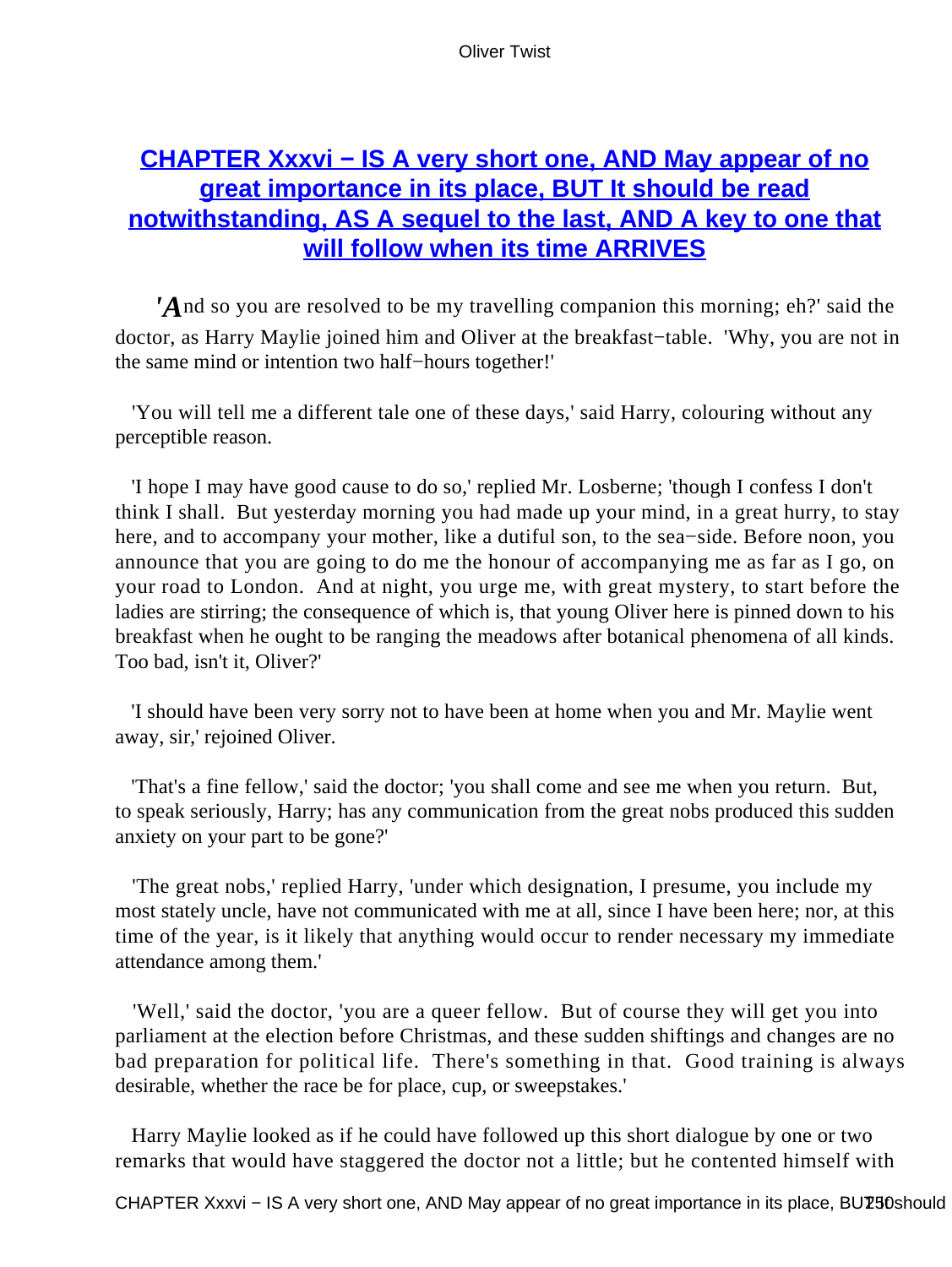saying, 'We shall see,' and pursued the subject no farther. The post−chaise drove up to the door shortly afterwards; and Giles coming in for the luggage, the good doctor bustled out, to see it packed.

'Oliver,' said Harry Maylie, in a low voice, 'let me speak a word with you.'

 Oliver walked into the window−recess to which Mr. Maylie beckoned him; much surprised at the mixture of sadness and boisterous spirits, which his whole behaviour displayed.

'You can write well now?' said Harry, laying his hand upon his arm.

'I hope so, sir,' replied Oliver.

 'I shall not be at home again, perhaps for some time; I wish you would write to me – say once a fort−night: every alternate Monday: to the General Post Office in London. Will you?'

 'Oh! certainly, sir; I shall be proud to do it,' exclaimed Oliver, greatly delighted with the commission.

 'I should like to know how – how my mother and Miss Maylie are,' said the young man; 'and you can fill up a sheet by telling me what walks you take, and what you talk about, and whether she – they, I mean – seem happy and quite well. You understand me?'

'Oh! quite, sir, quite,' replied Oliver.

 'I would rather you did not mention it to them,' said Harry, hurrying over his words; 'because it might make my mother anxious to write to me oftener, and it is a trouble and worry to her. Let is be a secret between you and me; and mind you tell me everything! I depend upon you.'

 Oliver, quite elated and honoured by a sense of his importance, faithfully promised to be secret and explicit in his communications. Mr. Maylie took leave of him, with many assurances of his regard and protection.

 The doctor was in the chaise; Giles (who, it had been arranged, should be left behind) held the door open in his hand; and the women−servants were in the garden, looking on. Harry cast one slight glance at the latticed window, and jumped into the carriage.

 'Drive on!' he cried, 'hard, fast, full gallop! Nothing short of flying will keep pace with me, to−day.'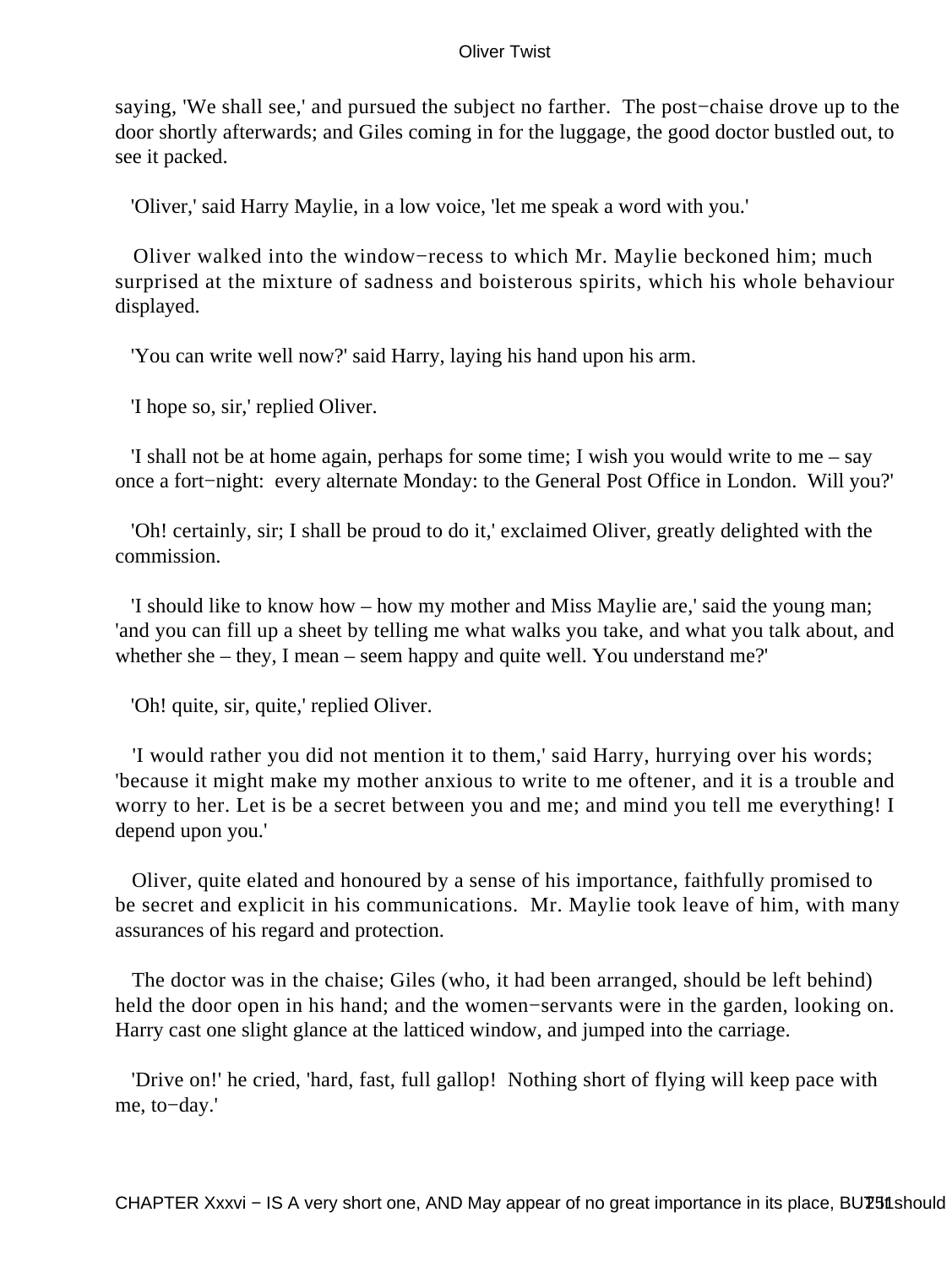'Halloa!' cried the doctor, letting down the front glass in a great hurry, and shouting to the postillion; 'something very short of flyng will keep pace with me. Do you hear?'

 Jingling and clattering, till distance rendered its noise inaudible, and its rapid progress only perceptible to the eye, the vehicle wound its way along the road, almost hidden in a cloud of dust: now wholly disappearing, and now becoming visible again, as intervening objects, or the intricacies of the way, permitted. It was not until even the dusty cloud was no longer to be seen, that the gazers dispersed.

 And there was one looker−on, who remained with eyes fixed upon the spot where the carriage had disappeared, long after it was many miles away; for, behind the white curtain which had shrouded her from view when Harry raised his eyes towards the window, sat Rose herself.

 'He seems in high spirits and happy,' she said, at length. 'I feared for a time he might be otherwise. I was mistaken. I am very, very glad.'

 Tears are signs of gladness as well as grief; but those which coursed down Rose's face, as she sat pensively at the window, still gazing in the same direction, seemed to tell more of sorrow than of joy.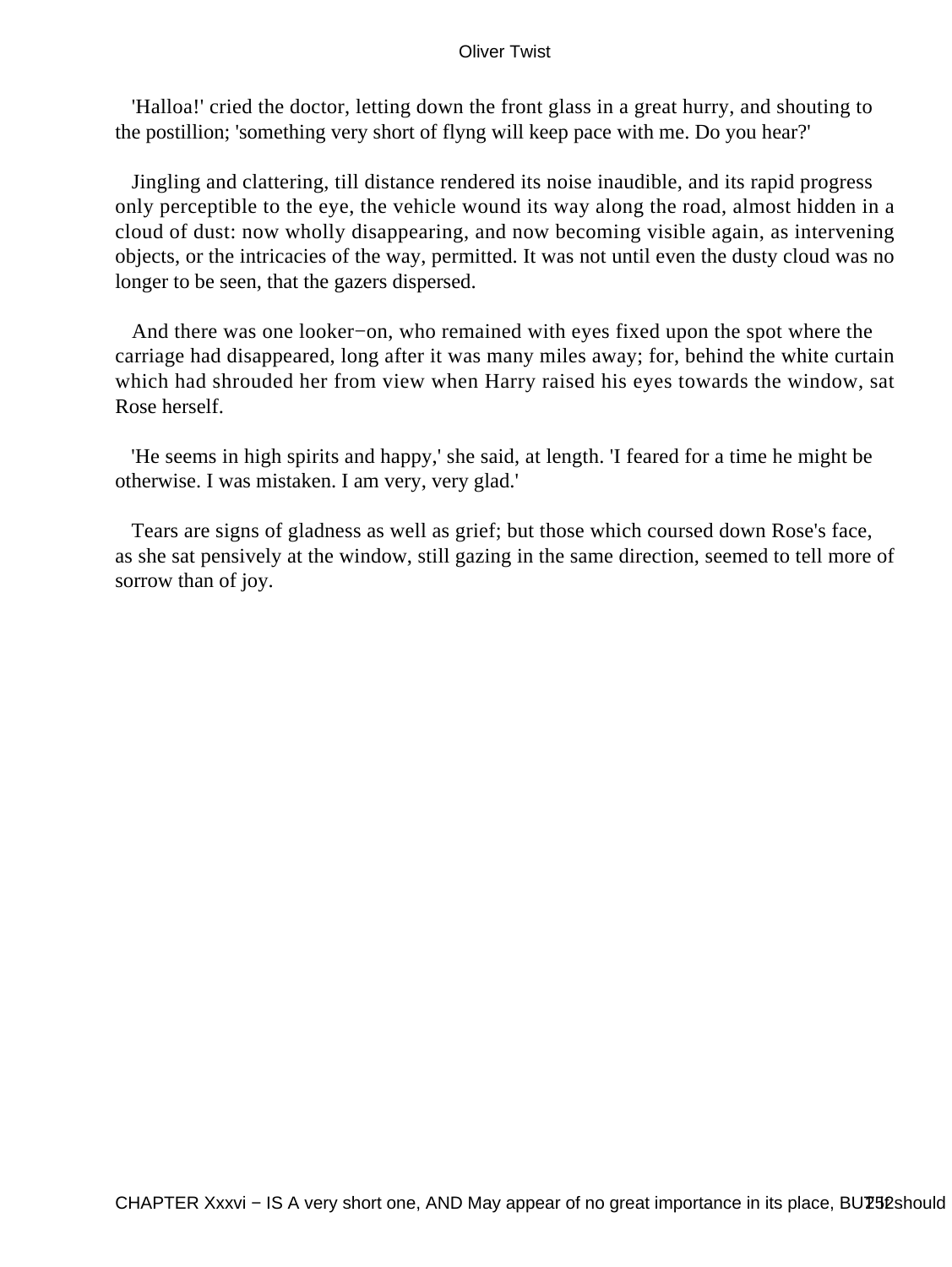# **[CHAPTER Xxxvii − IN Which the reader may perceive a](#page-395-0) [contrast, NOT Uncommon in matrimonial CASES](#page-395-0)**

M<sub>r</sub>. Bumble sat in the workhouse parlour, with his eyes moodily fixed on the cheerless grate, whence, as it was summer time, no brighter gleam proceeded, than the reflection of certain sickly rays of the sun, which were sent back from its cold and shining surface. A paper fly−cage dangled from the ceiling, to which he occasionally raised his eyes in gloomy thought; and, as the heedless insects hovered round the gaudy net−work, Mr. Bumble would heave a deep sigh, while a more gloomy shadow overspread his countenance. Mr. Bumble was meditating; it might be that the insects brought to mind, some painful passage in his own past life.

 Nor was Mr. Bumble's gloom the only thing calculated to awaken a pleasing melancholy in the bosom of a spectator. There were not wanting other appearances, and those closely connected with his own person, which announced that a great change had taken place in the position of his affairs. The laced coat, and the cocked hat; where were they? He still wore knee−breeches, and dark cotton stockings on his nether limbs; but they were not THE breeches. The coat was wide−skirted; and in that respect like THE coat, but, oh how different! The mighty cocked hat was replaced by a modest round one. Mr. Bumble was no longer a beadle.

 There are some promotions in life, which, independent of the more substantial rewards they offer, require peculiar value and dignity from the coats and waistcoats connected with them. A field−marshal has his uniform; a bishop his silk apron; a counsellor his silk gown; a beadle his cocked hat. Strip the bishop of his apron, or the beadle of his hat and lace; what are they? Men. Mere men. Dignity, and even holiness too, sometimes, are more questions of coat and waistcoat than some people imagine.

 Mr. Bumle had married Mrs. Corney, and was master of the workhouse. Another beadle had come into power. On him the cocked hat, gold−laced coat, and staff, had all three descended.

 'And to−morrow two months it was done!' said Mr. Bumble, with a sigh. 'It seems a age.'

 Mr. Bumble might have meant that he had concentrated a whole existence of happiness into the short space of eight weeks; but the sigh – there was a vast deal of meaning in the sigh.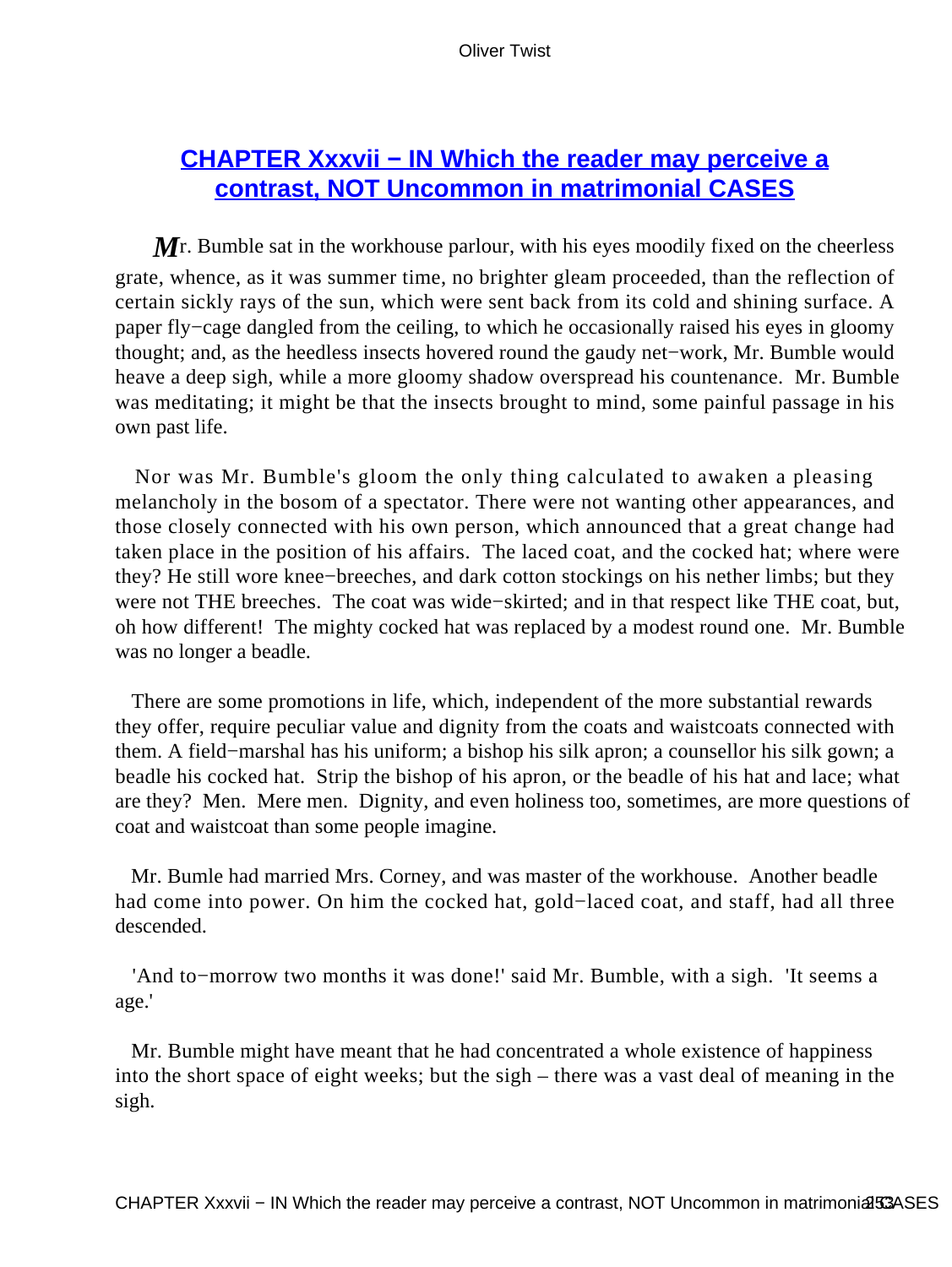'I sold myself,' said Mr. Bumble, pursuing the same train of relection, 'for six teaspoons, a pair of sugar−tongs, and a milk−pot; with a small quantity of second−hand furniture, and twenty pound in money. I went very reasonable. Cheap, dirt cheap!'

 'Cheap!' cried a shrill voice in Mr. Bumble's ear: 'you would have been dear at any price; and dear enough I paid for you, Lord above knows that!'

 Mr. Bumble turned, and encountered the face of his interesting consort, who, imperfectly comprehending the few words she had overheard of his complaint, had hazarded the foregoing remark at a venture.

'Mrs. Bumble, ma'am!' said Mr. Bumble, with a sentimental sternness.

'Well!' cried the lady.

 'Have the goodness to look at me,' said Mr. Bumble, fixing his eyes upon her. (If she stands such a eye as that,' said Mr. Bumble to himself, 'she can stand anything. It is a eye I never knew to fail with paupers. If it fails with her, my power is gone.')

 Whether an exceedingly small expansion of eye be sufficient to quell paupers, who, being lightly fed, are in no very high condition; or whether the late Mrs. Corney was particularly proof against eagle glances; are matters of opinion. The matter of fact, is, that the matron was in no way overpowered by Mr. Bumble's scowl, but, on the contrary, treated it with great disdain, and even raised a laugh threreat, which sounded as though it were genuine.

 On hearing this most unexpected sound, Mr. Bumble looked, first incredulous, and afterwards amazed. He then relapsed into his former state; nor did he rouse himself until his attention was again awakened by the voice of his partner.

'Are you going to sit snoring there, all day?' inquired Mrs. Bumble.

 'I am going to sit here, as long as I think proper, ma'am,' rejoined Mr. Bumble; 'and although I was NOT snoring, I shall snore, gape, sneeze, laugh, or cry, as the humour strikes me; such being my prerogative.'

'Your PREROGATIVE!' sneered Mrs. Bumble, with ineffable contempt.

'I said the word, ma'am,' said Mr. Bumble. 'The prerogative of a man is to command.'

 'And what's the prerogative of a woman, in the name of Goodness?' cried the relict of Mr. Corney deceased.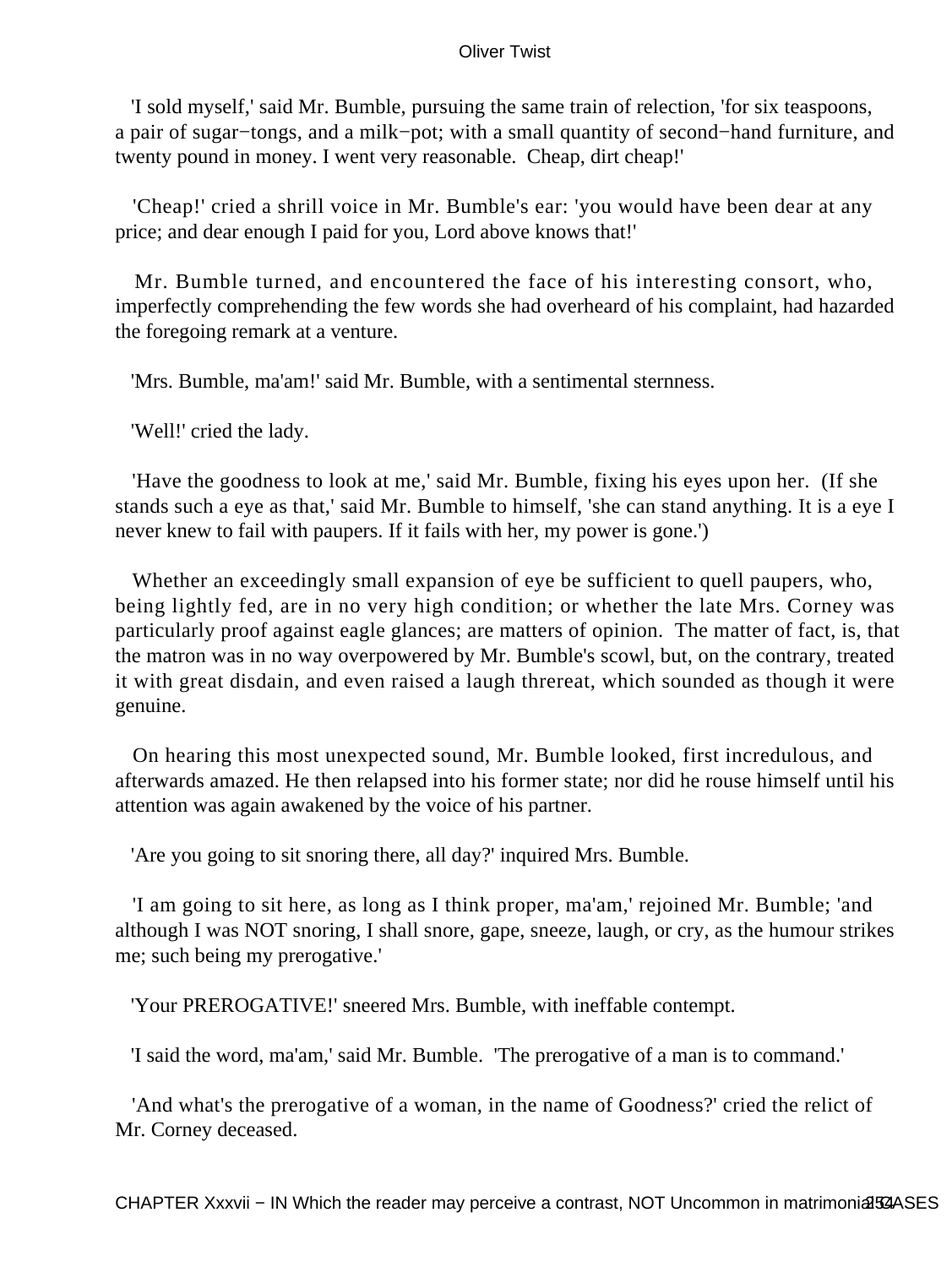'To obey, ma'am,' thundered Mr. Bumble. 'Your late unfortunate husband should have taught it you; and then, perhaps, he might have been alive now. I wish he was, poor man!'

 Mrs. Bumble, seeing at a glance, that the decisive moment had now arrived, and that a blow struck for the mastership on one side or other, must necessarily be final and conclusive, no sooner heard this allusion to the dead and gone, than she dropped into a chair, and with a loud scream that Mr. Bumble was a hard−hearted brute, fell into a paroxysm of tears.

 But, tears were not the things to find their way to Mr. Bumble's soul; his heart was waterproof. Like washable beaver hats that improve with rain, his nerves were rendered stouter and more vigorous, by showers of tears, which, being tokens of weakness, and so far tacit admissions of his own power, please and exalted him. He eyed his good lady with looks of great satisfaction, and begged, in an encouraging manner, that she should cry her hardest: the exercise being looked upon, by the faculty, as stronly conducive to health.

 'It opens the lungs, washes the countenance, exercises the eyes, and softens down the temper,' said Mr. Bumble. 'So cry away.'

 As he discharged himself of this pleasantry, Mr. Bumble took his hat from a peg, and putting it on, rather rakishly, on one side, as a man might, who felt he had asserted his superiority in a becoming manner, thrust his hands into his pockets, and sauntered towards the door, with much ease and waggishness depicted in his whole appearance.

 Now, Mrs. Corney that was, had tried the tears, because they were less troublesome than a manual assault; but, she was quite prepared to make trial of the latter mode of proceeding, as Mr. Bumble was not long in discovering.

 The first proof he experienced of the fact, was conveyed in a hollow sound, immediately succeeded by the sudden flying off of his hat to the opposite end of the room. This preliminary proceeding laying bare his head, the expert lady, clasping him tightly round the throat with one hand, inflicted a shower of blows (dealt with singular vigour and dexterity) upon it with the other. This done, she created a little variety by scratching his face, and tearing his hair; and, having, by this time, inflicted as much punishment as she deemed necessary for the offence, she pushed him over a chair, which was luckily well situated for the purpose: and defied him to talk about his prerogative again, if he dared.

 'Get up!' said Mrs. Bumble, in a voice of command. 'And take yourself away from here, unless you want me to do something desperate.'

 Mr. Bumble rose with a very rueful countenance: wondering much what something desperate might be. Picking up his hat, he looked towards the door.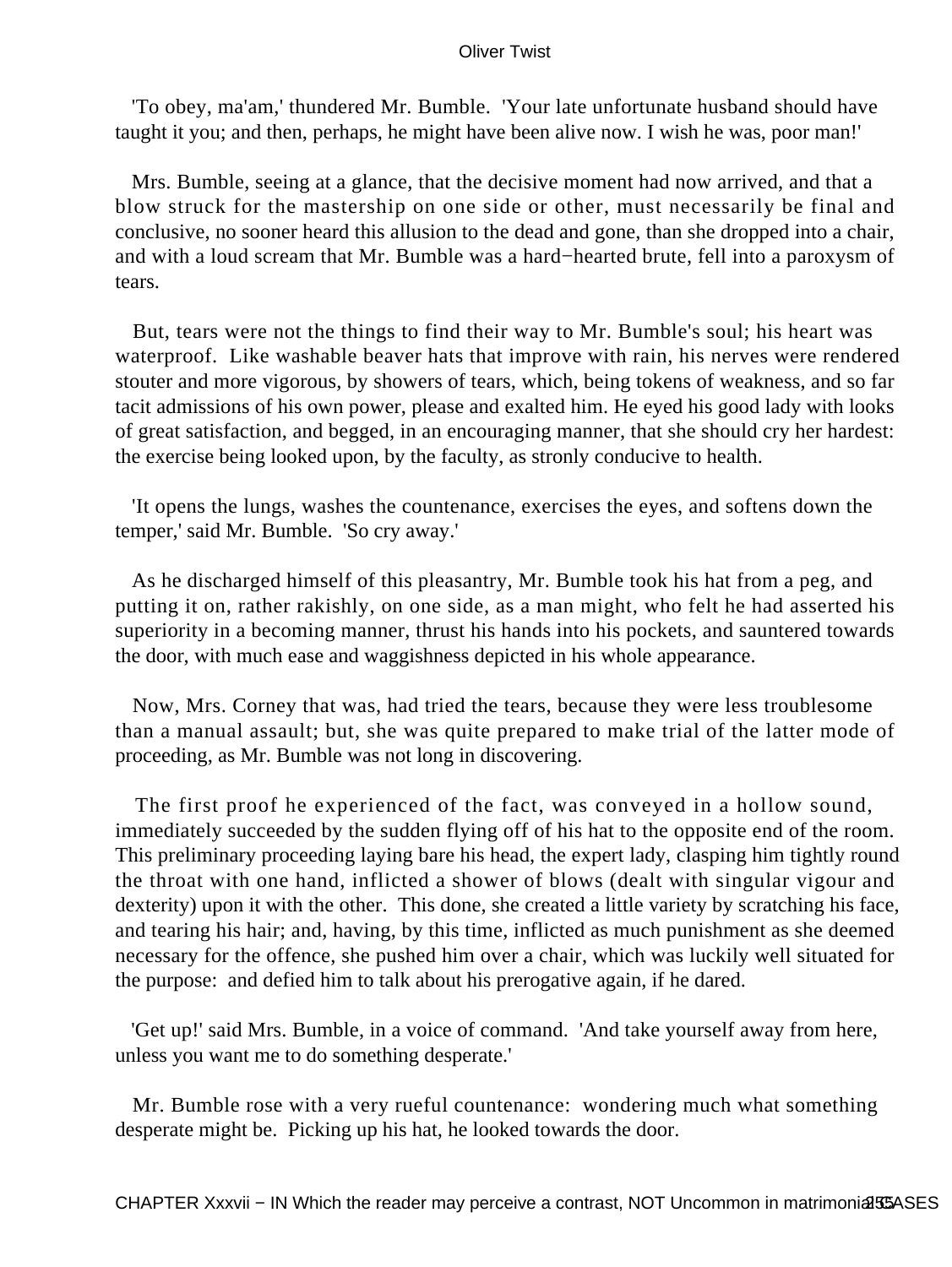'Are you going?' demanded Mr. Bumble.

 'Certainly, my dear, certainly,' rejoined Mr. Bumble, making a quicker motion towards the door. 'I didn't intend to  $-$  I'm going, my dear! You are so very violent, that really  $I - '$ 

 At this instant, Mrs. Bumble stepped hastily forward to replace the carpet, which had been kicked up in the scuffle. Mr. Bumble immediately darted out of the room, without bestowing another thought on his unfinished sentence: leaving the late Mrs. Corney in full possession of the field.

 Mr. Bumble was fairly taken by surprise, and fairly beaten. He had a decided propensity for bullying: derived no inconsiderable pleasure from the exercise of petty cruelty; and, consequently, was (it is needless to say) a coward. This is by no means a disparagement to his character; for many official personages, who are held in high respect and admiration, are the victims of similar infirmities. The remark is made, indeed, rather in his favour than otherwise, and with a view of impressing the reader with a just sense of his qualifications for office.

 But, the measure of his degradation was not yet full. After making a tour of the house, and thinking, for the first time, that the poor−laws really were too hard on people; and that men who ran away from their wives, leaving them chargeable to the parish, ought, in justice to be visited with no punishment at all, but rather rewarded as meritorious individuals who had suffered much; Mr. Bumble came to a room where some of the female paupers were usually employed in washing the parish linen: when the sound of voices in conversation, now proceeded.

 'Hem!' said Mr. Bumble, summoning up all his native dignity. 'These women at least shall continue to respect the prerogative. Hallo! hallo there! What do you mean by this noise, you hussies?'

 With these words, Mr. Bumble opened the door, and walked in with a very fierce and angry manner: which was at once exchanged for a most humiliated and cowering air, as his eyes unexpectedly rested on the form of his lady wife.

'My dear,' said Mr. Bumble, 'I didn't know you were here.'

'Didn't know I was here!' repeated Mrs. Bumble. 'What do YOU do here?'

 'I thought they were talking rather too much to be doing their work properly, my dear,' replied Mr. Bumble: glancing distractedly at a couple of old women at the wash−tub, who were comparing notes of admiration at the workhouse−master's humility.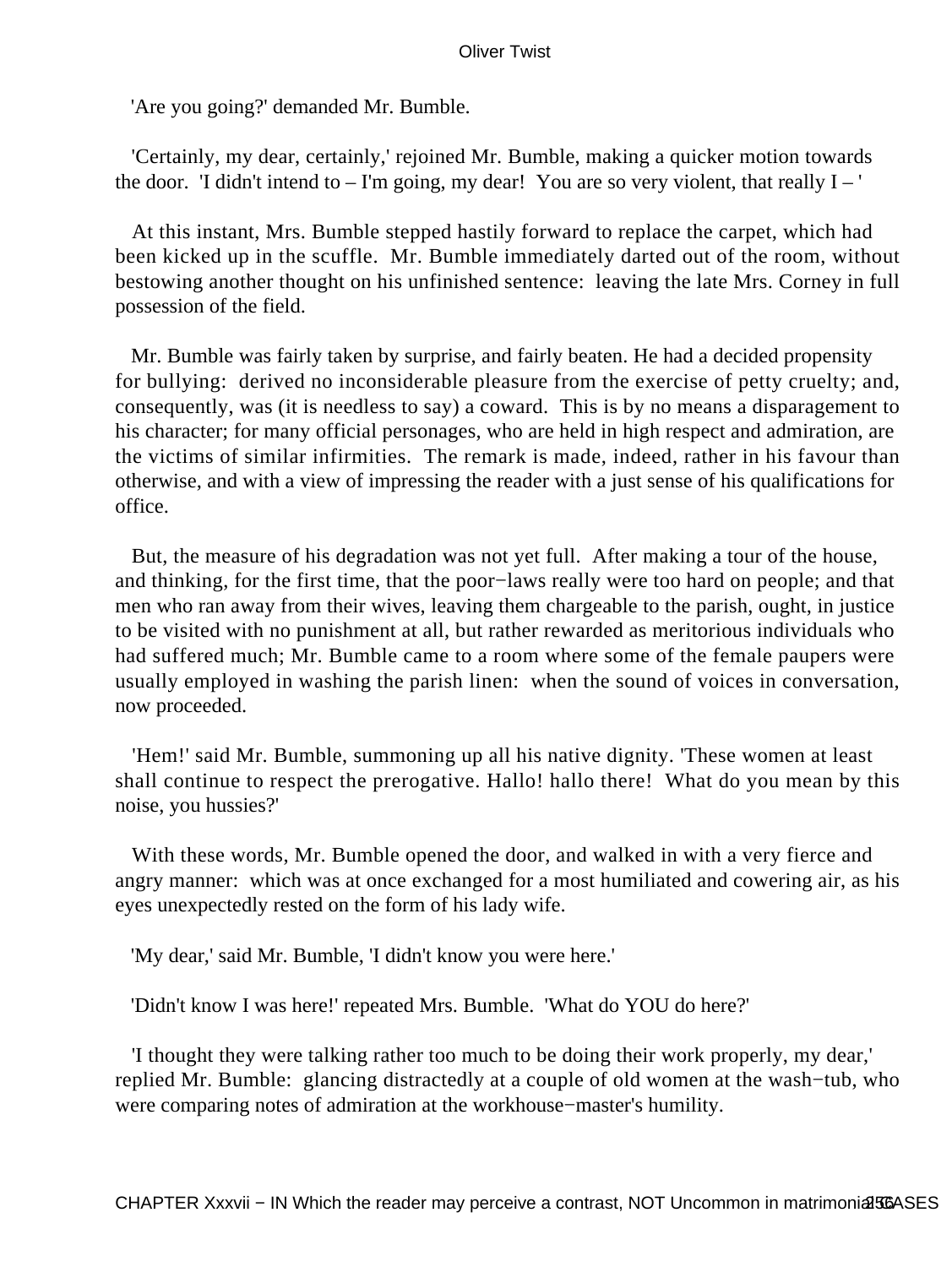'YOU thought they were talking too much?' said Mrs. Bumble. 'What business is it of yours?'

'Why, my dear – ' urged Mr. Bumble submissively.

'What business is it of yours?' demanded Mrs. Bumble, again.

 'It's very true, you're matron here, my dear,' submitted Mr. Bumble; 'but I thought you mightn't be in the way just then.'

 'I'll tell you what, Mr. Bumble,' returned his lady. 'We don't want any of your interference. You're a great deal too fond of poking your nose into things that don't concern you, making everybody in the house laugh, the moment your back is turned, and making yourself look like a fool every hour in the day. Be off; come!'

 Mr. Bumble, seeing with excruciating feelings, the delight of the two old paupers, who were tittering together most rapturously, hesitated for an instant. Mrs. Bumble, whose patience brooked no delay, caught up a bowl of soap−suds, and motioning him towards the door, ordered him instantly to depart, on pain of receiving the contents upon his portly person.

 What could Mr. Bumble do? He looked dejectedly round, and slunk away; and, as he reached the door, the titterings of the paupers broke into a shrill chuckle of irrepressible delight. It wanted but this. He was degraded in their eyes; he had lost caste and station before the very paupers; he had fallen from all the height and pomp of beadleship, to the lowest depth of the most snubbed hen−peckery.

 'All in two months!' said Mr. Bumble, filled with dismal thoughts. 'Two months! No more than two months ago, I was not only my own master, but everybody else's, so far as the porochial workhouse was concerned, and now! – '

 It was too much. Mr. Bumble boxed the ears of the boy who opened the gate for him (for he had reached the portal in his reverie); and walked, distractedly, into the street.

 He walked up one street, and down another, until exercise had abated the first passion of his grief; and then the revulsion of feeling made him thirsty. He passed a great many public−houses; but, at length paused before one in a by−way, whose parlour, as he gathered from a hasty peep over the blinds, was deserted, save by one solitary customer. It began to rain, heavily, at the moment. This determined him. Mr. Bumble stepped in; and ordering something to drink, as he passed the bar, entered the apartment into which he had looked from the street.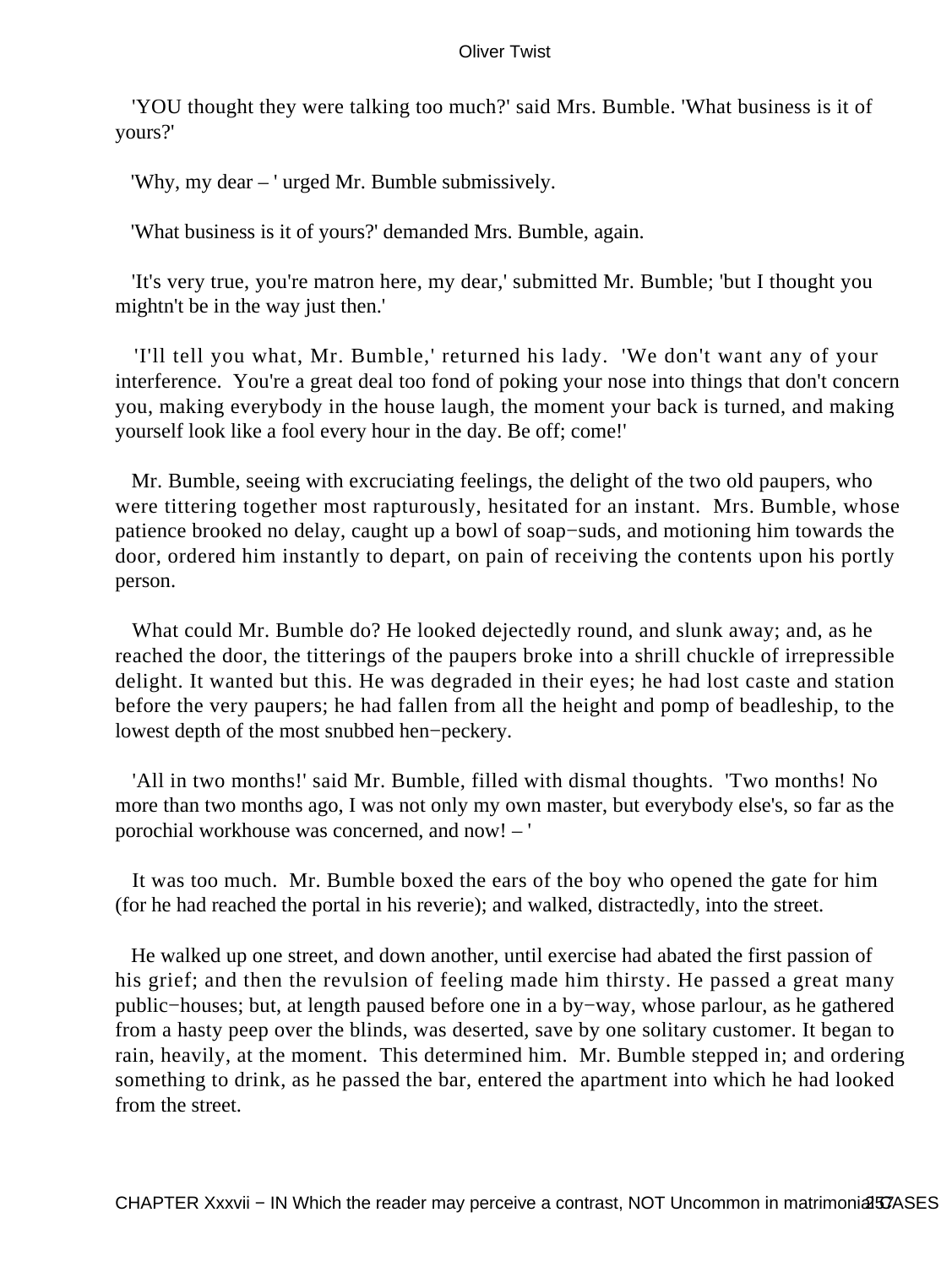The man who was seated there, was tall and dark, and wore a large cloak. He had the air of a stranger; and seemed, by a certain haggardness in his look, as well as by the dusty soils on his dress, to have travelled some distance. He eyed Bumble askance, as he entered, but scarcely deigned to nod his head in acknowledgment of his salutation.

 Mr. Bumble had quite dignity enough for two; supposing even that the stranger had been more familiar: so he drank his gin−and−water in silence, and read the paper with great show of pomp and circumstance.

 It so happened, however: as it will happen very often, when men fall into company under such circumstances: that Mr. Bumble felt, every now and then, a powerful inducement, which he could not resist, to steal a look at the stranger: and that whenever he did so, he withdrew his eyes, in some confusion, to find that the stranger was at that moment stealing a look at him. Mr. Bumble's awkwardness was enhanced by the very remarkable expression of the stranger's eye, which was keen and bright, but shadowed by a scowl of distrust and suspicion, unlike anything he had ever observed before, and repulsive to behold.

 When they had encountered each other's glance several times in this way, the stranger, in a harsh, deep voice, broke silence.

'Were you looking for me,' he said, 'when you peered in at the window?'

'Not that I am aware of, unless you're Mr. – ' Here Mr. Bumble stopped short; for he was curious to know the stranger's name, and thought in his impatience, he might supply the blank.

 'I see you were not,' said the stranger; and expression of quiet sarcasm playing about his mouth; 'or you have known my name. You don't know it. I would recommend you not to ask for it.'

'I meant no harm, young man,' observed Mr. Bumble, majestically.

'And have done none,' said the stranger.

Another silence succeeded this short dialogue: which was again broken by the stranger.

 'I have seen you before, I think?' said he. 'You were differently dressed at that time, and I only passed you in the street, but I should know you again. You were beadle here, once; were you not?'

'I was,' said Mr. Bumble, in some surprise; 'porochial beadle.'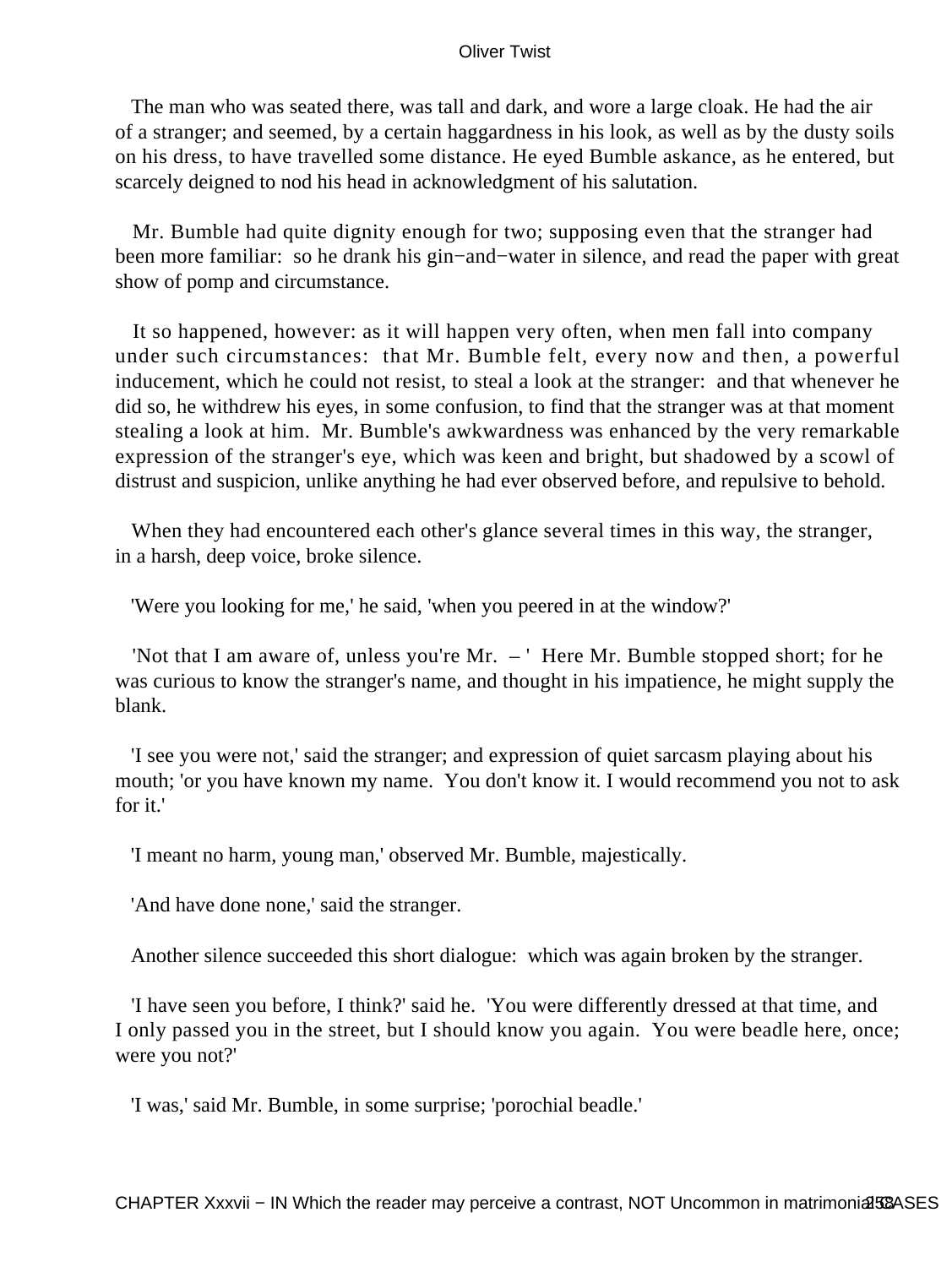'Just so,' rejoined the other, nodding his head. 'It was in that character I saw you. What are you now?'

 'Master of the workhouse,' rejoined Mr. Bumble, slowly and impressively, to check any undue familiarity the stranger might otherwise assume. 'Master of the workhouse, young man!'

 'You have the same eye to your own interest, that you always had, I doubt not?' resumed the stranger, looking keenly into Mr. Bumble's eyes, as he raised them in astonishment at the question.

'Don't scruple to answer freely, man. I know you pretty well, you see.'

 'I suppose, a married man,' replied Mr. Bumble, shading his eyes with his hand, and surveying the stranger, from head to foot, in evident perplexity, 'is not more averse to turning an honest penny when he can, than a single one. Porochial officers are not so well paid that they can afford to refuse any little extra fee, when it comes to them in a civil and proper manner.'

 The stranger smiled, and nodded his head again: as much to say, he had not mistaken his man; then rang the bell.

 'Fill this glass again,' he said, handing Mr. Bumble's empty tumbler to the landlord. 'Let it be strong and hot. You like it so, I suppose?'

'Not too strong,' replied Mr. Bumble, with a delicate cough.

'You understand what that means, landlord!' said the stranger, drily.

 The host smiled, disappeared, and shortly afterwards returned with a steaming jorum: of which, the first gulp brought the water into Mr. Bumble's eyes.

 'Now listen to me,' said the stranger, after closing the door and window. 'I came down to this place, to−day, to find you out; and, by one of those chances which the devil throws in the way of his friends sometimes, you walked into the very room I was sitting in, while you were uppermost in my mind. I want some information from you. I don't ask you to give it for mothing, slight as it is. Put up that, to begin with.'

 As he spoke, he pushed a couple of sovereigns across the table to his companion, carefully, as though unwilling that the chinking of money should be heard without. When Mr. Bumble had scrupulously examined the coins, to see that they were genuine, and had put them up, with much satisfaction, in his waistcoat−pocket, he went on: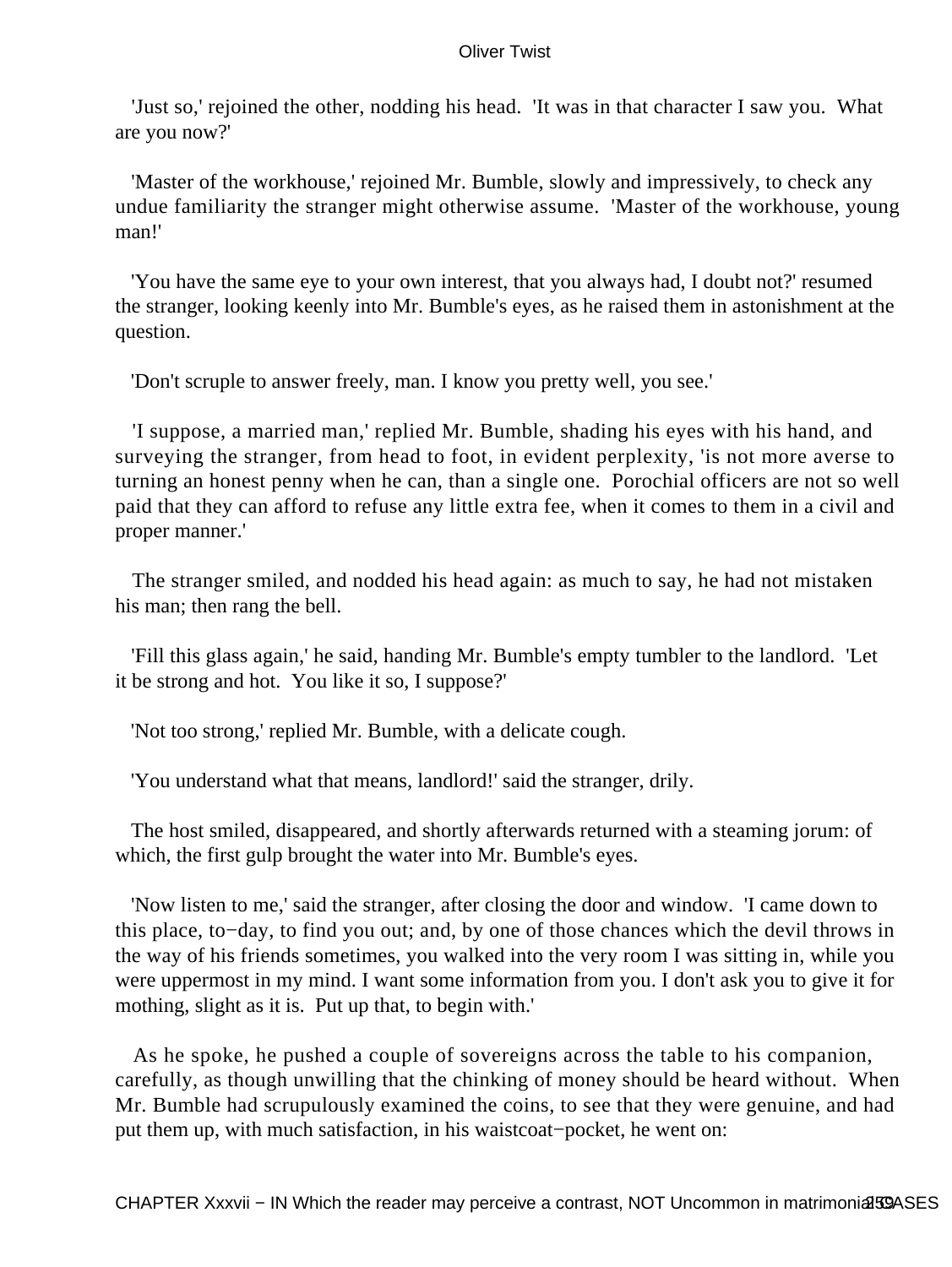'Carry your memory back – let me see – twelve years, last winter.'

'It's a long time,' said Mr. Bumble. 'Very good. I've done it.'

'The scene, the workhouse.'

'Good!'

'And the time, night.'

'Yes.'

 'And the place, the crazy hole, wherever it was, in which miserable drabs brought forth the life and health so often denied to themselves – gave birth to puling children for the parish to rear; and hid their shame, rot 'em in the grave!'

 'The lying−in room, I suppose?' said Mr. Bumble, not quite following the stranger's excited description.

'Yes,' said the stranger. 'A boy was born there.'

'A many boys,' observed Mr. Bumble, shaking his head, despondingly.

 'A murrain on the young devils!' cried the stranger; 'I speak of one; a meek−looking, pale−faced boy, who was apprenticed down here, to a coffin−maker – I wish he had made his coffin, and screwed his body in it – and who afterwards ran away to London, as it was supposed.

 'Why, you mean Oliver! Young Twist!' said Mr. Bumble; 'I remember him, of course. There wasn't a obstinater young rascal – '

 'It's not of him I want to hear; I've heard enough of him,' said the stranger, stopping Mr. Bumble in the outset of a tirade on the subject of poor Oliver's vices. 'It's of a woman; the hag that nursed his mother. Where is she?'

 'Where is she?' said Mr. Bumble, whom the gin−and−water had rendered facetious. 'It would be hard to tell. There's no midwifery there, whichever place she's gone to; so I suppose she's out of employment, anyway.'

'What do you mean?' demanded the stranger, sternly.

'That she died last winter,' rejoined Mr. Bumble.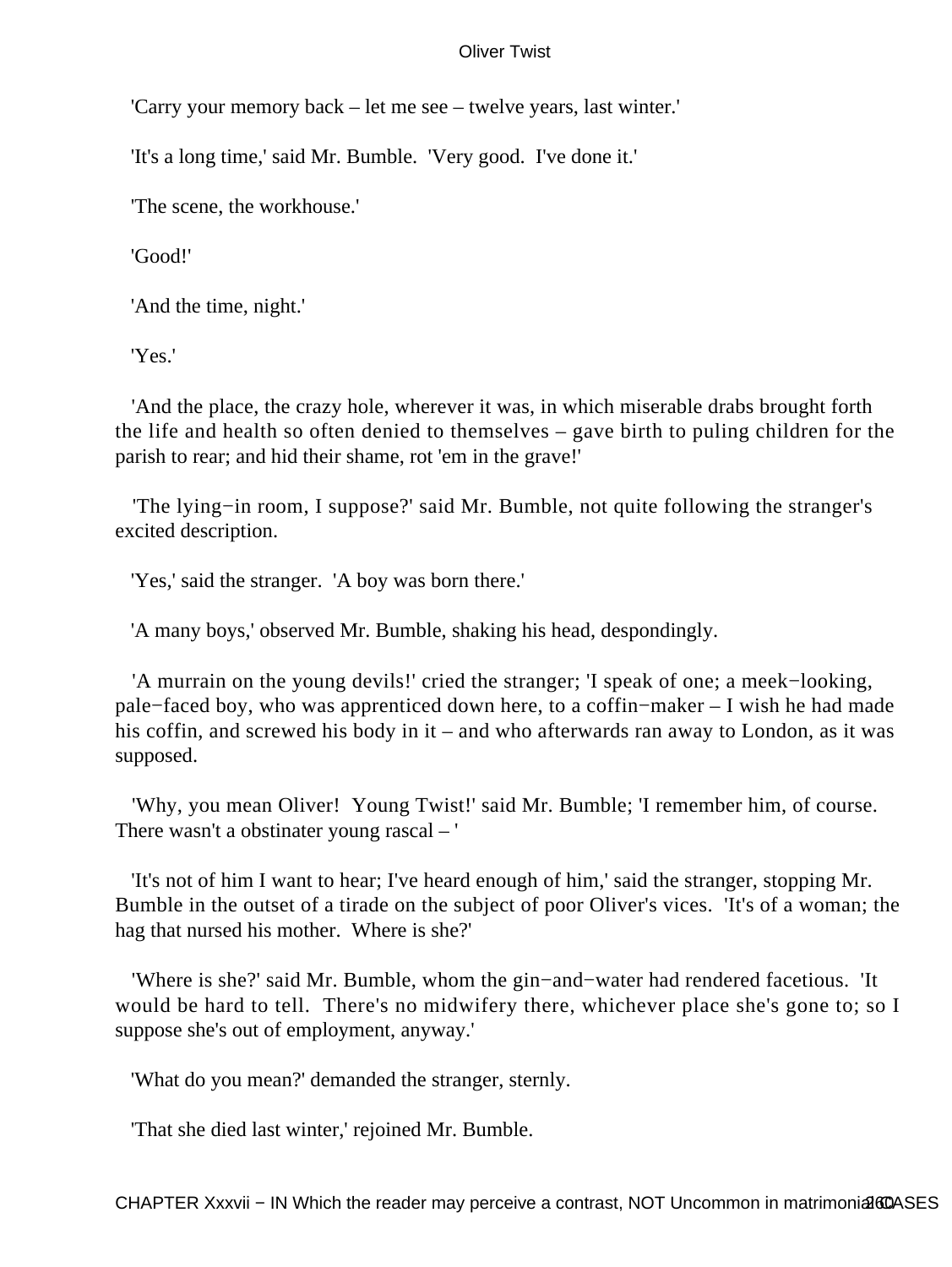The man looked fixedly at him when he had given this information, and although he did not withdraw his eyes for some time afterwards, his gaze gradually became vacant and abstracted, and he seemed lost in thought. For some time, he appeared doubtful whether he ought to be relieved or disappointed by the intelligence; but at length he breathed more freely; and withdrawing his eyes, observed that it was no great matter. With that he rose, as if to depart.

 But Mr. Bumble was cunning enough; and he at once saw that an opportunity was opened, for the lucrative disposal of some secret in the possession of his better half. He well remembered the night of old Sally's death, which the occurrences of that day had given him good reason to recollect, as the occasion on which he had proposed to Mrs. Corney; and although that lady had never confided to him the disclosure of which she had been the solitary witness, he had heard enough to know that it related to something that had occurred in the old woman's attendance, as workhouse nurse, upon the young mother of Oliver Twist. Hastily calling this circumstance to mind, he informed the stranger, with an air of mystery, that one woman had been closeted with the old harridan shortly before she died; and that she could, as he had reason to believe, throw some light on the subject of his inquiry.

 'How can I find her?' said the stranger, thrown off his guard; and plainly showing that all his fears (whatever they were) were aroused afresh by the intelligence.

'Only through me,' rejoined Mr. Bumble.

'When?' cried the stranger, hastily.

'To−morrow,' rejoined Bumble.

 'At nine in the evening,' said the stranger, producing a scrap of paper, and writing down upon it, an obscure address by the water−side, in characters that betrayed his agitation; 'at nine in the evening, bring her to me there. I needn't tell you to be secret. It's your interest.'

 With these words, he led the way to the door, after stopping to pay for the liquor that had been drunk. Shortly remarking that their roads were different, he departed, without more ceremony than an emphatic repetition of the hour of appointment for the following night.

 On glancing at the address, the parochial functionary observed that it contained no name. The stranger had not gone far, so he made after him to ask it.

 'What do you want?' cried the man. turning quickly round, as Bumble touched him on the arm. 'Following me?'

 'Only to ask a question,' said the other, pointing to the scrap of paper. 'What name am I to ask for?'

CHAPTER Xxxvii – IN Which the reader may perceive a contrast, NOT Uncommon in matrimonial CASES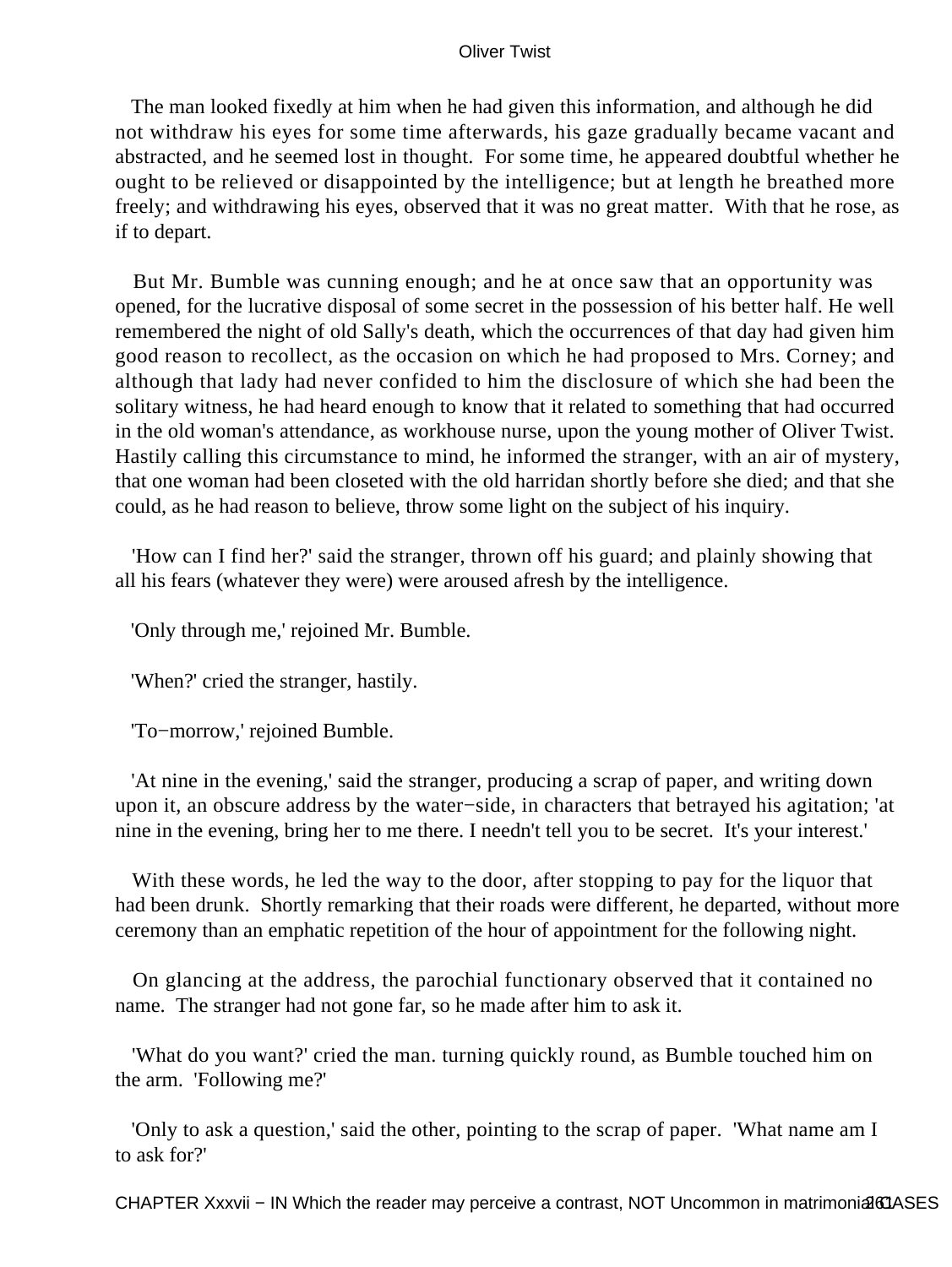'Monks!' rejoined the man; and strode hastily, away.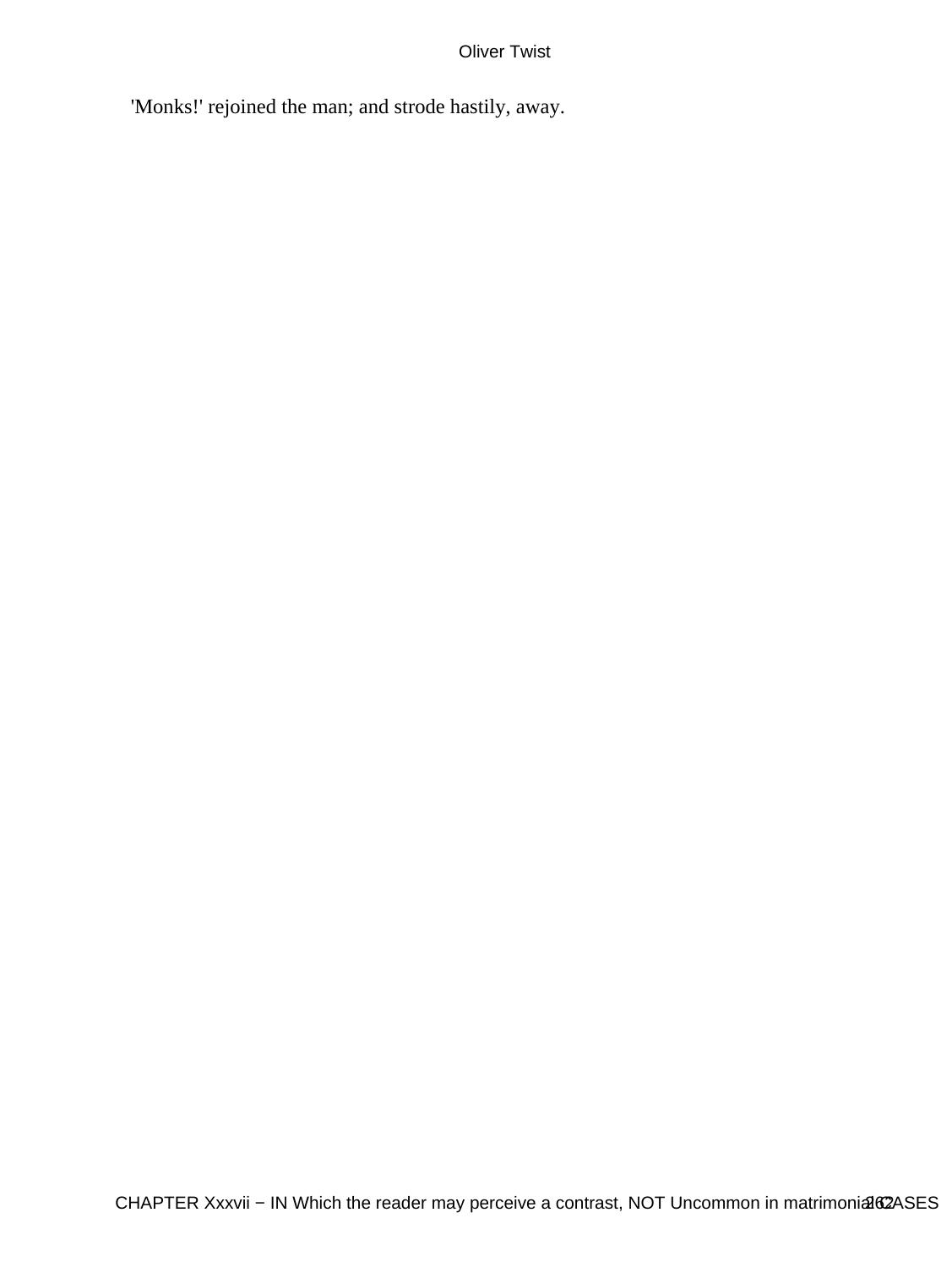# **CHAPTER Xxxviii – Containing An account of what passed [between mr. And mrs. Bumble, And mr. Monks, At their](#page-395-0) [nocturnal INTERVIEW](#page-395-0)**

*I*t was a dull, close, overcast summer evening. The clouds, which had been threatening all day, spread out in a dense and sluggish mass of vapour, already yielded large drops of rain, and seemed to presage a violent thunder−storm, when Mr. and Mrs. Bumble, turning out of the main street of the town, directed their course towards a scattered little colony of ruinous houses, distant from it some mile and a−half, or thereabouts, and erected on a low unwholesome swamp, bordering upon the river.

 They were both wrapped in old and shabby outer garments, which might, perhaps, serve the double purpose of protecting their persons from the rain, and sheltering them from observation. The husband carried a lantern, from which, however, no light yet shone; and trudged on, a few paces in front, as though – the way being dirty – to give his wife the benefit of treading in his heavy footprints. They went on, in profound silence; every now and then, Mr. Bumble relaxed his pace, and turned his head as if to make sure that his helpmate was following; then, discovering that she was close at his heels, he mended his rate of walking, and proceeded, at a considerable increase of speed, towards their place of destination.

 This was far from being a place of doubtful character; for it had long been known as the residence of none but low ruffians, who, under various pretences of living by their labour, subsisted chiefly on plunder and crime. It was a collection of mere hovels: some, hastily built with loose bricks: others, of old worm−eaten ship−timber: jumbled together without any attempt at order or arrangement, and planted, for the most part, within a few feet of the river's bank. A few leaky boats drawn up on the mud, and made fast to the dwarf wall which skirted it: and here and there an oar or coil of rope: appeared, at first, to indicate that the inhabitants of these miserable cottages pursued some avocation on the river; but a glance at the shattered and useless condition of the articles thus displayed, would have led a passer−by, without much difficulty, to the conjecture that they were disposed there, rather for the preservation of appearances, than with any view to their being actually employed.

 In the heart of this cluster of huts; and skirting the river, which its upper stories overhung; stood a large building, formerly used as a manufactory of some kind. It had, in its day, probably furnished employment to the inhabitants of the surrounding tenements. But it had long since gone to ruin. The rat, the worm, and the action of the damp, had weakened and rotted the piles on which it stood; and a considerable portion of the building had already sunk down into the water; while the remainder, tottering and bending over the dark stream, seemed to wait a favourable opportunity of following its old companion, and involving itself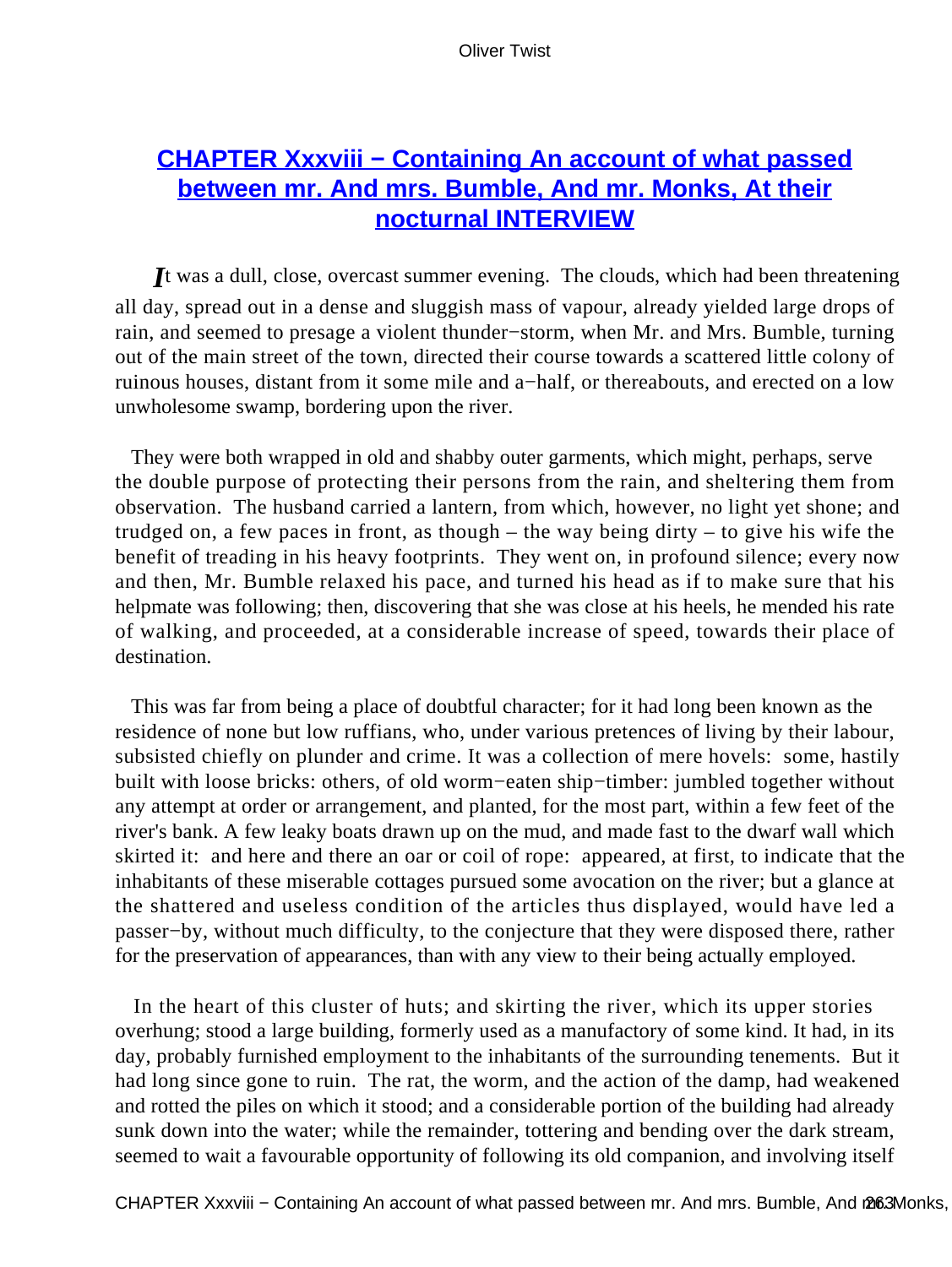in the same fate.

 It was before this ruinous building that the worthy couple paused, as the first peal of distant thunder reverberated in the air, and the rain commenced pouring violently down.

 'The place should be somewhere here,' said Bumble, consulting a scrap of paper he held in his hand.

'Halloa there!' cried a voice from above.

 Following the sound, Mr. Bumble raised his head and descried a man looking out of a door, breast−high, on the second story.

 'Stand still, a minute,' cried the voice; 'I'll be with you directly.' With which the head disappeared, and the door closed.

'Is that the man?' asked Mr. Bumble's good lady.

Mr. Bumble nodded in the affirmative.

 'Then, mind what I told you,' said the matron: 'and be careful to say as little as you can, or you'll betray us at once.'

 Mr. Bumble, who had eyed the building with very rueful looks, was apparently about to express some doubts relative to the advisability of proceeding any further with the enterprise just then, when he was prevented by the appearance of Monks: w ho opened a small door, near which they stood, and beckoned them inwards.

 'Come in!' he cried impatiently, stamping his foot upon the ground. 'Don't keep me here!'

 The woman, who had hesitated at first, walked boldly in, without any other invitation. Mr. Bumble, who was ashamed or afraid to lag behind, followed: obviously very ill at ease and with scarcely any of that remarkable dignity which was usually his chief characteristic.

 'What the devil made you stand lingering there, in the wet?' said Monks, turning round, and addressing Bumble, after he had bolted the door behind them.

 'We – we were only cooling ourselves,' stammered Bumble, looking apprehensively about him.

 'Cooling yourselves!' retorted Monks. 'Not all the rain that ever fell, or ever will fall, will put as much of hell's fire out, as a man can carry about with him. You won't cool

CHAPTER Xxxviii – Containing An account of what passed between mr. And mrs. Bumble, And mang AMonks,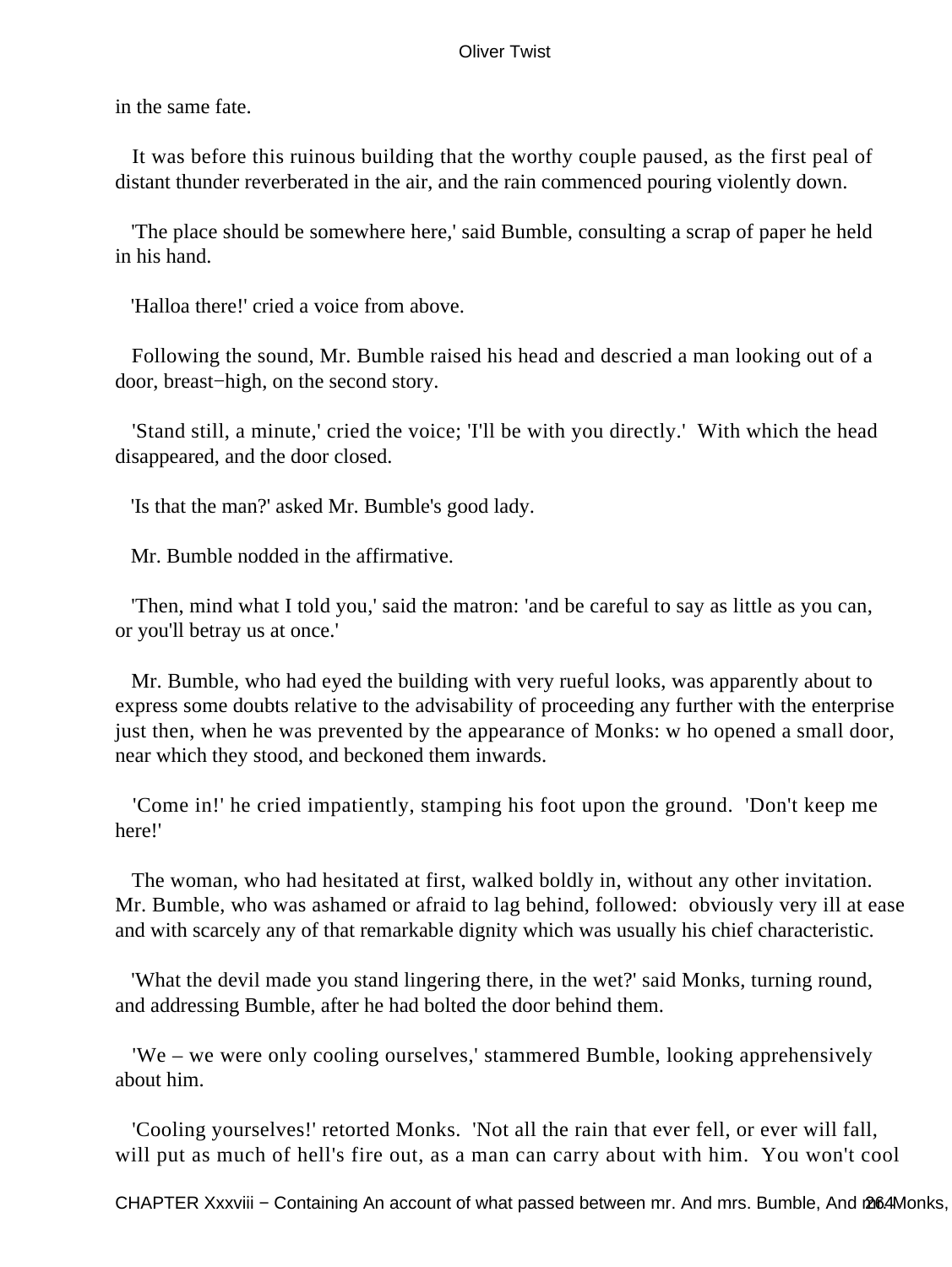yourself so easily; don't think it!'

With this agreeable speech, Monks turned short upon the matron, and bent his gaze upon her, till even she, who was not easily cowed, was fain to withdraw her eyes, and turn them them towards the ground.

'This is the woman, is it?' demanded Monks.

'Hem! That is the woman,' replied Mr. Bumble, mindful of his wife's caution.

 'You think women never can keep secrets, I suppose?' said the matron, interposing, and returning, as she spoke, the searching look of Monks.

'I know they will always keep ONE till it's found out,' said Monks.

'And what may that be?' asked the matron.

 'The loss of their own good name,' replied Monks. 'So, by the same rule, if a woman's a party to a secret that might hang or transport her, I'm not afraid of her telling it to anybody; not I! Do you understand, mistress?'

'No,' rejoined the matron, slightly colouring as she spoke.

'Of course you don't!' said Monks. 'How should you?'

 Bestowing something half−way between a smile and a frown upon his two companions, and again beckoning them to follow him, the man hastened across the apartment, which was of considerable extent, but low in the roof. He was preparing to ascend a steep staircase, or rather ladder, leading to another floor of warehouses above: when a bright flash of lightning streamed down the aperture, and a peal of thunder followed, which shook the crazy building to its centre.

 'Hear it!' he cried, shrinking back. 'Hear it! Rolling and crashing on as if it echoed through a thousand caverns where the devils were hiding from it. I hate the sound!'

 He remained silent for a few moments; and then, removing his hands suddenly from his face, showed, to the unspeakable discomposure of Mr. Bumble, that it was much distorted and discoloured.

 'These fits come over me, now and then,' said Monks, observing his alarm; 'and thunder sometimes brings them on. Don't mind me now; it's all over for this once.'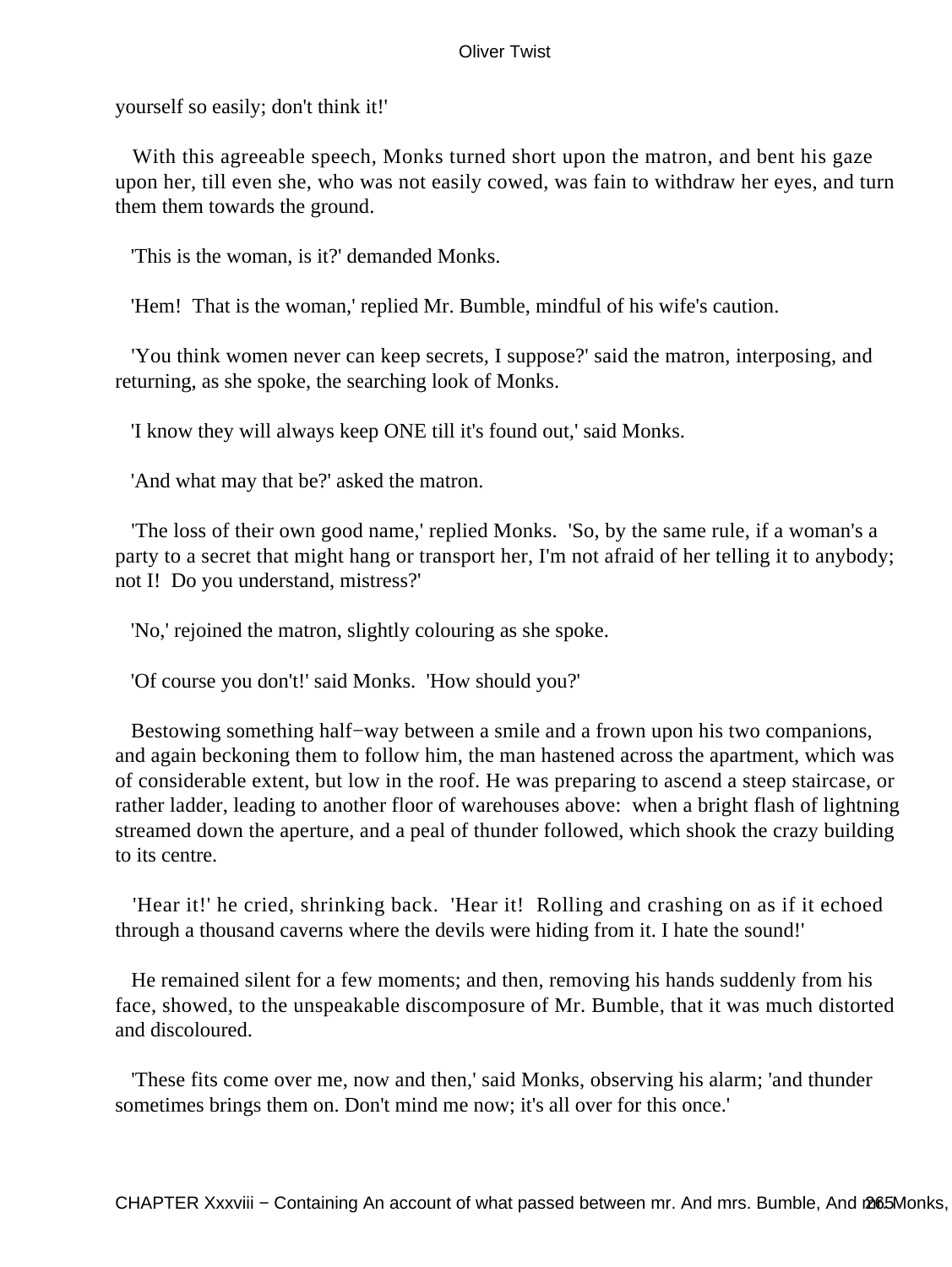Thus speaking, he led the way up the ladder; and hastily closing the window−shutter of the room into which it led, lowered a lantern which hung at the end of a rope and pulley passed through one of the heavy beams in the ceiling: and which cast a dim light upon an old table and three chairs that were placed beneath it.

 'Now,' said Monks, when they had all three seated themselves, 'the sooner we come to our business, the better for all. The woman know what it is, does she?'

 The question was addressed to Bumble; but his wife anticipated the reply, by intimating that she was perfectly acquainted with it.

 'He is right in saying that you were with this hag the night she died; and that she told you something – '

'About the mother of the boy you named,' replied the matron interrupting him. 'Yes.'

'The first question is, of what nature was her communication?' said Monks.

 'That's the second,' observed the woman with much deliberation. 'The first is, what may the communication be worth?'

'Who the devil can tell that, without knowing of what kind it is?' asked Monks.

 'Nobody better than you, I am persuaded,' answered Mrs. Bumble: who did not want for spirit, as her yoke−fellow could abundantly testify.

 'Humph!' said Monks significantly, and with a look of eager inquiry; 'there may be money's worth to get, eh?'

'Perhaps there may,' was the composed reply.

 'Something that was taken from her,' said Monks. 'Something that she wore. Something that  $-$ '

 'You had better bid,' interrupted Mrs. Bumble. 'I have heard enough, already, to assure me that you are the man I ought to talk to.'

 Mr. Bumble, who had not yet been admitted by his better half into any greater share of the secret than he had originally possessed, listened to this dialogue with outstretched neck and distended eyes: which he directed towards his wife and Monks, by turns, in undisguised astonishment; increased, if possible, when the latter sternly demanded, what sum was required for the disclosure.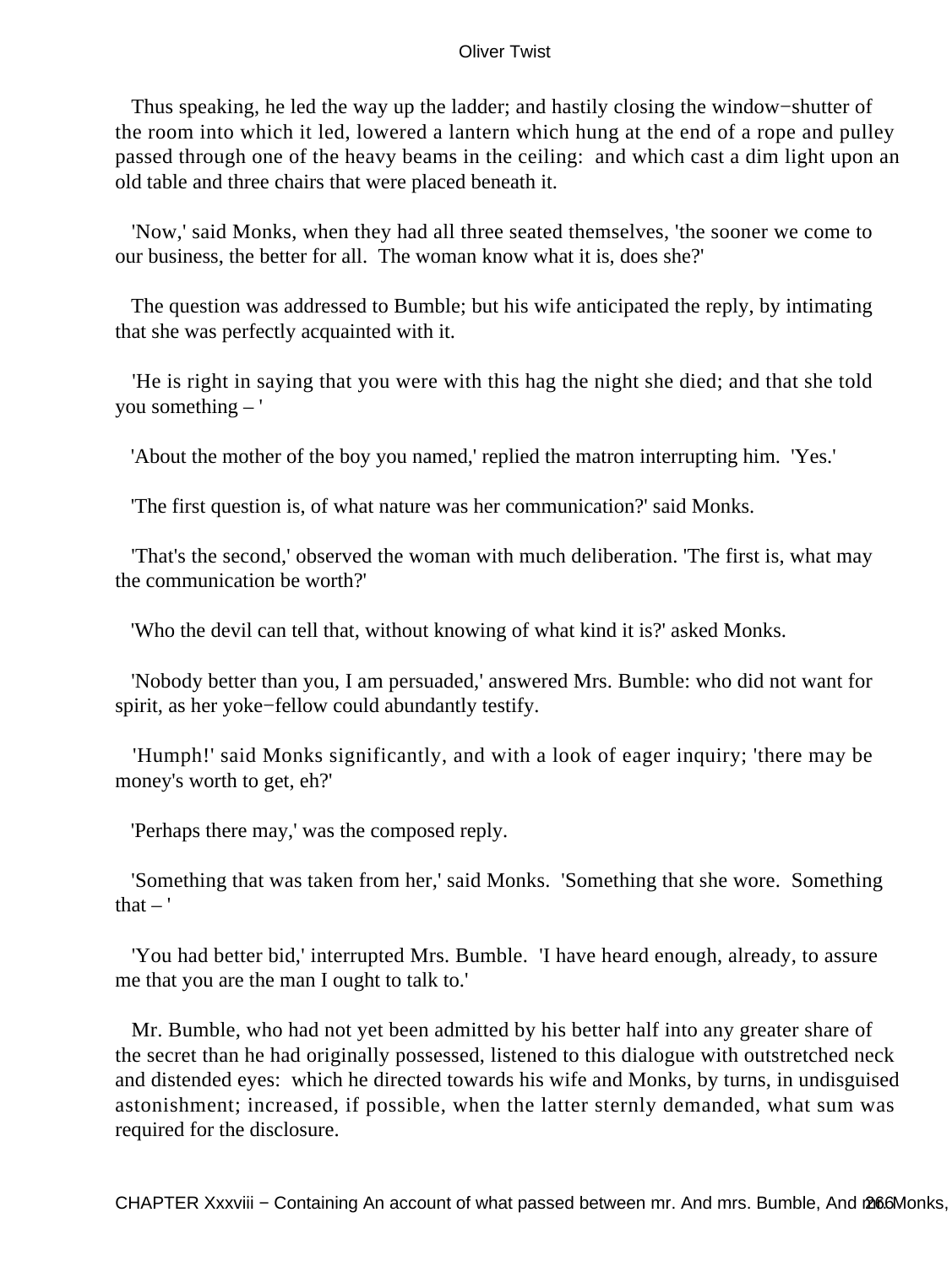'What's it worth to you?' asked the woman, as collectedly as before.

 'It may be nothing; it may be twenty pounds,' replied Monks. 'Speak out, and let me know which.'

 'Add five pounds to the sum you have named; give me five−and−twenty pounds in gold,' said the woman; 'and I'll tell you all I know. Not before.'

'Five−and−twenty pounds!' exclaimed Monks, drawing back.

'I spoke as plainly as I could,' replied Mrs. Bumble. 'It's not a large sum, either.'

 'Not a large sum for a paltry secret, that may be nothing when it's told!' cried Monks impatiently; 'and which has been lying dead for twelve years past or more!'

 'Such matters keep well, and, like good wine, often double their value in course of time,' answered the matron, still preserving the resolute indifference she had assumed. 'As to lying dead, there are those who will lie dead for twelve thousand years to come, or twelve million, for anything you or I know, who will tell strange tales at last!'

'What if I pay it for nothing?' asked Monks, hesitating.

 'You can easily take it away again,' replied the matron. 'I am but a woman; alone here; and unprotected.'

 'Not alone, my dear, nor unprotected, neither,' submitted Mr. Bumble, in a voice tremulous with fear: '*I* am here, my dear. And besides,' said Mr. Bumble, his teeth chattering as he spoke, 'Mr. Monks is too much of a gentleman to attempt any violence on porochial persons. Mr. Monks is aware that I am not a young man, my dear, and also that I am a little run to seed, as I may say; bu he has heerd: I say I have no doubt Mr. Monks has heerd, my dear: that I am a very determined officer, with very uncommon strength, if I'm once roused. I only want a little rousing; that's all.'

 As Mr. Bumble spoke, he made a melancholy feint of grasping his lantern with fierce determination; and plainly showed, by the alarmed expression of every feature, that he DID want a little rousing, and not a little, prior to making any very warlike demonstration: unless, indeed, against paupers, or other person or persons trained down for the purpose.

'You are a fool,' said Mrs. Bumble, in reply; 'and had better hold your tongue.'

 'He had better have cut it out, before he came, if he can't speak in a lower tone,' said Monks, grimly. 'So! He's your husband, eh?'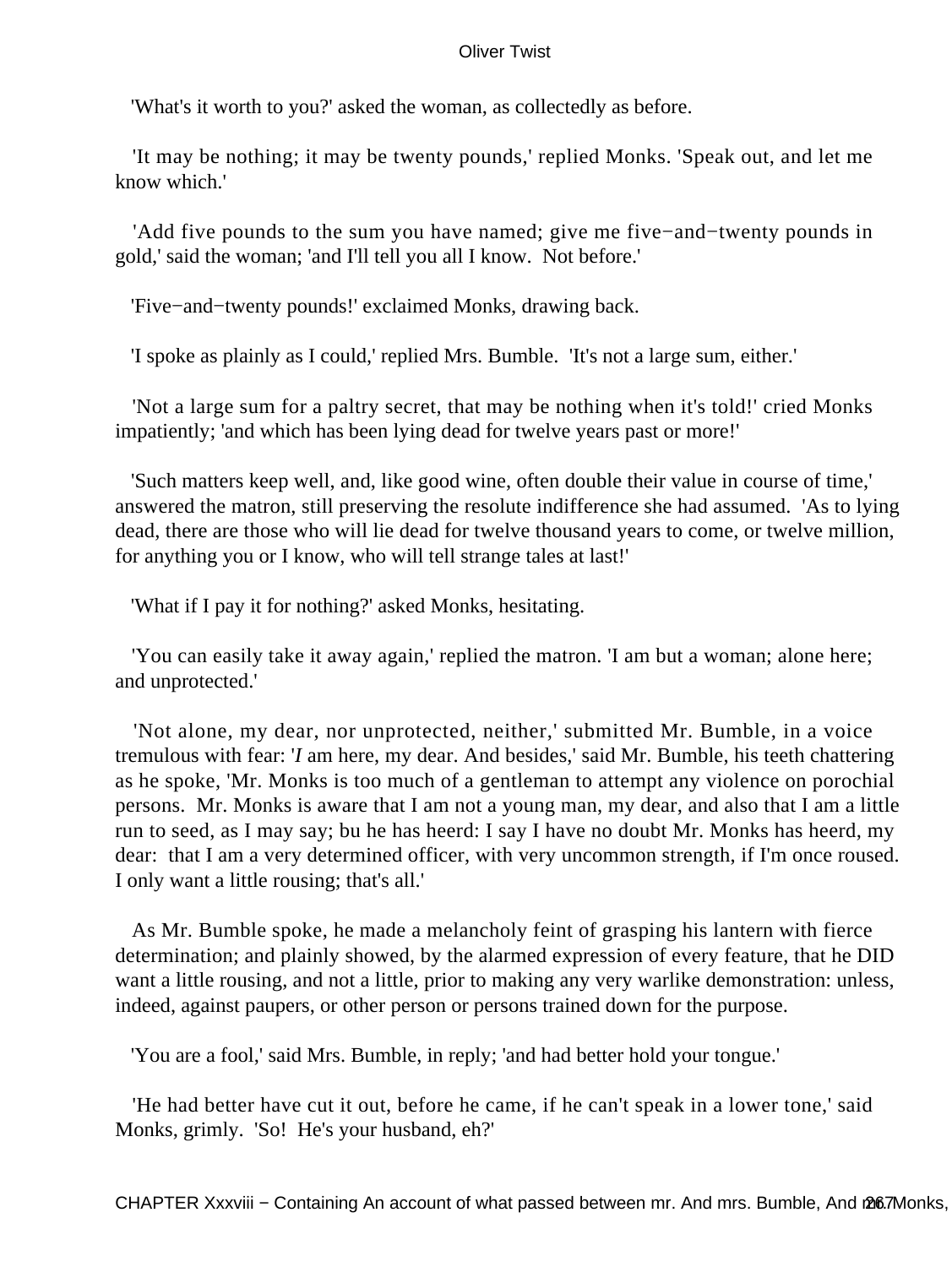'He my husband!' tittered the matron, parrying the question.

 'I thought as much, when you came in,' rejoined Monks, marking the angry glance which the lady darted at her spouse as she spoke. 'So much the better; I have less hesitation in dealing with two people, when I find that there's only one will between them. I'm in earnest. See here!'

 He thrust his hand into a side−pocket; and producing a canvas bag, told out twenty−five sovereigns on the table, and pushed them over to the woman.

 'Now,' he said, 'gather them up; and when this cursed peal of thunder, which I feel is coming up to break over the house−top, is gone, let's hear your story.'

 The thunder, which seemed in fact much nearer, and to shiver and break almost over their heads, having subsided, Monks, raising his face from the table, bent forward to listen to what the woman should say. The faces of the three nearly touched, as the two men leant over the small table in their eagerness to hear, and the woman also leant forward to render her whisper audible. The sickly rays of the suspended lantern falling directly upon them, aggravated the paleness and anxiety of their countenances: which, encircled by the deepest gloom and darkness, looked ghastly in the extreme.

 'When this woman, that we called old Sally, died,' the matron began, 'she and I were alone.'

 'Was there no one by?' asked Monks, in the same hollow whisper; 'No sick wretch or idiot in some other bed? No one who could hear, and might, by possibility, understand?'

 'Not a soul,' replied the woman; 'we were alone. *I* stood alone beside the body when death came over it.'

'Good,' said Monks, regarding her attentively. 'Go on.'

 'She spoke of a young creature,' resumed the matron, 'who had brought a child into the world some years before; not merely in the same room, but in the same bed, in which she then lay dying.'

 'Ay?' said Monks, with quivering lip, and glancing over his shoulder, 'Blood! How things come about!'

 'The child was the one you named to him last night,' said the matron, nodding carelessly towards her husband; 'the mother this nurse had robbed.'

'In life?' asked Monks.

CHAPTER Xxxviii – Containing An account of what passed between mr. And mrs. Bumble, And maß 80 Monks,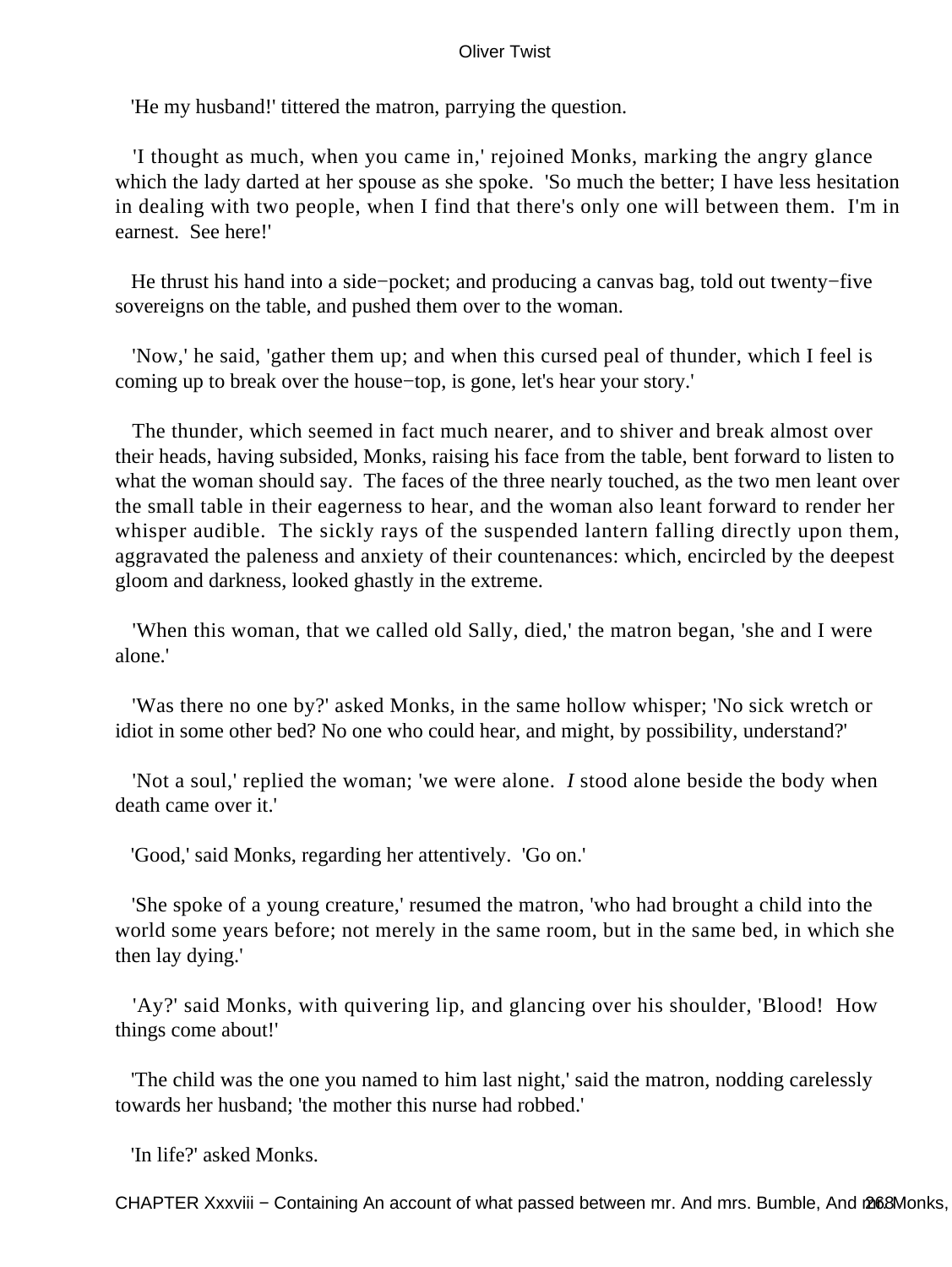'In death,' replied the woman, with something like a shudder. 'She stole from the corpse, when it had hardly turned to one, that which the dead mother had prayed her, with her last breath, to keep for the infant's sake.'

 'She sold it,' cried Monks, with desperate eagerness; 'did she sell it? Where? When? To whom? How long before?'

 'As she told me, with great difficulty, that she had done this,' said the matron, 'she fell back and died.'

 'Without saying more?' cried Monks, in a voice which, from its very suppression, seemed only the more furious. 'It's a lie! I'll not be played with. She said more. I'll tear the life out of you both, but I'll know what it was.'

 'She didn't utter another word,' said the woman, to all appearance unmoved (as Mr. Bumble was very far from being) by the strange man's violence; 'but she clutched my gown, violently, with one hand, which was partly closed; and when I saw that she was dead, and so removed the hand by force, I found it clasped a scrap of dirty paper.'

'Which contained – ' interposed Monks, stretching forward.

'Nothing,' replied the woman; 'it was a pawnbroker's duplicate.'

'For what?' demanded Monks.

 'In good time I'll tell you.' said the woman. 'I judge that she had kept the trinket, for some time, in the hope of turning it to better account; and then had pawned it; and had saved or scraped together money to pay the pawnbroker's interest year by year, and prevent its running out; so that if anything came of it, it could still be redeemed. Nothing had come of it; and, as I tell you, she died with the scrap of paper, all worn and tattered, in her hand. The time was out in two days; I thought something might one day come of it too; and so redeemed the pledge.'

'Where is it now?' asked Monks quickly.

 'THERE,' replied the woman. And, as if glad to be relieved of it, she hastily threw upon the table a small kid bag scarcely large enough for a French watch, which Monks pouncing upon, tore open with trembling hands. It contained a little gold locket: in which were two locks of hair, and a plain gold wedding−ring.

'It has the word «Agnes» engraved on the inside,' said the woman.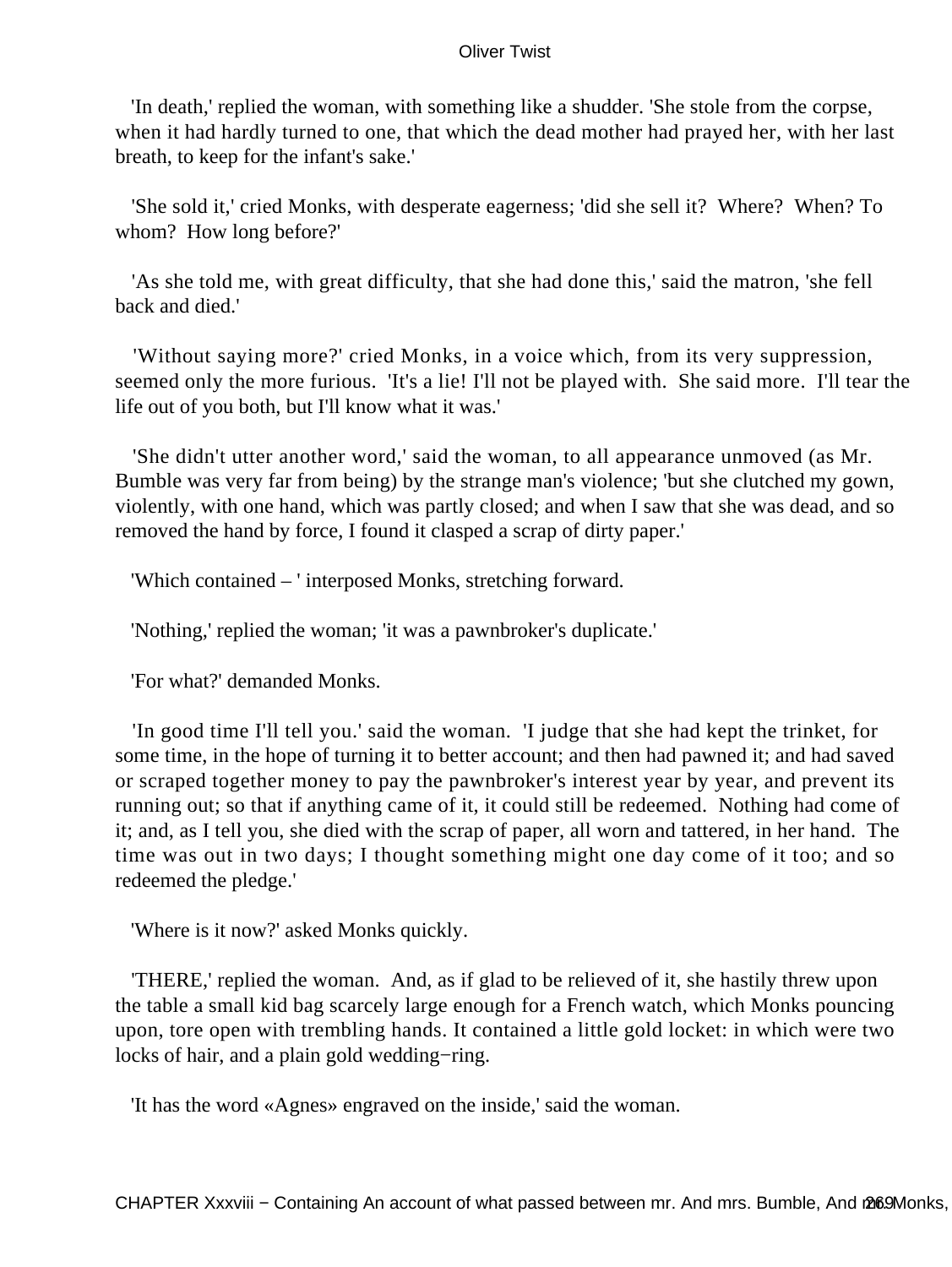'There is a blank left for the surname; and then follows the date; which is within a year before the child was born. I found out that.'

 'And this is all?' said Monks, after a close and eager scrutiny of the contents of the little packet.

'All,' replied the woman.

 Mr. Bumble drew a long breath, as if he were glad to find that the story was over, and no mention made of taking the five−and−twenty pounds back again; and now he took courage to wipe the perspiration which had been trickling over his nose, unchecked, during the whole of the previous dialogue.

 'I know nothing of the story, beyond what I can guess at,' said his wife addressing Monks, after a short silence; 'and I want to know nothing; for it's safer not. But I may ask you two questions, may I?'

 'You may ask,' said Monks, with some show of surprise; 'but whether I answer or not is another question.'

' – Which makes three,' observed Mr. Bumble, essaying a stroke of facetiousness.

'Is that what you expected to get from me?' demanded the matron.

'It is,' replied Monks. 'The other question?'

'What do you propose to do with it? Can it be used against me?'

 'Never,' rejoined Monks; 'nor against me either. See here! But don't move a step forward, or your life is not worth a bulrush.'

 With these words, he suddenly wheeled the table aside, and pulling an iron ring in the boarding, threw back a large trap−door which opened close at Mr. Bumble's feet, and caused that gentleman to retire several paces backward, with great precipitation.

 'Look down,' said Monks, lowering the lantern into the gulf. 'Don't fear me. I could have let you down, quietly enough, when you were seated over it, if that had been my game.'

 Thus encouraged, the matron drew near to the brink; and even Mr. Bumble himself, impelled by curiousity, ventured to do the same. The turbid water, swollen by the heavy rain, was rushing rapidly on below; and all other sounds were lost in the noise of its plashing and eddying against the green and slimy piles. There had once been a water−mill beneath; the tide foaming and chafing round the few rotten stakes, and fragments of machinery that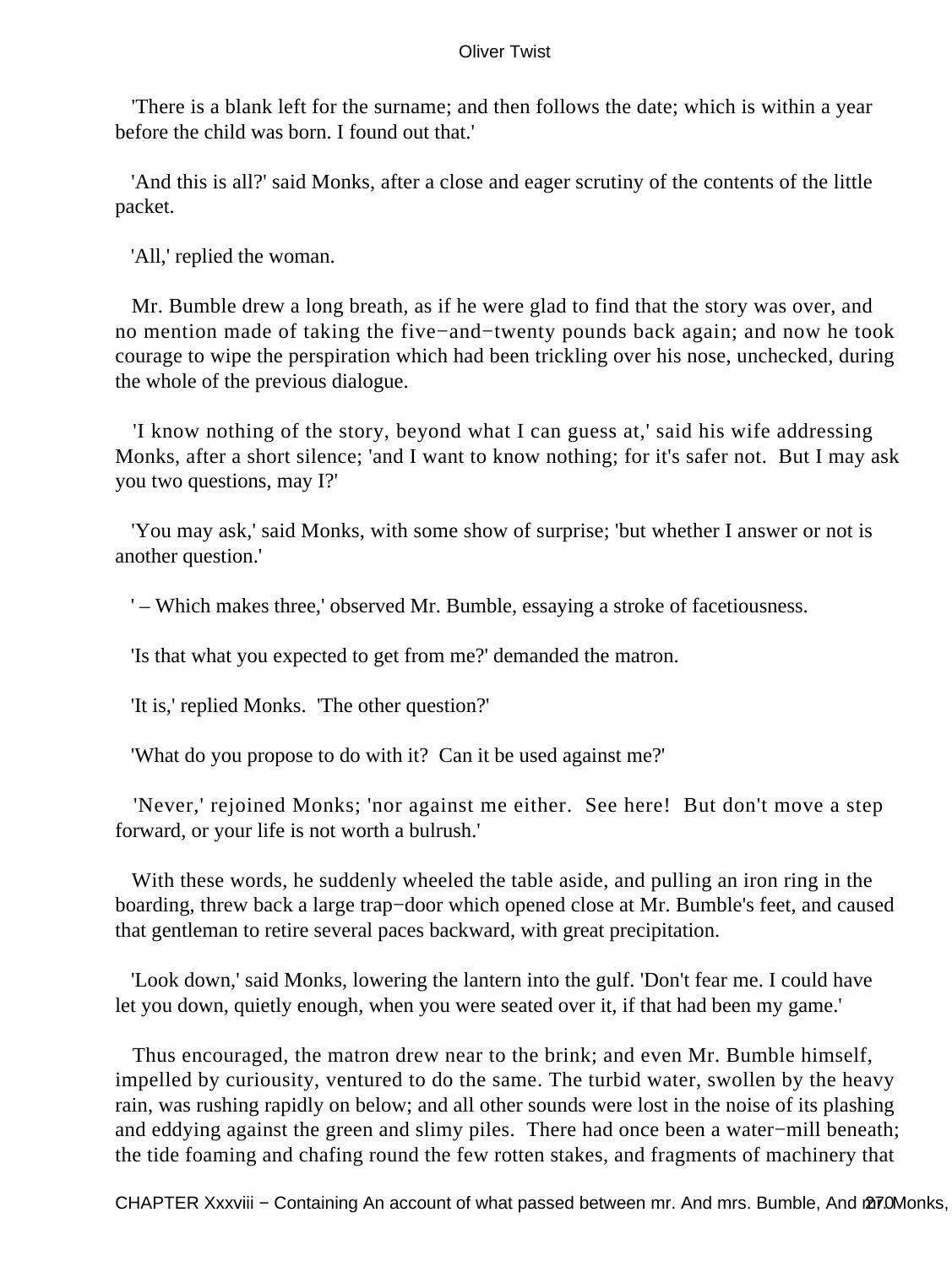yet remained, seemed to dart onward, with a new impulse, when freed from the obstacles which had unavailingly attempted to stem its headlong course.

 'If you flung a man's body down there, where would it be to−morrow morning?' said Monks, swinging the lantern to and fro in the dark well.

 'Twelve miles down the river, and cut to pieces besides,' replied Bumble, recoiling at the thought.

 Monks drew the little packet from his breast, where he had hurriedly thrust it; and tying it to a leaden weight, which had formed a part of some pulley, and was lying on the floor, dropped it into the stream. It fell straight, and true as a die; clove the water with a scarcely audible splash; and was gone.

The three looking into each other's faces, seemed to breathe more freely.

 'There!' said Monks, closing the trap−door, which fell heavily back into its former position. 'If the sea ever gives up its dead, as books say it will, it will keep its gold and silver to itself, and that trash among it. We have nothing more to say, and may break up our pleasant party.'

'By all means,' observed Mr. Bumble, with great alacrity.

 'You'll keep a quiet tongue in your head, will you?' said Monks, with a threatening look. 'I am not afraid of your wife.'

 'You may depend upon me, young man,' answered Mr. Bumble, bowing himself gradually towards the ladder, with excessive politeness. 'On everybody's account, young man; on my own, you know, Mr. Monks.'

 'I am glad, for your sake, to hear it,' remarked Monks. 'Light your lantern! And get away from here as fast as you can.'

 It was fortunate that the conversation terminated at this point, or Mr. Bumble, who had bowed himself to within six inches of the ladder, would infallibly have pitched headlong into the room below. He lighted his lantern from that which Monks had detached from the rope, and now carried in his hand; and making no effort to prolong the discourse, descended in silence, followed by his wife. Monks brought up the rear, after pausing on the steps to satisfy himself that there were no other sounds to be heard than the beating of the rain without, and the rushing of the water.

 They traversed the lower room, slowly, and with caution; for Monks started at every shadow; and Mr. Bumble, holding his lantern a foot above the ground, walked not only with

CHAPTER Xxxviii – Containing An account of what passed between mr. And mrs. Bumble, And m27.1Monks,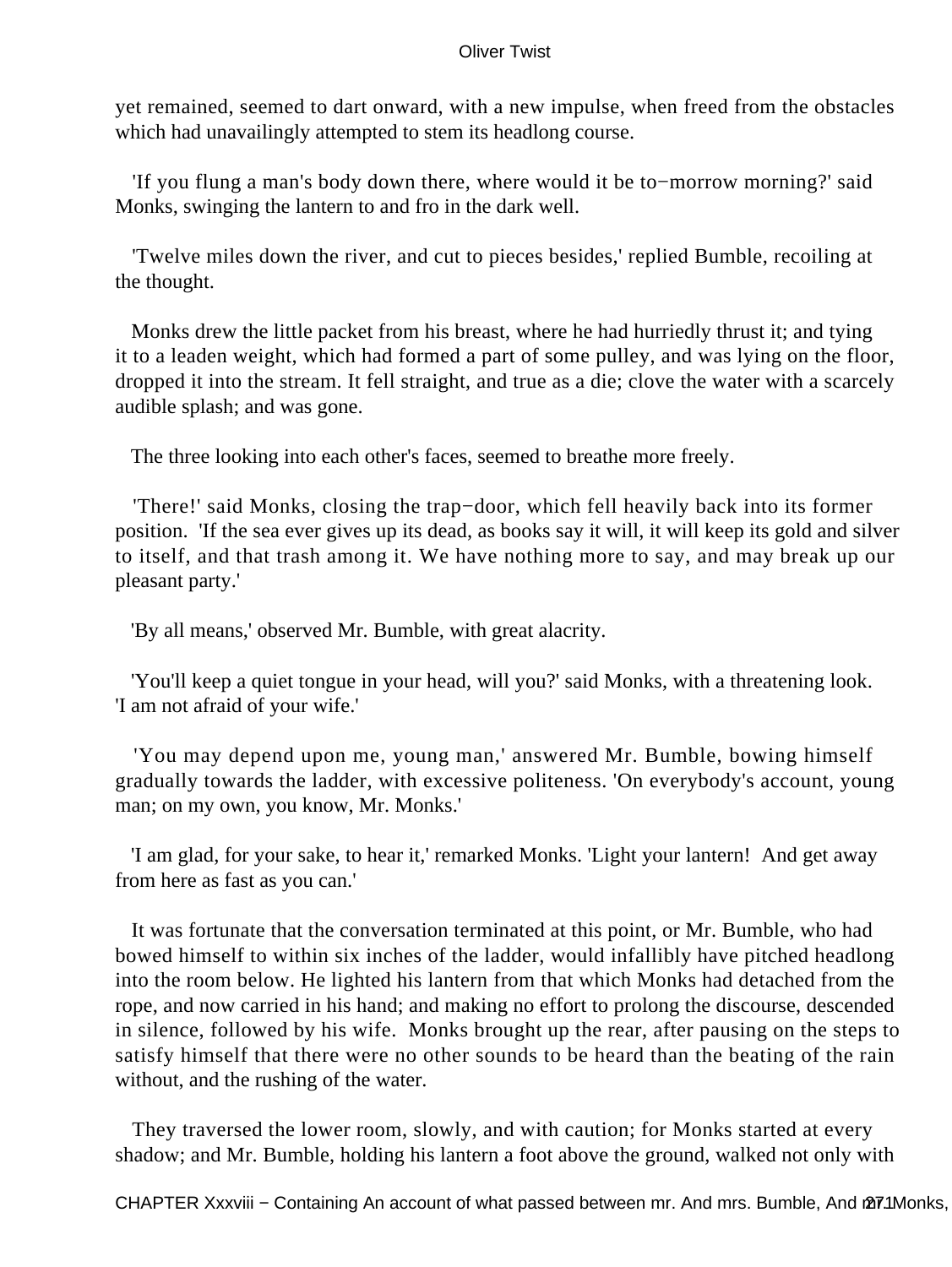remarkable care, but with a marvellously light step for a gentleman of his figure: looking nervously about him for hidden trap−doors. The gate at which they had entered, was softly unfastened and opened by Monks; merely exchanging a nod with their mysterious acquaintance, the married couple emerged into the wet and darkness outside.

 They were no sooner gone, than Monks, who appeared to entertain an invincible repugnance to being left alone, called to a boy who had been hidden somewhere below. Bidding him go first, and bear the light, he returned to the chamber he had just quitted.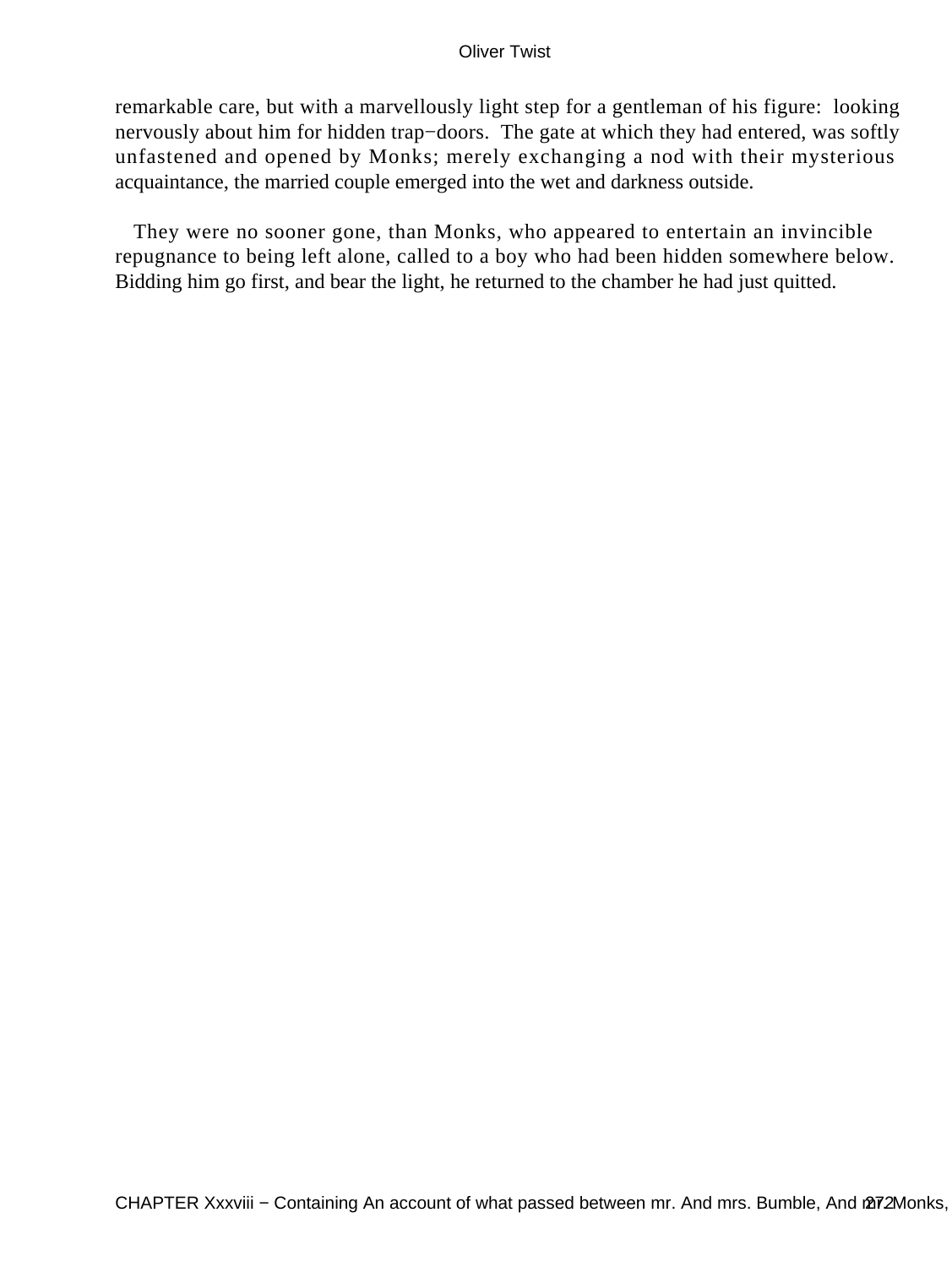# **[CHAPTER Xxxix − Introduces Some respectable characters with](#page-396-0) [whom the reader is already acquainted, AND Shows how monks](#page-396-0) [and the jew laid their worthy heads TOGETHER](#page-396-0)**

*O*n the evening following that upon which the three worthies mentioned in the last chapter, disposed of their little matter of business as therein narrated, Mr. William Sikes, awakening from a nap, drowsily growled forth an inquiry what time of night it was.

 The room in which Mr. Sikes propounded this question, was not one of those he had tenanted, previous to the Chertsey expedition, although it was in the same quarter of the town, and was situated at no great distance from his former lodgings. It was not, in appearance, so desirable a habitation as his old quarters: being a mean and badly−furnished apartment, of very limited size; lighted only by one small window in the shelving roof, and abutting on a close and dirty lane. Nor were there wanting other indications of the good gentleman's having gone down in the world of late: for a great scarcity of furniture, and total absence of comfort, together with the disappearance of all such small moveables as spare clothes and linen, bespoke a state of extreme poverty; while the meagre and attenuated condition of Mr. Sikes himself would have fully confirmed these symptoms, if they had stood in any need of corroboration.

 The housebreaker was lying on the bed, wrapped in his white great−coat, by way of dressing−gown, and displaying a set of features in no degree improved by the cadaverous hue of illness, and the addition of a soiled nightcap, and a stiff, black beard of a week's growth. The dog sat at the bedside: now eyeing his master with a wistful look, and now pricking his ears, and uttering a low growl as some noise in the street, or in the lower part of the house, attracted his attention. Seated by the window, busily engaged in patching an old waistcoat which formed a portion of the robber's ordinary dress, was a female: so pale and reduced with watching and privation, that there would have been considerable difficulty in recognising her as the same Nancy who has already figured in this tale, but for the voice in which she replied to Mr. Sikes's question.

'Not long gone seven,' said the girl. 'How do you feel to−night, Bill?'

 'As weak as water,' replied Mr. Sikes, with an imprecation on his eyes and limbs. 'Here; lend us a hand, and let me get off this thundering bed anyhow.'

 Illness had not improved Mr. Sikes's temper; for, as the girl raised him up and led him to a chair, he muttered various curses on her awkwardnewss, and struck her.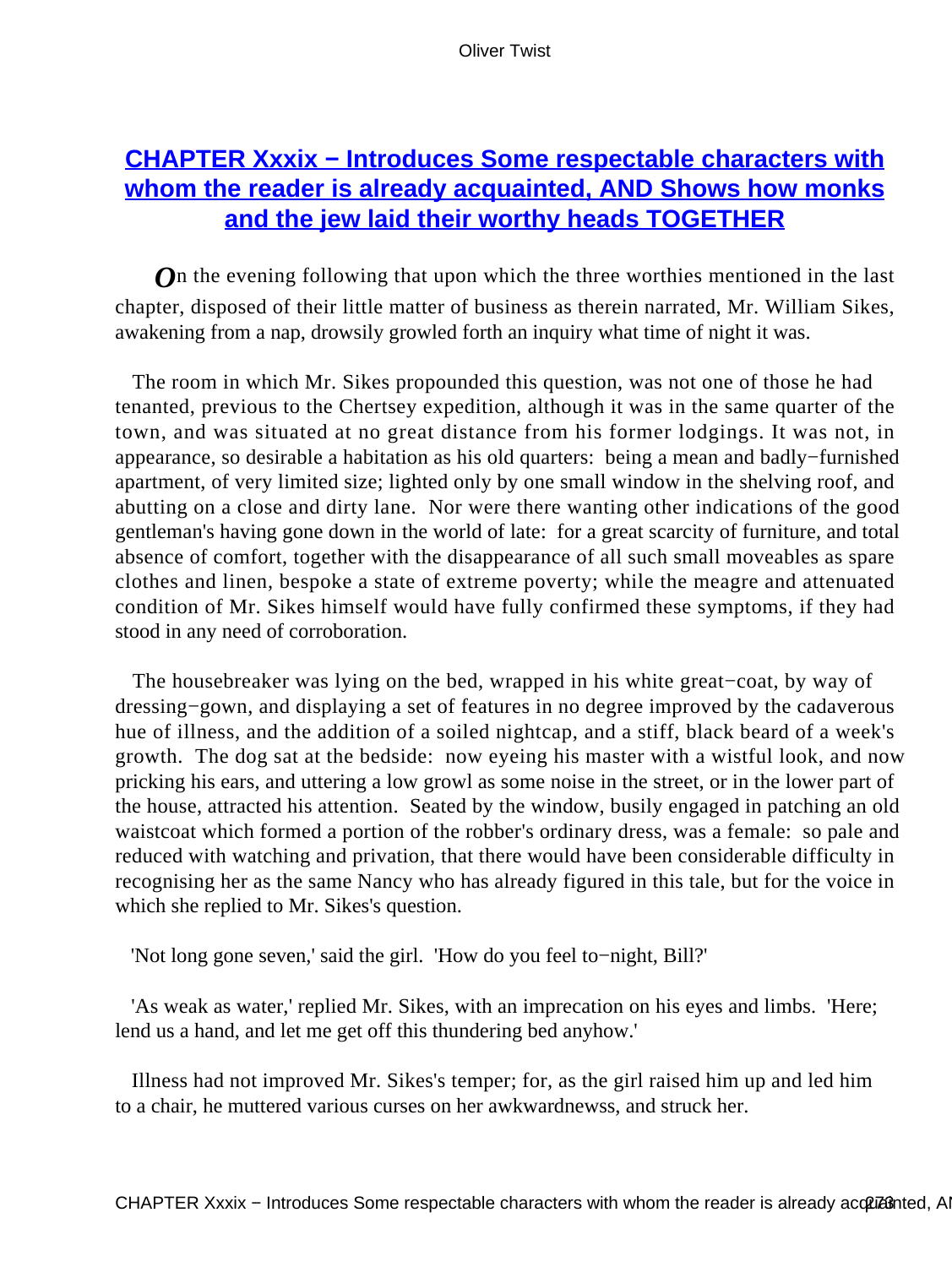'Whining are you?' said Sikes. 'Come! Don't stand snivelling there. If you can't do anything better than that, cut off altogether. D'ye hear me?'

 'I hear you,' replied the girl, turning her face aside, and forcing a laugh. 'What fancy have you got in your head now?'

 'Oh! you've thought better of it, have you?' growled Sikes, marking the tear which trembled in her eye. 'All the better for you, you have.'

 'Why, you don't mean to say, you'd be hard upon me to−night, Bill,' said the girl, laying her hand upon his shoulder.

'No!' cried Mr. Sikes. 'Why not?'

 'Such a number of nights,' said the girl, with a touch of woman's tenderness, which communicated something like sweetness of tone, even to her voice: 'such a number of nights as I've been patient with you, nursing and caring for you, as if you had been a child: and this the first that I've seen you like yourself; you wouldn't have served me as you did just now, if you'd thought of that, would you? Come, come; say you wouldn't.'

 'Well, then,' rejoined Mr. Sikes, 'I wouldn't. Why, damme, now, the girls's whining again!'

 'It's nothing,' said the girl, throwing herself into a chair. 'Don't you seem to mind me. It'll soon be over.'

 'What'll be over?' demanded Mr. Sikes in a savage voice. 'What foolery are you up to, now, again? Get up and bustle about, and don't come over me with your woman's nonsense.'

 At any other time, this remonstrance, and the tone in which it was delivered, would have had the desired effect; but the girl being really weak and exhausted, dropped her head over the back of the chair, and fainted, before Mr. Sikes could get out a few of the appropriate oaths with which, on similar occasions, he was accustomed to garnish his threats. Not knowing, very well, what to do, in this uncommon emergency; for Miss Nancy's hysterics were usually of that violent kind which the patient fights and struggles out of, without much assistance; Mr. Sikes tried a little blasphemy: and finding that mode of treatment wholly ineffectual, called for assistance.

'What's the matter here, my dear?' said Fagin, looking in.

 'Lend a hand to the girl, can't you?' replied Sikes impatiently. 'Don't stand chattering and grinning at me!'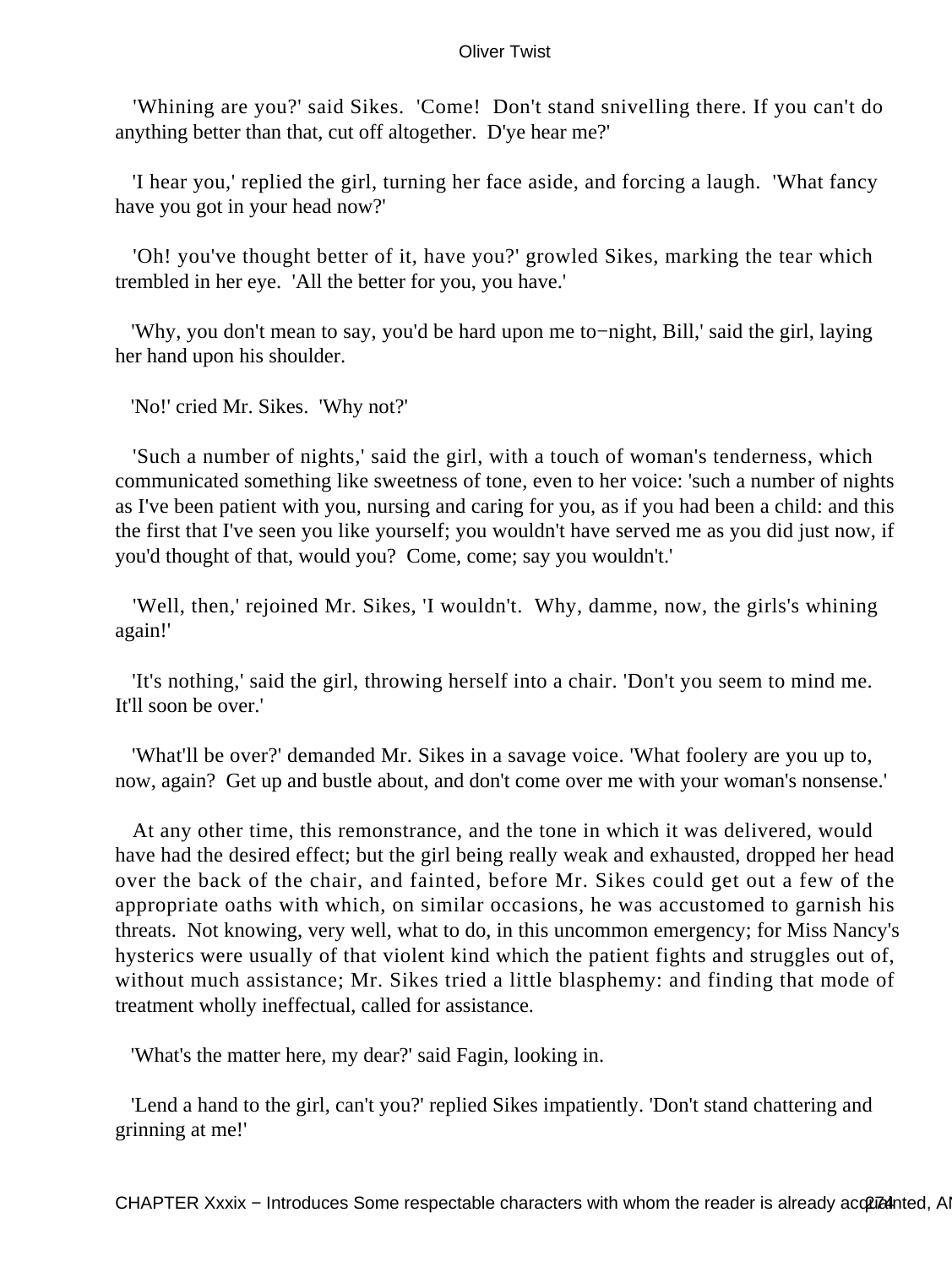With an exclamation of surprise, Fagin hastened to the girl's assistance, while Mr. John Dawkins (otherwise the Artful Dodger), who had followed his venerable friend into the room, hastily deposited on the floor a bundle with which he was laden; and snatching a bottle from the grasp of Master Charles Bates who came close at his heels, uncorked it in a twinkling with his teeth, and poured a portion of its contents down the patient's throat: previously taking a taste, himself, to prevent mistakes.

 'Give her a whiff of fresh air with the bellows, Charley,' said Mr. Dawkins; 'and you slap her hands, Fagin, while Bill undoes the petticuts.'

 These united restoratives, administered with great energy: especially that department consigned to Master Bates, who appeared to consider his share in the proceedings, a piece of unexampled pleasantry: were not long in producing the desired effect. The girl gradually recovered her senses; and, staggering to a chair by the bedside, hid her face upon the pillow: leaving Mr. Sikes to confront the new comers, in some astonishment at their unlooked−for appearance.

'Why, what evil wind has blowed you here?' he asked Fagin.

 'No evil wind at all, my dear, for evil winds blow nobody any good; and I've brought something good with me, that you'll be glad to see. Dodger, my dear, open the bundle; and give Bill the little trifles that we spent all our money on, this morning.'

 In compliance with Mr. Fagin's request, the Artful untied this bundle, which was of large size, and formed of an old table−cloth; and handed the articles it contained, one by one, to Charley Bates: who placed them on the table, with various encomiums on their rarity and excellence.

 'Sitch a rabbit pie, Bill,' exclaimed that young gentleman, disclosing to view a huge pasty; 'sitch delicate creeturs, with sitch tender limbs, Bill, that the wery bones melt in your mouth, and there's no occasion to pick 'em; half a pound of seven and six−penny green, so precious strong that if you mix it with biling water, it'll go nigh to blow the lid of the tea−pot off; a pound and a half of moist sugar that the niggers didn't work at all at, afore they got it up to sitch a pitch of goodness, – oh no! Two half−quartern brans; pound of best fresh; piece of double Glo'ster; and, to wind up all, some of the richest sort you ever lushed!'

 Uttering this last panegyrie, Master Bates produced, from one of his extensive pockets, a full−sized wine−bottle, carefully corked; while Mr. Dawkins, at the same instant, poured out a wine−glassful of raw spirits from the bottle he carried: which the invalid tossed down his throat without a moment's hesitation.

 'Ah!' said Fagin, rubbing his hands with great satisfaction. 'You'll do, Bill; you'll do now.'

CHAPTER Xxxix – Introduces Some respectable characters with whom the reader is already acquationted, AI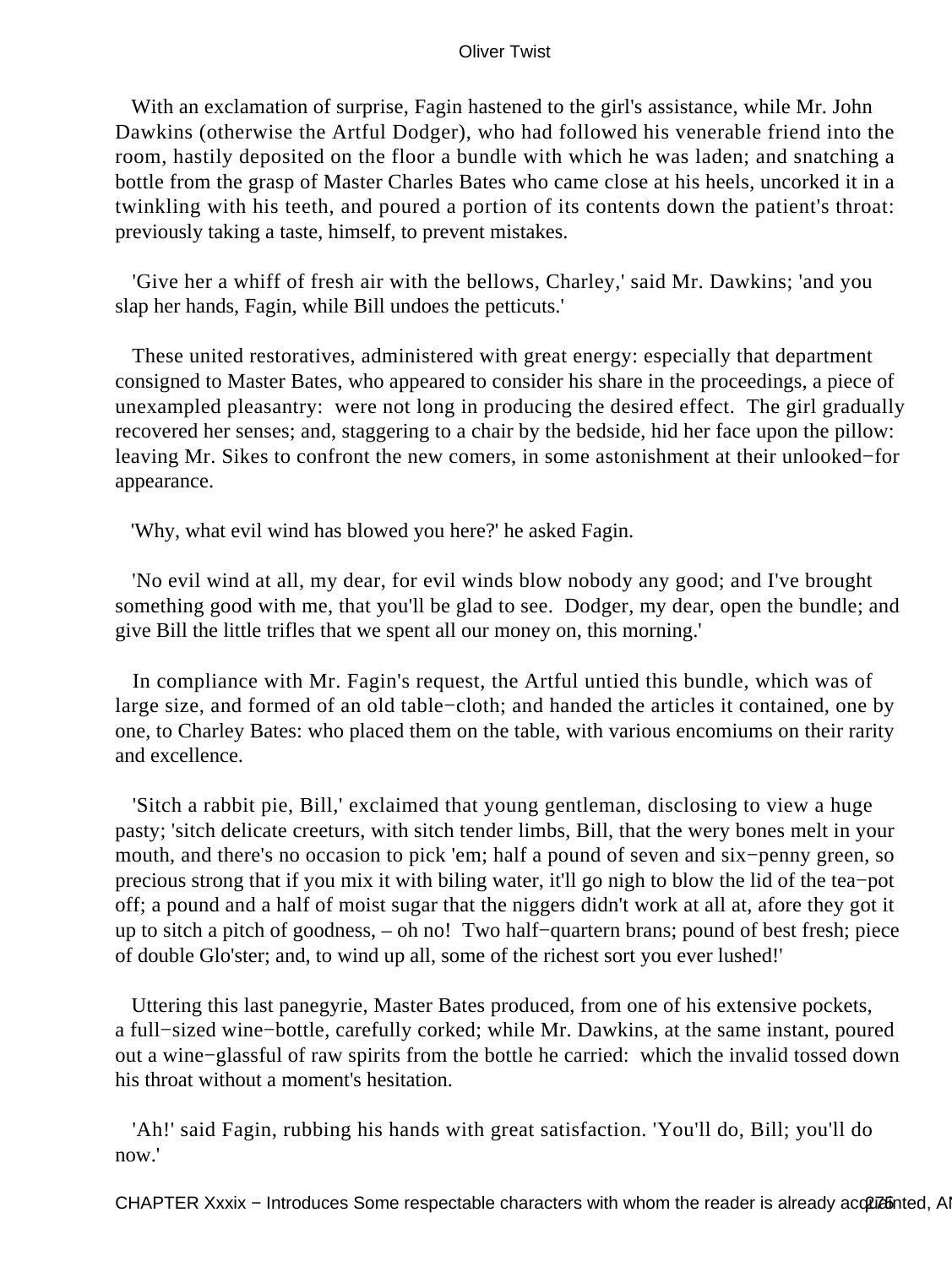'Do!' exclaimed Mr. Sikes; 'I might have been done for, twenty times over, afore you'd have done anything to help me. What do you mean by leaving a man in this state, three weeks and more, you false−hearted wagabond?'

 'Only hear him, boys!' said Fagin, shrugging his shoulders. 'And us come to bring him all these beau−ti−ful things.'

 'The things is well enough in their way,' observed Mr. Sikes: a little soothed as he glanced over the table; 'but what have you got to say for yourself, why you should leave me here, down in the mouth, health, blunt, and everything else; and take no more notice of me, all this mortal time, than if I was that 'ere dog. – Drive him down, Charley!'

 'I never see such a jolly dog as that,' cried Master Bates, doing as he was desired. 'Smelling the grub like a old lady a going to market! He'd make his fortun' on the stage that dog would, and rewive the drayma besides.'

'Hold your din,' cried Sikes, as the dog retreated under the bed:

 still growling angrily. 'What have you got to say for yourself, you withered old fence, eh?'

'I was away from London, a week and more, my dear, on a plant,' replied the Jew.

 'And what about the other fortnight?' demanded Sikes. 'What about the other fortnight that you've left me lying here, like a sick rat in his hole?'

 'I couldn't help it, Bill. I can't go into a long explanation before company; but I couldn't help it, upon my honour.'

 'Upon your what?' growled Sikes, with excessive disgust. 'Here! Cut me off a piece of that pie, one of you boys, to take the taste of that out of my mouth, or it'll choke me dead.'

 'Don't be out of temper, my dear,' urged Fagin, submissively. 'I have never forgot you, Bill; never once.'

 'No! I'll pound it that you han't,' replied Sikes, with a bitter grin. 'You've been scheming and plotting away, every hour that I have laid shivering and burning here; and Bill was to do this; and Bill was to do that; and Bill was to do it all, dirt cheap, as soon as he got well: and was quite poor enough for your work. If it hadn't been for the girl, I might have died.'

 'There now, Bill,' remonstrated Fagin, eagerly catching at the word. 'If it hadn't been for the girl! Who but poor ould Fagin was the means of your having such a handy girl about you?'

CHAPTER Xxxix – Introduces Some respectable characters with whom the reader is already acquanted, AI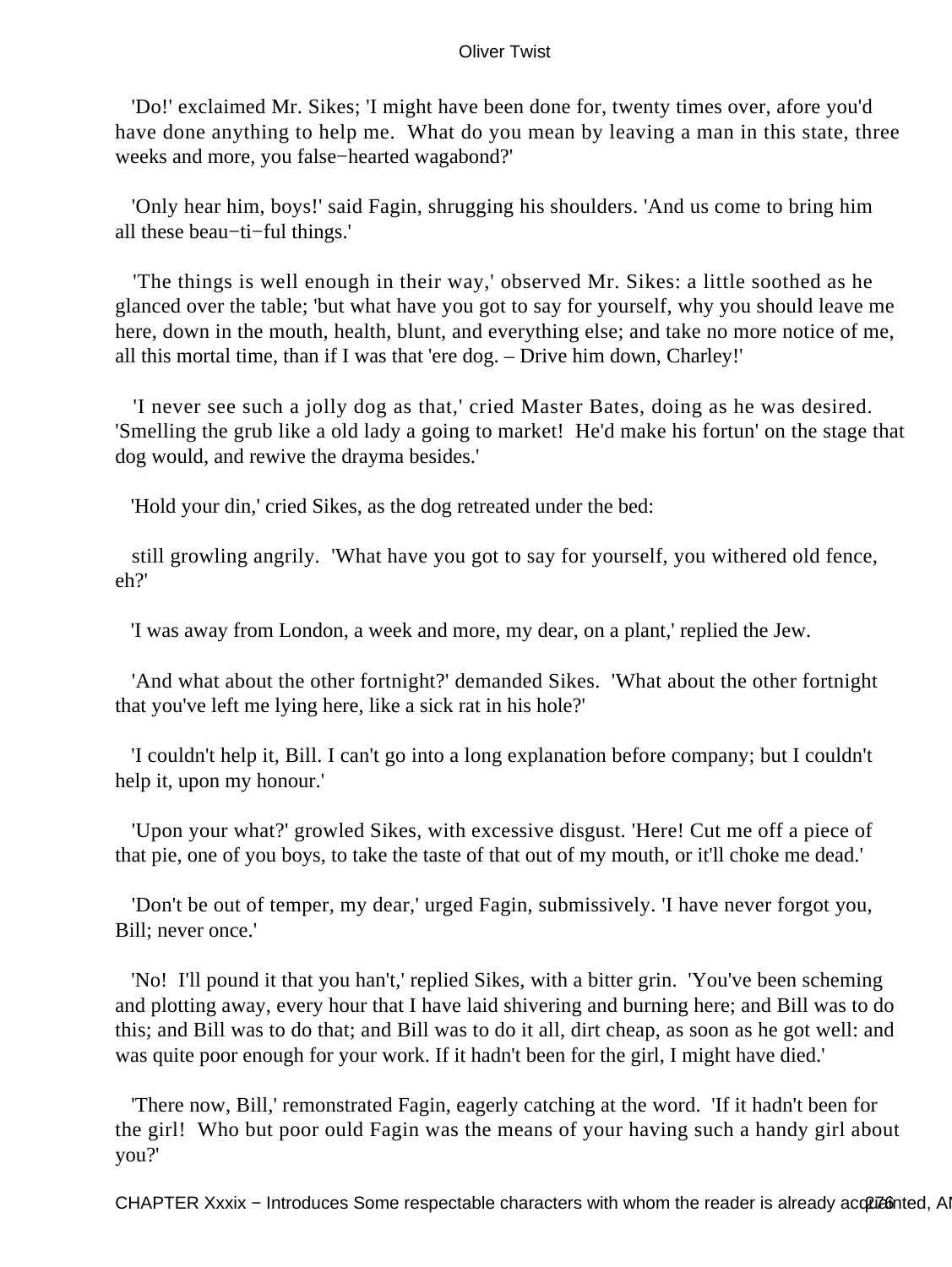'He says true enough there!' said Nancy, coming hastily forward. 'Let him be; let him be.'

 Nancy's appearance gave a new turn to the conversation; for the boys, receiving a sly wink from the wary old Jew, began to ply her with liquor: of which, however, she took very sparingly; while Fagin, assuming an unusual flow of spirits, gradually brought Mr. Sikes into a better temper, by affecting to regard his threats as a little pleasant banter; and, moreover, by laughing very heartily at one or two rough jokes, which, after repeated applications to the spirit−bottle, he condescended to make.

'It's all very well,' said Mr. Sikes; 'but I must have some blunt from you to−night.'

'I haven't a piece of coin about me,' replied the Jew.

'Then you've got lots at home,' retorted Sikes; 'and I must have some from there.'

'Lots!' cried Fagin, holding up is hands. 'I haven't so much as would – '

 'I don't know how much you've got, and I dare say you hardly know yourself, as it would take a pretty long time to count it,' said Sikes; 'but I must have some to−night; and that's flat.'

'Well, well,' said Fagin, with a sigh, 'I'll send the Artful round presently.'

 'You won't do nothing of the kind,' rejoined Mr. Sikes. 'The Artful's a deal too artful, and would forget to come, or lose his way, or get dodged by traps and so be perwented, or anything for an excuse, if you put him up to it. Nancy shall go to the ken and fetch it, to make all sure; and I'll lie down and have a snooze while she's gone.'

 After a great deal of haggling and squabbling, Fagin beat down the amount of the required advance from five pounds to three pounds four and sixpence: protesting with many solemn asseverations that that would only leave him eighteen−pence to keep house with; Mr. Sikes sullenly remarking that if he couldn't get any more he must accompany him home; with the Dodger and Master Bates put the eatables in the cupboard. The Jew then, taking leave of his affectionate friend, returned homeward, attended by Nancy and the boys: Mr. Sikes, meanwhile, flinging himself on the bed, and composing himself to sleep away the time until the young lady's return.

 In due course, they arrived at Fagin's abode, where they found Toby Crackit and Mr. Chitling intent upon their fifteenth game at cribbage, which it is scarcely necessary to say the latter gentleman lost, and with it, his fifteenth and last sixpence: much to the amusement of his young friends. Mr. Crackit, apparently somewhat ashamed at being found relaxing himself with a gentleman so much his inferior in station and mental endowments, yawned,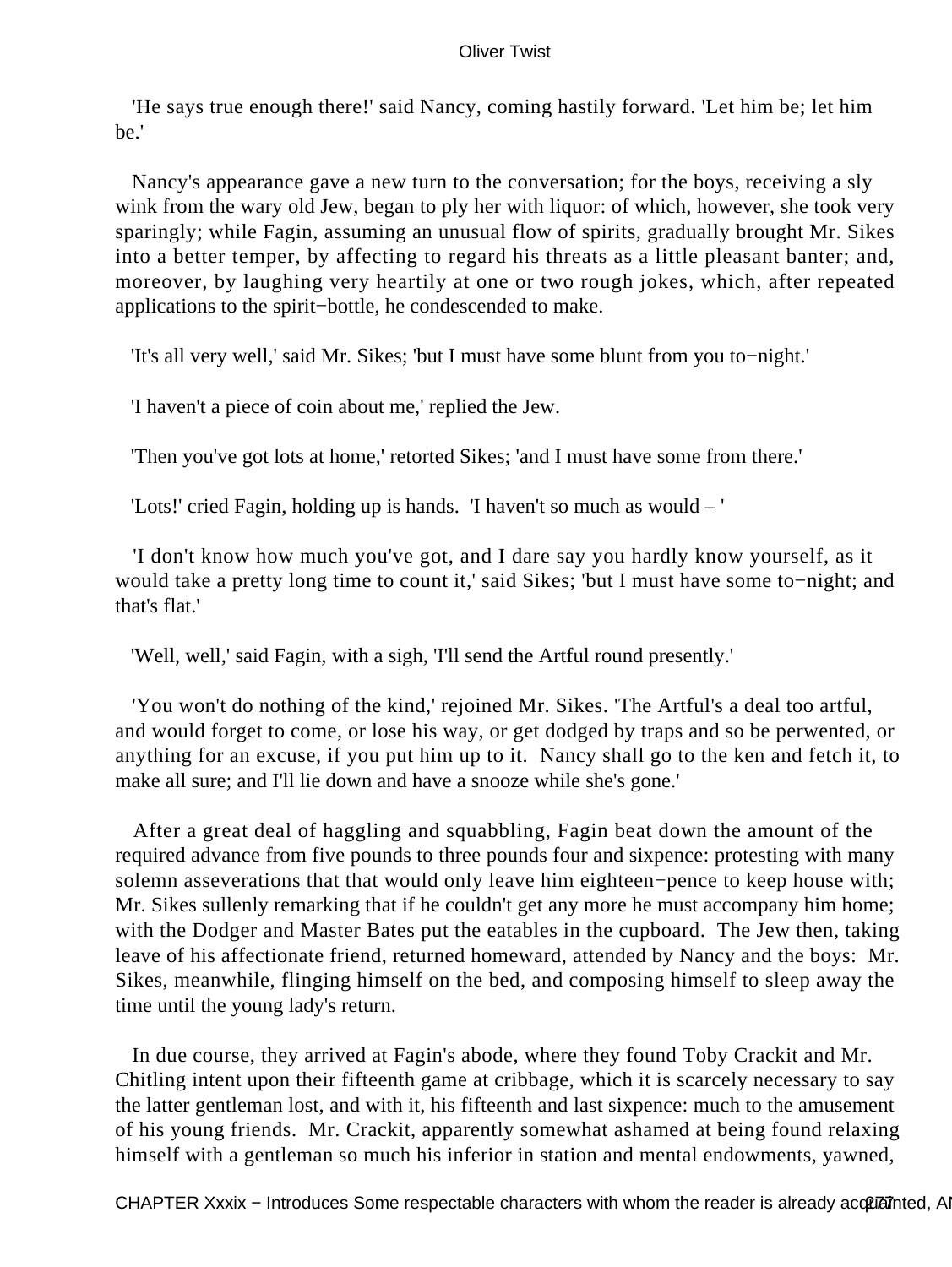and inquiring after Sikes, took up his hat to go.

'Has nobody been, Toby?' asked Fagin.

 'Not a living leg,' answered Mr. Crackit, pulling up his collar; 'it's been as dull as swipes. You ought to stand something handsome, Fagin, to recompense me for keeping house so long. Damme, I'm as flat as a juryman; and should have gone to sleep, as fast as Newgate, if I hadn't had the good natur' to amuse this youngster. Horrid dull, I'm blessed if I an't!'

With these and other ejaculations of the same kind, Mr. Toby Crackit swept up his winnings, and crammed them into his waistcoat pocket with a haughty air, as though such small pieces of silver were wholly beneath the consideration of a man of his figure; this done, he swaggered out of the room, with so much elegance and gentility, that Mr. Chitling, bestowing numerous admiring glances on his legs and boots till they were out of sight, assured the company that he considered his acquaintance cheap at fifteen sixpences an interview, and that he didn't value his losses the snap of his little finger.

'Wot a rum chap you are, Tom!' said Master Bates, highly amused by this declaration.

'Not a bit of it,' replied Mr. Chitling. 'Am I, Fagin?'

 'A very clever fellow, my dear,' said Fagin, patting him on the shoulder, and winking to his other pupils.

'And Mr. Crackit is a heavy swell; an't he, Fagin?' asked Tom.

'No doubt at all of that, my dear.'

'And it is a creditable thing to have his acquaintance; an't it, Fagin?' pursued Tom.

 'Very much so, indeed, my dear. They're only jealous, Tom, because he won't give it to them.'

 'Ah!' cried Tom, triumphantly, 'that's where it is! He has cleaned me out. But I can go and earn some more, when I like; can't I, Fagin?'

 'To be sure you can, and the sooner you go the better, Tom; so make up your loss at once, and don't lose any more time. Dodger!

Charley! It's time you were on the lay. Come! It's near ten, and nothing done yet.'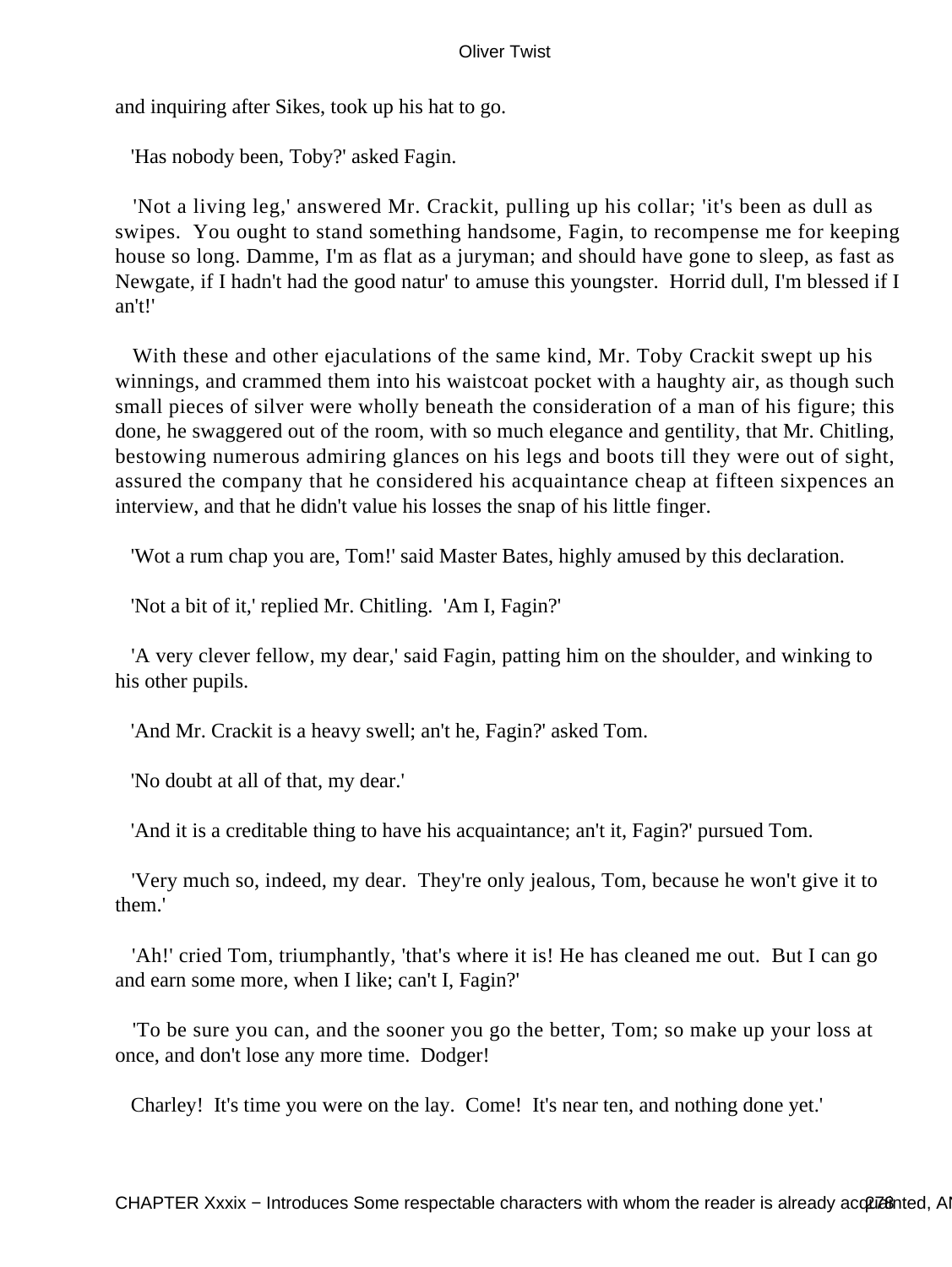In obedience to this hint, the boys, nodding to Nancy, took up their hats, and left the room; the Dodger and his vivacious friend indulging, as they went, in many witticisms at the expense of Mr. Chitling; in whose conduct, it is but justice to say, there was nothing very conspicuous or peculiar: inasmuch as there are a great number of spirited young bloods upon town, who pay a much higher price than Mr. Chitling for being seen in good society: and a great number of fine gentlemen (composing the good society aforesaid) who established their reputation upon very much the same footing as flash Toby Crackit.

 'Now,' said Fagin, when they had left the room, 'I'll go and get you that cash, Nancy. This is only the key of a little cupboard where I keep a few odd things the boys get, my dear. I never lock up my money, for I've got none to lock up, my dear – ha! ha! ha! – none to lock up. It's a poor trade, Nancy, and no thanks; but I'm fond of seeing the young people about me; and I bear it all, I bear it all. Hush!' he said, hastily concealing the key in his breast; 'who's that? Listen!'

 The girl, who was sitting at the table with her arms folded, appeared in no way interested in the arrival: or to care whether the person, whoever he was, came or went: until the murmur of a man's voice reached her ears. The instant she caught the sound, she tore off her bonnet and shawl, with the rapidity of lightning, and thrust them under the table. The Jew, turning round immediately afterwards, she muttered a complaint of the heat: in a tone of languor that contrasted, very remarkably, with the extreme haste and violence of this action: which, however, had been unobserved by Fagin, who had his back towards her at the time.

 'Bah!' he whispered, as though nettled by the interruption; 'it's the man I expected before; he's coming downstairs. Not a word about the money while he's here, Nance. He won't stop long. Not ten minutes, my dear.'

 Laying his skinny forefinger upon his lip, the Jew carried a candle to the door, as a man's step was heard upon the stairs without. He reached it, at the same moment as the visitor, who, coming hastily into the room, was close upon the girl before he observed her.

It was Monks.

 'Only one of my young people,' said Fagin, observing that Monks drew back, on beholding a stranger. 'Don't move, Nancy.'

 The girl drew closer to the table, and glancing at Monks with an air of careless levity, withdrew her eyes; but as he turned towards Fagin, she stole another look; so keen and searching, and full of purpose, that if there had been any bystander to observe the change, he could hardly have believed the two looks to have proceeded from the same person.

'Any news?' inquired Fagin.

CHAPTER Xxxix – Introduces Some respectable characters with whom the reader is already acquanted, AI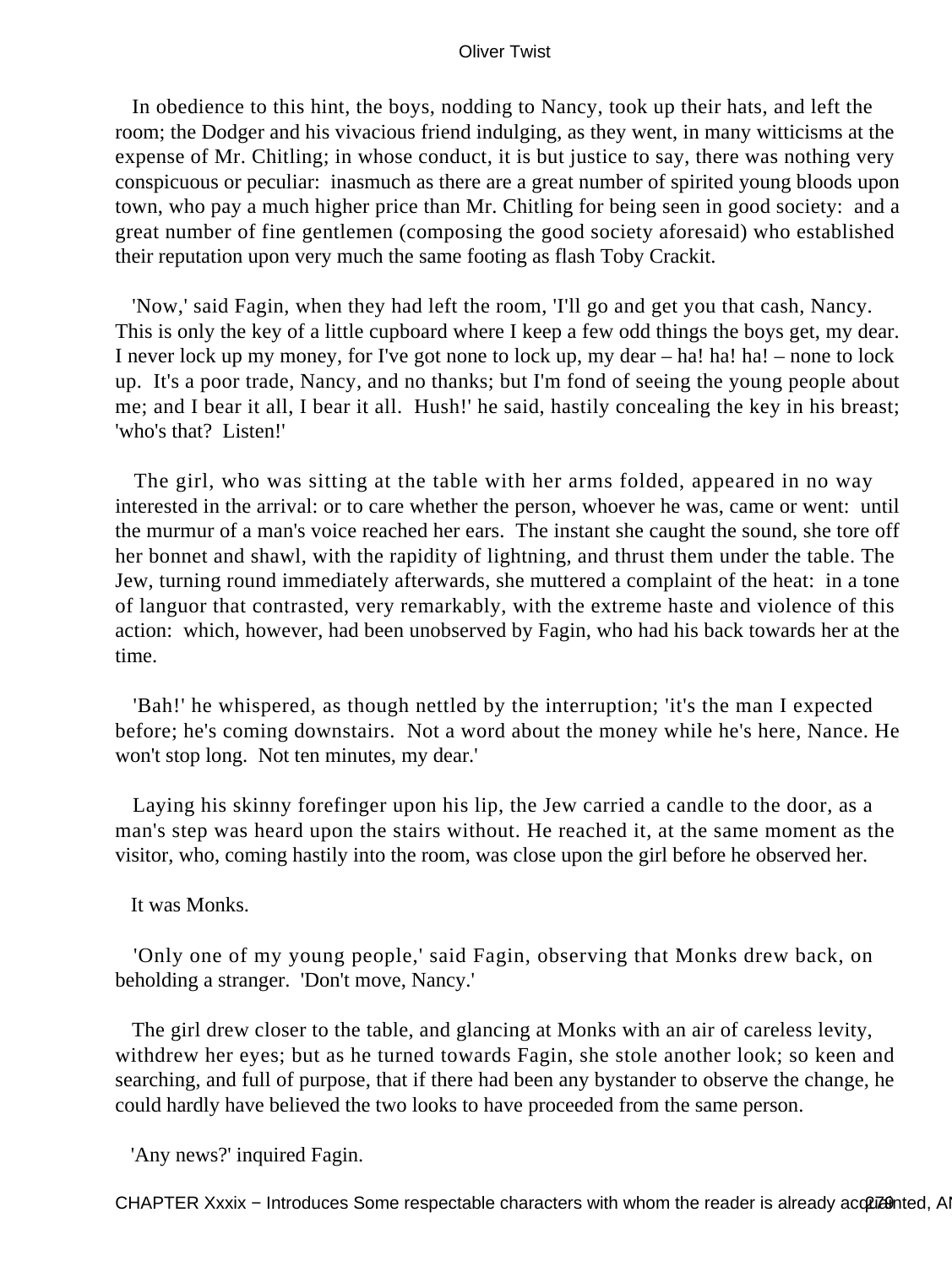'Great.'

 'And – and – good?' asked Fagin, hesitating as though he feared to vex the other man by being too sanguine.

 'Not bad, any way,' replied Monks with a smile. 'I have been prompt enough this time. Let me have a word with you.'

 The girl drew closer to the table, and made no offer to leave the room, although she could see that Monks was pointing to her. The Jew: perhaps fearing she might say something aloud about the money, if he endeavoured to get rid of her: pointed upward, and took Monks out of the room.

 'Not that infernal hole we were in before,' she could hear the man say as they went upstairs. Fagin laughed; and making some reply which did not reach her, seemed, by the creaking of the boards, to lead his companion to the second story.

 Before the sound of their footsteps had ceased to echo through the house, the girl had slipped off her shoes; and drawing her gown loosely over her head, and muffling her arms in it, stood at the door, listening with breathless interest. The moment the noise ceased, she glided from the room; ascended the stairs with incredible softness and silence; and was lost in the gloom above.

 The room remained deserted for a quarter of an hour or more; the girl glided back with the same unearthly tread; and, immediately afterwards, the two men were heard descending. Monks went at once into the street; and the Jew crawled upstairs again for the money. When he returned, the girl was adjusting her shawl and bonnet, as if preparing to be gone.

 'Why, Nance!,' exclaimed the Jew, starting back as he put down the candle, 'how pale you are!'

'Pale!' echoed the girl, shading her eyes with her hands, as if to look steadily at him.

'Quite horrible. What have you been doing to yourself?'

 'Nothing that I know of, except sitting in this close place for I don't know how long and all,' replied the girl carelessly. 'Come! Let me get back; that's a dear.'

 With a sigh for every piece of money, Fagin told the amount into her hand. They parted without more conversation, merely interchanging a 'good−night.'

When the girl got into the open street, she sat down upon a doorstep; and seemed, for a few moments, wholly bewildered and unable to pursue her way. Suddenly she arose; and

CHAPTER Xxxix – Introduces Some respectable characters with whom the reader is already acq2820mted, AI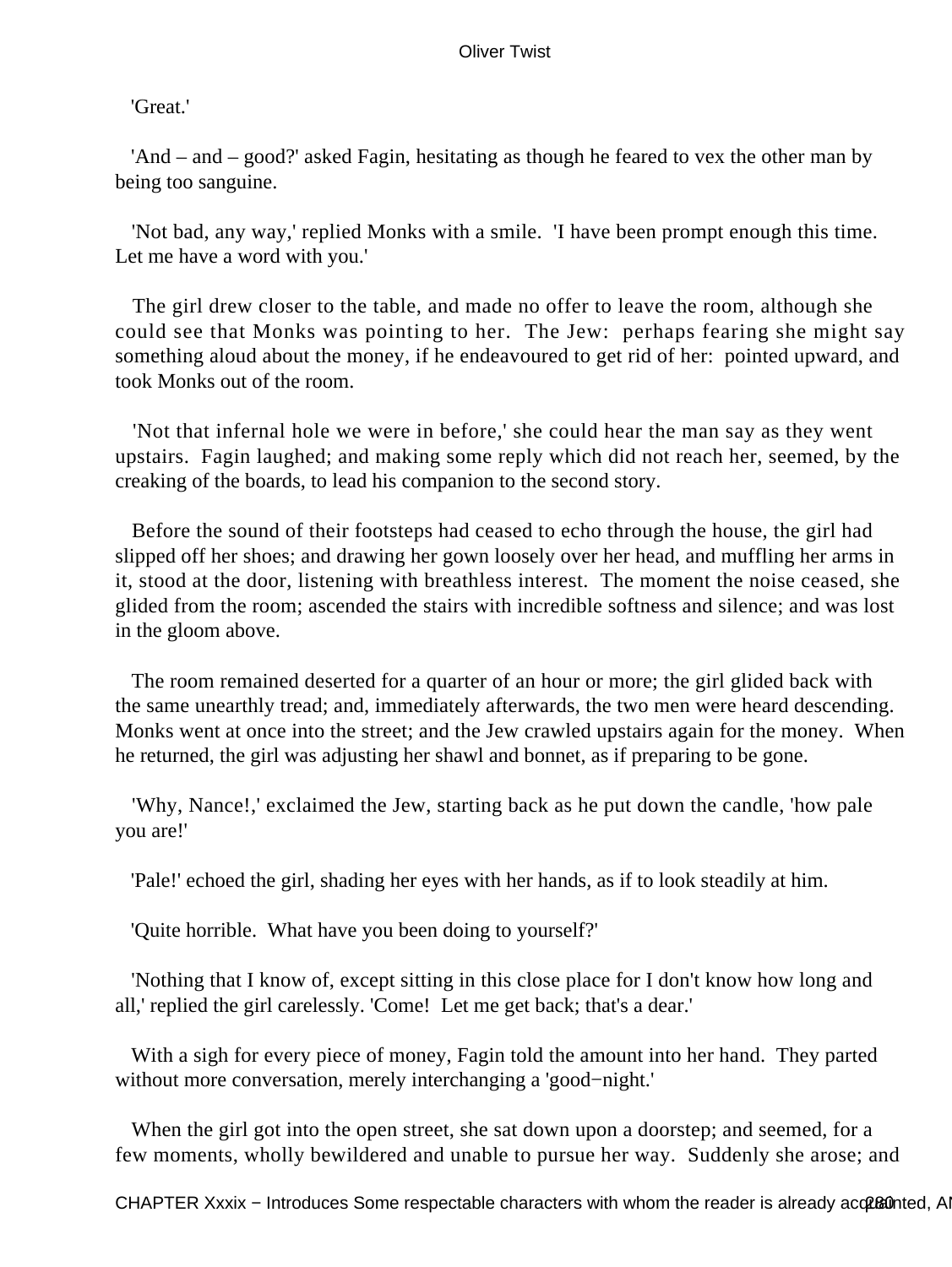hurrying on, in a direction quite opposite to that in which Sikes was awaiting her returned, quickened her pace, until it gradually resolved into a violent run. After completely exhausting herself, she stopped to take breath: and, as if suddenly recollecting herself, and deploring her inability to do something she was bent upon, wrung her hands, and burst into tears.

 It might be that her tears relieved her, or that she felt the full hopelessness of her condition; but she turned back; and hurrying with nearly as great rapidity in the contrary direction; partly to recover lost time, and partly to keep pace with the violent current of her own thoughts: soon reached the dwelling where she had left the housebreaker.

 If she betrayed any agitation, when she presented herself to Mr. Sikes, he did not observe it; for merely inquiring if she had brought the money, and receiving a reply in the affirmative, he uttered a growl of satisfaction, and replacing his head upon the pillow, resumed the slumbers which her arrival had interrupted.

 It was fortunate for her that the possession of money occasioned him so much employment next day in the way of eating and drinking; and withal had so beneficial an effect in smoothing down the asperities of his temper; that he had neither time nor inclination to be very critical upon her behaviour and deportment. That she had all the abstracted and nervous manner of one who is on the eve of some bold and hazardous step, which it has required no common struggle to resolve upon, would have been obvious to the lynx−eyed Fagin, who would most probably have taken the alarm at once; but Mr. Sikes lacking the niceties of discrimination, and being troubled with no more subtle misgivings than those which resolve themselves into a dogged roughness of behaviour towards everybody; and being, furthermore, in an unusually amiable condition, as has been already observed; saw nothing unusual in her demeanor, and indeed, troubled himself so little about her, that, had her agitation been far more perceptible than it was, it would have been very unlikely to have awakened his suspicions.

 As that day closed in, the girl's excitement increased; and, when night came on, and she sat by, watching until the housebreaker should drink himself asleep, there was an unusual paleness in her cheek, and a fire in her eye, that even Sikes observed with astonishment.

 Mr. Sikes being weak from the fever, was lying in bed, taking hot water with his gin to render it less inflammatory; and had pushed his glass towards Nancy to be replenished for the third or fourth time, when these symptoms first struck him.

 'Why, burn my body!' said the man, raising himself on his hands as he stared the girl in the face. 'You look like a corpse come to life again. What's the matter?'

'Matter!' replied the girl. 'Nothing. What do you look at me so hard for?'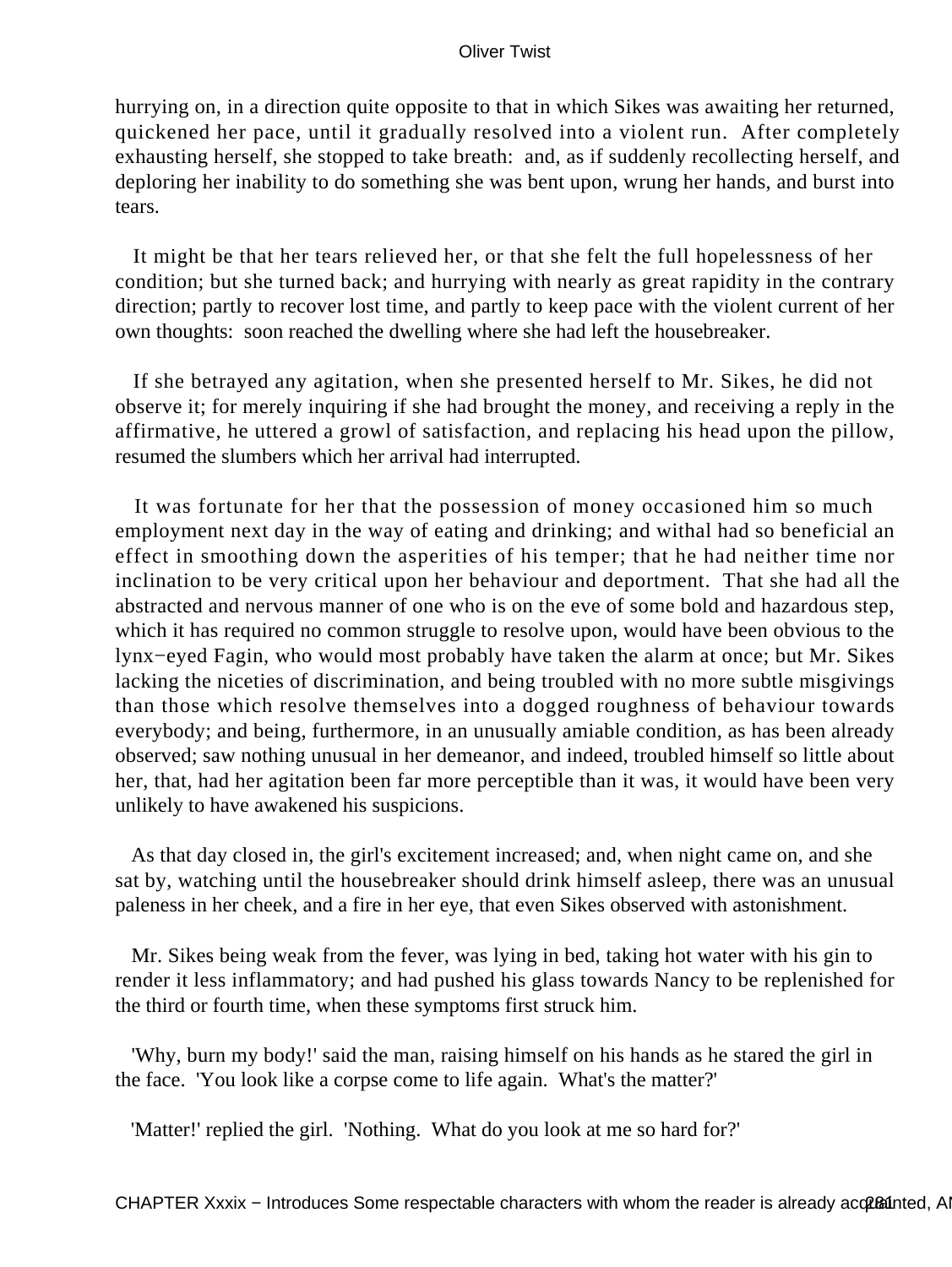'What foolery is this?' demanded Sikes, grasping her by the arm, and shaking her roughly. 'What is it? What do you mean? What are you thinking of?'

 'Of many things, Bill,' replied the girl, shivering, and as she did so, pressing her hands upon her eyes. 'But, Lord! What odds in that?'

 The tone of forced gaiety in which the last words were spoken, seemd to produce a deeper impression on Sikes than the wild and rigid look which had preceded them.

 'I tell you wot it is,' said Sikes; 'if you haven't caught the fever, and got it comin' on, now, there's something more than usual in the wind, and something dangerous too. You're not a−going to – . No, damme! you wouldn't do that!'

'Do what?' asked the girl.

 'There ain't,' said Sikes, fixing his eyes upon her, and muttering the words to himself; 'there ain't a stauncher−hearted gal going, or I'd have cut her throat three months ago. She's got the fever coming on; that's it.'

 Fortifying himself with this assurance, Sikes drained the glass to the bottom, and then, with many grumbling oaths, called for his physic. The girl jumped up, with great alacrity; poured it quickly out, but with her back towards him; and held the vessel to his lips, while he drank off the contents.

 'Now,' said the robber, 'come and sit aside of me, and put on your own face; or I'll alter it so, that you won't know it agin when you do want it.'

 The girl obeyed. Sikes, locking her hand in his, fell back upon the pillow: turning his eyes upon her face. They closed; opened again; closed once more; again opened. He shifted his position restlessly; and, after dozing again, and again, for two or three minutes, and as often springing up with a look of terror, and gazing vacantly about him, was suddenly stricken, as it were, while in the very attitude of rising, into a deep and heavy sleep. The grasp of his hand relaxed; the upraised arm fell languidly by his side; and he lay like one in a profound trance.

 'The laudanum has taken effect at last,' murmured the girl, as she rose from the bedside. 'I may be too late, even now.'

 She hastily dressed herself in her bonnet and shawl: looking fearfully round, from time to time, as if, despite the sleeping draught, she expected every moment to feel the pressure of Sikes's heavy hand upon her shoulder; then, stooping softly over the bed, she kissed the robber's lips; and then opening and closing the room−door with noiseless touch, hurried from the house.

CHAPTER Xxxix – Introduces Some respectable characters with whom the reader is already acquamed, AI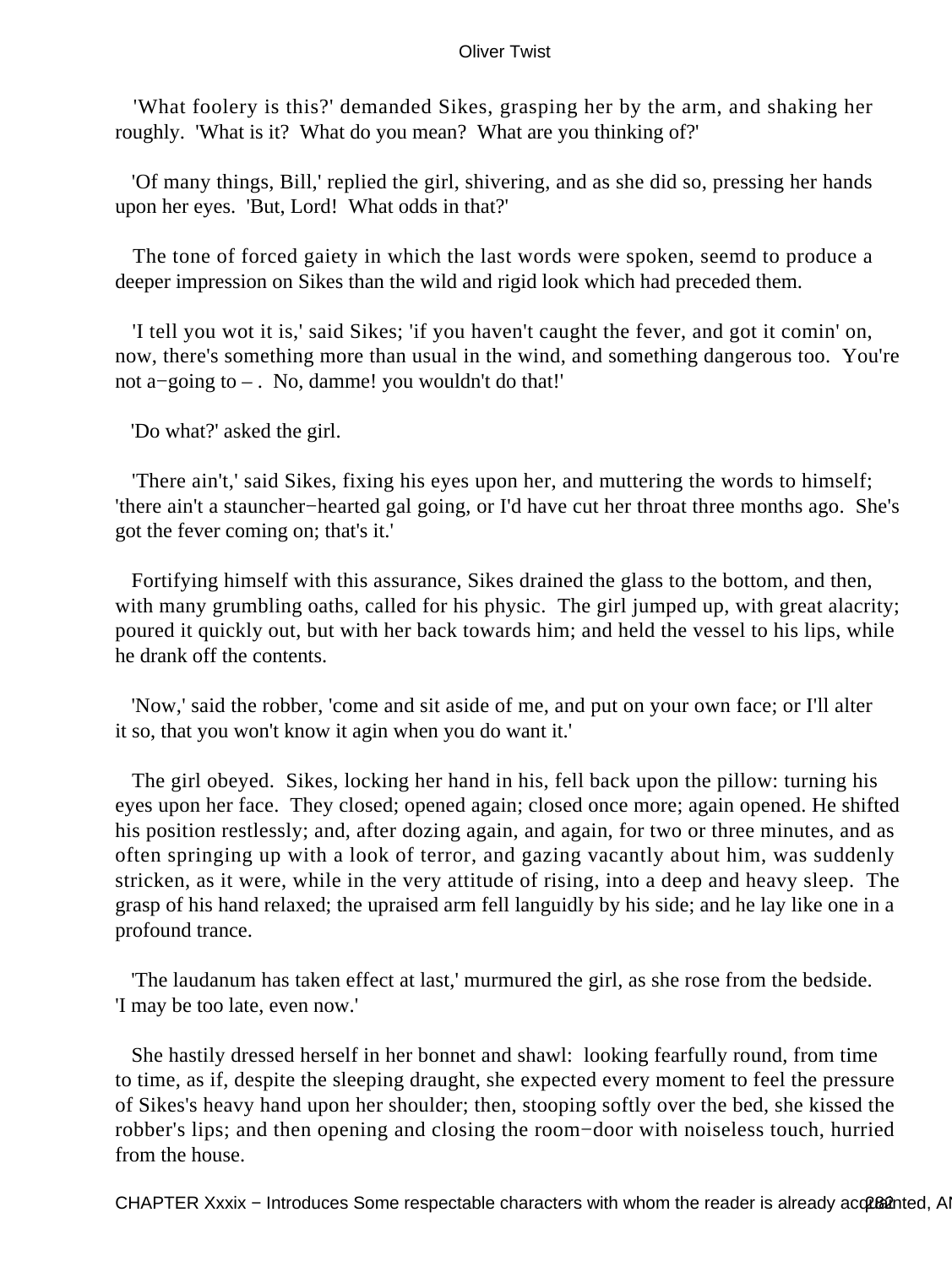A watchman was crying half−past nine, down a dark passage through which she had to pass, in gaining the main thoroughfare.

'Has it long gone the half−hour?' asked the girl.

'It'll strike the hour in another quarter,' said the man: raising his lantern to her face.

 'And I cannot get there in less than an hour or more,' muttered Nancy: brushing swiftly past him, and gliding rapidly down the street.

 Many of the shops were already closing in the back lanes and avenues through which she tracked her way, in making from Spitalfields towards the West−End of London. The clock struck ten, increasing her impatience. She tore along the narrow pavement: elbowing the passengers from side to side; and darting almost under the horses' heads, crossed crowded streets, where clusters of persons were eagerly watching their opportunity to do the like.

'The woman is mad!' said the people, turning to look after her as she rushed away.

 When she reached the more wealthy quarter of the town, the streets were comparatively deserted; and here her headlong progress excited a still greater curiosity in the stragglers whom she hurried past. Some quickened their pace behind, as though to see whither she was hastening at such an unusual rate; and a few made head upon her, and looked back, surprised at her undiminished speed; but they fell off one by one; and when she neared her place of destination, she was alone.

 It was a family hotel in a quiet but handsome street near Hyde Park. As the brilliant light of the lamp which burnt before its door, guided her to the spot, the clock struck eleven. She had loitered for a few paces as though irresolute, and making up her mind to advance; but the sound determined her, and she stepped into the hall. The porter's seat was vacant. She looked round with an air of incertitude, and advanced towards the stairs.

 'Now, young woman!' said a smartly−dressed female, looking out from a door behind her, 'who do you want here?'

'A lady who is stopping in this house,' answered the girl.

'A lady!' was the reply, accompanied with a scornful look. 'What lady?'

'Miss Maylie,' said Nancy.

 The young woman, who had by this time, noted her appearance, replied only by a look of virtuous disdain; and summoned a man to answer her. To him, Nancy repeated her

CHAPTER Xxxix – Introduces Some respectable characters with whom the reader is already acquanted, AI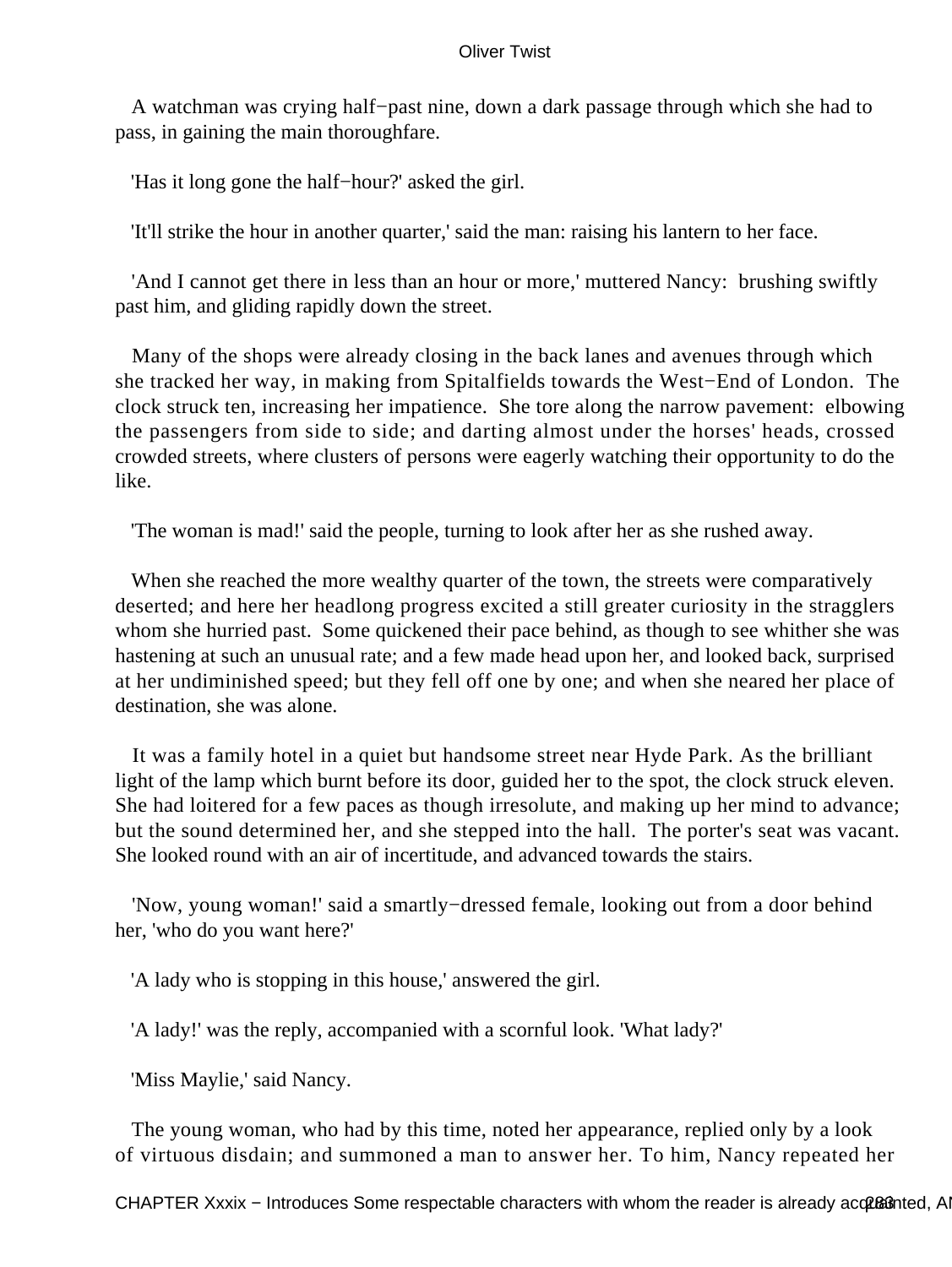request.

'What name am I to say?' asked the waiter.

'It's of no use saying any,' replied Nancy.

'Nor business?' said the man.

'No, nor that neither,' rejoined the girl. 'I must see the lady.'

'Come!' said the man, pushing her towards the door. 'None of this. Take yourself off.'

 'I shall be carried out if I go!' said the girl violently; 'and I can make that a job that two of you won't like to do. Isn't there anybody here,' she said, looking round, 'that will see a simple message carried for a poor wretch like me?'

 This appeal produced an effect on a good−tempered−faced man−cook, who with some of the other servants was looking on, and who stepped forward to interfere.

'Take it up for her, Joe; can't you?' said this person.

 'What's the good?' replied the man. 'You don't suppose the young lady will see such as her; do you?'

 This allusion to Nancy's doubtful character, raised a vast quantity of chaste wrath in the bosoms of four housemaids, who remarked, with great fervour, that the creature was a disgrace to her sex; and strongly advocated her being thrown, ruthlessly, into the kennel.

 'Do what you like with me,' said the girl, turning to the men again; 'but do what I ask you first, and I ask you to give this message for God Almighty's sake.'

 The soft−hearted cook added his intercession, and the result was that the man who had first appeared undertook its delivery.

'What's it to be?' said the man, with one foot on the stairs.

 'That a young woman earnestly asks to speak to Miss Maylie alone,' said Nancy; 'and that if the lady will only hear the first word she has to say, she will know whether to hear her business, or to have her turned out of doors as an impostor.'

'I say,' said the man, 'you're coming it strong!'

'You give the message,' said the girl firmly; 'and let me hear the answer.'

CHAPTER Xxxix – Introduces Some respectable characters with whom the reader is already acq284 Anted, AI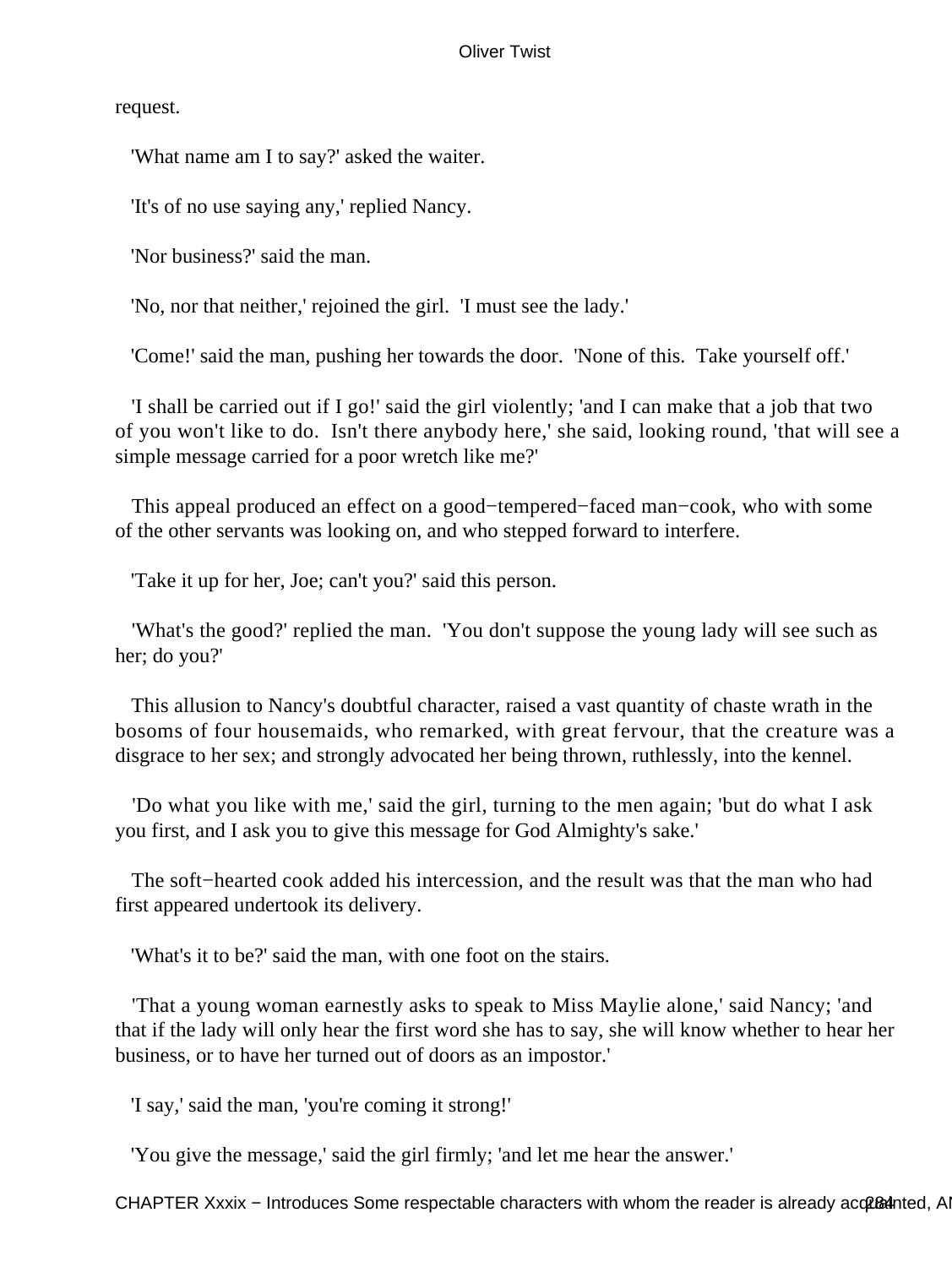The man ran upstairs. Nancy remained, pale and almost breathless, listening with quivering lip to the very audible expressions of scorn, of which the chaste housemaids were very prolific; and of which they became still more so, when the man returned, and said the young woman was to walk upstairs.

'It's no good being proper in this world,' said the first housemaid.

'Brass can do better than the gold what has stood the fire,' said the second.

 The third contented herself with wondering 'what ladies was made of'; and the fourth took the first in a quartette of 'Shameful!' with which the Dianas concluded.

 Regardless of all this: for she had weightier matters at heart: Nancy followed the man, with trembling limbs, to a small ante−chamber, lighted by a lamp from the ceiling. Here he left her, and retired.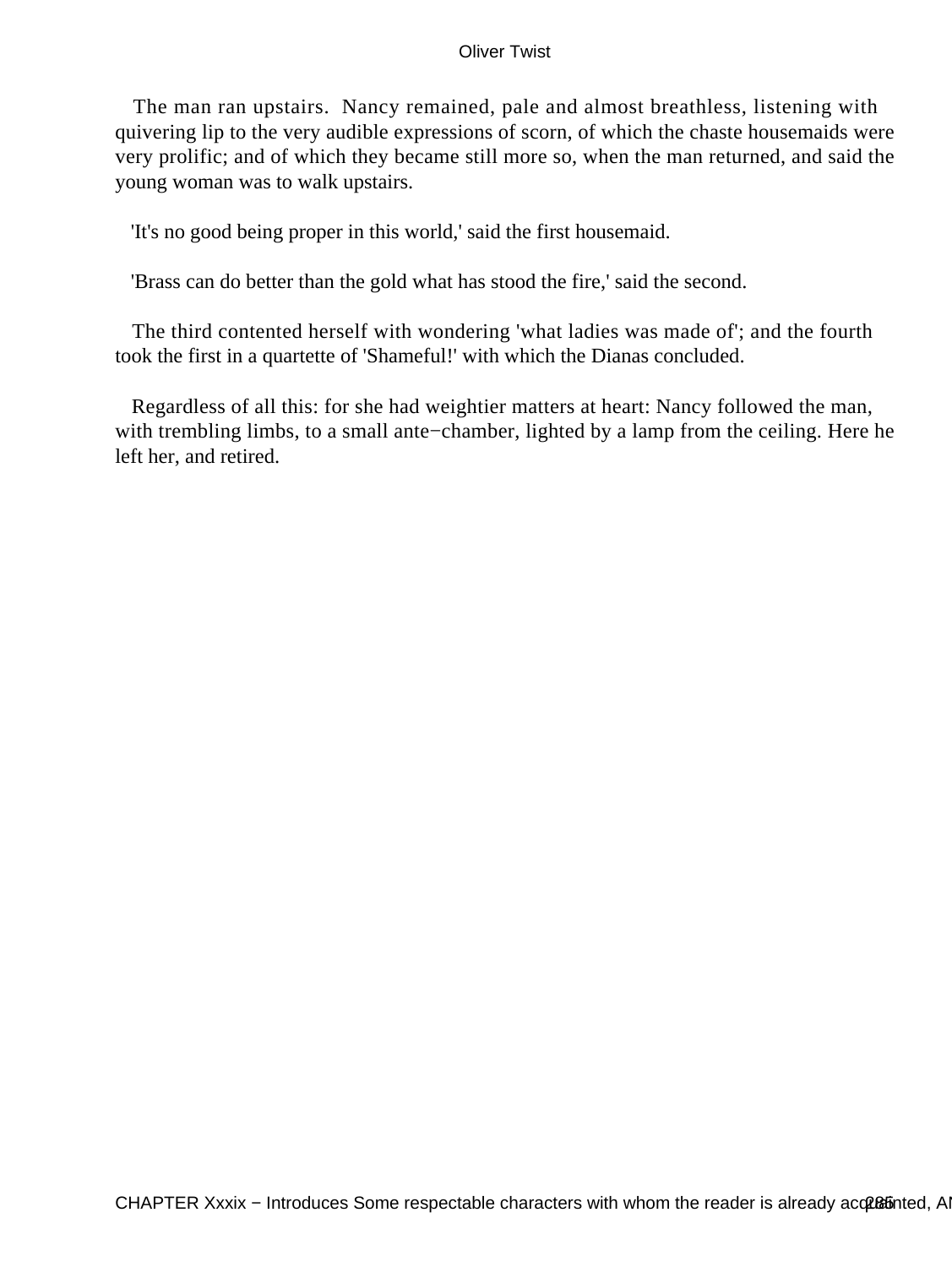# **[CHAPTER Xl − A Strange interview, Which Is a sequel to the](#page-396-0) [last CHAMBER](#page-396-0)**

**The girl's life had been squandered in the streets, and among the most noisome of the** stews and dens of London, but there was something of the woman's original nature left in her still; and when she heard a light step approaching the door opposite to that by which she had entered, and thought of the wide contrast which the small room would in another moment contain, she felt burdened with the sense of her own deep shame, and shrunk as though she could scarcely bear the presence of her with whom she had sought this interview.

 But struggling with these better feelings was pride, – the vice of the lowest and most debased creatures no less than of the high and self−assured. The miserable companion of thieves and ruffians, the fallen outcast of low haunts, the associate of the scourings of the jails and hulks, living within the shadow of the gallows itself, – even this degraded being felt too proud to betray a feeble gleam of the womanly feeling which she thought a weakness, but which alone connected her with that humanity, of which her wasting life had obliterated so many, many traces when a very child.

 She raised her eyes sufficiently to observe that the figure which presented itself was that of a slight and beautiful girl; then, bending them on the ground, she tossed her head with affected carelessness as she said:

 'It's a hard matter to get to see you, lady. If I had taken offence, and gone away, as many would have done, you'd have been sorry for it one day, and not without reason either.'

 'I am very sorry if any one has behaved harshly to you,' replied Rose. 'Do not think of that. Tell me why you wished to see me. I am the person you inquired for.'

 The kind tone of this answer, the sweet voice, the gentle manner, the absence of any accent of haughtiness or displeasure, took the girl completely by surprise, and she burst into tears.

 'Oh, lady, lady!' she said, clasping her hands passionately before her face, 'if there was more like you, there would be fewer like me, – there would – there would!'

 'Sit down,' said Rose, earnestly. 'If you are in poverty or affliction I shall be truly glad to relieve you if I can, – I shall indeed. Sit down.'

 'Let me stand, lady,' said the girl, still weeping, 'and do not speak to me so kindly till you know me better. It is growing late. Is  $-$  is  $-$  that door shut?'

CHAPTER XI – A Strange interview, Which Is a sequel to the last CHAMBER 286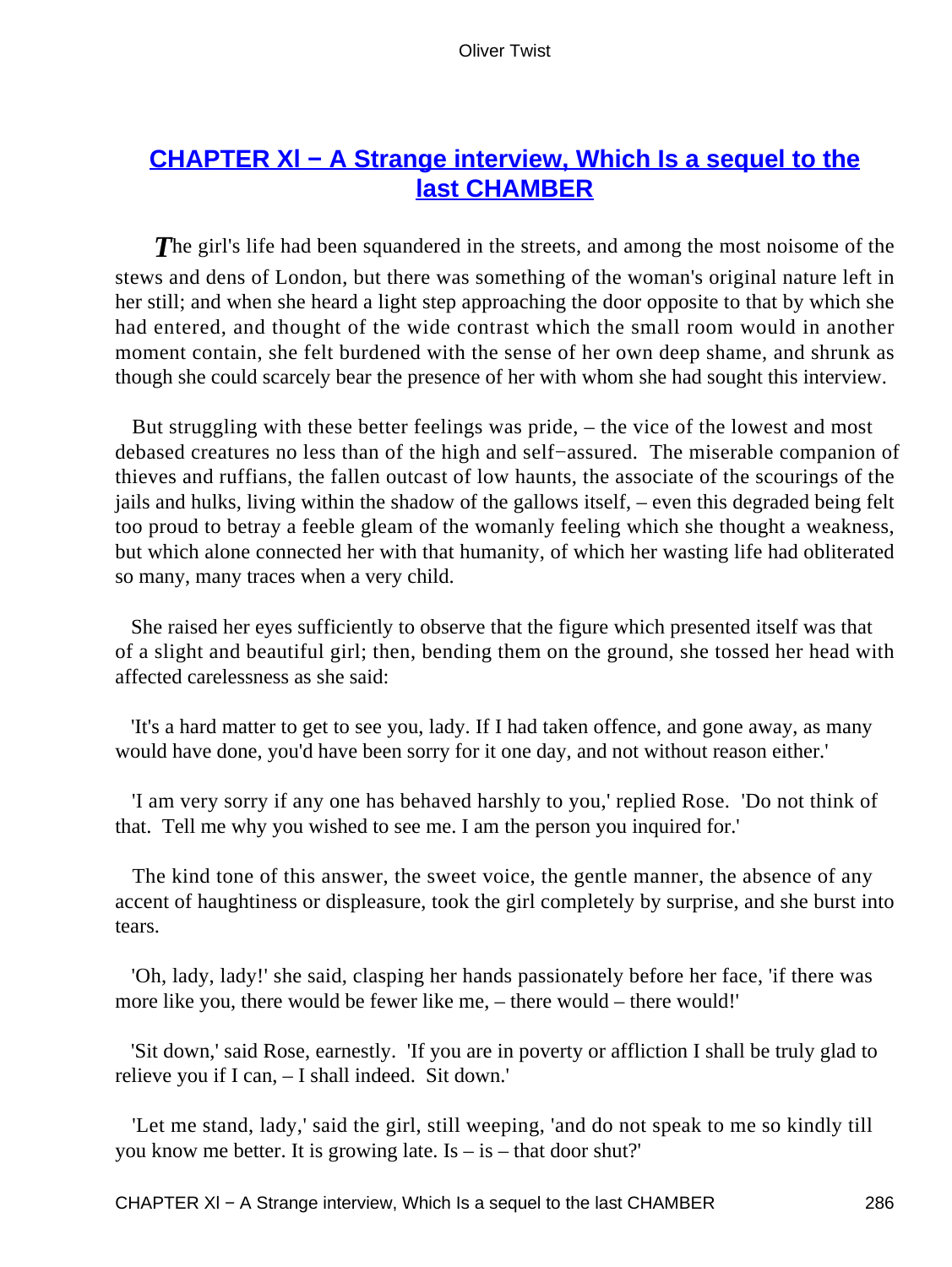'Yes,' said Rose, recoiling a few steps, as if to be nearer assistance in case she should require it. 'Why?'

 'Because,' said the girl, 'I am about to put my life and the lives of others in your hands. I am the girl that dragged little Oliver back to old Fagin's on the night he went out from the house in Pentonville.'

'You!' said Rose Maylie.

 'I, lady!' replied the girl. 'I am the infamous creature you have heard of, that lives among the thieves, and that never from the first moment I can recollect my eyes and senses opening on London streets have known any better life, or kinder words than they have given me, so help me God! Do not mind shrinking openly from me, lady. I am younger than you would think, to look at me, but I am well used to it. The poorest women fall back, as I make my way along the crowded pavement.'

 'What dreadful things are these!' said Rose, involuntarily falling from her strange companion.

 'Thank Heaven upon your knees, dear lady,' cried the girl, 'that you had friends to care for and keep you in your childhood, and that you were never in the midst of cold and hunger, and riot and drunkenness, and – and – something worse than all – as I have been from my cradle. I may use the word, for the alley and the gutter were mine, as they will be my deathbed.'

'I pity you!' said Rose, in a broken voice. 'It wrings my heart to hear you!'

 'Heaven bless you for your goodness!' rejoined the girl. 'If you knew what I am sometimes, you would pity me, indeed. But I have stolen away from those who would surely murder me, if they knew I had been here, to tell you what I have overheard. Do you know a man named Monks?'

'No,' said Rose.

 'He knows you,' replied the girl; 'and knew you were here, for it was by hearing him tell the place that I found you out.'

'I never heard the name,' said Rose.

 'Then he goes by some other amongst us,' rejoined the girl, 'which I more than thought before. Some time ago, and soon after Oliver was put into your house on the night of the robbery, I – suspecting this man – listened to a conversation held between him and Fagin in the dark. I found out, from what I heard, that Monks – the man I asked you about, you know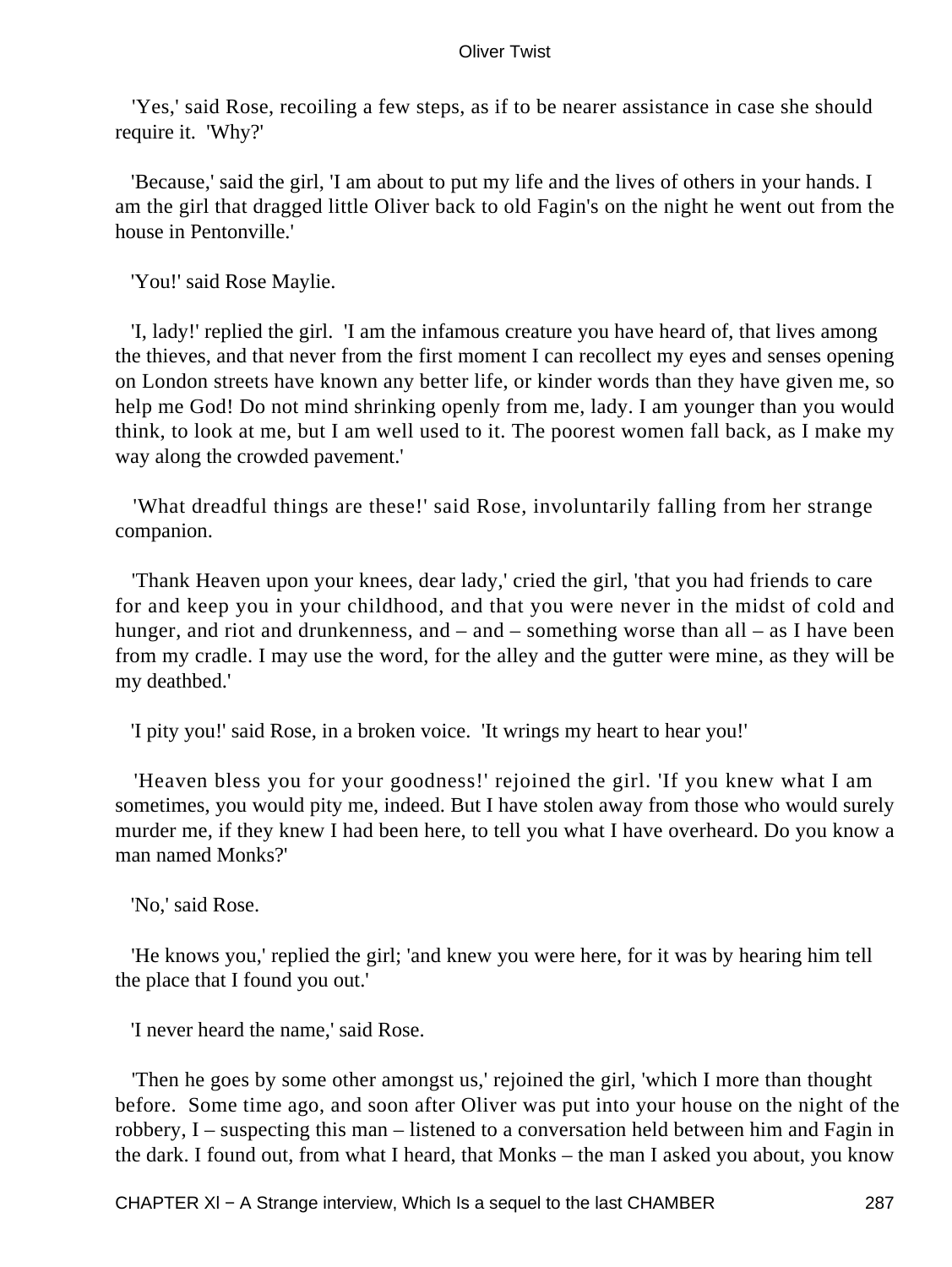'Yes,' said Rose, 'I understand.'

– '

 ' – That Monks,' pursued the girl, 'had seen him accidently with two of our boys on the day we first lost him, and had known him directly to be the same child that he was watching for, though I couldn't make out why. A bargain was struck with Fagin, that if Oliver was got back he should have a certain sum; and he was to have more for making him a thief, which this Monks wanted for some purpose of his own.

'For what purpose?' asked Rose.

 'He caught sight of my shadow on the wall as I listened, in the hope of finding out,' said the girl; 'and there are not many people besides me that could have got out of their way in time to escape discovery. But I did; and I saw him no more till last night.'

'And what occurred then?'

 'I'll tell you, lady. Last night he came again. Again they went upstairs, and I, wrapping myself up so that my shadow would not betray me, again listened at the door. The first words I heard Monks say were these: «So the only proofs of the boy's identity lie at the bottom of the river, and the old hag that received them from the mother is rotting in her coffin.» They laughed, and talked of his success in doing this; and Monks, talking on about the boy, and getting very wild, said that though he had got the young devil's money safely know, he'd rather have had it the other way; for, what a game it would have been to have brought down the boast of the father's will, by driving him through every jail in town, and then hauling him up for some capital felony which Fagin could easily manage, after having made a good profit of him besides.'

'What is all this!' said Rose.

 'The truth, lady, though it comes from my lips,' replied the girl. 'Then, he said, with oaths common enough in my ears, but strange to yours, that if he could gratify his hatred by taking the boy's life without bringing his own neck in danger, he would; but, as he couldn't, he'd be upon the watch to meet him at every turn in life; and if he took advantage of his birth and history, he might harm him yet. «In short, Fagin,» he says, «Jew as you are, you never laid such snares as I'll contrive for my young brother, Oliver.»'

'His brother!' exclaimed Rose.

 'Those were his words,' said Nancy, glancing uneasily round, as she had scarcely ceased to do, since she began to speak, for a vision of Sikes haunted her perpetually. 'And more. When he spoke of you and the other lady, and said it seemed contrived by Heaven, or the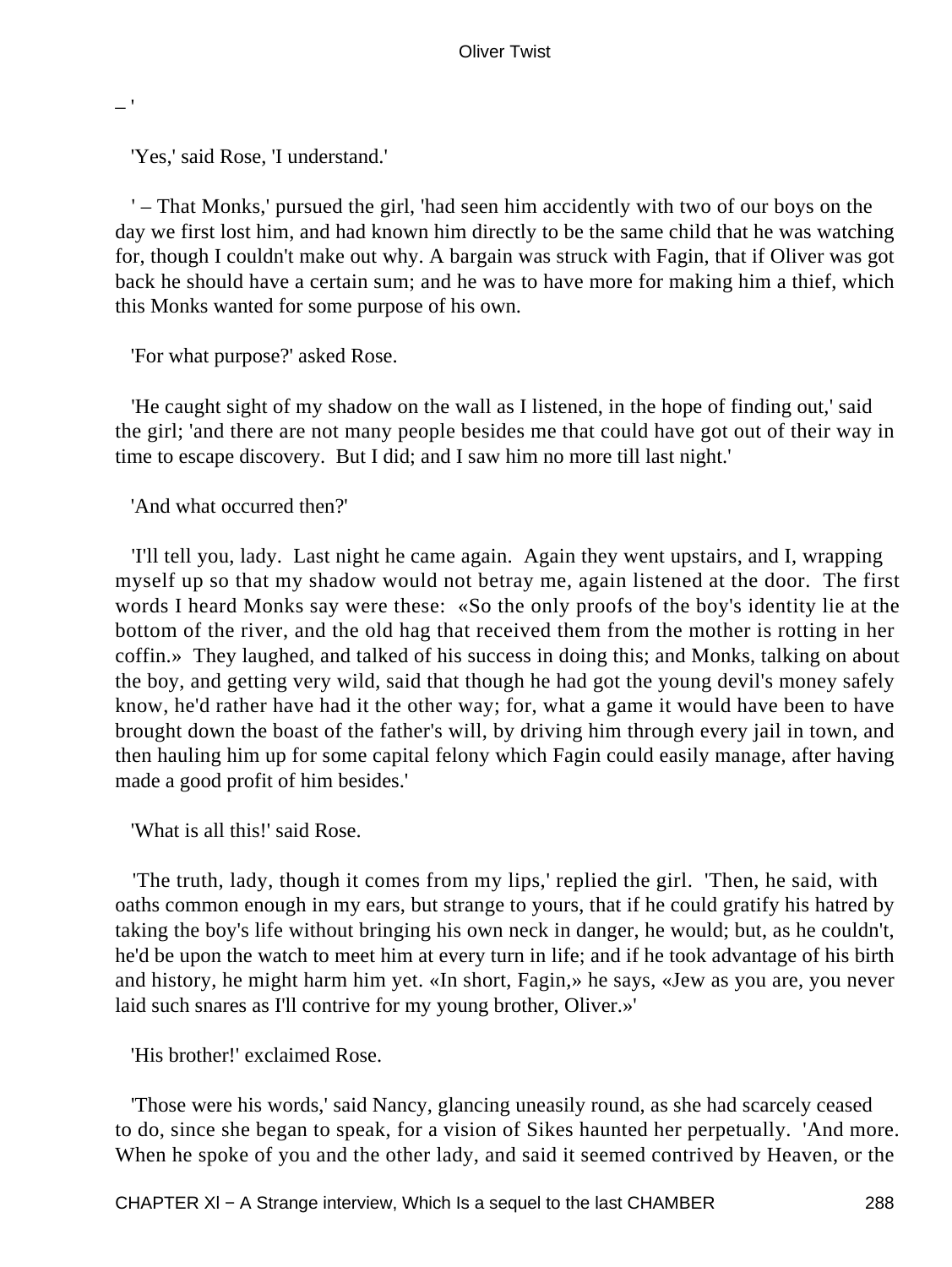devil, against him, that Oliver should come into your hands, he laughed, and said there was some comfort in that too, for how many thousands and hundreds of thousands of pounds would you not give, if you had them, to know who your two−legged spaniel was.'

'You do not mean,' said Rose, turning very pale, 'to tell me that this was said in earnest?'

 'He spoke in hard and angry earnest, if a man ever did,' replied the girl, shaking her head. 'He is an earnest man when his hatred is up. I know many who do worse things; but I'd rather listen to them all a dozen times, than to that Monks once. It is growing late, and I have to reach home without suspicion of having been on such an errand as this. I must get back quickly.'

 'But what can I do?' said Rose. 'To what use can I turn this communication without you? Back! Why do you wish to return to companions you paint in such terrible colors? If you repeat this information to a gentleman whom I can summon in an instant from the next room, you can be consigned to some place of safety without half an hour's delay.'

 'I wish to go back,' said the girl. 'I must go back, because – how can I tell such things to an innocent lady like you? – because among the men I have told you of, there is one: the most desperate among them all; that I can't leave: no, not even to be saved from the life I am leading now.'

 'Your having interfered in this dear boy's behalf before,' said Rose; 'your coming here, at so great a risk, to tell me what you have heard; your manner, which convinces me of the truth of what you say; your evident contrition, and sense of shame; all lead me to believe that you might yet be reclaimed. Oh!' said the earnest girl, folding her hands as the tears coursed down her face, 'do not turn a deaf ear to the entreaties of one of your own sex; the first – the first, I do believe, who ever appealed to you in the voice of pity and compassion. Do hear my words, and let me save you yet, for better things.'

 'Lady,' cried the girl, sinking on her knees, 'dear, sweet, angel lady, you ARE the first that ever blessed me with such words as these, and if I had heard them years ago, they might have turned me from a life of sin and sorrow; but it is too late, it is too late!'

'It is never too late,' said Rose, 'for penitence and atonement.'

 'It is,' cried the girl, writhing in agony of her mind; 'I cannot leave him now! I could not be his death.'

'Why should you be?' asked Rose.

 'Nothing could save him,' cried the girl. 'If I told others what I have told you, and led to their being taken, he would be sure to die. He is the boldest, and has been so cruel!'

CHAPTER XI – A Strange interview, Which Is a sequel to the last CHAMBER 289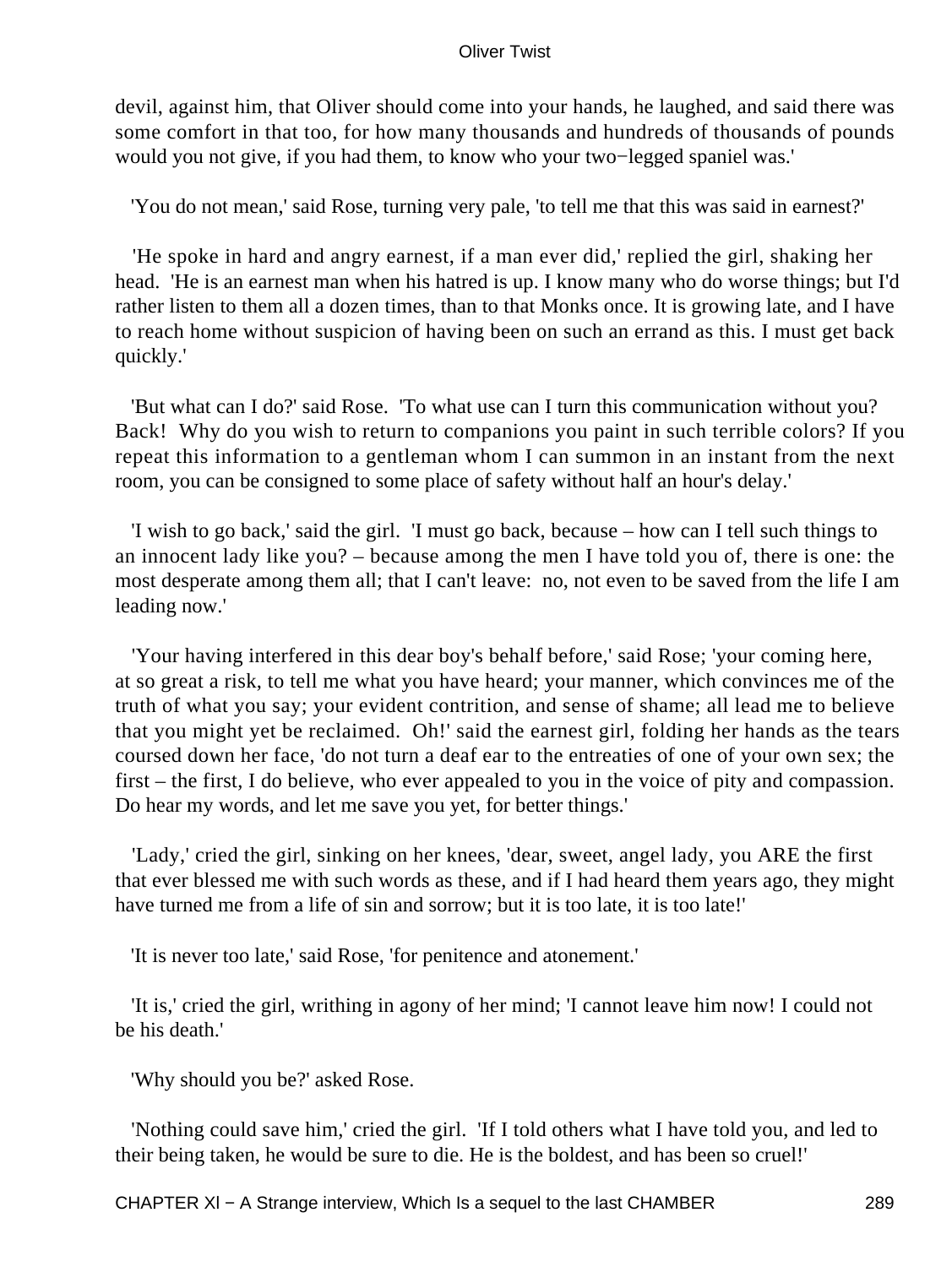'Is it possible,' cried Rose, 'that for such a man as this, you can resign every future hope, and the certainty of immediate rescue? It is madness.'

 'I don't know what it is,' answered the girl; 'I only know that it is so, and not with me alone, but with hundreds of others as bad and wretched as myself. I must go back. Whether it is God's wrath for the wrong I have done, I do not know; but I am drawn back to him through every suffering and ill usage; and I should be, I believe, if I knew that I was to die by his hand at last.'

'What am I to do?' said Rose. 'I should not let you depart from me thus.'

 'You should, lady, and I know you will,' rejoined the girl, rising. 'You will not stop my going because I have trusted in your goodness, and forced no promise from you, as I might have done.'

 'Of what use, then, is the communication you have made?' said Rose. 'This mystery must be investigated, or how will its disclosure to me, benefit Oliver, whom you are anxious to serve?'

 'You must have some kind gentleman about you that will hear it as a secret, and advise you what to do,' rejoined the girl.

 'But where can I find you again when it is necessary?' asked Rose. 'I do not seek to know where these dreadful people live, but where will you be walking or passing at any settled period from this time?'

 'Will you promise me that you will have my secret strictly kept, and come alone, or with the only other person that knows it; and that I shall not be watched or followed?' asked the girl.

'I promise you solemnly,' answered Rose.

 'Every Sunday night, from eleven until the clock strikes twelve,' said the girl without hesitation, 'I will walk on London Bridge if I am alive.'

 'Stay another moment,' interposed Rose, as the girl moved hurriedly towards the door. 'Think once again on your own condition, and the opportunity you have of escaping from it. You have a claim on me: not only as the voluntary bearer of this intelligence, but as a woman lost almost beyond redemption. Will you return to this gang of robbers, and to this man, when a word can save you? What fascination is it that can take you back, and make you cling to wickedness and misery? Oh! is there no chord in your heart that I can touch! Is there nothing left, to which I can appeal against this terrible infatuation!'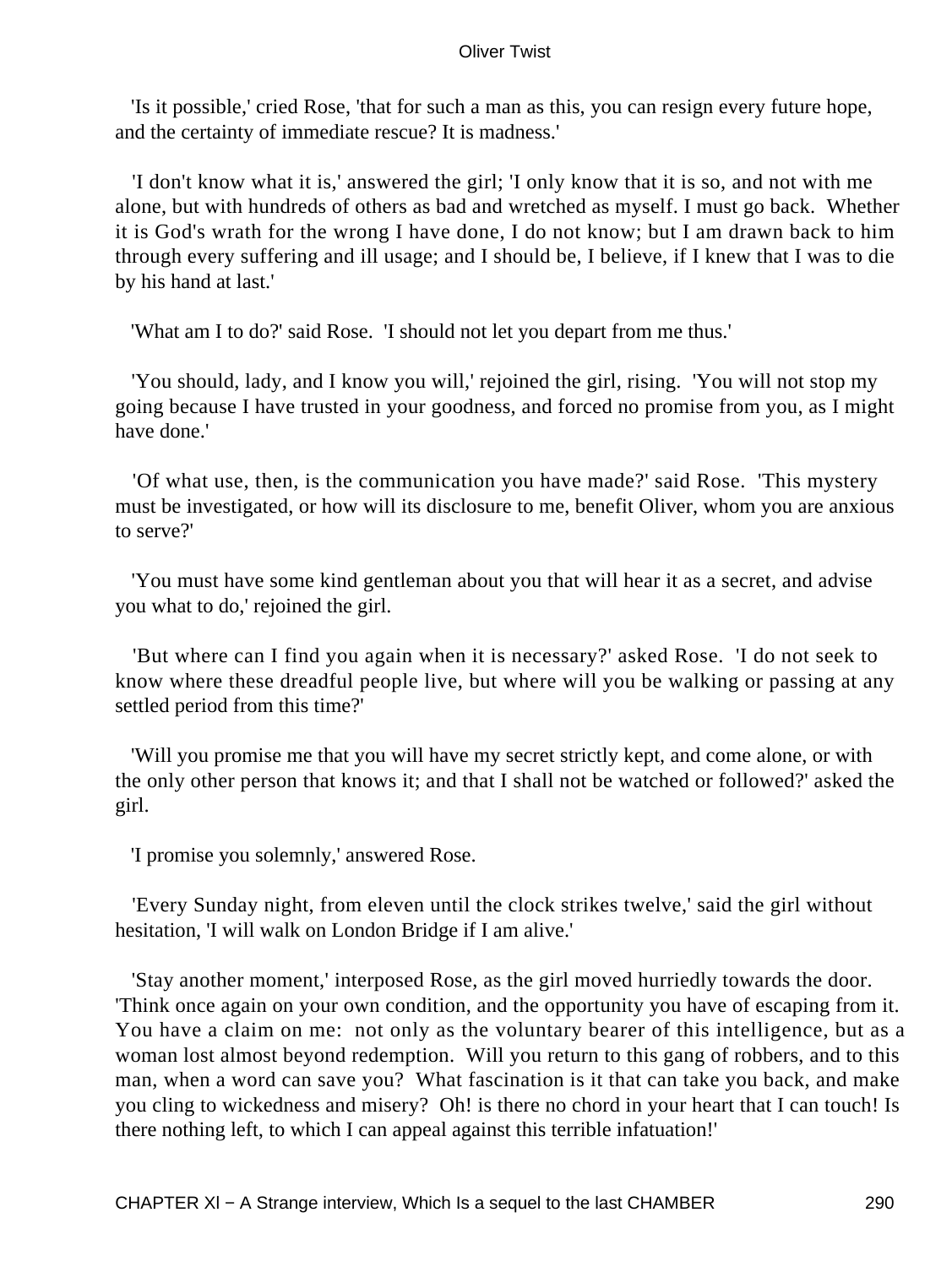'When ladies as young, and good, and beautiful as you are,' replied the girl steadily, 'give away your hearts, love will carry you all lengths – even such as you, who have home, friends, other admirers, everything, to fill them. When such as I, who have no certain roof but the coffinlid, and no friend in sickness or death but the hospital nurse, set our rotten hearts on any man, and let him fill the place that has been a blank through all our wretched lives, who can hope to cure us? Pity us, lady – pity us for having only one feeling of the woman left, and for having that turned, by a heavy judgment, from a comfort and a pride, into a new means of violence and suffering.'

 'You will,' said Rose, after a pause, 'take some money from me, which may enable you to live without dishonesty – at all events until we meet again?'

'Not a penny,' replied the girl, waving her hand.

 'Do not close your heart against all my efforts to help you,' said Rose, stepping gently forward. 'I wish to serve you indeed.'

 'You would serve me best, lady,' replied the girl, wringing her hands, 'if you could take my life at once; for I have felt more grief to think of what I am, to−night, than I ever did before, and it would be something not to die in the hell in which I have lived. God bless you, sweet lady, and send as much happiness on your head as I have brought shame on mine!'

 Thus speaking, and sobbing aloud, the unhappy creature turned away; while Rose Maylie, overpowered by this extraordinary interview, which had more the semblance of a rapid dream than an actual occurance, sank into a chair, and endeavoured to collect her wandering thoughts.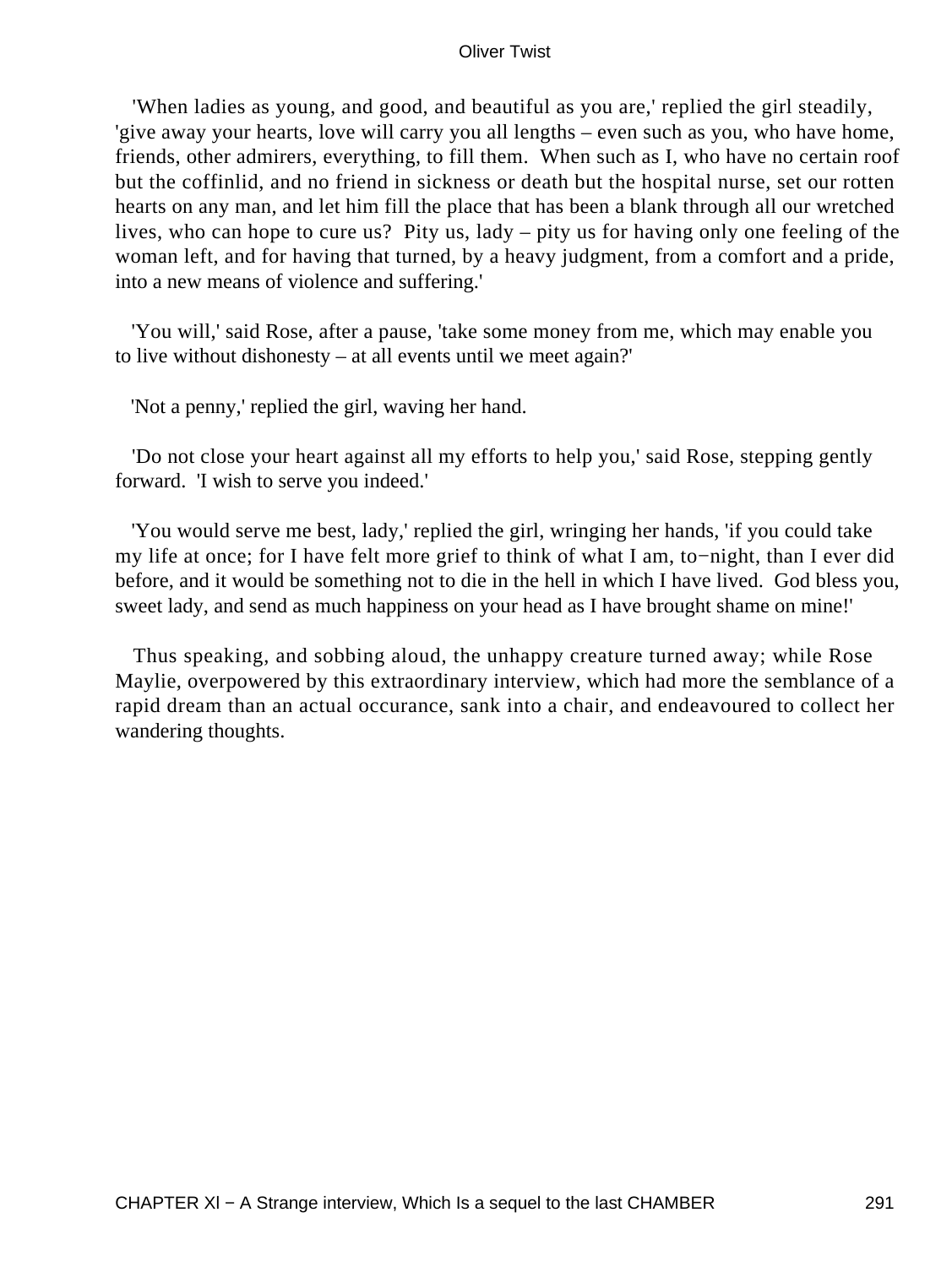## **CHAPTER XII – Containing Fresh discoveries, AND Showing that [suprises, Like Misfortunes, Seldom Come ALONE](#page-396-0)**

Her situation was, indeed, one of no common trial and difficulty.

 While she felt the most eager and burning desire to penetrate the mystery in which Oliver's history was enveloped, she could not but hold sacred the confidence which the miserable woman with whom she had just conversed, had reposed in her, as a young and guileless girl. Her words and manner had touched Rose Maylie's heart; and, mingled with her love for her young charge, and scarcely less intense in its truth and fervour, was her fond wish to win the outcast back to repentance and hope.

 They purposed remaining in London only three days, prior to departing for some weeks to a distant part of the coast. It was now midnight of the first day. What course of action could she determine upon, which could be adopted in eight−and−forty hours? Or how could she postpone the journey without exciting suspicion?

 Mr. Losberne was with them, and would be for the next two days; but Rose was too well acquainted with the excellent gentleman's impetuosity, and foresaw too clearly the wrath with which, in the first explosion of his indignation, he would regard the instrument of Oliver's recapture, to trust him with the secret, when her representations in the girl's behalf could be seconded by no experienced person. These were all reasons for the greatest caution and most circumspect behaviour in communicating it to Mrs. Maylie, whose first impulse would infallibly be to hold a conference with the worthy doctor on the subject. As to resorting to any legal adviser, even if she had known how to do so, it was scarcely to be thought of, for the same reason. Once the thought occurred to her of seeking assistance from Harry; but this awakened the recollection of their last parting, and it seemed unworthy of her to call him back, when – the tears rose to her eyes as she pursued this train of reflection – he might have by this time learnt to forget her, and to be happier away.

 Disturbed by these different reflections; inclining now to one course and then to another, and again recoiling from all, as each successive consideration presented itself to her mind; Rose passed a sleepless and anxious night. After more communing with herself next day, she arrived at the desperate conclusion of consulting Harry.

 'If it be painful to him,' she thought, 'to come back here, how painful it will be to me! But perhaps he will not come; he may write, or he may come himself, and studiously abstain from meeting me – he did when he went away. I hardly thought he would; but it was better for us both.' And here Rose dropped the pen, and turned away, as though the very paper which was to be her messenger should not see her weep.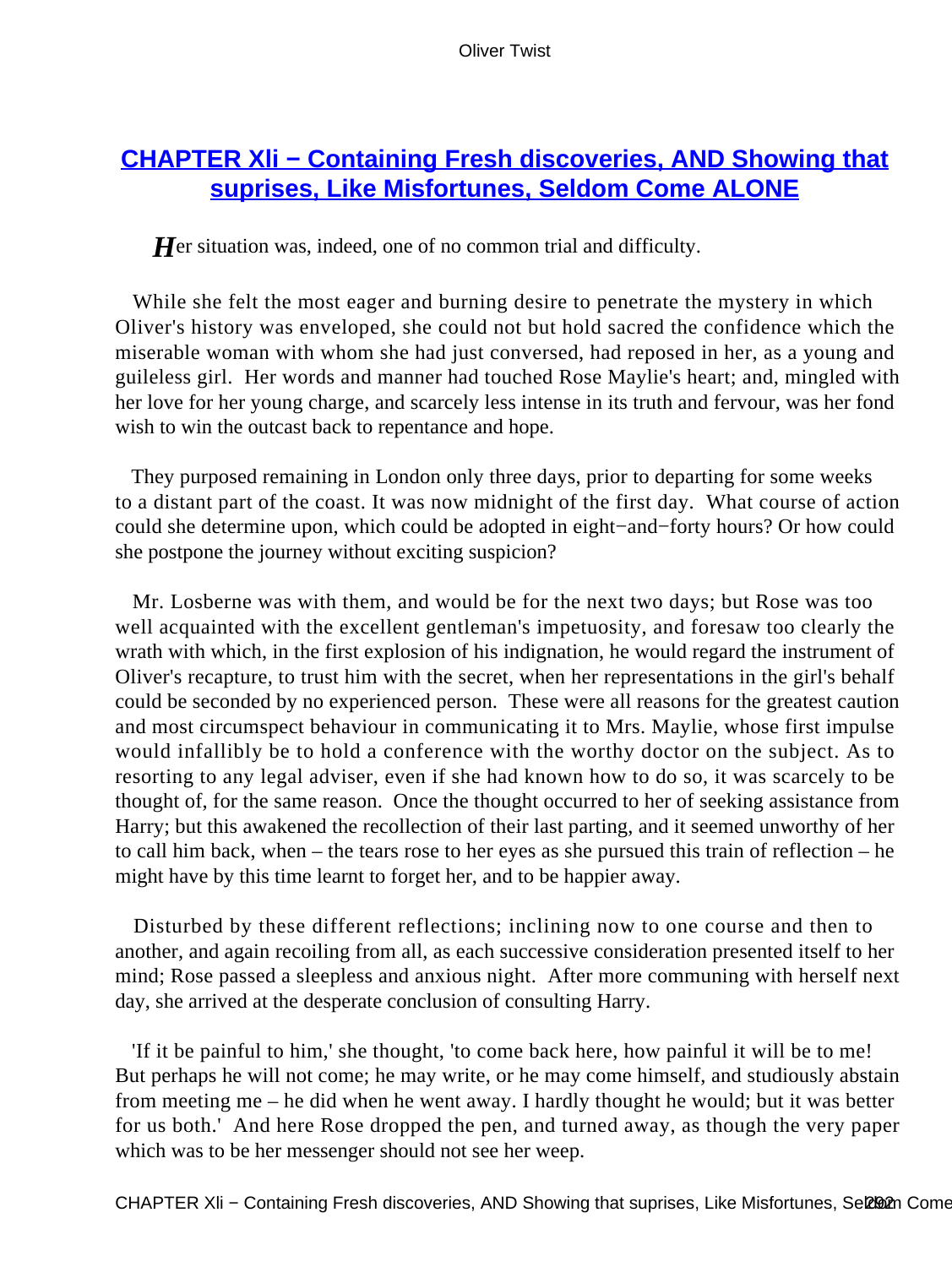She had taken up the same pen, and laid it down again fifty times, and had considered and reconsidered the first line of her letter without writing the first word, when Oliver, who had been walking in the streets, with Mr. Giles for a body−guard, entered the room in such breathless haste and violent agitation, as seemed to betoken some new cause of alarm.

'What makes you look so flurried?' asked Rose, advancing to meet him.

 'I hardly know how; I feel as if I should be choked,' replied the boy. 'Oh dear! To think that I should see him at last, and you should be able to know that I have told you the truth!'

 'I never thought you had told us anything but the truth,' said Rose, soothing him. 'But what is this? – of whom do you speak?'

 'I have seen the gentleman,' replied Oliver, scarcely able to articulate, 'the gentleman who was so good to me – Mr. Brownlow, that we have so often talked about.'

'Where?' asked Rose.

 'Getting out of a coach,' replied Oliver, shedding tears of delight, 'and going into a house. I didn't speak to him – I couldn't speak to him, for he didn't see me, and I trembled so, that I was not able to go up to him. But Giles asked, for me, whether he lived there, and they said he did. Look here,' said Oliver, opening a scrap of paper, 'here it is; here's where he lives – I'm going there directly! Oh, dear me, dear me! What shall I do when I come to see him and hear him speak again!'

 With her attention not a little distracted by these and a great many other incoherent exclamations of joy, Rose read the address, which was Craven Street, in the Strand. She very soon determined upon turning the discovery to account.

 'Quick!' she said. 'Tell them to fetch a hackney−coach, and be ready to go with me. I will take you there directly, without a minute's loss of time. I will only tell my aunt that we are going out for an hour, and be ready as soon as you are.'

 Oliver needed no prompting to despatch, and in little more than five minutes they were on their way to Craven Street. When they arrived there, Rose left Oliver in the coach, under pretence of preparing the old gentleman to receive him; and sending up her card by the servant, requested to see Mr. Brownlow on very pressing business. The servant soon returned, to beg that she would walk upstairs; and following him into an upper room, Miss Maylie was presented to an elderly gentleman of benevolent appearance, in a bottle−green coat. At no great distance from whom, was seated another old gentleman, in nankeen breeches and gaiters; who did not look particularly benevolent, and who was sitting with his hands clasped on the top of a thick stick, and his chin propped thereupon.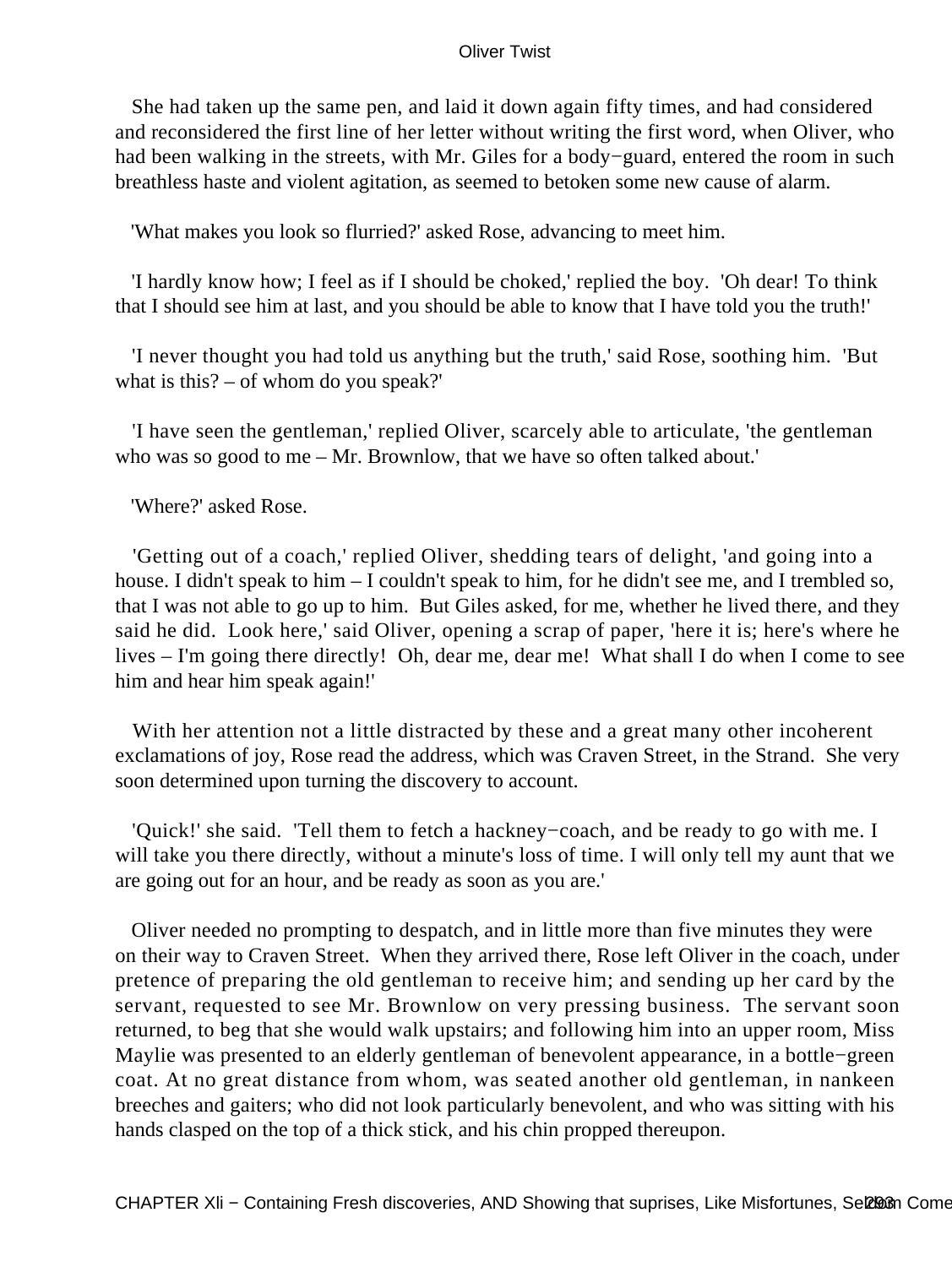'Dear me,' said the gentleman, in the bottle−green coat, hastily rising with great politeness, 'I beg your pardon, young lady – I imagined it was some importunate person who – I beg you will excuse me. Be seated, pray.'

 'Mr. Brownlow, I believe, sir?' said Rose, glancing from the other gentleman to the one who had spoken.

 'That is my name,' said the old gentleman. 'This is my friend, Mr. Grimwig. Grimwig, will you leave us for a few minutes?'

 'I believe,' interposed Miss Maylie, 'that at this period of our interview, I need not give that gentleman the trouble of going away. If I am correctly informed, he is cognizant of the business on which I wish to speak to you.'

 Mr. Brownlow inclined his head. Mr. Grimwig, who had made one very stiff bow, and risen from his chair, made another very stiff bow, and dropped into it again.

 'I shall surprise you very much, I have no doubt,' said Rose, naturally embarrassed; 'but you once showed great benevolence and goodness to a very dear young friend of mine, and I am sure you will take an interest in hearing of him again.'

'Indeed!' said Mr. Brownlow.

'Oliver Twist you knew him as,' replied Rose.

 The words no sooner escaped her lips, than Mr. Grimwig, who had been affecting to dip into a large book that lay on the table, upset it with a great crash, and falling back in his chair, discharged from his features every expression but one of unmitigated wonder, and indulged in a prolonged and vacant stare; then, as if ashamed of having betrayed so much emotion, he jerked himself, as it were, by a convulsion into his former attitude, and looking out straight before him emitted a long deep whistle, which seemed, at last, not to be discharged on empty air, but to die away in the innermost recesses of his stomach.

 Mr. Browlow was no less surprised, although his astonishment was not expressed in the same eccentric manner. He drew his chair nearer to Miss Maylie's, and said,

 'Do me the favour, my dear young lady, to leave entirely out of the question that goodness and benevolence of which you speak, and of which nobody else knows anything; and if you have it in your power to produce any evidence which will alter the unfavourable opinion I was once induced to entertain of that poor child, in Heaven's name put me in possession of it.'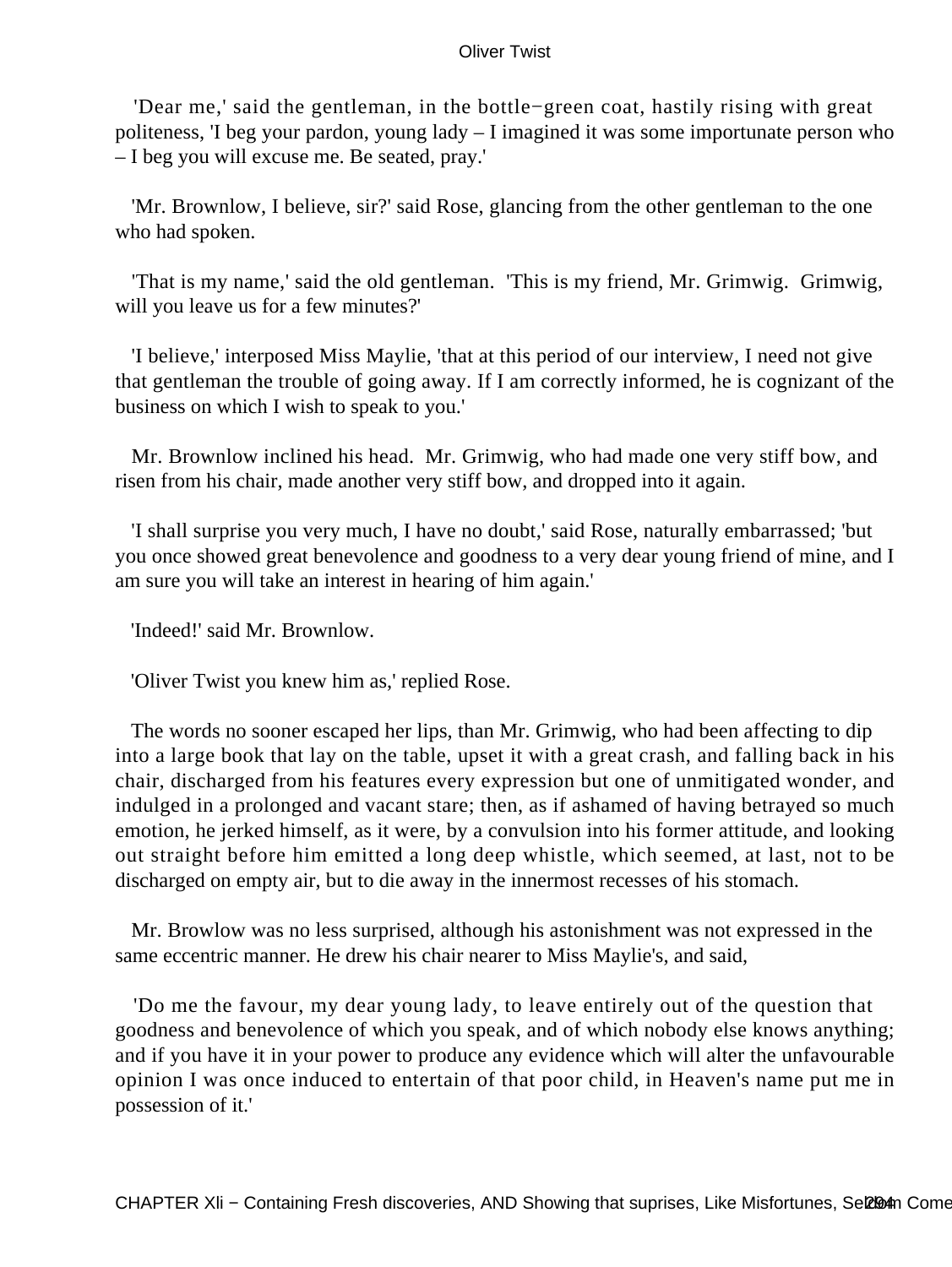'A bad one! I'll eat my head if he is not a bad one,' growled Mr. Grimwig, speaking by some ventriloquial power, without moving a muscle of his face.

 'He is a child of a noble nature and a warm heart,' said Rose, colouring; 'and that Power which has thought fit to try him beyond his years, has planted in his breast affections and feelings which would do honour to many who have numbered his days six times over.'

'I'm only sixty−one,' said Mr. Grimwig, with the same rigid face.

 'And, as the devil's in it if this Oliver is not twelve years old at least, I don't see the application of that remark.'

 'Do not heed my friend, Miss Maylie,' said Mr. Brownlow; 'he does not mean what he says.'

'Yes, he does,' growled Mr. Grimwig.

'No, he does not,' said Mr. Brownlow, obviously rising in wrath as he spoke.

'He'll eat his head, if he doesn't,' growled Mr. Grimwig.

'He would deserve to have it knocked off, if he does,' said Mr. Brownlow.

 'And he'd uncommonly like to see any man offer to do it,' responded Mr. Grimwig, knocking his stick upon the floor.

 Having gone thus far, the two old gentlemen severally took snuff, and afterwards shook hands, according to their invariable custom.

 'Now, Miss Maylie,' said Mr. Brownlow, 'to return to the subject in which your humanity is so much interested. Will you let me know what intelligence you have of this poor child: allowing me to promise that I exhausted every means in my power of discovering him, and that since I have been absent from this country, my first impression that he had imposed upon me, and had been persuaded by his former associates to rob me, has been considerably shaken.'

 Rose, who had had time to collect her thoughts, at once related, in a few natural words, all that had befallen Oliver since he left Mr. Brownlow's house; reserving Nancy's information for that gentleman's private ear, and concluding with the assurance that his only sorrow, for some months past, had been not being able to meet with his former benefactor and friend.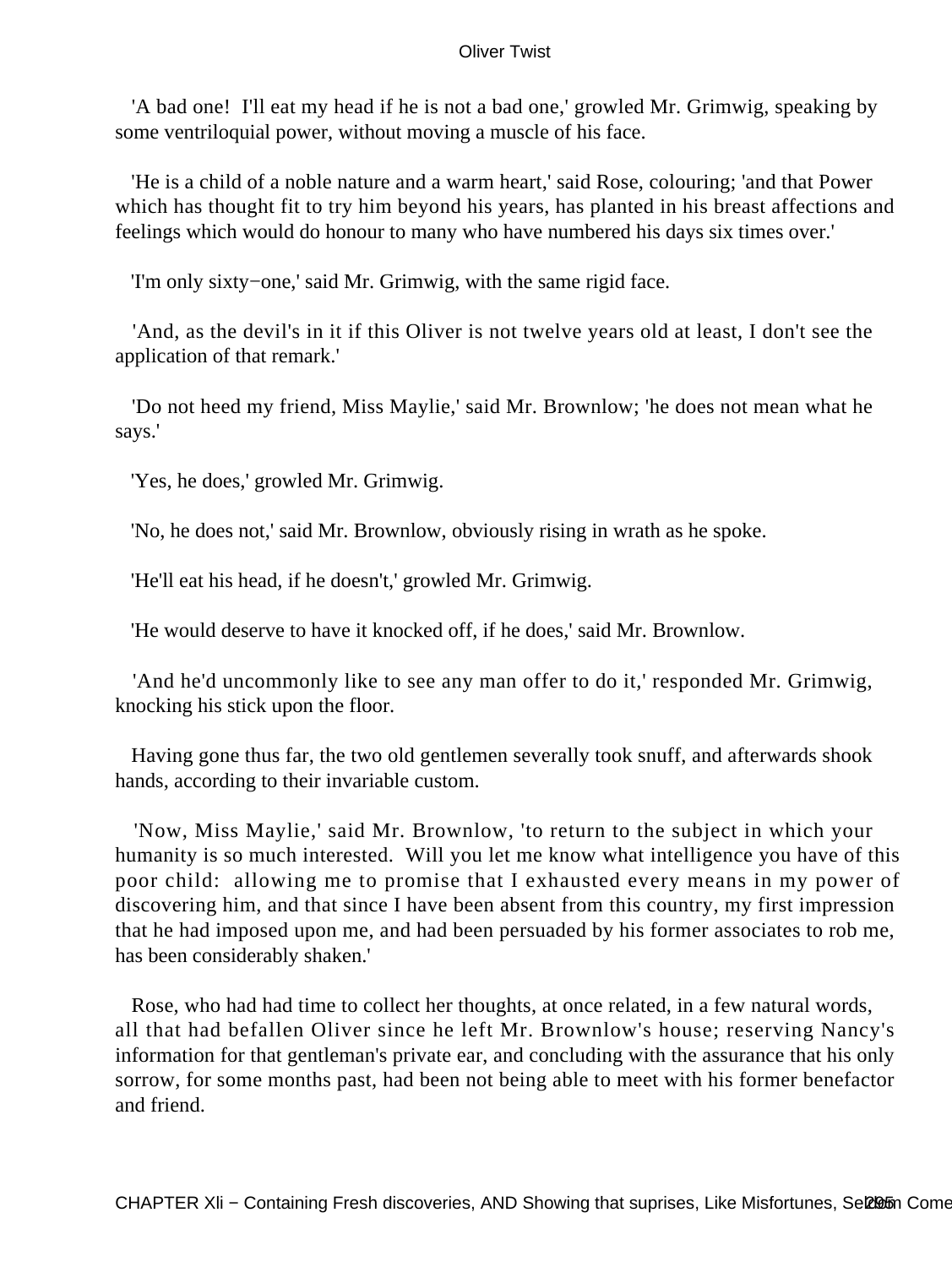'Thank God!' said the old gentleman. 'This is great happiness to me, great happiness. But you have not told me where he is now, Miss Maylie. You must pardon my finding fault with you, – but why not have brought him?'

'He is waiting in a coach at the door,' replied Rose.

 'At this door!' cried the old gentleman. With which he hurried out of the room, down the stairs, up the coachsteps, and into the coach, without another word.

 When the room−door closed behind him, Mr. Grimwig lifted up his head, and converting one of the hind legs of his chair into a pivot, described three distinct circles with the assistance of his stick and the table; stitting in it all the time. After performing this evolution, he rose and limped as fast as he could up and down the room at least a dozen times, and then stopping suddenly before Rose, kissed her without the slightest preface.

 'Hush!' he said, as the young lady rose in some alarm at this unusual proceeding. 'Don't be afraid. I'm old enough to be your grandfather. You're a sweet girl. I like you. Here they are!'

 In fact, as he threw himself at one dexterous dive into his former seat, Mr. Brownlow returned, accompanied by Oliver, whom Mr. Grimwig received very graciously; and if the gratification of that moment had been the only reward for all her anxiety and care in Oliver's behalf, Rose Maylie would have been well repaid.

 'There is somebody else who should not be forgotten, by the bye,' said Mr. Brownlow, ringing the bell. 'Send Mrs. Bedwin here, if you please.'

 The old housekeeper answered the summons with all dispatch; and dropping a curtsey at the door, waited for orders.

'Why, you get blinder every day, Bedwin,' said Mr. Brownlow, rather testily.

 'Well, that I do, sir,' replied the old lady. 'People's eyes, at my time of life, don't improve with age, sir.'

 'I could have told you that,' rejoined Mr. Brownlow; 'but put on your glasses, and see if you can't find out what you were wanted for, will you?'

 The old lady began to rummage in her pocket for her spectacles. But Oliver's patience was not proof against this new trial; and yielding to his first impulse, he sprang into her arms.

'God be good to me!' cried the old lady, embracing him; 'it is my innocent boy!'

CHAPTER XIi - Containing Fresh discoveries, AND Showing that suprises, Like Misfortunes, Sel206m Come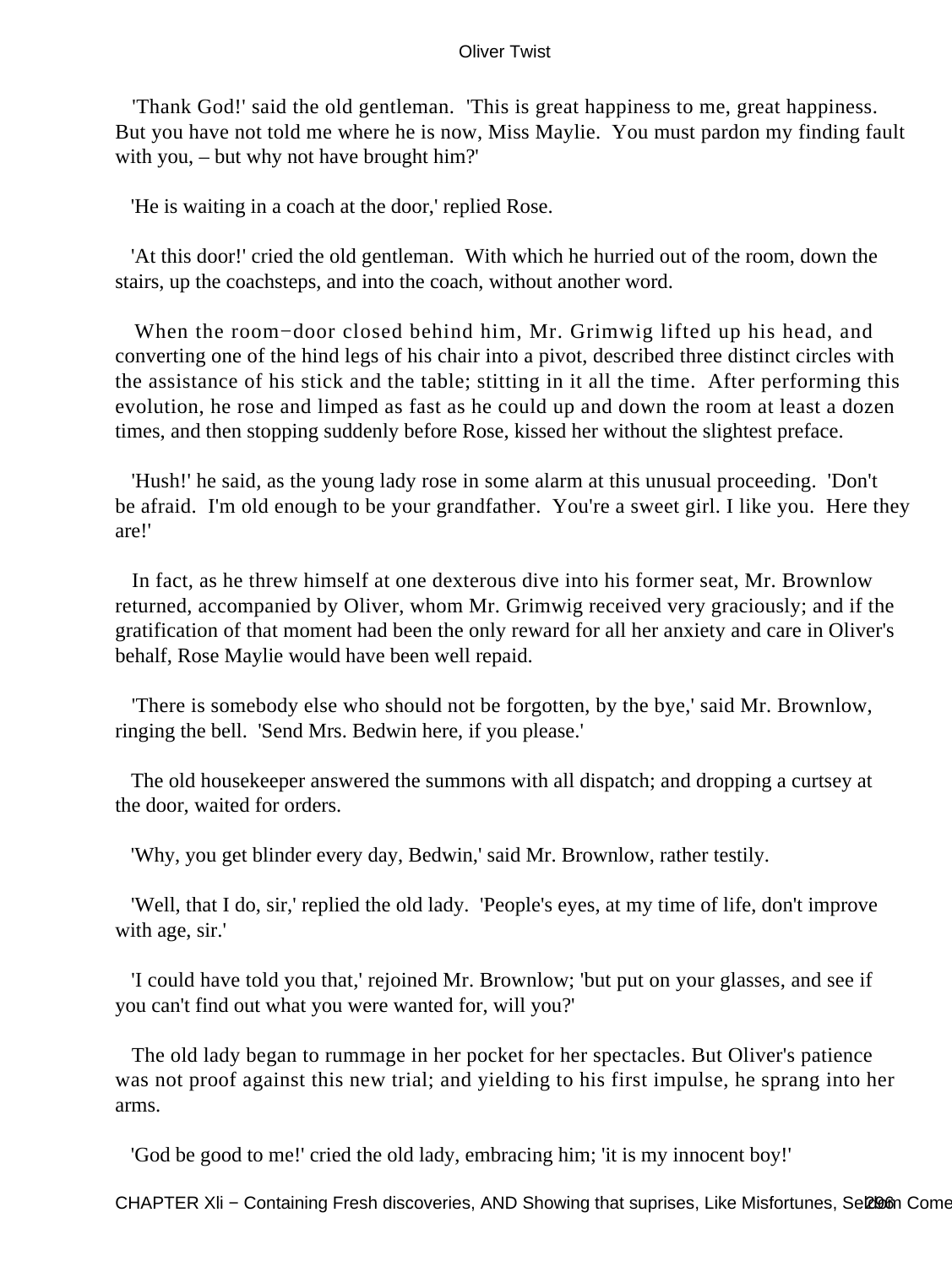'My dear old nurse!' cried Oliver.

 'He would come back – I knew he would,' said the old lady, holding him in her arms. 'How well he looks, and how like a gentleman's son he is dressed again! Where have you been, this long, long while? Ah! the same sweet face, but not so pale; the same soft eye, but not so sad. I have never forgotten them or his quiet smile, but have seen them every day, side by side with those of my own dear children, dead and gone since I was a lightsome young creature.' Running on thus, and now holding Oliver from her to mark how he had grown, now clasping him to her and passing her fingers fondly through his hair, the good soul laughed and wept upon his neck by turns.

 Leaving her and Oliver to compare notes at leisure, Mr. Brownlow led the way into another room; and there, heard from Rose a full narration of her interview with Nancy, which occasioned him no little surprise and perplexity. Rose also explained her reasons for not confiding in her friend Mr. Losberne in the first instance. The old gentleman considered that she had acted prudently, and readily undertook to hold solemn conference with the worthy doctor himself. To afford him an early opportunity for the execution of this design, it was arranged that he should call at the hotel at eight o'clock that evening, and that in the meantime Mrs. Maylie should be cautiously informed of all that had occurred. These preliminaries adjusted, Rose and Oliver returned home.

 Rose had by no means overrated the measure of the good doctor's wrath. Nancy's history was no sooner unfolded to him, than he poured forth a shower of mingled threats and execrations; threatened to make her the first victim of the combined ingenuity of Messrs. Blathers and Duff; and actually put on his hat preparatory to sallying forth to obtain the assistance of those worthies. And, doubtless, he would, in this first outbreak, have carried the intention into effect without a moment's consideration of the consequences, if he had not been restrained, in part, by corresponding violence on the side of Mr. Brownlow, who was himself of an irascible temperament, and party by such arguments and representations as seemed best calculated to dissuade him from his hotbrained purpose.

 'Then what the devil is to be done?' said the impetuous doctor, when they had rejoined the two ladies. 'Are we to pass a vote of thanks to all these vagabonds, male and female, and beg them to accept a hundred pounds, or so, apiece, as a trifling mark of our esteem, and some slight acknowledgment of their kindness to Oliver?'

 'Not exactly that,' rejoined Mr. Brownlow, laughing; 'but we must proceed gently and with great care.'

'Gentleness and care,' exclaimed the doctor. 'I'd send them one and all to – '

 'Never mind where,' interposed Mr. Brownlow. 'But reflect whether sending them anywhere is likely to attain the object we have in view.'

CHAPTER XIi – Containing Fresh discoveries, AND Showing that suprises, Like Misfortunes, Sel2t@ The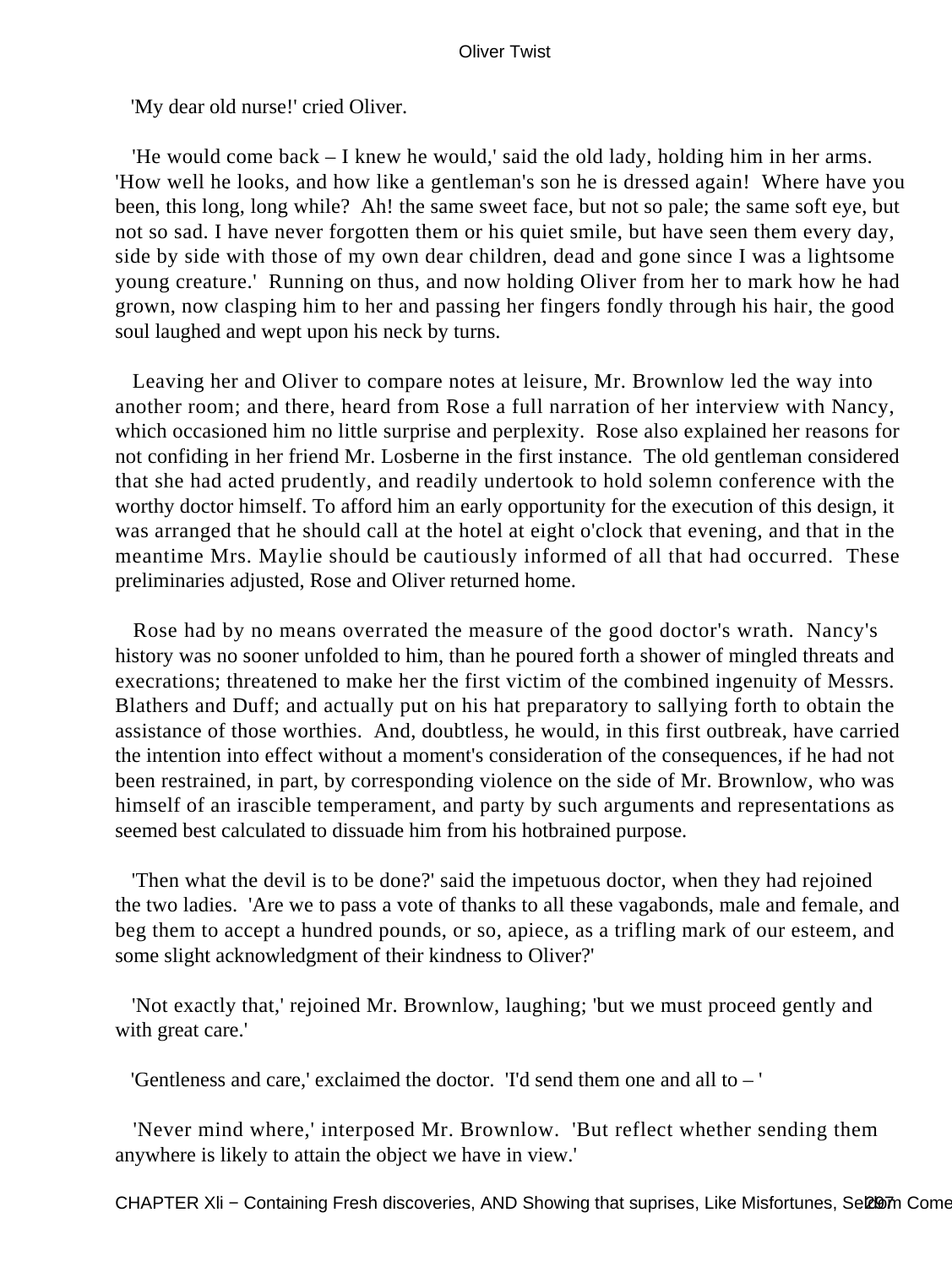'What object?' asked the doctor.

 'Simply, the discovery of Oliver's parentage, and regaining for him the inheritance of which, if this story be true, he has been fraudulently deprived.'

 'Ah!' said Mr. Losberne, cooling himself with his pocket−handkerchief; 'I almost forgot that.'

 'You see,' pursued Mr. Brownlow; 'placing this poor girl entirely out of the question, and supposing it were possible to bring these scoundrels to justice without compromising her safety, what good should we bring about?'

 'Hanging a few of them at least, in all probability,' suggested the doctor, 'and transporting the rest.'

 'Very good,' replied Mr. Brownlow, smiling; 'but no doubt they will bring that about for themselves in the fulness of time, and if we step in to forestall them, it seems to me that we shall be performing a very Quixotic act, in direct opposition to our own interest – or at least to Oliver's, which is the same thing.'

'How?' inquired the doctor.

 'Thus. It is quite clear that we shall have extreme difficulty in getting to the bottom of this mystery, unless we can bring this man, Monks, upon his knees. That can only be done by stratagem, and by catching him when he is not surrounded by these people. For, suppose he were apprehended, we have no proof against him. He is not even (so far as we know, or as the facts appear to us) concerned with the gang in any of their robberies. If he were not discharged, it is very unlikely that he could receive any further punishment than being committed to prison as a rogue and vagabond; and of course ever afterwards his mouth would be so obstinately closed that he might as well, for our purposes, be deaf, dumb, blind, and an idiot.'

 'Then,' said the doctor impetuously, 'I put it to you again, whether you think it reasonable that this promise to the girl should be considered binding; a promise made with the best and kindest intentions, but really – '

 'Do not discuss the point, my dear young lady, pray,' said Mr. Brownlow, interrupting Rose as she was about to speak. 'The promise shall be kept. I don't think it will, in the slightest degree, interfere with our proceedings. But, before we can resolve upon any precise course of action, it will be necessary to see the girl; to ascertain from her whether she will point out this Monks, on the understanding that he is to be dealt with by us, and not by the law; or, if she will not, or cannot do that, to procure from her such an account of his haunts and description of his person, as will enable us to identify him. She cannot be seen until next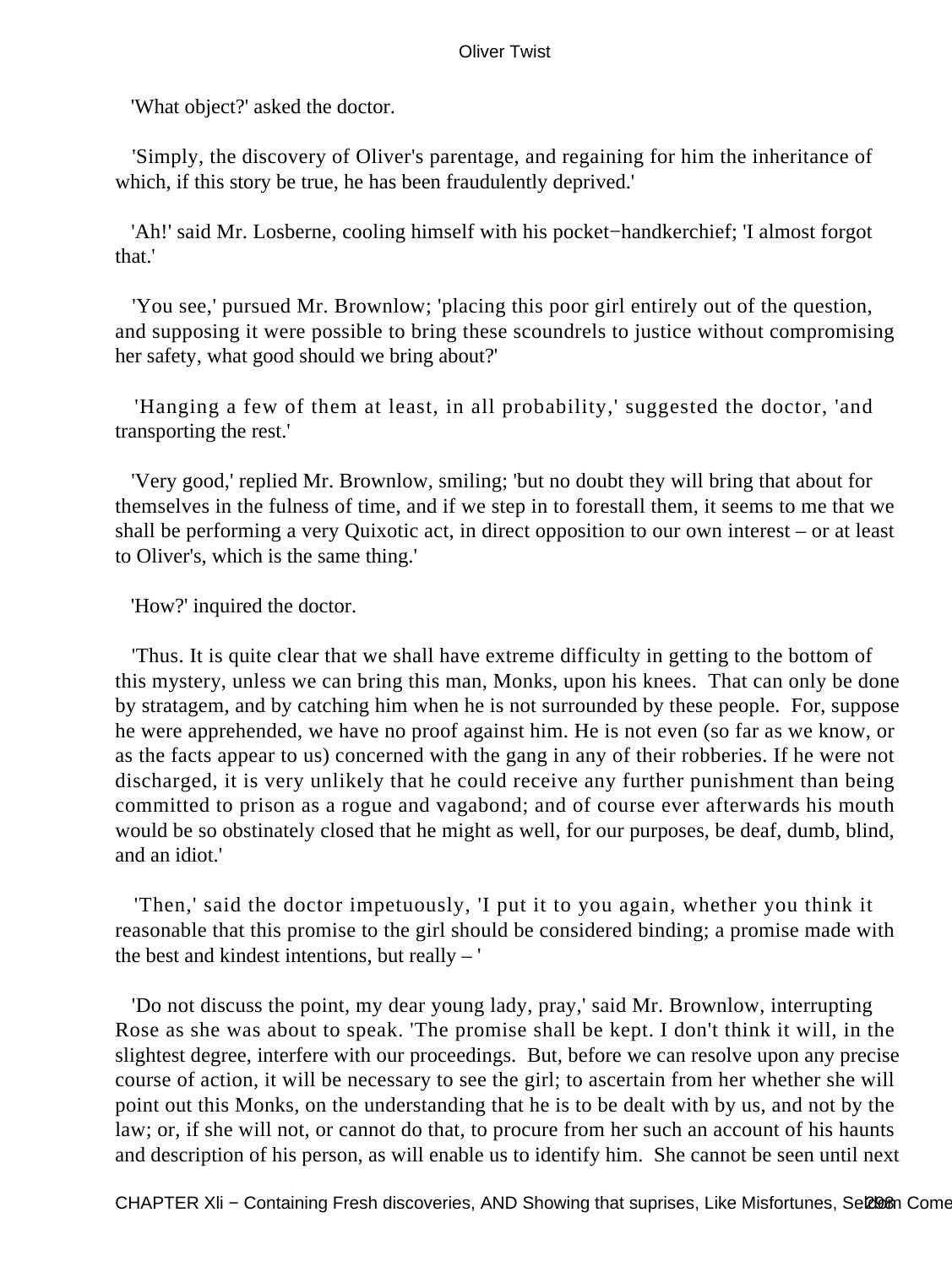Sunday night; this is Tuesday. I would suggest that in the meantime, we remain perfectly quiet, and keep these matters secret even from Oliver himself.'

 Although Mr. Loseberne received with many wry faces a proposal involving a delay of five whole days, he was fain to admit that no better course occurred to him just then; and as both Rose and Mrs. Maylie sided very strongly with Mr. Brownlow, that gentleman's proposition was carried unanimously.

 'I should like,' he said, 'to call in the aid of my friend Grimwig. He is a strange creature, but a shrewd one, and might prove of material assistance to us; I should say that he was bred a lawyer, and quitted the Bar in disgust because he had only one brief and a motion of course, in twenty years, though whether that is recommendation or not, you must determine for yourselves.'

'I have no objection to your calling in your friend if I may call in mine,' said the doctor.

'We must put it to the vote,' replied Mr. Brownlow, 'who may he be?'

 'That lady's son, and this young lady's – very old friend,' said the doctor, motioning towards Mrs. Maylie, and concluding with an expressive glance at her niece.

 Rose blushed deeply, but she did not make any audible objection to this motion (possibly she felt in a hopeless minority); and Harry Maylie and Mr. Grimwig were accordingly added to the committee.

 'We stay in town, of course,' said Mrs. Maylie, 'while there remains the slightest prospect of prosecuting this inquiry with a chance of success. I will spare neither trouble nor expense in behalf of the object in which we are all so deeply interested, and I am content to remain here, if it be for twelve months, so long as you assure me that any hope remains.'

 'Good!' rejoined Mr. Brownlow. 'And as I see on the faces about me, a disposition to inquire how it happened that I was not in the way to corroborate Oliver's tale, and had so suddenly left the kingdom, let me stipulate that I shall be asked no questions until such time as I may deem it expedient to forestall them by telling my own story. Believe me, I make this request with good reason, for I might otherwise excite hopes destined never to be realised, and only increase difficulties and disappointments already quite numerous enough. Come! Supper has been announced, and young Oliver, who is all alone in the next room, will have begun to think, by this time, that we have wearied of his company, and entered into some dark conspiracy to thrust him forth upon the world.'

 With these words, the old gentleman gave his hand to Mrs. Maylie, and escorted her into the supper−room. Mr. Losberne followed, leading Rose; and the council was, for the present, effectually broken up.

CHAPTER XIi - Containing Fresh discoveries, AND Showing that suprises, Like Misfortunes, Sel2l@m Come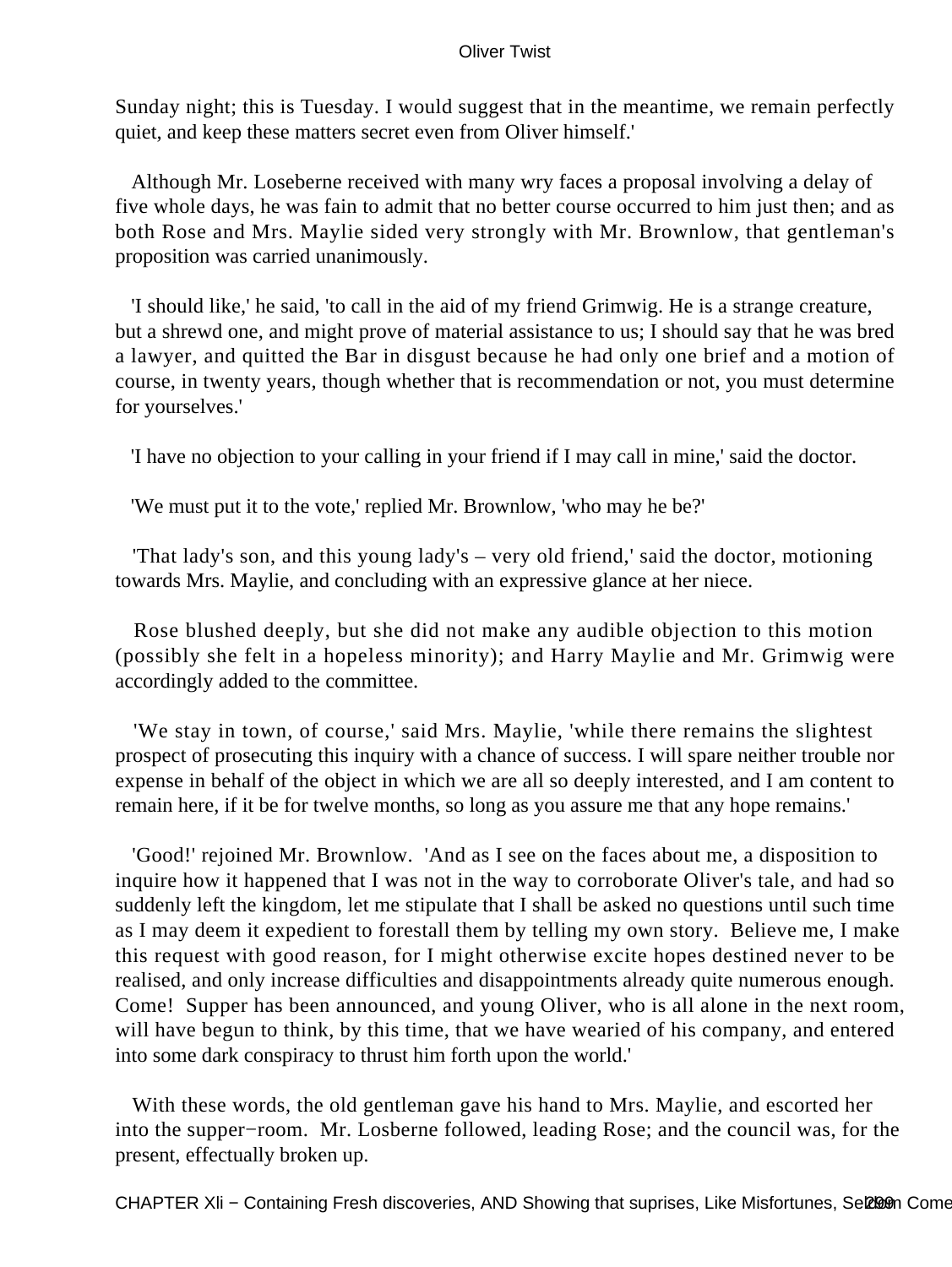# **[CHAPTER Xlii − AN Old acquaintance of OLIVER'S, Exhibiting](#page-396-0) [decided marks of genius, Becomes A public character in](#page-396-0) [the METROPOLIS](#page-396-0)**

*U*pon the night when Nancy, having lulled Mr. Sikes to sleep, hurried on her self−imposed mission to Rose Maylie, there advanced towards London, by the Great North Road, two persons, upon whom it is expedient that this history should bestow some attention.

 They were a man and woman; or perhaps they would be better described as a male and female: for the former was one of those long−limbed, knock−kneed, shambling, bony people, to whom it is difficult to assign any precise age, – looking as they do, when they are yet boys, like undergrown men, and when they are almost men, like overgrown boys. The woman was young, but of a robust and hardy make, as she need have been to bear the weight of the heavy bundle which was strapped to her back. Her companion was not encumbered with much luggage, as there merely dangled from a stick which he carried over his shoulder, a small parcel wrapped in a common handkerchief, and apparently light enough. This circumstance, added to the length of his legs, which were of unusual extent, enabled him with much ease to keep some half−dozen paces in advance of his companion, to whom he occasionally turned with an impatient jerk of the head: as if reproaching her tardiness, and urging her to greater exertion.

 Thus, they had toiled along the dusty road, taking little heed of any object within sight, save when they stepped aside to allow a wider passage for the mail−coaches which were whirling out of town, until they passed through Highgate archway; when the foremost traveller stopped and called impatiently to his companion,

'Come on, can't yer? What a lazybones yer are, Charlotte.'

 'It's a heavy load, I can tell you,' said the female, coming up, almost breathless with fatigue.

 'Heavy! What are yer talking about? What are yer made for?' rejoined the male traveller, changing his own little bundle as he spoke, to the other shoulder. 'Oh, there yer are, resting again!

Well, if yer ain't enough to tire anybody's patience out, I don't know what is!'

 'Is it much farther?' asked the woman, resting herself against a bank, and looking up with the perspiration streaming from her face.

CHAPTER XIii − AN Old acquaintance of OLIVER'S, Exhibiting decided marks of genius, Becom860A public cha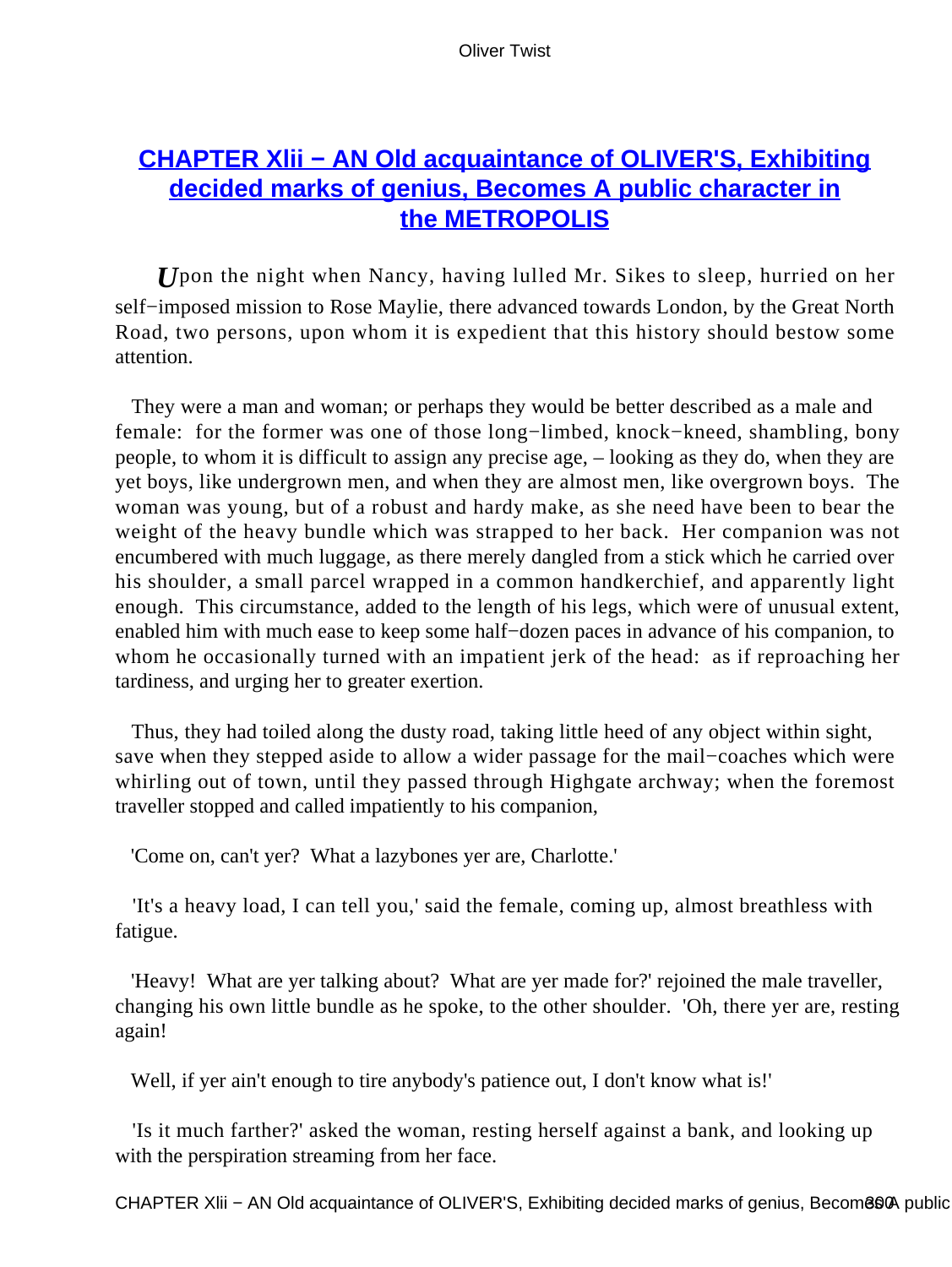'Much farther! Yer as good as there,' said the long−legged tramper, pointing out before him. 'Look there! Those are the lights of London.'

'They're a good two mile off, at least,' said the woman despondingly.

 'Never mind whether they're two mile off, or twenty,' said Noah Claypole; for he it was; 'but get up and come on, or I'll kick yer, and so I give yer notice.'

 As Noah's red nose grew redder with anger, and as he crossed the road while speaking, as if fully prepared to put his threat into execution, the woman rose without any further remark, and trudged onward by his side.

 'Where do you mean to stop for the night, Noah?' she asked, after they had walked a few hundred yards.

 'How should I know?' replied Noah, whose temper had been considerably impaired by walking.

'Near, I hope,' said Charlotte.

'No, not near,' replied Mr. Claypole. 'There! Not near; so don't think it.'

'Why not?'

 'When I tell yer that I don't mean to do a thing, that's enough, without any why or because either,' replied Mr. Claypole with dignity.

'Well, you needn't be so cross,' said his companion.

 'A pretty thing it would be, wouldn't it to go and stop at the very first public−house outside the town, so that Sowerberry, if he come up after us, might poke in his old nose, and have us taken back in a cart with handcuffs on,' said Mr. Claypole in a jeering tone. 'No! I shall go and lose myself among the narrowest streets I can find, and not stop till we come to the very out−of−the−wayest house I can set eyes on. 'Cod, yer may thanks yer stars I've got a head; for if we hadn't gone, at first, the wrong road a purpose, and come back across country, yer'd have been locked up hard and fast a week ago, my lady. And serve yer right for being a fool.'

 'I know I ain't as cunning as you are,' replied Charlotte; 'but don't put all the blame on me, and say I should have been locked up. You would have been if I had been, any way.'

'Yer took the money from the till, yer know yer did,' said Mr. Claypole.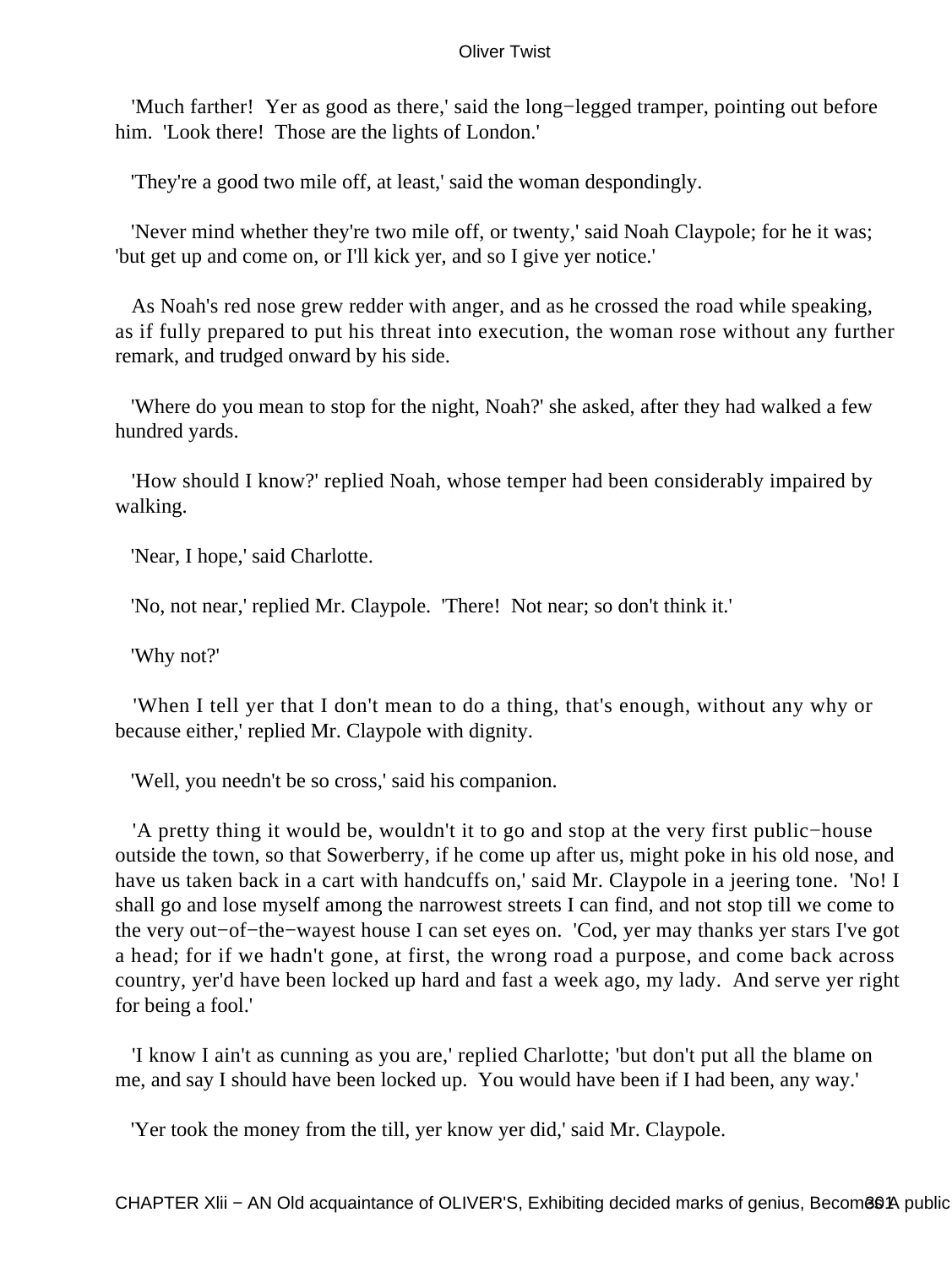'I took it for you, Noah, dear,' rejoined Charlotte.

'Did I keep it?' asked Mr. Claypole.

 'No; you trusted in me, and let me carry it like a dear, and so you are,' said the lady, chucking him under the chin, and drawing her arm through his.

 This was indeed the case; but as it was not Mr. Claypole's habit to repose a blind and foolish confidence in anybody, it should be observed, in justice to that gentleman, that he had trusted Charlotte to this extent, in order that, if they were pursued, the money might be found on her: which would leave him an opportunity of asserting his innocence of any theft, and would greatly facilitate his chances of escape. Of course, he entered at this juncture, into no explanation of his motives, and they walked on very lovingly together.

 In pursuance of this cautious plan, Mr. Claypole went on, without halting, until he arrived at the Angel at Islington, where he wisely judged, from the crowd of passengers and numbers of vehicles, that London began in earnest. Just pausing to observe which appeared the most crowded streets, and consequently the most to be avoided, he crossed into Saint John's Road, and was soon deep in the obscurity of the intricate and dirty ways, which, lying between Gray's Inn Lane and Smithfield, render that part of the town one of the lowest and worst that improvement has left in the midst of London.

 Through these streets, Noah Claypole walked, dragging Charlotte after him; now stepping into the kennel to embrace at a glance the whole external character of some small public−house; now jogging on again, as some fancied appearance induced him to believe it too public for his purpose. At length, he stopped in front of one, more humble in appearance and more dirty than any he had yet seen; and, having crossed over and surveyed it from the opposite pavement, graciously announced his intention of putting up there, for the night.

 'So give us the bundle,' said Noah, unstrapping it from the woman's shoulders, and slinging it over his own; 'and don't yer speak, except when yer spoke to. What's the name of the house – t−h−r – three what?'

'Cripples,' said Charlotte.

 'Three Cripples,' repeated Noah, 'and a very good sign too. Now, then! Keep close at my heels, and come along.' With these injunctions, he pushed the rattling door with his shoulder, and entered the house, followed by his companion.

 There was nobody in the bar but a young Jew, who, with his two elbows on the counter, was reading a dirty newspaper. He stared very hard at Noah, and Noah stared very hard at him.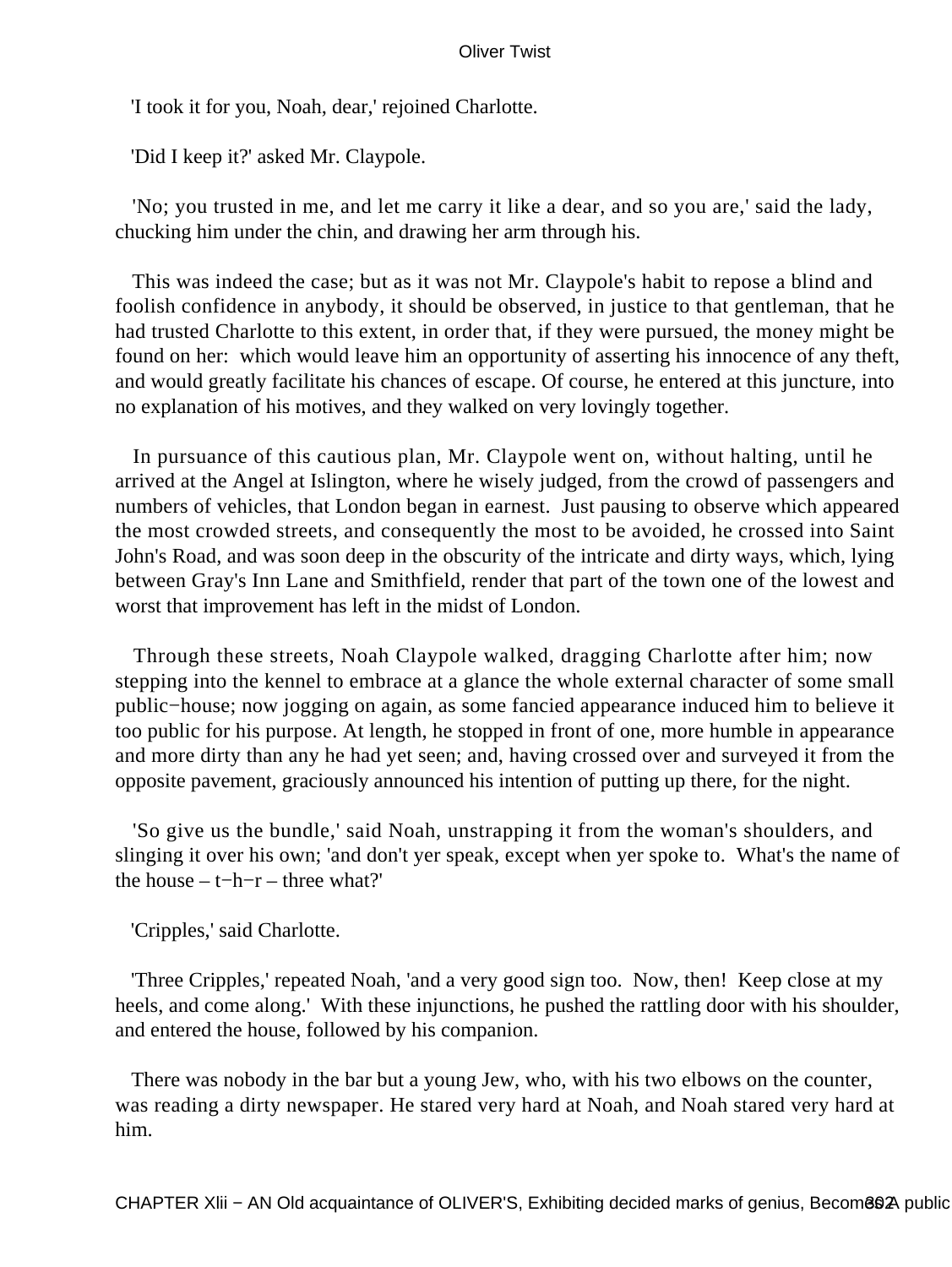If Noah had been attired in his charity−boy's dress, there might have been some reason for the Jew opening his eyes so wide; but as he had discarded the coat and badge, and wore a short smock−frock over his leathers, there seemed no particular reason for his appearance exciting so much attention in a public−house.

'Is this the Three Cripples?' asked Noah.

'That is the dabe of this 'ouse,' replied the Jew.

 'A gentleman we met on the road, coming up from the country, recommended us here,' said Noah, nudging Charlotte, perhaps to call her attention to this most ingenious device for attracting respect, and perhaps to warn her to betray no surprise. 'We want to sleep here to−night.'

'I'b dot certaid you cad,' said Barney, who was the attendant sprite; 'but I'll idquire.'

 'Show us the tap, and give us a bit of cold meat and a drop of beer while yer inquiring, will yer?' said Noah.

 Barney complied by ushering them into a small back−room, and setting the required viands before them; having done which, he informed the travellers that they could be lodged that night, and left the amiable couple to their refreshment.

 Now, this back−room was immediately behind the bar, and some steps lower, so that any person connected with the house, undrawing a small curtain which concealed a single pane of glass fixed in the wall of the last−named apartment, about five feet from its flooring, could not only look down upon any guests in the back−room without any great hazard of being observed (the glass being in a dark angle of the wall, between which and a large upright beam the observer had to thrust himself), but could, by applying his ear to the partition, ascertain with tolerable distinctness, their subject of conversation. The landlord of the house had not withdrawn his eye from this place of espial for five minutes, and Barney had only just returned from making the communication above related, when Fagin, in the course of his evening's business, came into the bar to inquire after some of his young pupils.

'Hush!' said Barney: 'stradegers id the next roob.'

'Strangers!' repeated the old man in a whisper.

 'Ah! Ad rub uds too,' added Barney. 'Frob the cuttry, but subthig in your way, or I'b bistaked.'

Fagin appeared to receive this communication with great interest.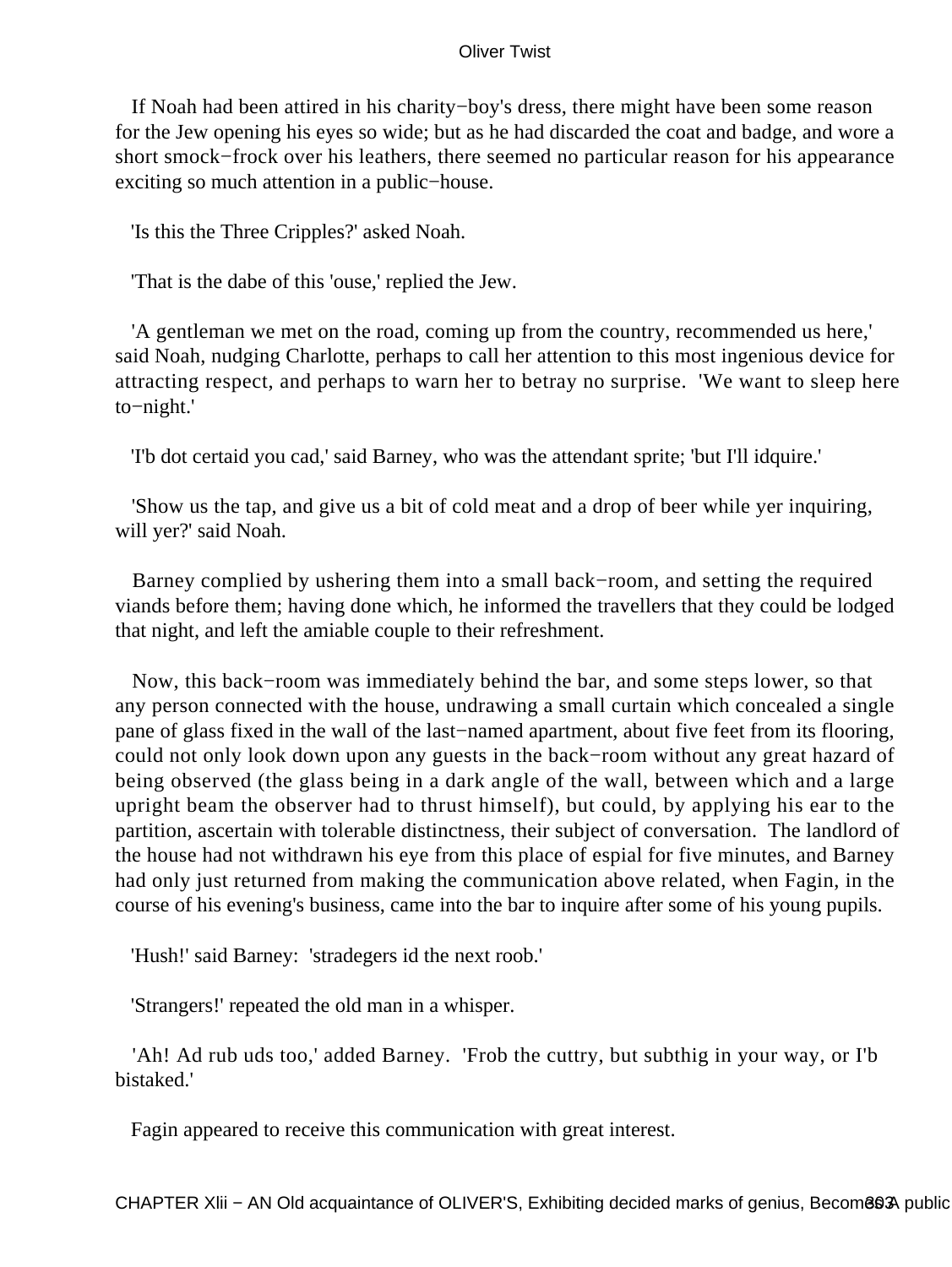Mounting a stool, he cautiously applied his eye to the pane of glass, from which secret post he could see Mr. Claypole taking cold beef from the dish, and porter from the pot, and administering homoepathic doses of both to Charlotte, who sat patiently by, eating and drinking at his pleasure.

 'Aha!' he whispered, looking round to Barney, 'I like that fellow's looks. He'd be of use to us; he knows how to train the girl already. Don't make as much noise as a mouse, my dear, and let me hear 'em talk – let me hear 'em.'

 He again applied his eye to the glass, and turning his ear to the partition, listened attentively: with a subtle and eager look upon his face, that might have appertained to some old goblin.

 'So I mean to be a gentleman,' said Mr. Claypole, kicking out his legs, and continuing a conversation, the commencement of which Fagin had arrived too late to hear. 'No more jolly old coffins, Charlotte, but a gentleman's life for me: and, if yer like, yer shall be a lady.'

 'I should like that well enough, dear,' replied Charlotte; 'but tills ain't to be emptied every day, and people to get clear off after it.'

'Tills be blowed!' said Mr. Claypole; 'there's more things besides tills to be emptied.'

'What do you mean?' asked his companion.

 'Pockets, women's ridicules, houses, mail−coaches, banks!' said Mr. Claypole, rising with the porter.

'But you can't do all that, dear,' said Charlotte.

 'I shall look out to get into company with them as can,' replied Noah. 'They'll be able to make us useful some way or another. Why, you yourself are worth fifty women; I never see such a precious sly and deceitful creetur as yer can be when I let yer.'

 'Lor, how nice it is to hear yer say so!' exclaimed Charlotte, imprinting a kiss upon his ugly face.

 'There, that'll do: don't yer be too affectionate, in case I'm cross with yer,' said Noah, disengaging himself with great gravity. 'I should like to be the captain of some band, and have the whopping of 'em, and follering 'em about, unbeknown to themselves. That would suit me, if there was good profit; and if we could only get in with some gentleman of this sort, I say it would be cheap at that twenty−pound note you've got, – especially as we don't very well know how to get rid of it ourselves.'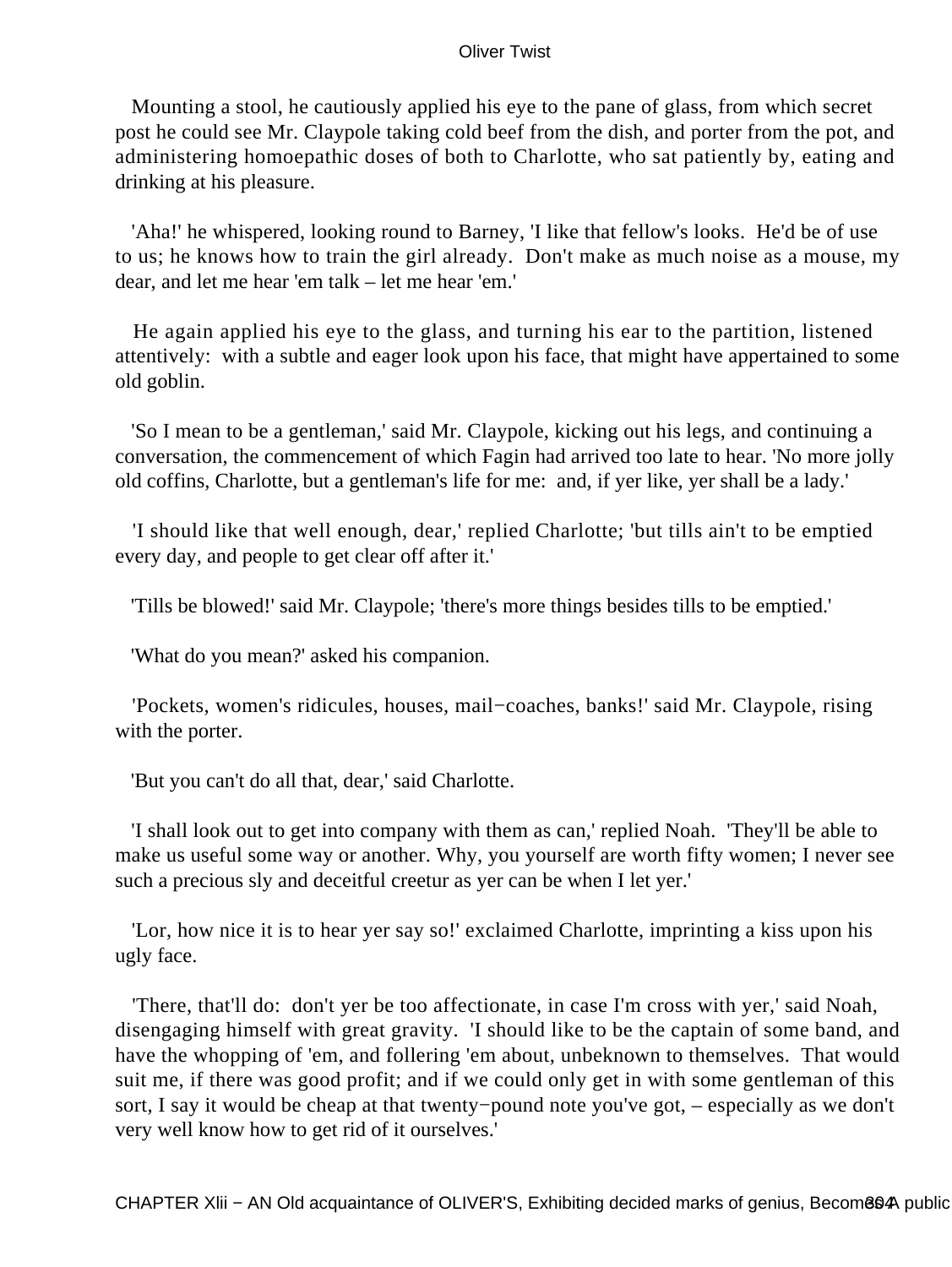After expressing this opinion, Mr. Claypole looked into the porter−pot with an aspect of deep wisdom; and having well shaken its contents, nodded condescendingly to Charlotte, and took a draught, wherewith he appeared greatly refreshed. He was meditating another, when the sudden opening of the door, and the appearance of a stranger, interrupted him.

 The stranger was Mr. Fagin. And very amiable he looked, and a very low bow he made, as he advanced, and setting himself down at the nearest table, ordered something to drink of the grinning Barney.

 'A pleasant night, sir, but cool for the time of year,' said Fagin, rubbing his hands. 'From the country, I see, sir?'

'How do yer see that?' asked Noah Claypole.

 'We have not so much dust as that in London,' replied Fagin, pointing from Noah's shoes to those of his companion, and from them to the two bundles.

'Yer a sharp feller,' said Noah. 'Ha! ha! only hear that, Charlotte!'

 'Why, one need be sharp in this town, my dear,' replied the Jew, sinking his voice to a confidential whisper; 'and that's the truth.'

 Fagin followed up this remark by striking the side of his nose with his right forefinger, – a gesture which Noah attempted to imitate, though not with complete success, in consequence of his own nose not being large enough for the purpose. However, Mr. Fagin seemed to interpret the endeavour as expressing a perfect coincidence with his opinion, and put about the liquor which Barney reappeared with, in a very friendly manner.

'Good stuff that,' observed Mr. Claypole, smacking his lips.

 'Dear!' said Fagin. 'A man need be always emptying a till, or a pocket, or a woman's reticule, or a house, or a mail−coach, or a bank, if he drinks it regularly.'

 Mr. Claypole no sooner heard this extract from his own remarks than he fell back in his chair, and looked from the Jew to Charlotte with a countenance of ashy palences and excessive terror.

 'Don't mind me, my dear,' said Fagin, drawing his chair closer. 'Ha! ha! it was lucky it was only me that heard you by chance. It was very lucky it was only me.'

 'I didn't take it,' stammered Noah, no longer stretching out his legs like an independent gentleman, but coiling them up as well as he could under his chair; 'it was all her doing; yer've got it now, Charlotte, yer know yer have.'

CHAPTER XIII – AN Old acquaintance of OLIVER'S, Exhibiting decided marks of genius, Becom885A public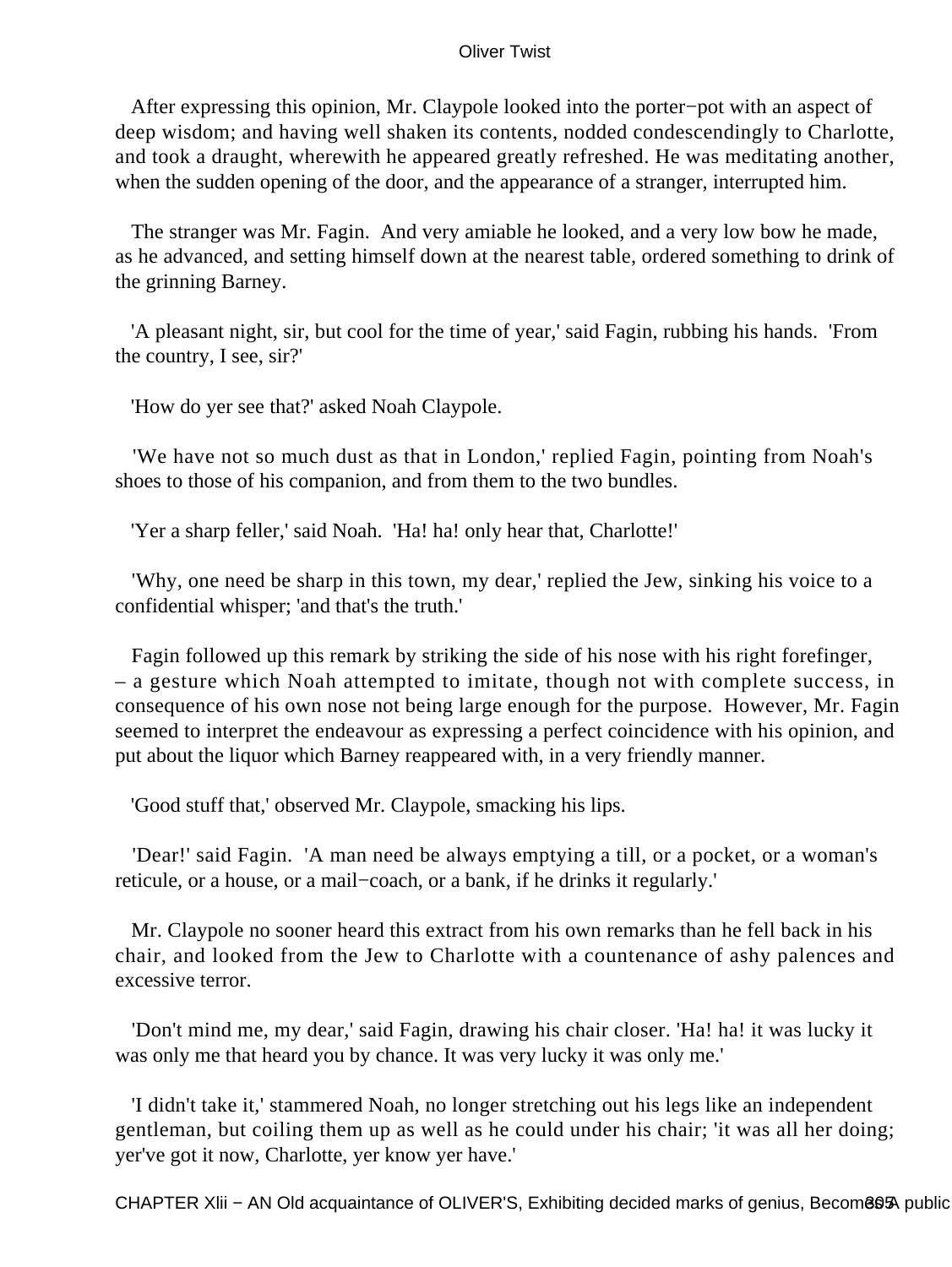'No matter who's got it, or who did it, my dear,' replied Fagin, glancing, nevertheless, with a hawk's eye at the girl and the two bundles. 'I'm in that way myself, and I like you for it.'

'In what way?' asked Mr. Claypole, a little recovering.

 'In that way of business,' rejoined Fagin; 'and so are the people of the house. You've hit the right nail upon the head, and are as safe here as you could be. There is not a safer place in all this town than is the Cripples; that is, when I like to make it so. And I have taken a fancy to you and the young woman; so I've said the word, and you may make your minds easy.'

 Noah Claypole's mind might have been at ease after this assurance, but his body certainly was not; for he shuffled and writhed about, into various uncouth positions: eyeing his new friend meanwhile with mingled fear and suspicion.

 'I'll tell you more,' said Fagin, after he had reassured the girl, by dint of friendly nods and muttered encouragements. 'I have got a friend that I think can gratify your darling wish, and put you in the right way, where you can take whatever department of the business you think will suit you best at first, and be taught all the others.'

'Yer speak as if yer were in earnest,' replied Noah.

 'What advantage would it be to me to be anything else?' inquired Fagin, shrugging his shoulders. 'Here! Let me have a word with you outside.'

 'There's no occasion to trouble ourselves to move,' said Noah, getting his legs by gradual degrees abroad again. 'She'll take the luggage upstairs the while. Charlotte, see to them bundles.'

 This mandate, which had been delivered with great majesty, was obeyed without the slightest demur; and Charlotte made the best of her way off with the packages while Noah held the door open and watched her out.

 'She's kept tolerably well under, ain't she?' he asked as he resumed his seat: in the tone of a keeper who had tamed some wild animal.

'Quite perfect,' rejoined Fagin, clapping him on the shoulder. 'You're a genius, my dear.'

 'Why, I suppose if I wasn't, I shouldn't be here,' replied Noah. 'But, I say, she'll be back if yer lose time.'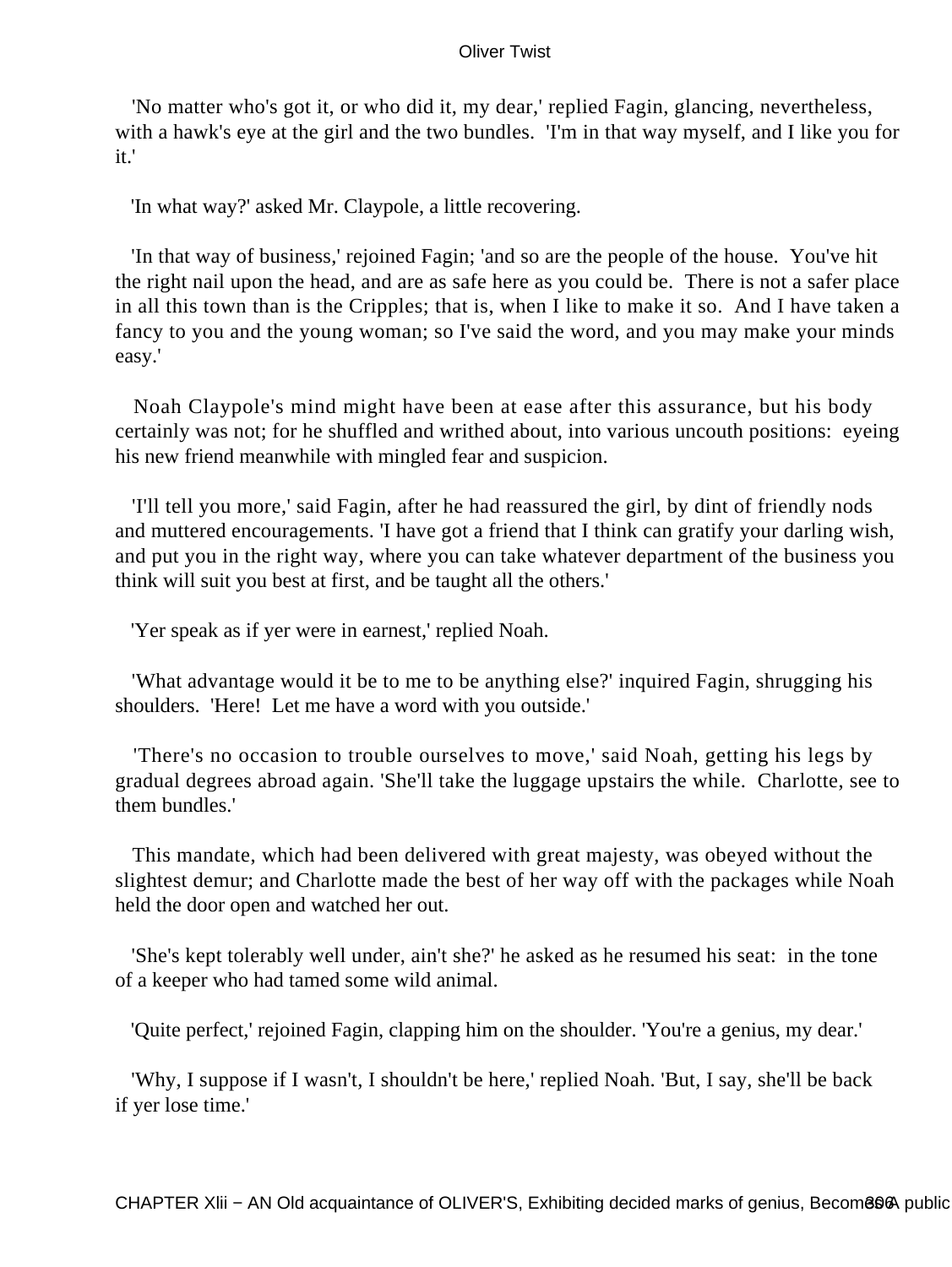'Now, what do you think?' said Fagin. 'If you was to like my friend, could you do better than join him?'

 'Is he in a good way of business; that's where it is!' responded Noah, winking one of his little eyes.

 'The top of the tree; employs a power of hands; has the very best society in the profession.'

'Regular town−maders?' asked Mr. Claypole.

 'Not a countryman among 'em; and I don't think he'd take you, even on my recommendation, if he didn't run rather short of assistants just now,' replied Fagin.

'Should I have to hand over?' said Noah, slapping his breeches−pocket.

'It couldn't possibly be done without,' replied Fagin, in a most decided manner.

'Twenty pound, though – it's a lot of money!'

 'Not when it's in a note you can't get rid of,' retorted Fagin. 'Number and date taken, I suppose? Payment stopped at the Bank? Ah! It's not worth much to him. It'll have to go abroad, and he couldn't sell it for a great deal in the market.'

'When could I see him?' asked Noah doubtfully.

'To−morrow morning.'

'Where?'

'Here.'

'Um!' said Noah. 'What's the wages?'

 'Live like a gentleman – board and lodging, pipes and spirits free – half of all you earn, and half of all the young woman earns,' replied Mr. Fagin.

 Whether Noah Claypole, whose rapacity was none of the least comprehensive, would have acceded even to these glowing terms, had he been a perfectly free agent, is very doubtful; but as he recollected that, in the event of his refusal, it was in the power of his new acquaintance to give him up to justice immediately (and more unlikely things had come to pass), he gradually relented, and said he thought that would suit him.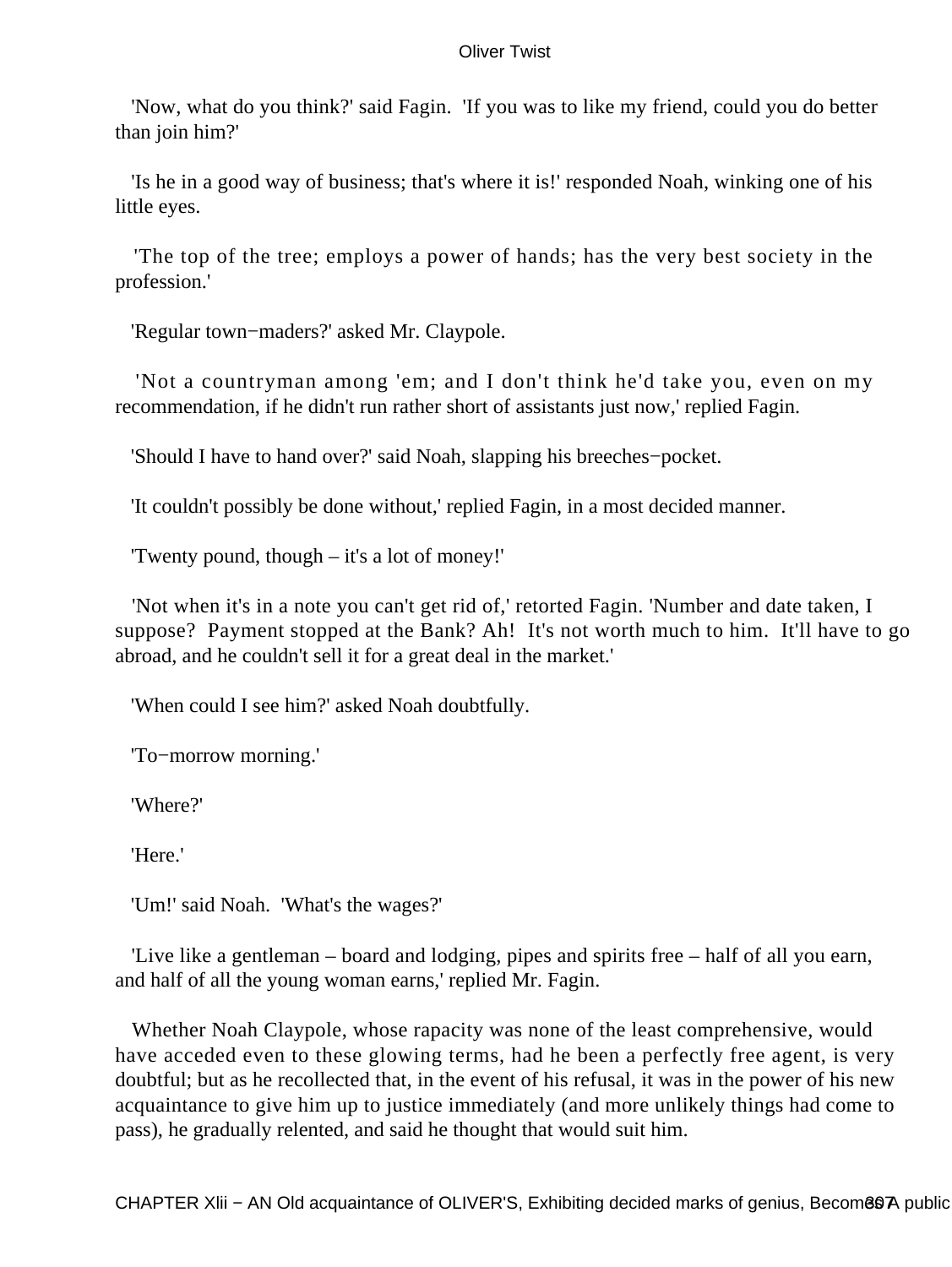'But, yer see,' observed Noah, 'as she will be able to do a good deal, I should like to take something very light.'

'A little fancy work?' suggested Fagin.

 'Ah! something of that sort,' replied Noah. 'What do you think would suit me now? Something not too trying for the strength, and not very dangerous, you know. That's the sort of thing!'

 'I heard you talk of something in the spy way upon the others, my dear,' said Fagin. 'My friend wants somebody who would do that well, very much.'

 'Why, I did mention that, and I shouldn't mind turning my hand to it sometimes,' rejoined Mr. Claypole slowly; 'but it wouldn't pay by itself, you know.'

'That's true!' observed the Jew, ruminating or pretending to ruminate. 'No, it might not.'

 'What do you think, then?' asked Noah, anxiously regarding him. 'Something in the sneaking way, where it was pretty sure work, and not much more risk than being at home.'

 'What do you think of the old ladies?' asked Fagin. 'There's a good deal of money made in snatching their bags and parcels, and running round the corner.'

 'Don't they holler out a good deal, and scratch sometimes?' asked Noah, shaking his head. 'I don't think that would answer my purpose. Ain't there any other line open?'

'Stop!' said Fagin, laying his hand on Noah's knee. 'The kinchin lay.'

 'The kinchins, my dear,' said Fagin, 'is the young children that's sent on errands by their mothers, with sixpences and shillings; and the lay is just to take their money away – they've always got it ready in their hands, – then knock 'em into the kennel, and walk off very slow, as if there were nothing else the matter but a child fallen down and hurt itself. Ha! ha! ha!'

'Ha! ha!' roared Mr. Claypole, kicking up his legs in an ecstasy.

'Lord, that's the very thing!'

 'To be sure it is,' replied Fagin; 'and you can have a few good beats chalked out in Camden Town, and Battle Bridge, and neighborhoods like that, where they're always going errands; and you can upset as many kinchins as you want, any hour in the day. Ha! ha! ha!'

 With this, Fagin poked Mr. Claypole in the side, and they joined in a burst of laughter both long and loud.

CHAPTER XIii – AN Old acquaintance of OLIVER'S, Exhibiting decided marks of genius, Becom89& public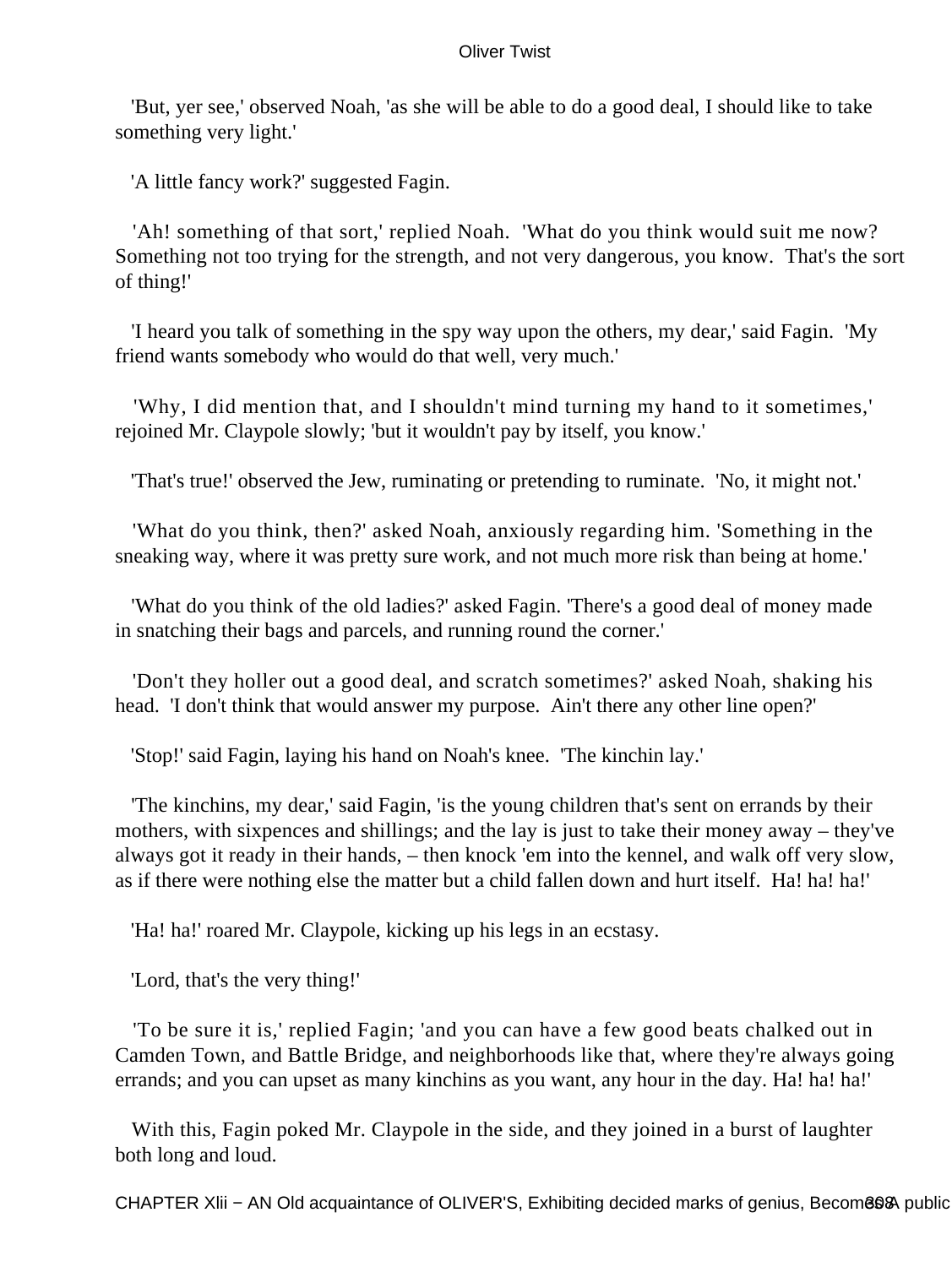'Well, that's all right!' said Noah, when he had recovered himself, and Charlotte had returned. 'What time to−morrow shall we say?'

 'Will ten do?' asked Fagin, adding, as Mr. Claypole nodded assent, 'What name shall I tell my good friend.'

 'Mr. Bolter,' replied Noah, who had prepared himself for such emergency. 'Mr. Morris Bolter. This is Mrs. Bolter.'

 'Mrs. Bolter's humble servant,' said Fagin, bowing with grotesque politeness. 'I hope I shall know her better very shortly.'

'Do you hear the gentleman, Charlotte?' thundered Mr. Claypole.

'Yes, Noah, dear!' replied Mrs. Bolter, extending her hand.

 'She calls me Noah, as a sort of fond way of talking,' said Mr. Morris Bolter, late Claypole, turning to Fagin. 'You understand?'

 'Oh yes, I understand – perfectly,' replied Fagin, telling the truth for once. 'Good−night! Good−night!'

 With many adieus and good wishes, Mr. Fagin went his way. Noah Claypole, bespeaking his good lady's attention, proceeded to enlighten her relative to the arrangement he had made, with all that haughtiness and air of superiority, becoming, not only a member of the sterner sex, but a gentleman who appreciated the dignity of a special appointment on the kinchin lay, in London and its vicinity.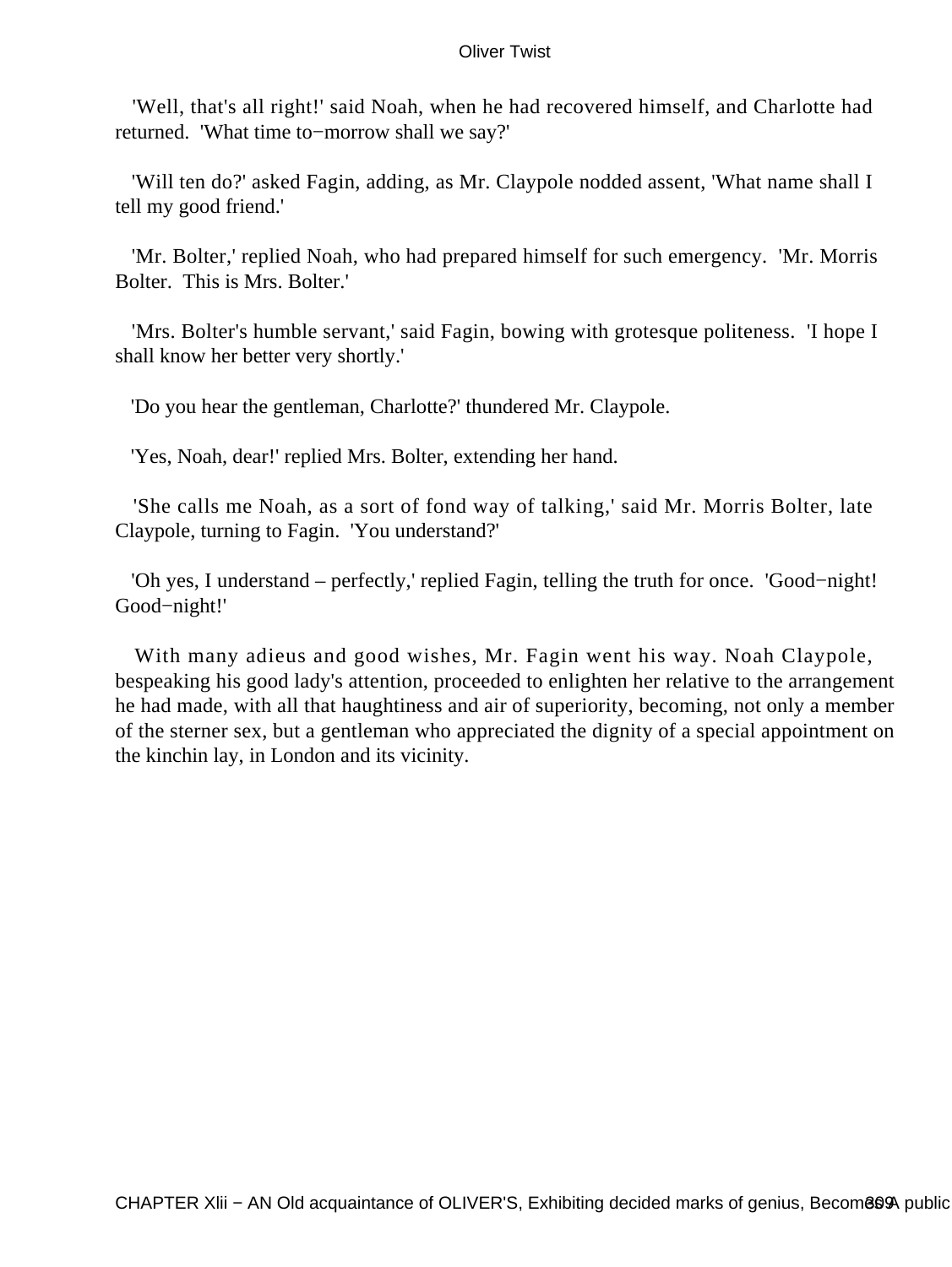# **CHAPTER Xliii - Wherein Is shown how the artful dodger got [into TROUBLE](#page-396-0)**

*'A*nd so it was you that was your own friend, was it?' asked Mr. Claypole, otherwise Bolter, when, by virtue of the compact entered into between them, he had removed next day to Fagin's house. ''Cod, I thought as much last night!'

 'Every man's his own friend, my dear,' replied Fagin, with his most insinuating grin. 'He hasn't as good a one as himself anywhere.'

 'Except sometimes,' replied Morris Bolter, assuming the air of a man of the world. 'Some people are nobody's enemies but their own, yer know.'

 'Don't believe that,' said Fagin. 'When a man's his own enemy, it's only because he's too much his own friend; not because he's careful for everybody but himself. Pooh! pooh! There ain't such a thing in nature.'

'There oughn't to be, if there is,' replied Mr. Bolter.

 'That stands to reason. Some conjurers say that number three is the magic number, and some say number seven. It's neither, my friend, neither. It's number one.

'Ha! ha!' cried Mr. Bolter. 'Number one for ever.'

 'In a little community like ours, my dear,' said Fagin, who felt it necessary to qualify this position, 'we have a general number one, without considering me too as the same, and all the other young people.'

'Oh, the devil!' exclaimed Mr. Bolter.

 'You see,' pursued Fagin, affecting to disregard this interruption, 'we are so mixed up together, and identified in our interests, that it must be so. For instance, it's your object to take care of number one – meaning yourself.'

'Certainly,' replied Mr. Bolter. 'Yer about right there.'

 'Well! You can't take care of yourself, number one, without taking care of me, number one.'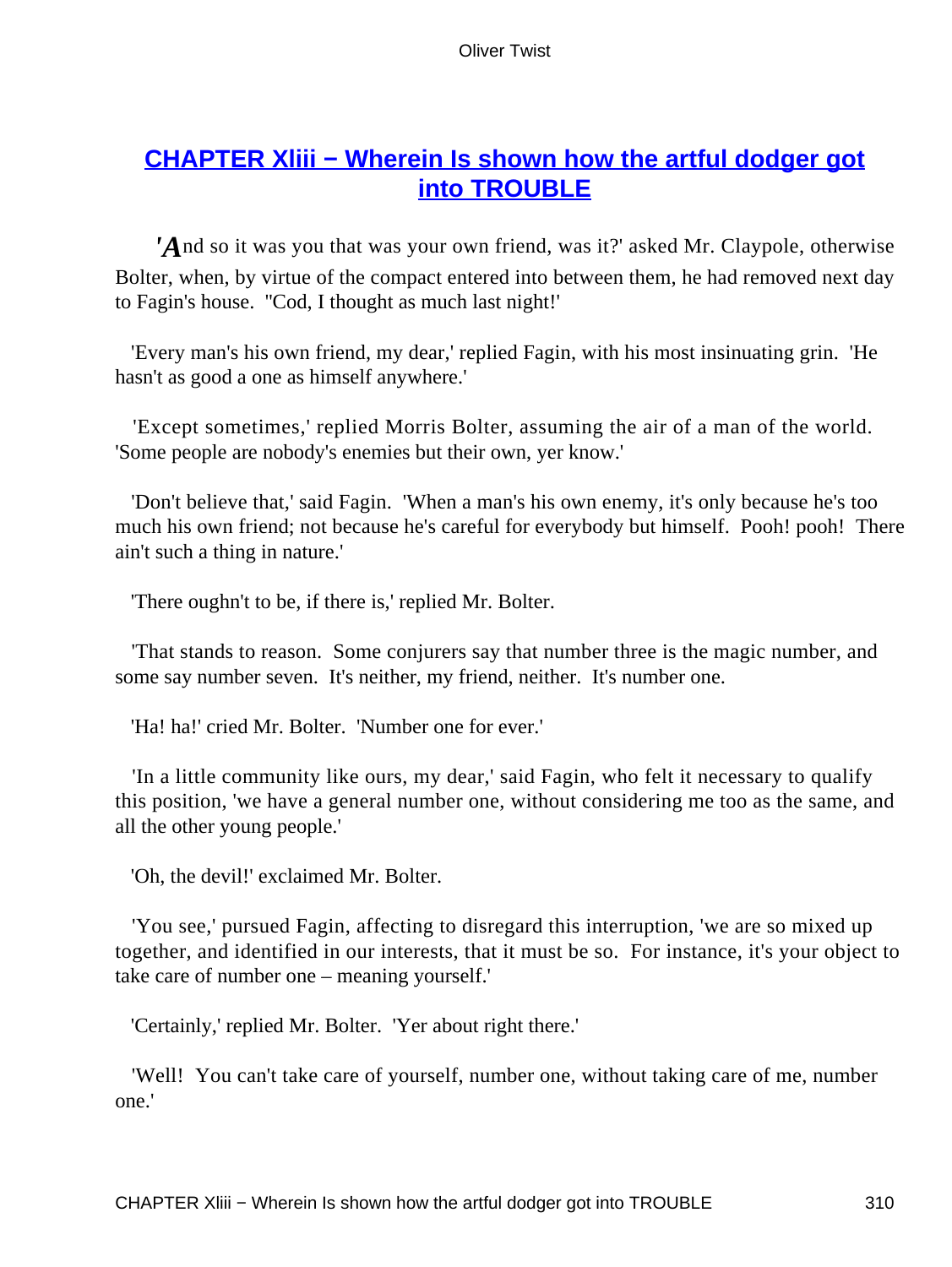'Number two, you mean,' said Mr. Bolter, who was largely endowed with the quality of selfishness.

'No, I don't!' retorted Fagin. 'I'm of the same importance to you, as you are to yourself.'

 'I say,' interrupted Mr. Bolter, 'yer a very nice man, and I'm very fond of yer; but we ain't quite so thick together, as all that comes to.'

 'Only think,' said Fagin, shrugging his shoulders, and stretching out his hands; 'only consider. You've done what's a very pretty thing, and what I love you for doing; but what at the same time would put the cravat round your throat, that's so very easily tied and so very difficult to unloose – in plain English, the halter!'

 Mr. Bolter put his hand to his neckerchief, as if he felt it inconveniently tight; and murmured an assent, qualified in tone but not in substance.

 'The gallows,' continued Fagin, 'the gallows, my dear, is an ugly finger−post, which points out a very short and sharp turning that has stopped many a bold fellow's career on the broad highway. To keep in the easy road, and keep it at a distance, is object number one with you.'

'Of course it is,' replied Mr. Bolter. 'What do yer talk about such things for?'

 'Only to show you my meaning clearly,' said the Jew, raising his eyebrows. 'To be able to do that, you depend upon me. To keep my little business all snug, I depend upon you. The first is your number one, the second my number one. The more you value your number one, the more careful you must be of mine; so we come at last to what I told you at first – that a regard for number one holds us all together, and must do so, unless we would all go to pieces in company.'

'That's true,' rejoined Mr. Bolter, thoughtfully. 'Oh! yer a cunning old codger!'

 Mr. Fagin saw, with delight, that this tribute to his powers was no mere compliment, but that he had really impressed his recruit with a sense of his wily genius, which it was most important that he should entertain in the outset of their acquaintance. To strengthen an impression so desirable and useful, he followed up the blow by acquainting him, in some detail, with the magnitude and extent of his operations; blending truth and fiction together, as best served his purpose; and bringing both to bear, with so much art, that Mr. Bolter's respect visibly increased, and became tempered, at the same time, with a degree of wholesome fear, which it was highly desirable to awaken.

 'It's this mutual trust we have in each other that consoles me under heavy losses,' said Fagin. 'My best hand was taken from me, yesterday morning.'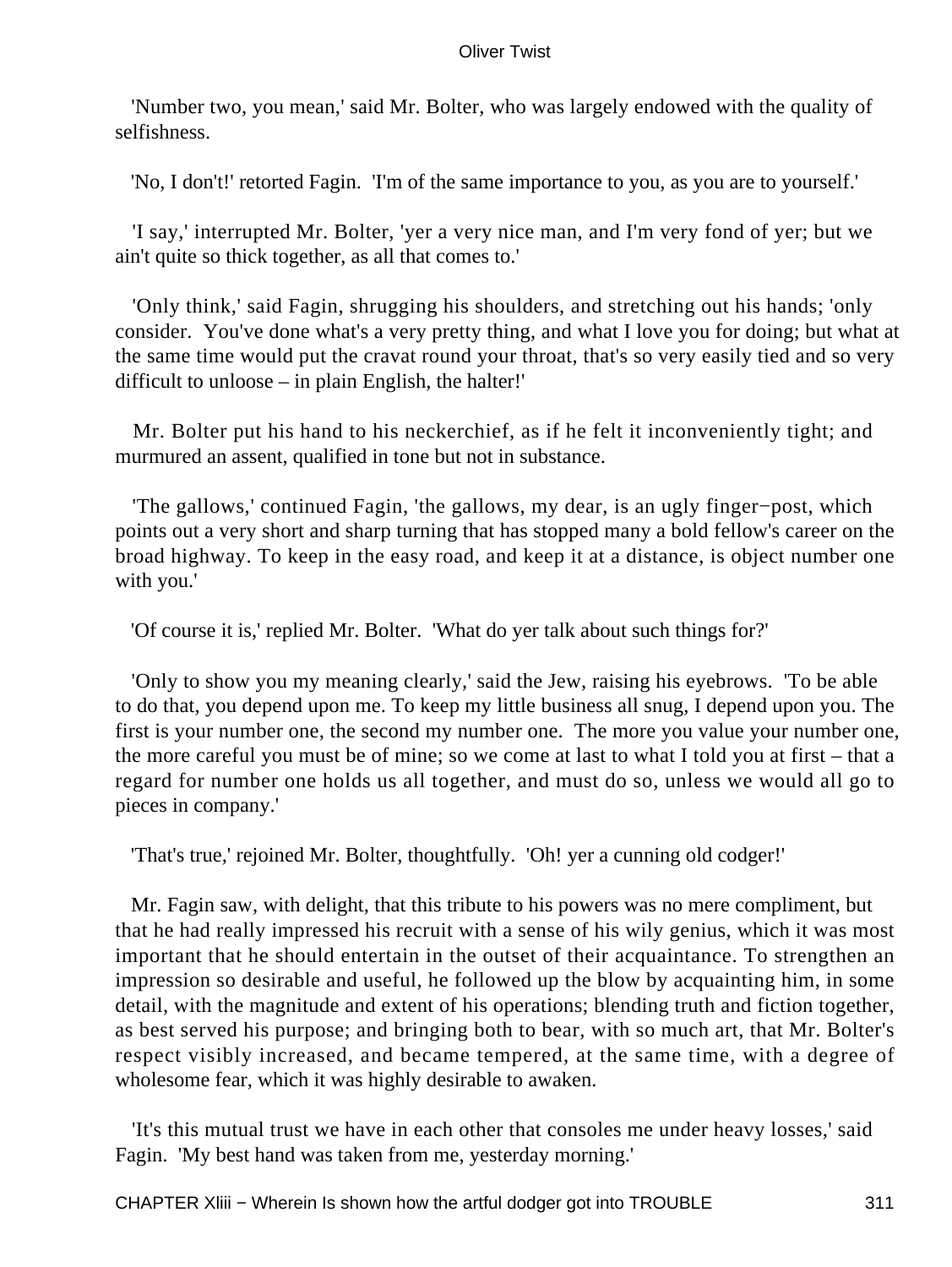'You don't mean to say he died?' cried Mr. Bolter.

'No, no,' replied Fagin, 'not so bad as that. Not quite so bad.'

'What, I suppose he was – '

'Wanted,' interposed Fagin. 'Yes, he was wanted.'

'Very particular?' inquired Mr. Bolter.

 'No,' replied Fagin, 'not very. He was charged with attempting to pick a pocket, and they found a silver snuff−box on him, – his own, my dear, his own, for he took snuff himself, and was very fond of it. They remanded him till to−day, for they thought they knew the owner. Ah! he was worth fifty boxes, and I'd give the price of as many to have him back. You should have known the Dodger, my dear; you should have known the Dodger.'

'Well, but I shall know him, I hope; don't yer think so?' said Mr. Bolter.

 'I'm doubtful about it,' replied Fagin, with a sigh. 'If they don't get any fresh evidence, it'll only be a summary conviction, and we shall have him back again after six weeks or so; but, if they do, it's a case of lagging. They know what a clever lad he is; he'll be a lifer. They'll make the Artful nothing less than a lifer.'

 'What do you mean by lagging and a lifer?' demanded Mr. Bolter. 'What's the good of talking in that way to me; why don't yer speak so as I can understand yer?'

 Fagin was about to translate these mysterious expressions into the vulgar tongue; and, being interpreted, Mr. Bolter would have been informed that they represented that combination of words, 'transportation for life,' when the dialogue was cut short by the entry of Master Bates, with his hands in his breeches−pockets, and his face twisted into a look of semi−comical woe.

 'It's all up, Fagin,' said Charley, when he and his new companion had been made known to each other.

'What do you mean?'

 'They've found the gentleman as owns the box; two or three more's a coming to 'dentify him; and the Artful's booked for a passage out,' replied Master Bates. T must have a full suit of mourning, Fagin, and a hatband, to wisit him in, afore he sets out upon his travels. To think of Jack Dawkins – lummy Jack – the Dodger – the Artful Dodger – going abroad for a common twopenny−halfpenny sneeze−box! I never thought he'd a done it under a gold watch, chain, and seals, at the lowest. Oh, why didn't he rob some rich old gentleman of all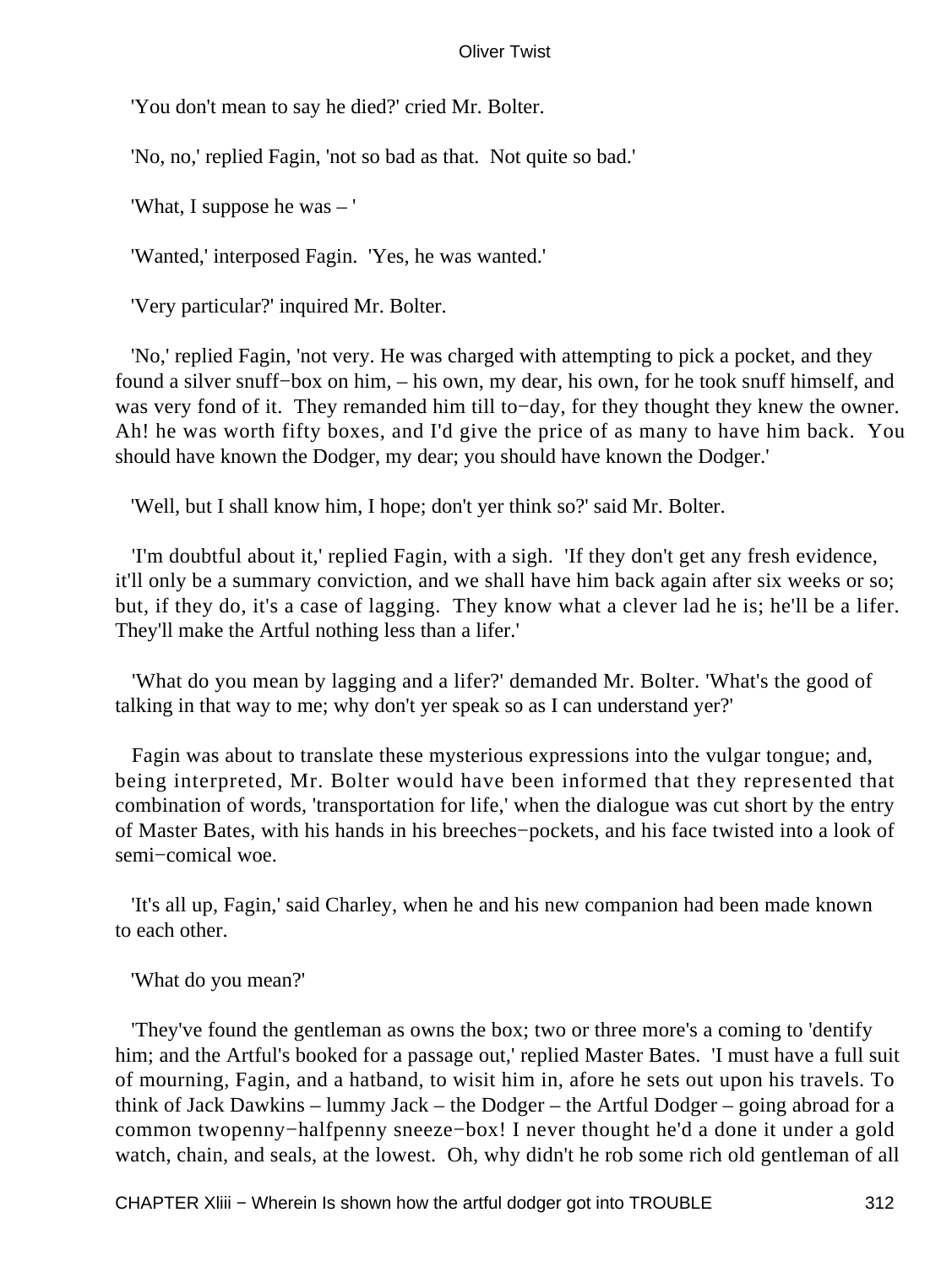his walables, and go out as a gentleman, and not like a common prig, without no honour nor glory!'

 With this expression of feeling for his unfortunate friend, Master Bates sat himself on the nearest chair with an aspect of chagrin and despondency.

 'What do you talk about his having neither honour nor glory for!' exclaimed Fagin, darting an angry look at his pupil. 'Wasn't he always the top−sawyer among you all! Is there one of you that could touch him or come near him on any scent! Eh?'

'Not one,' replied Master Bates, in a voice rendered husky by regret; 'not one.'

'Then what do you talk of?' replied Fagin angrily; 'what are you blubbering for?'

 ''Cause it isn't on the rec−ord, is it?' said Charley, chafed into perfect defiance of his venerable friend by the current of his regrets; ''cause it can't come out in the 'dictment; 'cause nobody will never know half of what he was. How will he stand in the Newgate Calendar? P'raps not be there at all. Oh, my eye, my eye, wot a blow it is!'

 'Ha! ha!' cried Fagin, extending his right hand, and turning to Mr. Bolter in a fit of chuckling which shook him as though he had the palsy; 'see what a pride they take in their profession, my dear. Ain't it beautiful?'

 Mr. Bolter nodded assent, and Fagin, after contemplating the grief of Charley Bates for some seconds with evident satisfaction, stepped up to that young gentleman and patted him on the shoulder.

 'Never mind, Charley,' said Fagin soothingly; 'it'll come out, it'll be sure to come out. They'll all know what a clever fellow he was; he'll show it himself, and not disgrace his old pals and teachers. Think how young he is too! What a distinction, Charley, to be lagged at his time of life!'

'Well, it is a honour that is!' said Charley, a little consoled.

 'He shall have all he wants,' continued the Jew. 'He shall be kept in the Stone Jug, Charley, like a gentleman. Like a gentleman! With his beer every day, and money in his pocket to pitch and toss with, if he can't spend it.'

'No, shall he though?' cried Charley Bates.

 'Ay, that he shall,' replied Fagin, 'and we'll have a big−wig, Charley: one that's got the greatest gift of the gab: to carry on his defence; and he shall make a speech for himself too, if he likes; and we'll read it all in the papers – «Artful Dodger – shrieks of laughter – here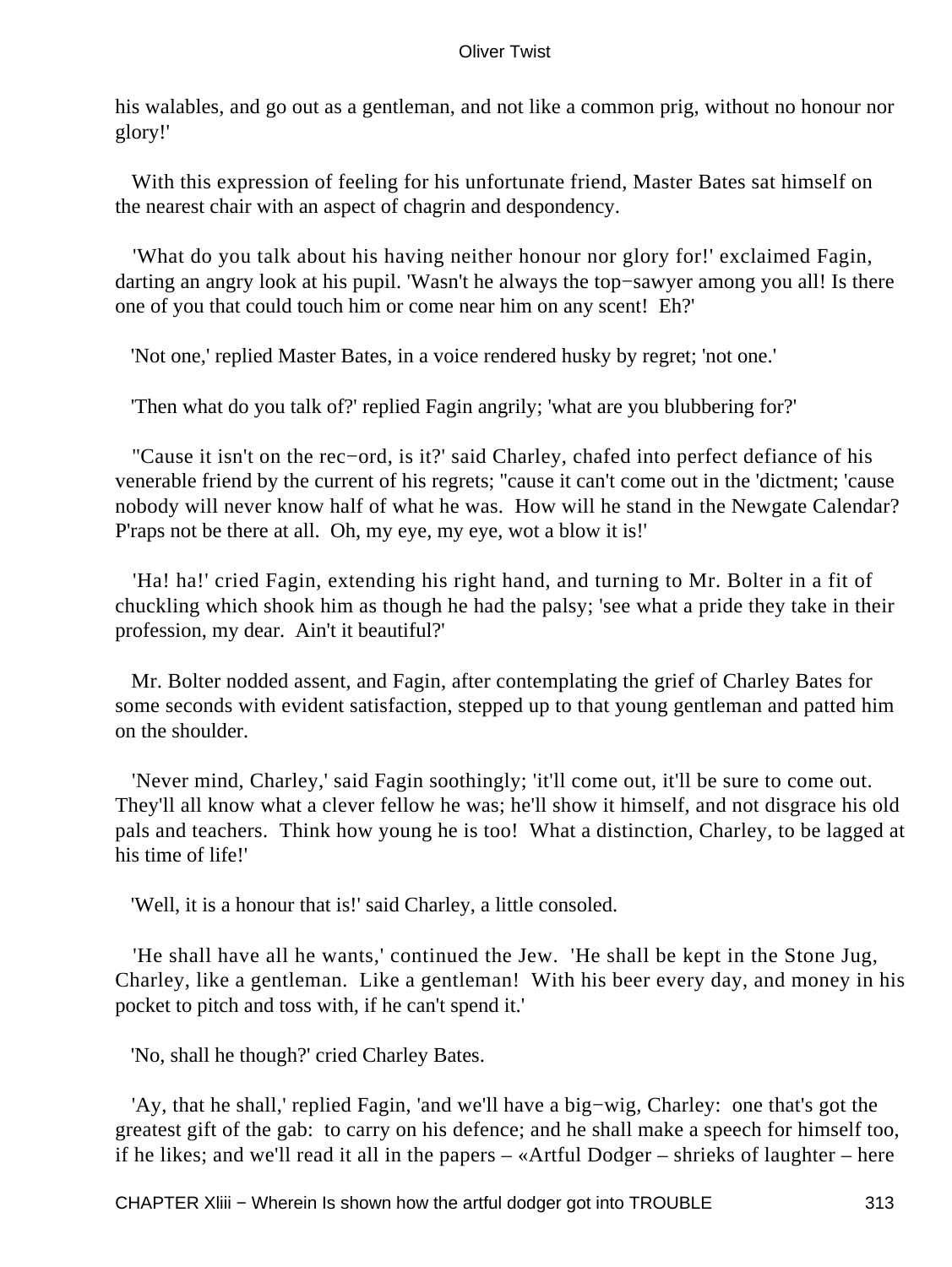the court was convulsed» – eh, Charley, eh?'

 'Ha! ha! laughed Master Bates, 'what a lark that would be, wouldn't it, Fagin? I say, how the Artful would bother 'em wouldn't he?'

'Would!' cried Fagin. 'He shall – he will!'

'Ah, to be sure, so he will,' repeated Charley, rubbing his hands.

'I think I see him now,' cried the Jew, bending his eyes upon his pupil.

 'So do I,' cried Charley Bates. 'Ha! ha! ha! so do I. I see it all afore me, upon my soul I do, Fagin. What a game! What a regular game! All the big−wigs trying to look solemn, and Jack Dawkins addressing of 'em as intimate and comfortable as if he was the judge's own son making a speech arter dinner – ha! ha! ha!'

 In fact, Mr. Fagin had so well humoured his young friend's eccentric disposition, that Master Bates, who had at first been disposed to consider the imprisoned Dodger rather in the light of a victim, now looked upon him as the chief actor in a scene of most uncommon and exquisite humour, and felt quite impatient for the arrival of the time when his old companion should have so favourable an opportunity of displaying his abilities.

 'We must know how he gets on to−day, by some handy means or other,' said Fagin. 'Let me think.'

'Shall I go?' asked Charley.

 'Not for the world,' replied Fagin. 'Are you mad, my dear, stark mad, that you'd walk into the very place where – No, Charley, no. One is enough to lose at a time.'

'You don't mean to go yourself, I suppose?' said Charley with a humorous leer.

'That wouldn't quite fit,' replied Fagin shaking his head.

 'Then why don't you send this new cove?' asked Master Bates, laying his hand on Noah's arm. 'Nobody knows him.'

'Why, if he didn't mind – ' observed Fagin.

'Mind!' interposed Charley. 'What should he have to mind?'

'Really nothing, my dear,' said Fagin, turning to Mr. Bolter, 'really nothing.'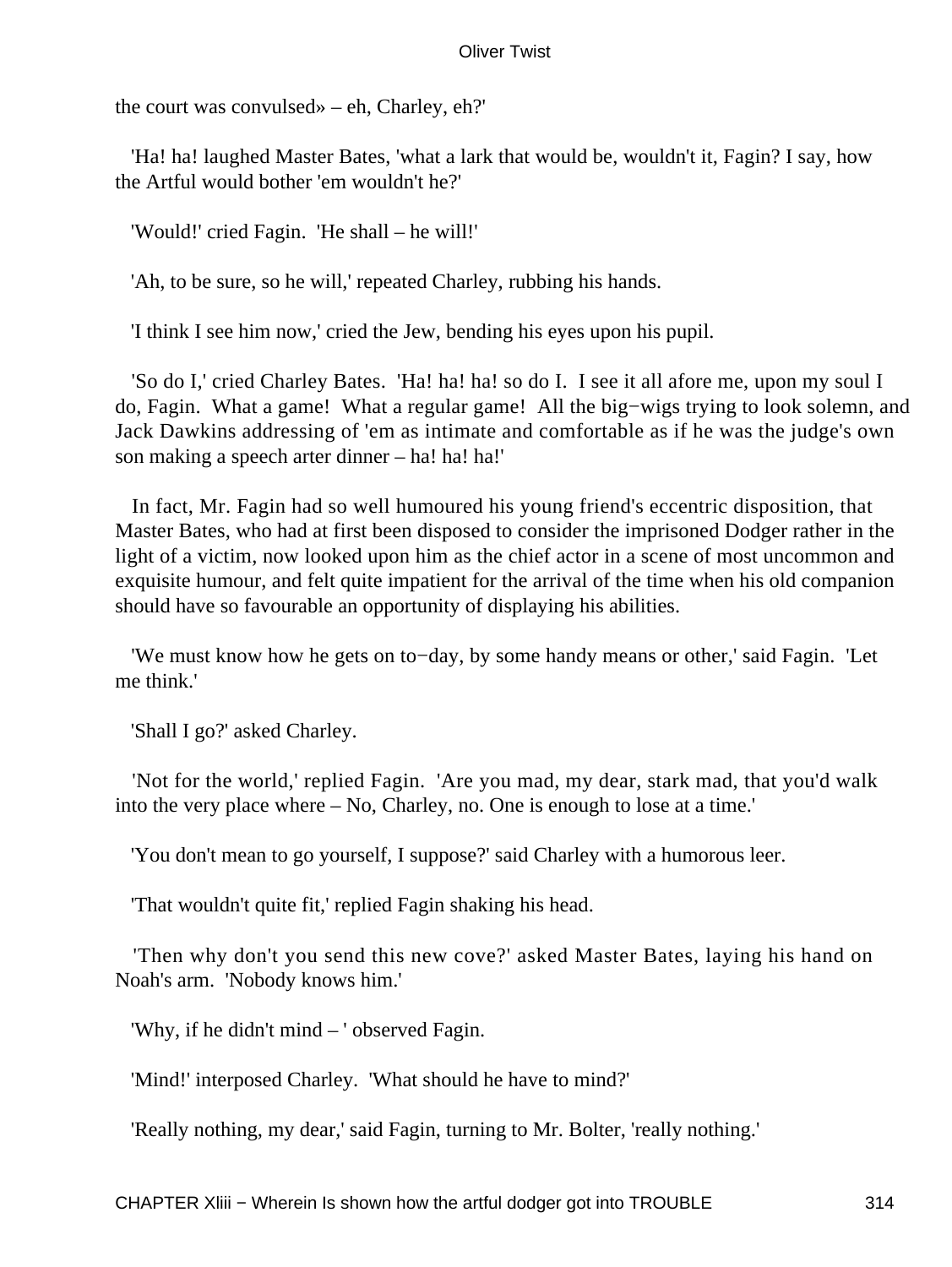'Oh, I dare say about that, yer know,' observed Noah, backing towards the door, and shaking his head with a kind of sober alarm. 'No, no – none of that. It's not in my department, that ain't.'

 'Wot department has he got, Fagin?' inquired Master Bates, surveying Noah's lank form with much disgust. 'The cutting away when there's anything wrong, and the eating all the wittles when there's everything right; is that his branch?'

 'Never mind,' retorted Mr. Bolter; 'and don't yer take liberties with yer superiors, little boy, or yer'll find yerself in the wrong shop.'

 Master Bates laughed so vehemently at this magnificent threat, that it was some time before Fagin could interpose, and represent to Mr. Bolter that he incurred no possible danger in visiting the police−office; that, inasmuch as no account of the little affair in which he had engaged, nor any description of his person, had yet been forwarded to the metropolis, it was very probable that he was not even suspected of having resorted to it for shelter; and that, if he were properly disguised, it would be as safe a spot for him to visit as any in London, inasmuch as it would be, of all places, the very last, to which he could be supposed likely to resort of his own free will.

 Persuaded, in part, by these representations, but overborne in a much greater degree by his fear of Fagin, Mr. Bolter at length consented, with a very bad grace, to undertake the expedition. By Fagin's directions, he immediately substituted for his own attire, a waggoner's frock, velveteen breeches, and leather leggings: all of which articles the Jew had at hand. He was likewise furnished with a felt hat well garnished with turnpike tickets; and a carter's whip. Thus equipped, he was to saunter into the office, as some country fellow from Covent Garden market might be supposed to do for the gratification of his curiousity; and as he was as awkward, ungainly, and raw−boned a fellow as need be, Mr. Fagin had no fear but that he would look the part to perfection.

 These arrangements completed, he was informed of the necessary signs and tokens by which to recognise the Artful Dodger, and was conveyed by Master Bates through dark and winding ways to within a very short distance of Bow Street. Having described the precise situation of the office, and accompanied it with copious directions how he was to walk straight up the passage, and when he got into the side, and pull off his hat as he went into the room, Charley Bates bade him hurry on alone, and promised to bide his return on the spot of their parting.

 Noah Claypole, or Morris Bolter as the reader pleases, punctually followed the directions he had received, which – Master Bates being pretty well acquainted with the locality – were so exact that he was enabled to gain the magisterial presence without asking any question, or meeting with any interruption by the way.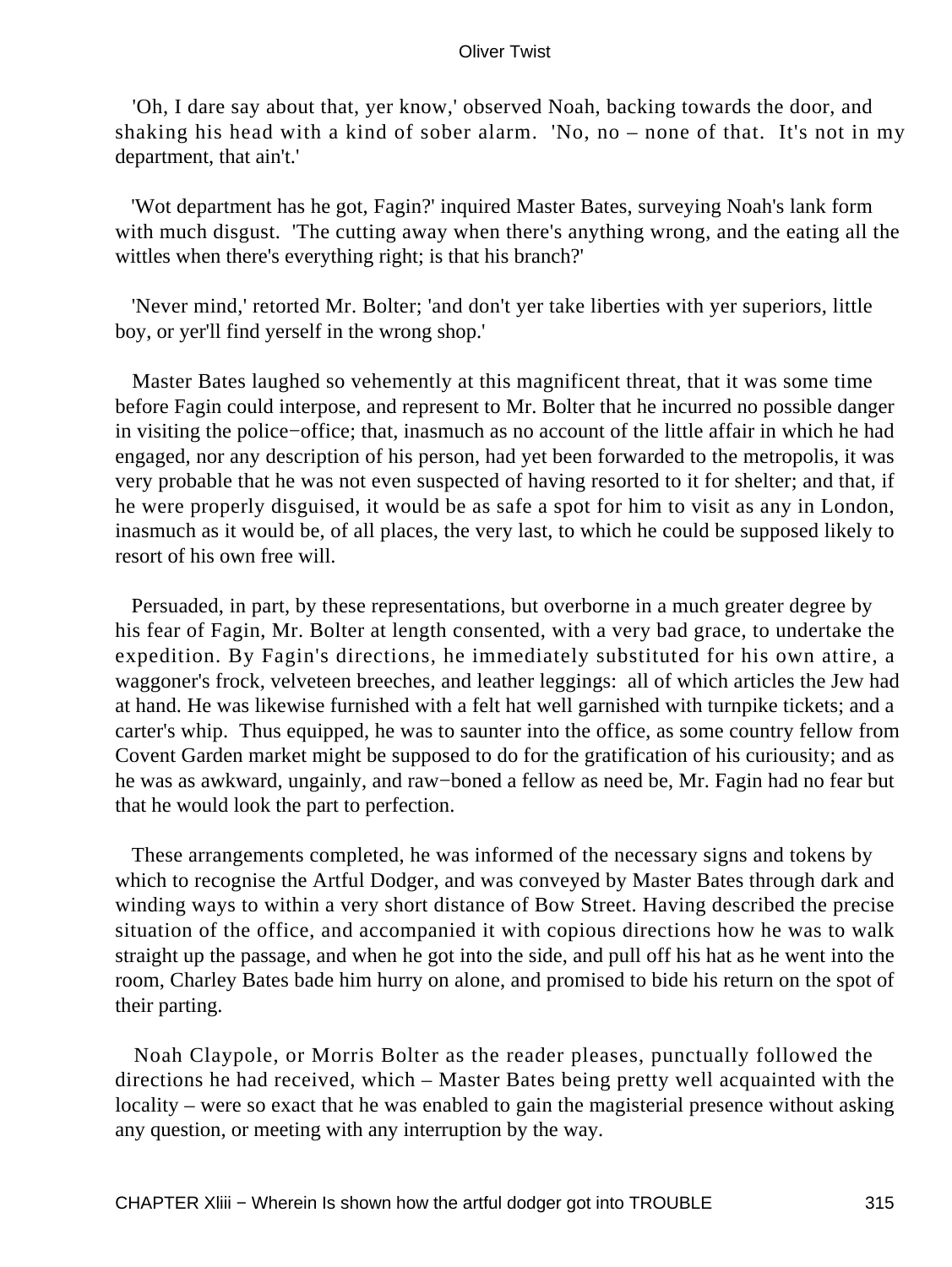He found himself jostled among a crowd of people, chiefly women, who were huddled together in a dirty frowsy room, at the upper end of which was a raised platform railed off from the rest, with a dock for the prisoners on the left hand against the wall, a box for the witnesses in the middle, and a desk for the magistrates on the right; the awful locality last named, being screened off by a partition which concealed the bench from the common gaze, and left the vulgar to imagine (if they could) the full majesty of justice.

 There were only a couple of women in the dock, who were nodding to their admiring friends, while the clerk read some depositions to a couple of policemen and a man in plain clothes who leant over the table. A jailer stood reclining against the dock−rail, tapping his nose listlessly with a large key, except when he repressed an undue tendency to conversation among the idlers, by proclaiming silence; or looked sternly up to bid some woman 'Take that baby out,' when the gravity of justice was disturbed by feeble cries, half−smothered in the mother's shawl, from some meagre infant. The room smelt close and unwholesome; the walls were dirt−discoloured; and the ceiling blackened. There was an old smoky bust over the mantel−shelf, and a dusty clock above the dock – the only thing present, that seemed to go on as it ought; for depravity, or poverty, or an habitual acquaintance with both, had left a taint on all the animate matter, hardly less unpleasant than the thick greasy scum on every inaminate object that frowned upon it.

 Noah looked eagerly about him for the Dodger; but although there were several women who would have done very well for that distinguished character's mother or sister, and more than one man who might be supposed to bear a strong resemblance to his father, nobody at all answering the description given him of Mr. Dawkins was to be seen. He waited in a state of much suspense and uncertainty until the women, being committed for trial, went flaunting out; and then was quickly relieved by the appearance of another prisoner who he felt at once could be no other than the object of his visit.

 It was indeed Mr. Dawkins, who, shuffling into the office with the big coat sleeves tucked up as usual, his left hand in his pocket, and his hat in his right hand, preceded the jailer, with a rolling gait altogether indescribable, and, taking his place in the dock, requested in an audible voice to know what he was placed in that 'ere disgraceful sitivation for.

'Hold your tongue, will you?' said the jailer.

'I'm an Englishman, ain't I?' rejoined the Dodger. 'Where are my priwileges?'

'You'll get your privileges soon enough,' retorted the jailer, 'and pepper with 'em.'

 'We'll see wot the Secretary of State for the Home Affairs has got to say to the beaks, if I don't,' replied Mr. Dawkins. 'Now then! Wot is this here business? I shall thank the madg'strates to dispose of this here little affair, and not to keep me while they read the paper,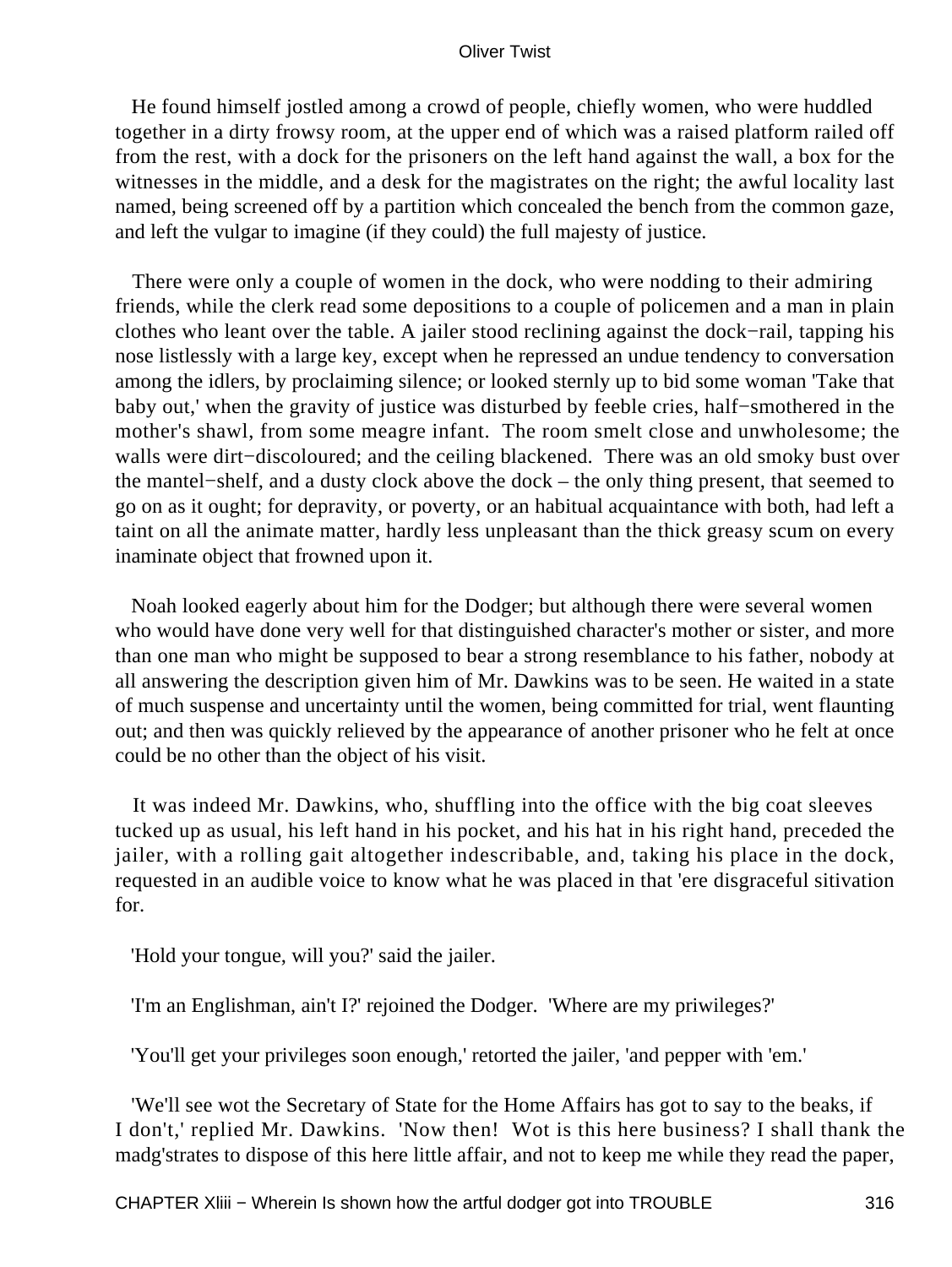for I've got an appointment with a genelman in the City, and as I am a man of my word and wery punctual in business matters, he'll go away if I ain't there to my time, and then pr'aps ther won't be an action for damage against them as kep me away. Oh no, certainly not!'

 At this point, the Dodger, with a show of being very particular with a view to proceedings to be had thereafter, desired the jailer to communicate 'the names of them two files as was on the bench.' Which so tickled the spectators, that they laughed almost as heartily as Master Bates could have done if he had heard the request.

'Silence there!' cried the jailer.

'What is this?' inquired one of the magistrates.

'A pick−pocketing case, your worship.'

'Has the boy ever been here before?'

 'He ought to have been, a many times,' replied the jailer. 'He has been pretty well everywhere else. *I* know him well, your worship.'

 'Oh! you know me, do you?' cried the Artful, making a note of the statement. 'Wery good. That's a case of deformation of character, any way.'

Here there was another laugh, and another cry of silence.

'Now then, where are the witnesses?' said the clerk.

'Ah! that's right,' added the Dodger. 'Where are they? I should like to see 'em.'

 This wish was immediately gratified, for a policeman stepped forward who had seen the prisoner attempt the pocket of an unknown gentleman in a crowd, and indeed take a handkerchief therefrom, which, being a very old one, he deliberately put back again, after trying in on his own countenance. For this reason, he took the Dodger into custody as soon as he could get near him, and the said Dodger, being searched, had upon his person a silver snuff−box, with the owner's name engraved upon the lid. This gentleman had been discovered on reference to the Court Guide, and being then and there present, swore that the snuff−box was his, and that he had missed it on the previous day, the moment he had disengaged himself from the crowd before referred to. He had also remarked a young gentleman in the throng, particularly active in making his way about, and that young gentleman was the prisoner before him.

'Have you anything to ask this witness, boy?' said the magistrate.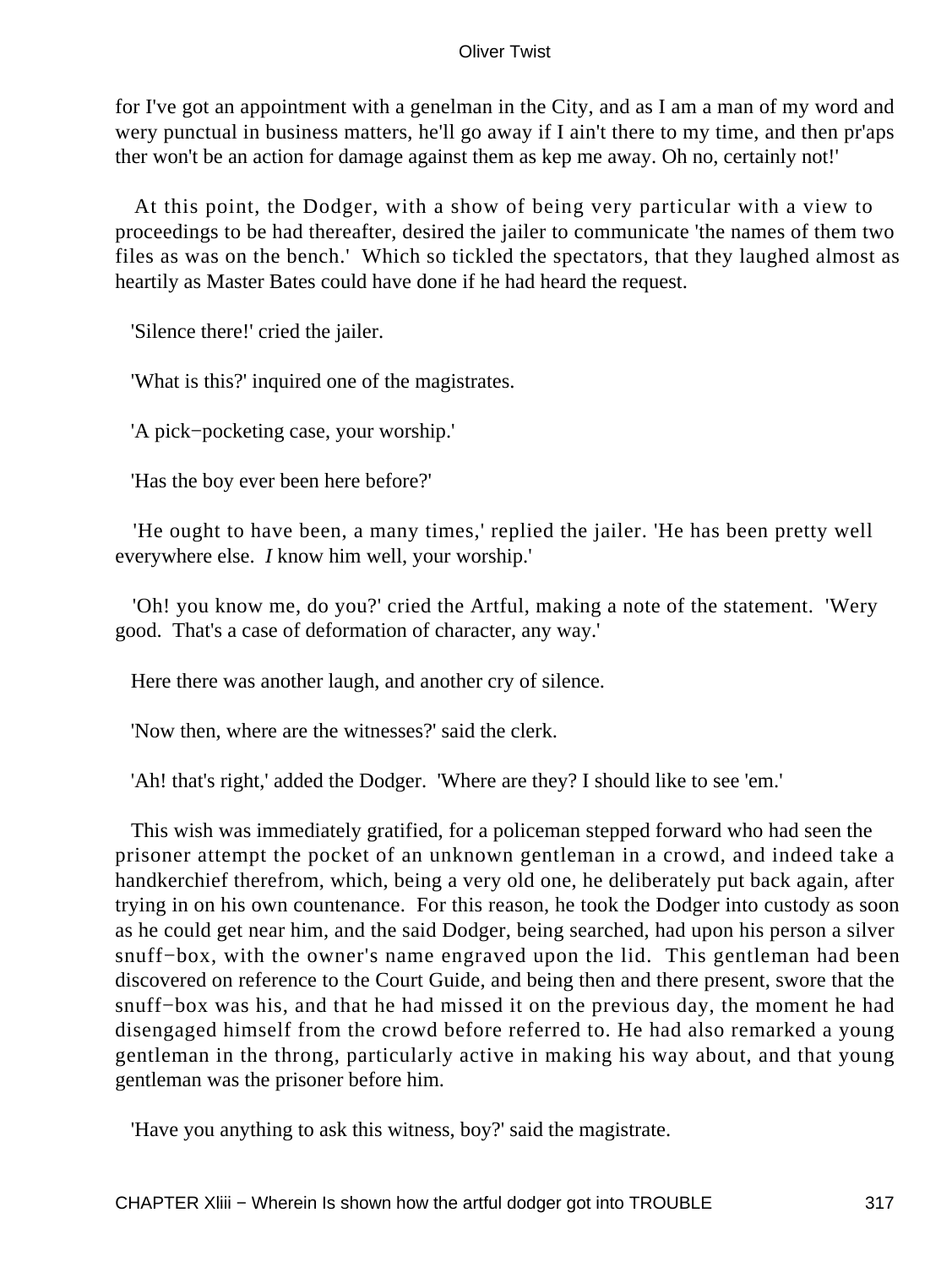'I wouldn't abase myself by descending to hold no conversation with him' replied the Dodger.

'Have you anything to say at all?'

 'Do you hear his worship ask if you've anything to say?' inquired the jailer, nudging the silent Dodger with his elbow.

 'I beg your pardon,' said the Dodger, looking up with an air of abstraction. 'Did you redress yourself to me, my man?'

 'I never see such an out−and−out young wagabond, your worship,' observed the officer with a grin. 'Do you mean to say anything, you young shaver?'

 'No,' replied the Dodger, 'not here, for this ain't the shop for justice: besides which, my attorney is a−breakfasting this morning with the Wice President of the House of Commons; but I shall have something to say elsewhere, and so will he, and so will a wery numerous and 'spectable circle of acquaintance as'll make them beaks wish they'd never been born, or that they'd got their footmen to hang 'em up to their own hat−pegs, afore they let 'em come out this morning to try it on upon me.  $I'll - '$ 

'There! He's fully committed!' interposed the clerk. 'Take him away.'

'Come on,' said the jailer.

 'Oh ah! I'll come on,' replied the Dodger, brushing his hat with the palm of his hand. 'Ah! (to the Bench) it's no use your looking frightened; I won't show you no mercy, not a ha'porth of it. YOU'LL pay for this, my fine fellers. I wouldn't be you for something! I wouldn't go free, now, if you was to fall down on your knees and ask me. Here, carry me off to prison! Take me away!'

With these last words, the Dodger suffered himself to be led off by the collar; threatening, till he got into the yard, to make a parliamentary business of it; and then grinning in the officer's face, with great glee and self−approval.

 Having seen him locked up by himself in a little cell, Noah made the best of his way back to where he had left Master Bates. After waiting here some time, he was joined by that young gentleman, who had prudently abstained from showing himself until he had looked carefully abroad from a snug retreat, and ascertained that his new friend had not been followed by any impertinent person.

 The two hastened back together, to bear to Mr. Fagin the animating news that the Dodger was doing full justice to his bringing−up, and establishing for himself a glorious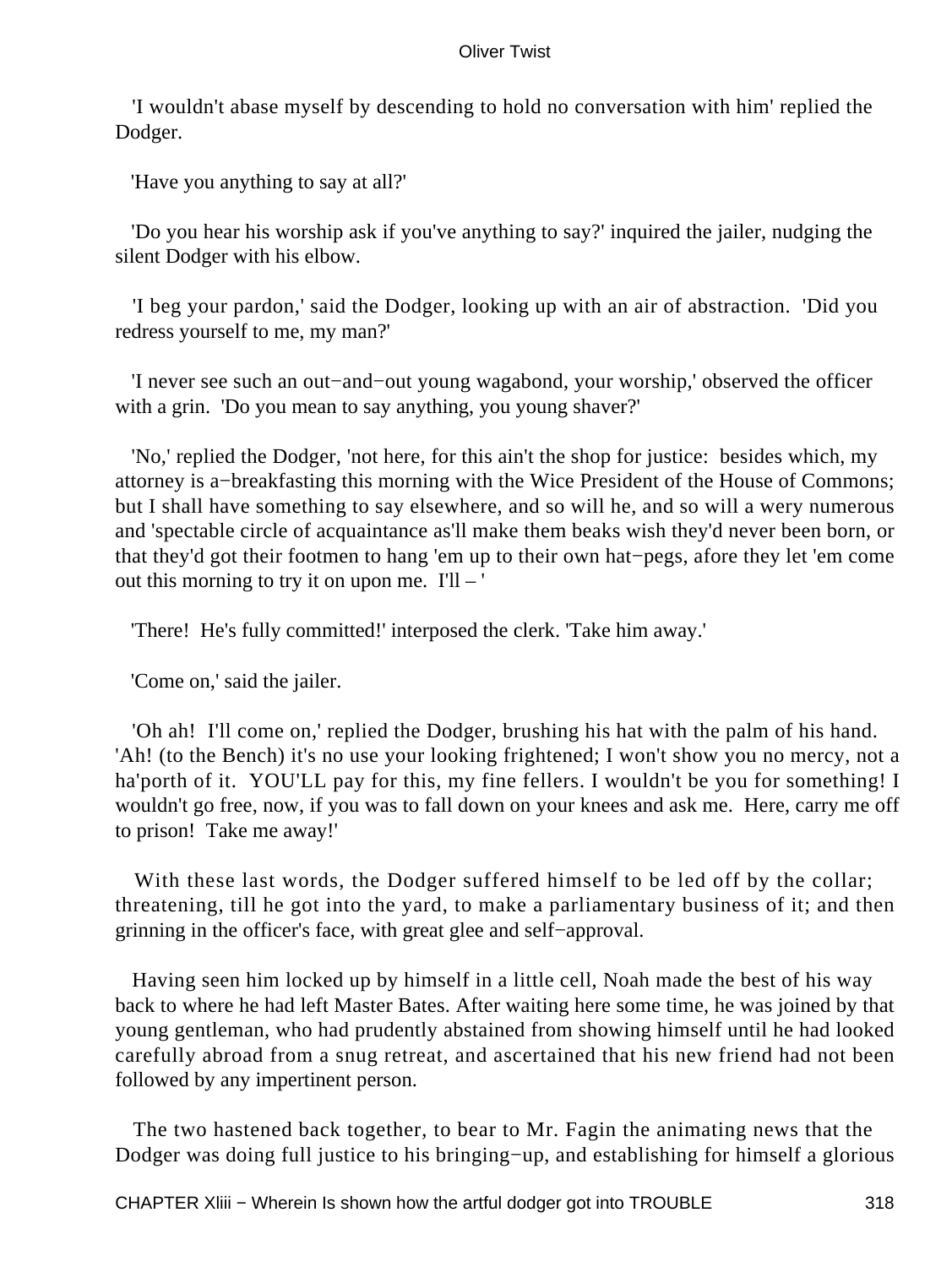reputation.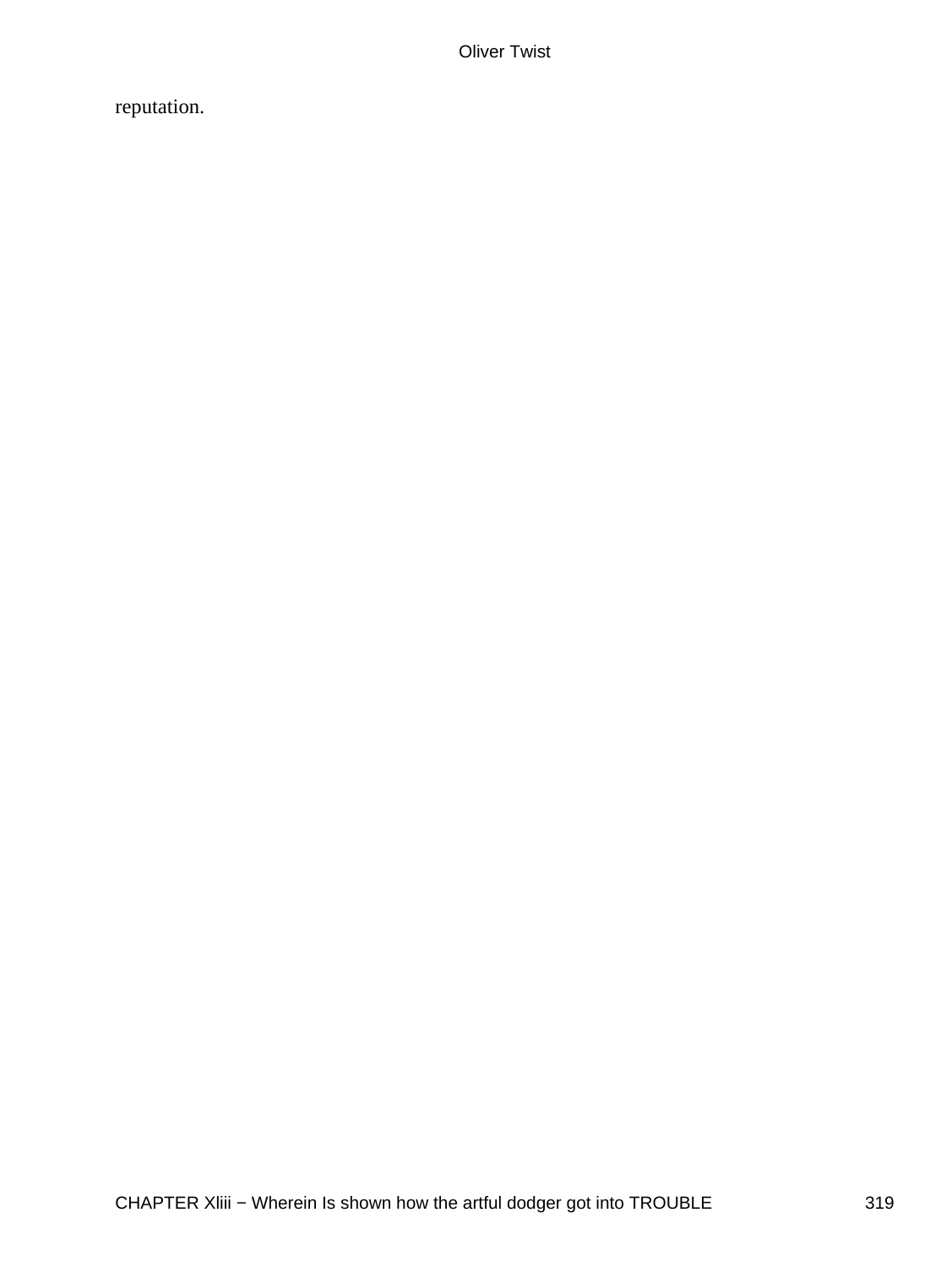## **CHAPTER XIIV – THE Time arrives for nancy to redeem her [pledge to rose maylie. SHE FAILS.](#page-396-0)**

*A* dept as she was, in all the arts of cunning and dissimulation, the girl Nancy could not wholly conceal the effect which the knowledge of the step she had taken, wrought upon her mind. She remembered that both the crafty Jew and the brutal Sikes had confided to her schemes, which had been hidden from all others: in the full confidence that she was trustworthy and beyond the reach of their suspicion. Vile as those schemes were, desperate as were their originators, and bitter as were her feelings towards Fagin, who had led her, step by step, deeper and deeper down into an abyss of crime and misery, whence was no escape; still, there were times when, even towards him, she felt some relenting, lest her disclosure should bring him within the iron grasp he had so long eluded, and he should fall at last – richly as he merited such a fate – by her hand.

 But, these were the mere wanderings of a mind unwholly to detach itself from old companions and associations, though enabled to fix itself steadily on one object, and resolved not to be turned aside by any consideration. Her fears for Sikes would have been more powerful inducements to recoil while there was yet time; but she had stipulated that her secret should be rigidly kept, she had dropped no clue which could lead to his discovery, she had refused, even for his sake, a refuge from all the guilt and wretchedness that encompasses her – and what more could she do! She was resolved.

 Though all her mental struggles terminated in this conclusion, they forced themselves upon her, again and again, and left their traces too. She grew pale and thin, even within a few days. At times, she took no heed of what was passing before her, or no part in conversations where once, she would have been the loudest. At other times, she laughed without merriment, and was noisy without a moment afterwards – she sat silent and dejected, brooding with her head upon her hands, while the very effort by which she roused herself, told, more forcibly than even these indications, that she was ill at ease, and that her thoughts were occupied with matters very different and distant from those in the course of discussion by her companions.

 It was Sunday night, and the bell of the nearest church struck the hour. Sikes and the Jew were talking, but they paused to listen. The girl looked up from the low seat on which she crouched, and listened too. Eleven.

 'An hour this side of midnight,' said Sikes, raising the blind to look out and returning to his seat. 'Dark and heavy it is too. A good night for business this.'

'Ah!' replied Fagin. 'What a pity, Bill, my dear, that there's none quite ready to be done.'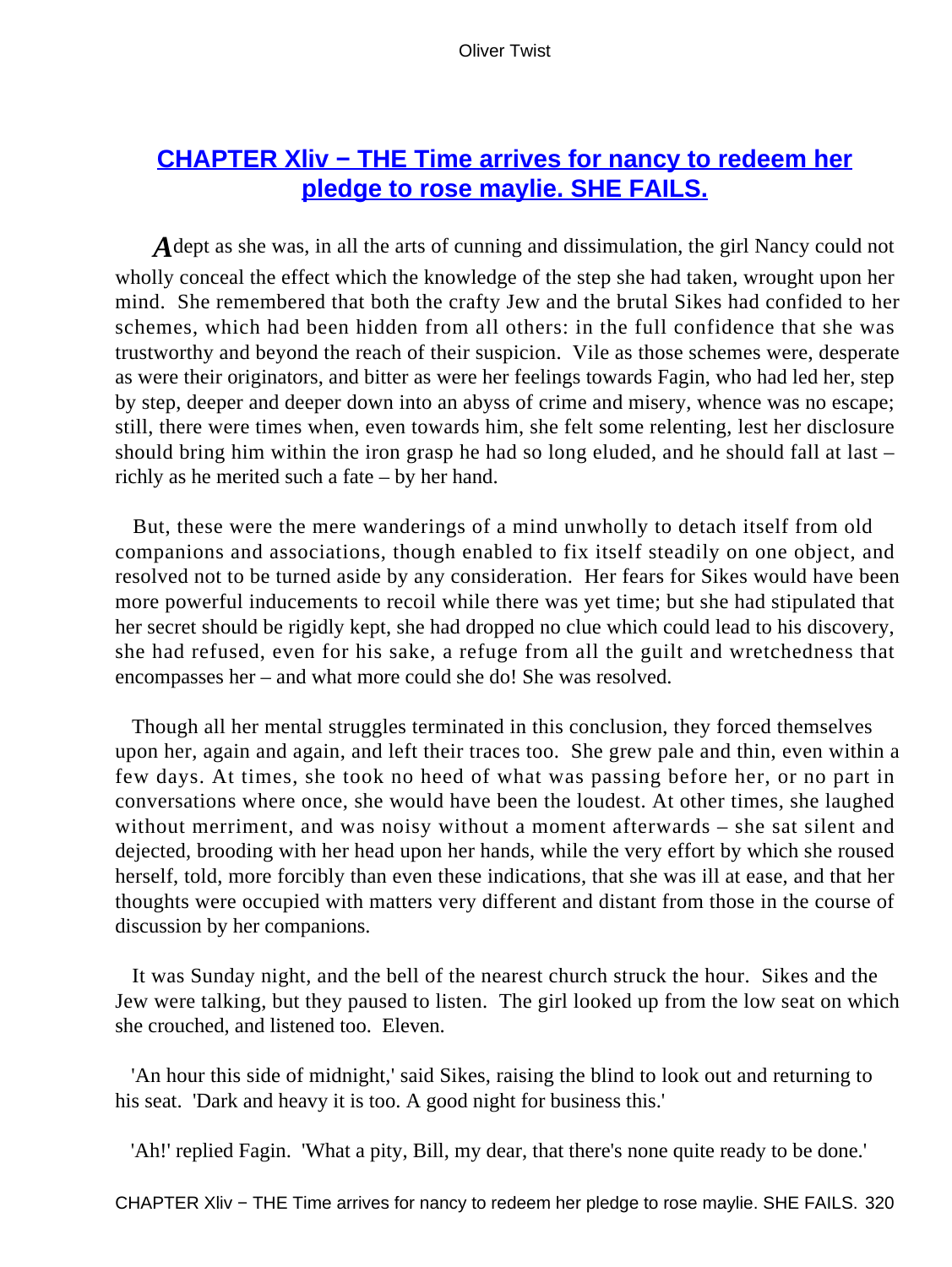'You're right for once,' replied Sikes gruffly. 'It is a pity, for I'm in the humour too.'

Fagin sighed, and shook his head despondingly.

 'We must make up for lost time when we've got things into a good train. That's all I know,' said Sikes.

 'That's the way to talk, my dear,' replied Fagin, venturing to pat him on the shoulder. 'It does me good to hear you.'

'Does you good, does it!' cried Sikes. 'Well, so be it.'

 'Ha! ha! ha!' laughed Fagin, as if he were relieved by even this concession. 'You're like yourself to−night, Bill. Quite like yourself.'

 'I don't feel like myself when you lay that withered old claw on my shoulder, so take it away,' said Sikes, casting off the Jew's hand.

 'It make you nervous, Bill, – reminds you of being nabbed, does it?' said Fagin, determined not to be offended.

 'Reminds me of being nabbed by the devil,' returned Sikes. 'There never was another man with such a face as yours, unless it was your father, and I suppose HE is singeing his grizzled red beard by this time, unless you came straight from the old 'un without any father at all betwixt you; which I shouldn't wonder at, a bit.'

 Fagin offered no reply to this compliment: but, pulling Sikes by the sleeve, pointed his finger towards Nancy, who had taken advantage of the foregoing conversation to put on her bonnet, and was now leaving the room.

'Hallo!' cried Sikes. 'Nance. Where's the gal going to at this time of night?'

'Not far.'

'What answer's that?' retorted Sikes. 'Do you hear me?'

'I don't know where,' replied the girl.

 'Then I do,' said Sikes, more in the spirit of obstinacy than because he had any real objection to the girl going where she listed. 'Nowhere. Sit down.'

'I'm not well. I told you that before,' rejoined the girl. 'I want a breath of air.'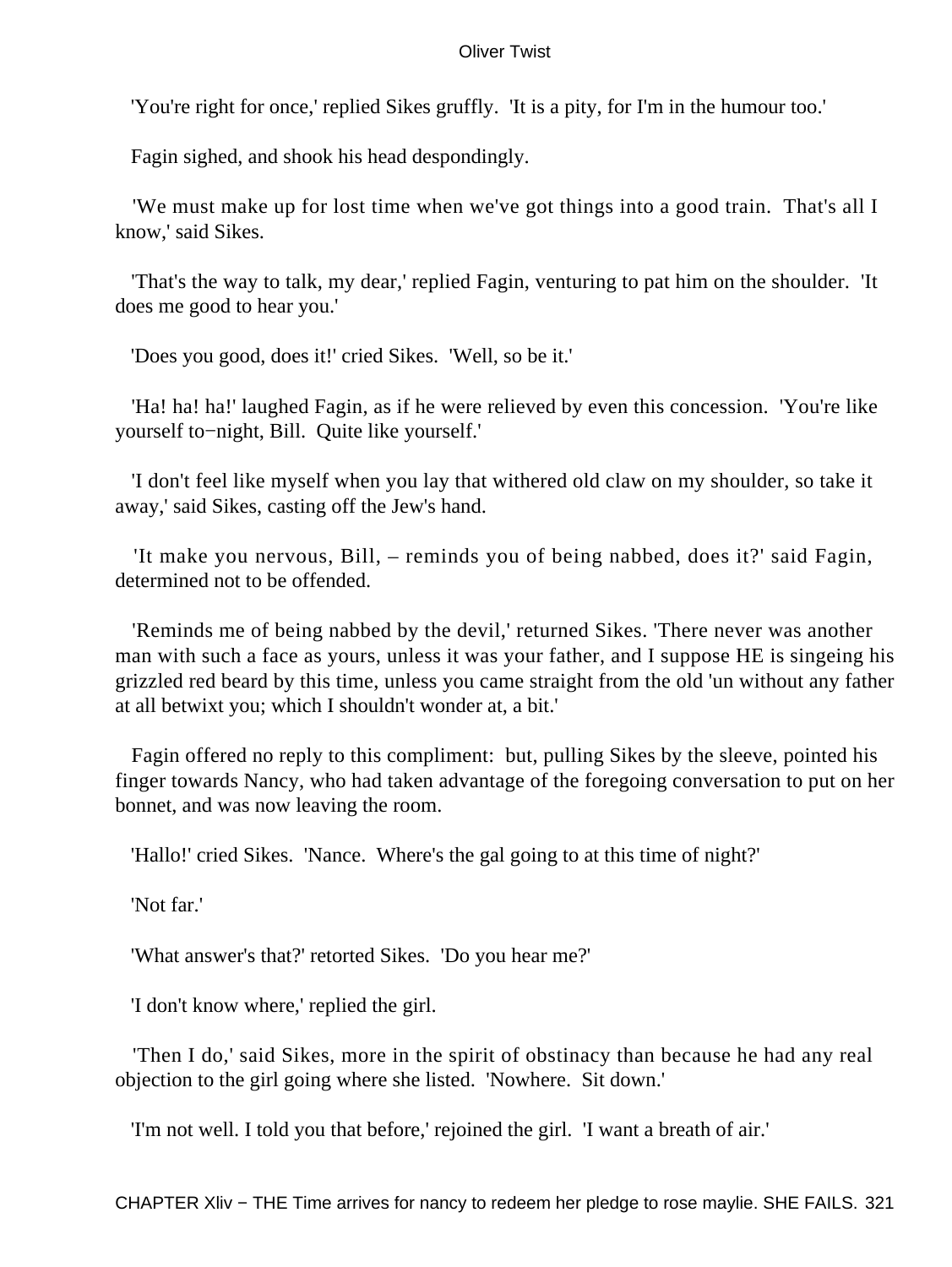'Put your head out of the winder,' replied Sikes.

'There's not enough there,' said the girl. 'I want it in the street.'

 'Then you won't have it,' replied Sikes. With which assurance he rose, locked the door, took the key out, and pulling her bonnet from her head, flung it up to the top of an old press. 'There,' said the robber. 'Now stop quietly where you are, will you?'

 'It's not such a matter as a bonnet would keep me,' said the girl turning very pale. 'What do you mean, Bill? Do you know what you're doing?'

 'Know what I'm – Oh!' cried Sikes, turning to Fagin, 'she's out of her senses, you know, or she daren't talk to me in that way.'

 'You'll drive me on the something desperate,' muttered the girl placing both hands upon her breast, as though to keep down by force some violent outbreak. 'Let me go, will you, – this minute – this instant.'

'No!' said Sikes.

 'Tell him to let me go, Fagin. He had better. It'll be better for him. Do you hear me?' cried Nancy stamping her foot upon the ground.

 'Hear you!' repeated Sikes turning round in his chair to confront her. 'Aye! And if I hear you for half a minute longer, the dog shall have such a grip on your throat as'll tear some of that screaming voice out. Wot has come over you, you jade! Wot is it?'

 'Let me go,' said the girl with great earnestness; then sitting herself down on the floor, before the door, she said, 'Bill, let me go; you don't know what you are doing. You don't, indeed. For only one hour  $-$  do  $-$  do!'

 'Cut my limbs off one by one!' cried Sikes, seizing her roughly by the arm, 'If I don't think the gal's stark raving mad. Get up.'

 'Not till you let me go – not till you let me go – Never – never!' screamed the girl. Sikes looked on, for a minute, watching his opportunity, and suddenly pinioning her hands dragged her, struggling and wrestling with him by the way, into a small room adjoining, where he sat himself on a bench, and thrusting her into a chair, held her down by force. She struggled and implored by turns until twelve o'clock had struck, and then, wearied and exhausted, ceased to contest the point any further. With a caution, backed by many oaths, to make no more efforts to go out that night, Sikes left her to recover at leisure and rejoined Fagin.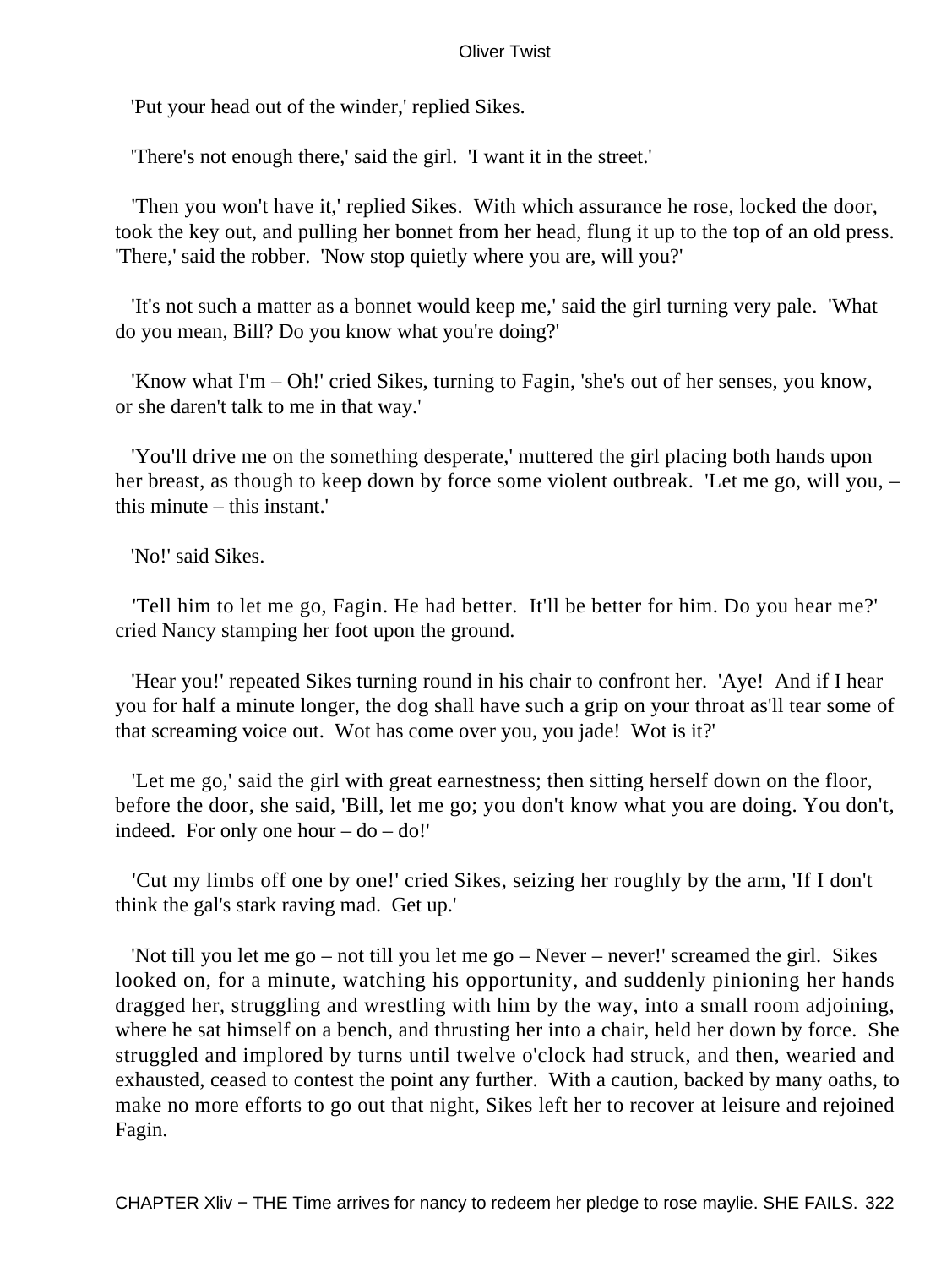'Whew!' said the housebreaker wiping the perspiration from his face. 'Wot a precious strange gal that is!'

'You may say that, Bill,' replied Fagin thoughtfully. 'You may say that.'

 'Wot did she take it into her head to go out to−night for, do you think?' asked Sikes. 'Come; you should know her better than me. Wot does is mean?'

'Obstinacy; woman's obstinacy, I suppose, my dear.'

 'Well, I suppose it is,' growled Sikes. 'I thought I had tamed her, but she's as bad as ever.'

'Worse,' said Fagin thoughtfully. 'I never knew her like this, for such a little cause.'

 'Nor I,' said Sikes. 'I think she's got a touch of that fever in her blood yet, and it won't come out – eh?'

'Like enough.'

 'I'll let her a little blood, without troubling the doctor, if she's took that way again,' said Sikes.

Fagin nodded an expressive approval of this mode of treatment.

 'She was hanging about me all day, and night too, when I was stretched on my back; and you, like a blackhearted wolf as you are, kept yourself aloof,' said Sikes. 'We was poor too, all the time, and I think, one way or other, it's worried and fretted her; and that being shut up here so long has made her restless – eh?'

'That's it, my dear,' replied the Jew in a whisper. 'Hush!'

 As he uttered these words, the girl herself appeared and resumed her former seat. Her eyes were swollen and red; she rocked herself to and fro; tossed her head; and, after a little time, burst out laughing.

 'Why, now she's on the other tack!' exclaimed Sikes, turning a look of excessive surprise on his companion.

 Fagin nodded to him to take no further notice just then; and, in a few minutes, the girl subsided into her accustomed demeanour. Whispering Sikes that there was no fear of her relapsing, Fagin took up his hat and bade him good−night. He paused when he reached the room−door, and looking round, asked if somebody would light him down the dark stairs.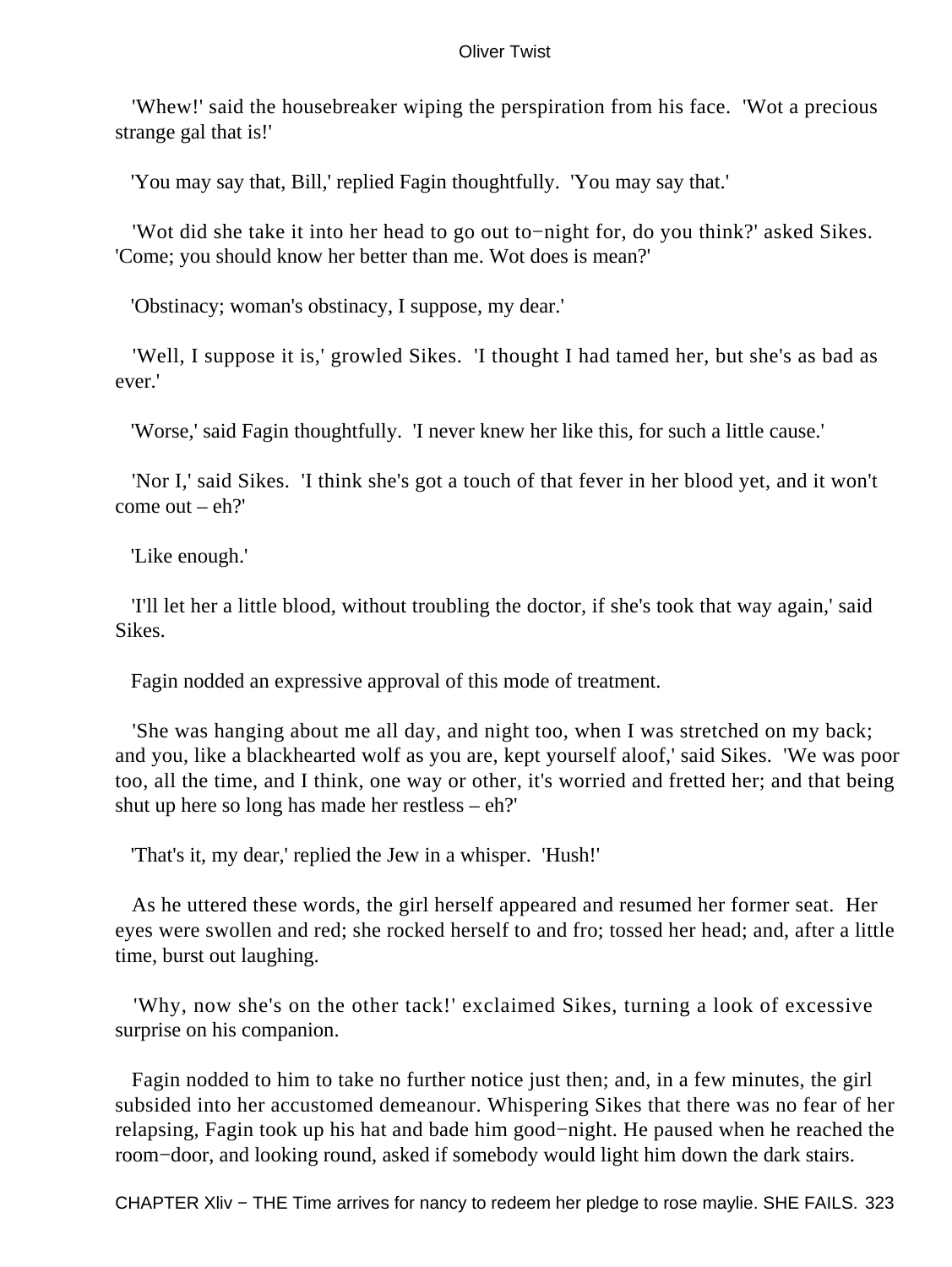'Light him down,' said Sikes, who was filling his pipe. 'It's a pity he should break his neck himself, and disappoint the sight−seers. Show him a light.'

 Nancy followed the old man downstairs, with a candle. When they reached the passage, he laid his finger on his lip, and drawing close to the girl, said, in a whisper.

'What is it, Nancy, dear?'

'What do you mean?' replied the girl, in the same tone.

 'The reason of all this,' replied Fagin. 'If HE' – he pointed with his skinny fore−finger up the stairs – 'is so hard with you (he's a brute, Nance, a brute−beast), why don't you – '

 'Well?' said the girl, as Fagin paused, with his mouth almost touching her ear, and his eyes looking into hers.

 'No matter just now. We'll talk of this again. You have a friend in me, Nance; a staunch friend. I have the means at hand, quiet and close. If you want revenge on those that treat you like a dog – like a dog! worse than his dog, for he humours him sometimes – come to me. I say, come to me. He is the mere hound of a day, but you know me of old, Nance.'

'I know you well,' replied the girls, without manifesting the least emotion. 'Good−night.'

 She shrank back, as Fagin offered to lay his hand on hers, but said good−night again, in a steady voice, and, answering his parting look with a nod of intelligence, closed the door between them.

 Fagin walked towards his home, intent upon the thoughts that were working within his brain. He had conceived the idea – not from what had just passed though that had tended to confirm him, but slowly and by degrees – that Nancy, wearied of the housebreaker's brutality, had conceived an attachment for some new friend. Her altered manner, her repeated absences from home alone, her comparative indifference to the interests of the gang for which she had once been so zealous, and, added to these, her desperate impatience to leave home that night at a particular hour, all favoured the supposition, and rendered it, to him at least, almost matter of certainty. The object of this new liking was not among his myrmidons. He would be a valuable acquisition with such an assistant as Nancy, and must (thus Fagin argued) be secured without delay.

 There was another, and a darker object, to be gained. Sikes knew too much, and his ruffian taunts had not galled Fagin the less, because the wounds were hidden. The girl must know, well, that if she shook him off, she could never be safe from his fury, and that it would be surely wreaked – to the maiming of limbs, or perhaps the loss of life – on the object of her more recent fancy.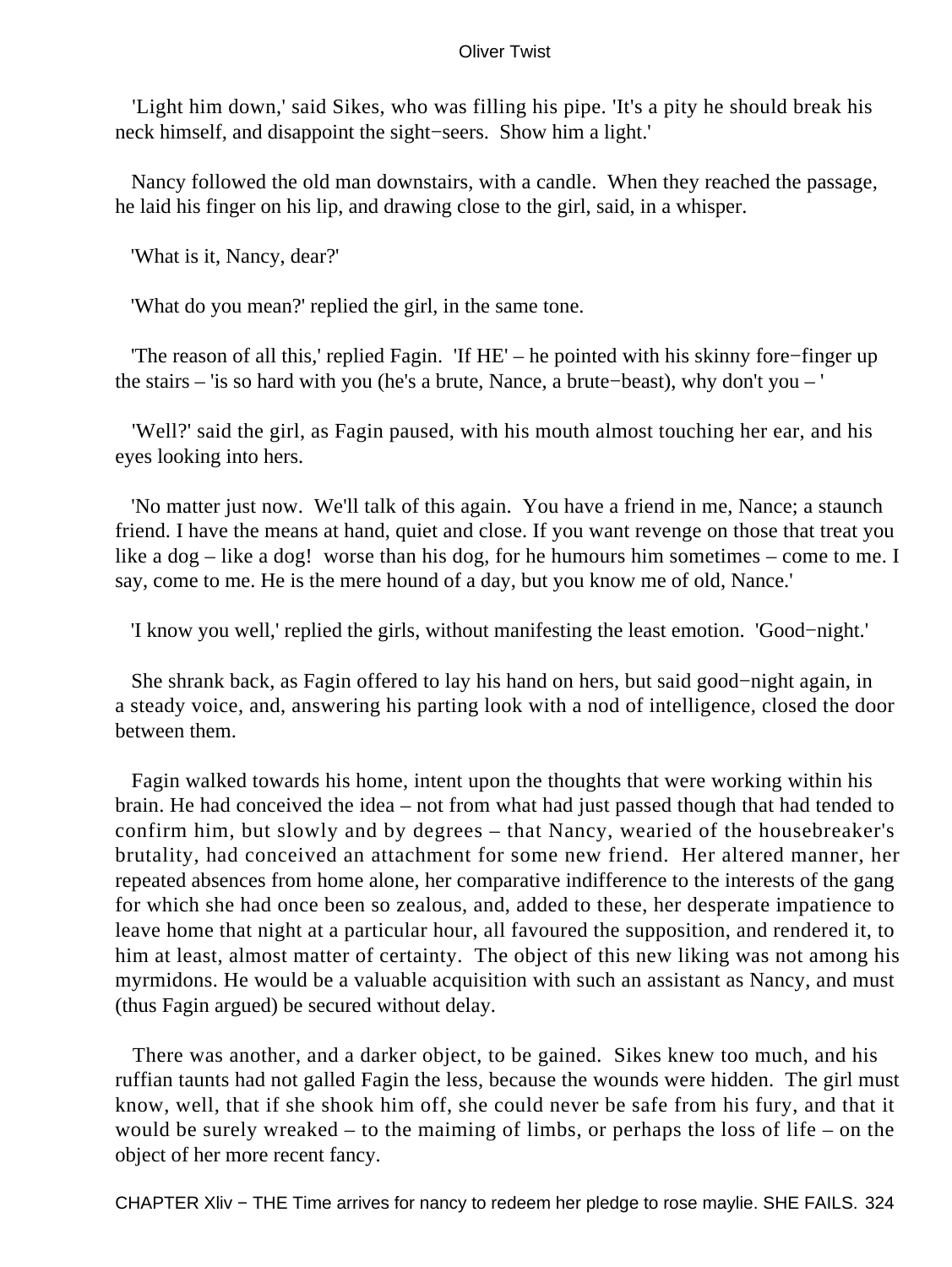'With a little persuasion,' thought Fagin, 'what more likely than that she would consent to poison him? Women have done such things, and worse, to secure the same object before now. There would be the dangerous villain: the man I hate: gone; another secured in his place; and my influence over the girl, with a knowledge of this crime to back it, unlimited.'

 These things passed through the mind of Fagin, during the short time he sat alone, in the housebreaker's room; and with them uppermost in his thoughts, he had taken the opportunity afterwards afforded him, of sounding the girl in the broken hints he threw out at parting. There was no expression of surprise, no assumption of an inability to understand his meaning. The girl clearly comprehended it. Her glance at parting showed **That.**

 But perhaps she would recoil from a plot to take the life of Sikes, and that was one of the chief ends to be attained. 'How,' thought Fagin, as he crept homeward, 'can I increase my influence with her? what new power can I acquire?'

 Such brains are fertile in expedients. If, without extracting a confession from herself, he laid a watch, discovered the object of her altered regard, and threatened to reveal the whole history to Sikes (of whom she stood in no common fear) unless she entered into his designs, could he not secure her compliance?

 'I can,' said Fagin, almost aloud. 'She durst not refuse me then. Not for her life, not for her life! I have it all. The means are ready, and shall be set to work. I shall have you yet!'

 He cast back a dark look, and a threatening motion of the hand, towards the spot where he had left the bolder villian; and went on his way: busying his bony hands in the folds of his tattered garment, which he wrenched tightly in his grasp, as though there were a hated enemy crushed with every motion of his fingers.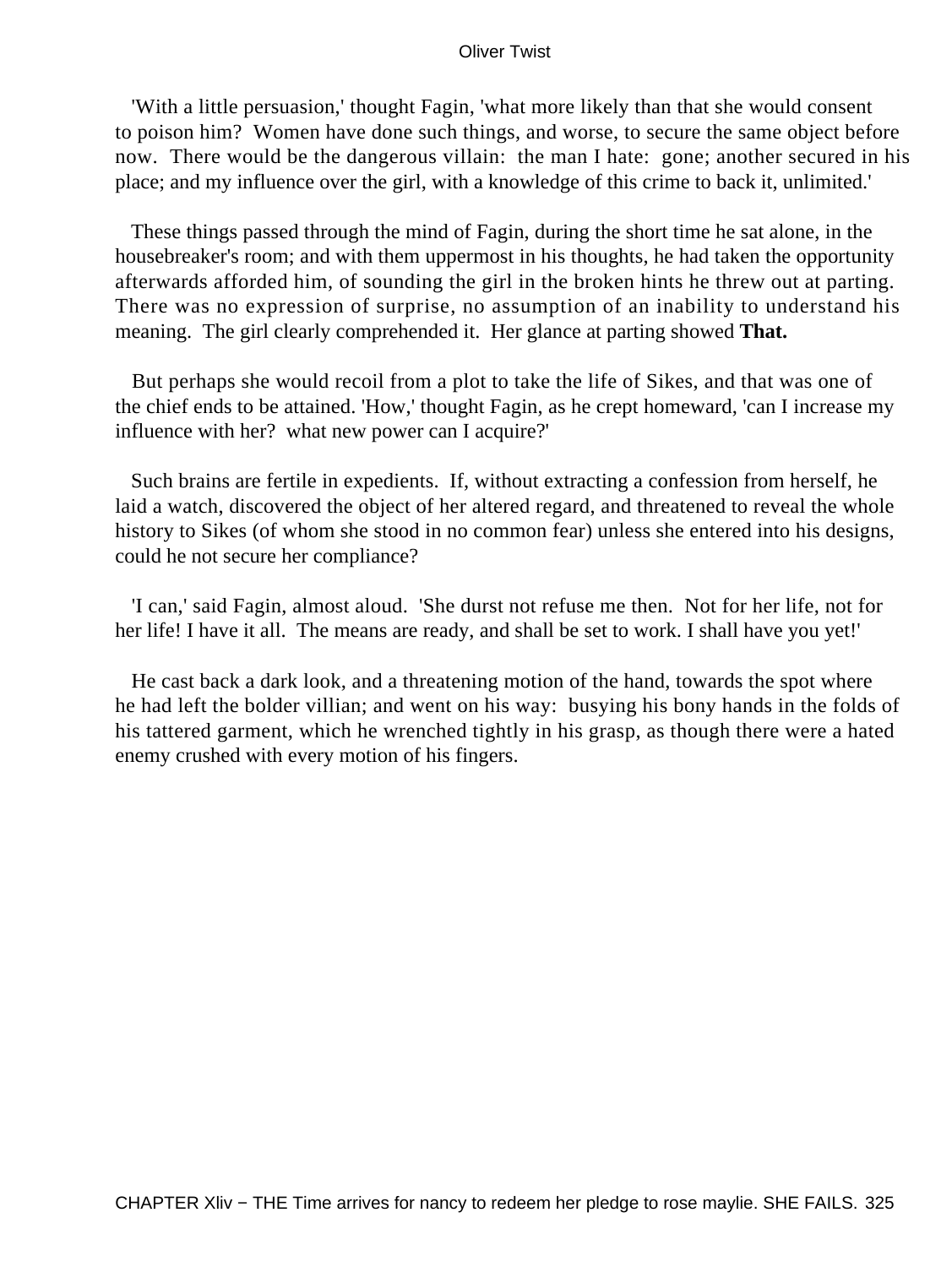### **[CHAPTER Xlv − Noah Claypole is employed by fagin on a](#page-396-0) [secret MISSION](#page-396-0)**

**The old man was up, betimes, next morning, and waited impatiently for the appearance** of his new associate, who after a delay that seemed interminable, at length presented himself, and commenced a voracious assault on the breakfast.

'Bolter,' said Fagin, drawing up a chair and seating himself opposite Morris Bolter.

 'Well, here I am,' returned Noah. 'What's the matter? Don't yer ask me to do anything till I have done eating. That's a great fault in this place. Yer never get time enough over yer meals.'

 'You can talk as you eat, can't you?' said Fagin, cursing his dear young friend's greediness from the very bottom of his heart.

 'Oh yes, I can talk. I get on better when I talk,' said Noah, cutting a monstrous slice of bread. 'Where's Charlotte?'

 'Out,' said Fagin. 'I sent her out this morning with the other young woman, because I wanted us to be alone.'

 'Oh!' said Noah. 'I wish yer'd ordered her to make some buttered toast first. Well. Talk away. Yer won't interrupt me.'

 There seemed, indeed, no great fear of anything interrupting him, as he had evidently sat down with a determination to do a great deal of business.

 'You did well yesterday, my dear,' said Fagin. 'Beautiful! Six shillings and ninepence halfpenny on the very first day! The kinchin lay will be a fortune to you.'

'Don't you forget to add three pint−pots and a milk−can,' said Mr. Bolter.

 'No, no, my dear. The pint−pots were great strokes of genius: but the milk−can was a perfect masterpiece.'

 'Pretty well, I think, for a beginner,' remarked Mr. Bolter complacently. 'The pots I took off airy railings, and the milk−can was standing by itself outside a public−house. I thought it might get rusty with the rain, or catch cold, yer know. Eh? Ha! ha! ha!'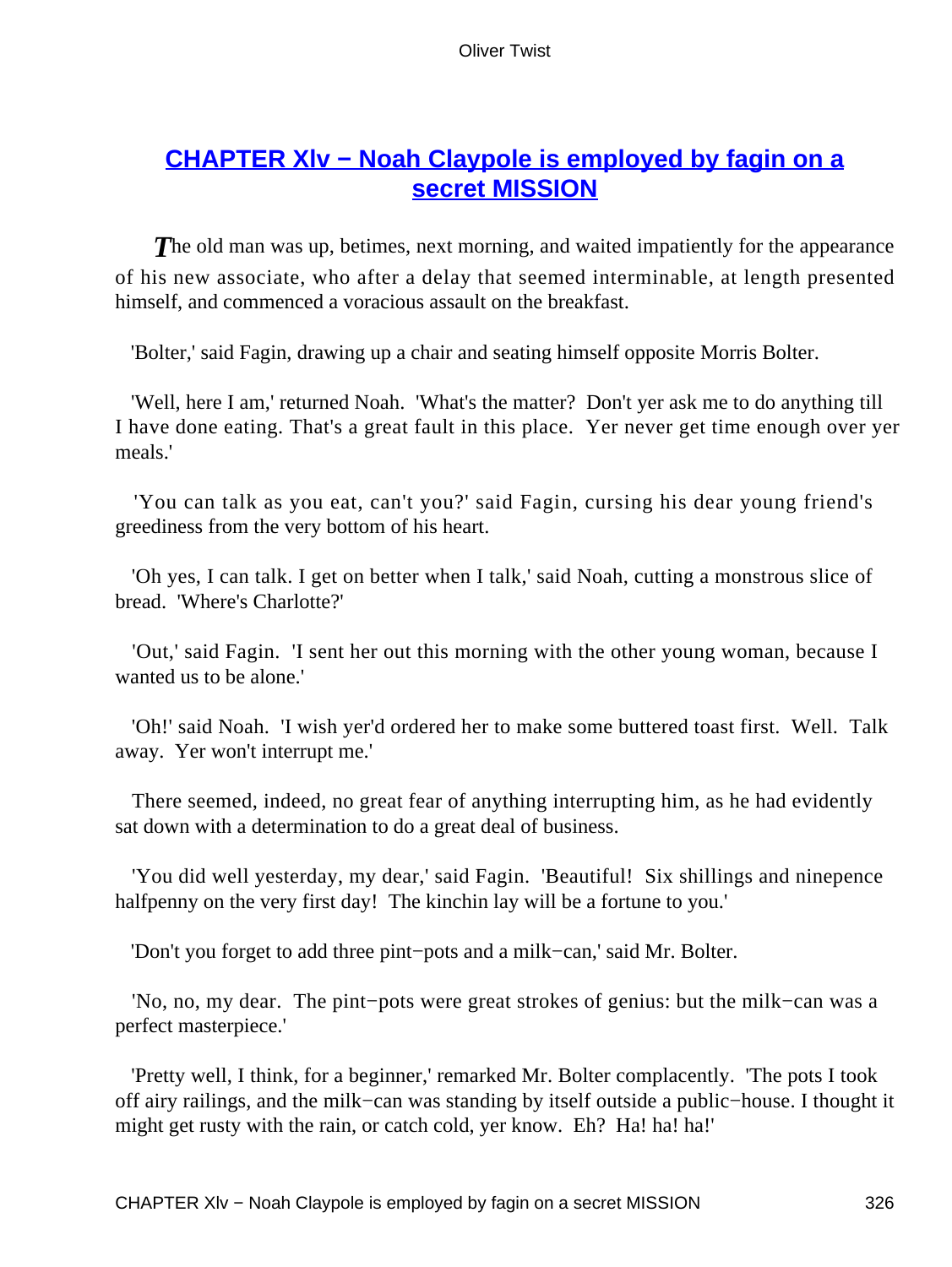Fagin affected to laugh very heartily; and Mr. Bolter having had his laugh out, took a series of large bites, which finished his first hunk of bread and butter, and assisted himself to a second.

 'I want you, Bolter,' said Fagin, leaning over the table, 'to do a piece of work for me, my dear, that needs great care and caution.'

 'I say,' rejoined Bolter, 'don't yer go shoving me into danger, or sending me any more o' yer police−offices. That don't suit me, that don't; and so I tell yer.'

 'That's not the smallest danger in it – not the very smallest,' said the Jew; 'it's only to dodge a woman.'

'An old woman?' demanded Mr. Bolter.

'A young one,' replied Fagin.

 'I can do that pretty well, I know,' said Bolter. 'I was a regular cunning sneak when I was at school. What am I to dodge her for? Not to – '

 'Not to do anything, but to tell me where she goes, who she sees, and, if possible, what she says; to remember the street, if it is a street, or the house, if it is a house; and to bring me back all the information you can.'

 'What'll yer give me?' asked Noah, setting down his cup, and looking his employer, eagerly, in the face.

 'If you do it well, a pound, my dear. One pound,' said Fagin, wishing to interest him in the scent as much as possible. 'And that's what I never gave yet, for any job of work where there wasn't valuable consideration to be gained.'

'Who is she?' inquired Noah.

'One of us.'

'Oh Lor!' cried Noah, curling up his nose. 'Yer doubtful of her, are yer?'

 'She had found out some new friends, my dear, and I must know who they are,' replied Fagin.

 'I see,' said Noah. 'Just to have the pleasure of knowing them, if they're respectable people, eh? Ha! ha! ha! I'm your man.'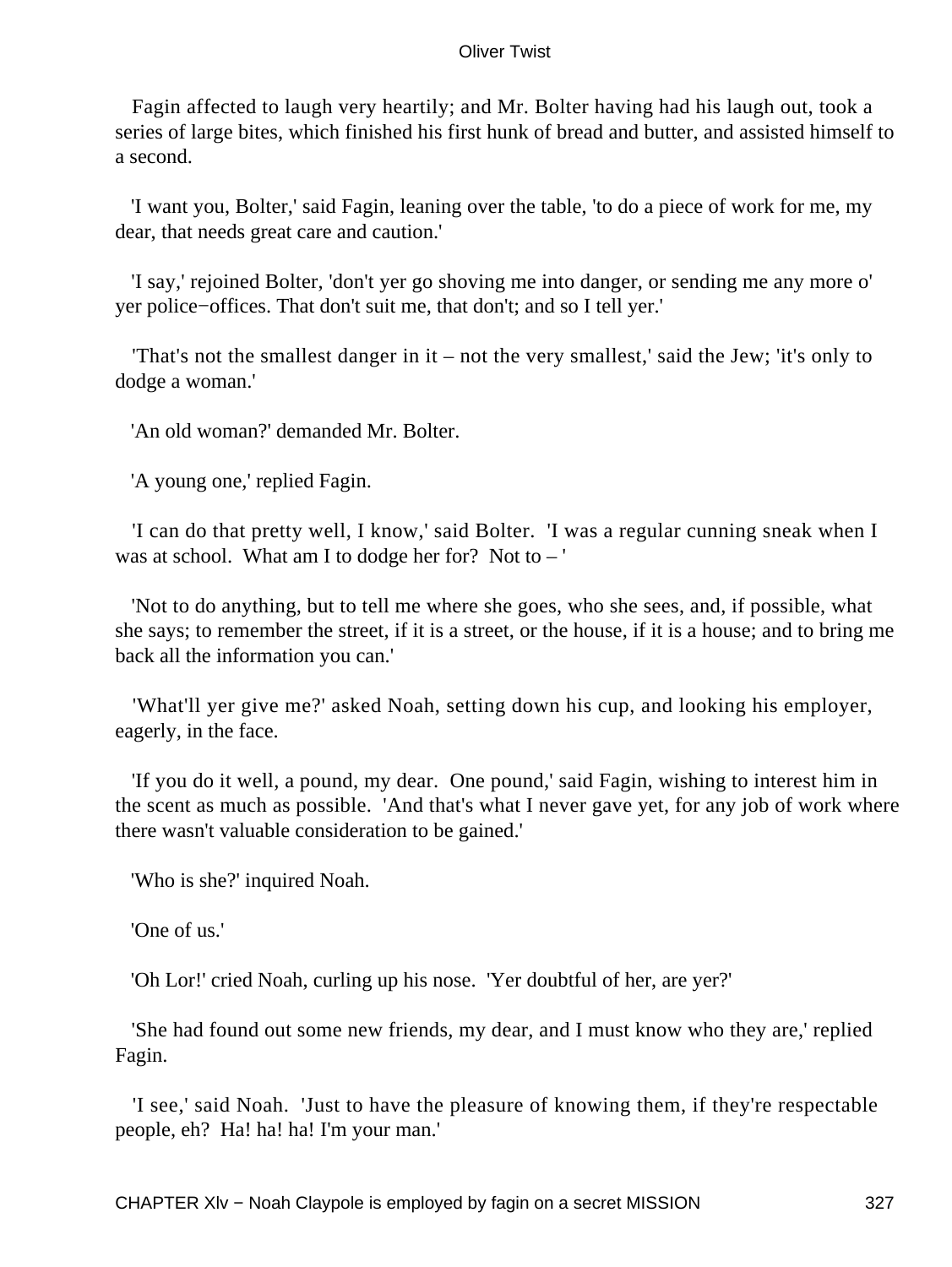'I knew you would be,' cried Fagin, eleated by the success of his proposal.

 'Of course, of course,' replied Noah. 'Where is she? Where am I to wait for her? Where am I to go?'

 'All that, my dear, you shall hear from me. I'll point her out at the proper time,' said Fagin. 'You keep ready, and leave the rest to me.'

 That night, and the next, and the next again, the spy sat booted and equipped in his carter's dress: ready to turn out at a word from Fagin. Six nights passed – six long weary nights – and on each, Fagin came home with a disappointed face, and briefly intimated that it was not yet time. On the seventh, he returned earlier, and with an exultation he could not conceal. It was Sunday.

 'She goes abroad to−night,' said Fagin, 'and on the right errand, I'm sure; for she has been alone all day, and the man she is afraid of will not be back much before daybreak. Come with me. Quick!'

 Noah started up without saying a word; for the Jew was in a state of such intense excitement that it infected him. They left the house stealthily, and hurrying through a labyrinth of streets, arrived at length before a public−house, which Noah recognised as the same in which he had slept, on the night of his arrival in London.

 It was past eleven o'clock, and the door was closed. It opened softly on its hinges as Fagin gave a low whistle. They entered, without noise; and the door was closed behind them.

 Scarcely venturing to whisper, but substituting dumb show for words, Fagin, and the young Jew who had admitted them, pointed out the pane of glass to Noah, and signed to him to climb up and observe the person in the adjoining room.

'Is that the woman?' he asked, scarcely above his breath.

Fagin nodded yes.

 'I can't see her face well,' whispered Noah. 'She is looking down, and the candle is behind her.

 'Stay there,' whispered Fagin. He signed to Barney, who withdrew. In an instant, the lad entered the room adjoining, and, under pretence of snuffing the candle, moved it in the required position, and, speaking to the girl, caused her to raise her face.

'I see her now,' cried the spy.

CHAPTER XIv – Noah Claypole is employed by fagin on a secret MISSION 328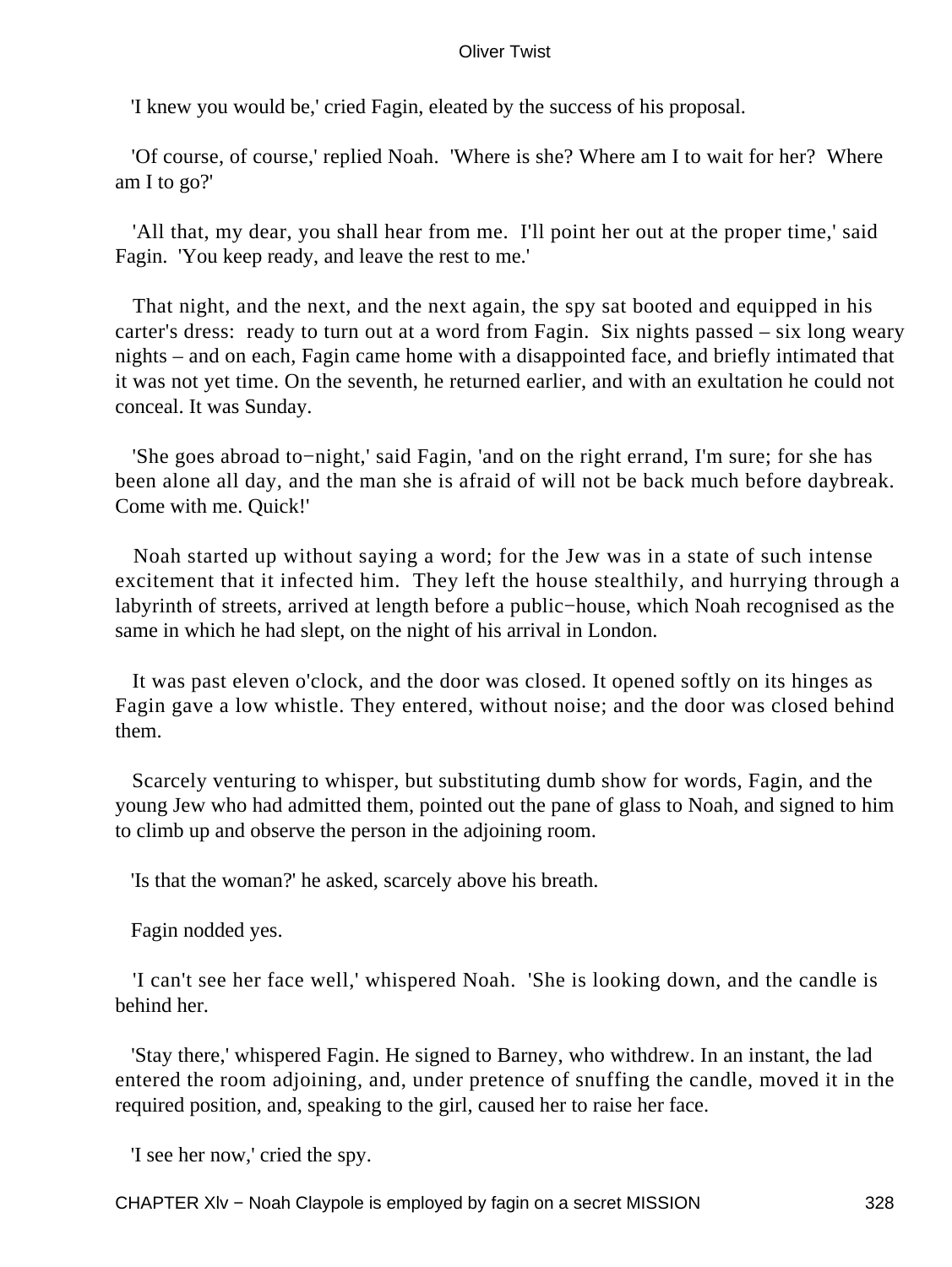'Plainly?'

'I should know her among a thousand.'

 He hastily descended, as the room−door opened, and the girl came out. Fagin drew him behind a small partition which was curtained off, and they held their breaths as she passed within a few feet of their place of concealment, and emerged by the door at which they had entered.

'Hist!' cried the lad who held the door. 'Dow.'

Noah exchanged a look with Fagin, and darted out.

'To the left,' whispered the lad; 'take the left had, and keep od the other side.'

 He did so; and, by the light of the lamps, saw the girl's retreating figure, already at some distance before him. He advanced as near as he considered prudent, and kept on the opposite side of the street, the better to observe her motions. She looked nervously round, twice or thrice, and once stopped to let two men who were following close behind her, pass on. She seemed to gather courage as she advanced, and to walk with a steadier and firmer step. The spy preserved the same relative distance between them, and followed: with his eye upon her.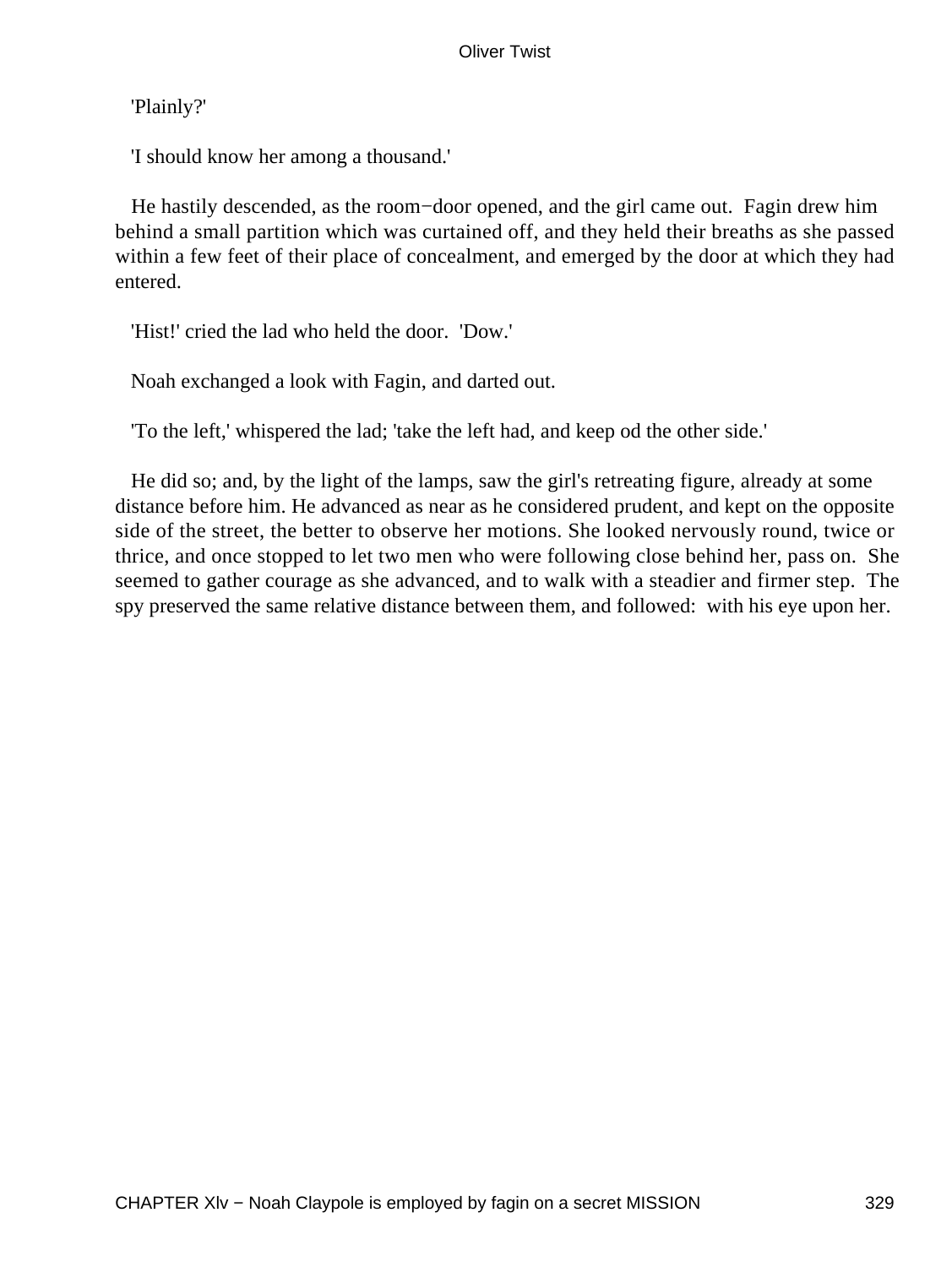### **CHAPTER XIvi – THE Appointment KEPT**

**The church clocks chimed three quarters past eleven, as two figures emerged on** London Bridge. One, which advanced with a swift and rapid step, was that of a woman who looked eagerly about her as though in quest of some expected object; the other figure was that of a man, who slunk along in the deepest shadow he could find, and, at some distance, accommodated his pace to hers: stopping when she stopped: and as she moved again, creeping stealthily on: but never allowing himself, in the ardour of his pursuit, to gain upon her footsteps. Thus, they crossed the bridge, from the Middlesex to the Surrey shore, when the woman, apparently disappointed in her anxious scrutiny of the foot−passengers, turned back. The movement was sudden; but he who watched her, was not thrown off his guard by it; for, shrinking into one of the recesses which surmount the piers of the bridge, and leaning over the parapet the better to conceal his figure, he suffered her to pass on the opposite pavement. When she was about the same distance in advance as she had been before, he slipped quietly down, and followed her again. At nearly the centre of the bridge, she stopped. The man stopped too.

 It was a very dark night. The day had been unfavourable, and at that hour and place there were few people stirring. Such as there were, hurried quickly past: very possibly without seeing, but certainly without noticing, either the woman, or the man who kept her in view. Their appearance was not calculated to attract the importunate regards of such of London's destitute population, as chanced to take their way over the bridge that night in search of some cold arch or doorless hovel wherein to lay their heads; they stood there in silence: neither speaking nor spoken to, by any one who passed.

 A mist hung over the river, deepening the red glare of the fires that burnt upon the small craft moored off the different wharfs, and rendering darker and more indistinct the murky buildings on the banks. The old smoke−stained storehouses on either side, rose heavy and dull from the dense mass of roofs and gables, and frowned sternly upon water too black to reflect even their lumbering shapes. The tower of old Saint Saviour's Church, and the spire of Saint Magnus, so long the giant−warders of the ancient bridge, were visible in the gloom; but the forest of shipping below bridge, and the thickly scattered spires of churches above, were nearly all hidden from sight.

 The girl had taken a few restless turns to and fro – closely watched meanwhile by her hidden observer – when the heavy bell of St. Paul's tolled for the death of another day. Midnight had come upon the crowded city. The palace, the night−cellar, the jail, the madhouse: the chambers of birth and death, of health and sickness, the rigid face of the corpse and the calm sleep of the child: midnight was upon them all.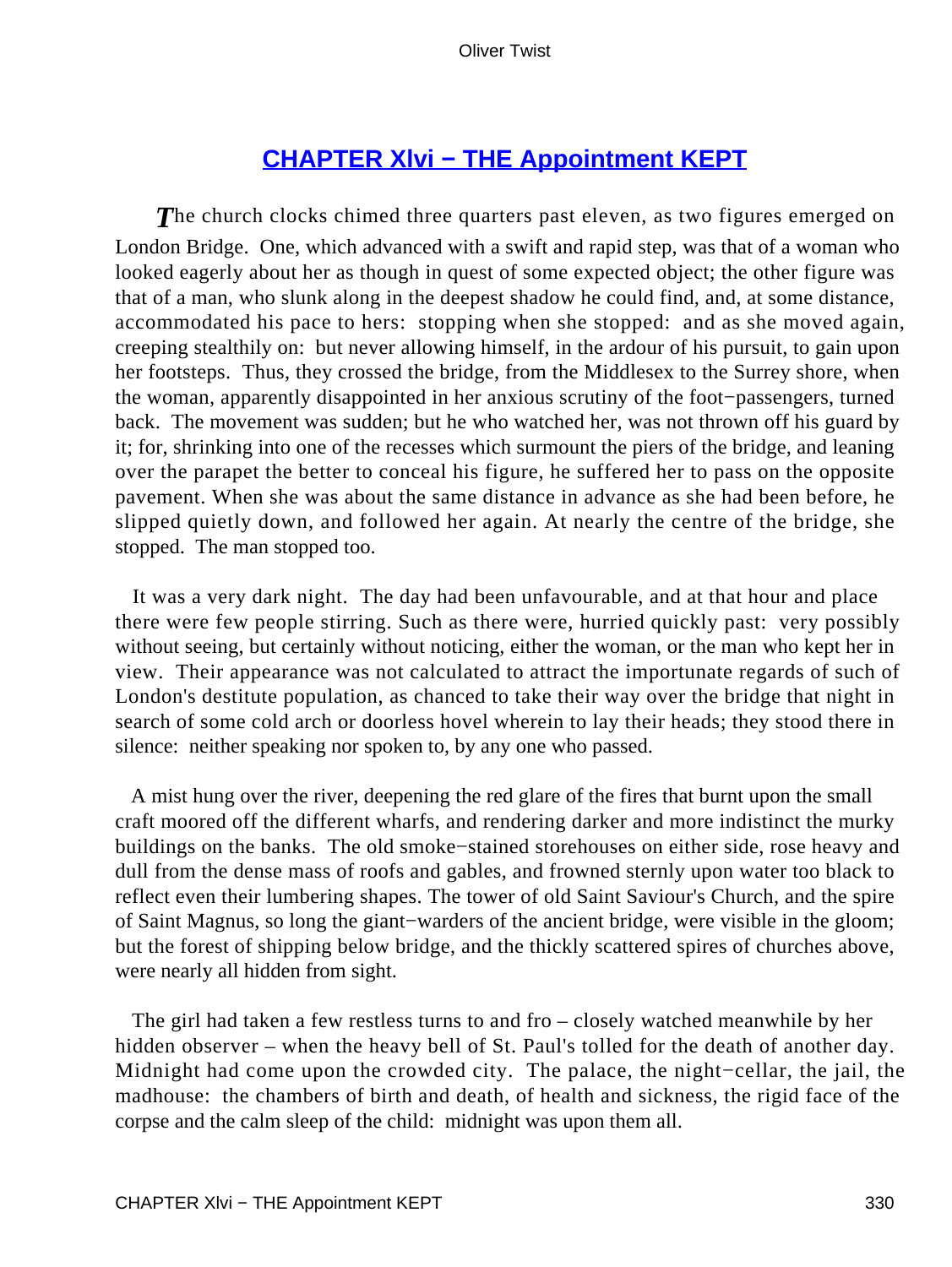The hour had not struck two minutes, when a young lady, accompanied by a grey−haired gentleman, alighted from a hackney−carriage within a short distance of the bridge, and, having dismissed the vehicle, walked straight towards it. They had scarcely set foot upon its pavement, when the girl started, and immediately made towards them.

 They walked onward, looking about them with the air of persons who entertained some very slight expectation which had little chance of being realised, when they were suddenly joined by this new associate. They halted with an exclamation of surprise, but suppressed it immediately; for a man in the garments of a countryman came close up – brushed against them, indeed – at that precise moment.

 'Not here,' said Nancy hurriedly, 'I am afraid to speak to you here. Come away – out of the public road – down the steps yonder!'

 As she uttered these words, and indicated, with her hand, the direction in which she wished them to proceed, the countryman looked round, and roughly asking what they took up the whole pavement for, passed on.

 The steps to which the girl had pointed, were those which, on the Surrey bank, and on the same side of the bridge as Saint Saviour's Church, form a landing−stairs from the river. To this spot, the man bearing the appearance of a countryman, hastened unobserved; and after a moment's survey of the place, he began to descend.

 These stairs are a part of the bridge; they consist of three flights. Just below the end of the second, going down, the stone wall on the left terminates in an ornamental pilaster facing towards the Thames. At this point the lower steps widen: so that a person turning that angle of the wall, is necessarily unseen by any others on the stairs who chance to be above him, if only a step. The countryman looked hastily round, when he reached this point; and as there seemed no better place of concealment, and, the tide being out, there was plenty of room, he slipped aside, with his back to the pilaster, and there waited: pretty certain that they would come no lower, and that even if he could not hear what was said, he could follow them again, with safety.

 So tardily stole the time in this lonely place, and so eager was the spy to penetrate the motives of an interview so different from what he had been led to expect, that he more than once gave the matter up for lost, and persuaded himself, either that they had stopped far above, or had resorted to some entirely different spot to hold their mysterious conversation. He was on the point of emerging from his hiding–place, and regaining the road above, when he heard the sound of footsteps, and directly afterwards of voices almost close at his ear.

 He drew himself straight upright against the wall, and, scarcely breathing, listened attentively.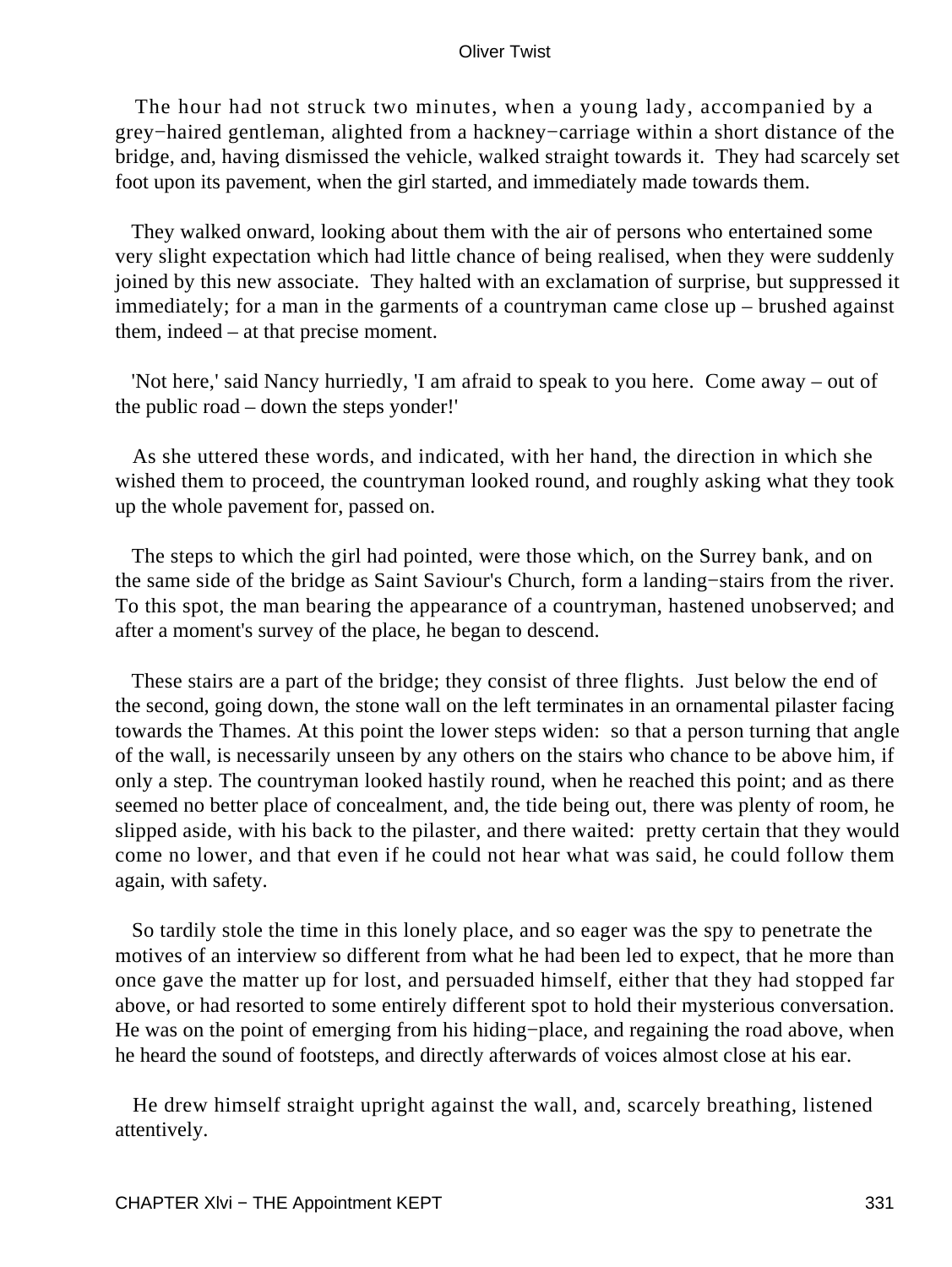'This is far enough,' said a voice, which was evidently that of the gentleman. 'I will not suffer the young lady to go any farther. Many people would have distrusted you too much to have come even so far, but you see I am willing to humour you.'

'To humour me!' cried the voice of the girl whom he had followed.

'You're considerate, indeed, sir. To humour me! Well, well, it's no matter.'

 'Why, for what,' said the gentleman in a kinder tone, 'for what purpose can you have brought us to this strange place? Why not have let me speak to you, above there, where it is light, and there is something stirring, instead of bringing us to this dark and dismal hole?'

 'I told you before,' replied Nancy, 'that I was afraid to speak to you there. I don't know why it is,' said the girl, shuddering, 'but I have such a fear and dread upon me to−night that I can hardly stand.'

'A fear of what?' asked the gentleman, who seemed to pity her.

 'I scarcely know of what,' replied the girl. 'I wish I did. Horrible thoughts of death, and shrouds with blood upon them, and a fear that has made me burn as if I was on fire, have been upon me all day. I was reading a book to−night, to wile the time away, and the same things came into the print.'

'Imagination,' said the gentleman, soothing her.

 'No imagination,' replied the girl in a hoarse voice. 'I'll swear I saw «coffin» written in every page of the book in large black letters, – aye, and they carried one close to me, in the streets to−night.'

'There is nothing unusual in that,' said the gentleman. 'They have passed me often.'

'REAL ONES,' rejoined the girl. 'This was not.'

 There was something so uncommon in her manner, that the flesh of the concealed listener crept as he heard the girl utter these words, and the blood chilled within him. He had never experienced a greater relief than in hearing the sweet voice of the young lady as she begged her to be calm, and not allow herself to become the prey of such fearful fancies.

 'Speak to her kindly,' said the young lady to her companion. 'Poor creature! She seems to need it.'

 'Your haughty religious people would have held their heads up to see me as I am to−night, and preached of flames and vengeance,' cried the girl. 'Oh, dear lady, why ar'n't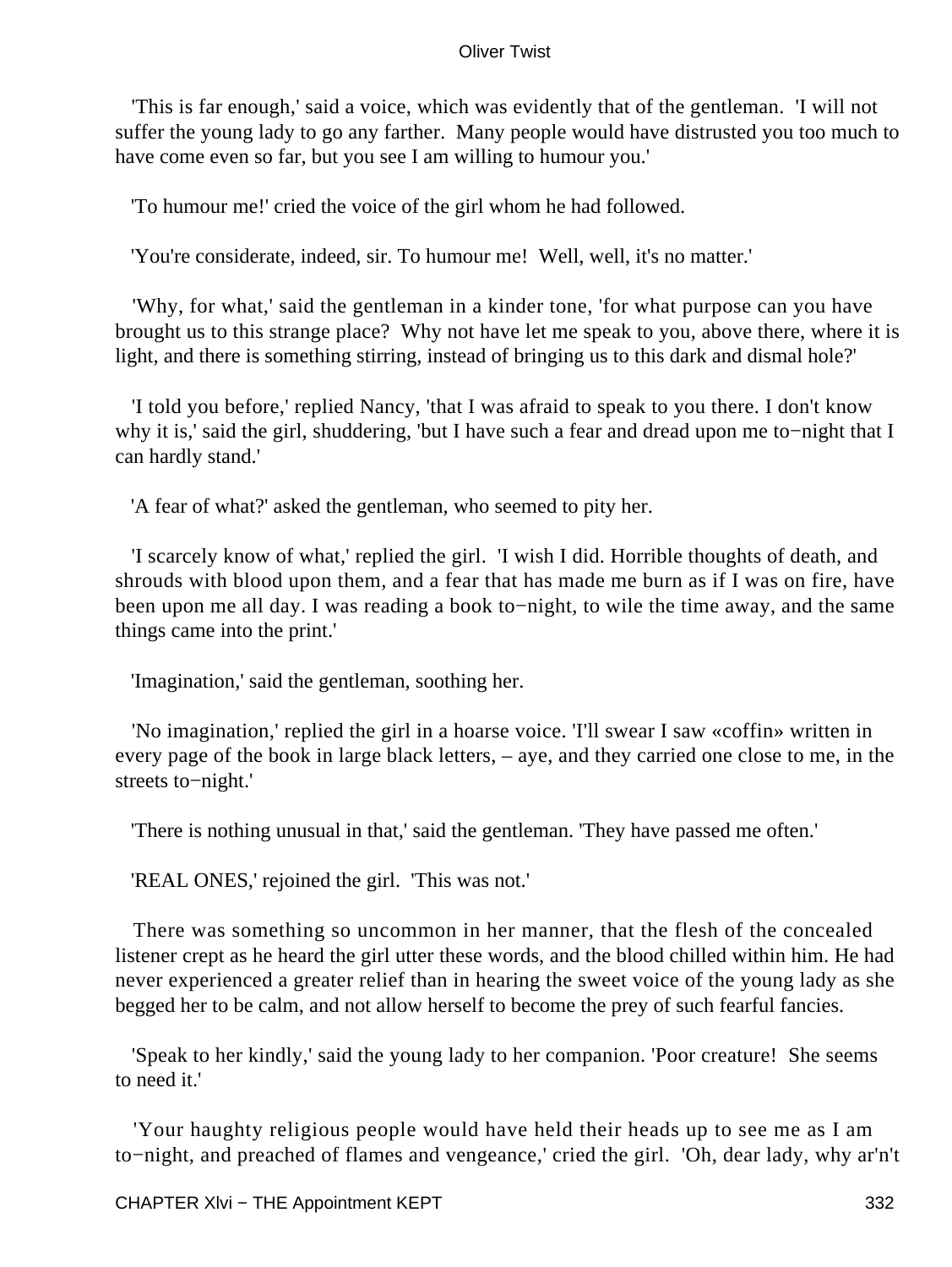those who claim to be God's own folks as gentle and as kind to us poor wretches as you, who, having youth, and beauty, and all that they have lost, might be a little proud instead of so much humbler?'

 'Ah!' said the gentleman. 'A Turk turns his face, after washing it well, to the East, when he says his prayers; these good people, after giving their faces such a rub against the World as to take the smiles off, turn with no less regularity, to the darkest side of Heaven. Between the Mussulman and the Pharisee, commend me to the first!'

 These words appeared to be addressed to the young lady, and were perhaps uttered with the view of afffording Nancy time to recover herself. The gentleman, shortly afterwards, addressed himself to her.

'You were not here last Sunday night,' he said.

'I couldn't come,' replied Nancy; 'I was kept by force.'

'By whom?'

'Him that I told the young lady of before.'

 'You were not suspected of holding any communication with anybody on the subject which has brought us here to−night, I hope?' asked the old gentleman.

 'No,' replied the girl, shaking her head. 'It's not very easy for me to leave him unless he knows why; I couldn't give him a drink of laudanum before I came away.'

'Did he awake before you returned?' inquired the gentleman.

'No; and neither he nor any of them suspect me.'

'Good,' said the gentleman. 'Now listen to me.'

'I am ready,' replied the girl, as he paused for a moment.

 'This young lady,' the gentleman began, 'has communicated to me, and to some other friends who can be safely trusted, what you told her nearly a fortnight since. I confess to you that I had doubts, at first, whether you were to be implicitly relied upon, but now I firmly believe you are.'

'I am,' said the girl earnestly.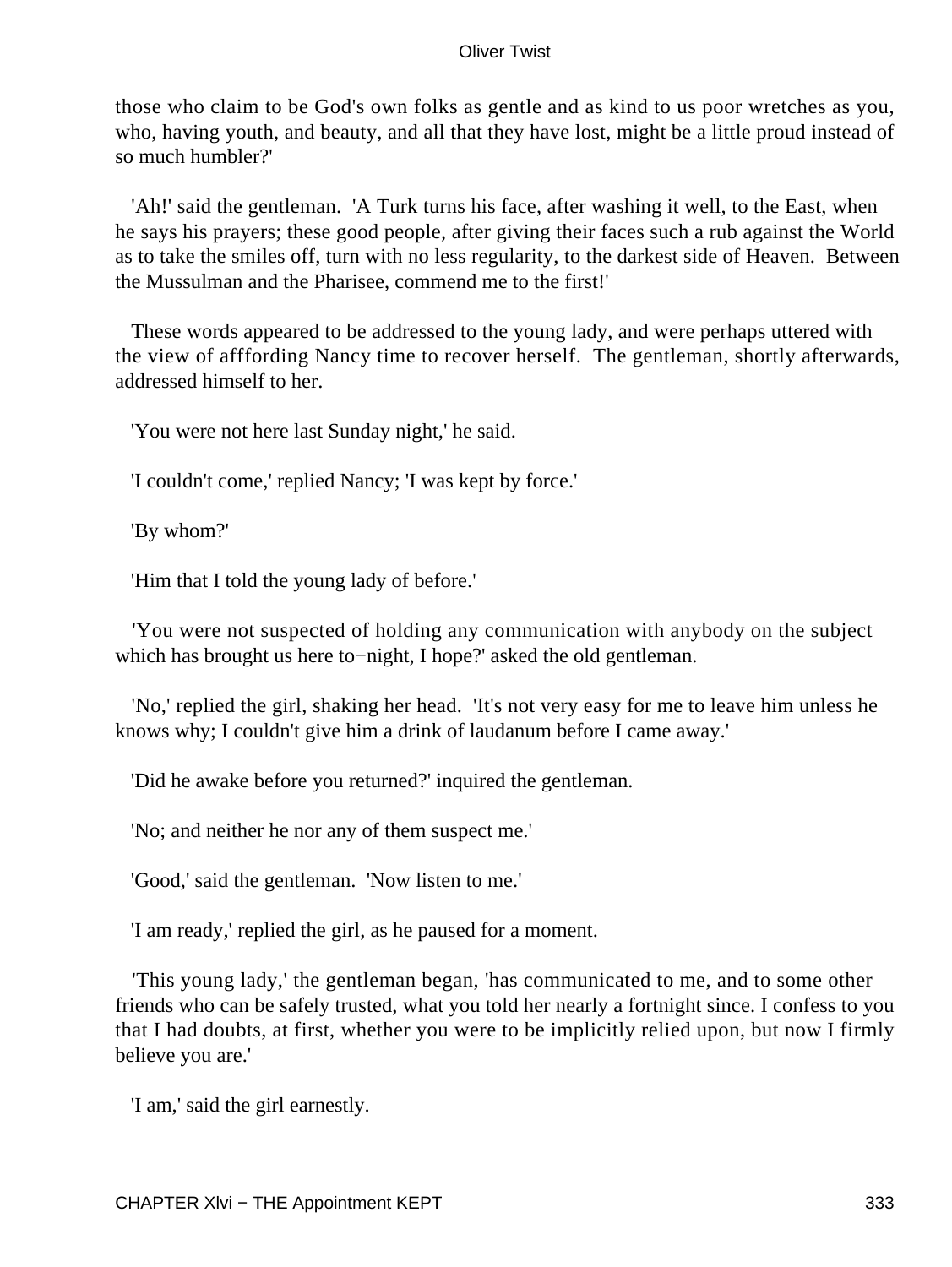'I repeat that I firmly believe it. To prove to you that I am disposed to trust you, I tell you without reserve, that we propose to extort the secret, whatever it may be, from the fear of this man Monks. But if  $-$  if  $-$  ' said the gentleman, 'he cannot be secured, or, if secured, cannot be acted upon as we wish, you must deliver up the Jew.'

'Fagin,' cried the girl, recoiling.

'That man must be delivered up by you,' said the gentleman.

 'I will not do it! I will never do it!' replied the girl. 'Devil that he is, and worse than devil as he has been to me, I will never do that.'

'You will not?' said the gentleman, who seemed fully prepared for this answer.

'Never!' returned the girl.

'Tell me why?'

 'For one reason,' rejoined the girl firmly, 'for one reason, that the lady knows and will stand by me in, I know she will, for I have her promise: and for this other reason, besides, that, bad life as he has led, I have led a bad life too; there are many of us who have kept the same courses together, and I'll not turn upon them, who might – any of them – have turned upon me, but didn't, bad as they are.'

 'Then,' said the gentleman, quickly, as if this had been the point he had been aiming to attain; 'put Monks into my hands, and leave him to me to deal with.'

'What if he turns against the others?'

 'I promise you that in that case, if the truth is forced from him, there the matter will rest; there must be circumstances in Oliver's little history which it would be painful to drag before the public eye, and if the truth is once elicited, they shall go scot free.'

'And if it is not?' suggested the girl.

 'Then,' pursued the gentleman, 'this Fagin shall not be brought to justice without your consent. In such a case I could show you reasons, I think, which would induce you to yield it.'

'Have I the lady's promise for that?' asked the girl.

'You have,' replied Rose. 'My true and faithful pledge.'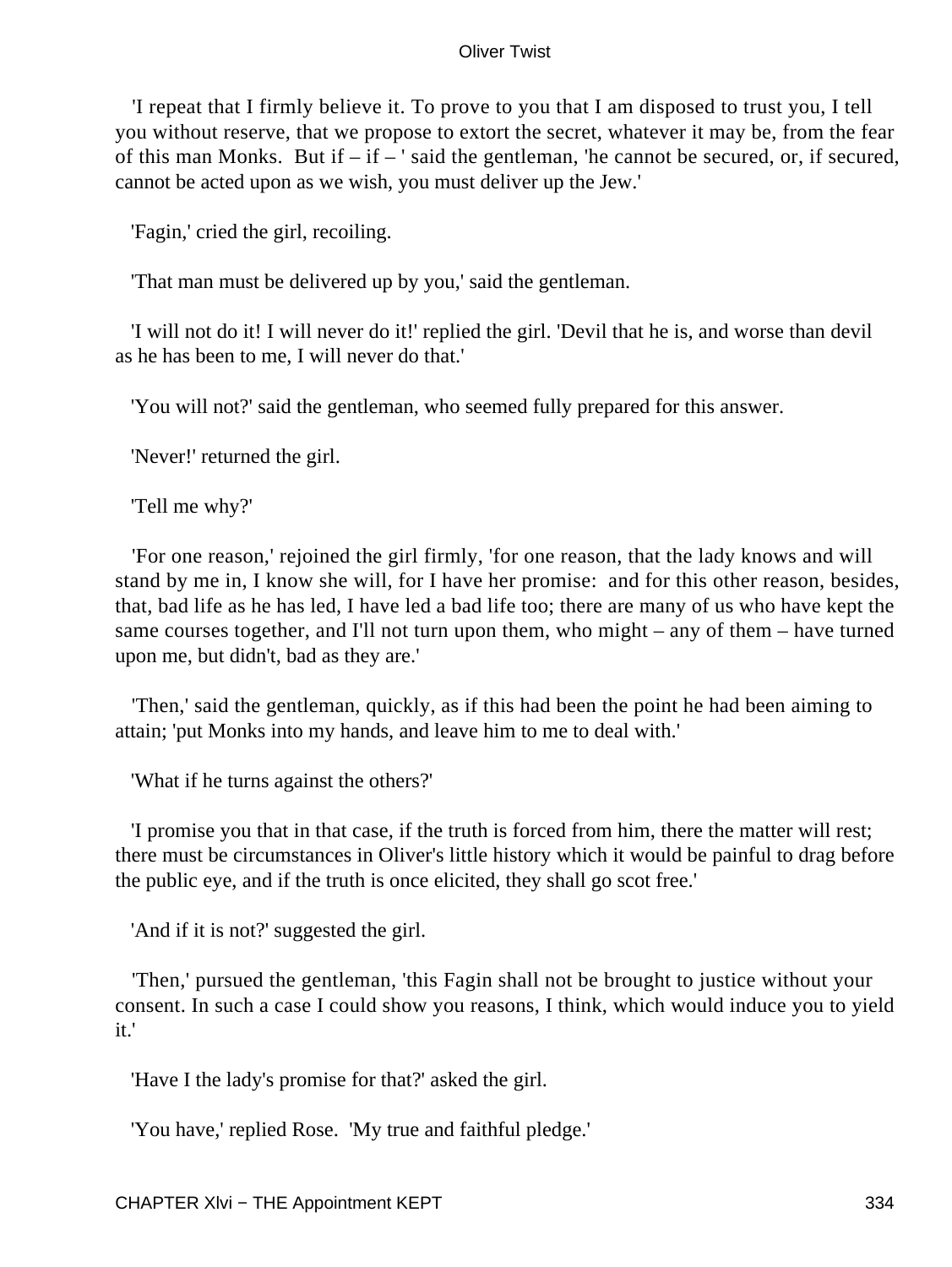'Monks would never learn how you knew what you do?' said the girl, after a short pause.

 'Never,' replied the gentleman. 'The intelligence should be brought to bear upon him, that he could never even guess.'

 'I have been a liar, and among liars from a little child,' said the girl after another interval of silence, 'but I will take your words.'

 After receving an assurance from both, that she might safely do so, she proceeded in a voice so low that it was often difficult for the listener to discover even the purport of what she said, to describe, by name and situation, the public−house whence she had been followed that night. From the manner in which she occasionally paused, it appeared as if the gentleman were making some hasty notes of the information she communicated. When she had thoroughly explained the localities of the place, the best position from which to watch it without exciting observation, and the night and hour on which Monks was most in the habit of frequenting it, she seemed to consider for a few moments, for the purpose of recalling his features and appearances more forcibly to her recollection.

 'He is tall,' said the girl, 'and a strongly made man, but not stout; he has a lurking walk; and as he walks, constantly looks over his shoulder, first on one side, and then on the other. Don't forget that, for his eyes are sunk in his head so much deeper than any other man's, that you might almost tell him by that alone. His face is dark, like his hair and eyes; and, although he can't be more than six or eight and twenty, withered and haggard. His lips are often discoloured and disfigured with the marks of teeth; for he has desperate fits, and sometimes even bites his hands and covers them with wounds – why did you start?' said the girl, stopping suddenly.

 The gentleman replied, in a hurried manner, that he was not conscious of having done so, and begged her to proceed.

 'Part of this,' said the girl, 'I have drawn out from other people at the house I tell you of, for I have only seen him twice, and both times he was covered up in a large cloak. I think that's all I can give you to know him by. Stay though,' she added. 'Upon his throat: so high that you can see a part of it below his neckerchief when he turns his face: there is – '

'A broad red mark, like a burn or scald?' cried the gentleman.

'How's this?' said the girl. 'You know him!'

 The young lady uttered a cry of surprise, and for a few moments they were so still that the listener could distinctly hear them breathe.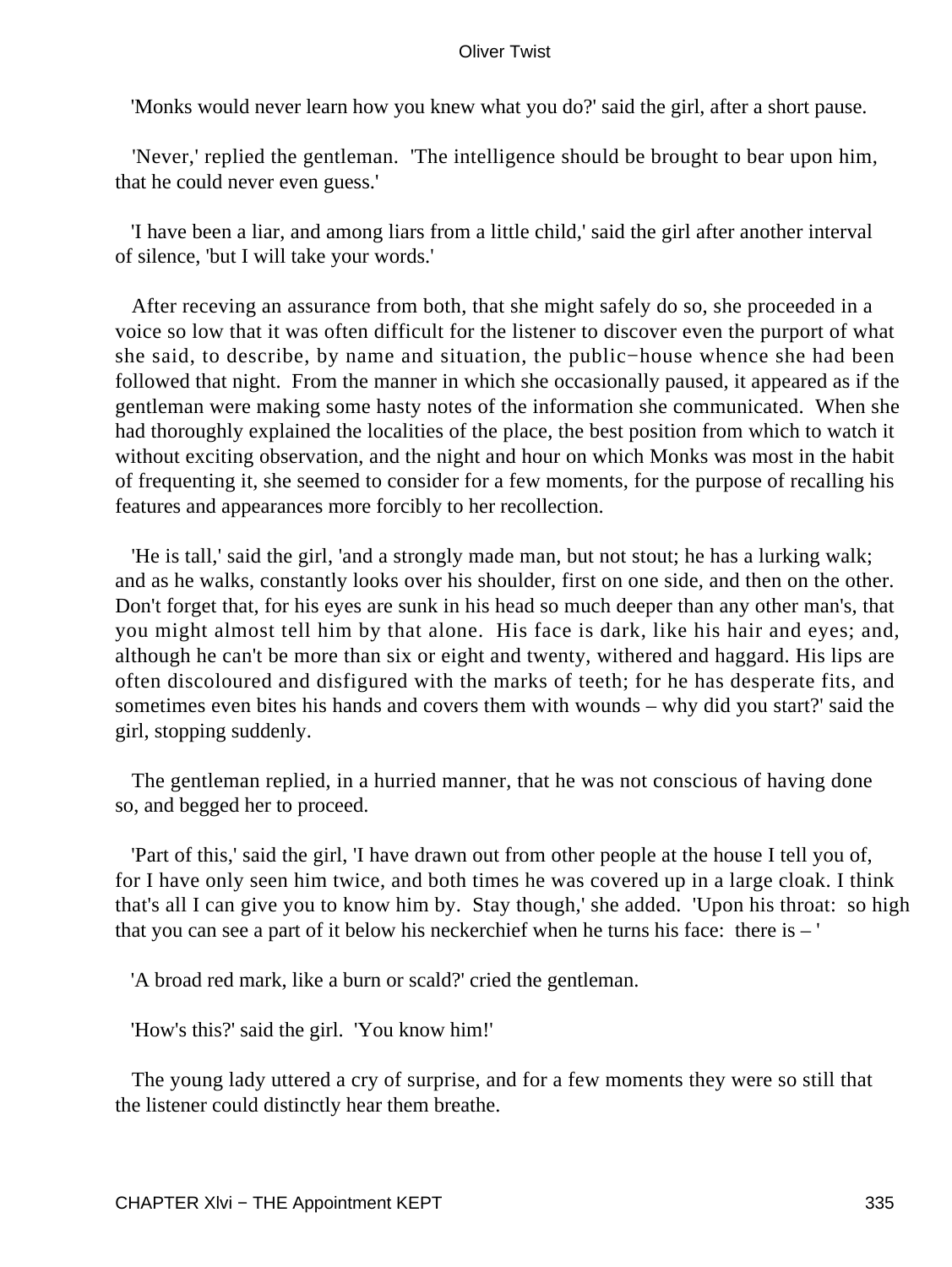'I think I do,' said the gentleman, breaking silence. 'I should by your description. We shall see. Many people are singularly like each other. It may not be the same.'

 As he expressed himself to this effect, with assumed carelessness, he took a step or two nearer the concealed spy, as the latter could tell from the distinctness with which he heard him mutter, 'It must be he!'

 'Now,' he said, returning: so it seemed by the sound: to the spot where he had stood before, 'you have given us most valuable assistance, young woman, and I wish you to be the better for it. What can I do to serve you?'

'Nothing,' replied Nancy.

 'You will not persist in saying that,' rejoined the gentleman, with a voice and emphasis of kindness that might have touched a much harder and more obdurate heart. 'Think now. Tell me.'

 'Nothing, sir,' rejoined the girl, weeping. 'You can do nothing to help me. I am past all hope, indeed.'

 'You put yourself beyond its pale,' said the gentleman. 'The past has been a dreary waste with you, of youthful energies mis−spent, and such priceless treasures lavished, as the Creator bestows but once and never grants again, but, for the future, you may hope. I do not say that it is in our power to offer you peace of heart and mind, for that must come as you seek it; but a quiet asylum, either in England, or, if you fear to remain here, in some foreign country, it is not only within the compass of our ability but our most anxious wish to secure you. Before the dawn of morning, before this river wakes to the first glimpse of day−light, you shall be placed as entirely beyond the reach of your former associates, and leave as utter an absence of all trace behind you, as if you were to disappear from the earth this moment. Come! I would not have you go back to exchange one word with any old companion, or take one look at any old haunt, or breathe the very air which is pestilence and death to you. Quit them all, while there is time and opportunity!'

'She will be persuaded now,' cried the young lady. 'She hesitates, I am sure.'

'I fear not, my dear,' said the gentleman.

 'No sir, I do not,' replied the girl, after a short struggle. 'I am chained to my old life. I loathe and hate it now, but I cannot leave it. I must have gone too far to turn back, – and yet I don't know, for if you had spoken to me so, some time ago, I should have laughed it off. But,' she said, looking hastily round, 'this fear comes over me again. I must go home.'

'Home!' repeated the young lady, with great stress upon the word.

CHAPTER XIvi – THE Appointment KEPT 336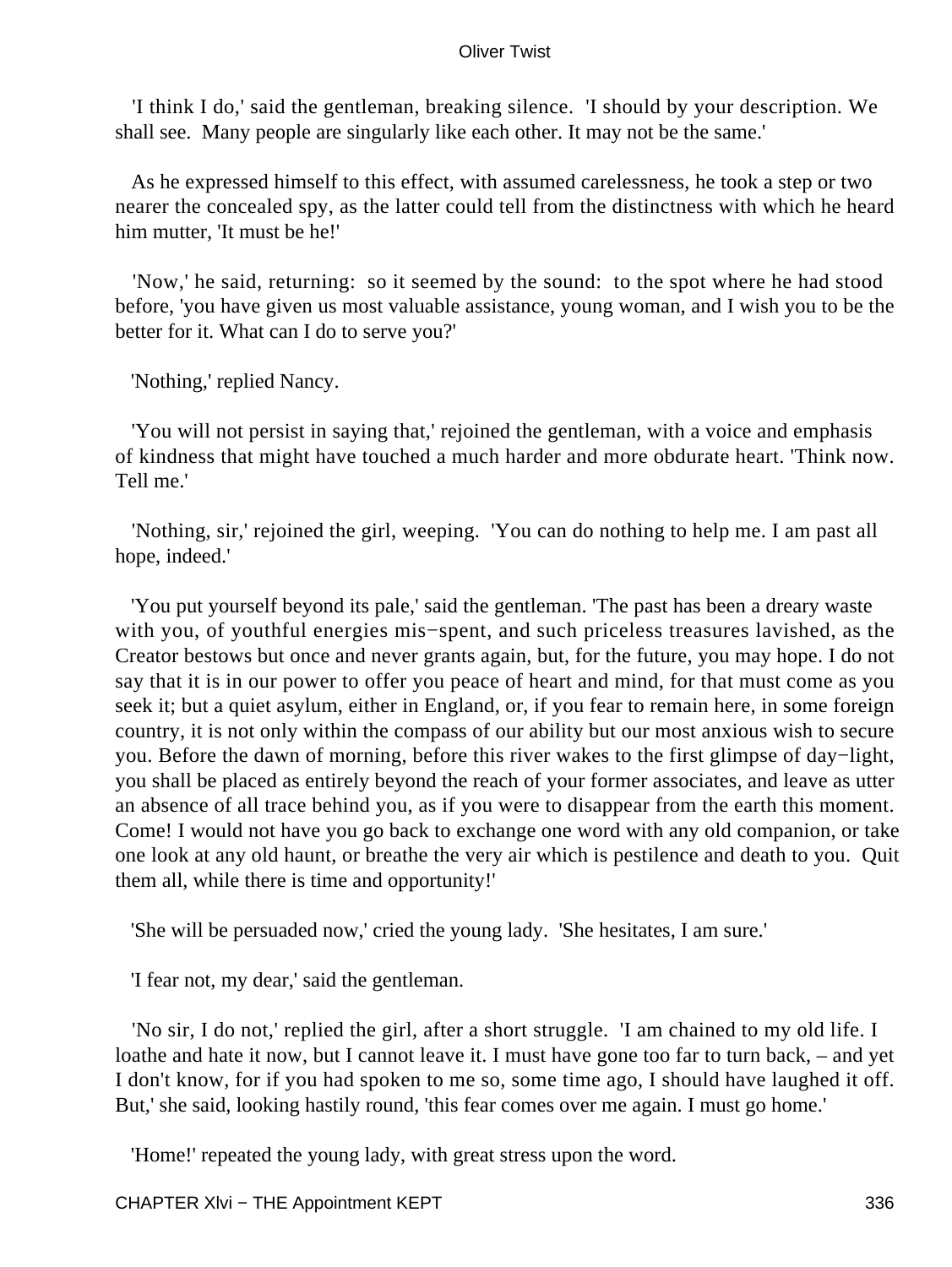'Home, lady,' rejoined the girl. 'To such a home as I have raised for myself with the work of my whole life. Let us part. I shall be watched or seen. Go! Go! If I have done you any service all I ask is, that you leave me, and let me go my way alone.'

 'It is useless,' said the gentleman, with a sigh. 'We compromise her safety, perhaps, by staying here. We may have detained her longer than she expected already.'

'Yes, yes,' urged the girl. 'You have.'

'What,' cried the young lady. 'can be the end of this poor creature's life!'

 'What!' repeated the girl. 'Look before you, lady. Look at that dark water. How many times do you read of such as I who spring into the tide, and leave no living thing, to care for, or bewail them. It may be years hence, or it may be only months, but I shall come to that at last.'

'Do not speak thus, pray,' returned the young lady, sobbing.

 'It will never reach your ears, dear lady, and God forbid such horrors should!' replied the girl. 'Good−night, good−night!'

The gentleman turned away.

 'This purse,' cried the young lady. 'Take it for my sake, that you may have some resource in an hour of need and trouble.'

 'No!' replied the girl. 'I have not done this for money. Let me have that to think of. And yet – give me something that you have worn: I should like to have something – no, no, not a ring – your gloves or handkerchief – anything that I can keep, as having belonged to you, sweet lady. There. Bless you! God bless you. Good−night, good−night!'

 The violent agitation of the girl, and the apprehension of some discovery which would subject her to ill−usage and violence, seemed to determine the gentleman to leave her, as she requested.

The sound of retreating footsteps were audible and the voices ceased.

 The two figures of the young lady and her companion soon afterwards appeared upon the bridge. They stopped at the summit of the stairs.

'Hark!' cried the young lady, listening. 'Did she call! I thought I heard her voice.'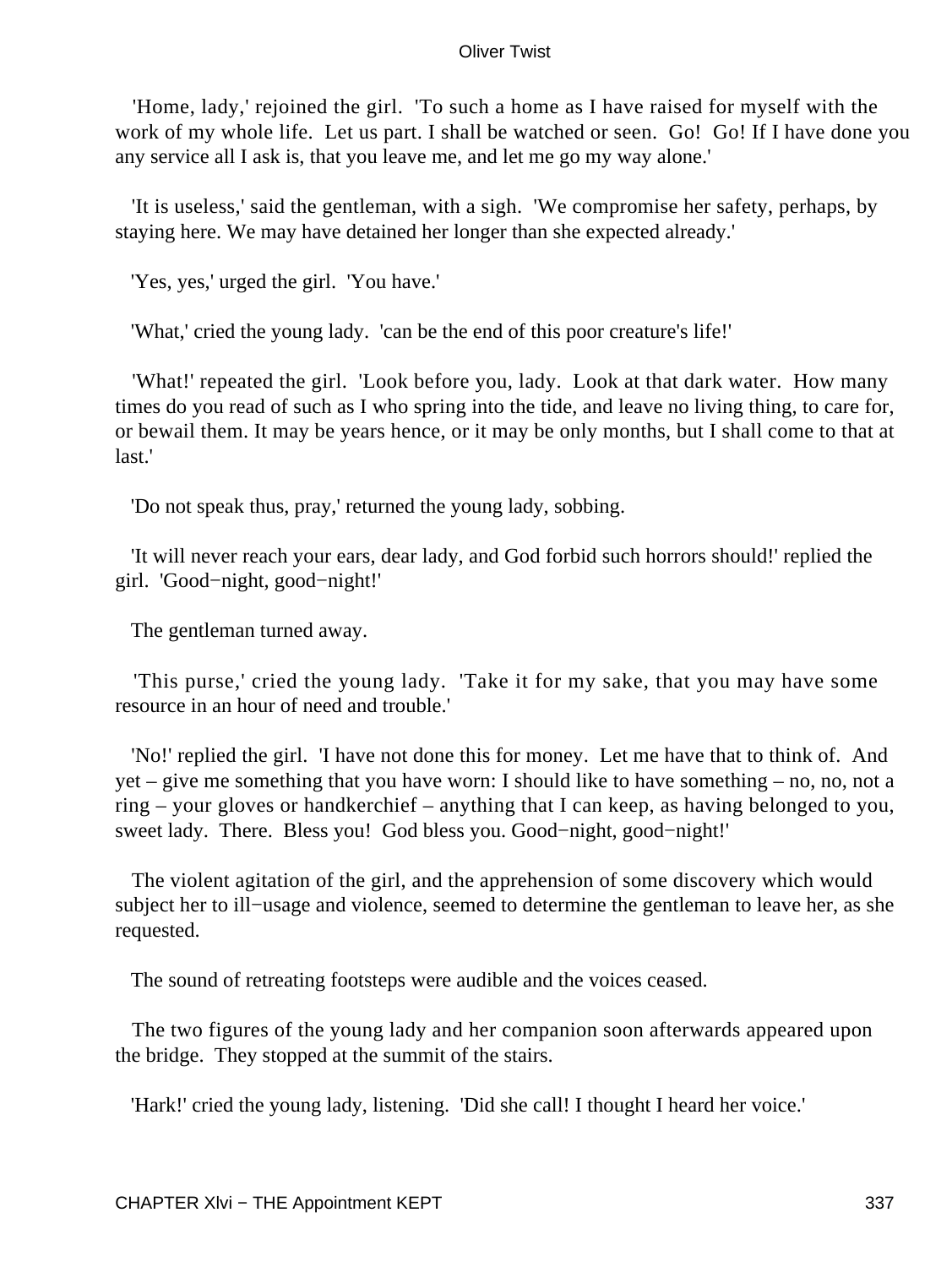'No, my love,' replied Mr. Brownlow, looking sadly back. 'She has not moved, and will not till we are gone.'

 Rose Maylie lingered, but the old gentleman drew her arm through his, and led her, with gentle force, away. As they disappeared, the girl sunk down nearly at her full length upon one of the stone stairs, and vented the anguish of her heart in bitter tears.

 After a time she arose, and with feeble and tottering steps ascended the street. The astonished listener remained motionless on his post for some minutes afterwards, and having ascertained, with many cautious glances round him, that he was again alone, crept slowly from his hiding−place, and returned, stealthily and in the shade of the wall, in the same manner as he had descended.

 Peeping out, more than once, when he reached the top, to make sure that he was unobserved, Noah Claypole darted away at his utmost speed, and made for the Jew's house as fast as his legs would carry him.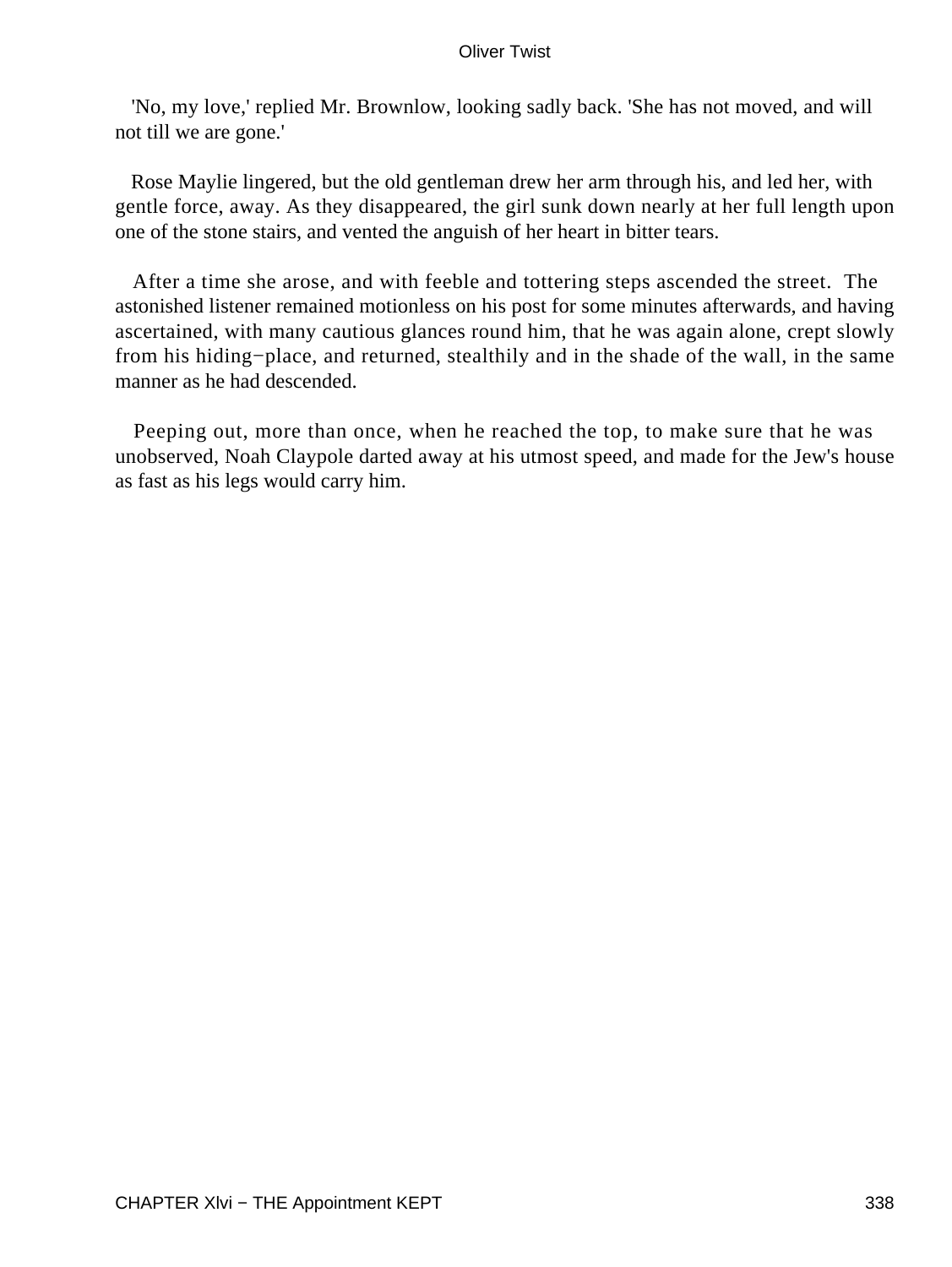# **[CHAPTER Xlvii − Fatal CONSEQUENCES](#page-396-0)**

*I*t was nearly two hours before day−break; that time which in the autumn of the year, may be truly called the dead of night; when the streets are silent and deserted; when even sounds appear to slumber, and profligacy and riot have staggered home to dream; it was at this still and silent hour, that Fagin sat watching in his old lair, with face so distorted and pale, and eyes so red and blood−shot, that he looked less like a man, than like some hideous phantom, moist from the grave, and worried by an evil spirit.

 He sat crouching over a cold hearth, wrapped in an old torn coverlet, with his face turned towards a wasting candle that stood upon a table by his side. His right hand was raised to his lips, and as, absorbed in thought, he hit his long black nails, he disclosed among his toothless gums a few such fangs as should have been a dog's or rat's.

 Stretched upon a mattress on the floor, lay Noah Claypole, fast asleep. Towards him the old man sometimes directed his eyes for an instant, and then brought them back again to the candle; which with a long−burnt wick drooping almost double, and hot grease falling down in clots upon the table, plainly showed that his thoughts were busy elsewhere.

 Indeed they were. Mortification at the overthrow of his notable scheme; hatred of the girl who had dared to palter with strangers; and utter distrust of the sincerity of her refusal to yield him up; bitter disappointment at the loss of his revenge on Sikes; the fear of detection, and ruin, and death; and a fierce and deadly rage kindled by all; these were the passionate considerations which, following close upon each other with rapid and ceaseless whirl, shot through the brain of Fagin, as every evil thought and blackest purpose lay working at his heart.

 He sat without changing his attitude in the least, or appearing to tkae the smallest heed of time, until his quick ear seemed to be attracted by a footstep in the street.

'At last,' he muttered, wiping his dry and fevered mouth. 'At last!'

 The bell rang gently as he spoke. He crept upstairs to the door, and presently returned accompanied by a man muffled to the chin, who carried a bundle under one arm. Sitting down and throwing back his outer coat, the man displayed the burly frame of Sikes.

 'There!' he said, laying the bundle on the table. 'Take care of that, and do the most you can with it. It's been trouble enough to get; I thought I should have been here, three hours ago.'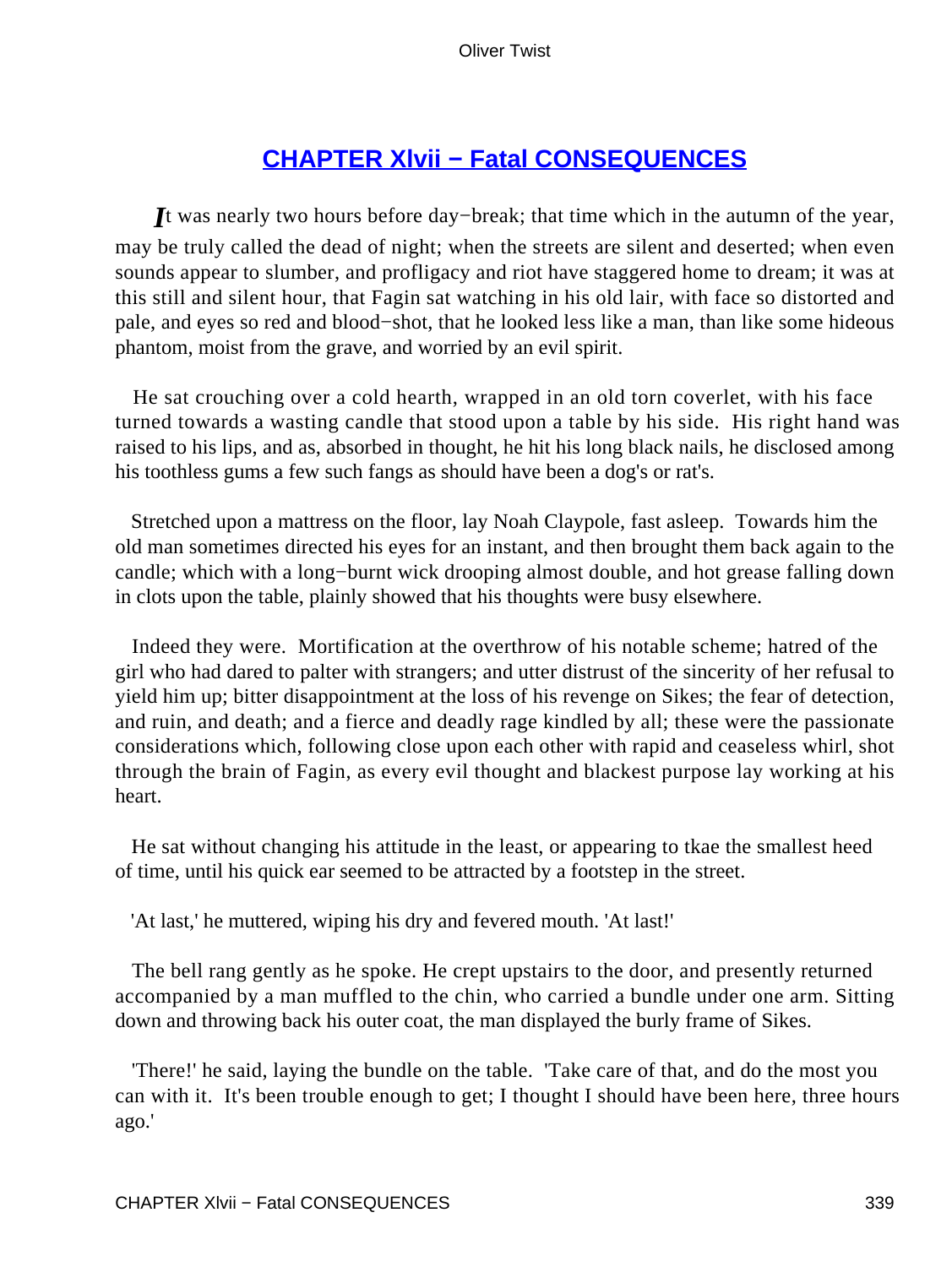Fagin laid his hand upon the bundle, and locking it in the cupboard, sat down again without speaking. But he did not take his eyes off the robber, for an instant, during this action; and now that they sat over against each other, face to face, he looked fixedly at him, with his lips quivering so violently, and his face so altered by the emotions which had mastered him, that the housebreaker involuntarily drew back his chair, and surveyed him with a look of real affright.

'Wot now?' cried Sikes. 'Wot do you look at a man so for?'

 Fagin raised his right hand, and shook his trembling forefinger in the air; but his passion was so great, that the power of speech was for the moment gone.

 'Damme!' said Sikes, feeling in his breast with a look of alarm. 'He's gone mad. I must look to myself here.'

 'No, no,' rejoined Fagin, finding his voice. 'It's not – you're not the person, Bill. I've no – no fault to find with you.'

 'Oh, you haven't, haven't you?' said Sikes, looking sternly at him, and ostentatiously passing a pistol into a more convenient pocket. 'That's lucky – for one of us. Which one that is, don't matter.'

 'I've got that to tell you, Bill,' said Fagin, drawing his chair nearer, 'will make you worse than me.'

 'Aye?' returned the robber with an incredulous air. 'Tell away! Look sharp, or Nance will think I'm lost.'

'Lost!' cried Fagin. 'She has pretty well settled that, in her own mind, already.'

 Sikes looked with an aspect of great perplexity into the Jew's face, and reading no satisfactory explanation of the riddle there, clenched his coat collar in his huge hand and shook him soundly.

 'Speak, will you!' he said; 'or if you don't, it shall be for want of breath. Open your mouth and say wot you've got to say in plain words. Out with it, you thundering old cur, out with it!'

'Suppose that lad that's laying there – ' Fagin began.

 Sikes turned round to where Noah was sleeping, as if he had not previously observed him. 'Well!' he said, resuming his former position.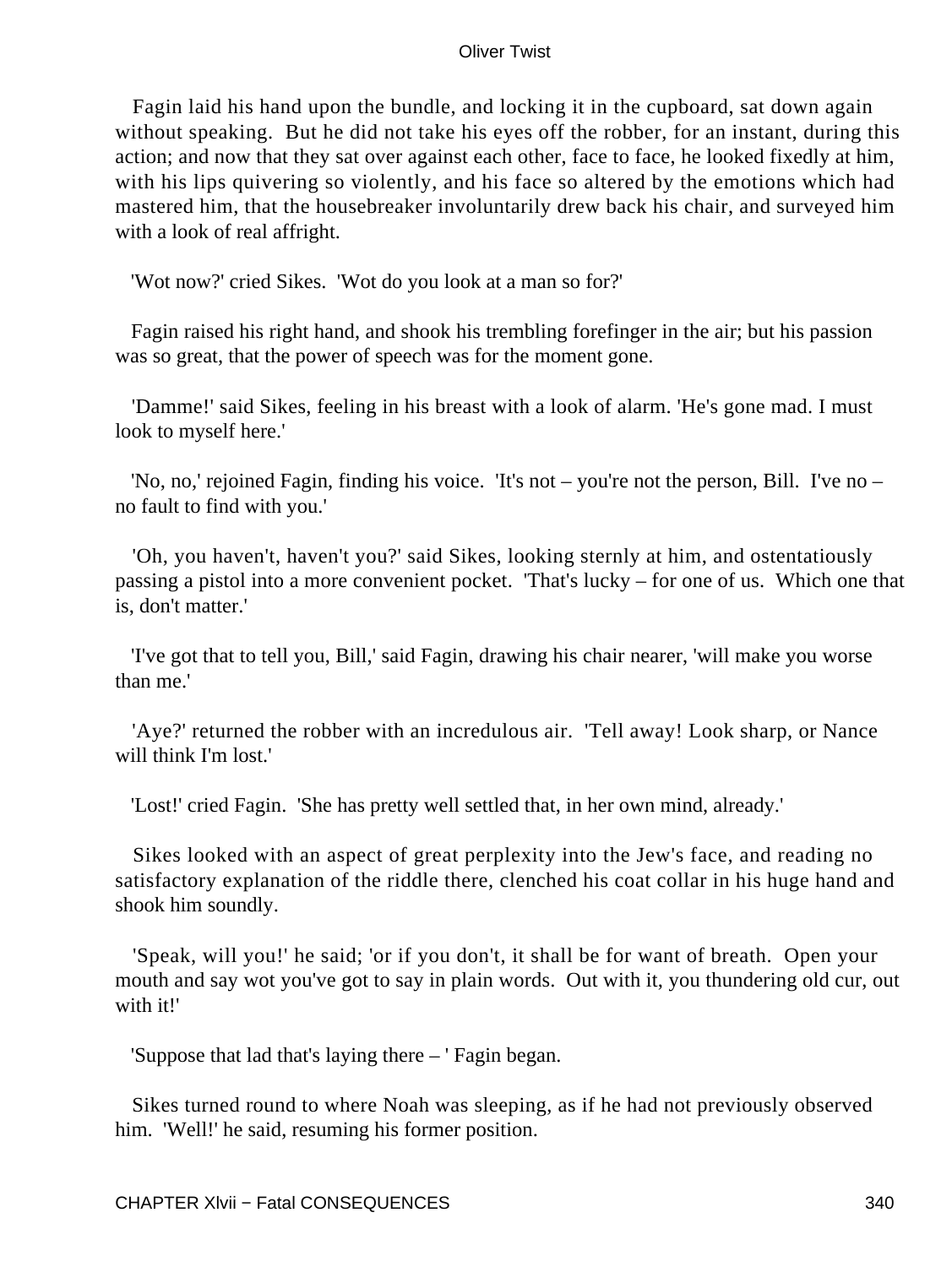'Suppose that lad,' pursued Fagin, 'was to peach – to blow upon us all – first seeking out the right folks for the purpose, and then having a meeting with 'em in the street to paint our likenesses, describe every mark that they might know us by, and the crib where we might be most easily taken. Suppose he was to do all this, and besides to blow upon a plant we've all been in, more or less – of his own fancy; not grabbed, trapped, tried, earwigged by the parson and brought to it on bread and water, – but of his own fancy; to please his own taste; stealing out at nights to find those most interested against us, and peaching to them. Do you hear me?' cried the Jew, his eyes flashing with rage. 'Suppose he did all this, what then?'

 'What then!' replied Sikes; with a tremendous oath. 'If he was left alive till I came, I'd grind his skull under the iron heel of my boot into as many grains as there are hairs upon his head.'

 'What if I did it!' cried Fagin almost in a yell. 'I, that knows so much, and could hang so many besides myself!'

 'I don't know,' replied Sikes, clenching his teeth and turning white at the mere suggestion. 'I'd do something in the jail that 'ud get me put in irons; and if I was tried along with you, I'd fall upon you with them in the open court, and beat your brains out afore the people. I should have such strength,' muttered the robber, poising his brawny arm, 'that I could smash your head as if a loaded waggon had gone over it.'

'You would?'

'Would I!' said the housebreaker. 'Try me.'

'If it was Charley, or the Dodger, or Bet, or – '

'I don't care who,' replied Sikes impatiently. 'Whoever it was, I'd serve them the same.'

 Fagin looked hard at the robber; and, motioning him to be silent, stooped over the bed upon the floor, and shook the sleeper to rouse him. Sikes leant forward in his chair: looking on with his hands upon his knees, as if wondering much what all this questioning and preparation was to end in.

'Bolter, Bolter! Poor lad!' said Fagin, looking up with an expression of devilish anticipation, and speaking slowly and with marked emphasis. 'He's tired – tired with watching for her so long, – watching for her, Bill.'

'Wot d'ye mean?' asked Sikes, drawing back.

 Fagin made no answer, but bending over the sleeper again, hauled him into a sitting posture. When his assumed name had been repeated several times, Noah rubbed his eyes,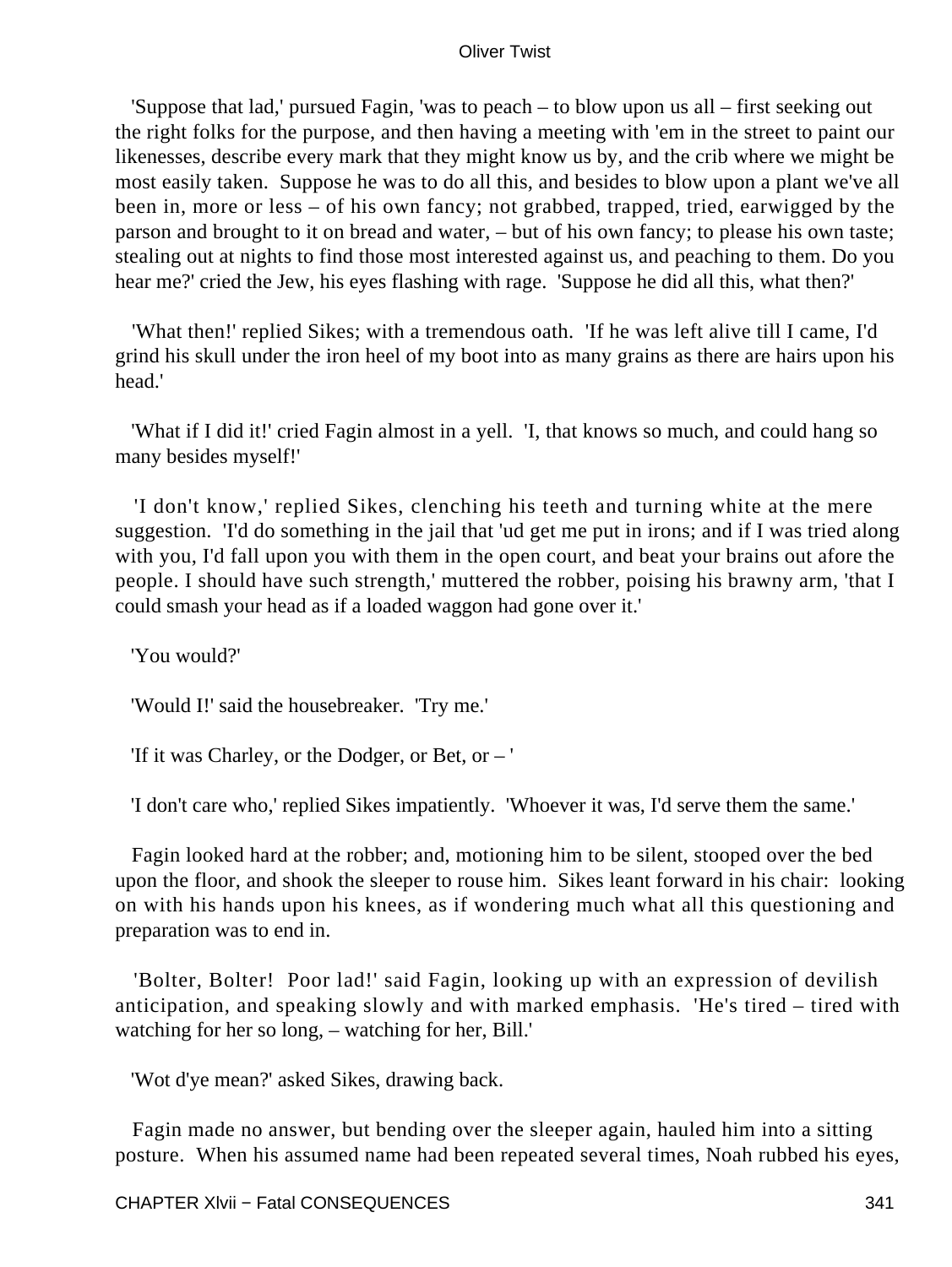and, giving a heavy yawn, looked sleepily about him.

 'Tell me that again – once again, just for him to hear,' said the Jew, pointing to Sikes as he spoke.

'Tell yer what?' asked the sleepy Noah, shaking himself pettishy.

 'That about – NANCY,' said Fagin, clutching Sikes by the wrist, as if to prevent his leaving the house before he had heard enough. 'You followed her?'

'Yes.'

'To London Bridge?'

'Yes.'

'Where she met two people.'

'So she did.'

 'A gentleman and a lady that she had gone to of her own accord before, who asked her to give up all her pals, and Monks first, which she did – and to describe him, which she did – and to tell her what house it was that we meet at, and go to, which she did – and where it could be best watched from, which she did – and what time the people went there, which she did. She did all this. She told it all every word without a threat, without a murmur – she did – did she not?' cried Fagin, half mad with fury.

'All right,' replied Noah, scratching his head. 'That's just what it was!'

'What did they say, about last Sunday?'

'About last Sunday!' replied Noah, considering. 'Why I told yer that before.'

 'Again. Tell it again!' cried Fagin, tightening his grasp on Sikes, and brandishing his other hand aloft, as the foam flew from his lips.

 'They asked her,' said Noah, who, as he grew more wakeful, seemed to have a dawning perception who Sikes was, 'they asked her why she didn't come, last Sunday, as she promised. She said she couldn't.'

'Why – why? Tell him that.'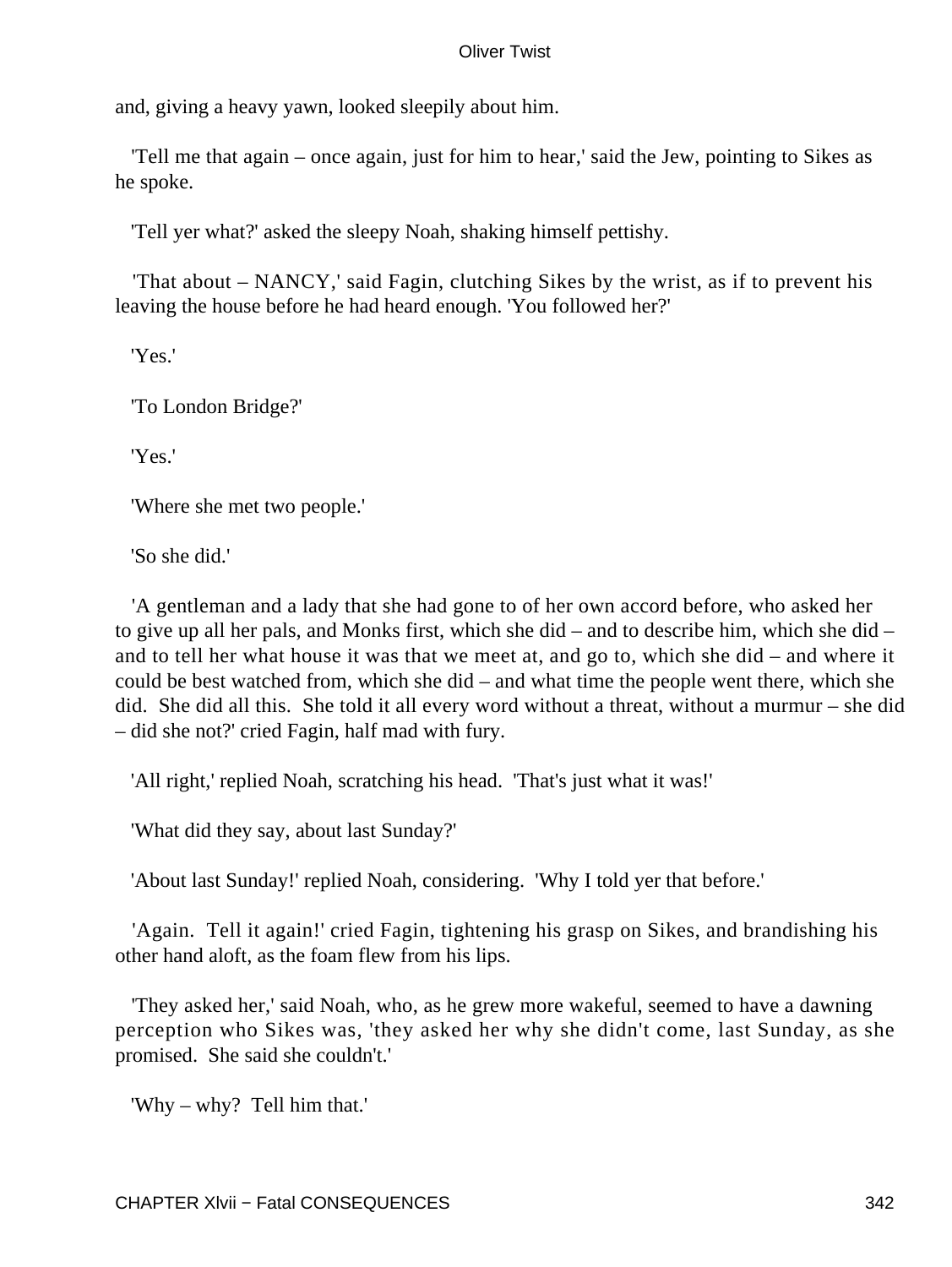'Because she was forcibly kept at home by Bill, the man she had told them of before,' replied Noah.

 'What more of him?' cried Fagin. 'What more of the man she had told them of before? Tell him that, tell him that.'

 'Why, that she couldn't very easily get out of doors unless he knew where she was going to,' said Noah; 'and so the first time she went to see the lady, she – ha! ha! ha! it made me laugh when she said it, that it did – she gave him a drink of laudanum.'

'Hell's fire!' cried Sikes, breaking fiercely from the Jew. 'Let me go!'

 Flinging the old man from him, he rushed from the room, and darted, wildly and furiously, up the stairs.

'Bill, Bill!' cried Fagin, following him hastily. 'A word. Only a word.'

 The word would not have been exchanged, but that the housebreaker was unable to open the door: on which he was expending fruitless oaths and violence, when the Jew came panting up.

'Let me out,' said Sikes. 'Don't speak to me; it's not safe. Let me out, I say!'

'Hear me speak a word,' rejoined Fagin, laying his hand upon the lock. 'You won't be – '

'Well,' replied the other.

'You won't be – too – violent, Bill?'

 The day was breaking, and there was light enough for the men to see each other's faces. They exchanged one brief glance; there was a fire in the eyes of both, which could not be mistaken.

 'I mean,' said Fagin, showing that he felt all disguise was now useless, 'not too violent for safety. Be crafty, Bill, and not too bold.'

 Sikes made no reply; but, pulling open the door, of which Fagin had turned the lock, dashed into the silent streets.

 Without one pause, or moment's consideration; without once turning his head to the right or left, or raising his eyes to the sky, or lowering them to the ground, but looking straight before him with savage resolution: his teeth so tightly compressed that the strained jaw seemed starting through his skin; the robber held on his headlong course, nor muttered a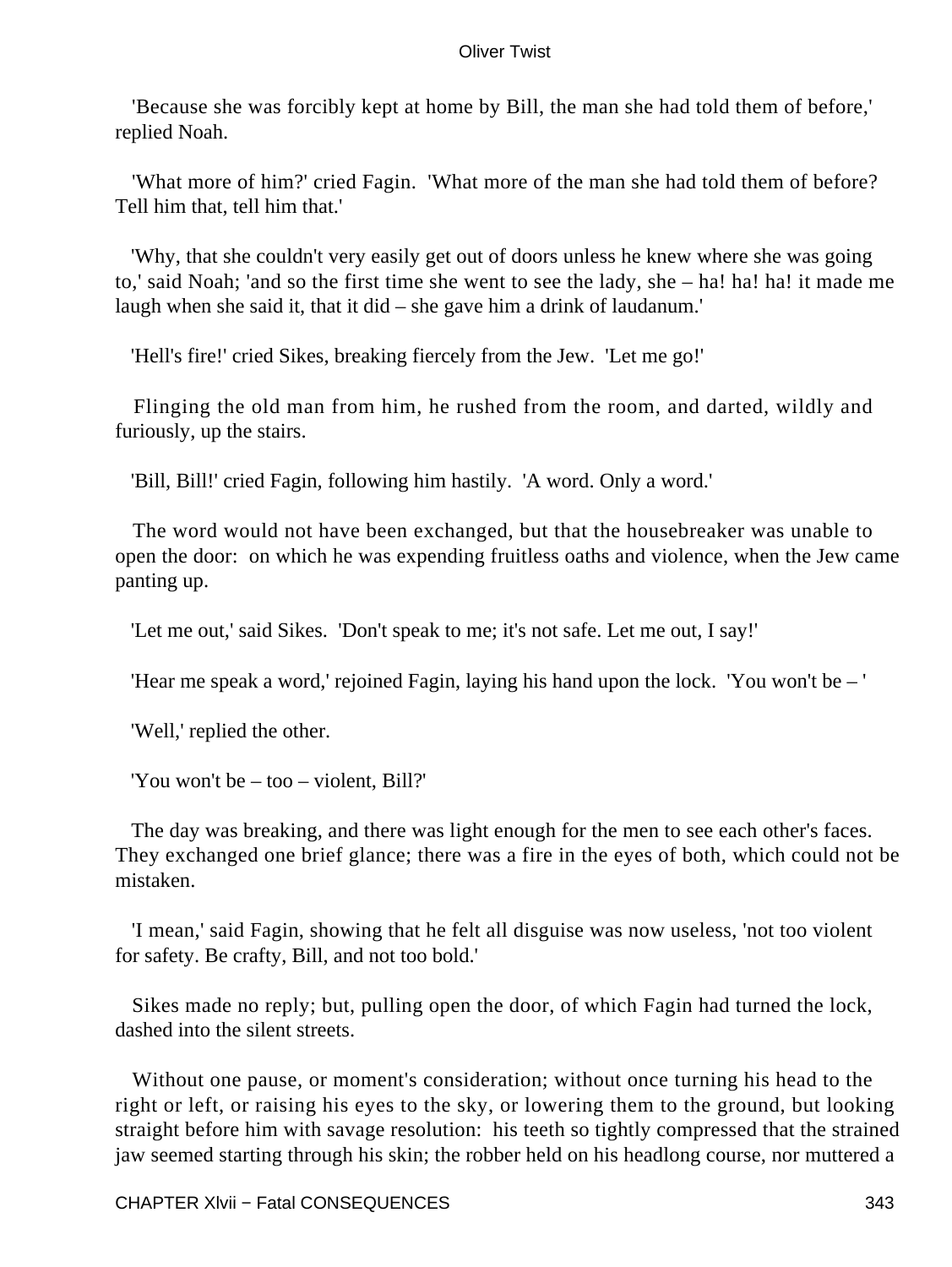word, nor relaxed a muscle, until he reached his own door. He opened it, softly, with a key; strode lightly up the stairs; and entering his own room, double−locked the door, and lifting a heavy table against it, drew back the curtain of the bed.

 The girl was lying, half−dressed, upon it. He had roused her from her sleep, for she raised herself with a hurried and startled look.

'Get up!' said the man.

'It is you, Bill!' said the girl, with an expression of pleasure at his return.

'It is,' was the reply. 'Get up.'

 There was a candle burning, but the man hastily drew it from the candlestick, and hurled it under the grate. Seeing the faint light of early day without, the girl rose to undraw the curtain.

 'Let it be,' said Sikes, thrusting his hand before her. 'There's enough light for wot I've got to do.'

'Bill,' said the girl, in the low voice of alarm, 'why do you look like that at me!'

 The robber sat regarding her, for a few seconds, with dilated nostrils and heaving breast; and then, grasping her by the head and throat, dragged her into the middle of the room, and looking once towards the door, placed his heavy hand upon her mouth.

'Bill, Bill!' gasped the girl, wrestling with the strength of mortal fear,  $-1 - I$  won't scream or cry – not once – hear me – speak to me – tell me what I have done!'

 'You know, you she devil!' returned the robber, suppressing his breath. 'You were watched to−night; every word you said was heard.'

 'Then spare my life for the love of Heaven, as I spared yours,' rejoined the girl, clinging to him. 'Bill, dear Bill, you cannot have the heart to kill me. Oh! think of all I have given up, only this one night, for you. You **Shall** have time to think, and save yourself this crime; I will not loose my hold, you cannot throw me off. Bill, Bill, for dear God's sake, for your own, for mine, stop before you spill my blood! I have been true to you, upon my guilty soul I have!'

 The man struggled violently, to release his arms; but those of the girl were clasped round his, and tear her as he would, he could not tear them away.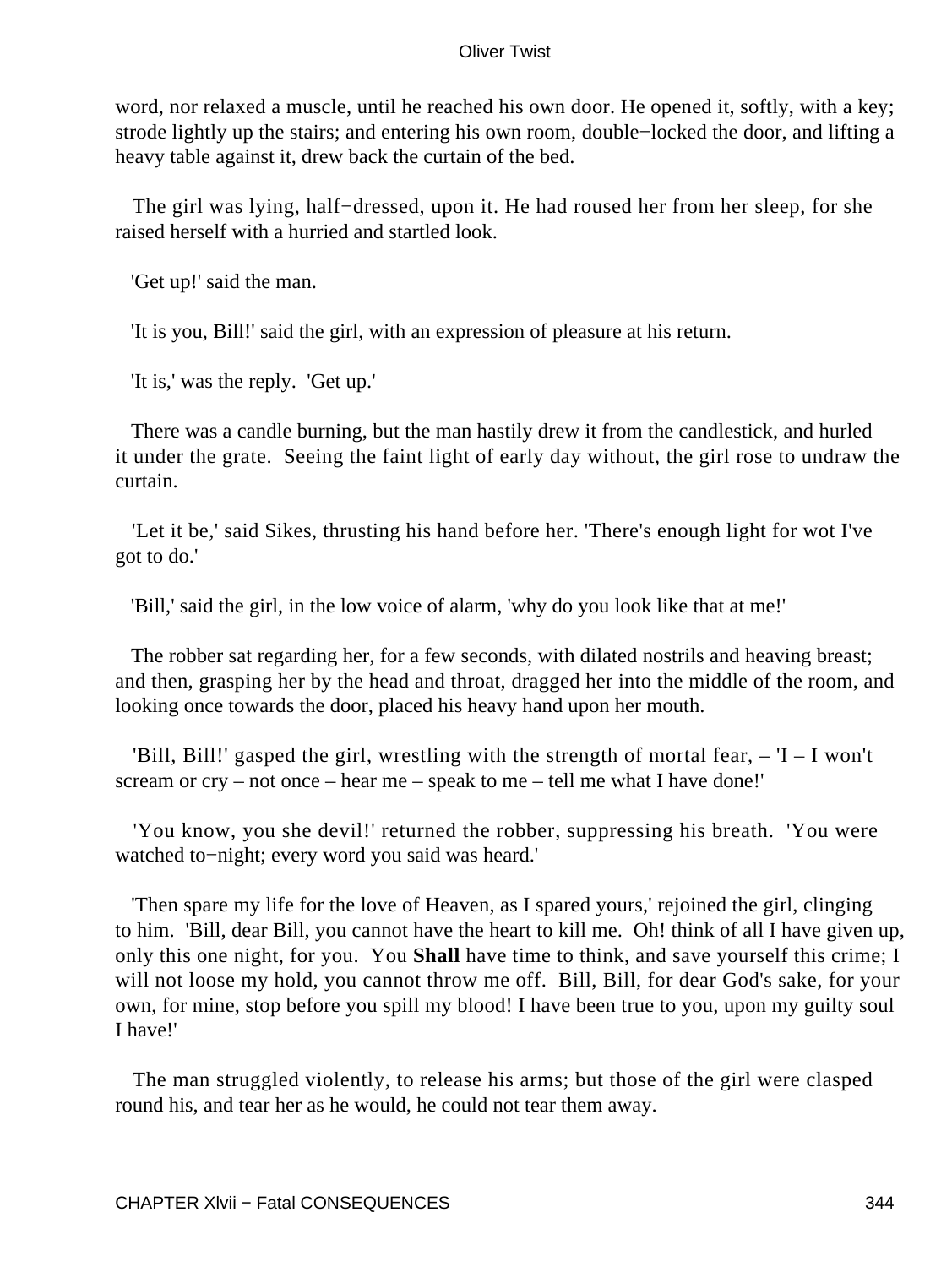'Bill,' cried the girl, striving to lay her head upon his breast, 'the gentleman and that dear lady, told me to−night of a home in some foreign country where I could end my days in solitude and peace. Let me see them again, and beg them, on my knees, to show the same mercy and goodness to you; and let us both leave this dreadful place, and far apart lead better lives, and forget how we have lived, except in prayers, and never see each other more. It is never too late to repent. They told me so  $-$  I feel it now  $-$  but we must have time  $-$  a little, little time!'

 The housebreaker freed one arm, and grasped his pistol. The certainty of immediate detection if he fired, flashed across his mind even in the midst of his fury; and he beat it twice with all the force he could summon, upon the upturned face that almost touched his own.

 She staggered and fell: nearly blinded with the blood that rained down from a deep gash in her forehead; but raising herself, with difficulty, on her knees, drew from her bosom a white handkerchief – Rose Maylie's own – and holding it up, in her folded hands, as high towards Heaven as her feeble strength would allow, breathed one prayer for mercy to her Maker.

 It was a ghastly figure to look upon. The murderer staggering backward to the wall, and shutting out the sight with his hand, seized a heavy club and struck her down.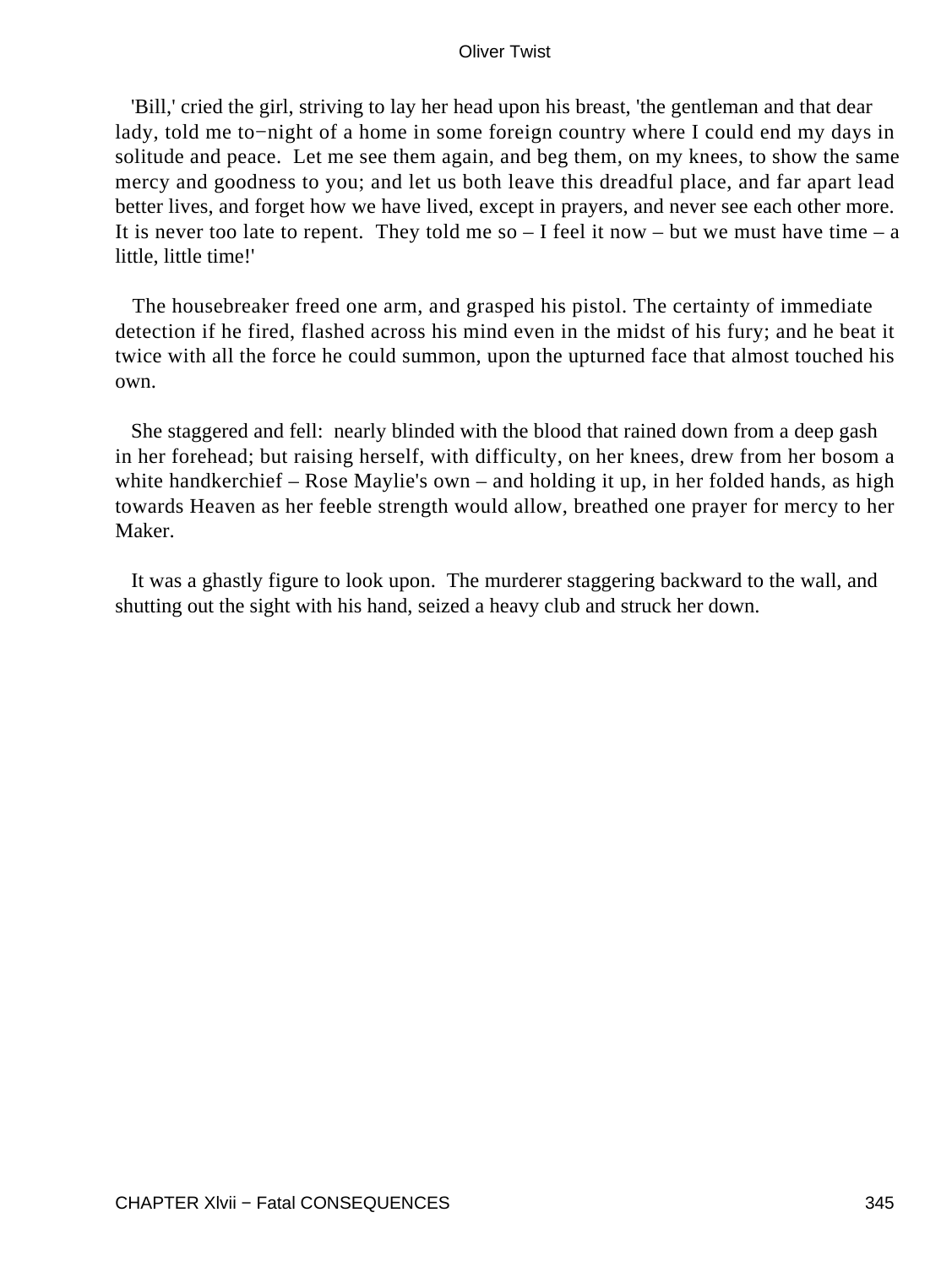# **[CHAPTER Xlviii − THE Flight of SIKES](#page-396-0)**

*O*f all bad deeds that, under cover of the darkness, had been committed with wide London's bounds since night hung over it, that was the worst. Of all the horrors that rose with an ill scent upon the morning air, that was the foulest and most cruel.

 The sun – the bright sun, that brings back, not light alone, but new life, and hope, and freshness to man – burst upon the crowded city in clear and radiant glory. Through costly−coloured glass and paper−mended window, through cathedral dome and rotten crevice, it shed its equal ray. It lighted up the room where the murdered woman lay. It did. He tried to shut it out, but it would stream in. If the sight had been a ghastly one in the dull morning, what was it, now, in all that brilliant light!

 He had not moved; he had been afraid to stir. There had been a moan and motion of the hand; and, with terror added to rage, he had struck and struck again. Once he threw a rug over it; but it was worse to fancy the eyes, and imagine them moving towards him, than to see them glaring upward, as if watching the reflection of the pool of gore that quivered and danced in the sunlight on the ceiling. He had plucked it off again. And there was the body – mere flesh and blood, nor more – but such flesh, and so much blood!

 He struck a light, kindled a fire, and thrust the club into it. There was hair upon the end, which blazed and shrunk into a light cinder, and, caught by the air, whirled up the chimney. Even that frightened him, sturdy as he was; but he held the weapon till it broke, and then piled it on the coals to burn away, and smoulder into ashes. He washed himself, and rubbed his clothes; there were spots that would not be removed, but he cut the pieces out, and burnt them. How those stains were dispersed about the room! The very feet of the dog were bloody.

 All this time he had, never once, turned his back upon the corpse; no, not for a moment. Such preparations completed, he moved, backward, towards the door: dragging the dog with him, lest he should soil his feet anew and carry out new evidence of the crime into the streets. He shut the door softly, locked it, took the key, and left the house.

 He crossed over, and glanced up at the window, to be sure that nothing was visible from the outside. There was the curtain still drawn, which she would have opened to admit the light she never saw again. It lay nearly under there. HE knew that. God, how the sun poured down upon the very spot!

 The glance was instantaneous. It was a relief to have got free of the room. He whistled on the dog, and walked rapidly away.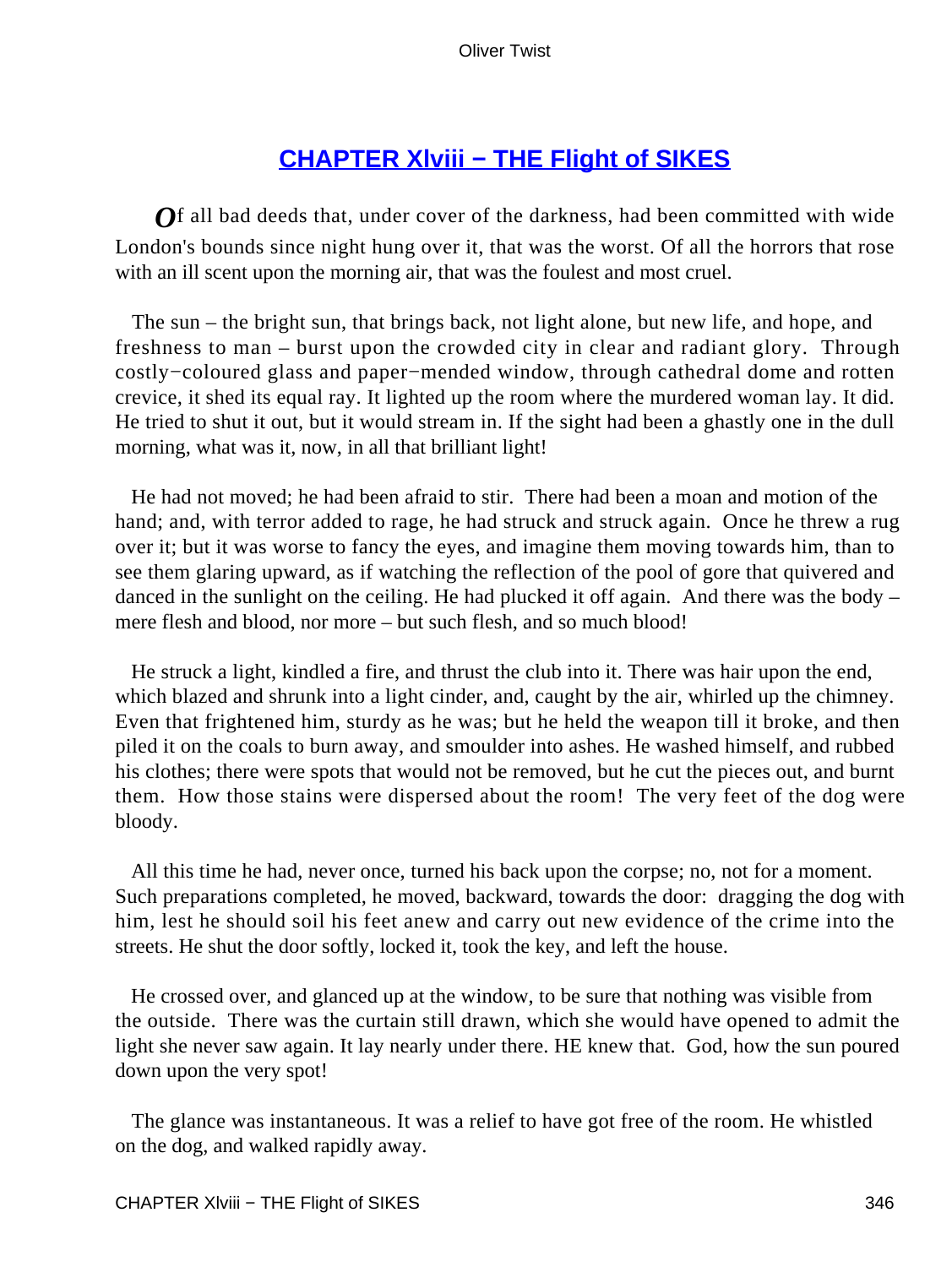He went through Islington; strode up the hill at Highgate on which stands the stone in honour of Whittington; turned down to Highgate Hill, unsteady of purpose, and uncertain where to go; struck off to the right again, almost as soon as he began to descend it; and taking the foot−path across the fields, skirted Caen Wood, and so came on Hampstead Heath. Traversing the hollow by the Vale of Heath, he mounted the opposite bank, and crossing the road which joins the villages of Hampstead and Highgate, made along the remaining portion of the heath to the fields at North End, in one of which he laid himself down under a hedge, and slept.

 Soon he was up again, and away, – not far into the country, but back towards London by the high−road – then back again – then over another part of the same ground as he already traversed – then wandering up and down in fields, and lying on ditches' brinks to rest, and starting up to make for some other spot, and do the same, and ramble on again.

Where could he go, that was near and not too public, to get some meat and drink? Hendon. That was a good place, not far off, and out of most people's way. Thither he directed his steps, – running sometimes, and sometimes, with a strange perversity, loitering at a snail's pace, or stopping altogether and idly breaking the hedges with a stick. But when he got there, all the people he met – the very children at the doors – seemed to view him with suspicion. Back he turned again, without the courage to purchase bit or drop, though he had tasted no food for many hours; and once more he lingered on the Heath, uncertain where to go.

 He wandered over miles and miles of ground, and still came back to the old place. Morning and noon had passed, and the day was on the wane, and still he rambled to and fro, and up and down, and round and round, and still lingered about the same spot. At last he got away, and shaped his course for Hatfield.

 It was nine o'clock at night, when the man, quite tired out, and the dog, limping and lame from the unaccustomed exercise, turned down the hill by the church of the quiet village, and plodding along the little street, crept into a small public−house, whose scanty light had guided them to the spot. There was a fire in the tap−room, and some country−labourers were drinking before it.

 They made room for the stranger, but he sat down in the furthest corner, and ate and drank alone, or rather with his dog: to whom he cast a morsel of food from time to time.

 The conversation of the men assembled here, turned upon the neighboring land, and farmers; and when those topics were exhausted, upon the age of some old man who had been buried on the previous Sunday; the young men present considering him very old, and the old men present declaring him to have been quite young – not older, one white−haired grandfather said, than he was – with ten or fifteen year of life in him at least – if he had taken care; if he had taken care.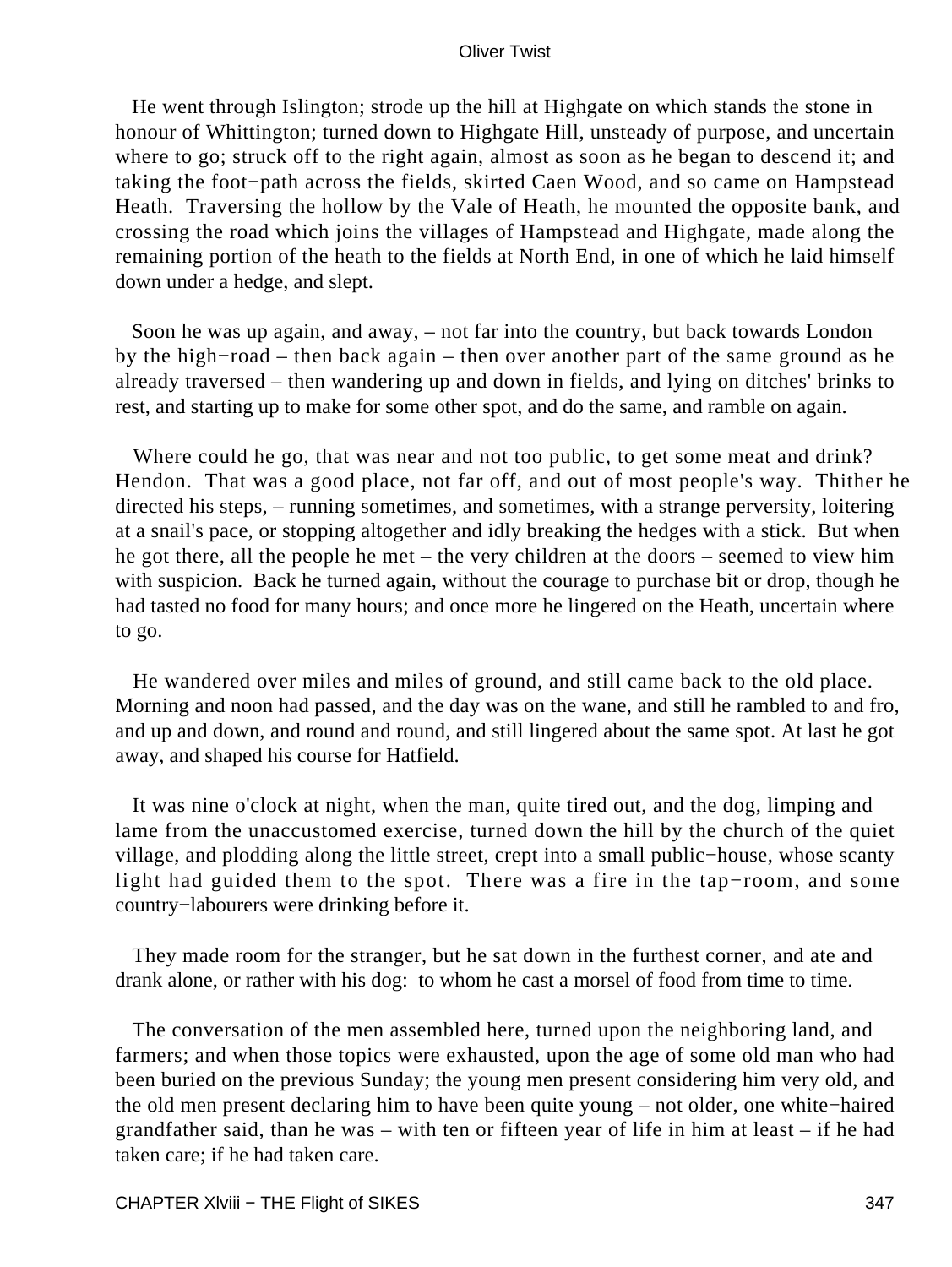There was nothing to attract attention, or excite alarm in this. The robber, after paying his reckoning, sat silent and unnoticed in his corner, and had almost dropped asleep, when he was half wakened by the noisy entrance of a new comer.

 This was an antic fellow, half pedlar and half mountebank, who travelled about the country on foot to vend hones, stops, razors, washballs, harness−paste, medicine for dogs and horses, cheap perfumery, cosmetics, and such−like wares, which he carried in a case slung to his back. His entrance was the signal for various homely jokes with the countrymen, which slackened not until he had made his supper, and opened his box of treasures, when he ingeniously contrived to unite business with amusement.

 'And what be that stoof? Good to eat, Harry?' asked a grinning countryman, pointing to some composition−cakes in one corner.

 'This,' said the fellow, producing one, 'this is the infallible and invaluable composition for removing all sorts of stain, rust, dirt, mildew, spick, speck, spot, or spatter, from silk, satin, linen, cambrick, cloth, crape, stuff, carpet, merino, muslin, bombazeen, or woollen stuff. Wine−stains, fruit−stains, beer−stains, water−stains, paint−stains, pitch−stains, any stains, all come out at one rub with the infallible and invaluable composition. If a lady stains her honour, she has only need to swallow one cake and she's cured at once – for it's poison. If a gentleman wants to prove this, he has only need to bolt one little square, and he has put it beyond question – for it's quite as satisfactory as a pistol−bullet, and a great deal nastier in the flavour, consequently the more credit in taking it. One penny a square. With all these virtues, one penny a square!'

 There were two buyers directly, and more of the listeners plainly hesitated. The vendor observing this, increased in loquacity.

 'It's all bought up as fast as it can be made,' said the fellow. 'There are fourteen water−mills, six steam−engines, and a galvanic battery, always a−working upon it, and they can't make it fast enough, though the men work so hard that they die off, and the widows is pensioned directly, with twenty pound a−year for each of the children, and a premium of fifty for twins. One penny a square! Two half−pence is all the same, and four farthings is received with joy. One penny a square! Wine−stains, fruit−stains, beer−stains, water−stains, paint−stains, pitch−stains, mud−stains, blood−stains! Here is a stain upon the hat of a gentleman in company, that I'll take clean out, before he can order me a pint of ale.'

'Hah!' cried Sikes starting up. 'Give that back.'

 'I'll take it clean out, sir,' replied the man, winking to the company, 'before you can come across the room to get it. Gentlemen all, observe the dark stain upon this gentleman's hat, no wider than a shilling, but thicker than a half−crown. Whether it is a wine−stain, fruit−stain, beer−stain, water−stain, paint−stain, pitch−stain, mud−stain, or blood−stain – '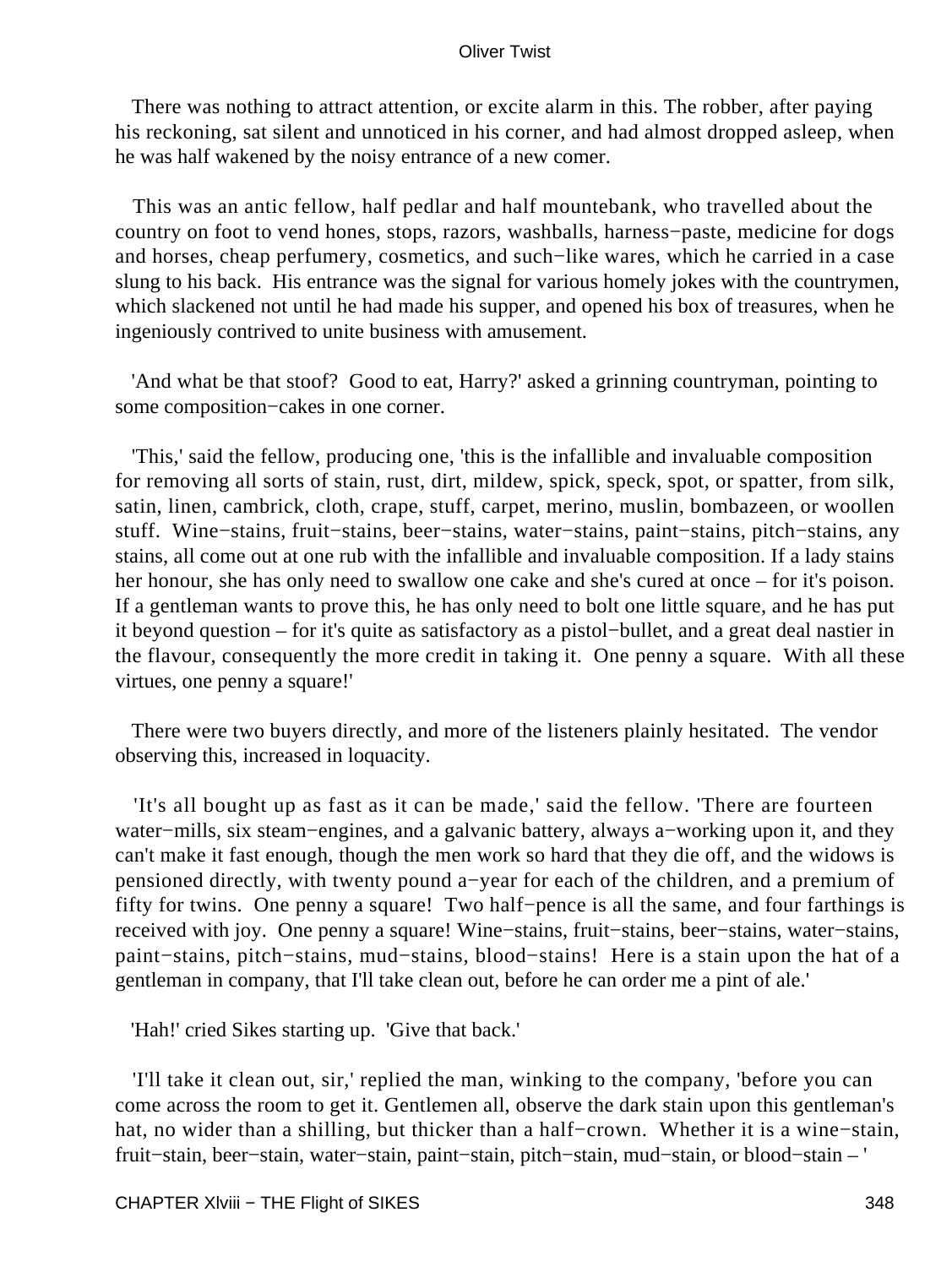The man got no further, for Sikes with a hideous imprecation overthrew the table, and tearing the hat from him, burst out of the house.

With the same perversity of feeling and irresolution that had fastened upon him, despite himself, all day, the murderer, finding that he was not followed, and that they most probably considered him some drunken sullen fellow, turned back up the town, and getting out of the glare of the lamps of a stage−coach that was standing in the street, was walking past, when he recognised the mail from London, and saw that it was standing at the little post−office. He almost knew what was to come; but he crossed over, and listened.

 The guard was standing at the door, waiting for the letter−bag. A man, dressed like a game−keeper, came up at the moment, and he handed him a basket which lay ready on the pavement.

 'That's for your people,' said the guard. 'Now, look alive in there, will you. Damn that 'ere bag, it warn't ready night afore last; this won't do, you know!'

 'Anything new up in town, Ben?' asked the game−keeper, drawing back to the window−shutters, the better to admire the horses.

 'No, nothing that I knows on,' replied the man, pulling on his gloves. 'Corn's up a little. I heerd talk of a murder, too, down Spitalfields way, but I don't reckon much upon it.'

 'Oh, that's quite true,' said a gentleman inside, who was looking out of the window. 'And a dreadful murder it was.'

'Was it, sir?' rejoined the guard, touching his hat. 'Man or woman, pray, sir?'

'A woman,' replied the gentleman. 'It is supposed – '

'Now, Ben,' replied the coachman impatiently.

'Damn that 'ere bag,' said the guard; 'are you gone to sleep in there?'

'Coming!' cried the office keeper, running out.

 'Coming,' growled the guard. 'Ah, and so's the young 'ooman of property that's going to take a fancy to me, but I don't know when. Here, give hold. All ri – ight!'

The horn sounded a few cheerful notes, and the coach was gone.

 Sikes remained standing in the street, apparently unmoved by what he had just heard, and agitated by no stronger feeling than a doubt where to go. At length he went back again,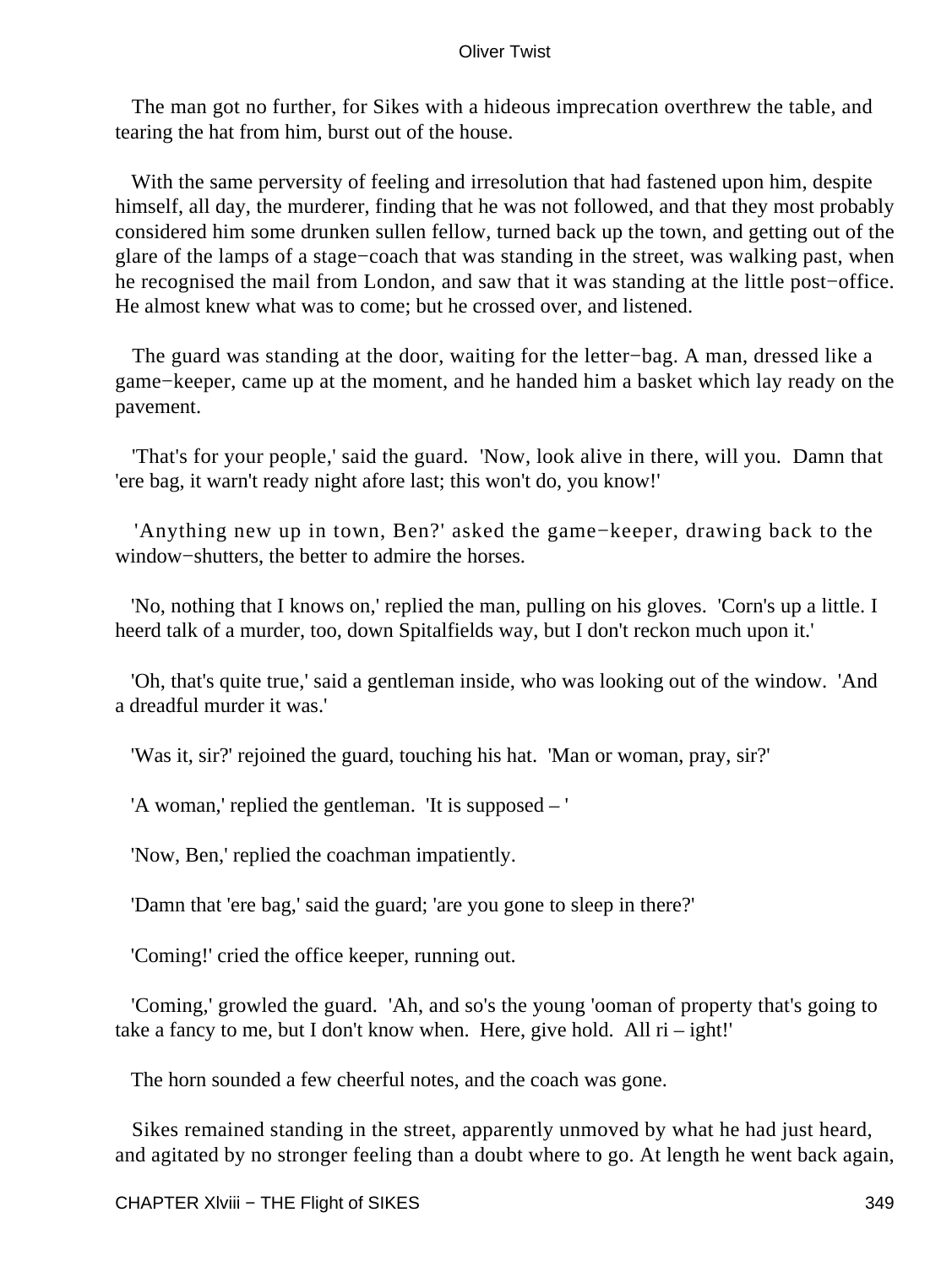and took the road which leads from Hatfield to St. Albans.

 He went on doggedly; but as he left the town behind him, and plunged into the solitude and darkness of the road, he felt a dread and awe creeping upon him which shook him to the core. Every object before him, substance or shadow, still or moving, took the semblance of some fearful thing; but these fears were nothing compared to the sense that haunted him of that morning's ghastly figure following at his heels. He could trace its shadow in the gloom, supply the smallest item of the outline, and note how stiff and solemn it seemed to stalk along. He could hear its garments rustling in the leaves, and every breath of wind came laden with that last low cry. If he stopped it did the same. If he ran, it followed – not running too: that would have been a relief: but like a corpse endowed with the mere machinery of life, and borne on one slow melancholy wind that never rose or fell.

 At times, he turned, with desperate determination, resolved to beat this phantom off, though it should look him dead; but the hair rose on his head, and his blood stood still, for it had turned with him and was behind him then. He had kept it before him that morning, but it was behind now – always. He leaned his back against a bank, and felt that it stood above him, visibly out against the cold night−sky. He threw himself upon the road – on his back upon the road. At his head it stood, silent, erect, and still – a living grave−stone, with its epitaph in blood.

 Let no man talk of murderers escaping justice, and hint that Providence must sleep. There were twenty score of violent deaths in one long minute of that agony of fear.

 There was a shed in a field he passed, that offered shelter for the night. Before the door, were three tall poplar trees, which made it very dark within; and the wind moaned through them with a dismal wail. He COULD NOT walk on, till daylight came again; and here he stretched himself close to the wall – to undergo new torture.

 For now, a vision came before him, as constant and more terrible than that from which he had escaped. Those widely staring eyes, so lustreless and so glassy, that he had better borne to see them than think upon them, appeared in the midst of the darkness: light in themselves, but giving light to nothing. There were but two, but they were everywhere. If he shut out the sight, there came the room with every well−known object – some, indeed, that he would have forgotten, if he had gone over its contents from memory – each in its accustomed place. The body was in ITS place, and its eyes were as he saw them when he stole away. He got up, and rushed into the field without. The figure was behind him. He re−entered the shed, and shrunk down once more. The eyes were there, before he had laid himself along.

 And here he remained in such terror as none but he can know, trembling in every limb, and the cold sweat starting from every pore, when suddenly there arose upon the night−wind the noise of distant shouting, and the roar of voices mingled in alarm and wonder. Any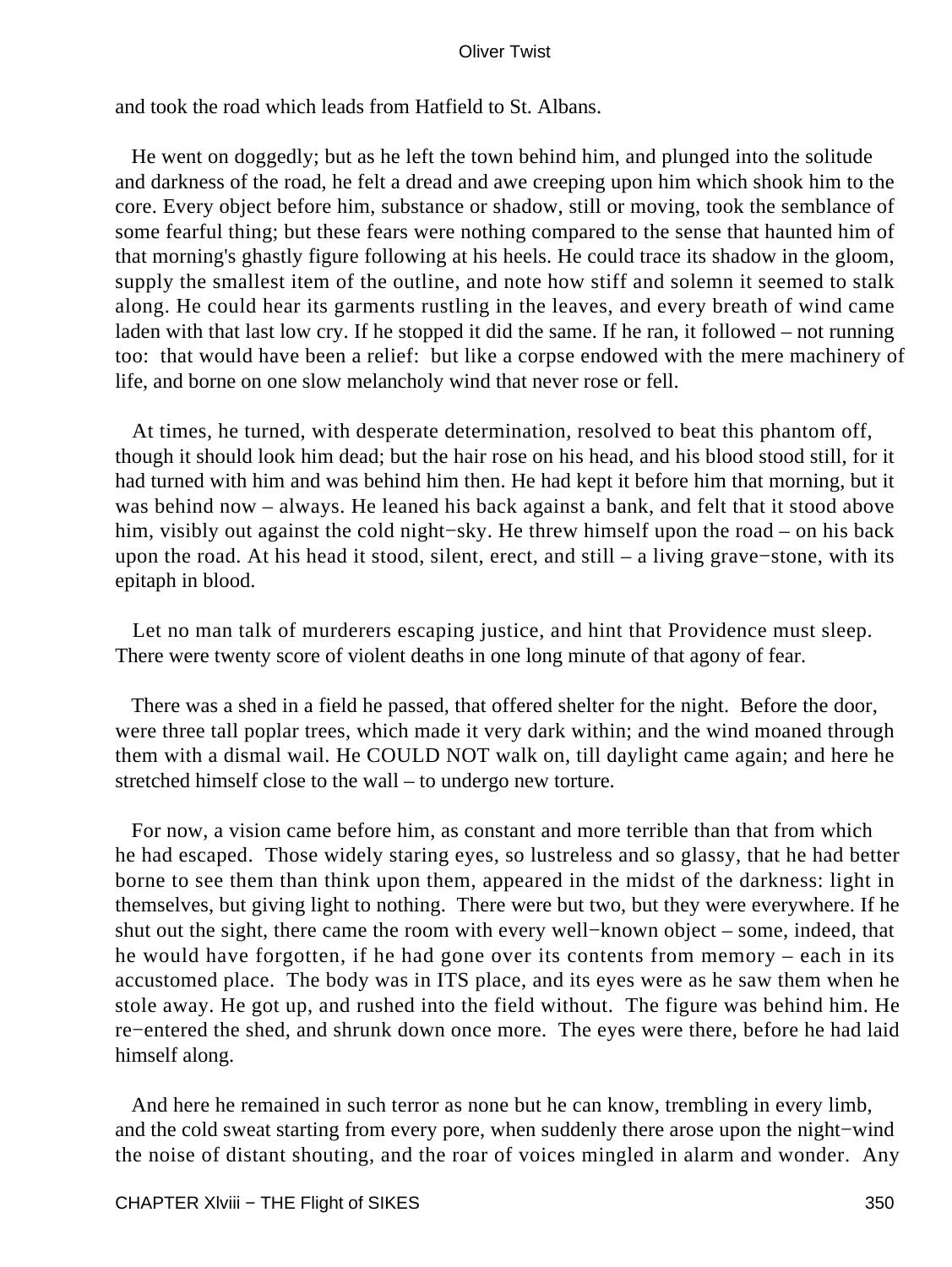sound of men in that lonely place, even though it conveyed a real cause of alarm, was something to him. He regained his strength and energy at the prospect of personal danger; and springing to his feet, rushed into the open air.

 The broad sky seemed on fire. Rising into the air with showers of sparks, and rolling one above the other, were sheets of flame, lighting the atmosphere for miles round, and driving clouds of smoke in the direction where he stood. The shouts grew louder as new voices swelled the roar, and he could hear the cry of Fire! mingled with the ringing of an alarm−bell, the fall of heavy bodies, and the crackling of flames as they twined round some new obstacle, and shot aloft as though refreshed by food. The noise increased as he looked. There were people there – men and women – light, bustle. It was like new life to him. He darted onward – straight, headlong – dashing through brier and brake, and leaping gate and fence as madly as his dog, who careered with loud and sounding bark before him.

 He came upon the spot. There were half−dressed figures tearing to and fro, some endeavouring to drag the frightened horses from the stables, others driving the cattle from the yard and out−houses, and others coming laden from the burning pile, amidst a shower of falling sparks, and the tumbling down of red−hot beams. The apertures, where doors and windows stood an hour ago, disclosed a mass of raging fire; walls rocked and crumbled into the burning well; the molten lead and iron poured down, white hot, upon the ground. Women and children shrieked, and men encouraged each other with noisy shouts and cheers. The clanking of the engine−pumps, and the spirting and hissing of the water as it fell upon the blazing wood, added to the tremendous roar. He shouted, too, till he was hoarse; and flying from memory and himself, plunged into the thickest of the throng. Hither and thither he dived that night: now working at the pumps, and now hurrying through the smoke and flame, but never ceasing to engage himself wherever noise and men were thickest. Up and down the ladders, upon the roofs of buildings, over floors that quaked and trembled with his weight, under the lee of falling bricks and stones, in every part of that great fire was he; but he bore a charmed life, and had neither scratch nor bruise, nor weariness nor thought, till morning dawned again, and only smoke and blackened ruins remained.

 This mad excitement over, there returned, with ten−fold force, the dreadful consciousness of his crime. He looked suspiciously about him, for the men were conversing in groups, and he feared to be the subject of their talk. The dog obeyed the significant beck of his finger, and they drew off, stealthily, together. He passed near an engine where some men were seated, and they called to him to share in their refreshment. He took some bread and meat; and as he drank a draught of beer, heard the firemen, who were from London, talking about the murder. 'He has gone to Birmingham, they say,' said one: 'but they'll have him yet, for the scouts are out, and by to−morrow night there'll be a cry all through the country.'

 He hurried off, and walked till he almost dropped upon the ground; then lay down in a lane, and had a long, but broken and uneasy sleep. He wandered on again, irresolute and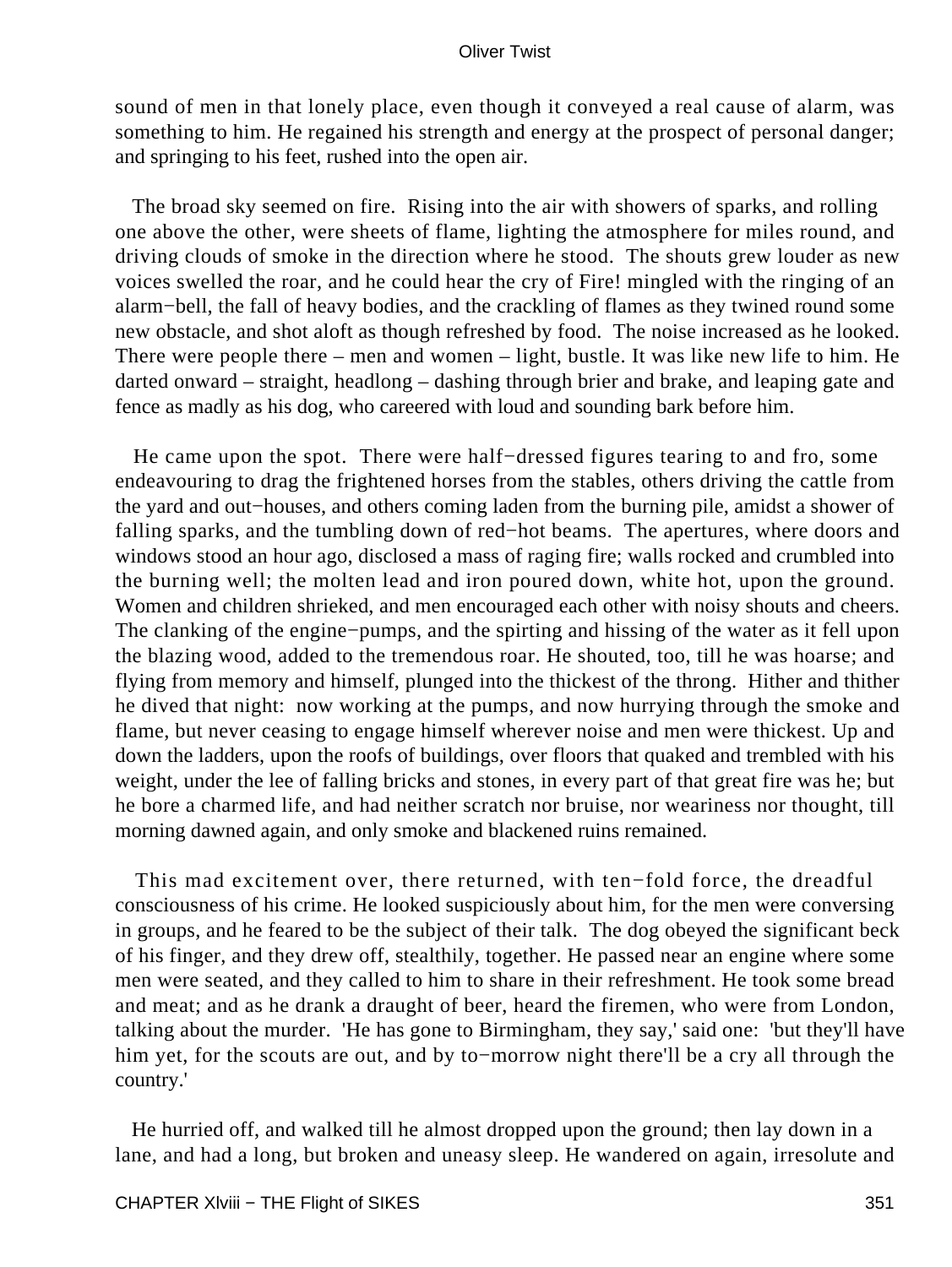undecided, and oppressed with the fear of another solitary night.

Suddenly, he took the desperate resolution to going back to London.

 'There's somebody to speak to there, at all event,' he thought. 'A good hiding−place, too. They'll never expect to nab me there, after this country scent. Why can't I lie by for a week or so, and, forcing blunt from Fagin, get abroad to France? Damme, I'll risk it.'

 He acted upon this impluse without delay, and choosing the least frequented roads began his journey back, resolved to lie concealed within a short distance of the metropolis, and, entering it at dusk by a circuitous route, to proceed straight to that part of it which he had fixed on for his destination.

 The dog, though. If any description of him were out, it would not be forgotten that the dog was missing, and had probably gone with him. This might lead to his apprehension as he passed along the streets. He resolved to drown him, and walked on, looking about for a pond: picking up a heavy stone and tying it to his handerkerchief as he went.

 The animal looked up into his master's face while these preparations were making; whether his instinct apprehended something of their purpose, or the robber's sidelong look at him was sterner than ordinary, he skulked a little farther in the rear than usual, and cowered as he came more slowly along. When his master halted at the brink of a pool, and looked round to call him, he stopped outright.

'Do you hear me call? Come here!' cried Sikes.

 The animal came up from the very force of habit; but as Sikes stooped to attach the handkerchief to his throat, he uttered a low growl and started back.

'Come back!' said the robber.

 The dog wagged his tail, but moved not. Sikes made a running noose and called him again.

The dog advanced, retreated, paused an instant, and scoured away at his hardest speed.

 The man whistled again and again, and sat down and waited in the expectation that he would return. But no dog appeared, and at length he resumed his journey.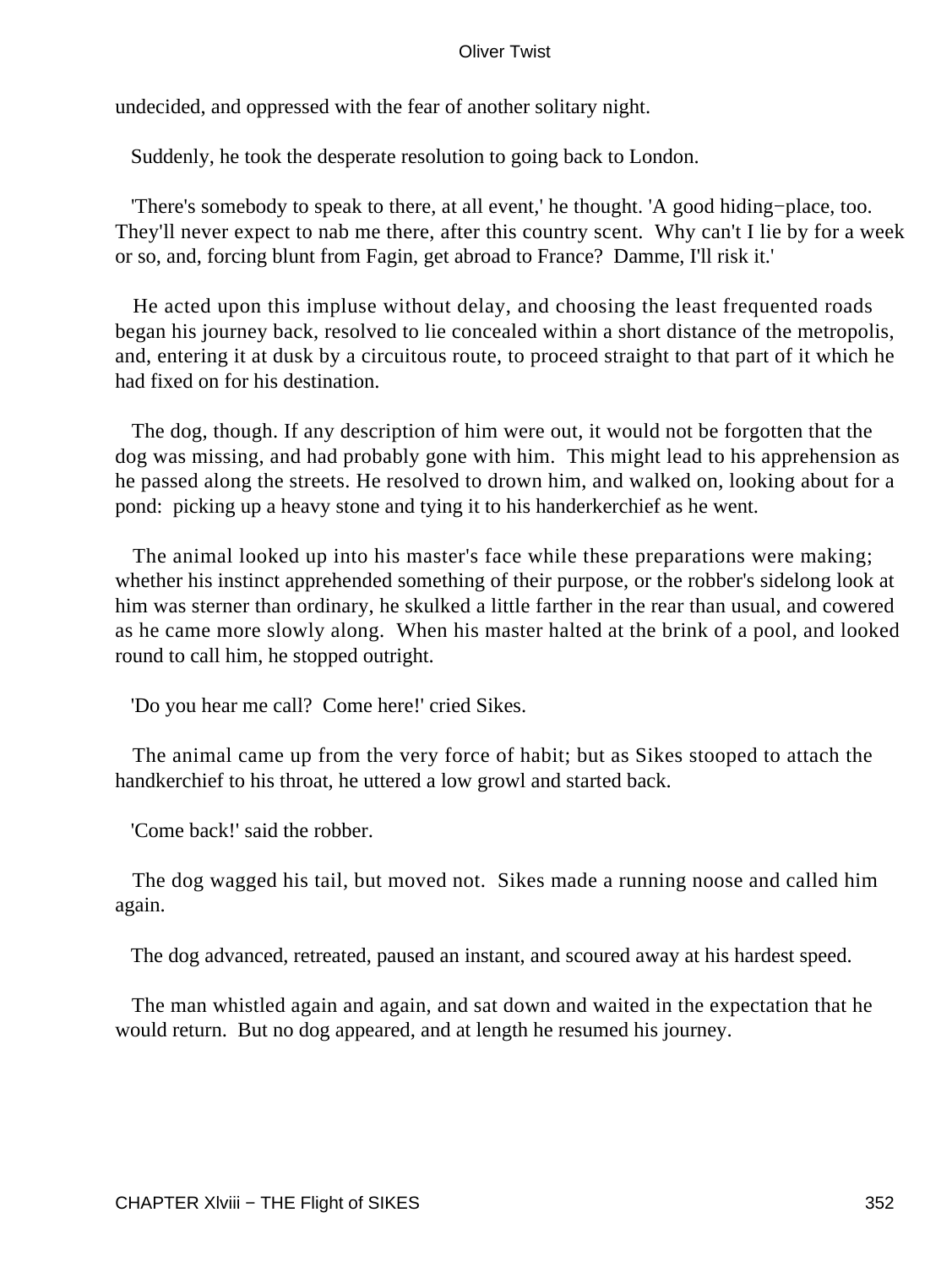### **[CHAPTER Xlix − Monks And mr. Brownlow At length meet. Their](#page-396-0) [conversation, AND The intelligence that interrupts IT](#page-396-0)**

**The twilight was beginning to close in, when Mr. Brownlow alighted from a** hackney−coach at his own door, and knocked softly. The door being opened, a sturdy man got out of the coach and stationed himself on one side of the steps, while another man, who had been seated on the box, dismounted too, and stood upon the other side. At a sign from Mr. Brownlow, they helped out a third man, and taking him between them, hurried him into the house. This man was Monks.

 They walked in the same manner up the stairs without speaking, and Mr. Brownlow, preceding them, led the way into a back−room. At the door of this apartment, Monks, who had ascended with evident reluctance, stopped. The two men looked at the old gentleman as if for instructions.

 'He knows the alternative,' said Mr. Browlow. 'If he hesitates or moves a finger but as you bid him, drag him into the street, call for the aid of the police, and impeach him as a felon in my name.'

'How dare you say this of me?' asked Monks.

 'How dare you urge me to it, young man?' replied Mr. Brownlow, confronting him with a steady look. 'Are you mad enough to leave this house? Unhand him. There, sir. You are free to go, and we to follow. But I warn you, by all I hold most solemn and most sacred, that instant will have you apprehended on a charge of fraud and robbery. I am resolute and immoveable. If you are determined to be the same, your blood be upon your own head!'

 'By what authority am I kidnapped in the street, and brought here by these dogs?' asked Monks, looking from one to the other of the men who stood beside him.

 'By mine,' replied Mr. Brownlow. 'Those persons are indemnified by me. If you complain of being deprived of your liberty – you had power and opportunity to retrieve it as you came along, but you deemed it advisable to remain quiet – I say again, throw yourself for protection on the law. I will appeal to the law too; but when you have gone too far to recede, do not sue to me for leniency, when the power will have passed into other hands; and do not say I plunged you down the gulf into which you rushed, yourself.'

Monks was plainly disconcerted, and alarmed besides. He hesitated.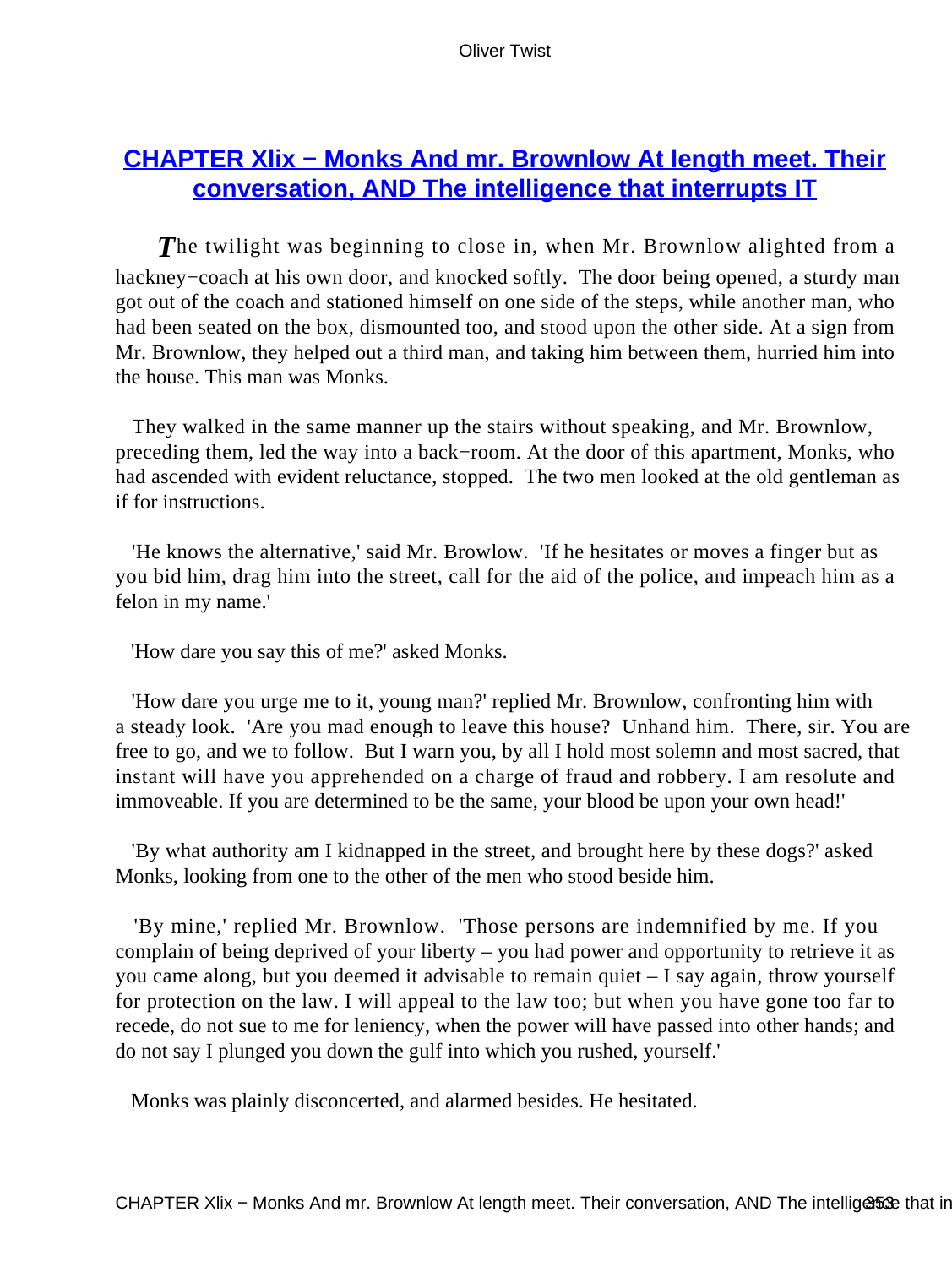'You will decide quickly,' said Mr. Brownlow, with perfect firmness and composure. 'If you wish me to prefer my charges publicly, and consign you to a punishment the extent of which, although I can, with a shudder, foresee, I cannot control, once more, I say, for you know the way. If not, and you appeal to my forbearance, and the mercy of those you have deeply injured, seat yourself, without a word, in that chair. It has waited for you two whole days.'

Monks muttered some unintelligible words, but wavered still.

 'You will be prompt,' said Mr. Brownlow. 'A word from me, and the alternative has gone for ever.'

Still the man hesitated.

 'I have not the inclination to parley,' said Mr. Brownlow, 'and, as I advocate the dearest interests of others, I have not the right.'

'Is there – ' demanded Monks with a faltering tongue, – 'is there – no middle course?'

'None.'

 Monks looked at the old gentleman, with an anxious eye; but, reading in his countenance nothing but severity and determination, walked into the room, and, shrugging his shoulders, sat down.

 'Lock the door on the outside,' said Mr. Brownlow to the attendants, 'and come when I ring.'

The men obeyed, and the two were left alone together.

 'This is pretty treatment, sir,' said Monks, throwing down his hat and cloak, 'from my father's oldest friend.'

 'It is because I was your father's oldest friend, young man,' returned Mr. Brownlow; 'it is because the hopes and wishes of young and happy years were bound up with him, and that fair creature of his blood and kindred who rejoined her God in youth, and left me here a solitary, lonely man: it is because he knelt with me beside his only sisters' death−bed when he was yet a boy, on the morning that would – but Heaven willed otherwise – have made her my young wife; it is because my seared heart clung to him, from that time forth, through all his trials and errors, till he died; it is because old recollections and associations filled my heart, and even the sight of you brings with it old thoughts of him; it is because of all these things that I am moved to treat you gently now – yes, Edward Leeford, even now – and blush for your unworthiness who bear the name.'

CHAPTER XIix – Monks And mr. Brownlow At length meet. Their conversation, AND The intelligerse that in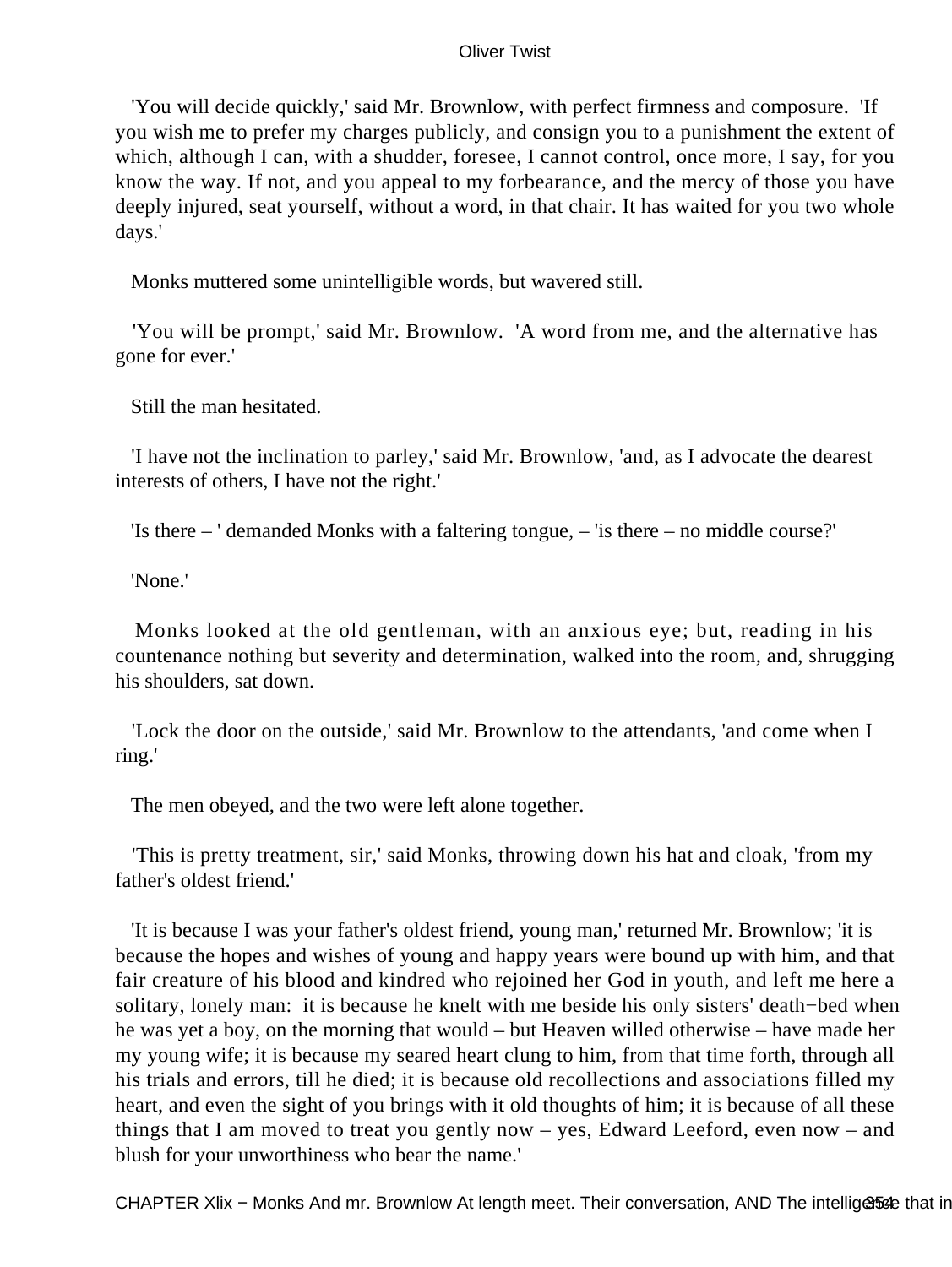'What has the name to do with it?' asked the other, after contemplating, half in silence, and half in dogged wonder, the agitation of his companion. 'What is the name to me?'

 'Nothing,' replied Mr. Brownlow, 'nothing to you. But it was **Hers,** and even at this distance of time brings back to me, an old man, the glow and thrill which I once felt, only to hear it repeated by a stranger. I am very glad you have changed it – very – very.'

 'This is all mighty fine,' said Monks (to retain his assumed designation) after a long silence, during which he had jerked himself in sullen defiance to and fro, and Mr. Brownlow had sat, shading his face with his hand. 'But what do you want with me?'

 'You have a brother,' said Mr. Brownlow, rousing himself: 'a brother, the whisper of whose name in your ear when I came behind you in the street, was, in itself, almost enough to make you accompany me hither, in wonder and alarm.'

 'I have no brother,' replied Monks. 'You know I was an only child. Why do you talk to me of brothers? You know that, as well as I.'

 'Attend to what I do know, and you may not,' said Mr. Brownlow. 'I shall interest you by and by. I know that of the wretched marriage, into which family pride, and the most sordid and narrowest of all ambition, forced your unhappy father when a mere boy, you were the sole and most unnatural issue.'

 'I don't care for hard names,' interrupted Monks with a jeering laugh. 'You know the fact, and that's enough for me.'

 'But I also know,' pursued the old gentleman, 'the misery, the slow torture, the protracted anguish of that ill−assorted union. I know how listlessly and wearily each of that wretched pair dragged on their heavy chain through a world that was poisoned to them both. I know how cold formalities were succeeded by open taunts; how indifference gave place to dislike, dislike to hate, and hate to loathing, until at last they wrenched the clanking bond asunder, and retiring a wide space apart, carried each a galling fragment, of which nothing but death could break the rivets, to hide it in new society beneath the gayest looks they could assume. Your mother succeeded; she forgot it soon. But it rusted and cankered at your father's heart for years.'

'Well, they were separated,' said Monks, 'and what of that?'

 'When they had been separated for some time,' returned Mr. Brownlow, 'and your mother, wholly given up to continental frivolities, had utterly forgotten the young husband ten good years her junior, who, with prospects blighted, lingered on at home, he fell among new friends. This circumstance, at least, you know already.'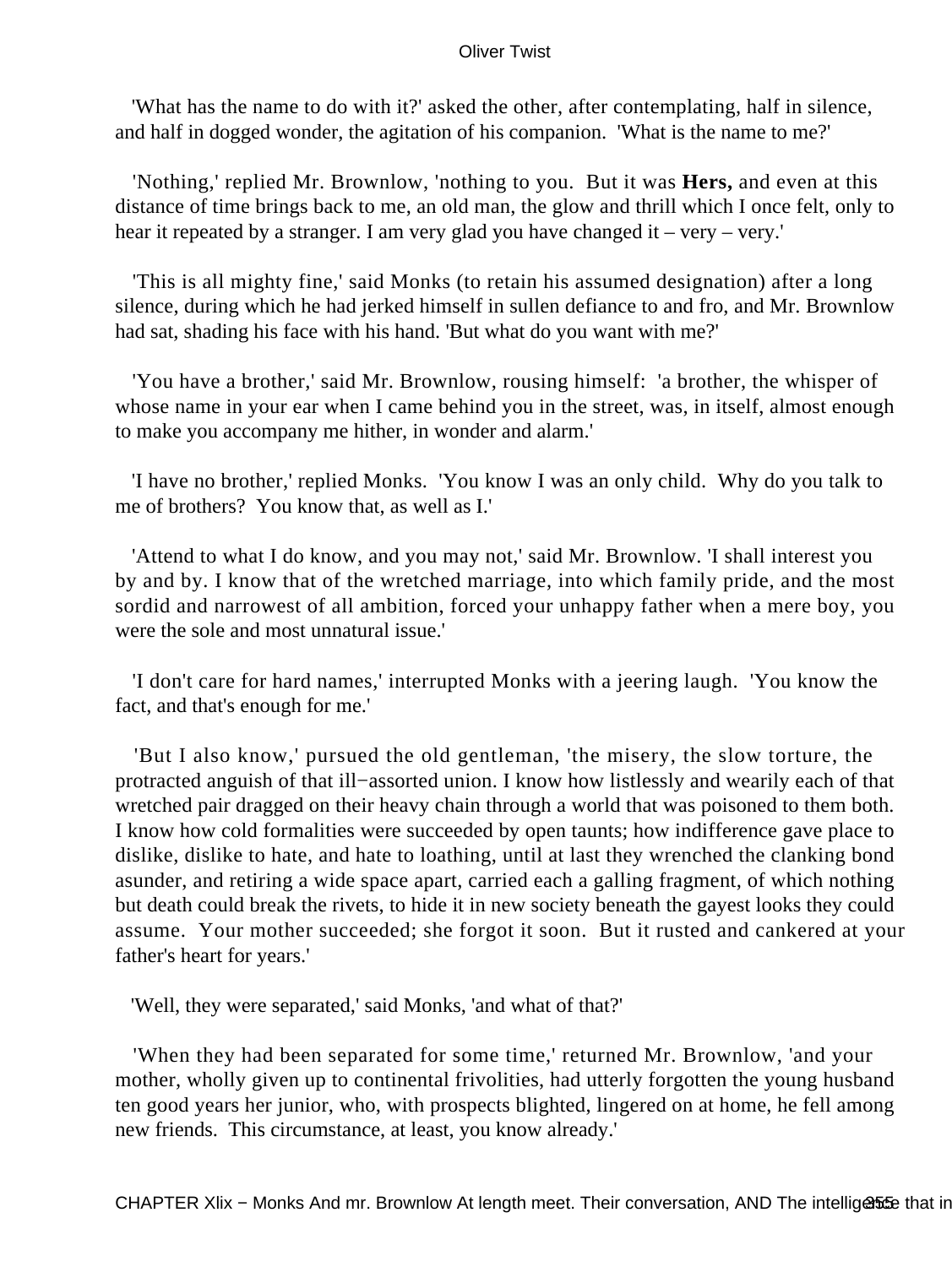'Not I,' said Monks, turning away his eyes and beating his foot upon the ground, as a man who is determined to deny everything. 'Not I.'

 'Your manner, no less than your actions, assures me that you have never forgotten it, or ceased to think of it with bitterness,' returned Mr. Brownlow. 'I speak of fifteen years ago, when you were not more than eleven years old, and your father but one−and−thirty – for he was, I repeat, a boy, when HIS father ordered him to marry. Must I go back to events which cast a shade upon the memory of your parent, or will you spare it, and disclose to me the truth?'

'I have nothing to disclose,' rejoined Monks. 'You must talk on if you will.'

 'These new friends, then,' said Mr. Brownlow, 'were a naval officer retired from active service, whose wife had died some half−a−year before, and left him with two children – there had been more, but, of all their family, happily but two survived. They were both daughters; one a beautiful creature of nineteen, and the other a mere child of two or three years old.'

'What's this to me?' asked Monks.

 'They resided,' said Mr. Brownlow, without seeming to hear the interruption, 'in a part of the country to which your father in his wandering had repaired, and where he had taken up his abode. Acquaintance, intimacy, friendship, fast followed on each other. Your father was gifted as few men are. He had his sister's soul and person. As the old officer knew him more and more, he grew to love him. I would that it had ended there. His daughter did the same.

 The old gentleman paused; Monks was biting his lips, with his eyes fixed upon the floor; seeing this, he immediately resumed:

 'The end of a year found him contracted, solemnly contracted, to that daughter; the object of the first, true, ardent, only passion of a guileless girl.'

'Your tale is of the longest,' observed Monks, moving restlessly in his chair.

 'It is a true tale of grief and trial, and sorrow, young man,' returned Mr. Brownlow, 'and such tales usually are; if it were one of unmixed joy and happiness, it would be very brief. At length one of those rich relations to strengthen whose interest and importance your father had been sacrificed, as others are often – it is no uncommon case – died, and to repair the misery he had been instrumental in occasioning, left him his panacea for all griefs – Money. It was necessary that he should immediately repair to Rome, whither this man had sped for health, and where he had died, leaving his affairs in great confusion. He went; was seized with mortal illness there; was followed, the moment the intelligence reached Paris, by your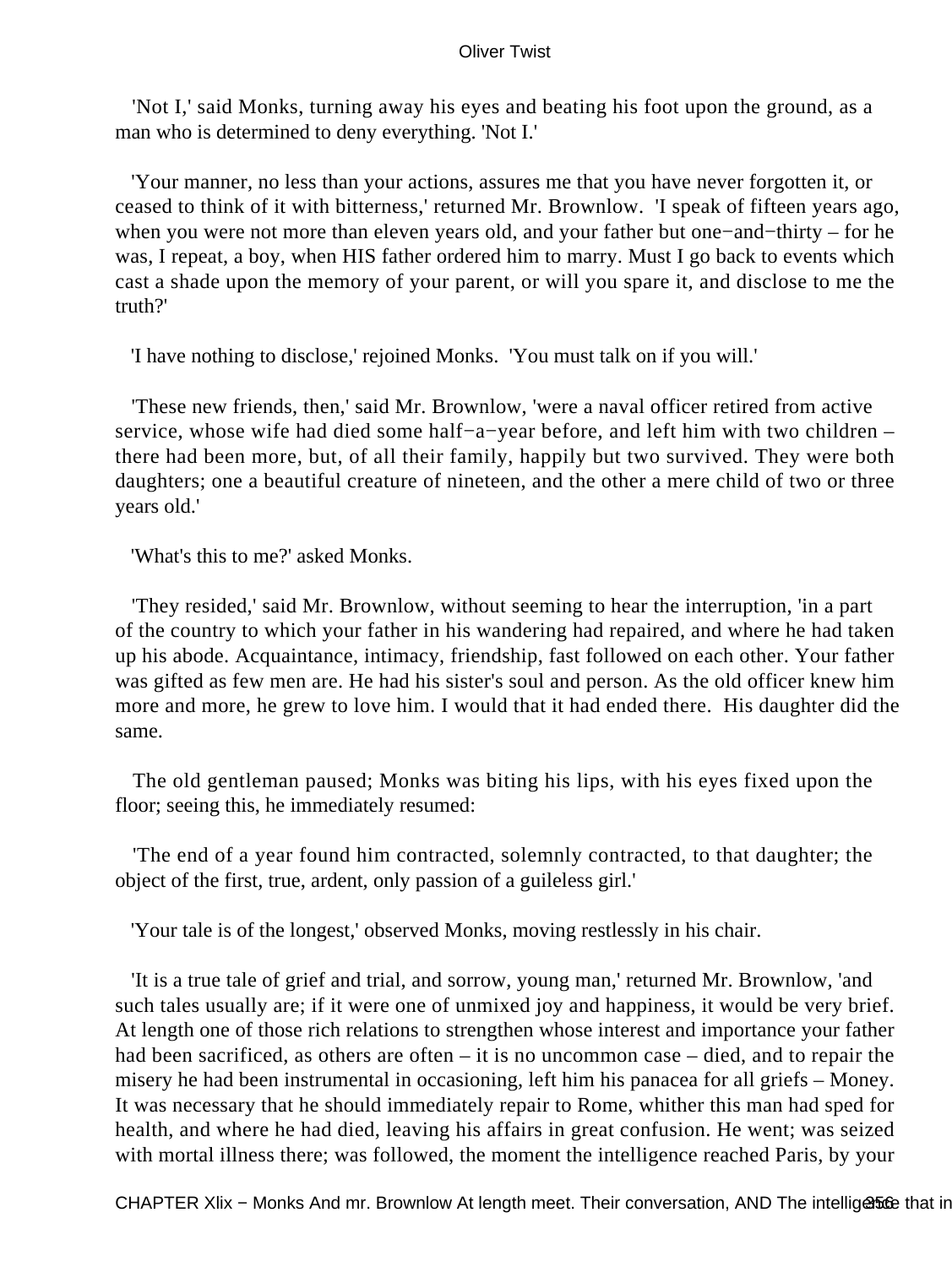mother who carried you with her; he died the day after her arrival, leaving no will – **No will** – so that the whole property fell to her and you.'

 At this part of the recital Monks held his breath, and listened with a face of intense eagerness, though his eyes were not directed towards the speaker. As Mr. Brownlow paused, he changed his position with the air of one who has experienced a sudden relief, and wiped his hot face and hands.

 'Before he went abroad, and as he passed through London on his way,' said Mr. Brownlow, slowly, and fixing his eyes upon the other's face, 'he came to me.'

 'I never heard of that,' interrupted MOnks in a tone intended to appear incredulous, but savouring more of disagreeable surprise.

 'He came to me, and left with me, among some other things, a picture – a portrait painted by himself – a likeness of this poor girl – which he did not wish to leave behind, and could not carry forward on his hasty journey. He was worn by anxiety and remorse almost to a shadow; talked in a wild, distracted way, of ruin and dishonour worked by himself; confided to me his intention to convert his whole property, at any loss, into money, and, having settled on his wife and you a portion of his recent acquisition, to fly the country – I guessed too well he would not fly alone – and never see it more. Even from me, his old and early friend, whose strong attachment had taken root in the earth that covered one most dear to both – even from me he withheld any more particular confession, promising to write and tell me all, and after that to see me once again, for the last time on earth. Alas! **That** was the last time. I had no letter, and I never saw him more.'

 'I went,' said Mr. Brownlow, after a short pause, 'I went, when all was over, to the scene of his – I will use the term the world would freely use, for worldly harshness or favour are now alike to him – of his guilty love, resolved that if my fears were realised that erring child should find one heart and home to shelter and compassionate her. The family had left that part a week before; they had called in such trifling debts as were outstanding, discharged them, and left the place by night. Why, or whithter, none can tell.'

Monks drew his breath yet more freely, and looked round with a smile of triumph.

 'When your brother,' said Mr. Brownlow, drawing nearer to the other's chair, 'When your brother: a feeble, ragged, neglected child: was cast in my way by a stronger hand than chance, and rescued by me from a life of vice and infamy – '

'What?' cried Monks.

 'By me,' said Mr. Brownlow. 'I told you I should interest you before long. I say by me – I see that your cunning associate suppressed my name, although for ought he knew, it would

CHAPTER XIix – Monks And mr. Brownlow At length meet. Their conversation, AND The intelligers that in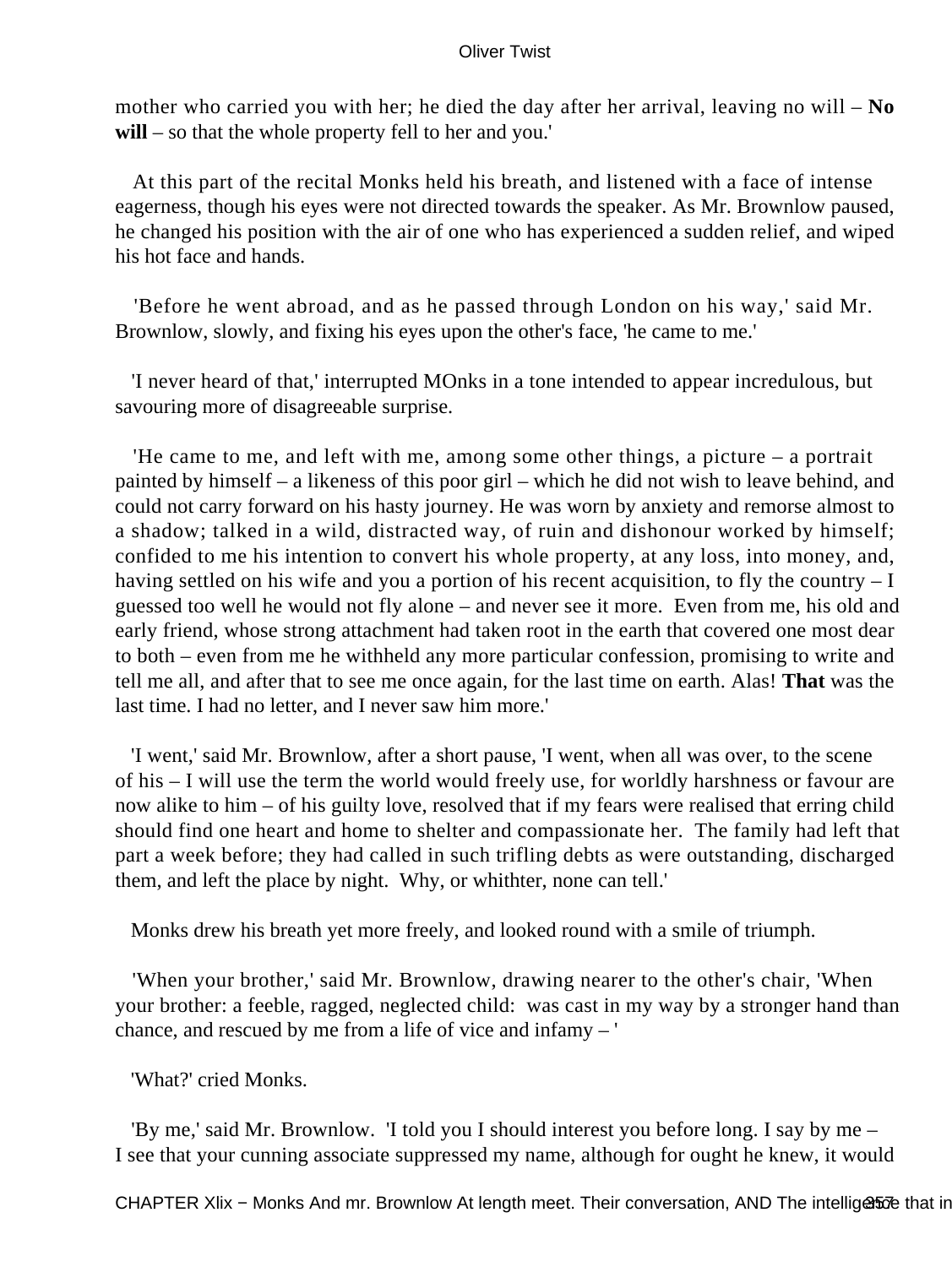be quite strange to your ears. When he was rescued by me, then, and lay recovering from sickness in my house, his strong resemblance to this picture I have spoken of, struck me with astonishment. Even when I first saw him in all his dirt and misery, there was a lingering expression in his face that came upon me like a glimpse of some old friend flashing on one in a vivid dream. I need not tell you he was snared away before I knew his history – '

'Why not?' asked Monks hastily.

'Because you know it well.'

'I!'

 'Denial to me is vain,' replied Mr. Brownlow. 'I shall show you that I know more than that.'

'You – you – can't prove anything against me,' stammered Monks. 'I defy you to do it!'

 'We shall see,' returned the old gentleman with a searching glance. 'I lost the boy, and no efforts of mine could recover him. Your mother being dead, I knew that you alone could solve the mystery if anybody could, and as when I had last heard of you you were on your own estate in the West Indies – whither, as you well know, you retired upon your mother's death to escape the consequences of vicious courses here – I made the voyage. You had left it, months before, and were supposed to be in London, but no one could tell where. I returned. Your agents had no clue to your residence. You came and went, they said, as strangely as you had ever done: sometimes for days together and sometimes not for months: keeping to all appearance the same low haunts and mingling with the same infamous herd who had been your associates when a fierce ungovernable boy. I wearied them with new applications. I paced the streets by night and day, but until two hours ago, all my efforts were fruitless, and I never saw you for an instant.'

 'And now you do see me,' said Monks, rising boldly, 'what then? Fraud and robbery are high−sounding words – justified, you think, by a fancied resemblance in some young imp to an idle daub of a dead man's Brother! You don't even know that a child was born of this maudlin pair; you don't even know that.'

 'I DID NOT,' replied Mr. Brownlow, rising too; 'but within the last fortnight I have learnt it all. You have a brother; you know it, and him. There was a will, which your mother destroyed, leaving the secret and the gain to you at her own death. It contained a reference to some child likely to be the result of this sad connection, which child was born, and accidentally encountered by you, when your suspicions were first awakened by his resemblance to your father. You repaired to the place of his birth. There existed proofs – proofs long suppressed – of his birth and parentage. Those proofs were destroyed by you, and now, in your own words to your accomplice the Jew, «THE **Only proofs of the** BOY'S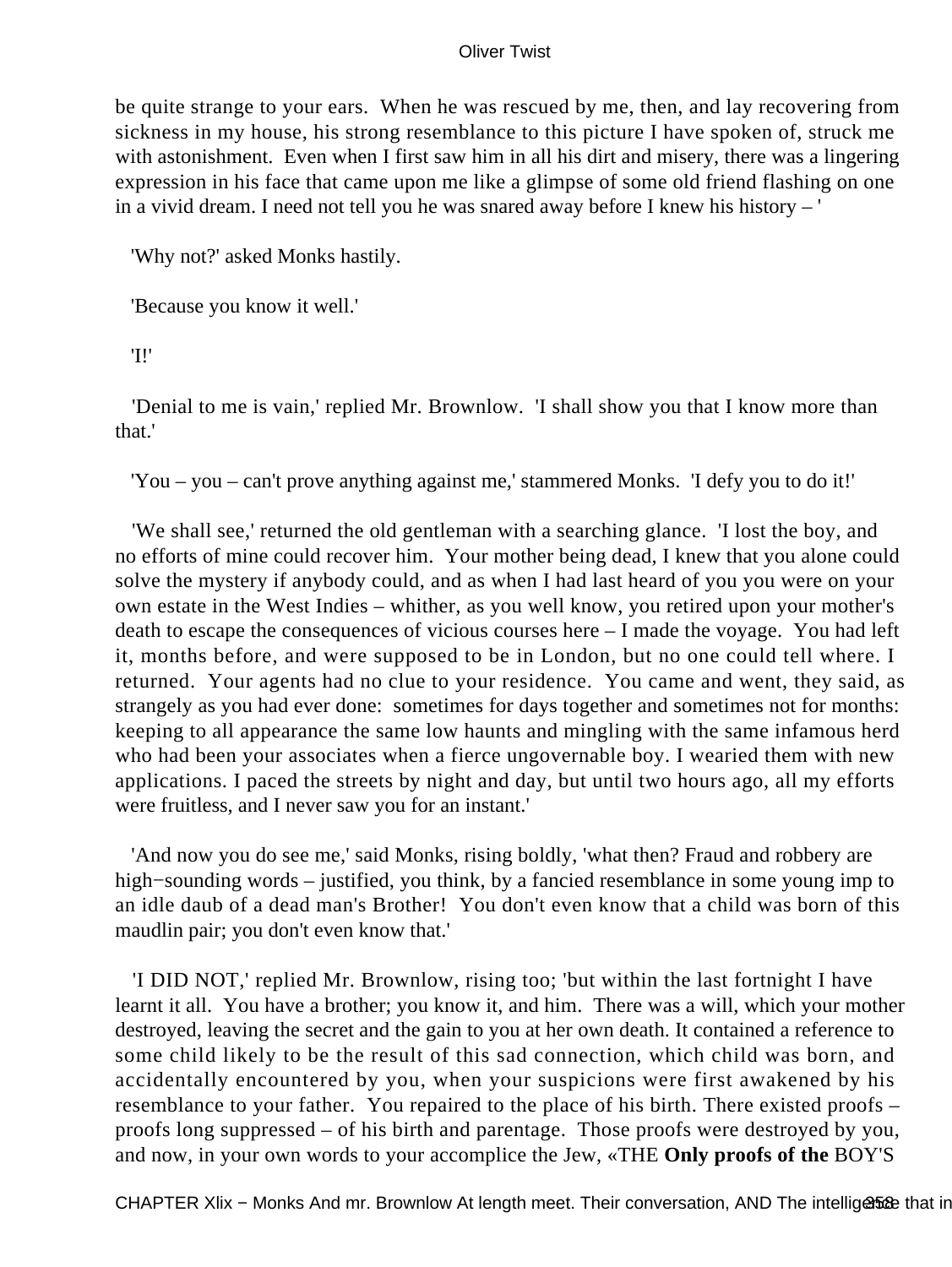### **Identity lie at the bottom of the river,** AND **The old hag that received them form the mother is rotting in her** COFFIN.»

 Unworthy son, coward, liar, – you, who hold your councils with thieves and murderers in dark rooms at night, – you, whose plots and wiles have brought a violent death upon the head of one worth millions such as you, – you, who from your cradle were gall and bitterness to your own father's heart, and in whom all evil passions, vice, and profligacy, festered, till they found a vent in a hideous disease which had made your face an index even to your mind – you, Edward Leeford, do you still brave me!'

'No, no, no!' returned the coward, overwhelmed by these accumulated charges.

 'Every word!' cried the gentleman, 'every word that has passed between you and this detested villain, is known to me. Shadows on the wall have caught your whispers, and brought them to my ear; the sight of the persecuted child has turned vice itself, and given it the courage and almost the attributes of virtue. Murder has been done, to which you were morally if not really a party.'

 'No, no,' interposed Monks. 'I – I knew nothing of that; I was going to inquire the truth of the story when you overtook me. I didn't know the cause. I thought it was a common quarrel.'

 'It was the partial disclosure of your secrets,' replied Mr. Brownlow. 'Will you disclose the whole?'

'Yes, I will.'

'Set your hand to a statement of truth and facts, and repeat it before witnesses?'

'That I promise too.'

 'Remain quietly here, until such a document is drawn up, and proceed with me to such a place as I may deem most advisable, for the purpose of attesting it?'

'If you insist upon that, I'll do that also,' replied Monks.

 'You must do more than that,' said Mr. Brownlow. 'Make restitution to an innocent and unoffending child, for such he is, although the offspring of a guilty and most miserable love. You have not forgotten the provisions of the will. Carry them into execution so far as your brother is concerned, and then go where you please. In this world you need meet no more.'

 While Monks was pacing up and down, meditating with dark and evil looks on this proposal and the possibilities of evading it: torn by his fears on the one hand and his hatred

CHAPTER XIix – Monks And mr. Brownlow At length meet. Their conversation, AND The intelligers that in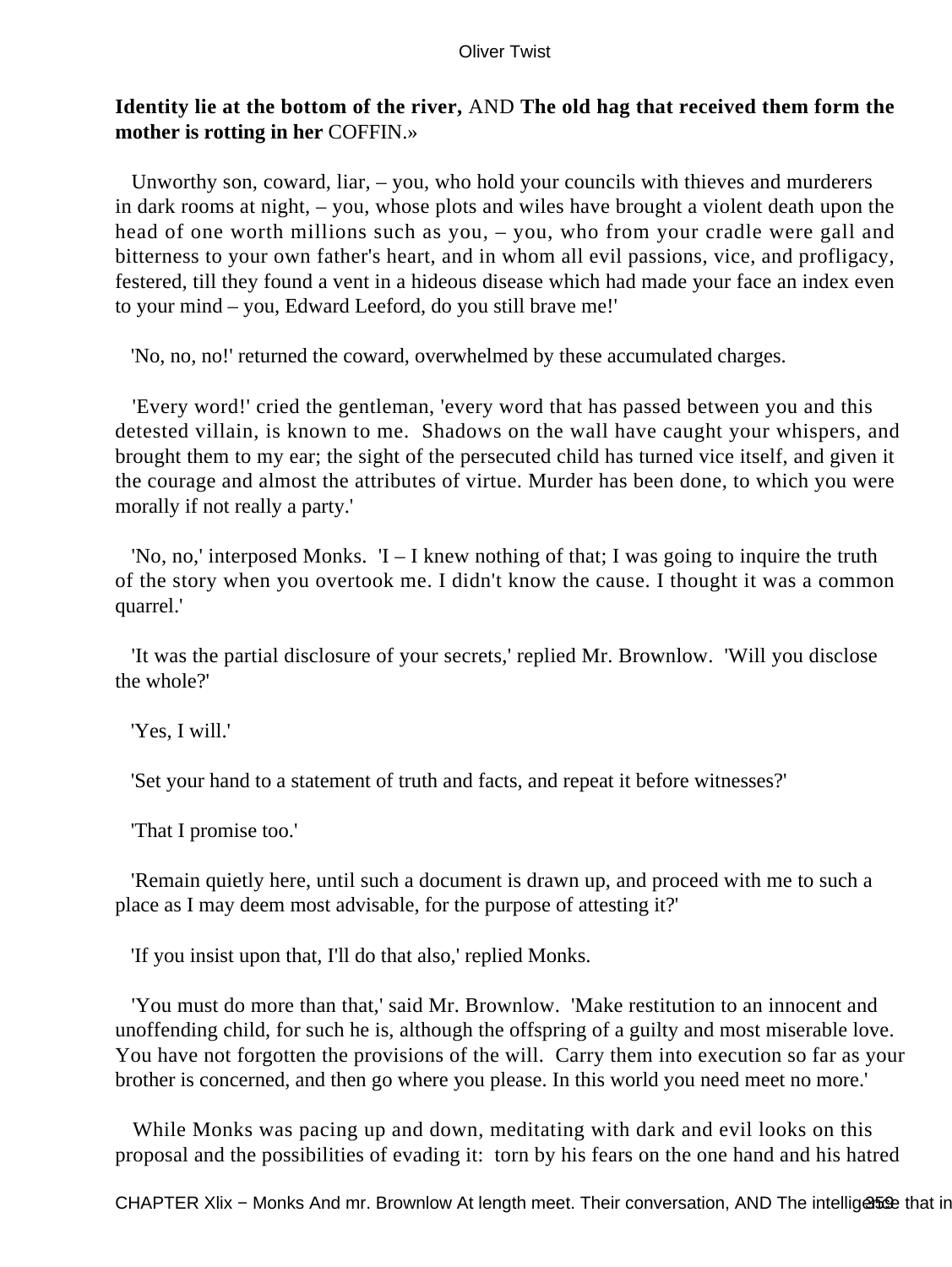on the other: the door was hurriedly unlocked, and a gentleman (Mr. Losberne) entered the room in violent agitation.

'The man will be taken,' he cried. 'He will be taken to−night!'

'The murderer?' asked Mr. Brownlow.

 'Yes, yes,' replied the other. 'His dog has been seen lurking about some old haunt, and there seems little doubt hat his master either is, or will be, there, under cover of the darkness. Spies are hovering about in every direction. I have spoken to the men who are charged with his capture, and they tell me he cannot escape. A reward of a hundred pounds is proclaimed by Government to−night.'

 'I will give fifty more,' said Mr. Brownlow, 'and proclaim it with my own lips upon the spot, if I can reach it. Where is Mr. Maylie?'

 'Harry? As soon as he had seen your friend here, safe in a coach with you, he hurried off to where he heard this,' replied the doctor, 'and mounting his horse sallied forth to join the first party at some place in the outskirts agreed upon between them.'

'Fagin,' said Mr. Brownlow; 'what of him?'

 'When I last heard, he had not been taken, but he will be, or is, by this time. They're sure of him.'

'Have you made up your mind?' asked Mr. Brownlow, in a low voice, of Monks.

'Yes,' he replied. 'You – you – will be secret with me?'

'I will. Remain here till I return. It is your only hope of safety.

They left the room, and the door was again locked.

'What have you done?' asked the doctor in a whisper.

 'All that I could hope to do, and even more. Coupling the poor girl's intelligence with my previous knowledge, and the result of our good friend's inquiries on the spot, I left him no loophole of escape, and laid bare the whole villainy which by these lights became plain as day. Write and appoint the evening after to−morrow, at seven, for the meeting. We shall be down there, a few hours before, but shall require rest: especially the young lady, who MAY have greater need of firmness than either you or I can quite foresee just now. But my blood boils to avenge this poor murdered creature. Which way have they taken?'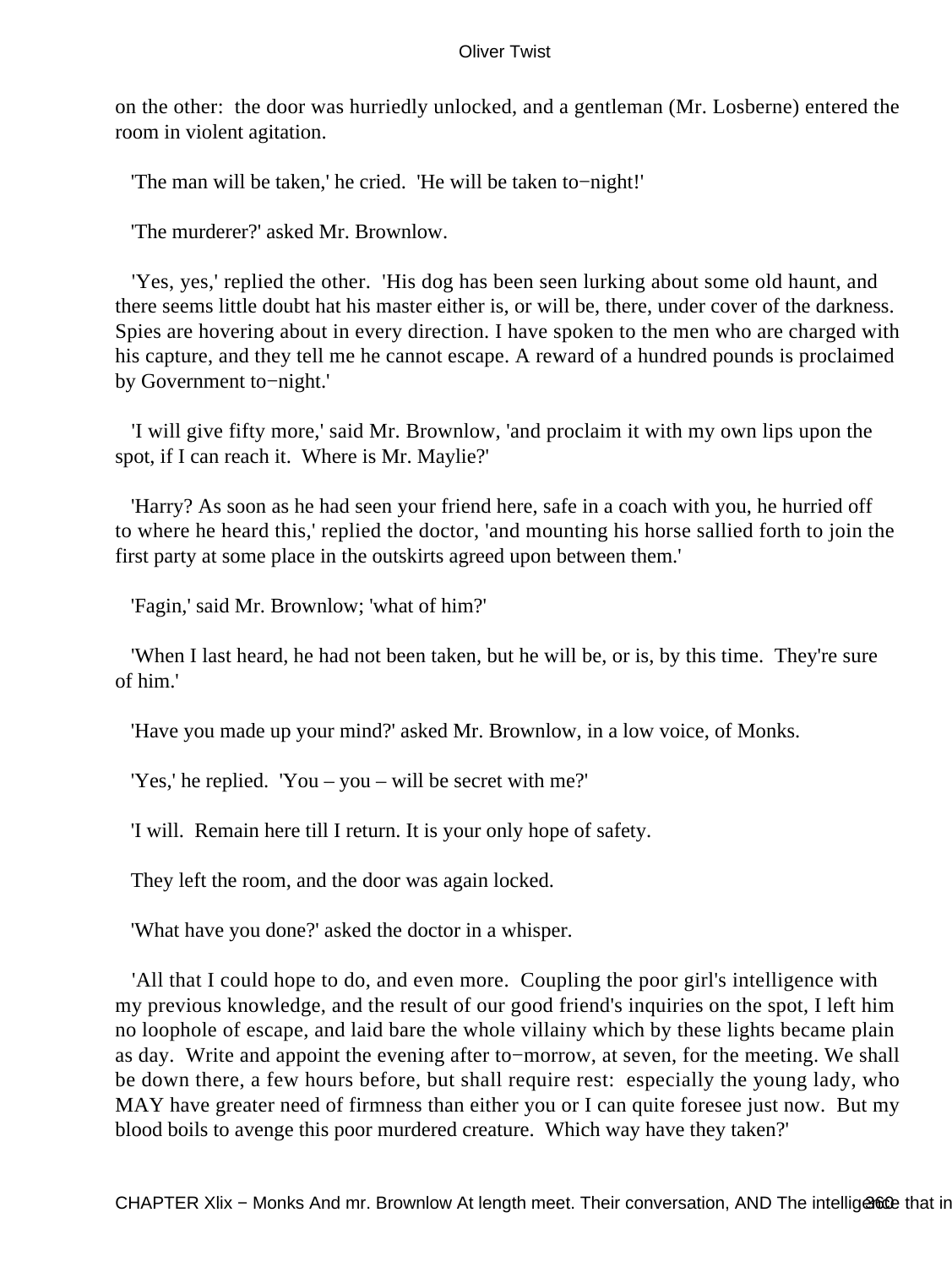'Drive straight to the office and you will be in time,' replied Mr. Losberne. 'I will remain here.'

 The two gentlemen hastily separated; each in a fever of excitement wholly uncontrollable.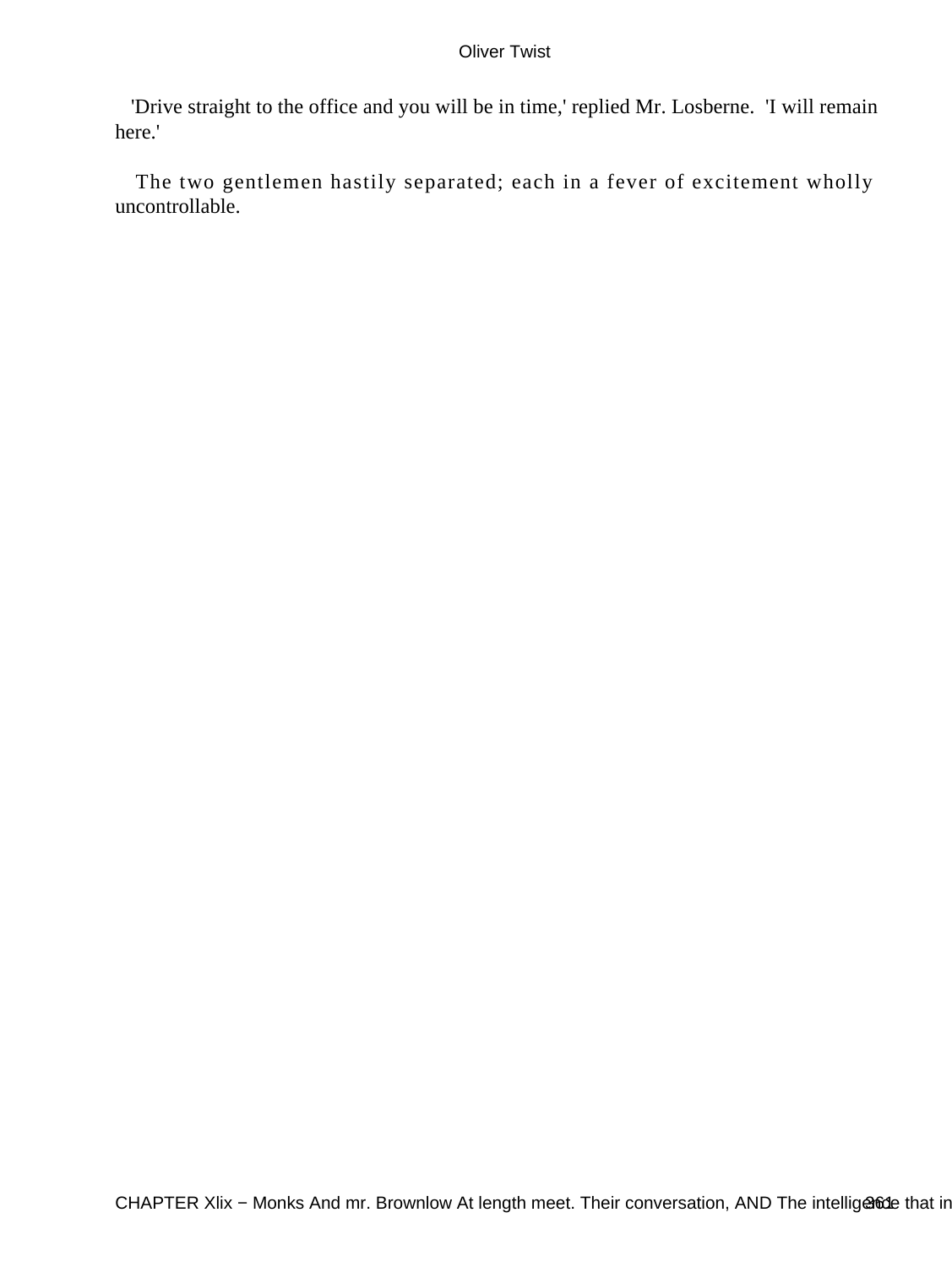## **[CHAPTER L − THE Pursuit and ESCAPE](#page-396-0)**

*N*ear to that part of the Thames on which the church at Rotherhithe abuts, where the buildings on the banks are dirtiest and the vessels on the river blackest with the dust of colliers and the smoke of close−built low−roofed houses, there exists the filthiest, the strangest, the most extraordinary of the many localities that are hidden in London, wholly unknown, even by name, to the great mass of its inhabitants.

 To reach this place, the visitor has to penetrate through a maze of close, narrow, and muddy streets, thronged by the rougest and poorest of waterside people, and devoted to the traffic they may be supposed to occasion. The cheapest and least delicate provisions are heaped in the shops; the coarsest and commonest articles of wearing apparel dangle at the salesman's door, and stream from the house−parapet and windows. Jostling with unemployed labourers of the lowest class, ballast−heavers, coal−whippers, brazen women, ragged children, and the raff and refuse of the river, he makes his way with difficulty along, assailed by offensive sights and smells from the narrow alleys which branch off on the right and left, and deafened by the clash of ponderous waggons that bear great piles of merchandise from the stacks of warehouses that rise from every corner. Arriving, at length, in streets remoter and less−frequented than those through which he has passed, he walks beneath tottering house−fronts projecting over the pavement, dismantled walls that seem to totter as he passes, chimneys half crushed half hesitating to fall, windows guarded by rusty iron bars that time and dirt have almost eaten away, every imaginable sign of desolation and neglect.

 In such a neighborhood, beyond Dockhead in the Borough of Southwark, stands Jacob's Island, surrounded by a muddy ditch, six or eight feet deep and fifteen or twenty wide when the tide is in, once called Mill Pond, but known in the days of this story as Folly Ditch. It is a creek or inlet from the Thames, and can always be filled at high water by opening the sluices at the Lead Mills from which it took its old name. At such times, a stranger, looking from one of the wooden bridges thrown across it at Mill Lane, will see the inhabitants of the houses on either side lowering from their back doors and windows, buckets, pails, domestic utensils of all kinds, in which to haul the water up; and when his eye is turned from these operations to the houses themselves, his utmost astonishment will be excited by the scene before him. Crazy wooden galleries common to the backs of half a dozen houses, with holes from which to look upon the slime beneath; windows, broken and patched, with poles thrust out, on which to dry the linen that is never there; rooms so small, so filthy, so confined, that the air would seem too tainted even for the dirt and squalor which they shelter; wooden chambers thrusting themselves out above the mud, and threatening to fall into it – as some have done; dirt−besmeared walls and decaying foundations; every repulsive lineament of poverty, every loathsome indication of filth, rot, and garbage; all these ornament the banks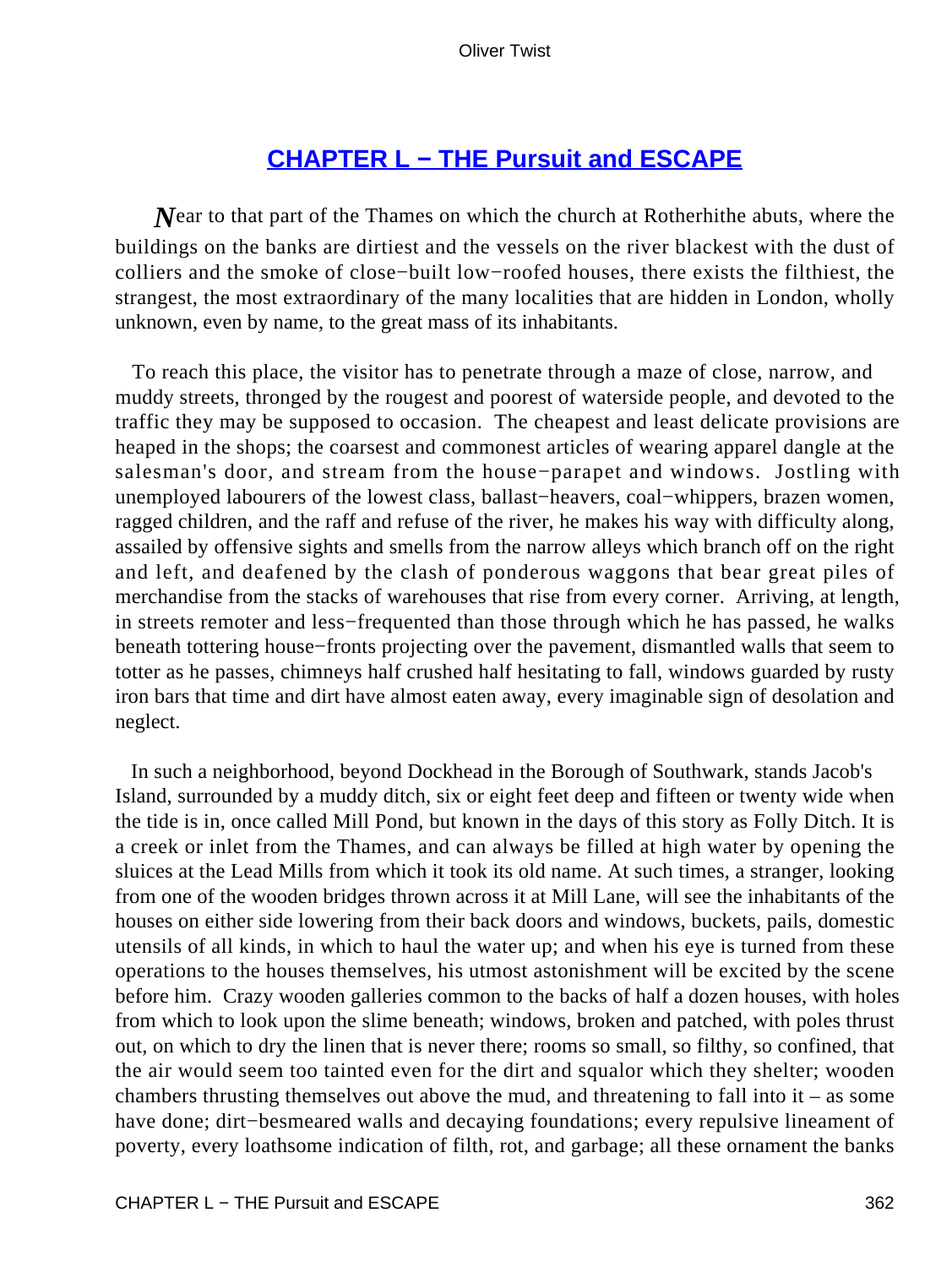#### of Folly Ditch.

 In Jacob's Island, the warehouses are roofless and empty; the walls are crumbling down; the windows are windows no more; the doors are falling into the streets; the chimneys are blackened, but they yield no smoke. Thirty or forty years ago, before losses and chancery suits came upon it, it was a thriving place; but now it is a desolate island indeed. The houses have no owners; they are broken open, and entered upon by those who have the courage; and there they live, and there they die. They must have powerful motives for a secret residence, or be reduced to a destitute condition indeed, who seek a refuge in Jacob's Island.

 In an upper room of one of these houses – a detached house of fair size, ruinous in other respects, but strongly defended at door and window: of which house the back commanded the ditch in manner already described – there were assembled three men, who, regarding each other every now and then with looks expressive of perplexity and expectation, sat for some time in profound and gloomy silence. One of these was Toby Crackit, another Mr. Chitling, and the third a robber of fifty years, whose nose had been almost beaten in, in some old scuffle, and whose face bore a frightful scar which might probably be traced to the same occasion. This man was a returned transport, and his name was Kags.

 'I wish,' said Toby turning to Mr. Chitling, 'that you had picked out some other crig when the two old ones got too warm, and had not come here, my fine feller.'

'Why didn't you, blunder−head!' said Kags.

 'Well, I thought you'd have been a little more glad to see me than this,' replied Mr. Chitling, with a melancholy air.

 'Why, look'e, young gentleman,' said Toby, 'when a man keeps himself so very ex−clusive as I have done, and by that means has a snug house over his head with nobody a prying and smelling about it, it's rather a startling thing to have the honour of a wisit from a young gentleman (however respectable and pleasant a person he may be to play cards with at conweniency) circumstanced as you are.'

 'Especially, when the exclusive young man has got a friend stopping with him, that's arrived sooner than was expected from foreign parts, and is too modest to want to be presented to the Judges on his return,' added Mr. Kags.

 There was a short silence, after which Toby Crackit, seeming to abandon as hopeless any further effort to maintain his usual devil−may−care swagger, turned to Chitling and said,

'When was Fagin took then?'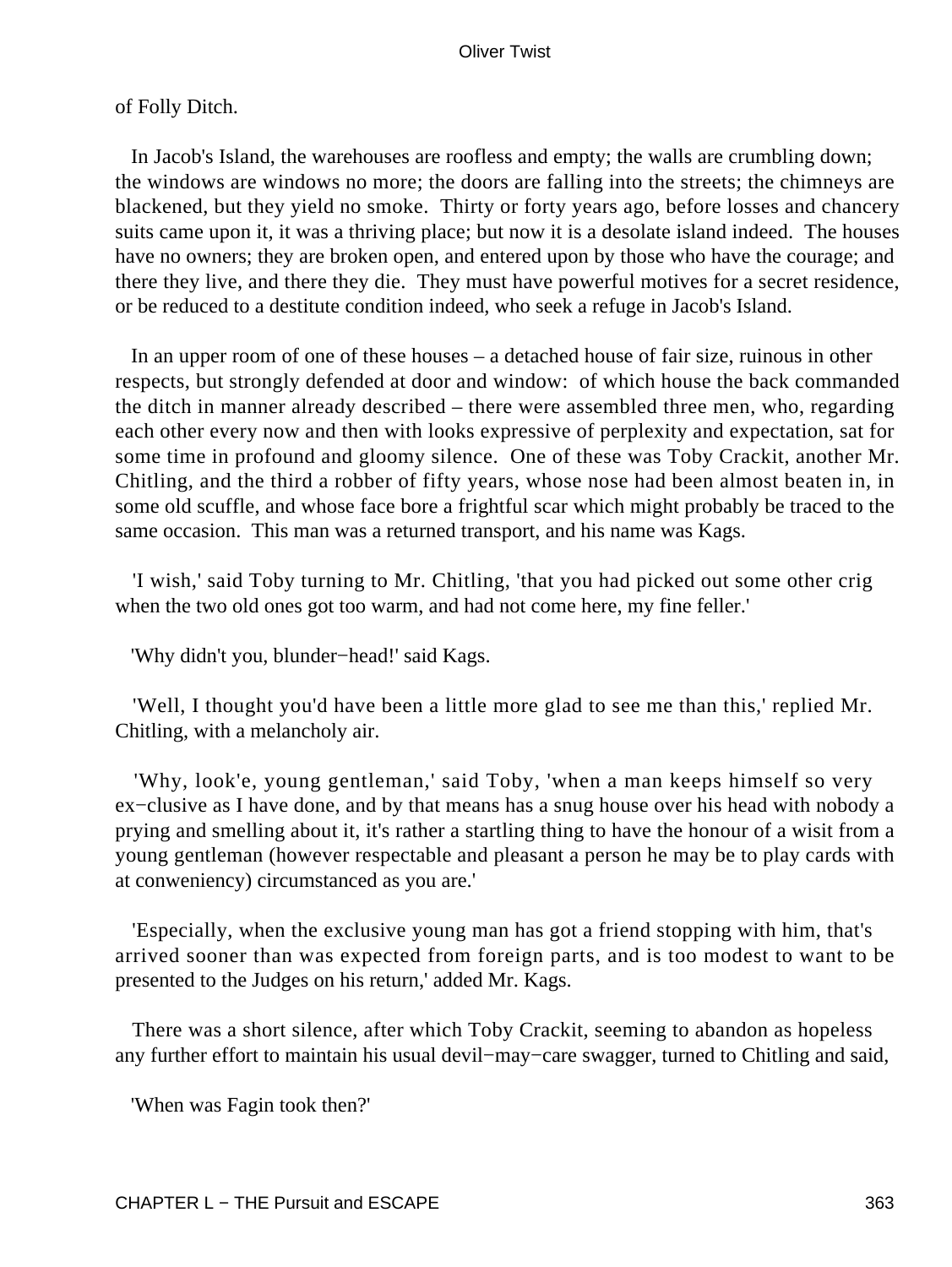'Just at dinner−time – two o'clock this afternoon. Charley and I made our lucky up the wash−us chimney, and Bolter got into the empty water−butt, head downwards; but his legs were so precious long that they stuck out at the top, and so they took him too.'

'And Bet?'

 'Poor Bet! She went to see the Body, to speak to who it was,' replied Chitling, his countenance falling more and more, 'and went off mad, screaming and raving, and beating her head against the boards; so they put a strait−weskut on her and took her to the hospital – and there she is.'

'Wot's come of young Bates?' demanded Kags.

 'He hung about, not to come over here afore dark, but he'll be here soon,' replied Chitling. 'There's nowhere else to go to now, for the people at the Cripples are all in custody, and the bar of the ken – I went up there and see it with my own eyes – is filled with traps.'

 'This is a smash,' observed Toby, biting his lips. 'There's more than one will go with this.'

 'The sessions are on,' said Kags: 'if they get the inquest over, and Bolter turns King's evidence: as of course he will, from what he's said already: they can prove Fagin an accessory before the fact, and get the trial on on Friday, and he'll swing in six days from this, by  $G -$ !'

 'You should have heard the people groan,' said Chitling; 'the officers fought like devils, or they'd have torn him away. He was down once, but they made a ring round him, and fought their way along. You should have seen how he looked about him, all muddy and bleeding, and clung to them as if they were his dearest friends. I can see 'em now, not able to stand upright with the pressing of the mob, and draggin him along amongst 'em; I can see the people jumping up, one behind another, and snarling with their teeth and making at him; I can see the blood upon his hair and beard, and hear the cries with which the women worked themselves into the centre of the crowd at the street corner, and swore they'd tear his heart out!'

The horror–stricken witness of this scene pressed his hands upon his ears, and with his eyes closed got up and paced violently to and fro, like one distracted.

 While he was thus engaged, and the two men sat by in silence with their eyes fixed upon the floor, a pattering noise was heard upon the stairs, and Sikes's dog bounded into the room. They ran to the window, downstairs, and into the street. The dog had jumped in at an open window; he made no attempt to follow them, nor was his master to be seen.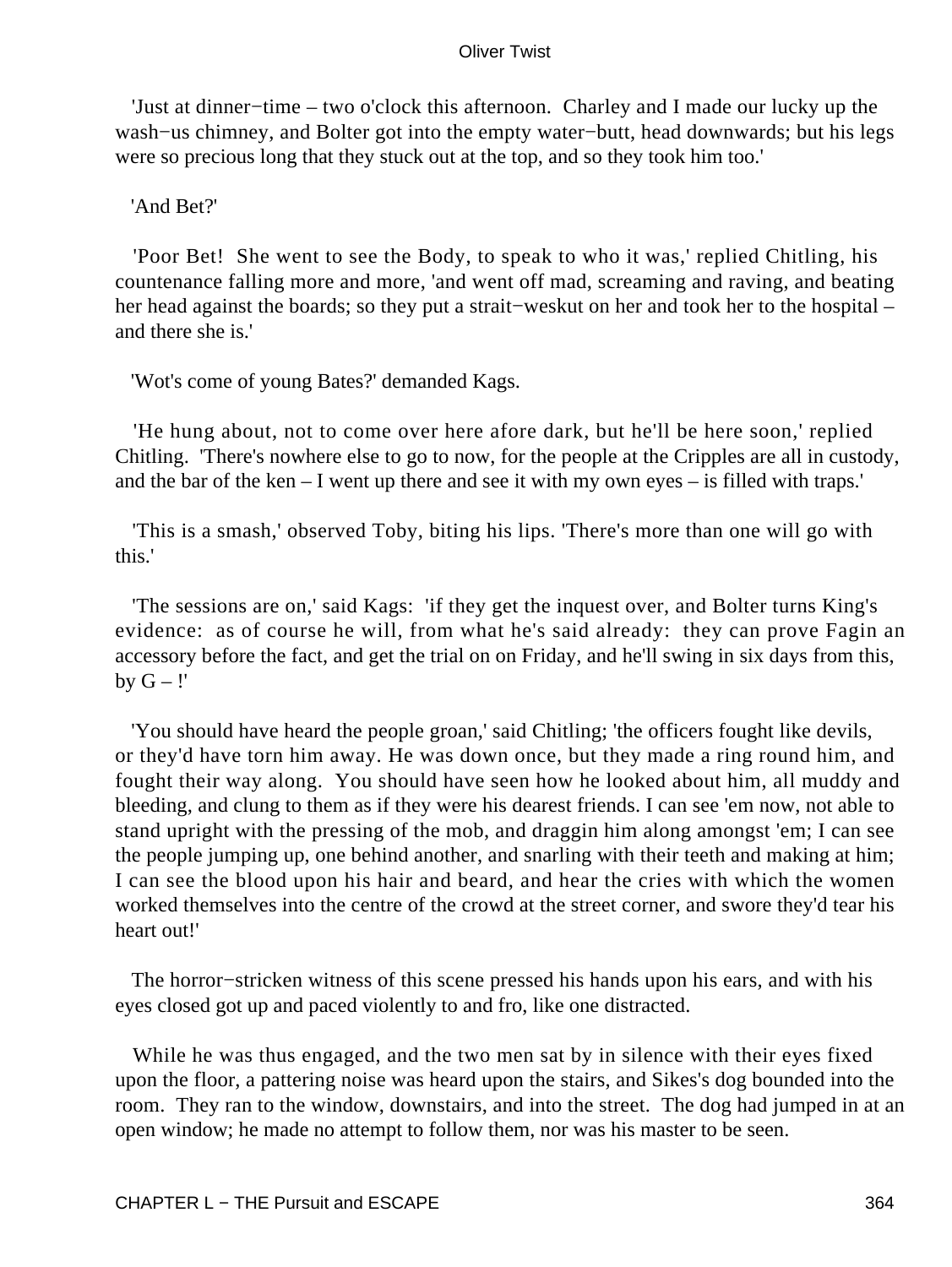'What's the meaning of this?' said Toby when they had returned. 'He can't be coming here.  $I - I - hope not.'$ 

 'If he was coming here, he'd have come with the dog,' said Kags, stooping down to examine the animal, who lay panting on the floor. 'Here! Give us some water for him; he has run himself faint.'

 'He's drunk it all up, every drop,' said Chitling after watching the dog some time in silence. 'Covered with mud – lame – half blind – he must have come a long way.'

 'Where can he have come from!' exclaimed Toby. 'He's been to the other kens of course, and finding them filled with strangers come on here, where he's been many a time and often. But where can he have come from first, and how comes he here alone without the other!'

 'He' – (none of them called the murderer by his old name) – 'He can't have made away with himself. What do you think?' said Chitling.

Toby shook his head.

 'If he had,' said Kags, 'the dog 'ud want to lead us away to where he did it. No. I think he's got out of the country, and left the dog behind. He must have given him the slip somehow, or he wouldn't be so easy.'

 This solution, appearing the most probable one, was adopted as the right; the dog, creeping under a chair, coiled himself up to sleep, without more notice from anybody.

 It being now dark, the shutter was closed, and a candle lighted and placed upon the table. The terrible events of the last two days had made a deep impression on all three, increased by the danger and uncertainty of their own position. They drew their chairs closer together, starting at every sound. They spoke little, and that in whispers, and were as silent and awe−stricken as if the remains of the murdered woman lay in the next room.

 They had sat thus, some time, when suddenly was heard a hurried knocking at the door below.

'Young Bates,' said Kags, looking angrily round, to check the fear he felt himself.

The knocking came again. No, it wasn't he. He never knocked like that.

 Crackit went to the window, and shaking all over, drew in his head. There was no need to tell them who it was; his pale face was enough. The dog too was on the alert in an instant, and ran whining to the door.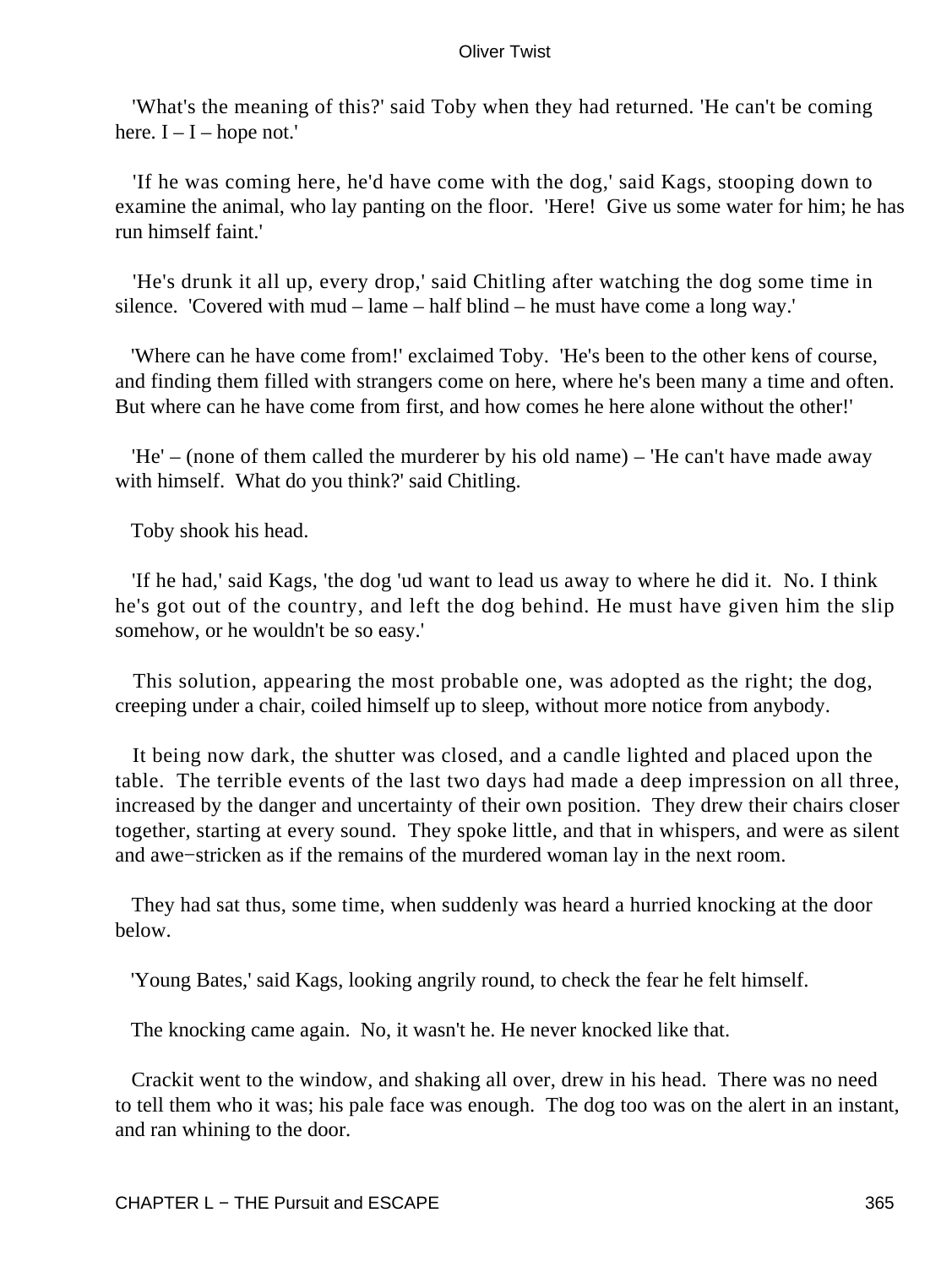'We must let him in,' he said, taking up the candle.

'Isn't there any help for it?' asked the other man in a hoarse voice.

'None. He MUST come in.'

 'Don't leave us in the dark,' said Kags, taking down a candle from the chimney−piece, and lighting it, with such a trembling hand that the knocking was twice repeated before he had finished.

 Crackit went down to the door, and returned followed by a man with the lower part of his face buried in a handkerchief, and another tied over his head under his hat. He drew them slowly off. Blanched face, sunken eyes, hollow cheeks, beard of three days' growth, wasted flesh, short thick breath; it was the very ghost of Sikes.

 He laid his hand upon a chair which stood in the middle of the room, but shuddering as he was about to drop into it, and seeming to glance over his shoulder, dragged it back close to the wall – as close as it would  $\gamma$  – and ground it against it – and sat down.

 Not a word had been exchanged. He looked from one to another in silence. If an eye were furtively raised and met his, it was instantly averted. When his hollow voice broke silence, they all three started. They seemed never to have heard its tones before.

'How came that dog here?' he asked.

'Alone. Three hours ago.'

'To−night's paper says that Fagin's took. Is it true, or a lie?'

'True.'

They were silent again.

'Damn you all!' said Sikes, passing his hand across his forehead.

'Have you nothing to say to me?'

There was an uneasy movement among them, but nobody spoke.

 'You that keep this house,' said Sikes, turning his face to Crackit, 'do you mean to sell me, or to let me lie here till this hunt is over?'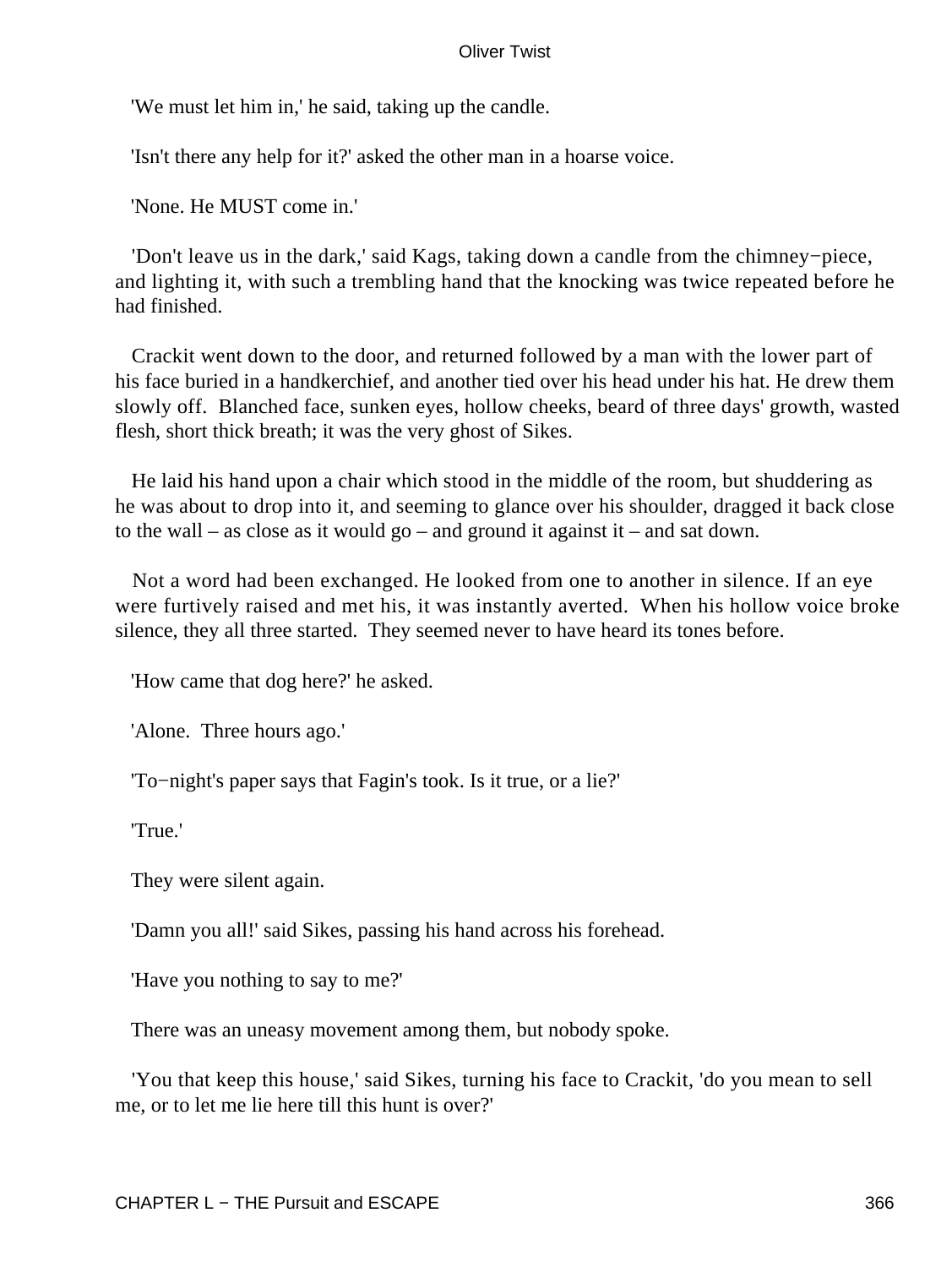'You may stop here, if you think it safe,' returned the person addressed, after some hesitation.

 Sikes carried his eyes slowly up the wall behind him: rather trying to turn his head than actually doing it: and said,  $Is - it - the body - is it buried?$ 

They shook their heads.

 'Why isn't it!' he retorted with the same glance behind him. 'Wot do they keep such ugly things above the ground for? – Who's that knocking?'

 Crackit intimated, by a motion of his hand as he left the room, that there was nothing to fear; and directly came back with Charley Bates behind him. Sikes sat opposite the door, so that the moment the boy entered the room he encountered his figure.

 'Toby,' said the boy falling back, as Sikes turned his eyes towards him, 'why didn't you tell me this, downstairs?'

 There had been something so tremendous in the shrinking off of the three, that the wretched man was willing to propitiate even this lad. Accordingly he nodded, and made as though he would shake hands with him.

'Let me go into some other room,' said the boy, retreating still farther.

'Charley!' said Sikes, stepping forward. 'Don't you – don't you know me?'

 'Don't come nearer me,' answered the boy, still retreating, and looking, with horror in his eyes, upon the murderer's face. 'You monster!'

 The man stopped half−way, and they looked at each other; but Sikes's eyes sunk gradually to the ground.

 'Witness you three,' cried the boy shaking his clenched fist, and becoming more and more excited as he spoke. 'Witness you three – I'm not afraid of him – if they come here after him, I'll give him up; I will. I tell you out at once. He may kill me for it if he likes, or if he dares, but if I am here I'll give him up. I'd give him up if he was to be boiled alive. Murder! Help! If there's the pluck of a man among you three, you'll help me. Murder! Help! Down with him!'

 Pouring out these cries, and accompanying them with violent gesticulation, the boy actually threw himself, single−handed, upon the strong man, and in the intensity of his energy and the suddenness of his surprise, brought him heavily to the ground.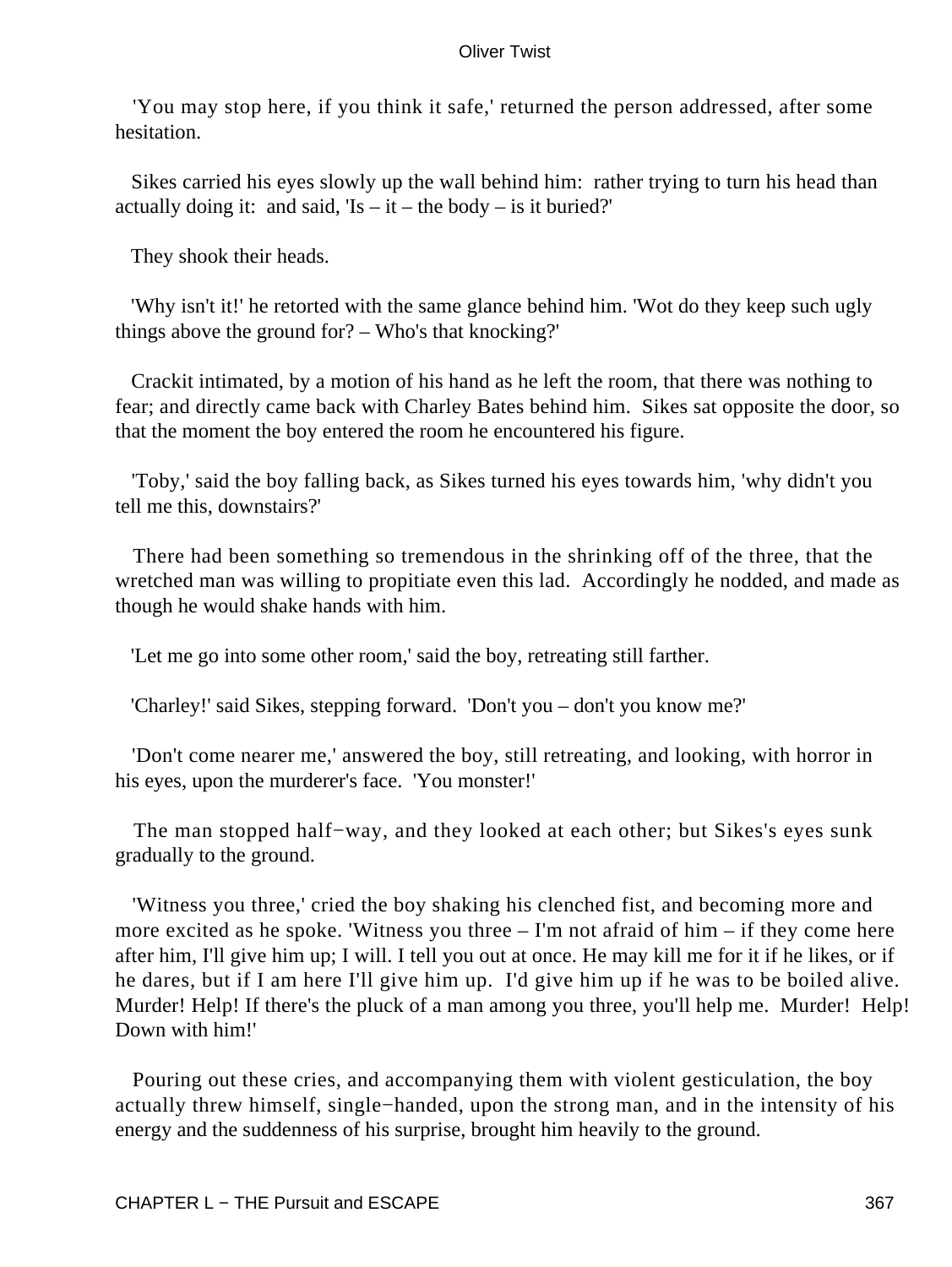The three spectators seemed quite stupefied. They offered no interference, and the boy and man rolled on the ground together; the former, heedless of the blows that showered upon him, wrenching his hands tighter and tighter in the garments about the murderer's breast, and never ceasing to call for help with all his might.

 The contest, however, was too unequal to last long. Sikes had him down, and his knee was on his throat, when Crackit pulled him back with a look of alarm, and pointed to the window. There were lights gleaming below, voices in loud and earnest conversation, the tramp of hurried footsteps – endless they seemed in number – crossing the nearest wooden bridge. One man on horseback seemed to be among the crowd; for there was the noise of hoofs rattling on the uneven pavement. The gleam of lights increased; the footsteps came more thickly and noisily on. Then, came a loud knocking at the door, and then a hoarse murmur from such a multitude of angry voices as would have made the boldest quail.

'Help!' shrieked the boy in a voice that rent the air.

'He's here! Break down the door!'

 'In the King's name,' cried the voices without; and the hoarse cry arose again, but louder.

 'Break down the door!' screamed the boy. 'I tell you they'll never open it. Run straight to the room where the light is. Break down the door!'

 Strokes, thick and heavy, rattled upon the door and lower window−shutters as he ceased to speak, and a loud huzzah burst from the crowd; giving the listener, for the first time, some adequate idea of its immense extent.

 'Open the door of some place where I can lock this screeching Hell−babe,' cried Sikes fiercely; running to and fro, and dragging the boy, now, as easily as if he were an empty sack. 'That door. Quick!' He flung him in, bolted it, and turned the key. 'Is the downstairs door fast?'

 'Double−locked and chained,' replied Crackit, who, with the other two men, still remained quite helpless and bewildered.

'The panels – are they strong?'

'Lined with sheet−iron.'

'And the windows too?'

'Yes, and the windows.'

CHAPTER L – THE Pursuit and ESCAPE 368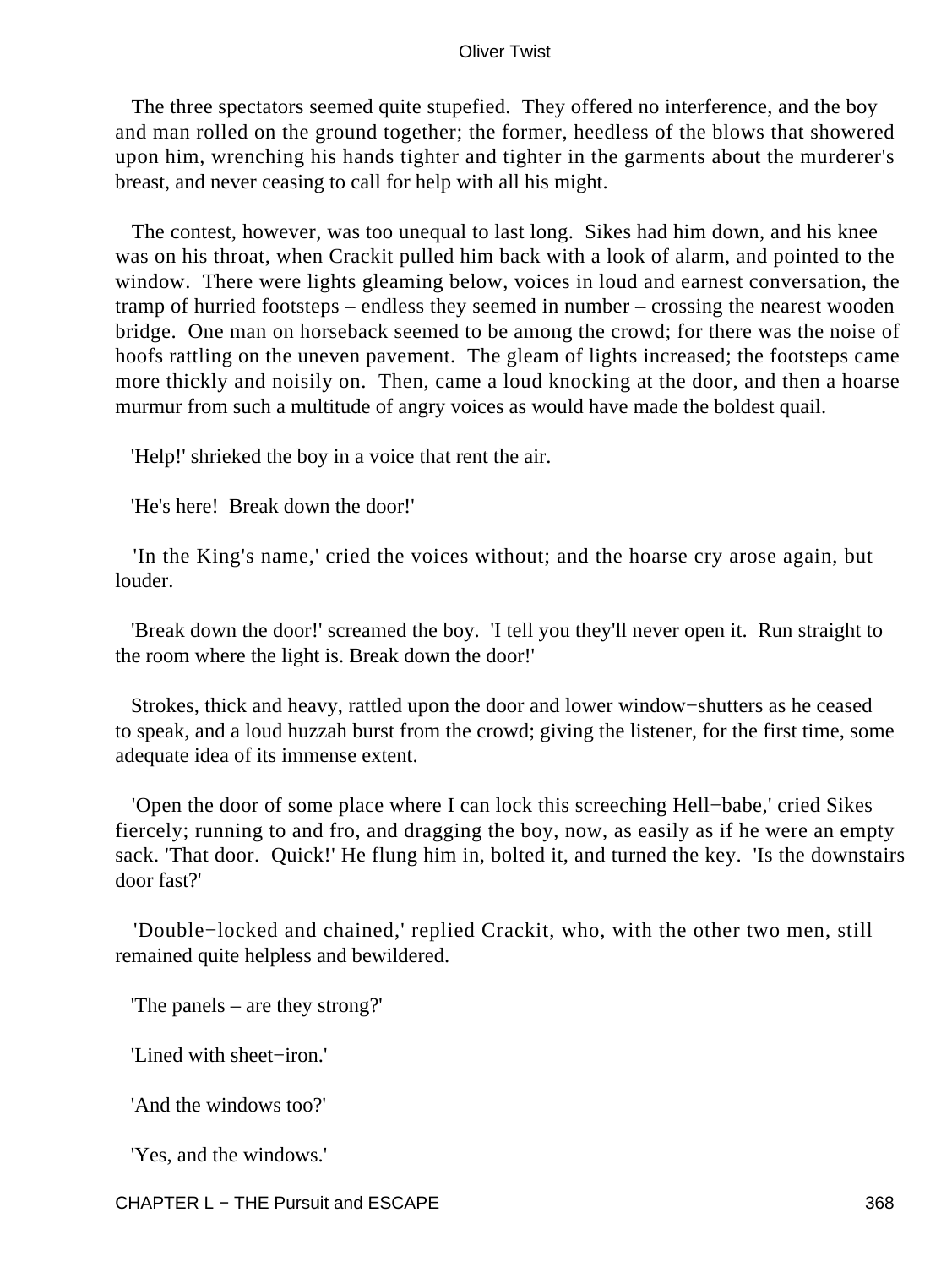'Damn you!' cried the desperate ruffian, throwing up the sash and menacing the crowd. 'Do your worst! I'll cheat you yet!'

 Of all the terrific yells that ever fell on mortal ears, none could exceed the cry of the infuriated throng. Some shouted to those who were nearest to set the house on fire; others roared to the officers to shoot him dead. Among them all, none showed such fury as the man on horseback, who, throwing himself out of the saddle, and bursting through the crowd as if he were parting water, cried, beneath the window, in a voice that rose above all others, 'Twenty guineas to the man who brings a ladder!'

 The nearest voices took up the cry, and hundreds echoed it. Some called for ladders, some for sledge−hammers; some ran with torches to and fro as if to seek them, and still came back and roared again; some spent their breath in impotent curses and execrations; some pressed forward with the ecstasy of madmen, and thus impeded the progress of those below; some among the boldest attempted to climb up by the water−spout and crevices in the wall; and all waved to and fro, in the darkness beneath, like a field of corn moved by an angry wind: and joined from time to time in one loud furious roar.

 'The tide,' cried the murderer, as he staggered back into the room, and shut the faces out, 'the tide was in as I came up. Give me a rope, a long rope. They're all in front. I may drop into the Folly Ditch, and clear off that way. Give me a rope, or I shall do three more murders and kill myself.

The panic–stricken men pointed to where such articles were kept; the murderer, hastily selecting the longest and strongest cord, hurried up to the house−top.

 All the window in the rear of the house had been long ago bricked up, except one small trap in the room where the boy was locked, and that was too small even for the passage of his body. But, from this aperture, he had never ceased to call on those without, to guard the back; and thus, when the murderer emerged at last on the house−top by the door in the roof, a loud shout proclaimed the fact to those in front, who immediately began to pour round, pressing upon each other in an unbroken stream.

 He planted a board, which he had carried up with him for the purpose, so firmly against the door that it must be matter of great difficulty to open it from the inside; and creeping over the tiles, looked over the low parapet.

The water was out, and the ditch a bed of mud.

 The crowd had been hushed during these few moments, watching his motions and doubtful of his purpose, but the instant they perceived it and knew it was defeated, they raised a cry of triumphant execration to which all their previous shouting had been whispers. Again and again it rose. Those who were at too great a distance to know its meaning, took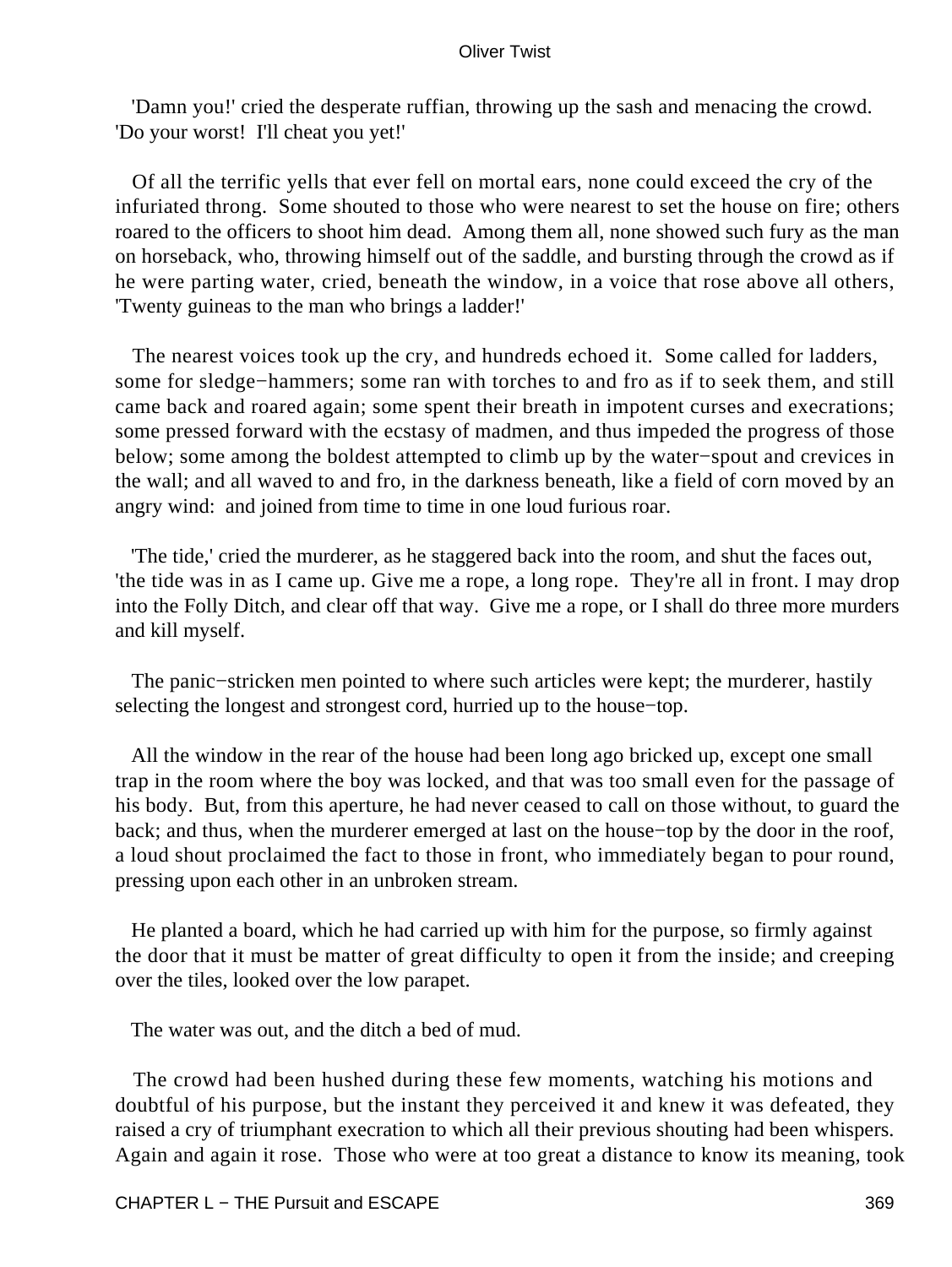up the sound; it echoed and re−echoed; it seemed as though the whole city had poured its population out to curse him.

 On pressed the people from the front – on, on, on, in a strong struggling current of angry faces, with here and there a glaring torch to lighten them up, and show them out in all their wrath and passion. The houses on the opposite side of the ditch had been entered by the mob; sashes were thrown up, or torn bodily out; there were tiers and tiers of faces in every window; cluster upon cluster of people clinging to every house−top. Each little bridge (and there were three in sight) bent beneath the weight of the crowd upon it. Still the current poured on to find some nook or hole from which to vent their shouts, and only for an instant see the wretch.

'They have him now,' cried a man on the nearest bridge. 'Hurrah!'

The crowd grew light with uncovered heads; and again the shout uprose.

 'I will give fifty pounds,' cried an old gentleman from the same quarter, 'to the man who takes him alive. I will remain here, till he come to ask me for it.'

 There was another roar. At this moment the word was passed among the crowd that the door was forced at last, and that he who had first called for the ladder had mounted into the room. The stream abruptly turned, as this intelligence ran from mouth to mouth; and the people at the windows, seeing those upon the bridges pouring back, quitted their stations, and running into the street, joined the concourse that now thronged pell−mell to the spot they had left: each man crushing and striving with his neighbor, and all panting with impatience to get near the door, and look upon the criminal as the officers brought him out. The cries and shrieks of those who were pressed almost to suffocation, or trampled down and trodden under foot in the confusion, were dreadful; the narrow ways were completely blocked up; and at this time, between the rush of some to regain the space in front of the house, and the unavailing struggles of others to extricate themselves from the mass, the immediate attention was distracted from the murderer, although the universal eagerness for his capture was, if possible, increased.

 The man had shrunk down, thoroughly quelled by the ferocity of the crowd, and the impossibility of escape; but seeing this sudden change with no less rapidity than it had occurred, he sprang upon his feet, determined to make one last effort for his life by dropping into the ditch, and, at the risk of being stifled, endeavouring to creep away in the darkness and confusion.

 Roused into new strength and energy, and stimulated by the noise within the house which announced that an entrance had really been effected, he set his foot against the stack of chimneys, fastened one end of the rope tightly and firmly round it, and with the other made a strong running noose by the aid of his hands and teeth almost in a second. He could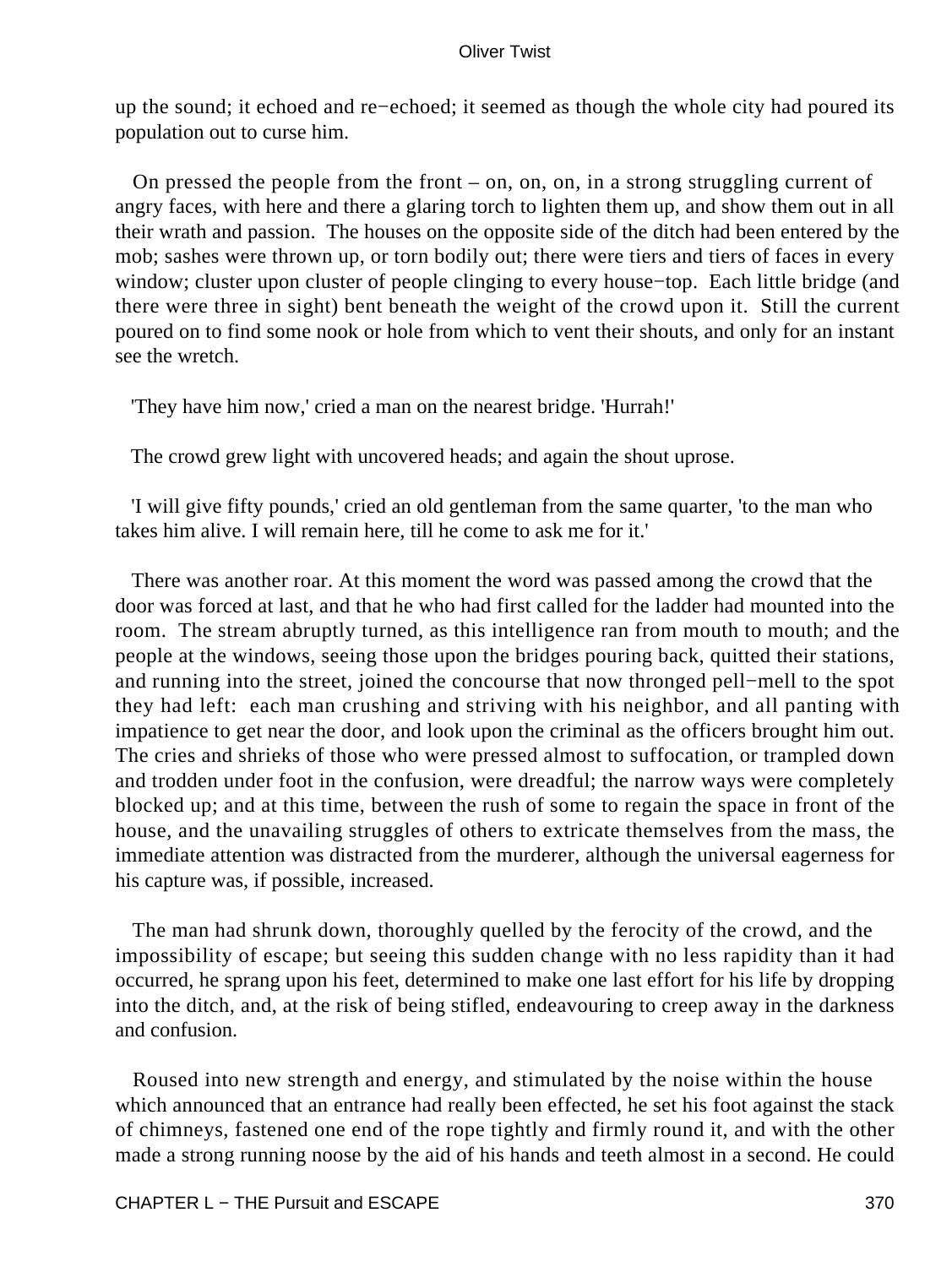let himself down by the cord to within a less distance of the ground than his own height, and had his knife ready in his hand to cut it then and drop.

 At the very instant when he brought the loop over his head previous to slipping it beneath his arm−pits, and when the old gentleman before−mentioned (who had clung so tight to the railing of the bridge as to resist the force of the crowd, and retain his position) earnestly warned those about him that the man was about to lower himself down – at that very instant the murderer, looking behind him on the roof, threw his arms above his head, and uttered a yell of terror.

'The eyes again!' he cried in an unearthly screech.

 Staggering as if struck by lightning, he lost his balance and tumbled over the parapet. The noose was on his neck. It ran up with his weight, tight as a bow−string, and swift as the arrow it speeds. He fell for five−and−thirty feet. There was a sudden jerk, a terrific convulsion of the limbs; and there he hung, with the open knife clenched in his stiffening hand.

 The old chimney quivered with the shock, but stood it bravely. The murderer swung lifeless against the wall; and the boy, thrusting aside the dangling body which obscured his view, called to the people to come and take him out, for God's sake.

 A dog, which had lain concealed till now, ran backwards and forwards on the parapet with a dismal howl, and collecting himself for a spring, jumped for the dead man's shoulders. Missing his aim, he fell into the ditch, turning completely over as he went; and striking his head against a stone, dashed out his brains.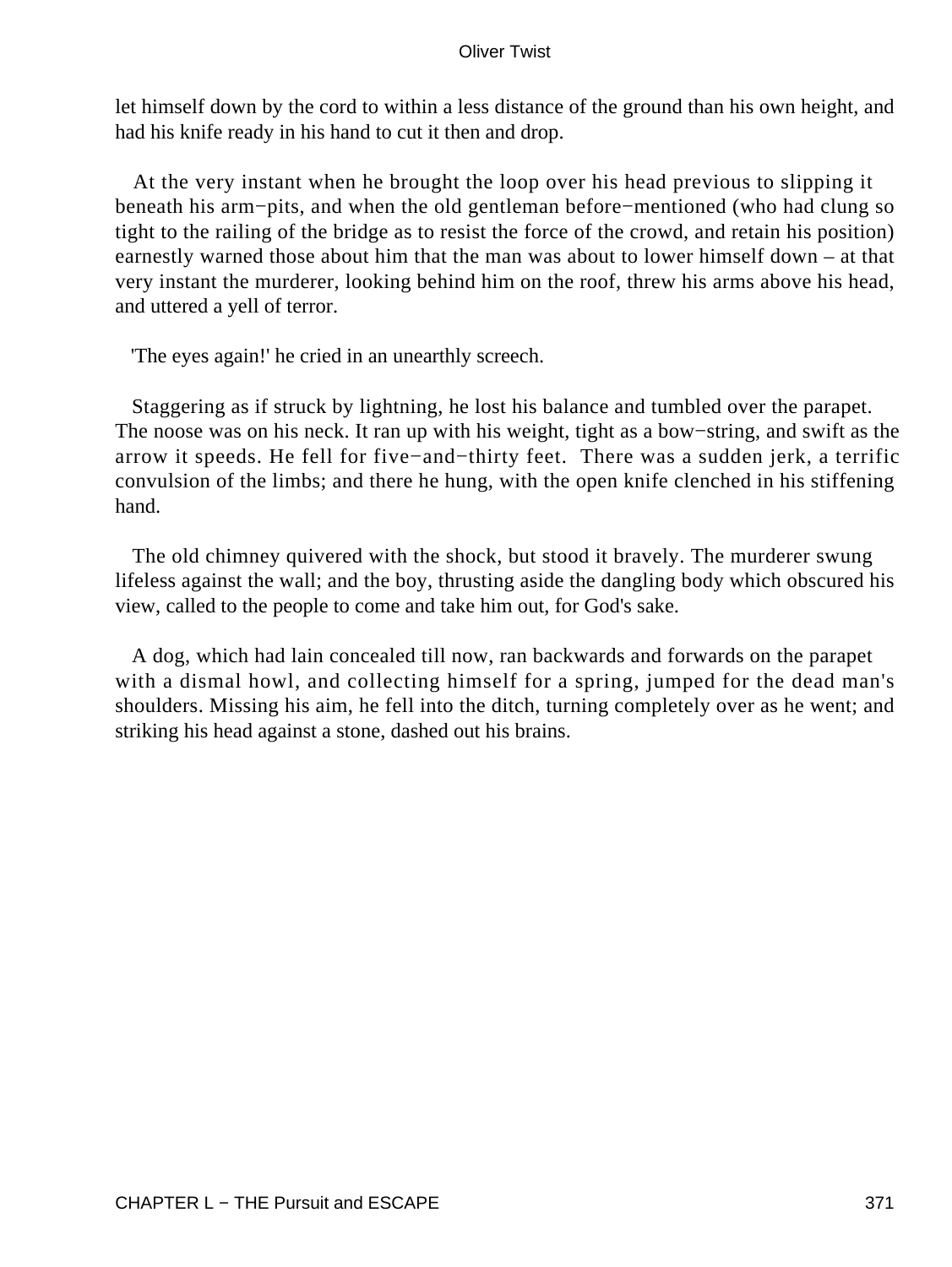# **[CHAPTER Li − Affording An explanation of more mysteries than](#page-396-0) [one, AND Comprehending a proposal of marriage with no word](#page-396-0) [of settlement or PIN−MONEY](#page-396-0)**

**The events narrated in the last chapter were yet but two days old, when Oliver found** himself, at three o'clock in the afternoon, in a travelling−carriage rolling fast towards his native town. Mrs. Maylie, and Rose, and Mrs. Bedwin, and the good doctor were with him: and Mr. Brownlow followed in a post−chaise, accompanied by one other person whose name had not been mentioned.

 They had not talked much upon the way; for Oliver was in a flutter of agitation and uncertainty which deprived him of the power of collecting his thoughts, and almost of speech, and appeared to have scarcely less effect on his companions, who shared it, in at least an equal degree. He and the two ladies had been very carefully made acquainted by Mr. Brownlow with the nature of the admissions which had been forced from Monks; and although they knew that the object of their present journey was to complete the work which had been so well begun, still the whole matter was enveloped in enough of doubt and mystery to leave them in endurance of the most intense suspense.

 The same kind friend had, with Mr. Losberne's assistance, cautiously stopped all channels of communication through which they could receive intelligence of the dreadful occurrences that so recently taken place. 'It was quite true,' he said, 'that they must know them before long, but it might be at a better time than the present, and it could not be at a worse.' So, they travelled on in silence: each busied with reflections on the object which had brought them together: and no one disposed to give utterance to the thoughts which crowded upon all.

 But if Oliver, under these influences, had remained silent while they journeyed towards his birth−place by a road he had never seen, how the whole current of his recollections ran back to old times, and what a crowd of emotions were wakened up in his breast, when they turned into that which he had traversed on foot: a poor houseless, wandering boy, without a friend to help him, or a roof to shelter his head.

 'See there, there!' cried Oliver, eagerly clasping the hand of Rose, and pointing out at the carriage window; 'that's the stile I came over; there are the hedges I crept behind, for fear any one should overtake me and force me back! Yonder is the path across the fields, leading to the old house where I was a little child! Oh Dick, Dick, my dear old friend, if I could only see you now!'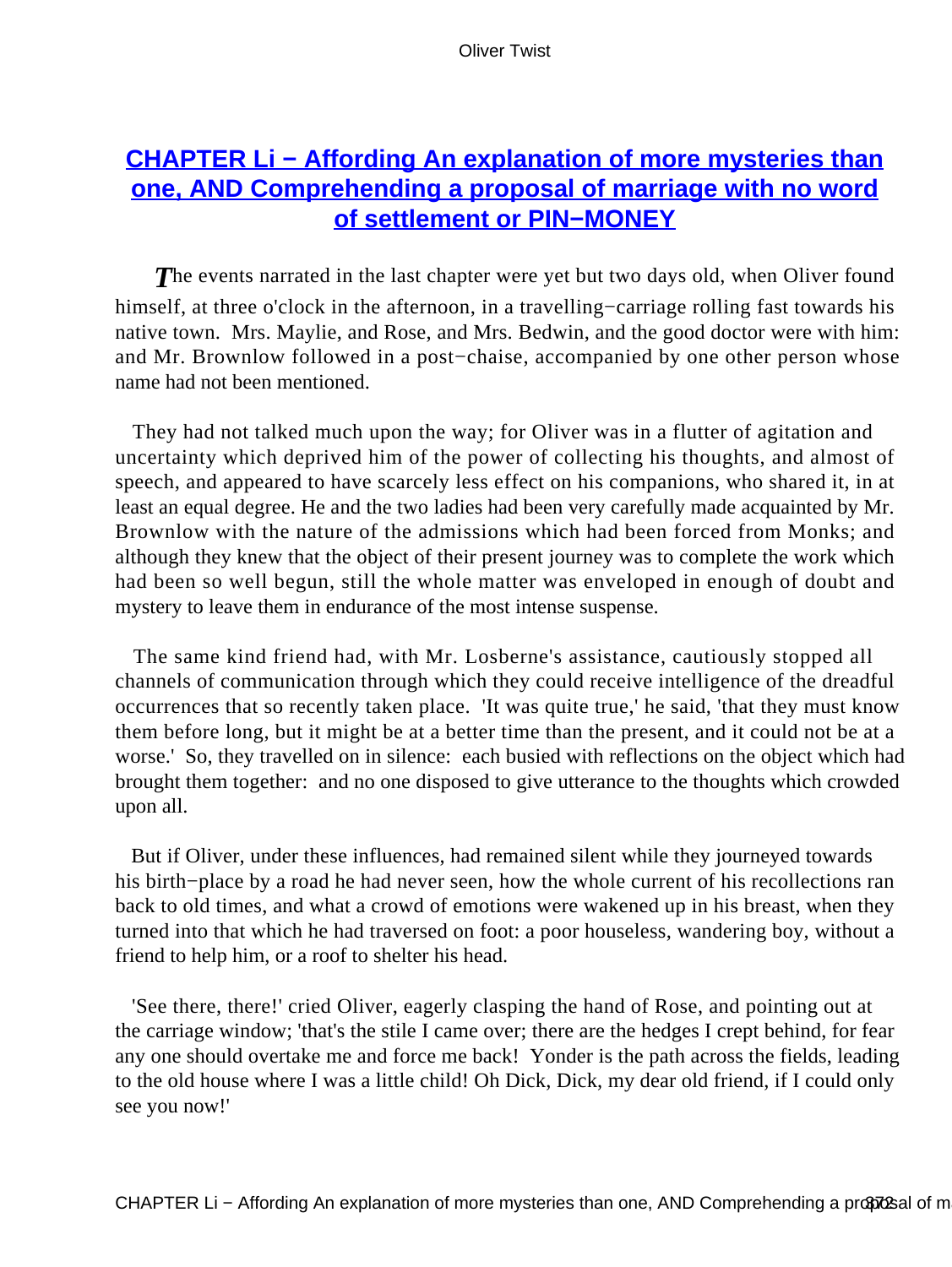'You will see him soon,' replied Rose, gently taking his folded hands between her own. 'You shall tell him how happy you are, and how rich you have grown, and that in all your happiness you have none so great as the coming back to make him happy too.'

 'Yes, yes,' said Oliver, 'and we'll – we'll take him away from here, and have him clothed and taught, and send him to some quiet country place where he may grow strong and well, – shall we?'

 Rose nodded 'yes,' for the boy was smiling through such happy tears that she could not speak.

 'You will be kind and good to him, for you are to every one,' said Oliver. 'It will make you cry, I know, to hear what he can tell; but never mind, never mind, it will be all over, and you will smile again – I know that too – to think how changed he is; you did the same with me. He said «God bless you» to me when I ran away,' cried the boy with a burst of affectionate emotion; 'and I will say «God bless you» now, and show him how I love him for it!'

 As they approached the town, and at length drove through its narrow streets, it became matter of no small difficulty to restrain the boy within reasonable bounds. There was Sowerberry's the undertaker's just as it used to be, only smaller and less imposing in appearance than he remembered it – there were all the well−known shops and houses, with almost every one of which he had some slight incident connected – there was Gamfield's cart, the very cart he used to have, standing at the old public−house door – there was the workhouse, the dreary prison of his youthful days, with its dismal windows frowning on the street – there was the same lean porter standing at the gate, at sight of whom Oliver involuntarily shrunk back, and then laughed at himself for being so foolish, then cried, then laughed again – there were scores of faces at the doors and windows that he knew quite well – there was nearly everything as if he had left it but yesterday, and all his recent life had been but a happy dream.

 But it was pure, earnest, joyful reality. They drove straight to the door of the chief hotel (which Oliver used to stare up at, with awe, and think a mighty palace, but which had somehow fallen off in grandeur and size); and here was Mr. Grimwig all ready to receive them, kissing the young lady, and the old one too, when they got out of the coach, as if he were the grandfather of the whole party, all smiles and kindness, and not offering to eat his head – no, not once; not even when he contradicted a very old postboy about the nearest road to London, and maintained he knew it best, though he had only come that way once, and that time fast asleep. There was dinner prepared, and there were bedrooms ready, and everything was arranged as if by magic.

 Notwithstanding all this, when the hurry of the first half−hour was over, the same silence and constraint prevailed that had marked their journey down. Mr. Brownlow did not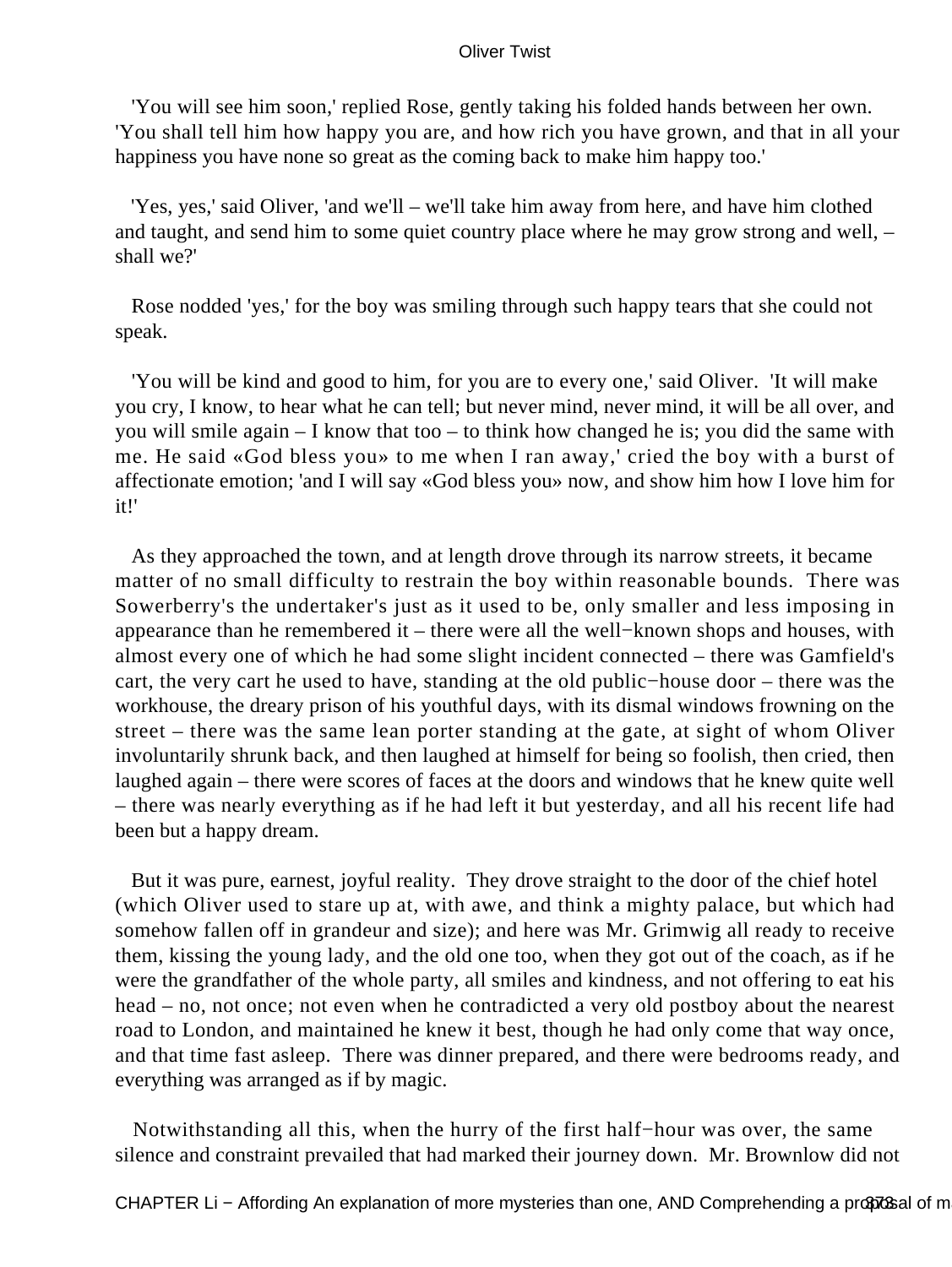join them at dinner, but remained in a separate room. The two other gentlemen hurried in and out with anxious faces, and, during the short intervals when they were present, conversed apart. Once, Mrs. Maylie was called away, and after being absent for nearly an hour, returned with eyes swollen with weeping. All these things made Rose and Oliver, who were not in any new secrets, nervous and uncomfortable. They sat wondering, in silence; or, if they exchanged a few words, spoke in whispers, as if they were afraid to hear the sound of their own voices.

 At length, when nine o'clock had come, and they began to think they were to hear no more that night, Mr. Losberne and Mr. Grimwig entered the room, followed by Mr. Brownlow and a man whom Oliver almost shrieked with surprise to see; for they told him it was his brother, and it was the same man he had met at the market−town, and seen looking in with Fagin at the window of his little room. Monks cast a look of hate, which, even then, he could not dissemble, at the astonished boy, and sat down near the door. Mr. Brownlow, who had papers in his hand, walked to a table near which Rose and Oliver were seated.

 'This is a painful task,' said he, 'but these declarations, which have been signed in London before many gentlemen, must be substance repeated here. I would have spared you the degradation, but we must hear them from your own lips before we part, and you know why.'

 'Go on,' said the person addressed, turning away his face. 'Quick. I have almost done enough, I think. Don't keep me here.'

 'This child,' said Mr. Brownlow, drawing Oliver to him, and laying his hand upon his head, 'is your half−brother; the illegitimate son of your father, my dear friend Edwin Leeford, by poor young Agnes Fleming, who died in giving him birth.'

 'Yes,' said Monks, scowling at the trembling boy: the beating of whose heart he might have heard. 'That is the bastard child.'

 'The term you use,' said Mr. Brownlow, sternly, 'is a reproach to those long since passed beyong the feeble censure of the world. It reflects disgrace on no one living, except you who use it. Let that pass. He was born in this town.'

 'In the workhouse of this town,' was the sullen reply. 'You have the story there.' He pointed impatiently to the papers as he spoke.

'I must have it here, too,' said Mr. Brownlow, looking round upon the listeners.

 'Listen then! You!' returned Monks. 'His father being taken ill at Rome, was joined by his wife, my mother, from whom he had been long separated, who went from Paris and took me with her – to look after his property, for what I know, for she had no great affection for

CHAPTER Li – Affording An explanation of more mysteries than one, AND Comprehending a proposition of m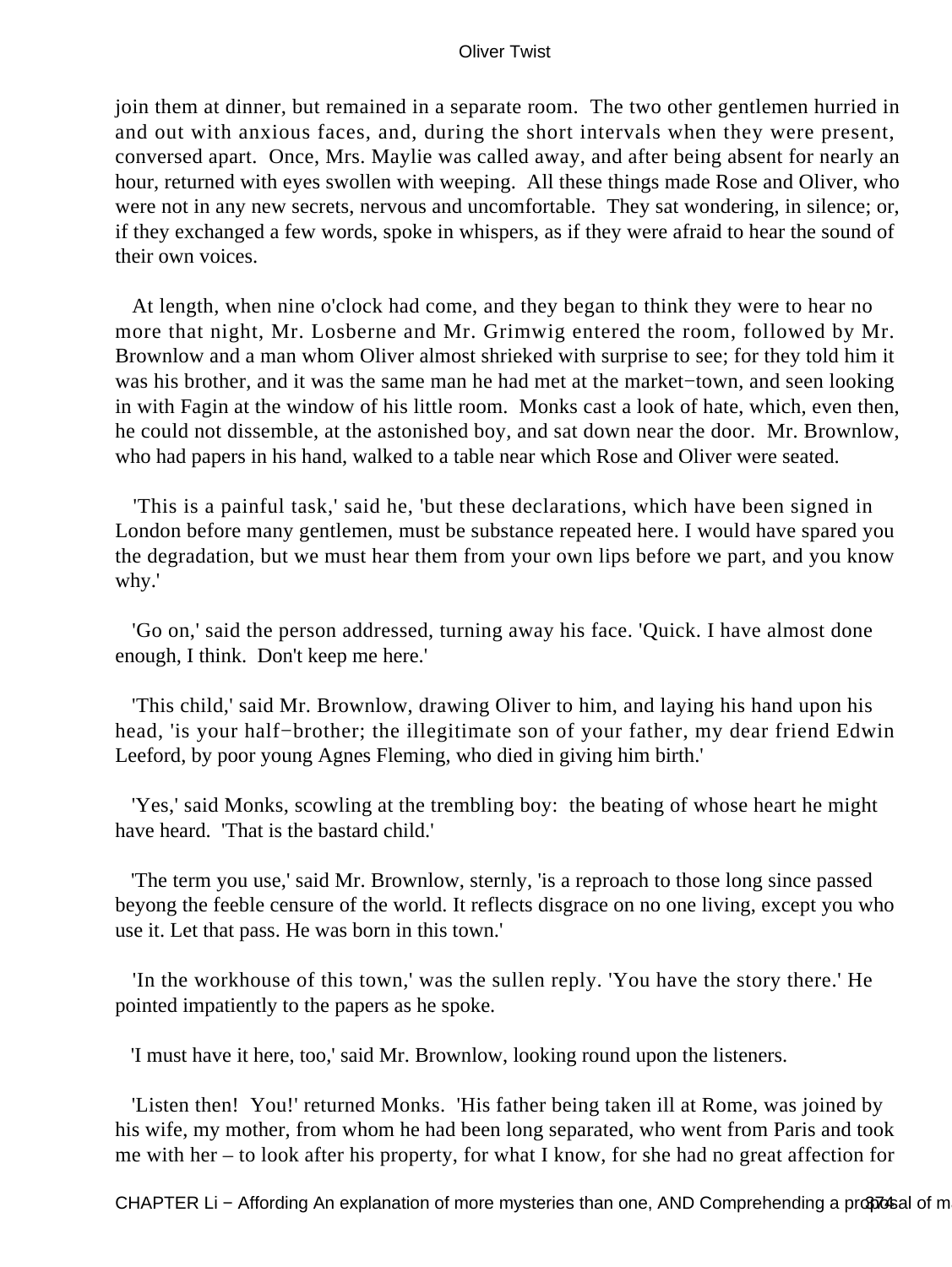him, nor he for her. He knew nothing of us, for his senses were gone, and he slumbered on till next day, when he died. Among the papers in his desk, were two, dated on the night his illness first came on, directed to yourself'; he addressed himself to Mr. Brownlow; 'and enclosed in a few short lines to you, with an intimation on the cover of the package that it was not to be forwarded till after he was dead. One of these papers was a letter to this girl Agnes; the other a will.'

'What of the letter?' asked Mr. Brownlow.

 'The letter? – A sheet of paper crossed and crossed again, with a penitent confession, and prayers to God to help her. He had palmed a tale on the girl that some secret mystery – to be explained one day – prevented his marrying her just then; and so she had gone on, trusting patiently to him, until she trusted too far, and lost what none could ever give her back. She was, at that time, within a few months of her confinement. He told her all he had meant to do, to hide her shame, if he had lived, and prayed her, if he died, not to curse him memory, or think the consequences of their sin would be visited on her or their young child; for all the guilt was his. He reminded her of the day he had given her the little locket and the ring with her christian name engraved upon it, and a blank left for that which he hoped one day to have bestowed upon her – prayed her yet to keep it, and wear it next her heart, as she had done before – and then ran on, wildly, in the same words, over and over again, as if he had gone distracted. I believe he had.'

'The will,' said Mr. Brownlow, as Oliver's tears fell fast.

Monks was silent.

 'The will,' said Mr. Brownlow, speaking for him, 'was in the same spirit as the letter. He talked of miseries which his wife had brought upon him; of the rebellious disposition, vice, malice, and premature bad passions of you his only son, who had been trained to hate him; and left you, and your mother, each an annuity of eight hundred pounds. The bulk of his property he divided into two equal portions – one for Agnes Fleming, and the other for their child, it it should be born alive, and ever come of age. If it were a girl, it was to inherit the money unconditionally; but if a boy, only on the stipulation that in his minority he should never have stained his name with any public act of dishonour, meanness, cowardice, or wrong. He did this, he said, to mark his confidence in the other, and his conviction – only strengthened by approaching death – that the child would share her gentle heart, and noble nature. If he were disappointed in this expectation, then the money was to come to you: for then, and not till then, when both children were equal, would he recognise your prior claim upon his purse, who had none upon his heart, but had, from an infant, repulsed him with coldness and aversion.'

 'My mother,' said Monks, in a louder tone, 'did what a woman should have done. She burnt this will. The letter never reached its destination; but that, and other proofs, she kept,

CHAPTER Li − Affording An explanation of more mysteries than one, AND Comprehending a proport of m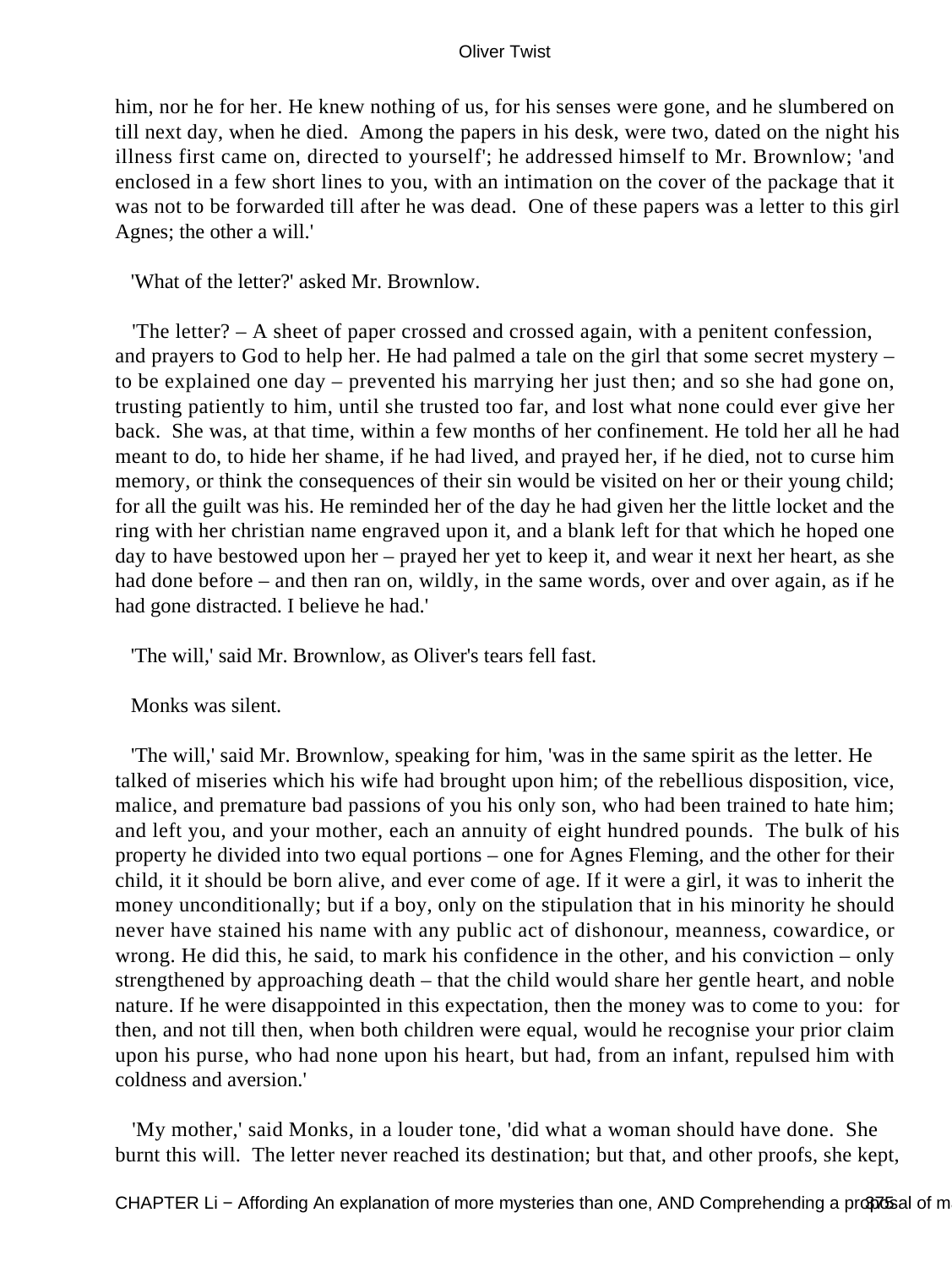in case they ever tried to lie away the blot. The girl's father had the truth from her with every aggravation that her violent hate – I love her for it now – could add. Goaded by shame and dishonour he fled with his children into a remote corner of Wales, changing his very name that his friends might never know of his retreat; and here, no great while afterwards, he was found dead in his bed. The girl had left her home, in secret, some weeks before; he had searched for her, on foot, in every town and village near; it was on the night when he returned home, assured that she had destroyed herself, to hide her shame and his, that his old heart broke.'

There was a short silence here, until Mr. Brownlow took up the thread of the narrative.

 'Years after this,' he said, 'this man's – Edward Leeford's – mother came to me. He had left her, when only eighteen; robbed her of jewels and money; gambled, squandered, forged, and fled to London: where for two years he had associated with the lowest outcasts. She was sinking under a painful and incurable disease, and wished to recover him before she died. Inquiries were set on foot, and strict searches made. They were unavailing for a long time, but ultimately successful; and he went back with her to France.

 'There she died,' said Monks, 'after a lingering illness; and, on her death−bed, she bequeathed these secrets to me, together with her unquenchable and deadly hatred of all whom they involved – though she need not have left me that, for I had inherited it long before. She would not believe that the girl had destroyed herself, and the child too, but was filled with the impression that a male child had been born, and was alive. I swore to her, if ever it crossed my path, to hunt it down; never to let it rest; to pursue it with the bitterest and most unrelenting animosity; to vent upon it the hatred that I deeply felt, and to spit upon the empty vaunt of that insulting will by draggin it, if I could, to the very gallows−foot. She was right.

 He came in my way at last. I began well; and, but for babbling drabs, I would have finished as I began!'

 As the villain folded his arms tight together, and muttered curses on himself in the impotence of baffled malice, Mr. Brownlow turned to the terrified group beside him, and explained that the Jew, who had been his old accomplice and confidant, had a large reward for keeping Oliver ensnared: of which some part was to be given up, in the event of his being rescued: and that a dispute on this head had led to their visit to the country house for the purpose of identifying him.

'The locket and ring?' said Mr. Brownlow, turning to Monks.

 'I bought them from the man and woman I told you of, who stole them from the nurse, who stole them from the corpse,' answered Monks without raising his eyes. 'You know what became of them.'

CHAPTER Li – Affording An explanation of more mysteries than one, AND Comprehending a proposal of m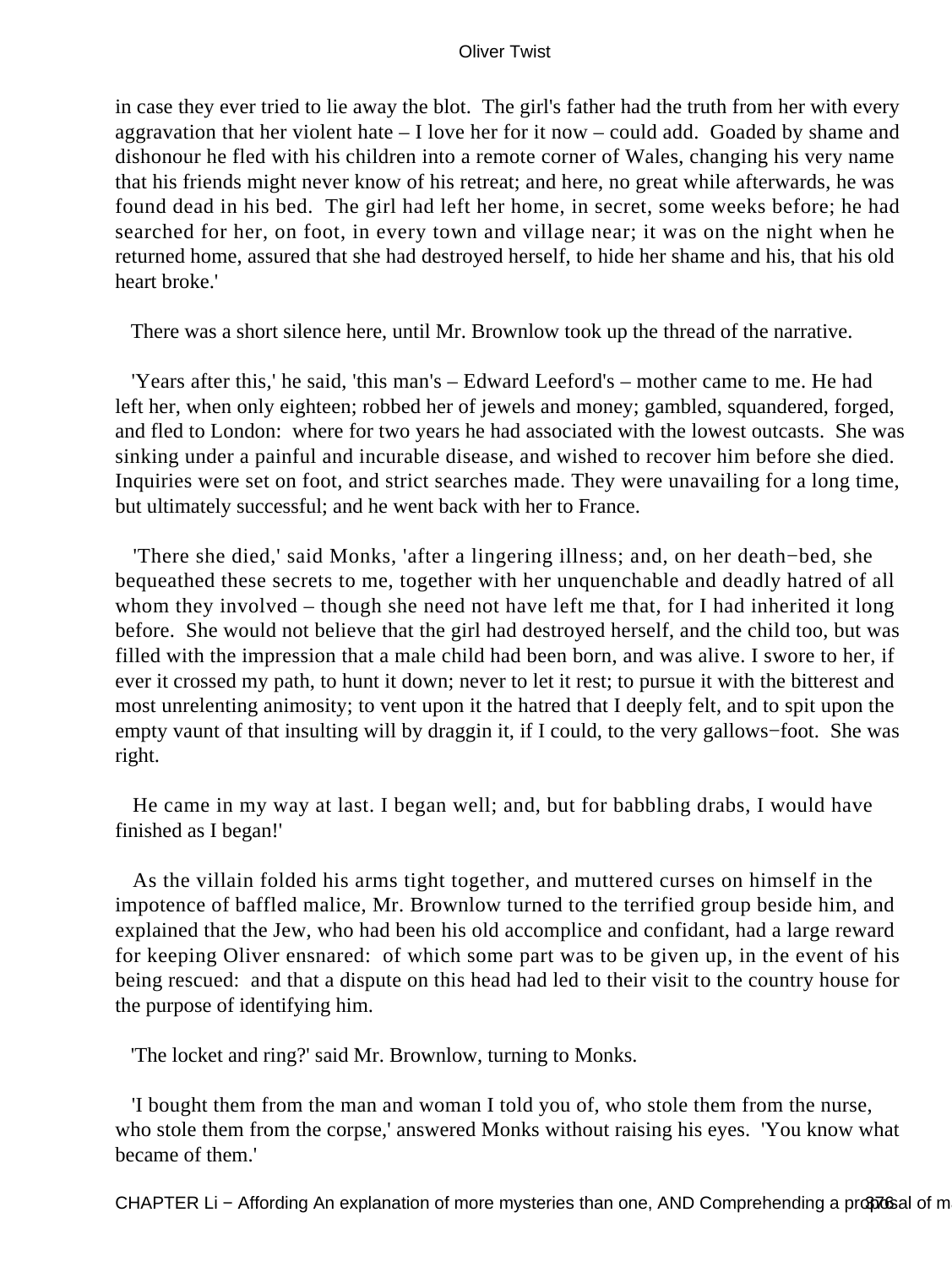Mr. Brownlow merely nodded to Mr. Grimwig, who disappearing with great alacrity, shortly returned, pushing in Mrs. Bumble, and dragging her unwilling consort after him.

 'Do my hi's deceive me!' cried Mr. Bumble, with ill−feigned enthusiasm, 'or is that little Oliver? Oh O−li−ver, if you know'd how I've been a−grieving for you – '

'Hold your tongue, fool,' murmured Mrs. Bumble.

 'Isn't natur, natur, Mrs. Bumble?' remonstrated the workhouse master. 'Can't I be supposed to feel – *I* as brought him up porochially – when I see him a−setting here among ladies and gentlemen of the very affablest description! I always loved that boy as if he'd been my – my – my own grandfather,' said Mr. Bumble, halting for an appropriate comparison. 'Master Oliver, my dear, you remember the blessed gentleman in the white waistcoat? Ah! he went to heaven last week, in a oak coffin with plated handles, Oliver.'

'Come, sir,' said Mr. Grimwig, tartly; 'suppress your feelings.'

 'I will do my endeavours, sir,' replied Mr. Bumble. 'How do you do, sir? I hope you are very well.'

 This salutation was addressed to Mr. Brownlow, who had stepped up to within a short distance of the respectable couple. He inquired, as he pointed to Monks,

'Do you know that person?'

'No,' replied Mrs. Bumble flatly.

'Perhaps YOU don't?' said Mr. Brownlow, addressing her spouse.

'I never saw him in all my life,' said Mr. Bumble.

'Nor sold him anything, perhaps?'

'No,' replied Mrs. Bumble.

'You never had, perhaps, a certain gold locket and ring?' said Mr. Brownlow.

 'Certainly not,' replied the matron. 'Why are we brought here to answer to such nonsense as this?'

 Again Mr. Brownlow nodded to Mr. Grimwig; and again that gentleman limped away with extraordinary readiness. But not again did he return with a stout man and wife; for this time, he led in two palsied women, who shook and tottered as they walked.

CHAPTER Li − Affording An explanation of more mysteries than one, AND Comprehending a proposal of m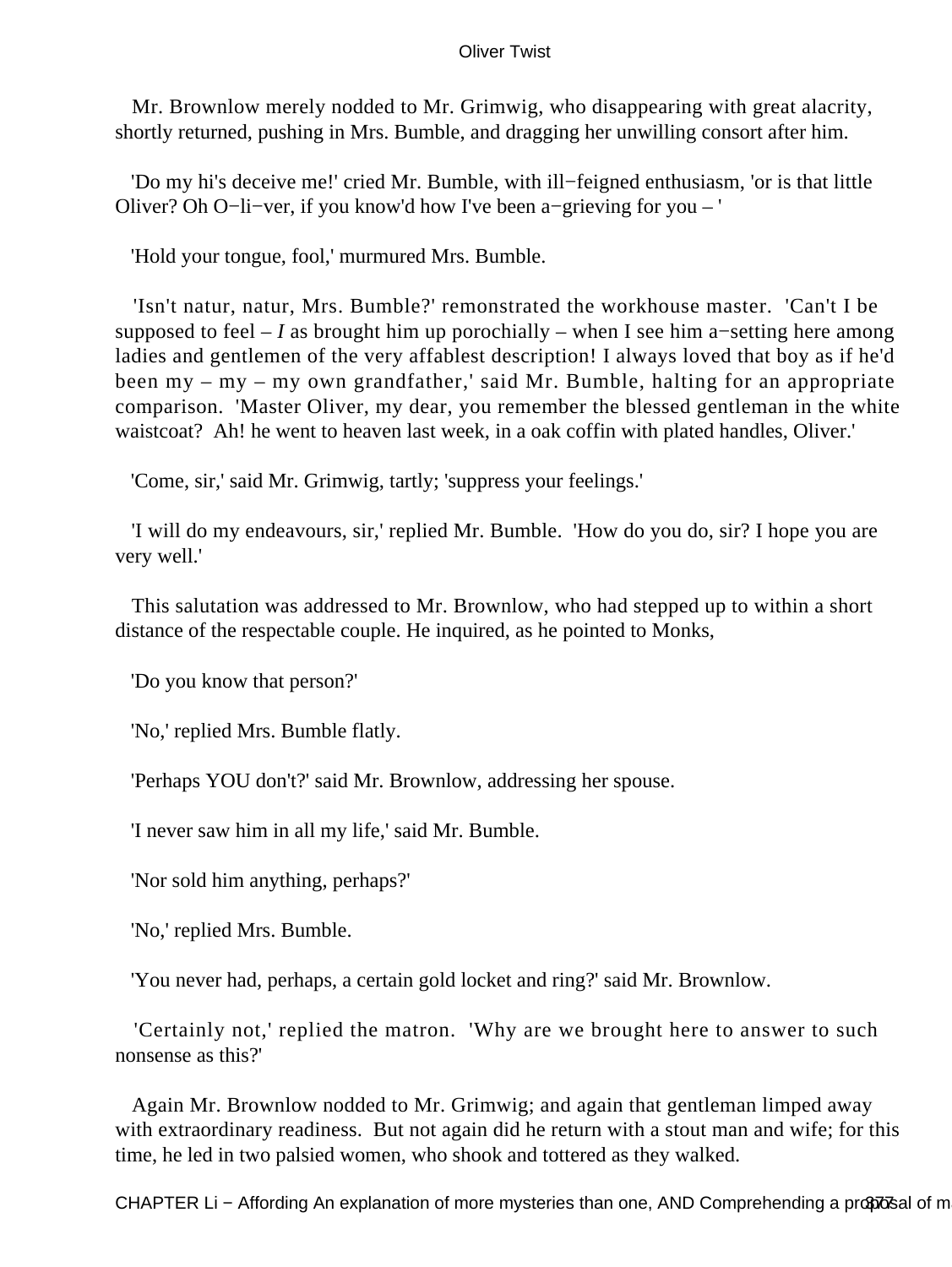'You shut the door the night old Sally died,' said the foremost one, raising her shrivelled hand, 'but you couldn't shut out the sound, nor stop the chinks.'

'No, no,' said the other, looking round her and wagging her toothless jaws. 'No, no, no.'

 'We heard her try to tell you what she'd done, and saw you take a paper from her hand, and watched you too, next day, to the pawnbroker's shop,' said the first.

 'Yes,' added the second, 'and it was a «locket and gold ring.» We found out that, and saw it given you. We were by. Oh! we were by.'

 'And we know more than that,' resumed the first, 'for she told us often, long ago, that the young mother had told her that, feeling she should never get over it, she was on her way, at the time that she was taken ill, to die near the grave of the father of the child.'

 'Would you like to see the pawnbroker himself?' asked Mr. Grimwig with a motion towards the door.

 'No,' replied the woman; 'if he – she pointed to Monks – 'has been coward enough to confess, as I see he had, and you have sounded all these hags till you have found the right ones, I have nothing more to say. **I did** sell them, and they're where you'll never get them. What then?'

 'Nothing,' replied Mr. Brownlow, 'except that it remains for us to take care that neither of you is employed in a situation of trust again. You may leave the room.'

 'I hope,' said Mr. Bumble, looking about him with great ruefulness, as Mr. Grimwig disappeared with the two old women: 'I hope that this unfortunate little circumstance will not deprive me of my porochial office?'

 'Indeed it will,' replied Mr. Brownlow. 'You may make up your mind to that, and think yourself well off besides.'

 'It was all Mrs. Bumble. She **Would** do it,' urged Mr. Bumble; first looking round to ascertain that his partner had left the room.

 'That is no excuse,' replied Mr. Brownlow. 'You were present on the occasion of the destruction of these trinkets, and indeed are the more guilty of the two, in the eye of the law; for the law supposes that your wife acts under your direction.'

 'If the law supposes that,' said Mr. Bumble, squeezing his hat emphatically in both hands, 'the law is a ass – a idiot. If that's the eye of the law, the law is a bachelor; and the worst I wish the law is, that his eye may be opened by experience – by experience.'

CHAPTER Li – Affording An explanation of more mysteries than one, AND Comprehending a proposal of m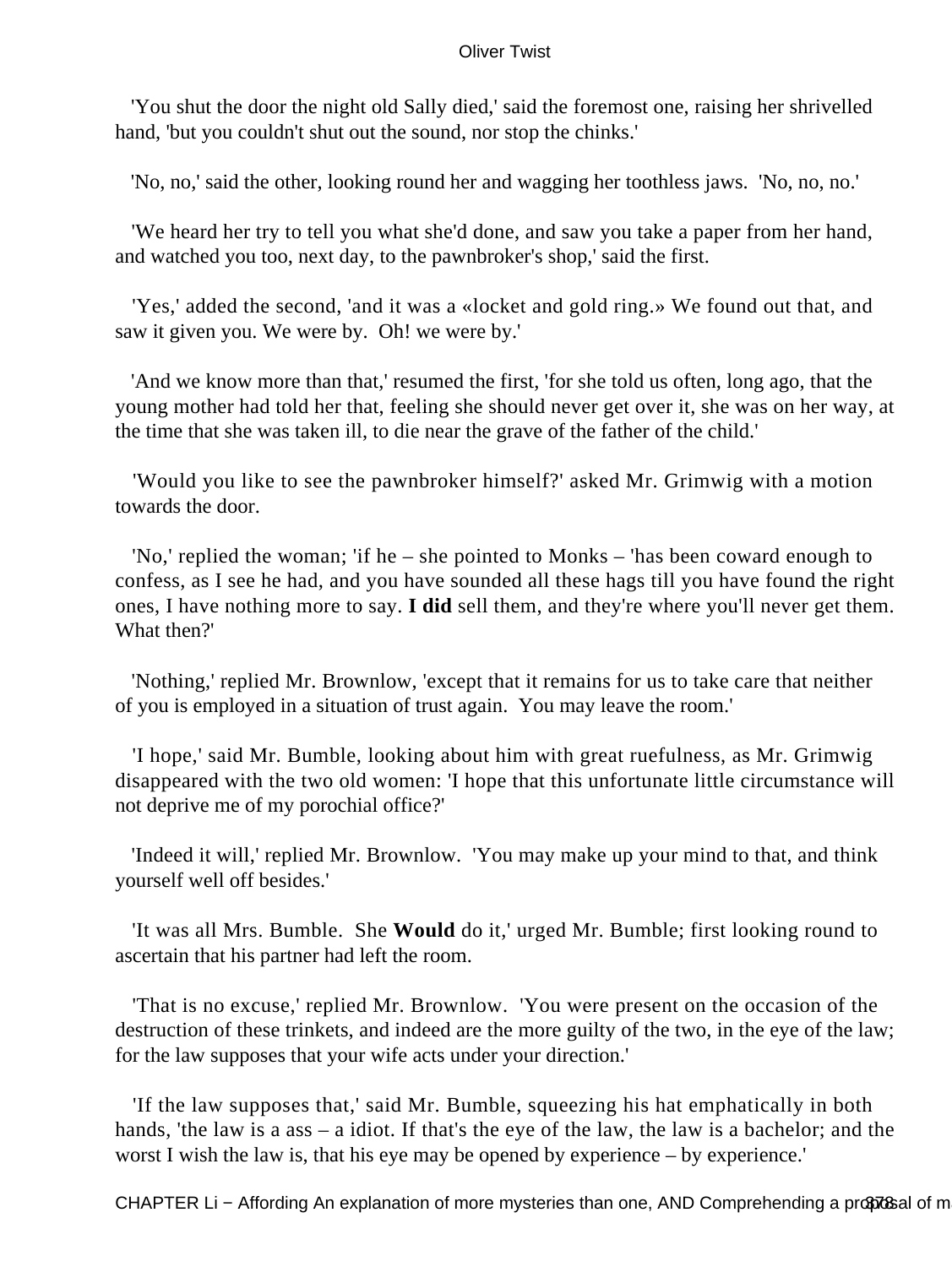Laying great stress on the repetition of these two words, Mr. Bumble fixed his hat on very tight, and putting his hands in his pockets, followed his helpmate downstairs.

 'Young lady,' said Mr. Brownlow, turning to Rose, 'give me your hand. Do not tremble. You need not fear to hear the few remaining words we have to say.'

 'If they have – I do not know how they can, but if they have – any reference to me,' said Rose, 'pray let me hear them at some other time. I have not strength or spirits now.'

 'Nay,' returned the old gentlman, drawing her arm through his; 'you have more fortitude than this, I am sure. Do you know this young lady, sir?'

'Yes,' replied Monks.

'I never saw you before,' said Rose faintly.

'I have seen you often,' returned Monks.

 'The father of the unhappy Agnes had TWO daughters,' said Mr. Brownlow. 'What was the fate of the other – the child?'

 'The child,' replied Monks, 'when her father died in a strange place, in a strange name, without a letter, book, or scrap of paper that yielded the faintest clue by which his friends or relatives could be traced – the child was taken by some wretched cottagers, who reared it as their own.'

'Go on,' said Mr. Brownlow, signing to Mrs. Maylie to approach. 'Go on!'

 'You couldn't find the spot to which these people had repaired,' said Monks, 'but where friendship fails, hatred will often force a way. My mother found it, after a year of cunning search – ay, and found the child.'

'She took it, did she?'

 'No. The people were poor and began to sicken – at least the man did – of their fine humanity; so she left it with them, giving them a small present of money which would not last long, and promised more, which she never meant to send. She didn't quite rely, however, on their discontent and poverty for the child's unhappiness, but told the history of the sister's shame, with such alterations as suited her; bade them take good heed of the child, for she came of bad blood;; and told them she was illegitimate, and sure to go wrong at one time or other. The circumstances countenanced all this; the people believed it; and there the child dragged on an existence, miserable enough even to satisfy us, until a widow lady, residing, then, at Chester, saw the girl by chance, pitied her, and took her home. There was some

CHAPTER Li – Affording An explanation of more mysteries than one, AND Comprehending a proposeal of m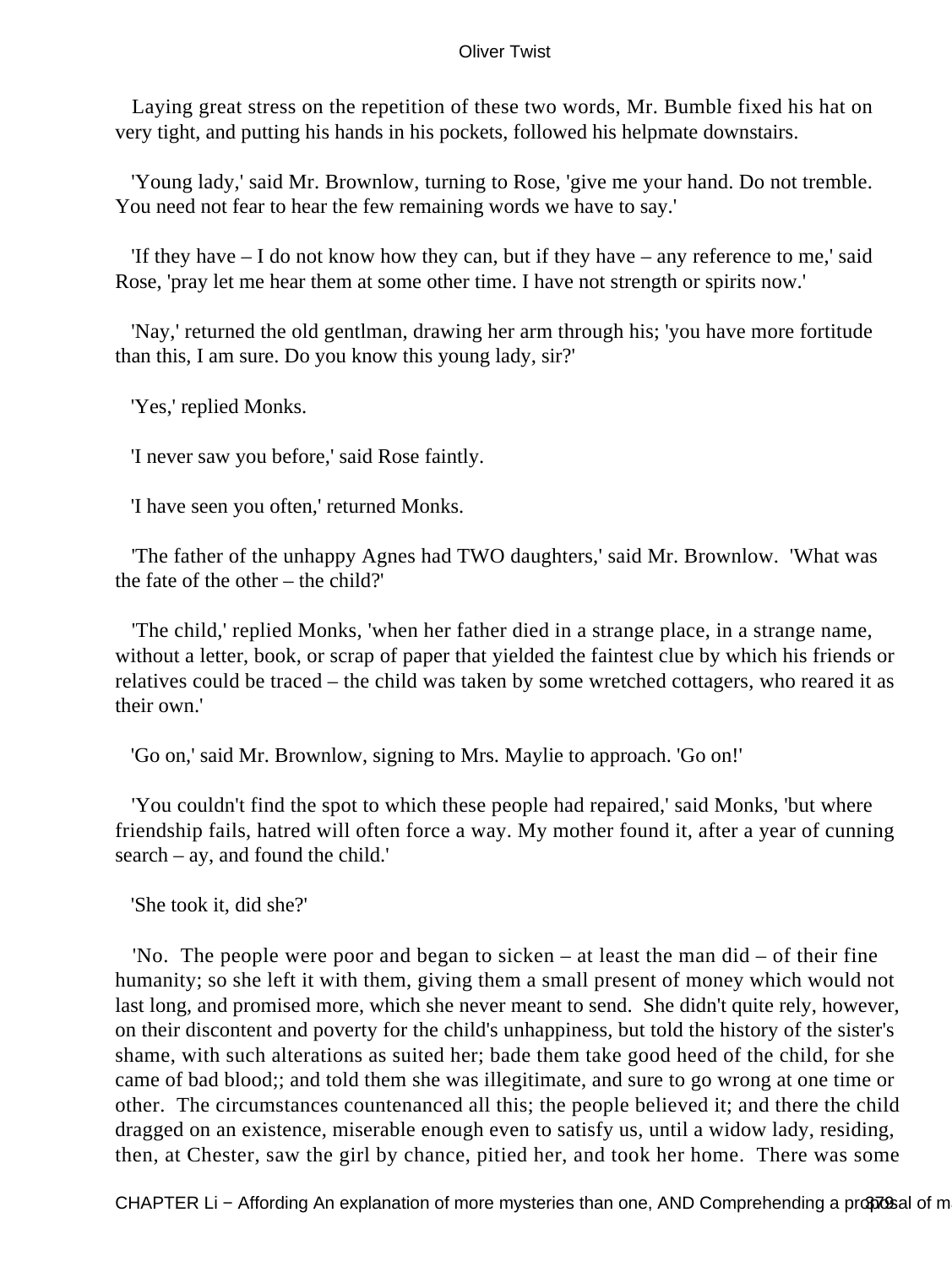cursed spell, I think, against us; for in spite of all our efforts she remained there and was happy. I lost sight of her, two or three years ago, and saw her no more until a few months back.'

'Do you see her now?'

'Yes. Leaning on your arm.'

 'But not the less my niece,' cried Mrs. Maylie, folding the fainting girl in her arms; 'not the less my dearest child. I would not lose her now, for all the treasures of the world. My sweet companion, my own dear girl!'

 'The only friend I ever had,' cried Rose, clinging to her. 'The kindest, best of friends. My heart will burst. I cannot bear all this.'

 'You have borne more, and have been, through all, the best and gentlest creature that ever shed happiness on every one she knew,' said Mrs. Maylie, embracing her tenderly. 'Come, come, my love, remember who this is who waits to clasp you in his arms, poor child! See here – look, look, my dear!'

 'Not aunt,' cried Oliver, throwing his arms about her neck; 'I'll never call her aunt – sister, my own dear sister, that something taught my heart to love so dearly from the first! Rose, dear, darling Rose!'

 Let the tears which fell, and the broken words which were exchanged in the long close embrace between the orphans, be sacred. A father, sister, and mother, were gained, and lost, in that one moment. Joy and grief were mingled in the cup; but there were no bitter tears: for even grief itself arose so softened, and clothed in such sweet and tender recollections, that it became a solemn pleasure, and lost all character of pain.

 They were a long, long time alone. A soft tap at the door, at length announced that some one was without. Oliver opened it, glided away, and gave place to Harry Maylie.

'I know it all,' he said, taking a seat beside the lovely girl. 'Dear Rose, I know it all.'

 'I am not here by accident,' he added after a lengthened silence; 'nor have I heard all this to−night, for I knew it yesterday – only yesterday. Do you guess that I have come to remind you of a promise?'

'Stay,' said Rose. 'You DO know all.'

 'All. You gave me leave, at any time within a year, to renew the subject of our last discourse.'

CHAPTER Li – Affording An explanation of more mysteries than one, AND Comprehending a pro\$80sal of m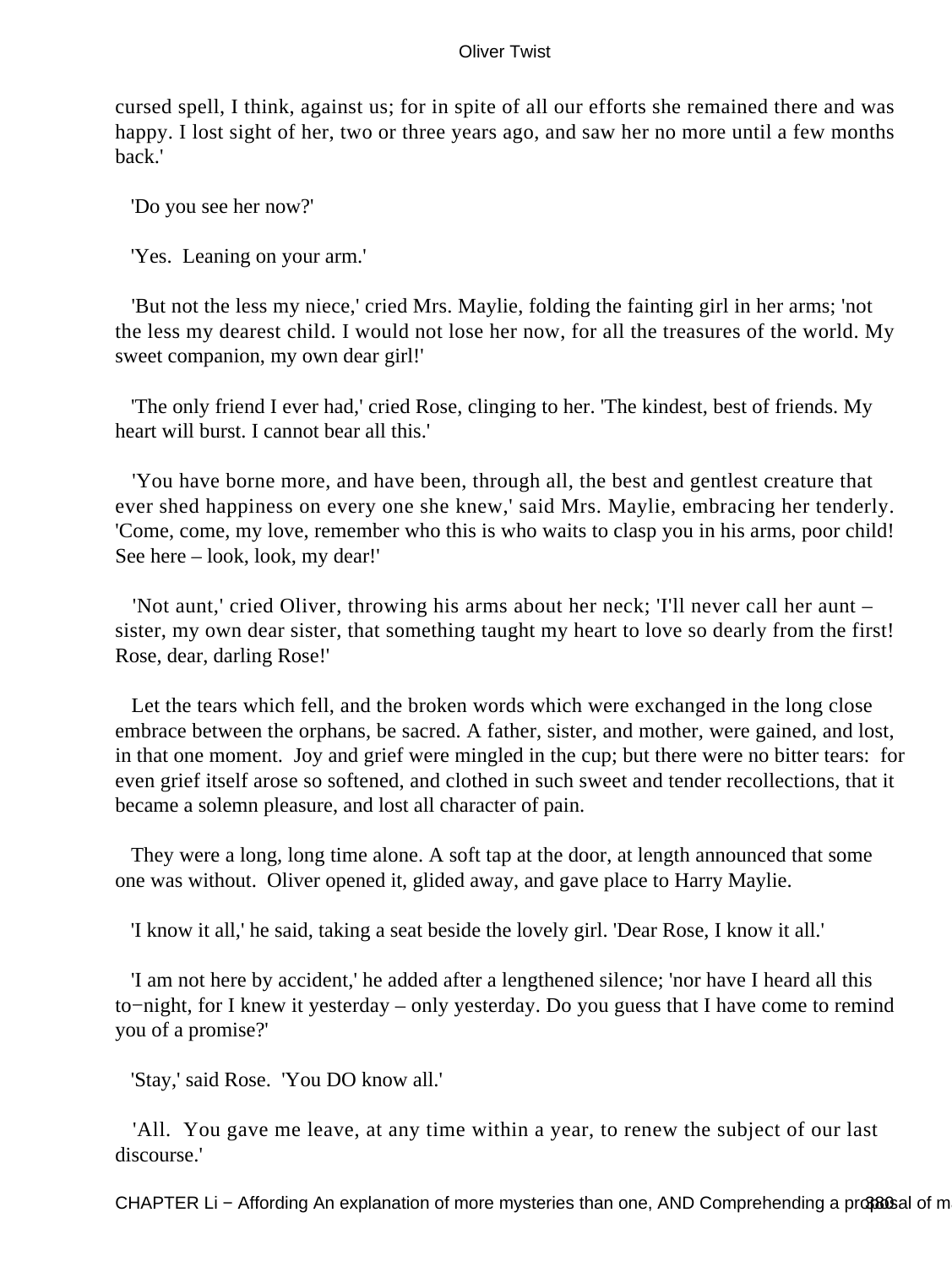'I did.'

 'Not to press you to alter your determination,' pursued the young man, 'but to hear you repeat it, if you would. I was to lay whatever of station or fortune I might possess at your feet, and if you still adhered to your former determination, I pledged myself, by no word or act, to seek to change it.'

 'The same reasons which influenced me then, will influence me know,' said Rose firmly. 'If I ever owed a strict and rigid duty to her, whose goodness saved me from a life of indigence and suffering, when should I ever feel it, as I should to−night? It is a struggle,' said Rose, 'but one I am proud to make; it is a pang, but one my heart shall bear.'

'The disclosure of to−night,' – Harry began.

 'The disclosure of to−night,' replied Rose softly, 'leaves me in the same position, with reference to you, as that in which I stood before.'

'You harden your heart against me, Rose,' urged her lover.

 'Oh Harry, Harry,' said the young lady, bursting into tears; 'I wish I could, and spare myself this pain.'

 'Then why inflict it on yourself?' said Harry, taking her hand. 'Think, dear Rose, think what you have heard to−night.'

 'And what have I heard! What have I heard!' cried Rose. 'That a sense of his deep disgrace so worked upon my own father that he shunned all – there, we have said enough, Harry, we have said enough.'

 'Not yet, not yet,' said the young man, detaining her as she rose. 'My hopes, my wishes, prospects, feeling: every thought in life except my love for you: have undergone a change. I offer you, now, no distinction among a bustling crowd; no mingling with a world of malice and detraction, where the blood is called into honest cheeks by aught but real disgrace and shame; but a home – a heart and home – yes, dearest Rose, and those, and those alone, are all I have to offer.'

'What do you mean!' she faltered.

 'I mean but this – that when I left you last, I left you with a firm determination to level all fancied barriers between yourself and me; resolved that if my world could not be yours, I would make yours mine; that no pride of birth should curl the lip at you, for I would turn from it. This I have done. Those who have shrunk from me because of this, have shrunk from you, and proved you so far right. Such power and patronage: such relatives of

CHAPTER Li – Affording An explanation of more mysteries than one, AND Comprehending a pro\$86tsal of m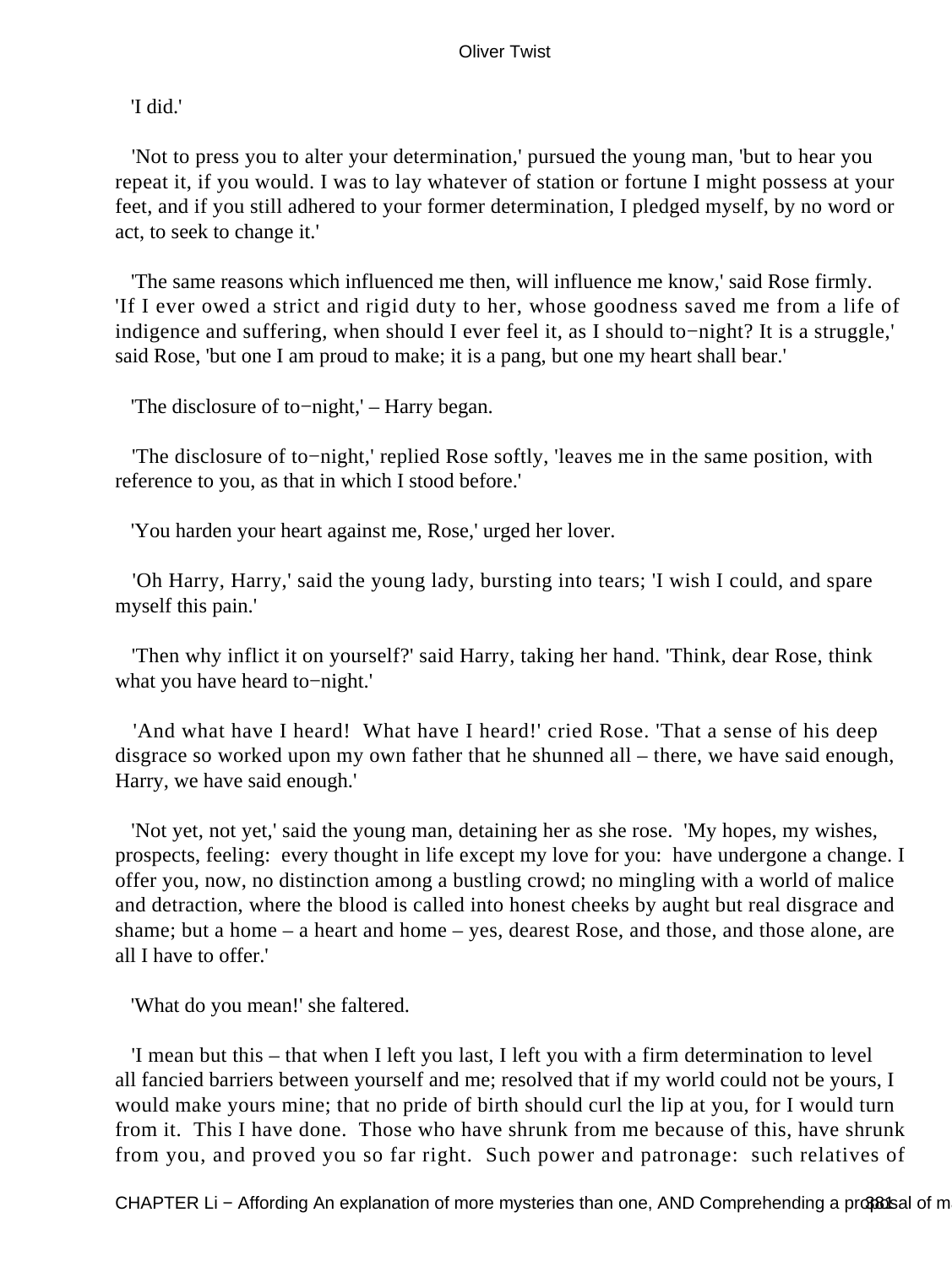influence and rank: as smiled upon me then, look coldly now; but there are smiling fields and waving trees in England's richest county; and by one village church – mine, Rose, my own! – there stands a rustic dwelling which you can make me prouder of, than all the hopes I have renounced, measured a thousandfold. This is my rank and station now, and here I lay it down!'

\* **\*** \* \* \* \* \*

 'It's a trying thing waiting supper for lovers,' said Mr. Grimwig, waking up, and pulling his pocket−handkerchief from over his head.

 Truth to tell, the supper had been waiting a most unreasonable time. Neither Mrs. Maylie, nor Harry, nor Rose (who all came in together), could offer a word in extenuation.

 'I had serious thoughts of eating my head to−night,' said Mr. Grimwig, 'for I began to think I should get nothing else. I'll take the liberty, if you'll allow me, of saluting the bride that is to be.'

 Mr. Grimwig lost no time in carrying this notice into effect upon the blushing girl; and the example, being contagious, was followed both by the doctor and Mr. Brownlow: some people affirm that Harry Maylie had been observed to set it, orginally, in a dark room adjoining; but the best authorities consider this downright scandal: he being young and a clergyman.

 'Oliver, my child,' said Mrs. Maylie, 'where have you been, and why do you look so sad? There are tears stealing down your face at this moment. What is the matter?'

 It is a world of disappointment: often to the hopes we most cherish, and hopes that do our nature the greatest honour.

Poor Dick was dead!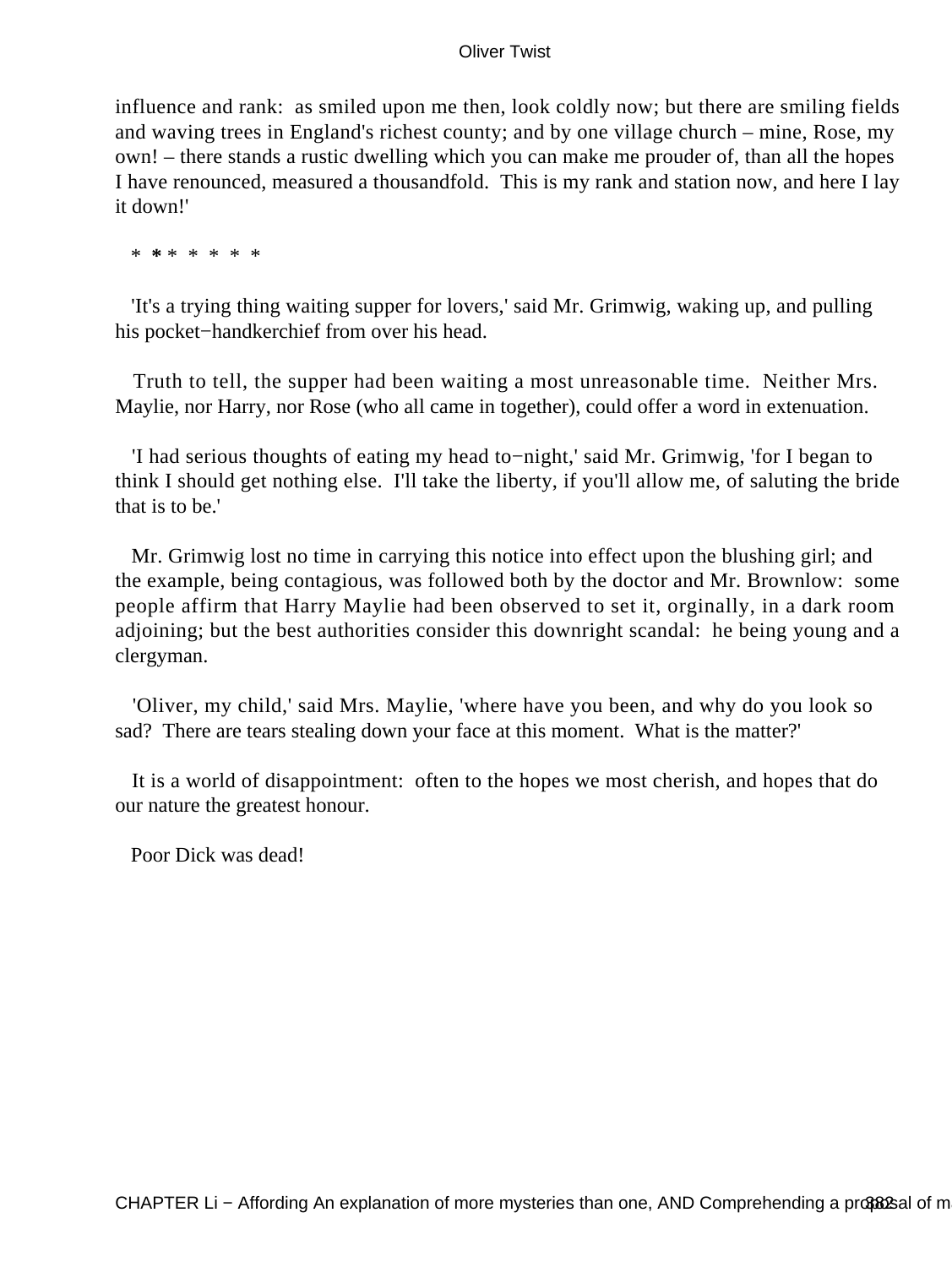# **[CHAPTER Lii − FAGIN'S Last night ALIVE](#page-396-0)**

**The court was paved, from floor to roof, with human faces. Inquisitive and eager eyes** peered from every inch of space. From the rail before the dock, away into the sharpest angle of the smallest corner in the galleries, all looks were fixed upon one man – Fagin. Before him and behind: above, below, on the right and on the left: he seemed to stand surrounded by a firmament, all bright with gleaming eyes.

 He stood there, in all this glare of living light, with one hand resting on the wooden slab before him, the other held to his ear, and his head thrust forward to enable him to catch with greater distinctness every word that fell from the presiding judge, who was delivering his charge to the jury. At times, he turned his eyes sharply upon them to observe the effect of the slightest featherweight in his favour; and when the points against him were stated with terrible distinctness, looked towards his counsel, in mute appeal that he would, even then, urge something in his behalf. Beyond these manifestations of anxiety, he stirred not hand or foot. He had scarcely moved since the trial began; and now that the judge ceased to speak, he still remained in the same strained attitude of close attention, with his gaze ben on him, as though he listened still.

 A slight bustle in the court, recalled him to himself. Looking round, he saw that the juryman had turned together, to consider their verdict. As his eyes wandered to the gallery, he could see the people rising above each other to see his face: some hastily applying their glasses to their eyes: and others whispering their neighbours with looks expressive of abhorrence. A few there were, who seemed unmindful of him, and looked only to the jury, in impatient wonder how they could delay. But in no one face – not even among the women, of whom there were many there – could he read the faintest sympathy with himself, or any feeling but one of all−absorbing interest that he should be condemned.

 As he saw all this in one bewildered glance, the deathlike stillness came again, and looking back he saw that the jurymen had turned towards the judge. Hush!

They only sought permission to retire.

 He looked, wistfully, into their faces, one by one when they passed out, as though to see which way the greater number leant; but that was fruitless. The jailed touched him on the shoulder. He followed mechanically to the end of the dock, and sat down on a chair. The man pointed it out, or he would not have seen it.

 He looked up into the gallery again. Some of the people were eating, and some fanning themselves with handkerchiefs; for the crowded place was very hot. There was one young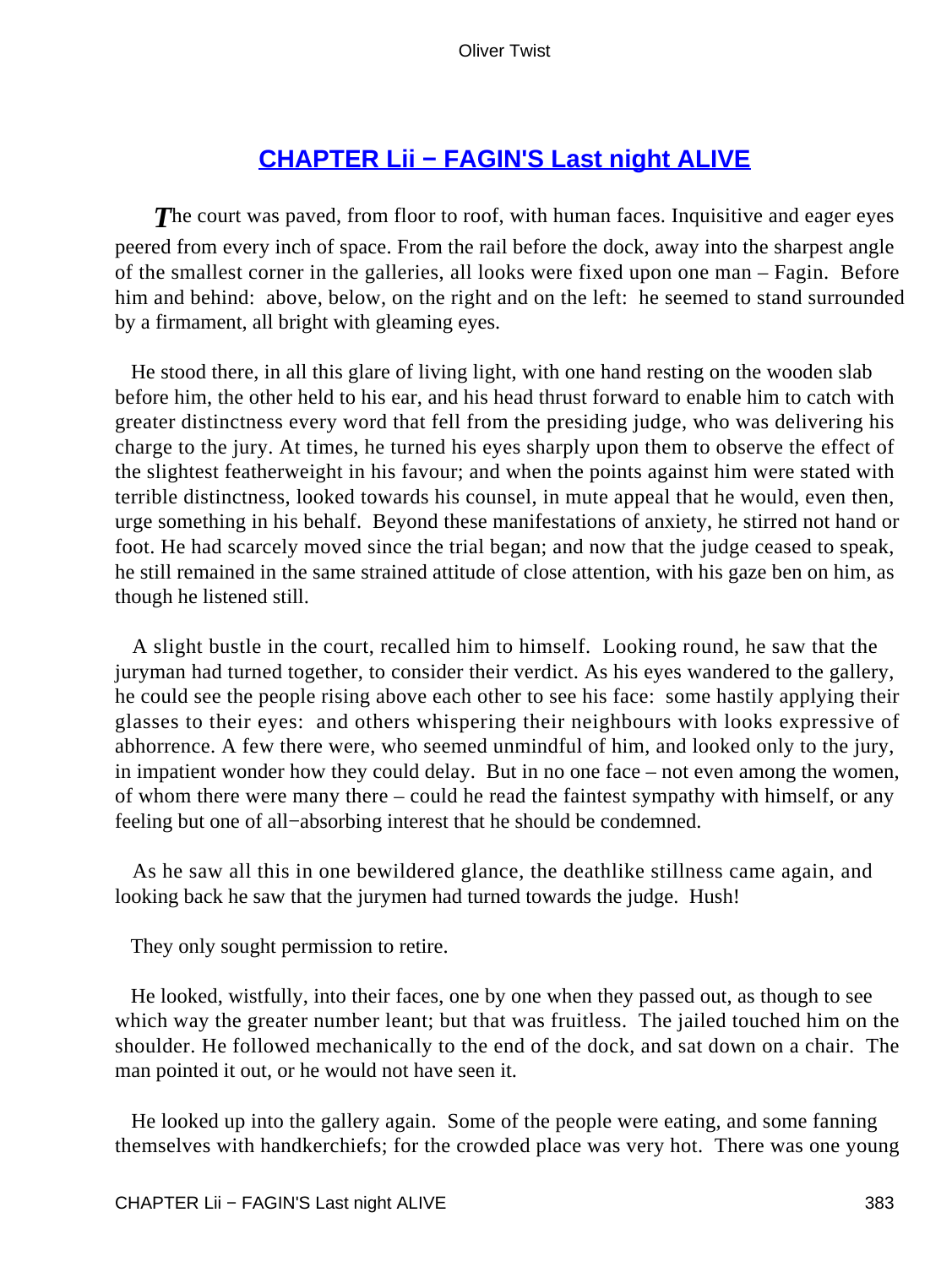man sketching his face in a little note−book. He wondered whether it was like, and looked on when the artist broke his pencil−point, and made another with his knife, as any idle spectator might have done.

 In the same way, when he turned his eyes towards the judge, his mind began to busy itself with the fashion of his dress, and what it cost, and how he put it on. There was an old fat gentleman on the bench, too, who had gone out, some half an hour before, and now come back. He wondered within himself whether this man had been to get his dinner, what he had had, and where he had had it; and pursued this train of careless thought until some new object caught his eye and roused another.

 Not that, all this time, his mind was, for an instant, free from one oppressive overwhelming sense of the grave that opened at his feet; it was ever present to him, but in a vague and general way, and he could not fix his thoughts upon it. Thus, even while he trembled, and turned burning hot at the idea of speedy death, he fell to counting the iron spikes before him, and wondering how the head of one had been broken off, and whether they would mend it, or leave it as it was. Then, he thought of all the horrors of the gallows and the scaffold – and stopped to watch a man sprinkling the floor to cool it – and then went on to think again.

 At length there was a cry of silence, and a breathless look from all towards the door. The jury returned, and passed him close. He could glean nothing from their faces; they might as well have been of stone. Perfect stillness ensued – not a rustle – not a breath – Guilty.

 The building rang with a tremendous shout, and another, and another, and then it echoed loud groans, that gathered strength as they swelled out, like angry thunder. It was a peal of joy from the populace outside, greeting the news that he would die on Monday.

 The noise subsided, and he was asked if he had anything to say why sentence of death should not be passed upon him. He had resumed his listening attitude, and looked intently at his questioner while the demand was made; but it was twice repeated before he seemed to hear it, and then he only muttered that he was an old man – an old man – and so, dropping into a whisper, was silent again.

 The judge assumed the black cap, and the prisoner still stood with the same air and gesture. A woman in the gallery, uttered some exclamation, called forth by this dread solemnity; he looked hastily up as if angry at the interruption, and bent forward yet more attentively. The address was solemn and impressive; the sentence fearful to hear. But he stood, like a marble figure, without the motion of a nerve. His haggard face was still thrust forward, his under−jaw hanging down, and his eyes staring out before him, when the jailer put his hand upon his arm, and beckoned him away. He gazed stupidly about him for an instant, and obeyed.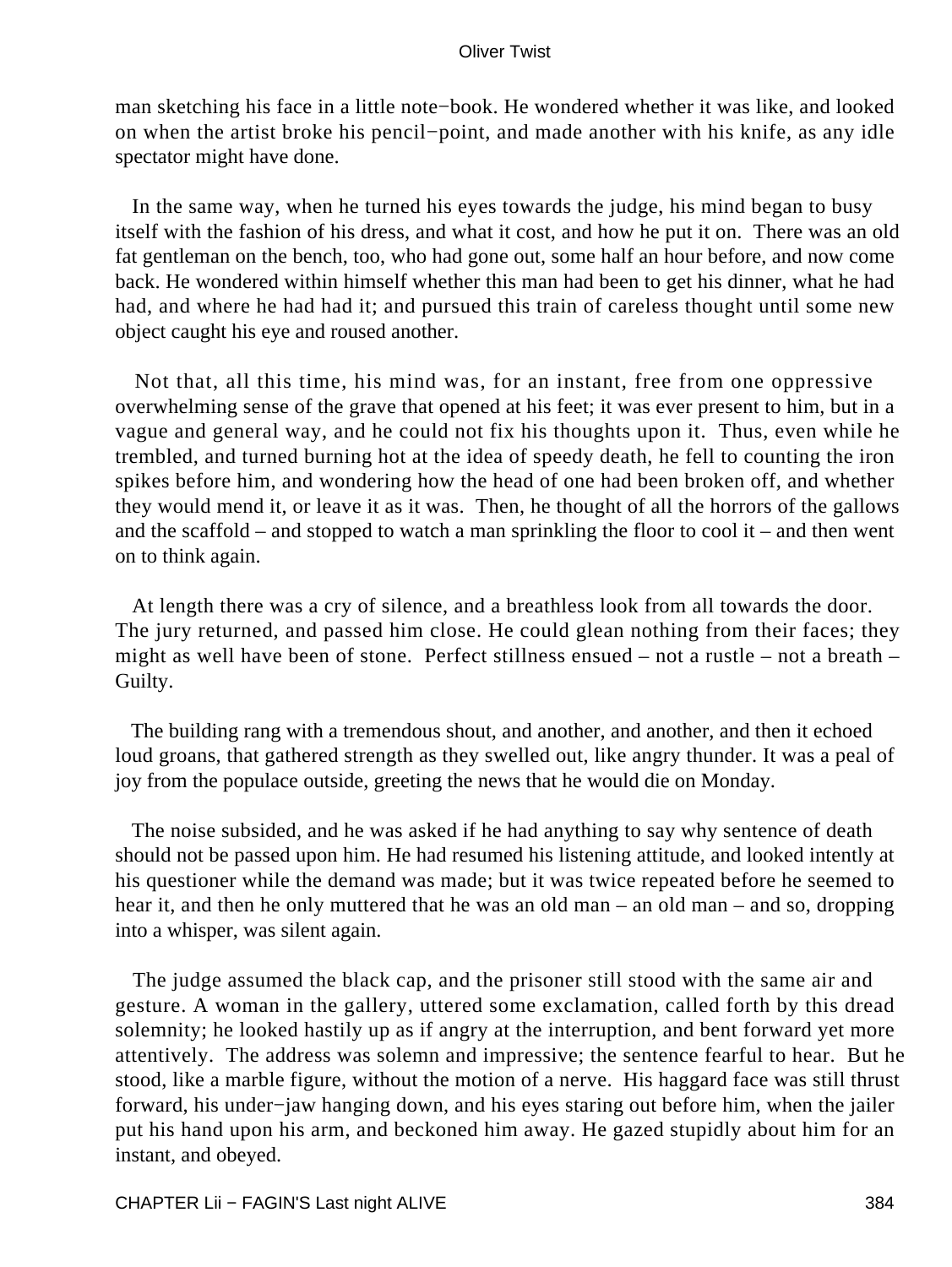They led him through a paved room under the court, where some prisoners were waiting till their turns came, and others were talking to their friends, who crowded round a grate which looked into the open yard. There was nobody there to speak to HIM; but, as he passed, the prisoners fell back to render him more visible to the people who were clinging to the bars: and they assailed him with opprobrious names, and screeched and hissed. He shook his fist, and would have spat upon them; but his conductors hurried him on, through a gloomy passage lighted by a few dim lamps, into the interior of the prison.

 Here, he was searched, that he might not have about him the means of anticipating the law; this ceremony performed, they led him to one of the condemned cells, and left him there – alone.

 He sat down on a stone bench opposite the door, which served for seat and bedstead; and casting his blood−shot eyes upon the ground, tried to collect his thoughts. After awhile, he began to remember a few disjointed fragments of what the judge had said: though it had seemed to him, at the time, that he could not hear a word. These gradually fell into their proper places, and by degrees suggested more: so that in a little time he had the whole, almost as it was delivered. To be hanged by the neck, till he was dead – that was the end. To be hanged by the neck till he was dead.

 As it came on very dark, he began to think of all the men he had known who had died upon the scaffold; some of them through his means. They rose up, in such quick succession, that he could hardly count them. He had seen some of them die, – and had joked too, because they died with prayers upon their lips. With what a rattling noise the drop went down; and how suddenly they changed, from strong and vigorous men to dangling heaps of clothes!

 Some of them might have inhabited that very cell – sat upon that very spot. It was very dark; why didn't they bring a light? The cell had been built for many years. Scores of men must have passed their last hours there. It was like sitting in a vault strewn with dead bodies – the cap, the noose, the pinioned arms, the faces that he knew, even beneath that hideous veil. – Light, light!

 At length, when his hands were raw with beating against the heavy door and walls, two men appeared: one bearing a candle, which he thrust into an iron candlestick fixed against the wall: the other dragging in a mattress on which to pass the night; for the prisoner was to be left alone no more.

 Then came the night – dark, dismal, silent night. Other watchers are glad to hear this church−clock strike, for they tell of life and coming day. To him they brought despair. The boom of every iron bell came laden with the one, deep, hollow sound – Death. What availed the noise and bustle of cheerful morning, which penetrated even there, to him? It was another form of knell, with mockery added to the warning.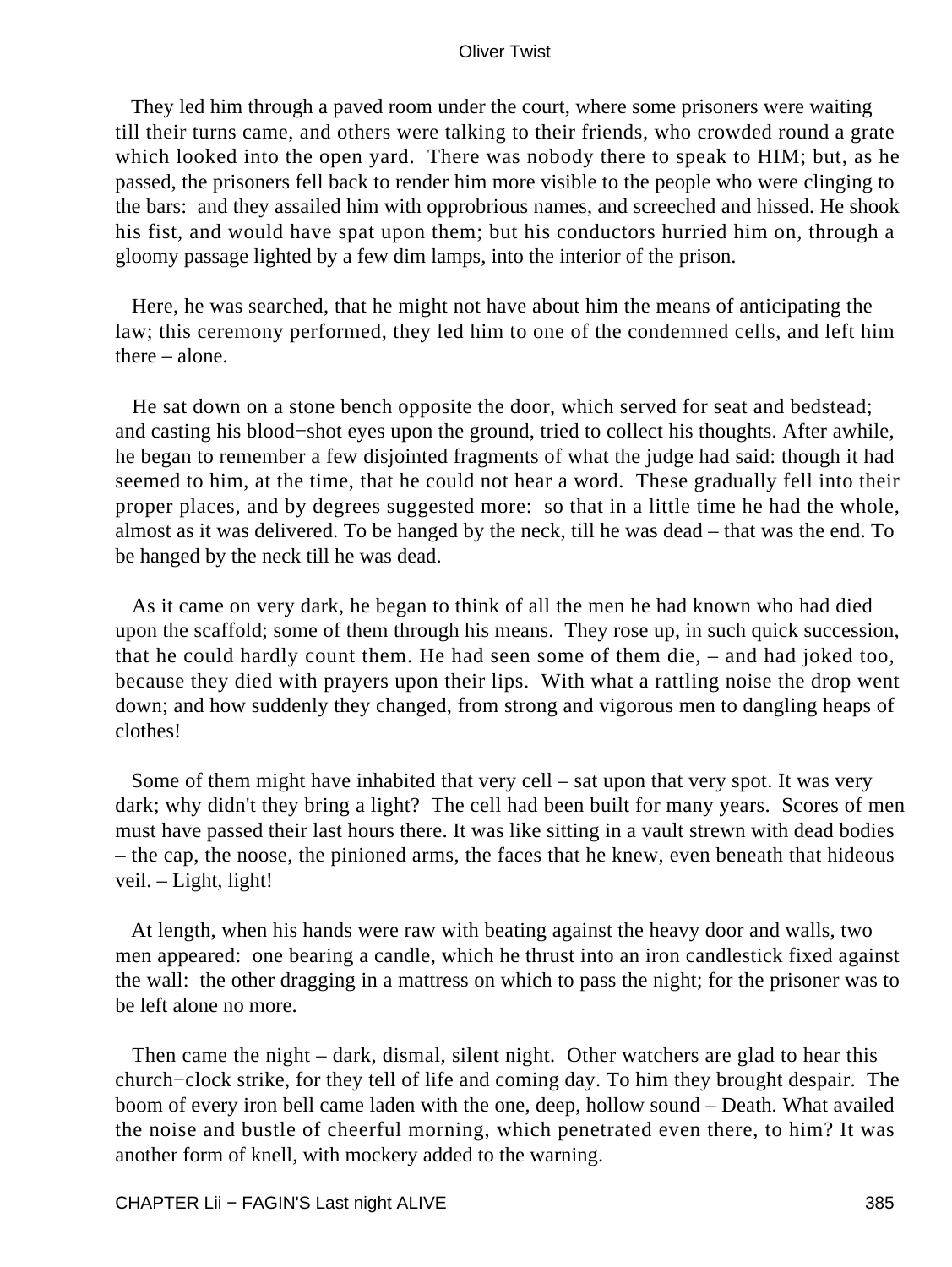The day passed off. Day? There was no day; it was gone as soon as come – and night came on again; night so long, and yet so short; long in its dreadful silence, and short in its fleeting hours. At one time he raved and blasphemed; and at another howled and tore his hair. Venerable men of his own persuasion had come to pray beside him, but he had driven them away with curses. They renewed their charitable efforts, and he beat them off.

 Saturday night. He had only one night more to live. And as he thought of this, the day broke – Sunday.

 It was not until the night of this last awful day, that a withering sense of his helpless, desperate state came in its full intensity upon his blighted soul; not that he had ever held any defined or positive hope of mercy, but that he had never been able to consider more than the dim probability of dying so soon. He had spoken little to either of the two men, who relieved each other in their attendance upon him; and they, for their parts, made no effort to rouse his attention. He had sat there, awake, but dreaming. Now, he started up, every minute, and with gasping mouth and burning skin, hurried to and fro, in such a paroxysm of fear and wrath that even they – used to such sights – recoiled from him with horror. He grew so terrible, at last, in all the tortures of his evil conscience, that one man could not bear to sit there, eyeing him alone; and so the two kept watch together.

 He cowered down upon his stone bed, and thought of the past. He had been wounded with some missiles from the crowd on the day of his capture, and his head was bandaged with a linen cloth. His red hair hung down upon his bloodless face; his beard was torn, and twisted into knots; his eyes shone with a terrible light; his unwashed flesh crackled with the fever that burnt him up. Eight – nine – then. If it was not a trick to frighten him, and those were the real hours treading on each other's heels, where would he be, when they came round again! Eleven! Another struck, before the voice of the previous hour had ceased to vibrate. At eight, he would be the only mourner in his own funeral train; at eleven –

 Those dreadful walls of Newgate, which have hidden so much misery and such unspeakable anguish, not only from the eyes, but, too often, and too long, from the thoughts, of men, never held so dread a spectacle as that. The few who lingered as they passed, and wondered what the man was doing who was to be hanged to−morrow, would have slept but ill that night, if they could have seen him.

 From early in the evening until nearly midnight, little groups of two and three presented themselves at the lodge−gate, and inquired, with anxious faces, whether any reprieve had been received. These being answered in the negative, communicated the welcome intelligence to clusters in the street, who pointed out to one another the door from which he must come out, and showed where the scaffold would be built, and, walking with unwilling steps away, turned back to conjure up the scene. By degrees they fell off, one by one; and, for an hour, in the dead of night, the street was left to solitude and darkness.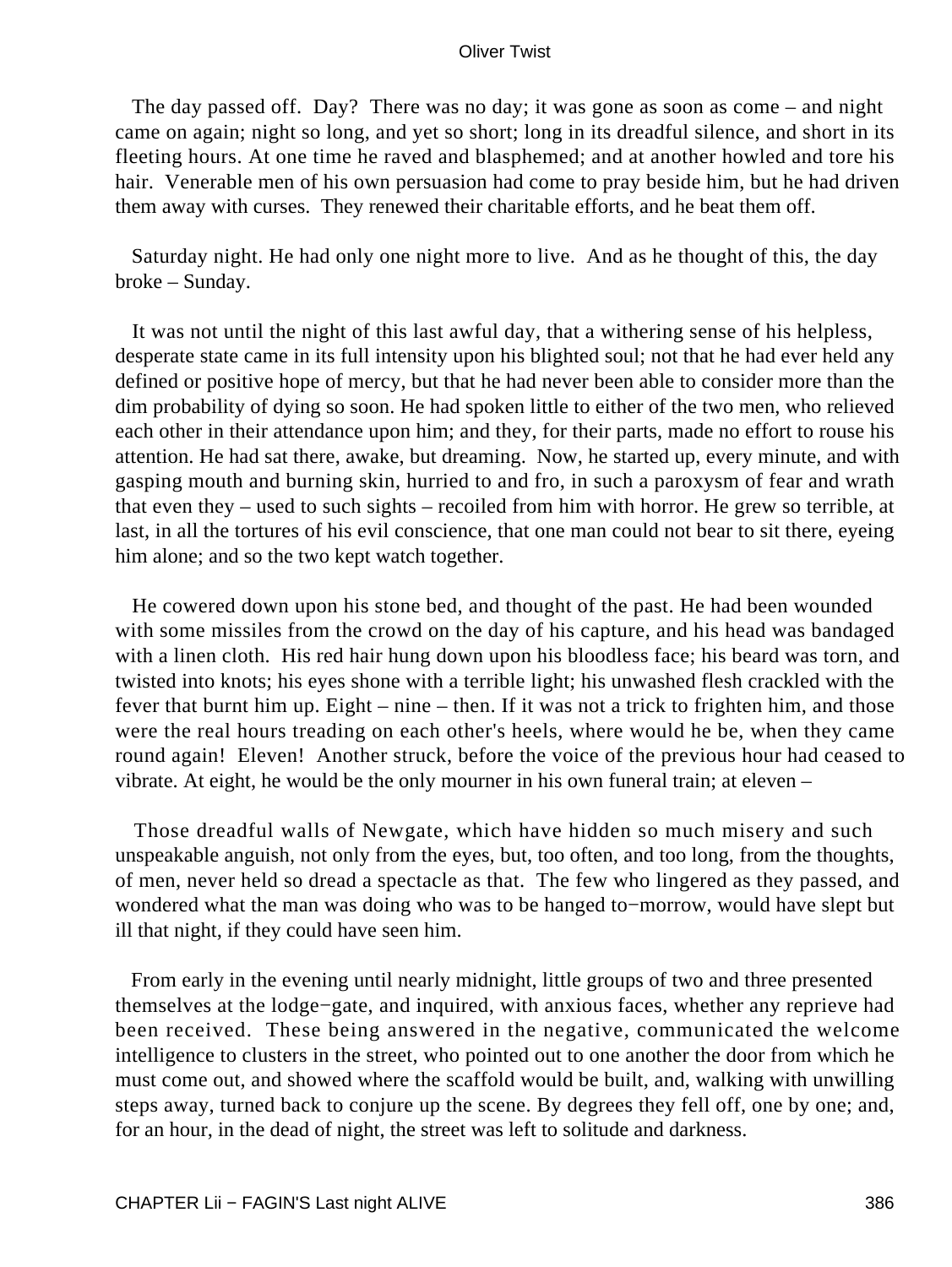The space before the prison was cleared, and a few strong barriers, painted black, had been already thrown across the road to break the pressure of the expected crowd, when Mr. Brownlow and Oliver appeared at the wicket, and presented an order of admission to the prisoner, signed by one of the sheriffs. They were immediately admitted into the lodge.

 'Is the young gentleman to come too, sir?' said the man whose duty it was to conduct them. 'It's not a sight for children, sir.'

 'It is not indeed, my friend,' rejoined Mr. Brownlow; 'but my business with this man is intimately connected with him; and as this child has seen him in the full career of his success and villainy, I think it as well – even at the cost of some pain and fear – that he should see him now.'

 These few words had been said apart, so as to be inaudible to Oliver. The man touched his hat; and glancing at Oliver with some curiousity, opened another gate, opposite to that by which they had entered, and led them on, through dark and winding ways, towards the cells.

 'This,' said the man, stopping in a gloomy passage where a couple of workmen were making some preparations in profound silence – 'this is the place he passes through. If you step this way, you can see the door he goes out at.'

 He led them into a stone kitchen, fitted with coppers for dressing the prison food, and pointed to a door. There was an open grating above it, throught which came the sound of men's voices, mingled with the noise of hammering, and the throwing down of boards. There were putting up the scaffold.

 From this place, they passed through several strong gates, opened by other turnkeys from the inner side; and, having entered an open yard, ascended a flight of narrow steps, and came into a passage with a row of strong doors on the left hand. Motioning them to remain where they were, the turnkey knocked at one of these with his bunch of keys. The two attendants, after a little whispering, came out into the passage, stretching themselves as if glad of the temporary relief, and motioned the visitors to follow the jailer into the cell. They did so.

 The condemned criminal was seated on his bed, rocking himself from side to side, with a countenance more like that of a snared beast than the face of a man. His mind was evidently wandering to his old life, for he continued to mutter, without appearing conscious of their presence otherwise than as a part of his vision.

 'Good boy, Charley – well done – ' he mumbled. 'Oliver, too, ha! ha! ha! Oliver too – quite the gentleman now – quite the – take that boy away to bed!'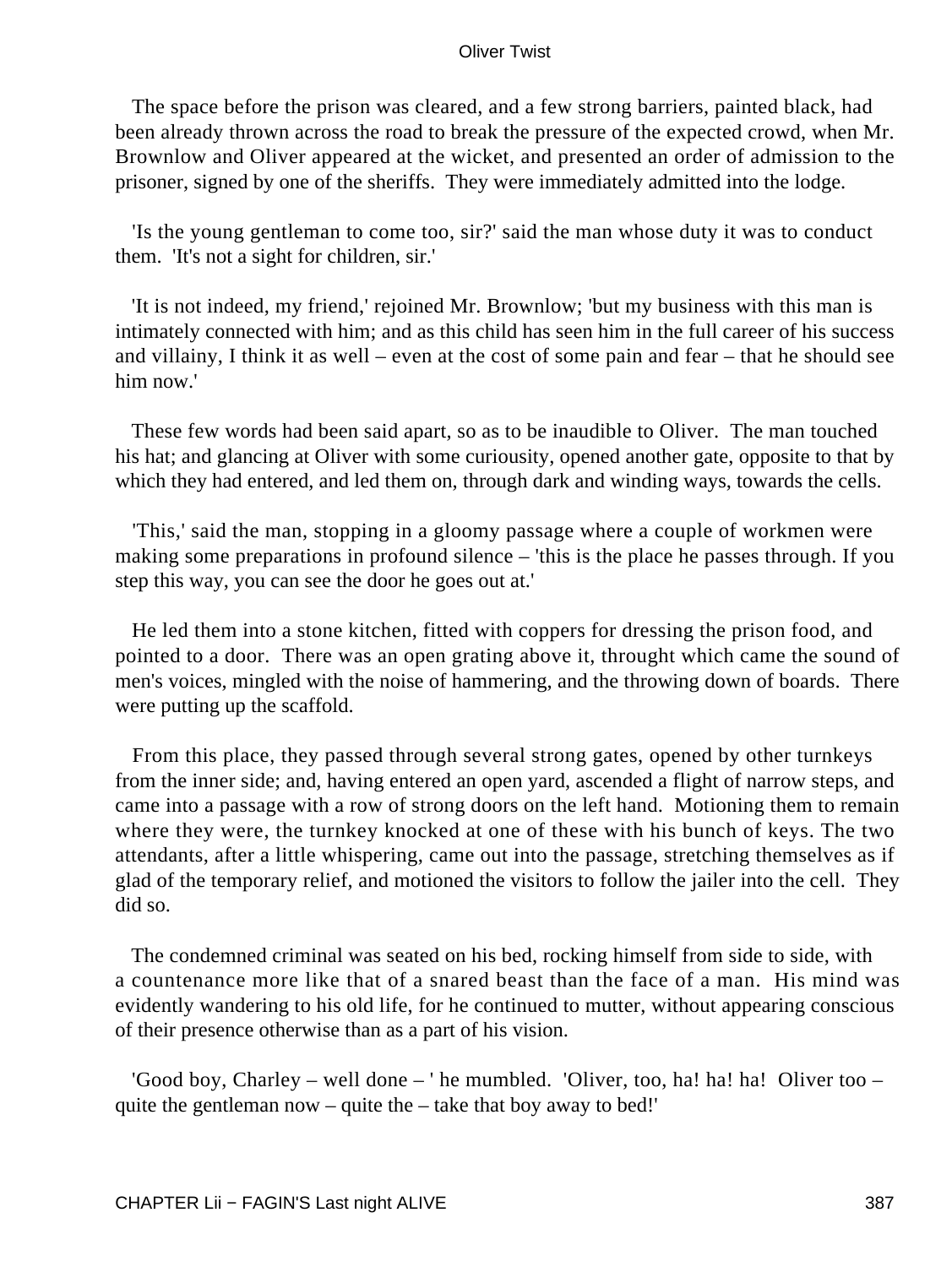The jailer took the disengaged hand of Oliver; and, whispering him not to be alarmed, looked on without speaking.

 'Take him away to bed!' cried Fagin. 'Do you hear me, some of you? He has been the – the – somehow the cause of all this. It's worth the money to bring him up to it – Bolter's throat, Bill; never mind the girl – Bolter's throat as deep as you can cut. Saw his head off!'

'Fagin,' said the jailer.

 'That's me!' cried the Jew, falling instantly, into the attitude of listening he had assumed upon his trial. 'An old man, my Lord; a very old, old man!'

 'Here,' said the turnkey, laying his hand upon his breast to keep him down. 'Here's somebody wants to see you, to ask you some questions, I suppose. Fagin, Fagin! Are you a man?'

 'I shan't be one long,' he replied, looking up with a face retaining no human expression but rage and terror. 'Strike them all dead! What right have they to butcher me?'

 As he spoke he caught sight of Oliver and Mr. Brownlow. Shrinking to the furthest corner of the seat, he demanded to know what they wanted there.

 'Steady,' said the turnkey, still holding him down. 'Now, sir, tell him what you want. Quick, if you please, for he grows worse as the time gets on.'

 'You have some papers,' said Mr. Brownlow advancing, 'which were placed in your hands, for better security, by a man called Monks.'

'It's all a lie together,' replied Fagin. 'I haven't one – not one.'

 'For the love of God,' said Mr. Brownlow solemnly, 'do not say that now, upon the very verge of death; but tell me where they are. You know that Sikes is dead; that Monks has confessed; that there is no hope of any further gain. Where are those papers?'

'Oliver,' cried Fagin, beckoning to him. 'Here, here! Let me whisper to you.'

'I am not afraid,' said Oliver in a low voice, as he relinquished Mr. Brownlow's hand.

 'The papers,' said Fagin, drawing Oliver towards him, 'are in a canvas bag, in a hole a little way up the chimney in the top front−room. I want to talk to you, my dear. I want to talk to you.'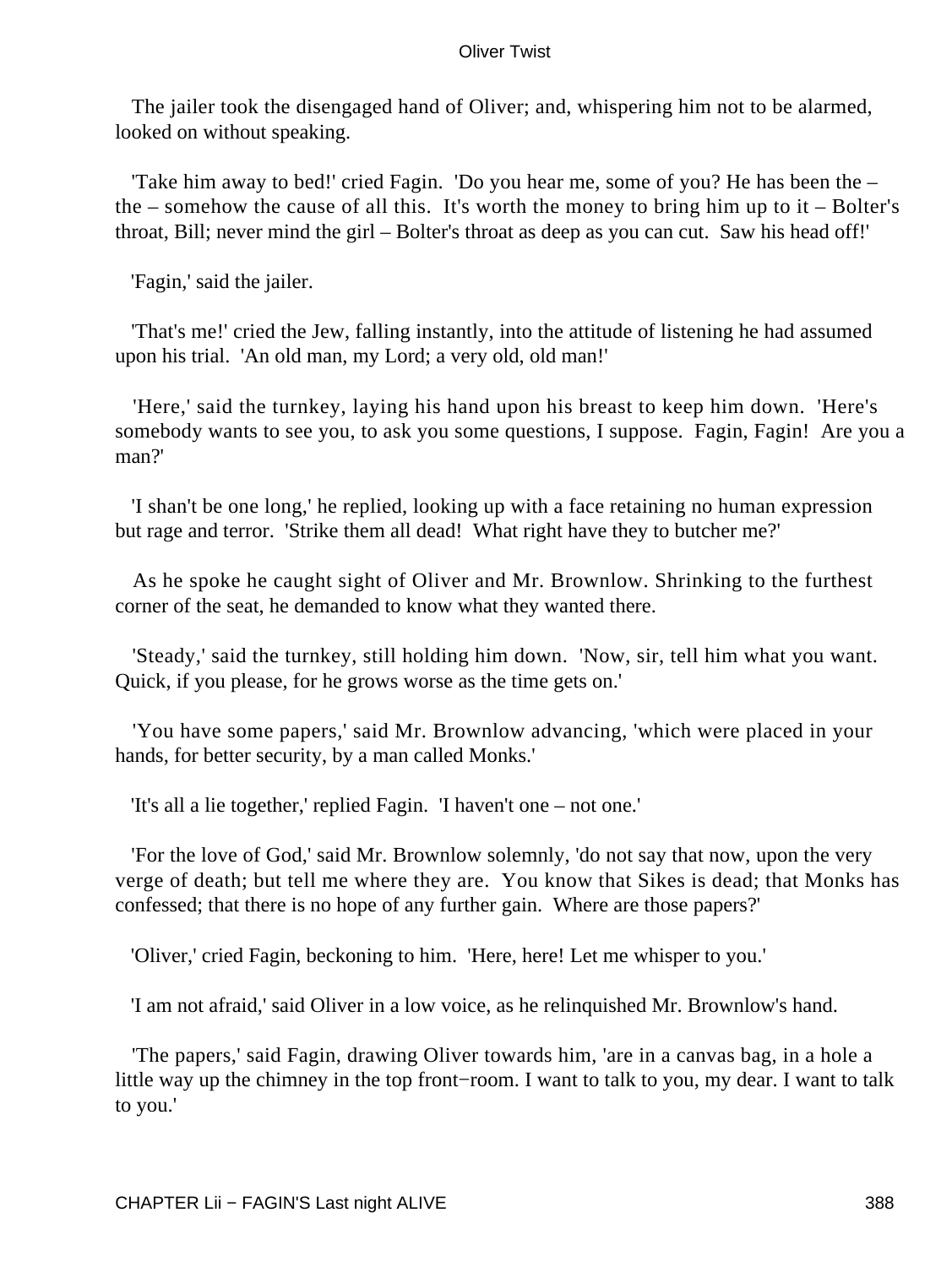'Yes, yes,' returned Oliver. 'Let me say a prayer. Do! Let me say one prayer. Say only one, upon your knees, with me, and we will talk till morning.'

 'Outside, outside,' replied Fagin, pushing the boy before him towards the door, and looking vacantly over his head. 'Say I've gone to sleep – they'll believe you. You can get me out, if you take me so. Now then, now then!'

'Oh! God forgive this wretched man!' cried the boy with a burst of tears.

 'That's right, that's right,' said Fagin. 'That'll help us on. This door first. If I shake and tremble, as we pass the gallows, don't you mind, but hurry on. Now, now, now!'

'Have you nothing else to ask him, sir?' inquired the turnkey.

 'No other question,' replied Mr. Brownlow. 'If I hoped we could recall him to a sense of his position – '

'Nothing will do that, sir,' replied the man, shaking his head. 'You had better leave him.'

The door of the cell opened, and the attendants returned.

'Press on, press on,' cried Fagin. 'Softly, but not so slow. Faster, faster!'

 The men laid hands upon him, and disengaging Oliver from his grasp, held him back. He struggled with the power of desperation, for an instant; and then sent up cry upon cry that penetrated even those massive walls, and rang in their ears until they reached the open yard.

 It was some time before they left the prison. Oliver nearly swooned after this frightful scene, and was so weak that for an hour or more, he had not the strength to walk.

Day was dawning when they again emerged. A great multitude had already assembled; the windows were filled with people, smoking and playing cards to beguile the time; the crowd were pushing, quarrelling, joking. Everything told of life and animation, but one dark cluster of objects in the centre of all – the black stage, the cross−beam, the rope, and all the hideous apparatus of death.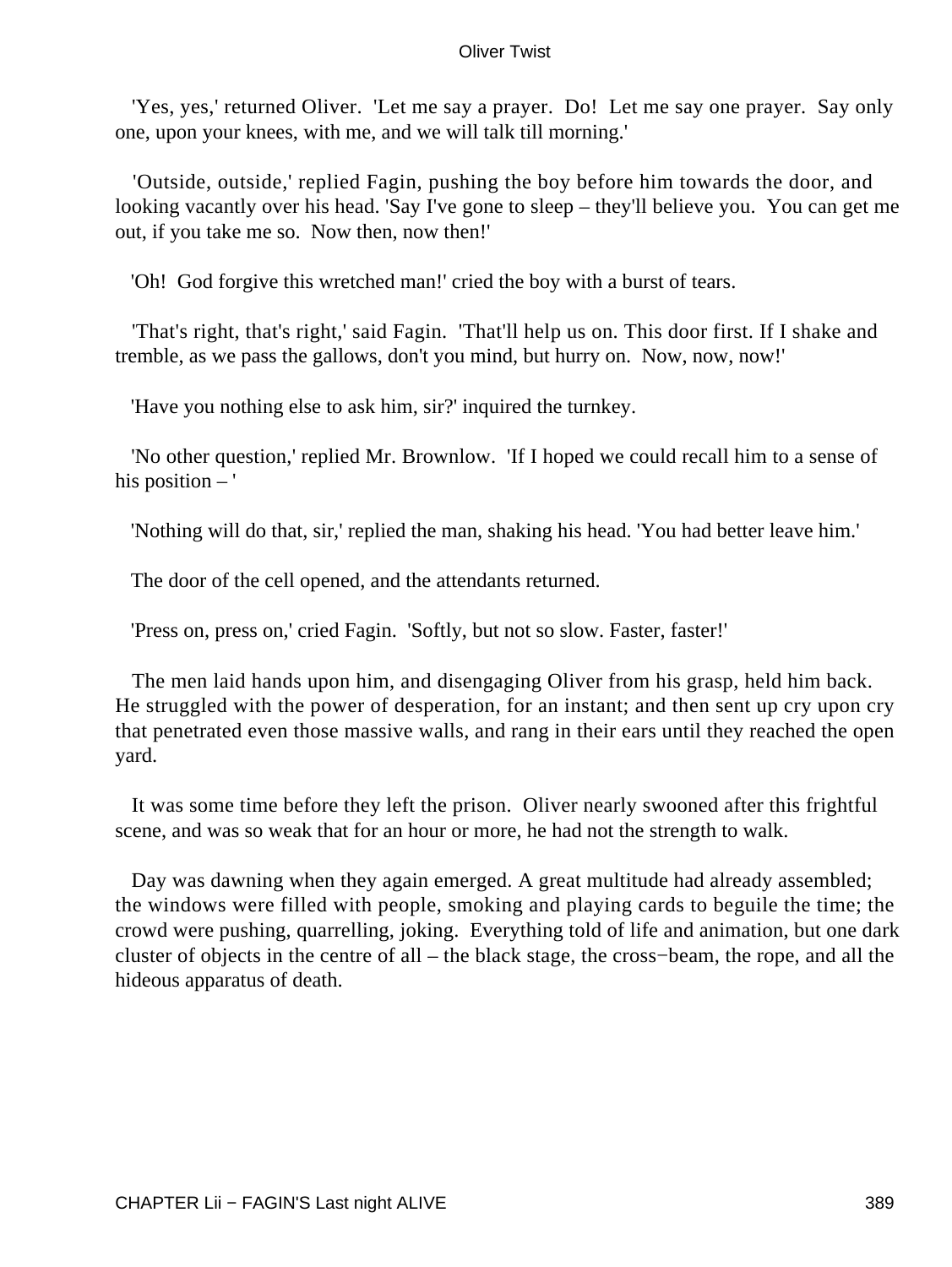## **[CHAPTER Liii − AND LAST](#page-396-0)**

**The fortunes of those who have figured in this tale are nearly closed. The little that** remains to their historian to relate, is told in few and simple words.

 Before three months had passed, Rose Fleming and Harry Maylie were married in the village church which was henceforth to be the scene of the young clergyman's labours; on the same day they entered into possession of their new and happy home.

 Mrs. Maylie took up her abode with her son and daughter−in−law, to enjoy, during the tranquil remainder of her days, the greatest felicity that age and worth can know – the contemplation of the happiness of those on whom the warmest affections and tenderest cares of a well−spent life, have been unceasingly bestowed.

 It appeared, on full and careful investigation, that if the wreck of property remaining in the custody of Monks (which had never prospered either in his hands or in those of his mother) were equally divided between himself and Oliver, it would yield, to each, little more than three thousand pounds. By the provisions of his father's will, Oliver would have been entitled to the whole; but Mr. Brownlow, unwilling to deprive the elder son of the opportunity of retrieving his former vices and pursuing an honest career, proposed this mode of distribution, to which his young charge joyfully acceded.

 Monks, still bearing that assumed name, retired with his portion to a distant part of the New World; where, having quickly squandered it, he once more fell into his old courses, and, after undergoing a long confinement for some fresh act of fraud and knavery, at length sunk under an attack of his old disorder, and died in prison. As far from home, died the chief remaining members of his friend Fagin's gang.

 Mr. Brownlow adopted Oliver as his son. Removing with him and the old housekeeper to within a mile of the parsonage−house, where his dear friends resided, he gratified the only remaining wish of Oliver's warm and earnest heart, and thus linked together a little society, whose condition approached as nearly to one of perfect happiness as can ever be known in this changing world.

 Soon after the marriage of the young people, the worthy doctor returned to Chertsey, where, bereft of the presence of his old friends, he would have been discontented if his temperament had admitted of such a feeling; and would have turned quite peevish if he had known how. For two or three months, he contented himself with hinting that he feared the air began to disagree with him; then, finding that the place really no longer was, to him, what it had been, he settled his business on his assistant, took a bachelor's cottage outside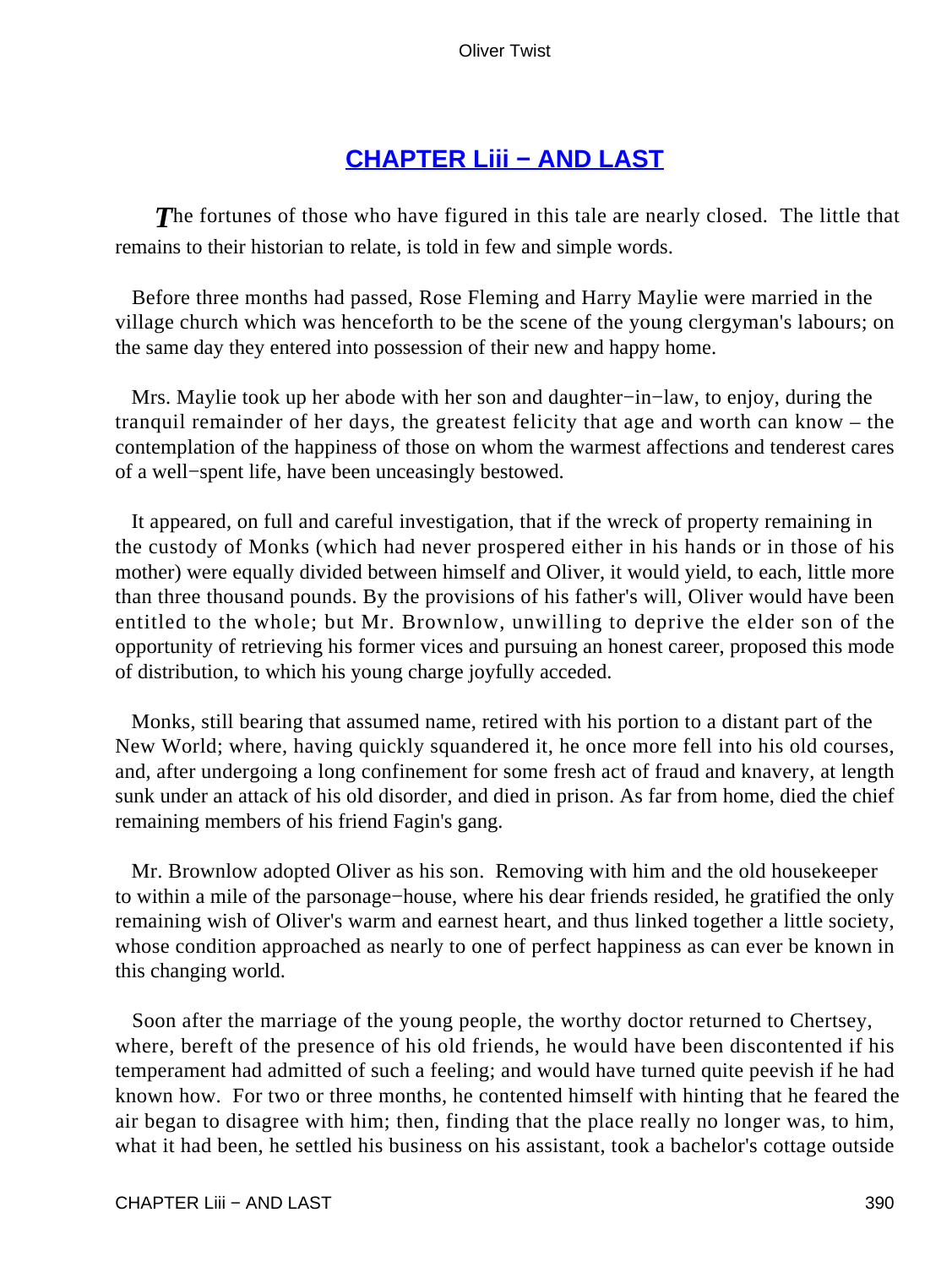the village of which his young friend was pastor, and instantaneously recovered. Here he took to gardening, planting, fishing, carpentering, and various other pursuits of a similar kind: all undertaken with his characteristic impetuosity. In each and all he has since become famous throughout the neighborhood, as a most profound authority.

 Before his removal, he had managed to contract a strong friendship for Mr. Grimwig, which that eccentric gentleman cordially reciprocated. He is accordingly visited by Mr. Grimwig a great many times in the course of the year. On all such occasions, Mr. Grimwig plants, fishes, and carpenters, with great ardour; doing everything in a very singular and unprecedented manner, but always maintaining with his favourite asseveration, that his mode is the right one. On Sundays, he never fails to criticise the sermon to the young clergyman's face: always informing Mr. Losberne, in strict confidence afterwards, that he considers it an excellent performance, but deems it as well not to say so. It is a standing and very favourite joke, for Mr. Brownlow to rally him on his old prophecy concerning Oliver, and to remind him of the night on which they sat with the watch between them, waiting his return; but Mr. Grimwig contends that he was right in the main, and, in proof thereof, remarks that Oliver did not come back after all; which always calls forth a laugh on his side, and increases his good humour.

 Mr. Noah Claypole: receiving a free pardon from the Crown in consequence of being admitted approver against Fagin: and considering his profession not altogether as safe a one as he could wish: was, for some little time, at a loss for the means of a livelihood, not burdened with too much work. After some consideration, he went into business as an Informer, in which calling he realises a genteel subsistence. His plan is, to walk out once a week during church time attended by Charlotte in respectable attire. The lady faints away at the doors of charitable publicans, and the gentleman being accommodated with three−penny worth of brandy to restore her, lays an information next day, and pockets half the penalty. Sometimes Mr. Claypole faints himself, but the result is the same.

 Mr. and Mrs. Bumble, deprived of their situations, were gradually reduced to great indigence and misery, and finally became paupers in that very same workhouse in which they had once lorded it over others. Mr. Bumble has been heard to say, that in this reverse and degradation, he has not even spirits to be thankful for being separated from his wife.

 As to Mr. Giles and Brittles, they still remain in their old posts, although the former is bald, and the last−named boy quite grey. They sleep at the parsonage, but divide their attentions so equally among its inmates, and Oliver and Mr. Brownlow, and Mr. Losberne, that to this day the villagers have never been able to discover to which establishment they properly belong.

 Master Charles Bates, appalled by Sikes's crime, fell into a train of reflection whether an honest life was not, after all, the best. Arriving at the conclusion that it certainly was, he turned his back upon the scenes of the past, resolved to amend it in some new sphere of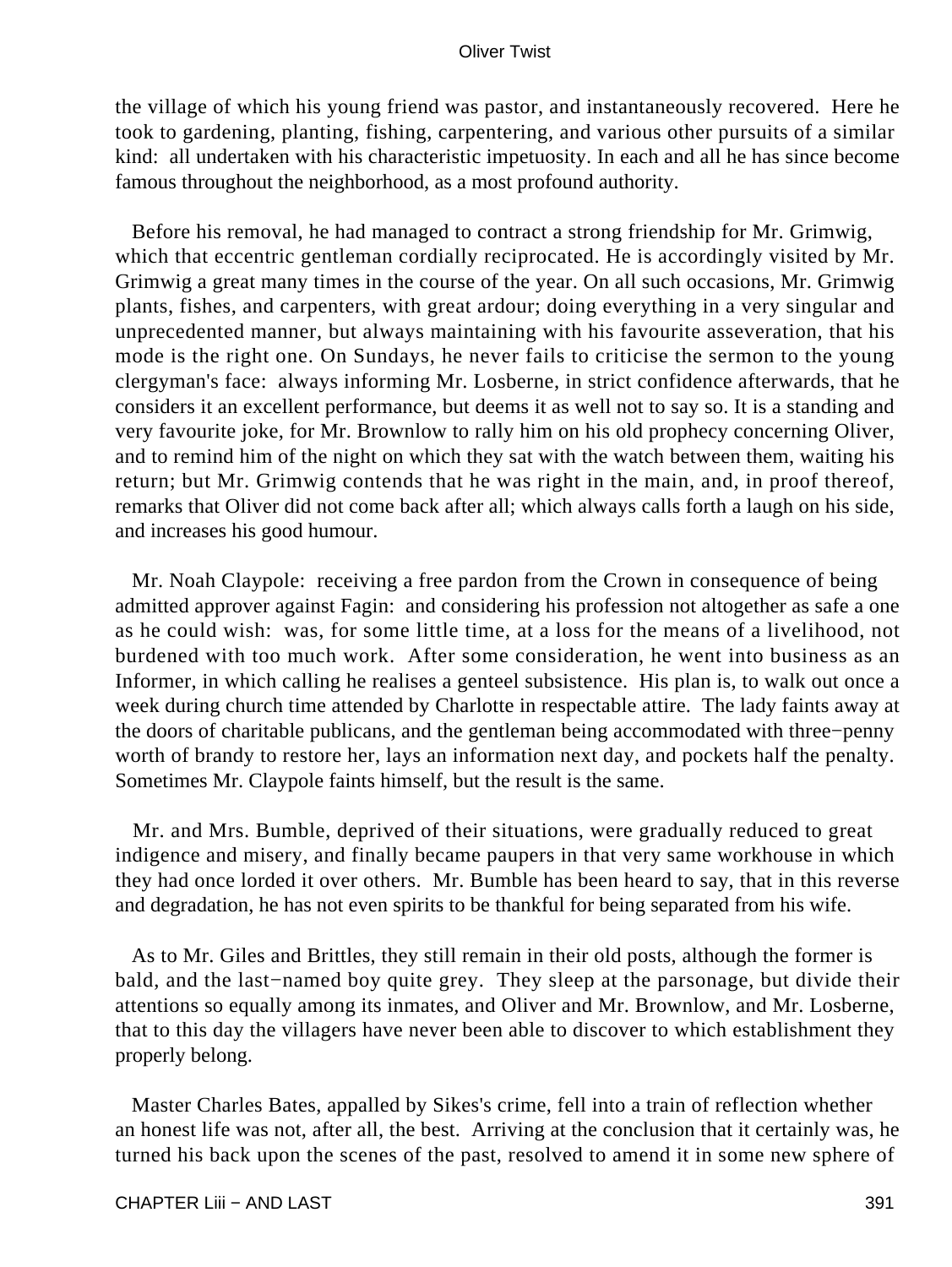action. He struggled hard, and suffered much, for some time; but, having a contented disposition, and a good purpose, succeeded in the end; and, from being a farmer's drudge, and a carrier's lad, he is now the merriest young grazier in all Northamptonshire.

 And now, the hand that traces these words, falters, as it approaches the conclusion of its task; and would weave, for a little longer space, the thread of these adventures.

 I would fain linger yet with a few of those among whom I have so long moved, and share their happiness by endeavouring to depict it. I would show Rose Maylie in all the bloom and grace of early womanhood, shedding on her secluded path in life soft and gentle light, that fell on all who trod it with her, and shone into their hearts. I would paint her the life and joy of the fire−side circle and the lively summer group; I would follow her through the sultry fields at noon, and hear the low tones of her sweet voice in the moonlit evening walk; I would watch her in all her goodness and charity abroad, and the smiling untiring discharge of domestic duties at home; I would paint her and her dead sister's child happy in their love for one another, and passing whole hours together in picturing the friends whom they had so sadly lost; I would summon before me, once again, those joyous little faces that clustered round her knee, and listen to their merry prattle; I would recall the tones of that clear laugh, and conjure up the sympathising tear that glistened in the soft blue eye. These, and a thousand looks and smiles, and turns fo thought and speech – I would fain recall them every one.

 How Mr. Brownlow went on, from day to day, filling the mind of his adopted child with stores of knowledge, and becoming attached to him, more and more, as his nature developed itself, and showed the thriving seeds of all he wished him to become – how he traced in him new traits of his early friend, that awakened in his own bosom old remembrances, melancholy and yet sweet and soothing – how the two orphans, tried by adversity, remembered its lessons in mercy to others, and mutual love, and fervent thanks to Him who had protected and preserved them – these are all matters which need not to be told. I have said that they were truly happy; and without strong affection and humanity of heart, and gratitude to that Being whose code is Mercy, and whose great attribute is Benevolence to all things that breathe, happiness can never be attained.

 Within the altar of the old village church there stands a white marble tablet, which bears as yet but one word: 'AGNES.' There is no coffin in that tomb; and may it be many, many years, before another name is placed above it! But, if the spirits of the Dead ever come back to earth, to visit spots hallowed by the love – the love beyond the grave – of those whom they knew in life, I believe that the shade of Agnes sometimes hovers round that solemn nook. I believe it none the less because that nook is in a Church, and she was weak and erring.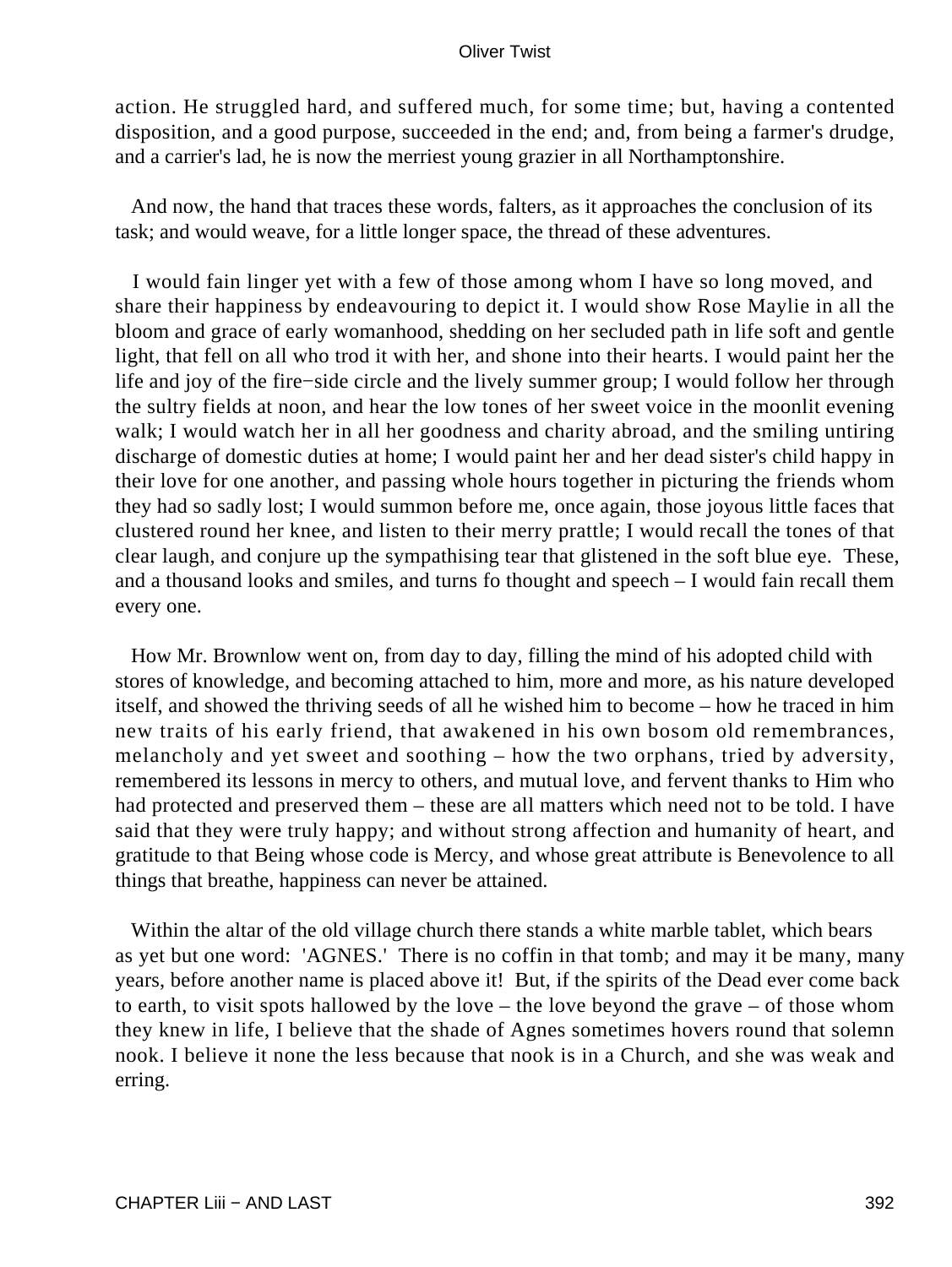# **Table Of Content**

**[CHAPTER I − TREATS OF THE PLACE WHERE OLIVER TWIST WAS BORN](#page-3-0) [AND OF THE CIRCUMSTANCES ATTENDING HIS BIRTH](#page-3-0)**

**[CHAPTER II − TREATS OF OLIVER TWIST'S GROWTH, EDUCATION, AND](#page-6-0) [BOARD](#page-6-0)**

**[CHAPTER III − RELATES HOW OLIVER TWIST WAS VERY NEAR GETTING A](#page-15-0) [PLACE WHICH WOULD NOT HAVE BEEN A SINECURE](#page-15-0)**

**[CHAPTER IV − OLIVER, BEING OFFERED ANOTHER PLACE, MAKES HIS](#page-23-0) [FIRST ENTRY INTO PUBLIC LIFE](#page-23-0)**

**[CHAPTER V − OLIVER MINGLES WITH NEW ASSOCIATES. GOING TO A](#page-29-0) [FUNERAL FOR THE FIRST TIME, HE FORMS AN UNFAVOURABLE NOTION](#page-29-0) [OF HIS MASTER'S BUSINESS](#page-29-0)**

**[CHAPTER VI − OLIVER, BEING GOADED BY THE TAUNTS OF NOAH,](#page-39-0) [ROUSES INTO ACTION, AND RATHER ASTONISHES HIM](#page-39-0)**

**[CHAPTER VII − OLIVER CONTINUES REFRACTORY](#page-43-0)**

**[CHAPTER VIII − OLIVER WALKS TO LONDON. HE ENCOUNTERS ON THE](#page-49-0) [ROAD A STRANGE SORT OF YOUNG GENTLEMAN](#page-49-0)**

**[CHAPTER IX − CONTAINING FURTHER PARTICULARS CONCERNING THE](#page-56-0) [PLEASANT OLD GENTLEMAN, AND HIS HOPEFUL PUPILS](#page-56-0)**

**[CHAPTER X − OLIVER BECOMES BETTER ACQUAINTED WITH THE](#page-62-0) [CHARACTERS OF HIS NEW ASSOCIATES; AND PURCHASES EXPERIENCE](#page-62-0) [AT A HIGH PRICE. BEING A SHORT, BUT VERY IMPORTANT CHAPTER, IN](#page-62-0) [THIS HISTORY](#page-62-0)**

**[CHAPTER XI − TREATS OF MR. FANG THE POLICE MAGISTRATE; AND](#page-67-0) [FURNISHES A SLIGHT SPECIMEN OF HIS MODE OF ADMINISTERING](#page-67-0) [JUSTICE](#page-67-0)**

**[CHAPTER XII − IN WHICH OLIVER IS TAKEN BETTER CARE OF THAN HE](#page-74-0) [EVER WAS BEFORE. AND IN WHICH THE NARRATIVE REVERTS TO THE](#page-74-0) [MERRY OLD GENTLEMAN AND HIS YOUTHFUL FRIENDS.](#page-74-0)**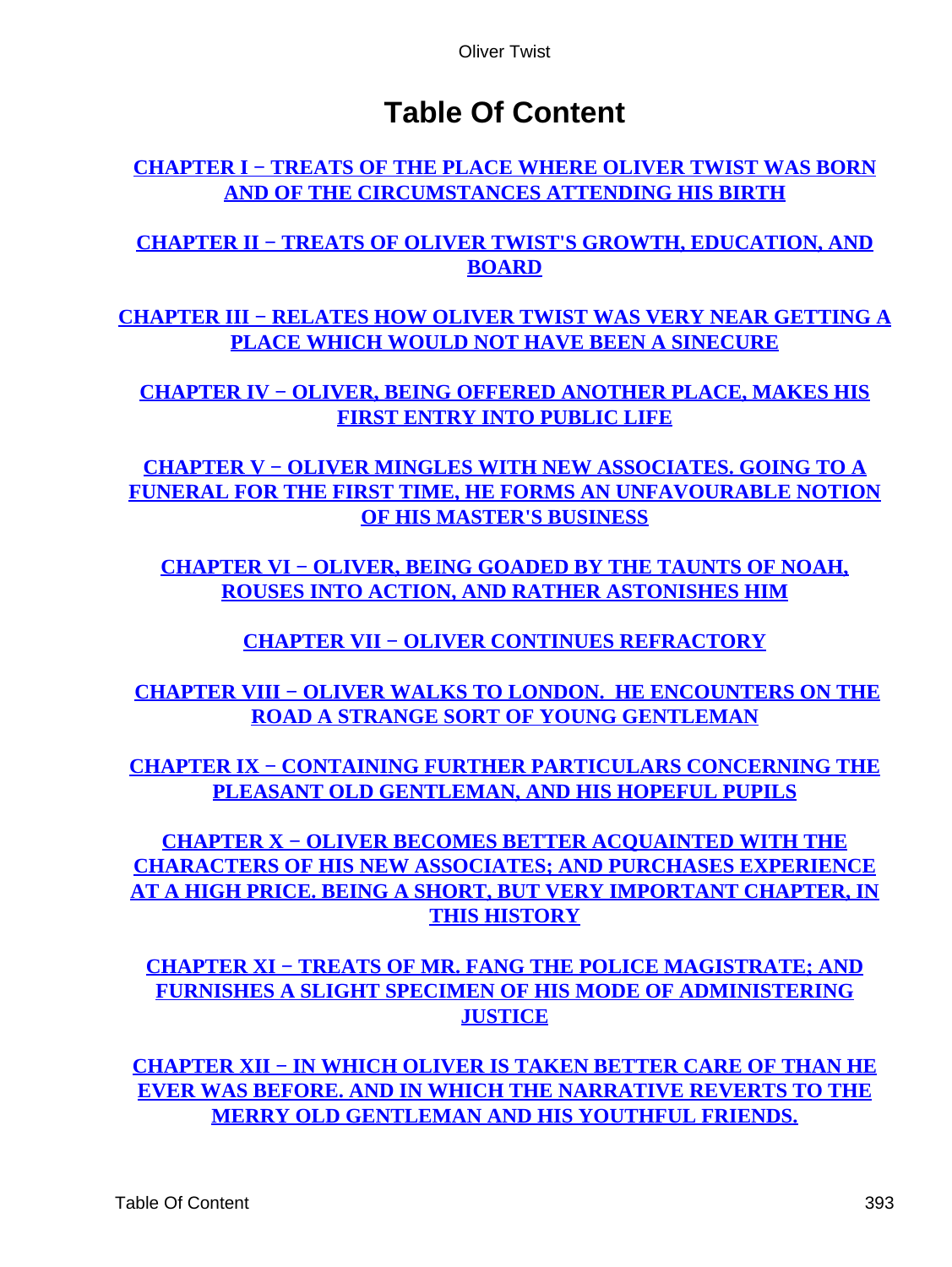**[CHAPTER XIII − SOME NEW ACQUAINTANCES ARE INTRODUCED TO THE](#page-82-0) [INTELLIGENT READER, CONNECTED WITH WHOM VARIOUS PLEASANT](#page-82-0) [MATTERS ARE RELATED, APPERTAINING TO THIS HISTORY](#page-82-0)**

**[CHAPTER XIV − COMPRISING FURTHER PARTICULARS OF OLIVER'S STAY](#page-89-0) [AT MR. BROWNLOW'S, WITH THE REMARKABLE PREDICTION WHICH ONE](#page-89-0) [MR. GRIMWIG UTTERED CONCERNING HIM, WHEN HE WENT OUT ON AN](#page-89-0) [ERRAND](#page-89-0)**

**[CHAPTER XV − SHOWING HOW VERY FOND OF OLIVER TWIST, THE](#page-98-0) [MERRY OLD JEW AND MISS NANCY WERE](#page-98-0)**

**[CHAPTER XVI − RELATES WHAT BECAME OF OLIVER TWIST, AFTER HE](#page-104-0) [HAD BEEN CLAIMED BY NANCY](#page-104-0)**

**[CHAPTER XVII − OLIVER'S DESTINY CONTINUING UNPROPITIOUS, BRINGS](#page-113-0) [A GREAT MAN TO LONDON TO INJURE HIS REPUTATION](#page-113-0)**

**[CHAPTER XVIII − HOW OLIVER PASSED HIS TIME IN THE IMPROVING](#page-122-0) [SOCIETY OF HIS REPUTABLE FRIENDS](#page-122-0)**

**[CHAPTER XIX − IN WHICH A NOTABLE PLAN IS DISCUSSED AND](#page-129-0) [DETERMINED ON](#page-129-0)**

**[CHAPTER XX − WHEREIN OLVER IS DELIVERED OVER TO MR. WILLIAM](#page-138-0) [SIKES](#page-138-0)**

**[CHAPTER XXI − THE EXPEDITION](#page-146-0)**

**[CHAPTER XXII − THE BURGLARY](#page-151-0)**

**[CHAPTER XXIII − WHICH CONTAINS THE SUBSTANCE OF A PLEASANT](#page-157-0) [CONVERSATION BETWEEN MR. BUMBLE AND A LADY; AND SHOWS THAT](#page-157-0) [EVEN A BEADLE MAY BE SUSCEPTIBLE ON SOME POINTS](#page-157-0)**

**[CHAPTER XXIV − TREATS ON A VERY POOR SUBJECT. BUT IS A SHORT](#page-164-0) [ONE, AND MAY BE FOUND OF IMPORTANCE IN THIS HISTORY](#page-164-0)**

**[CHAPTER XXV − WHEREIN THIS HISTORY REVERTS TO MR. FAGIN AND](#page-169-0) [COMPANY](#page-169-0)**

**[CHAPTER XXVI − IN WHICH A MYSTERIOUS CHARACTER APPEARS UPON](#page-175-0) [THE SCENE; AND MANY THINGS, INSEPARABLE FROM THIS HISTORY, ARE](#page-175-0)**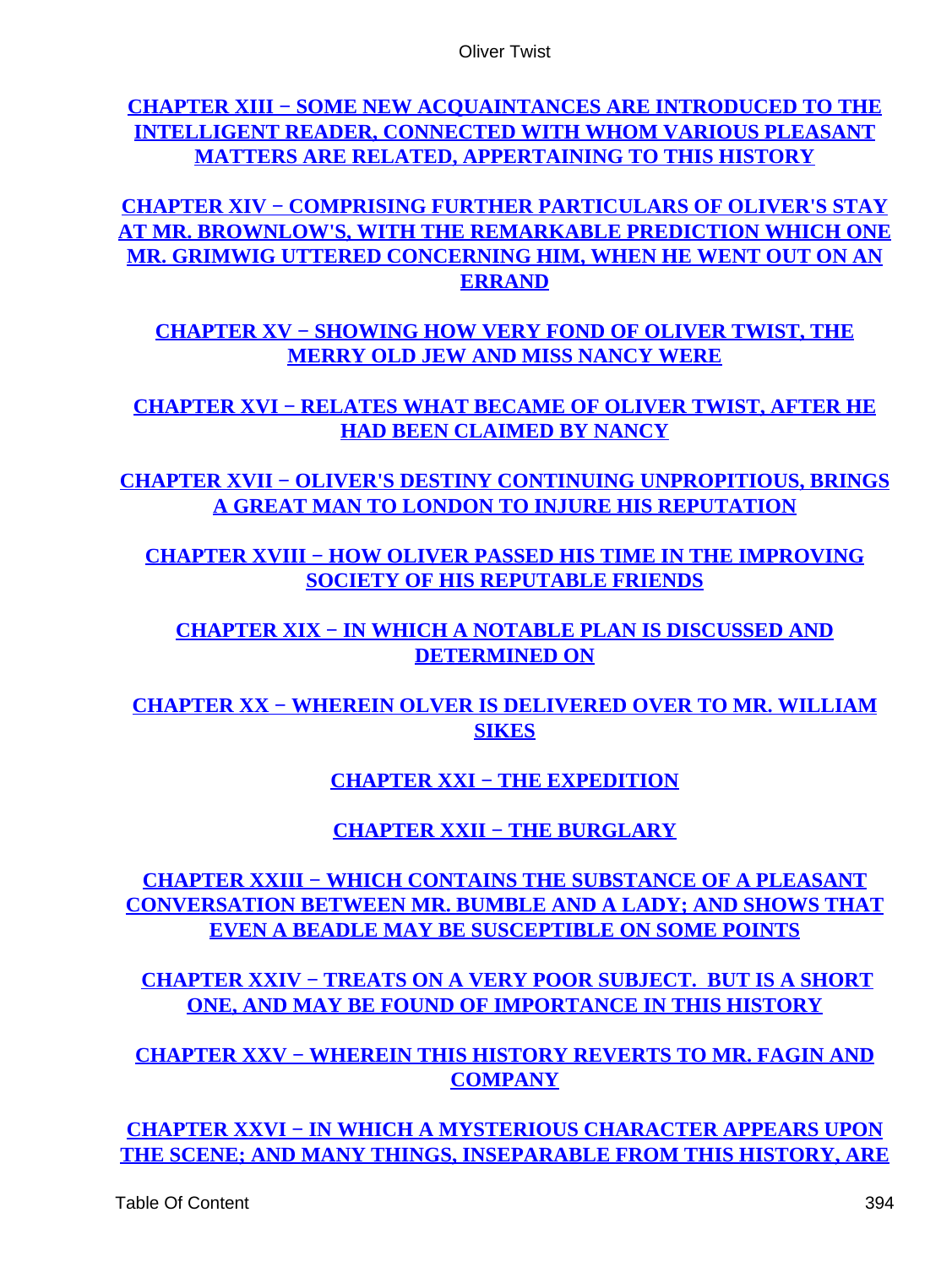**[DONE AND PERFORMED](#page-175-0)**

### **[CHAPTER XXVII − ATONES FOR THE UNPOLITENESS OF A FORMER](#page-186-0) [CHAPTER; WHICH DESERTED A LADY, MOST UNCEREMONIOUSLY](#page-186-0)**

## **[CHAPTER XXVIII − LOOKS AFTER OLIVER, AND PROCEEDS WITH HIS](#page-193-0) [ADVENTURES](#page-193-0)**

**[CHAPTER XXIX − HAS AN INTRODUCTORY ACCOUNT OF THE INMATES OF](#page-201-0) [THE HOUSE, TO WHICH OLIVER RESORTED](#page-201-0)**

**[CHAPTER XXX − RELATES WHAT OLIVER'S NEW VISITORS THOUGHT OF](#page-205-0) [HIM](#page-205-0)**

## **[CHAPTER XXXI − INVOLVES A CRITICAL POSITION](#page-211-0)**

**[CHAPTER XXXII − OF THE HAPPY LIFE OLIVER BEGAN TO LEAD WITH HIS](#page-220-0) [KIND FRIENDS](#page-220-0)**

**[CHAPTER XXXIII − WHEREIN THE HAPPINESS OF OLIVER AND HIS](#page-227-0) [FRIENDS, EXPERIENCES A SUDDEN CHECK](#page-227-0)**

**[CHAPTER XXIV − CONTAINS SOME INTRODUCTORY PARTICULARS](#page-235-0) [RELATIVE TO A YOUNG GENTLEMAN WHO NOW ARRIVES UPON THE](#page-235-0) [SCENE; AND A NEW ADVENTURE WHICH HAPPENED TO OLIVER](#page-235-0)**

**[CHAPTER XXXV − CONTAINING THE UNSATISFACTORY RESULT OF](#page-243-0) [OLIVER'S ADVENTURE; AND A CONVERSATION OF SOME IMPORTANCE](#page-243-0) [BETWEEN HARRY MAYLIE AND ROSE](#page-243-0)**

**[CHAPTER XXXVI − IS A VERY SHORT ONE, AND MAY APPEAR OF NO](#page-250-0) [GREAT IMPORTANCE IN ITS PLACE, BUT IT SHOULD BE READ](#page-250-0) [NOTWITHSTANDING, AS A SEQUEL TO THE LAST, AND A KEY TO ONE](#page-250-0) [THAT WILL FOLLOW WHEN ITS TIME ARRIVES](#page-250-0)**

**[CHAPTER XXXVII − IN WHICH THE READER MAY PERCEIVE A CONTRAST,](#page-253-0) [NOT UNCOMMON IN MATRIMONIAL CASES](#page-253-0)**

**[CHAPTER XXXVIII − CONTAINING AN ACCOUNT OF WHAT PASSED](#page-263-0) [BETWEEN MR. AND MRS. BUMBLE, AND MR. MONKS, AT THEIR](#page-263-0) [NOCTURNAL INTERVIEW](#page-263-0)**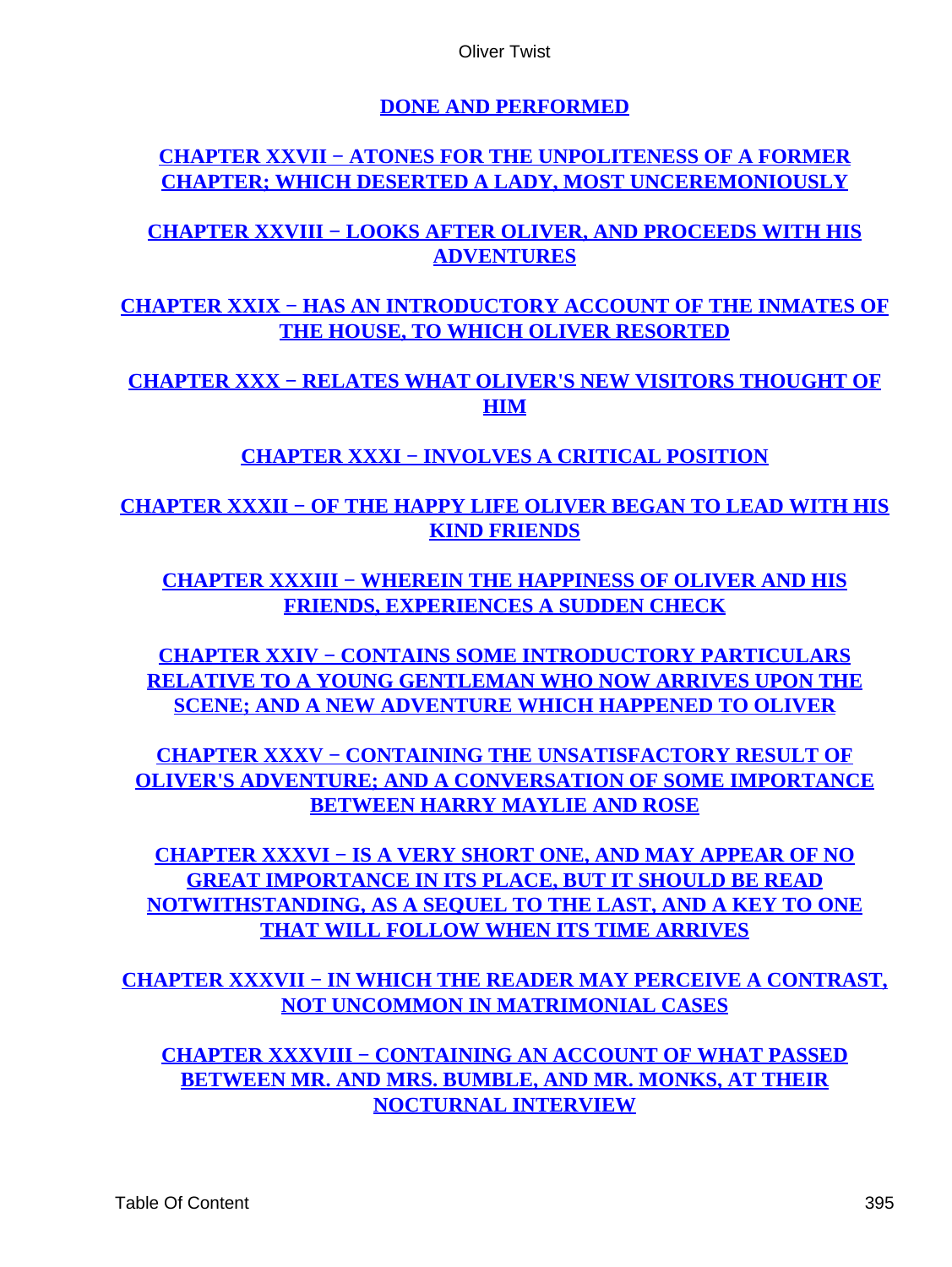Oliver Twist

**[CHAPTER XXXIX − INTRODUCES SOME RESPECTABLE CHARACTERS](#page-273-0) [WITH WHOM THE READER IS ALREADY ACQUAINTED, AND SHOWS HOW](#page-273-0) [MONKS AND THE JEW LAID THEIR WORTHY HEADS TOGETHER](#page-273-0)**

**[CHAPTER XL − A STRANGE INTERVIEW, WHICH IS A SEQUEL TO THE LAST](#page-286-0) [CHAMBER](#page-286-0)**

**[CHAPTER XLI − CONTAINING FRESH DISCOVERIES, AND SHOWING THAT](#page-292-0) [SUPRISES, LIKE MISFORTUNES, SELDOM COME ALONE](#page-292-0)**

**[CHAPTER XLII − AN OLD ACQUAINTANCE OF OLIVER'S, EXHIBITING](#page-300-0) [DECIDED MARKS OF GENIUS, BECOMES A PUBLIC CHARACTER IN THE](#page-300-0) [METROPOLIS](#page-300-0)**

**[CHAPTER XLIII − WHEREIN IS SHOWN HOW THE ARTFUL DODGER GOT](#page-310-0) [INTO TROUBLE](#page-310-0)**

**[CHAPTER XLIV − THE TIME ARRIVES FOR NANCY TO REDEEM HER](#page-320-0) [PLEDGE TO ROSE MAYLIE. SHE FAILS.](#page-320-0)**

**[CHAPTER XLV − NOAH CLAYPOLE IS EMPLOYED BY FAGIN ON A SECRET](#page-326-0) [MISSION](#page-326-0)**

**[CHAPTER XLVI − THE APPOINTMENT KEPT](#page-330-0)**

**[CHAPTER XLVII − FATAL CONSEQUENCES](#page-339-0)**

**[CHAPTER XLVIII − THE FLIGHT OF SIKES](#page-346-0)**

**[CHAPTER XLIX − MONKS AND MR. BROWNLOW AT LENGTH MEET. THEIR](#page-353-0) [CONVERSATION, AND THE INTELLIGENCE THAT INTERRUPTS IT](#page-353-0)**

**[CHAPTER L − THE PURSUIT AND ESCAPE](#page-362-0)**

**[CHAPTER LI − AFFORDING AN EXPLANATION OF MORE MYSTERIES THAN](#page-372-0) [ONE, AND COMPREHENDING A PROPOSAL OF MARRIAGE WITH NO WORD](#page-372-0) [OF SETTLEMENT OR PIN−MONEY](#page-372-0)**

**[CHAPTER LII − FAGIN'S LAST NIGHT ALIVE](#page-383-0)**

**[CHAPTER LIII − AND LAST](#page-390-0)**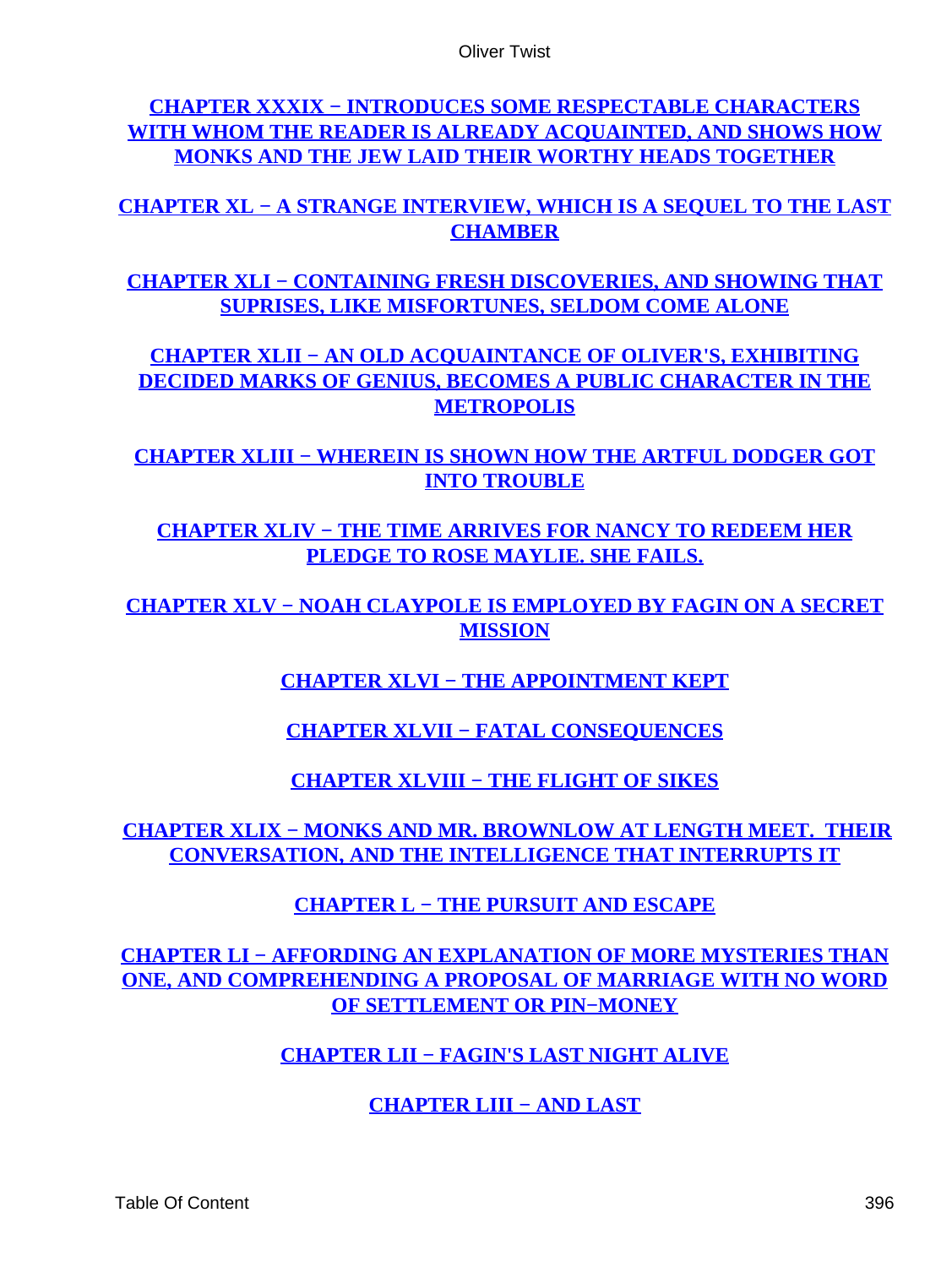# **About Phoenix Editions**

### **Why Phoenix Editions?**

With the already available tools, converting files to eBook formats is not a big task. You can use a plugin in MS Word and with just one click have a lit file. You can drag and drop html into Adobe Acrobat and create a pdf file.

If we can be happy over the possibilities given to anyone to publish and to be published, we must nevertheless look at previous experiences from the history of the computer and the internet in order to get some needed advice:

• The lack of standards threatens the persistance of data.

We are able to access data from tablets from 3.000 year B.C. but not from files created 10 years ago in a proprietary format, stored in some specific non standard media, or even in previous versions of existing products.

- If not enough care is taken, some operations like drag and drop or cut and paste can result in the production of corrupted data.
- Many ebooks come from html files. But outdated tags are still being used, and one only needs to view the source to find beginning tags without their corresponding end tags, improper nesting, and proprietary or non standard encoding. If the source code is not cleaned up, all this will make its way to the derivated ebook.
- Not every user knows how, is able to or wants to use the more advanced standard features of available ebooks formats, resulting in a work that very often doesn't make for the most pleasing reading experience.
- Centuries of history and experience in graphical and printing arts should not be lost for the sake of speed in converting to an ebook format. Much can be done in our search for excellence to adapt and improve, the end result of which is a ebook of higher quality.

But, we must be very careful in our search for quality and in our establishing criteria to meet this lofty goal. Otherwise, as we know and are aware of, a new kind of elitism, censorship or snobism can arise out of this endeavour.

Finding the proper and fair way to achieve this quality of ebook without such detrimental effects led us to implement what we at Phoenix−Library call **Phoenix Editions**.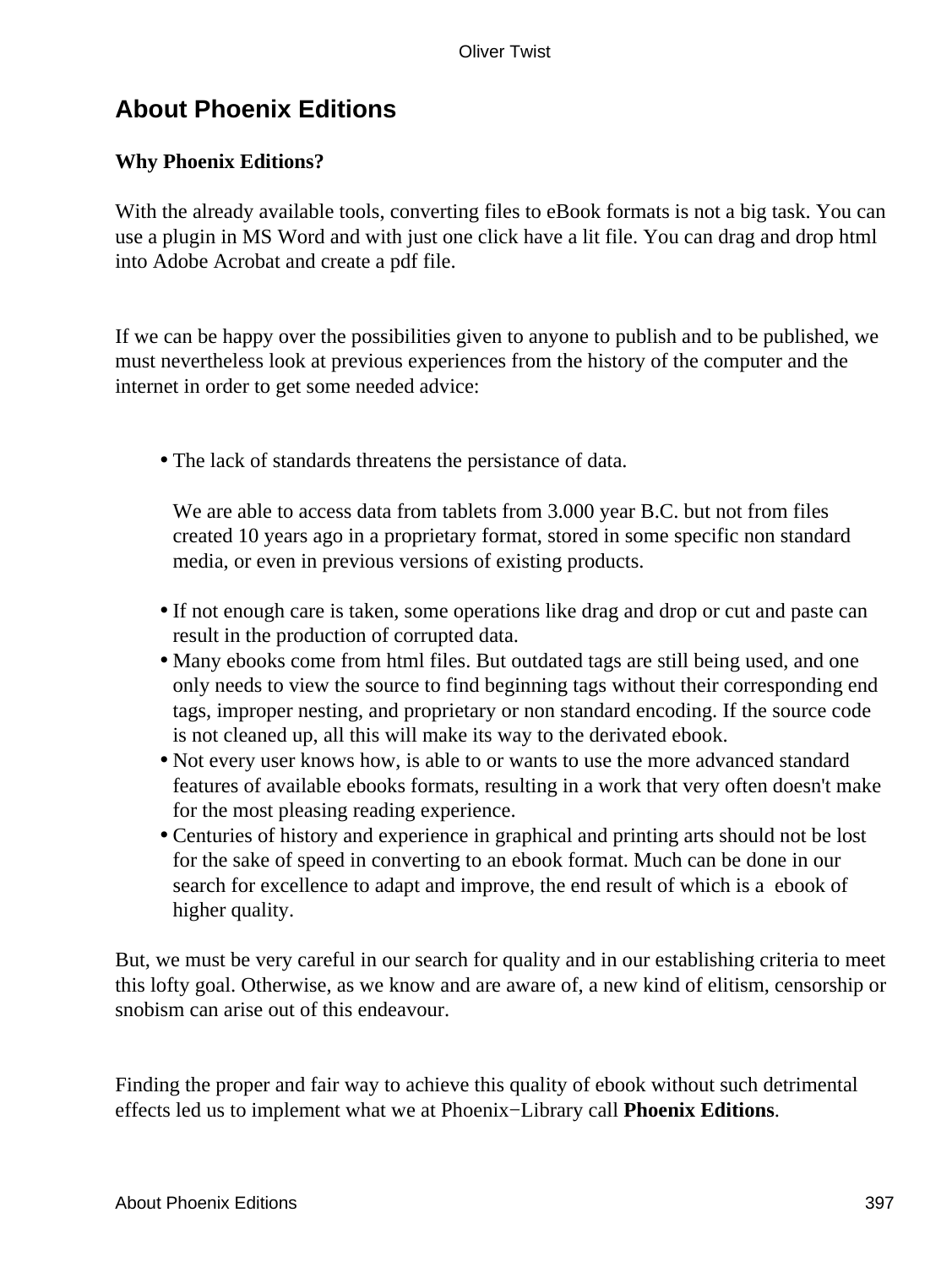# **What is a Phoenix Edition**

At Phoenix−Library we call a Phoenix Edition, an ebook with the following characteristics:

- It is converted from clean and standard xhtml/xml files
- It uses meta tags to identify content, and other data
- The available resources specific to each ebook format are used to give the reader a pleasant reading experience.

This means: objectives and normative criteria, regardless of taste, aesthetic or otherwise subjective evaluations of contents and/or presentation.

### **Phoenix Edition of a RocketEdition file:**

An ebook with a cover, a table of contents with active links, chapter breaks, a "go to" touch access at least to a TOC, oeb compliant metadata, indentation if required from a pEdition reproduction, internal links to notes.

### **Phoenix Edition of a Softbook file:**

An ebook with a cover, a table of contents with active links, chapter breaks, oeb compliant metadata, indentation if required from a pEdition reproduction, internal links to notes.

#### **Phoenix Edition of a MS−Reader file:**

An ebook with a cover, an external table of contents with active links at least to an internal TOC, chapter breaks, images, oeb compliant metadata, indentation if required from a pEditon reproduction, internal links to notes.

#### **Phoenix Edition of a Mobipocket file:**

An ebook with a cover, an external table of contents with active links at least to an internal TOC, chapter breaks, oeb compliant metadata, indentation if required from a pEdition reproduction, internal links to notes.

#### **Phoenix Edition of a Acrobat file:**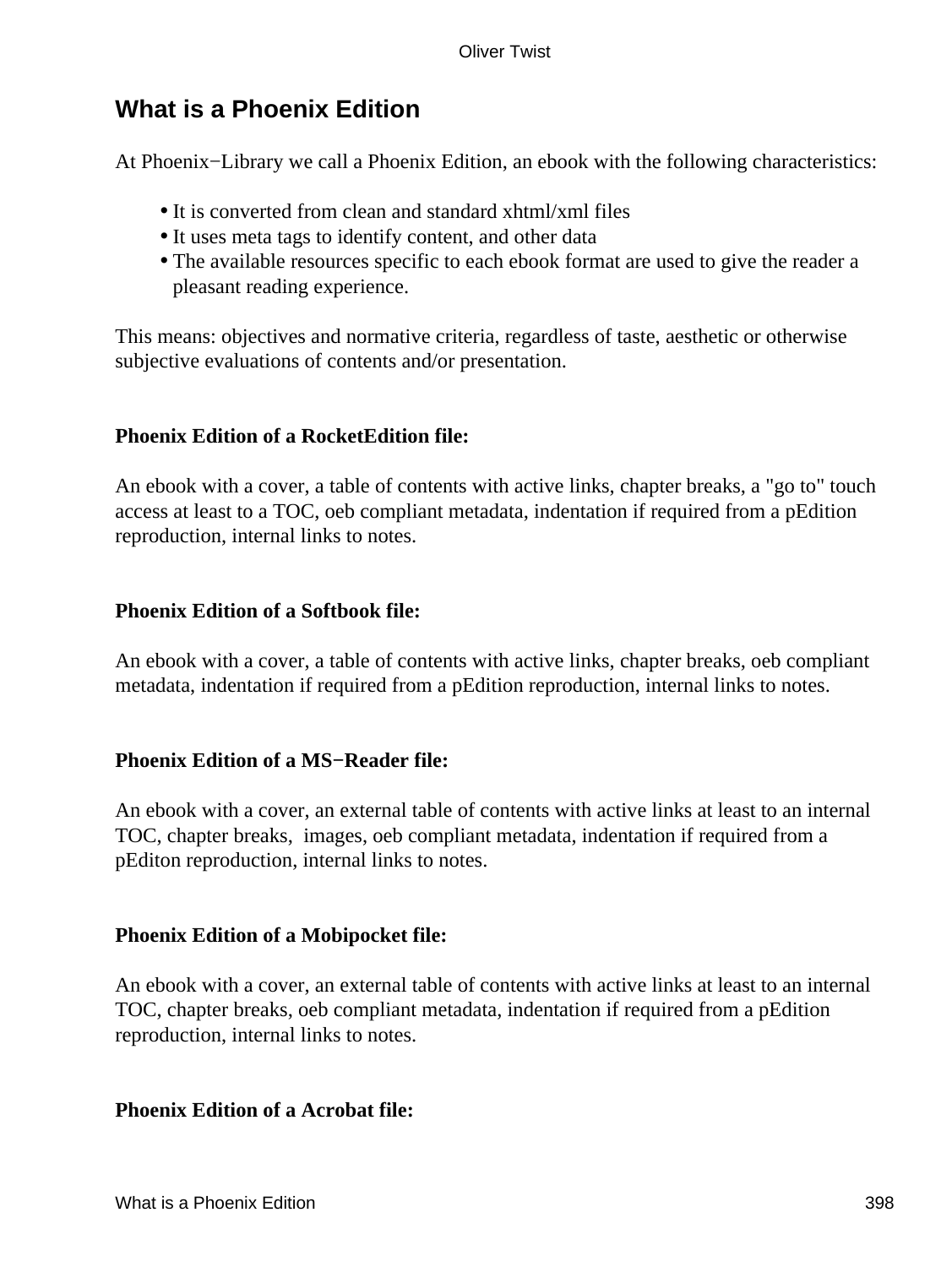#### Oliver Twist

An ebook with a cover, images, chapter breaks, matching page numbers, oeb compliant metadata, indentation if required from a pEdition reproduction, internal links to notes.

**Note 1:** These criteria will be discussed in the Phoenix eBook newsgroups in order to be refined and then implemented in a Phoenix Edition guideline, that will be available in the near future to all Phoenix−Library associates.

**Note 2:** In order to stimulate and reward all associate eBookProducers in their search for excellence, a percentage of all associate subscriptions will be allocated to this cause.